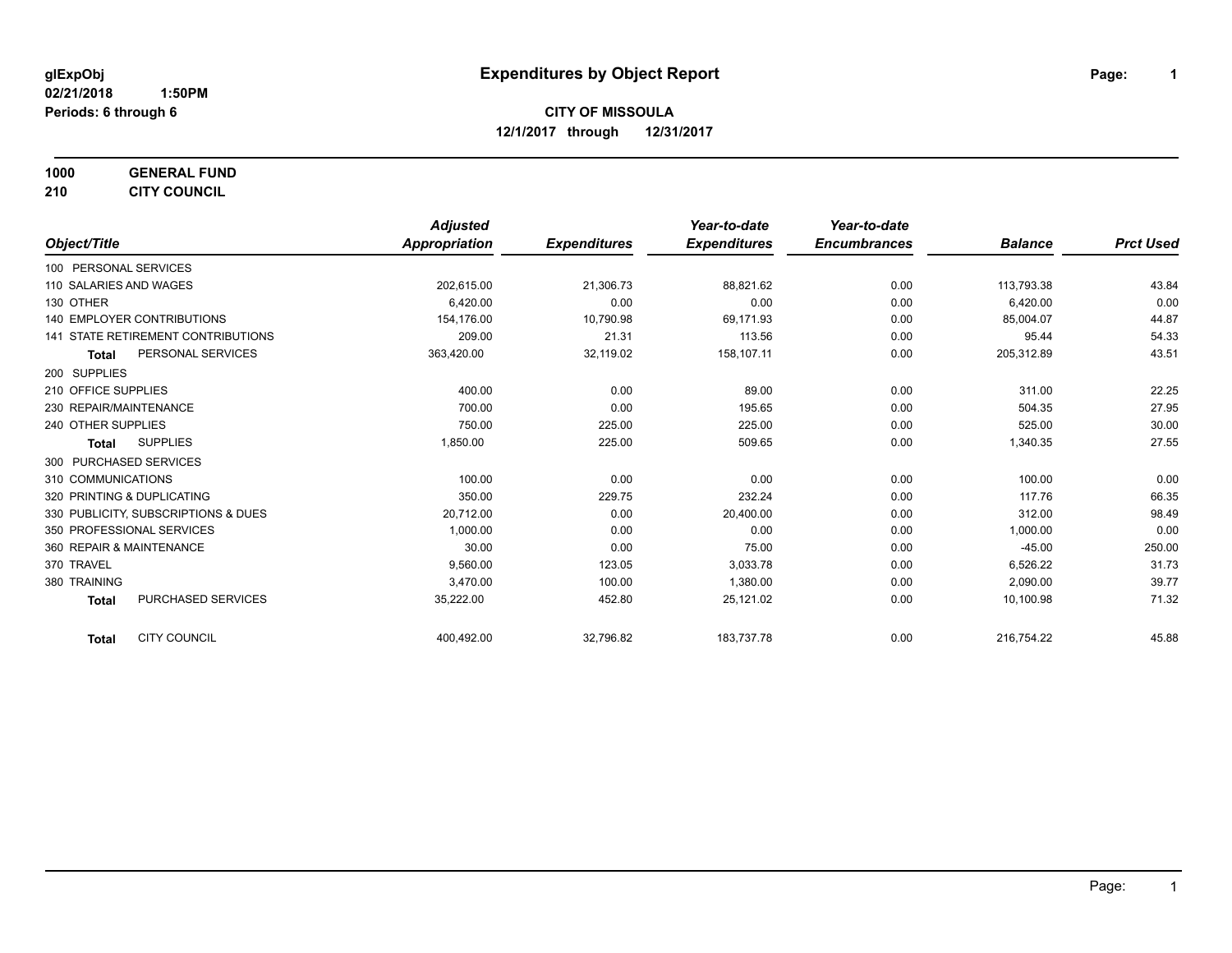**1000 GENERAL FUND**

**220 MAYOR**

|                                     | <b>Adjusted</b> |                     | Year-to-date        | Year-to-date        |                |                  |
|-------------------------------------|-----------------|---------------------|---------------------|---------------------|----------------|------------------|
| Object/Title                        | Appropriation   | <b>Expenditures</b> | <b>Expenditures</b> | <b>Encumbrances</b> | <b>Balance</b> | <b>Prct Used</b> |
| 100 PERSONAL SERVICES               |                 |                     |                     |                     |                |                  |
| 110 SALARIES AND WAGES              | 404,429.00      | 47,346.20           | 197,212.08          | 0.00                | 207,216.92     | 48.76            |
| 120 OVERTIME                        | 500.00          | 0.00                | 0.00                | 0.00                | 500.00         | 0.00             |
| 130 OTHER                           | 7.800.00        | 0.00                | 0.00                | 0.00                | 7,800.00       | 0.00             |
| <b>140 EMPLOYER CONTRIBUTIONS</b>   | 124,828.00      | 12,711.03           | 64,321.75           | 0.00                | 60,506.25      | 51.53            |
| 141 STATE RETIREMENT CONTRIBUTIONS  | 412.00          | 47.35               | 250.85              | 0.00                | 161.15         | 60.89            |
| PERSONAL SERVICES<br><b>Total</b>   | 537,969.00      | 60,104.58           | 261,784.68          | 0.00                | 276,184.32     | 48.66            |
| 200 SUPPLIES                        |                 |                     |                     |                     |                |                  |
| 210 OFFICE SUPPLIES                 | 1,004.00        | 33.08               | 262.10              | 0.00                | 741.90         | 26.11            |
| 220 OPERATING SUPPLIES              | 1,120.00        | 0.00                | 74.00               | 0.00                | 1,046.00       | 6.61             |
| 230 REPAIR/MAINTENANCE              | 100.00          | 0.00                | 0.00                | 0.00                | 100.00         | 0.00             |
| 231 GASOLINE                        | 108.00          | 21.50               | 21.50               | 0.00                | 86.50          | 19.91            |
| 240 OTHER SUPPLIES                  | 400.00          | 0.00                | 0.00                | 0.00                | 400.00         | 0.00             |
| <b>SUPPLIES</b><br><b>Total</b>     | 2,732.00        | 54.58               | 357.60              | 0.00                | 2,374.40       | 13.09            |
| 300 PURCHASED SERVICES              |                 |                     |                     |                     |                |                  |
| 310 COMMUNICATIONS                  | 890.00          | 6.34                | 80.96               | 0.00                | 809.04         | 9.10             |
| 320 PRINTING & DUPLICATING          | 3.056.00        | 0.00                | 0.00                | 0.00                | 3,056.00       | 0.00             |
| 330 PUBLICITY, SUBSCRIPTIONS & DUES | 10,617.00       | $-616.58$           | 8,558.58            | 0.00                | 2,058.42       | 80.61            |
| 344 TELEPHONE SERVICE               | 6.076.00        | 311.71              | 1,581.43            | 0.00                | 4,494.57       | 26.03            |
| 350 PROFESSIONAL SERVICES           | 3,307.00        | 0.00                | 0.00                | 0.00                | 3,307.00       | 0.00             |
| 360 REPAIR & MAINTENANCE            | 605.00          | 16.35               | 178.67              | 0.00                | 426.33         | 29.53            |
| 370 TRAVEL                          | 2,508.00        | 414.95              | 1,674.06            | 0.00                | 833.94         | 66.75            |
| 380 TRAINING                        | 2,320.00        | 633.58              | 633.58              | 0.00                | 1,686.42       | 27.31            |
| 390 OTHER PURCHASED SERVICES        | 1,250.00        | 0.00                | 0.00                | 0.00                | 1,250.00       | 0.00             |
| PURCHASED SERVICES<br><b>Total</b>  | 30,629.00       | 766.35              | 12,707.28           | 0.00                | 17,921.72      | 41.49            |
| <b>MAYOR</b><br><b>Total</b>        | 571,330.00      | 60,925.51           | 274,849.56          | 0.00                | 296,480.44     | 48.11            |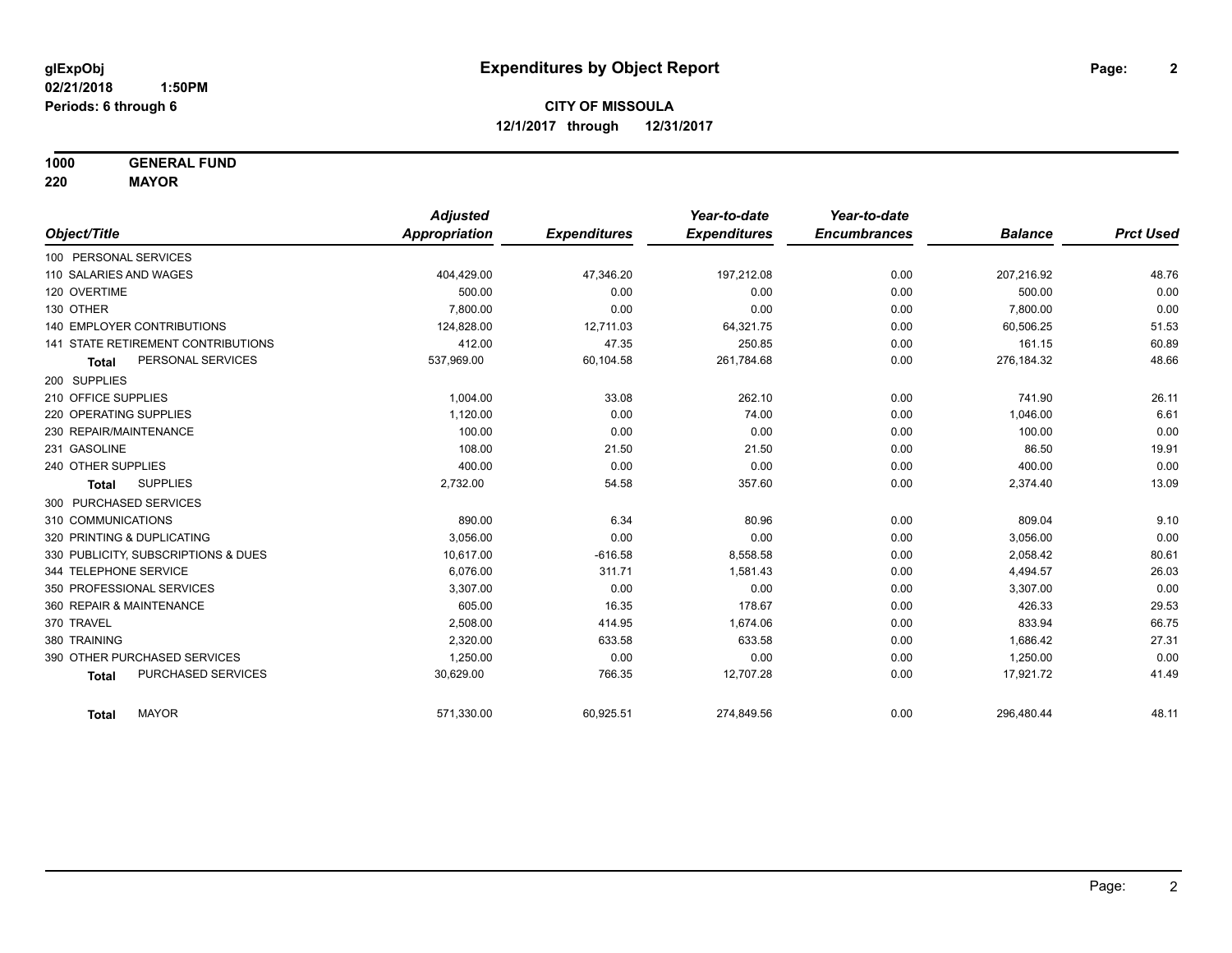## **1000 GENERAL FUND**

**221 HUMAN RESOURCES**

|                                           | <b>Adjusted</b> |                     | Year-to-date        | Year-to-date        |                |                  |
|-------------------------------------------|-----------------|---------------------|---------------------|---------------------|----------------|------------------|
| Object/Title                              | Appropriation   | <b>Expenditures</b> | <b>Expenditures</b> | <b>Encumbrances</b> | <b>Balance</b> | <b>Prct Used</b> |
| 100 PERSONAL SERVICES                     |                 |                     |                     |                     |                |                  |
| 110 SALARIES AND WAGES                    | 264,686.00      | 24,216.82           | 102,091.59          | 0.00                | 162,594.41     | 38.57            |
| 120 OVERTIME                              | 0.00            | 0.00                | 0.00                | 0.00                | 0.00           | 0.00             |
| <b>140 EMPLOYER CONTRIBUTIONS</b>         | 97,500.00       | 7,640.86            | 41,073.55           | 0.00                | 56,426.45      | 42.13            |
| <b>141 STATE RETIREMENT CONTRIBUTIONS</b> | 264.00          | 24.22               | 130.64              | 0.00                | 133.36         | 49.48            |
| PERSONAL SERVICES<br><b>Total</b>         | 362,450.00      | 31,881.90           | 143,295.78          | 0.00                | 219,154.22     | 39.54            |
| 200 SUPPLIES                              |                 |                     |                     |                     |                |                  |
| 210 OFFICE SUPPLIES                       | 3,315.00        | 6.39                | 1,319.62            | 0.00                | 1,995.38       | 39.81            |
| 220 OPERATING SUPPLIES                    | 300.00          | 0.00                | 0.00                | 0.00                | 300.00         | 0.00             |
| 231 GASOLINE                              | 172.00          | 0.00                | 0.00                | 0.00                | 172.00         | 0.00             |
| <b>SUPPLIES</b><br><b>Total</b>           | 3,787.00        | 6.39                | 1,319.62            | 0.00                | 2,467.38       | 34.85            |
| 300 PURCHASED SERVICES                    |                 |                     |                     |                     |                |                  |
| 310 COMMUNICATIONS                        | 550.00          | 34.54               | 173.38              | 0.00                | 376.62         | 31.52            |
| 320 PRINTING & DUPLICATING                | 1,732.00        | 0.00                | 310.44              | 0.00                | 1,421.56       | 17.92            |
| 330 PUBLICITY, SUBSCRIPTIONS & DUES       | 2,241.00        | 240.00              | 349.00              | 0.00                | 1,892.00       | 15.57            |
| 344 TELEPHONE SERVICE                     | 335.00          | 0.00                | 25.14               | 0.00                | 309.86         | 7.50             |
| 350 PROFESSIONAL SERVICES                 | 11,000.00       | 0.00                | 1,750.00            | 0.00                | 9,250.00       | 15.91            |
| 360 REPAIR & MAINTENANCE                  | 3,992.00        | 0.00                | 65.05               | 0.00                | 3,926.95       | 1.63             |
| 370 TRAVEL                                | 3,088.00        | 0.00                | 288.52              | 0.00                | 2,799.48       | 9.34             |
| 380 TRAINING                              | 3,050.00        | 104.50              | 1,093.14            | 0.00                | 1,956.86       | 35.84            |
| 390 OTHER PURCHASED SERVICES              | 17,490.00       | 0.00                | 8.457.62            | 0.00                | 9,032.38       | 48.36            |
| PURCHASED SERVICES<br>Total               | 43,478.00       | 379.04              | 12,512.29           | 0.00                | 30,965.71      | 28.78            |
| 900 CAPITAL OUTLAY                        |                 |                     |                     |                     |                |                  |
| 940 MACHINERY & EQUIPMENT                 | 0.00            | 0.00                | 0.00                | 0.00                | 0.00           | 0.00             |
| <b>CAPITAL OUTLAY</b><br><b>Total</b>     | 0.00            | 0.00                | 0.00                | 0.00                | 0.00           | 0.00             |
| <b>HUMAN RESOURCES</b><br>Total           | 409,715.00      | 32,267.33           | 157,127.69          | 0.00                | 252,587.31     | 38.35            |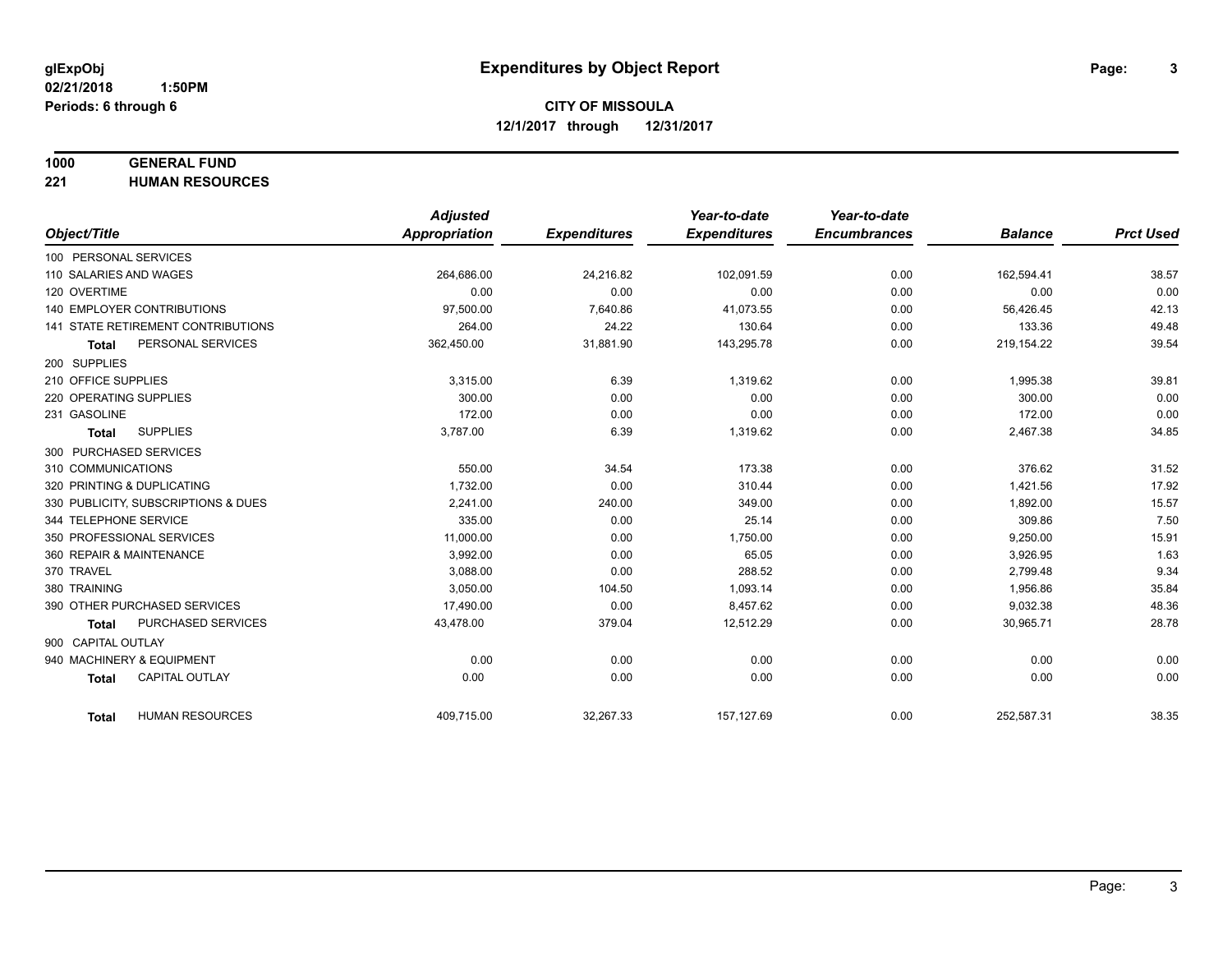## **1000 GENERAL FUND**

**223 CITY CLERK**

|                                            | <b>Adjusted</b> |                     | Year-to-date        | Year-to-date        |                |                  |
|--------------------------------------------|-----------------|---------------------|---------------------|---------------------|----------------|------------------|
| Object/Title                               | Appropriation   | <b>Expenditures</b> | <b>Expenditures</b> | <b>Encumbrances</b> | <b>Balance</b> | <b>Prct Used</b> |
| 100 PERSONAL SERVICES                      |                 |                     |                     |                     |                |                  |
| 110 SALARIES AND WAGES                     | 245,641.00      | 28,183.52           | 117,491.20          | 0.00                | 128,149.80     | 47.83            |
| 120 OVERTIME                               | 0.00            | 0.00                | 0.00                | 0.00                | 0.00           | 0.00             |
| 130 OTHER                                  | 0.00            | 0.00                | 0.00                | 0.00                | 0.00           | 0.00             |
| 140 EMPLOYER CONTRIBUTIONS                 | 94,987.00       | 9,324.43            | 50,194.14           | 0.00                | 44,792.86      | 52.84            |
| 141 STATE RETIREMENT CONTRIBUTIONS         | 246.00          | 28.18               | 149.70              | 0.00                | 96.30          | 60.85            |
| PERSONAL SERVICES<br>Total                 | 340,874.00      | 37,536.13           | 167,835.04          | 0.00                | 173,038.96     | 49.24            |
| 200 SUPPLIES                               |                 |                     |                     |                     |                |                  |
| 210 OFFICE SUPPLIES                        | 2,710.00        | 20.28               | 711.24              | 0.00                | 1,998.76       | 26.25            |
| 220 OPERATING SUPPLIES                     | 250.00          | 0.00                | 66.59               | 0.00                | 183.41         | 26.64            |
| 230 REPAIR/MAINTENANCE                     | 0.00            | 0.00                | 0.00                | 0.00                | 0.00           | 0.00             |
| 231 GASOLINE                               | 250.00          | 0.00                | 45.00               | 0.00                | 205.00         | 18.00            |
| 240 OTHER SUPPLIES                         | 225.00          | 0.00                | 86.90               | 0.00                | 138.10         | 38.62            |
| <b>SUPPLIES</b><br>Total                   | 3,435.00        | 20.28               | 909.73              | 0.00                | 2,525.27       | 26.48            |
| 300 PURCHASED SERVICES                     |                 |                     |                     |                     |                |                  |
| 310 COMMUNICATIONS                         | 20,156.00       | $-765.76$           | 217.89              | 0.00                | 19,938.11      | 1.08             |
| 320 PRINTING & DUPLICATING                 | 700.00          | 79.90               | 79.90               | 0.00                | 620.10         | 11.41            |
| 330 PUBLICITY, SUBSCRIPTIONS & DUES        | 1,925.00        | 45.00               | 1,035.48            | 0.00                | 889.52         | 53.79            |
| 344 TELEPHONE SERVICE                      | 200.00          | 0.00                | 7.84                | 0.00                | 192.16         | 3.92             |
| 350 PROFESSIONAL SERVICES                  | 116,100.00      | 1,564.07            | 3,903.17            | 0.00                | 112,196.83     | 3.36             |
| 360 REPAIR & MAINTENANCE                   | 1,450.00        | 56.79               | 447.34              | 0.00                | 1,002.66       | 30.85            |
| 370 TRAVEL                                 | 5,150.00        | 0.00                | 0.00                | 0.00                | 5,150.00       | 0.00             |
| 380 TRAINING                               | 4,620.00        | 0.00                | 160.00              | 0.00                | 4,460.00       | 3.46             |
| 390 OTHER PURCHASED SERVICES               | 3,500.00        | 293.00              | 2,164.00            | 0.00                | 1,336.00       | 61.83            |
| PURCHASED SERVICES<br>Total                | 153,801.00      | 1,273.00            | 8,015.62            | 0.00                | 145,785.38     | 5.21             |
| 500 FIXED CHARGES                          |                 |                     |                     |                     |                |                  |
| 500 FIXED CHARGES                          | 0.00            | 0.00                | 0.00                | 0.00                | 0.00           | 0.00             |
| <b>FIXED CHARGES</b><br>Total              | 0.00            | 0.00                | 0.00                | 0.00                | 0.00           | 0.00             |
| 700 GRANTS & CONTRIBUTIONS                 |                 |                     |                     |                     |                |                  |
| 700 GRANTS & CONTRIBUTIONS                 | 108,049.00      | 9,544.96            | 36,461.51           | 0.00                | 71,587.49      | 33.75            |
| <b>GRANTS &amp; CONTRIBUTIONS</b><br>Total | 108,049.00      | 9,544.96            | 36,461.51           | 0.00                | 71,587.49      | 33.75            |
| 800 OTHER OBJECTS                          |                 |                     |                     |                     |                |                  |
| 845 CONTINGENCY                            | 0.00            | 0.00                | 0.00                | 0.00                | 0.00           | 0.00             |
|                                            |                 |                     |                     |                     |                |                  |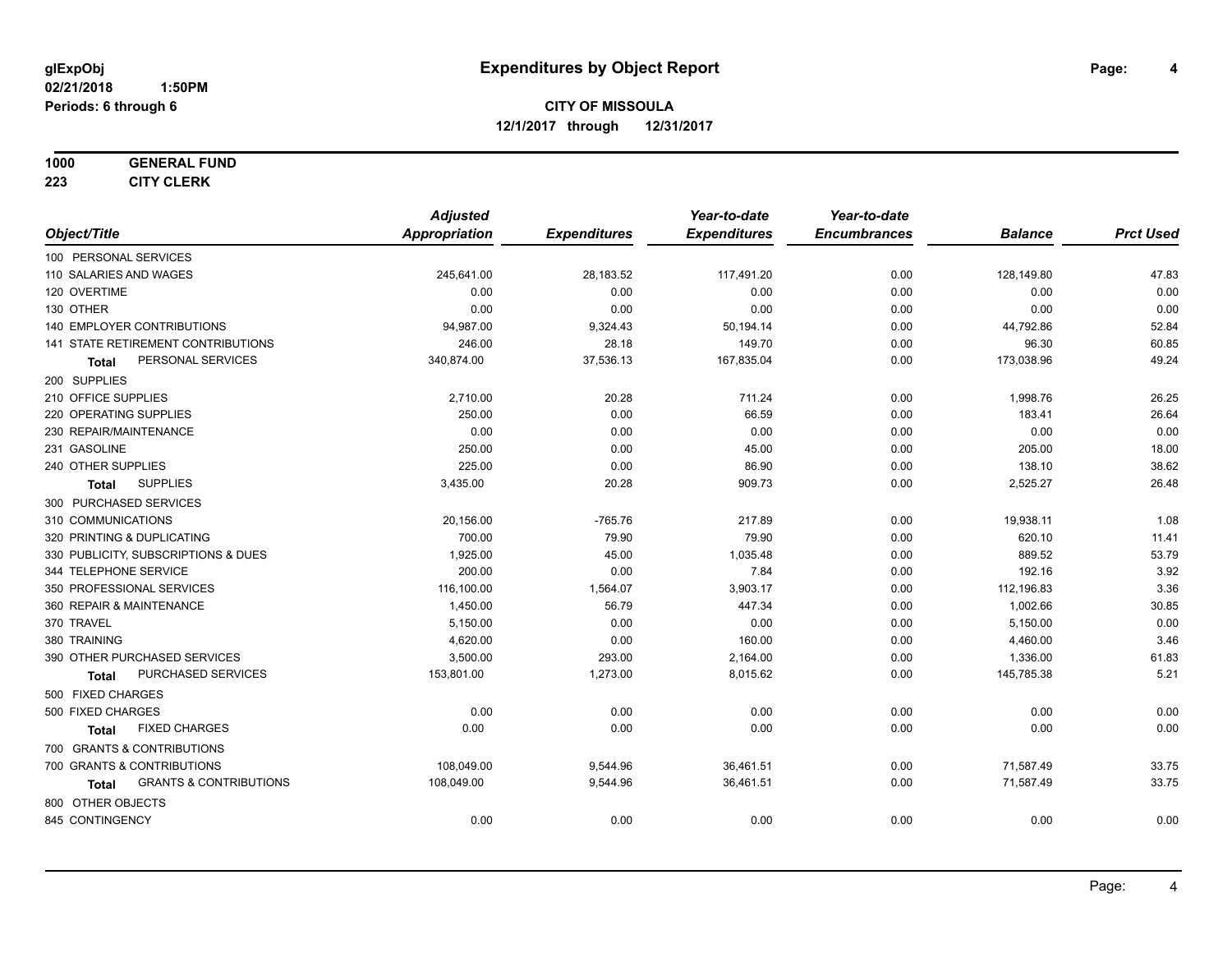#### **02/21/2018 1:50PM Periods: 6 through 6**

## **CITY OF MISSOULA 12/1/2017 through 12/31/2017**

# **1000 GENERAL FUND**

**223 CITY CLERK**

|                    |                           | <b>Adjusted</b>     |                     | Year-to-date        | Year-to-date   |                  |       |
|--------------------|---------------------------|---------------------|---------------------|---------------------|----------------|------------------|-------|
| Object/Title       | Appropriation             | <b>Expenditures</b> | <b>Expenditures</b> | <b>Encumbrances</b> | <b>Balance</b> | <b>Prct Used</b> |       |
| <b>Total</b>       | OTHER OBJECTS             | 0.00                | 0.00                | 0.00                | 0.00           | 0.00             | 0.00  |
| 900 CAPITAL OUTLAY |                           |                     |                     |                     |                |                  |       |
| 930 IMPROVEMENTS   |                           | 0.00                | 0.00                | 0.00                | 0.00           | 0.00             | 0.00  |
|                    | 940 MACHINERY & EQUIPMENT | 0.00                | 0.00                | 0.00                | 0.00           | 0.00             | 0.00  |
| <b>Total</b>       | <b>CAPITAL OUTLAY</b>     | 0.00                | 0.00                | 0.00                | 0.00           | 0.00             | 0.00  |
| <b>Total</b>       | <b>CITY CLERK</b>         | 606,159.00          | 48,374.37           | 213.221.90          | 0.00           | 392.937.10       | 35.18 |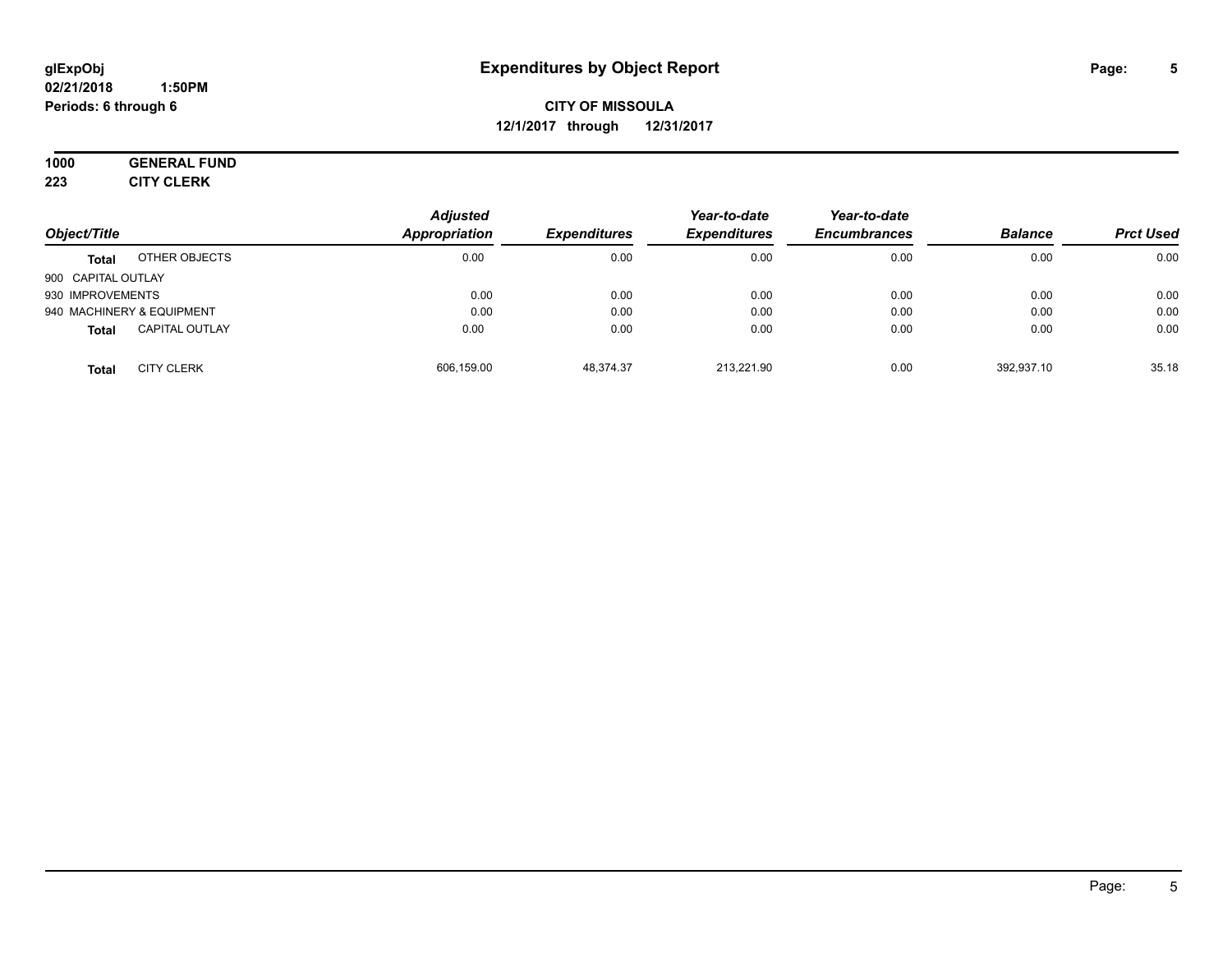#### **1000 GENERAL FUND**

**224 INFORMATION SERVICES**

|                                             | <b>Adjusted</b>      |                     | Year-to-date        | Year-to-date        |                |                  |
|---------------------------------------------|----------------------|---------------------|---------------------|---------------------|----------------|------------------|
| Object/Title                                | <b>Appropriation</b> | <b>Expenditures</b> | <b>Expenditures</b> | <b>Encumbrances</b> | <b>Balance</b> | <b>Prct Used</b> |
| 100 PERSONAL SERVICES                       |                      |                     |                     |                     |                |                  |
| 110 SALARIES AND WAGES                      | 466,920.00           | 51,549.61           | 213,977.31          | 0.00                | 252,942.69     | 45.83            |
| 120 OVERTIME                                | 0.00                 | 0.00                | 571.51              | 0.00                | $-571.51$      | 0.00             |
| 130 OTHER                                   | 5,400.00             | 0.00                | 0.00                | 0.00                | 5,400.00       | 0.00             |
| 140 EMPLOYER CONTRIBUTIONS                  | 168,412.00           | 16,018.03           | 81,464.75           | 0.00                | 86,947.25      | 48.37            |
| 141 STATE RETIREMENT CONTRIBUTIONS          | 471.00               | 51.55               | 268.30              | 0.00                | 202.70         | 56.96            |
| PERSONAL SERVICES<br>Total                  | 641,203.00           | 67,619.19           | 296,281.87          | 0.00                | 344,921.13     | 46.21            |
| 200 SUPPLIES                                |                      |                     |                     |                     |                |                  |
| 210 OFFICE SUPPLIES                         | 5,235.00             | 150.05              | 1,231.20            | 0.00                | 4,003.80       | 23.52            |
| 220 OPERATING SUPPLIES                      | 13,209.00            | 714.83              | 1,932.03            | 0.00                | 11,276.97      | 14.63            |
| 230 REPAIR/MAINTENANCE                      | 5,140.00             | 0.00                | 290.24              | 0.00                | 4,849.76       | 5.65             |
| 231 GASOLINE                                | 750.00               | 20.22               | 97.19               | 0.00                | 652.81         | 12.96            |
| 240 OTHER SUPPLIES                          | 2,900.00             | 0.00                | 115.35              | 0.00                | 2,784.65       | 3.98             |
| <b>SUPPLIES</b><br>Total                    | 27,234.00            | 885.10              | 3,666.01            | 0.00                | 23,567.99      | 13.46            |
| 300 PURCHASED SERVICES                      |                      |                     |                     |                     |                |                  |
| 310 COMMUNICATIONS                          | 156.00               | 0.00                | 76.65               | 0.00                | 79.35          | 49.13            |
| 320 PRINTING & DUPLICATING                  | 350.00               | 0.00                | 0.00                | 0.00                | 350.00         | 0.00             |
| 330 PUBLICITY, SUBSCRIPTIONS & DUES         | 500.00               | 0.00                | 0.00                | 0.00                | 500.00         | 0.00             |
| 344 TELEPHONE SERVICE                       | 161,230.00           | 15,137.13           | 67,787.36           | 0.00                | 93,442.64      | 42.04            |
| 350 PROFESSIONAL SERVICES                   | 4,380.00             | 0.00                | 0.00                | 0.00                | 4,380.00       | 0.00             |
| 360 REPAIR & MAINTENANCE                    | 417,800.00           | 3,256.79            | 308,844.50          | 0.00                | 108,955.50     | 73.92            |
| 370 TRAVEL                                  | 9,259.00             | 0.00                | 2,973.10            | 0.00                | 6,285.90       | 32.11            |
| 380 TRAINING                                | 14,406.00            | 165.00              | 3,445.00            | 0.00                | 10,961.00      | 23.91            |
| 390 OTHER PURCHASED SERVICES                | 3,700.00             | 899.97              | 1,649.94            | 0.00                | 2,050.06       | 44.59            |
| PURCHASED SERVICES<br>Total                 | 611,781.00           | 19,458.89           | 384,776.55          | 0.00                | 227,004.45     | 62.89            |
| 500 FIXED CHARGES                           |                      |                     |                     |                     |                |                  |
| 500 FIXED CHARGES                           | 0.00                 | 0.00                | 0.00                | 0.00                | 0.00           | 0.00             |
| <b>FIXED CHARGES</b><br><b>Total</b>        | 0.00                 | 0.00                | 0.00                | 0.00                | 0.00           | 0.00             |
| 900 CAPITAL OUTLAY                          |                      |                     |                     |                     |                |                  |
| 940 MACHINERY & EQUIPMENT                   | 0.00                 | 0.00                | 0.00                | 0.00                | 0.00           | 0.00             |
| CAPITAL OUTLAY<br><b>Total</b>              | 0.00                 | 0.00                | 0.00                | 0.00                | 0.00           | 0.00             |
|                                             |                      |                     |                     |                     |                |                  |
| <b>INFORMATION SERVICES</b><br><b>Total</b> | 1,280,218.00         | 87,963.18           | 684,724.43          | 0.00                | 595,493.57     | 53.48            |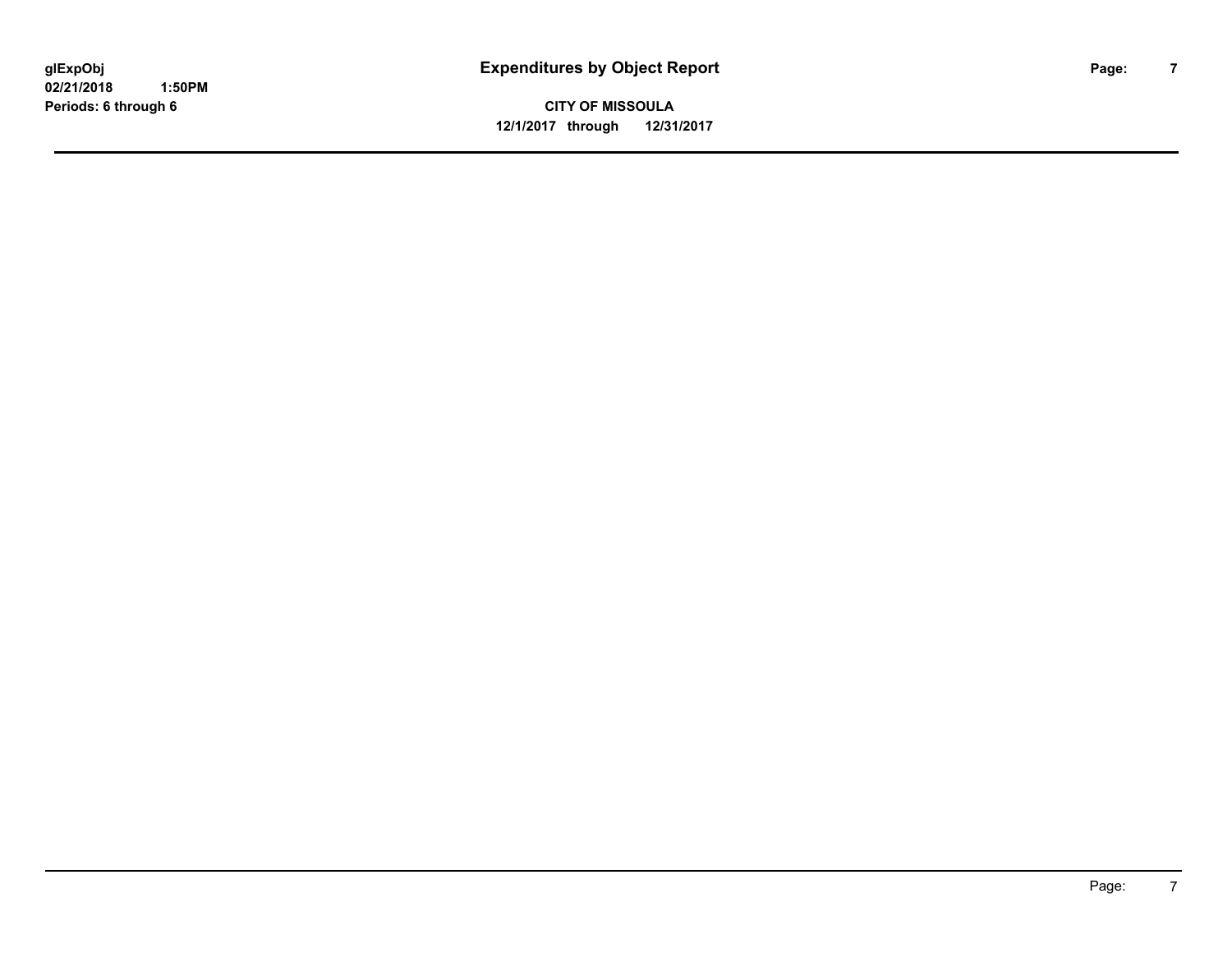# **1000 GENERAL FUND**

**230 MUNICIPAL COURT**

|                                            | <b>Adjusted</b> |                     | Year-to-date        | Year-to-date        |                |                  |
|--------------------------------------------|-----------------|---------------------|---------------------|---------------------|----------------|------------------|
| Object/Title                               | Appropriation   | <b>Expenditures</b> | <b>Expenditures</b> | <b>Encumbrances</b> | <b>Balance</b> | <b>Prct Used</b> |
| 100 PERSONAL SERVICES                      |                 |                     |                     |                     |                |                  |
| 110 SALARIES AND WAGES                     | 836,369.00      | 100,182.85          | 411,464.12          | 0.00                | 424,904.88     | 49.20            |
| 120 OVERTIME                               | 30,503.00       | 526.98              | 2,050.58            | 0.00                | 28,452.42      | 6.72             |
| 140 EMPLOYER CONTRIBUTIONS                 | 330,734.00      | 32,552.56           | 175,243.70          | 0.00                | 155,490.30     | 52.99            |
| <b>141 STATE RETIREMENT CONTRIBUTIONS</b>  | 847.00          | 100.18              | 522.71              | 0.00                | 324.29         | 61.71            |
| PERSONAL SERVICES<br>Total                 | 1,198,453.00    | 133,362.57          | 589,281.11          | 0.00                | 609,171.89     | 49.17            |
| 200 SUPPLIES                               |                 |                     |                     |                     |                |                  |
| 210 OFFICE SUPPLIES                        | 4,756.00        | 632.19              | 2,023.65            | 0.00                | 2,732.35       | 42.55            |
| 220 OPERATING SUPPLIES                     | 9,576.00        | 15.57               | 15.57               | 0.00                | 9,560.43       | 0.16             |
| 230 REPAIR/MAINTENANCE                     | 0.00            | 0.00                | 0.00                | 0.00                | 0.00           | 0.00             |
| 240 OTHER SUPPLIES                         | 4,090.00        | 0.00                | 68.31               | 0.00                | 4,021.69       | 1.67             |
| <b>SUPPLIES</b><br><b>Total</b>            | 18,422.00       | 647.76              | 2,107.53            | 0.00                | 16,314.47      | 11.44            |
| 300 PURCHASED SERVICES                     |                 |                     |                     |                     |                |                  |
| 310 COMMUNICATIONS                         | 11,500.00       | 789.68              | 9,273.10            | 0.00                | 2,226.90       | 80.64            |
| 320 PRINTING & DUPLICATING                 | 1,187.00        | 60.49               | 60.49               | 0.00                | 1,126.51       | 5.10             |
| 330 PUBLICITY, SUBSCRIPTIONS & DUES        | 10,196.00       | 581.94              | 6,553.79            | 0.00                | 3,642.21       | 64.28            |
| 344 TELEPHONE SERVICE                      | 1,584.00        | 256.42              | 756.70              | 0.00                | 827.30         | 47.77            |
| 350 PROFESSIONAL SERVICES                  | 206,822.00      | 2,983.13            | 60,268.22           | 0.00                | 146,553.78     | 29.14            |
| 360 REPAIR & MAINTENANCE                   | 34,673.00       | 0.00                | 233.75              | 0.00                | 34,439.25      | 0.67             |
| 370 TRAVEL                                 | 5,174.00        | 0.00                | 0.00                | 0.00                | 5,174.00       | 0.00             |
| 380 TRAINING                               | 9,000.00        | 196.50              | 3,640.50            | 0.00                | 5,359.50       | 40.45            |
| 390 OTHER PURCHASED SERVICES               | 6,263.00        | 0.00                | 17,942.04           | 0.00                | $-11,679.04$   | 286.48           |
| PURCHASED SERVICES<br>Total                | 286,399.00      | 4,868.16            | 98,728.59           | 0.00                | 187,670.41     | 34.47            |
| 500 FIXED CHARGES                          |                 |                     |                     |                     |                |                  |
| 500 FIXED CHARGES                          | 31,361.00       | 0.00                | 0.00                | 0.00                | 31,361.00      | 0.00             |
| <b>FIXED CHARGES</b><br>Total              | 31,361.00       | 0.00                | 0.00                | 0.00                | 31,361.00      | 0.00             |
| 600 DEBT SERVICE                           |                 |                     |                     |                     |                |                  |
| 610 PRINCIPAL                              | 27,333.00       | 0.00                | 0.00                | 0.00                | 27,333.00      | 0.00             |
| <b>DEBT SERVICE</b><br>Total               | 27,333.00       | 0.00                | 0.00                | 0.00                | 27,333.00      | 0.00             |
| 700 GRANTS & CONTRIBUTIONS                 |                 |                     |                     |                     |                |                  |
| 700 GRANTS & CONTRIBUTIONS                 | 78,932.00       | 0.00                | 0.00                | 0.00                | 78,932.00      | 0.00             |
| <b>GRANTS &amp; CONTRIBUTIONS</b><br>Total | 78,932.00       | 0.00                | 0.00                | 0.00                | 78,932.00      | 0.00             |
| 800 OTHER OBJECTS                          |                 |                     |                     |                     |                |                  |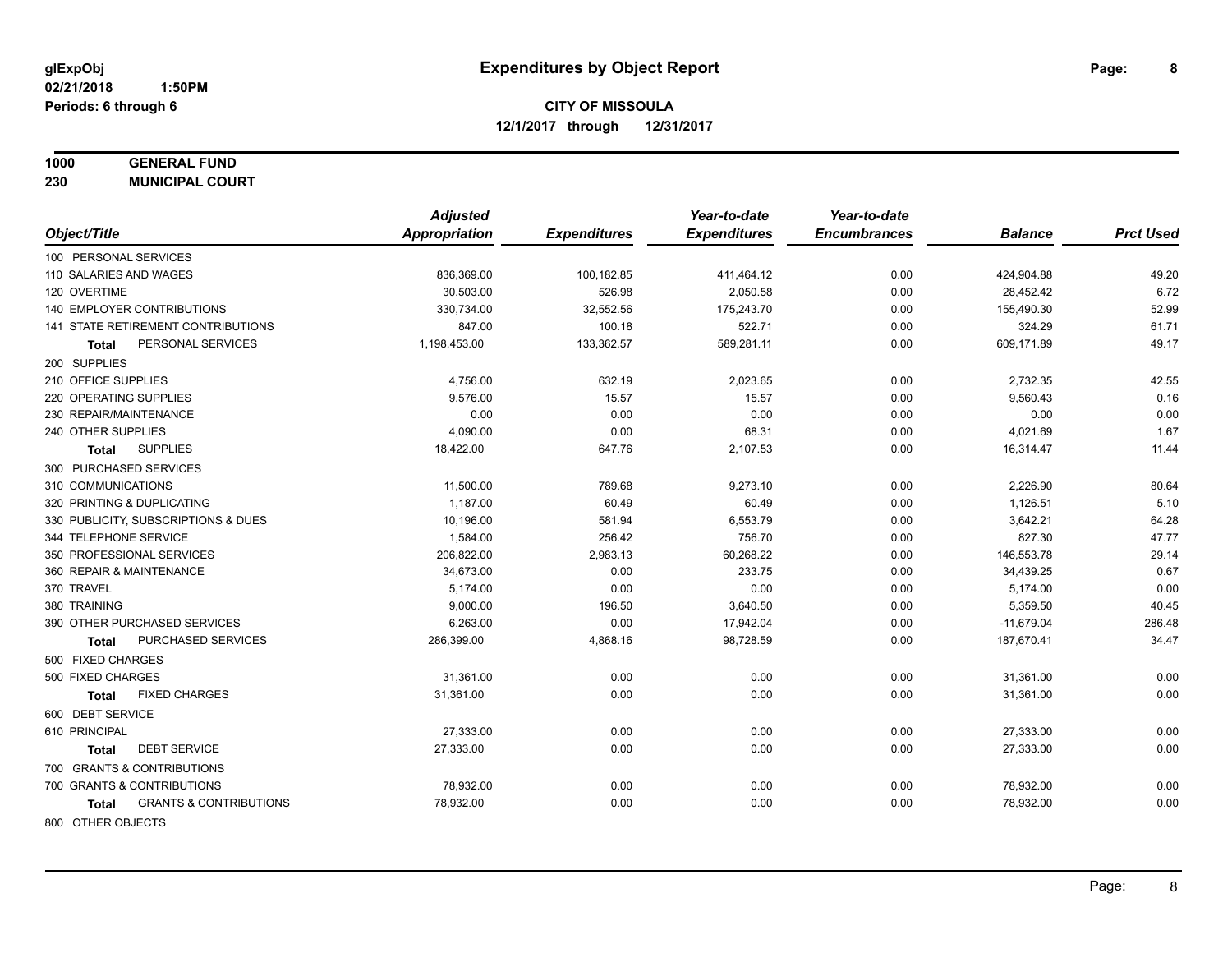#### **1000 GENERAL FUND 230 MUNICIPAL COURT**

|                    |                              | <b>Adjusted</b> |                     | Year-to-date        | Year-to-date        |                |                  |
|--------------------|------------------------------|-----------------|---------------------|---------------------|---------------------|----------------|------------------|
| Object/Title       |                              | Appropriation   | <b>Expenditures</b> | <b>Expenditures</b> | <b>Encumbrances</b> | <b>Balance</b> | <b>Prct Used</b> |
|                    | 820 TRANSFERS TO OTHER FUNDS | 2.500.00        | 1.250.00            | 1,250.00            | 0.00                | 1,250.00       | 50.00            |
| <b>Total</b>       | OTHER OBJECTS                | 2,500.00        | 1,250.00            | 1,250.00            | 0.00                | 1,250.00       | 50.00            |
| 900 CAPITAL OUTLAY |                              |                 |                     |                     |                     |                |                  |
|                    | 940 MACHINERY & EQUIPMENT    | 0.00            | 0.00                | 0.00                | 0.00                | 0.00           | 0.00             |
| <b>Total</b>       | <b>CAPITAL OUTLAY</b>        | 0.00            | 0.00                | 0.00                | 0.00                | 0.00           | 0.00             |
| <b>Total</b>       | <b>MUNICIPAL COURT</b>       | 1.643.400.00    | 140.128.49          | 691,367.23          | 0.00                | 952.032.77     | 42.07            |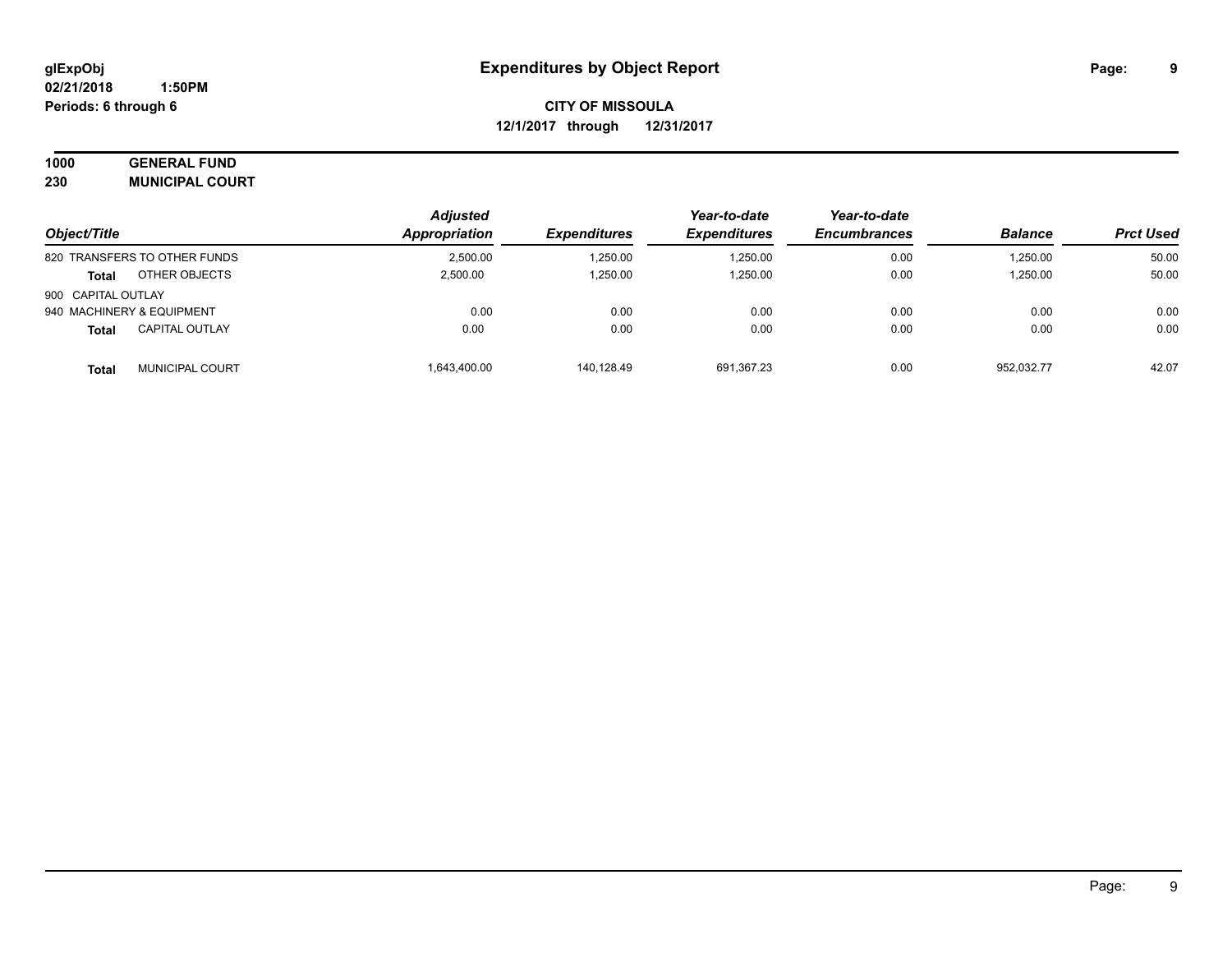**1000 GENERAL FUND**

**240 FINANCE**

|                              |                                     | <b>Adjusted</b> |                     | Year-to-date        | Year-to-date        |                |                  |
|------------------------------|-------------------------------------|-----------------|---------------------|---------------------|---------------------|----------------|------------------|
| Object/Title                 |                                     | Appropriation   | <b>Expenditures</b> | <b>Expenditures</b> | <b>Encumbrances</b> | <b>Balance</b> | <b>Prct Used</b> |
| 100 PERSONAL SERVICES        |                                     |                 |                     |                     |                     |                |                  |
| 110 SALARIES AND WAGES       |                                     | 735,554.00      | 76,084.78           | 345,569.14          | 0.00                | 389,984.86     | 46.98            |
| 120 OVERTIME                 |                                     | 1,000.00        | 0.00                | 0.00                | 0.00                | 1,000.00       | 0.00             |
| 140 EMPLOYER CONTRIBUTIONS   |                                     | 282,873.00      | 24,039.42           | 140,064.87          | 0.00                | 142,808.13     | 49.52            |
|                              | 141 STATE RETIREMENT CONTRIBUTIONS  | 741.00          | 76.08               | 445.41              | 0.00                | 295.59         | 60.11            |
| Total                        | PERSONAL SERVICES                   | 1,020,168.00    | 100,200.28          | 486,079.42          | 0.00                | 534,088.58     | 47.65            |
| 200 SUPPLIES                 |                                     |                 |                     |                     |                     |                |                  |
| 210 OFFICE SUPPLIES          |                                     | 5,765.00        | 223.97              | 1,425.23            | 0.00                | 4,339.77       | 24.72            |
| 220 OPERATING SUPPLIES       |                                     | 3,043.00        | 104.50              | 1,284.97            | 0.00                | 1,758.03       | 42.23            |
| 230 REPAIR/MAINTENANCE       |                                     | 50.00           | 0.00                | 0.00                | 0.00                | 50.00          | 0.00             |
| 231 GASOLINE                 |                                     | 92.00           | 0.00                | 0.00                | 0.00                | 92.00          | 0.00             |
| 240 OTHER SUPPLIES           |                                     | 0.00            | 0.00                | 0.00                | 0.00                | 0.00           | 0.00             |
| Total                        | <b>SUPPLIES</b>                     | 8,950.00        | 328.47              | 2,710.20            | 0.00                | 6,239.80       | 30.28            |
| 300 PURCHASED SERVICES       |                                     |                 |                     |                     |                     |                |                  |
| 310 COMMUNICATIONS           |                                     | 43,893.00       | 9,638.37            | 30,604.87           | 0.00                | 13,288.13      | 69.73            |
| 320 PRINTING & DUPLICATING   |                                     | 5,480.00        | 1,147.14            | 1,917.23            | 0.00                | 3,562.77       | 34.99            |
|                              | 330 PUBLICITY, SUBSCRIPTIONS & DUES | 3,410.00        | 12.00               | 628.10              | 0.00                | 2,781.90       | 18.42            |
| 344 TELEPHONE SERVICE        |                                     | 325.00          | 0.00                | 32.66               | 0.00                | 292.34         | 10.05            |
| 350 PROFESSIONAL SERVICES    |                                     | 113,956.00      | 61,232.23           | 88,648.57           | 0.00                | 25,307.43      | 77.79            |
| 360 REPAIR & MAINTENANCE     |                                     | 66,424.00       | 0.00                | 1,298.69            | 0.00                | 65,125.31      | 1.96             |
| 370 TRAVEL                   |                                     | 8,245.00        | 0.00                | 750.22              | 0.00                | 7,494.78       | 9.10             |
| 380 TRAINING                 |                                     | 7,330.00        | 0.00                | 200.75              | 0.00                | 7,129.25       | 2.74             |
| 390 OTHER PURCHASED SERVICES |                                     | 0.00            | 0.00                | 0.00                | 0.00                | 0.00           | 0.00             |
| <b>Total</b>                 | PURCHASED SERVICES                  | 249,063.00      | 72,029.74           | 124,081.09          | 0.00                | 124,981.91     | 49.82            |
| 500 FIXED CHARGES            |                                     |                 |                     |                     |                     |                |                  |
| 500 FIXED CHARGES            |                                     | 500.00          | 0.00                | 0.00                | 0.00                | 500.00         | 0.00             |
| <b>Total</b>                 | <b>FIXED CHARGES</b>                | 500.00          | 0.00                | 0.00                | 0.00                | 500.00         | 0.00             |
| 900 CAPITAL OUTLAY           |                                     |                 |                     |                     |                     |                |                  |
| 940 MACHINERY & EQUIPMENT    |                                     | 0.00            | 0.00                | 0.00                | 0.00                | 0.00           | 0.00             |
| <b>Total</b>                 | <b>CAPITAL OUTLAY</b>               | 0.00            | 0.00                | 0.00                | 0.00                | 0.00           | 0.00             |
| <b>Total</b>                 | <b>FINANCE</b>                      | 1,278,681.00    | 172,558.49          | 612,870.71          | 0.00                | 665,810.29     | 47.93            |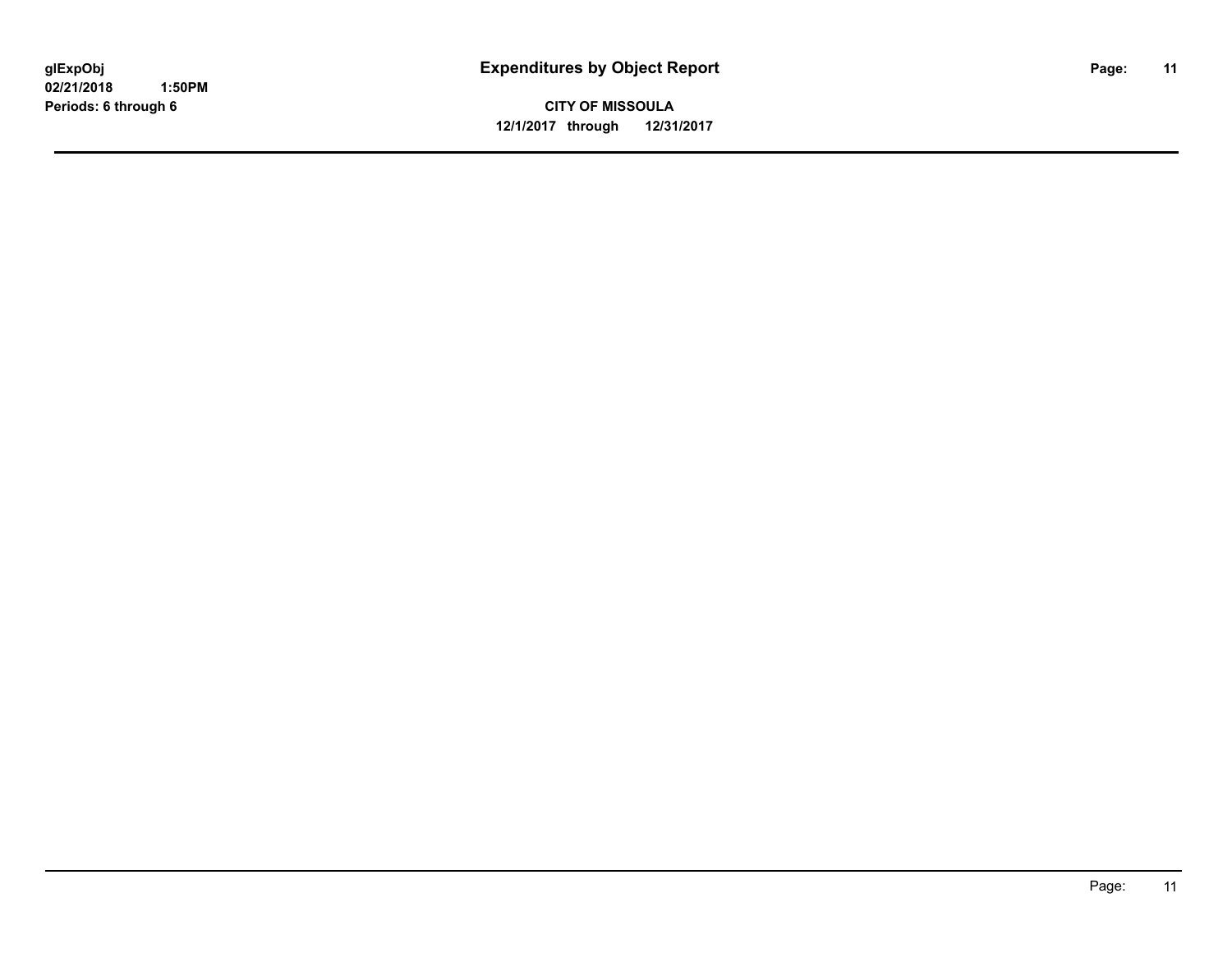# **1000 GENERAL FUND**

**245 CENTRAL SERVICES**

|                                                   | <b>Adjusted</b> |                     | Year-to-date        | Year-to-date        |                |                  |
|---------------------------------------------------|-----------------|---------------------|---------------------|---------------------|----------------|------------------|
| Object/Title                                      | Appropriation   | <b>Expenditures</b> | <b>Expenditures</b> | <b>Encumbrances</b> | <b>Balance</b> | <b>Prct Used</b> |
| 100 PERSONAL SERVICES                             |                 |                     |                     |                     |                |                  |
| 110 SALARIES AND WAGES                            | 181,276.00      | 20,828.73           | 86,760.89           | 0.00                | 94,515.11      | 47.86            |
| <b>140 EMPLOYER CONTRIBUTIONS</b>                 | 58,169.00       | 5,995.09            | 29,466.61           | 0.00                | 28,702.39      | 50.66            |
| 141 STATE RETIREMENT CONTRIBUTIONS                | 181.00          | 20.83               | 110.40              | 0.00                | 70.60          | 60.99            |
| PERSONAL SERVICES<br><b>Total</b>                 | 239,626.00      | 26,844.65           | 116,337.90          | 0.00                | 123,288.10     | 48.55            |
| 200 SUPPLIES                                      |                 |                     |                     |                     |                |                  |
| 210 OFFICE SUPPLIES                               | 1.000.00        | 0.00                | 0.00                | 0.00                | 1,000.00       | 0.00             |
| 220 OPERATING SUPPLIES                            | 700.00          | 0.00                | 171.73              | 0.00                | 528.27         | 24.53            |
| 231 GASOLINE                                      | 350.00          | 0.00                | 0.00                | 0.00                | 350.00         | 0.00             |
| <b>SUPPLIES</b><br><b>Total</b>                   | 2,050.00        | 0.00                | 171.73              | 0.00                | 1,878.27       | 8.38             |
| 300 PURCHASED SERVICES                            |                 |                     |                     |                     |                |                  |
| 310 COMMUNICATIONS                                | 300.00          | 0.00                | 0.00                | 0.00                | 300.00         | 0.00             |
| 320 PRINTING & DUPLICATING                        | 450.00          | 25.25               | 180.69              | 0.00                | 269.31         | 40.15            |
| 330 PUBLICITY, SUBSCRIPTIONS & DUES               | 400.00          | 20.00               | 1,320.00            | 0.00                | $-920.00$      | 330.00           |
| 344 TELEPHONE SERVICE                             | 700.00          | 0.00                | 31.55               | 0.00                | 668.45         | 4.51             |
| 350 PROFESSIONAL SERVICES                         | 51,500.00       | 11,500.00           | 11,500.00           | 0.00                | 40,000.00      | 22.33            |
| 370 TRAVEL                                        | 2,000.00        | 370.91              | 1,021.97            | 0.00                | 978.03         | 51.10            |
| 380 TRAINING                                      | 3,000.00        | 0.00                | 0.00                | 0.00                | 3,000.00       | 0.00             |
| 390 OTHER PURCHASED SERVICES                      | 0.00            | 0.00                | 0.00                | 0.00                | 0.00           | 0.00             |
| <b>PURCHASED SERVICES</b><br><b>Total</b>         | 58,350.00       | 11,916.16           | 14,054.21           | 0.00                | 44,295.79      | 24.09            |
| 500 FIXED CHARGES                                 |                 |                     |                     |                     |                |                  |
| 550 MERCHANT SERVICE FEES                         | 0.00            | 0.00                | 0.00                | 0.00                | 0.00           | 0.00             |
| <b>FIXED CHARGES</b><br><b>Total</b>              | 0.00            | 0.00                | 0.00                | 0.00                | 0.00           | 0.00             |
| 700 GRANTS & CONTRIBUTIONS                        |                 |                     |                     |                     |                |                  |
| 700 GRANTS & CONTRIBUTIONS                        | 0.00            | 0.00                | 0.00                | 0.00                | 0.00           | 0.00             |
| <b>GRANTS &amp; CONTRIBUTIONS</b><br><b>Total</b> | 0.00            | 0.00                | 0.00                | 0.00                | 0.00           | 0.00             |
| <b>CENTRAL SERVICES</b><br><b>Total</b>           | 300,026.00      | 38,760.81           | 130,563.84          | 0.00                | 169,462.16     | 43.52            |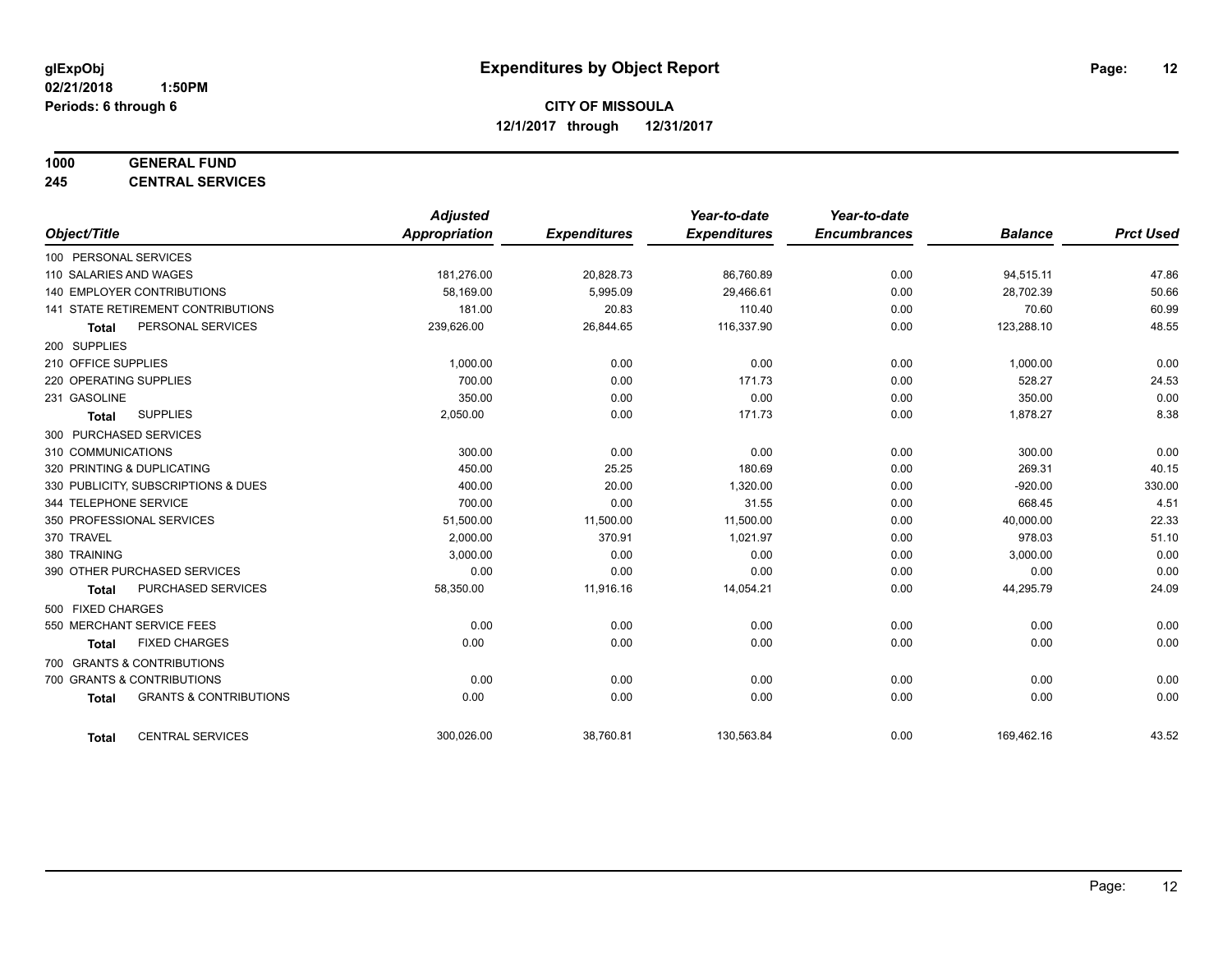#### **1000 GENERAL FUND**

#### **246 FACILITY MAINTENANCE DEPARTMENT**

|                                                   | <b>Adjusted</b>      |                     | Year-to-date        | Year-to-date        |                |                  |
|---------------------------------------------------|----------------------|---------------------|---------------------|---------------------|----------------|------------------|
| Object/Title                                      | <b>Appropriation</b> | <b>Expenditures</b> | <b>Expenditures</b> | <b>Encumbrances</b> | <b>Balance</b> | <b>Prct Used</b> |
| 100 PERSONAL SERVICES                             |                      |                     |                     |                     |                |                  |
| 110 SALARIES AND WAGES                            | 107,836.00           | 9,492.01            | 9,635.46            | 0.00                | 98,200.54      | 8.94             |
| 120 OVERTIME                                      | 0.00                 | 105.58              | 105.58              | 0.00                | $-105.58$      | 0.00             |
| 130 OTHER                                         | 9,230.00             | 0.00                | 0.00                | 0.00                | 9,230.00       | 0.00             |
| 140 EMPLOYER CONTRIBUTIONS                        | 46,543.00            | 3,074.18            | 7,216.11            | 0.00                | 39,326.89      | 15.50            |
| <b>141 STATE RETIREMENT CONTRIBUTIONS</b>         | 0.00                 | 9.49                | 9.49                | 0.00                | $-9.49$        | 0.00             |
| <b>150 STATE RETIREMENT</b>                       | 119.00               | 0.00                | 0.00                | 0.00                | 119.00         | 0.00             |
| PERSONAL SERVICES<br><b>Total</b>                 | 163,728.00           | 12,681.26           | 16,966.64           | 0.00                | 146,761.36     | 10.36            |
| 200 SUPPLIES                                      |                      |                     |                     |                     |                |                  |
| 220 OPERATING SUPPLIES                            | 7,142.00             | 385.50              | 962.56              | 0.00                | 6,179.44       | 13.48            |
| 230 REPAIR/MAINTENANCE                            | 3,863.00             | 950.64              | 1,520.12            | 0.00                | 2,342.88       | 39.35            |
| 231 GASOLINE                                      | 170.00               | 321.17              | 1,229.73            | 0.00                | $-1,059.73$    | 723.37           |
| 240 OTHER SUPPLIES                                | 8,410.00             | 262.65              | 481.66              | 0.00                | 7,928.34       | 5.73             |
| <b>SUPPLIES</b><br>Total                          | 19,585.00            | 1,919.96            | 4,194.07            | 0.00                | 15,390.93      | 21.41            |
| 300 PURCHASED SERVICES                            |                      |                     |                     |                     |                |                  |
| 330 PUBLICITY, SUBSCRIPTIONS & DUES               | 0.00                 | 0.00                | 248.74              | 0.00                | $-248.74$      | 0.00             |
| 340 SEWER                                         | 2,873.00             | 0.00                | 980.79              | 0.00                | 1,892.21       | 34.14            |
| 341 ELECTRICITY & NATURAL GAS                     | 239,166.00           | 13,845.89           | 75,229.57           | 0.00                | 163,936.43     | 31.45            |
| 342 STORM WATER                                   | 0.00                 | 0.00                | 0.00                | 0.00                | 0.00           | 0.00             |
| 343 WATER CHARGES                                 | 12,356.00            | 884.85              | 2,990.18            | 0.00                | 9,365.82       | 24.20            |
| 344 TELEPHONE SERVICE                             | 1,295.00             | 184.21              | 361.86              | 0.00                | 933.14         | 27.94            |
| 345 GARBAGE                                       | 14,901.00            | 1,196.51            | 4,871.03            | 0.00                | 10,029.97      | 32.69            |
| 350 PROFESSIONAL SERVICES                         | 2,720.00             | 0.00                | 283.00              | 0.00                | 2,437.00       | 10.40            |
| 360 REPAIR & MAINTENANCE                          | 184,678.00           | 9,608.99            | 89,932.52           | 0.00                | 94,745.48      | 48.70            |
| 370 TRAVEL                                        | 150.00               | 0.00                | 0.00                | 0.00                | 150.00         | 0.00             |
| 380 TRAINING                                      | 0.00                 | 0.00                | 0.00                | 0.00                | 0.00           | 0.00             |
| PURCHASED SERVICES<br>Total                       | 458,139.00           | 25,720.45           | 174,897.69          | 0.00                | 283,241.31     | 38.18            |
| 700 GRANTS & CONTRIBUTIONS                        |                      |                     |                     |                     |                |                  |
| 700 GRANTS & CONTRIBUTIONS                        | 45,862.00            | 4,824.48            | 21,907.04           | 0.00                | 23,954.96      | 47.77            |
| <b>GRANTS &amp; CONTRIBUTIONS</b><br><b>Total</b> | 45,862.00            | 4,824.48            | 21,907.04           | 0.00                | 23,954.96      | 47.77            |
| FACILITY MAINTENANCE DEPARTMENT<br>Total          | 687,314.00           | 45,146.15           | 217,965.44          | 0.00                | 469,348.56     | 31.71            |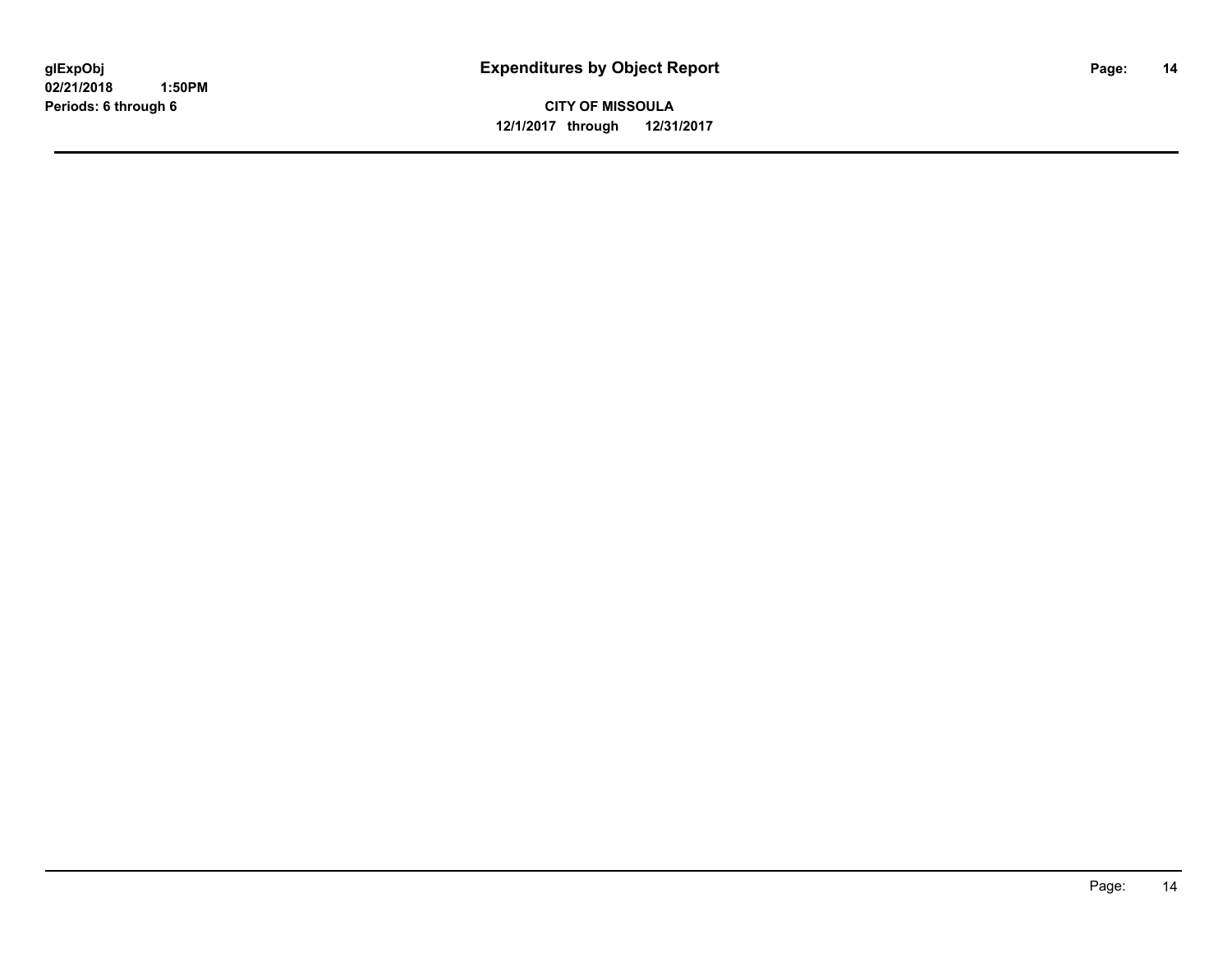#### **1000 GENERAL FUND**

**250 DEVELOPMENT SERVICES**

|                                            | <b>Adjusted</b>      |                     | Year-to-date        | Year-to-date        |                |                  |
|--------------------------------------------|----------------------|---------------------|---------------------|---------------------|----------------|------------------|
| Object/Title                               | <b>Appropriation</b> | <b>Expenditures</b> | <b>Expenditures</b> | <b>Encumbrances</b> | <b>Balance</b> | <b>Prct Used</b> |
| 100 PERSONAL SERVICES                      |                      |                     |                     |                     |                |                  |
| 110 SALARIES AND WAGES                     | 1,386,269.00         | 132,925.78          | 679,808.96          | 0.00                | 706,460.04     | 49.04            |
| 120 OVERTIME                               | 4,276.00             | 0.00                | 0.00                | 0.00                | 4,276.00       | 0.00             |
| 130 OTHER                                  | 0.00                 | 0.00                | 0.00                | 0.00                | 0.00           | 0.00             |
| 140 EMPLOYER CONTRIBUTIONS                 | 491,224.00           | 37,808.18           | 260,585.89          | 0.00                | 230,638.11     | 53.05            |
| 141 STATE RETIREMENT CONTRIBUTIONS         | 1,290.00             | 188.71              | 897.57              | 0.00                | 392.43         | 69.58            |
| PERSONAL SERVICES<br><b>Total</b>          | 1,883,059.00         | 170,922.67          | 941,292.42          | 0.00                | 941,766.58     | 49.99            |
| 200 SUPPLIES                               |                      |                     |                     |                     |                |                  |
| 210 OFFICE SUPPLIES                        | 20,524.00            | 3,683.69            | 10,542.37           | 0.00                | 9,981.63       | 51.37            |
| 220 OPERATING SUPPLIES                     | 2,756.00             | 632.34              | 1,382.31            | 0.00                | 1,373.69       | 50.16            |
| 230 REPAIR/MAINTENANCE                     | 3,850.00             | 168.70              | 2,018.67            | 0.00                | 1,831.33       | 52.43            |
| 231 GASOLINE                               | 12,899.00            | 861.65              | 3,095.41            | 0.00                | 9,803.59       | 24.00            |
| 240 OTHER SUPPLIES                         | 1,155.00             | 286.77              | 370.59              | 0.00                | 784.41         | 32.09            |
| <b>SUPPLIES</b><br><b>Total</b>            | 41,184.00            | 5,633.15            | 17,409.35           | 0.00                | 23,774.65      | 42.27            |
| 300 PURCHASED SERVICES                     |                      |                     |                     |                     |                |                  |
| 310 COMMUNICATIONS                         | 11,853.00            | 311.36              | 2,290.95            | 0.00                | 9,562.05       | 19.33            |
| 320 PRINTING & DUPLICATING                 | 8,459.00             | 247.13              | 1,047.78            | 0.00                | 7,411.22       | 12.39            |
| 330 PUBLICITY, SUBSCRIPTIONS & DUES        | 11,505.00            | $-20,680.00$        | 2,179.90            | 0.00                | 9,325.10       | 18.95            |
| 344 TELEPHONE SERVICE                      | 15,535.00            | 1,037.35            | 3,772.26            | 0.00                | 11,762.74      | 24.28            |
| 350 PROFESSIONAL SERVICES                  | 223,866.00           | 41,027.46           | 53,857.60           | 0.00                | 170,008.40     | 24.06            |
| 360 REPAIR & MAINTENANCE                   | 25,359.00            | 24,296.18           | 27,275.18           | 0.00                | $-1,916.18$    | 107.56           |
| 370 TRAVEL                                 | 14,723.00            | 213.76              | 1,674.33            | 0.00                | 13,048.67      | 11.37            |
| 380 TRAINING                               | 14,439.00            | $-274.76$           | 2,300.24            | 0.00                | 12,138.76      | 15.93            |
| 390 OTHER PURCHASED SERVICES               | 950.00               | 0.00                | 3,064.37            | 0.00                | $-2,114.37$    | 322.57           |
| <b>PURCHASED SERVICES</b><br>Total         | 326,689.00           | 46,178.48           | 97,462.61           | 0.00                | 229,226.39     | 29.83            |
| 500 FIXED CHARGES                          |                      |                     |                     |                     |                |                  |
| 550 MERCHANT SERVICE FEES                  | 0.00                 | 0.00                | 0.00                | 0.00                | 0.00           | 0.00             |
| <b>FIXED CHARGES</b><br><b>Total</b>       | 0.00                 | 0.00                | 0.00                | 0.00                | 0.00           | 0.00             |
| 700 GRANTS & CONTRIBUTIONS                 |                      |                     |                     |                     |                |                  |
| 700 GRANTS & CONTRIBUTIONS                 | 110,780.00           | 0.00                | 60,780.00           | 0.00                | 50,000.00      | 54.87            |
| <b>GRANTS &amp; CONTRIBUTIONS</b><br>Total | 110,780.00           | 0.00                | 60,780.00           | 0.00                | 50,000.00      | 54.87            |
| 800 OTHER OBJECTS                          |                      |                     |                     |                     |                |                  |
| 820 TRANSFERS TO OTHER FUNDS               | 213,975.00           | 111,937.50          | 111,937.50          | 0.00                | 102,037.50     | 52.31            |
|                                            |                      |                     |                     |                     |                |                  |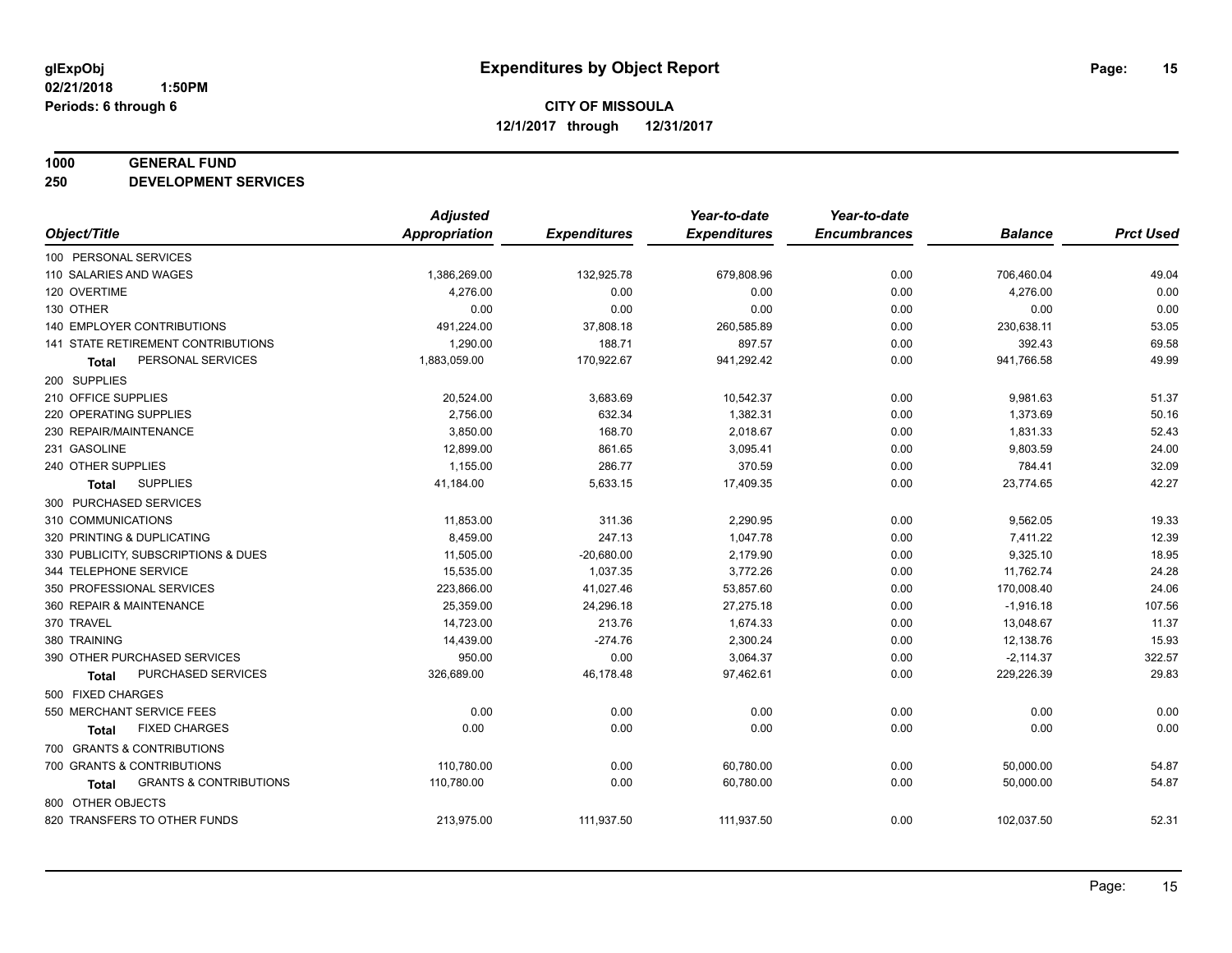## **1000 GENERAL FUND**

**250 DEVELOPMENT SERVICES**

|                           |                       | <b>Adjusted</b> |                     | Year-to-date        | Year-to-date        |                |                  |
|---------------------------|-----------------------|-----------------|---------------------|---------------------|---------------------|----------------|------------------|
| Object/Title              |                       | Appropriation   | <b>Expenditures</b> | <b>Expenditures</b> | <b>Encumbrances</b> | <b>Balance</b> | <b>Prct Used</b> |
| <b>Total</b>              | OTHER OBJECTS         | 213,975.00      | 111,937.50          | 111.937.50          | 0.00                | 102.037.50     | 52.31            |
| 900 CAPITAL OUTLAY        |                       |                 |                     |                     |                     |                |                  |
| 940 MACHINERY & EQUIPMENT |                       | 0.00            | 0.00                | 0.00                | 0.00                | 0.00           | 0.00             |
| <b>Total</b>              | <b>CAPITAL OUTLAY</b> | 0.00            | 0.00                | 0.00                | 0.00                | 0.00           | 0.00             |
| <b>Total</b>              | DEVELOPMENT SERVICES  | 2,575,687.00    | 334.671.80          | 1.228.881.88        | 0.00                | 1.346.805.12   | 47.71            |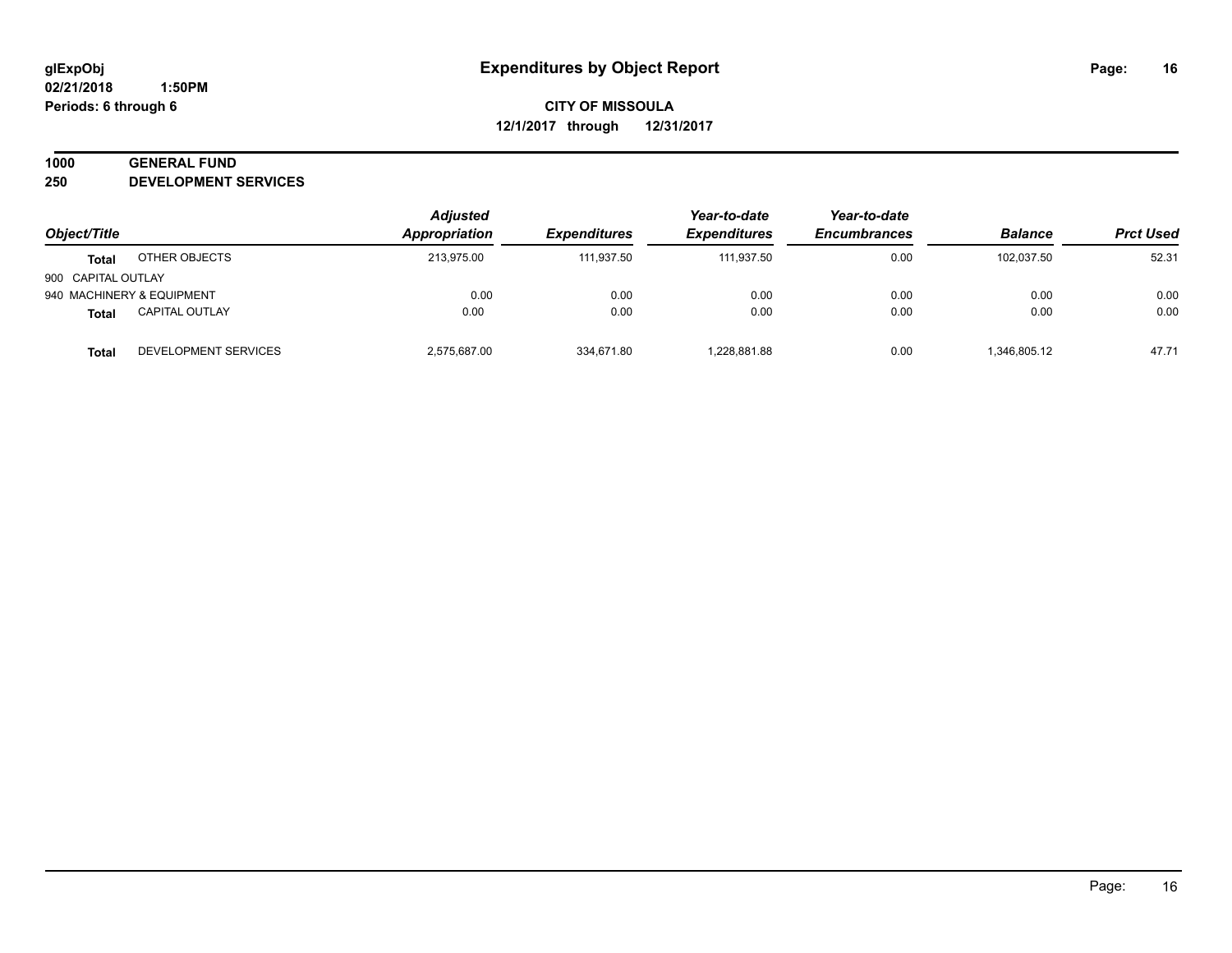#### **1000 GENERAL FUND**

#### **255 HOUSING & COMMUNITY DEVELOPMENT**

|                                            | <b>Adjusted</b>      |                     | Year-to-date        | Year-to-date        |                |                  |
|--------------------------------------------|----------------------|---------------------|---------------------|---------------------|----------------|------------------|
| Object/Title                               | <b>Appropriation</b> | <b>Expenditures</b> | <b>Expenditures</b> | <b>Encumbrances</b> | <b>Balance</b> | <b>Prct Used</b> |
| 100 PERSONAL SERVICES                      |                      |                     |                     |                     |                |                  |
| 110 SALARIES AND WAGES                     | 263,853.00           | 34,114.98           | 107,810.83          | 0.00                | 156,042.17     | 40.86            |
| 120 OVERTIME                               | 0.00                 | 0.00                | 0.00                | 0.00                | 0.00           | 0.00             |
| 140 EMPLOYER CONTRIBUTIONS                 | 89,699.00            | 9,147.21            | 35,408.11           | 0.00                | 54,290.89      | 39.47            |
| <b>141 STATE RETIREMENT CONTRIBUTIONS</b>  | 264.00               | 31.13               | 104.36              | 0.00                | 159.64         | 39.53            |
| PERSONAL SERVICES<br><b>Total</b>          | 353,816.00           | 43,293.32           | 143,323.30          | 0.00                | 210,492.70     | 40.51            |
| 200 SUPPLIES                               |                      |                     |                     |                     |                |                  |
| 210 OFFICE SUPPLIES                        | 16,237.00            | 707.24              | 11,561.53           | 0.00                | 4,675.47       | 71.20            |
| 220 OPERATING SUPPLIES                     | 200.00               | 0.00                | 0.00                | 0.00                | 200.00         | 0.00             |
| 230 REPAIR/MAINTENANCE                     | 0.00                 | 0.00                | 0.00                | 0.00                | 0.00           | 0.00             |
| 231 GASOLINE                               | 0.00                 | 0.00                | 0.00                | 0.00                | 0.00           | 0.00             |
| 240 OTHER SUPPLIES                         | 0.00                 | 0.00                | 0.00                | 0.00                | 0.00           | 0.00             |
| <b>SUPPLIES</b><br>Total                   | 16,437.00            | 707.24              | 11,561.53           | 0.00                | 4,875.47       | 70.34            |
| 300 PURCHASED SERVICES                     |                      |                     |                     |                     |                |                  |
| 310 COMMUNICATIONS                         | 320.00               | 9.71                | 29.04               | 0.00                | 290.96         | 9.08             |
| 320 PRINTING & DUPLICATING                 | 4,535.00             | 475.53              | 475.53              | 0.00                | 4,059.47       | 10.49            |
| 330 PUBLICITY, SUBSCRIPTIONS & DUES        | 1,700.00             | 0.00                | 243.92              | 0.00                | 1,456.08       | 14.35            |
| 344 TELEPHONE SERVICE                      | 2,150.00             | 0.00                | 225.20              | 0.00                | 1,924.80       | 10.47            |
| 350 PROFESSIONAL SERVICES                  | 14,075.00            | 200.00              | 2,491.00            | 0.00                | 11,584.00      | 17.70            |
| 360 REPAIR & MAINTENANCE                   | 2,350.00             | 0.00                | 971.25              | 0.00                | 1,378.75       | 41.33            |
| 370 TRAVEL                                 | 8,077.00             | 892.11              | 1,084.11            | 0.00                | 6,992.89       | 13.42            |
| 380 TRAINING                               | 2,500.00             | 0.00                | 1,435.00            | 0.00                | 1,065.00       | 57.40            |
| 390 OTHER PURCHASED SERVICES               | 2,822.00             | 0.00                | 4,620.00            | 0.00                | $-1,798.00$    | 163.71           |
| PURCHASED SERVICES<br>Total                | 38,529.00            | 1,577.35            | 11,575.05           | 0.00                | 26,953.95      | 30.04            |
| 500 FIXED CHARGES                          |                      |                     |                     |                     |                |                  |
| 500 FIXED CHARGES                          | 0.00                 | 2,475.00            | 26,700.00           | 0.00                | $-26,700.00$   | 0.00             |
| <b>530 RENT</b>                            | 46,000.00            | 0.00                | 0.00                | 0.00                | 46,000.00      | 0.00             |
| <b>FIXED CHARGES</b><br><b>Total</b>       | 46,000.00            | 2,475.00            | 26,700.00           | 0.00                | 19,300.00      | 58.04            |
| 700 GRANTS & CONTRIBUTIONS                 |                      |                     |                     |                     |                |                  |
| 700 GRANTS & CONTRIBUTIONS                 | 305,532.00           | 0.00                | 164,000.00          | 0.00                | 141,532.00     | 53.68            |
| <b>GRANTS &amp; CONTRIBUTIONS</b><br>Total | 305,532.00           | 0.00                | 164,000.00          | 0.00                | 141,532.00     | 53.68            |
| 900 CAPITAL OUTLAY                         |                      |                     |                     |                     |                |                  |
| 940 MACHINERY & EQUIPMENT                  | 4,000.00             | 0.00                | 0.00                | 0.00                | 4,000.00       | 0.00             |
|                                            |                      |                     |                     |                     |                |                  |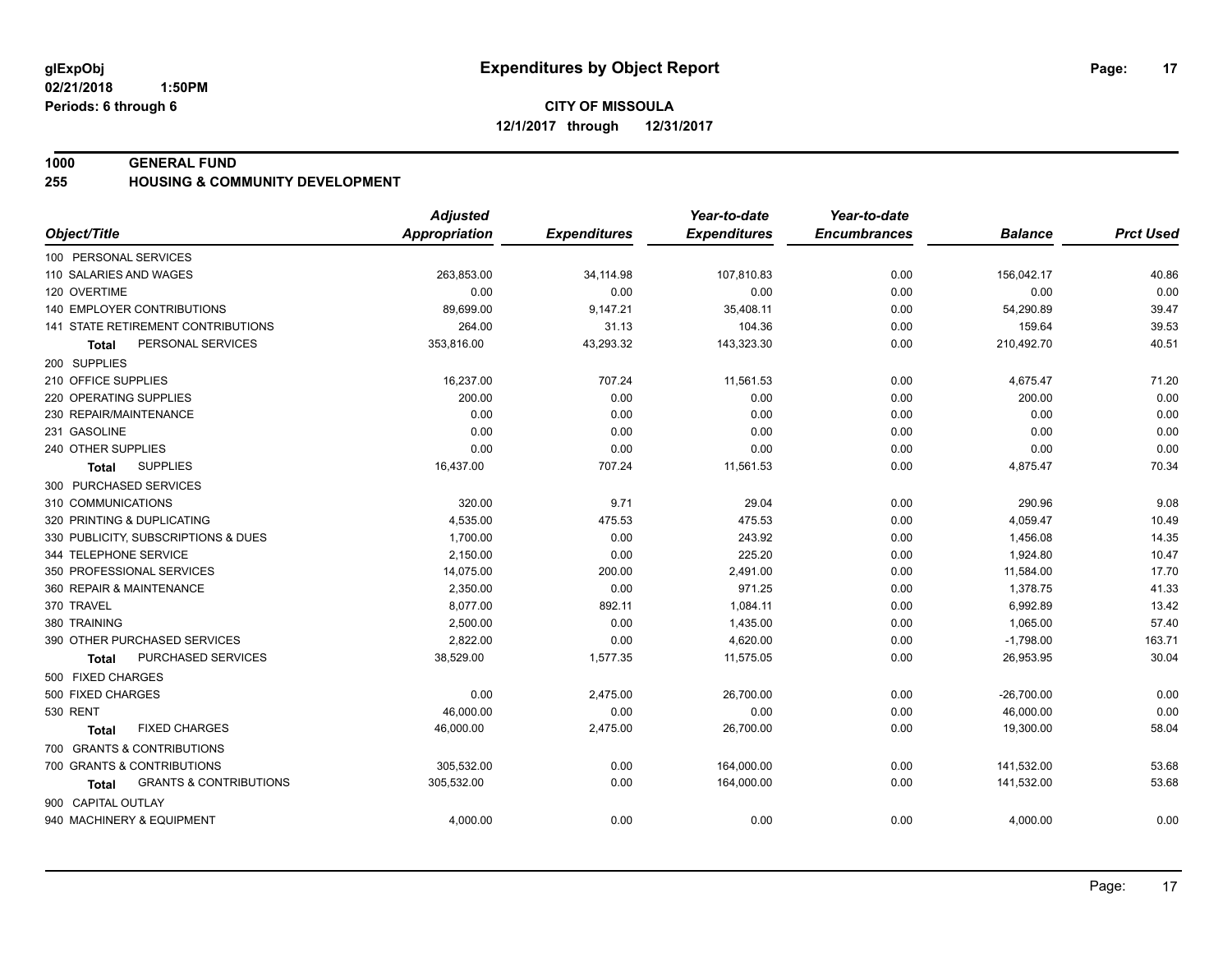#### **1000 GENERAL FUND**

**255 HOUSING & COMMUNITY DEVELOPMENT**

| Object/Title |                                           | <b>Adjusted</b><br>Appropriation | <i><b>Expenditures</b></i> | Year-to-date<br><b>Expenditures</b> | Year-to-date<br><b>Encumbrances</b> | <b>Balance</b> | <b>Prct Used</b> |
|--------------|-------------------------------------------|----------------------------------|----------------------------|-------------------------------------|-------------------------------------|----------------|------------------|
| Total        | <b>CAPITAL OUTLAY</b>                     | 4.000.00                         | 0.00                       | 0.00                                | 0.00                                | 4.000.00       | 0.00             |
| Total        | <b>HOUSING &amp; COMMUNITY DEVELOPMEN</b> | 764,314.00                       | 48,052.91                  | 357,159.88                          | 0.00                                | 407,154.12     | 46.73            |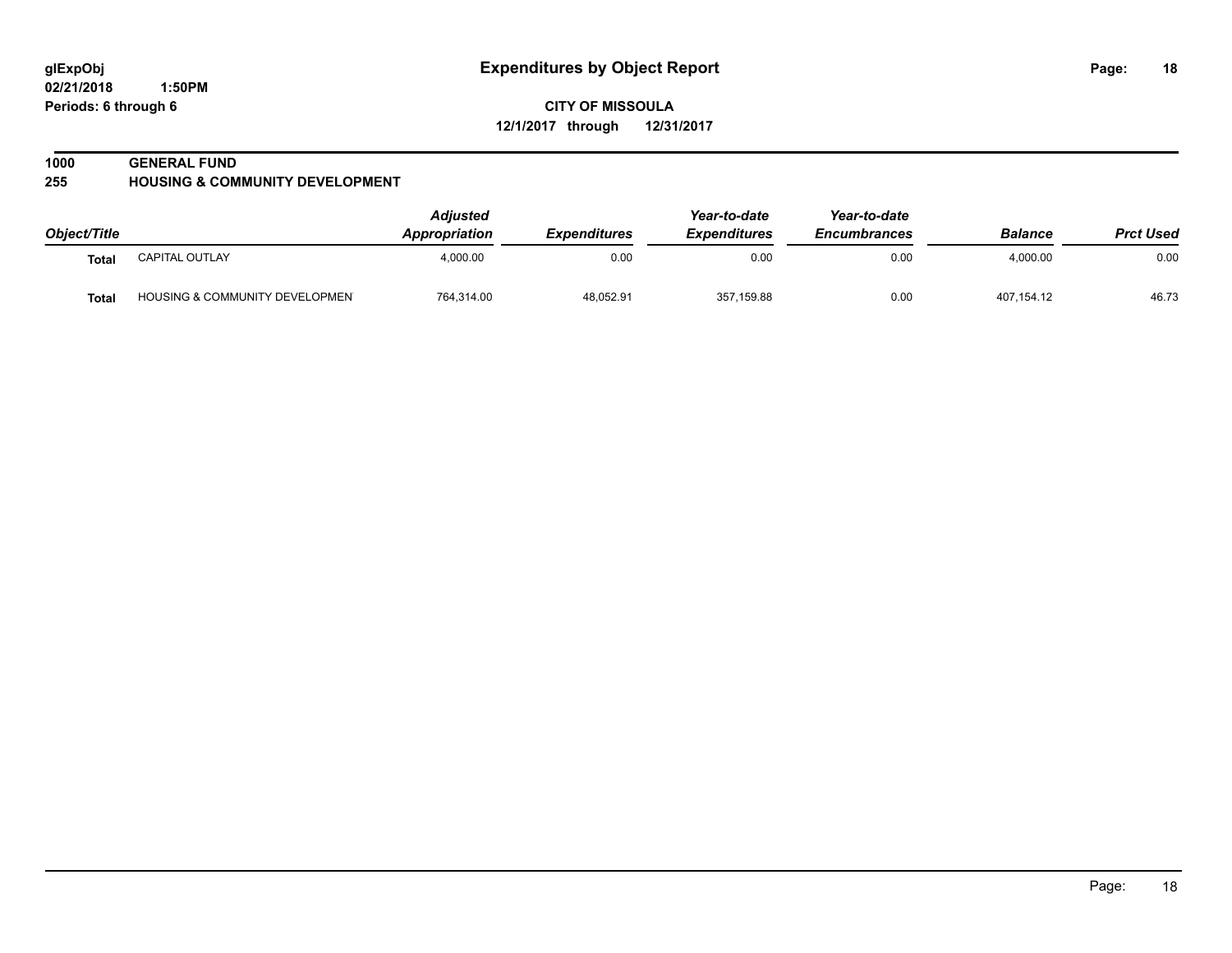| 1000 | <b>GENERAL FUND</b> |
|------|---------------------|
| 270  | CITY ATTODNEY       |

**270 CITY ATTORNEY**

|                                                   | <b>Adjusted</b> |                     | Year-to-date        | Year-to-date        |                |                  |
|---------------------------------------------------|-----------------|---------------------|---------------------|---------------------|----------------|------------------|
| Object/Title                                      | Appropriation   | <b>Expenditures</b> | <b>Expenditures</b> | <b>Encumbrances</b> | <b>Balance</b> | <b>Prct Used</b> |
| 100 PERSONAL SERVICES                             |                 |                     |                     |                     |                |                  |
| 110 SALARIES AND WAGES                            | 1,043,559.00    | 119,437.71          | 489,596.86          | 0.00                | 553,962.14     | 46.92            |
| 120 OVERTIME                                      | 5,000.00        | 987.70              | 2,642.18            | 0.00                | 2,357.82       | 52.84            |
| <b>140 EMPLOYER CONTRIBUTIONS</b>                 | 353,413.00      | 35,053.92           | 177,999.74          | 0.00                | 175,413.26     | 50.37            |
| 141 STATE RETIREMENT CONTRIBUTIONS                | 1,049.00        | 119.44              | 621.01              | 0.00                | 427.99         | 59.20            |
| PERSONAL SERVICES<br>Total                        | 1,403,021.00    | 155,598.77          | 670,859.79          | 0.00                | 732,161.21     | 47.82            |
| 200 SUPPLIES                                      |                 |                     |                     |                     |                |                  |
| 210 OFFICE SUPPLIES                               | 6,118.00        | 1,199.71            | 3,270.31            | 0.00                | 2,847.69       | 53.45            |
| 220 OPERATING SUPPLIES                            | 1,250.00        | 0.00                | 690.52              | 0.00                | 559.48         | 55.24            |
| 231 GASOLINE                                      | 263.00          | 31.23               | 110.28              | 0.00                | 152.72         | 41.93            |
| <b>SUPPLIES</b><br><b>Total</b>                   | 7,631.00        | 1,230.94            | 4,071.11            | 0.00                | 3,559.89       | 53.35            |
| 300 PURCHASED SERVICES                            |                 |                     |                     |                     |                |                  |
| 310 COMMUNICATIONS                                | 1,350.00        | 107.69              | 741.03              | 0.00                | 608.97         | 54.89            |
| 320 PRINTING & DUPLICATING                        | 550.00          | 0.00                | 139.80              | 0.00                | 410.20         | 25.42            |
| 330 PUBLICITY, SUBSCRIPTIONS & DUES               | 13,000.00       | 12.00               | 4,032.92            | 0.00                | 8,967.08       | 31.02            |
| 344 TELEPHONE SERVICE                             | 264.00          | 0.00                | 53.02               | 0.00                | 210.98         | 20.08            |
| 350 PROFESSIONAL SERVICES                         | 3,250.00        | $-19.50$            | 1,295.66            | 0.00                | 1,954.34       | 39.87            |
| 360 REPAIR & MAINTENANCE                          | 19,930.00       | 67.39               | 19,147.98           | 0.00                | 782.02         | 96.08            |
| 370 TRAVEL                                        | 6,000.00        | 0.00                | 4,880.25            | 0.00                | 1,119.75       | 81.34            |
| 380 TRAINING                                      | 9,000.00        | 75.00               | 1,180.00            | 0.00                | 7,820.00       | 13.11            |
| 390 OTHER PURCHASED SERVICES                      | 0.00            | 0.00                | 0.00                | 0.00                | 0.00           | 0.00             |
| PURCHASED SERVICES<br>Total                       | 53,344.00       | 242.58              | 31,470.66           | 0.00                | 21,873.34      | 59.00            |
| 500 FIXED CHARGES                                 |                 |                     |                     |                     |                |                  |
| 500 FIXED CHARGES                                 | 0.00            | 0.00                | 0.00                | 0.00                | 0.00           | 0.00             |
| <b>FIXED CHARGES</b><br>Total                     | 0.00            | 0.00                | 0.00                | 0.00                | 0.00           | 0.00             |
| 700 GRANTS & CONTRIBUTIONS                        |                 |                     |                     |                     |                |                  |
| 700 GRANTS & CONTRIBUTIONS                        | 167,818.00      | 40,154.50           | 80,309.00           | 0.00                | 87,509.00      | 47.85            |
| <b>GRANTS &amp; CONTRIBUTIONS</b><br><b>Total</b> | 167,818.00      | 40,154.50           | 80,309.00           | 0.00                | 87,509.00      | 47.85            |
| 800 OTHER OBJECTS                                 |                 |                     |                     |                     |                |                  |
| 845 CONTINGENCY                                   | 0.00            | 0.00                | 0.00                | 0.00                | 0.00           | 0.00             |
| OTHER OBJECTS<br><b>Total</b>                     | 0.00            | 0.00                | 0.00                | 0.00                | 0.00           | 0.00             |
| 900 CAPITAL OUTLAY                                |                 |                     |                     |                     |                |                  |
| 920 BUILDINGS                                     | 0.00            | 0.00                | 0.00                | 0.00                | 0.00           | 0.00             |
|                                                   |                 |                     |                     |                     |                |                  |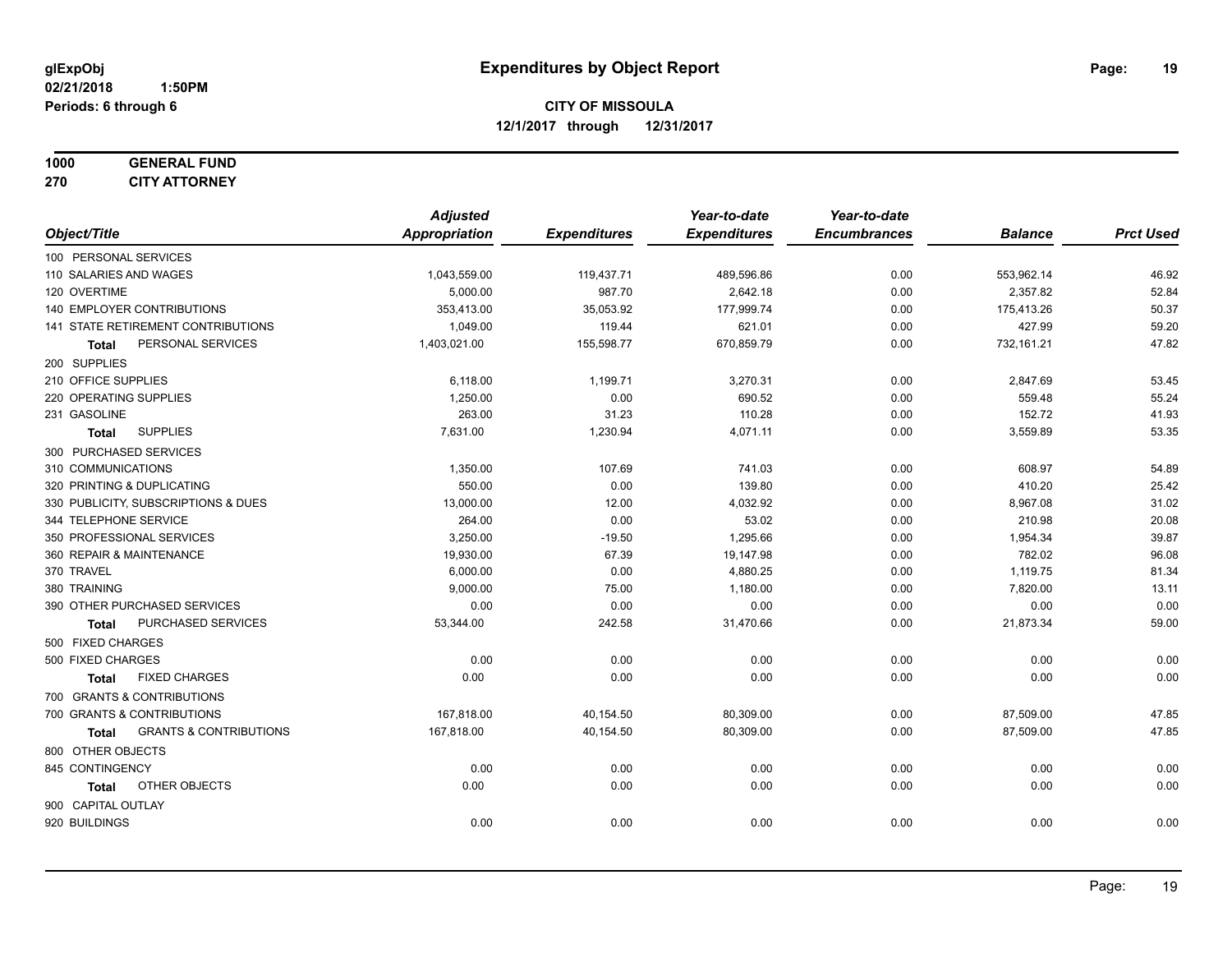#### **02/21/2018 1:50PM Periods: 6 through 6**

## **CITY OF MISSOULA 12/1/2017 through 12/31/2017**

**1000 GENERAL FUND 270 CITY ATTORNEY**

| Object/Title |                           | <b>Adjusted</b><br>Appropriation<br><i><b>Expenditures</b></i> | Year-to-date<br><b>Expenditures</b> | Year-to-date<br><b>Encumbrances</b> | <b>Balance</b> | <b>Prct Used</b> |       |
|--------------|---------------------------|----------------------------------------------------------------|-------------------------------------|-------------------------------------|----------------|------------------|-------|
|              | 940 MACHINERY & EQUIPMENT | 4,289.00                                                       | 0.00                                | 2,217.79                            | 0.00           | 2,071.21         | 51.71 |
| <b>Total</b> | <b>CAPITAL OUTLAY</b>     | 4.289.00                                                       | 0.00                                | 2.217.79                            | 0.00           | 2.071.21         | 51.71 |
| <b>Total</b> | <b>CITY ATTORNEY</b>      | 1,636,103.00                                                   | 197.226.79                          | 788,928.35                          | 0.00           | 847.174.65       | 48.22 |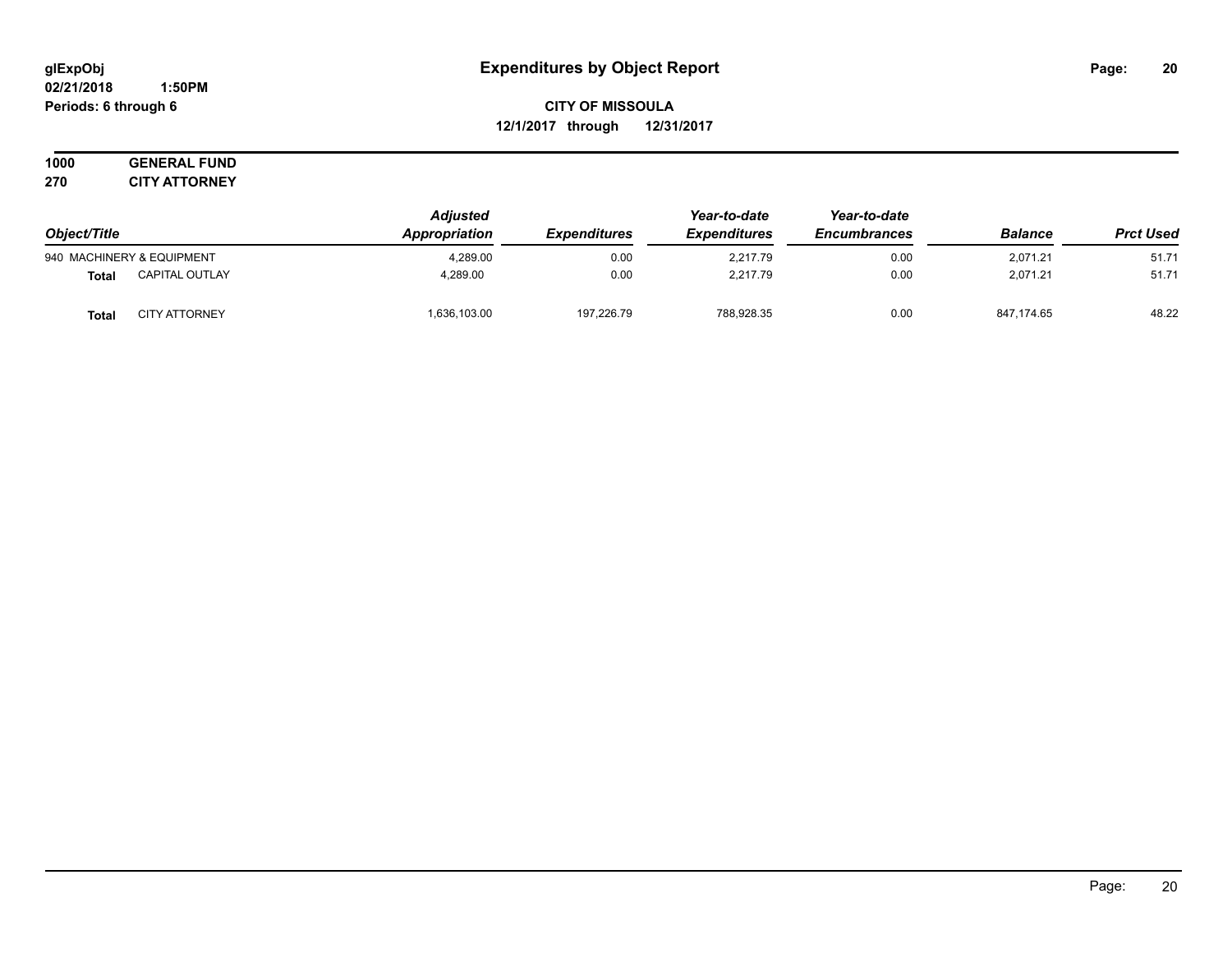#### **1000 GENERAL FUND**

**280 PUBLIC WORKS OPERATIONS**

|                                      | <b>Adjusted</b> |                     | Year-to-date        | Year-to-date        |                |                  |
|--------------------------------------|-----------------|---------------------|---------------------|---------------------|----------------|------------------|
| Object/Title                         | Appropriation   | <b>Expenditures</b> | <b>Expenditures</b> | <b>Encumbrances</b> | <b>Balance</b> | <b>Prct Used</b> |
| 100 PERSONAL SERVICES                |                 |                     |                     |                     |                |                  |
| 110 SALARIES AND WAGES               | 506,928.00      | 62,647.92           | 256,035.77          | 0.00                | 250,892.23     | 50.51            |
| 120 OVERTIME                         | 3,669.00        | 0.00                | 264.84              | 0.00                | 3,404.16       | 7.22             |
| 130 OTHER                            | 2,330.00        | 60.00               | 360.00              | 0.00                | 1,970.00       | 15.45            |
| <b>140 EMPLOYER CONTRIBUTIONS</b>    | 239,428.00      | 24,392.54           | 118,909.72          | 0.00                | 120,518.28     | 49.66            |
| 141 STATE RETIREMENT CONTRIBUTIONS   | 512.00          | 62.65               | 333.69              | 0.00                | 178.31         | 65.17            |
| PERSONAL SERVICES<br>Total           | 752,867.00      | 87,163.11           | 375,904.02          | 0.00                | 376,962.98     | 49.93            |
| 200 SUPPLIES                         |                 |                     |                     |                     |                |                  |
| 210 OFFICE SUPPLIES                  | 1,150.00        | 75.22               | 225.41              | 0.00                | 924.59         | 19.60            |
| 220 OPERATING SUPPLIES               | 1,935.00        | 598.10              | 1,396.61            | 0.00                | 538.39         | 72.18            |
| 230 REPAIR/MAINTENANCE               | 59,860.00       | 115.77              | 6,202.41            | 0.00                | 53,657.59      | 10.36            |
| 231 GASOLINE                         | 9,280.00        | 482.60              | 2,388.68            | 0.00                | 6,891.32       | 25.74            |
| 240 OTHER SUPPLIES                   | 31,090.00       | 335.55              | 14,868.52           | 0.00                | 16,221.48      | 47.82            |
| <b>SUPPLIES</b><br>Total             | 103,315.00      | 1,607.24            | 25,081.63           | 0.00                | 78,233.37      | 24.28            |
| 300 PURCHASED SERVICES               |                 |                     |                     |                     |                |                  |
| 310 COMMUNICATIONS                   | 300.00          | 11.10               | 38.18               | 0.00                | 261.82         | 12.73            |
| 320 PRINTING & DUPLICATING           | 200.00          | 18.91               | 114.59              | 0.00                | 85.41          | 57.30            |
| 330 PUBLICITY, SUBSCRIPTIONS & DUES  | 1,100.00        | 0.00                | 21.00               | 0.00                | 1,079.00       | 1.91             |
| 341 ELECTRICITY & NATURAL GAS        | 149,399.00      | 12,988.84           | 62,249.64           | 0.00                | 87,149.36      | 41.67            |
| 344 TELEPHONE SERVICE                | 1,854.00        | 526.51              | 1,482.32            | 0.00                | 371.68         | 79.95            |
| 345 GARBAGE                          | 489.00          | 15.60               | 93.60               | 0.00                | 395.40         | 19.14            |
| 350 PROFESSIONAL SERVICES            | 757.00          | 0.00                | 323.39              | 0.00                | 433.61         | 42.72            |
| 360 REPAIR & MAINTENANCE             | 15,900.00       | 7,865.00            | 9,321.93            | 0.00                | 6,578.07       | 58.63            |
| 370 TRAVEL                           | 1,550.00        | $-258.60$           | 424.77              | 0.00                | 1,125.23       | 27.40            |
| 380 TRAINING                         | 2,200.00        | 0.00                | 918.70              | 0.00                | 1,281.30       | 41.76            |
| PURCHASED SERVICES<br><b>Total</b>   | 173,749.00      | 21,167.36           | 74,988.12           | 0.00                | 98,760.88      | 43.16            |
| 500 FIXED CHARGES                    |                 |                     |                     |                     |                |                  |
| 500 FIXED CHARGES                    | 0.00            | 0.00                | 0.00                | 0.00                | 0.00           | 0.00             |
| <b>FIXED CHARGES</b><br><b>Total</b> | 0.00            | 0.00                | 0.00                | 0.00                | 0.00           | 0.00             |
| 800 OTHER OBJECTS                    |                 |                     |                     |                     |                |                  |
| 850 SALARY SAVINGS                   | 0.00            | 0.00                | 0.00                | 0.00                | 0.00           | 0.00             |
| OTHER OBJECTS<br><b>Total</b>        | 0.00            | 0.00                | 0.00                | 0.00                | 0.00           | 0.00             |
| 000 CADITAL OLITI AV                 |                 |                     |                     |                     |                |                  |

900 CAPITAL OUTLAY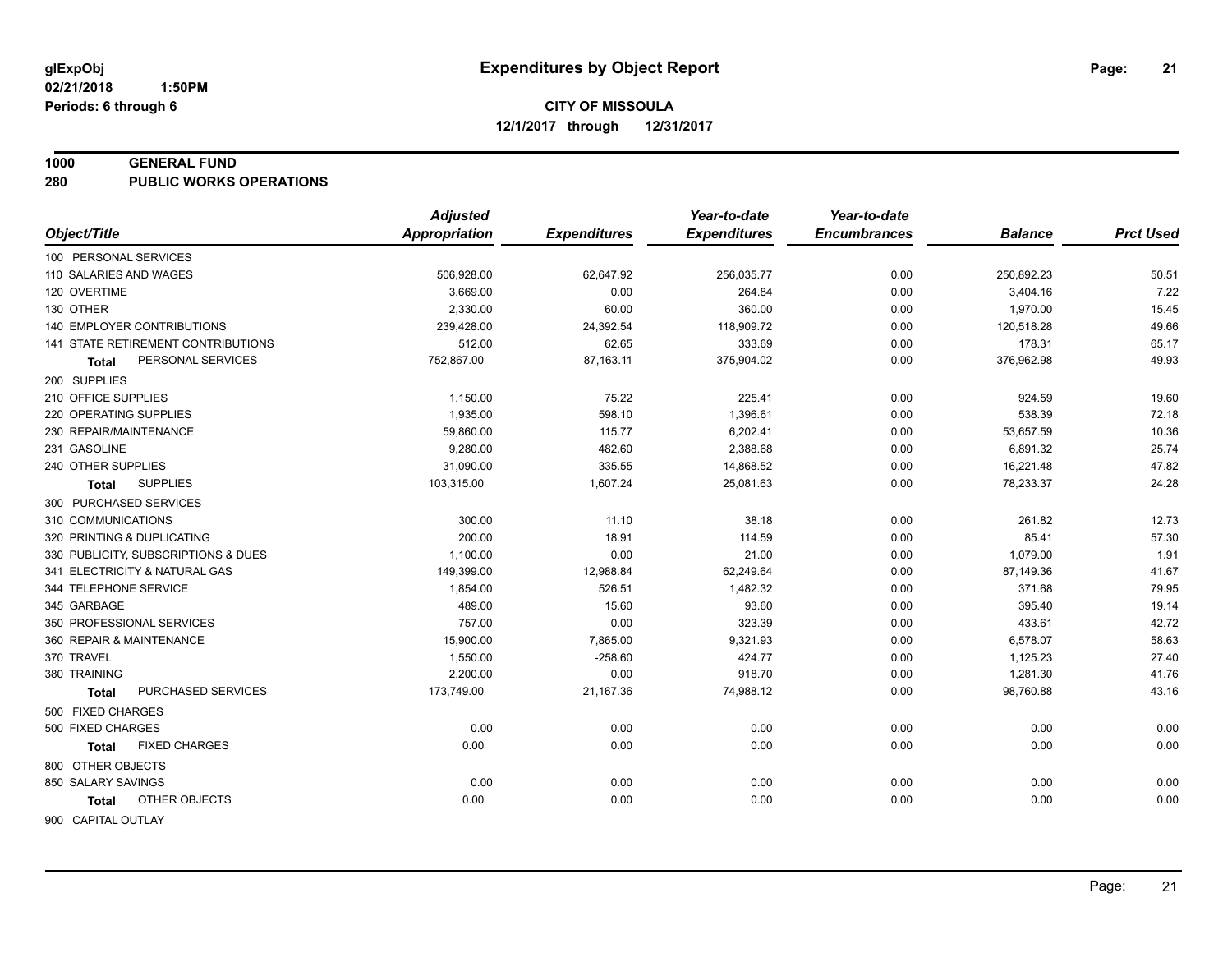## **1000 GENERAL FUND**

**280 PUBLIC WORKS OPERATIONS**

| Object/Title |                           | <b>Adjusted</b><br>Appropriation<br><i><b>Expenditures</b></i> | Year-to-date<br><b>Expenditures</b> | Year-to-date<br><b>Encumbrances</b> | <b>Balance</b> | <b>Prct Used</b> |       |
|--------------|---------------------------|----------------------------------------------------------------|-------------------------------------|-------------------------------------|----------------|------------------|-------|
|              | 940 MACHINERY & EQUIPMENT | 0.00                                                           | 0.00                                | 0.00                                | 0.00           | 0.00             | 0.00  |
| Total        | <b>CAPITAL OUTLAY</b>     | 0.00                                                           | 0.00                                | 0.00                                | 0.00           | 0.00             | 0.00  |
| <b>Total</b> | PUBLIC WORKS OPERATIONS   | 1,029,931.00                                                   | 109.937.71                          | 475.973.77                          | 0.00           | 553.957.23       | 46.21 |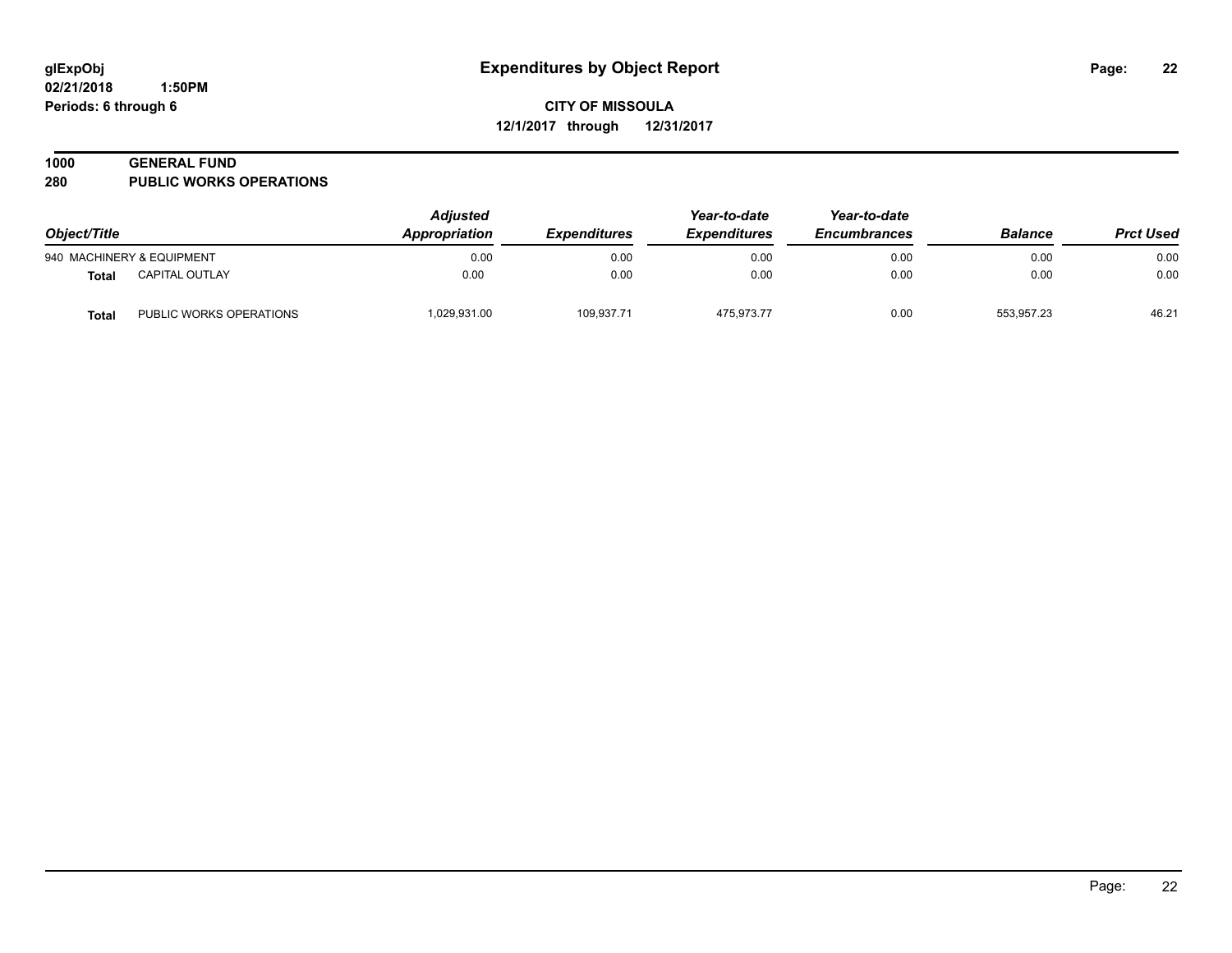**1000 GENERAL FUND**

**290 POLICE**

|                                       | <b>Adjusted</b> |                     | Year-to-date        | Year-to-date        |                |                  |
|---------------------------------------|-----------------|---------------------|---------------------|---------------------|----------------|------------------|
| Object/Title                          | Appropriation   | <b>Expenditures</b> | <b>Expenditures</b> | <b>Encumbrances</b> | <b>Balance</b> | <b>Prct Used</b> |
| 100 PERSONAL SERVICES                 |                 |                     |                     |                     |                |                  |
| 110 SALARIES AND WAGES                | 8,854,698.00    | 1,003,545.30        | 4,130,949.17        | 0.00                | 4,723,748.83   | 46.65            |
| 115 SALARIES/HEALTH INSURANCE BENEFIT | 980,562.00      | 80,640.00           | 455,040.00          | 0.00                | 525,522.00     | 46.41            |
| 120 OVERTIME                          | 270,768.00      | 21,738.26           | 133,411.89          | 0.00                | 137,356.11     | 49.27            |
| 121 OUTSIDE HIRE OVERTIME             | 75,000.00       | 6,855.54            | 94,697.86           | 0.00                | $-19,697.86$   | 126.26           |
| 122 COURT OVERTIME                    | 23,364.00       | 8,126.01            | 25,946.95           | 0.00                | $-2,582.95$    | 111.06           |
| 123 CELL PHONE OVERTIME               | 60,690.00       | 3,611.07            | 4,542.39            | 0.00                | 56,147.61      | 7.48             |
| 130 OTHER                             | 73,140.00       | 0.00                | 69,510.96           | 0.00                | 3,629.04       | 95.04            |
| 133 EDUCATION COMPENSATION            | 0.00            | 2,130.00            | 8,737.50            | 0.00                | $-8,737.50$    | 0.00             |
| 140 EMPLOYER CONTRIBUTIONS            | 2,460,436.00    | 253,651.06          | 1,143,971.42        | 0.00                | 1,316,464.58   | 46.49            |
| 141 STATE RETIREMENT CONTRIBUTIONS    | 2,569,388.00    | 280,975.86          | 1,247,916.10        | 0.00                | 1,321,471.90   | 48.57            |
| PERSONAL SERVICES<br>Total            | 15,368,046.00   | 1,661,273.10        | 7,314,724.24        | 0.00                | 8,053,321.76   | 47.60            |
| 200 SUPPLIES                          |                 |                     |                     |                     |                |                  |
| 210 OFFICE SUPPLIES                   | 21,524.00       | 2,633.54            | 6,405.95            | 0.00                | 15,118.05      | 29.76            |
| 220 OPERATING SUPPLIES                | 100,457.00      | 9,257.83            | 35,596.52           | 0.00                | 64,860.48      | 35.43            |
| 230 REPAIR/MAINTENANCE                | 50,735.00       | 2,068.75            | 18,668.47           | 0.00                | 32,066.53      | 36.80            |
| 231 GASOLINE                          | 185,919.00      | 15,979.19           | 78,292.08           | 0.00                | 107,626.92     | 42.11            |
| <b>SUPPLIES</b><br>Total              | 358,635.00      | 29,939.31           | 138,963.02          | 0.00                | 219,671.98     | 38.75            |
| 300 PURCHASED SERVICES                |                 |                     |                     |                     |                |                  |
| 310 COMMUNICATIONS                    | 21,896.00       | 315.85              | 19,399.62           | 0.00                | 2,496.38       | 88.60            |
| 320 PRINTING & DUPLICATING            | 11,364.00       | 259.90              | 1,457.39            | 0.00                | 9,906.61       | 12.82            |
| 330 PUBLICITY, SUBSCRIPTIONS & DUES   | 14,938.00       | 681.62              | 10,192.01           | 0.00                | 4,745.99       | 68.23            |
| 344 TELEPHONE SERVICE                 | 48,772.00       | 3,869.50            | 19,606.53           | 0.00                | 29,165.47      | 40.20            |
| 350 PROFESSIONAL SERVICES             | 71,155.00       | 5,509.40            | 25,360.55           | 0.00                | 45,794.45      | 35.64            |
| 360 REPAIR & MAINTENANCE              | 125,340.00      | 3,995.86            | 60,311.01           | 0.00                | 65,028.99      | 48.12            |
| 370 TRAVEL                            | 29,500.00       | 371.19              | 21,833.35           | 0.00                | 7,666.65       | 74.01            |
| 380 TRAINING                          | 37,150.00       | 0.00                | 15,566.79           | 0.00                | 21,583.21      | 41.90            |
| 390 OTHER PURCHASED SERVICES          | 25,000.00       | 0.00                | 12,088.34           | 0.00                | 12,911.66      | 48.35            |
| 392 DONATIONS AND SALES               | 0.00            | 0.00                | 3,880.30            | 0.00                | $-3,880.30$    | 0.00             |
| PURCHASED SERVICES<br><b>Total</b>    | 385,115.00      | 15,003.32           | 189,695.89          | 0.00                | 195,419.11     | 49.26            |
| 500 FIXED CHARGES                     |                 |                     |                     |                     |                |                  |
| 500 FIXED CHARGES                     | 650.00          | 5,904.97            | 41,334.79           | 0.00                | $-40,684.79$   | 6,359.20         |
| <b>530 RENT</b>                       | 71,214.00       | 0.00                | 0.00                | 0.00                | 71,214.00      | 0.00             |
| <b>FIXED CHARGES</b><br><b>Total</b>  | 71,864.00       | 5,904.97            | 41,334.79           | 0.00                | 30,529.21      | 57.52            |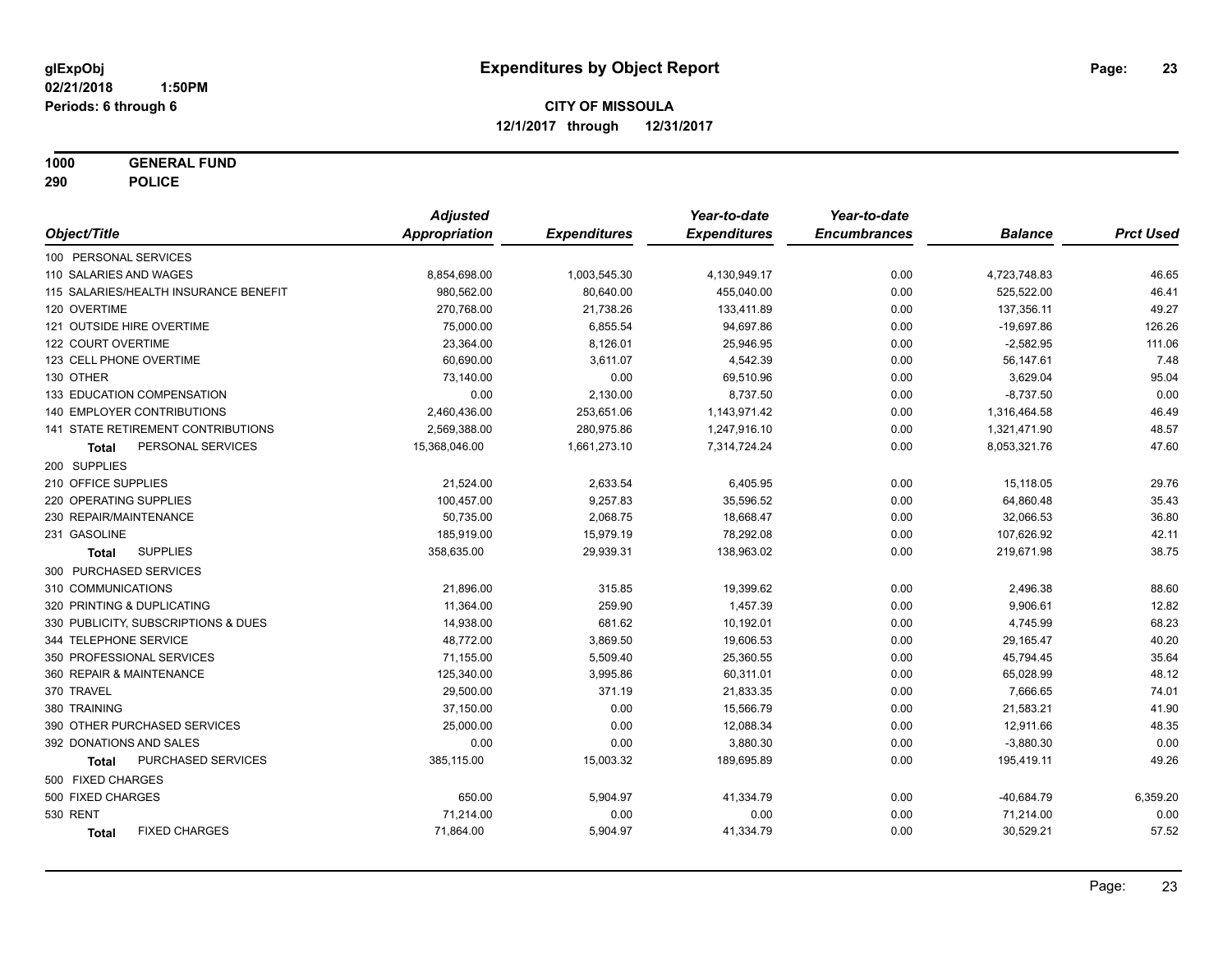**1000 GENERAL FUND**

**290 POLICE**

| Object/Title       |                                   | <b>Adjusted</b><br>Appropriation | <b>Expenditures</b> | Year-to-date<br><b>Expenditures</b> | Year-to-date<br><b>Encumbrances</b> | <b>Balance</b> | <b>Prct Used</b> |
|--------------------|-----------------------------------|----------------------------------|---------------------|-------------------------------------|-------------------------------------|----------------|------------------|
|                    | 700 GRANTS & CONTRIBUTIONS        |                                  |                     |                                     |                                     |                |                  |
|                    | 700 GRANTS & CONTRIBUTIONS        | 4.000.00                         | 0.00                | 0.00                                | 0.00                                | 4,000.00       | 0.00             |
| <b>Total</b>       | <b>GRANTS &amp; CONTRIBUTIONS</b> | 4.000.00                         | 0.00                | 0.00                                | 0.00                                | 4,000.00       | 0.00             |
| 800 OTHER OBJECTS  |                                   |                                  |                     |                                     |                                     |                |                  |
|                    | 820 TRANSFERS TO OTHER FUNDS      | 6,000.00                         | 6,000.00            | 6,000.00                            | 0.00                                | 0.00           | 100.00           |
| 850 SALARY SAVINGS |                                   | 0.00                             | 0.00                | 0.00                                | 0.00                                | 0.00           | 0.00             |
| Total              | OTHER OBJECTS                     | 6.000.00                         | 6,000.00            | 6,000.00                            | 0.00                                | 0.00           | 100.00           |
| 900 CAPITAL OUTLAY |                                   |                                  |                     |                                     |                                     |                |                  |
|                    | 940 MACHINERY & EQUIPMENT         | 40.950.00                        | 2,056.37            | 14,221.65                           | 0.00                                | 26.728.35      | 34.73            |
| <b>Total</b>       | <b>CAPITAL OUTLAY</b>             | 40.950.00                        | 2,056.37            | 14,221.65                           | 0.00                                | 26.728.35      | 34.73            |
| <b>Total</b>       | <b>POLICE</b>                     | 16,234,610.00                    | 1,720,177.07        | 7,704,939.59                        | 0.00                                | 8,529,670.41   | 47.46            |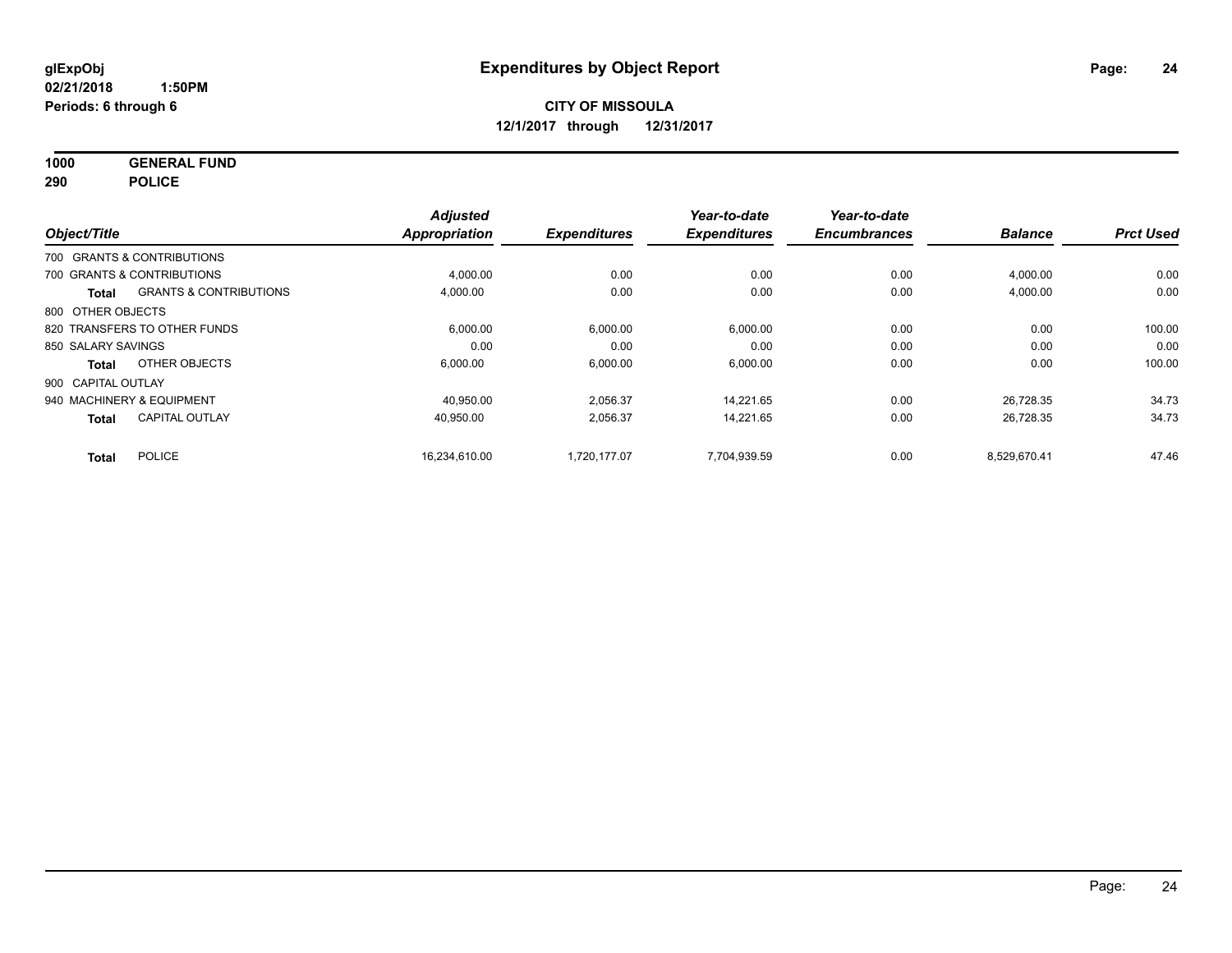**1000 GENERAL FUND 300 FIRE**

|                                       | <b>Adjusted</b> |                     | Year-to-date        | Year-to-date        |                |                  |
|---------------------------------------|-----------------|---------------------|---------------------|---------------------|----------------|------------------|
| Object/Title                          | Appropriation   | <b>Expenditures</b> | <b>Expenditures</b> | <b>Encumbrances</b> | <b>Balance</b> | <b>Prct Used</b> |
| 100 PERSONAL SERVICES                 |                 |                     |                     |                     |                |                  |
| 110 SALARIES AND WAGES                | 7,095,844.00    | 798,368.85          | 3,344,894.77        | 0.00                | 3,750,949.23   | 47.14            |
| 115 SALARIES/HEALTH INSURANCE BENEFIT | 847,872.00      | 67,584.00           | 405,762.00          | 0.00                | 442,110.00     | 47.86            |
| 120 OVERTIME                          | 846,810.00      | 52,327.74           | 737,006.67          | 0.00                | 109,803.33     | 87.03            |
| 130 OTHER                             | 60,950.00       | 0.00                | 60,044.28           | 0.00                | 905.72         | 98.51            |
| <b>140 EMPLOYER CONTRIBUTIONS</b>     | 1,738,955.00    | 181,671.18          | 832,197.41          | 0.00                | 906,757.59     | 47.86            |
| 141 STATE RETIREMENT CONTRIBUTIONS    | 2,538,910.00    | 275,870.29          | 1,246,827.34        | 0.00                | 1,292,082.66   | 49.11            |
| PERSONAL SERVICES<br><b>Total</b>     | 13,129,341.00   | 1,375,822.06        | 6,626,732.47        | 0.00                | 6,502,608.53   | 50.47            |
| 200 SUPPLIES                          |                 |                     |                     |                     |                |                  |
| 210 OFFICE SUPPLIES                   | 16,004.00       | 414.03              | 4,489.15            | 0.00                | 11,514.85      | 28.05            |
| 220 OPERATING SUPPLIES                | 216,944.00      | 11,401.29           | 47,134.68           | 0.00                | 169,809.32     | 21.73            |
| 230 REPAIR/MAINTENANCE                | 61,500.00       | 3,210.91            | 15,302.21           | 0.00                | 46,197.79      | 24.88            |
| 231 GASOLINE                          | 61,827.00       | 4,094.15            | 21,323.46           | 0.00                | 40,503.54      | 34.49            |
| 240 OTHER SUPPLIES                    | 593.00          | 0.00                | 345.26              | 0.00                | 247.74         | 58.22            |
| <b>SUPPLIES</b><br>Total              | 356,868.00      | 19,120.38           | 88,594.76           | 0.00                | 268,273.24     | 24.83            |
| 300 PURCHASED SERVICES                |                 |                     |                     |                     |                |                  |
| 310 COMMUNICATIONS                    | 577.00          | 79.24               | 345.86              | 0.00                | 231.14         | 59.94            |
| 320 PRINTING & DUPLICATING            | 1,488.00        | 0.00                | 114.38              | 0.00                | 1,373.62       | 7.69             |
| 330 PUBLICITY, SUBSCRIPTIONS & DUES   | 13,563.00       | 100.00              | 2,224.50            | 0.00                | 11,338.50      | 16.40            |
| 340 SEWER                             | 1,465.00        | 0.00                | 589.56              | 0.00                | 875.44         | 40.24            |
| 341 ELECTRICITY & NATURAL GAS         | 76,723.00       | 6,932.88            | 27,159.40           | 0.00                | 49,563.60      | 35.40            |
| 342 STORM WATER                       | 0.00            | 0.00                | 0.00                | 0.00                | 0.00           | 0.00             |
| 343 WATER CHARGES                     | 14,677.00       | 692.98              | 7,422.88            | 0.00                | 7,254.12       | 50.57            |
| 344 TELEPHONE SERVICE                 | 20,088.00       | 1,056.62            | 6,650.64            | 0.00                | 13,437.36      | 33.11            |
| 345 GARBAGE                           | 5,850.00        | 617.55              | 3,689.81            | 0.00                | 2,160.19       | 63.07            |
| 350 PROFESSIONAL SERVICES             | 39,272.00       | 10,505.39           | 19,846.39           | 0.00                | 19,425.61      | 50.54            |
| 360 REPAIR & MAINTENANCE              | 73,044.00       | 5,340.27            | 39,843.78           | 0.00                | 33,200.22      | 54.55            |
| 370 TRAVEL                            | 32,358.00       | 1,644.50            | 5,871.61            | 0.00                | 26,486.39      | 18.15            |
| 380 TRAINING                          | 23,796.00       | 234.75              | 11,163.76           | 0.00                | 12,632.24      | 46.91            |
| 390 OTHER PURCHASED SERVICES          | 11,580.00       | 0.00                | 892.82              | 0.00                | 10,687.18      | 7.71             |
| PURCHASED SERVICES<br><b>Total</b>    | 314,481.00      | 27,204.18           | 125,815.39          | 0.00                | 188,665.61     | 40.01            |
| 500 FIXED CHARGES                     |                 |                     |                     |                     |                |                  |
| 500 FIXED CHARGES                     | 308.00          | 0.00                | 0.00                | 0.00                | 308.00         | 0.00             |
| 530 RENT                              | 0.00            | 0.00                | 0.00                | 0.00                | 0.00           | 0.00             |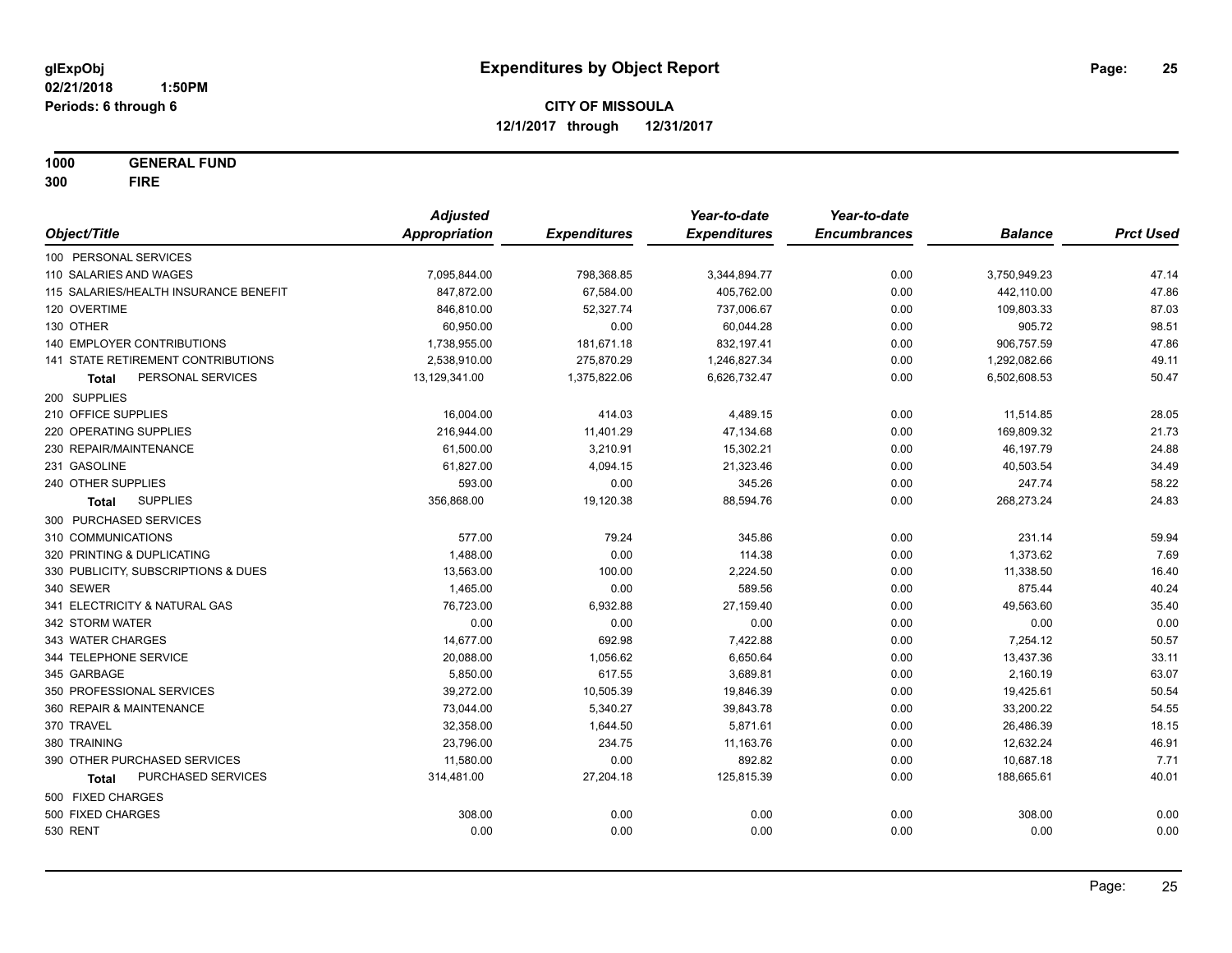**1000 GENERAL FUND 300 FIRE**

|                    |                                   | <b>Adjusted</b> |                     | Year-to-date        | Year-to-date        |                |                  |
|--------------------|-----------------------------------|-----------------|---------------------|---------------------|---------------------|----------------|------------------|
| Object/Title       |                                   | Appropriation   | <b>Expenditures</b> | <b>Expenditures</b> | <b>Encumbrances</b> | <b>Balance</b> | <b>Prct Used</b> |
| <b>Total</b>       | <b>FIXED CHARGES</b>              | 308.00          | 0.00                | 0.00                | 0.00                | 308.00         | 0.00             |
|                    | 700 GRANTS & CONTRIBUTIONS        |                 |                     |                     |                     |                |                  |
|                    | 700 GRANTS & CONTRIBUTIONS        | 2,700.00        | 0.00                | 2,700.00            | 0.00                | 0.00           | 100.00           |
| <b>Total</b>       | <b>GRANTS &amp; CONTRIBUTIONS</b> | 2,700.00        | 0.00                | 2,700.00            | 0.00                | 0.00           | 100.00           |
| 800 OTHER OBJECTS  |                                   |                 |                     |                     |                     |                |                  |
|                    | 820 TRANSFERS TO OTHER FUNDS      | 0.00            | 0.00                | 0.00                | 0.00                | 0.00           | 0.00             |
| 850 SALARY SAVINGS |                                   | 0.00            | 0.00                | 0.00                | 0.00                | 0.00           | 0.00             |
| <b>Total</b>       | OTHER OBJECTS                     | 0.00            | 0.00                | 0.00                | 0.00                | 0.00           | 0.00             |
| 900 CAPITAL OUTLAY |                                   |                 |                     |                     |                     |                |                  |
|                    | 940 MACHINERY & EQUIPMENT         | 0.00            | 0.00                | 10.47               | 0.00                | $-10.47$       | 0.00             |
| <b>Total</b>       | <b>CAPITAL OUTLAY</b>             | 0.00            | 0.00                | 10.47               | 0.00                | $-10.47$       | 0.00             |
| <b>Total</b>       | <b>FIRE</b>                       | 13,803,698.00   | 1,422,146.62        | 6,843,853.09        | 0.00                | 6,959,844.91   | 49.58            |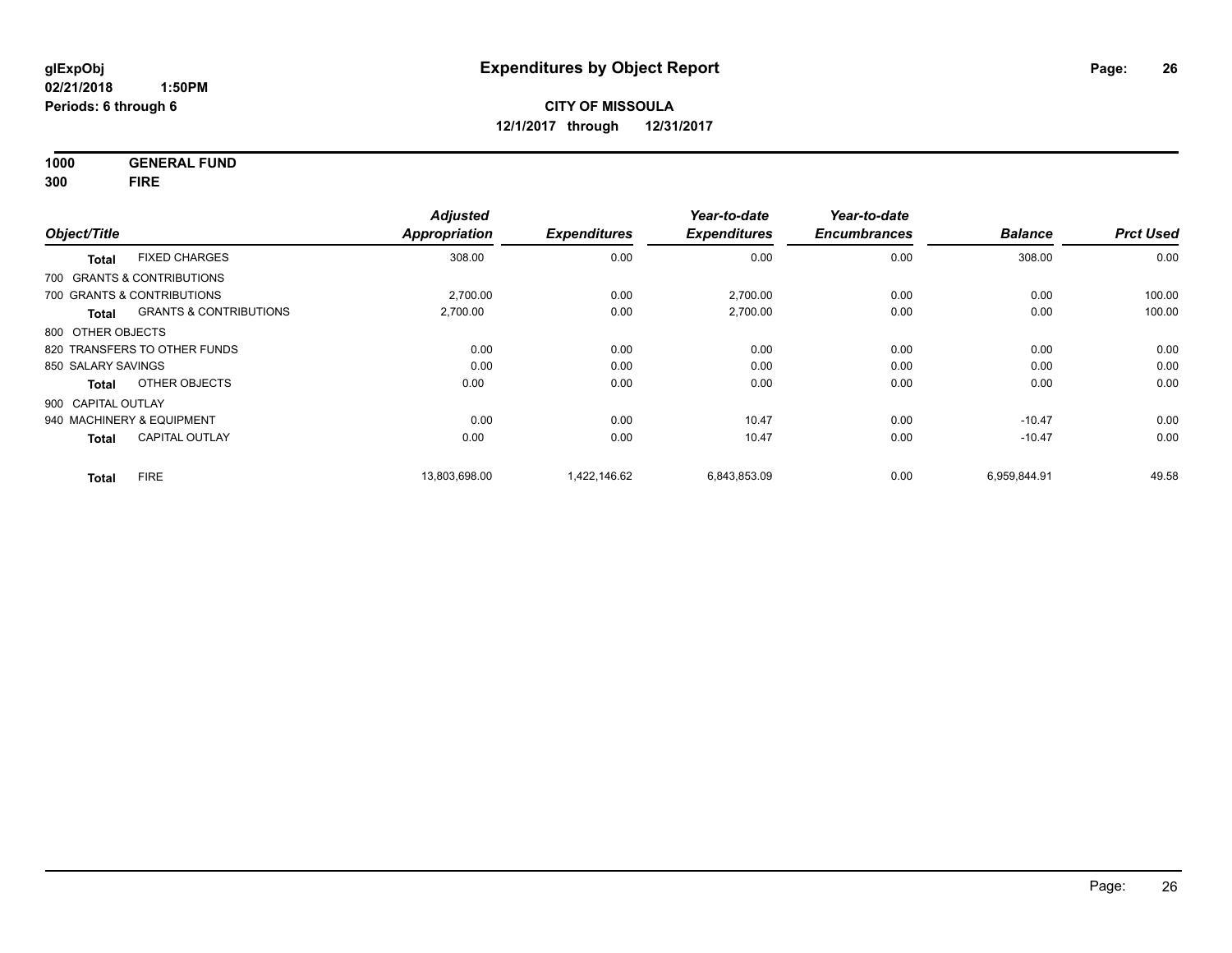#### **1000 GENERAL FUND**

**320 STREET MAINTENANCE**

|                                           | <b>Adjusted</b>      |                     | Year-to-date        | Year-to-date        |                |                  |
|-------------------------------------------|----------------------|---------------------|---------------------|---------------------|----------------|------------------|
| Object/Title                              | <b>Appropriation</b> | <b>Expenditures</b> | <b>Expenditures</b> | <b>Encumbrances</b> | <b>Balance</b> | <b>Prct Used</b> |
| 100 PERSONAL SERVICES                     |                      |                     |                     |                     |                |                  |
| 110 SALARIES AND WAGES                    | 1,442,102.00         | 167,615.34          | 709,974.56          | 0.00                | 732,127.44     | 49.23            |
| 120 OVERTIME                              | 15,000.00            | 8,383.61            | 12,271.49           | 0.00                | 2,728.51       | 81.81            |
| 130 OTHER                                 | 6,000.00             | 540.00              | 3,220.00            | 0.00                | 2,780.00       | 53.67            |
| 140 EMPLOYER CONTRIBUTIONS                | 792,093.00           | 90,249.35           | 437,905.65          | 0.00                | 354, 187. 35   | 55.28            |
| <b>141 STATE RETIREMENT CONTRIBUTIONS</b> | 1,465.00             | 167.62              | 793.09              | 0.00                | 671.91         | 54.14            |
| PERSONAL SERVICES<br>Total                | 2,256,660.00         | 266,955.92          | 1,164,164.79        | 0.00                | 1,092,495.21   | 51.59            |
| 200 SUPPLIES                              |                      |                     |                     |                     |                |                  |
| 210 OFFICE SUPPLIES                       | 1,600.00             | 0.00                | 591.72              | 0.00                | 1,008.28       | 36.98            |
| 220 OPERATING SUPPLIES                    | 170,318.00           | 1,212.19            | 9,857.01            | 0.00                | 160,460.99     | 5.79             |
| 230 REPAIR/MAINTENANCE                    | 84,215.00            | 18,525.33           | 18,639.81           | 0.00                | 65,575.19      | 22.13            |
| 231 GASOLINE                              | 218,603.00           | 28,026.58           | 69,865.25           | 0.00                | 148,737.75     | 31.96            |
| 240 OTHER SUPPLIES                        | 0.00                 | 0.00                | 0.00                | 0.00                | 0.00           | 0.00             |
| 250 SUPPLIES FOR RESALE                   | 0.00                 | 0.00                | 0.00                | 0.00                | 0.00           | 0.00             |
| <b>SUPPLIES</b><br><b>Total</b>           | 474,736.00           | 47,764.10           | 98,953.79           | 0.00                | 375,782.21     | 20.84            |
| 300 PURCHASED SERVICES                    |                      |                     |                     |                     |                |                  |
| 310 COMMUNICATIONS                        | 0.00                 | 0.54                | 0.54                | 0.00                | $-0.54$        | 0.00             |
| 320 PRINTING & DUPLICATING                | 7,000.00             | 2,000.00            | 5,244.51            | 0.00                | 1,755.49       | 74.92            |
| 330 PUBLICITY, SUBSCRIPTIONS & DUES       | 3,000.00             | 0.00                | 253.56              | 0.00                | 2,746.44       | 8.45             |
| 341 ELECTRICITY & NATURAL GAS             | 0.00                 | 0.00                | 0.00                | 0.00                | 0.00           | 0.00             |
| 343 WATER CHARGES                         | 7,000.00             | 0.00                | 5,479.70            | 0.00                | 1,520.30       | 78.28            |
| 344 TELEPHONE SERVICE                     | 1,821.00             | 183.52              | 705.66              | 0.00                | 1,115.34       | 38.75            |
| 345 GARBAGE                               | 7,798.00             | 0.00                | 116.85              | 0.00                | 7,681.15       | 1.50             |
| 350 PROFESSIONAL SERVICES                 | 5,150.00             | 75.00               | 198.25              | 0.00                | 4,951.75       | 3.85             |
| 360 REPAIR & MAINTENANCE                  | 21,000.00            | 1,528.93            | 3,836.69            | 0.00                | 17,163.31      | 18.27            |
| 370 TRAVEL                                | 2,300.00             | 0.00                | 0.00                | 0.00                | 2,300.00       | 0.00             |
| 380 TRAINING                              | 1,500.00             | 0.00                | 0.00                | 0.00                | 1,500.00       | 0.00             |
| PURCHASED SERVICES<br>Total               | 56,569.00            | 3,787.99            | 15,835.76           | 0.00                | 40,733.24      | 27.99            |
| 400 BUILDING MATERIALS                    |                      |                     |                     |                     |                |                  |
| <b>400 BUILDING MATERIALS</b>             | 62,263.00            | 267.00              | 11,344.14           | 0.00                | 50,918.86      | 18.22            |
| <b>BUILDING MATERIALS</b><br>Total        | 62,263.00            | 267.00              | 11,344.14           | 0.00                | 50,918.86      | 18.22            |
| 500 FIXED CHARGES                         |                      |                     |                     |                     |                |                  |
| 500 FIXED CHARGES                         | 30,500.00            | 2,795.00            | 18,408.90           | 0.00                | 12,091.10      | 60.36            |
|                                           |                      |                     |                     |                     |                |                  |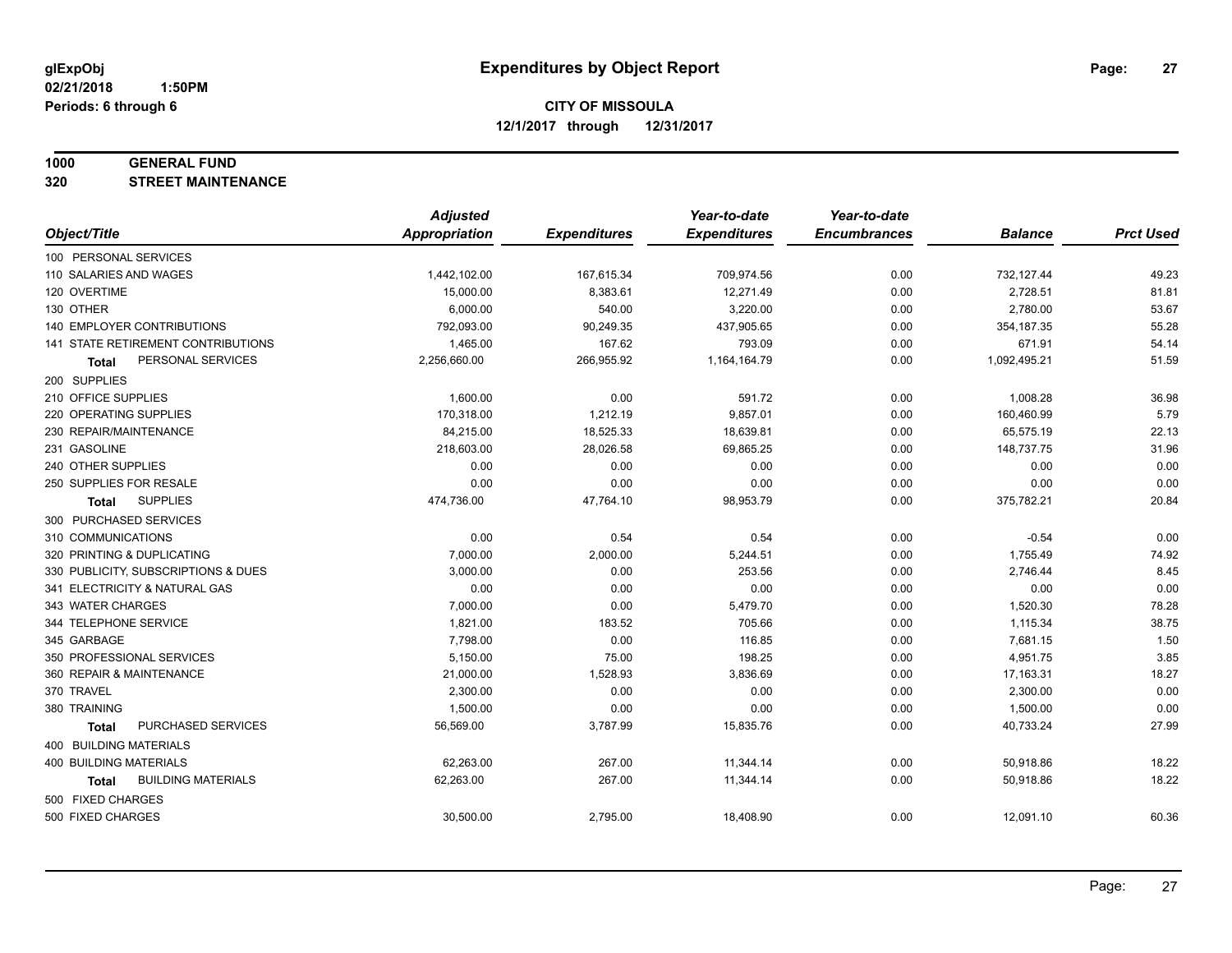#### **1000 GENERAL FUND**

**320 STREET MAINTENANCE**

| Object/Title              |                                   | <b>Adjusted</b><br><b>Appropriation</b> | <b>Expenditures</b> | Year-to-date<br><b>Expenditures</b> | Year-to-date<br><b>Encumbrances</b> | <b>Balance</b> | <b>Prct Used</b> |
|---------------------------|-----------------------------------|-----------------------------------------|---------------------|-------------------------------------|-------------------------------------|----------------|------------------|
|                           | <b>FIXED CHARGES</b>              | 30,500.00                               | 2,795.00            | 18,408.90                           | 0.00                                | 12,091.10      | 60.36            |
| <b>Total</b>              |                                   |                                         |                     |                                     |                                     |                |                  |
|                           | 700 GRANTS & CONTRIBUTIONS        |                                         |                     |                                     |                                     |                |                  |
|                           | 700 GRANTS & CONTRIBUTIONS        | 0.00                                    | 0.00                | 0.00                                | 0.00                                | 0.00           | 0.00             |
| Total                     | <b>GRANTS &amp; CONTRIBUTIONS</b> | 0.00                                    | 0.00                | 0.00                                | 0.00                                | 0.00           | 0.00             |
| 900 CAPITAL OUTLAY        |                                   |                                         |                     |                                     |                                     |                |                  |
| 930 IMPROVEMENTS          |                                   | 104.814.00                              | 0.00                | 18,860.74                           | 0.00                                | 85,953.26      | 17.99            |
| 940 MACHINERY & EQUIPMENT |                                   | 0.00                                    | 0.00                | 0.00                                | 0.00                                | 0.00           | 0.00             |
| <b>Total</b>              | <b>CAPITAL OUTLAY</b>             | 104.814.00                              | 0.00                | 18,860.74                           | 0.00                                | 85.953.26      | 17.99            |
| <b>Total</b>              | <b>STREET MAINTENANCE</b>         | 2,985,542.00                            | 321.570.01          | 1.327.568.12                        | 0.00                                | 1.657.973.88   | 44.47            |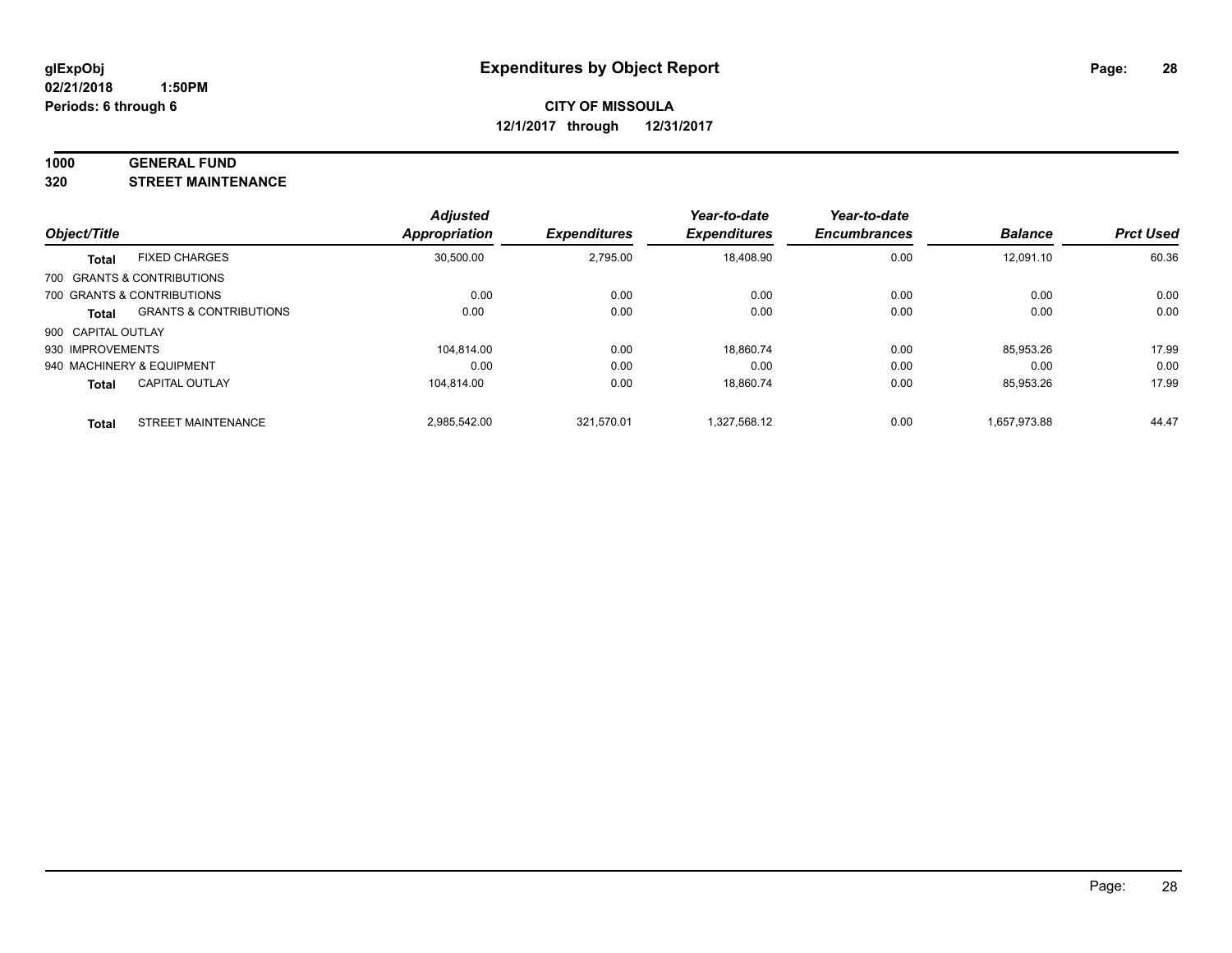#### **1000 GENERAL FUND**

**321 FACIITIES MAINTENANCE**

|                                              | <b>Adjusted</b> |                     | Year-to-date        | Year-to-date        |                |                  |
|----------------------------------------------|-----------------|---------------------|---------------------|---------------------|----------------|------------------|
| Object/Title                                 | Appropriation   | <b>Expenditures</b> | <b>Expenditures</b> | <b>Encumbrances</b> | <b>Balance</b> | <b>Prct Used</b> |
| 100 PERSONAL SERVICES                        |                 |                     |                     |                     |                |                  |
| 110 SALARIES AND WAGES                       | 508,806.00      | 68,256.60           | 281,565.83          | 0.00                | 227,240.17     | 55.34            |
| 120 OVERTIME                                 | 2,000.00        | 20.06               | 130.27              | 0.00                | 1,869.73       | 6.51             |
| 130 OTHER                                    | 168,960.00      | 140.00              | 840.00              | 0.00                | 168,120.00     | 0.50             |
| 140 EMPLOYER CONTRIBUTIONS                   | 297,318.00      | 26,801.13           | 126,911.70          | 0.00                | 170,406.30     | 42.69            |
| <b>141 STATE RETIREMENT CONTRIBUTIONS</b>    | 679.00          | 68.26               | 468.47              | 0.00                | 210.53         | 68.99            |
| PERSONAL SERVICES<br><b>Total</b>            | 977,763.00      | 95,286.05           | 409,916.27          | 0.00                | 567,846.73     | 41.92            |
| 200 SUPPLIES                                 |                 |                     |                     |                     |                |                  |
| 210 OFFICE SUPPLIES                          | 1,000.00        | 0.00                | 68.35               | 0.00                | 931.65         | 6.84             |
| 220 OPERATING SUPPLIES                       | 35,750.00       | 872.71              | 8,961.86            | 0.00                | 26,788.14      | 25.07            |
| 230 REPAIR/MAINTENANCE                       | 39,399.00       | 2,429.23            | 24,661.93           | 0.00                | 14,737.07      | 62.60            |
| 231 GASOLINE                                 | 3,032.00        | 256.09              | 876.38              | 0.00                | 2,155.62       | 28.90            |
| 240 OTHER SUPPLIES                           | 2,600.00        | 39.94               | 406.48              | 0.00                | 2,193.52       | 15.63            |
| <b>SUPPLIES</b><br><b>Total</b>              | 81,781.00       | 3,597.97            | 34,975.00           | 0.00                | 46,806.00      | 42.77            |
| 300 PURCHASED SERVICES                       |                 |                     |                     |                     |                |                  |
| 310 COMMUNICATIONS                           | 156.00          | 18.64               | 114.77              | 0.00                | 41.23          | 73.57            |
| 320 PRINTING & DUPLICATING                   | 350.00          | 0.00                | 0.00                | 0.00                | 350.00         | 0.00             |
| 330 PUBLICITY, SUBSCRIPTIONS & DUES          | 230.00          | 0.00                | 248.74              | 0.00                | $-18.74$       | 108.15           |
| 344 TELEPHONE SERVICE                        | 1,295.00        | 69.25               | 405.45              | 0.00                | 889.55         | 31.31            |
| 350 PROFESSIONAL SERVICES                    | 11,924.00       | 0.00                | 2,631.25            | 0.00                | 9,292.75       | 22.07            |
| 360 REPAIR & MAINTENANCE                     | 7,920.00        | 700.00              | 700.00              | 0.00                | 7,220.00       | 8.84             |
| 370 TRAVEL                                   | 900.00          | 0.00                | 0.00                | 0.00                | 900.00         | 0.00             |
| 380 TRAINING                                 | 850.00          | 0.00                | 0.00                | 0.00                | 850.00         | 0.00             |
| PURCHASED SERVICES<br><b>Total</b>           | 23,625.00       | 787.89              | 4,100.21            | 0.00                | 19,524.79      | 17.36            |
| 800 OTHER OBJECTS                            |                 |                     |                     |                     |                |                  |
| 845 CONTINGENCY                              | 0.00            | 0.00                | 0.00                | 0.00                | 0.00           | 0.00             |
| OTHER OBJECTS<br><b>Total</b>                | 0.00            | 0.00                | 0.00                | 0.00                | 0.00           | 0.00             |
| 900 CAPITAL OUTLAY                           |                 |                     |                     |                     |                |                  |
| 940 MACHINERY & EQUIPMENT                    | 0.00            | 0.00                | 0.00                | 0.00                | 0.00           | 0.00             |
| <b>CAPITAL OUTLAY</b><br><b>Total</b>        | 0.00            | 0.00                | 0.00                | 0.00                | 0.00           | 0.00             |
|                                              |                 |                     |                     |                     |                |                  |
| <b>FACIITIES MAINTENANCE</b><br><b>Total</b> | 1,083,169.00    | 99,671.91           | 448,991.48          | 0.00                | 634,177.52     | 41.45            |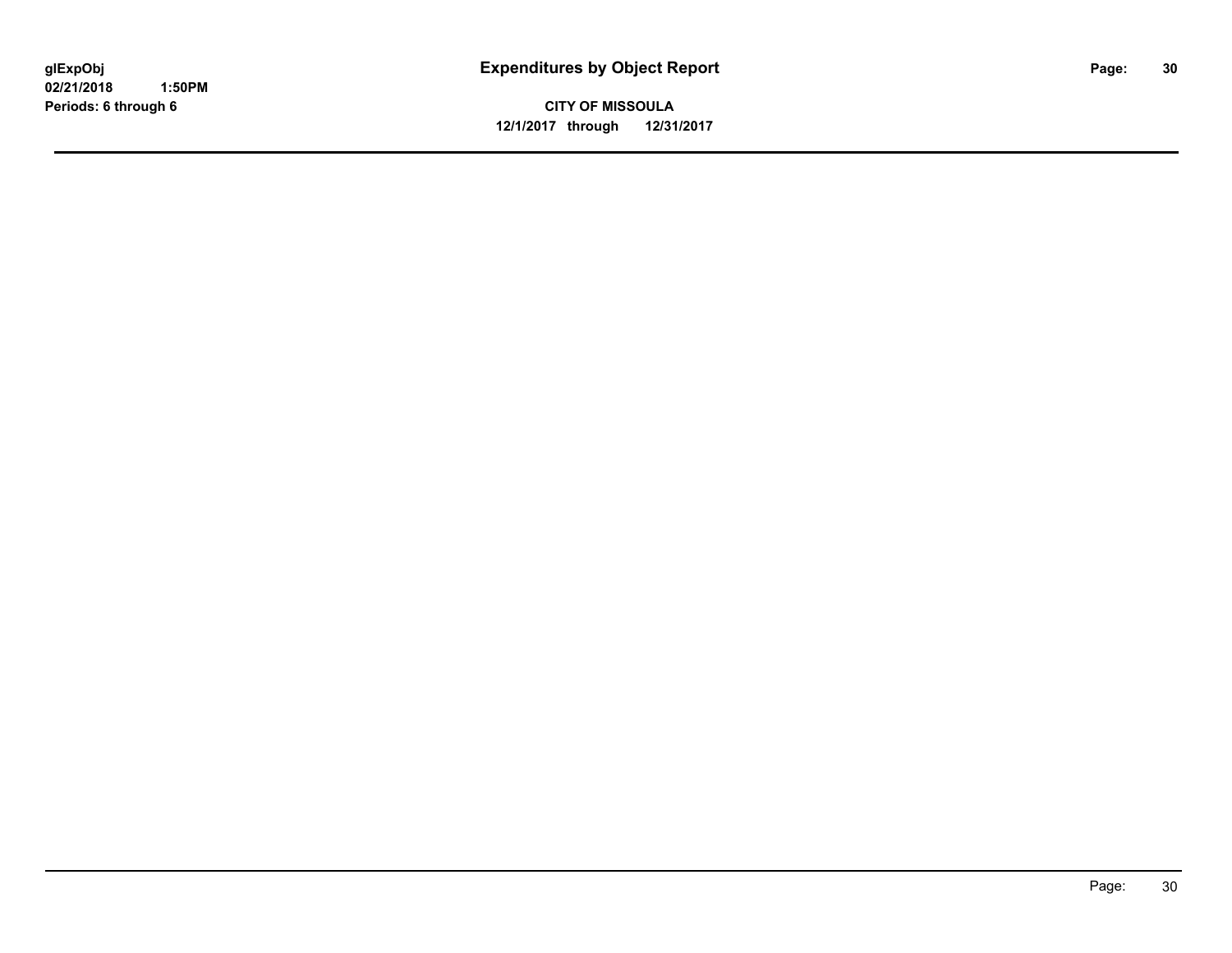# **1000 GENERAL FUND**

**340 CEMETERY**

|                                           | <b>Adjusted</b> |                     | Year-to-date        | Year-to-date        |                |                  |
|-------------------------------------------|-----------------|---------------------|---------------------|---------------------|----------------|------------------|
| Object/Title                              | Appropriation   | <b>Expenditures</b> | <b>Expenditures</b> | <b>Encumbrances</b> | <b>Balance</b> | <b>Prct Used</b> |
| 100 PERSONAL SERVICES                     |                 |                     |                     |                     |                |                  |
| 110 SALARIES AND WAGES                    | 388,452.00      | 33,334.16           | 172,610.43          | 0.00                | 215,841.57     | 44.44            |
| 120 OVERTIME                              | 5,000.00        | 16.74               | 2,012.01            | 0.00                | 2,987.99       | 40.24            |
| <b>140 EMPLOYER CONTRIBUTIONS</b>         | 169,869.00      | 12,540.30           | 78,350.73           | 0.00                | 91,518.27      | 46.12            |
| 141 STATE RETIREMENT CONTRIBUTIONS        | 389.00          | 33.33               | 224.73              | 0.00                | 164.27         | 57.77            |
| PERSONAL SERVICES<br>Total                | 563,710.00      | 45,924.53           | 253,197.90          | 0.00                | 310,512.10     | 44.92            |
| 200 SUPPLIES                              |                 |                     |                     |                     |                |                  |
| 210 OFFICE SUPPLIES                       | 2,770.00        | 69.56               | 866.64              | 0.00                | 1,903.36       | 31.29            |
| 220 OPERATING SUPPLIES                    | 37,302.00       | 2,260.23            | 16,370.00           | 0.00                | 20,932.00      | 43.89            |
| 230 REPAIR/MAINTENANCE                    | 20,120.00       | 826.98              | 9,072.13            | 0.00                | 11,047.87      | 45.09            |
| 231 GASOLINE                              | 14,398.00       | 715.44              | 5,155.77            | 0.00                | 9,242.23       | 35.81            |
| 240 OTHER SUPPLIES                        | 0.00            | 0.00                | 0.00                | 0.00                | 0.00           | 0.00             |
| 250 SUPPLIES FOR RESALE                   | 0.00            | 0.00                | 0.00                | 0.00                | 0.00           | 0.00             |
| <b>SUPPLIES</b><br>Total                  | 74,590.00       | 3,872.21            | 31,464.54           | 0.00                | 43,125.46      | 42.18            |
| 300 PURCHASED SERVICES                    |                 |                     |                     |                     |                |                  |
| 310 COMMUNICATIONS                        | 2,015.00        | 24.58               | 1,331.06            | 0.00                | 683.94         | 66.06            |
| 320 PRINTING & DUPLICATING                | 775.00          | 0.00                | 0.00                | 0.00                | 775.00         | 0.00             |
| 330 PUBLICITY, SUBSCRIPTIONS & DUES       | 813.00          | 0.00                | 229.46              | 0.00                | 583.54         | 28.22            |
| 341 ELECTRICITY & NATURAL GAS             | 19,552.00       | 1,190.42            | 8,997.94            | 0.00                | 10,554.06      | 46.02            |
| 343 WATER CHARGES                         | 1,082.00        | 59.49               | 312.76              | 0.00                | 769.24         | 28.91            |
| 344 TELEPHONE SERVICE                     | 2,400.00        | 282.02              | 714.62              | 0.00                | 1,685.38       | 29.78            |
| 345 GARBAGE                               | 1,325.00        | 83.60               | 714.10              | 0.00                | 610.90         | 53.89            |
| 350 PROFESSIONAL SERVICES                 | 1,000.00        | 0.00                | 0.00                | 0.00                | 1,000.00       | 0.00             |
| 360 REPAIR & MAINTENANCE                  | 3,700.00        | 171.64              | 788.52              | 0.00                | 2,911.48       | 21.31            |
| 370 TRAVEL                                | 500.00          | 0.00                | 0.00                | 0.00                | 500.00         | 0.00             |
| 380 TRAINING                              | 2,006.00        | 0.00                | 217.25              | 0.00                | 1,788.75       | 10.83            |
| 390 OTHER PURCHASED SERVICES              | 3,342.00        | 202.80              | 1,038.20            | 0.00                | 2,303.80       | 31.07            |
| PURCHASED SERVICES<br><b>Total</b>        | 38,510.00       | 2,014.55            | 14,343.91           | 0.00                | 24,166.09      | 37.25            |
| 400 BUILDING MATERIALS                    |                 |                     |                     |                     |                |                  |
| <b>400 BUILDING MATERIALS</b>             | 0.00            | 0.00                | 0.00                | 0.00                | 0.00           | 0.00             |
| <b>BUILDING MATERIALS</b><br><b>Total</b> | 0.00            | 0.00                | 0.00                | 0.00                | 0.00           | 0.00             |
| 500 FIXED CHARGES                         |                 |                     |                     |                     |                |                  |
| 500 FIXED CHARGES                         | 0.00            | 0.00                | 0.00                | 0.00                | 0.00           | 0.00             |
| <b>530 RENT</b>                           | 500.00          | 10.50               | 438.78              | 0.00                | 61.22          | 87.76            |
|                                           |                 |                     |                     |                     |                |                  |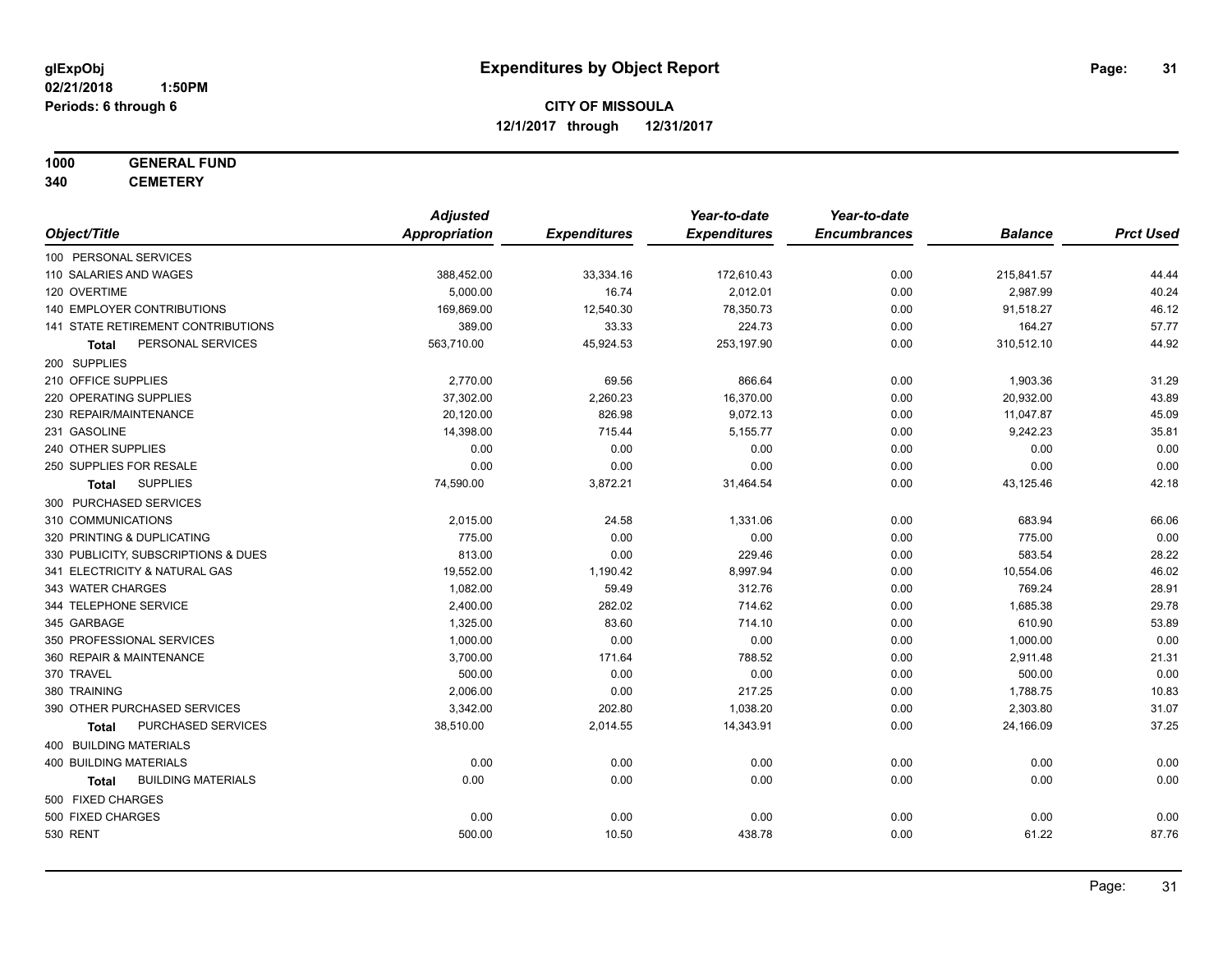#### **1000 GENERAL FUND 340 CEMETERY**

|                    |                           | <b>Adjusted</b>      |                     | Year-to-date        | Year-to-date        |                |                  |
|--------------------|---------------------------|----------------------|---------------------|---------------------|---------------------|----------------|------------------|
| Object/Title       |                           | <b>Appropriation</b> | <b>Expenditures</b> | <b>Expenditures</b> | <b>Encumbrances</b> | <b>Balance</b> | <b>Prct Used</b> |
| <b>Total</b>       | <b>FIXED CHARGES</b>      | 500.00               | 10.50               | 438.78              | 0.00                | 61.22          | 87.76            |
| 800 OTHER OBJECTS  |                           |                      |                     |                     |                     |                |                  |
| 845 CONTINGENCY    |                           | 8,185.00             | 1,200.00            | 3,892.00            | 0.00                | 4,293.00       | 47.55            |
| 850 SALARY SAVINGS |                           | 0.00                 | 0.00                | 0.00                | 0.00                | 0.00           | 0.00             |
| <b>Total</b>       | OTHER OBJECTS             | 8,185.00             | 1,200.00            | 3,892.00            | 0.00                | 4,293.00       | 47.55            |
| 900 CAPITAL OUTLAY |                           |                      |                     |                     |                     |                |                  |
| 920 BUILDINGS      |                           | 0.00                 | 0.00                | 0.00                | 0.00                | 0.00           | 0.00             |
| 930 IMPROVEMENTS   |                           | 0.00                 | 0.00                | 0.00                | 0.00                | 0.00           | 0.00             |
|                    | 940 MACHINERY & EQUIPMENT | 0.00                 | 0.00                | 0.00                | 0.00                | 0.00           | 0.00             |
| <b>Total</b>       | <b>CAPITAL OUTLAY</b>     | 0.00                 | 0.00                | 0.00                | 0.00                | 0.00           | 0.00             |
| <b>Total</b>       | <b>CEMETERY</b>           | 685,495.00           | 53,021.79           | 303,337.13          | 0.00                | 382,157.87     | 44.25            |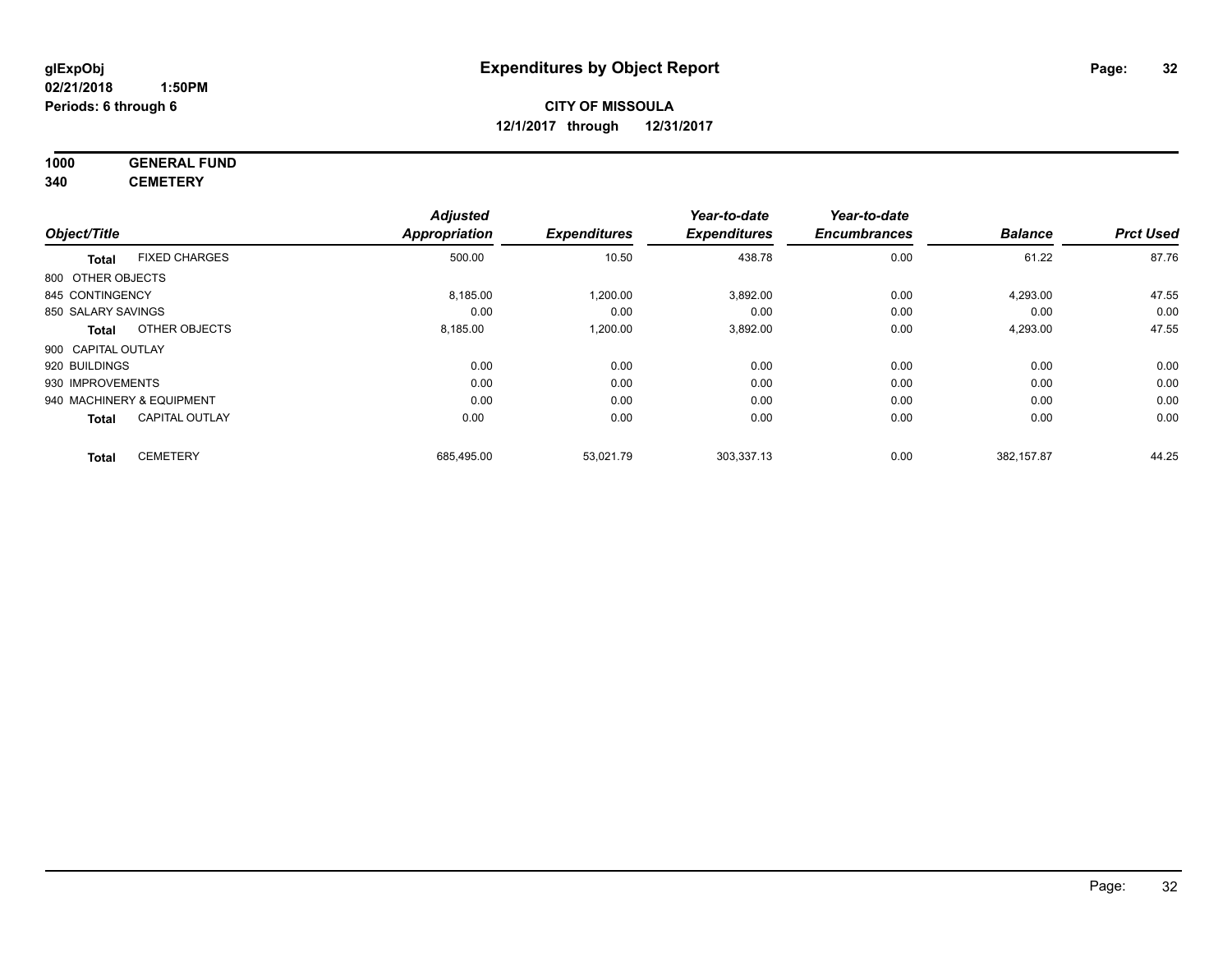#### **1000 GENERAL FUND**

**370 PARKS & RECREATION**

|                                      | <b>Adjusted</b>      |                     | Year-to-date        | Year-to-date        |                |                  |
|--------------------------------------|----------------------|---------------------|---------------------|---------------------|----------------|------------------|
| Object/Title                         | <b>Appropriation</b> | <b>Expenditures</b> | <b>Expenditures</b> | <b>Encumbrances</b> | <b>Balance</b> | <b>Prct Used</b> |
| 100 PERSONAL SERVICES                |                      |                     |                     |                     |                |                  |
| 110 SALARIES AND WAGES               | 2,352,807.00         | 183,822.45          | 1,154,025.05        | 0.00                | 1,198,781.95   | 49.05            |
| 120 OVERTIME                         | 7,000.00             | 293.43              | 5,420.01            | 0.00                | 1,579.99       | 77.43            |
| 130 OTHER                            | 12,760.00            | 0.00                | 0.00                | 0.00                | 12,760.00      | 0.00             |
| 140 EMPLOYER CONTRIBUTIONS           | 828,026.00           | 65,935.96           | 445,544.81          | 0.00                | 382,481.19     | 53.81            |
| 141 STATE RETIREMENT CONTRIBUTIONS   | 1,962.00             | 190.43              | 1,565.72            | 0.00                | 396.28         | 79.80            |
| PERSONAL SERVICES<br><b>Total</b>    | 3,202,555.00         | 250,242.27          | 1,606,555.59        | 0.00                | 1,595,999.41   | 50.16            |
| 200 SUPPLIES                         |                      |                     |                     |                     |                |                  |
| 210 OFFICE SUPPLIES                  | 5,465.00             | 636.37              | 2,879.88            | 0.00                | 2,585.12       | 52.70            |
| 220 OPERATING SUPPLIES               | 139,127.00           | 4,887.31            | 45,818.16           | 0.00                | 93,308.84      | 32.93            |
| 230 REPAIR/MAINTENANCE               | 68,649.00            | 1,952.16            | 18,005.07           | 0.00                | 50,643.93      | 26.23            |
| 231 GASOLINE                         | 79,836.00            | 12,553.40           | 28,363.78           | 0.00                | 51,472.22      | 35.53            |
| 240 OTHER SUPPLIES                   | 0.00                 | 0.00                | 0.00                | 0.00                | 0.00           | 0.00             |
| <b>SUPPLIES</b><br>Total             | 293,077.00           | 20,029.24           | 95,066.89           | 0.00                | 198,010.11     | 32.44            |
| 300 PURCHASED SERVICES               |                      |                     |                     |                     |                |                  |
| 310 COMMUNICATIONS                   | 4,553.00             | 379.35              | 1,740.42            | 0.00                | 2,812.58       | 38.23            |
| 320 PRINTING & DUPLICATING           | 8,700.00             | 0.00                | 433.27              | 0.00                | 8,266.73       | 4.98             |
| 330 PUBLICITY, SUBSCRIPTIONS & DUES  | 9,140.00             | 130.43              | 2,336.95            | 0.00                | 6,803.05       | 25.57            |
| 340 SEWER                            | 2,263.00             | 0.00                | 1,194.34            | 0.00                | 1,068.66       | 52.78            |
| 341 ELECTRICITY & NATURAL GAS        | 120,045.00           | 5,232.50            | 13,502.61           | 0.00                | 106,542.39     | 11.25            |
| 342 STORM WATER                      | 0.00                 | 0.00                | 0.00                | 0.00                | 0.00           | 0.00             |
| 343 WATER CHARGES                    | 156,800.00           | 90.61               | 137,673.29          | 0.00                | 19,126.71      | 87.80            |
| 344 TELEPHONE SERVICE                | 20,021.00            | 1,347.29            | 7,134.82            | 0.00                | 12,886.18      | 35.64            |
| 345 GARBAGE                          | 30,296.00            | 1,318.56            | 17,741.01           | 0.00                | 12,554.99      | 58.56            |
| 350 PROFESSIONAL SERVICES            | 69,250.00            | 957.16              | 19,061.19           | 0.00                | 50,188.81      | 27.53            |
| 360 REPAIR & MAINTENANCE             | 57,756.00            | 535.58              | 18,793.91           | 0.00                | 38,962.09      | 32.54            |
| 370 TRAVEL                           | 6,194.00             | 0.00                | 1,661.72            | 0.00                | 4,532.28       | 26.83            |
| 380 TRAINING                         | 5,236.00             | 0.00                | 977.11              | 0.00                | 4,258.89       | 18.66            |
| 390 OTHER PURCHASED SERVICES         | 26,371.00            | 357.09              | 24,905.01           | 0.00                | 1,465.99       | 94.44            |
| PURCHASED SERVICES<br><b>Total</b>   | 516,625.00           | 10,348.57           | 247, 155.65         | 0.00                | 269,469.35     | 47.84            |
| 500 FIXED CHARGES                    |                      |                     |                     |                     |                |                  |
| 500 FIXED CHARGES                    | 1,300.00             | 0.00                | 0.00                | 0.00                | 1,300.00       | 0.00             |
| <b>530 RENT</b>                      | 0.00                 | 180.00              | 180.00              | 0.00                | $-180.00$      | 0.00             |
| <b>FIXED CHARGES</b><br><b>Total</b> | 1,300.00             | 180.00              | 180.00              | 0.00                | 1,120.00       | 13.85            |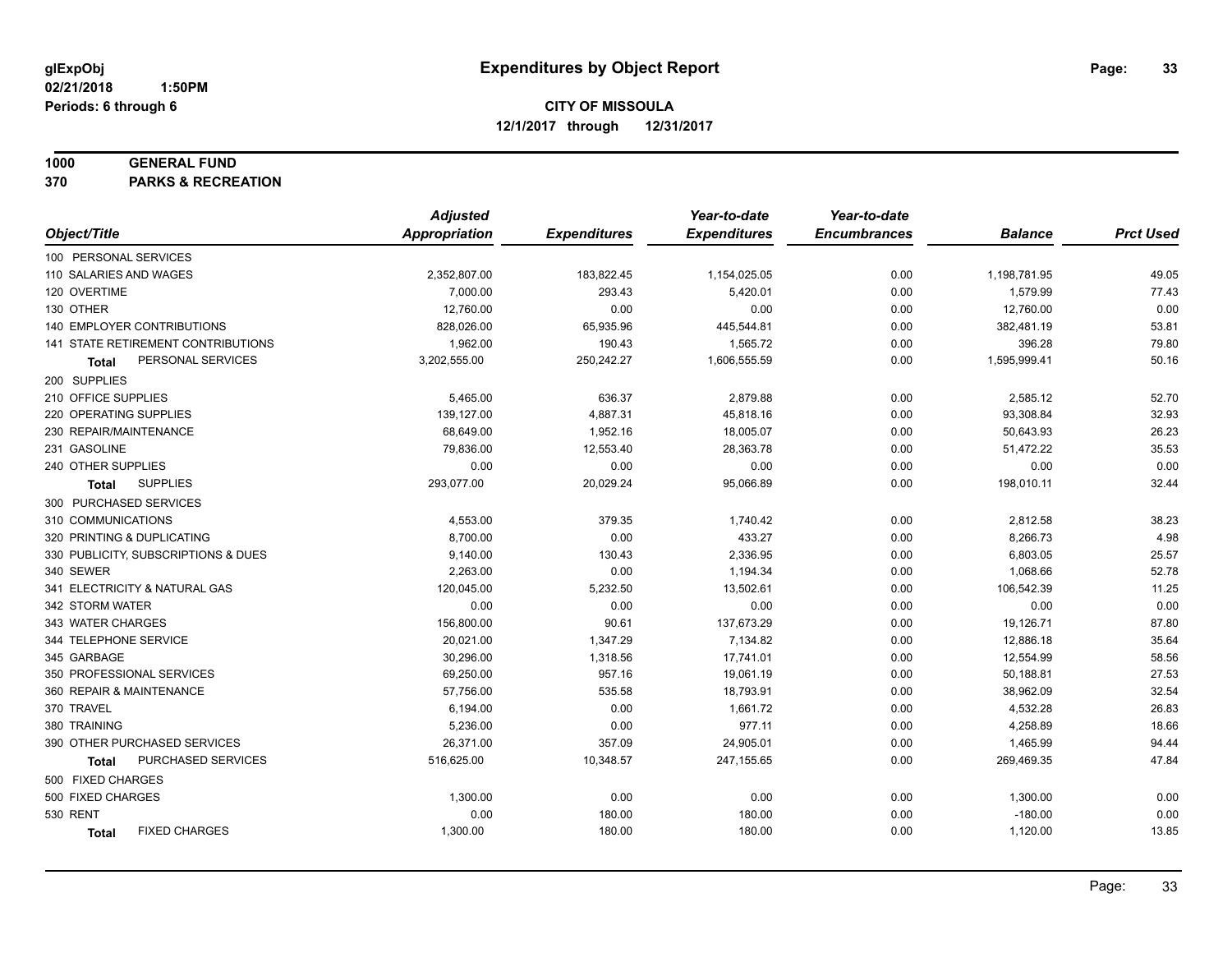## **1000 GENERAL FUND**

**370 PARKS & RECREATION**

|                    |                                   | <b>Adjusted</b>      |                     | Year-to-date        | Year-to-date        |                |                  |
|--------------------|-----------------------------------|----------------------|---------------------|---------------------|---------------------|----------------|------------------|
| Object/Title       |                                   | <b>Appropriation</b> | <b>Expenditures</b> | <b>Expenditures</b> | <b>Encumbrances</b> | <b>Balance</b> | <b>Prct Used</b> |
|                    | 700 GRANTS & CONTRIBUTIONS        |                      |                     |                     |                     |                |                  |
|                    | 700 GRANTS & CONTRIBUTIONS        | 0.00                 | 0.00                | 0.00                | 0.00                | 0.00           | 0.00             |
| Total              | <b>GRANTS &amp; CONTRIBUTIONS</b> | 0.00                 | 0.00                | 0.00                | 0.00                | 0.00           | 0.00             |
| 800 OTHER OBJECTS  |                                   |                      |                     |                     |                     |                |                  |
|                    | 820 TRANSFERS TO OTHER FUNDS      | 17.810.00            | 7,810.00            | 7.810.00            | 0.00                | 10.000.00      | 43.85            |
| <b>Total</b>       | OTHER OBJECTS                     | 17,810.00            | 7,810.00            | 7.810.00            | 0.00                | 10.000.00      | 43.85            |
| 900 CAPITAL OUTLAY |                                   |                      |                     |                     |                     |                |                  |
| 930 IMPROVEMENTS   |                                   | 0.00                 | 0.00                | 459.00              | 0.00                | $-459.00$      | 0.00             |
|                    | 940 MACHINERY & EQUIPMENT         | 0.00                 | 0.00                | 0.00                | 0.00                | 0.00           | 0.00             |
| <b>Total</b>       | <b>CAPITAL OUTLAY</b>             | 0.00                 | 0.00                | 459.00              | 0.00                | $-459.00$      | 0.00             |
| <b>Total</b>       | PARKS & RECREATION                | 4,031,367.00         | 288.610.08          | 1.957.227.13        | 0.00                | 2.074.139.87   | 48.55            |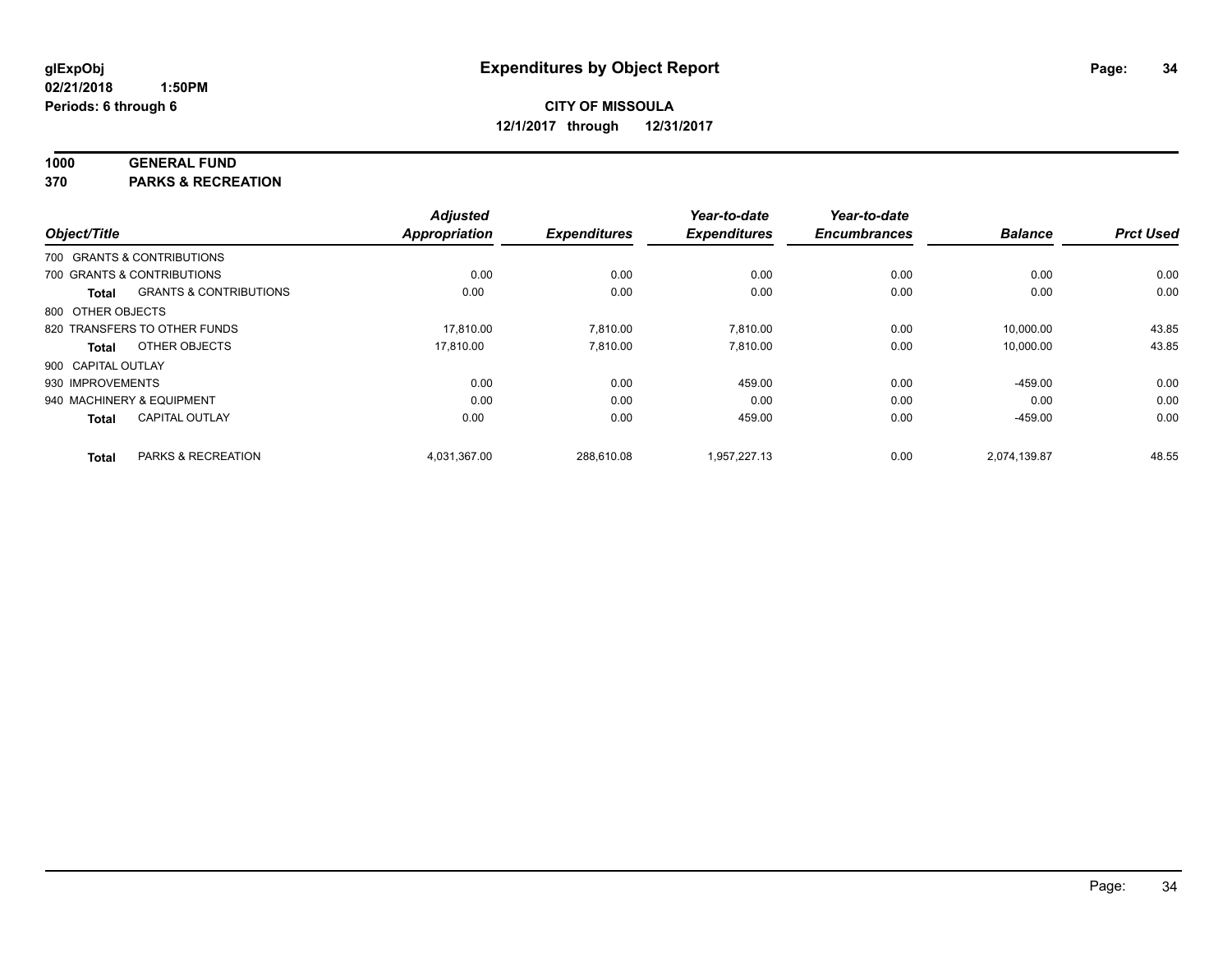#### **1000 GENERAL FUND**

**390 NON-DEPARTMENTAL**

|                                            | <b>Adjusted</b> |                     | Year-to-date        | Year-to-date        |                |                  |
|--------------------------------------------|-----------------|---------------------|---------------------|---------------------|----------------|------------------|
| Object/Title                               | Appropriation   | <b>Expenditures</b> | <b>Expenditures</b> | <b>Encumbrances</b> | <b>Balance</b> | <b>Prct Used</b> |
| 100 PERSONAL SERVICES                      |                 |                     |                     |                     |                |                  |
| 110 SALARIES AND WAGES                     | 84,455.00       | 0.00                | 0.00                | 0.00                | 84,455.00      | 0.00             |
| 120 OVERTIME                               | 25,000.00       | 0.00                | 0.00                | 0.00                | 25,000.00      | 0.00             |
| 140 EMPLOYER CONTRIBUTIONS                 | $-72,940.00$    | 77.61               | 706.56              | 0.00                | $-73,646.56$   | $-0.97$          |
| 141 STATE RETIREMENT CONTRIBUTIONS         | 2,379.00        | 0.00                | 0.00                | 0.00                | 2,379.00       | 0.00             |
| PERSONAL SERVICES<br>Total                 | 38,894.00       | 77.61               | 706.56              | 0.00                | 38,187.44      | 1.82             |
| 200 SUPPLIES                               |                 |                     |                     |                     |                |                  |
| 220 OPERATING SUPPLIES                     | 0.00            | 0.00                | 87,242.00           | 0.00                | $-87,242.00$   | 0.00             |
| 230 REPAIR/MAINTENANCE                     | 50,000.00       | 10,978.70           | 0.00                | 0.00                | 50,000.00      | 0.00             |
| 240 OTHER SUPPLIES                         | 0.00            | 0.00                | 0.00                | 0.00                | 0.00           | 0.00             |
| <b>SUPPLIES</b><br>Total                   | 50,000.00       | 10,978.70           | 87,242.00           | 0.00                | $-37,242.00$   | 174.48           |
| 300 PURCHASED SERVICES                     |                 |                     |                     |                     |                |                  |
| 341 ELECTRICITY & NATURAL GAS              | 0.00            | 0.00                | 912.50              | 0.00                | $-912.50$      | 0.00             |
| 342 STORM WATER                            | 22,023.00       | 0.00                | 0.00                | 0.00                | 22,023.00      | 0.00             |
| 350 PROFESSIONAL SERVICES                  | 0.00            | 0.00                | 0.00                | 0.00                | 0.00           | 0.00             |
| 360 REPAIR & MAINTENANCE                   | 0.00            | 0.00                | 0.00                | 0.00                | 0.00           | 0.00             |
| 390 OTHER PURCHASED SERVICES               | 0.00            | 0.00                | 0.00                | 0.00                | 0.00           | 0.00             |
| PURCHASED SERVICES<br>Total                | 22,023.00       | 0.00                | 912.50              | 0.00                | 21,110.50      | 4.14             |
| 500 FIXED CHARGES                          |                 |                     |                     |                     |                |                  |
| 500 FIXED CHARGES                          | 1,058,263.00    | $-48,289.02$        | 633,642.45          | 0.00                | 424,620.55     | 59.88            |
| 550 MERCHANT SERVICE FEES                  | 0.00            | 0.00                | 0.00                | 0.00                | 0.00           | 0.00             |
| <b>FIXED CHARGES</b><br>Total              | 1,058,263.00    | $-48,289.02$        | 633,642.45          | 0.00                | 424,620.55     | 59.88            |
| 600 DEBT SERVICE                           |                 |                     |                     |                     |                |                  |
| 610 PRINCIPAL                              | 220,478.00      | 47,997.61           | 176,069.60          | 0.00                | 44,408.40      | 79.86            |
| 620 INTEREST / SERVICE FEES                | 7.409.00        | 2,215.40            | 6,466.02            | 0.00                | 942.98         | 87.27            |
| <b>DEBT SERVICE</b><br><b>Total</b>        | 227,887.00      | 50,213.01           | 182,535.62          | 0.00                | 45,351.38      | 80.10            |
| 700 GRANTS & CONTRIBUTIONS                 |                 |                     |                     |                     |                |                  |
| 700 GRANTS & CONTRIBUTIONS                 | 2,066,269.00    | 0.00                | 0.00                | 0.00                | 2,066,269.00   | 0.00             |
| <b>GRANTS &amp; CONTRIBUTIONS</b><br>Total | 2,066,269.00    | 0.00                | 0.00                | 0.00                | 2,066,269.00   | 0.00             |
| 800 OTHER OBJECTS                          |                 |                     |                     |                     |                |                  |
| 820 TRANSFERS TO OTHER FUNDS               | 2,046,503.00    | 946,770.83          | 1,169,298.90        | 0.00                | 877,204.10     | 57.14            |
| 845 CONTINGENCY                            | 132,225.00      | 0.00                | 16,600.00           | 0.00                | 115,625.00     | 12.55            |
| 850 SALARY SAVINGS                         | 0.00            | 0.00                | 0.00                | 0.00                | 0.00           | 0.00             |
|                                            |                 |                     |                     |                     |                |                  |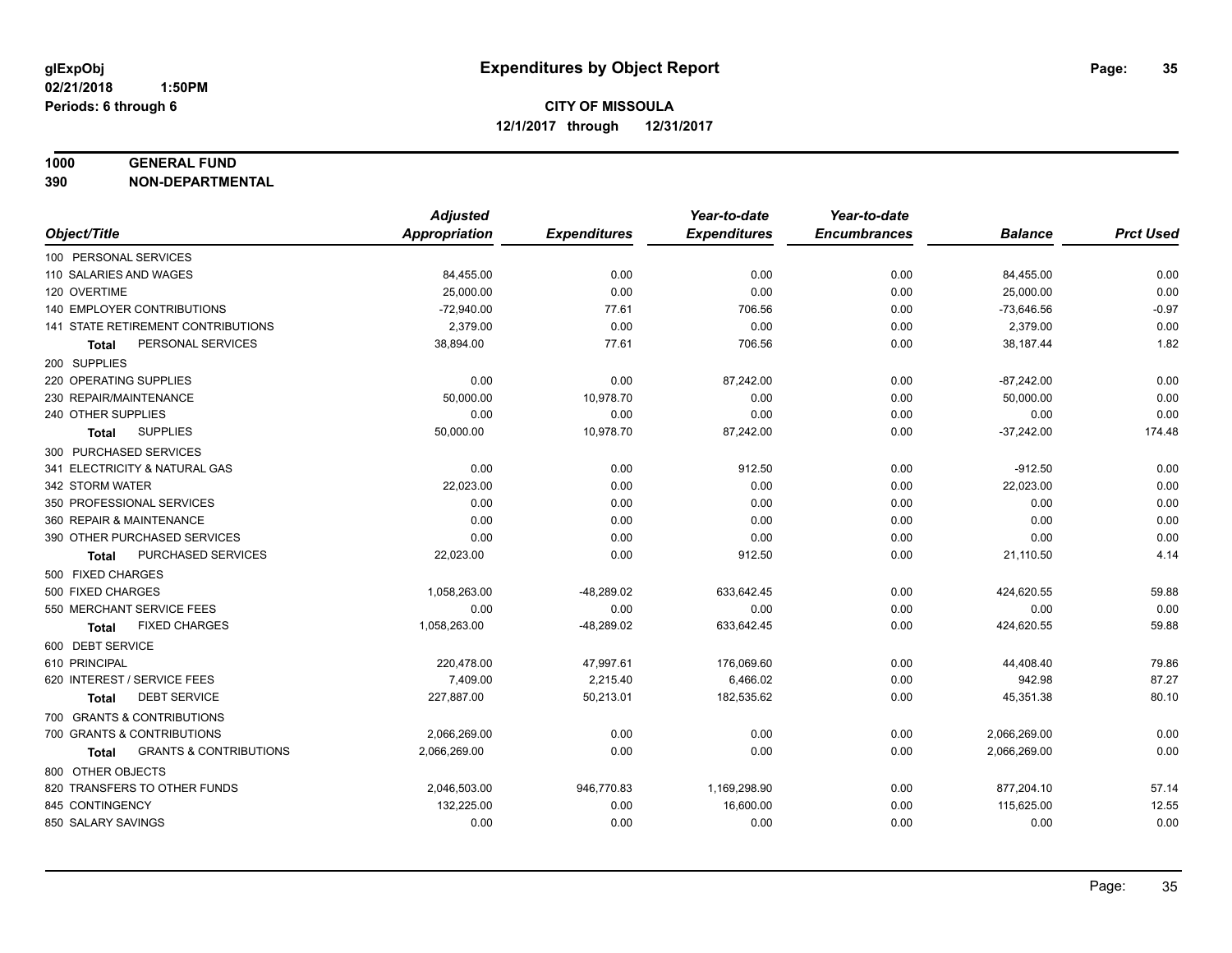# **1000 GENERAL FUND**

**390 NON-DEPARTMENTAL**

| Object/Title       |                           | <b>Adjusted</b><br>Appropriation<br><b>Expenditures</b> | Year-to-date | Year-to-date        |                     |                |                  |
|--------------------|---------------------------|---------------------------------------------------------|--------------|---------------------|---------------------|----------------|------------------|
|                    |                           |                                                         |              | <b>Expenditures</b> | <b>Encumbrances</b> | <b>Balance</b> | <b>Prct Used</b> |
| <b>Total</b>       | OTHER OBJECTS             | 2,178,728.00                                            | 946,770.83   | 1.185.898.90        | 0.00                | 992.829.10     | 54.43            |
| 900 CAPITAL OUTLAY |                           |                                                         |              |                     |                     |                |                  |
|                    | 940 MACHINERY & EQUIPMENT | 0.00                                                    | 0.00         | 0.00                | 0.00                | 0.00           | 0.00             |
| <b>Total</b>       | <b>CAPITAL OUTLAY</b>     | 0.00                                                    | 0.00         | 0.00                | 0.00                | 0.00           | 0.00             |
| Total              | NON-DEPARTMENTAL          | 5,642,064.00                                            | 959,751.13   | 2,090,938.03        | 0.00                | 3,551,125.97   | 37.06            |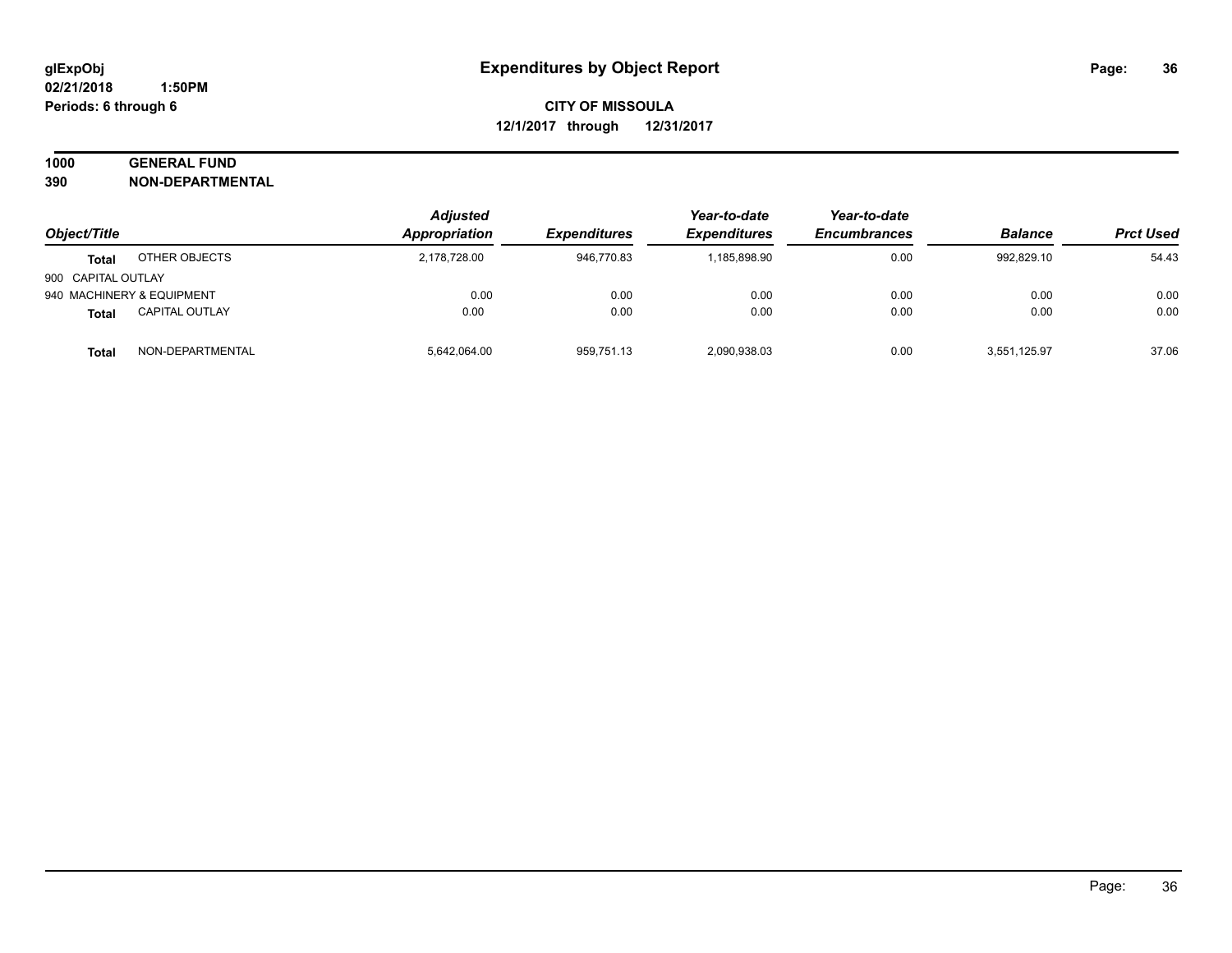**1000 GENERAL FUND**

|                                       | <b>Adjusted</b>      |                     | Year-to-date        | Year-to-date        |                |                  |
|---------------------------------------|----------------------|---------------------|---------------------|---------------------|----------------|------------------|
| Object/Title                          | <b>Appropriation</b> | <b>Expenditures</b> | <b>Expenditures</b> | <b>Encumbrances</b> | <b>Balance</b> | <b>Prct Used</b> |
| 100 PERSONAL SERVICES                 |                      |                     |                     |                     |                |                  |
| 110 SALARIES AND WAGES                | 27,373,099.00        | 2,983,260.34        | 12,900,295.64       | 0.00                | 14,472,803.36  | 47.13            |
| 115 SALARIES/HEALTH INSURANCE BENEFIT | 1,828,434.00         | 148,224.00          | 860,802.00          | 0.00                | 967,632.00     | 47.08            |
| 120 OVERTIME                          | 1,216,526.00         | 84,400.10           | 895,887.03          | 0.00                | 320,638.97     | 73.64            |
| 121 OUTSIDE HIRE OVERTIME             | 75,000.00            | 6,855.54            | 94,697.86           | 0.00                | $-19,697.86$   | 126.26           |
| 122 COURT OVERTIME                    | 23,364.00            | 8,126.01            | 25,946.95           | 0.00                | $-2,582.95$    | 111.06           |
| 123 CELL PHONE OVERTIME               | 60,690.00            | 3,611.07            | 4,542.39            | 0.00                | 56,147.61      | 7.48             |
| 130 OTHER                             | 352,990.00           | 740.00              | 133,975.24          | 0.00                | 219,014.76     | 37.95            |
| 133 EDUCATION COMPENSATION            | 0.00                 | 2,130.00            | 8,737.50            | 0.00                | $-8,737.50$    | 0.00             |
| 140 EMPLOYER CONTRIBUTIONS            | 8,745,743.00         | 859,475.02          | 4,316,709.15        | 0.00                | 4,429,033.85   | 49.36            |
| 141 STATE RETIREMENT CONTRIBUTIONS    | 5,121,658.00         | 558,086.91          | 2,501,753.14        | 0.00                | 2,619,904.86   | 48.85            |
| <b>150 STATE RETIREMENT</b>           | 119.00               | 0.00                | 0.00                | 0.00                | 119.00         | 0.00             |
| PERSONAL SERVICES<br>Total            | 44,797,623.00        | 4,654,908.99        | 21,743,346.90       | 0.00                | 23,054,276.10  | 48.54            |
| 200 SUPPLIES                          |                      |                     |                     |                     |                |                  |
| 210 OFFICE SUPPLIES                   | 116,577.00           | 10,485.32           | 47,963.35           | 0.00                | 68,613.65      | 41.14            |
| 220 OPERATING SUPPLIES                | 741,379.00           | 32,342.40           | 258,957.12          | 0.00                | 482,421.88     | 34.93            |
| 230 REPAIR/MAINTENANCE                | 448,181.00           | 41,227.17           | 114,576.71          | 0.00                | 333,604.29     | 25.56            |
| 231 GASOLINE                          | 587,949.00           | 63,363.22           | 210,864.51          | 0.00                | 377,084.49     | 35.86            |
| 240 OTHER SUPPLIES                    | 52,213.00            | 1,149.91            | 16,968.07           | 0.00                | 35,244.93      | 32.50            |
| 250 SUPPLIES FOR RESALE               | 0.00                 | 0.00                | 0.00                | 0.00                | 0.00           | 0.00             |
| <b>SUPPLIES</b><br><b>Total</b>       | 1,946,299.00         | 148,568.02          | 649,329.76          | 0.00                | 1,296,969.24   | 33.36            |
| 300 PURCHASED SERVICES                |                      |                     |                     |                     |                |                  |
| 310 COMMUNICATIONS                    | 120,565.00           | 10,961.23           | 66,458.32           | 0.00                | 54,106.68      | 55.12            |
| 320 PRINTING & DUPLICATING            | 56,726.00            | 4,544.00            | 11,808.24           | 0.00                | 44,917.76      | 20.82            |
| 330 PUBLICITY, SUBSCRIPTIONS & DUES   | 118,990.00           | $-19,473.59$        | 61,056.65           | 0.00                | 57,933.35      | 51.31            |
| 340 SEWER                             | 6,601.00             | 0.00                | 2,764.69            | 0.00                | 3,836.31       | 41.88            |
| 341 ELECTRICITY & NATURAL GAS         | 604,885.00           | 40,190.53           | 188,051.66          | 0.00                | 416,833.34     | 31.09            |
| 342 STORM WATER                       | 22.023.00            | 0.00                | 0.00                | 0.00                | 22,023.00      | 0.00             |
| 343 WATER CHARGES                     | 191,915.00           | 1,727.93            | 153,878.81          | 0.00                | 38,036.19      | 80.18            |
| 344 TELEPHONE SERVICE                 | 285,945.00           | 24,261.53           | 111,335.06          | 0.00                | 174,609.94     | 38.94            |
| 345 GARBAGE                           | 60,659.00            | 3,231.82            | 27,226.40           | 0.00                | 33,432.60      | 44.88            |
| 350 PROFESSIONAL SERVICES             | 950,484.00           | 135,534.34          | 291,418.24          | 0.00                | 659,065.76     | 30.66            |
| 360 REPAIR & MAINTENANCE              | 1,061,951.00         | 57,439.77           | 582,065.77          | 0.00                | 479,885.23     | 54.81            |
| 370 TRAVEL                            | 147,236.00           | 3,771.87            | 47,171.79           | 0.00                | 100,064.21     | 32.04            |
| 380 TRAINING                          | 145,873.00           | 1,234.57            | 44,311.82           | 0.00                | 101,561.18     | 30.38            |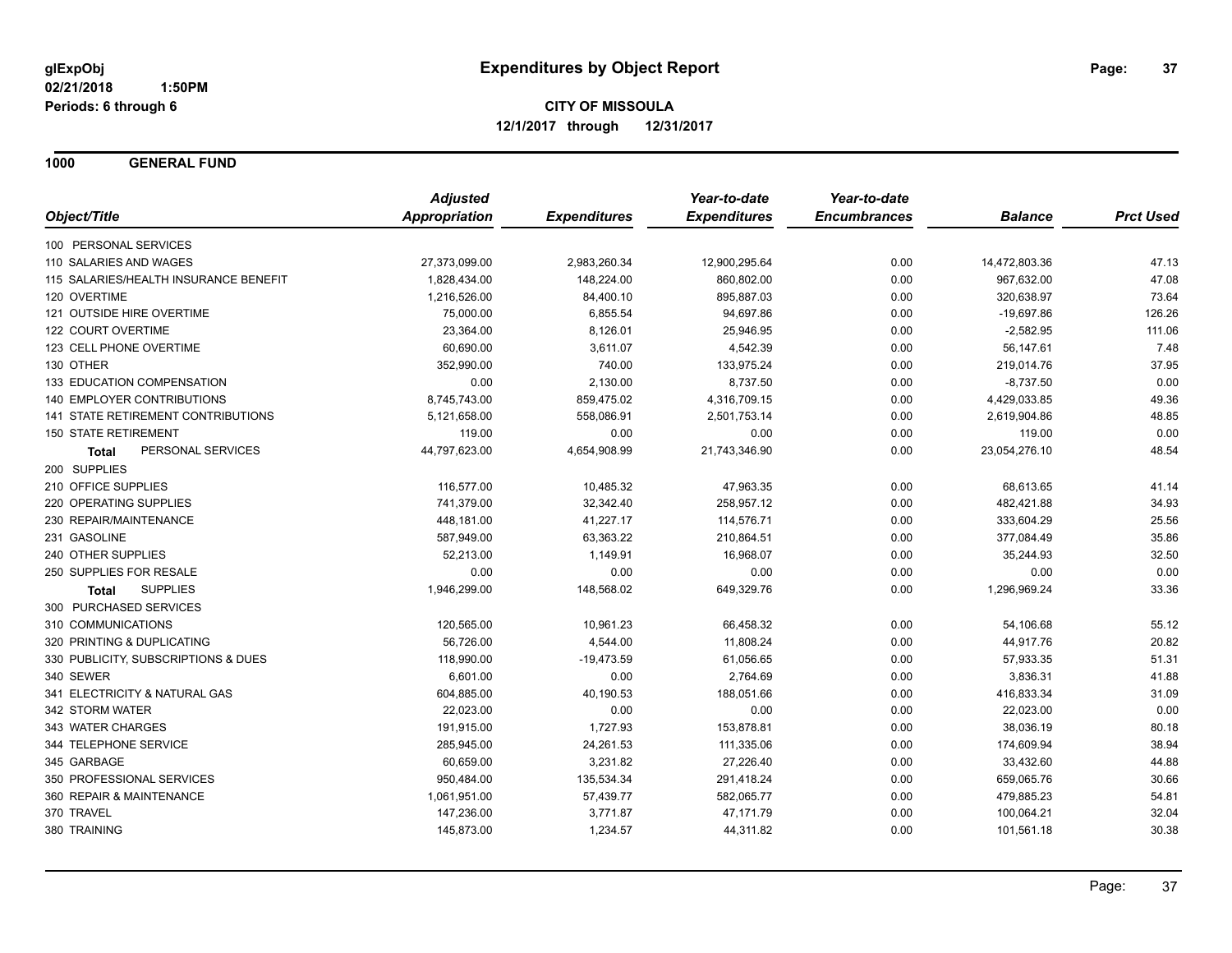**1000 GENERAL FUND**

|                                           |                                   | <b>Adjusted</b> |                     | Year-to-date        | Year-to-date        |                |                  |
|-------------------------------------------|-----------------------------------|-----------------|---------------------|---------------------|---------------------|----------------|------------------|
| Object/Title                              |                                   | Appropriation   | <b>Expenditures</b> | <b>Expenditures</b> | <b>Encumbrances</b> | <b>Balance</b> | <b>Prct Used</b> |
| 390 OTHER PURCHASED SERVICES              |                                   | 102,268.00      | 1,752.86            | 76,822.34           | 0.00                | 25,445.66      | 75.12            |
| 392 DONATIONS AND SALES                   |                                   | 0.00            | 0.00                | 3,880.30            | 0.00                | $-3,880.30$    | 0.00             |
| PURCHASED SERVICES<br><b>Total</b>        |                                   | 3,876,121.00    | 265,176.86          | 1,668,250.09        | 0.00                | 2,207,870.91   | 43.04            |
| 400 BUILDING MATERIALS                    |                                   |                 |                     |                     |                     |                |                  |
| <b>400 BUILDING MATERIALS</b>             |                                   | 62,263.00       | 267.00              | 11,344.14           | 0.00                | 50,918.86      | 18.22            |
| <b>BUILDING MATERIALS</b><br><b>Total</b> |                                   | 62,263.00       | 267.00              | 11,344.14           | 0.00                | 50,918.86      | 18.22            |
| 500 FIXED CHARGES                         |                                   |                 |                     |                     |                     |                |                  |
| 500 FIXED CHARGES                         |                                   | 1,122,882.00    | $-37,114.05$        | 720,086.14          | 0.00                | 402,795.86     | 64.13            |
| <b>530 RENT</b>                           |                                   | 117,714.00      | 190.50              | 618.78              | 0.00                | 117,095.22     | 0.53             |
| 550 MERCHANT SERVICE FEES                 |                                   | 0.00            | 0.00                | 0.00                | 0.00                | 0.00           | 0.00             |
| <b>FIXED CHARGES</b><br><b>Total</b>      |                                   | 1,240,596.00    | $-36,923.55$        | 720,704.92          | 0.00                | 519,891.08     | 58.09            |
| 600 DEBT SERVICE                          |                                   |                 |                     |                     |                     |                |                  |
| 610 PRINCIPAL                             |                                   | 247,811.00      | 47,997.61           | 176,069.60          | 0.00                | 71,741.40      | 71.05            |
| 620 INTEREST / SERVICE FEES               |                                   | 7,409.00        | 2,215.40            | 6,466.02            | 0.00                | 942.98         | 87.27            |
| <b>DEBT SERVICE</b><br><b>Total</b>       |                                   | 255,220.00      | 50,213.01           | 182,535.62          | 0.00                | 72,684.38      | 71.52            |
| 700 GRANTS & CONTRIBUTIONS                |                                   |                 |                     |                     |                     |                |                  |
| 700 GRANTS & CONTRIBUTIONS                |                                   | 2,889,942.00    | 54,523.94           | 366, 157.55         | 0.00                | 2,523,784.45   | 12.67            |
| Total                                     | <b>GRANTS &amp; CONTRIBUTIONS</b> | 2,889,942.00    | 54,523.94           | 366,157.55          | 0.00                | 2,523,784.45   | 12.67            |
| 800 OTHER OBJECTS                         |                                   |                 |                     |                     |                     |                |                  |
| 820 TRANSFERS TO OTHER FUNDS              |                                   | 2,286,788.00    | 1,073,768.33        | 1,296,296.40        | 0.00                | 990,491.60     | 56.69            |
| 845 CONTINGENCY                           |                                   | 140,410.00      | 1,200.00            | 20,492.00           | 0.00                | 119,918.00     | 14.59            |
| 850 SALARY SAVINGS                        |                                   | 0.00            | 0.00                | 0.00                | 0.00                | 0.00           | 0.00             |
| OTHER OBJECTS<br><b>Total</b>             |                                   | 2,427,198.00    | 1,074,968.33        | 1,316,788.40        | 0.00                | 1,110,409.60   | 54.25            |
| 900 CAPITAL OUTLAY                        |                                   |                 |                     |                     |                     |                |                  |
| 920 BUILDINGS                             |                                   | 0.00            | 0.00                | 0.00                | 0.00                | 0.00           | 0.00             |
| 930 IMPROVEMENTS                          |                                   | 104,814.00      | 0.00                | 19,319.74           | 0.00                | 85,494.26      | 18.43            |
| 940 MACHINERY & EQUIPMENT                 |                                   | 49,239.00       | 2,056.37            | 16,449.91           | 0.00                | 32,789.09      | 33.41            |
| <b>CAPITAL OUTLAY</b><br><b>Total</b>     |                                   | 154,053.00      | 2,056.37            | 35,769.65           | 0.00                | 118,283.35     | 23.22            |
| <b>GENERAL FUND</b><br><b>Total</b>       |                                   | 57,649,315.00   | 6,213,758.97        | 26,694,227.03       | 0.00                | 30,955,087.97  | 46.30            |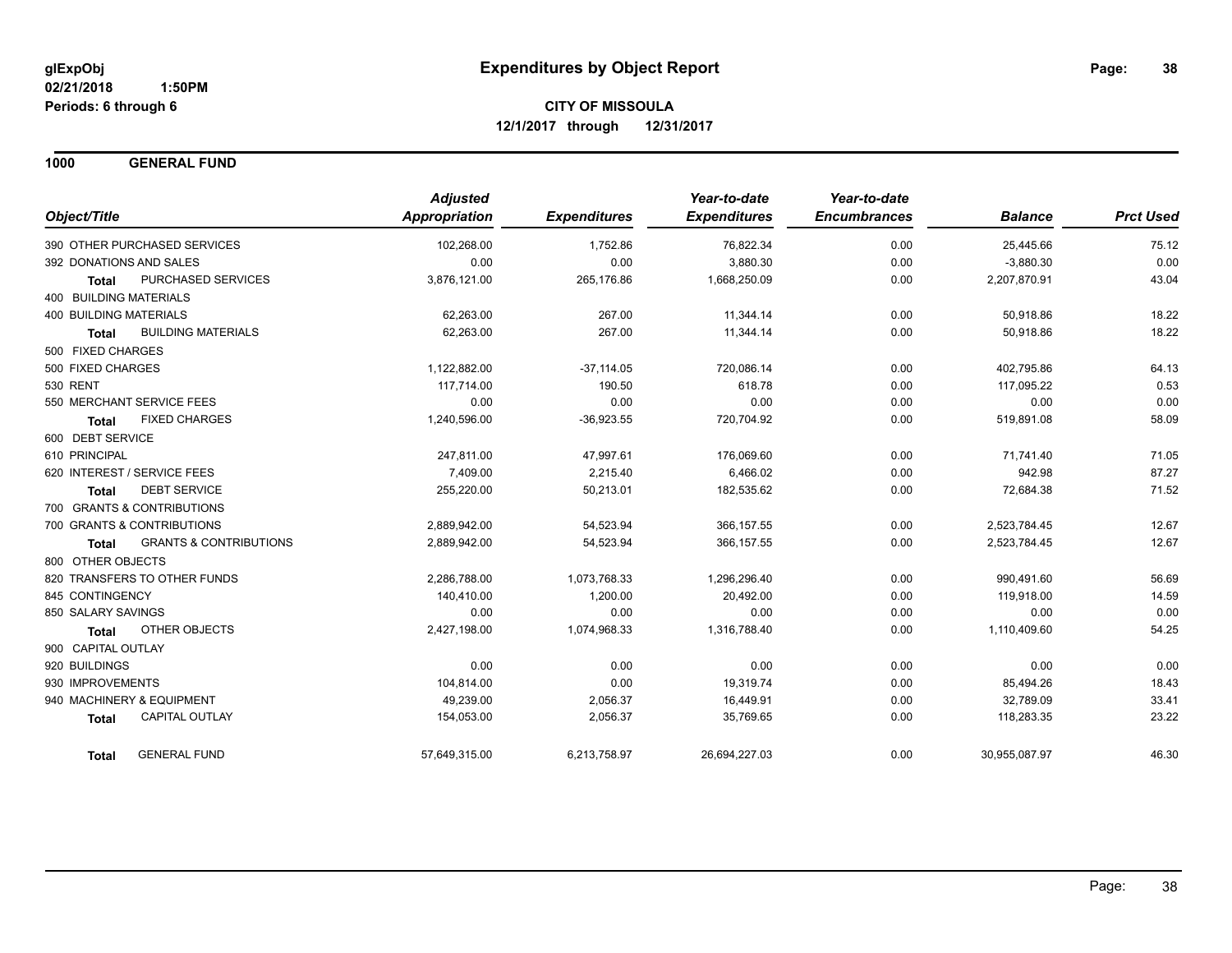#### **1211 PARK ACQUISITION & DEVELOPMENT**

| Object/Title                          |                           | <b>Adjusted</b><br><b>Appropriation</b> | <b>Expenditures</b> | Year-to-date<br><b>Expenditures</b> | Year-to-date<br><b>Encumbrances</b> | <b>Balance</b> | <b>Prct Used</b> |
|---------------------------------------|---------------------------|-----------------------------------------|---------------------|-------------------------------------|-------------------------------------|----------------|------------------|
| 200 SUPPLIES                          |                           |                                         |                     |                                     |                                     |                |                  |
| 220 OPERATING SUPPLIES                |                           | 10,000.00                               | 0.00                | 0.00                                | 0.00                                | 10,000.00      | 0.00             |
| <b>SUPPLIES</b><br><b>Total</b>       |                           | 10,000.00                               | 0.00                | 0.00                                | 0.00                                | 10,000.00      | 0.00             |
| 300 PURCHASED SERVICES                |                           |                                         |                     |                                     |                                     |                |                  |
| 350 PROFESSIONAL SERVICES             |                           | 25.000.00                               | 0.00                | 0.00                                | 0.00                                | 25,000.00      | 0.00             |
| 360 REPAIR & MAINTENANCE              |                           | 0.00                                    | 0.00                | 0.00                                | 0.00                                | 0.00           | 0.00             |
| 390 OTHER PURCHASED SERVICES          |                           | 10,000.00                               | 0.00                | 0.00                                | 0.00                                | 10,000.00      | 0.00             |
| Total                                 | <b>PURCHASED SERVICES</b> | 35,000.00                               | 0.00                | 0.00                                | 0.00                                | 35,000.00      | 0.00             |
| 500 FIXED CHARGES                     |                           |                                         |                     |                                     |                                     |                |                  |
| 550 MERCHANT SERVICE FEES             |                           | 0.00                                    | 0.00                | 0.00                                | 0.00                                | 0.00           | 0.00             |
| <b>FIXED CHARGES</b><br>Total         |                           | 0.00                                    | 0.00                | 0.00                                | 0.00                                | 0.00           | 0.00             |
| 800 OTHER OBJECTS                     |                           |                                         |                     |                                     |                                     |                |                  |
| 820 TRANSFERS TO OTHER FUNDS          |                           | 0.00                                    | 5,219.00            | 24,779.00                           | 0.00                                | $-24.779.00$   | 0.00             |
| <b>OTHER OBJECTS</b><br>Total         |                           | 0.00                                    | 5,219.00            | 24,779.00                           | 0.00                                | $-24,779.00$   | 0.00             |
| 900 CAPITAL OUTLAY                    |                           |                                         |                     |                                     |                                     |                |                  |
| 930 IMPROVEMENTS                      |                           | 200,309.00                              | 0.00                | 0.00                                | 0.00                                | 200,309.00     | 0.00             |
| 940 MACHINERY & EQUIPMENT             |                           | 29,650.00                               | 17,948.00           | 17.948.00                           | 0.00                                | 11.702.00      | 60.53            |
| <b>CAPITAL OUTLAY</b><br><b>Total</b> |                           | 229,959.00                              | 17,948.00           | 17,948.00                           | 0.00                                | 212,011.00     | 7.80             |
| <b>Total</b>                          | PARKS & RECREATION        | 274,959.00                              | 23,167.00           | 42,727.00                           | 0.00                                | 232,232.00     | 15.54            |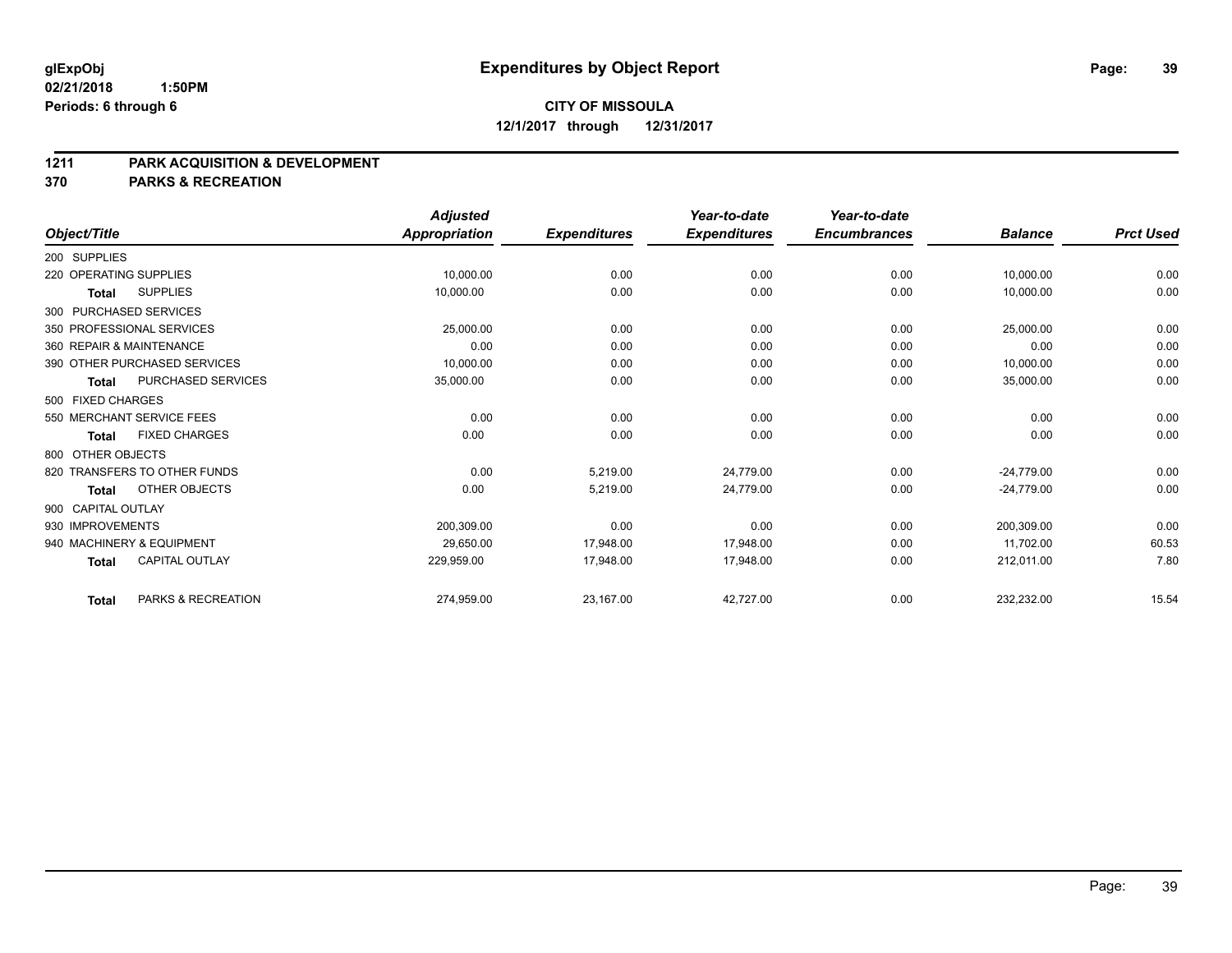## **1211 PARK ACQUISITION & DEVELOPMENT**

| Object/Title           |                                | <b>Adjusted</b><br><b>Appropriation</b> | <b>Expenditures</b> | Year-to-date<br><b>Expenditures</b> | Year-to-date<br><b>Encumbrances</b> | <b>Balance</b> | <b>Prct Used</b> |
|------------------------|--------------------------------|-----------------------------------------|---------------------|-------------------------------------|-------------------------------------|----------------|------------------|
|                        |                                |                                         |                     |                                     |                                     |                |                  |
| 200 SUPPLIES           |                                |                                         |                     |                                     |                                     |                |                  |
| 220 OPERATING SUPPLIES |                                | 10,000.00                               | 0.00                | 0.00                                | 0.00                                | 10,000.00      | 0.00             |
| <b>Total</b>           | <b>SUPPLIES</b>                | 10,000.00                               | 0.00                | 0.00                                | 0.00                                | 10,000.00      | 0.00             |
|                        | 300 PURCHASED SERVICES         |                                         |                     |                                     |                                     |                |                  |
|                        | 350 PROFESSIONAL SERVICES      | 25,000.00                               | 0.00                | 0.00                                | 0.00                                | 25,000.00      | 0.00             |
|                        | 360 REPAIR & MAINTENANCE       | 0.00                                    | 0.00                | 0.00                                | 0.00                                | 0.00           | 0.00             |
|                        | 390 OTHER PURCHASED SERVICES   | 10,000.00                               | 0.00                | 0.00                                | 0.00                                | 10,000.00      | 0.00             |
| <b>Total</b>           | PURCHASED SERVICES             | 35,000.00                               | 0.00                | 0.00                                | 0.00                                | 35,000.00      | 0.00             |
| 500 FIXED CHARGES      |                                |                                         |                     |                                     |                                     |                |                  |
|                        | 550 MERCHANT SERVICE FEES      | 0.00                                    | 0.00                | 0.00                                | 0.00                                | 0.00           | 0.00             |
| Total                  | <b>FIXED CHARGES</b>           | 0.00                                    | 0.00                | 0.00                                | 0.00                                | 0.00           | 0.00             |
| 800 OTHER OBJECTS      |                                |                                         |                     |                                     |                                     |                |                  |
|                        | 820 TRANSFERS TO OTHER FUNDS   | 0.00                                    | 5,219.00            | 24.779.00                           | 0.00                                | $-24.779.00$   | 0.00             |
| <b>Total</b>           | <b>OTHER OBJECTS</b>           | 0.00                                    | 5,219.00            | 24,779.00                           | 0.00                                | $-24,779.00$   | 0.00             |
| 900 CAPITAL OUTLAY     |                                |                                         |                     |                                     |                                     |                |                  |
| 930 IMPROVEMENTS       |                                | 200,309.00                              | 0.00                | 0.00                                | 0.00                                | 200,309.00     | 0.00             |
|                        | 940 MACHINERY & EQUIPMENT      | 29.650.00                               | 17.948.00           | 17.948.00                           | 0.00                                | 11,702.00      | 60.53            |
| <b>Total</b>           | <b>CAPITAL OUTLAY</b>          | 229,959.00                              | 17,948.00           | 17,948.00                           | 0.00                                | 212,011.00     | 7.80             |
| <b>Total</b>           | PARK ACQUISITION & DEVELOPMENT | 274,959.00                              | 23,167.00           | 42,727.00                           | 0.00                                | 232,232.00     | 15.54            |

Page: 40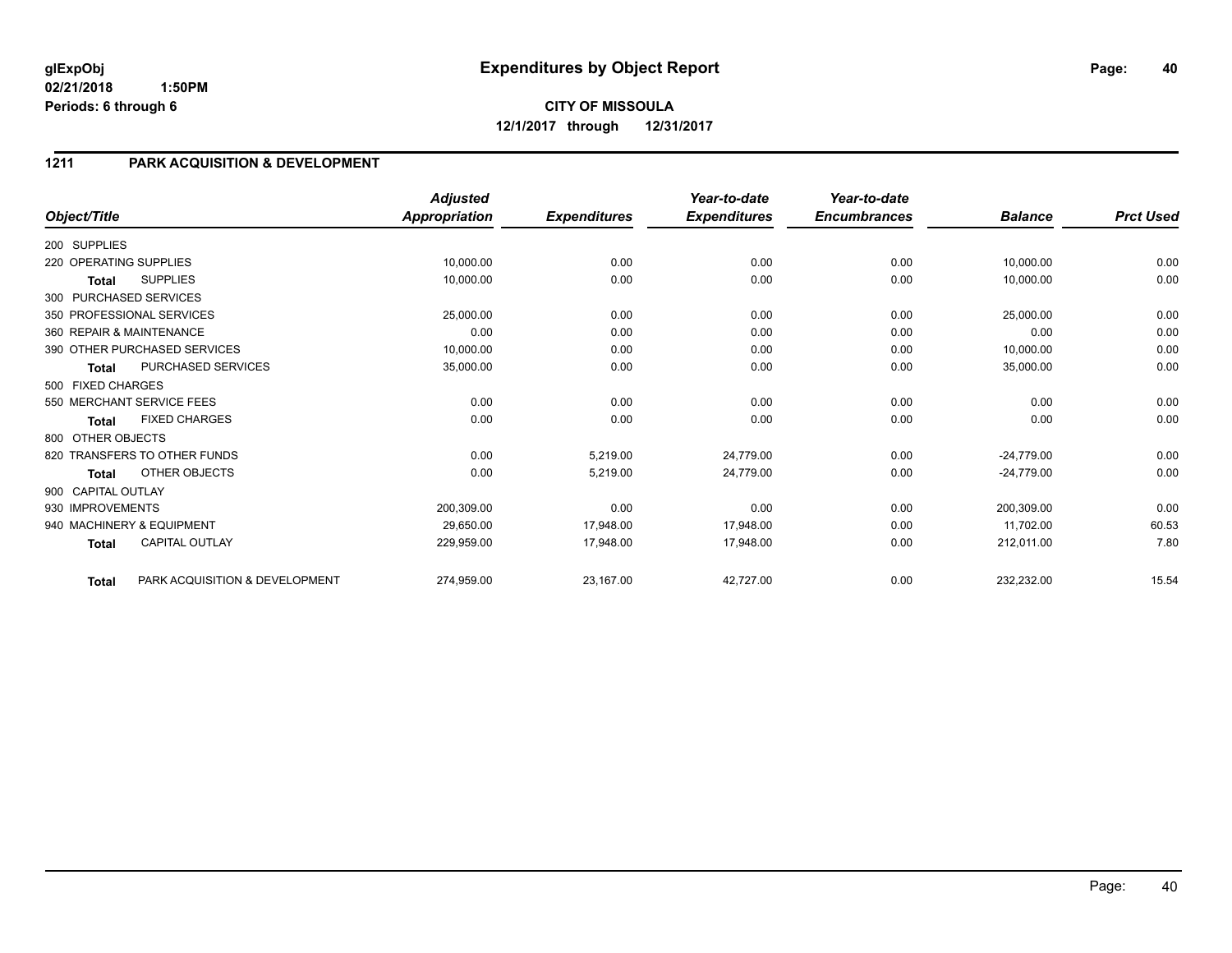**1212 PARK ENTERPRISE FUND**

|                                       | <b>Adjusted</b>      |                     | Year-to-date        | Year-to-date        |                |                  |
|---------------------------------------|----------------------|---------------------|---------------------|---------------------|----------------|------------------|
| Object/Title                          | <b>Appropriation</b> | <b>Expenditures</b> | <b>Expenditures</b> | <b>Encumbrances</b> | <b>Balance</b> | <b>Prct Used</b> |
| 200 SUPPLIES                          |                      |                     |                     |                     |                |                  |
| 210 OFFICE SUPPLIES                   | 0.00                 | 0.00                | 0.00                | 0.00                | 0.00           | 0.00             |
| 220 OPERATING SUPPLIES                | 20,000.00            | 0.00                | 247.53              | 0.00                | 19,752.47      | 1.24             |
| 230 REPAIR/MAINTENANCE                | 15,000.00            | 0.00                | 0.00                | 0.00                | 15,000.00      | 0.00             |
| 240 OTHER SUPPLIES                    | 0.00                 | 0.00                | 0.00                | 0.00                | 0.00           | 0.00             |
| <b>SUPPLIES</b><br><b>Total</b>       | 35,000.00            | 0.00                | 247.53              | 0.00                | 34,752.47      | 0.71             |
| 300 PURCHASED SERVICES                |                      |                     |                     |                     |                |                  |
| 350 PROFESSIONAL SERVICES             | 10,000.00            | 0.00                | 0.00                | 0.00                | 10,000.00      | 0.00             |
| 360 REPAIR & MAINTENANCE              | 0.00                 | 0.00                | 0.00                | 0.00                | 0.00           | 0.00             |
| 390 OTHER PURCHASED SERVICES          | 20,000.00            | 0.00                | 0.00                | 0.00                | 20,000.00      | 0.00             |
| PURCHASED SERVICES<br>Total           | 30,000.00            | 0.00                | 0.00                | 0.00                | 30,000.00      | 0.00             |
| 500 FIXED CHARGES                     |                      |                     |                     |                     |                |                  |
| 550 MERCHANT SERVICE FEES             | 0.00                 | 0.00                | 0.00                | 0.00                | 0.00           | 0.00             |
| <b>FIXED CHARGES</b><br><b>Total</b>  | 0.00                 | 0.00                | 0.00                | 0.00                | 0.00           | 0.00             |
| 800 OTHER OBJECTS                     |                      |                     |                     |                     |                |                  |
| 820 TRANSFERS TO OTHER FUNDS          | 0.00                 | 0.00                | 0.00                | 0.00                | 0.00           | 0.00             |
| OTHER OBJECTS<br><b>Total</b>         | 0.00                 | 0.00                | 0.00                | 0.00                | 0.00           | 0.00             |
| 900 CAPITAL OUTLAY                    |                      |                     |                     |                     |                |                  |
| 930 IMPROVEMENTS                      | 181,945.00           | 0.00                | 0.00                | 0.00                | 181,945.00     | 0.00             |
| 940 MACHINERY & EQUIPMENT             | 85,415.00            | 0.00                | 0.00                | 0.00                | 85,415.00      | 0.00             |
| <b>CAPITAL OUTLAY</b><br><b>Total</b> | 267,360.00           | 0.00                | 0.00                | 0.00                | 267,360.00     | 0.00             |
|                                       |                      |                     |                     |                     |                |                  |
| PARKS & RECREATION<br><b>Total</b>    | 332,360.00           | 0.00                | 247.53              | 0.00                | 332,112.47     | 0.07             |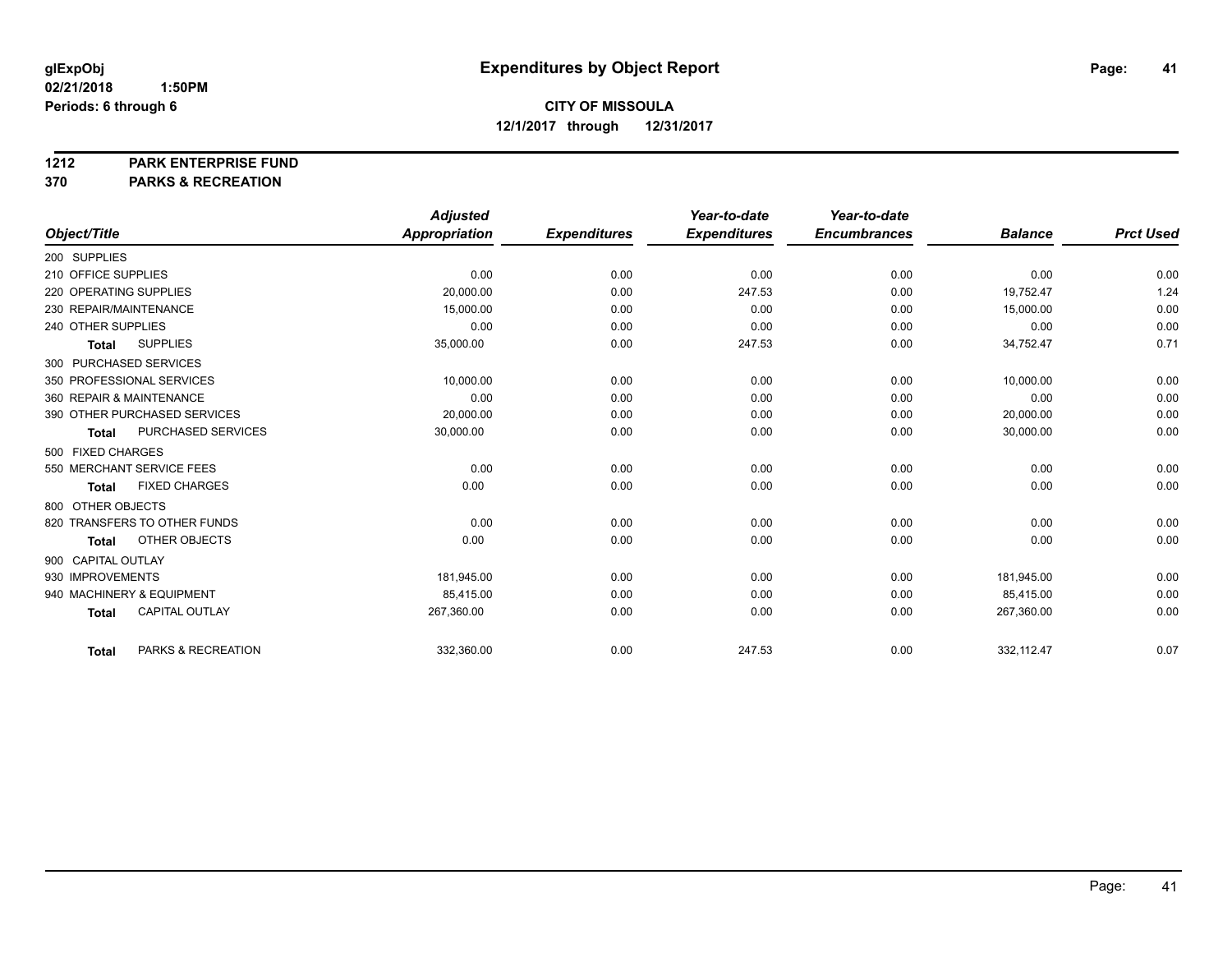#### **1212 PARK ENTERPRISE FUND**

|                                           | <b>Adjusted</b>      |                     | Year-to-date        | Year-to-date        |                |                  |
|-------------------------------------------|----------------------|---------------------|---------------------|---------------------|----------------|------------------|
| Object/Title                              | <b>Appropriation</b> | <b>Expenditures</b> | <b>Expenditures</b> | <b>Encumbrances</b> | <b>Balance</b> | <b>Prct Used</b> |
| 200 SUPPLIES                              |                      |                     |                     |                     |                |                  |
| 210 OFFICE SUPPLIES                       | 0.00                 | 0.00                | 0.00                | 0.00                | 0.00           | 0.00             |
| 220 OPERATING SUPPLIES                    | 20,000.00            | 0.00                | 247.53              | 0.00                | 19,752.47      | 1.24             |
| 230 REPAIR/MAINTENANCE                    | 15,000.00            | 0.00                | 0.00                | 0.00                | 15,000.00      | 0.00             |
| 240 OTHER SUPPLIES                        | 0.00                 | 0.00                | 0.00                | 0.00                | 0.00           | 0.00             |
| <b>SUPPLIES</b><br><b>Total</b>           | 35,000.00            | 0.00                | 247.53              | 0.00                | 34,752.47      | 0.71             |
| 300 PURCHASED SERVICES                    |                      |                     |                     |                     |                |                  |
| 350 PROFESSIONAL SERVICES                 | 10,000.00            | 0.00                | 0.00                | 0.00                | 10,000.00      | 0.00             |
| 360 REPAIR & MAINTENANCE                  | 0.00                 | 0.00                | 0.00                | 0.00                | 0.00           | 0.00             |
| 390 OTHER PURCHASED SERVICES              | 20,000.00            | 0.00                | 0.00                | 0.00                | 20,000.00      | 0.00             |
| <b>PURCHASED SERVICES</b><br><b>Total</b> | 30,000.00            | 0.00                | 0.00                | 0.00                | 30,000.00      | 0.00             |
| 500 FIXED CHARGES                         |                      |                     |                     |                     |                |                  |
| 550 MERCHANT SERVICE FEES                 | 0.00                 | 0.00                | 0.00                | 0.00                | 0.00           | 0.00             |
| <b>FIXED CHARGES</b><br><b>Total</b>      | 0.00                 | 0.00                | 0.00                | 0.00                | 0.00           | 0.00             |
| 800 OTHER OBJECTS                         |                      |                     |                     |                     |                |                  |
| 820 TRANSFERS TO OTHER FUNDS              | 0.00                 | 0.00                | 0.00                | 0.00                | 0.00           | 0.00             |
| <b>OTHER OBJECTS</b><br><b>Total</b>      | 0.00                 | 0.00                | 0.00                | 0.00                | 0.00           | 0.00             |
| 900 CAPITAL OUTLAY                        |                      |                     |                     |                     |                |                  |
| 930 IMPROVEMENTS                          | 181,945.00           | 0.00                | 0.00                | 0.00                | 181,945.00     | 0.00             |
| 940 MACHINERY & EQUIPMENT                 | 85,415.00            | 0.00                | 0.00                | 0.00                | 85,415.00      | 0.00             |
| <b>CAPITAL OUTLAY</b><br><b>Total</b>     | 267,360.00           | 0.00                | 0.00                | 0.00                | 267,360.00     | 0.00             |
| PARK ENTERPRISE FUND<br><b>Total</b>      | 332,360.00           | 0.00                | 247.53              | 0.00                | 332,112.47     | 0.07             |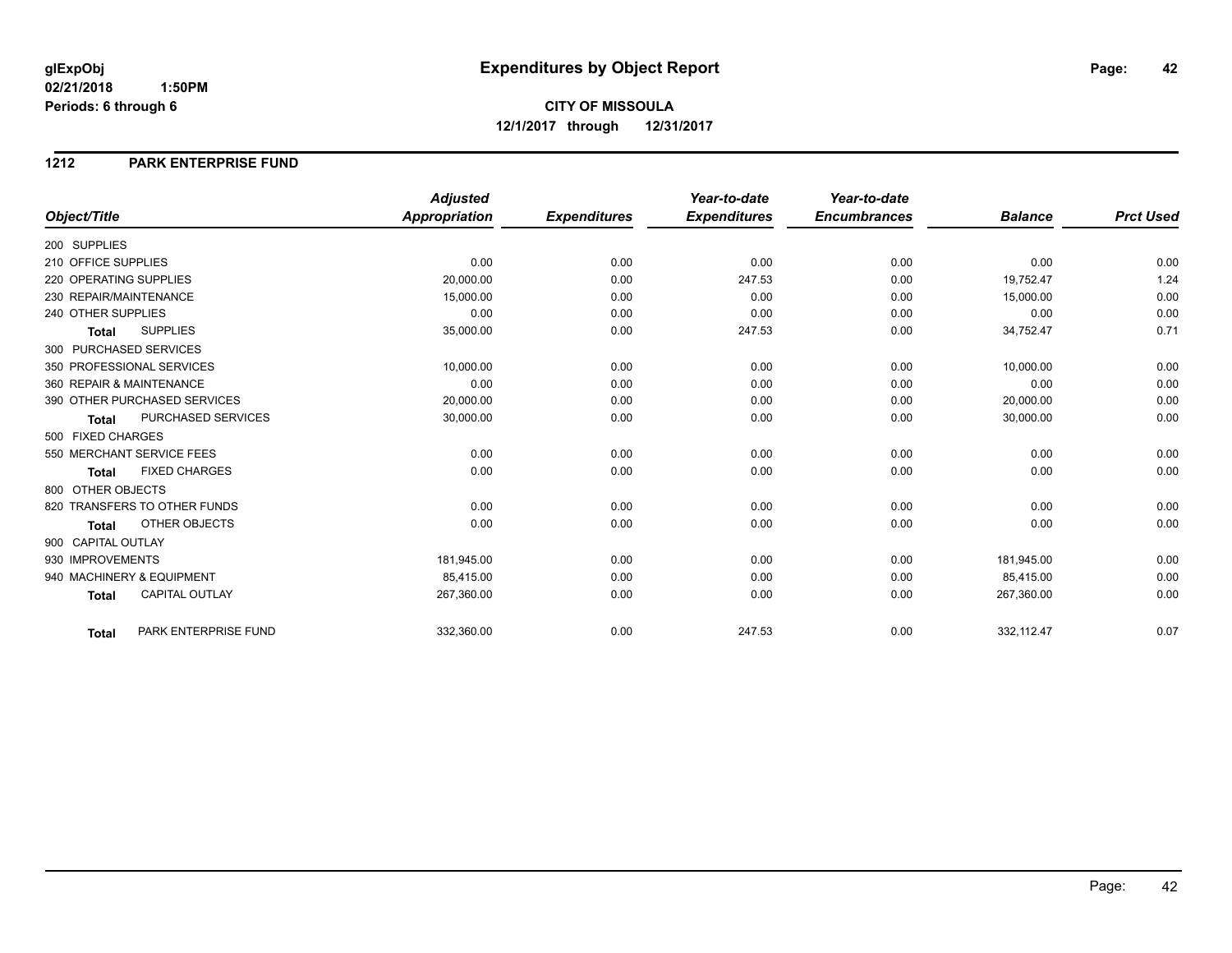**1216 PARKS & REC TRAILS, DEV**

|                                            | <b>Adjusted</b> |                     | Year-to-date        | Year-to-date        |                |                  |
|--------------------------------------------|-----------------|---------------------|---------------------|---------------------|----------------|------------------|
| Object/Title                               | Appropriation   | <b>Expenditures</b> | <b>Expenditures</b> | <b>Encumbrances</b> | <b>Balance</b> | <b>Prct Used</b> |
| 100 PERSONAL SERVICES                      |                 |                     |                     |                     |                |                  |
| 110 SALARIES AND WAGES                     | 11,291.00       | 0.00                | 0.00                | 0.00                | 11,291.00      | 0.00             |
| 120 OVERTIME                               | 0.00            | 0.00                | 0.00                | 0.00                | 0.00           | 0.00             |
| 140 EMPLOYER CONTRIBUTIONS                 | 1,909.00        | 0.00                | 0.00                | 0.00                | 1,909.00       | 0.00             |
| 141 STATE RETIREMENT CONTRIBUTIONS         | 0.00            | 0.00                | 0.00                | 0.00                | 0.00           | 0.00             |
| PERSONAL SERVICES<br>Total                 | 13,200.00       | 0.00                | 0.00                | 0.00                | 13,200.00      | 0.00             |
| 200 SUPPLIES                               |                 |                     |                     |                     |                |                  |
| 220 OPERATING SUPPLIES                     | 60,000.00       | 6,563.45            | 26,935.54           | 0.00                | 33,064.46      | 44.89            |
| 230 REPAIR/MAINTENANCE                     | 35,000.00       | 0.00                | 2,823.80            | 0.00                | 32,176.20      | 8.07             |
| 240 OTHER SUPPLIES                         | 1,100.00        | 0.00                | 0.00                | 0.00                | 1,100.00       | 0.00             |
| <b>SUPPLIES</b><br>Total                   | 96,100.00       | 6,563.45            | 29,759.34           | 0.00                | 66,340.66      | 30.97            |
| 300 PURCHASED SERVICES                     |                 |                     |                     |                     |                |                  |
| 310 COMMUNICATIONS                         | 0.00            | 0.00                | 0.00                | 0.00                | 0.00           | 0.00             |
| 320 PRINTING & DUPLICATING                 | 0.00            | 0.00                | 0.00                | 0.00                | 0.00           | 0.00             |
| 330 PUBLICITY, SUBSCRIPTIONS & DUES        | 0.00            | 0.00                | 0.00                | 0.00                | 0.00           | 0.00             |
| 350 PROFESSIONAL SERVICES                  | 157,150.00      | 45,732.73           | 55,732.73           | 0.00                | 101,417.27     | 35.46            |
| 360 REPAIR & MAINTENANCE                   | 10,000.00       | 0.00                | 588.50              | 0.00                | 9,411.50       | 5.89             |
| 370 TRAVEL                                 | 150.00          | 0.00                | 0.00                | 0.00                | 150.00         | 0.00             |
| 380 TRAINING                               | 150.00          | 0.00                | 0.00                | 0.00                | 150.00         | 0.00             |
| 390 OTHER PURCHASED SERVICES               | 100,000.00      | 0.00                | 4,080.00            | 0.00                | 95,920.00      | 4.08             |
| PURCHASED SERVICES<br><b>Total</b>         | 267,450.00      | 45,732.73           | 60,401.23           | 0.00                | 207,048.77     | 22.58            |
| 500 FIXED CHARGES                          |                 |                     |                     |                     |                |                  |
| 550 MERCHANT SERVICE FEES                  | 0.00            | 0.00                | 0.00                | 0.00                | 0.00           | 0.00             |
| <b>FIXED CHARGES</b><br><b>Total</b>       | 0.00            | 0.00                | 0.00                | 0.00                | 0.00           | 0.00             |
| 700 GRANTS & CONTRIBUTIONS                 |                 |                     |                     |                     |                |                  |
| 700 GRANTS & CONTRIBUTIONS                 | 100,000.00      | 0.00                | 0.00                | 0.00                | 100,000.00     | 0.00             |
| <b>GRANTS &amp; CONTRIBUTIONS</b><br>Total | 100,000.00      | 0.00                | 0.00                | 0.00                | 100,000.00     | 0.00             |
| 800 OTHER OBJECTS                          |                 |                     |                     |                     |                |                  |
| 820 TRANSFERS TO OTHER FUNDS               | 0.00            | 0.00                | 51,136.55           | 0.00                | $-51,136.55$   | 0.00             |
| 845 CONTINGENCY                            | 25,000.00       | 0.00                | 0.00                | 0.00                | 25,000.00      | 0.00             |
| OTHER OBJECTS<br>Total                     | 25,000.00       | 0.00                | 51,136.55           | 0.00                | $-26, 136.55$  | 204.55           |
| 900 CAPITAL OUTLAY                         |                 |                     |                     |                     |                |                  |
| 920 BUILDINGS                              | 100,000.00      | 0.00                | 0.00                | 0.00                | 100,000.00     | 0.00             |
|                                            |                 |                     |                     |                     |                |                  |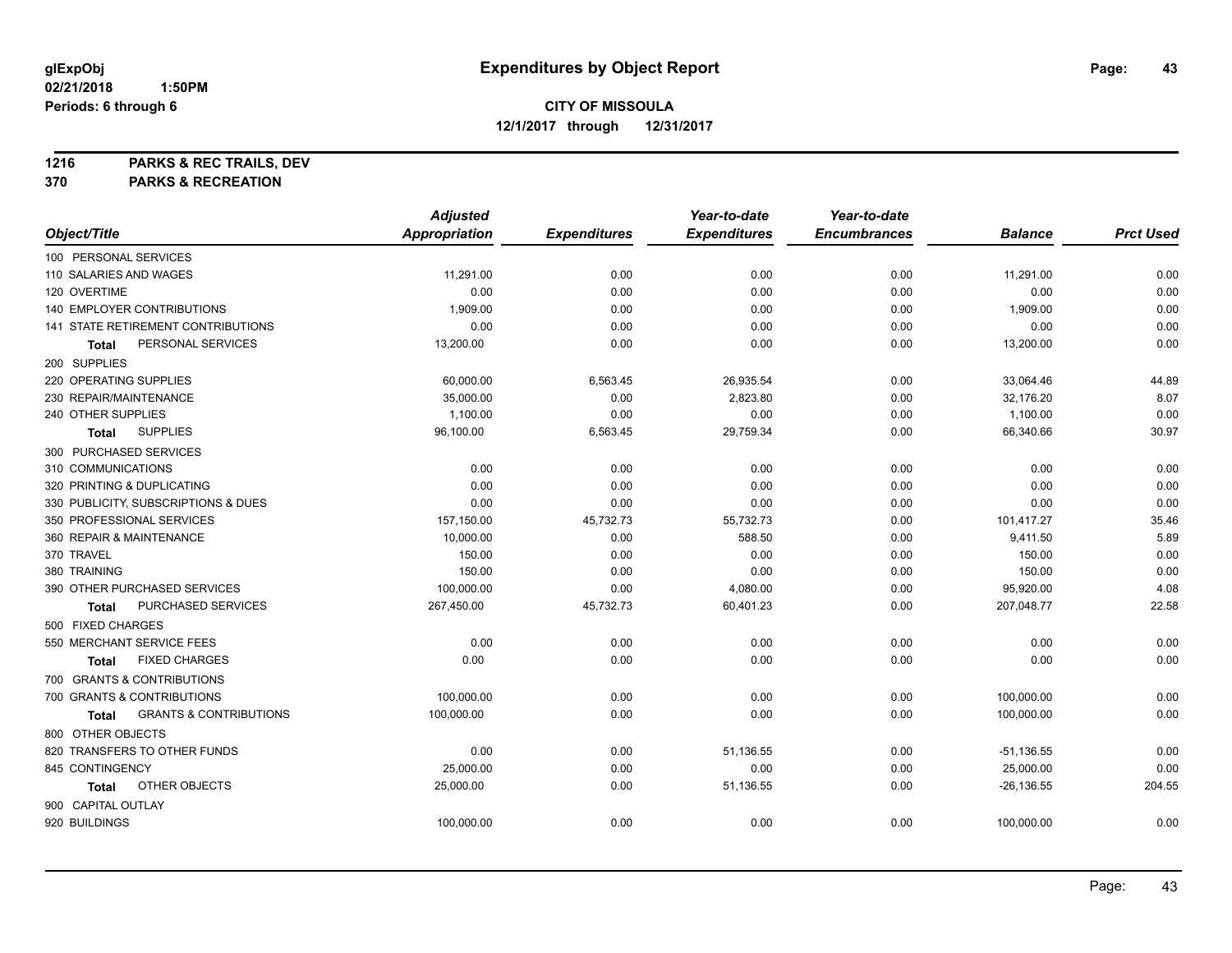**1216 PARKS & REC TRAILS, DEV**

| Object/Title              |                       | <b>Adjusted</b><br><b>Appropriation</b> | <i><b>Expenditures</b></i> | Year-to-date<br><b>Expenditures</b> | Year-to-date<br><b>Encumbrances</b> | <b>Balance</b> | <b>Prct Used</b> |
|---------------------------|-----------------------|-----------------------------------------|----------------------------|-------------------------------------|-------------------------------------|----------------|------------------|
| 930 IMPROVEMENTS          |                       | 256.450.00                              | 7.468.88                   | 7.534.88                            | 0.00                                | 248.915.12     | 2.94             |
| 940 MACHINERY & EQUIPMENT |                       | 0.00                                    | 0.00                       | 0.00                                | 0.00                                | 0.00           | 0.00             |
| Total                     | <b>CAPITAL OUTLAY</b> | 356.450.00                              | 7.468.88                   | 7.534.88                            | 0.00                                | 348.915.12     | 2.11             |
| <b>Total</b>              | PARKS & RECREATION    | 858,200.00                              | 59,765.06                  | 148,832.00                          | 0.00                                | 709,368.00     | 17.34            |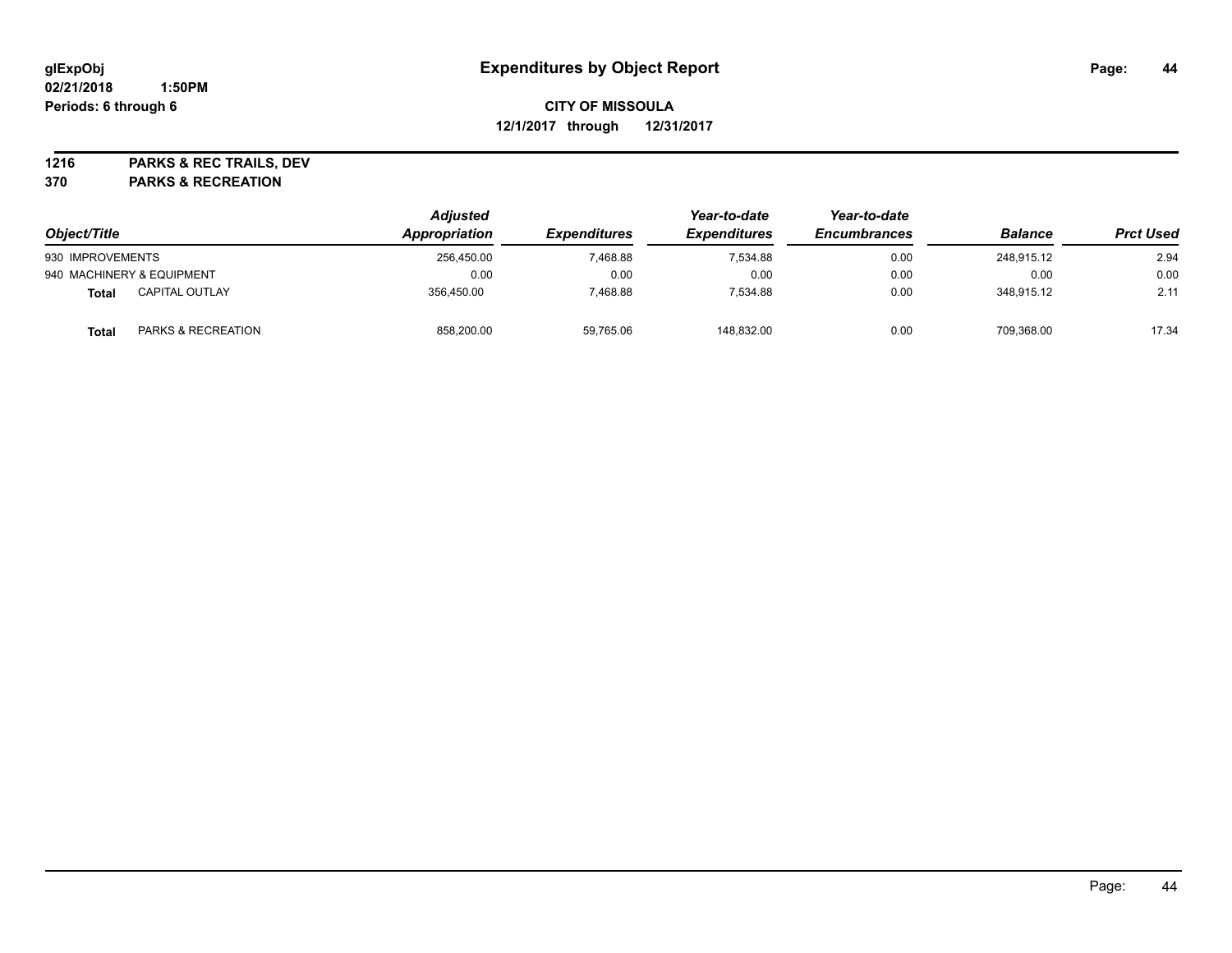#### **1216 PARKS & REC TRAILS, DEV**

|                                            | <b>Adjusted</b>      |                     | Year-to-date        | Year-to-date        |                |                  |
|--------------------------------------------|----------------------|---------------------|---------------------|---------------------|----------------|------------------|
| Object/Title                               | <b>Appropriation</b> | <b>Expenditures</b> | <b>Expenditures</b> | <b>Encumbrances</b> | <b>Balance</b> | <b>Prct Used</b> |
| 100 PERSONAL SERVICES                      |                      |                     |                     |                     |                |                  |
| 110 SALARIES AND WAGES                     | 11,291.00            | 0.00                | 0.00                | 0.00                | 11,291.00      | 0.00             |
| 120 OVERTIME                               | 0.00                 | 0.00                | 0.00                | 0.00                | 0.00           | 0.00             |
| <b>140 EMPLOYER CONTRIBUTIONS</b>          | 1,909.00             | 0.00                | 0.00                | 0.00                | 1,909.00       | 0.00             |
| 141 STATE RETIREMENT CONTRIBUTIONS         | 0.00                 | 0.00                | 0.00                | 0.00                | 0.00           | 0.00             |
| PERSONAL SERVICES<br><b>Total</b>          | 13,200.00            | 0.00                | 0.00                | 0.00                | 13,200.00      | 0.00             |
| 200 SUPPLIES                               |                      |                     |                     |                     |                |                  |
| 220 OPERATING SUPPLIES                     | 60,000.00            | 6,563.45            | 26,935.54           | 0.00                | 33,064.46      | 44.89            |
| 230 REPAIR/MAINTENANCE                     | 35,000.00            | 0.00                | 2,823.80            | 0.00                | 32,176.20      | 8.07             |
| 240 OTHER SUPPLIES                         | 1,100.00             | 0.00                | 0.00                | 0.00                | 1,100.00       | 0.00             |
| <b>SUPPLIES</b><br><b>Total</b>            | 96,100.00            | 6,563.45            | 29,759.34           | 0.00                | 66,340.66      | 30.97            |
| 300 PURCHASED SERVICES                     |                      |                     |                     |                     |                |                  |
| 310 COMMUNICATIONS                         | 0.00                 | 0.00                | 0.00                | 0.00                | 0.00           | 0.00             |
| 320 PRINTING & DUPLICATING                 | 0.00                 | 0.00                | 0.00                | 0.00                | 0.00           | 0.00             |
| 330 PUBLICITY, SUBSCRIPTIONS & DUES        | 0.00                 | 0.00                | 0.00                | 0.00                | 0.00           | 0.00             |
| 350 PROFESSIONAL SERVICES                  | 157,150.00           | 45,732.73           | 55,732.73           | 0.00                | 101,417.27     | 35.46            |
| 360 REPAIR & MAINTENANCE                   | 10,000.00            | 0.00                | 588.50              | 0.00                | 9,411.50       | 5.89             |
| 370 TRAVEL                                 | 150.00               | 0.00                | 0.00                | 0.00                | 150.00         | 0.00             |
| 380 TRAINING                               | 150.00               | 0.00                | 0.00                | 0.00                | 150.00         | 0.00             |
| 390 OTHER PURCHASED SERVICES               | 100,000.00           | 0.00                | 4,080.00            | 0.00                | 95,920.00      | 4.08             |
| PURCHASED SERVICES<br><b>Total</b>         | 267,450.00           | 45,732.73           | 60,401.23           | 0.00                | 207,048.77     | 22.58            |
| 500 FIXED CHARGES                          |                      |                     |                     |                     |                |                  |
| 550 MERCHANT SERVICE FEES                  | 0.00                 | 0.00                | 0.00                | 0.00                | 0.00           | 0.00             |
| <b>FIXED CHARGES</b><br><b>Total</b>       | 0.00                 | 0.00                | 0.00                | 0.00                | 0.00           | 0.00             |
| 700 GRANTS & CONTRIBUTIONS                 |                      |                     |                     |                     |                |                  |
| 700 GRANTS & CONTRIBUTIONS                 | 100,000.00           | 0.00                | 0.00                | 0.00                | 100,000.00     | 0.00             |
| <b>GRANTS &amp; CONTRIBUTIONS</b><br>Total | 100,000.00           | 0.00                | 0.00                | 0.00                | 100,000.00     | 0.00             |
| 800 OTHER OBJECTS                          |                      |                     |                     |                     |                |                  |
| 820 TRANSFERS TO OTHER FUNDS               | 0.00                 | 0.00                | 51,136.55           | 0.00                | $-51,136.55$   | 0.00             |
| 845 CONTINGENCY                            | 25,000.00            | 0.00                | 0.00                | 0.00                | 25,000.00      | 0.00             |
| OTHER OBJECTS<br>Total                     | 25,000.00            | 0.00                | 51,136.55           | 0.00                | $-26, 136.55$  | 204.55           |
| 900 CAPITAL OUTLAY                         |                      |                     |                     |                     |                |                  |
| 920 BUILDINGS                              | 100,000.00           | 0.00                | 0.00                | 0.00                | 100,000.00     | 0.00             |
| 930 IMPROVEMENTS                           | 256,450.00           | 7,468.88            | 7,534.88            | 0.00                | 248,915.12     | 2.94             |
|                                            |                      |                     |                     |                     |                |                  |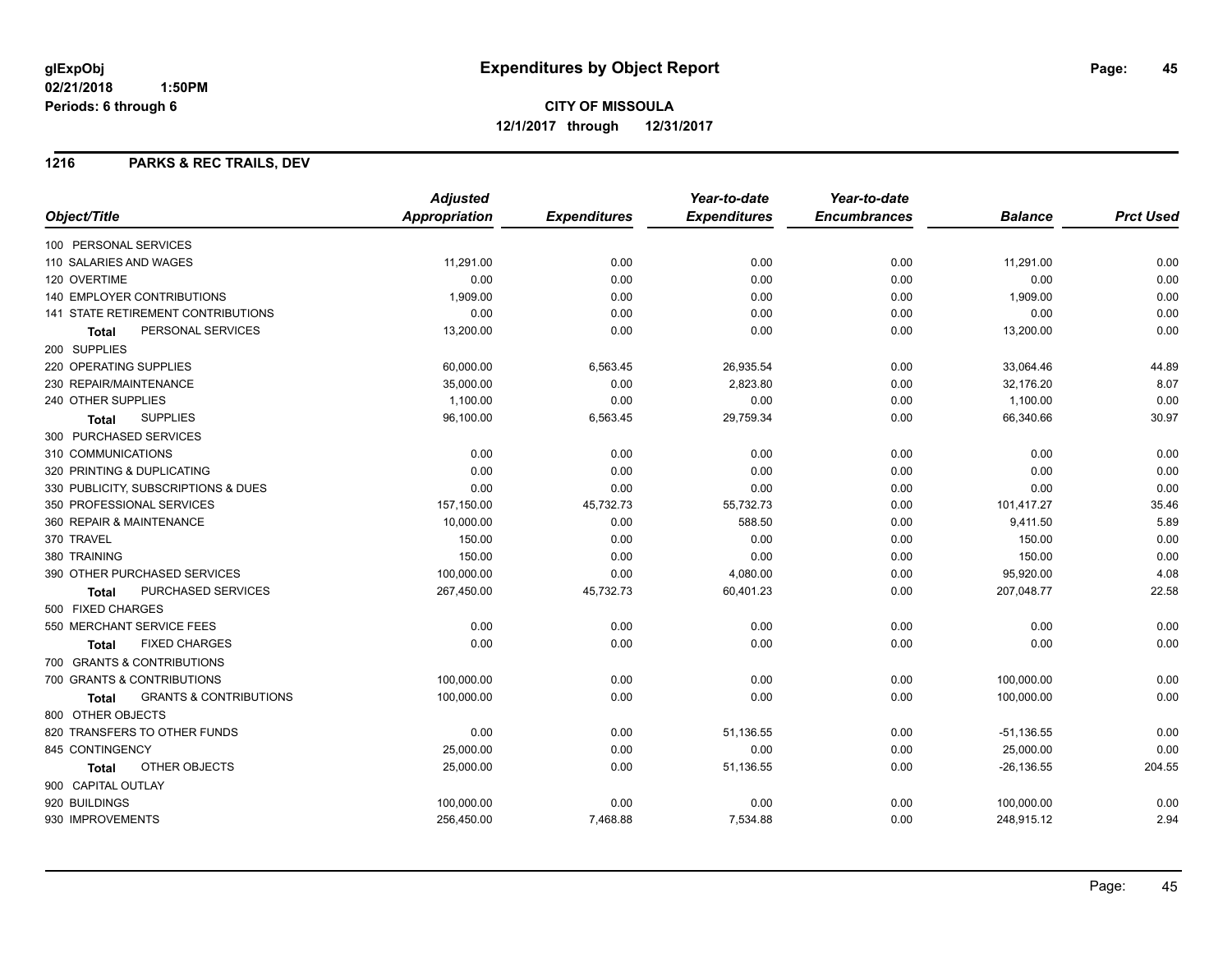**CITY OF MISSOULA 12/1/2017 through 12/31/2017**

#### **1216 PARKS & REC TRAILS, DEV**

| Object/Title                            | <b>Adjusted</b><br>Appropriation | <i><b>Expenditures</b></i> | Year-to-date<br><b>Expenditures</b> | Year-to-date<br><b>Encumbrances</b> | <b>Balance</b> | <b>Prct Used</b> |
|-----------------------------------------|----------------------------------|----------------------------|-------------------------------------|-------------------------------------|----------------|------------------|
| 940 MACHINERY & EQUIPMENT               | 0.00                             | 0.00                       | 0.00                                | 0.00                                | 0.00           | 0.00             |
| <b>CAPITAL OUTLAY</b><br>Total          | 356.450.00                       | 7.468.88                   | 7.534.88                            | 0.00                                | 348.915.12     | 2.11             |
| PARKS & REC TRAILS, DEV<br><b>Total</b> | 858,200.00                       | 59,765.06                  | 148,832.00                          | 0.00                                | 709.368.00     | 17.34            |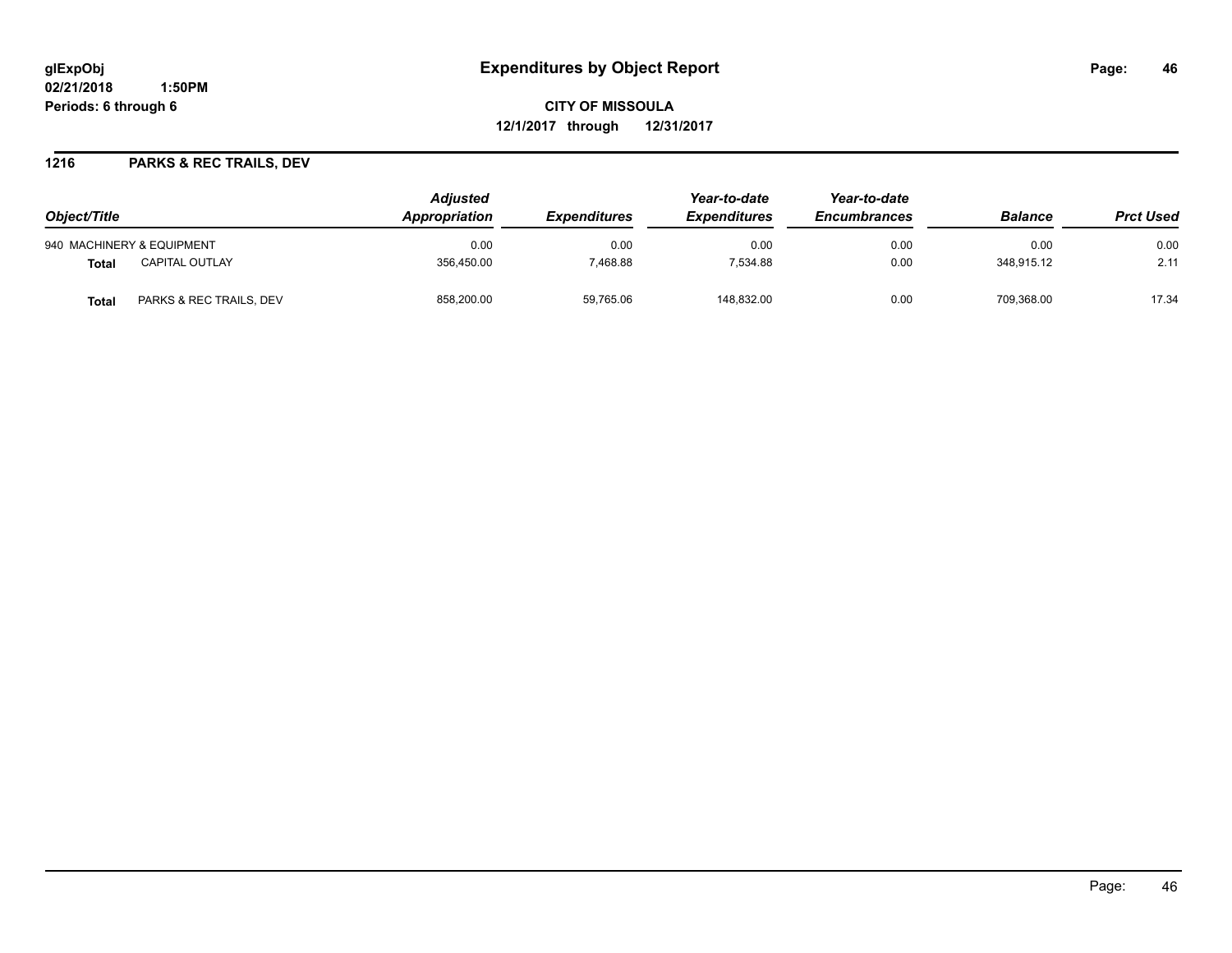**1217 PARKS CITY LIFE GYM LEASE**

|                                           | <b>Adjusted</b>      |                     | Year-to-date        | Year-to-date        |                |                  |
|-------------------------------------------|----------------------|---------------------|---------------------|---------------------|----------------|------------------|
| Object/Title                              | <b>Appropriation</b> | <b>Expenditures</b> | <b>Expenditures</b> | <b>Encumbrances</b> | <b>Balance</b> | <b>Prct Used</b> |
| 100 PERSONAL SERVICES                     |                      |                     |                     |                     |                |                  |
| 110 SALARIES AND WAGES                    | 16,000.00            | 7,028.21            | 7,616.92            | 0.00                | 8,383.08       | 47.61            |
| 120 OVERTIME                              | 0.00                 | 0.00                | 0.00                | 0.00                | 0.00           | 0.00             |
| 140 EMPLOYER CONTRIBUTIONS                | 1.000.00             | 983.95              | 1.066.37            | 0.00                | $-66.37$       | 106.64           |
| <b>141 STATE RETIREMENT CONTRIBUTIONS</b> | 0.00                 | 7.03                | 7.03                | 0.00                | $-7.03$        | 0.00             |
| PERSONAL SERVICES<br><b>Total</b>         | 17,000.00            | 8,019.19            | 8,690.32            | 0.00                | 8,309.68       | 51.12            |
| 200 SUPPLIES                              |                      |                     |                     |                     |                |                  |
| 210 OFFICE SUPPLIES                       | 0.00                 | 0.00                | 0.00                | 0.00                | 0.00           | 0.00             |
| 220 OPERATING SUPPLIES                    | 1.500.00             | 216.85              | 1,083.05            | 0.00                | 416.95         | 72.20            |
| 230 REPAIR/MAINTENANCE                    | 1.000.00             | 0.00                | 1,032.00            | 0.00                | $-32.00$       | 103.20           |
| <b>SUPPLIES</b><br><b>Total</b>           | 2,500.00             | 216.85              | 2,115.05            | 0.00                | 384.95         | 84.60            |
| 300 PURCHASED SERVICES                    |                      |                     |                     |                     |                |                  |
| 320 PRINTING & DUPLICATING                | 1,000.00             | 0.00                | 0.00                | 0.00                | 1,000.00       | 0.00             |
| 330 PUBLICITY, SUBSCRIPTIONS & DUES       | 1,000.00             | 0.00                | 0.00                | 0.00                | 1,000.00       | 0.00             |
| 360 REPAIR & MAINTENANCE                  | 0.00                 | 0.00                | 1,002.00            | 0.00                | $-1,002.00$    | 0.00             |
| 390 OTHER PURCHASED SERVICES              | 0.00                 | 0.00                | 0.00                | 0.00                | 0.00           | 0.00             |
| PURCHASED SERVICES<br><b>Total</b>        | 2,000.00             | 0.00                | 1,002.00            | 0.00                | 998.00         | 50.10            |
| 500 FIXED CHARGES                         |                      |                     |                     |                     |                |                  |
| 500 FIXED CHARGES                         | 24,000.00            | 0.00                | 13,200.00           | 0.00                | 10,800.00      | 55.00            |
| 550 MERCHANT SERVICE FEES                 | 0.00                 | 0.00                | 0.00                | 0.00                | 0.00           | 0.00             |
| <b>FIXED CHARGES</b><br><b>Total</b>      | 24,000.00            | 0.00                | 13,200.00           | 0.00                | 10,800.00      | 55.00            |
| 900 CAPITAL OUTLAY                        |                      |                     |                     |                     |                |                  |
| 930 IMPROVEMENTS                          | 5,000.00             | 0.00                | 0.00                | 0.00                | 5,000.00       | 0.00             |
| <b>CAPITAL OUTLAY</b><br><b>Total</b>     | 5,000.00             | 0.00                | 0.00                | 0.00                | 5,000.00       | 0.00             |
|                                           |                      |                     |                     |                     |                |                  |
| PARKS & RECREATION<br>Total               | 50,500.00            | 8,236.04            | 25,007.37           | 0.00                | 25,492.63      | 49.52            |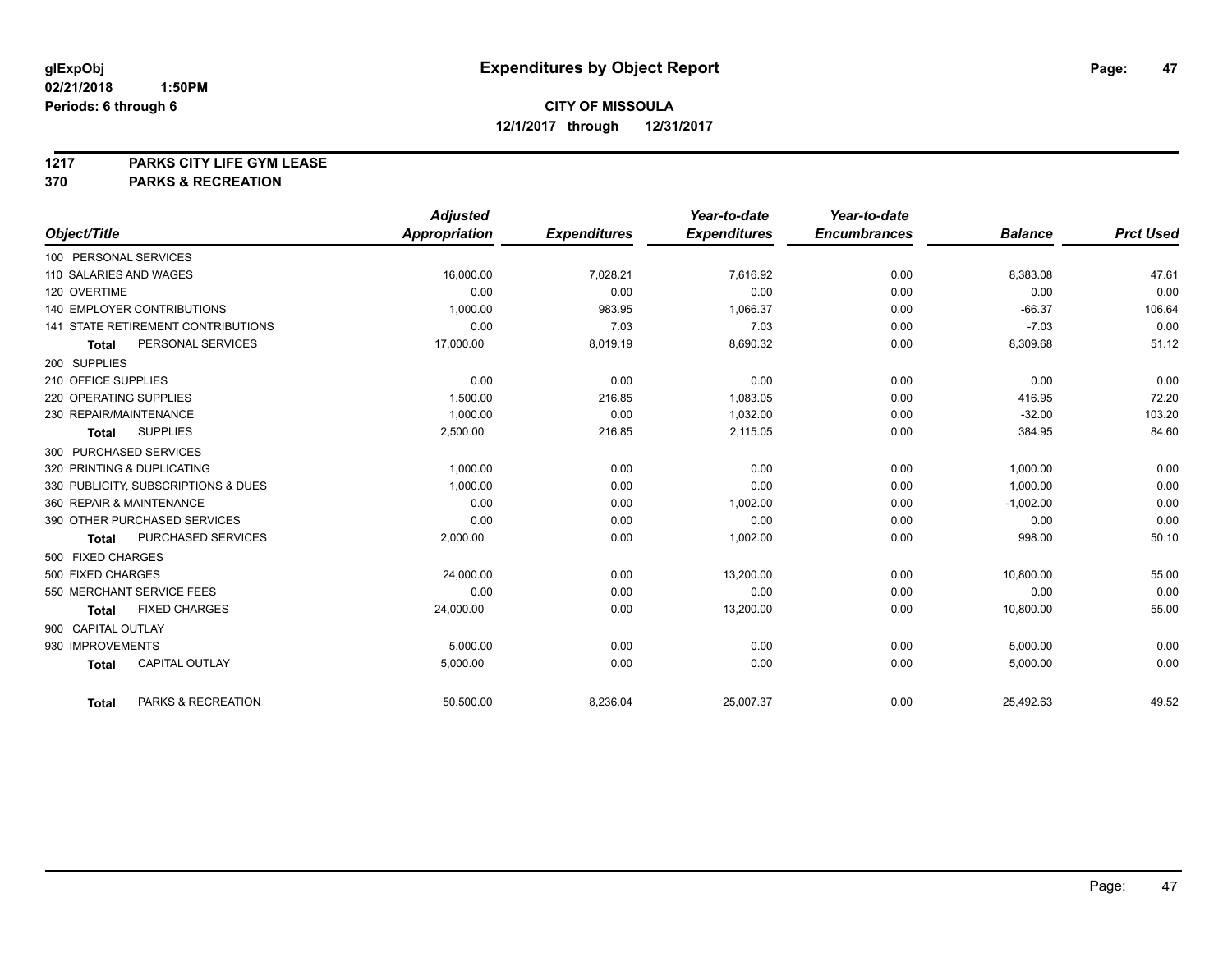#### **1217 PARKS CITY LIFE GYM LEASE**

|                                           | <b>Adjusted</b>      |                     | Year-to-date        | Year-to-date        |                |                  |
|-------------------------------------------|----------------------|---------------------|---------------------|---------------------|----------------|------------------|
| Object/Title                              | <b>Appropriation</b> | <b>Expenditures</b> | <b>Expenditures</b> | <b>Encumbrances</b> | <b>Balance</b> | <b>Prct Used</b> |
| 100 PERSONAL SERVICES                     |                      |                     |                     |                     |                |                  |
| 110 SALARIES AND WAGES                    | 16.000.00            | 7,028.21            | 7.616.92            | 0.00                | 8,383.08       | 47.61            |
| 120 OVERTIME                              | 0.00                 | 0.00                | 0.00                | 0.00                | 0.00           | 0.00             |
| <b>140 EMPLOYER CONTRIBUTIONS</b>         | 1,000.00             | 983.95              | 1,066.37            | 0.00                | $-66.37$       | 106.64           |
| 141 STATE RETIREMENT CONTRIBUTIONS        | 0.00                 | 7.03                | 7.03                | 0.00                | $-7.03$        | 0.00             |
| PERSONAL SERVICES<br><b>Total</b>         | 17,000.00            | 8,019.19            | 8,690.32            | 0.00                | 8,309.68       | 51.12            |
| 200 SUPPLIES                              |                      |                     |                     |                     |                |                  |
| 210 OFFICE SUPPLIES                       | 0.00                 | 0.00                | 0.00                | 0.00                | 0.00           | 0.00             |
| 220 OPERATING SUPPLIES                    | 1,500.00             | 216.85              | 1.083.05            | 0.00                | 416.95         | 72.20            |
| 230 REPAIR/MAINTENANCE                    | 1,000.00             | 0.00                | 1,032.00            | 0.00                | $-32.00$       | 103.20           |
| <b>SUPPLIES</b><br><b>Total</b>           | 2,500.00             | 216.85              | 2,115.05            | 0.00                | 384.95         | 84.60            |
| 300 PURCHASED SERVICES                    |                      |                     |                     |                     |                |                  |
| 320 PRINTING & DUPLICATING                | 1,000.00             | 0.00                | 0.00                | 0.00                | 1,000.00       | 0.00             |
| 330 PUBLICITY, SUBSCRIPTIONS & DUES       | 1,000.00             | 0.00                | 0.00                | 0.00                | 1,000.00       | 0.00             |
| 360 REPAIR & MAINTENANCE                  | 0.00                 | 0.00                | 1,002.00            | 0.00                | $-1,002.00$    | 0.00             |
| 390 OTHER PURCHASED SERVICES              | 0.00                 | 0.00                | 0.00                | 0.00                | 0.00           | 0.00             |
| PURCHASED SERVICES<br><b>Total</b>        | 2,000.00             | 0.00                | 1,002.00            | 0.00                | 998.00         | 50.10            |
| 500 FIXED CHARGES                         |                      |                     |                     |                     |                |                  |
| 500 FIXED CHARGES                         | 24,000.00            | 0.00                | 13,200.00           | 0.00                | 10,800.00      | 55.00            |
| 550 MERCHANT SERVICE FEES                 | 0.00                 | 0.00                | 0.00                | 0.00                | 0.00           | 0.00             |
| <b>FIXED CHARGES</b><br>Total             | 24,000.00            | 0.00                | 13,200.00           | 0.00                | 10,800.00      | 55.00            |
| 900 CAPITAL OUTLAY                        |                      |                     |                     |                     |                |                  |
| 930 IMPROVEMENTS                          | 5,000.00             | 0.00                | 0.00                | 0.00                | 5,000.00       | 0.00             |
| <b>CAPITAL OUTLAY</b><br><b>Total</b>     | 5,000.00             | 0.00                | 0.00                | 0.00                | 5,000.00       | 0.00             |
| PARKS CITY LIFE GYM LEASE<br><b>Total</b> | 50,500.00            | 8,236.04            | 25,007.37           | 0.00                | 25,492.63      | 49.52            |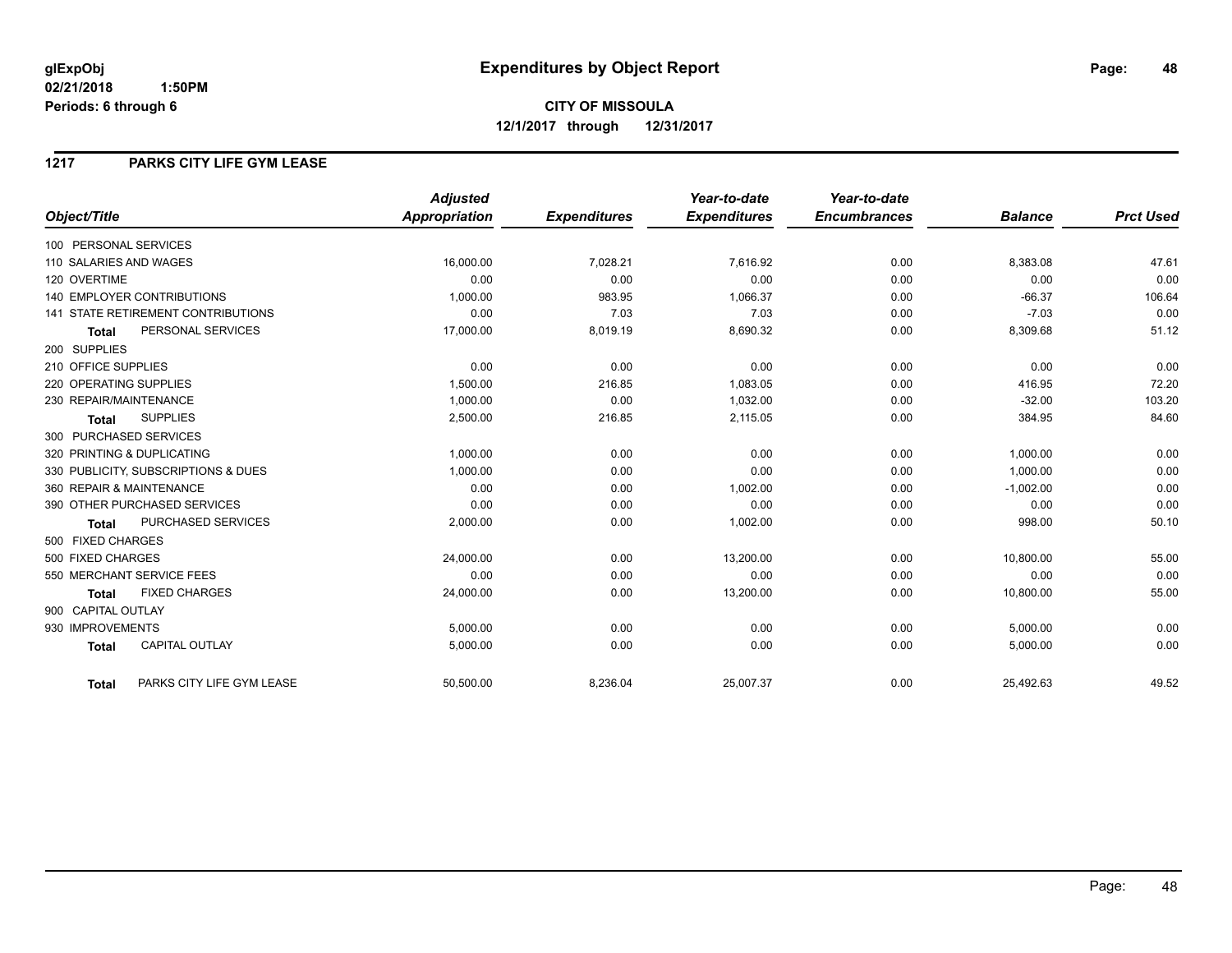**1218 ALL ABILITIES PLAYGROUND**

|                    |                               | <b>Adjusted</b>      |                     | Year-to-date        | Year-to-date        |                |                  |
|--------------------|-------------------------------|----------------------|---------------------|---------------------|---------------------|----------------|------------------|
| Object/Title       |                               | <b>Appropriation</b> | <b>Expenditures</b> | <b>Expenditures</b> | <b>Encumbrances</b> | <b>Balance</b> | <b>Prct Used</b> |
|                    | 300 PURCHASED SERVICES        |                      |                     |                     |                     |                |                  |
|                    | 350 PROFESSIONAL SERVICES     | 0.00                 | 0.00                | 0.00                | 0.00                | 0.00           | 0.00             |
|                    | 360 REPAIR & MAINTENANCE      | 0.00                 | 0.00                | 0.00                | 0.00                | 0.00           | 0.00             |
| <b>Total</b>       | <b>PURCHASED SERVICES</b>     | 0.00                 | 0.00                | 0.00                | 0.00                | 0.00           | 0.00             |
| 500 FIXED CHARGES  |                               |                      |                     |                     |                     |                |                  |
|                    | 550 MERCHANT SERVICE FEES     | 0.00                 | 0.00                | 0.00                | 0.00                | 0.00           | 0.00             |
| <b>Total</b>       | <b>FIXED CHARGES</b>          | 0.00                 | 0.00                | 0.00                | 0.00                | 0.00           | 0.00             |
| 900 CAPITAL OUTLAY |                               |                      |                     |                     |                     |                |                  |
| 930 IMPROVEMENTS   |                               | 0.00                 | 0.00                | 0.00                | 0.00                | 0.00           | 0.00             |
| <b>Total</b>       | <b>CAPITAL OUTLAY</b>         | 0.00                 | 0.00                | 0.00                | 0.00                | 0.00           | 0.00             |
|                    |                               |                      |                     |                     |                     |                |                  |
| <b>Total</b>       | <b>PARKS &amp; RECREATION</b> | 0.00                 | 0.00                | 0.00                | 0.00                | 0.00           | 0.00             |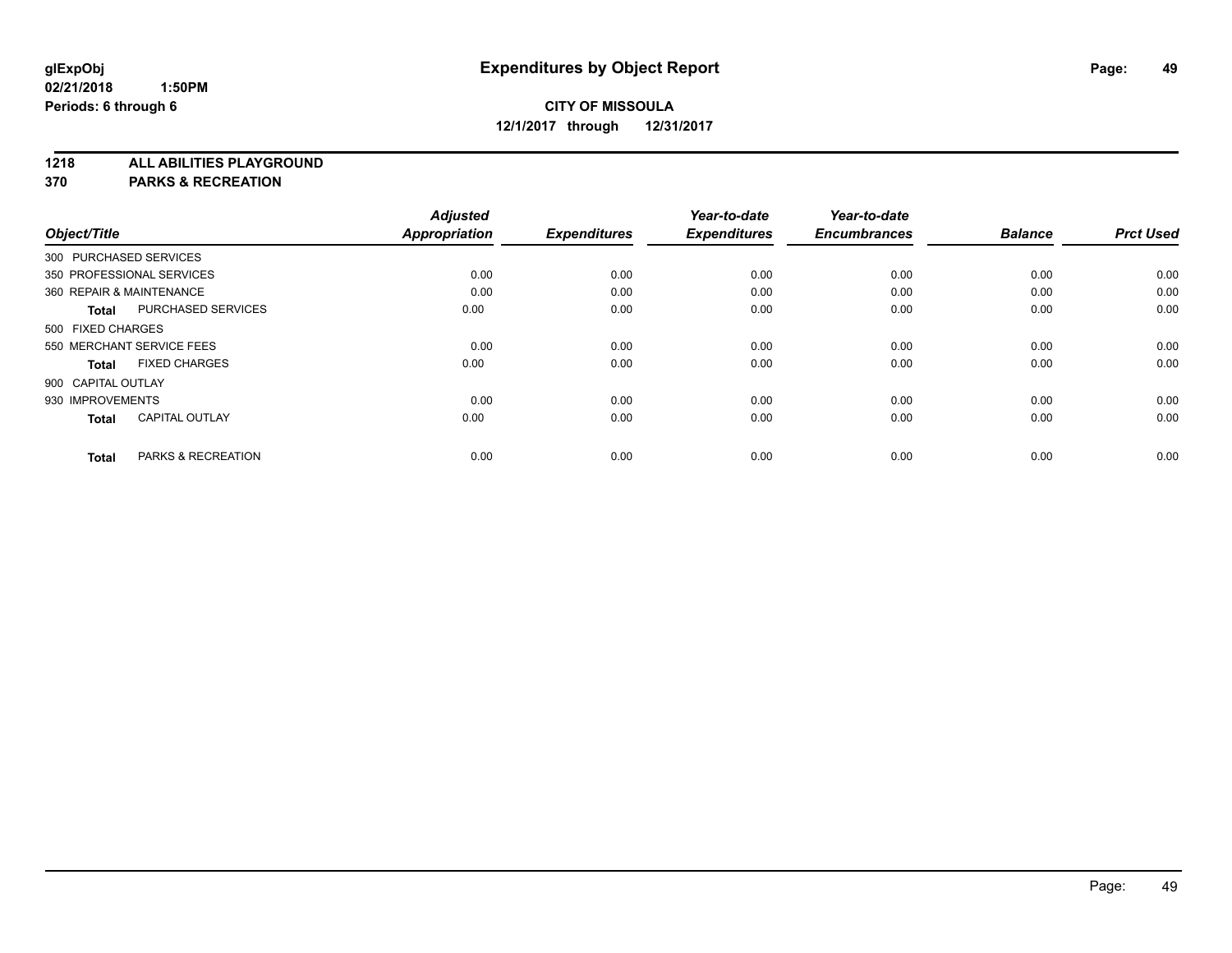# **CITY OF MISSOULA 12/1/2017 through 12/31/2017**

#### **1218 ALL ABILITIES PLAYGROUND**

| Object/Title              |                          | <b>Adjusted</b><br>Appropriation | <b>Expenditures</b> | Year-to-date<br><b>Expenditures</b> | Year-to-date<br><b>Encumbrances</b> | <b>Balance</b> | <b>Prct Used</b> |
|---------------------------|--------------------------|----------------------------------|---------------------|-------------------------------------|-------------------------------------|----------------|------------------|
| 300 PURCHASED SERVICES    |                          |                                  |                     |                                     |                                     |                |                  |
| 350 PROFESSIONAL SERVICES |                          | 0.00                             | 0.00                | 0.00                                | 0.00                                | 0.00           | 0.00             |
| 360 REPAIR & MAINTENANCE  |                          | 0.00                             | 0.00                | 0.00                                | 0.00                                | 0.00           | 0.00             |
| <b>Total</b>              | PURCHASED SERVICES       | 0.00                             | 0.00                | 0.00                                | 0.00                                | 0.00           | 0.00             |
| 500 FIXED CHARGES         |                          |                                  |                     |                                     |                                     |                |                  |
| 550 MERCHANT SERVICE FEES |                          | 0.00                             | 0.00                | 0.00                                | 0.00                                | 0.00           | 0.00             |
| <b>Total</b>              | <b>FIXED CHARGES</b>     | 0.00                             | 0.00                | 0.00                                | 0.00                                | 0.00           | 0.00             |
| 900 CAPITAL OUTLAY        |                          |                                  |                     |                                     |                                     |                |                  |
| 930 IMPROVEMENTS          |                          | 0.00                             | 0.00                | 0.00                                | 0.00                                | 0.00           | 0.00             |
| <b>Total</b>              | <b>CAPITAL OUTLAY</b>    | 0.00                             | 0.00                | 0.00                                | 0.00                                | 0.00           | 0.00             |
| <b>Total</b>              | ALL ABILITIES PLAYGROUND | 0.00                             | 0.00                | 0.00                                | 0.00                                | 0.00           | 0.00             |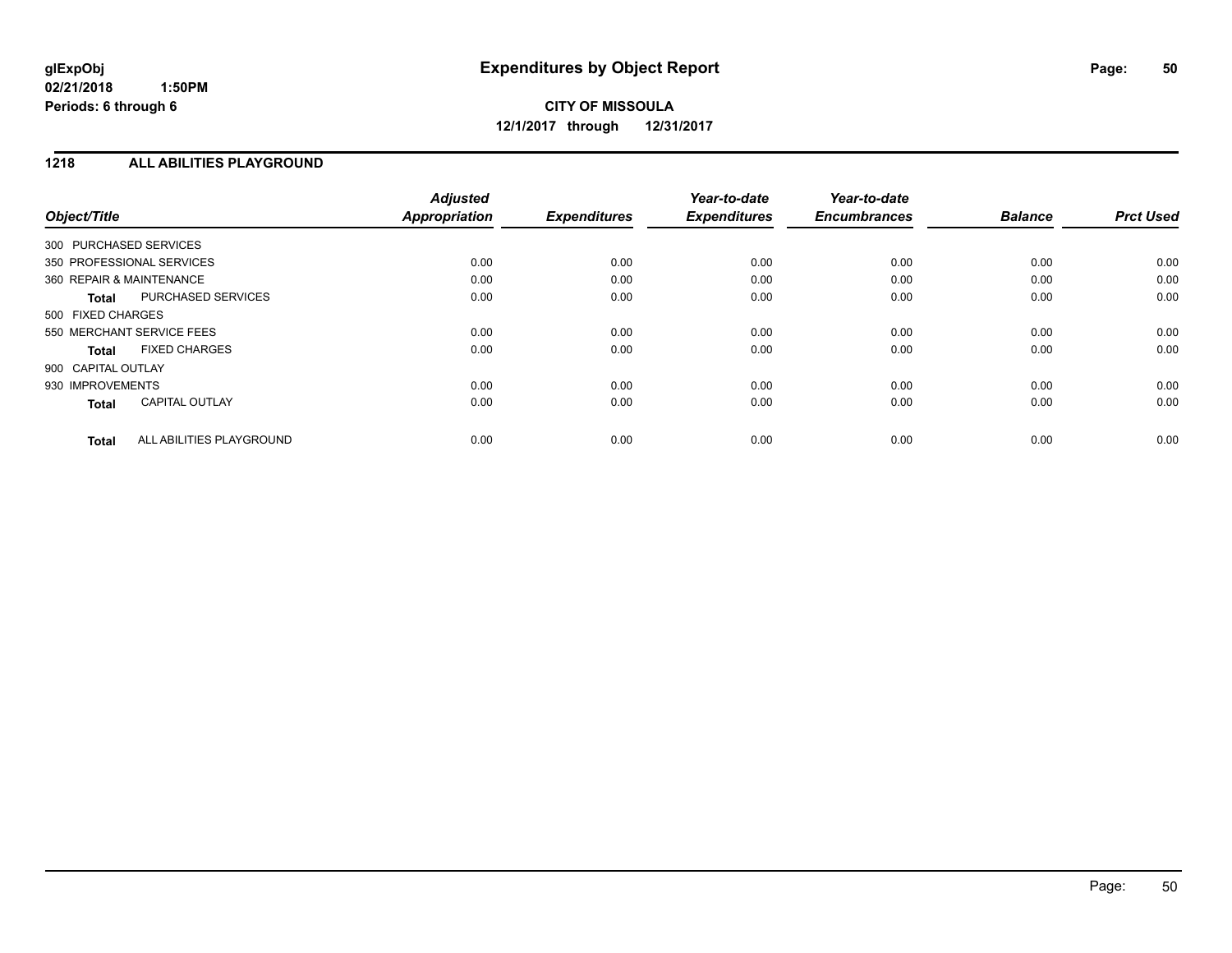#### **1219 FT MISSOULA REGIONAL PARK**

|                                      | <b>Adjusted</b>      |                     | Year-to-date        | Year-to-date        |                |                  |
|--------------------------------------|----------------------|---------------------|---------------------|---------------------|----------------|------------------|
| Object/Title                         | <b>Appropriation</b> | <b>Expenditures</b> | <b>Expenditures</b> | <b>Encumbrances</b> | <b>Balance</b> | <b>Prct Used</b> |
| 100 PERSONAL SERVICES                |                      |                     |                     |                     |                |                  |
| 110 SALARIES AND WAGES               | 292,238.00           | 23,795.74           | 123,260.73          | 0.00                | 168,977.27     | 42.18            |
| 120 OVERTIME                         | 2,000.00             | 0.00                | 319.77              | 0.00                | 1,680.23       | 15.99            |
| 140 EMPLOYER CONTRIBUTIONS           | 109,175.00           | 7,001.40            | 43,005.58           | 0.00                | 66,169.42      | 39.39            |
| 141 STATE RETIREMENT CONTRIBUTIONS   | 36.00                | 23.80               | 141.48              | 0.00                | $-105.48$      | 393.00           |
| PERSONAL SERVICES<br><b>Total</b>    | 403,449.00           | 30,820.94           | 166,727.56          | 0.00                | 236,721.44     | 41.33            |
| 200 SUPPLIES                         |                      |                     |                     |                     |                |                  |
| 210 OFFICE SUPPLIES                  | 0.00                 | 57.04               | 105.69              | 0.00                | $-105.69$      | 0.00             |
| 220 OPERATING SUPPLIES               | 236,500.00           | 10,953.38           | 42,298.44           | 0.00                | 194,201.56     | 17.89            |
| 230 REPAIR/MAINTENANCE               | 16,541.00            | 27.99               | 3,493.17            | 0.00                | 13,047.83      | 21.12            |
| 231 GASOLINE                         | 15,832.00            | 71.28               | 776.23              | 0.00                | 15,055.77      | 4.90             |
| 240 OTHER SUPPLIES                   | 25,000.00            | 0.00                | 0.00                | 0.00                | 25,000.00      | 0.00             |
| 250 SUPPLIES FOR RESALE              | 1,000.00             | 0.00                | 0.00                | 0.00                | 1,000.00       | 0.00             |
| <b>SUPPLIES</b><br>Total             | 294,873.00           | 11,109.69           | 46,673.53           | 0.00                | 248,199.47     | 15.83            |
| 300 PURCHASED SERVICES               |                      |                     |                     |                     |                |                  |
| 310 COMMUNICATIONS                   | 2,000.00             | 0.00                | 0.00                | 0.00                | 2,000.00       | 0.00             |
| 320 PRINTING & DUPLICATING           | 5,750.00             | 0.00                | 223.33              | 0.00                | 5,526.67       | 3.88             |
| 330 PUBLICITY, SUBSCRIPTIONS & DUES  | 10,000.00            | 52.02               | 2,817.18            | 0.00                | 7,182.82       | 28.17            |
| 340 SEWER                            | 1,000.00             | 0.00                | 0.00                | 0.00                | 1,000.00       | 0.00             |
| 341 ELECTRICITY & NATURAL GAS        | 32,446.00            | 1,067.50            | 8,823.73            | 0.00                | 23,622.27      | 27.20            |
| 342 STORM WATER                      | 0.00                 | 0.00                | 0.00                | 0.00                | 0.00           | 0.00             |
| 343 WATER CHARGES                    | 5,600.00             | 0.00                | 409.19              | 0.00                | 5,190.81       | 7.31             |
| 344 TELEPHONE SERVICE                | 4,345.00             | 289.38              | 615.06              | 0.00                | 3,729.94       | 14.16            |
| 345 GARBAGE                          | 7,510.00             | 291.21              | 9,282.35            | 0.00                | $-1,772.35$    | 123.60           |
| 350 PROFESSIONAL SERVICES            | 63,251.00            | 495.01              | 1,575.03            | 0.00                | 61,675.97      | 2.49             |
| 360 REPAIR & MAINTENANCE             | 18,794.00            | 140.00              | 17,954.45           | 0.00                | 839.55         | 95.53            |
| 370 TRAVEL                           | 2,500.00             | 0.00                | 357.88              | 0.00                | 2,142.12       | 14.32            |
| 380 TRAINING                         | 2,500.00             | 0.00                | 0.00                | 0.00                | 2,500.00       | 0.00             |
| 390 OTHER PURCHASED SERVICES         | 5,790.00             | 0.00                | 8,350.00            | 0.00                | $-2,560.00$    | 144.21           |
| PURCHASED SERVICES<br><b>Total</b>   | 161,486.00           | 2,335.12            | 50,408.20           | 0.00                | 111,077.80     | 31.22            |
| 500 FIXED CHARGES                    |                      |                     |                     |                     |                |                  |
| 500 FIXED CHARGES                    | 5,000.00             | 0.00                | 0.00                | 0.00                | 5,000.00       | 0.00             |
| 550 MERCHANT SERVICE FEES            | 0.00                 | 0.00                | 0.00                | 0.00                | 0.00           | 0.00             |
| <b>FIXED CHARGES</b><br><b>Total</b> | 5,000.00             | 0.00                | 0.00                | 0.00                | 5,000.00       | 0.00             |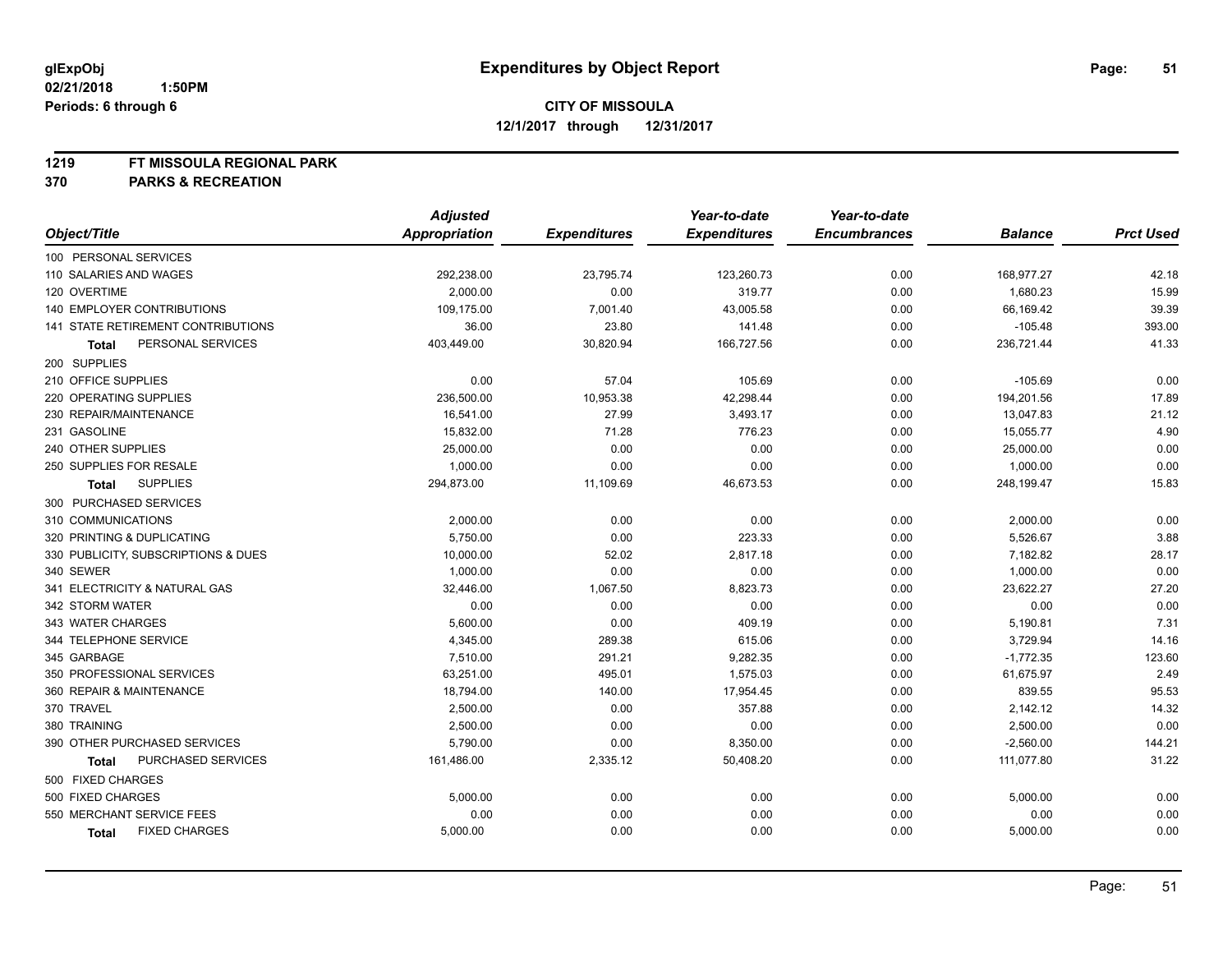#### **1219 FT MISSOULA REGIONAL PARK**

| Object/Title                   | <b>Adjusted</b><br>Appropriation | <b>Expenditures</b> | Year-to-date<br><b>Expenditures</b> | Year-to-date<br><b>Encumbrances</b> | <b>Balance</b> | <b>Prct Used</b> |
|--------------------------------|----------------------------------|---------------------|-------------------------------------|-------------------------------------|----------------|------------------|
| 900 CAPITAL OUTLAY             |                                  |                     |                                     |                                     |                |                  |
| 930 IMPROVEMENTS               | 15,000.00                        | 1.320.00            | 20,009.20                           | 0.00                                | $-5.009.20$    | 133.39           |
| 940 MACHINERY & EQUIPMENT      | 52,800.00                        | 0.00                | 0.00                                | 0.00                                | 52,800.00      | 0.00             |
| <b>CAPITAL OUTLAY</b><br>Total | 67,800.00                        | 1.320.00            | 20,009.20                           | 0.00                                | 47,790.80      | 29.51            |
| PARKS & RECREATION<br>Total    | 932,608.00                       | 45,585.75           | 283,818.49                          | 0.00                                | 648,789.51     | 30.43            |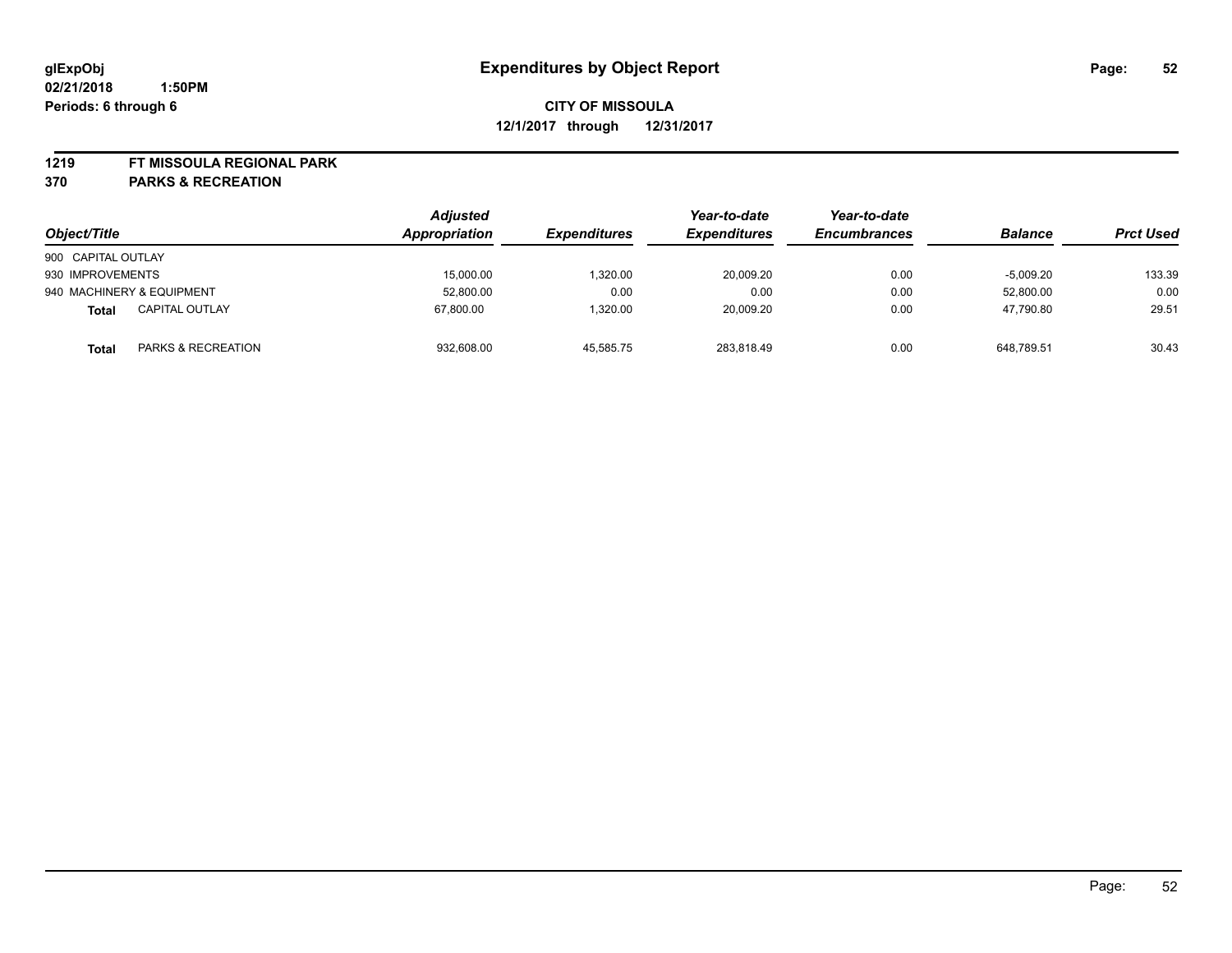#### **1219 FT MISSOULA REGIONAL PARK**

|                                           | <b>Adjusted</b> |                     | Year-to-date        | Year-to-date        |                |                  |
|-------------------------------------------|-----------------|---------------------|---------------------|---------------------|----------------|------------------|
| Object/Title                              | Appropriation   | <b>Expenditures</b> | <b>Expenditures</b> | <b>Encumbrances</b> | <b>Balance</b> | <b>Prct Used</b> |
| 100 PERSONAL SERVICES                     |                 |                     |                     |                     |                |                  |
| 110 SALARIES AND WAGES                    | 292,238.00      | 23,795.74           | 123,260.73          | 0.00                | 168,977.27     | 42.18            |
| 120 OVERTIME                              | 2,000.00        | 0.00                | 319.77              | 0.00                | 1,680.23       | 15.99            |
| 140 EMPLOYER CONTRIBUTIONS                | 109,175.00      | 7,001.40            | 43,005.58           | 0.00                | 66,169.42      | 39.39            |
| <b>141 STATE RETIREMENT CONTRIBUTIONS</b> | 36.00           | 23.80               | 141.48              | 0.00                | $-105.48$      | 393.00           |
| PERSONAL SERVICES<br>Total                | 403,449.00      | 30,820.94           | 166,727.56          | 0.00                | 236,721.44     | 41.33            |
| 200 SUPPLIES                              |                 |                     |                     |                     |                |                  |
| 210 OFFICE SUPPLIES                       | 0.00            | 57.04               | 105.69              | 0.00                | $-105.69$      | 0.00             |
| 220 OPERATING SUPPLIES                    | 236,500.00      | 10,953.38           | 42,298.44           | 0.00                | 194,201.56     | 17.89            |
| 230 REPAIR/MAINTENANCE                    | 16,541.00       | 27.99               | 3,493.17            | 0.00                | 13,047.83      | 21.12            |
| 231 GASOLINE                              | 15,832.00       | 71.28               | 776.23              | 0.00                | 15,055.77      | 4.90             |
| 240 OTHER SUPPLIES                        | 25,000.00       | 0.00                | 0.00                | 0.00                | 25,000.00      | 0.00             |
| 250 SUPPLIES FOR RESALE                   | 1,000.00        | 0.00                | 0.00                | 0.00                | 1,000.00       | 0.00             |
| <b>SUPPLIES</b><br>Total                  | 294,873.00      | 11,109.69           | 46,673.53           | 0.00                | 248,199.47     | 15.83            |
| 300 PURCHASED SERVICES                    |                 |                     |                     |                     |                |                  |
| 310 COMMUNICATIONS                        | 2,000.00        | 0.00                | 0.00                | 0.00                | 2,000.00       | 0.00             |
| 320 PRINTING & DUPLICATING                | 5,750.00        | 0.00                | 223.33              | 0.00                | 5,526.67       | 3.88             |
| 330 PUBLICITY, SUBSCRIPTIONS & DUES       | 10,000.00       | 52.02               | 2,817.18            | 0.00                | 7,182.82       | 28.17            |
| 340 SEWER                                 | 1,000.00        | 0.00                | 0.00                | 0.00                | 1,000.00       | 0.00             |
| 341 ELECTRICITY & NATURAL GAS             | 32,446.00       | 1,067.50            | 8,823.73            | 0.00                | 23,622.27      | 27.20            |
| 342 STORM WATER                           | 0.00            | 0.00                | 0.00                | 0.00                | 0.00           | 0.00             |
| 343 WATER CHARGES                         | 5,600.00        | 0.00                | 409.19              | 0.00                | 5,190.81       | 7.31             |
| 344 TELEPHONE SERVICE                     | 4,345.00        | 289.38              | 615.06              | 0.00                | 3,729.94       | 14.16            |
| 345 GARBAGE                               | 7,510.00        | 291.21              | 9,282.35            | 0.00                | $-1,772.35$    | 123.60           |
| 350 PROFESSIONAL SERVICES                 | 63,251.00       | 495.01              | 1,575.03            | 0.00                | 61,675.97      | 2.49             |
| 360 REPAIR & MAINTENANCE                  | 18,794.00       | 140.00              | 17,954.45           | 0.00                | 839.55         | 95.53            |
| 370 TRAVEL                                | 2,500.00        | 0.00                | 357.88              | 0.00                | 2,142.12       | 14.32            |
| 380 TRAINING                              | 2,500.00        | 0.00                | 0.00                | 0.00                | 2,500.00       | 0.00             |
| 390 OTHER PURCHASED SERVICES              | 5,790.00        | 0.00                | 8,350.00            | 0.00                | $-2,560.00$    | 144.21           |
| PURCHASED SERVICES<br>Total               | 161,486.00      | 2,335.12            | 50,408.20           | 0.00                | 111,077.80     | 31.22            |
| 500 FIXED CHARGES                         |                 |                     |                     |                     |                |                  |
| 500 FIXED CHARGES                         | 5,000.00        | 0.00                | 0.00                | 0.00                | 5,000.00       | 0.00             |
| 550 MERCHANT SERVICE FEES                 | 0.00            | 0.00                | 0.00                | 0.00                | 0.00           | 0.00             |
| <b>FIXED CHARGES</b><br>Total             | 5,000.00        | 0.00                | 0.00                | 0.00                | 5,000.00       | 0.00             |
| 900 CAPITAL OUTLAY                        |                 |                     |                     |                     |                |                  |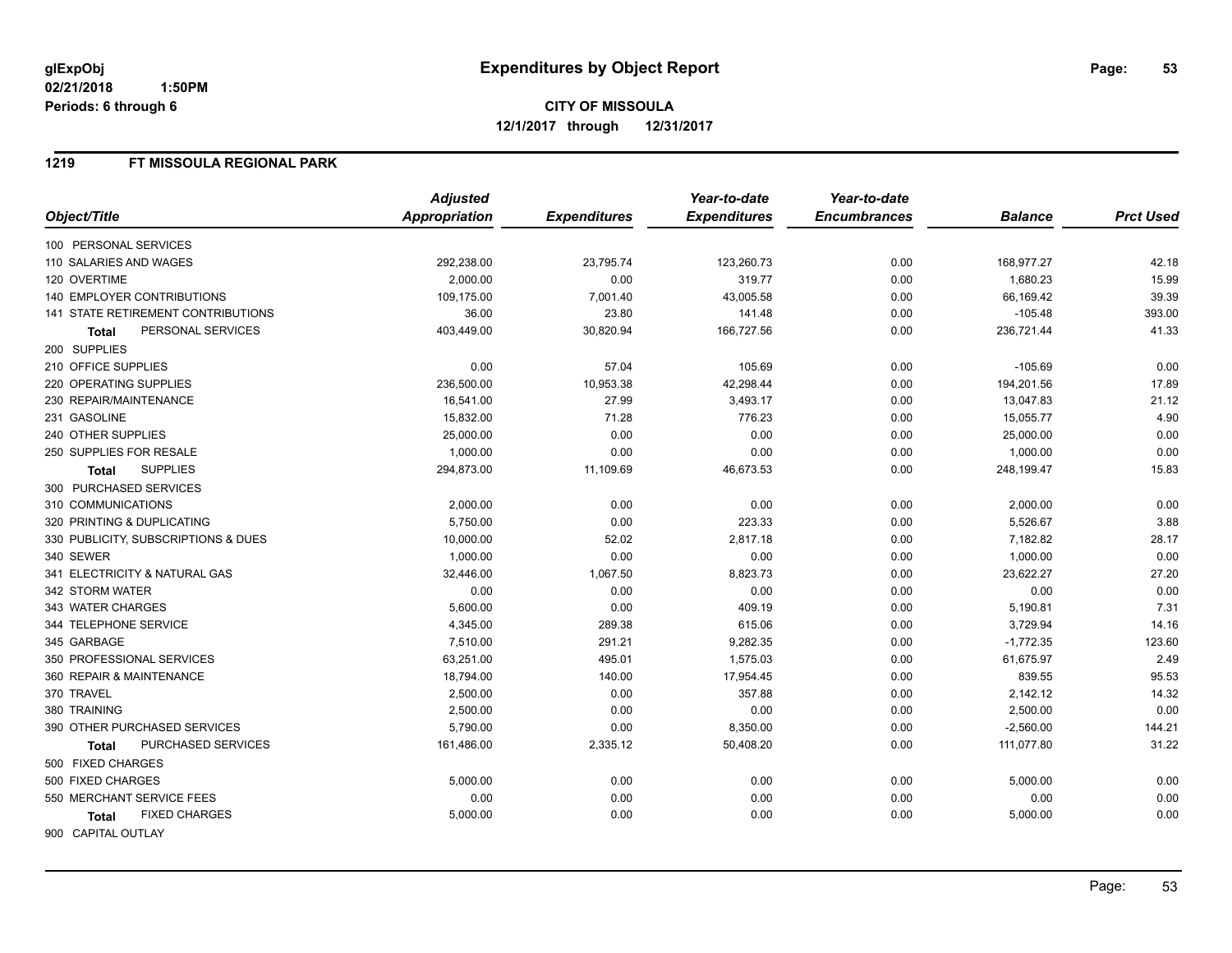**CITY OF MISSOULA 12/1/2017 through 12/31/2017**

#### **1219 FT MISSOULA REGIONAL PARK**

| Object/Title                              | <b>Adjusted</b><br><b>Appropriation</b><br><i><b>Expenditures</b></i> | Year-to-date<br><b>Expenditures</b> | Year-to-date<br><b>Encumbrances</b> | <b>Balance</b> | <b>Prct Used</b> |        |
|-------------------------------------------|-----------------------------------------------------------------------|-------------------------------------|-------------------------------------|----------------|------------------|--------|
| 930 IMPROVEMENTS                          | 15,000.00                                                             | ,320.00                             | 20,009.20                           | 0.00           | $-5.009.20$      | 133.39 |
| 940 MACHINERY & EQUIPMENT                 | 52,800.00                                                             | 0.00                                | 0.00                                | 0.00           | 52.800.00        | 0.00   |
| <b>CAPITAL OUTLAY</b><br><b>Total</b>     | 67.800.00                                                             | 1.320.00                            | 20.009.20                           | 0.00           | 47.790.80        | 29.51  |
| FT MISSOULA REGIONAL PARK<br><b>Total</b> | 932,608.00                                                            | 45,585.75                           | 283.818.49                          | 0.00           | 648.789.51       | 30.43  |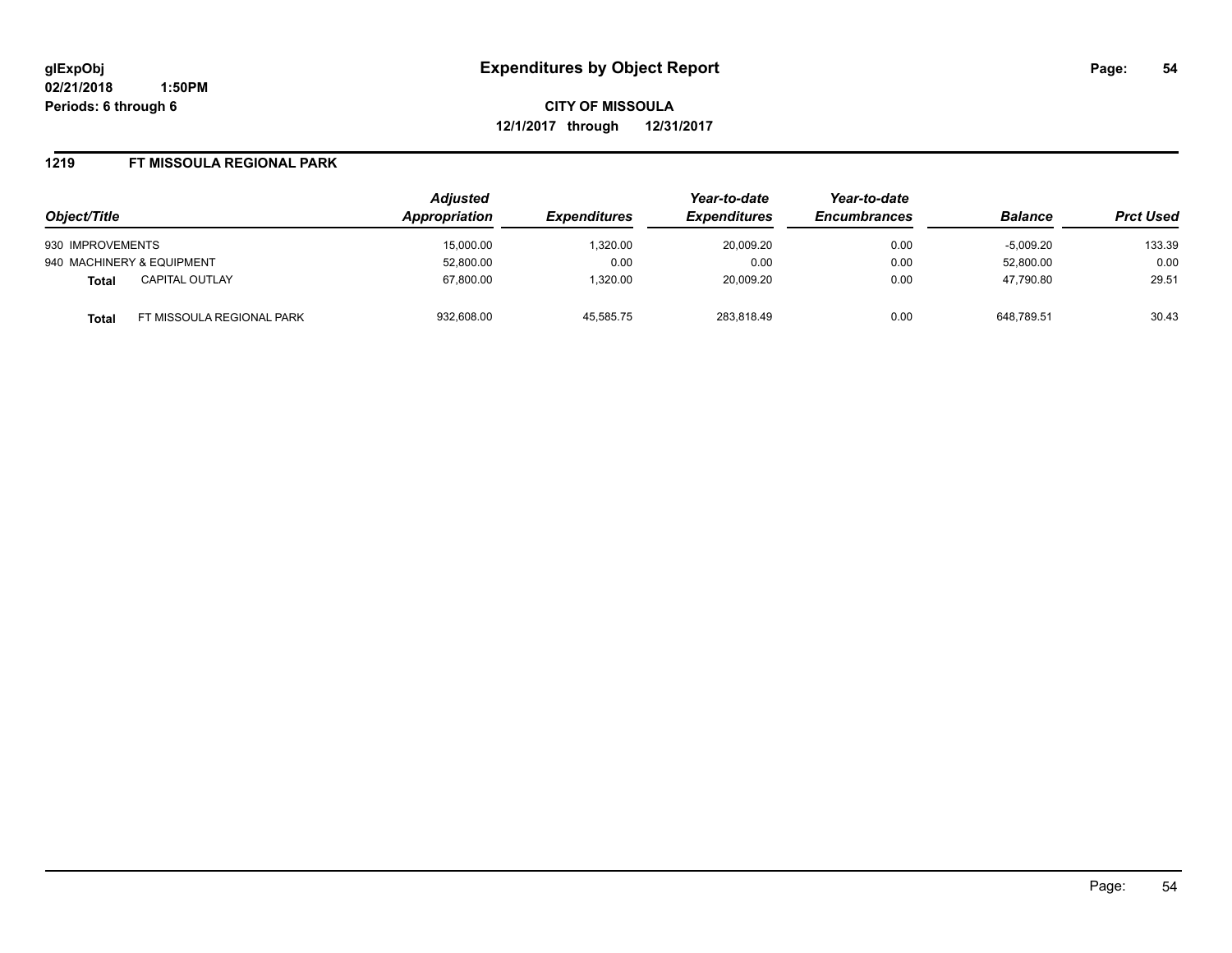#### **1241 CEMETERY CREMAIN WALL FUND**

**340 CEMETERY**

| Object/Title                          | <b>Adjusted</b><br><b>Appropriation</b> | <b>Expenditures</b> | Year-to-date<br><b>Expenditures</b> | Year-to-date<br><b>Encumbrances</b> | <b>Balance</b> | <b>Prct Used</b> |
|---------------------------------------|-----------------------------------------|---------------------|-------------------------------------|-------------------------------------|----------------|------------------|
| 500 FIXED CHARGES                     |                                         |                     |                                     |                                     |                |                  |
| 550 MERCHANT SERVICE FEES             | 0.00                                    | 0.00                | 0.00                                | 0.00                                | 0.00           | 0.00             |
| <b>FIXED CHARGES</b><br><b>Total</b>  | 0.00                                    | 0.00                | 0.00                                | 0.00                                | 0.00           | 0.00             |
| 900 CAPITAL OUTLAY                    |                                         |                     |                                     |                                     |                |                  |
| 930 IMPROVEMENTS                      | 10,000.00                               | 0.00                | 183.00                              | 0.00                                | 9.817.00       | 1.83             |
| <b>CAPITAL OUTLAY</b><br><b>Total</b> | 10,000.00                               | 0.00                | 183.00                              | 0.00                                | 9,817.00       | 1.83             |
| <b>CEMETERY</b><br><b>Total</b>       | 10,000.00                               | 0.00                | 183.00                              | 0.00                                | 9.817.00       | 1.83             |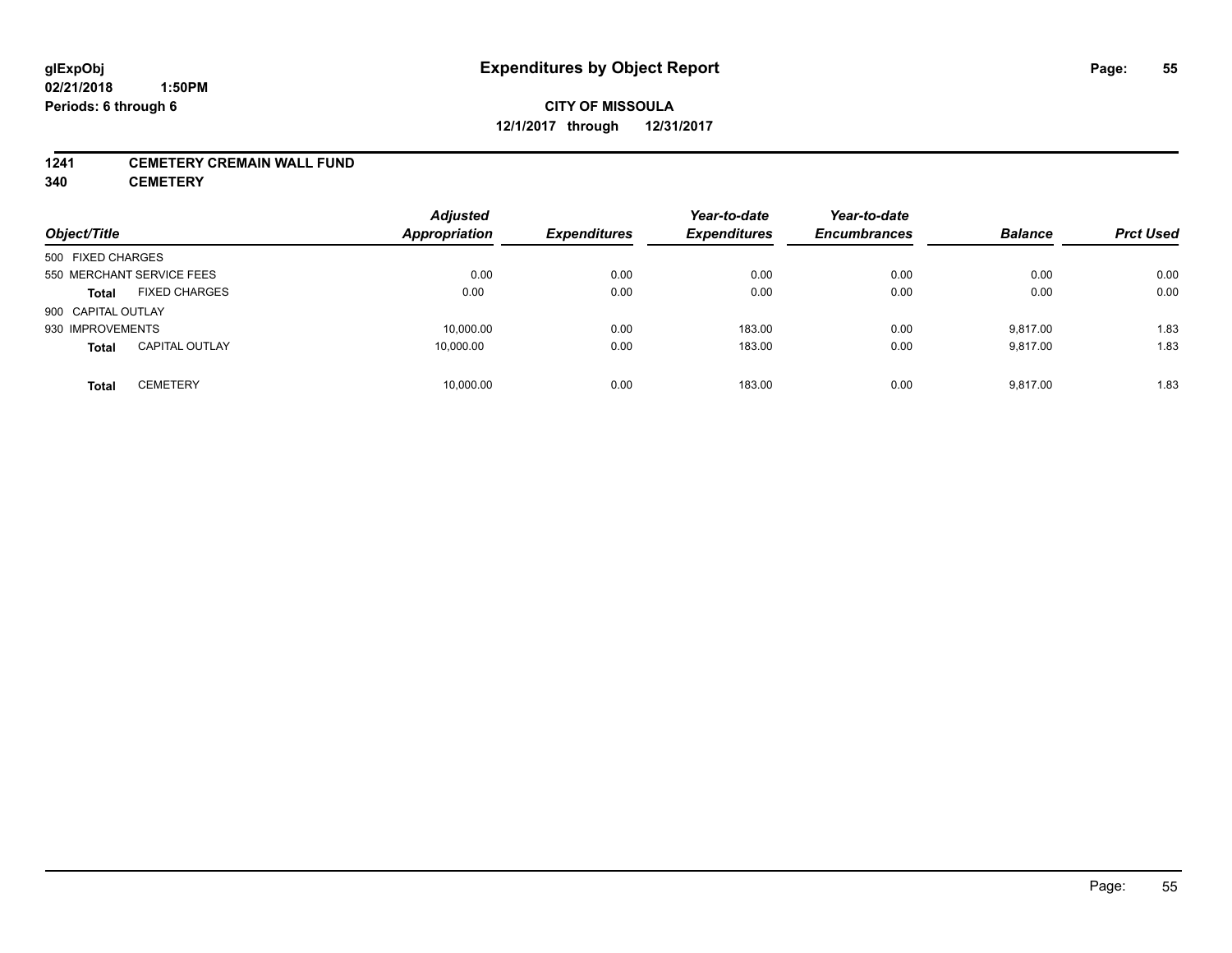#### **1241 CEMETERY CREMAIN WALL FUND**

| Object/Title                                      | <b>Adjusted</b><br>Appropriation | <b>Expenditures</b> | Year-to-date<br><b>Expenditures</b> | Year-to-date<br><b>Encumbrances</b> | <b>Balance</b> | <b>Prct Used</b> |
|---------------------------------------------------|----------------------------------|---------------------|-------------------------------------|-------------------------------------|----------------|------------------|
| 500 FIXED CHARGES                                 |                                  |                     |                                     |                                     |                |                  |
| 550 MERCHANT SERVICE FEES                         | 0.00                             | 0.00                | 0.00                                | 0.00                                | 0.00           | 0.00             |
| <b>FIXED CHARGES</b><br><b>Total</b>              | 0.00                             | 0.00                | 0.00                                | 0.00                                | 0.00           | 0.00             |
| 900 CAPITAL OUTLAY                                |                                  |                     |                                     |                                     |                |                  |
| 930 IMPROVEMENTS                                  | 10,000.00                        | 0.00                | 183.00                              | 0.00                                | 9.817.00       | 1.83             |
| <b>CAPITAL OUTLAY</b><br><b>Total</b>             | 10,000.00                        | 0.00                | 183.00                              | 0.00                                | 9.817.00       | 1.83             |
| <b>CEMETERY CREMAIN WALL FUND</b><br><b>Total</b> | 10,000.00                        | 0.00                | 183.00                              | 0.00                                | 9.817.00       | 1.83             |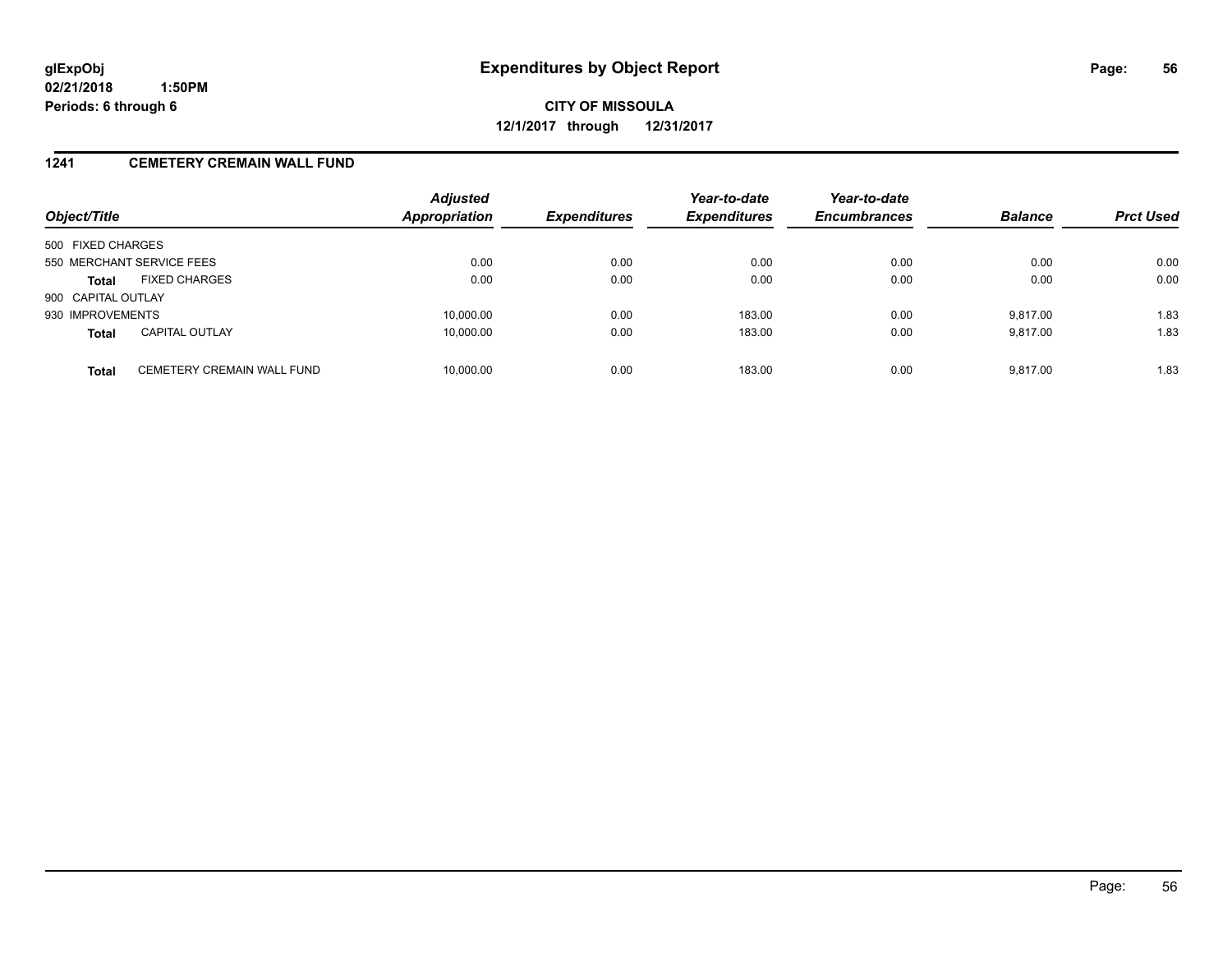#### **1242 CEMETERY CAPITAL RESERVE FUND**

**340 CEMETERY**

|                        |                              | <b>Adjusted</b> |                     | Year-to-date        | Year-to-date        |                |                  |
|------------------------|------------------------------|-----------------|---------------------|---------------------|---------------------|----------------|------------------|
| Object/Title           |                              | Appropriation   | <b>Expenditures</b> | <b>Expenditures</b> | <b>Encumbrances</b> | <b>Balance</b> | <b>Prct Used</b> |
| 300 PURCHASED SERVICES |                              |                 |                     |                     |                     |                |                  |
| 370 TRAVEL             |                              | 0.00            | 0.00                | 0.00                | 0.00                | 0.00           | 0.00             |
| 380 TRAINING           |                              | 0.00            | 0.00                | 0.00                | 0.00                | 0.00           | 0.00             |
| <b>Total</b>           | PURCHASED SERVICES           | 0.00            | 0.00                | 0.00                | 0.00                | 0.00           | 0.00             |
| 500 FIXED CHARGES      |                              |                 |                     |                     |                     |                |                  |
|                        | 550 MERCHANT SERVICE FEES    | 0.00            | 0.00                | 0.00                | 0.00                | 0.00           | 0.00             |
| <b>Total</b>           | <b>FIXED CHARGES</b>         | 0.00            | 0.00                | 0.00                | 0.00                | 0.00           | 0.00             |
| 800 OTHER OBJECTS      |                              |                 |                     |                     |                     |                |                  |
|                        | 820 TRANSFERS TO OTHER FUNDS | 0.00            | 0.00                | 0.00                | 0.00                | 0.00           | 0.00             |
| 845 CONTINGENCY        |                              | 10,000.00       | 0.00                | 0.00                | 0.00                | 10,000.00      | 0.00             |
| <b>Total</b>           | OTHER OBJECTS                | 10,000.00       | 0.00                | 0.00                | 0.00                | 10,000.00      | 0.00             |
| 900 CAPITAL OUTLAY     |                              |                 |                     |                     |                     |                |                  |
| 920 BUILDINGS          |                              | 30,000.00       | 0.00                | 0.00                | 0.00                | 30,000.00      | 0.00             |
| 930 IMPROVEMENTS       |                              | 20,000.00       | 0.00                | 8,194.64            | 0.00                | 11,805.36      | 40.97            |
|                        | 940 MACHINERY & EQUIPMENT    | 80,000.00       | 0.00                | 0.00                | 0.00                | 80,000.00      | 0.00             |
| <b>Total</b>           | <b>CAPITAL OUTLAY</b>        | 130,000.00      | 0.00                | 8,194.64            | 0.00                | 121,805.36     | 6.30             |
| <b>Total</b>           | <b>CEMETERY</b>              | 140,000.00      | 0.00                | 8,194.64            | 0.00                | 131,805.36     | 5.85             |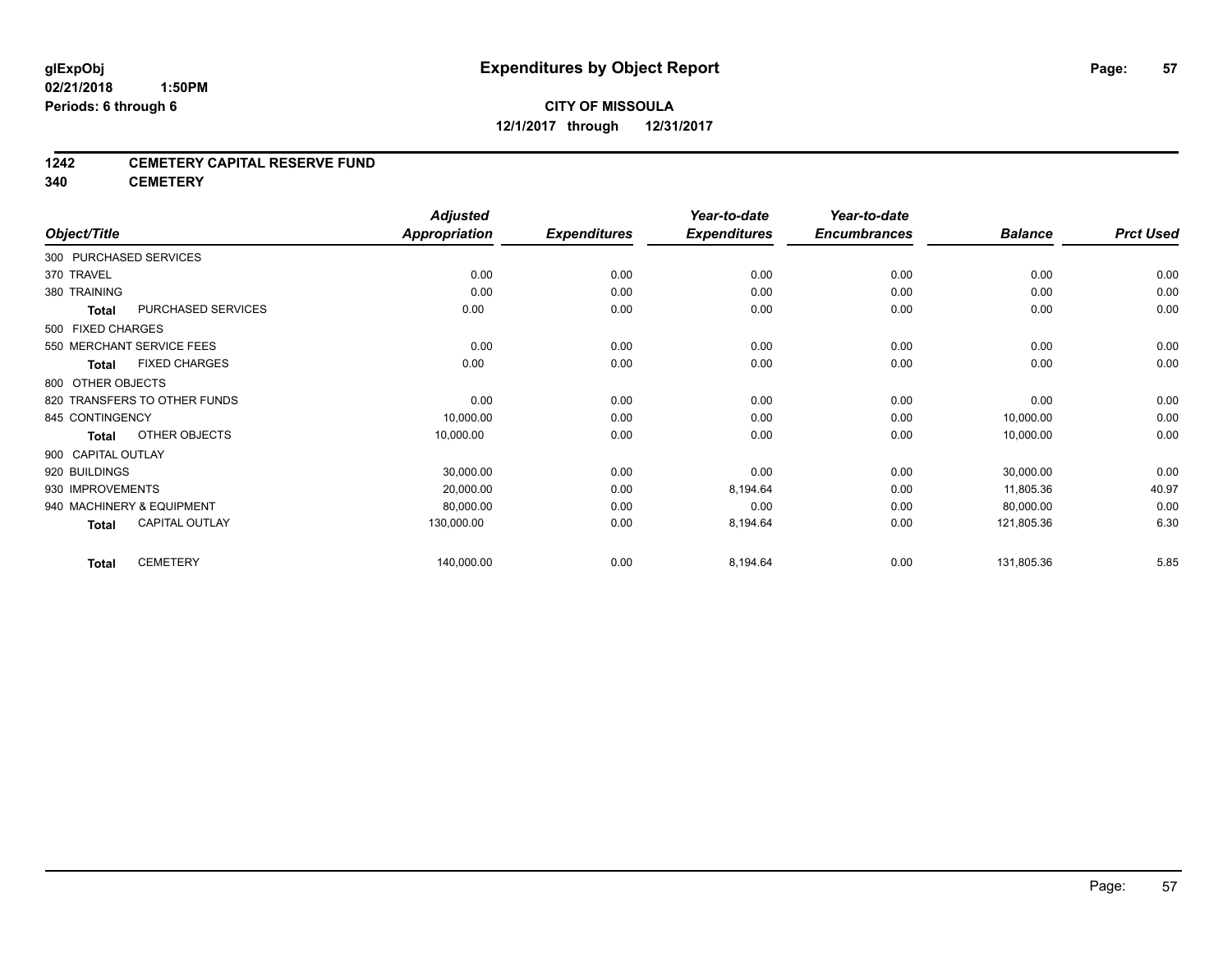### **1242 CEMETERY CAPITAL RESERVE FUND**

|                        |                               | <b>Adjusted</b>      |                     | Year-to-date        | Year-to-date        |                |                  |
|------------------------|-------------------------------|----------------------|---------------------|---------------------|---------------------|----------------|------------------|
| Object/Title           |                               | <b>Appropriation</b> | <b>Expenditures</b> | <b>Expenditures</b> | <b>Encumbrances</b> | <b>Balance</b> | <b>Prct Used</b> |
| 300 PURCHASED SERVICES |                               |                      |                     |                     |                     |                |                  |
| 370 TRAVEL             |                               | 0.00                 | 0.00                | 0.00                | 0.00                | 0.00           | 0.00             |
| 380 TRAINING           |                               | 0.00                 | 0.00                | 0.00                | 0.00                | 0.00           | 0.00             |
| <b>Total</b>           | PURCHASED SERVICES            | 0.00                 | 0.00                | 0.00                | 0.00                | 0.00           | 0.00             |
| 500 FIXED CHARGES      |                               |                      |                     |                     |                     |                |                  |
|                        | 550 MERCHANT SERVICE FEES     | 0.00                 | 0.00                | 0.00                | 0.00                | 0.00           | 0.00             |
| <b>Total</b>           | <b>FIXED CHARGES</b>          | 0.00                 | 0.00                | 0.00                | 0.00                | 0.00           | 0.00             |
| 800 OTHER OBJECTS      |                               |                      |                     |                     |                     |                |                  |
|                        | 820 TRANSFERS TO OTHER FUNDS  | 0.00                 | 0.00                | 0.00                | 0.00                | 0.00           | 0.00             |
| 845 CONTINGENCY        |                               | 10,000.00            | 0.00                | 0.00                | 0.00                | 10,000.00      | 0.00             |
| <b>Total</b>           | OTHER OBJECTS                 | 10,000.00            | 0.00                | 0.00                | 0.00                | 10,000.00      | 0.00             |
| 900 CAPITAL OUTLAY     |                               |                      |                     |                     |                     |                |                  |
| 920 BUILDINGS          |                               | 30,000.00            | 0.00                | 0.00                | 0.00                | 30,000.00      | 0.00             |
| 930 IMPROVEMENTS       |                               | 20,000.00            | 0.00                | 8,194.64            | 0.00                | 11,805.36      | 40.97            |
|                        | 940 MACHINERY & EQUIPMENT     | 80,000.00            | 0.00                | 0.00                | 0.00                | 80,000.00      | 0.00             |
| <b>Total</b>           | <b>CAPITAL OUTLAY</b>         | 130,000.00           | 0.00                | 8,194.64            | 0.00                | 121,805.36     | 6.30             |
| <b>Total</b>           | CEMETERY CAPITAL RESERVE FUND | 140,000.00           | 0.00                | 8,194.64            | 0.00                | 131,805.36     | 5.85             |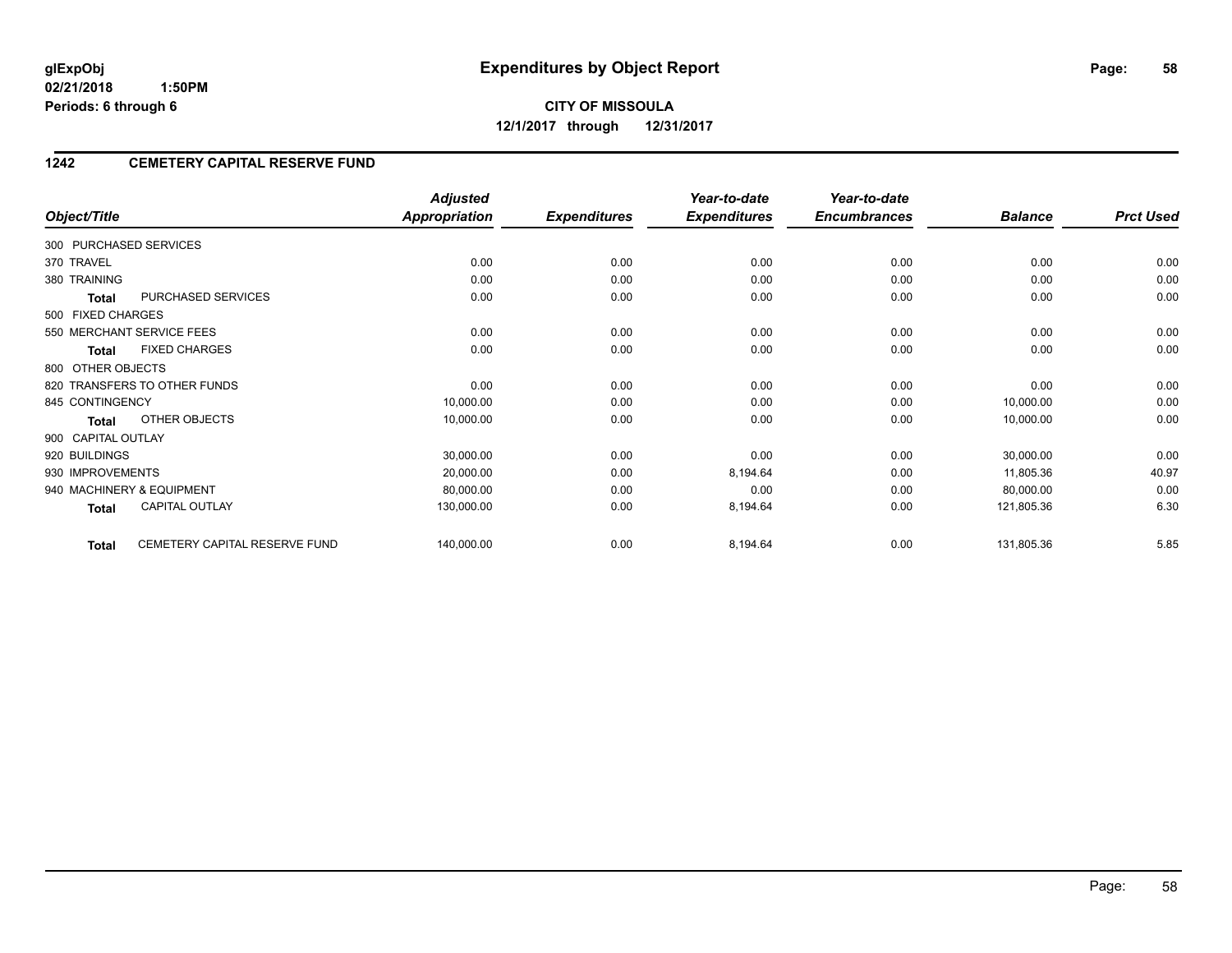#### **1243 CEMETERY MEMORIAL FUND**

**340 CEMETERY**

| Object/Title              |                       | <b>Adjusted</b><br>Appropriation | <b>Expenditures</b> | Year-to-date<br><b>Expenditures</b> | Year-to-date<br><b>Encumbrances</b> | <b>Balance</b> | <b>Prct Used</b> |
|---------------------------|-----------------------|----------------------------------|---------------------|-------------------------------------|-------------------------------------|----------------|------------------|
| 500 FIXED CHARGES         |                       |                                  |                     |                                     |                                     |                |                  |
| 550 MERCHANT SERVICE FEES |                       | 0.00                             | 0.00                | 0.00                                | 0.00                                | 0.00           | 0.00             |
| <b>Total</b>              | <b>FIXED CHARGES</b>  | 0.00                             | 0.00                | 0.00                                | 0.00                                | 0.00           | 0.00             |
| 900 CAPITAL OUTLAY        |                       |                                  |                     |                                     |                                     |                |                  |
| 930 IMPROVEMENTS          |                       | 8.000.00                         | 0.00                | 193.70                              | 0.00                                | 7.806.30       | 2.42             |
| <b>Total</b>              | <b>CAPITAL OUTLAY</b> | 8,000.00                         | 0.00                | 193.70                              | 0.00                                | 7,806.30       | 2.42             |
| <b>Total</b>              | <b>CEMETERY</b>       | 8.000.00                         | 0.00                | 193.70                              | 0.00                                | 7.806.30       | 2.42             |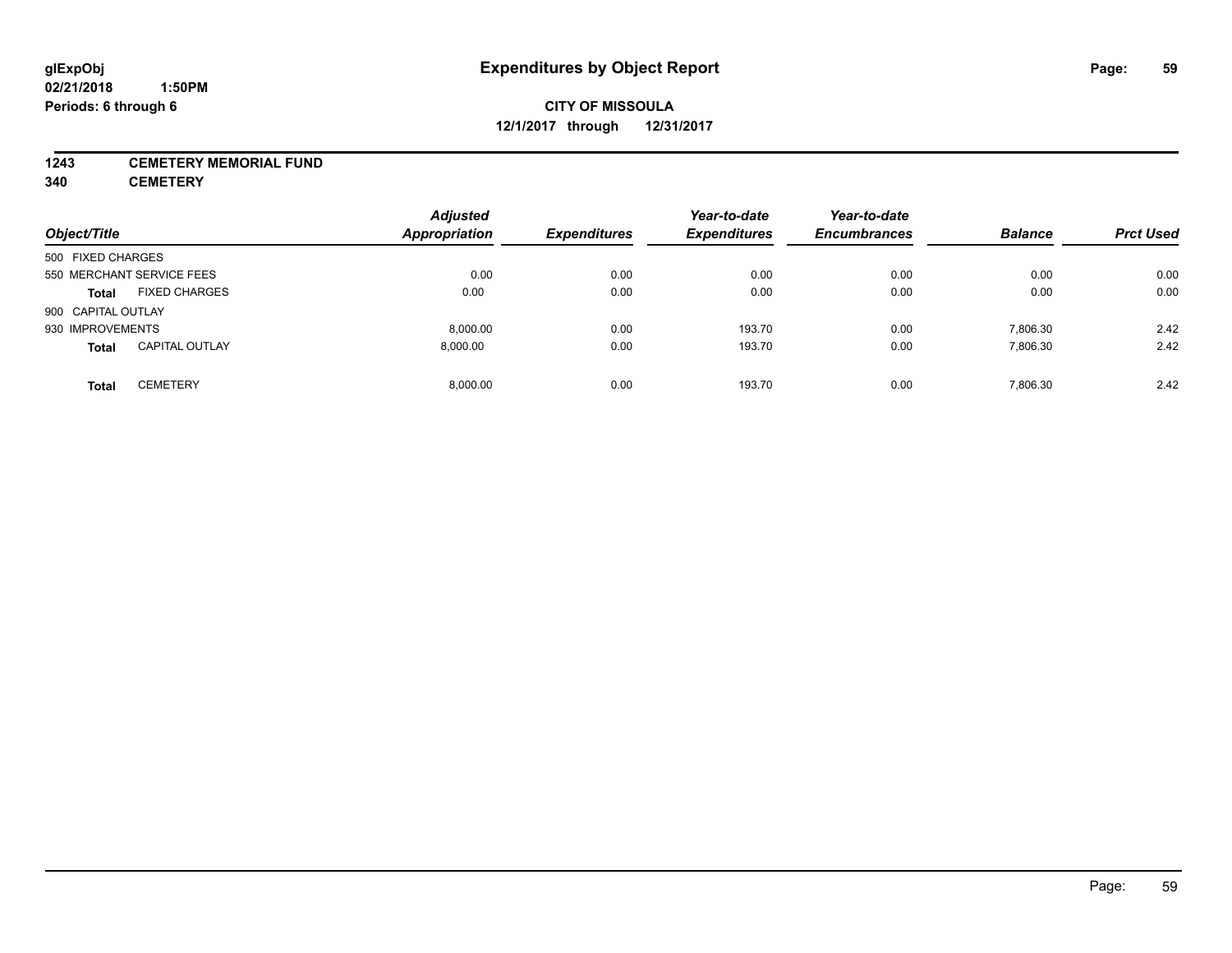#### **1243 CEMETERY MEMORIAL FUND**

| Object/Title              |                               | <b>Adjusted</b><br>Appropriation | <b>Expenditures</b> | Year-to-date<br><b>Expenditures</b> | Year-to-date<br><b>Encumbrances</b> | <b>Balance</b> | <b>Prct Used</b> |
|---------------------------|-------------------------------|----------------------------------|---------------------|-------------------------------------|-------------------------------------|----------------|------------------|
| 500 FIXED CHARGES         |                               |                                  |                     |                                     |                                     |                |                  |
| 550 MERCHANT SERVICE FEES |                               | 0.00                             | 0.00                | 0.00                                | 0.00                                | 0.00           | 0.00             |
| <b>Total</b>              | <b>FIXED CHARGES</b>          | 0.00                             | 0.00                | 0.00                                | 0.00                                | 0.00           | 0.00             |
| 900 CAPITAL OUTLAY        |                               |                                  |                     |                                     |                                     |                |                  |
| 930 IMPROVEMENTS          |                               | 8,000.00                         | 0.00                | 193.70                              | 0.00                                | 7.806.30       | 2.42             |
| <b>Total</b>              | <b>CAPITAL OUTLAY</b>         | 8,000.00                         | 0.00                | 193.70                              | 0.00                                | 7,806.30       | 2.42             |
| <b>Total</b>              | <b>CEMETERY MEMORIAL FUND</b> | 8.000.00                         | 0.00                | 193.70                              | 0.00                                | 7.806.30       | 2.42             |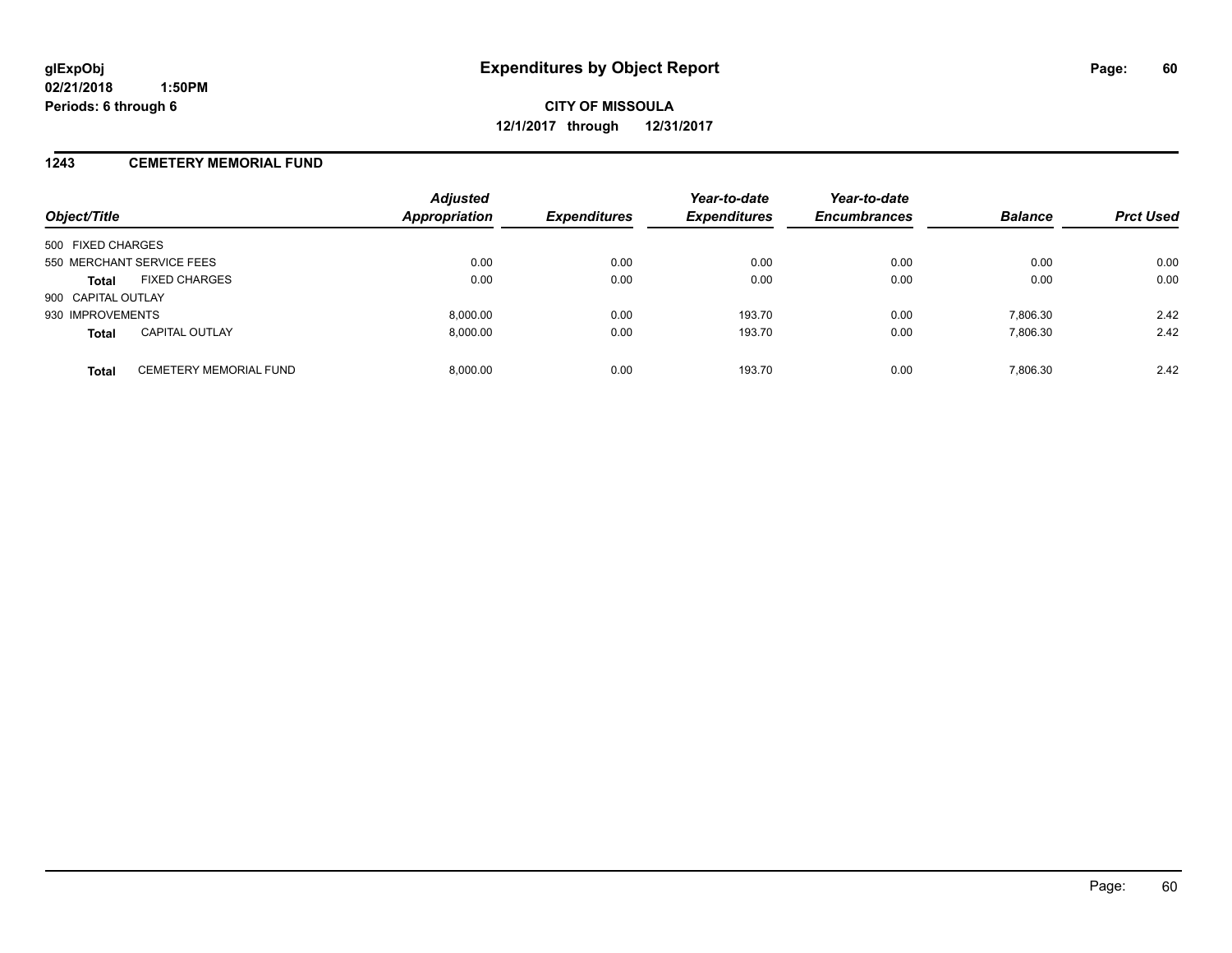#### **1251 JOHNSON ST PROPERTY RENTAL**

#### **246 FACILITY MAINTENANCE DEPARTMENT**

| Object/Title              |                                        | <b>Adjusted</b><br><b>Appropriation</b> | <b>Expenditures</b> | Year-to-date<br><b>Expenditures</b> | Year-to-date<br><b>Encumbrances</b> | <b>Balance</b> | <b>Prct Used</b> |
|---------------------------|----------------------------------------|-----------------------------------------|---------------------|-------------------------------------|-------------------------------------|----------------|------------------|
| 200 SUPPLIES              |                                        |                                         |                     |                                     |                                     |                |                  |
| 230 REPAIR/MAINTENANCE    |                                        | 0.00                                    | 0.00                | 0.00                                | 0.00                                | 0.00           | 0.00             |
| <b>Total</b>              | <b>SUPPLIES</b>                        | 0.00                                    | 0.00                | 0.00                                | 0.00                                | 0.00           | 0.00             |
| 300 PURCHASED SERVICES    |                                        |                                         |                     |                                     |                                     |                |                  |
| 350 PROFESSIONAL SERVICES |                                        | 0.00                                    | 0.00                | 0.00                                | 0.00                                | 0.00           | 0.00             |
| 360 REPAIR & MAINTENANCE  |                                        | 0.00                                    | 0.00                | 0.00                                | 0.00                                | 0.00           | 0.00             |
| <b>Total</b>              | <b>PURCHASED SERVICES</b>              | 0.00                                    | 0.00                | 0.00                                | 0.00                                | 0.00           | 0.00             |
| 500 FIXED CHARGES         |                                        |                                         |                     |                                     |                                     |                |                  |
| 500 FIXED CHARGES         |                                        | 0.00                                    | 0.00                | 0.00                                | 0.00                                | 0.00           | 0.00             |
| <b>Total</b>              | <b>FIXED CHARGES</b>                   | 0.00                                    | 0.00                | 0.00                                | 0.00                                | 0.00           | 0.00             |
| <b>Total</b>              | <b>FACILITY MAINTENANCE DEPARTMENT</b> | 0.00                                    | 0.00                | 0.00                                | 0.00                                | 0.00           | 0.00             |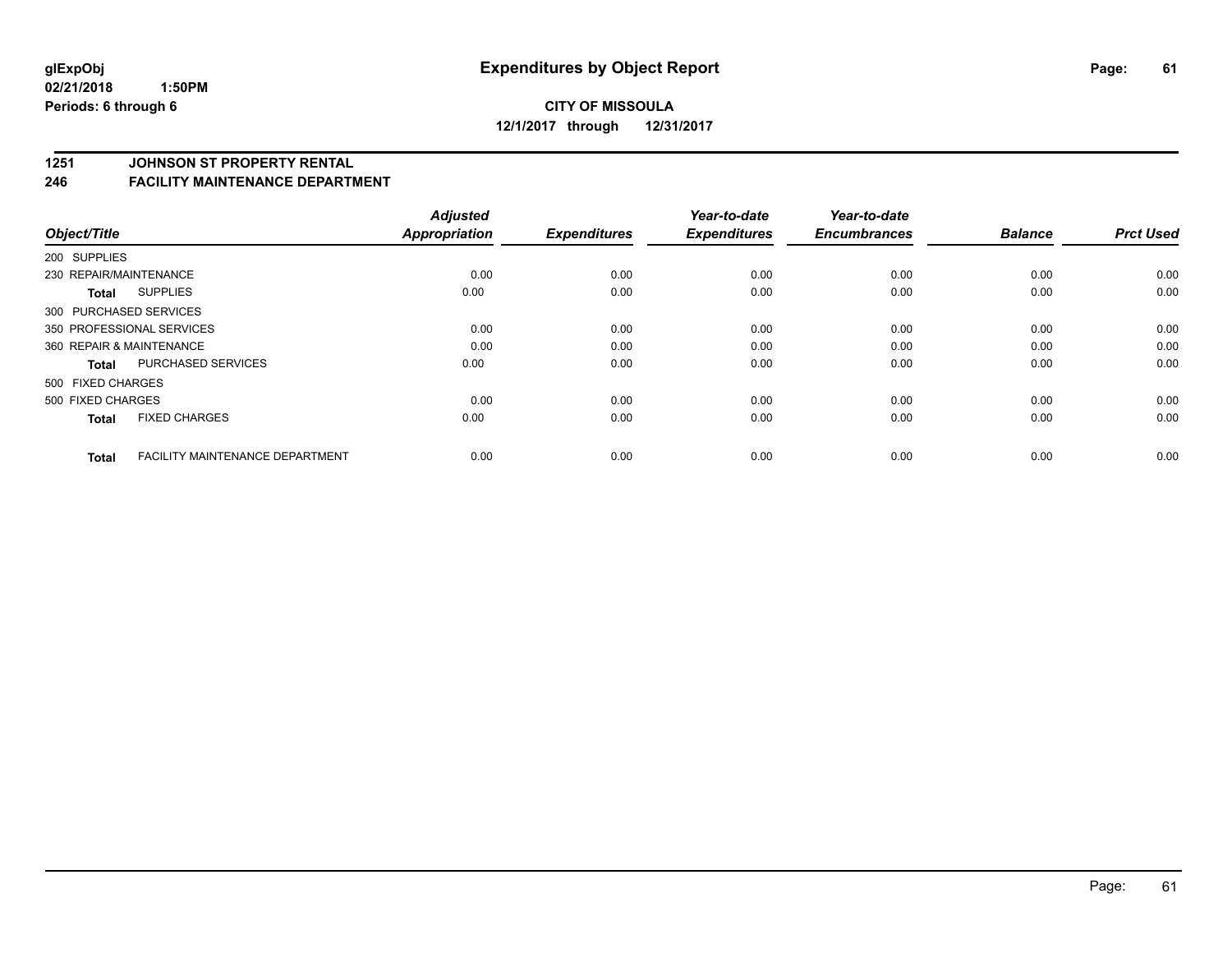# **CITY OF MISSOULA 12/1/2017 through 12/31/2017**

## **1251 JOHNSON ST PROPERTY RENTAL**

| Object/Title             |                            | <b>Adjusted</b><br><b>Appropriation</b> | <b>Expenditures</b> | Year-to-date<br><b>Expenditures</b> | Year-to-date<br><b>Encumbrances</b> | <b>Balance</b> | <b>Prct Used</b> |
|--------------------------|----------------------------|-----------------------------------------|---------------------|-------------------------------------|-------------------------------------|----------------|------------------|
| 200 SUPPLIES             |                            |                                         |                     |                                     |                                     |                |                  |
| 230 REPAIR/MAINTENANCE   |                            | 0.00                                    | 0.00                | 0.00                                | 0.00                                | 0.00           | 0.00             |
| Total                    | <b>SUPPLIES</b>            | 0.00                                    | 0.00                | 0.00                                | 0.00                                | 0.00           | 0.00             |
| 300 PURCHASED SERVICES   |                            |                                         |                     |                                     |                                     |                |                  |
|                          | 350 PROFESSIONAL SERVICES  | 0.00                                    | 0.00                | 0.00                                | 0.00                                | 0.00           | 0.00             |
| 360 REPAIR & MAINTENANCE |                            | 0.00                                    | 0.00                | 0.00                                | 0.00                                | 0.00           | 0.00             |
| <b>Total</b>             | PURCHASED SERVICES         | 0.00                                    | 0.00                | 0.00                                | 0.00                                | 0.00           | 0.00             |
| 500 FIXED CHARGES        |                            |                                         |                     |                                     |                                     |                |                  |
| 500 FIXED CHARGES        |                            | 0.00                                    | 0.00                | 0.00                                | 0.00                                | 0.00           | 0.00             |
| <b>Total</b>             | <b>FIXED CHARGES</b>       | 0.00                                    | 0.00                | 0.00                                | 0.00                                | 0.00           | 0.00             |
| <b>Total</b>             | JOHNSON ST PROPERTY RENTAL | 0.00                                    | 0.00                | 0.00                                | 0.00                                | 0.00           | 0.00             |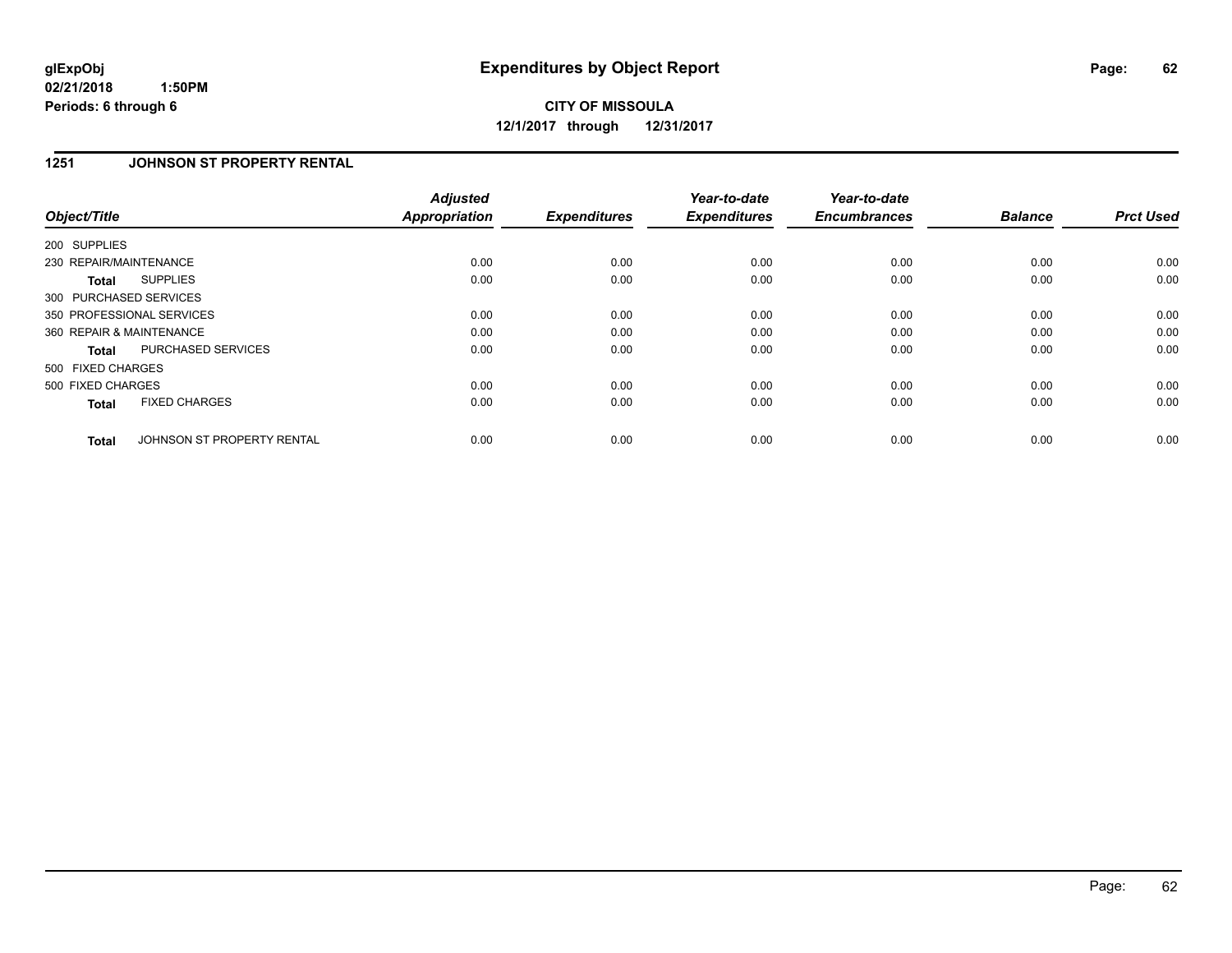**1265 TITLE 1 PROJECTS FUND**

**240 FINANCE**

|                                            | <b>Adjusted</b>      |                     | Year-to-date        | Year-to-date        |                |                  |
|--------------------------------------------|----------------------|---------------------|---------------------|---------------------|----------------|------------------|
| Object/Title                               | <b>Appropriation</b> | <b>Expenditures</b> | <b>Expenditures</b> | <b>Encumbrances</b> | <b>Balance</b> | <b>Prct Used</b> |
| 500 FIXED CHARGES                          |                      |                     |                     |                     |                |                  |
| 500 FIXED CHARGES                          | 0.00                 | 0.00                | 0.00                | 0.00                | 0.00           | 0.00             |
| 550 MERCHANT SERVICE FEES                  | 0.00                 | 0.00                | 0.00                | 0.00                | 0.00           | 0.00             |
| <b>FIXED CHARGES</b><br><b>Total</b>       | 0.00                 | 0.00                | 0.00                | 0.00                | 0.00           | 0.00             |
| 700 GRANTS & CONTRIBUTIONS                 |                      |                     |                     |                     |                |                  |
| 700 GRANTS & CONTRIBUTIONS                 | 146,924.00           | 0.00                | 0.00                | 0.00                | 146.924.00     | 0.00             |
| <b>GRANTS &amp; CONTRIBUTIONS</b><br>Total | 146.924.00           | 0.00                | 0.00                | 0.00                | 146.924.00     | 0.00             |
| 800 OTHER OBJECTS                          |                      |                     |                     |                     |                |                  |
| 820 TRANSFERS TO OTHER FUNDS               | 0.00                 | 0.00                | 0.00                | 0.00                | 0.00           | 0.00             |
| 845 CONTINGENCY                            | 0.00                 | 0.00                | 0.00                | 0.00                | 0.00           | 0.00             |
| OTHER OBJECTS<br><b>Total</b>              | 0.00                 | 0.00                | 0.00                | 0.00                | 0.00           | 0.00             |
| <b>FINANCE</b><br><b>Total</b>             | 146,924.00           | 0.00                | 0.00                | 0.00                | 146.924.00     | 0.00             |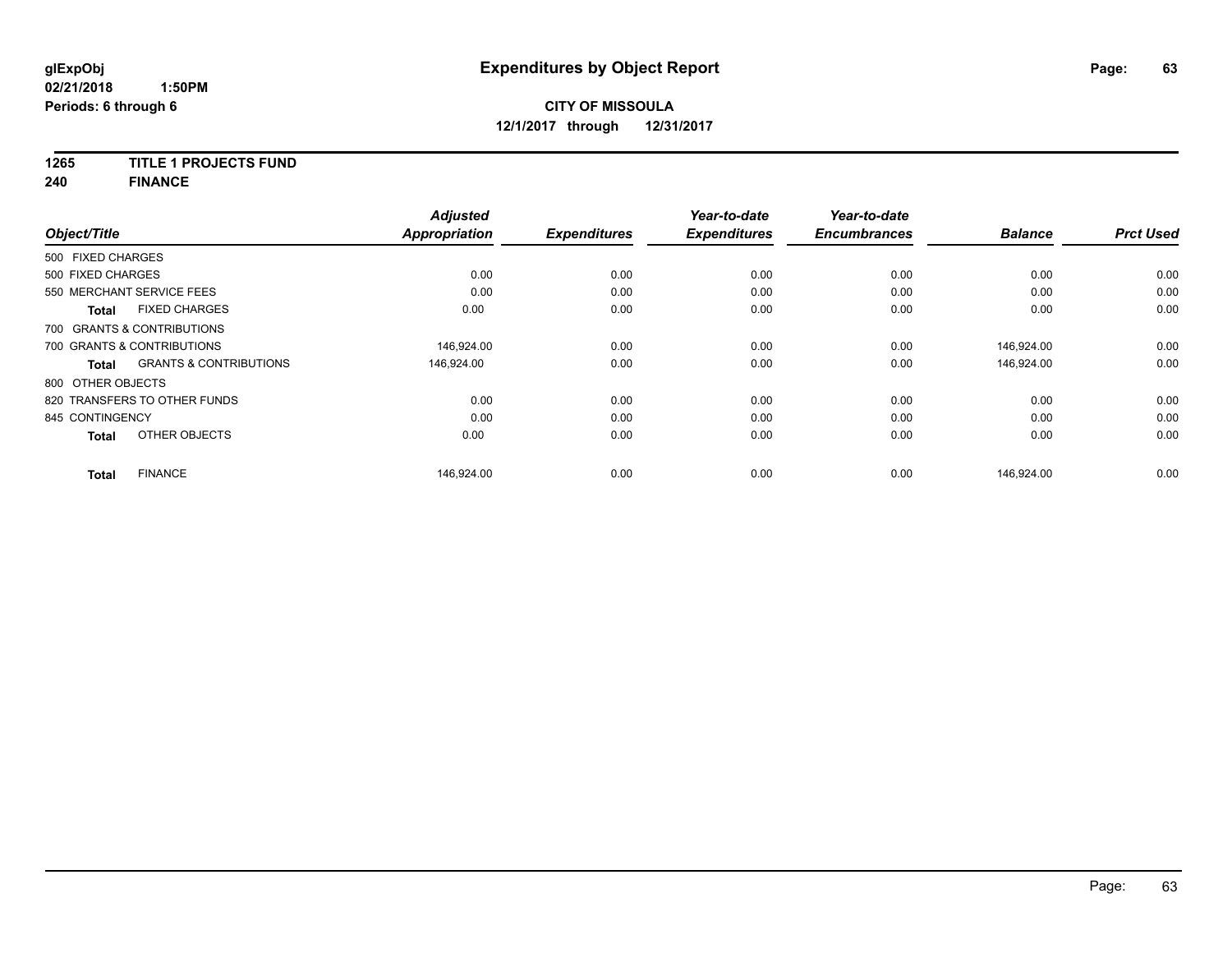#### **1265 TITLE 1 PROJECTS FUND**

|                                                   | <b>Adjusted</b>      |                     | Year-to-date        | Year-to-date        |                |                  |
|---------------------------------------------------|----------------------|---------------------|---------------------|---------------------|----------------|------------------|
| Object/Title                                      | <b>Appropriation</b> | <b>Expenditures</b> | <b>Expenditures</b> | <b>Encumbrances</b> | <b>Balance</b> | <b>Prct Used</b> |
| 500 FIXED CHARGES                                 |                      |                     |                     |                     |                |                  |
| 500 FIXED CHARGES                                 | 0.00                 | 0.00                | 0.00                | 0.00                | 0.00           | 0.00             |
| 550 MERCHANT SERVICE FEES                         | 0.00                 | 0.00                | 0.00                | 0.00                | 0.00           | 0.00             |
| <b>FIXED CHARGES</b><br><b>Total</b>              | 0.00                 | 0.00                | 0.00                | 0.00                | 0.00           | 0.00             |
| 700 GRANTS & CONTRIBUTIONS                        |                      |                     |                     |                     |                |                  |
| 700 GRANTS & CONTRIBUTIONS                        | 146.924.00           | 0.00                | 0.00                | 0.00                | 146.924.00     | 0.00             |
| <b>GRANTS &amp; CONTRIBUTIONS</b><br><b>Total</b> | 146,924.00           | 0.00                | 0.00                | 0.00                | 146,924.00     | 0.00             |
| 800 OTHER OBJECTS                                 |                      |                     |                     |                     |                |                  |
| 820 TRANSFERS TO OTHER FUNDS                      | 0.00                 | 0.00                | 0.00                | 0.00                | 0.00           | 0.00             |
| 845 CONTINGENCY                                   | 0.00                 | 0.00                | 0.00                | 0.00                | 0.00           | 0.00             |
| OTHER OBJECTS<br><b>Total</b>                     | 0.00                 | 0.00                | 0.00                | 0.00                | 0.00           | 0.00             |
| TITLE 1 PROJECTS FUND<br>Total                    | 146.924.00           | 0.00                | 0.00                | 0.00                | 146.924.00     | 0.00             |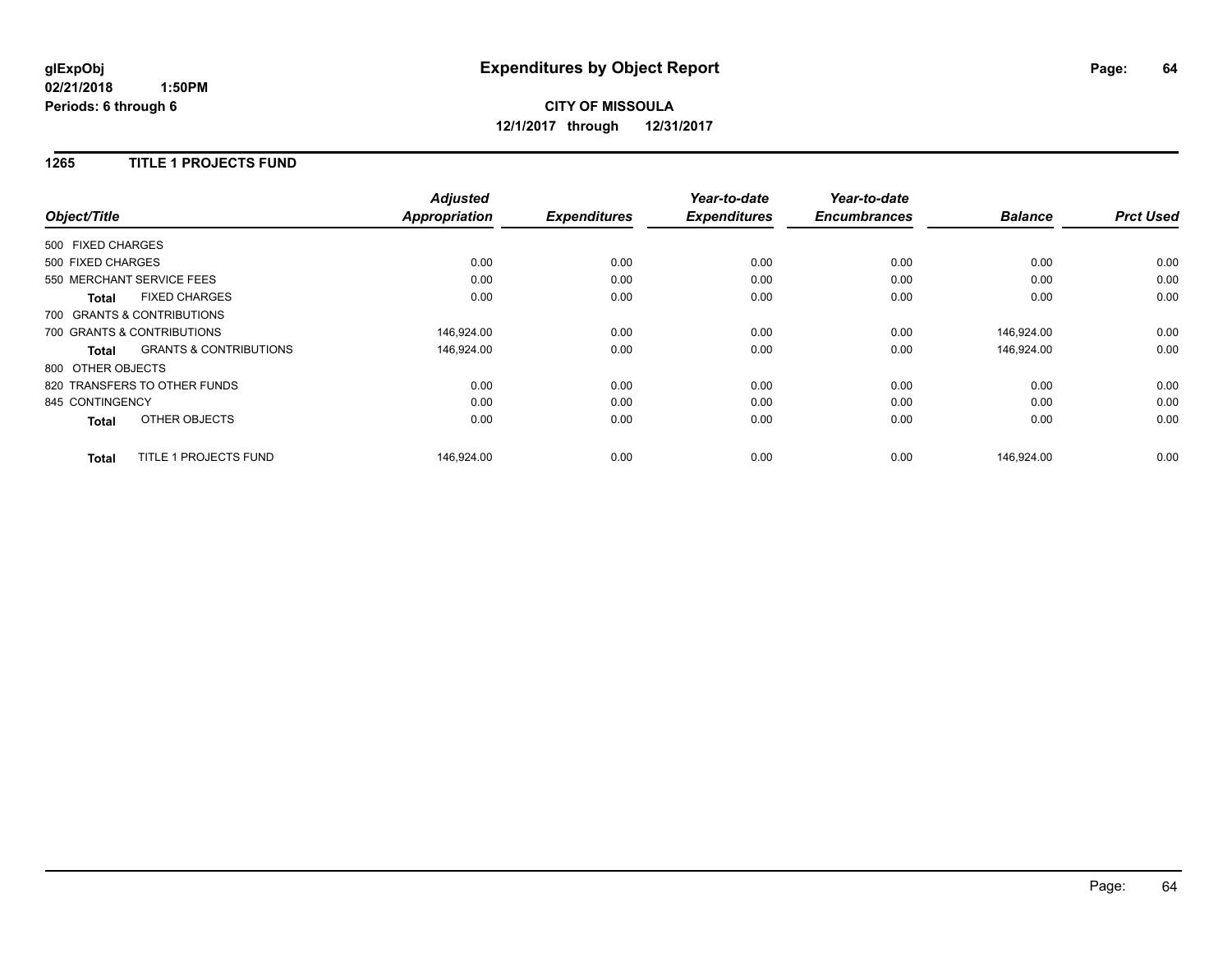#### **1396 PROGRAM INCOME REVOLVING LOAN PROGRAM**

**390 NON-DEPARTMENTAL**

| Object/Title      |                                   | <b>Adjusted</b><br><b>Appropriation</b> | <b>Expenditures</b> | Year-to-date<br><b>Expenditures</b> | Year-to-date<br><b>Encumbrances</b> | <b>Balance</b> | <b>Prct Used</b> |
|-------------------|-----------------------------------|-----------------------------------------|---------------------|-------------------------------------|-------------------------------------|----------------|------------------|
|                   |                                   |                                         |                     |                                     |                                     |                |                  |
|                   | 300 PURCHASED SERVICES            |                                         |                     |                                     |                                     |                |                  |
|                   | 350 PROFESSIONAL SERVICES         | 0.00                                    | 0.00                | 0.00                                | 0.00                                | 0.00           | 0.00             |
| <b>Total</b>      | <b>PURCHASED SERVICES</b>         | 0.00                                    | 0.00                | 0.00                                | 0.00                                | 0.00           | 0.00             |
| 500 FIXED CHARGES |                                   |                                         |                     |                                     |                                     |                |                  |
|                   | 550 MERCHANT SERVICE FEES         | 0.00                                    | 0.00                | 0.00                                | 0.00                                | 0.00           | 0.00             |
| <b>Total</b>      | <b>FIXED CHARGES</b>              | 0.00                                    | 0.00                | 0.00                                | 0.00                                | 0.00           | 0.00             |
|                   | 700 GRANTS & CONTRIBUTIONS        |                                         |                     |                                     |                                     |                |                  |
|                   | 700 GRANTS & CONTRIBUTIONS        | 62.439.00                               | 0.00                | 0.00                                | 0.00                                | 62.439.00      | 0.00             |
| <b>Total</b>      | <b>GRANTS &amp; CONTRIBUTIONS</b> | 62,439.00                               | 0.00                | 0.00                                | 0.00                                | 62,439.00      | 0.00             |
| <b>Total</b>      | NON-DEPARTMENTAL                  | 62,439.00                               | 0.00                | 0.00                                | 0.00                                | 62.439.00      | 0.00             |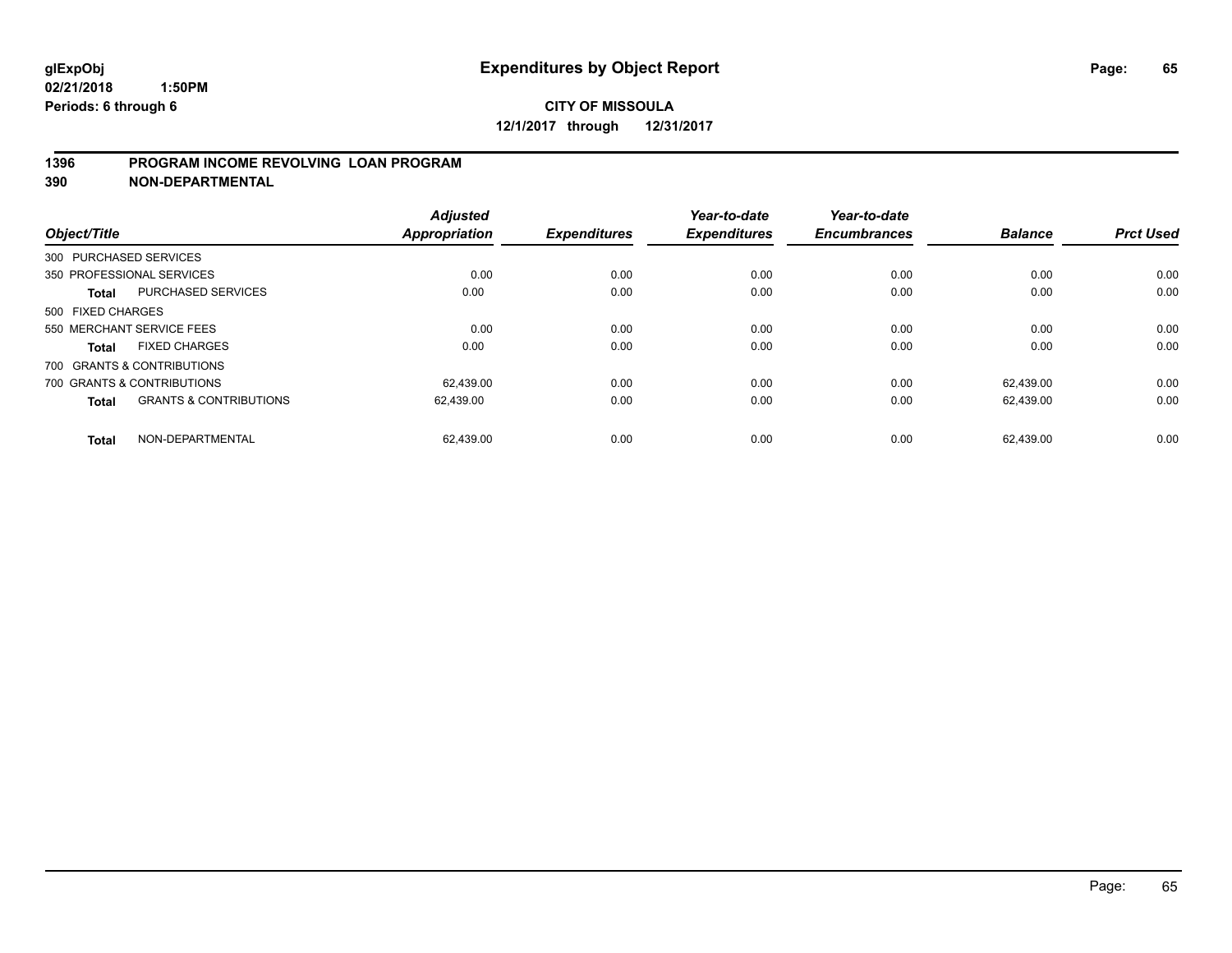# **CITY OF MISSOULA 12/1/2017 through 12/31/2017**

## **1396 PROGRAM INCOME REVOLVING LOAN PROGRAM**

| Object/Title           |                                   | <b>Adjusted</b><br><b>Appropriation</b> | <b>Expenditures</b> | Year-to-date<br><b>Expenditures</b> | Year-to-date<br><b>Encumbrances</b> | <b>Balance</b> | <b>Prct Used</b> |
|------------------------|-----------------------------------|-----------------------------------------|---------------------|-------------------------------------|-------------------------------------|----------------|------------------|
| 300 PURCHASED SERVICES |                                   |                                         |                     |                                     |                                     |                |                  |
|                        | 350 PROFESSIONAL SERVICES         | 0.00                                    | 0.00                | 0.00                                | 0.00                                | 0.00           | 0.00             |
| Total                  | PURCHASED SERVICES                | 0.00                                    | 0.00                | 0.00                                | 0.00                                | 0.00           | 0.00             |
| 500 FIXED CHARGES      |                                   |                                         |                     |                                     |                                     |                |                  |
|                        | 550 MERCHANT SERVICE FEES         | 0.00                                    | 0.00                | 0.00                                | 0.00                                | 0.00           | 0.00             |
| Total                  | <b>FIXED CHARGES</b>              | 0.00                                    | 0.00                | 0.00                                | 0.00                                | 0.00           | 0.00             |
|                        | 700 GRANTS & CONTRIBUTIONS        |                                         |                     |                                     |                                     |                |                  |
|                        | 700 GRANTS & CONTRIBUTIONS        | 62,439.00                               | 0.00                | 0.00                                | 0.00                                | 62.439.00      | 0.00             |
| <b>Total</b>           | <b>GRANTS &amp; CONTRIBUTIONS</b> | 62,439.00                               | 0.00                | 0.00                                | 0.00                                | 62.439.00      | 0.00             |
| <b>Total</b>           | PROGRAM INCOME REVOLVING LOAN P   | 62.439.00                               | 0.00                | 0.00                                | 0.00                                | 62.439.00      | 0.00             |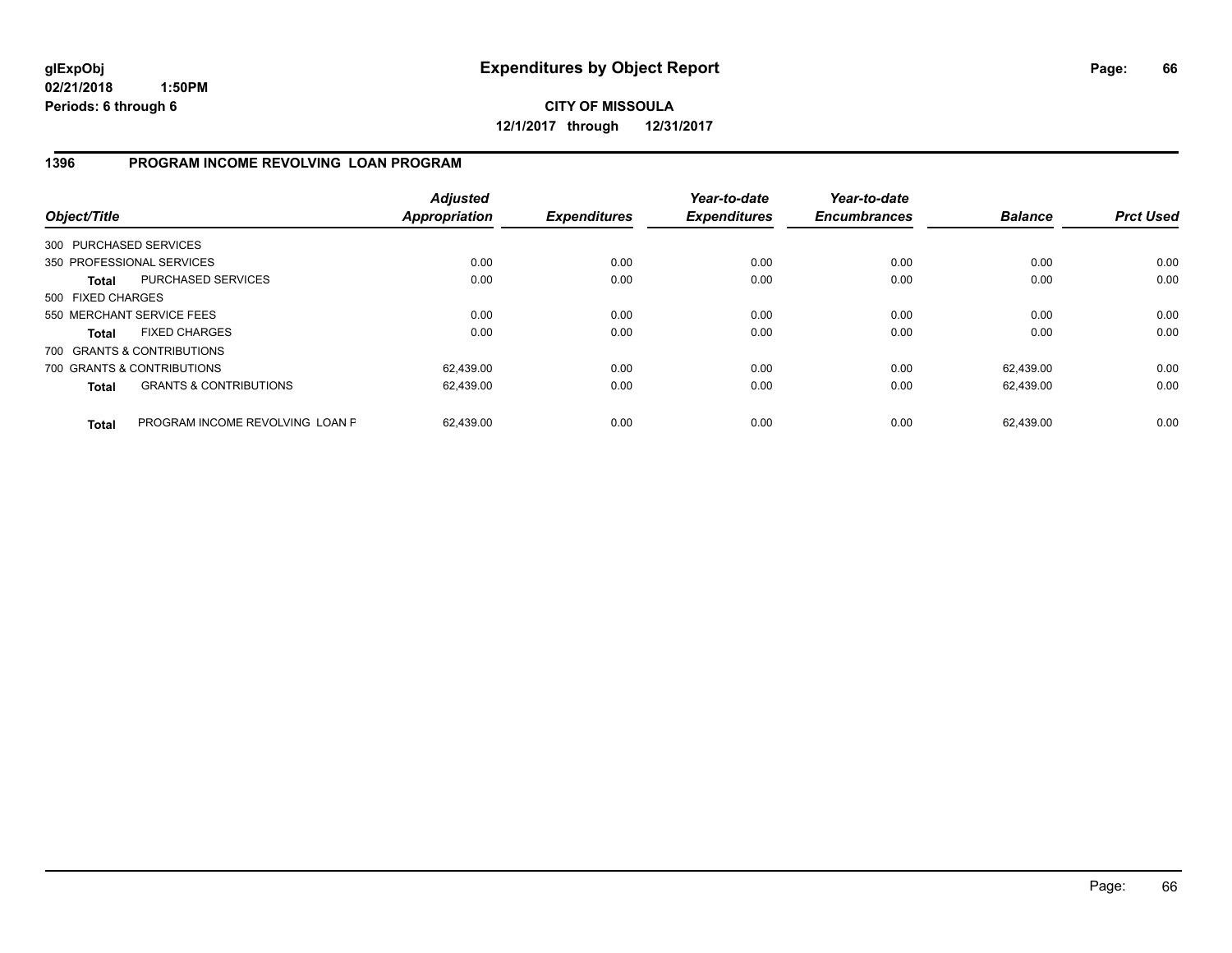#### **1397 STATE HOME PROGRAM INCOME**

**390 NON-DEPARTMENTAL**

| Object/Title      |                                   | <b>Adjusted</b><br><b>Appropriation</b> | <b>Expenditures</b> | Year-to-date<br><b>Expenditures</b> | Year-to-date<br><b>Encumbrances</b> | <b>Balance</b> | <b>Prct Used</b> |
|-------------------|-----------------------------------|-----------------------------------------|---------------------|-------------------------------------|-------------------------------------|----------------|------------------|
|                   |                                   |                                         |                     |                                     |                                     |                |                  |
|                   | 300 PURCHASED SERVICES            |                                         |                     |                                     |                                     |                |                  |
|                   | 350 PROFESSIONAL SERVICES         | 20,112.00                               | 0.00                | 0.00                                | 0.00                                | 20,112.00      | 0.00             |
| <b>Total</b>      | <b>PURCHASED SERVICES</b>         | 20.112.00                               | 0.00                | 0.00                                | 0.00                                | 20.112.00      | 0.00             |
| 500 FIXED CHARGES |                                   |                                         |                     |                                     |                                     |                |                  |
|                   | 550 MERCHANT SERVICE FEES         | 0.00                                    | 0.00                | 0.00                                | 0.00                                | 0.00           | 0.00             |
| <b>Total</b>      | <b>FIXED CHARGES</b>              | 0.00                                    | 0.00                | 0.00                                | 0.00                                | 0.00           | 0.00             |
|                   | 700 GRANTS & CONTRIBUTIONS        |                                         |                     |                                     |                                     |                |                  |
|                   | 700 GRANTS & CONTRIBUTIONS        | 0.00                                    | 0.00                | 25,396.96                           | 0.00                                | $-25.396.96$   | 0.00             |
| <b>Total</b>      | <b>GRANTS &amp; CONTRIBUTIONS</b> | 0.00                                    | 0.00                | 25,396.96                           | 0.00                                | $-25,396.96$   | 0.00             |
| <b>Total</b>      | NON-DEPARTMENTAL                  | 20,112.00                               | 0.00                | 25,396.96                           | 0.00                                | $-5.284.96$    | 126.28           |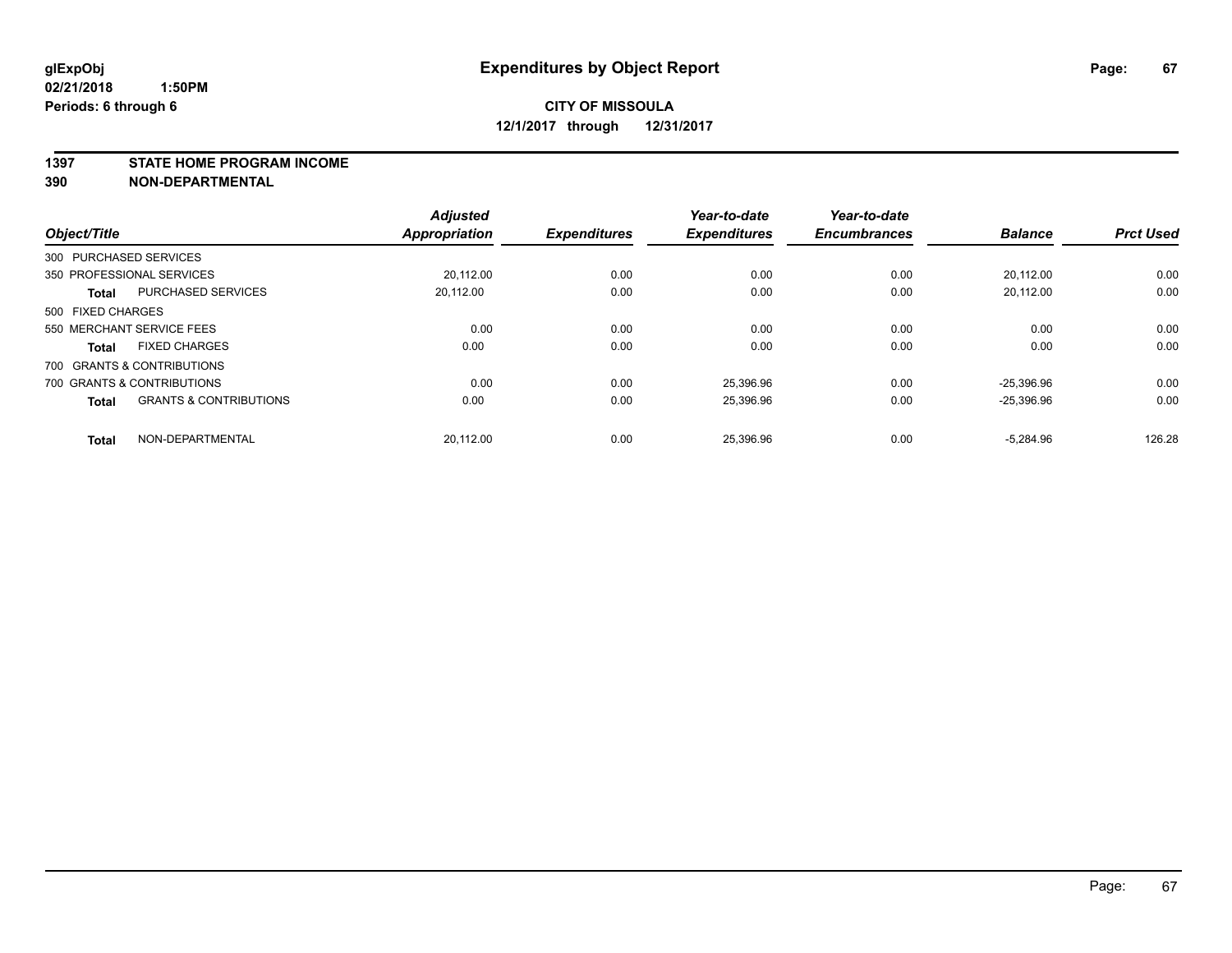#### **1397 STATE HOME PROGRAM INCOME**

| Object/Title      |                                   | <b>Adjusted</b><br>Appropriation | <b>Expenditures</b> | Year-to-date<br><b>Expenditures</b> | Year-to-date<br><b>Encumbrances</b> | <b>Balance</b> | <b>Prct Used</b> |
|-------------------|-----------------------------------|----------------------------------|---------------------|-------------------------------------|-------------------------------------|----------------|------------------|
|                   | 300 PURCHASED SERVICES            |                                  |                     |                                     |                                     |                |                  |
|                   | 350 PROFESSIONAL SERVICES         | 20.112.00                        | 0.00                | 0.00                                | 0.00                                | 20.112.00      | 0.00             |
| <b>Total</b>      | <b>PURCHASED SERVICES</b>         | 20,112.00                        | 0.00                | 0.00                                | 0.00                                | 20.112.00      | 0.00             |
| 500 FIXED CHARGES |                                   |                                  |                     |                                     |                                     |                |                  |
|                   | 550 MERCHANT SERVICE FEES         | 0.00                             | 0.00                | 0.00                                | 0.00                                | 0.00           | 0.00             |
| <b>Total</b>      | <b>FIXED CHARGES</b>              | 0.00                             | 0.00                | 0.00                                | 0.00                                | 0.00           | 0.00             |
|                   | 700 GRANTS & CONTRIBUTIONS        |                                  |                     |                                     |                                     |                |                  |
|                   | 700 GRANTS & CONTRIBUTIONS        | 0.00                             | 0.00                | 25.396.96                           | 0.00                                | $-25.396.96$   | 0.00             |
| <b>Total</b>      | <b>GRANTS &amp; CONTRIBUTIONS</b> | 0.00                             | 0.00                | 25,396.96                           | 0.00                                | $-25,396.96$   | 0.00             |
| <b>Total</b>      | STATE HOME PROGRAM INCOME         | 20.112.00                        | 0.00                | 25.396.96                           | 0.00                                | $-5.284.96$    | 126.28           |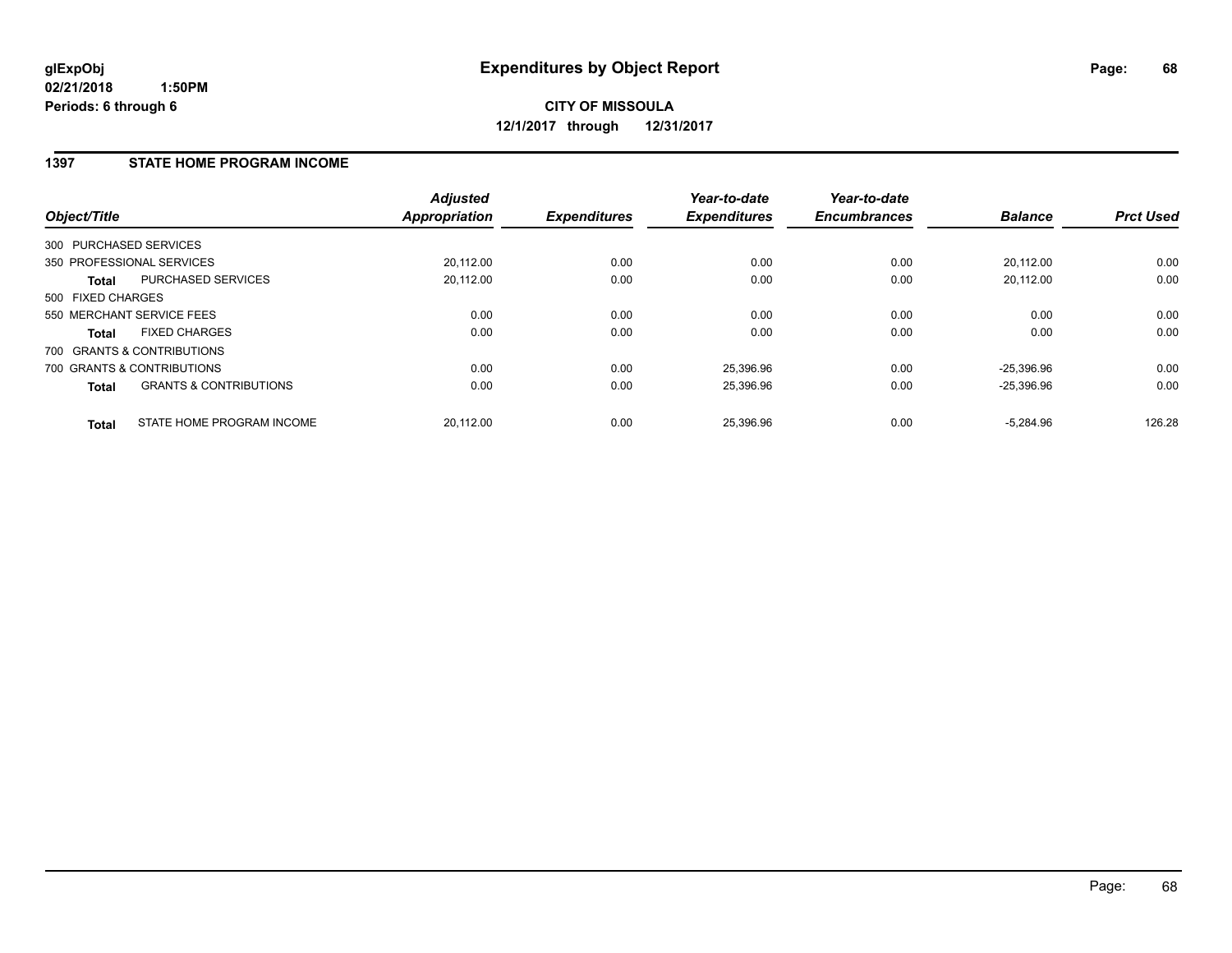#### **2250 PLANNING FUND**

**250 DEVELOPMENT SERVICES**

|                                            | <b>Adjusted</b>      |                     | Year-to-date        | Year-to-date        |                |                  |
|--------------------------------------------|----------------------|---------------------|---------------------|---------------------|----------------|------------------|
| Object/Title                               | <b>Appropriation</b> | <b>Expenditures</b> | <b>Expenditures</b> | <b>Encumbrances</b> | <b>Balance</b> | <b>Prct Used</b> |
| 100 PERSONAL SERVICES                      |                      |                     |                     |                     |                |                  |
| 110 SALARIES AND WAGES                     | 321,325.00           | 36,478.65           | 139,459.96          | 0.00                | 181,865.04     | 43.40            |
| <b>140 EMPLOYER CONTRIBUTIONS</b>          | 110,037.00           | 11,364.57           | 54,823.07           | 0.00                | 55,213.93      | 49.82            |
| 141 STATE RETIREMENT CONTRIBUTIONS         | 0.00                 | 36.48               | 174.42              | 0.00                | $-174.42$      | 0.00             |
| PERSONAL SERVICES<br>Total                 | 431,362.00           | 47,879.70           | 194,457.45          | 0.00                | 236,904.55     | 45.08            |
| 200 SUPPLIES                               |                      |                     |                     |                     |                |                  |
| 210 OFFICE SUPPLIES                        | 5,740.00             | 63.39               | 2,157.48            | 0.00                | 3,582.52       | 37.59            |
| 220 OPERATING SUPPLIES                     | 3,423.00             | 0.00                | 873.60              | 0.00                | 2,549.40       | 25.52            |
| 231 GASOLINE                               | 100.00               | 0.00                | 0.00                | 0.00                | 100.00         | 0.00             |
| 240 OTHER SUPPLIES                         | 0.00                 | 0.00                | 0.00                | 0.00                | 0.00           | 0.00             |
| <b>SUPPLIES</b><br>Total                   | 9,263.00             | 63.39               | 3,031.08            | 0.00                | 6,231.92       | 32.72            |
| 300 PURCHASED SERVICES                     |                      |                     |                     |                     |                |                  |
| 310 COMMUNICATIONS                         | 1,200.00             | 44.76               | 274.59              | 0.00                | 925.41         | 22.88            |
| 320 PRINTING & DUPLICATING                 | 3,000.00             | 129.26              | 790.91              | 0.00                | 2,209.09       | 26.36            |
| 330 PUBLICITY, SUBSCRIPTIONS & DUES        | 7,560.00             | 240.00              | 1,510.00            | 0.00                | 6,050.00       | 19.97            |
| 344 TELEPHONE SERVICE                      | 100.00               | 0.00                | 11.46               | 0.00                | 88.54          | 11.46            |
| 350 PROFESSIONAL SERVICES                  | 51,000.00            | 71.86               | 20,321.86           | 0.00                | 30,678.14      | 39.85            |
| 360 REPAIR & MAINTENANCE                   | 2,077.00             | 0.00                | 0.00                | 0.00                | 2,077.00       | 0.00             |
| 370 TRAVEL                                 | 5,500.00             | 0.00                | 308.22              | 0.00                | 5,191.78       | 5.60             |
| 380 TRAINING                               | 4,000.00             | 0.00                | 165.00              | 0.00                | 3,835.00       | 4.13             |
| 390 OTHER PURCHASED SERVICES               | 1,600.00             | 0.00                | 0.00                | 0.00                | 1,600.00       | 0.00             |
| <b>PURCHASED SERVICES</b><br>Total         | 76,037.00            | 485.88              | 23,382.04           | 0.00                | 52,654.96      | 30.75            |
| 500 FIXED CHARGES                          |                      |                     |                     |                     |                |                  |
| 500 FIXED CHARGES                          | 25,000.00            | 12,500.00           | 12,500.00           | 0.00                | 12,500.00      | 50.00            |
| 550 MERCHANT SERVICE FEES                  | 0.00                 | 0.00                | 0.00                | 0.00                | 0.00           | 0.00             |
| <b>FIXED CHARGES</b><br>Total              | 25,000.00            | 12,500.00           | 12,500.00           | 0.00                | 12,500.00      | 50.00            |
| 700 GRANTS & CONTRIBUTIONS                 |                      |                     |                     |                     |                |                  |
| 700 GRANTS & CONTRIBUTIONS                 | 0.00                 | 0.00                | 31,560.00           | 0.00                | $-31,560.00$   | 0.00             |
| <b>GRANTS &amp; CONTRIBUTIONS</b><br>Total | 0.00                 | 0.00                | 31,560.00           | 0.00                | $-31,560.00$   | 0.00             |
| 800 OTHER OBJECTS                          |                      |                     |                     |                     |                |                  |
| 820 TRANSFERS TO OTHER FUNDS               | 0.00                 | 0.00                | 0.00                | 0.00                | 0.00           | 0.00             |
| 845 CONTINGENCY                            | 0.00                 | 0.00                | 0.00                | 0.00                | 0.00           | 0.00             |
| OTHER OBJECTS<br>Total                     | 0.00                 | 0.00                | 0.00                | 0.00                | 0.00           | 0.00             |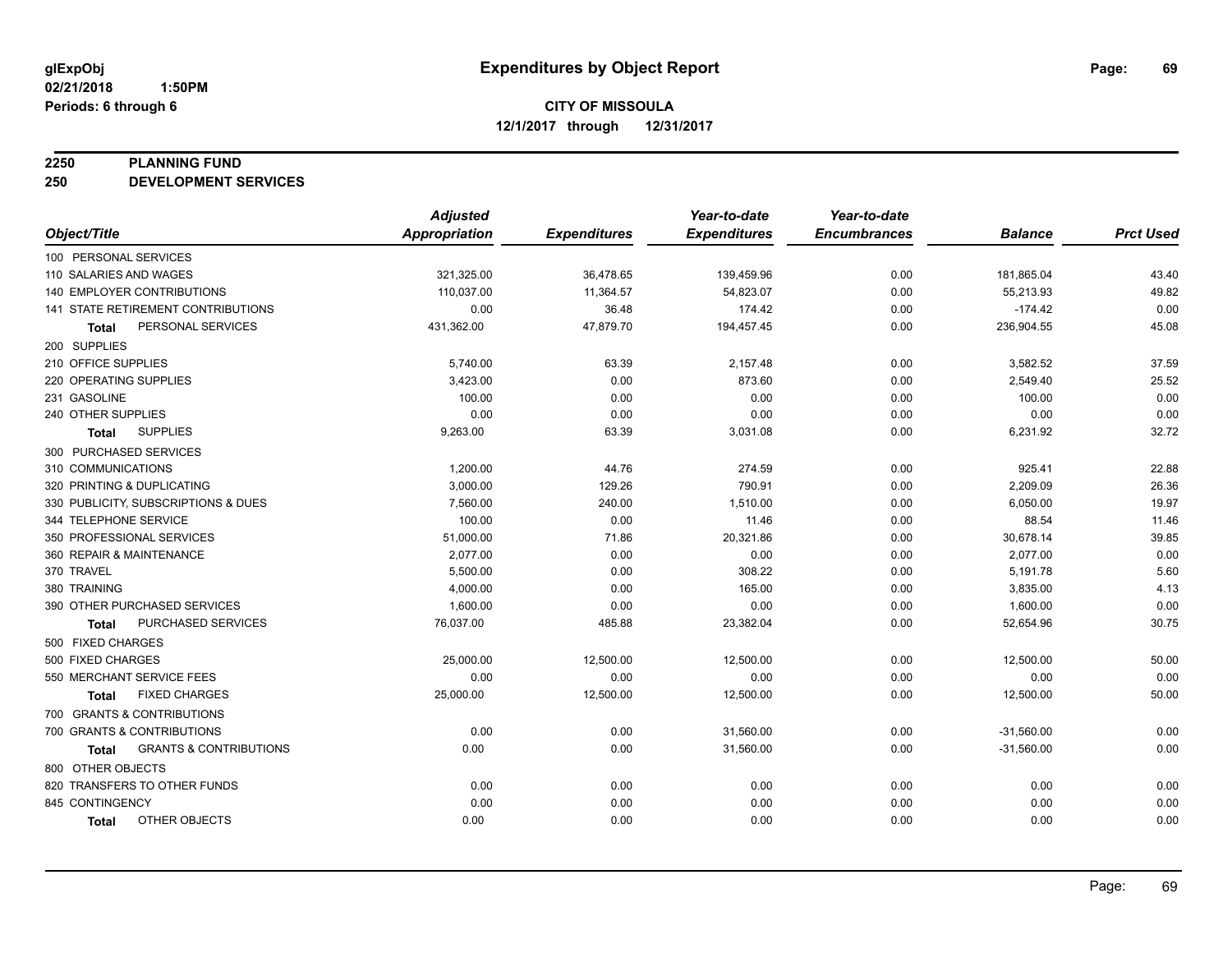| glExpObj             |        |
|----------------------|--------|
| 02/21/2018           | 1:50PM |
| Periods: 6 through 6 |        |

| 2250  | <b>ANNING FUND</b><br>DI. |            |           |           |     |            |       |
|-------|---------------------------|------------|-----------|-----------|-----|------------|-------|
| Total | OPMENT SERVICES<br>NEVEI  | 541,662.00 | 60.928.97 | 201 020 E | 0.0 | $\epsilon$ | 48.91 |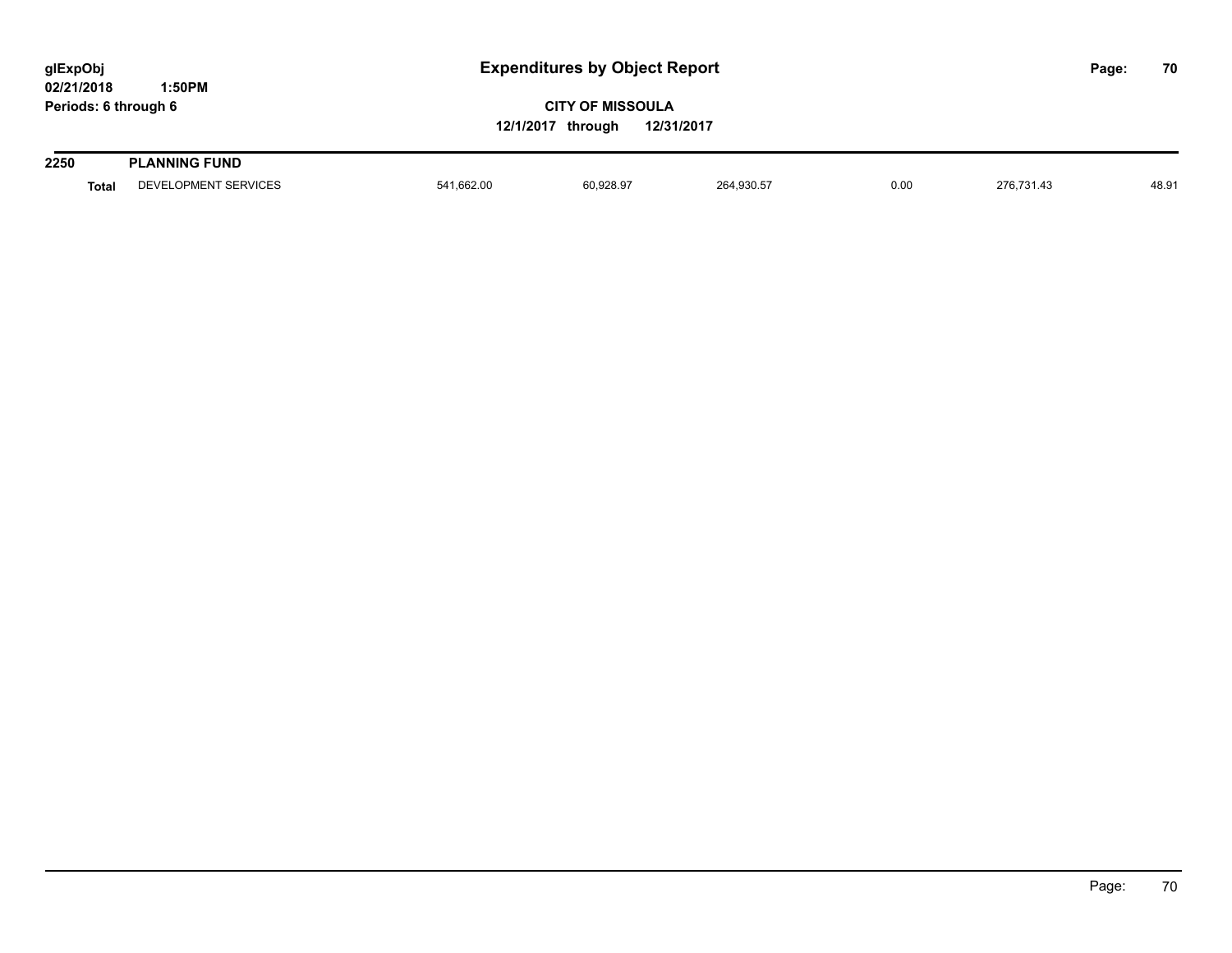**2250 PLANNING FUND**

|                                            | <b>Adjusted</b>      |                     | Year-to-date        | Year-to-date        |                |                  |
|--------------------------------------------|----------------------|---------------------|---------------------|---------------------|----------------|------------------|
| Object/Title                               | <b>Appropriation</b> | <b>Expenditures</b> | <b>Expenditures</b> | <b>Encumbrances</b> | <b>Balance</b> | <b>Prct Used</b> |
| 100 PERSONAL SERVICES                      |                      |                     |                     |                     |                |                  |
| 110 SALARIES AND WAGES                     | 321,325.00           | 36,478.65           | 139,459.96          | 0.00                | 181,865.04     | 43.40            |
| <b>140 EMPLOYER CONTRIBUTIONS</b>          | 110,037.00           | 11,364.57           | 54,823.07           | 0.00                | 55,213.93      | 49.82            |
| 141 STATE RETIREMENT CONTRIBUTIONS         | 0.00                 | 36.48               | 174.42              | 0.00                | $-174.42$      | 0.00             |
| PERSONAL SERVICES<br><b>Total</b>          | 431,362.00           | 47,879.70           | 194,457.45          | 0.00                | 236,904.55     | 45.08            |
| 200 SUPPLIES                               |                      |                     |                     |                     |                |                  |
| 210 OFFICE SUPPLIES                        | 5,740.00             | 63.39               | 2,157.48            | 0.00                | 3,582.52       | 37.59            |
| 220 OPERATING SUPPLIES                     | 3,423.00             | 0.00                | 873.60              | 0.00                | 2,549.40       | 25.52            |
| 231 GASOLINE                               | 100.00               | 0.00                | 0.00                | 0.00                | 100.00         | 0.00             |
| 240 OTHER SUPPLIES                         | 0.00                 | 0.00                | 0.00                | 0.00                | 0.00           | 0.00             |
| <b>SUPPLIES</b><br>Total                   | 9,263.00             | 63.39               | 3,031.08            | 0.00                | 6,231.92       | 32.72            |
| 300 PURCHASED SERVICES                     |                      |                     |                     |                     |                |                  |
| 310 COMMUNICATIONS                         | 1,200.00             | 44.76               | 274.59              | 0.00                | 925.41         | 22.88            |
| 320 PRINTING & DUPLICATING                 | 3,000.00             | 129.26              | 790.91              | 0.00                | 2,209.09       | 26.36            |
| 330 PUBLICITY, SUBSCRIPTIONS & DUES        | 7,560.00             | 240.00              | 1,510.00            | 0.00                | 6,050.00       | 19.97            |
| 344 TELEPHONE SERVICE                      | 100.00               | 0.00                | 11.46               | 0.00                | 88.54          | 11.46            |
| 350 PROFESSIONAL SERVICES                  | 51,000.00            | 71.86               | 20,321.86           | 0.00                | 30,678.14      | 39.85            |
| 360 REPAIR & MAINTENANCE                   | 2,077.00             | 0.00                | 0.00                | 0.00                | 2,077.00       | 0.00             |
| 370 TRAVEL                                 | 5,500.00             | 0.00                | 308.22              | 0.00                | 5,191.78       | 5.60             |
| 380 TRAINING                               | 4,000.00             | 0.00                | 165.00              | 0.00                | 3,835.00       | 4.13             |
| 390 OTHER PURCHASED SERVICES               | 1,600.00             | 0.00                | 0.00                | 0.00                | 1,600.00       | 0.00             |
| PURCHASED SERVICES<br><b>Total</b>         | 76,037.00            | 485.88              | 23,382.04           | 0.00                | 52,654.96      | 30.75            |
| 500 FIXED CHARGES                          |                      |                     |                     |                     |                |                  |
| 500 FIXED CHARGES                          | 25,000.00            | 12,500.00           | 12,500.00           | 0.00                | 12,500.00      | 50.00            |
| 550 MERCHANT SERVICE FEES                  | 0.00                 | 0.00                | 0.00                | 0.00                | 0.00           | 0.00             |
| <b>FIXED CHARGES</b><br><b>Total</b>       | 25,000.00            | 12,500.00           | 12,500.00           | 0.00                | 12,500.00      | 50.00            |
| 700 GRANTS & CONTRIBUTIONS                 |                      |                     |                     |                     |                |                  |
| 700 GRANTS & CONTRIBUTIONS                 | 0.00                 | 0.00                | 31,560.00           | 0.00                | $-31,560.00$   | 0.00             |
| <b>GRANTS &amp; CONTRIBUTIONS</b><br>Total | 0.00                 | 0.00                | 31,560.00           | 0.00                | $-31,560.00$   | 0.00             |
| 800 OTHER OBJECTS                          |                      |                     |                     |                     |                |                  |
| 820 TRANSFERS TO OTHER FUNDS               | 0.00                 | 0.00                | 0.00                | 0.00                | 0.00           | 0.00             |
| 845 CONTINGENCY                            | 0.00                 | 0.00                | 0.00                | 0.00                | 0.00           | 0.00             |
| OTHER OBJECTS<br><b>Total</b>              | 0.00                 | 0.00                | 0.00                | 0.00                | 0.00           | 0.00             |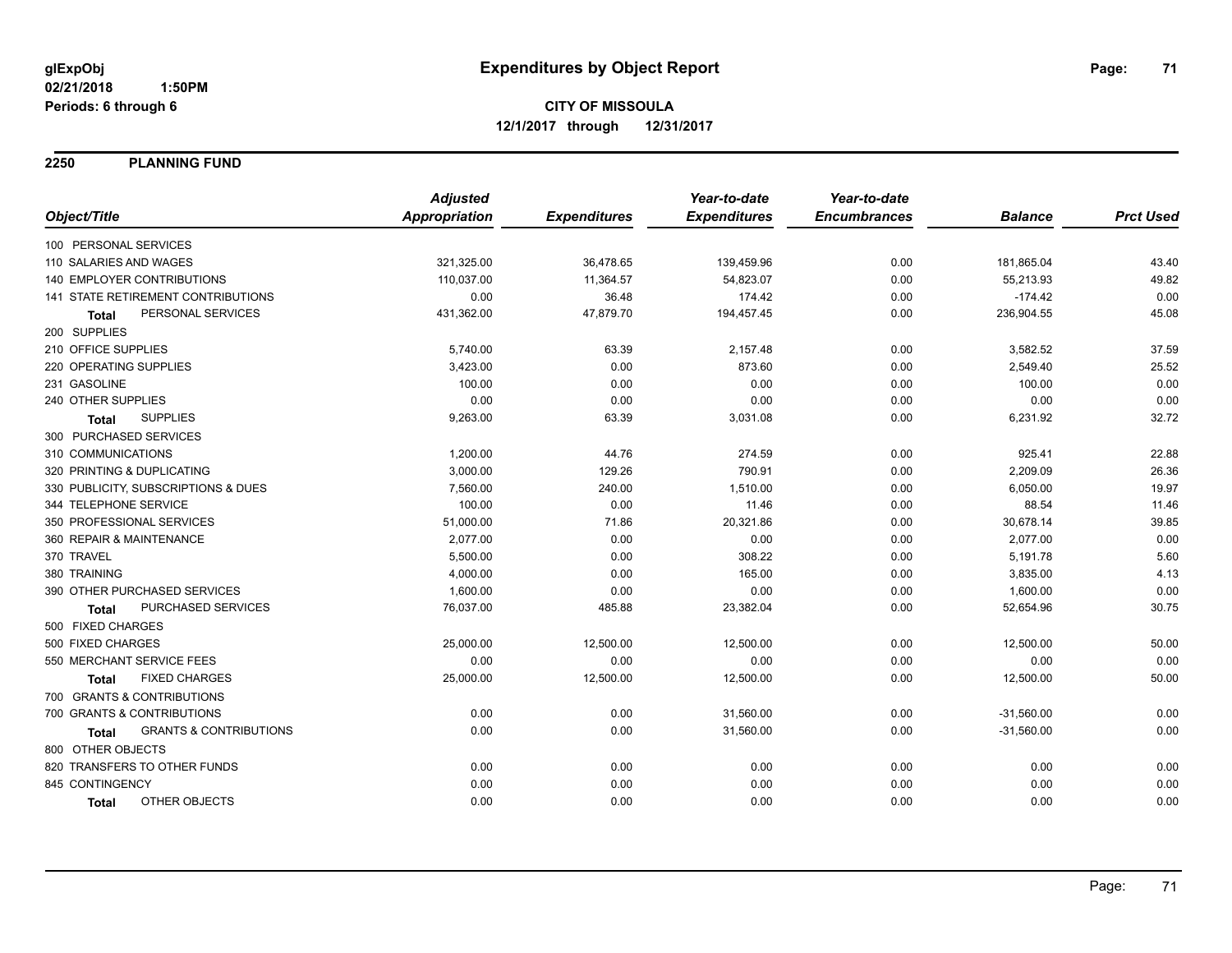## **CITY OF MISSOULA 12/1/2017 through 12/31/2017**

**Total** PLANNING FUND 6541,662.00 541,662.00 60,928.97 364,930.57 66,928.97 564,930.57 6.00 276,731.43 48.91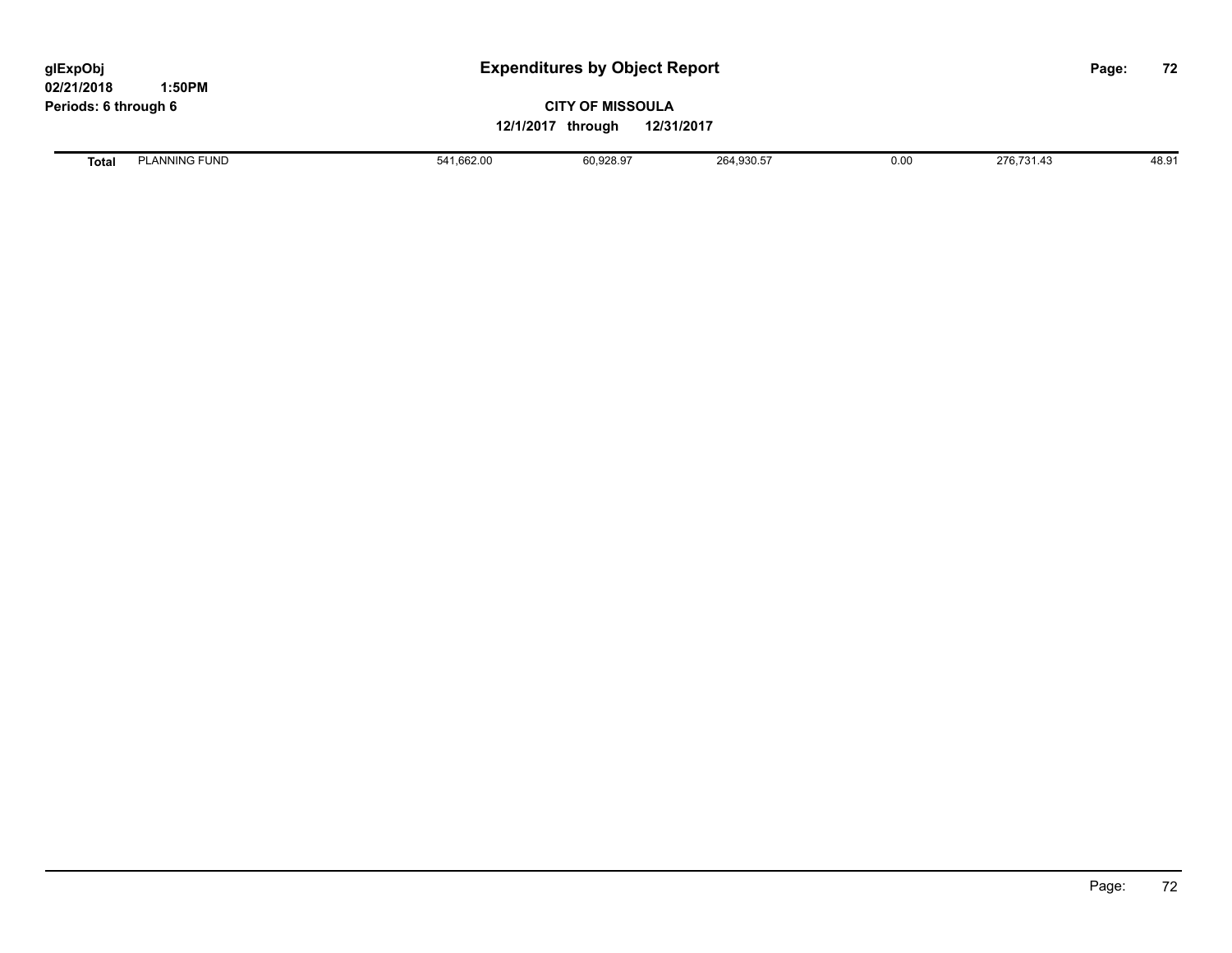## **CITY OF MISSOULA 12/1/2017 through 12/31/2017**

#### **2310 PUBLIC SAFETY INFORMATION SYSTEMS**

**310 BUILDING INSPECTION**

|                        |                            | <b>Adjusted</b> |                     | Year-to-date        | Year-to-date        |                |                  |
|------------------------|----------------------------|-----------------|---------------------|---------------------|---------------------|----------------|------------------|
| Object/Title           |                            | Appropriation   | <b>Expenditures</b> | <b>Expenditures</b> | <b>Encumbrances</b> | <b>Balance</b> | <b>Prct Used</b> |
| 200 SUPPLIES           |                            |                 |                     |                     |                     |                |                  |
| 210 OFFICE SUPPLIES    |                            | 0.00            | 0.00                | 0.00                | 0.00                | 0.00           | 0.00             |
| 220 OPERATING SUPPLIES |                            | 0.00            | 0.00                | 0.00                | 0.00                | 0.00           | 0.00             |
| <b>Total</b>           | <b>SUPPLIES</b>            | 0.00            | 0.00                | 0.00                | 0.00                | 0.00           | 0.00             |
| 500 FIXED CHARGES      |                            |                 |                     |                     |                     |                |                  |
|                        | 550 MERCHANT SERVICE FEES  | 0.00            | 0.00                | 0.00                | 0.00                | 0.00           | 0.00             |
| <b>Total</b>           | <b>FIXED CHARGES</b>       | 0.00            | 0.00                | 0.00                | 0.00                | 0.00           | 0.00             |
| 800 OTHER OBJECTS      |                            |                 |                     |                     |                     |                |                  |
| 845 CONTINGENCY        |                            | 0.00            | 0.00                | 0.00                | 0.00                | 0.00           | 0.00             |
| <b>Total</b>           | OTHER OBJECTS              | 0.00            | 0.00                | 0.00                | 0.00                | 0.00           | 0.00             |
| 900 CAPITAL OUTLAY     |                            |                 |                     |                     |                     |                |                  |
|                        | 940 MACHINERY & EQUIPMENT  | 0.00            | 0.00                | 0.00                | 0.00                | 0.00           | 0.00             |
| <b>Total</b>           | <b>CAPITAL OUTLAY</b>      | 0.00            | 0.00                | 0.00                | 0.00                | 0.00           | 0.00             |
| <b>Total</b>           | <b>BUILDING INSPECTION</b> | 0.00            | 0.00                | 0.00                | 0.00                | 0.00           | 0.00             |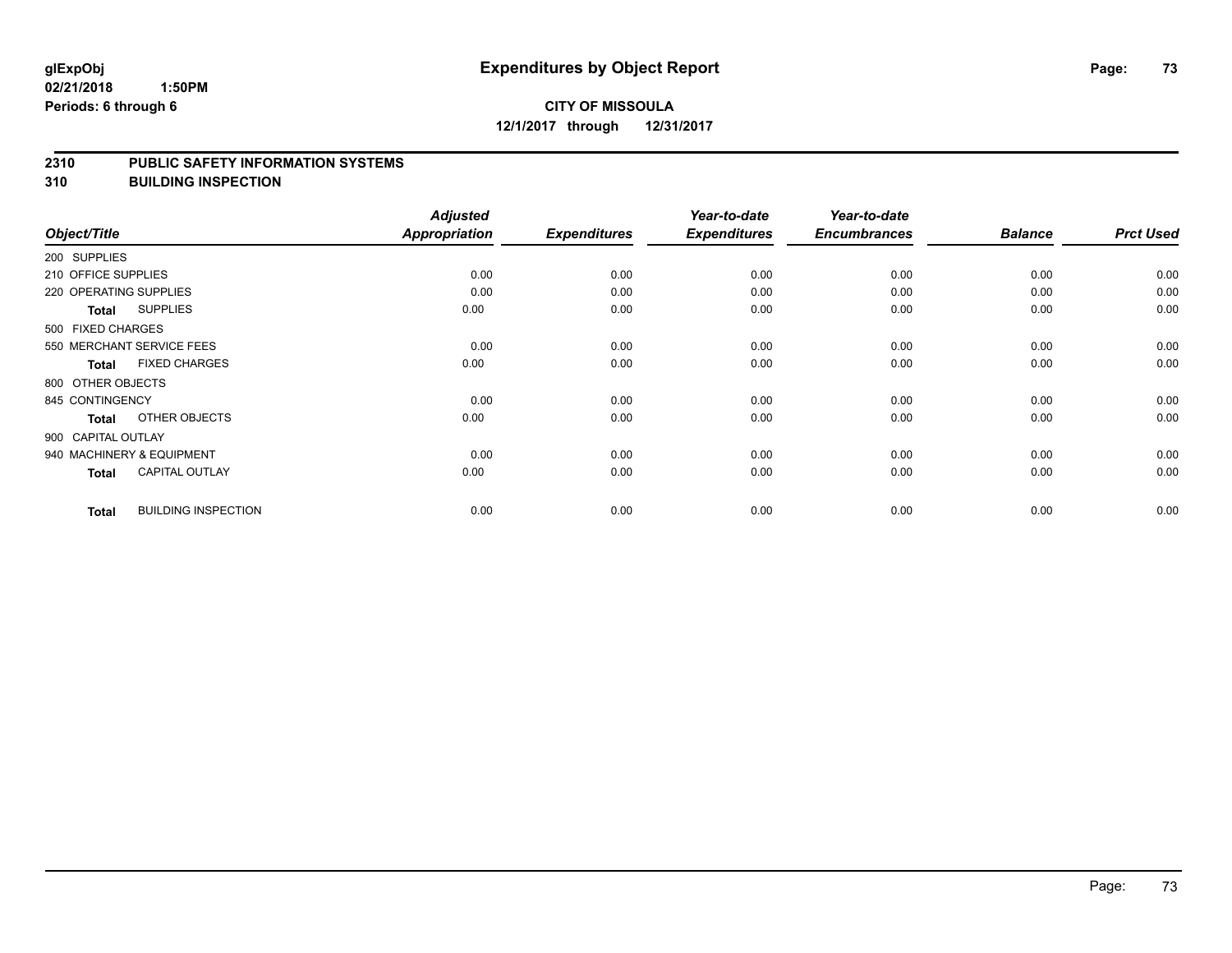# **CITY OF MISSOULA 12/1/2017 through 12/31/2017**

## **2310 PUBLIC SAFETY INFORMATION SYSTEMS**

| Object/Title           |                                   | <b>Adjusted</b><br>Appropriation | <b>Expenditures</b> | Year-to-date<br><b>Expenditures</b> | Year-to-date<br><b>Encumbrances</b> | <b>Balance</b> | <b>Prct Used</b> |
|------------------------|-----------------------------------|----------------------------------|---------------------|-------------------------------------|-------------------------------------|----------------|------------------|
| 200 SUPPLIES           |                                   |                                  |                     |                                     |                                     |                |                  |
| 210 OFFICE SUPPLIES    |                                   | 0.00                             | 0.00                | 0.00                                | 0.00                                | 0.00           | 0.00             |
| 220 OPERATING SUPPLIES |                                   | 0.00                             | 0.00                | 0.00                                | 0.00                                | 0.00           | 0.00             |
| Total                  | <b>SUPPLIES</b>                   | 0.00                             | 0.00                | 0.00                                | 0.00                                | 0.00           | 0.00             |
| 500 FIXED CHARGES      |                                   |                                  |                     |                                     |                                     |                |                  |
|                        | 550 MERCHANT SERVICE FEES         | 0.00                             | 0.00                | 0.00                                | 0.00                                | 0.00           | 0.00             |
| <b>Total</b>           | <b>FIXED CHARGES</b>              | 0.00                             | 0.00                | 0.00                                | 0.00                                | 0.00           | 0.00             |
| 800 OTHER OBJECTS      |                                   |                                  |                     |                                     |                                     |                |                  |
| 845 CONTINGENCY        |                                   | 0.00                             | 0.00                | 0.00                                | 0.00                                | 0.00           | 0.00             |
| <b>Total</b>           | OTHER OBJECTS                     | 0.00                             | 0.00                | 0.00                                | 0.00                                | 0.00           | 0.00             |
| 900 CAPITAL OUTLAY     |                                   |                                  |                     |                                     |                                     |                |                  |
|                        | 940 MACHINERY & EQUIPMENT         | 0.00                             | 0.00                | 0.00                                | 0.00                                | 0.00           | 0.00             |
| Total                  | <b>CAPITAL OUTLAY</b>             | 0.00                             | 0.00                | 0.00                                | 0.00                                | 0.00           | 0.00             |
| <b>Total</b>           | PUBLIC SAFETY INFORMATION SYSTEM! | 0.00                             | 0.00                | 0.00                                | 0.00                                | 0.00           | 0.00             |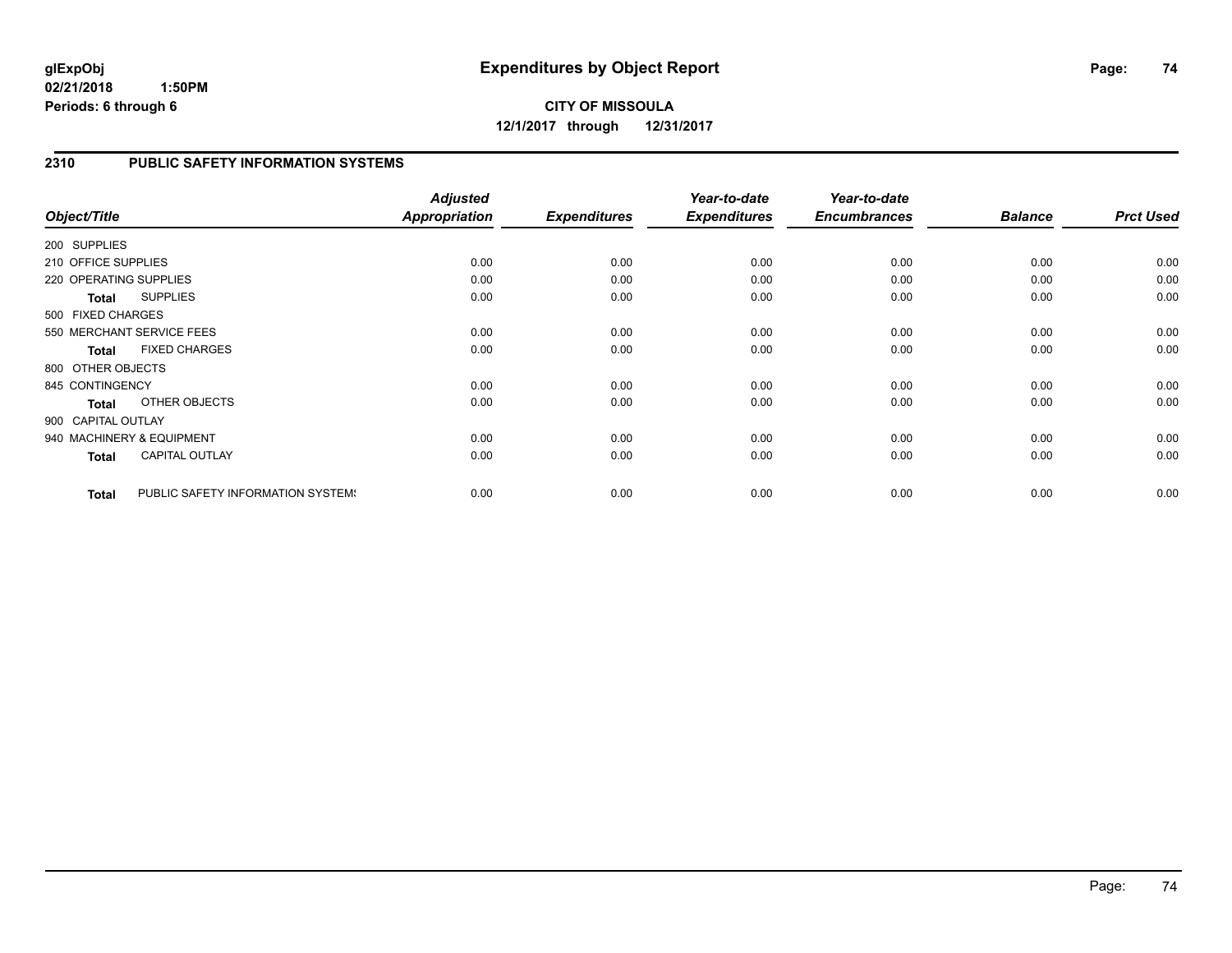#### **2321 IMPACT FEE FUND**

|                    |                                         | <b>Adjusted</b> |                     | Year-to-date        | Year-to-date        |                |                  |
|--------------------|-----------------------------------------|-----------------|---------------------|---------------------|---------------------|----------------|------------------|
| Object/Title       |                                         | Appropriation   | <b>Expenditures</b> | <b>Expenditures</b> | <b>Encumbrances</b> | <b>Balance</b> | <b>Prct Used</b> |
|                    | 300 PURCHASED SERVICES                  |                 |                     |                     |                     |                |                  |
|                    | 350 PROFESSIONAL SERVICES               | 0.00            | 5,370.00            | 5,370.00            | 0.00                | $-5,370.00$    | 0.00             |
| Total              | <b>PURCHASED SERVICES</b>               | 0.00            | 5,370.00            | 5,370.00            | 0.00                | $-5,370.00$    | 0.00             |
| 500 FIXED CHARGES  |                                         |                 |                     |                     |                     |                |                  |
|                    | 550 MERCHANT SERVICE FEES               | 0.00            | 0.00                | 0.00                | 0.00                | 0.00           | 0.00             |
| <b>Total</b>       | <b>FIXED CHARGES</b>                    | 0.00            | 0.00                | 0.00                | 0.00                | 0.00           | 0.00             |
|                    | 700 GRANTS & CONTRIBUTIONS              |                 |                     |                     |                     |                |                  |
|                    | 700 GRANTS & CONTRIBUTIONS              | 0.00            | 0.00                | 0.00                | 0.00                | 0.00           | 0.00             |
| <b>Total</b>       | <b>GRANTS &amp; CONTRIBUTIONS</b>       | 0.00            | 0.00                | 0.00                | 0.00                | 0.00           | 0.00             |
| 800 OTHER OBJECTS  |                                         |                 |                     |                     |                     |                |                  |
|                    | 820 TRANSFERS TO OTHER FUNDS            | 0.00            | 0.00                | 0.00                | 0.00                | 0.00           | 0.00             |
| <b>Total</b>       | OTHER OBJECTS                           | 0.00            | 0.00                | 0.00                | 0.00                | 0.00           | 0.00             |
| 900 CAPITAL OUTLAY |                                         |                 |                     |                     |                     |                |                  |
| 930 IMPROVEMENTS   |                                         | 3,205,295.00    | 33.00               | 149,812.12          | 0.00                | 3,055,482.88   | 4.67             |
|                    | 940 CONFINED SPACE RESCUE TRAINING PROP | 0.00            | 34,589.80           | 34,826.82           | 0.00                | $-34,826.82$   | 0.00             |
| <b>Total</b>       | <b>CAPITAL OUTLAY</b>                   | 3,205,295.00    | 34,622.80           | 184,638.94          | 0.00                | 3,020,656.06   | 5.76             |
| <b>Total</b>       | NON-DEPARTMENTAL                        | 3,205,295.00    | 39,992.80           | 190,008.94          | 0.00                | 3,015,286.06   | 5.93             |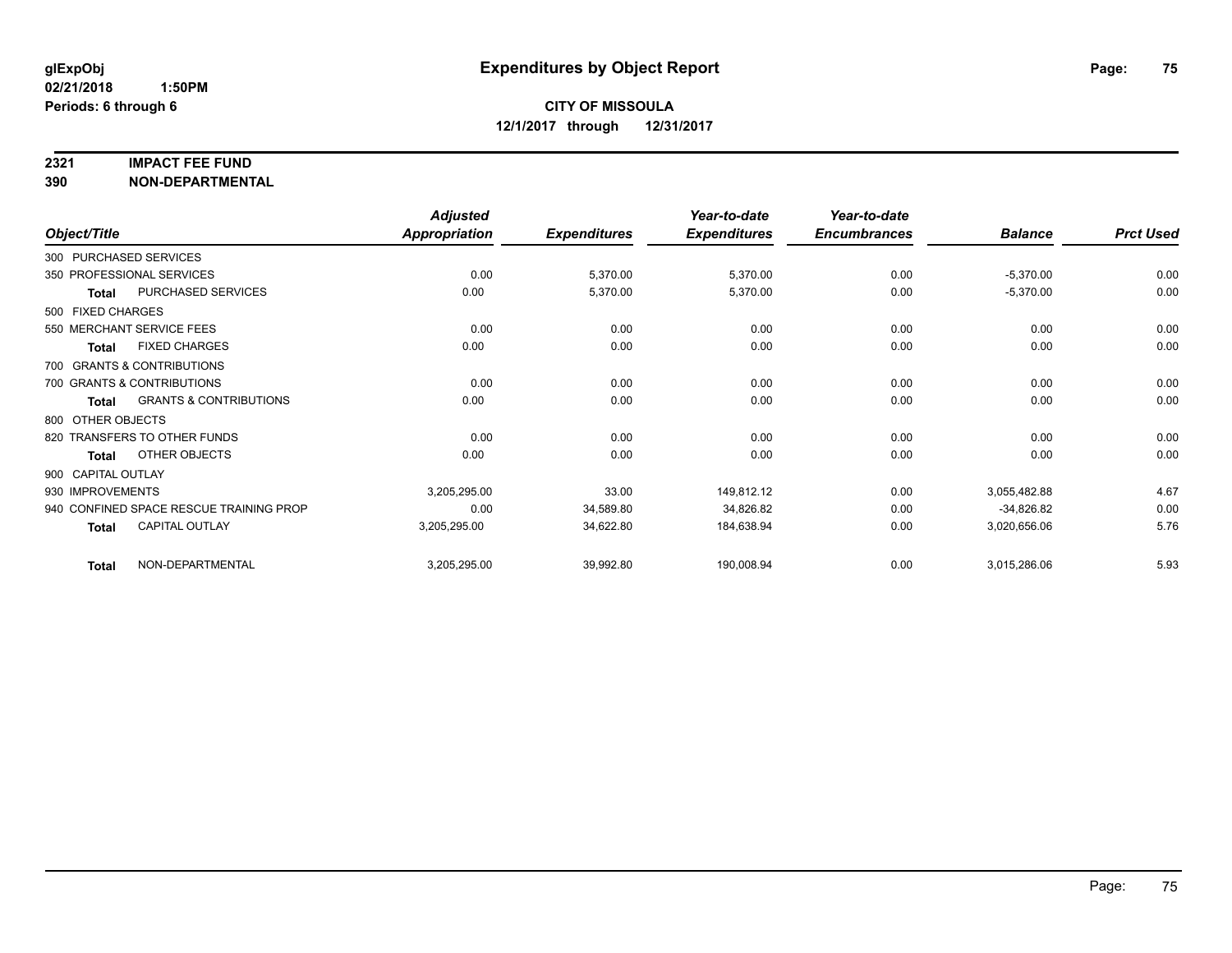## **2321 IMPACT FEE FUND**

|                        |                                   | <b>Adjusted</b> |                     | Year-to-date        | Year-to-date        |                |                  |
|------------------------|-----------------------------------|-----------------|---------------------|---------------------|---------------------|----------------|------------------|
| Object/Title           |                                   | Appropriation   | <b>Expenditures</b> | <b>Expenditures</b> | <b>Encumbrances</b> | <b>Balance</b> | <b>Prct Used</b> |
| 300 PURCHASED SERVICES |                                   |                 |                     |                     |                     |                |                  |
|                        | 350 PROFESSIONAL SERVICES         | 0.00            | 5,370.00            | 5,370.00            | 0.00                | $-5,370.00$    | 0.00             |
| <b>Total</b>           | PURCHASED SERVICES                | 0.00            | 5,370.00            | 5,370.00            | 0.00                | $-5,370.00$    | 0.00             |
| 500 FIXED CHARGES      |                                   |                 |                     |                     |                     |                |                  |
|                        | 550 MERCHANT SERVICE FEES         | 0.00            | 0.00                | 0.00                | 0.00                | 0.00           | 0.00             |
| <b>Total</b>           | <b>FIXED CHARGES</b>              | 0.00            | 0.00                | 0.00                | 0.00                | 0.00           | 0.00             |
|                        | 700 GRANTS & CONTRIBUTIONS        |                 |                     |                     |                     |                |                  |
|                        | 700 GRANTS & CONTRIBUTIONS        | 0.00            | 0.00                | 0.00                | 0.00                | 0.00           | 0.00             |
| <b>Total</b>           | <b>GRANTS &amp; CONTRIBUTIONS</b> | 0.00            | 0.00                | 0.00                | 0.00                | 0.00           | 0.00             |
| 800 OTHER OBJECTS      |                                   |                 |                     |                     |                     |                |                  |
|                        | 820 TRANSFERS TO OTHER FUNDS      | 0.00            | 0.00                | 0.00                | 0.00                | 0.00           | 0.00             |
| Total                  | OTHER OBJECTS                     | 0.00            | 0.00                | 0.00                | 0.00                | 0.00           | 0.00             |
| 900 CAPITAL OUTLAY     |                                   |                 |                     |                     |                     |                |                  |
| 930 IMPROVEMENTS       |                                   | 3,205,295.00    | 33.00               | 149,812.12          | 0.00                | 3,055,482.88   | 4.67             |
|                        | 940 MACHINERY & EQUIPMENT         | 0.00            | 34,589.80           | 34,826.82           | 0.00                | $-34,826.82$   | 0.00             |
| <b>Total</b>           | <b>CAPITAL OUTLAY</b>             | 3,205,295.00    | 34,622.80           | 184,638.94          | 0.00                | 3,020,656.06   | 5.76             |
| <b>Total</b>           | <b>IMPACT FEE FUND</b>            | 3,205,295.00    | 39,992.80           | 190,008.94          | 0.00                | 3,015,286.06   | 5.93             |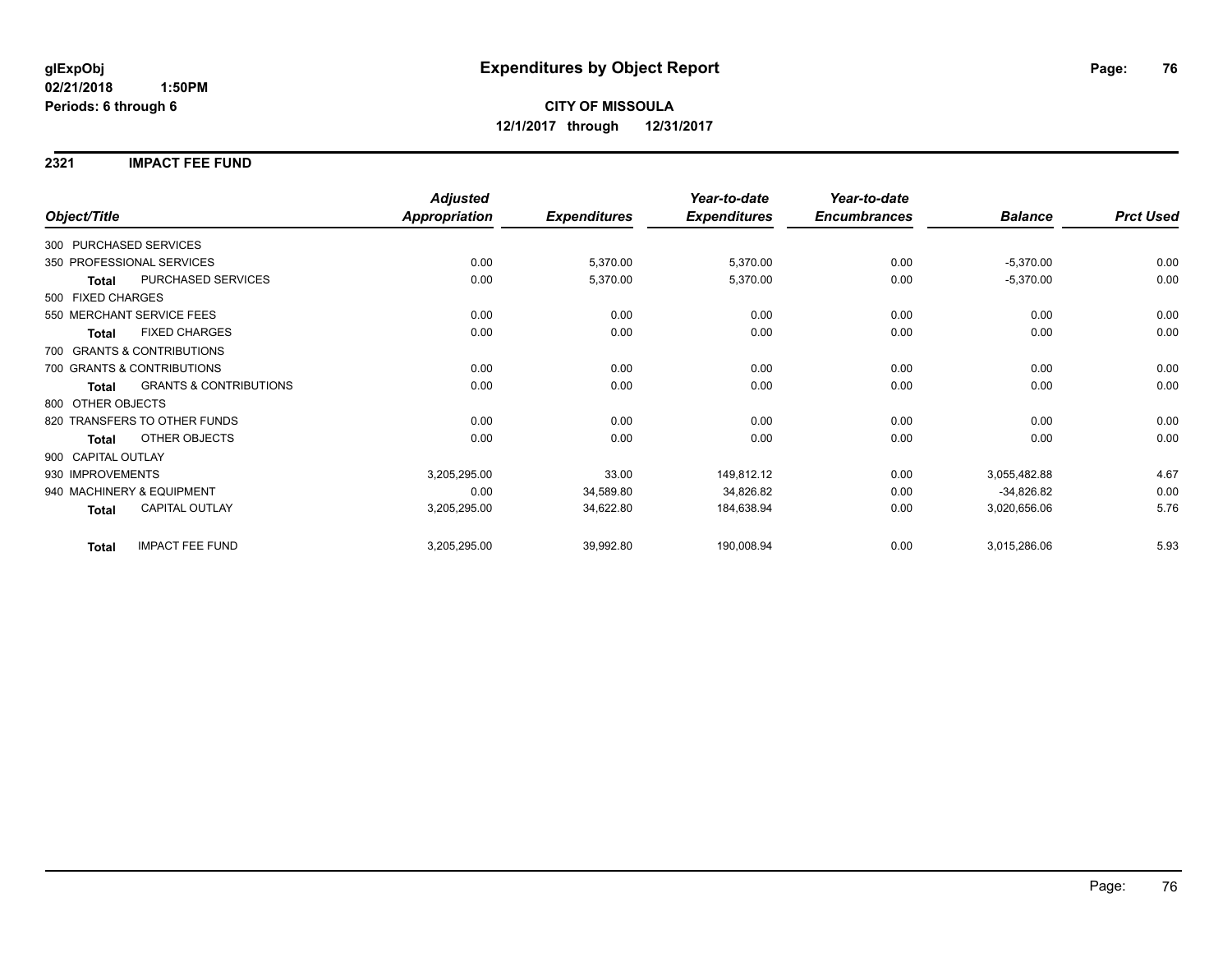#### **2322 GEORGE ELMER/CATTLE DR INTERSECTION**

| Object/Title       |                              | <b>Adjusted</b><br><b>Appropriation</b> | <b>Expenditures</b> | Year-to-date<br><b>Expenditures</b> | Year-to-date<br><b>Encumbrances</b> | <b>Balance</b> | <b>Prct Used</b> |
|--------------------|------------------------------|-----------------------------------------|---------------------|-------------------------------------|-------------------------------------|----------------|------------------|
|                    | 300 PURCHASED SERVICES       |                                         |                     |                                     |                                     |                |                  |
|                    | 350 PROFESSIONAL SERVICES    | 15,000.00                               | 0.00                | 0.00                                | 0.00                                | 15,000.00      | 0.00             |
| <b>Total</b>       | <b>PURCHASED SERVICES</b>    | 15,000.00                               | 0.00                | 0.00                                | 0.00                                | 15,000.00      | 0.00             |
| 500 FIXED CHARGES  |                              |                                         |                     |                                     |                                     |                |                  |
|                    | 550 MERCHANT SERVICE FEES    | 0.00                                    | 0.00                | 0.00                                | 0.00                                | 0.00           | 0.00             |
| <b>Total</b>       | <b>FIXED CHARGES</b>         | 0.00                                    | 0.00                | 0.00                                | 0.00                                | 0.00           | 0.00             |
| 800 OTHER OBJECTS  |                              |                                         |                     |                                     |                                     |                |                  |
|                    | 820 TRANSFERS TO OTHER FUNDS | 0.00                                    | 0.00                | 0.00                                | 0.00                                | 0.00           | 0.00             |
| <b>Total</b>       | OTHER OBJECTS                | 0.00                                    | 0.00                | 0.00                                | 0.00                                | 0.00           | 0.00             |
| 900 CAPITAL OUTLAY |                              |                                         |                     |                                     |                                     |                |                  |
| 930 IMPROVEMENTS   |                              | 0.00                                    | 0.00                | 0.00                                | 0.00                                | 0.00           | 0.00             |
| <b>Total</b>       | <b>CAPITAL OUTLAY</b>        | 0.00                                    | 0.00                | 0.00                                | 0.00                                | 0.00           | 0.00             |
| <b>Total</b>       | NON-DEPARTMENTAL             | 15,000.00                               | 0.00                | 0.00                                | 0.00                                | 15,000.00      | 0.00             |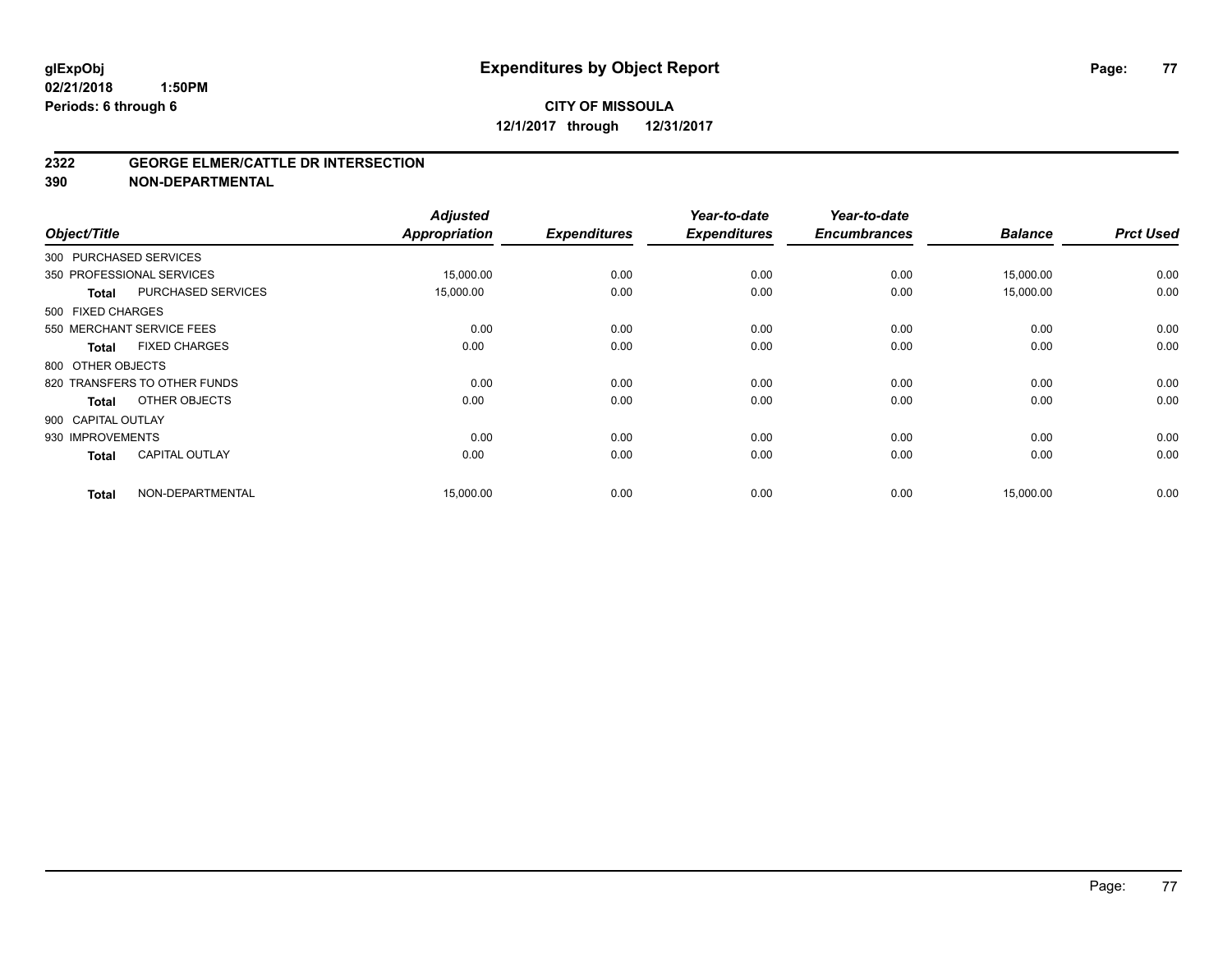**CITY OF MISSOULA 12/1/2017 through 12/31/2017**

# **2322 GEORGE ELMER/CATTLE DR INTERSECTION**

| Object/Title           |                                         | <b>Adjusted</b><br>Appropriation | <b>Expenditures</b> | Year-to-date<br><b>Expenditures</b> | Year-to-date<br><b>Encumbrances</b> | <b>Balance</b> | <b>Prct Used</b> |
|------------------------|-----------------------------------------|----------------------------------|---------------------|-------------------------------------|-------------------------------------|----------------|------------------|
| 300 PURCHASED SERVICES |                                         |                                  |                     |                                     |                                     |                |                  |
|                        | 350 PROFESSIONAL SERVICES               | 15,000.00                        | 0.00                | 0.00                                | 0.00                                | 15,000.00      | 0.00             |
| <b>Total</b>           | PURCHASED SERVICES                      | 15,000.00                        | 0.00                | 0.00                                | 0.00                                | 15,000.00      | 0.00             |
| 500 FIXED CHARGES      |                                         |                                  |                     |                                     |                                     |                |                  |
|                        | 550 MERCHANT SERVICE FEES               | 0.00                             | 0.00                | 0.00                                | 0.00                                | 0.00           | 0.00             |
| <b>Total</b>           | <b>FIXED CHARGES</b>                    | 0.00                             | 0.00                | 0.00                                | 0.00                                | 0.00           | 0.00             |
| 800 OTHER OBJECTS      |                                         |                                  |                     |                                     |                                     |                |                  |
|                        | 820 TRANSFERS TO OTHER FUNDS            | 0.00                             | 0.00                | 0.00                                | 0.00                                | 0.00           | 0.00             |
| <b>Total</b>           | OTHER OBJECTS                           | 0.00                             | 0.00                | 0.00                                | 0.00                                | 0.00           | 0.00             |
| 900 CAPITAL OUTLAY     |                                         |                                  |                     |                                     |                                     |                |                  |
| 930 IMPROVEMENTS       |                                         | 0.00                             | 0.00                | 0.00                                | 0.00                                | 0.00           | 0.00             |
| <b>Total</b>           | <b>CAPITAL OUTLAY</b>                   | 0.00                             | 0.00                | 0.00                                | 0.00                                | 0.00           | 0.00             |
| <b>Total</b>           | <b>GEORGE ELMER/CATTLE DR INTERSECT</b> | 15,000.00                        | 0.00                | 0.00                                | 0.00                                | 15,000.00      | 0.00             |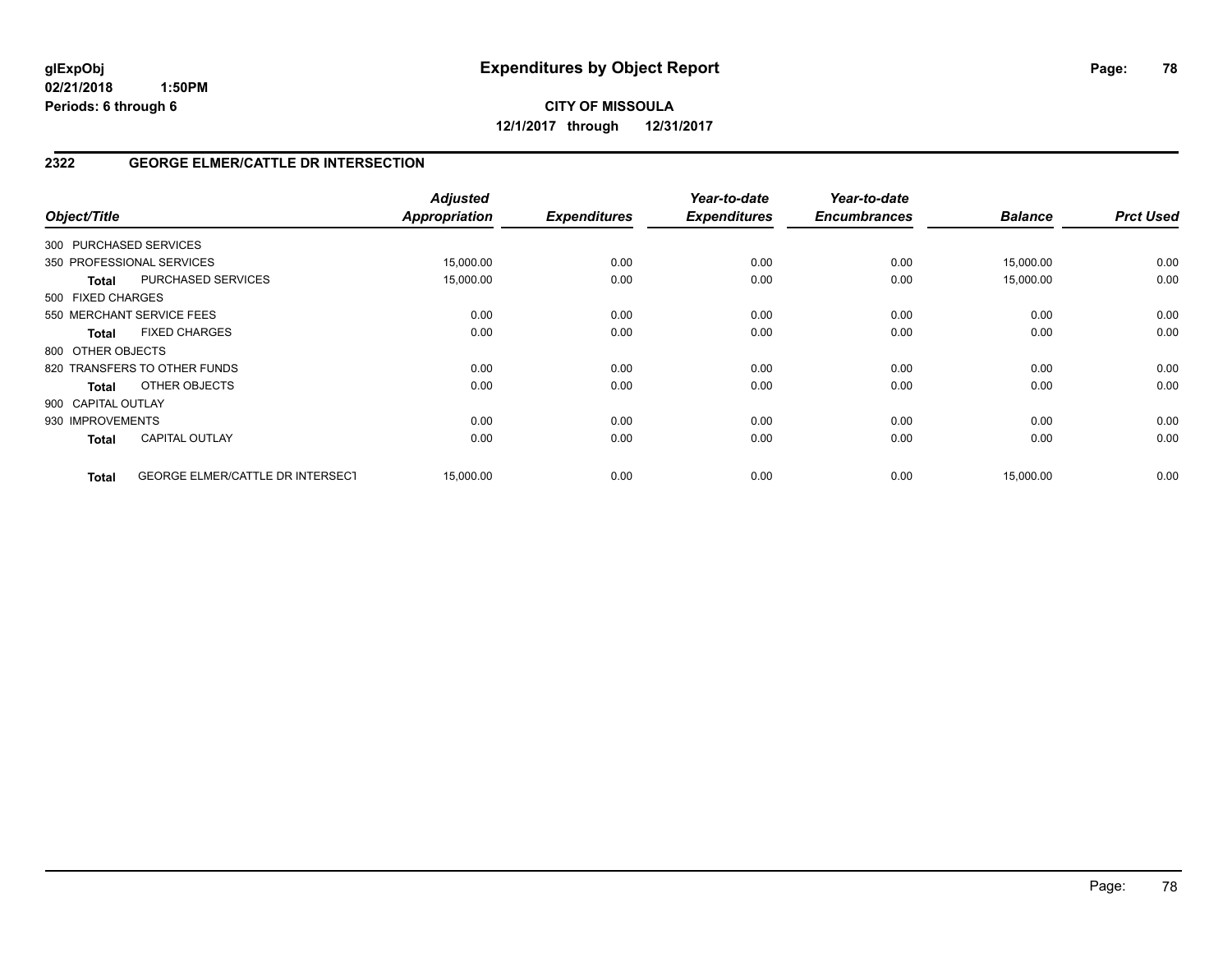**2365 PUBLIC ART FUND**

**220 MAYOR**

|                            |                              | <b>Adjusted</b>      |                     | Year-to-date        | Year-to-date        |                |                  |
|----------------------------|------------------------------|----------------------|---------------------|---------------------|---------------------|----------------|------------------|
| Object/Title               |                              | <b>Appropriation</b> | <b>Expenditures</b> | <b>Expenditures</b> | <b>Encumbrances</b> | <b>Balance</b> | <b>Prct Used</b> |
| 200 SUPPLIES               |                              |                      |                     |                     |                     |                |                  |
| 230 REPAIR/MAINTENANCE     |                              | 0.00                 | 0.00                | 0.00                | 0.00                | 0.00           | 0.00             |
| <b>Total</b>               | <b>SUPPLIES</b>              | 0.00                 | 0.00                | 0.00                | 0.00                | 0.00           | 0.00             |
| 300 PURCHASED SERVICES     |                              |                      |                     |                     |                     |                |                  |
| 320 PRINTING & DUPLICATING |                              | 3,000.00             | 0.00                | 30.00               | 0.00                | 2,970.00       | 1.00             |
|                            | 350 PROFESSIONAL SERVICES    | 0.00                 | 0.00                | 4,500.00            | 0.00                | $-4,500.00$    | 0.00             |
| 360 REPAIR & MAINTENANCE   |                              | 0.00                 | 0.00                | 0.00                | 0.00                | 0.00           | 0.00             |
|                            | 390 OTHER PURCHASED SERVICES | 12,943.00            | 0.00                | 0.00                | 0.00                | 12,943.00      | 0.00             |
| <b>Total</b>               | PURCHASED SERVICES           | 15,943.00            | 0.00                | 4,530.00            | 0.00                | 11,413.00      | 28.41            |
| 500 FIXED CHARGES          |                              |                      |                     |                     |                     |                |                  |
|                            | 550 MERCHANT SERVICE FEES    | 0.00                 | 0.00                | 0.00                | 0.00                | 0.00           | 0.00             |
| <b>Total</b>               | <b>FIXED CHARGES</b>         | 0.00                 | 0.00                | 0.00                | 0.00                | 0.00           | 0.00             |
| 800 OTHER OBJECTS          |                              |                      |                     |                     |                     |                |                  |
| 845 CONTINGENCY            |                              | 0.00                 | 0.00                | 0.00                | 0.00                | 0.00           | 0.00             |
| <b>Total</b>               | OTHER OBJECTS                | 0.00                 | 0.00                | 0.00                | 0.00                | 0.00           | 0.00             |
| 900 CAPITAL OUTLAY         |                              |                      |                     |                     |                     |                |                  |
| 930 IMPROVEMENTS           |                              | 0.00                 | 0.00                | 0.00                | 0.00                | 0.00           | 0.00             |
| <b>Total</b>               | <b>CAPITAL OUTLAY</b>        | 0.00                 | 0.00                | 0.00                | 0.00                | 0.00           | 0.00             |
| <b>Total</b>               | <b>MAYOR</b>                 | 15,943.00            | 0.00                | 4,530.00            | 0.00                | 11,413.00      | 28.41            |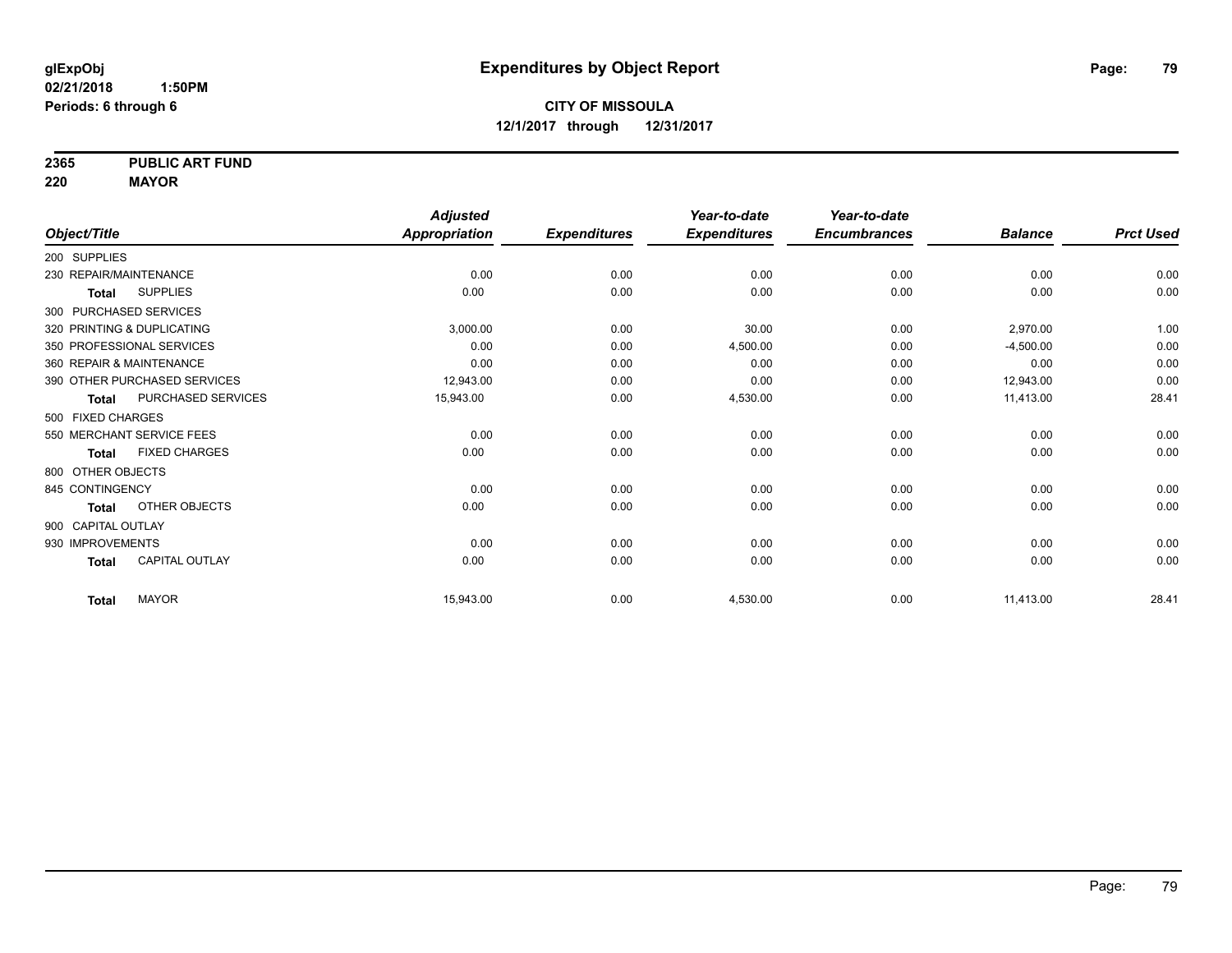## **2365 PUBLIC ART FUND**

|                                       | <b>Adjusted</b>      |                     | Year-to-date        | Year-to-date        |                |                  |
|---------------------------------------|----------------------|---------------------|---------------------|---------------------|----------------|------------------|
| Object/Title                          | <b>Appropriation</b> | <b>Expenditures</b> | <b>Expenditures</b> | <b>Encumbrances</b> | <b>Balance</b> | <b>Prct Used</b> |
| 200 SUPPLIES                          |                      |                     |                     |                     |                |                  |
| 230 REPAIR/MAINTENANCE                | 0.00                 | 0.00                | 0.00                | 0.00                | 0.00           | 0.00             |
| <b>SUPPLIES</b><br><b>Total</b>       | 0.00                 | 0.00                | 0.00                | 0.00                | 0.00           | 0.00             |
| 300 PURCHASED SERVICES                |                      |                     |                     |                     |                |                  |
| 320 PRINTING & DUPLICATING            | 3,000.00             | 0.00                | 30.00               | 0.00                | 2,970.00       | 1.00             |
| 350 PROFESSIONAL SERVICES             | 0.00                 | 0.00                | 4,500.00            | 0.00                | $-4,500.00$    | 0.00             |
| 360 REPAIR & MAINTENANCE              | 0.00                 | 0.00                | 0.00                | 0.00                | 0.00           | 0.00             |
| 390 OTHER PURCHASED SERVICES          | 12,943.00            | 0.00                | 0.00                | 0.00                | 12,943.00      | 0.00             |
| PURCHASED SERVICES<br><b>Total</b>    | 15,943.00            | 0.00                | 4,530.00            | 0.00                | 11,413.00      | 28.41            |
| 500 FIXED CHARGES                     |                      |                     |                     |                     |                |                  |
| 550 MERCHANT SERVICE FEES             | 0.00                 | 0.00                | 0.00                | 0.00                | 0.00           | 0.00             |
| <b>FIXED CHARGES</b><br><b>Total</b>  | 0.00                 | 0.00                | 0.00                | 0.00                | 0.00           | 0.00             |
| 800 OTHER OBJECTS                     |                      |                     |                     |                     |                |                  |
| 845 CONTINGENCY                       | 0.00                 | 0.00                | 0.00                | 0.00                | 0.00           | 0.00             |
| <b>OTHER OBJECTS</b><br><b>Total</b>  | 0.00                 | 0.00                | 0.00                | 0.00                | 0.00           | 0.00             |
| 900 CAPITAL OUTLAY                    |                      |                     |                     |                     |                |                  |
| 930 IMPROVEMENTS                      | 0.00                 | 0.00                | 0.00                | 0.00                | 0.00           | 0.00             |
| <b>CAPITAL OUTLAY</b><br><b>Total</b> | 0.00                 | 0.00                | 0.00                | 0.00                | 0.00           | 0.00             |
| PUBLIC ART FUND<br><b>Total</b>       | 15,943.00            | 0.00                | 4,530.00            | 0.00                | 11,413.00      | 28.41            |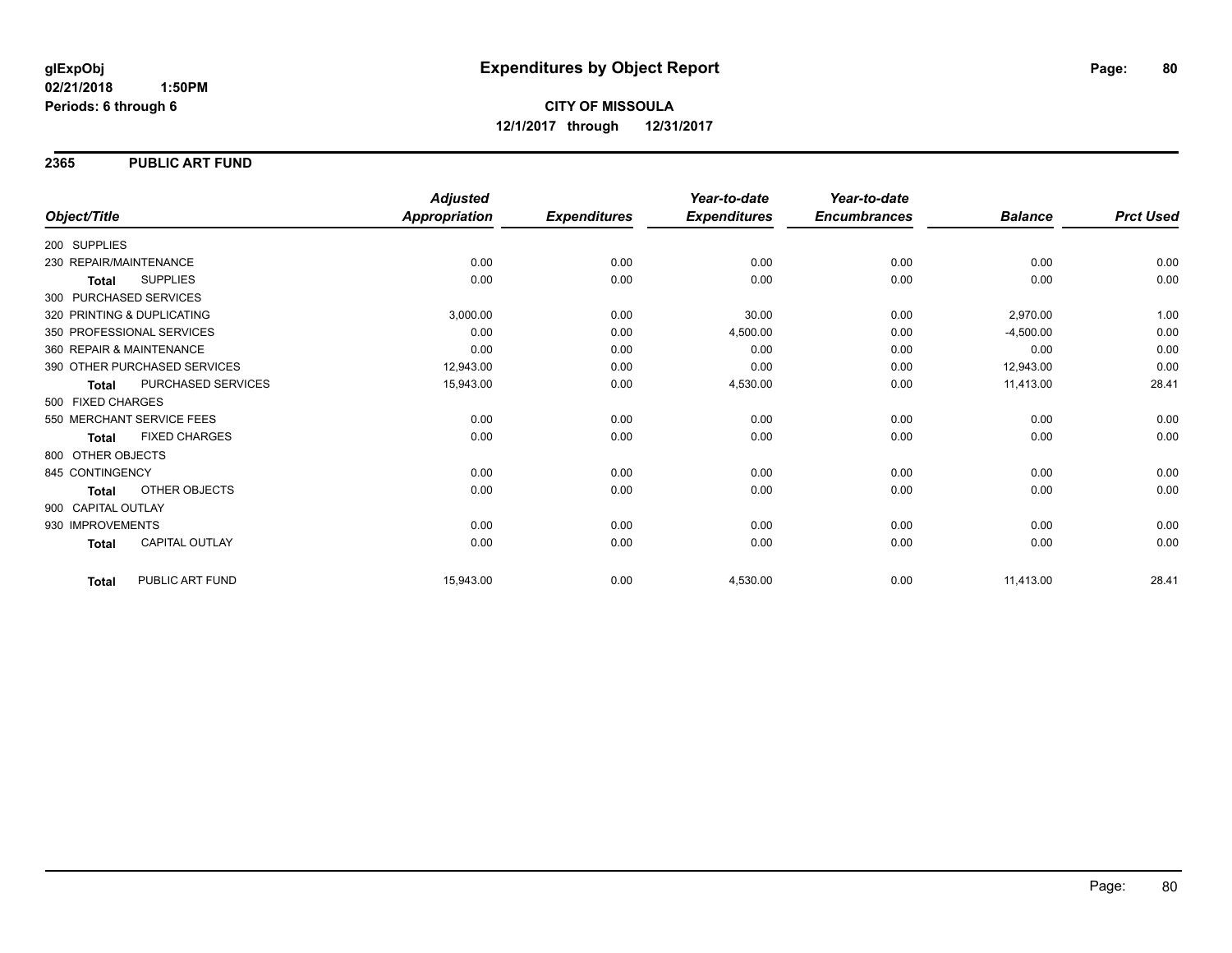#### **2371 EMPLOYEE HEALTH INSURANCE LEVY FUND**

| Object/Title                         | <b>Adjusted</b><br><b>Appropriation</b> | <b>Expenditures</b> | Year-to-date<br><b>Expenditures</b> | Year-to-date<br><b>Encumbrances</b> | <b>Balance</b> | <b>Prct Used</b> |
|--------------------------------------|-----------------------------------------|---------------------|-------------------------------------|-------------------------------------|----------------|------------------|
| 500 FIXED CHARGES                    |                                         |                     |                                     |                                     |                |                  |
| 550 MERCHANT SERVICE FEES            | 0.00                                    | 0.00                | 0.00                                | 0.00                                | 0.00           | 0.00             |
| <b>FIXED CHARGES</b><br><b>Total</b> | 0.00                                    | 0.00                | 0.00                                | 0.00                                | 0.00           | 0.00             |
| 800 OTHER OBJECTS                    |                                         |                     |                                     |                                     |                |                  |
| 820 TRANSFERS TO OTHER FUNDS         | 0.00                                    | 0.00                | 0.00                                | 0.00                                | 0.00           | 0.00             |
| OTHER OBJECTS<br><b>Total</b>        | 0.00                                    | 0.00                | 0.00                                | 0.00                                | 0.00           | 0.00             |
| NON-DEPARTMENTAL<br><b>Total</b>     | 0.00                                    | 0.00                | 0.00                                | 0.00                                | 0.00           | 0.00             |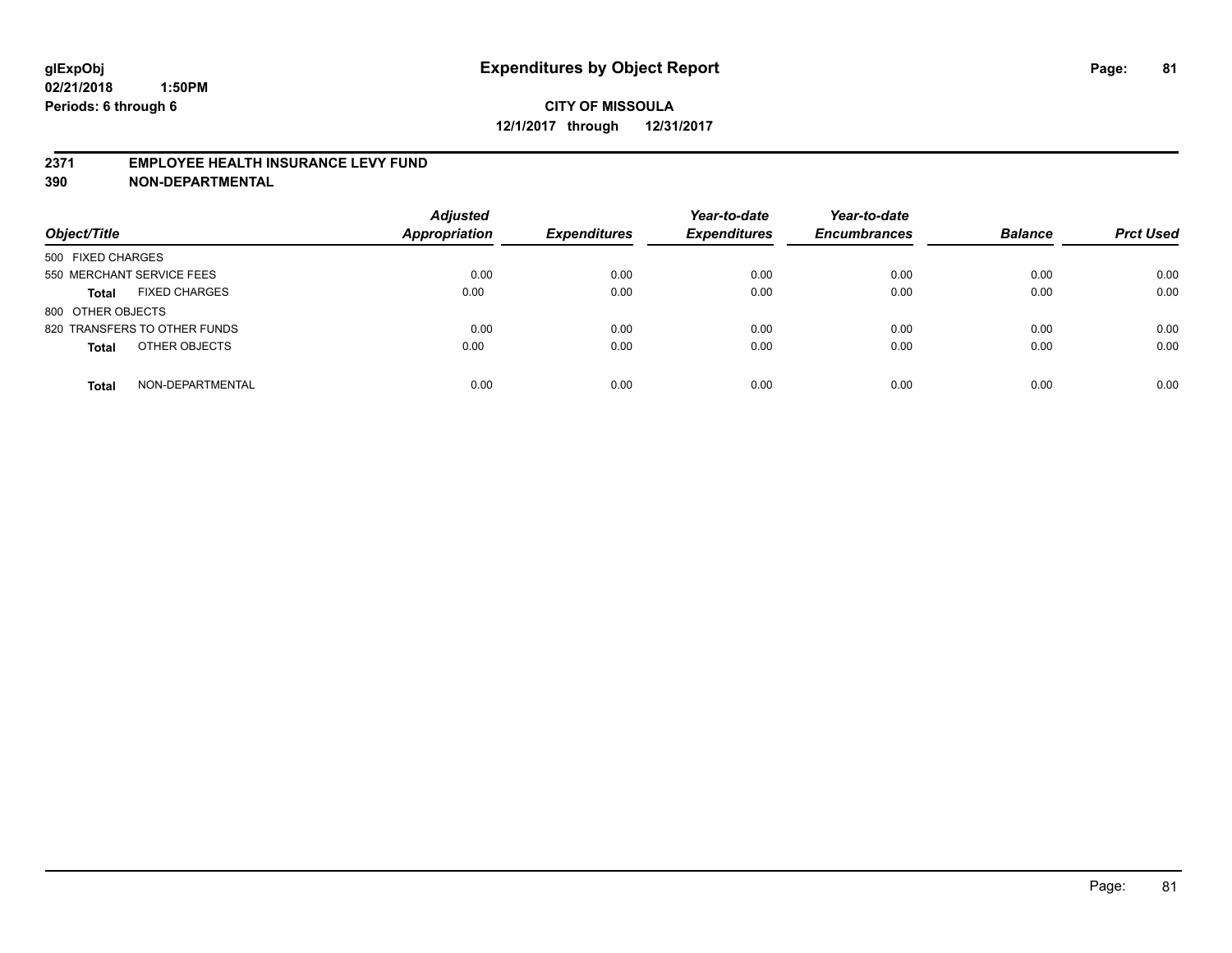**CITY OF MISSOULA 12/1/2017 through 12/31/2017**

## **2371 EMPLOYEE HEALTH INSURANCE LEVY FUND**

| Object/Title              |                                  | <b>Adjusted</b><br>Appropriation | <b>Expenditures</b> | Year-to-date<br><b>Expenditures</b> | Year-to-date<br><b>Encumbrances</b> | <b>Balance</b> | <b>Prct Used</b> |
|---------------------------|----------------------------------|----------------------------------|---------------------|-------------------------------------|-------------------------------------|----------------|------------------|
| 500 FIXED CHARGES         |                                  |                                  |                     |                                     |                                     |                |                  |
| 550 MERCHANT SERVICE FEES |                                  | 0.00                             | 0.00                | 0.00                                | 0.00                                | 0.00           | 0.00             |
| <b>Total</b>              | <b>FIXED CHARGES</b>             | 0.00                             | 0.00                | 0.00                                | 0.00                                | 0.00           | 0.00             |
| 800 OTHER OBJECTS         |                                  |                                  |                     |                                     |                                     |                |                  |
|                           | 820 TRANSFERS TO OTHER FUNDS     | 0.00                             | 0.00                | 0.00                                | 0.00                                | 0.00           | 0.00             |
| <b>Total</b>              | OTHER OBJECTS                    | 0.00                             | 0.00                | 0.00                                | 0.00                                | 0.00           | 0.00             |
| <b>Total</b>              | EMPLOYEE HEALTH INSURANCE LEVY F | 0.00                             | 0.00                | 0.00                                | 0.00                                | 0.00           | 0.00             |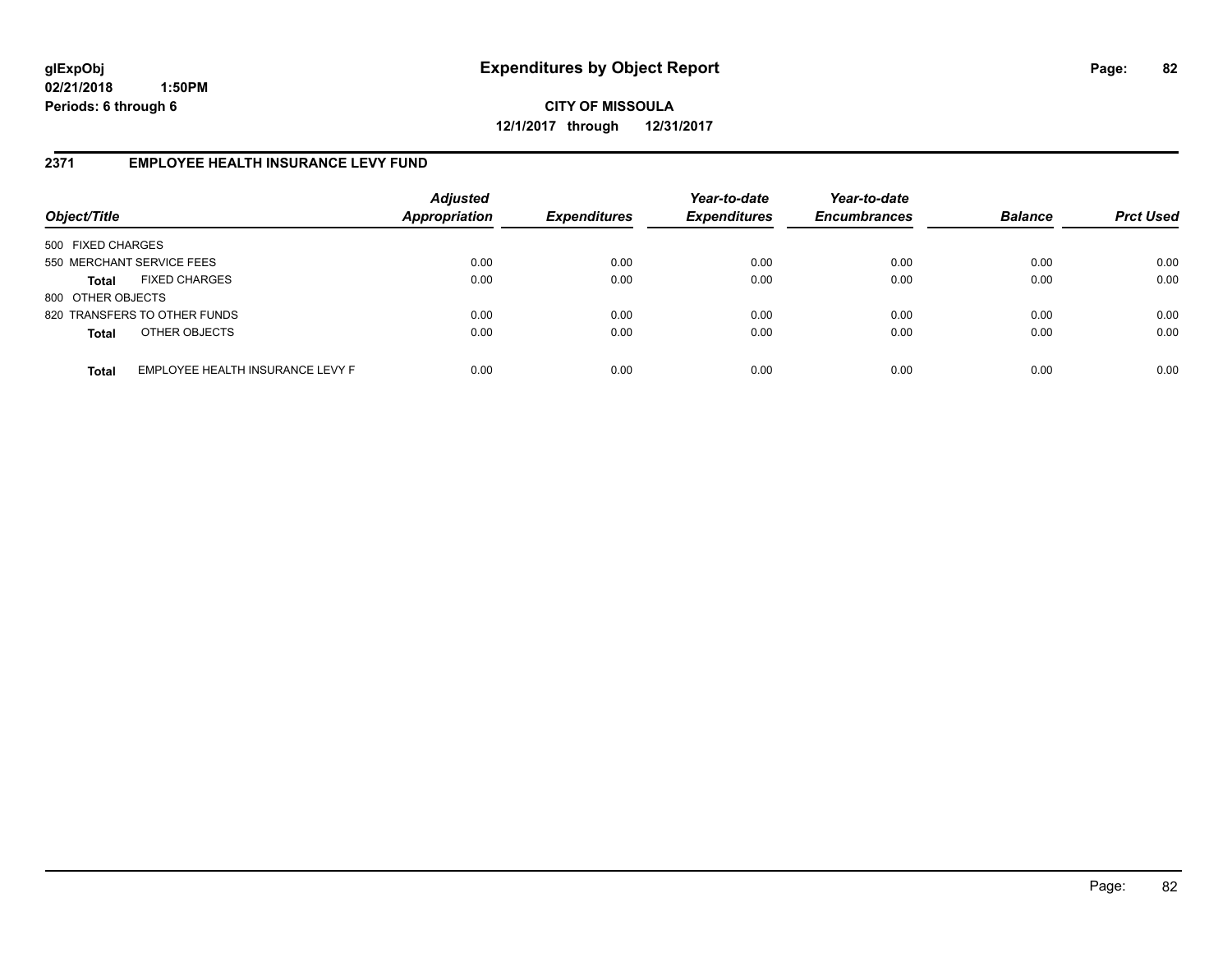**2372 PERMISSIVE MEDICAL LEVY**

| Object/Title                         | <b>Adjusted</b><br>Appropriation | <b>Expenditures</b> | Year-to-date<br><b>Expenditures</b> | Year-to-date<br><b>Encumbrances</b> | <b>Balance</b> | <b>Prct Used</b> |
|--------------------------------------|----------------------------------|---------------------|-------------------------------------|-------------------------------------|----------------|------------------|
| 500 FIXED CHARGES                    |                                  |                     |                                     |                                     |                |                  |
| 550 MERCHANT SERVICE FEES            | 0.00                             | 0.00                | 0.00                                | 0.00                                | 0.00           | 0.00             |
| <b>FIXED CHARGES</b><br><b>Total</b> | 0.00                             | 0.00                | 0.00                                | 0.00                                | 0.00           | 0.00             |
| 800 OTHER OBJECTS                    |                                  |                     |                                     |                                     |                |                  |
| 820 TRANSFERS TO OTHER FUNDS         | 5,101,004.00                     | 2.550.502.03        | 2,550,502.03                        | 0.00                                | 2,550,501.97   | 50.00            |
| OTHER OBJECTS<br><b>Total</b>        | 5,101,004.00                     | 2,550,502.03        | 2,550,502.03                        | 0.00                                | 2,550,501.97   | 50.00            |
| NON-DEPARTMENTAL<br><b>Total</b>     | 5,101,004.00                     | 2,550,502.03        | 2,550,502.03                        | 0.00                                | 2,550,501.97   | 50.00            |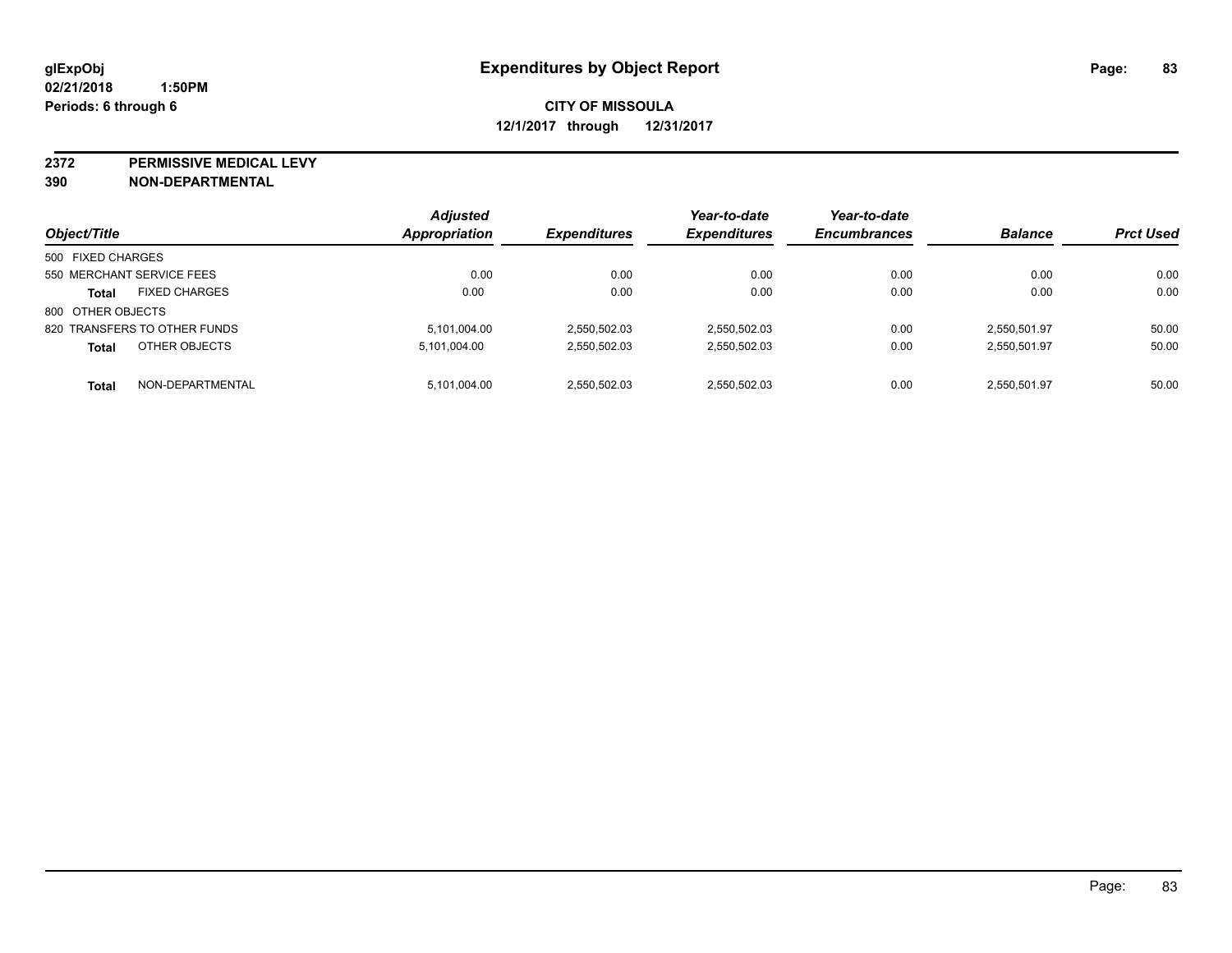#### **2372 PERMISSIVE MEDICAL LEVY**

| Object/Title      |                              | <b>Adjusted</b><br>Appropriation | <b>Expenditures</b> | Year-to-date<br><b>Expenditures</b> | Year-to-date<br><b>Encumbrances</b> | <b>Balance</b> | <b>Prct Used</b> |
|-------------------|------------------------------|----------------------------------|---------------------|-------------------------------------|-------------------------------------|----------------|------------------|
| 500 FIXED CHARGES |                              |                                  |                     |                                     |                                     |                |                  |
|                   | 550 MERCHANT SERVICE FEES    | 0.00                             | 0.00                | 0.00                                | 0.00                                | 0.00           | 0.00             |
| <b>Total</b>      | <b>FIXED CHARGES</b>         | 0.00                             | 0.00                | 0.00                                | 0.00                                | 0.00           | 0.00             |
| 800 OTHER OBJECTS |                              |                                  |                     |                                     |                                     |                |                  |
|                   | 820 TRANSFERS TO OTHER FUNDS | 5,101,004.00                     | 2,550,502.03        | 2,550,502.03                        | 0.00                                | 2.550.501.97   | 50.00            |
| <b>Total</b>      | OTHER OBJECTS                | 5,101,004.00                     | 2,550,502.03        | 2,550,502.03                        | 0.00                                | 2,550,501.97   | 50.00            |
| <b>Total</b>      | PERMISSIVE MEDICAL LEVY      | 5.101.004.00                     | 2,550,502.03        | 2.550.502.03                        | 0.00                                | 2.550.501.97   | 50.00            |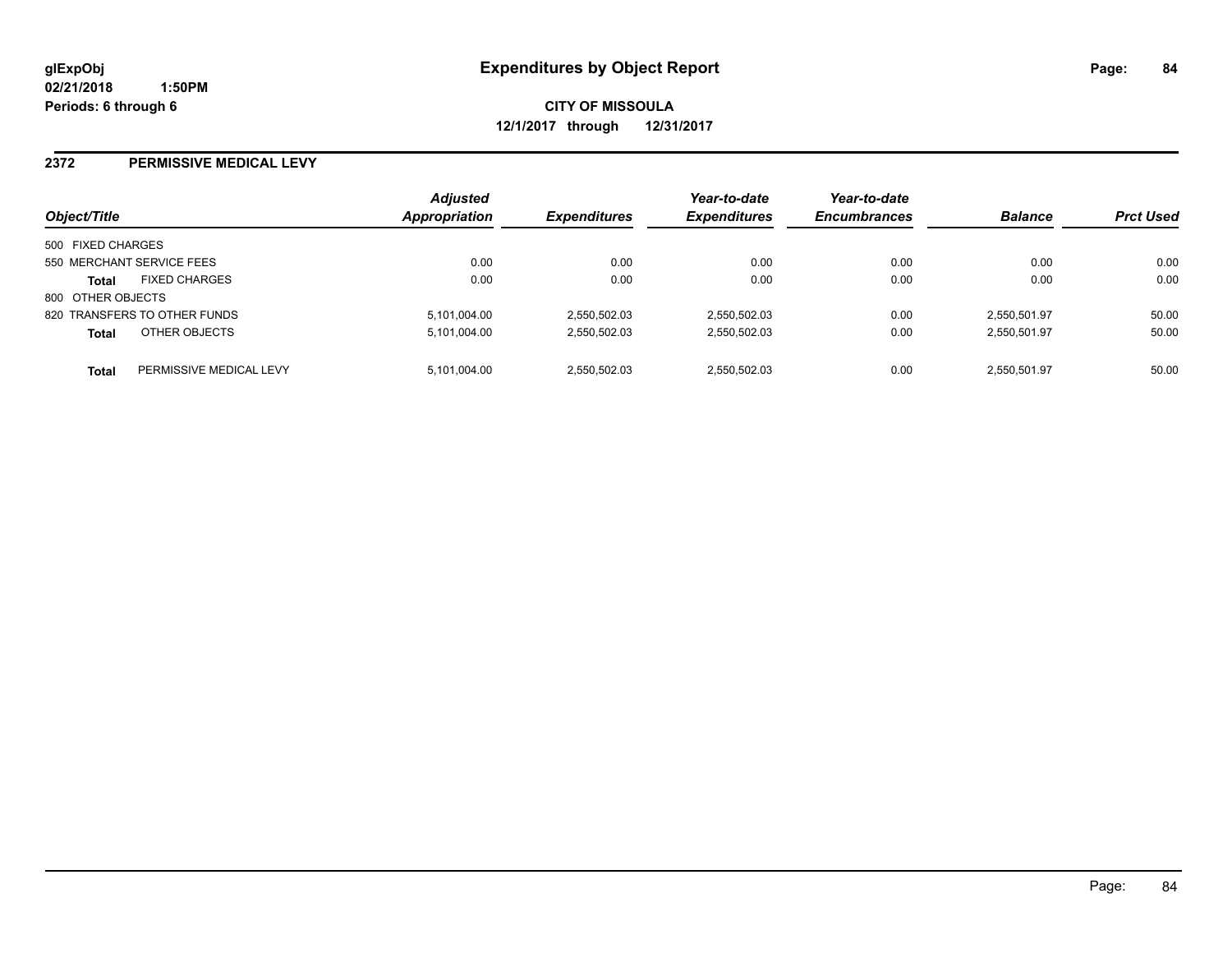#### **2389 CABLE TELEVISION FRANCHISE FUND**

|                    |                                     | <b>Adjusted</b> |                     | Year-to-date        | Year-to-date        |                |                  |
|--------------------|-------------------------------------|-----------------|---------------------|---------------------|---------------------|----------------|------------------|
| Object/Title       |                                     | Appropriation   | <b>Expenditures</b> | <b>Expenditures</b> | <b>Encumbrances</b> | <b>Balance</b> | <b>Prct Used</b> |
|                    | 300 PURCHASED SERVICES              |                 |                     |                     |                     |                |                  |
|                    | 330 PUBLICITY, SUBSCRIPTIONS & DUES | 0.00            | 0.00                | 0.00                | 0.00                | 0.00           | 0.00             |
|                    | 350 PROFESSIONAL SERVICES           | 20,288.00       | 0.00                | 13,800.00           | 0.00                | 6,488.00       | 68.02            |
|                    | 360 REPAIR & MAINTENANCE            | 0.00            | 0.00                | 0.00                | 0.00                | 0.00           | 0.00             |
| 370 TRAVEL         |                                     | 1,000.00        | 0.00                | 0.00                | 0.00                | 1,000.00       | 0.00             |
| 380 TRAINING       |                                     | 1,000.00        | 0.00                | 0.00                | 0.00                | 1,000.00       | 0.00             |
| <b>Total</b>       | PURCHASED SERVICES                  | 22,288.00       | 0.00                | 13,800.00           | 0.00                | 8,488.00       | 61.92            |
| 500 FIXED CHARGES  |                                     |                 |                     |                     |                     |                |                  |
|                    | 550 MERCHANT SERVICE FEES           | 0.00            | 0.00                | 0.00                | 0.00                | 0.00           | 0.00             |
| <b>Total</b>       | <b>FIXED CHARGES</b>                | 0.00            | 0.00                | 0.00                | 0.00                | 0.00           | 0.00             |
|                    | 700 GRANTS & CONTRIBUTIONS          |                 |                     |                     |                     |                |                  |
|                    | 700 GRANTS & CONTRIBUTIONS          | 440.000.00      | $-8.641.51$         | 121.923.05          | 0.00                | 318.076.95     | 27.71            |
| <b>Total</b>       | <b>GRANTS &amp; CONTRIBUTIONS</b>   | 440,000.00      | $-8,641.51$         | 121,923.05          | 0.00                | 318,076.95     | 27.71            |
| 800 OTHER OBJECTS  |                                     |                 |                     |                     |                     |                |                  |
|                    | 820 TRANSFERS TO OTHER FUNDS        | 221,433.00      | 150,716.50          | 150.716.50          | 0.00                | 70,716.50      | 68.06            |
| 845 CONTINGENCY    |                                     | 0.00            | 0.00                | 0.00                | 0.00                | 0.00           | 0.00             |
| <b>Total</b>       | OTHER OBJECTS                       | 221,433.00      | 150,716.50          | 150,716.50          | 0.00                | 70,716.50      | 68.06            |
| 900 CAPITAL OUTLAY |                                     |                 |                     |                     |                     |                |                  |
|                    | 940 MACHINERY & EQUIPMENT           | 37,567.00       | 0.00                | 25,728.82           | 0.00                | 11,838.18      | 68.49            |
| <b>Total</b>       | <b>CAPITAL OUTLAY</b>               | 37.567.00       | 0.00                | 25,728.82           | 0.00                | 11,838.18      | 68.49            |
| <b>Total</b>       | NON-DEPARTMENTAL                    | 721,288.00      | 142,074.99          | 312,168.37          | 0.00                | 409,119.63     | 43.28            |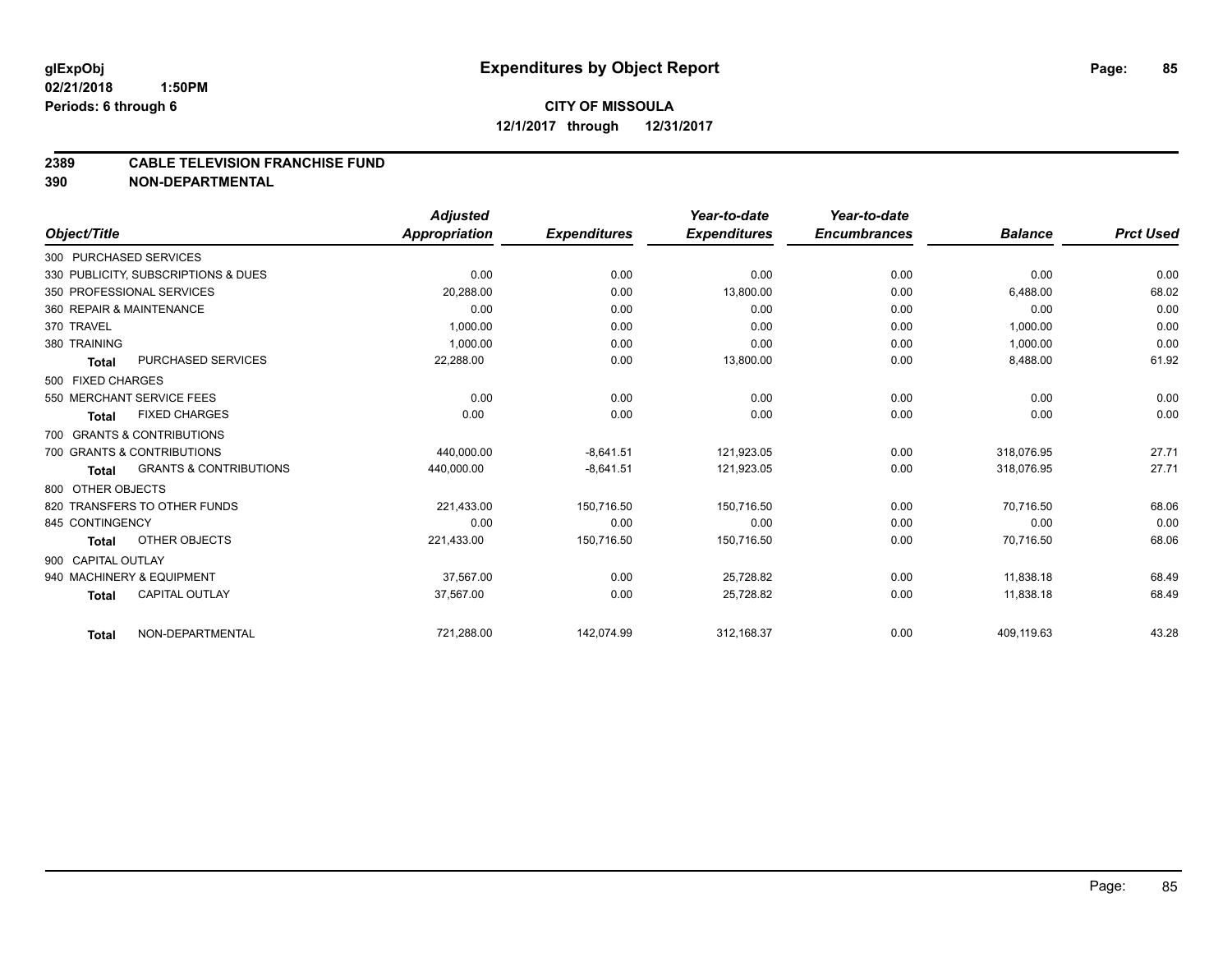## **2389 CABLE TELEVISION FRANCHISE FUND**

|                 |                                                   | <b>Adjusted</b>      |                     | Year-to-date        | Year-to-date        |                |                  |
|-----------------|---------------------------------------------------|----------------------|---------------------|---------------------|---------------------|----------------|------------------|
| Object/Title    |                                                   | <b>Appropriation</b> | <b>Expenditures</b> | <b>Expenditures</b> | <b>Encumbrances</b> | <b>Balance</b> | <b>Prct Used</b> |
|                 | 300 PURCHASED SERVICES                            |                      |                     |                     |                     |                |                  |
|                 | 330 PUBLICITY, SUBSCRIPTIONS & DUES               | 0.00                 | 0.00                | 0.00                | 0.00                | 0.00           | 0.00             |
|                 | 350 PROFESSIONAL SERVICES                         | 20.288.00            | 0.00                | 13,800.00           | 0.00                | 6,488.00       | 68.02            |
|                 | 360 REPAIR & MAINTENANCE                          | 0.00                 | 0.00                | 0.00                | 0.00                | 0.00           | 0.00             |
| 370 TRAVEL      |                                                   | 1,000.00             | 0.00                | 0.00                | 0.00                | 1,000.00       | 0.00             |
| 380 TRAINING    |                                                   | 1,000.00             | 0.00                | 0.00                | 0.00                | 1,000.00       | 0.00             |
|                 | PURCHASED SERVICES<br><b>Total</b>                | 22,288.00            | 0.00                | 13,800.00           | 0.00                | 8,488.00       | 61.92            |
|                 | 500 FIXED CHARGES                                 |                      |                     |                     |                     |                |                  |
|                 | 550 MERCHANT SERVICE FEES                         | 0.00                 | 0.00                | 0.00                | 0.00                | 0.00           | 0.00             |
|                 | <b>FIXED CHARGES</b><br><b>Total</b>              | 0.00                 | 0.00                | 0.00                | 0.00                | 0.00           | 0.00             |
|                 | 700 GRANTS & CONTRIBUTIONS                        |                      |                     |                     |                     |                |                  |
|                 | 700 GRANTS & CONTRIBUTIONS                        | 440,000.00           | $-8,641.51$         | 121,923.05          | 0.00                | 318,076.95     | 27.71            |
|                 | <b>GRANTS &amp; CONTRIBUTIONS</b><br><b>Total</b> | 440,000.00           | $-8,641.51$         | 121,923.05          | 0.00                | 318,076.95     | 27.71            |
|                 | 800 OTHER OBJECTS                                 |                      |                     |                     |                     |                |                  |
|                 | 820 TRANSFERS TO OTHER FUNDS                      | 221,433.00           | 150,716.50          | 150,716.50          | 0.00                | 70,716.50      | 68.06            |
| 845 CONTINGENCY |                                                   | 0.00                 | 0.00                | 0.00                | 0.00                | 0.00           | 0.00             |
|                 | <b>OTHER OBJECTS</b><br><b>Total</b>              | 221,433.00           | 150,716.50          | 150,716.50          | 0.00                | 70,716.50      | 68.06            |
|                 | 900 CAPITAL OUTLAY                                |                      |                     |                     |                     |                |                  |
|                 | 940 MACHINERY & EQUIPMENT                         | 37,567.00            | 0.00                | 25,728.82           | 0.00                | 11,838.18      | 68.49            |
|                 | <b>CAPITAL OUTLAY</b><br><b>Total</b>             | 37,567.00            | 0.00                | 25,728.82           | 0.00                | 11,838.18      | 68.49            |
|                 | CABLE TELEVISION FRANCHISE FUND<br><b>Total</b>   | 721,288.00           | 142,074.99          | 312,168.37          | 0.00                | 409,119.63     | 43.28            |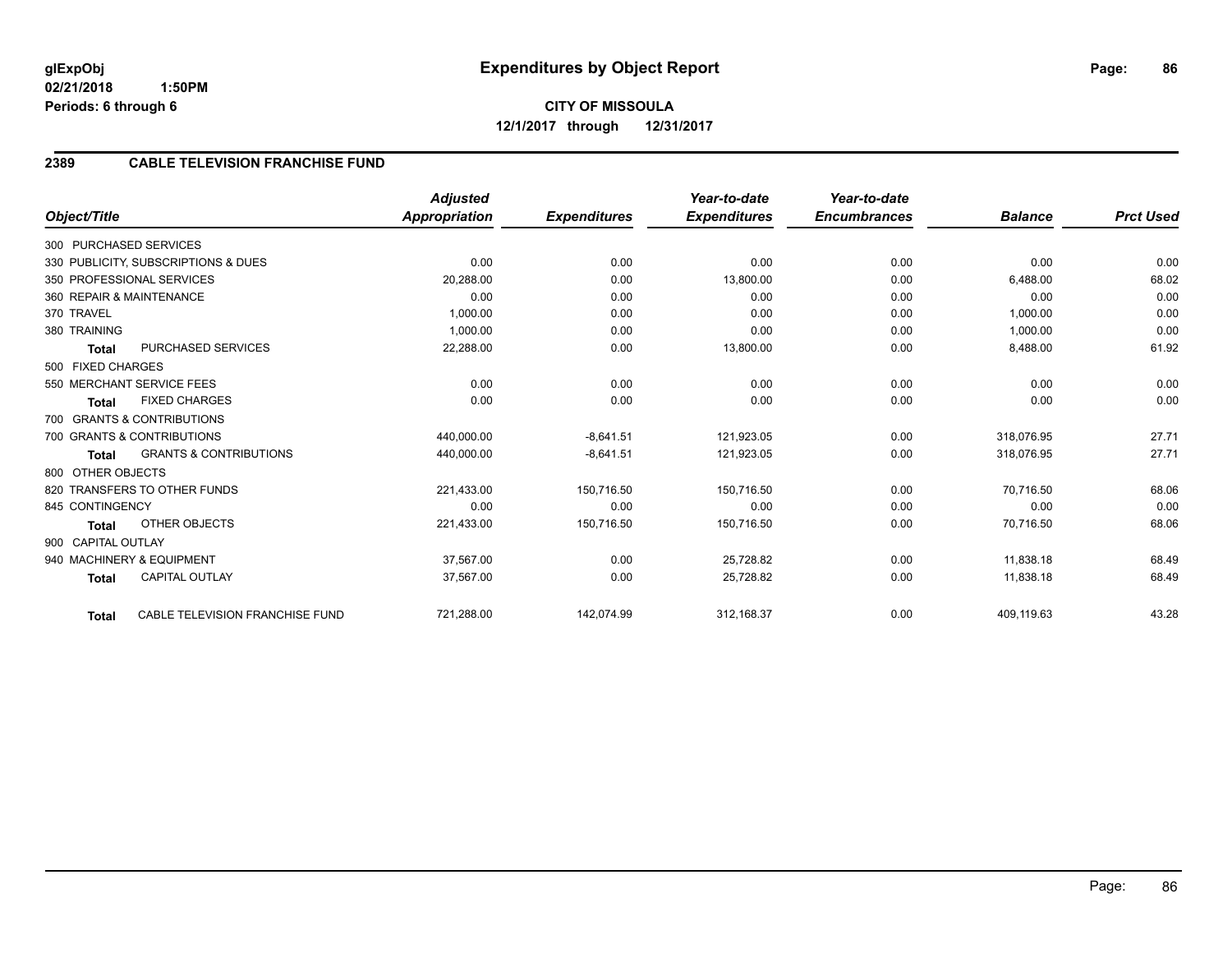**2390 DRUG FORFEITURE FUND**

**290 POLICE**

|                                                   | <b>Adjusted</b>      |                     | Year-to-date        | Year-to-date        |                |                  |
|---------------------------------------------------|----------------------|---------------------|---------------------|---------------------|----------------|------------------|
| Object/Title                                      | <b>Appropriation</b> | <b>Expenditures</b> | <b>Expenditures</b> | <b>Encumbrances</b> | <b>Balance</b> | <b>Prct Used</b> |
| 100 PERSONAL SERVICES                             |                      |                     |                     |                     |                |                  |
| 110 SALARIES AND WAGES                            | 0.00                 | 0.00                | 0.00                | 0.00                | 0.00           | 0.00             |
| 120 OVERTIME                                      | 0.00                 | 0.00                | 0.00                | 0.00                | 0.00           | 0.00             |
| 140 EMPLOYER CONTRIBUTIONS                        | 0.00                 | 0.00                | 0.00                | 0.00                | 0.00           | 0.00             |
| PERSONAL SERVICES<br>Total                        | 0.00                 | 0.00                | 0.00                | 0.00                | 0.00           | 0.00             |
| 200 SUPPLIES                                      |                      |                     |                     |                     |                |                  |
| 210 OFFICE SUPPLIES                               | 0.00                 | 0.00                | 0.00                | 0.00                | 0.00           | 0.00             |
| 220 OPERATING SUPPLIES                            | 3,000.00             | 310.16              | 979.50              | 0.00                | 2,020.50       | 32.65            |
| 230 REPAIR/MAINTENANCE                            | 3,000.00             | 0.00                | 0.00                | 0.00                | 3,000.00       | 0.00             |
| 231 GASOLINE                                      | 500.00               | 0.00                | 0.00                | 0.00                | 500.00         | 0.00             |
| 240 OTHER SUPPLIES                                | 0.00                 | 0.00                | 0.00                | 0.00                | 0.00           | 0.00             |
| <b>SUPPLIES</b><br><b>Total</b>                   | 6,500.00             | 310.16              | 979.50              | 0.00                | 5,520.50       | 15.07            |
| 300 PURCHASED SERVICES                            |                      |                     |                     |                     |                |                  |
| 310 COMMUNICATIONS                                | 500.00               | 0.00                | 0.00                | 0.00                | 500.00         | 0.00             |
| 320 PRINTING & DUPLICATING                        | 300.00               | 0.00                | 0.00                | 0.00                | 300.00         | 0.00             |
| 330 PUBLICITY, SUBSCRIPTIONS & DUES               | 0.00                 | 0.00                | 0.00                | 0.00                | 0.00           | 0.00             |
| 344 TELEPHONE SERVICE                             | 0.00                 | 0.00                | 0.00                | 0.00                | 0.00           | 0.00             |
| 350 PROFESSIONAL SERVICES                         | 0.00                 | 16.60               | 2,387.47            | 0.00                | $-2,387.47$    | 0.00             |
| 360 REPAIR & MAINTENANCE                          | 500.00               | 0.00                | 0.00                | 0.00                | 500.00         | 0.00             |
| 370 TRAVEL                                        | 2,000.00             | 0.00                | 0.00                | 0.00                | 2,000.00       | 0.00             |
| 380 TRAINING                                      | 1,500.00             | 0.00                | 1,700.00            | 0.00                | $-200.00$      | 113.33           |
| 390 OTHER PURCHASED SERVICES                      | 500.00               | 0.00                | 0.00                | 0.00                | 500.00         | 0.00             |
| PURCHASED SERVICES<br><b>Total</b>                | 5,300.00             | 16.60               | 4,087.47            | 0.00                | 1,212.53       | 77.12            |
| 500 FIXED CHARGES                                 |                      |                     |                     |                     |                |                  |
| 500 FIXED CHARGES                                 | 1,000.00             | 0.00                | 0.00                | 0.00                | 1,000.00       | 0.00             |
| 550 MERCHANT SERVICE FEES                         | 0.00                 | 0.00                | 0.00                | 0.00                | 0.00           | 0.00             |
| <b>FIXED CHARGES</b><br><b>Total</b>              | 1,000.00             | 0.00                | 0.00                | 0.00                | 1,000.00       | 0.00             |
| 700 GRANTS & CONTRIBUTIONS                        |                      |                     |                     |                     |                |                  |
| 700 GRANTS & CONTRIBUTIONS                        | 0.00                 | 0.00                | 0.00                | 0.00                | 0.00           | 0.00             |
| <b>GRANTS &amp; CONTRIBUTIONS</b><br><b>Total</b> | 0.00                 | 0.00                | 0.00                | 0.00                | 0.00           | 0.00             |
| 800 OTHER OBJECTS                                 |                      |                     |                     |                     |                |                  |
| 820 TRANSFERS TO OTHER FUNDS                      | 0.00                 | 0.00                | 0.00                | 0.00                | 0.00           | 0.00             |
| 845 CONTINGENCY                                   | 0.00                 | 0.00                | 0.00                | 0.00                | 0.00           | 0.00             |
|                                                   |                      |                     |                     |                     |                |                  |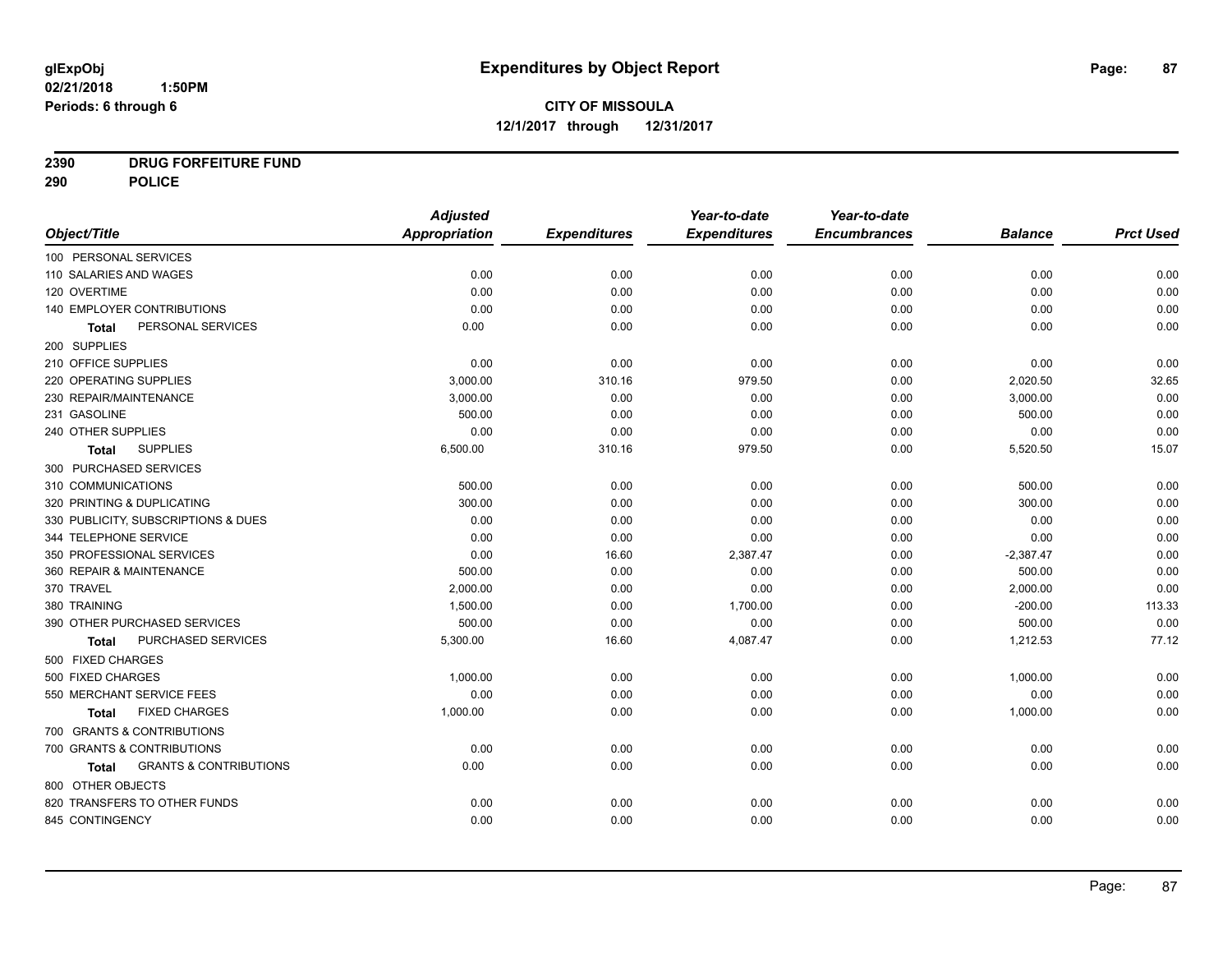# **CITY OF MISSOULA 12/1/2017 through 12/31/2017**

# **2390 DRUG FORFEITURE FUND**

**290 POLICE**

|                    |                           | <b>Adjusted</b> |                     | Year-to-date        | Year-to-date        |                |                  |
|--------------------|---------------------------|-----------------|---------------------|---------------------|---------------------|----------------|------------------|
| Object/Title       |                           | Appropriation   | <b>Expenditures</b> | <b>Expenditures</b> | <b>Encumbrances</b> | <b>Balance</b> | <b>Prct Used</b> |
| <b>Total</b>       | OTHER OBJECTS             | 0.00            | 0.00                | 0.00                | 0.00                | 0.00           | 0.00             |
| 900 CAPITAL OUTLAY |                           |                 |                     |                     |                     |                |                  |
| 930 IMPROVEMENTS   |                           | 0.00            | 0.00                | 0.00                | 0.00                | 0.00           | 0.00             |
|                    | 940 MACHINERY & EQUIPMENT | 5,000.00        | 0.00                | 0.00                | 0.00                | 5,000.00       | 0.00             |
| <b>Total</b>       | <b>CAPITAL OUTLAY</b>     | 5.000.00        | 0.00                | 0.00                | 0.00                | 5,000.00       | 0.00             |
| <b>Total</b>       | <b>POLICE</b>             | 17,800.00       | 326.76              | 5,066.97            | 0.00                | 12,733.03      | 28.47            |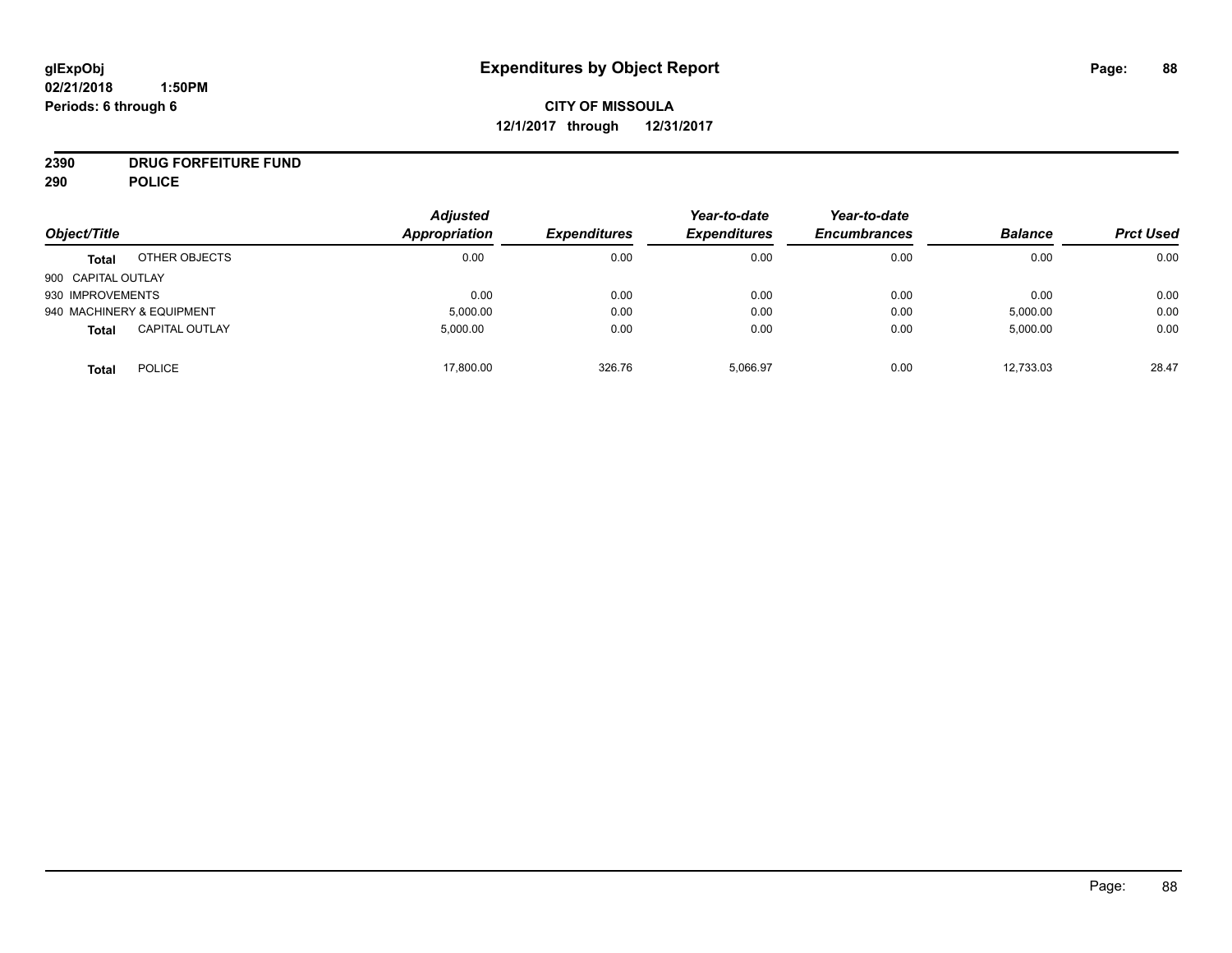**CITY OF MISSOULA 12/1/2017 through 12/31/2017**

#### **2390 DRUG FORFEITURE FUND**

|                                            | <b>Adjusted</b> |                     | Year-to-date        | Year-to-date        |                |                  |
|--------------------------------------------|-----------------|---------------------|---------------------|---------------------|----------------|------------------|
| Object/Title                               | Appropriation   | <b>Expenditures</b> | <b>Expenditures</b> | <b>Encumbrances</b> | <b>Balance</b> | <b>Prct Used</b> |
| 100 PERSONAL SERVICES                      |                 |                     |                     |                     |                |                  |
| 110 SALARIES AND WAGES                     | 0.00            | 0.00                | 0.00                | 0.00                | 0.00           | 0.00             |
| 120 OVERTIME                               | 0.00            | 0.00                | 0.00                | 0.00                | 0.00           | 0.00             |
| 140 EMPLOYER CONTRIBUTIONS                 | 0.00            | 0.00                | 0.00                | 0.00                | 0.00           | 0.00             |
| PERSONAL SERVICES<br><b>Total</b>          | 0.00            | 0.00                | 0.00                | 0.00                | 0.00           | 0.00             |
| 200 SUPPLIES                               |                 |                     |                     |                     |                |                  |
| 210 OFFICE SUPPLIES                        | 0.00            | 0.00                | 0.00                | 0.00                | 0.00           | 0.00             |
| <b>220 OPERATING SUPPLIES</b>              | 3,000.00        | 310.16              | 979.50              | 0.00                | 2,020.50       | 32.65            |
| 230 REPAIR/MAINTENANCE                     | 3,000.00        | 0.00                | 0.00                | 0.00                | 3,000.00       | 0.00             |
| 231 GASOLINE                               | 500.00          | 0.00                | 0.00                | 0.00                | 500.00         | 0.00             |
| 240 OTHER SUPPLIES                         | 0.00            | 0.00                | 0.00                | 0.00                | 0.00           | 0.00             |
| <b>SUPPLIES</b><br>Total                   | 6,500.00        | 310.16              | 979.50              | 0.00                | 5,520.50       | 15.07            |
| 300 PURCHASED SERVICES                     |                 |                     |                     |                     |                |                  |
| 310 COMMUNICATIONS                         | 500.00          | 0.00                | 0.00                | 0.00                | 500.00         | 0.00             |
| 320 PRINTING & DUPLICATING                 | 300.00          | 0.00                | 0.00                | 0.00                | 300.00         | 0.00             |
| 330 PUBLICITY, SUBSCRIPTIONS & DUES        | 0.00            | 0.00                | 0.00                | 0.00                | 0.00           | 0.00             |
| 344 TELEPHONE SERVICE                      | 0.00            | 0.00                | 0.00                | 0.00                | 0.00           | 0.00             |
| 350 PROFESSIONAL SERVICES                  | 0.00            | 16.60               | 2,387.47            | 0.00                | $-2,387.47$    | 0.00             |
| 360 REPAIR & MAINTENANCE                   | 500.00          | 0.00                | 0.00                | 0.00                | 500.00         | 0.00             |
| 370 TRAVEL                                 | 2,000.00        | 0.00                | 0.00                | 0.00                | 2,000.00       | 0.00             |
| 380 TRAINING                               | 1,500.00        | 0.00                | 1,700.00            | 0.00                | $-200.00$      | 113.33           |
| 390 OTHER PURCHASED SERVICES               | 500.00          | 0.00                | 0.00                | 0.00                | 500.00         | 0.00             |
| PURCHASED SERVICES<br><b>Total</b>         | 5,300.00        | 16.60               | 4,087.47            | 0.00                | 1,212.53       | 77.12            |
| 500 FIXED CHARGES                          |                 |                     |                     |                     |                |                  |
| 500 FIXED CHARGES                          | 1,000.00        | 0.00                | 0.00                | 0.00                | 1,000.00       | 0.00             |
| 550 MERCHANT SERVICE FEES                  | 0.00            | 0.00                | 0.00                | 0.00                | 0.00           | 0.00             |
| <b>FIXED CHARGES</b><br><b>Total</b>       | 1,000.00        | 0.00                | 0.00                | 0.00                | 1,000.00       | 0.00             |
| 700 GRANTS & CONTRIBUTIONS                 |                 |                     |                     |                     |                |                  |
| 700 GRANTS & CONTRIBUTIONS                 | 0.00            | 0.00                | 0.00                | 0.00                | 0.00           | 0.00             |
| <b>GRANTS &amp; CONTRIBUTIONS</b><br>Total | 0.00            | 0.00                | 0.00                | 0.00                | 0.00           | 0.00             |
| 800 OTHER OBJECTS                          |                 |                     |                     |                     |                |                  |
| 820 TRANSFERS TO OTHER FUNDS               | 0.00            | 0.00                | 0.00                | 0.00                | 0.00           | 0.00             |
| 845 CONTINGENCY                            | 0.00            | 0.00                | 0.00                | 0.00                | 0.00           | 0.00             |
| OTHER OBJECTS<br>Total                     | 0.00            | 0.00                | 0.00                | 0.00                | 0.00           | 0.00             |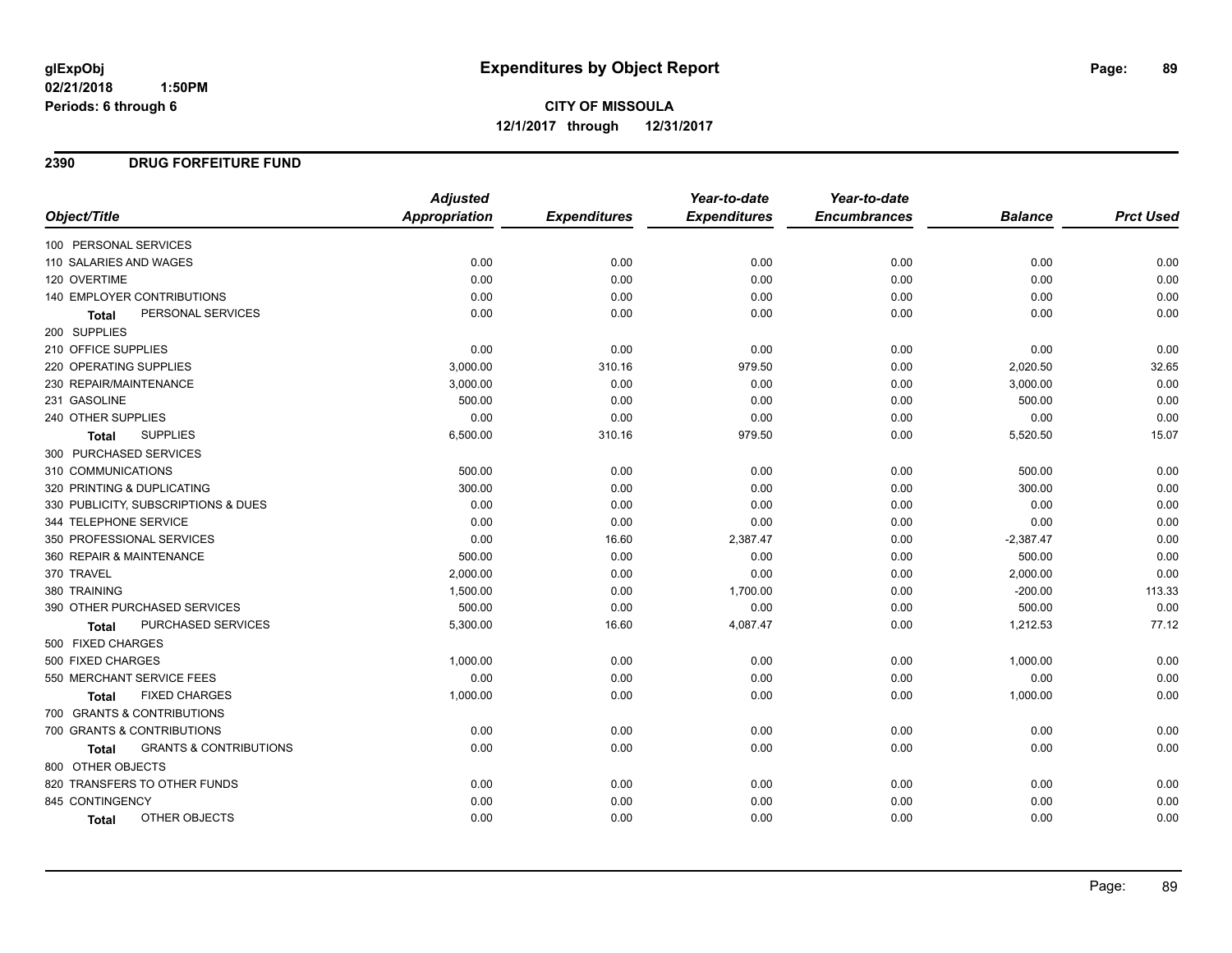**CITY OF MISSOULA 12/1/2017 through 12/31/2017**

#### **2390 DRUG FORFEITURE FUND**

| Object/Title       |                           | <b>Adjusted</b><br>Appropriation | <b>Expenditures</b> | Year-to-date<br><b>Expenditures</b> | Year-to-date<br><b>Encumbrances</b> | <b>Balance</b> | <b>Prct Used</b> |
|--------------------|---------------------------|----------------------------------|---------------------|-------------------------------------|-------------------------------------|----------------|------------------|
| 900 CAPITAL OUTLAY |                           |                                  |                     |                                     |                                     |                |                  |
| 930 IMPROVEMENTS   |                           | 0.00                             | 0.00                | 0.00                                | 0.00                                | 0.00           | 0.00             |
|                    | 940 MACHINERY & EQUIPMENT | 5,000.00                         | 0.00                | 0.00                                | 0.00                                | 5,000.00       | 0.00             |
| Total              | <b>CAPITAL OUTLAY</b>     | 5.000.00                         | 0.00                | 0.00                                | 0.00                                | 5,000.00       | 0.00             |
| Total              | DRUG FORFEITURE FUND      | 17.800.00                        | 326.76              | 5.066.97                            | 0.00                                | 12.733.03      | 28.47            |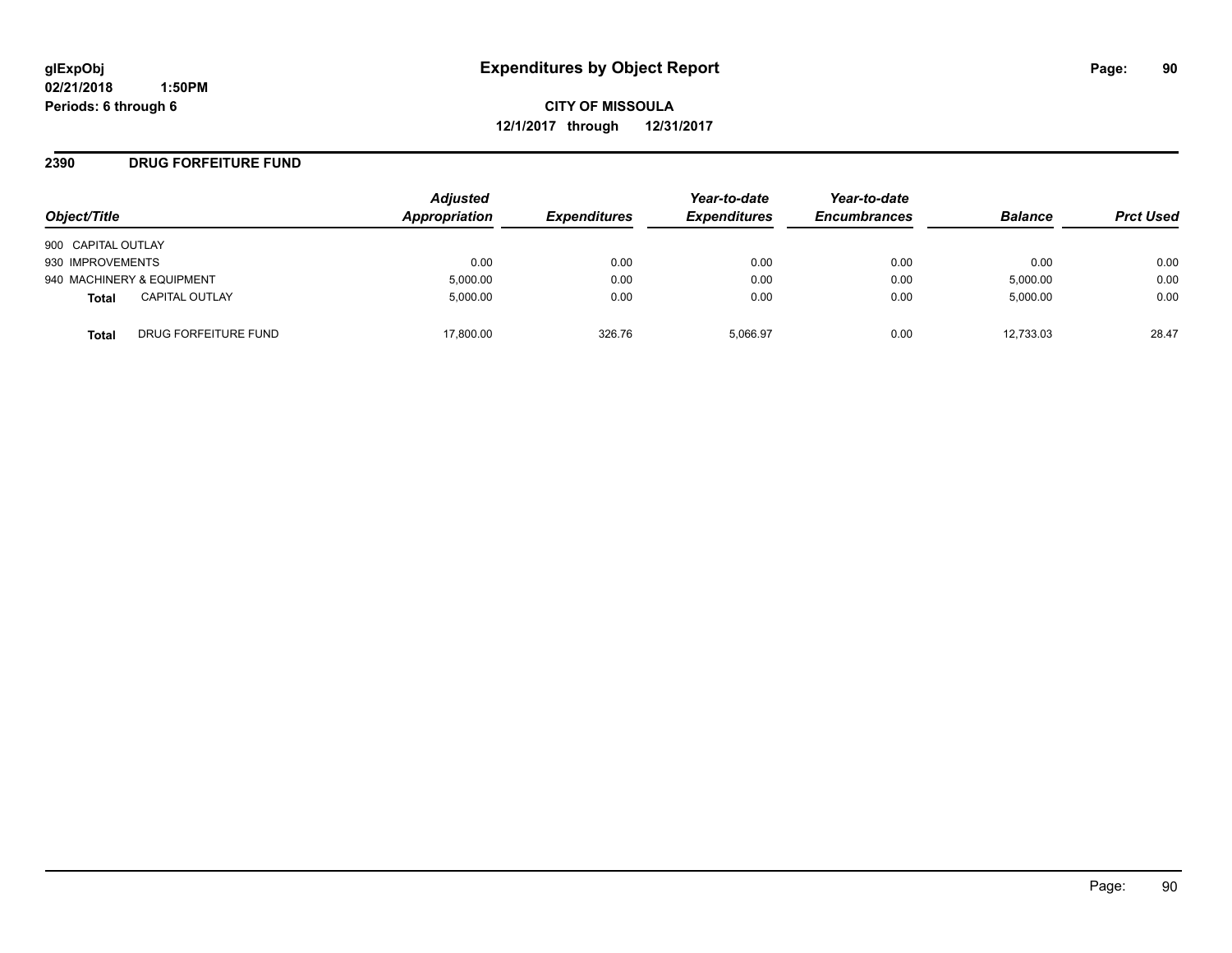**2394 BUILDING INSPECTION FUND**

**310 BUILDING INSPECTION**

|                                       | <b>Adjusted</b>      |                     | Year-to-date        | Year-to-date        |                |                  |
|---------------------------------------|----------------------|---------------------|---------------------|---------------------|----------------|------------------|
| Object/Title                          | <b>Appropriation</b> | <b>Expenditures</b> | <b>Expenditures</b> | <b>Encumbrances</b> | <b>Balance</b> | <b>Prct Used</b> |
| 100 PERSONAL SERVICES                 |                      |                     |                     |                     |                |                  |
| 110 SALARIES AND WAGES                | 811,835.00           | 121,187.90          | 387,846.70          | 0.00                | 423,988.30     | 47.77            |
| 115 SALARIES/HEALTH INSURANCE BENEFIT | 0.00                 | 0.00                | 0.00                | 0.00                | 0.00           | 0.00             |
| 120 OVERTIME                          | 500.00               | 0.00                | 0.00                | 0.00                | 500.00         | 0.00             |
| 130 OTHER                             | 0.00                 | 0.00                | 0.00                | 0.00                | 0.00           | 0.00             |
| <b>140 EMPLOYER CONTRIBUTIONS</b>     | 281,738.00           | 41,432.21           | 149,333.61          | 0.00                | 132,404.39     | 53.00            |
| 141 STATE RETIREMENT CONTRIBUTIONS    | 0.00                 | 65.40               | 441.96              | 0.00                | $-441.96$      | 0.00             |
| PERSONAL SERVICES<br><b>Total</b>     | 1,094,073.00         | 162,685.51          | 537,622.27          | 0.00                | 556,450.73     | 49.14            |
| 200 SUPPLIES                          |                      |                     |                     |                     |                |                  |
| 210 OFFICE SUPPLIES                   | 2,200.00             | 10,909.43           | 13,323.98           | 0.00                | $-11,123.98$   | 605.64           |
| 220 OPERATING SUPPLIES                | 5,500.00             | 65.94               | 16,231.53           | 0.00                | $-10,731.53$   | 295.12           |
| 230 REPAIR/MAINTENANCE                | 3,000.00             | 0.00                | 252.62              | 0.00                | 2,747.38       | 8.42             |
| 231 GASOLINE                          | 11,475.00            | 587.67              | 2,189.38            | 0.00                | 9,285.62       | 19.08            |
| 250 SUPPLIES FOR RESALE               | 500.00               | 0.00                | 0.00                | 0.00                | 500.00         | 0.00             |
| <b>SUPPLIES</b><br><b>Total</b>       | 22,675.00            | 11,563.04           | 31,997.51           | 0.00                | $-9,322.51$    | 141.11           |
| 300 PURCHASED SERVICES                |                      |                     |                     |                     |                |                  |
| 310 COMMUNICATIONS                    | 1,000.00             | 0.00                | 206.57              | 0.00                | 793.43         | 20.66            |
| 320 PRINTING & DUPLICATING            | 7,600.00             | 8.46                | 81.83               | 0.00                | 7,518.17       | 1.08             |
| 330 PUBLICITY, SUBSCRIPTIONS & DUES   | 2,100.00             | 0.00                | 11,596.26           | 0.00                | $-9,496.26$    | 552.20           |
| 344 TELEPHONE SERVICE                 | 13,548.00            | 791.46              | 3,038.62            | 0.00                | 10,509.38      | 22.43            |
| 350 PROFESSIONAL SERVICES             | 14,600.00            | 4,688.72            | 15,345.28           | 0.00                | $-745.28$      | 105.10           |
| 360 REPAIR & MAINTENANCE              | 44,378.00            | 145.00              | 1,836.24            | 0.00                | 42,541.76      | 4.14             |
| 370 TRAVEL                            | 5,025.00             | 0.00                | 2,247.04            | 0.00                | 2,777.96       | 44.72            |
| 380 TRAINING                          | 6,500.00             | 774.76              | 1,469.76            | 0.00                | 5,030.24       | 22.61            |
| PURCHASED SERVICES<br><b>Total</b>    | 94,751.00            | 6,408.40            | 35,821.60           | 0.00                | 58,929.40      | 37.81            |
| 500 FIXED CHARGES                     |                      |                     |                     |                     |                |                  |
| 500 FIXED CHARGES                     | 416,338.00           | 183,017.50          | 183,017.50          | 0.00                | 233,320.50     | 43.96            |
| 550 MERCHANT SERVICE FEES             | 0.00                 | 0.00                | 0.00                | 0.00                | 0.00           | 0.00             |
| <b>FIXED CHARGES</b><br>Total         | 416,338.00           | 183,017.50          | 183,017.50          | 0.00                | 233,320.50     | 43.96            |
| 600 DEBT SERVICE                      |                      |                     |                     |                     |                |                  |
| 620 INTEREST / SERVICE FEES           | 0.00                 | 0.00                | 0.00                | 0.00                | 0.00           | 0.00             |
| <b>DEBT SERVICE</b><br><b>Total</b>   | 0.00                 | 0.00                | 0.00                | 0.00                | 0.00           | 0.00             |
| 900 CAPITAL OUTLAY                    |                      |                     |                     |                     |                |                  |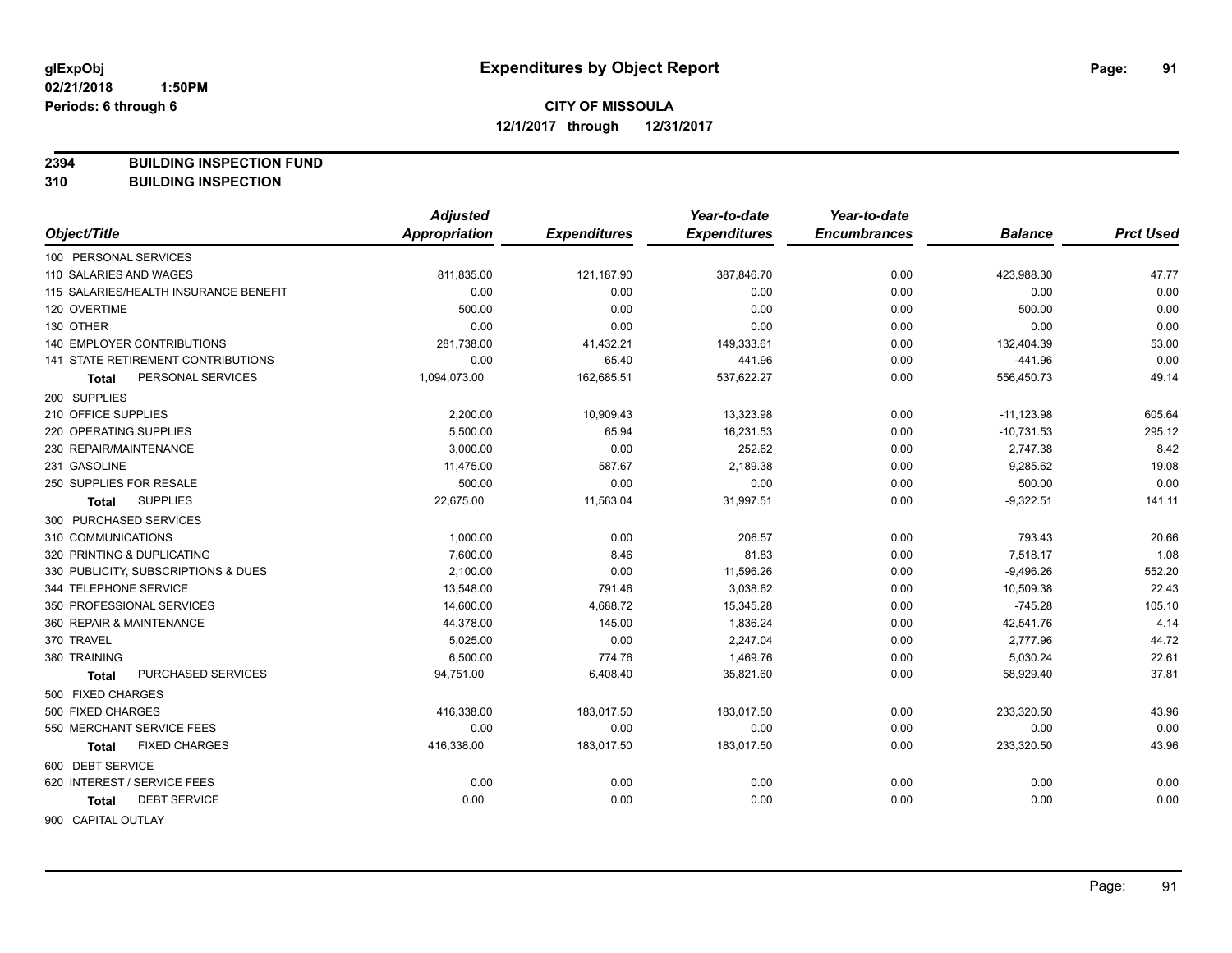**2394 BUILDING INSPECTION FUND**

**310 BUILDING INSPECTION**

| Object/Title |                            | <b>Adjusted</b><br>Appropriation<br><b>Expenditures</b> | Year-to-date<br><b>Expenditures</b> | Year-to-date<br><b>Encumbrances</b> | <b>Balance</b> | <b>Prct Used</b> |       |
|--------------|----------------------------|---------------------------------------------------------|-------------------------------------|-------------------------------------|----------------|------------------|-------|
|              | 940 MACHINERY & EQUIPMENT  | 0.00                                                    | 0.00                                | 0.00                                | 0.00           | 0.00             | 0.00  |
| <b>Total</b> | <b>CAPITAL OUTLAY</b>      | 0.00                                                    | 0.00                                | 0.00                                | 0.00           | 0.00             | 0.00  |
| Total        | <b>BUILDING INSPECTION</b> | 1,627,837.00                                            | 363.674.45                          | 788.458.88                          | 0.00           | 839,378.12       | 48.44 |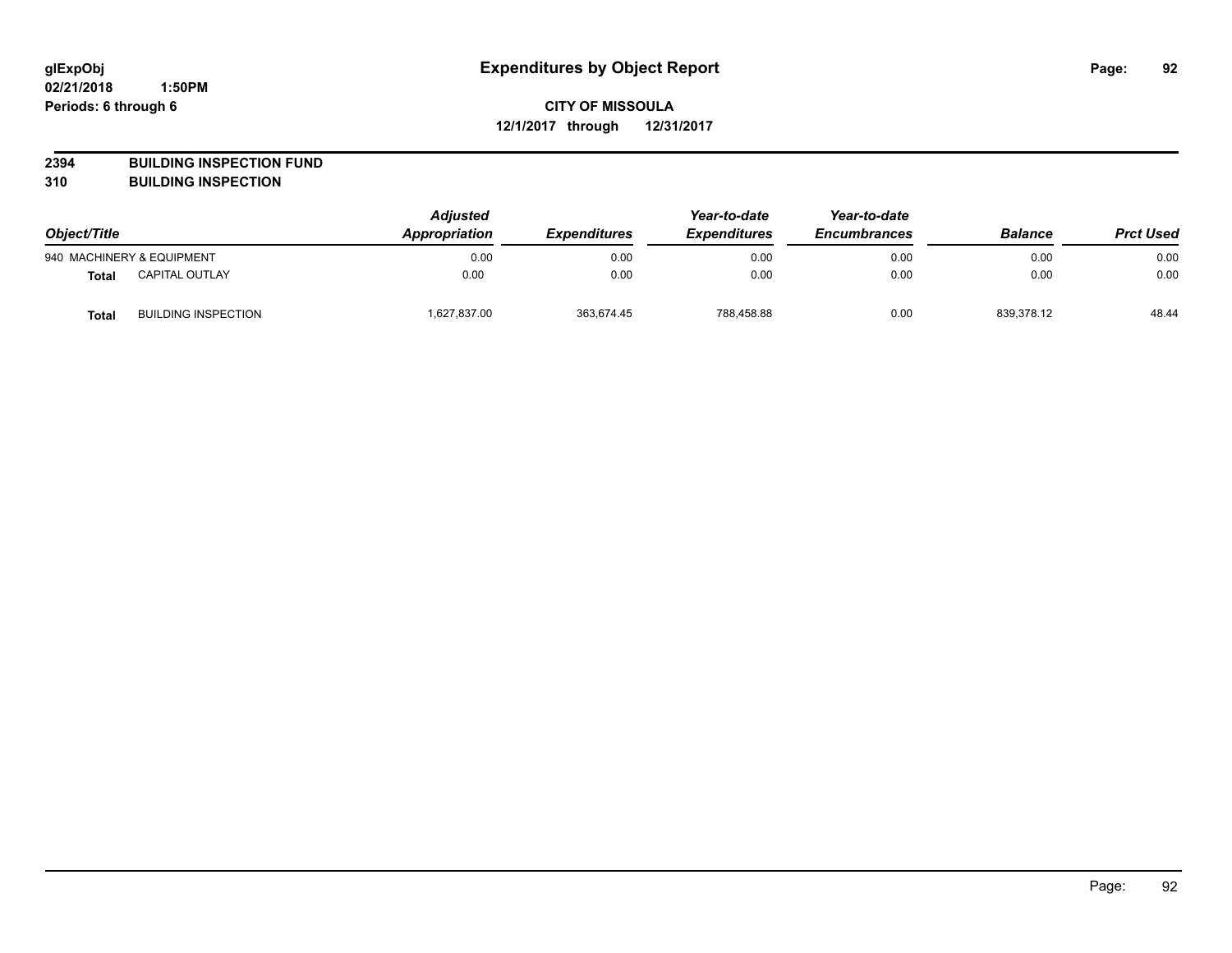#### **2394 BUILDING INSPECTION FUND**

|                                           | <b>Adjusted</b>      |                     | Year-to-date        | Year-to-date        |                |                  |
|-------------------------------------------|----------------------|---------------------|---------------------|---------------------|----------------|------------------|
| Object/Title                              | <b>Appropriation</b> | <b>Expenditures</b> | <b>Expenditures</b> | <b>Encumbrances</b> | <b>Balance</b> | <b>Prct Used</b> |
| 100 PERSONAL SERVICES                     |                      |                     |                     |                     |                |                  |
| 110 SALARIES AND WAGES                    | 811,835.00           | 121,187.90          | 387,846.70          | 0.00                | 423,988.30     | 47.77            |
| 115 SALARIES/HEALTH INSURANCE BENEFIT     | 0.00                 | 0.00                | 0.00                | 0.00                | 0.00           | 0.00             |
| 120 OVERTIME                              | 500.00               | 0.00                | 0.00                | 0.00                | 500.00         | 0.00             |
| 130 OTHER                                 | 0.00                 | 0.00                | 0.00                | 0.00                | 0.00           | 0.00             |
| <b>140 EMPLOYER CONTRIBUTIONS</b>         | 281,738.00           | 41,432.21           | 149,333.61          | 0.00                | 132,404.39     | 53.00            |
| <b>141 STATE RETIREMENT CONTRIBUTIONS</b> | 0.00                 | 65.40               | 441.96              | 0.00                | $-441.96$      | 0.00             |
| PERSONAL SERVICES<br><b>Total</b>         | 1,094,073.00         | 162,685.51          | 537,622.27          | 0.00                | 556,450.73     | 49.14            |
| 200 SUPPLIES                              |                      |                     |                     |                     |                |                  |
| 210 OFFICE SUPPLIES                       | 2,200.00             | 10,909.43           | 13,323.98           | 0.00                | $-11, 123.98$  | 605.64           |
| 220 OPERATING SUPPLIES                    | 5,500.00             | 65.94               | 16,231.53           | 0.00                | $-10,731.53$   | 295.12           |
| 230 REPAIR/MAINTENANCE                    | 3,000.00             | 0.00                | 252.62              | 0.00                | 2,747.38       | 8.42             |
| 231 GASOLINE                              | 11,475.00            | 587.67              | 2,189.38            | 0.00                | 9,285.62       | 19.08            |
| 250 SUPPLIES FOR RESALE                   | 500.00               | 0.00                | 0.00                | 0.00                | 500.00         | 0.00             |
| <b>SUPPLIES</b><br><b>Total</b>           | 22,675.00            | 11,563.04           | 31,997.51           | 0.00                | $-9,322.51$    | 141.11           |
| 300 PURCHASED SERVICES                    |                      |                     |                     |                     |                |                  |
| 310 COMMUNICATIONS                        | 1,000.00             | 0.00                | 206.57              | 0.00                | 793.43         | 20.66            |
| 320 PRINTING & DUPLICATING                | 7,600.00             | 8.46                | 81.83               | 0.00                | 7,518.17       | 1.08             |
| 330 PUBLICITY, SUBSCRIPTIONS & DUES       | 2,100.00             | 0.00                | 11,596.26           | 0.00                | $-9,496.26$    | 552.20           |
| 344 TELEPHONE SERVICE                     | 13,548.00            | 791.46              | 3,038.62            | 0.00                | 10,509.38      | 22.43            |
| 350 PROFESSIONAL SERVICES                 | 14,600.00            | 4,688.72            | 15,345.28           | 0.00                | $-745.28$      | 105.10           |
| 360 REPAIR & MAINTENANCE                  | 44,378.00            | 145.00              | 1,836.24            | 0.00                | 42,541.76      | 4.14             |
| 370 TRAVEL                                | 5,025.00             | 0.00                | 2,247.04            | 0.00                | 2,777.96       | 44.72            |
| 380 TRAINING                              | 6,500.00             | 774.76              | 1,469.76            | 0.00                | 5,030.24       | 22.61            |
| PURCHASED SERVICES<br><b>Total</b>        | 94,751.00            | 6,408.40            | 35,821.60           | 0.00                | 58,929.40      | 37.81            |
| 500 FIXED CHARGES                         |                      |                     |                     |                     |                |                  |
| 500 FIXED CHARGES                         | 416,338.00           | 183,017.50          | 183,017.50          | 0.00                | 233,320.50     | 43.96            |
| 550 MERCHANT SERVICE FEES                 | 0.00                 | 0.00                | 0.00                | 0.00                | 0.00           | 0.00             |
| <b>FIXED CHARGES</b><br><b>Total</b>      | 416,338.00           | 183,017.50          | 183,017.50          | 0.00                | 233,320.50     | 43.96            |
| 600 DEBT SERVICE                          |                      |                     |                     |                     |                |                  |
| 620 INTEREST / SERVICE FEES               | 0.00                 | 0.00                | 0.00                | 0.00                | 0.00           | 0.00             |
| <b>DEBT SERVICE</b><br><b>Total</b>       | 0.00                 | 0.00                | 0.00                | 0.00                | 0.00           | 0.00             |
| 900 CAPITAL OUTLAY                        |                      |                     |                     |                     |                |                  |
| 940 MACHINERY & EQUIPMENT                 | 0.00                 | 0.00                | 0.00                | 0.00                | 0.00           | 0.00             |
|                                           |                      |                     |                     |                     |                |                  |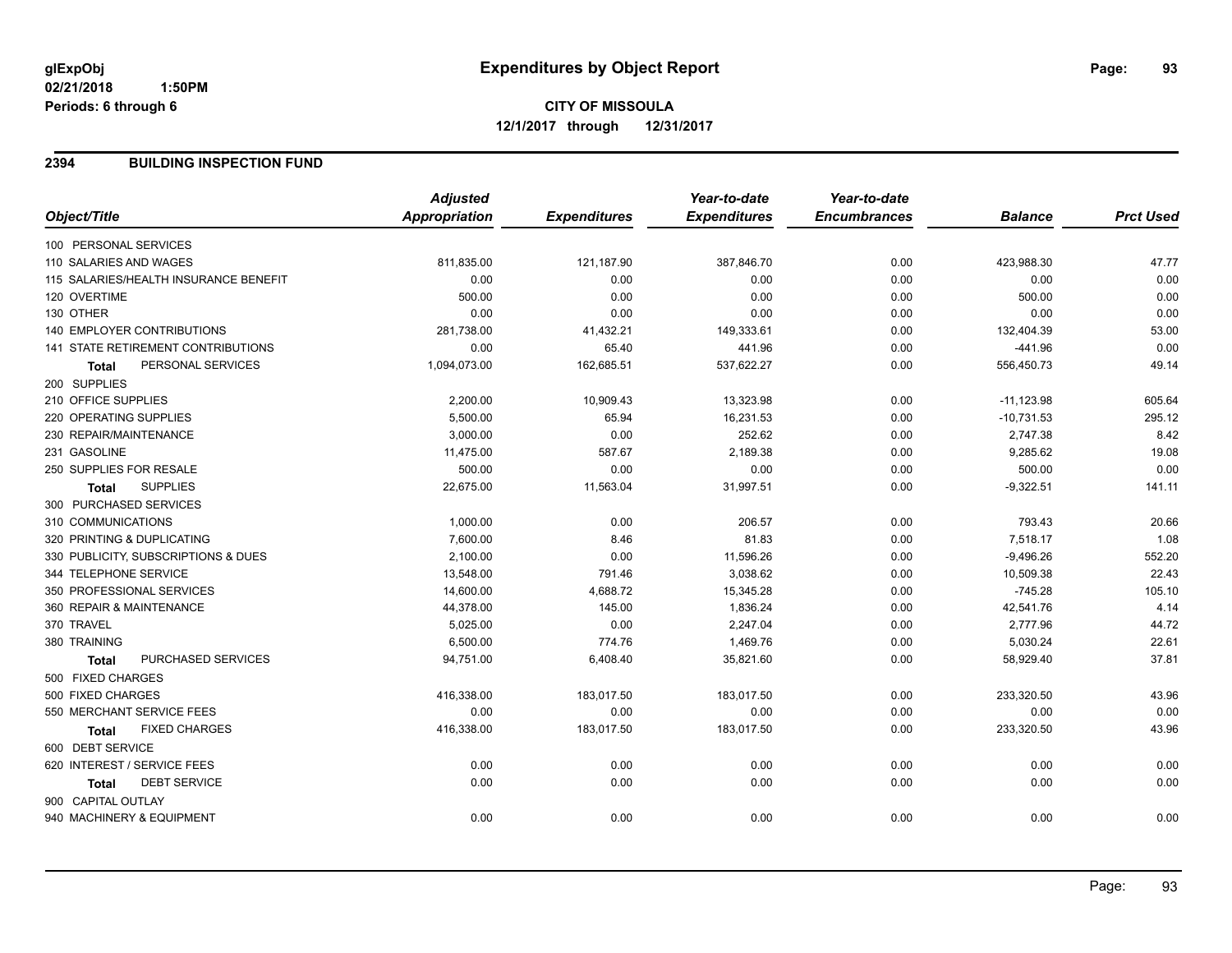**CITY OF MISSOULA 12/1/2017 through 12/31/2017**

#### **2394 BUILDING INSPECTION FUND**

| Object/Title      |                                 | <b>Adjusted</b><br><b>Appropriation</b> | <i><b>Expenditures</b></i> | Year-to-date<br><b>Expenditures</b> | Year-to-date<br><b>Encumbrances</b> | <b>Balance</b> | <b>Prct Used</b> |
|-------------------|---------------------------------|-----------------------------------------|----------------------------|-------------------------------------|-------------------------------------|----------------|------------------|
| Total             | <b>CAPITAL OUTLAY</b>           | 0.00                                    | 0.00                       | 0.00                                | 0.00                                | 0.00           | 0.00             |
| Tota <sub>l</sub> | <b>BUILDING INSPECTION FUND</b> | 1,627,837.00                            | 363,674.45                 | 788,458.88                          | 0.00                                | 839,378.12     | 48.44            |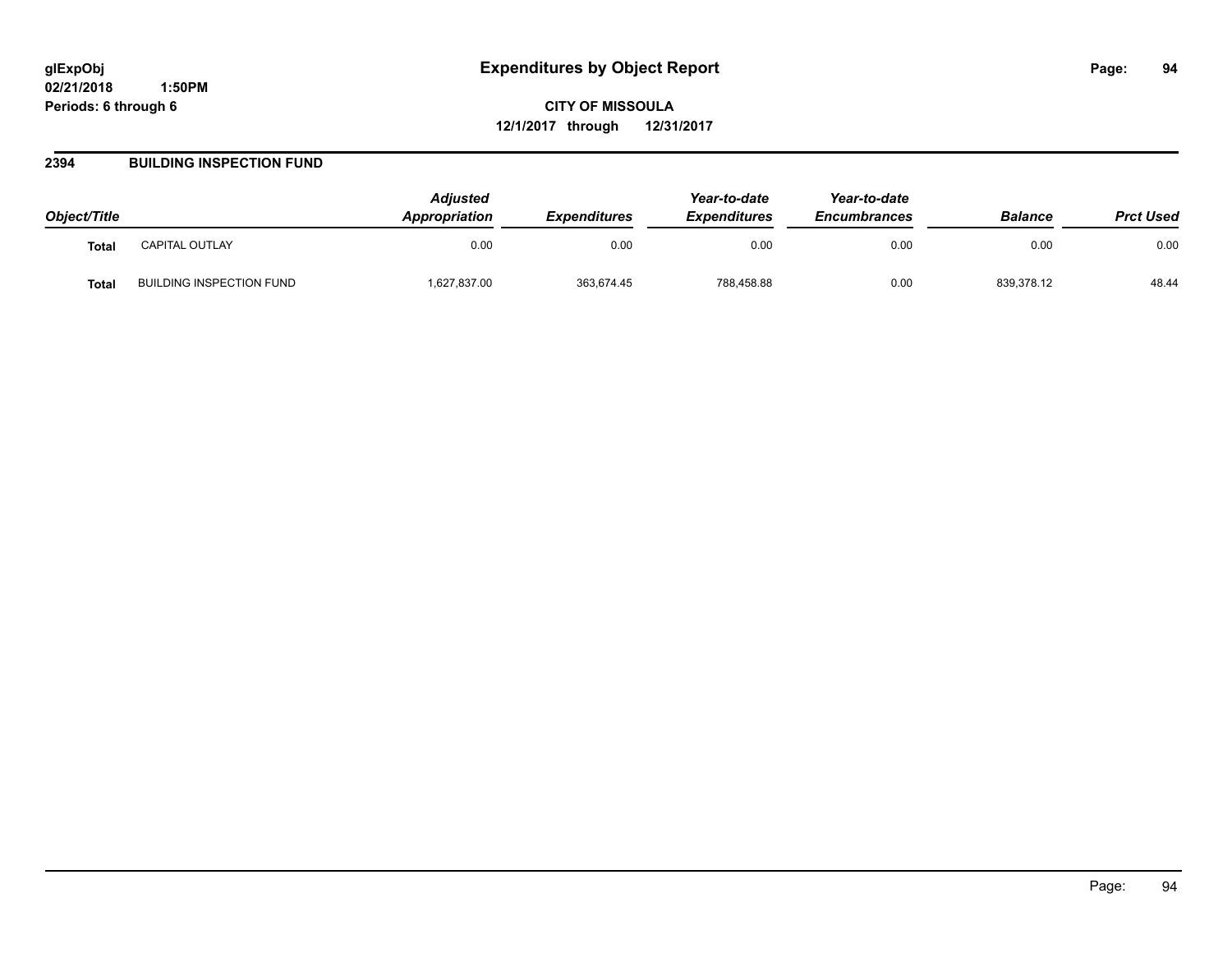#### **2395 CITY GRANTS & PROGRAM INCOME FUND**

| Object/Title               |                                   | <b>Adjusted</b><br><b>Appropriation</b> | <b>Expenditures</b> | Year-to-date<br><b>Expenditures</b> | Year-to-date<br><b>Encumbrances</b> | <b>Balance</b> | <b>Prct Used</b> |
|----------------------------|-----------------------------------|-----------------------------------------|---------------------|-------------------------------------|-------------------------------------|----------------|------------------|
| 300 PURCHASED SERVICES     |                                   |                                         |                     |                                     |                                     |                |                  |
| 350 PROFESSIONAL SERVICES  |                                   | 0.00                                    | 0.00                | 0.00                                | 0.00                                | 0.00           | 0.00             |
| <b>Total</b>               | <b>PURCHASED SERVICES</b>         | 0.00                                    | 0.00                | 0.00                                | 0.00                                | 0.00           | 0.00             |
| 500 FIXED CHARGES          |                                   |                                         |                     |                                     |                                     |                |                  |
| 550 MERCHANT SERVICE FEES  |                                   | 0.00                                    | 0.00                | 0.00                                | 0.00                                | 0.00           | 0.00             |
| <b>Total</b>               | <b>FIXED CHARGES</b>              | 0.00                                    | 0.00                | 0.00                                | 0.00                                | 0.00           | 0.00             |
|                            | 700 GRANTS & CONTRIBUTIONS        |                                         |                     |                                     |                                     |                |                  |
| 700 GRANTS & CONTRIBUTIONS |                                   | 0.00                                    | 0.00                | 0.00                                | 0.00                                | 0.00           | 0.00             |
| <b>Total</b>               | <b>GRANTS &amp; CONTRIBUTIONS</b> | 0.00                                    | 0.00                | 0.00                                | 0.00                                | 0.00           | 0.00             |
| 800 OTHER OBJECTS          |                                   |                                         |                     |                                     |                                     |                |                  |
|                            | 820 TRANSFERS TO OTHER FUNDS      | 0.00                                    | 0.00                | 0.00                                | 0.00                                | 0.00           | 0.00             |
| 845 CONTINGENCY            |                                   | 0.00                                    | 0.00                | 0.00                                | 0.00                                | 0.00           | 0.00             |
| <b>Total</b>               | OTHER OBJECTS                     | 0.00                                    | 0.00                | 0.00                                | 0.00                                | 0.00           | 0.00             |
| <b>Total</b>               | NON-DEPARTMENTAL                  | 0.00                                    | 0.00                | 0.00                                | 0.00                                | 0.00           | 0.00             |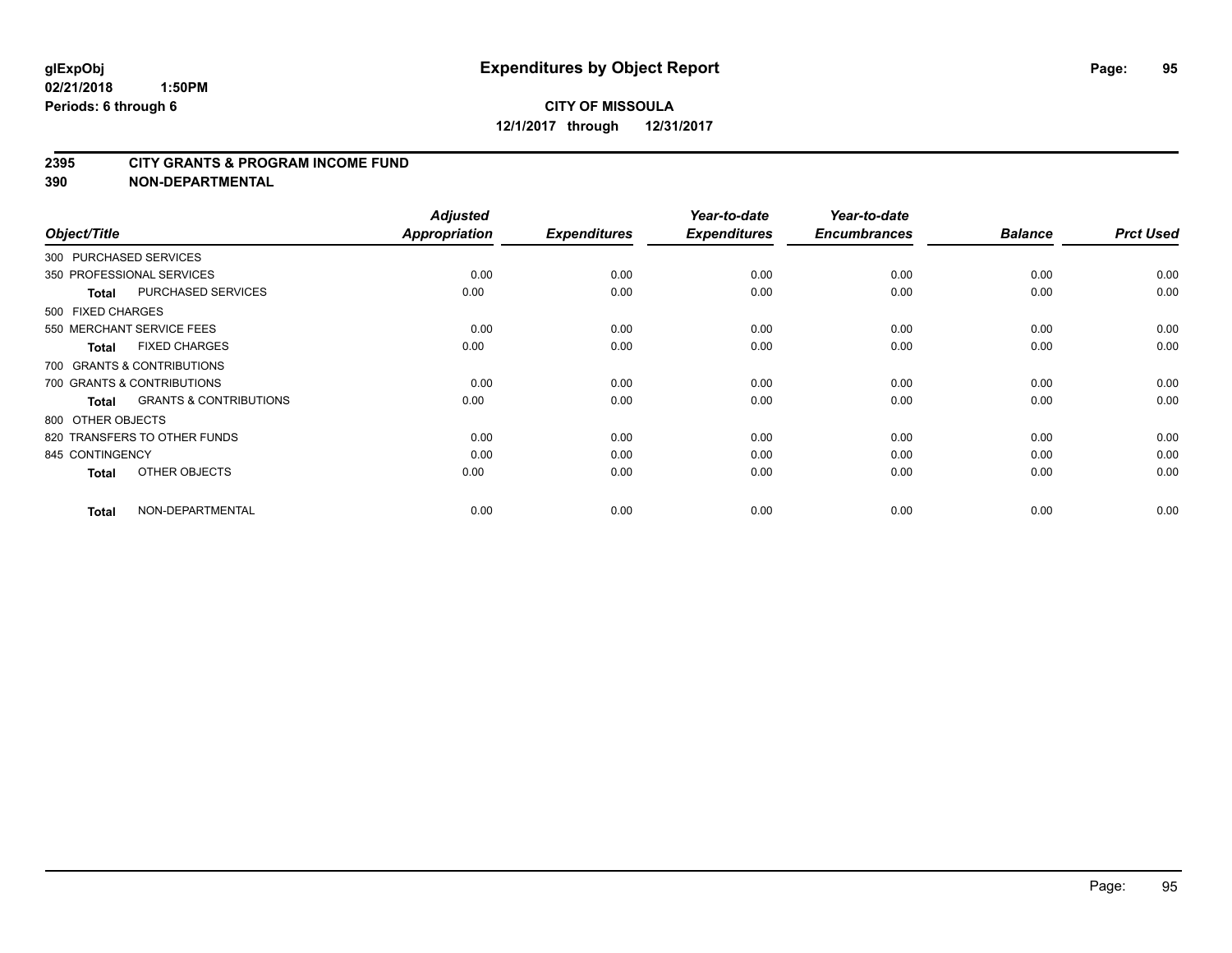**CITY OF MISSOULA 12/1/2017 through 12/31/2017**

## **2395 CITY GRANTS & PROGRAM INCOME FUND**

| Object/Title           |                                   | <b>Adjusted</b><br><b>Appropriation</b> | <b>Expenditures</b> | Year-to-date<br><b>Expenditures</b> | Year-to-date<br><b>Encumbrances</b> | <b>Balance</b> | <b>Prct Used</b> |
|------------------------|-----------------------------------|-----------------------------------------|---------------------|-------------------------------------|-------------------------------------|----------------|------------------|
| 300 PURCHASED SERVICES |                                   |                                         |                     |                                     |                                     |                |                  |
|                        | 350 PROFESSIONAL SERVICES         | 0.00                                    | 0.00                | 0.00                                | 0.00                                | 0.00           | 0.00             |
| <b>Total</b>           | PURCHASED SERVICES                | 0.00                                    | 0.00                | 0.00                                | 0.00                                | 0.00           | 0.00             |
| 500 FIXED CHARGES      |                                   |                                         |                     |                                     |                                     |                |                  |
|                        | 550 MERCHANT SERVICE FEES         | 0.00                                    | 0.00                | 0.00                                | 0.00                                | 0.00           | 0.00             |
| <b>Total</b>           | <b>FIXED CHARGES</b>              | 0.00                                    | 0.00                | 0.00                                | 0.00                                | 0.00           | 0.00             |
|                        | 700 GRANTS & CONTRIBUTIONS        |                                         |                     |                                     |                                     |                |                  |
|                        | 700 GRANTS & CONTRIBUTIONS        | 0.00                                    | 0.00                | 0.00                                | 0.00                                | 0.00           | 0.00             |
| <b>Total</b>           | <b>GRANTS &amp; CONTRIBUTIONS</b> | 0.00                                    | 0.00                | 0.00                                | 0.00                                | 0.00           | 0.00             |
| 800 OTHER OBJECTS      |                                   |                                         |                     |                                     |                                     |                |                  |
|                        | 820 TRANSFERS TO OTHER FUNDS      | 0.00                                    | 0.00                | 0.00                                | 0.00                                | 0.00           | 0.00             |
| 845 CONTINGENCY        |                                   | 0.00                                    | 0.00                | 0.00                                | 0.00                                | 0.00           | 0.00             |
| <b>Total</b>           | OTHER OBJECTS                     | 0.00                                    | 0.00                | 0.00                                | 0.00                                | 0.00           | 0.00             |
| <b>Total</b>           | CITY GRANTS & PROGRAM INCOME FUN  | 0.00                                    | 0.00                | 0.00                                | 0.00                                | 0.00           | 0.00             |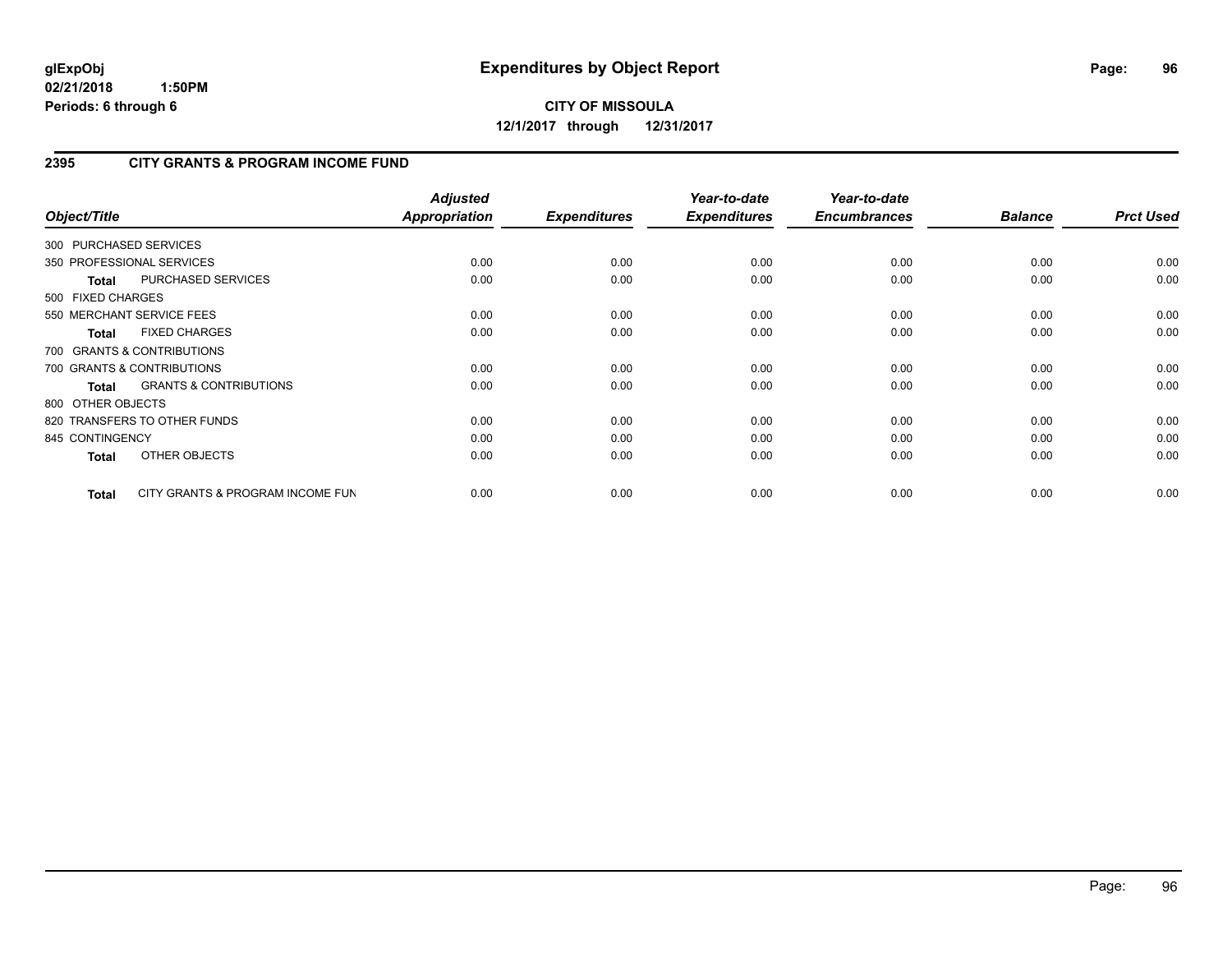#### **2396 ENERGY EFFICIENCY REVOLVING LOAN FUND**

| Object/Title |                                   | <b>Adjusted</b><br>Appropriation | <b>Expenditures</b> | Year-to-date<br><b>Expenditures</b> | Year-to-date<br><b>Encumbrances</b> | <b>Balance</b> | <b>Prct Used</b> |
|--------------|-----------------------------------|----------------------------------|---------------------|-------------------------------------|-------------------------------------|----------------|------------------|
|              | 700 GRANTS & CONTRIBUTIONS        |                                  |                     |                                     |                                     |                |                  |
|              | 700 GRANTS & CONTRIBUTIONS        | 0.00                             | 0.00                | 0.00                                | 0.00                                | 0.00           | 0.00             |
| <b>Total</b> | <b>GRANTS &amp; CONTRIBUTIONS</b> | 0.00                             | 0.00                | 0.00                                | 0.00                                | 0.00           | 0.00             |
| <b>Total</b> | NON-DEPARTMENTAL                  | 0.00                             | 0.00                | 0.00                                | 0.00                                | 0.00           | 0.00             |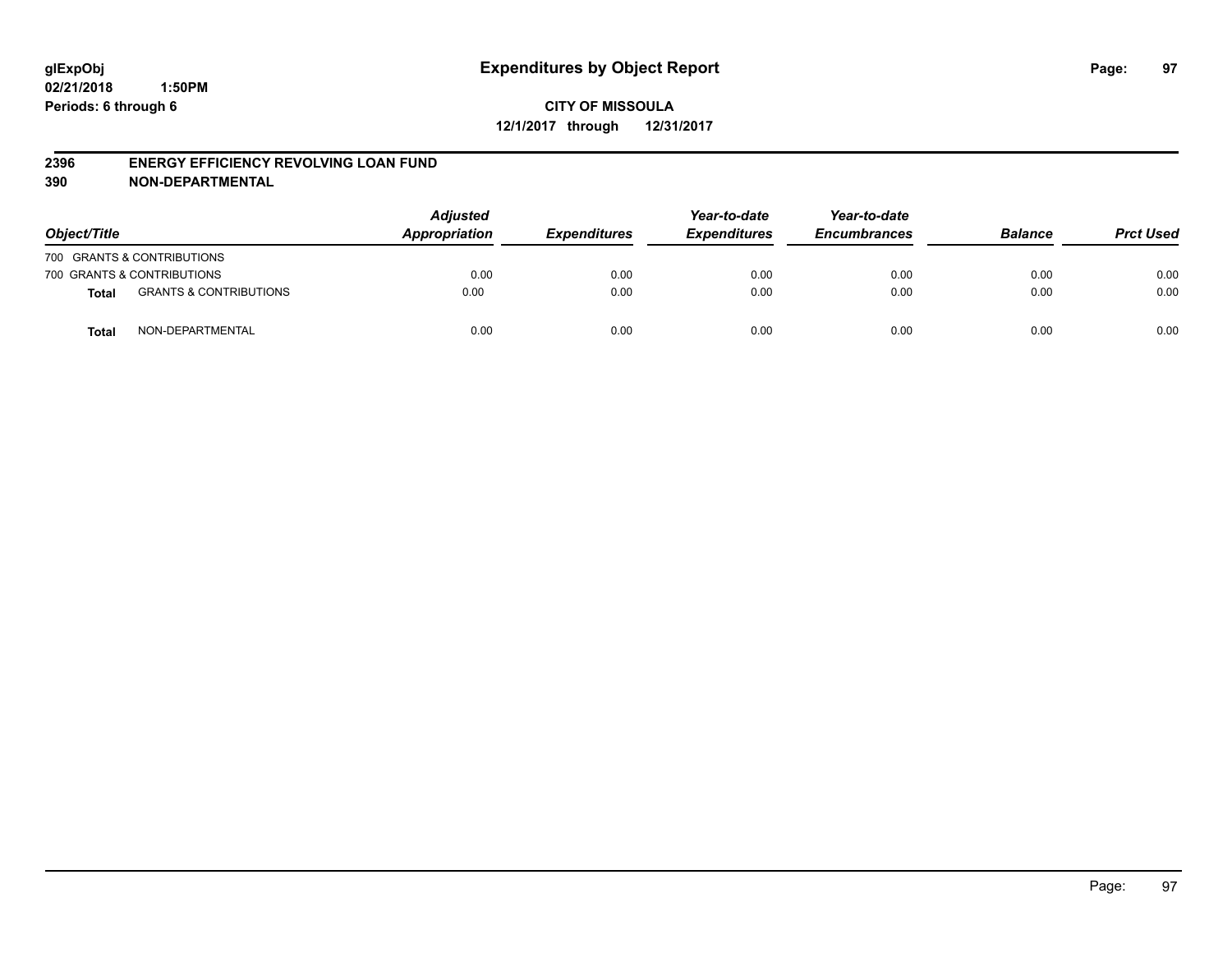# **glExpObj Expenditures by Object Report Page: 98**

**02/21/2018 1:50PM Periods: 6 through 6**

## **2396 ENERGY EFFICIENCY REVOLVING LOAN FUND**

| Object/Title |                                         | <b>Adjusted</b><br>Appropriation | <b>Expenditures</b> | Year-to-date<br><b>Expenditures</b> | Year-to-date<br><b>Encumbrances</b> | <b>Balance</b> | <b>Prct Used</b> |
|--------------|-----------------------------------------|----------------------------------|---------------------|-------------------------------------|-------------------------------------|----------------|------------------|
|              | 700 GRANTS & CONTRIBUTIONS              |                                  |                     |                                     |                                     |                |                  |
|              | 700 GRANTS & CONTRIBUTIONS              | 0.00                             | 0.00                | 0.00                                | 0.00                                | 0.00           | 0.00             |
| <b>Total</b> | <b>GRANTS &amp; CONTRIBUTIONS</b>       | 0.00                             | 0.00                | 0.00                                | 0.00                                | 0.00           | 0.00             |
| <b>Total</b> | <b>ENERGY EFFICIENCY REVOLVING LOAN</b> | 0.00                             | 0.00                | 0.00                                | 0.00                                | 0.00           | 0.00             |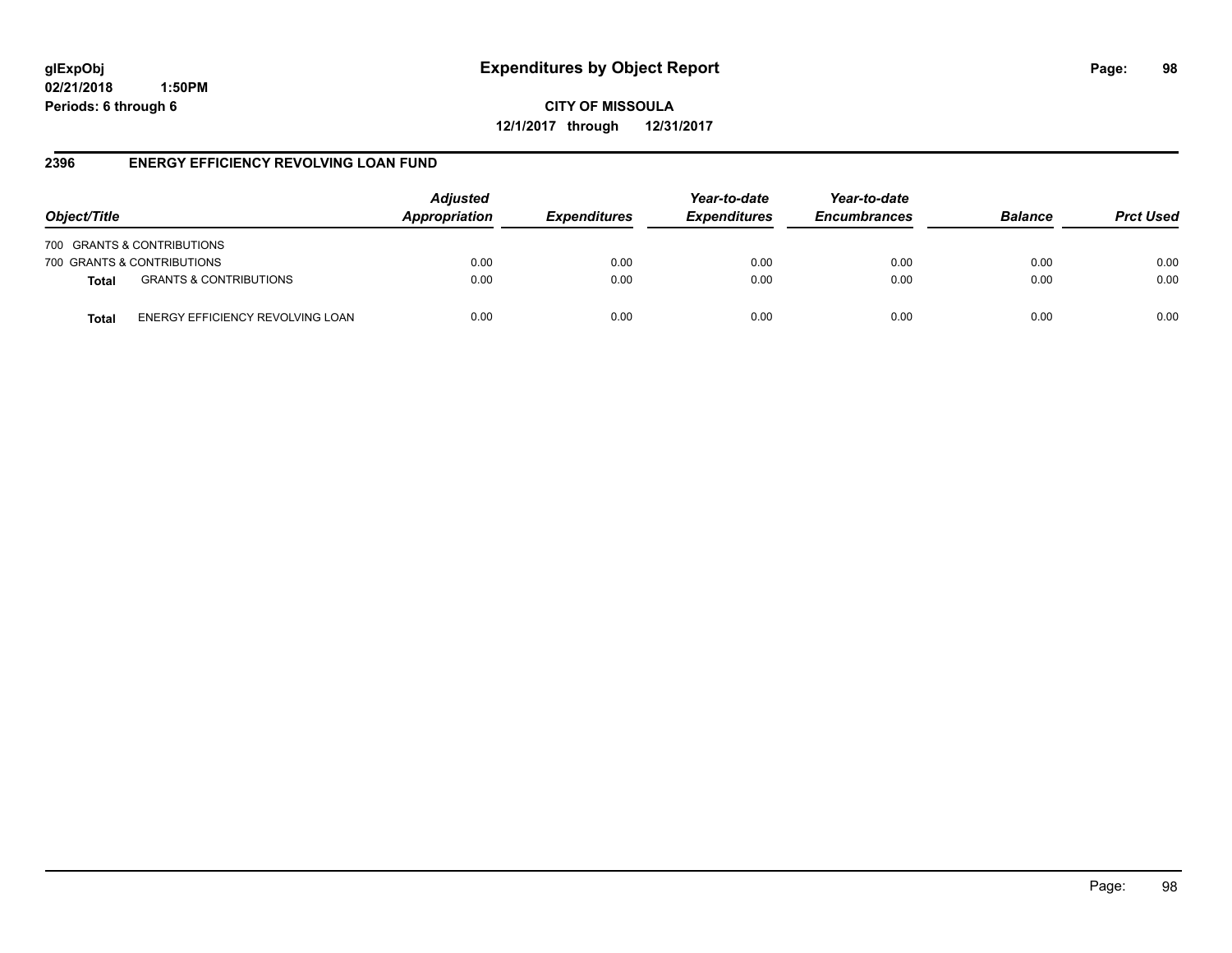#### **2399 DANGEROUS BUILDING DEMOLITION & REPAIR F**

**310 BUILDING INSPECTION**

| Object/Title      |                            | <b>Adjusted</b><br><b>Appropriation</b> | <b>Expenditures</b> | Year-to-date<br><b>Expenditures</b> | Year-to-date<br><b>Encumbrances</b> | <b>Balance</b> | <b>Prct Used</b> |
|-------------------|----------------------------|-----------------------------------------|---------------------|-------------------------------------|-------------------------------------|----------------|------------------|
| 500 FIXED CHARGES |                            |                                         |                     |                                     |                                     |                |                  |
|                   | 550 MERCHANT SERVICE FEES  | 0.00                                    | 0.00                | 0.00                                | 0.00                                | 0.00           | 0.00             |
| <b>Total</b>      | <b>FIXED CHARGES</b>       | 0.00                                    | 0.00                | 0.00                                | 0.00                                | 0.00           | 0.00             |
| 800 OTHER OBJECTS |                            |                                         |                     |                                     |                                     |                |                  |
| 845 CONTINGENCY   |                            | 15,000.00                               | 0.00                | 0.00                                | 0.00                                | 15,000.00      | 0.00             |
| <b>Total</b>      | OTHER OBJECTS              | 15,000.00                               | 0.00                | 0.00                                | 0.00                                | 15,000.00      | 0.00             |
| <b>Total</b>      | <b>BUILDING INSPECTION</b> | 15,000.00                               | 0.00                | 0.00                                | 0.00                                | 15.000.00      | 0.00             |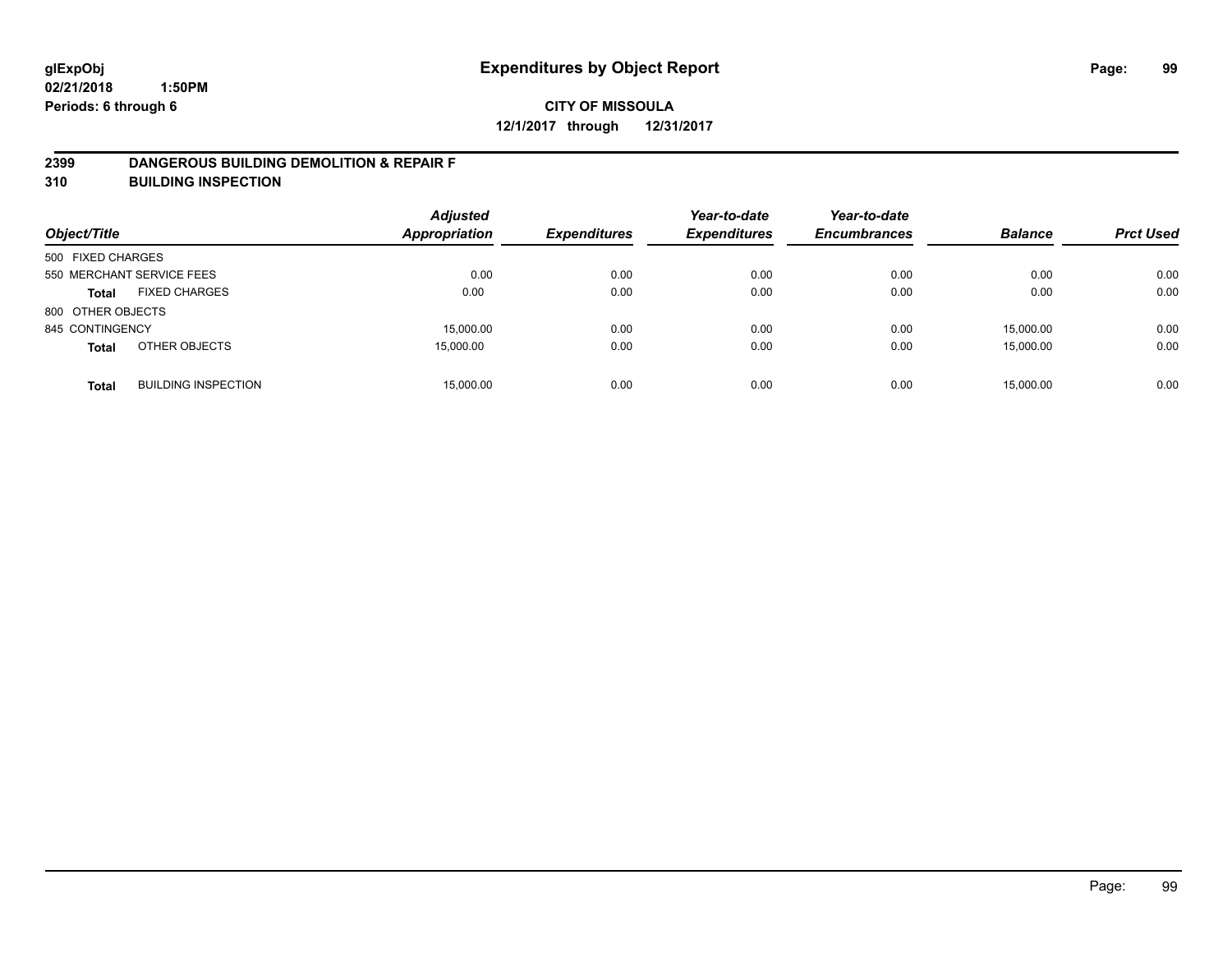**CITY OF MISSOULA 12/1/2017 through 12/31/2017**

## **2399 DANGEROUS BUILDING DEMOLITION & REPAIR F**

| Object/Title      |                                   | <b>Adjusted</b><br><b>Appropriation</b> | <b>Expenditures</b> | Year-to-date<br><b>Expenditures</b> | Year-to-date<br><b>Encumbrances</b> | <b>Balance</b> | <b>Prct Used</b> |
|-------------------|-----------------------------------|-----------------------------------------|---------------------|-------------------------------------|-------------------------------------|----------------|------------------|
| 500 FIXED CHARGES |                                   |                                         |                     |                                     |                                     |                |                  |
|                   | 550 MERCHANT SERVICE FEES         | 0.00                                    | 0.00                | 0.00                                | 0.00                                | 0.00           | 0.00             |
| <b>Total</b>      | <b>FIXED CHARGES</b>              | 0.00                                    | 0.00                | 0.00                                | 0.00                                | 0.00           | 0.00             |
| 800 OTHER OBJECTS |                                   |                                         |                     |                                     |                                     |                |                  |
| 845 CONTINGENCY   |                                   | 15,000.00                               | 0.00                | 0.00                                | 0.00                                | 15,000.00      | 0.00             |
| <b>Total</b>      | OTHER OBJECTS                     | 15,000.00                               | 0.00                | 0.00                                | 0.00                                | 15,000.00      | 0.00             |
| <b>Total</b>      | DANGEROUS BUILDING DEMOLITION & F | 15.000.00                               | 0.00                | 0.00                                | 0.00                                | 15,000.00      | 0.00             |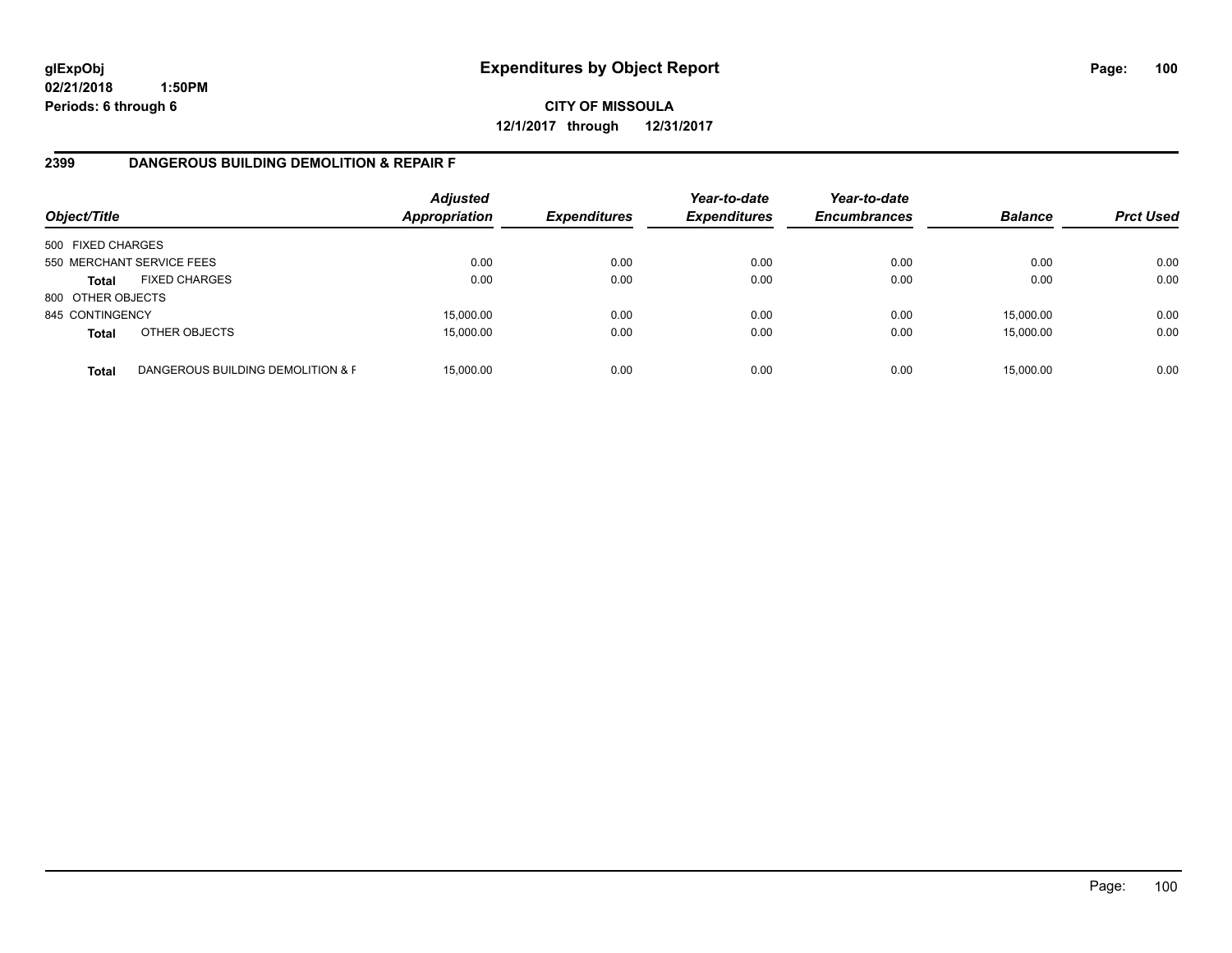#### **2400 STREET LIGHTING ASSESSMENTS FUND**

#### **280 PUBLIC WORKS OPERATIONS**

| Object/Title             |                               | <b>Adjusted</b><br>Appropriation | <b>Expenditures</b> | Year-to-date<br><b>Expenditures</b> | Year-to-date<br><b>Encumbrances</b> | <b>Balance</b> | <b>Prct Used</b> |
|--------------------------|-------------------------------|----------------------------------|---------------------|-------------------------------------|-------------------------------------|----------------|------------------|
|                          |                               |                                  |                     |                                     |                                     |                |                  |
| 300 PURCHASED SERVICES   |                               |                                  |                     |                                     |                                     |                |                  |
|                          | 341 ELECTRICITY & NATURAL GAS | 353.271.00                       | 28.219.88           | 140.192.59                          | 0.00                                | 213.078.41     | 39.68            |
|                          | 350 PROFESSIONAL SERVICES     | 11.743.00                        | 7,625.00            | 7,625.00                            | 0.00                                | 4,118.00       | 64.93            |
| 360 REPAIR & MAINTENANCE |                               | 0.00                             | 0.00                | 0.00                                | 0.00                                | 0.00           | 0.00             |
| <b>Total</b>             | <b>PURCHASED SERVICES</b>     | 365.014.00                       | 35.844.88           | 147.817.59                          | 0.00                                | 217.196.41     | 40.50            |
| 500 FIXED CHARGES        |                               |                                  |                     |                                     |                                     |                |                  |
|                          | 550 MERCHANT SERVICE FEES     | 0.00                             | 0.00                | 0.00                                | 0.00                                | 0.00           | 0.00             |
| <b>Total</b>             | <b>FIXED CHARGES</b>          | 0.00                             | 0.00                | 0.00                                | 0.00                                | 0.00           | 0.00             |
| <b>Total</b>             | PUBLIC WORKS OPERATIONS       | 365.014.00                       | 35.844.88           | 147.817.59                          | 0.00                                | 217.196.41     | 40.50            |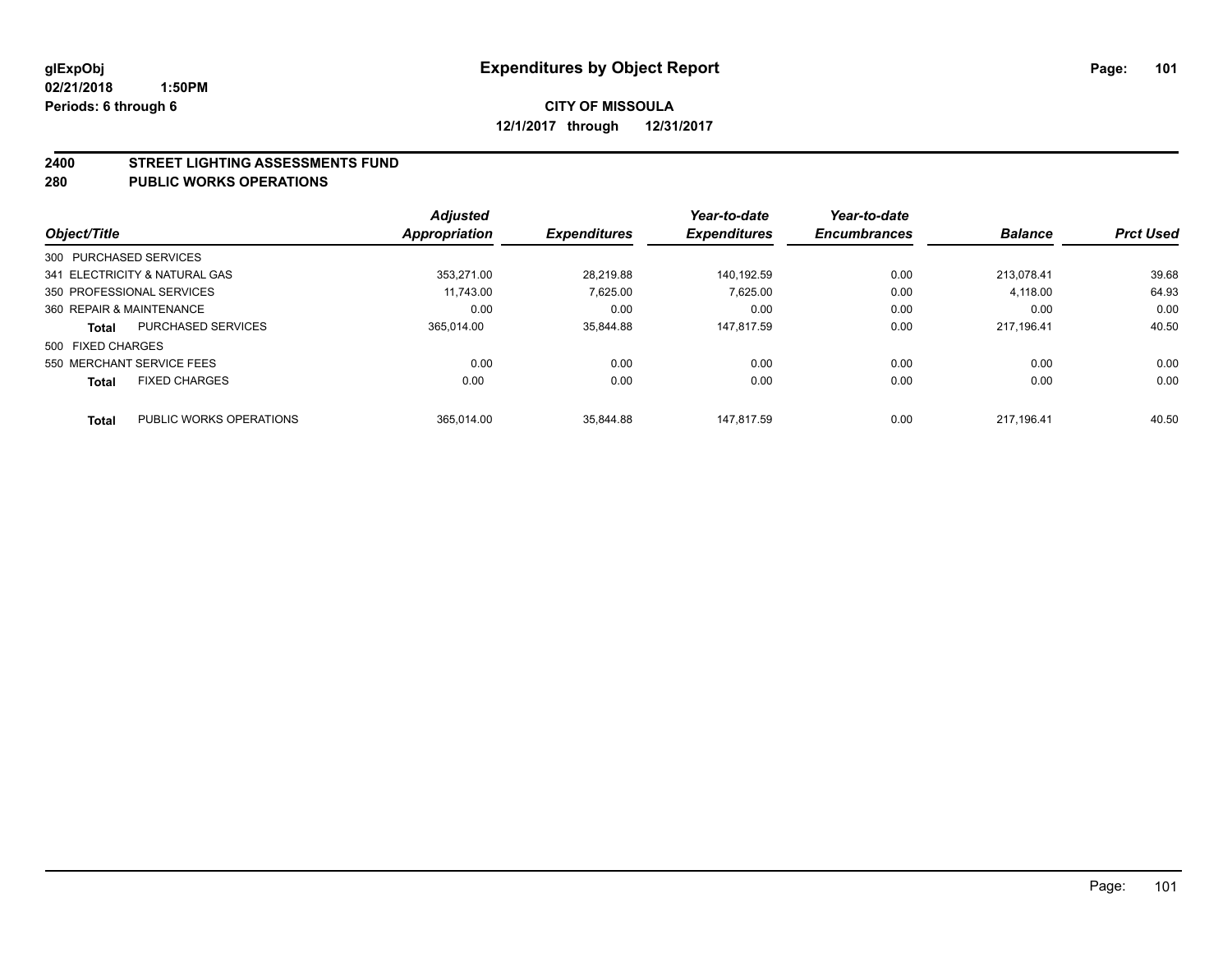**CITY OF MISSOULA 12/1/2017 through 12/31/2017**

## **2400 STREET LIGHTING ASSESSMENTS FUND**

| Object/Title             |                                  | Adjusted<br><b>Appropriation</b> | <b>Expenditures</b> | Year-to-date<br><b>Expenditures</b> | Year-to-date<br><b>Encumbrances</b> | <b>Balance</b> | <b>Prct Used</b> |
|--------------------------|----------------------------------|----------------------------------|---------------------|-------------------------------------|-------------------------------------|----------------|------------------|
| 300 PURCHASED SERVICES   |                                  |                                  |                     |                                     |                                     |                |                  |
|                          | 341 ELECTRICITY & NATURAL GAS    | 353.271.00                       | 28.219.88           | 140.192.59                          | 0.00                                | 213.078.41     | 39.68            |
|                          | 350 PROFESSIONAL SERVICES        | 11.743.00                        | 7,625.00            | 7.625.00                            | 0.00                                | 4,118.00       | 64.93            |
| 360 REPAIR & MAINTENANCE |                                  | 0.00                             | 0.00                | 0.00                                | 0.00                                | 0.00           | 0.00             |
| Total                    | PURCHASED SERVICES               | 365.014.00                       | 35.844.88           | 147.817.59                          | 0.00                                | 217.196.41     | 40.50            |
| 500 FIXED CHARGES        |                                  |                                  |                     |                                     |                                     |                |                  |
|                          | 550 MERCHANT SERVICE FEES        | 0.00                             | 0.00                | 0.00                                | 0.00                                | 0.00           | 0.00             |
| <b>Total</b>             | <b>FIXED CHARGES</b>             | 0.00                             | 0.00                | 0.00                                | 0.00                                | 0.00           | 0.00             |
| <b>Total</b>             | STREET LIGHTING ASSESSMENTS FUND | 365.014.00                       | 35.844.88           | 147.817.59                          | 0.00                                | 217.196.41     | 40.50            |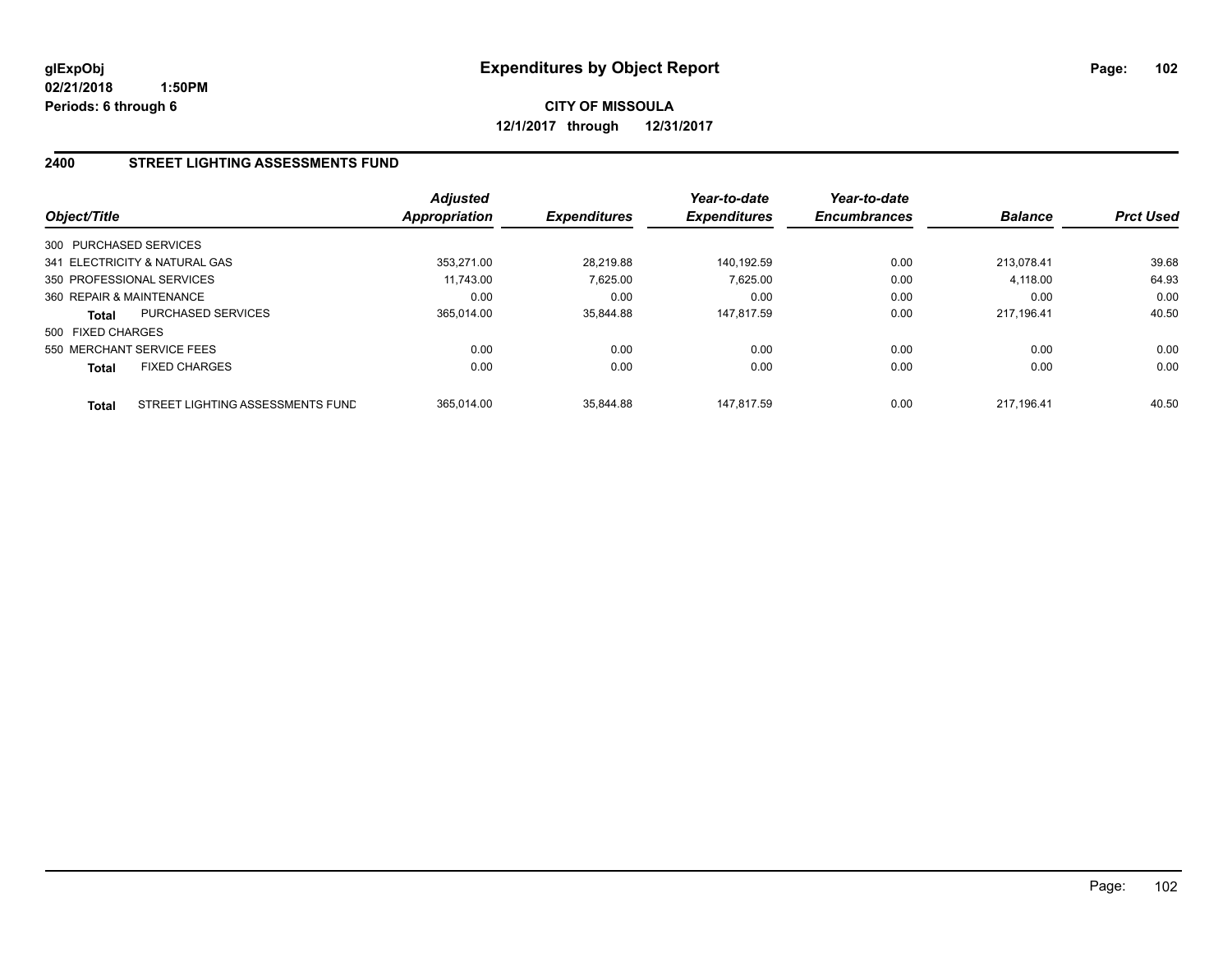#### **2500 STREET MAINTENANCE ASSESSMENT FUND**

| Object/Title      |                              | <b>Adjusted</b><br>Appropriation | <b>Expenditures</b> | Year-to-date<br><b>Expenditures</b> | Year-to-date<br><b>Encumbrances</b> | <b>Balance</b> | <b>Prct Used</b> |
|-------------------|------------------------------|----------------------------------|---------------------|-------------------------------------|-------------------------------------|----------------|------------------|
|                   | 300 PURCHASED SERVICES       |                                  |                     |                                     |                                     |                |                  |
| 345 GARBAGE       |                              | 61.854.00                        | 5,083.33            | 27,878.42                           | 0.00                                | 33,975.58      | 45.07            |
| <b>Total</b>      | <b>PURCHASED SERVICES</b>    | 61,854.00                        | 5,083.33            | 27,878.42                           | 0.00                                | 33,975.58      | 45.07            |
| 500 FIXED CHARGES |                              |                                  |                     |                                     |                                     |                |                  |
|                   | 550 MERCHANT SERVICE FEES    | 0.00                             | 0.00                | 0.00                                | 0.00                                | 0.00           | 0.00             |
| <b>Total</b>      | <b>FIXED CHARGES</b>         | 0.00                             | 0.00                | 0.00                                | 0.00                                | 0.00           | 0.00             |
| 800 OTHER OBJECTS |                              |                                  |                     |                                     |                                     |                |                  |
|                   | 820 TRANSFERS TO OTHER FUNDS | 41.000.00                        | 20.500.00           | 20.500.00                           | 0.00                                | 20.500.00      | 50.00            |
| <b>Total</b>      | OTHER OBJECTS                | 41.000.00                        | 20,500.00           | 20,500.00                           | 0.00                                | 20,500.00      | 50.00            |
| <b>Total</b>      | NON-DEPARTMENTAL             | 102.854.00                       | 25.583.33           | 48.378.42                           | 0.00                                | 54.475.58      | 47.04            |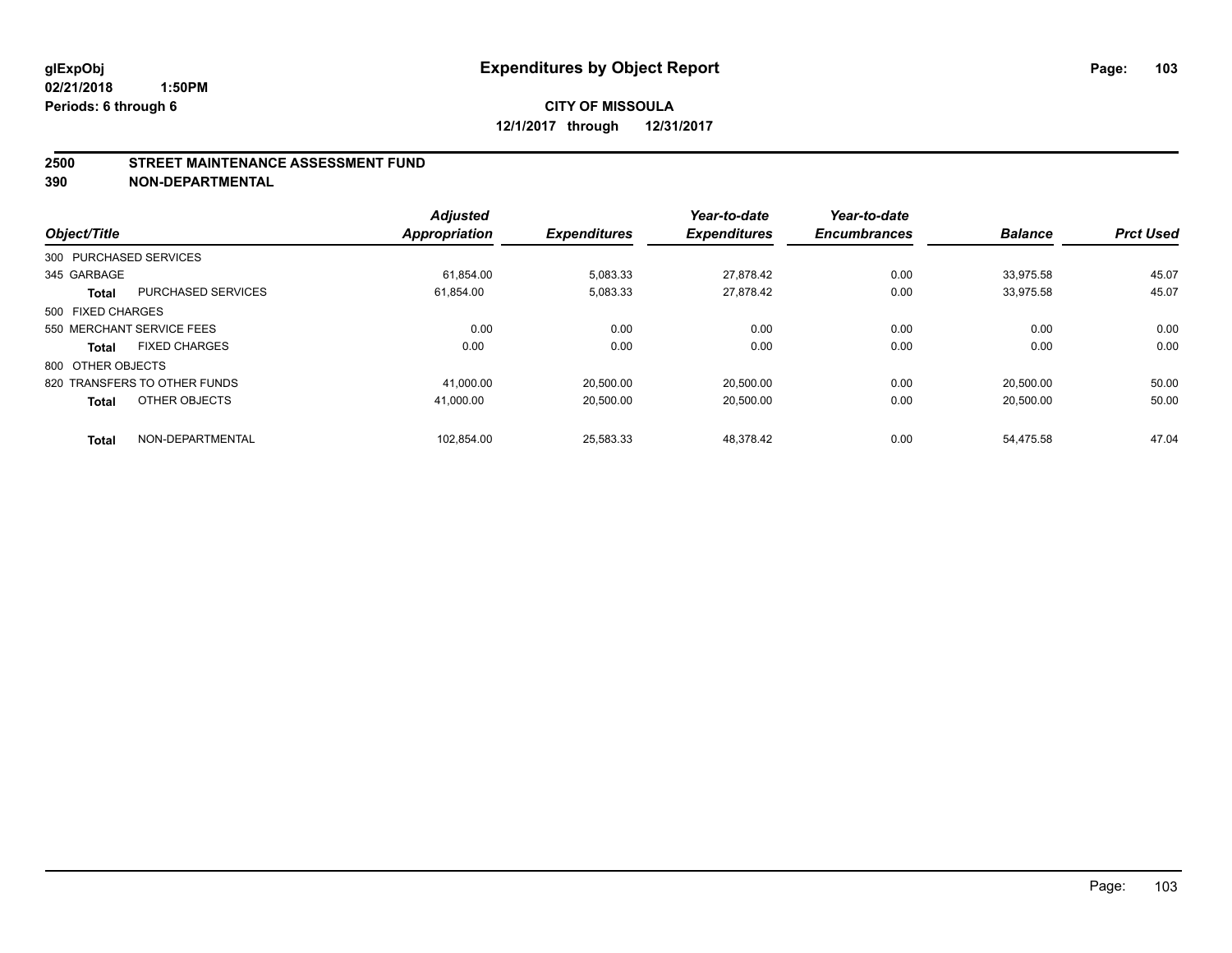**CITY OF MISSOULA 12/1/2017 through 12/31/2017**

## **2500 STREET MAINTENANCE ASSESSMENT FUND**

| Object/Title           |                                  | <b>Adjusted</b><br><b>Appropriation</b> | <b>Expenditures</b> | Year-to-date<br><b>Expenditures</b> | Year-to-date<br><b>Encumbrances</b> | <b>Balance</b> | <b>Prct Used</b> |
|------------------------|----------------------------------|-----------------------------------------|---------------------|-------------------------------------|-------------------------------------|----------------|------------------|
| 300 PURCHASED SERVICES |                                  |                                         |                     |                                     |                                     |                |                  |
| 345 GARBAGE            |                                  | 61,854.00                               | 5,083.33            | 27.878.42                           | 0.00                                | 33.975.58      | 45.07            |
| Total                  | <b>PURCHASED SERVICES</b>        | 61,854.00                               | 5,083.33            | 27,878.42                           | 0.00                                | 33,975.58      | 45.07            |
| 500 FIXED CHARGES      |                                  |                                         |                     |                                     |                                     |                |                  |
|                        | 550 MERCHANT SERVICE FEES        | 0.00                                    | 0.00                | 0.00                                | 0.00                                | 0.00           | 0.00             |
| <b>Total</b>           | <b>FIXED CHARGES</b>             | 0.00                                    | 0.00                | 0.00                                | 0.00                                | 0.00           | 0.00             |
| 800 OTHER OBJECTS      |                                  |                                         |                     |                                     |                                     |                |                  |
|                        | 820 TRANSFERS TO OTHER FUNDS     | 41.000.00                               | 20,500.00           | 20,500.00                           | 0.00                                | 20.500.00      | 50.00            |
| <b>Total</b>           | <b>OTHER OBJECTS</b>             | 41,000.00                               | 20,500.00           | 20,500.00                           | 0.00                                | 20,500.00      | 50.00            |
| <b>Total</b>           | STREET MAINTENANCE ASSESSMENT FI | 102.854.00                              | 25.583.33           | 48.378.42                           | 0.00                                | 54.475.58      | 47.04            |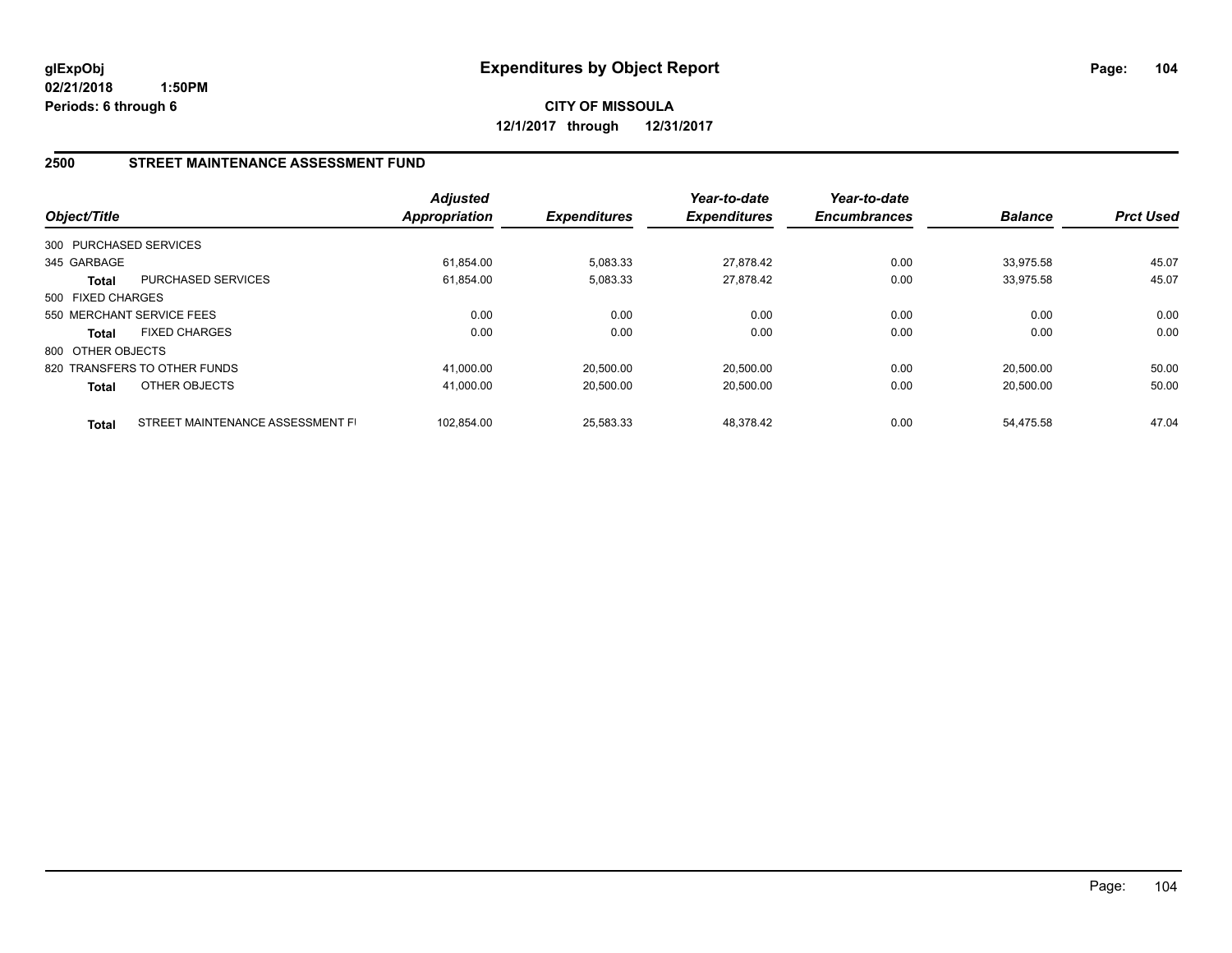#### **2512 ROAD DISTRICT #1**

**320 STREET MAINTENANCE**

|                                           | <b>Adjusted</b> |                     | Year-to-date        | Year-to-date        |                |                  |
|-------------------------------------------|-----------------|---------------------|---------------------|---------------------|----------------|------------------|
| Object/Title                              | Appropriation   | <b>Expenditures</b> | <b>Expenditures</b> | <b>Encumbrances</b> | <b>Balance</b> | <b>Prct Used</b> |
| 100 PERSONAL SERVICES                     |                 |                     |                     |                     |                |                  |
| 110 SALARIES AND WAGES                    | 148,100.00      | 3,674.60            | 23,144.94           | 0.00                | 124,955.06     | 15.63            |
| 130 OTHER                                 | 0.00            | 0.00                | 0.00                | 0.00                | 0.00           | 0.00             |
| 140 EMPLOYER CONTRIBUTIONS                | 69,039.00       | 639.90              | 3,989.62            | 0.00                | 65,049.38      | 5.78             |
| 141 STATE RETIREMENT CONTRIBUTIONS        | 147.00          | 3.67                | 25.39               | 0.00                | 121.61         | 17.27            |
| PERSONAL SERVICES<br>Total                | 217,286.00      | 4,318.17            | 27,159.95           | 0.00                | 190,126.05     | 12.50            |
| 200 SUPPLIES                              |                 |                     |                     |                     |                |                  |
| 210 OFFICE SUPPLIES                       | 6,185.00        | 86.87               | 443.34              | 0.00                | 5,741.66       | 7.17             |
| 220 OPERATING SUPPLIES                    | 91,014.00       | 44,597.00           | 94,375.65           | 0.00                | $-3,361.65$    | 103.69           |
| 230 REPAIR/MAINTENANCE                    | 92,478.00       | 0.00                | 91,241.96           | 0.00                | 1,236.04       | 98.66            |
| 231 GASOLINE                              | 1,135.00        | 0.00                | 1,345.06            | 0.00                | $-210.06$      | 118.51           |
| 240 OTHER SUPPLIES                        | 549.00          | $-177.07$           | 0.00                | 0.00                | 549.00         | 0.00             |
| <b>SUPPLIES</b><br>Total                  | 191,361.00      | 44,506.80           | 187,406.01          | 0.00                | 3,954.99       | 97.93            |
| 300 PURCHASED SERVICES                    |                 |                     |                     |                     |                |                  |
| 310 COMMUNICATIONS                        | 0.00            | 0.00                | 1.62                | 0.00                | $-1.62$        | 0.00             |
| 330 PUBLICITY, SUBSCRIPTIONS & DUES       | 0.00            | 0.00                | 0.00                | 0.00                | 0.00           | 0.00             |
| 350 PROFESSIONAL SERVICES                 | 129,500.00      | 0.00                | 0.00                | 0.00                | 129,500.00     | 0.00             |
| 360 REPAIR & MAINTENANCE                  | 2.500.00        | 400.00              | 600.00              | 0.00                | 1,900.00       | 24.00            |
| 370 TRAVEL                                | 1,450.00        | 0.00                | 0.00                | 0.00                | 1,450.00       | 0.00             |
| 380 TRAINING                              | 350.00          | 0.00                | 0.00                | 0.00                | 350.00         | 0.00             |
| PURCHASED SERVICES<br><b>Total</b>        | 133,800.00      | 400.00              | 601.62              | 0.00                | 133,198.38     | 0.45             |
| 400 BUILDING MATERIALS                    |                 |                     |                     |                     |                |                  |
| <b>400 BUILDING MATERIALS</b>             | 275,201.00      | 0.00                | 254,813.85          | 0.00                | 20,387.15      | 92.59            |
| <b>BUILDING MATERIALS</b><br><b>Total</b> | 275,201.00      | 0.00                | 254,813.85          | 0.00                | 20,387.15      | 92.59            |
| 500 FIXED CHARGES                         |                 |                     |                     |                     |                |                  |
| 500 FIXED CHARGES                         | 101,949.00      | 0.00                | 13,023.50           | 0.00                | 88,925.50      | 12.77            |
| 550 MERCHANT SERVICE FEES                 | 0.00            | 0.00                | 0.00                | 0.00                | 0.00           | 0.00             |
| <b>FIXED CHARGES</b><br><b>Total</b>      | 101,949.00      | 0.00                | 13,023.50           | 0.00                | 88,925.50      | 12.77            |
| 600 DEBT SERVICE                          |                 |                     |                     |                     |                |                  |
| 610 PRINCIPAL                             | 605,289.00      | 119,357.16          | 387,494.56          | 0.00                | 217,794.44     | 64.02            |
| 620 INTEREST / SERVICE FEES               | 46,121.00       | 10,999.28           | 35,743.36           | 0.00                | 10,377.64      | 77.50            |
| <b>DEBT SERVICE</b><br><b>Total</b>       | 651,410.00      | 130,356.44          | 423,237.92          | 0.00                | 228,172.08     | 64.97            |
| 700 GRANTS & CONTRIBUTIONS                |                 |                     |                     |                     |                |                  |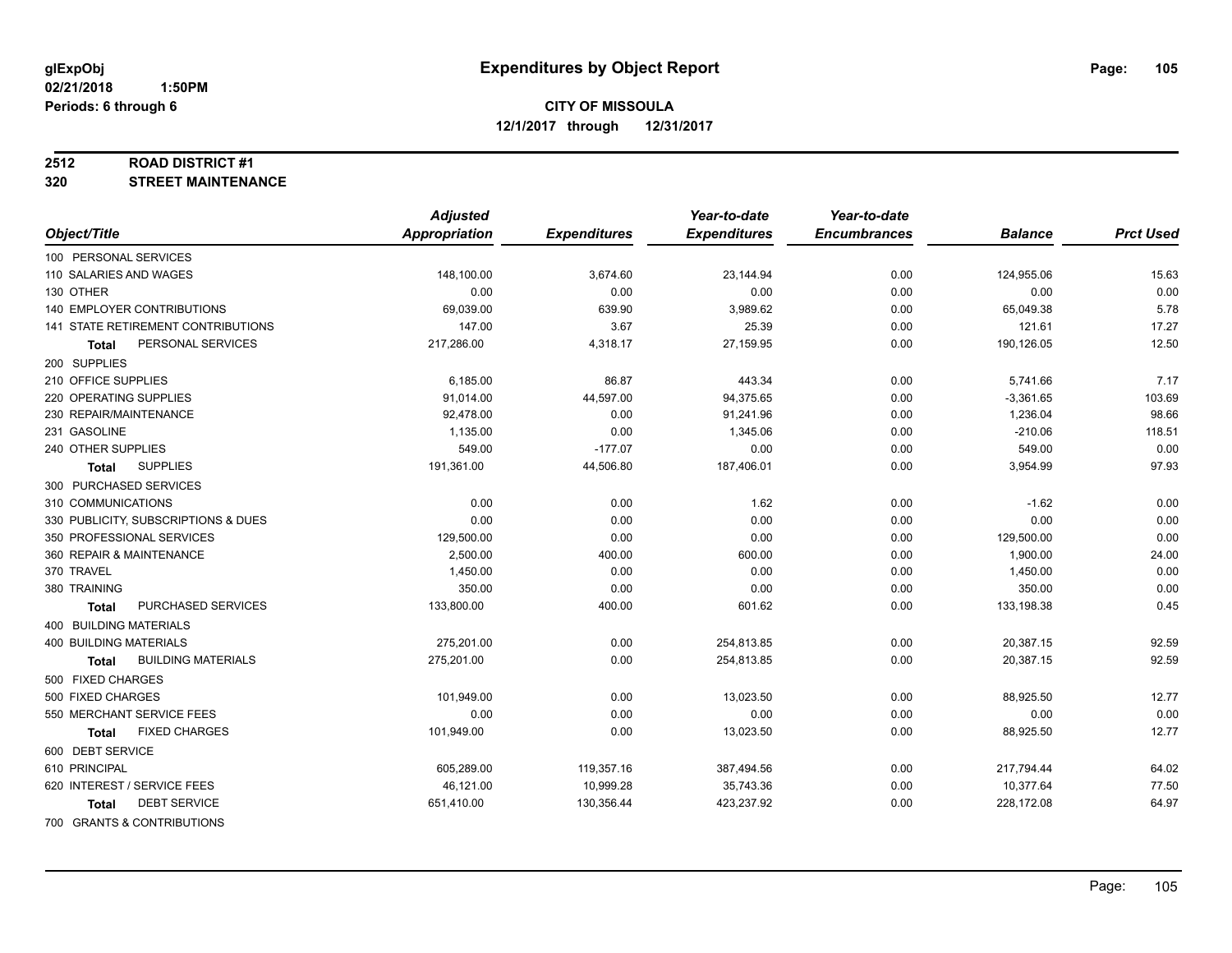#### **2512 ROAD DISTRICT #1**

**320 STREET MAINTENANCE**

| Object/Title       |                                   | <b>Adjusted</b><br>Appropriation | <b>Expenditures</b> | Year-to-date<br><b>Expenditures</b> | Year-to-date<br><b>Encumbrances</b> | <b>Balance</b> | <b>Prct Used</b> |
|--------------------|-----------------------------------|----------------------------------|---------------------|-------------------------------------|-------------------------------------|----------------|------------------|
|                    |                                   |                                  |                     |                                     |                                     |                |                  |
|                    | 700 GRANTS & CONTRIBUTIONS        | 0.00                             | 6,400.00            | 6,400.00                            | 0.00                                | $-6,400.00$    | 0.00             |
| Total              | <b>GRANTS &amp; CONTRIBUTIONS</b> | 0.00                             | 6,400.00            | 6,400.00                            | 0.00                                | $-6,400.00$    | 0.00             |
| 800 OTHER OBJECTS  |                                   |                                  |                     |                                     |                                     |                |                  |
|                    | 820 TRANSFERS TO OTHER FUNDS      | 104.057.00                       | 52,028.50           | 52.028.50                           | 0.00                                | 52.028.50      | 50.00            |
| 845 CONTINGENCY    |                                   | 0.00                             | 0.00                | 0.00                                | 0.00                                | 0.00           | 0.00             |
| Total              | OTHER OBJECTS                     | 104.057.00                       | 52,028.50           | 52,028.50                           | 0.00                                | 52,028.50      | 50.00            |
| 900 CAPITAL OUTLAY |                                   |                                  |                     |                                     |                                     |                |                  |
| 930 IMPROVEMENTS   |                                   | 455.802.00                       | 18.350.16           | 58.625.37                           | 0.00                                | 397.176.63     | 12.86            |
| <b>Total</b>       | <b>CAPITAL OUTLAY</b>             | 455,802.00                       | 18,350.16           | 58,625.37                           | 0.00                                | 397,176.63     | 12.86            |
| <b>Total</b>       | <b>STREET MAINTENANCE</b>         | 2,130,866.00                     | 256.360.07          | 1,023,296.72                        | 0.00                                | 1,107,569.28   | 48.02            |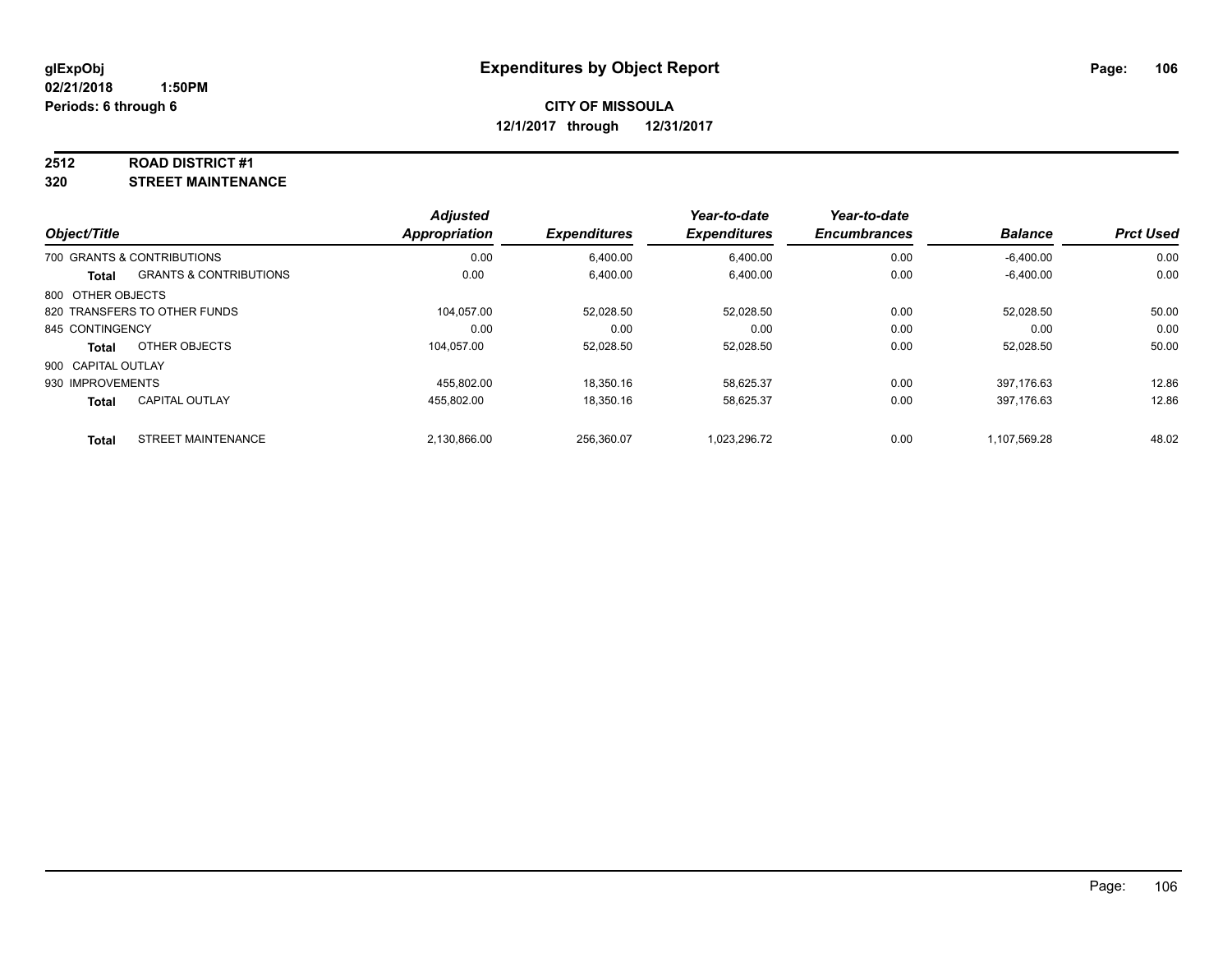# **2512 ROAD DISTRICT #1**

| Object/Title      |                      | <b>Adjusted</b><br>Appropriation | <b>Expenditures</b> | Year-to-date<br><b>Expenditures</b> | Year-to-date<br><b>Encumbrances</b> | <b>Balance</b> | <b>Prct Used</b> |
|-------------------|----------------------|----------------------------------|---------------------|-------------------------------------|-------------------------------------|----------------|------------------|
| 500 FIXED CHARGES |                      |                                  |                     |                                     |                                     |                |                  |
| 500 FIXED CHARGES |                      | 0.00                             | 0.00                | 0.00                                | 0.00                                | 0.00           | 0.00             |
| Total             | <b>FIXED CHARGES</b> | 0.00                             | 0.00                | 0.00                                | 0.00                                | 0.00           | 0.00             |
| Total             | NON-DEPARTMENTAL     | 0.00                             | 0.00                | 0.00                                | 0.00                                | 0.00           | 0.00             |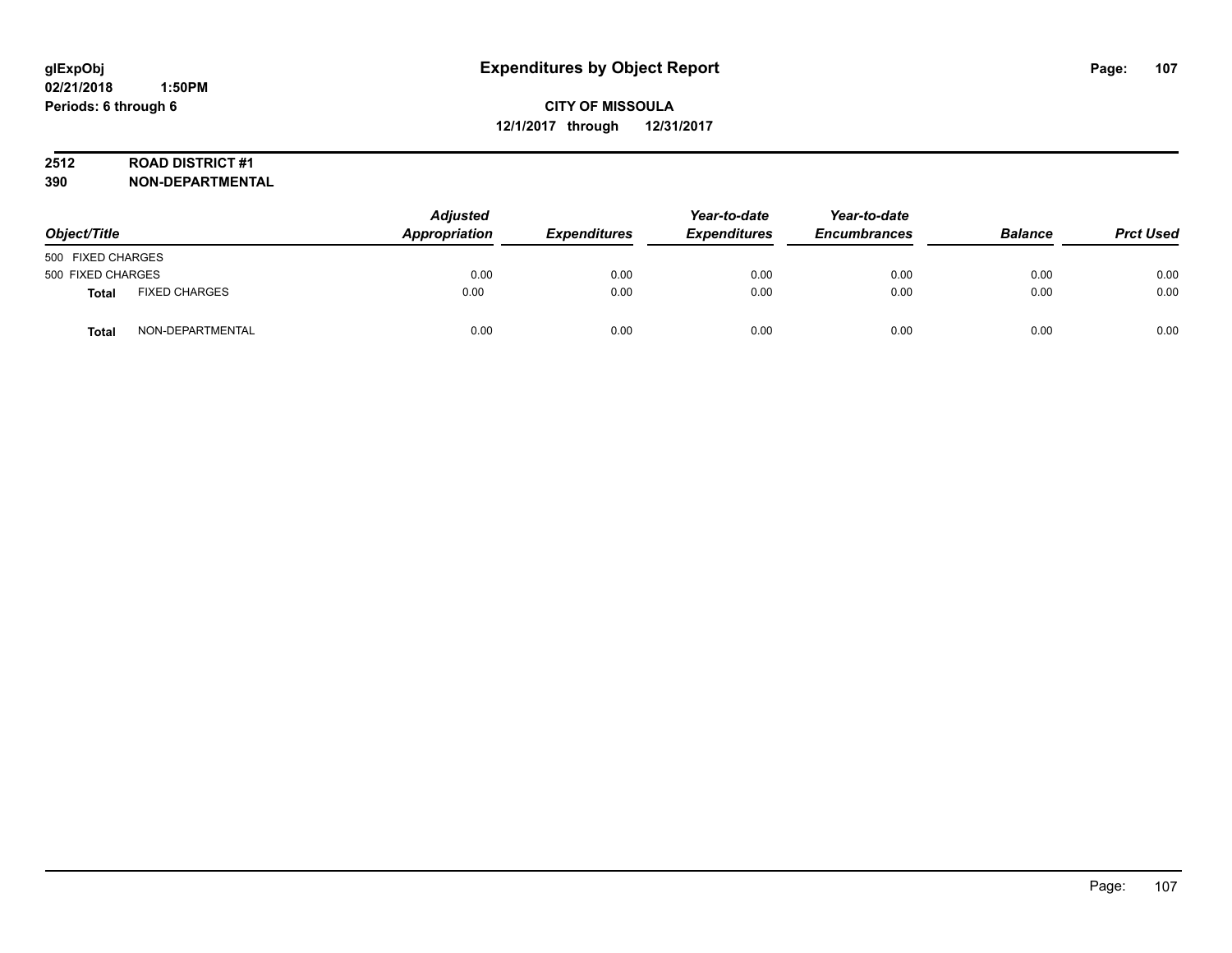#### **2512 ROAD DISTRICT #1**

| <b>Expenditures</b><br><b>Encumbrances</b><br>Object/Title<br>Appropriation<br><b>Expenditures</b><br><b>Balance</b><br>100 PERSONAL SERVICES<br>0.00<br>110 SALARIES AND WAGES<br>148,100.00<br>3,674.60<br>23,144.94<br>124,955.06<br>130 OTHER<br>0.00<br>0.00<br>0.00<br>0.00<br>0.00<br><b>140 EMPLOYER CONTRIBUTIONS</b><br>69,039.00<br>639.90<br>3,989.62<br>0.00<br>65,049.38<br>141 STATE RETIREMENT CONTRIBUTIONS<br>147.00<br>3.67<br>25.39<br>0.00<br>121.61<br>PERSONAL SERVICES<br>217,286.00<br>4,318.17<br>27,159.95<br>0.00<br>190,126.05<br><b>Total</b><br>200 SUPPLIES<br>210 OFFICE SUPPLIES<br>6,185.00<br>86.87<br>443.34<br>0.00<br>5,741.66<br>220 OPERATING SUPPLIES<br>91,014.00<br>44,597.00<br>94,375.65<br>0.00<br>$-3,361.65$<br>230 REPAIR/MAINTENANCE<br>92,478.00<br>0.00<br>91,241.96<br>0.00<br>1,236.04<br>231 GASOLINE<br>1,135.00<br>0.00<br>$-210.06$<br>1,345.06<br>0.00<br>240 OTHER SUPPLIES<br>549.00<br>$-177.07$<br>549.00<br>0.00<br>0.00<br><b>SUPPLIES</b><br>191,361.00<br>44,506.80<br>187,406.01<br>3,954.99<br>0.00<br><b>Total</b><br>300 PURCHASED SERVICES<br>310 COMMUNICATIONS<br>0.00<br>0.00<br>1.62<br>0.00<br>$-1.62$<br>0.00<br>0.00<br>0.00<br>0.00<br>0.00<br>330 PUBLICITY, SUBSCRIPTIONS & DUES<br>129,500.00<br>0.00<br>0.00<br>129,500.00<br>350 PROFESSIONAL SERVICES<br>0.00<br>360 REPAIR & MAINTENANCE<br>2,500.00<br>400.00<br>0.00<br>1,900.00<br>600.00<br>370 TRAVEL<br>1,450.00<br>0.00<br>0.00<br>0.00<br>1,450.00<br>350.00<br>0.00<br>0.00<br>350.00<br>380 TRAINING<br>0.00<br><b>PURCHASED SERVICES</b><br>133,800.00<br>400.00<br>0.00<br>133,198.38<br>601.62<br><b>Total</b><br><b>400 BUILDING MATERIALS</b><br><b>400 BUILDING MATERIALS</b><br>0.00<br>275,201.00<br>254,813.85<br>0.00<br>20,387.15<br><b>BUILDING MATERIALS</b><br>275,201.00<br>0.00<br>254,813.85<br>0.00<br>20,387.15<br><b>Total</b><br>500 FIXED CHARGES<br>500 FIXED CHARGES<br>101,949.00<br>0.00<br>13,023.50<br>0.00<br>88,925.50<br>550 MERCHANT SERVICE FEES<br>0.00<br>0.00<br>0.00<br>0.00<br>0.00<br><b>FIXED CHARGES</b><br>101,949.00<br>0.00<br>13,023.50<br>0.00<br>88,925.50<br><b>Total</b><br>600 DEBT SERVICE<br>610 PRINCIPAL<br>605,289.00<br>119,357.16<br>387,494.56<br>0.00<br>217,794.44<br>620 INTEREST / SERVICE FEES<br>46,121.00<br>10,999.28<br>10,377.64<br>35,743.36<br>0.00<br><b>DEBT SERVICE</b><br>651,410.00<br>130,356.44<br>423,237.92<br>0.00<br>228,172.08<br>Total<br>700 GRANTS & CONTRIBUTIONS |                            | <b>Adjusted</b> | Year-to-date | Year-to-date |                  |
|-----------------------------------------------------------------------------------------------------------------------------------------------------------------------------------------------------------------------------------------------------------------------------------------------------------------------------------------------------------------------------------------------------------------------------------------------------------------------------------------------------------------------------------------------------------------------------------------------------------------------------------------------------------------------------------------------------------------------------------------------------------------------------------------------------------------------------------------------------------------------------------------------------------------------------------------------------------------------------------------------------------------------------------------------------------------------------------------------------------------------------------------------------------------------------------------------------------------------------------------------------------------------------------------------------------------------------------------------------------------------------------------------------------------------------------------------------------------------------------------------------------------------------------------------------------------------------------------------------------------------------------------------------------------------------------------------------------------------------------------------------------------------------------------------------------------------------------------------------------------------------------------------------------------------------------------------------------------------------------------------------------------------------------------------------------------------------------------------------------------------------------------------------------------------------------------------------------------------------------------------------------------------------------------------------------------------------------------------------------------------------------------------------------------------------------------------------------------------------------------------------------|----------------------------|-----------------|--------------|--------------|------------------|
|                                                                                                                                                                                                                                                                                                                                                                                                                                                                                                                                                                                                                                                                                                                                                                                                                                                                                                                                                                                                                                                                                                                                                                                                                                                                                                                                                                                                                                                                                                                                                                                                                                                                                                                                                                                                                                                                                                                                                                                                                                                                                                                                                                                                                                                                                                                                                                                                                                                                                                           |                            |                 |              |              | <b>Prct Used</b> |
|                                                                                                                                                                                                                                                                                                                                                                                                                                                                                                                                                                                                                                                                                                                                                                                                                                                                                                                                                                                                                                                                                                                                                                                                                                                                                                                                                                                                                                                                                                                                                                                                                                                                                                                                                                                                                                                                                                                                                                                                                                                                                                                                                                                                                                                                                                                                                                                                                                                                                                           |                            |                 |              |              |                  |
|                                                                                                                                                                                                                                                                                                                                                                                                                                                                                                                                                                                                                                                                                                                                                                                                                                                                                                                                                                                                                                                                                                                                                                                                                                                                                                                                                                                                                                                                                                                                                                                                                                                                                                                                                                                                                                                                                                                                                                                                                                                                                                                                                                                                                                                                                                                                                                                                                                                                                                           |                            |                 |              |              | 15.63            |
|                                                                                                                                                                                                                                                                                                                                                                                                                                                                                                                                                                                                                                                                                                                                                                                                                                                                                                                                                                                                                                                                                                                                                                                                                                                                                                                                                                                                                                                                                                                                                                                                                                                                                                                                                                                                                                                                                                                                                                                                                                                                                                                                                                                                                                                                                                                                                                                                                                                                                                           |                            |                 |              |              | 0.00             |
|                                                                                                                                                                                                                                                                                                                                                                                                                                                                                                                                                                                                                                                                                                                                                                                                                                                                                                                                                                                                                                                                                                                                                                                                                                                                                                                                                                                                                                                                                                                                                                                                                                                                                                                                                                                                                                                                                                                                                                                                                                                                                                                                                                                                                                                                                                                                                                                                                                                                                                           |                            |                 |              |              | 5.78             |
|                                                                                                                                                                                                                                                                                                                                                                                                                                                                                                                                                                                                                                                                                                                                                                                                                                                                                                                                                                                                                                                                                                                                                                                                                                                                                                                                                                                                                                                                                                                                                                                                                                                                                                                                                                                                                                                                                                                                                                                                                                                                                                                                                                                                                                                                                                                                                                                                                                                                                                           |                            |                 |              |              | 17.27            |
|                                                                                                                                                                                                                                                                                                                                                                                                                                                                                                                                                                                                                                                                                                                                                                                                                                                                                                                                                                                                                                                                                                                                                                                                                                                                                                                                                                                                                                                                                                                                                                                                                                                                                                                                                                                                                                                                                                                                                                                                                                                                                                                                                                                                                                                                                                                                                                                                                                                                                                           |                            |                 |              |              | 12.50            |
|                                                                                                                                                                                                                                                                                                                                                                                                                                                                                                                                                                                                                                                                                                                                                                                                                                                                                                                                                                                                                                                                                                                                                                                                                                                                                                                                                                                                                                                                                                                                                                                                                                                                                                                                                                                                                                                                                                                                                                                                                                                                                                                                                                                                                                                                                                                                                                                                                                                                                                           |                            |                 |              |              |                  |
|                                                                                                                                                                                                                                                                                                                                                                                                                                                                                                                                                                                                                                                                                                                                                                                                                                                                                                                                                                                                                                                                                                                                                                                                                                                                                                                                                                                                                                                                                                                                                                                                                                                                                                                                                                                                                                                                                                                                                                                                                                                                                                                                                                                                                                                                                                                                                                                                                                                                                                           |                            |                 |              |              | 7.17             |
|                                                                                                                                                                                                                                                                                                                                                                                                                                                                                                                                                                                                                                                                                                                                                                                                                                                                                                                                                                                                                                                                                                                                                                                                                                                                                                                                                                                                                                                                                                                                                                                                                                                                                                                                                                                                                                                                                                                                                                                                                                                                                                                                                                                                                                                                                                                                                                                                                                                                                                           |                            |                 |              |              | 103.69           |
|                                                                                                                                                                                                                                                                                                                                                                                                                                                                                                                                                                                                                                                                                                                                                                                                                                                                                                                                                                                                                                                                                                                                                                                                                                                                                                                                                                                                                                                                                                                                                                                                                                                                                                                                                                                                                                                                                                                                                                                                                                                                                                                                                                                                                                                                                                                                                                                                                                                                                                           |                            |                 |              |              | 98.66            |
|                                                                                                                                                                                                                                                                                                                                                                                                                                                                                                                                                                                                                                                                                                                                                                                                                                                                                                                                                                                                                                                                                                                                                                                                                                                                                                                                                                                                                                                                                                                                                                                                                                                                                                                                                                                                                                                                                                                                                                                                                                                                                                                                                                                                                                                                                                                                                                                                                                                                                                           |                            |                 |              |              | 118.51           |
|                                                                                                                                                                                                                                                                                                                                                                                                                                                                                                                                                                                                                                                                                                                                                                                                                                                                                                                                                                                                                                                                                                                                                                                                                                                                                                                                                                                                                                                                                                                                                                                                                                                                                                                                                                                                                                                                                                                                                                                                                                                                                                                                                                                                                                                                                                                                                                                                                                                                                                           |                            |                 |              |              | 0.00             |
|                                                                                                                                                                                                                                                                                                                                                                                                                                                                                                                                                                                                                                                                                                                                                                                                                                                                                                                                                                                                                                                                                                                                                                                                                                                                                                                                                                                                                                                                                                                                                                                                                                                                                                                                                                                                                                                                                                                                                                                                                                                                                                                                                                                                                                                                                                                                                                                                                                                                                                           |                            |                 |              |              | 97.93            |
|                                                                                                                                                                                                                                                                                                                                                                                                                                                                                                                                                                                                                                                                                                                                                                                                                                                                                                                                                                                                                                                                                                                                                                                                                                                                                                                                                                                                                                                                                                                                                                                                                                                                                                                                                                                                                                                                                                                                                                                                                                                                                                                                                                                                                                                                                                                                                                                                                                                                                                           |                            |                 |              |              |                  |
|                                                                                                                                                                                                                                                                                                                                                                                                                                                                                                                                                                                                                                                                                                                                                                                                                                                                                                                                                                                                                                                                                                                                                                                                                                                                                                                                                                                                                                                                                                                                                                                                                                                                                                                                                                                                                                                                                                                                                                                                                                                                                                                                                                                                                                                                                                                                                                                                                                                                                                           |                            |                 |              |              | 0.00             |
|                                                                                                                                                                                                                                                                                                                                                                                                                                                                                                                                                                                                                                                                                                                                                                                                                                                                                                                                                                                                                                                                                                                                                                                                                                                                                                                                                                                                                                                                                                                                                                                                                                                                                                                                                                                                                                                                                                                                                                                                                                                                                                                                                                                                                                                                                                                                                                                                                                                                                                           |                            |                 |              |              | 0.00             |
|                                                                                                                                                                                                                                                                                                                                                                                                                                                                                                                                                                                                                                                                                                                                                                                                                                                                                                                                                                                                                                                                                                                                                                                                                                                                                                                                                                                                                                                                                                                                                                                                                                                                                                                                                                                                                                                                                                                                                                                                                                                                                                                                                                                                                                                                                                                                                                                                                                                                                                           |                            |                 |              |              | 0.00             |
|                                                                                                                                                                                                                                                                                                                                                                                                                                                                                                                                                                                                                                                                                                                                                                                                                                                                                                                                                                                                                                                                                                                                                                                                                                                                                                                                                                                                                                                                                                                                                                                                                                                                                                                                                                                                                                                                                                                                                                                                                                                                                                                                                                                                                                                                                                                                                                                                                                                                                                           |                            |                 |              |              | 24.00            |
|                                                                                                                                                                                                                                                                                                                                                                                                                                                                                                                                                                                                                                                                                                                                                                                                                                                                                                                                                                                                                                                                                                                                                                                                                                                                                                                                                                                                                                                                                                                                                                                                                                                                                                                                                                                                                                                                                                                                                                                                                                                                                                                                                                                                                                                                                                                                                                                                                                                                                                           |                            |                 |              |              | 0.00             |
|                                                                                                                                                                                                                                                                                                                                                                                                                                                                                                                                                                                                                                                                                                                                                                                                                                                                                                                                                                                                                                                                                                                                                                                                                                                                                                                                                                                                                                                                                                                                                                                                                                                                                                                                                                                                                                                                                                                                                                                                                                                                                                                                                                                                                                                                                                                                                                                                                                                                                                           |                            |                 |              |              | 0.00             |
|                                                                                                                                                                                                                                                                                                                                                                                                                                                                                                                                                                                                                                                                                                                                                                                                                                                                                                                                                                                                                                                                                                                                                                                                                                                                                                                                                                                                                                                                                                                                                                                                                                                                                                                                                                                                                                                                                                                                                                                                                                                                                                                                                                                                                                                                                                                                                                                                                                                                                                           |                            |                 |              |              | 0.45             |
|                                                                                                                                                                                                                                                                                                                                                                                                                                                                                                                                                                                                                                                                                                                                                                                                                                                                                                                                                                                                                                                                                                                                                                                                                                                                                                                                                                                                                                                                                                                                                                                                                                                                                                                                                                                                                                                                                                                                                                                                                                                                                                                                                                                                                                                                                                                                                                                                                                                                                                           |                            |                 |              |              |                  |
|                                                                                                                                                                                                                                                                                                                                                                                                                                                                                                                                                                                                                                                                                                                                                                                                                                                                                                                                                                                                                                                                                                                                                                                                                                                                                                                                                                                                                                                                                                                                                                                                                                                                                                                                                                                                                                                                                                                                                                                                                                                                                                                                                                                                                                                                                                                                                                                                                                                                                                           |                            |                 |              |              | 92.59            |
|                                                                                                                                                                                                                                                                                                                                                                                                                                                                                                                                                                                                                                                                                                                                                                                                                                                                                                                                                                                                                                                                                                                                                                                                                                                                                                                                                                                                                                                                                                                                                                                                                                                                                                                                                                                                                                                                                                                                                                                                                                                                                                                                                                                                                                                                                                                                                                                                                                                                                                           |                            |                 |              |              | 92.59            |
|                                                                                                                                                                                                                                                                                                                                                                                                                                                                                                                                                                                                                                                                                                                                                                                                                                                                                                                                                                                                                                                                                                                                                                                                                                                                                                                                                                                                                                                                                                                                                                                                                                                                                                                                                                                                                                                                                                                                                                                                                                                                                                                                                                                                                                                                                                                                                                                                                                                                                                           |                            |                 |              |              |                  |
|                                                                                                                                                                                                                                                                                                                                                                                                                                                                                                                                                                                                                                                                                                                                                                                                                                                                                                                                                                                                                                                                                                                                                                                                                                                                                                                                                                                                                                                                                                                                                                                                                                                                                                                                                                                                                                                                                                                                                                                                                                                                                                                                                                                                                                                                                                                                                                                                                                                                                                           |                            |                 |              |              | 12.77            |
|                                                                                                                                                                                                                                                                                                                                                                                                                                                                                                                                                                                                                                                                                                                                                                                                                                                                                                                                                                                                                                                                                                                                                                                                                                                                                                                                                                                                                                                                                                                                                                                                                                                                                                                                                                                                                                                                                                                                                                                                                                                                                                                                                                                                                                                                                                                                                                                                                                                                                                           |                            |                 |              |              | 0.00             |
|                                                                                                                                                                                                                                                                                                                                                                                                                                                                                                                                                                                                                                                                                                                                                                                                                                                                                                                                                                                                                                                                                                                                                                                                                                                                                                                                                                                                                                                                                                                                                                                                                                                                                                                                                                                                                                                                                                                                                                                                                                                                                                                                                                                                                                                                                                                                                                                                                                                                                                           |                            |                 |              |              | 12.77            |
|                                                                                                                                                                                                                                                                                                                                                                                                                                                                                                                                                                                                                                                                                                                                                                                                                                                                                                                                                                                                                                                                                                                                                                                                                                                                                                                                                                                                                                                                                                                                                                                                                                                                                                                                                                                                                                                                                                                                                                                                                                                                                                                                                                                                                                                                                                                                                                                                                                                                                                           |                            |                 |              |              |                  |
|                                                                                                                                                                                                                                                                                                                                                                                                                                                                                                                                                                                                                                                                                                                                                                                                                                                                                                                                                                                                                                                                                                                                                                                                                                                                                                                                                                                                                                                                                                                                                                                                                                                                                                                                                                                                                                                                                                                                                                                                                                                                                                                                                                                                                                                                                                                                                                                                                                                                                                           |                            |                 |              |              | 64.02            |
|                                                                                                                                                                                                                                                                                                                                                                                                                                                                                                                                                                                                                                                                                                                                                                                                                                                                                                                                                                                                                                                                                                                                                                                                                                                                                                                                                                                                                                                                                                                                                                                                                                                                                                                                                                                                                                                                                                                                                                                                                                                                                                                                                                                                                                                                                                                                                                                                                                                                                                           |                            |                 |              |              | 77.50            |
|                                                                                                                                                                                                                                                                                                                                                                                                                                                                                                                                                                                                                                                                                                                                                                                                                                                                                                                                                                                                                                                                                                                                                                                                                                                                                                                                                                                                                                                                                                                                                                                                                                                                                                                                                                                                                                                                                                                                                                                                                                                                                                                                                                                                                                                                                                                                                                                                                                                                                                           |                            |                 |              |              | 64.97            |
|                                                                                                                                                                                                                                                                                                                                                                                                                                                                                                                                                                                                                                                                                                                                                                                                                                                                                                                                                                                                                                                                                                                                                                                                                                                                                                                                                                                                                                                                                                                                                                                                                                                                                                                                                                                                                                                                                                                                                                                                                                                                                                                                                                                                                                                                                                                                                                                                                                                                                                           |                            |                 |              |              |                  |
| 0.00<br>6,400.00<br>6,400.00<br>0.00<br>$-6,400.00$                                                                                                                                                                                                                                                                                                                                                                                                                                                                                                                                                                                                                                                                                                                                                                                                                                                                                                                                                                                                                                                                                                                                                                                                                                                                                                                                                                                                                                                                                                                                                                                                                                                                                                                                                                                                                                                                                                                                                                                                                                                                                                                                                                                                                                                                                                                                                                                                                                                       | 700 GRANTS & CONTRIBUTIONS |                 |              |              | 0.00             |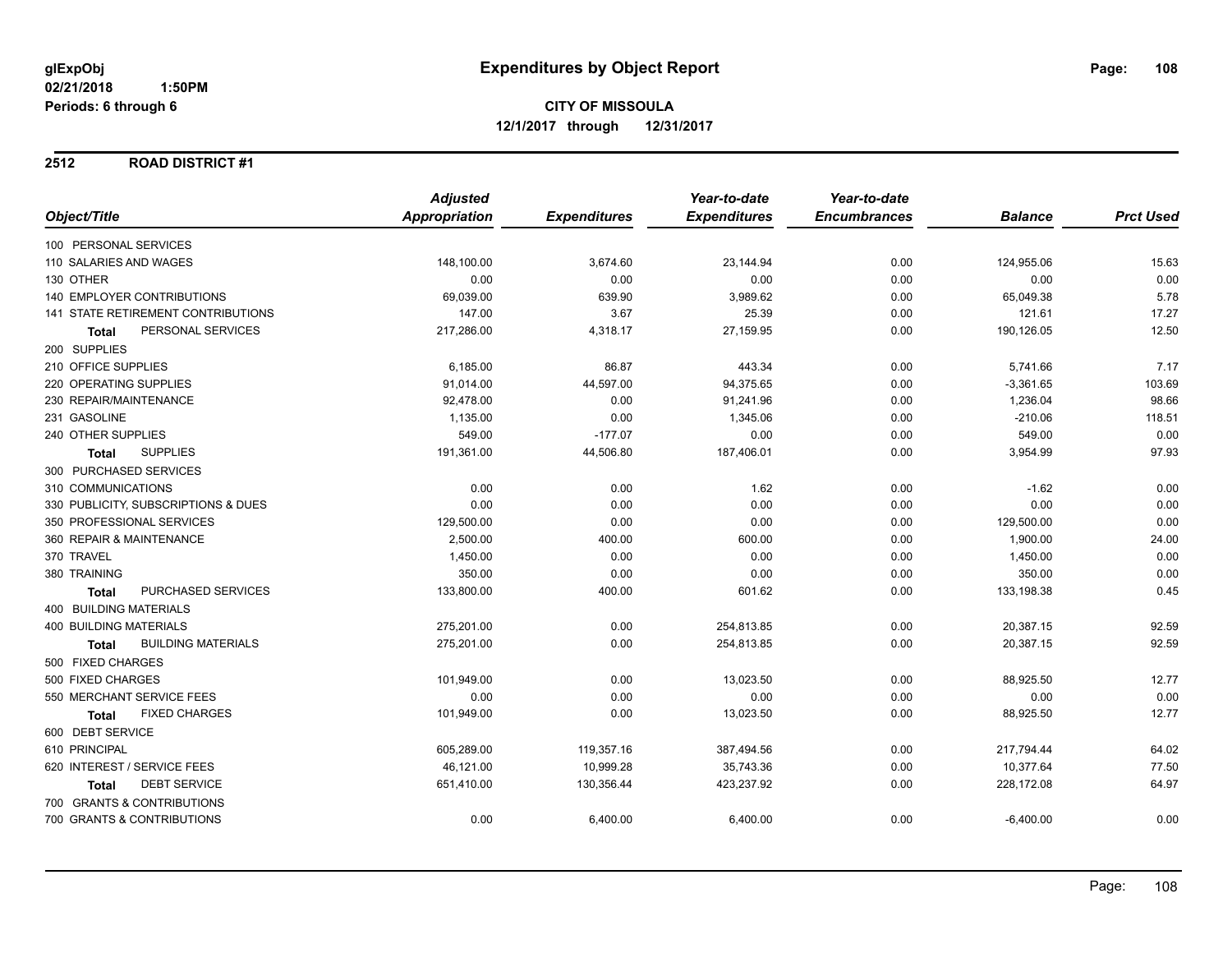#### **2512 ROAD DISTRICT #1**

| Object/Title                      |                                   | <b>Adjusted</b><br><b>Appropriation</b> | <b>Expenditures</b> | Year-to-date<br><b>Expenditures</b> | Year-to-date<br><b>Encumbrances</b> | <b>Balance</b> | <b>Prct Used</b> |
|-----------------------------------|-----------------------------------|-----------------------------------------|---------------------|-------------------------------------|-------------------------------------|----------------|------------------|
|                                   | <b>GRANTS &amp; CONTRIBUTIONS</b> | 0.00                                    | 6,400.00            | 6,400.00                            | 0.00                                | $-6,400.00$    | 0.00             |
| <b>Total</b><br>800 OTHER OBJECTS |                                   |                                         |                     |                                     |                                     |                |                  |
|                                   | 820 TRANSFERS TO OTHER FUNDS      | 104.057.00                              | 52,028.50           | 52.028.50                           | 0.00                                | 52,028.50      | 50.00            |
| 845 CONTINGENCY                   |                                   | 0.00                                    | 0.00                | 0.00                                | 0.00                                | 0.00           | 0.00             |
| <b>Total</b>                      | OTHER OBJECTS                     | 104.057.00                              | 52,028.50           | 52.028.50                           | 0.00                                | 52.028.50      | 50.00            |
| 900 CAPITAL OUTLAY                |                                   |                                         |                     |                                     |                                     |                |                  |
| 930 IMPROVEMENTS                  |                                   | 455.802.00                              | 18.350.16           | 58.625.37                           | 0.00                                | 397.176.63     | 12.86            |
| <b>Total</b>                      | <b>CAPITAL OUTLAY</b>             | 455,802.00                              | 18,350.16           | 58,625.37                           | 0.00                                | 397,176.63     | 12.86            |
| <b>Total</b>                      | ROAD DISTRICT #1                  | 2.130.866.00                            | 256.360.07          | 1.023.296.72                        | 0.00                                | 1,107,569.28   | 48.02            |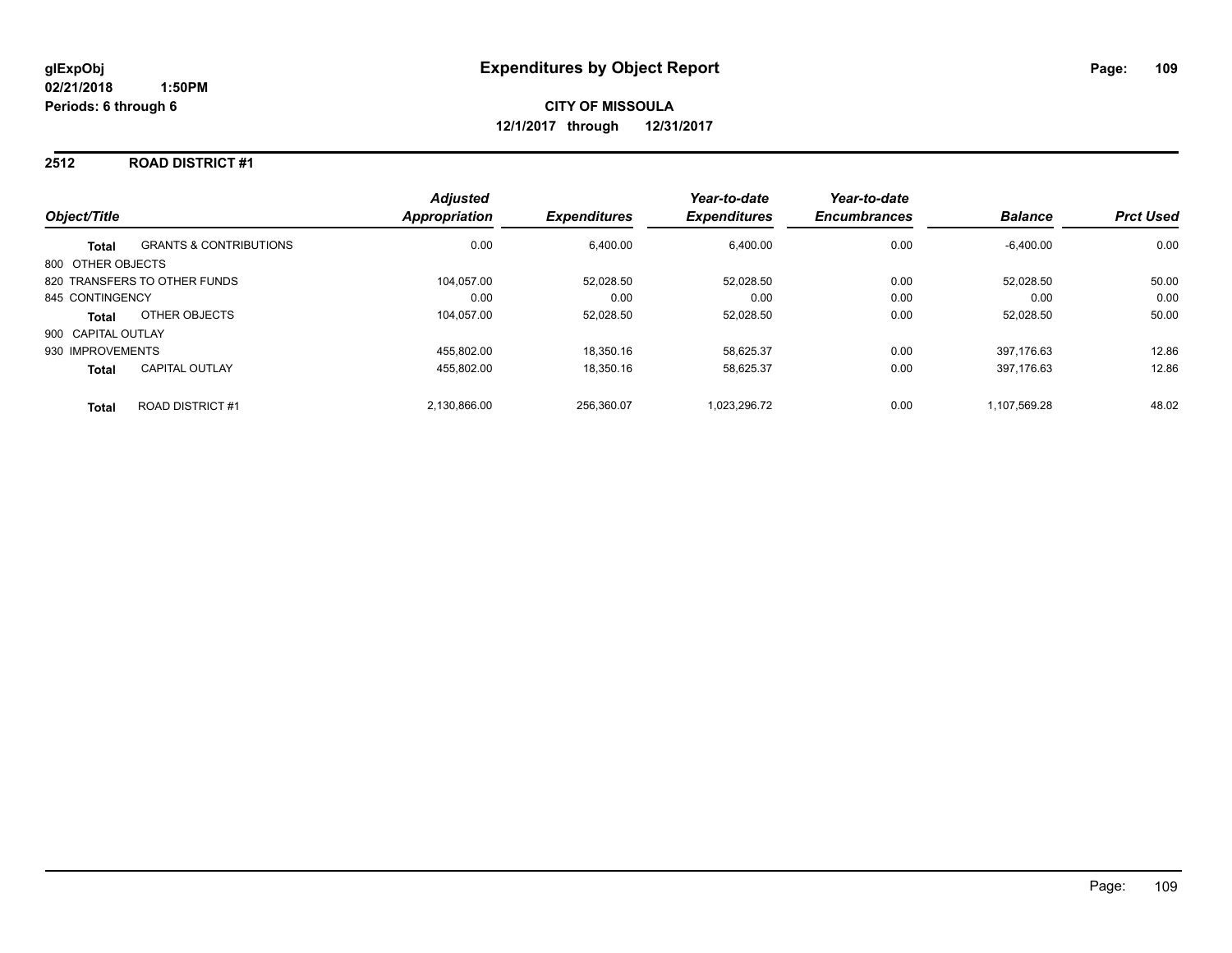#### **2513 PARK DISTRICT #1**

**370 PARKS & RECREATION**

|                                     | <b>Adjusted</b>      |                     | Year-to-date        | Year-to-date        |                |                  |
|-------------------------------------|----------------------|---------------------|---------------------|---------------------|----------------|------------------|
| Object/Title                        | <b>Appropriation</b> | <b>Expenditures</b> | <b>Expenditures</b> | <b>Encumbrances</b> | <b>Balance</b> | <b>Prct Used</b> |
| 100 PERSONAL SERVICES               |                      |                     |                     |                     |                |                  |
| 110 SALARIES AND WAGES              | 261,724.00           | 27,650.81           | 127,723.91          | 0.00                | 134,000.09     | 48.80            |
| 120 OVERTIME                        | 0.00                 | 234.53              | 837.97              | 0.00                | $-837.97$      | 0.00             |
| <b>140 EMPLOYER CONTRIBUTIONS</b>   | 112,375.00           | 10,938.92           | 55,164.26           | 0.00                | 57,210.74      | 49.09            |
| 141 STATE RETIREMENT CONTRIBUTIONS  | 227.00               | 21.04               | 159.52              | 0.00                | 67.48          | 70.27            |
| PERSONAL SERVICES<br><b>Total</b>   | 374,326.00           | 38,845.30           | 183,885.66          | 0.00                | 190,440.34     | 49.12            |
| 200 SUPPLIES                        |                      |                     |                     |                     |                |                  |
| 220 OPERATING SUPPLIES              | 76,916.00            | 6,174.85            | 75,937.68           | 0.00                | 978.32         | 98.73            |
| 230 REPAIR/MAINTENANCE              | 98.266.00            | 1,090.47            | 14,475.22           | 0.00                | 83,790.78      | 14.73            |
| 231 GASOLINE                        | 10,144.00            | $-8,000.00$         | 10,937.16           | 0.00                | $-793.16$      | 107.82           |
| <b>SUPPLIES</b><br><b>Total</b>     | 185,326.00           | $-734.68$           | 101,350.06          | 0.00                | 83,975.94      | 54.69            |
| 300 PURCHASED SERVICES              |                      |                     |                     |                     |                |                  |
| 300 PURCHASED SERVICES              | 0.00                 | 0.00                | 21,460.00           | 0.00                | $-21,460.00$   | 0.00             |
| 310 COMMUNICATIONS                  | 0.00                 | 0.00                | 65.60               | 0.00                | $-65.60$       | 0.00             |
| 320 PRINTING & DUPLICATING          | 0.00                 | 0.00                | 0.00                | 0.00                | 0.00           | 0.00             |
| 330 PUBLICITY, SUBSCRIPTIONS & DUES | 3,000.00             | 0.00                | 0.00                | 0.00                | 3,000.00       | 0.00             |
| 341 ELECTRICITY & NATURAL GAS       | 47,924.00            | 2,655.51            | 42,616.26           | 0.00                | 5,307.74       | 88.92            |
| 343 WATER CHARGES                   | 7,685.00             | 208.89              | 12,927.02           | 0.00                | $-5,242.02$    | 168.21           |
| 344 TELEPHONE SERVICE               | 900.00               | 0.00                | 0.00                | 0.00                | 900.00         | 0.00             |
| 345 GARBAGE                         | 3,310.00             | 95.75               | 2,384.28            | 0.00                | 925.72         | 72.03            |
| 350 PROFESSIONAL SERVICES           | 77,344.00            | 1,873.54            | 40,983.99           | 0.00                | 36,360.01      | 52.99            |
| 360 REPAIR & MAINTENANCE            | 130,640.00           | 50,853.87           | 85,705.65           | 0.00                | 44,934.35      | 65.60            |
| 370 TRAVEL                          | 500.00               | 0.00                | 641.59              | 0.00                | $-141.59$      | 128.32           |
| 380 TRAINING                        | 983.00               | 0.00                | 494.80              | 0.00                | 488.20         | 50.34            |
| PURCHASED SERVICES<br><b>Total</b>  | 272,286.00           | 55,687.56           | 207,279.19          | 0.00                | 65,006.81      | 76.13            |
| 500 FIXED CHARGES                   |                      |                     |                     |                     |                |                  |
| 550 MERCHANT SERVICE FEES           | 0.00                 | 0.00                | 0.00                | 0.00                | 0.00           | 0.00             |
| <b>FIXED CHARGES</b><br>Total       | 0.00                 | 0.00                | 0.00                | 0.00                | 0.00           | 0.00             |
| 600 DEBT SERVICE                    |                      |                     |                     |                     |                |                  |
| 610 PRINCIPAL                       | 199,023.00           | 19,716.80           | 113,193.75          | 0.00                | 85,829.25      | 56.87            |
| 620 INTEREST / SERVICE FEES         | 6,711.00             | 648.74              | 4,053.36            | 0.00                | 2,657.64       | 60.40            |
| <b>DEBT SERVICE</b><br>Total        | 205,734.00           | 20,365.54           | 117,247.11          | 0.00                | 88,486.89      | 56.99            |
| 700 GRANTS & CONTRIBUTIONS          |                      |                     |                     |                     |                |                  |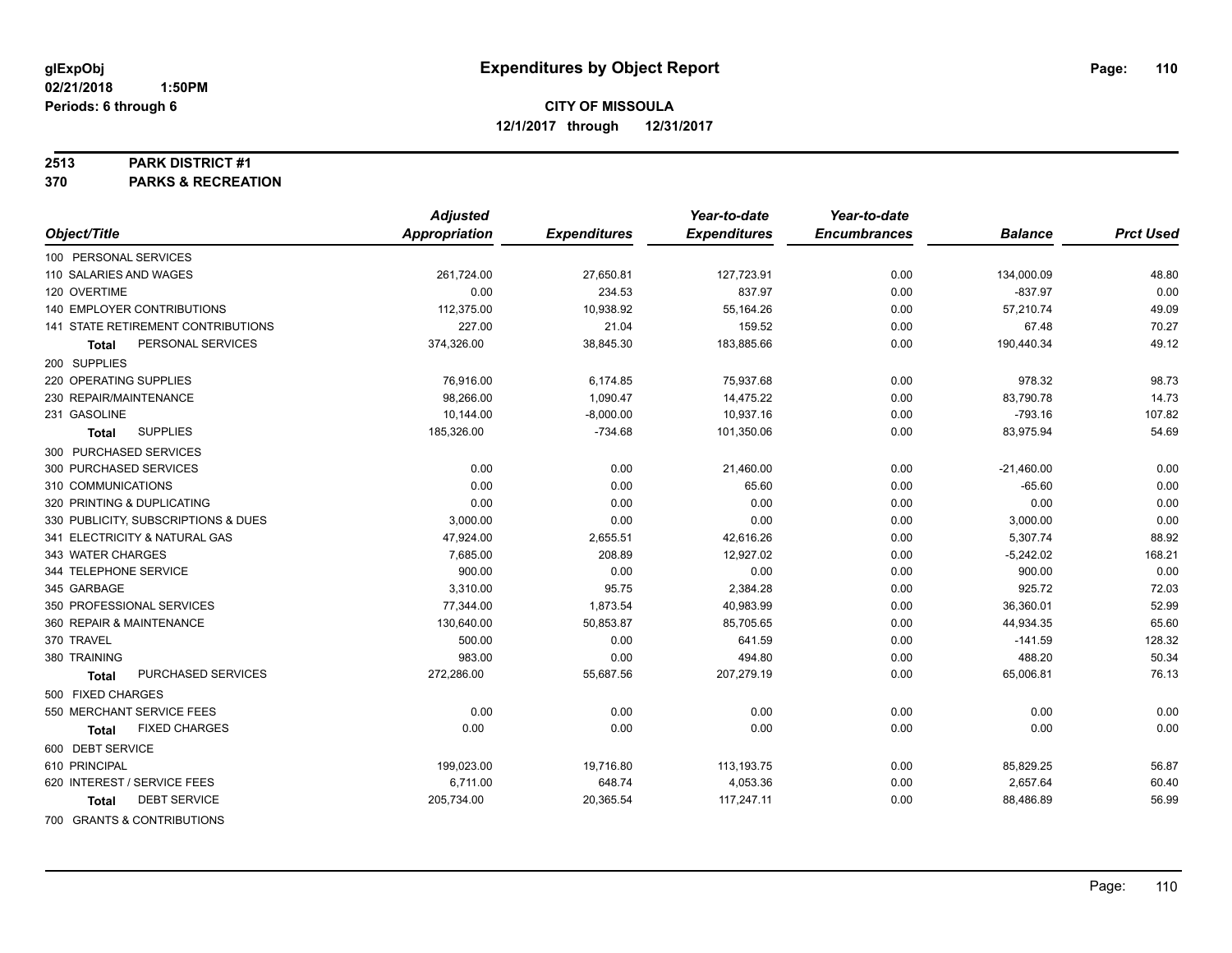#### **2513 PARK DISTRICT #1**

**370 PARKS & RECREATION**

| Object/Title       |                                   | <b>Adjusted</b><br>Appropriation | <b>Expenditures</b> | Year-to-date<br><b>Expenditures</b> | Year-to-date        | <b>Balance</b> | <b>Prct Used</b> |
|--------------------|-----------------------------------|----------------------------------|---------------------|-------------------------------------|---------------------|----------------|------------------|
|                    |                                   |                                  |                     |                                     | <b>Encumbrances</b> |                |                  |
|                    | 700 GRANTS & CONTRIBUTIONS        | 0.00                             | 0.00                | 0.00                                | 0.00                | 0.00           | 0.00             |
| Total              | <b>GRANTS &amp; CONTRIBUTIONS</b> | 0.00                             | 0.00                | 0.00                                | 0.00                | 0.00           | 0.00             |
| 800 OTHER OBJECTS  |                                   |                                  |                     |                                     |                     |                |                  |
|                    | 820 TRANSFERS TO OTHER FUNDS      | 483.890.00                       | 241.945.00          | 241.945.00                          | 0.00                | 241.945.00     | 50.00            |
| Total              | OTHER OBJECTS                     | 483,890.00                       | 241,945.00          | 241,945.00                          | 0.00                | 241,945.00     | 50.00            |
| 900 CAPITAL OUTLAY |                                   |                                  |                     |                                     |                     |                |                  |
| 930 IMPROVEMENTS   |                                   | 30.000.00                        | 10,595.00           | 20.901.58                           | 0.00                | 9.098.42       | 69.67            |
|                    | 940 MACHINERY & EQUIPMENT         | 58.585.00                        | 0.00                | 0.00                                | 0.00                | 58.585.00      | 0.00             |
| <b>Total</b>       | <b>CAPITAL OUTLAY</b>             | 88,585.00                        | 10,595.00           | 20,901.58                           | 0.00                | 67,683.42      | 23.59            |
| Total              | PARKS & RECREATION                | 1.610.147.00                     | 366.703.72          | 872.608.60                          | 0.00                | 737.538.40     | 54.19            |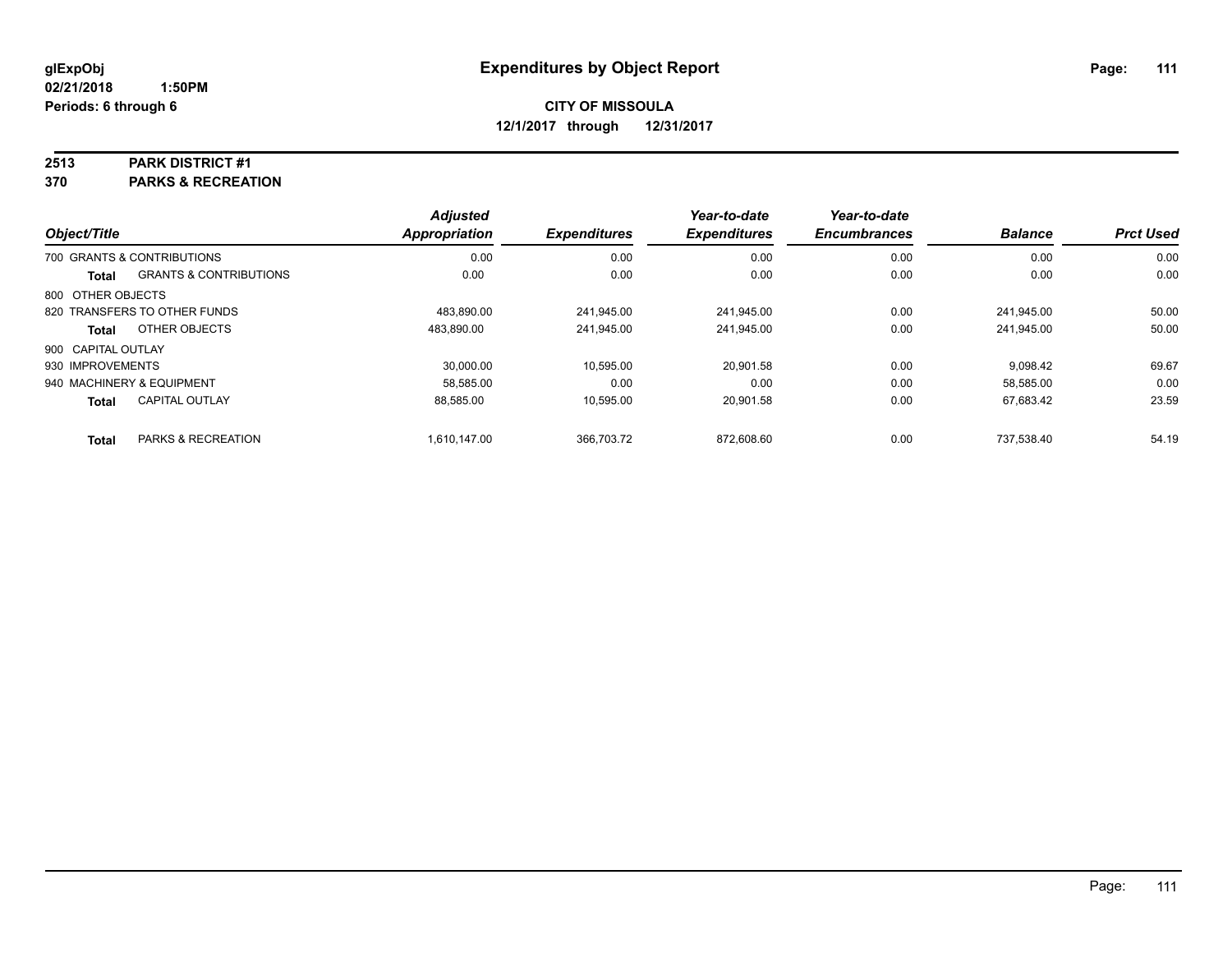#### **2513 PARK DISTRICT #1**

|                                      | <b>Adjusted</b> |                     | Year-to-date        | Year-to-date        |                |                  |
|--------------------------------------|-----------------|---------------------|---------------------|---------------------|----------------|------------------|
| Object/Title                         | Appropriation   | <b>Expenditures</b> | <b>Expenditures</b> | <b>Encumbrances</b> | <b>Balance</b> | <b>Prct Used</b> |
| 100 PERSONAL SERVICES                |                 |                     |                     |                     |                |                  |
| 110 SALARIES AND WAGES               | 261,724.00      | 27,650.81           | 127,723.91          | 0.00                | 134,000.09     | 48.80            |
| 120 OVERTIME                         | 0.00            | 234.53              | 837.97              | 0.00                | $-837.97$      | 0.00             |
| <b>140 EMPLOYER CONTRIBUTIONS</b>    | 112,375.00      | 10,938.92           | 55,164.26           | 0.00                | 57,210.74      | 49.09            |
| 141 STATE RETIREMENT CONTRIBUTIONS   | 227.00          | 21.04               | 159.52              | 0.00                | 67.48          | 70.27            |
| PERSONAL SERVICES<br><b>Total</b>    | 374,326.00      | 38,845.30           | 183,885.66          | 0.00                | 190,440.34     | 49.12            |
| 200 SUPPLIES                         |                 |                     |                     |                     |                |                  |
| 220 OPERATING SUPPLIES               | 76,916.00       | 6,174.85            | 75,937.68           | 0.00                | 978.32         | 98.73            |
| 230 REPAIR/MAINTENANCE               | 98,266.00       | 1,090.47            | 14,475.22           | 0.00                | 83,790.78      | 14.73            |
| 231 GASOLINE                         | 10,144.00       | $-8,000.00$         | 10,937.16           | 0.00                | $-793.16$      | 107.82           |
| <b>SUPPLIES</b><br><b>Total</b>      | 185,326.00      | $-734.68$           | 101,350.06          | 0.00                | 83,975.94      | 54.69            |
| 300 PURCHASED SERVICES               |                 |                     |                     |                     |                |                  |
| 300 PURCHASED SERVICES               | 0.00            | 0.00                | 21,460.00           | 0.00                | $-21,460.00$   | 0.00             |
| 310 COMMUNICATIONS                   | 0.00            | 0.00                | 65.60               | 0.00                | $-65.60$       | 0.00             |
| 320 PRINTING & DUPLICATING           | 0.00            | 0.00                | 0.00                | 0.00                | 0.00           | 0.00             |
| 330 PUBLICITY, SUBSCRIPTIONS & DUES  | 3,000.00        | 0.00                | 0.00                | 0.00                | 3,000.00       | 0.00             |
| 341 ELECTRICITY & NATURAL GAS        | 47,924.00       | 2,655.51            | 42,616.26           | 0.00                | 5,307.74       | 88.92            |
| 343 WATER CHARGES                    | 7,685.00        | 208.89              | 12,927.02           | 0.00                | $-5,242.02$    | 168.21           |
| 344 TELEPHONE SERVICE                | 900.00          | 0.00                | 0.00                | 0.00                | 900.00         | 0.00             |
| 345 GARBAGE                          | 3,310.00        | 95.75               | 2,384.28            | 0.00                | 925.72         | 72.03            |
| 350 PROFESSIONAL SERVICES            | 77,344.00       | 1,873.54            | 40,983.99           | 0.00                | 36,360.01      | 52.99            |
| 360 REPAIR & MAINTENANCE             | 130,640.00      | 50,853.87           | 85,705.65           | 0.00                | 44,934.35      | 65.60            |
| 370 TRAVEL                           | 500.00          | 0.00                | 641.59              | 0.00                | $-141.59$      | 128.32           |
| 380 TRAINING                         | 983.00          | 0.00                | 494.80              | 0.00                | 488.20         | 50.34            |
| PURCHASED SERVICES<br><b>Total</b>   | 272,286.00      | 55,687.56           | 207,279.19          | 0.00                | 65,006.81      | 76.13            |
| 500 FIXED CHARGES                    |                 |                     |                     |                     |                |                  |
| 550 MERCHANT SERVICE FEES            | 0.00            | 0.00                | 0.00                | 0.00                | 0.00           | 0.00             |
| <b>FIXED CHARGES</b><br><b>Total</b> | 0.00            | 0.00                | 0.00                | 0.00                | 0.00           | 0.00             |
| 600 DEBT SERVICE                     |                 |                     |                     |                     |                |                  |
| 610 PRINCIPAL                        | 199,023.00      | 19,716.80           | 113,193.75          | 0.00                | 85,829.25      | 56.87            |
| 620 INTEREST / SERVICE FEES          | 6,711.00        | 648.74              | 4,053.36            | 0.00                | 2,657.64       | 60.40            |
| <b>DEBT SERVICE</b><br><b>Total</b>  | 205,734.00      | 20,365.54           | 117,247.11          | 0.00                | 88,486.89      | 56.99            |
| 700 GRANTS & CONTRIBUTIONS           |                 |                     |                     |                     |                |                  |
| 700 GRANTS & CONTRIBUTIONS           | 0.00            | 0.00                | 0.00                | 0.00                | 0.00           | 0.00             |
|                                      |                 |                     |                     |                     |                |                  |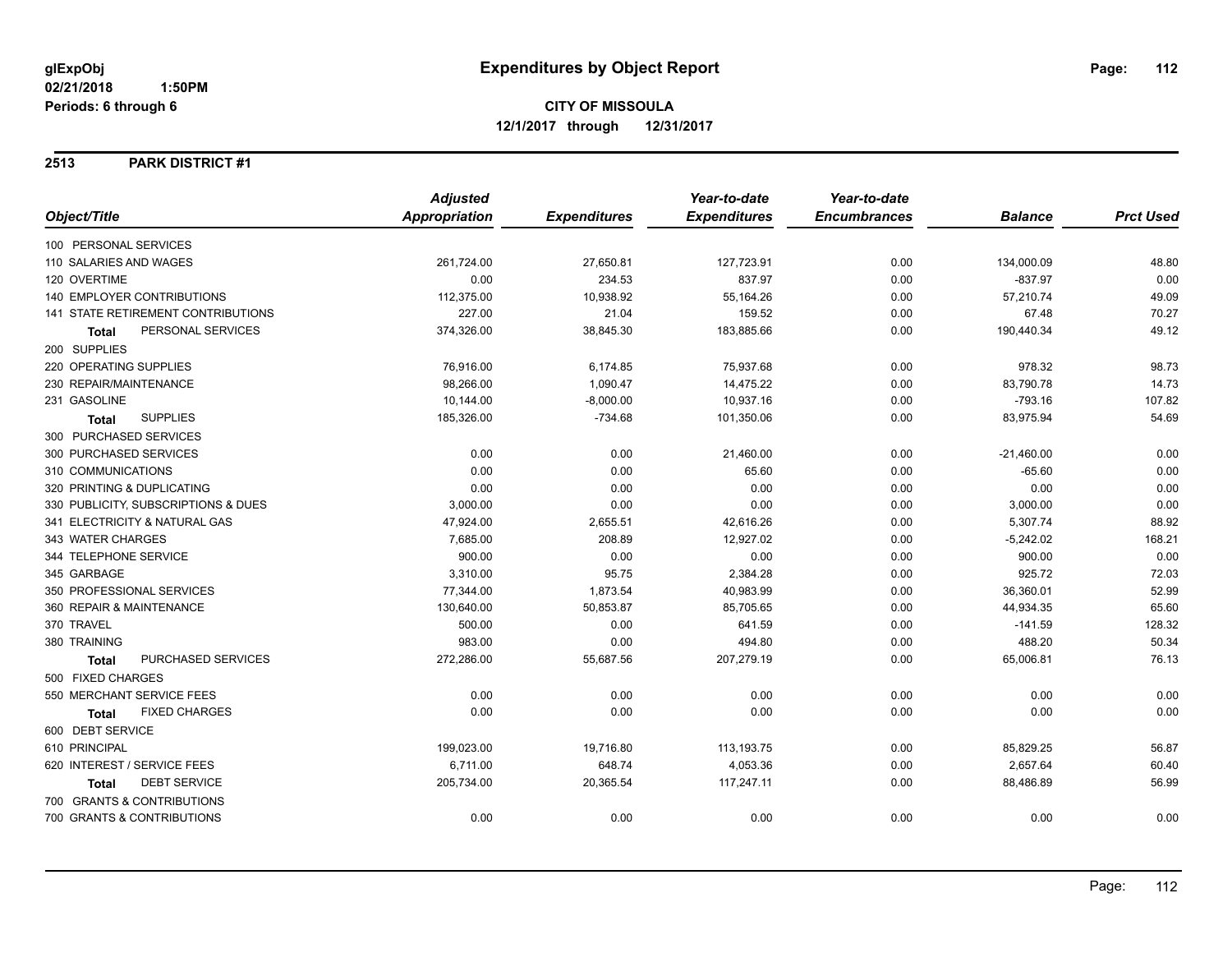#### **2513 PARK DISTRICT #1**

| Object/Title              |                                   | <b>Adjusted</b><br>Appropriation | <b>Expenditures</b> | Year-to-date<br><b>Expenditures</b> | Year-to-date<br><b>Encumbrances</b> | <b>Balance</b> | <b>Prct Used</b> |
|---------------------------|-----------------------------------|----------------------------------|---------------------|-------------------------------------|-------------------------------------|----------------|------------------|
| <b>Total</b>              | <b>GRANTS &amp; CONTRIBUTIONS</b> | 0.00                             | 0.00                | 0.00                                | 0.00                                | 0.00           | 0.00             |
| 800 OTHER OBJECTS         |                                   |                                  |                     |                                     |                                     |                |                  |
|                           | 820 TRANSFERS TO OTHER FUNDS      | 483.890.00                       | 241.945.00          | 241.945.00                          | 0.00                                | 241.945.00     | 50.00            |
| <b>Total</b>              | OTHER OBJECTS                     | 483.890.00                       | 241.945.00          | 241.945.00                          | 0.00                                | 241.945.00     | 50.00            |
| 900 CAPITAL OUTLAY        |                                   |                                  |                     |                                     |                                     |                |                  |
| 930 IMPROVEMENTS          |                                   | 30,000.00                        | 10,595.00           | 20,901.58                           | 0.00                                | 9,098.42       | 69.67            |
| 940 MACHINERY & EQUIPMENT |                                   | 58.585.00                        | 0.00                | 0.00                                | 0.00                                | 58.585.00      | 0.00             |
| <b>Total</b>              | <b>CAPITAL OUTLAY</b>             | 88,585.00                        | 10,595.00           | 20,901.58                           | 0.00                                | 67,683.42      | 23.59            |
| <b>Total</b>              | PARK DISTRICT #1                  | 1.610.147.00                     | 366.703.72          | 872.608.60                          | 0.00                                | 737.538.40     | 54.19            |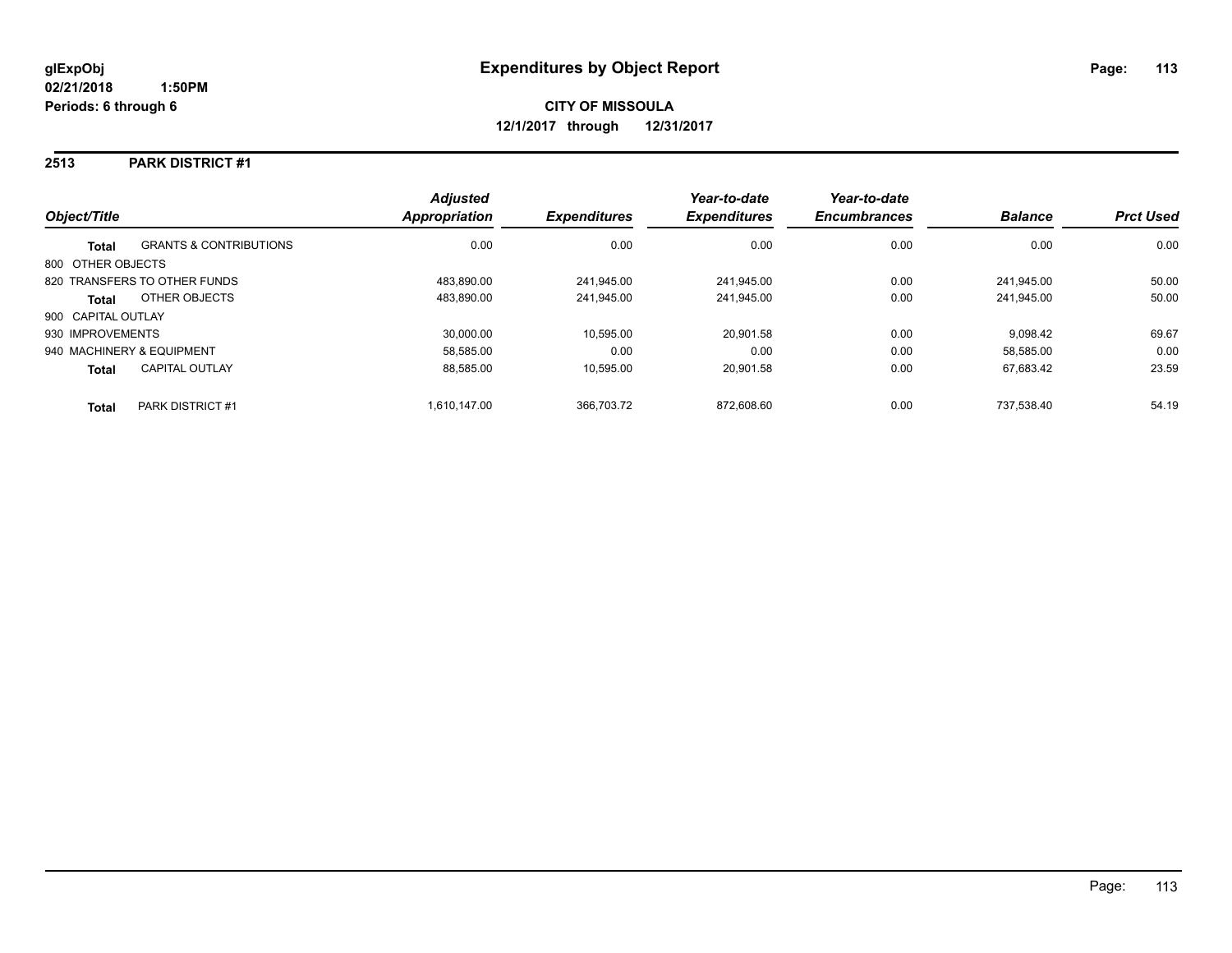#### **2820 STATE GAS TAX FUND**

**280 PUBLIC WORKS OPERATIONS**

|                    |                              | <b>Adjusted</b> |                     | Year-to-date        | Year-to-date        |                |                  |
|--------------------|------------------------------|-----------------|---------------------|---------------------|---------------------|----------------|------------------|
| Object/Title       |                              | Appropriation   | <b>Expenditures</b> | <b>Expenditures</b> | <b>Encumbrances</b> | <b>Balance</b> | <b>Prct Used</b> |
|                    | 300 PURCHASED SERVICES       |                 |                     |                     |                     |                |                  |
|                    | 350 PROFESSIONAL SERVICES    | 0.00            | 0.00                | 0.00                | 0.00                | 0.00           | 0.00             |
| <b>Total</b>       | PURCHASED SERVICES           | 0.00            | 0.00                | 0.00                | 0.00                | 0.00           | 0.00             |
| 500 FIXED CHARGES  |                              |                 |                     |                     |                     |                |                  |
| 500 FIXED CHARGES  |                              | 0.00            | 0.00                | 0.00                | 0.00                | 0.00           | 0.00             |
|                    | 550 MERCHANT SERVICE FEES    | 0.00            | 0.00                | 0.00                | 0.00                | 0.00           | 0.00             |
| Total              | <b>FIXED CHARGES</b>         | 0.00            | 0.00                | 0.00                | 0.00                | 0.00           | 0.00             |
| 800 OTHER OBJECTS  |                              |                 |                     |                     |                     |                |                  |
|                    | 820 TRANSFERS TO OTHER FUNDS | 564,000.00      | 282,000.00          | 282,000.00          | 0.00                | 282,000.00     | 50.00            |
| Total              | OTHER OBJECTS                | 564,000.00      | 282,000.00          | 282,000.00          | 0.00                | 282,000.00     | 50.00            |
| 900 CAPITAL OUTLAY |                              |                 |                     |                     |                     |                |                  |
| 930 IMPROVEMENTS   |                              | 408,500.00      | 2,862.27            | 327,430.23          | 0.00                | 81,069.77      | 80.15            |
| Total              | CAPITAL OUTLAY               | 408.500.00      | 2,862.27            | 327,430.23          | 0.00                | 81,069.77      | 80.15            |
| <b>Total</b>       | PUBLIC WORKS OPERATIONS      | 972,500.00      | 284,862.27          | 609,430.23          | 0.00                | 363,069.77     | 62.67            |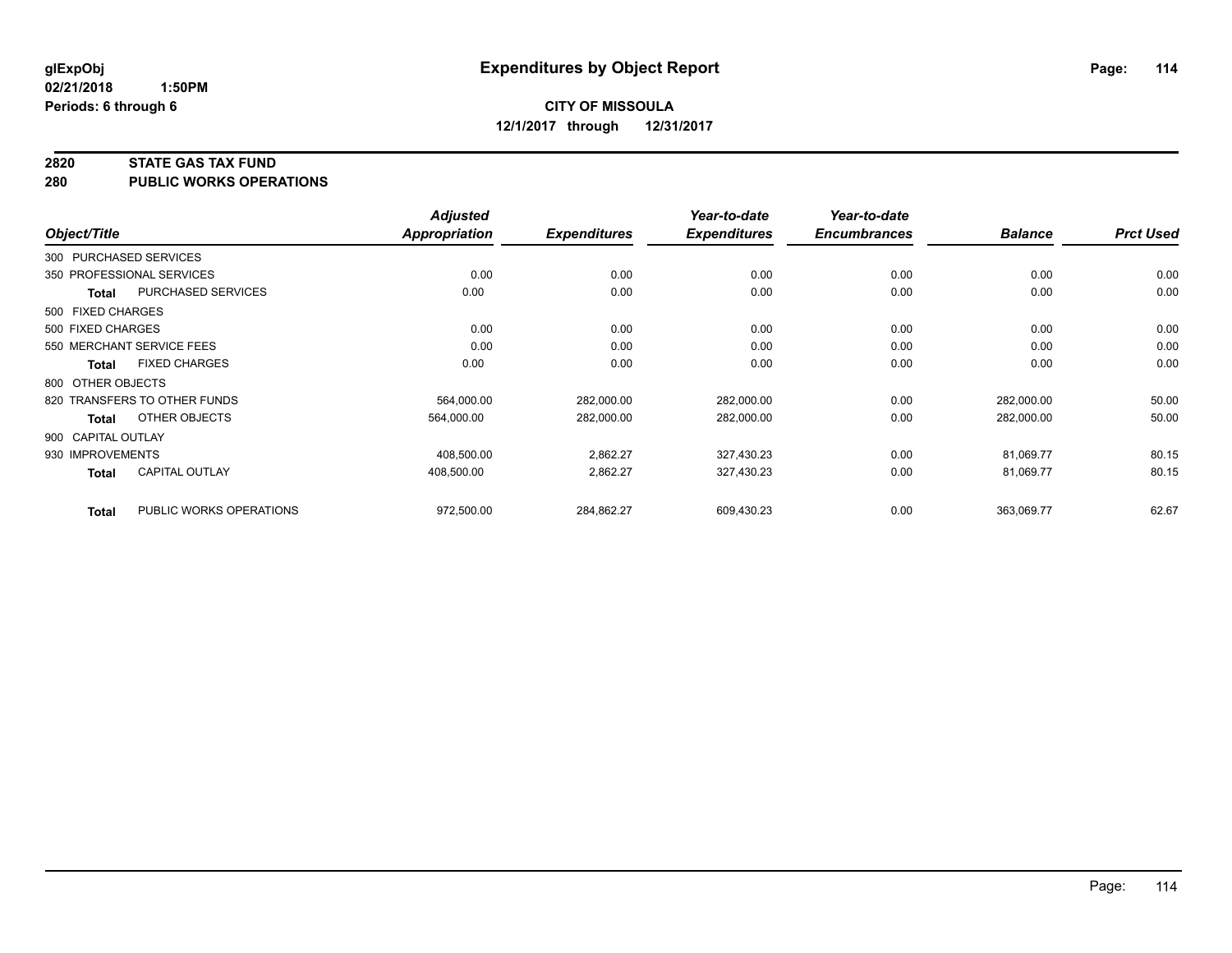#### **2820 STATE GAS TAX FUND**

|                    |                              | <b>Adjusted</b>      |                     | Year-to-date        | Year-to-date        |                |                  |
|--------------------|------------------------------|----------------------|---------------------|---------------------|---------------------|----------------|------------------|
| Object/Title       |                              | <b>Appropriation</b> | <b>Expenditures</b> | <b>Expenditures</b> | <b>Encumbrances</b> | <b>Balance</b> | <b>Prct Used</b> |
|                    | 300 PURCHASED SERVICES       |                      |                     |                     |                     |                |                  |
|                    | 350 PROFESSIONAL SERVICES    | 0.00                 | 0.00                | 0.00                | 0.00                | 0.00           | 0.00             |
| Total              | PURCHASED SERVICES           | 0.00                 | 0.00                | 0.00                | 0.00                | 0.00           | 0.00             |
| 500 FIXED CHARGES  |                              |                      |                     |                     |                     |                |                  |
| 500 FIXED CHARGES  |                              | 0.00                 | 0.00                | 0.00                | 0.00                | 0.00           | 0.00             |
|                    | 550 MERCHANT SERVICE FEES    | 0.00                 | 0.00                | 0.00                | 0.00                | 0.00           | 0.00             |
| <b>Total</b>       | <b>FIXED CHARGES</b>         | 0.00                 | 0.00                | 0.00                | 0.00                | 0.00           | 0.00             |
| 800 OTHER OBJECTS  |                              |                      |                     |                     |                     |                |                  |
|                    | 820 TRANSFERS TO OTHER FUNDS | 564,000.00           | 282,000.00          | 282,000.00          | 0.00                | 282,000.00     | 50.00            |
| <b>Total</b>       | OTHER OBJECTS                | 564,000.00           | 282,000.00          | 282,000.00          | 0.00                | 282,000.00     | 50.00            |
| 900 CAPITAL OUTLAY |                              |                      |                     |                     |                     |                |                  |
| 930 IMPROVEMENTS   |                              | 408,500.00           | 2,862.27            | 327,430.23          | 0.00                | 81,069.77      | 80.15            |
| Total              | <b>CAPITAL OUTLAY</b>        | 408,500.00           | 2,862.27            | 327,430.23          | 0.00                | 81,069.77      | 80.15            |
| <b>Total</b>       | STATE GAS TAX FUND           | 972,500.00           | 284,862.27          | 609,430.23          | 0.00                | 363,069.77     | 62.67            |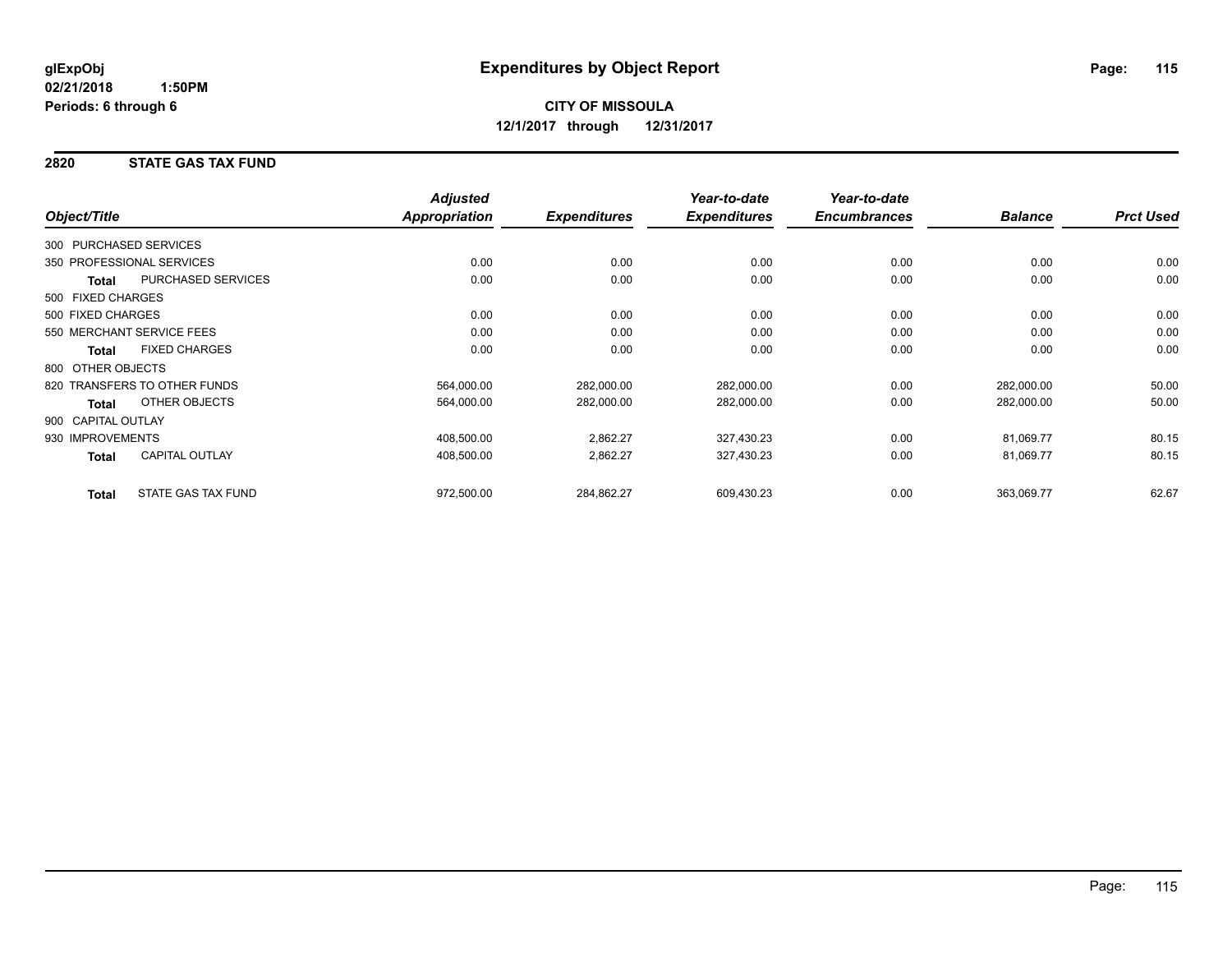**2917 CRIME VICTIM SURCHARGE**

**390 NON-DEPARTMENTAL**

| Object/Title                         | <b>Adjusted</b><br>Appropriation | <b>Expenditures</b> | Year-to-date<br><b>Expenditures</b> | Year-to-date<br><b>Encumbrances</b> | <b>Balance</b> | <b>Prct Used</b> |
|--------------------------------------|----------------------------------|---------------------|-------------------------------------|-------------------------------------|----------------|------------------|
| 500 FIXED CHARGES                    |                                  |                     |                                     |                                     |                |                  |
| 550 MERCHANT SERVICE FEES            | 0.00                             | 0.00                | 0.00                                | 0.00                                | 0.00           | 0.00             |
| <b>FIXED CHARGES</b><br><b>Total</b> | 0.00                             | 0.00                | 0.00                                | 0.00                                | 0.00           | 0.00             |
| NON-DEPARTMENTAL<br>Total            | 0.00                             | 0.00                | 0.00                                | 0.00                                | 0.00           | 0.00             |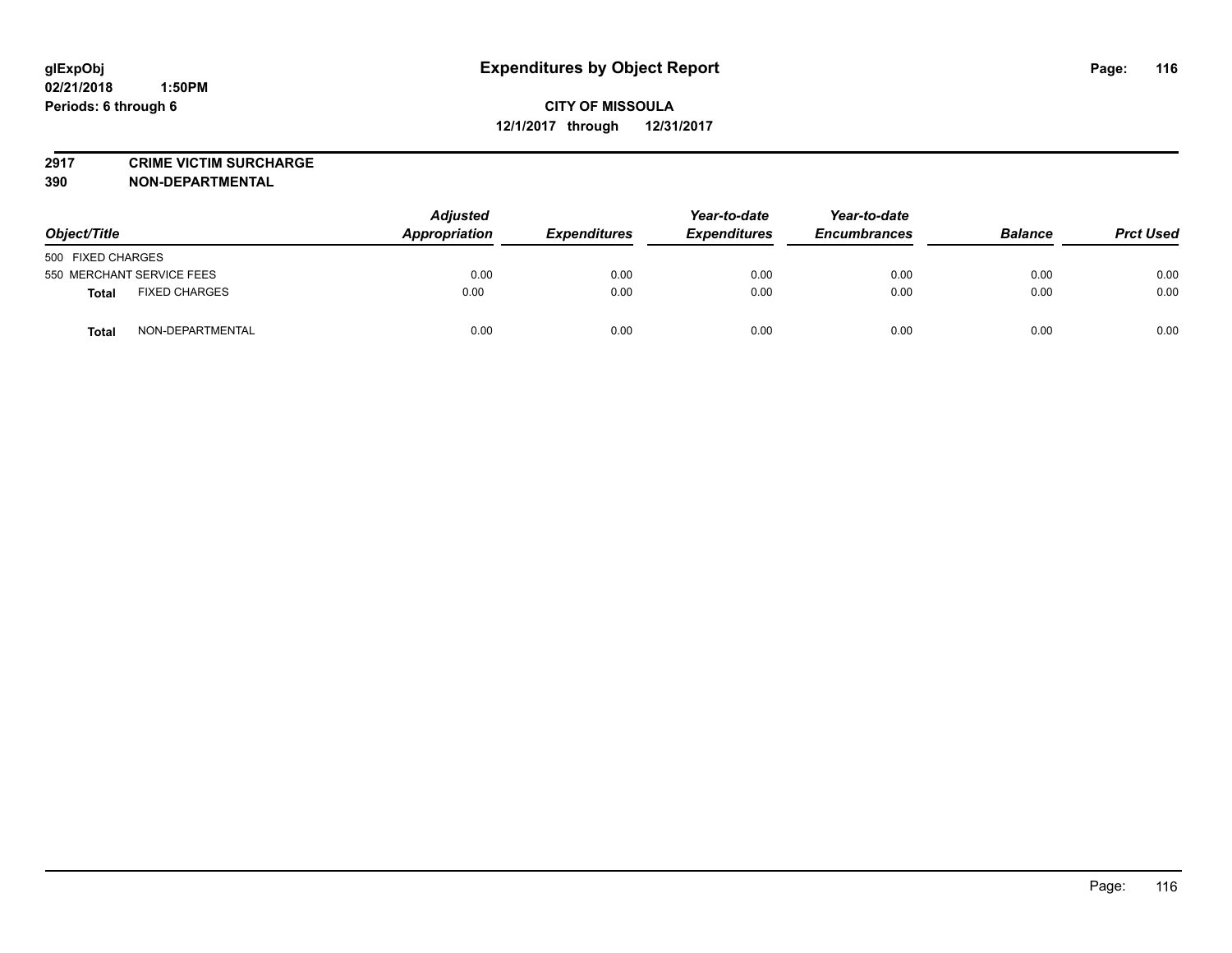#### **2917 CRIME VICTIM SURCHARGE**

| Object/Title                           | <b>Adjusted</b><br>Appropriation | <b>Expenditures</b> | Year-to-date<br><b>Expenditures</b> | Year-to-date<br><b>Encumbrances</b> | <b>Balance</b> | <b>Prct Used</b> |
|----------------------------------------|----------------------------------|---------------------|-------------------------------------|-------------------------------------|----------------|------------------|
| 500 FIXED CHARGES                      |                                  |                     |                                     |                                     |                |                  |
| 550 MERCHANT SERVICE FEES              | 0.00                             | 0.00                | 0.00                                | 0.00                                | 0.00           | 0.00             |
| <b>FIXED CHARGES</b><br><b>Total</b>   | 0.00                             | 0.00                | 0.00                                | 0.00                                | 0.00           | 0.00             |
| <b>CRIME VICTIM SURCHARGE</b><br>Total | 0.00                             | 0.00                | 0.00                                | 0.00                                | 0.00           | 0.00             |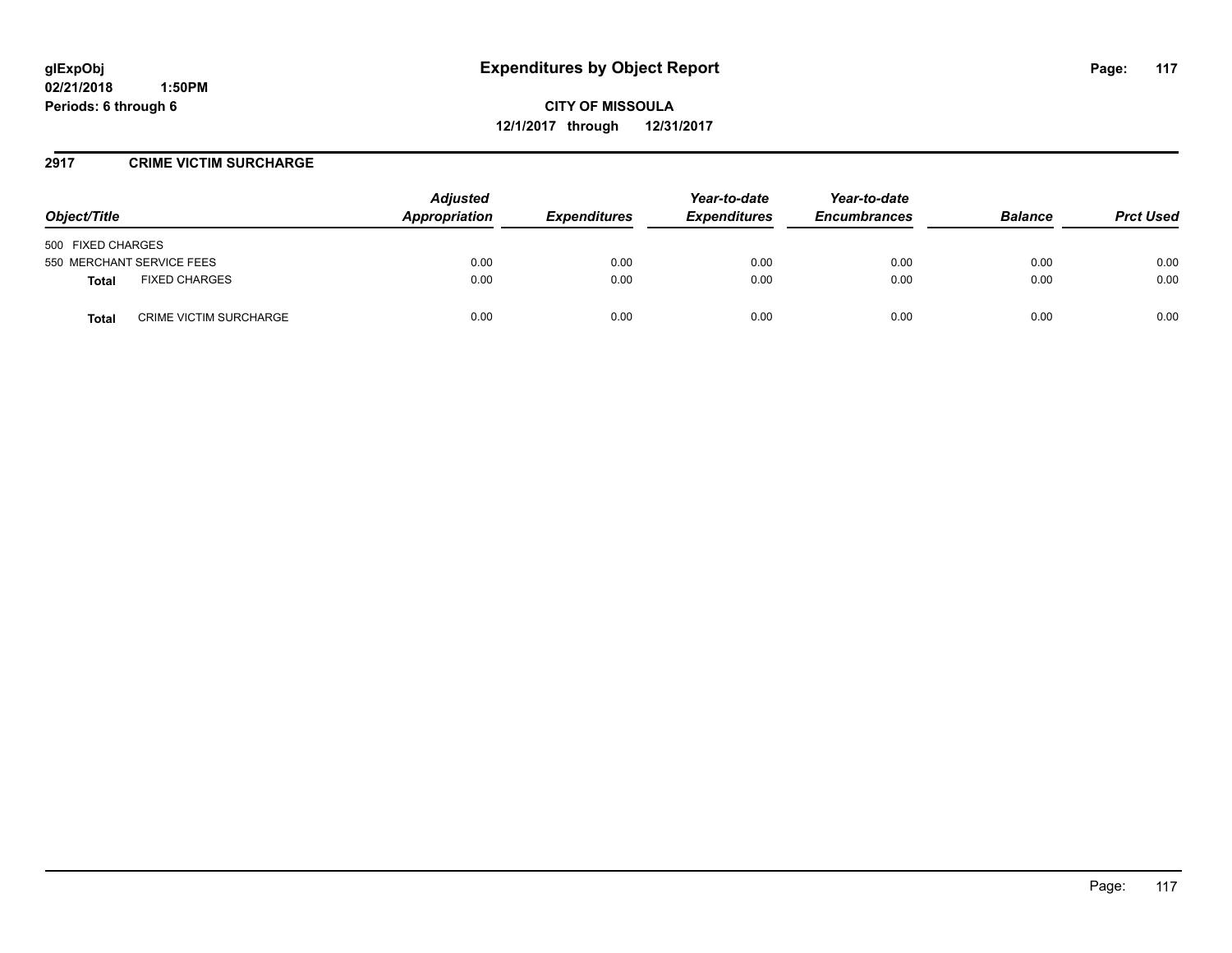#### **02/21/2018 1:50PM Periods: 6 through 6**

## **CITY OF MISSOULA 12/1/2017 through 12/31/2017**

#### **2918 LAW ENFORCEMENT BLOCK GRANT FUND**

**290 POLICE**

|                                                   | <b>Adjusted</b>      |                     | Year-to-date        | Year-to-date        |                |                  |
|---------------------------------------------------|----------------------|---------------------|---------------------|---------------------|----------------|------------------|
| Object/Title                                      | <b>Appropriation</b> | <b>Expenditures</b> | <b>Expenditures</b> | <b>Encumbrances</b> | <b>Balance</b> | <b>Prct Used</b> |
| 200 SUPPLIES                                      |                      |                     |                     |                     |                |                  |
| 220 OPERATING SUPPLIES                            | 43,124.00            | 0.00                | 0.00                | 0.00                | 43,124.00      | 0.00             |
| <b>SUPPLIES</b><br><b>Total</b>                   | 43.124.00            | 0.00                | 0.00                | 0.00                | 43,124.00      | 0.00             |
| 300 PURCHASED SERVICES                            |                      |                     |                     |                     |                |                  |
| 350 PROFESSIONAL SERVICES                         | 0.00                 | 0.00                | 0.00                | 0.00                | 0.00           | 0.00             |
| 370 TRAVEL                                        | 0.00                 | 0.00                | 0.00                | 0.00                | 0.00           | 0.00             |
| <b>PURCHASED SERVICES</b><br><b>Total</b>         | 0.00                 | 0.00                | 0.00                | 0.00                | 0.00           | 0.00             |
| 700 GRANTS & CONTRIBUTIONS                        |                      |                     |                     |                     |                |                  |
| 700 GRANTS & CONTRIBUTIONS                        | 17.249.00            | 0.00                | 0.00                | 0.00                | 17.249.00      | 0.00             |
| <b>GRANTS &amp; CONTRIBUTIONS</b><br><b>Total</b> | 17.249.00            | 0.00                | 0.00                | 0.00                | 17.249.00      | 0.00             |
|                                                   |                      |                     |                     |                     |                |                  |
| <b>POLICE</b><br><b>Total</b>                     | 60,373.00            | 0.00                | 0.00                | 0.00                | 60,373.00      | 0.00             |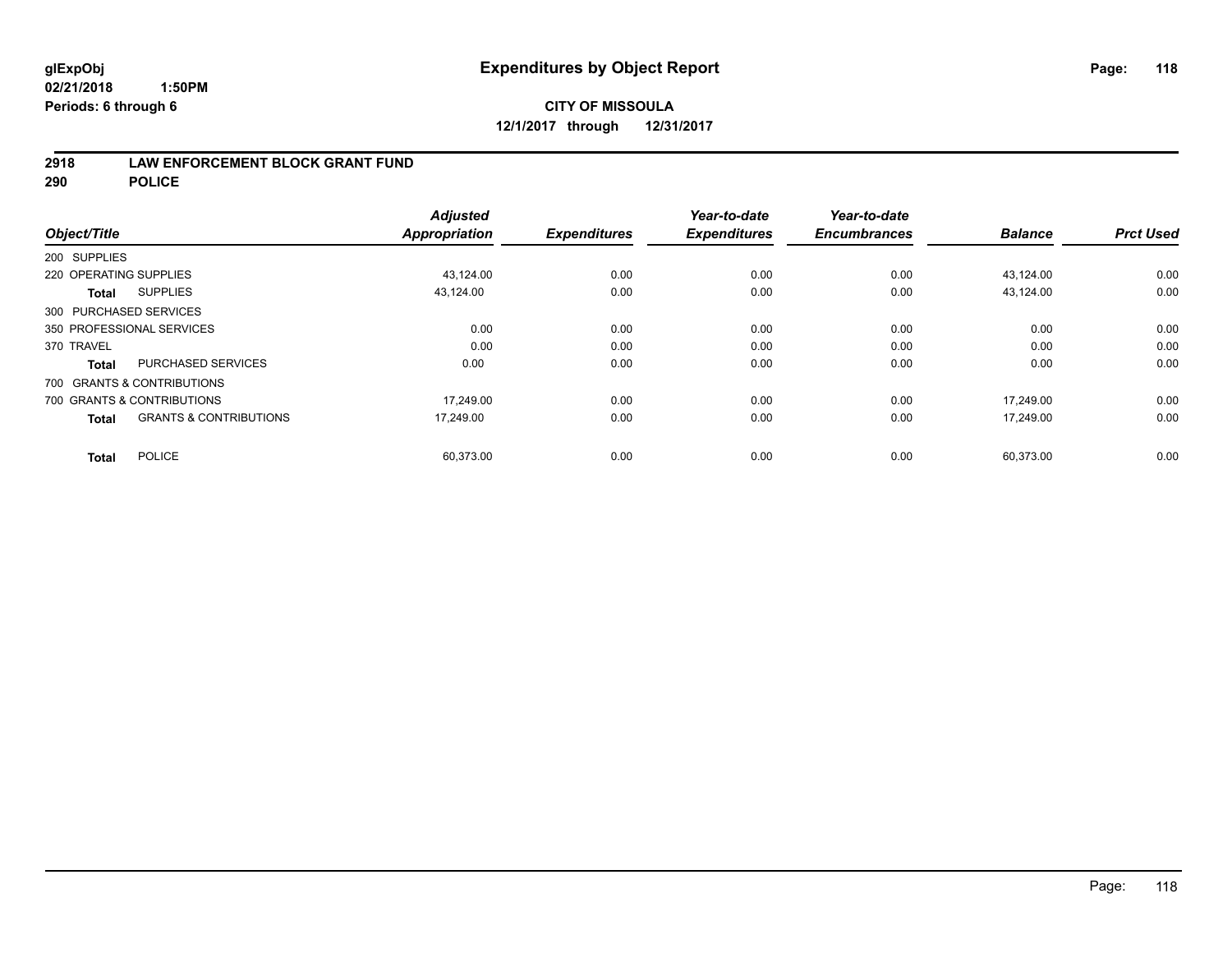**02/21/2018 1:50PM Periods: 6 through 6**

**CITY OF MISSOULA 12/1/2017 through 12/31/2017**

### **2918 LAW ENFORCEMENT BLOCK GRANT FUND**

| Object/Title                                    | <b>Adjusted</b><br><b>Appropriation</b> | <b>Expenditures</b> | Year-to-date<br><b>Expenditures</b> | Year-to-date<br><b>Encumbrances</b> | <b>Balance</b> | <b>Prct Used</b> |
|-------------------------------------------------|-----------------------------------------|---------------------|-------------------------------------|-------------------------------------|----------------|------------------|
|                                                 |                                         |                     |                                     |                                     |                |                  |
| 200 SUPPLIES                                    |                                         |                     |                                     |                                     |                |                  |
| 220 OPERATING SUPPLIES                          | 43,124.00                               | 0.00                | 0.00                                | 0.00                                | 43,124.00      | 0.00             |
| <b>SUPPLIES</b><br>Total                        | 43.124.00                               | 0.00                | 0.00                                | 0.00                                | 43.124.00      | 0.00             |
| 300 PURCHASED SERVICES                          |                                         |                     |                                     |                                     |                |                  |
| 350 PROFESSIONAL SERVICES                       | 0.00                                    | 0.00                | 0.00                                | 0.00                                | 0.00           | 0.00             |
| 370 TRAVEL                                      | 0.00                                    | 0.00                | 0.00                                | 0.00                                | 0.00           | 0.00             |
| <b>PURCHASED SERVICES</b><br>Total              | 0.00                                    | 0.00                | 0.00                                | 0.00                                | 0.00           | 0.00             |
| 700 GRANTS & CONTRIBUTIONS                      |                                         |                     |                                     |                                     |                |                  |
| 700 GRANTS & CONTRIBUTIONS                      | 17.249.00                               | 0.00                | 0.00                                | 0.00                                | 17.249.00      | 0.00             |
| <b>GRANTS &amp; CONTRIBUTIONS</b><br>Total      | 17,249.00                               | 0.00                | 0.00                                | 0.00                                | 17,249.00      | 0.00             |
| LAW ENFORCEMENT BLOCK GRANT FUN<br><b>Total</b> | 60,373.00                               | 0.00                | 0.00                                | 0.00                                | 60,373.00      | 0.00             |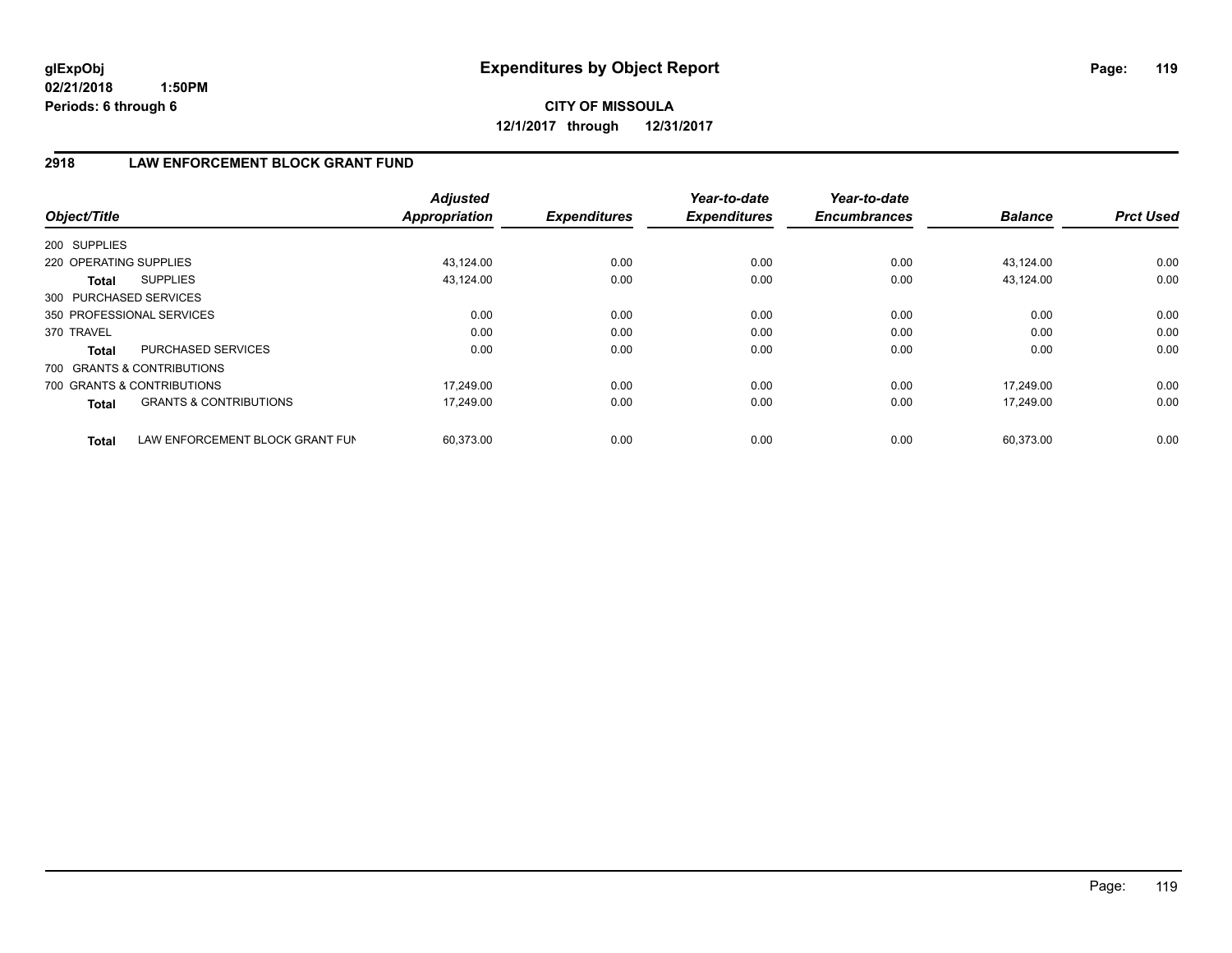#### **2919 HIDTA FUND**

**290 POLICE**

|                        |                                    | <b>Adjusted</b>      |                     | Year-to-date        | Year-to-date        |                |                  |
|------------------------|------------------------------------|----------------------|---------------------|---------------------|---------------------|----------------|------------------|
| Object/Title           |                                    | <b>Appropriation</b> | <b>Expenditures</b> | <b>Expenditures</b> | <b>Encumbrances</b> | <b>Balance</b> | <b>Prct Used</b> |
| 100 PERSONAL SERVICES  |                                    |                      |                     |                     |                     |                |                  |
| 120 OVERTIME           |                                    | 13,321.00            | 0.00                | 0.00                | 0.00                | 13,321.00      | 0.00             |
|                        | <b>140 EMPLOYER CONTRIBUTIONS</b>  | 1.350.00             | 0.00                | 0.00                | 0.00                | 1,350.00       | 0.00             |
|                        | 141 STATE RETIREMENT CONTRIBUTIONS | 0.00                 | 0.00                | 0.00                | 0.00                | 0.00           | 0.00             |
| Total                  | PERSONAL SERVICES                  | 14,671.00            | 0.00                | 0.00                | 0.00                | 14,671.00      | 0.00             |
| 200 SUPPLIES           |                                    |                      |                     |                     |                     |                |                  |
| 210 OFFICE SUPPLIES    |                                    | 3,500.00             | 0.00                | 0.00                | 0.00                | 3,500.00       | 0.00             |
| 220 OPERATING SUPPLIES |                                    | 3,500.00             | 1,960.74            | 2,111.60            | 0.00                | 1,388.40       | 60.33            |
| Total                  | <b>SUPPLIES</b>                    | 7,000.00             | 1,960.74            | 2,111.60            | 0.00                | 4,888.40       | 30.17            |
|                        | 300 PURCHASED SERVICES             |                      |                     |                     |                     |                |                  |
|                        | 320 PRINTING & DUPLICATING         | 2,400.00             | 0.00                | 0.00                | 0.00                | 2,400.00       | 0.00             |
|                        | 341 ELECTRICITY & NATURAL GAS      | 5,000.00             | 0.00                | 1,030.37            | 0.00                | 3,969.63       | 20.61            |
| 344 TELEPHONE SERVICE  |                                    | 250.00               | 0.00                | 0.00                | 0.00                | 250.00         | 0.00             |
|                        | 350 PROFESSIONAL SERVICES          | 6,000.00             | 436.31              | 1,984.89            | 0.00                | 4,015.11       | 33.08            |
|                        | 360 REPAIR & MAINTENANCE           | 5,000.00             | 0.00                | 4,280.00            | 0.00                | 720.00         | 85.60            |
| 370 TRAVEL             |                                    | 5,500.00             | 186.97              | 862.87              | 0.00                | 4,637.13       | 15.69            |
| 380 TRAINING           |                                    | 5,500.00             | 0.00                | 0.00                | 0.00                | 5,500.00       | 0.00             |
|                        | 390 OTHER PURCHASED SERVICES       | 200.00               | 0.00                | 0.00                | 0.00                | 200.00         | 0.00             |
| <b>Total</b>           | PURCHASED SERVICES                 | 29,850.00            | 623.28              | 8,158.13            | 0.00                | 21,691.87      | 27.33            |
| 500 FIXED CHARGES      |                                    |                      |                     |                     |                     |                |                  |
| 500 FIXED CHARGES      |                                    | 24,079.00            | 2,112.84            | 13,514.96           | 0.00                | 10,564.04      | 56.13            |
|                        | 550 MERCHANT SERVICE FEES          | 0.00                 | 0.00                | 0.00                | 0.00                | 0.00           | 0.00             |
| Total                  | <b>FIXED CHARGES</b>               | 24,079.00            | 2,112.84            | 13,514.96           | 0.00                | 10,564.04      | 56.13            |
|                        | 700 GRANTS & CONTRIBUTIONS         |                      |                     |                     |                     |                |                  |
|                        | 700 GRANTS & CONTRIBUTIONS         | 65,000.00            | 0.00                | 0.00                | 0.00                | 65,000.00      | 0.00             |
| Total                  | <b>GRANTS &amp; CONTRIBUTIONS</b>  | 65,000.00            | 0.00                | 0.00                | 0.00                | 65,000.00      | 0.00             |
| 900 CAPITAL OUTLAY     |                                    |                      |                     |                     |                     |                |                  |
| 920 BUILDINGS          |                                    | 0.00                 | 0.00                | 0.00                | 0.00                | 0.00           | 0.00             |
|                        | 940 MACHINERY & EQUIPMENT          | 0.00                 | 0.00                | 0.00                | 0.00                | 0.00           | 0.00             |
| <b>Total</b>           | <b>CAPITAL OUTLAY</b>              | 0.00                 | 0.00                | 0.00                | 0.00                | 0.00           | 0.00             |
| <b>Total</b>           | POLICE                             | 140,600.00           | 4,696.86            | 23,784.69           | 0.00                | 116,815.31     | 16.92            |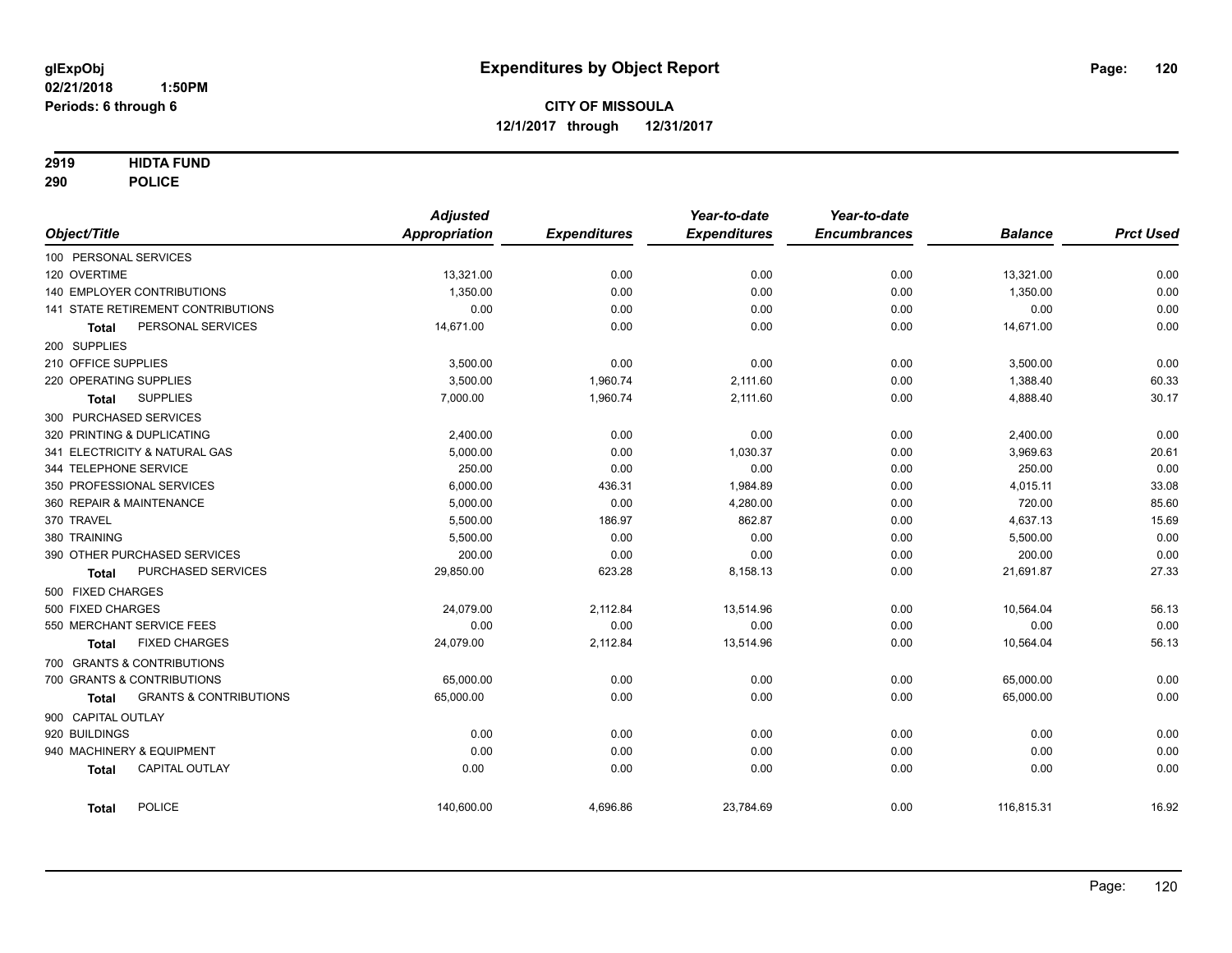**CITY OF MISSOULA**

**12/1/2017 through 12/31/2017**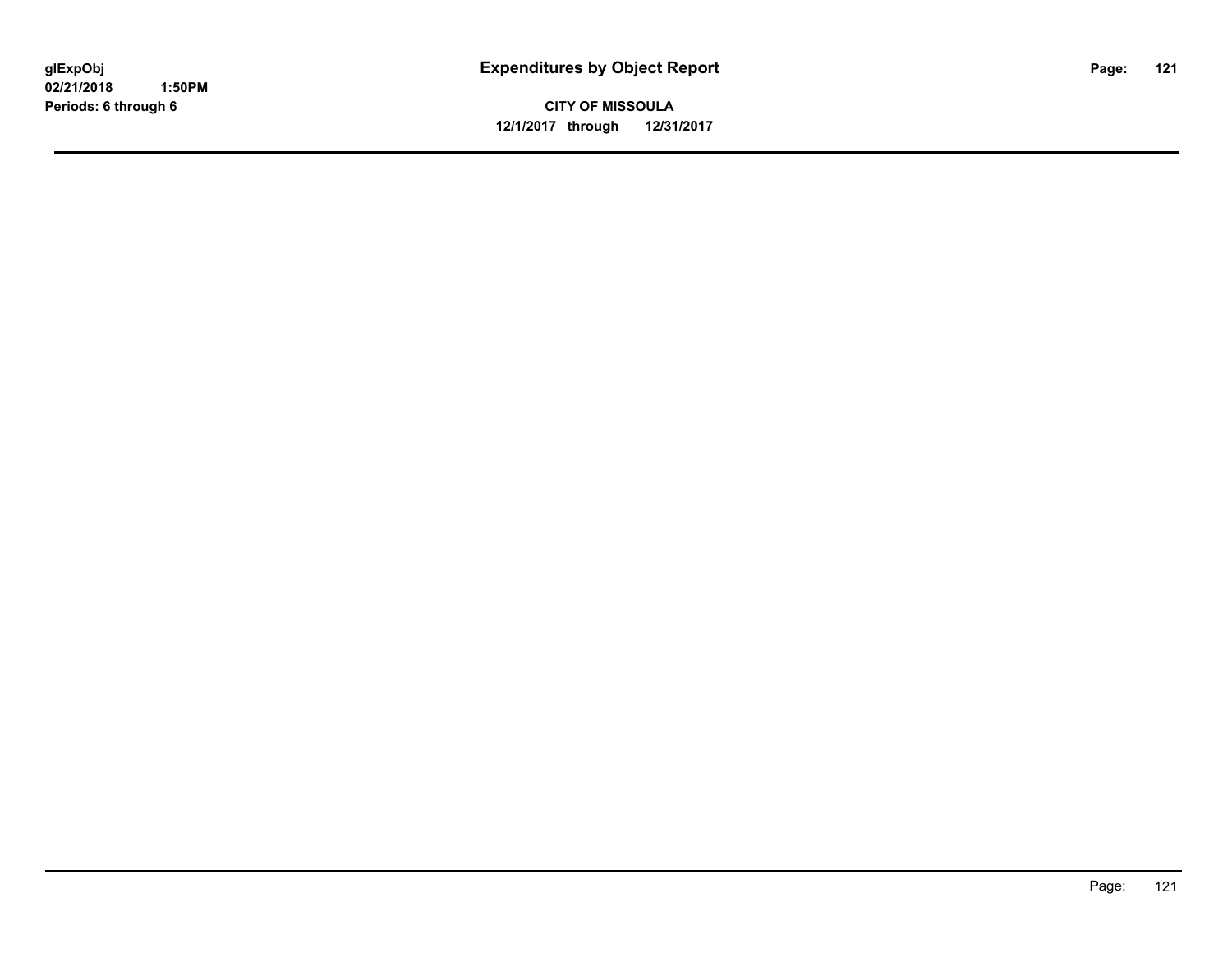**2919 HIDTA FUND**

|                            |                                           | <b>Adjusted</b>      |                     | Year-to-date        | Year-to-date        |                |                  |
|----------------------------|-------------------------------------------|----------------------|---------------------|---------------------|---------------------|----------------|------------------|
| Object/Title               |                                           | <b>Appropriation</b> | <b>Expenditures</b> | <b>Expenditures</b> | <b>Encumbrances</b> | <b>Balance</b> | <b>Prct Used</b> |
| 100 PERSONAL SERVICES      |                                           |                      |                     |                     |                     |                |                  |
| 120 OVERTIME               |                                           | 13,321.00            | 0.00                | 0.00                | 0.00                | 13,321.00      | 0.00             |
|                            | 140 EMPLOYER CONTRIBUTIONS                | 1,350.00             | 0.00                | 0.00                | 0.00                | 1,350.00       | 0.00             |
|                            | <b>141 STATE RETIREMENT CONTRIBUTIONS</b> | 0.00                 | 0.00                | 0.00                | 0.00                | 0.00           | 0.00             |
| Total                      | PERSONAL SERVICES                         | 14,671.00            | 0.00                | 0.00                | 0.00                | 14,671.00      | 0.00             |
| 200 SUPPLIES               |                                           |                      |                     |                     |                     |                |                  |
| 210 OFFICE SUPPLIES        |                                           | 3,500.00             | 0.00                | 0.00                | 0.00                | 3,500.00       | 0.00             |
| 220 OPERATING SUPPLIES     |                                           | 3,500.00             | 1,960.74            | 2,111.60            | 0.00                | 1,388.40       | 60.33            |
| <b>Total</b>               | <b>SUPPLIES</b>                           | 7,000.00             | 1,960.74            | 2,111.60            | 0.00                | 4,888.40       | 30.17            |
| 300 PURCHASED SERVICES     |                                           |                      |                     |                     |                     |                |                  |
| 320 PRINTING & DUPLICATING |                                           | 2,400.00             | 0.00                | 0.00                | 0.00                | 2,400.00       | 0.00             |
|                            | 341 ELECTRICITY & NATURAL GAS             | 5,000.00             | 0.00                | 1,030.37            | 0.00                | 3,969.63       | 20.61            |
| 344 TELEPHONE SERVICE      |                                           | 250.00               | 0.00                | 0.00                | 0.00                | 250.00         | 0.00             |
| 350 PROFESSIONAL SERVICES  |                                           | 6,000.00             | 436.31              | 1,984.89            | 0.00                | 4,015.11       | 33.08            |
| 360 REPAIR & MAINTENANCE   |                                           | 5,000.00             | 0.00                | 4,280.00            | 0.00                | 720.00         | 85.60            |
| 370 TRAVEL                 |                                           | 5,500.00             | 186.97              | 862.87              | 0.00                | 4,637.13       | 15.69            |
| 380 TRAINING               |                                           | 5,500.00             | 0.00                | 0.00                | 0.00                | 5,500.00       | 0.00             |
|                            | 390 OTHER PURCHASED SERVICES              | 200.00               | 0.00                | 0.00                | 0.00                | 200.00         | 0.00             |
| Total                      | <b>PURCHASED SERVICES</b>                 | 29,850.00            | 623.28              | 8,158.13            | 0.00                | 21,691.87      | 27.33            |
| 500 FIXED CHARGES          |                                           |                      |                     |                     |                     |                |                  |
| 500 FIXED CHARGES          |                                           | 24,079.00            | 2,112.84            | 13,514.96           | 0.00                | 10,564.04      | 56.13            |
| 550 MERCHANT SERVICE FEES  |                                           | 0.00                 | 0.00                | 0.00                | 0.00                | 0.00           | 0.00             |
| Total                      | <b>FIXED CHARGES</b>                      | 24,079.00            | 2,112.84            | 13,514.96           | 0.00                | 10,564.04      | 56.13            |
| 700 GRANTS & CONTRIBUTIONS |                                           |                      |                     |                     |                     |                |                  |
| 700 GRANTS & CONTRIBUTIONS |                                           | 65,000.00            | 0.00                | 0.00                | 0.00                | 65,000.00      | 0.00             |
| Total                      | <b>GRANTS &amp; CONTRIBUTIONS</b>         | 65,000.00            | 0.00                | 0.00                | 0.00                | 65,000.00      | 0.00             |
| 900 CAPITAL OUTLAY         |                                           |                      |                     |                     |                     |                |                  |
| 920 BUILDINGS              |                                           | 0.00                 | 0.00                | 0.00                | 0.00                | 0.00           | 0.00             |
| 940 MACHINERY & EQUIPMENT  |                                           | 0.00                 | 0.00                | 0.00                | 0.00                | 0.00           | 0.00             |
| <b>Total</b>               | <b>CAPITAL OUTLAY</b>                     | 0.00                 | 0.00                | 0.00                | 0.00                | 0.00           | 0.00             |
| <b>Total</b>               | <b>HIDTA FUND</b>                         | 140,600.00           | 4,696.86            | 23,784.69           | 0.00                | 116,815.31     | 16.92            |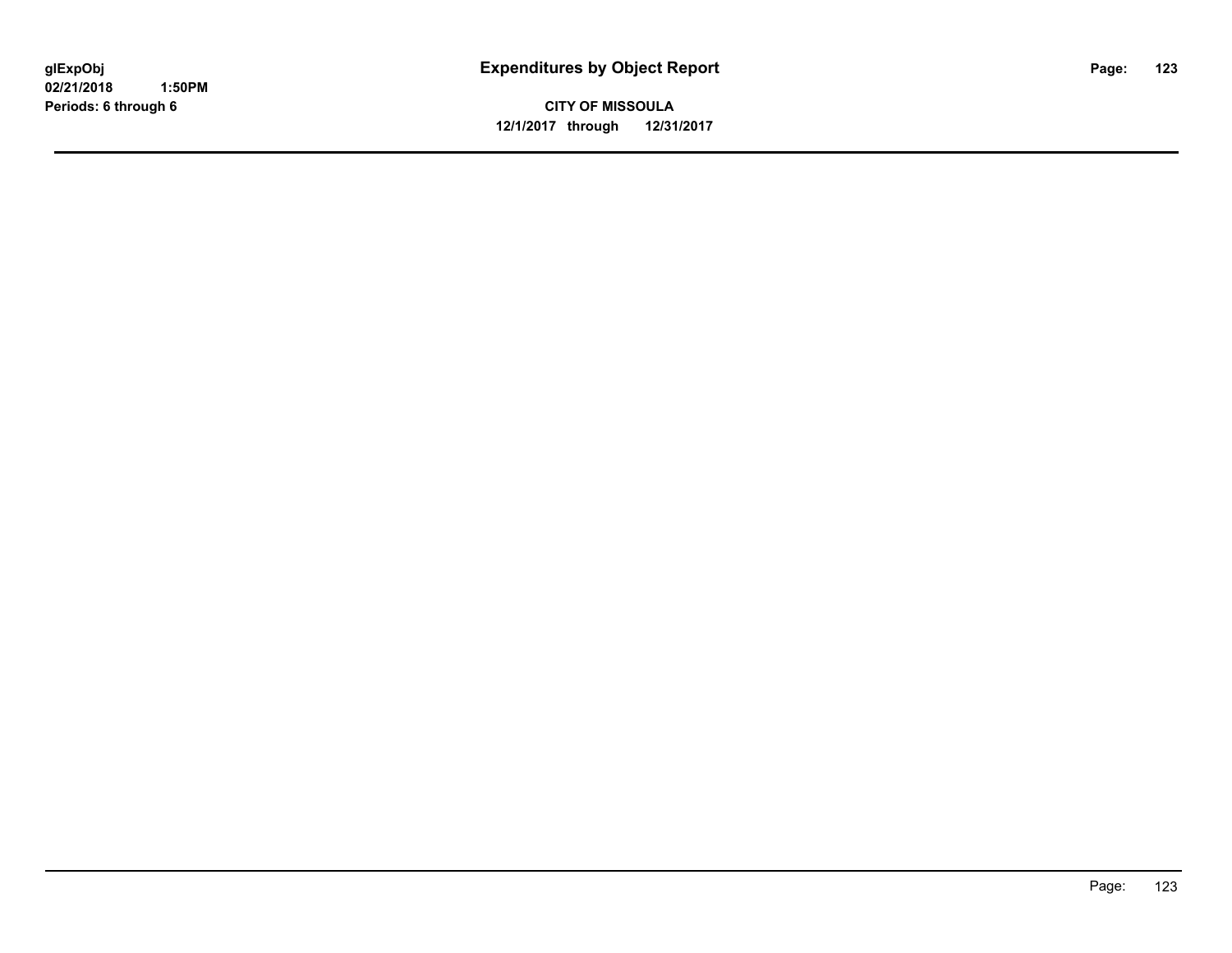#### **2939 CDBG PROGRAM INCOME ACCOUNT**

**400 ENTITLEMENT GRANTS**

| Object/Title           |                                   | <b>Adjusted</b><br><b>Appropriation</b> | <b>Expenditures</b> | Year-to-date<br><b>Expenditures</b> | Year-to-date<br><b>Encumbrances</b> | <b>Balance</b> | <b>Prct Used</b> |
|------------------------|-----------------------------------|-----------------------------------------|---------------------|-------------------------------------|-------------------------------------|----------------|------------------|
| 300 PURCHASED SERVICES |                                   |                                         |                     |                                     |                                     |                |                  |
|                        | 350 PROFESSIONAL SERVICES         | 29,463.00                               | 0.00                | 0.00                                | 0.00                                | 29,463.00      | 0.00             |
| <b>Total</b>           | PURCHASED SERVICES                | 29,463.00                               | 0.00                | 0.00                                | 0.00                                | 29,463.00      | 0.00             |
| 500 FIXED CHARGES      |                                   |                                         |                     |                                     |                                     |                |                  |
|                        | 550 MERCHANT SERVICE FEES         | 0.00                                    | 0.00                | 0.00                                | 0.00                                | 0.00           | 0.00             |
| <b>Total</b>           | <b>FIXED CHARGES</b>              | 0.00                                    | 0.00                | 0.00                                | 0.00                                | 0.00           | 0.00             |
|                        | 700 GRANTS & CONTRIBUTIONS        |                                         |                     |                                     |                                     |                |                  |
|                        | 700 GRANTS & CONTRIBUTIONS        | 0.00                                    | 0.00                | 11,083.06                           | 0.00                                | $-11,083.06$   | 0.00             |
| <b>Total</b>           | <b>GRANTS &amp; CONTRIBUTIONS</b> | 0.00                                    | 0.00                | 11,083.06                           | 0.00                                | $-11,083.06$   | 0.00             |
| 800 OTHER OBJECTS      |                                   |                                         |                     |                                     |                                     |                |                  |
|                        | 820 TRANSFERS TO OTHER FUNDS      | 0.00                                    | 0.00                | 0.00                                | 0.00                                | 0.00           | 0.00             |
| <b>Total</b>           | OTHER OBJECTS                     | 0.00                                    | 0.00                | 0.00                                | 0.00                                | 0.00           | 0.00             |
| <b>Total</b>           | <b>ENTITLEMENT GRANTS</b>         | 29,463.00                               | 0.00                | 11,083.06                           | 0.00                                | 18.379.94      | 37.62            |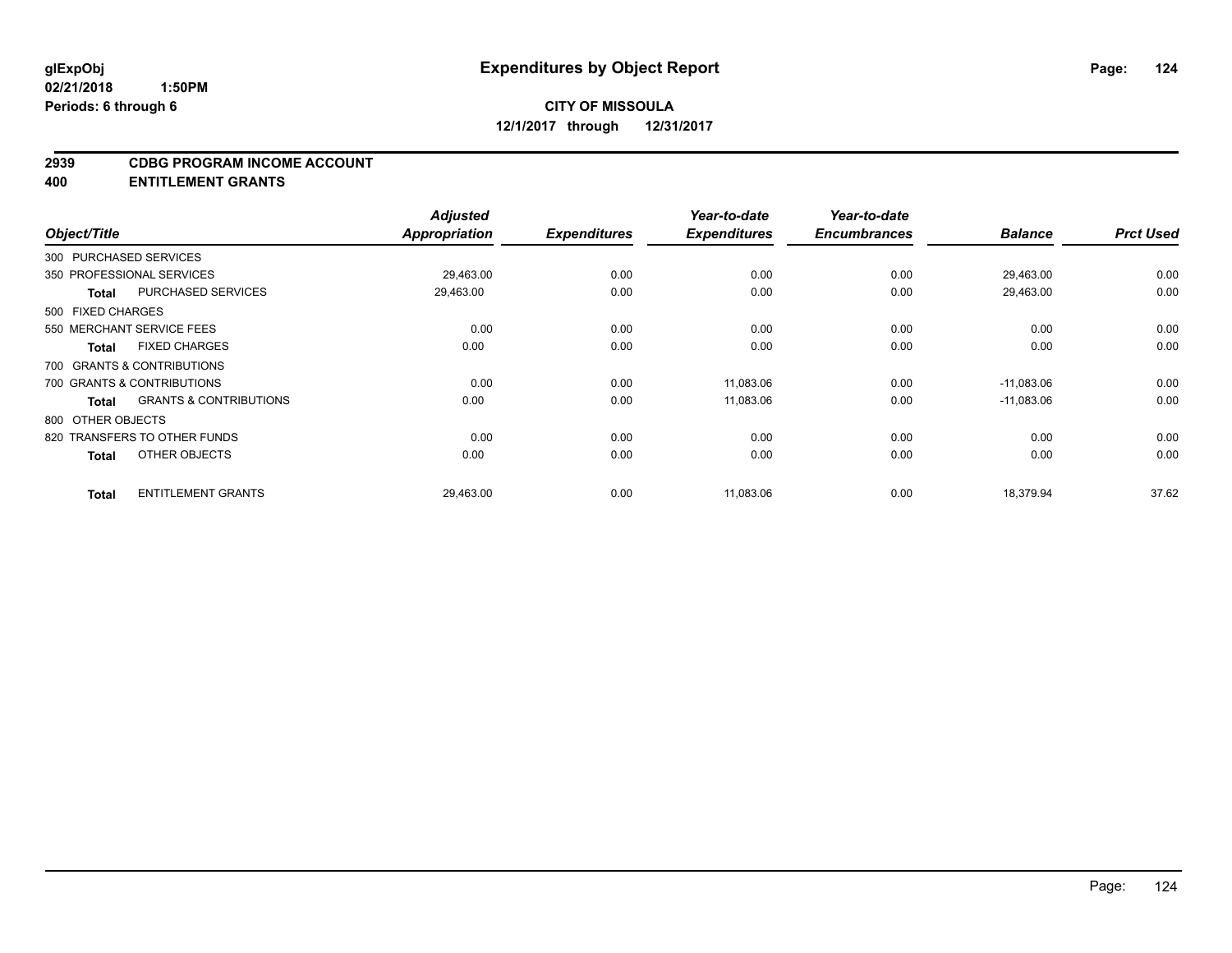#### **2939 CDBG PROGRAM INCOME ACCOUNT**

| Object/Title      |                                   | <b>Adjusted</b><br><b>Appropriation</b> | <b>Expenditures</b> | Year-to-date<br><b>Expenditures</b> | Year-to-date<br><b>Encumbrances</b> | <b>Balance</b> | <b>Prct Used</b> |
|-------------------|-----------------------------------|-----------------------------------------|---------------------|-------------------------------------|-------------------------------------|----------------|------------------|
|                   | 300 PURCHASED SERVICES            |                                         |                     |                                     |                                     |                |                  |
|                   | 350 PROFESSIONAL SERVICES         | 29,463.00                               | 0.00                | 0.00                                | 0.00                                | 29,463.00      | 0.00             |
| <b>Total</b>      | PURCHASED SERVICES                | 29,463.00                               | 0.00                | 0.00                                | 0.00                                | 29,463.00      | 0.00             |
| 500 FIXED CHARGES |                                   |                                         |                     |                                     |                                     |                |                  |
|                   | 550 MERCHANT SERVICE FEES         | 0.00                                    | 0.00                | 0.00                                | 0.00                                | 0.00           | 0.00             |
| Total             | <b>FIXED CHARGES</b>              | 0.00                                    | 0.00                | 0.00                                | 0.00                                | 0.00           | 0.00             |
|                   | 700 GRANTS & CONTRIBUTIONS        |                                         |                     |                                     |                                     |                |                  |
|                   | 700 GRANTS & CONTRIBUTIONS        | 0.00                                    | 0.00                | 11,083.06                           | 0.00                                | $-11,083.06$   | 0.00             |
| <b>Total</b>      | <b>GRANTS &amp; CONTRIBUTIONS</b> | 0.00                                    | 0.00                | 11,083.06                           | 0.00                                | $-11,083.06$   | 0.00             |
| 800 OTHER OBJECTS |                                   |                                         |                     |                                     |                                     |                |                  |
|                   | 820 TRANSFERS TO OTHER FUNDS      | 0.00                                    | 0.00                | 0.00                                | 0.00                                | 0.00           | 0.00             |
| <b>Total</b>      | OTHER OBJECTS                     | 0.00                                    | 0.00                | 0.00                                | 0.00                                | 0.00           | 0.00             |
| <b>Total</b>      | CDBG PROGRAM INCOME ACCOUNT       | 29,463.00                               | 0.00                | 11,083.06                           | 0.00                                | 18,379.94      | 37.62            |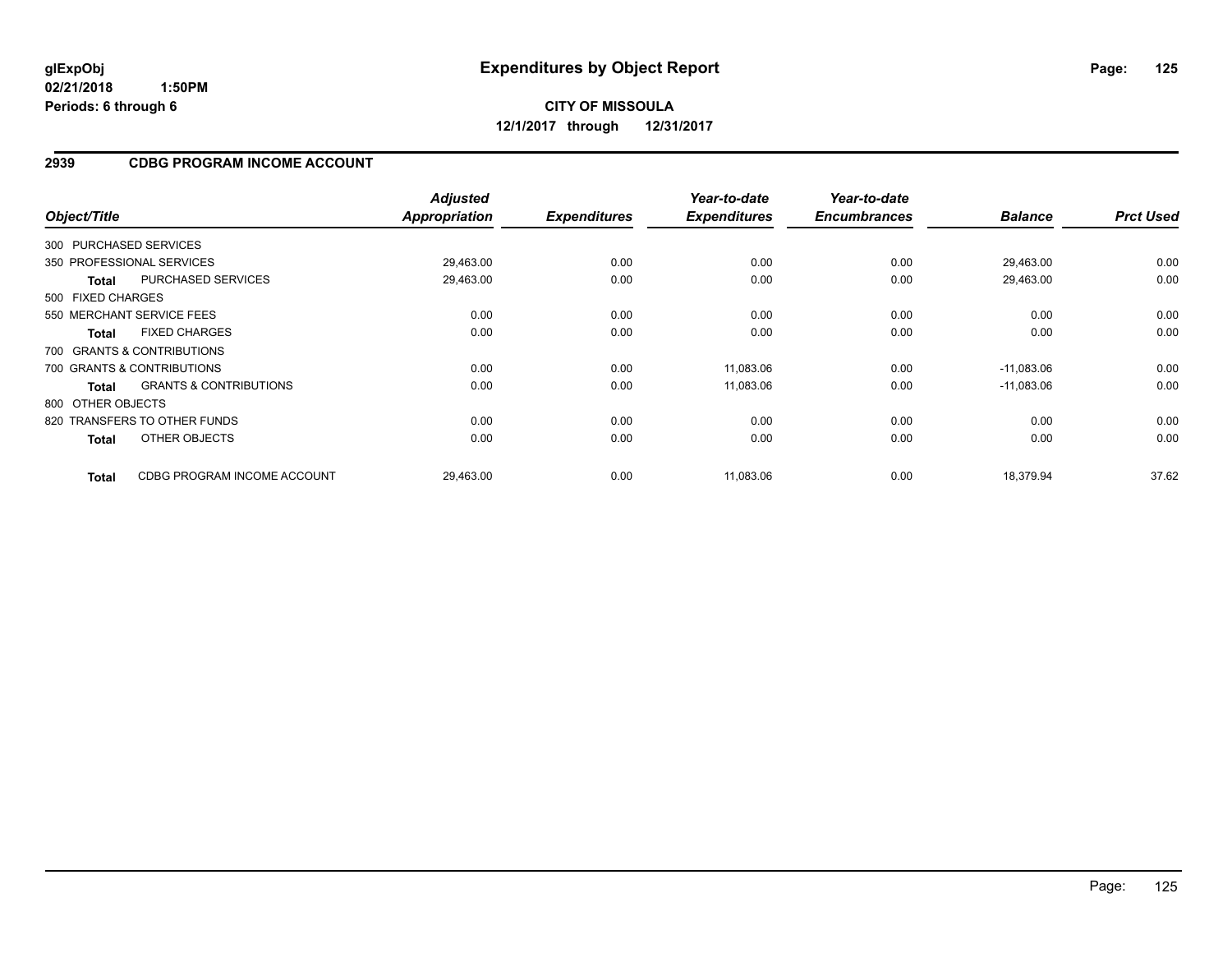# **2940 CDBG FUND**

**400 ENTITLEMENT GRANTS**

|                        |                                   | <b>Adjusted</b>      |                     | Year-to-date        | Year-to-date        |                |                  |
|------------------------|-----------------------------------|----------------------|---------------------|---------------------|---------------------|----------------|------------------|
| Object/Title           |                                   | <b>Appropriation</b> | <b>Expenditures</b> | <b>Expenditures</b> | <b>Encumbrances</b> | <b>Balance</b> | <b>Prct Used</b> |
| 300 PURCHASED SERVICES |                                   |                      |                     |                     |                     |                |                  |
|                        | 350 PROFESSIONAL SERVICES         | 0.00                 | 0.00                | 1,133.54            | 0.00                | $-1,133.54$    | 0.00             |
| <b>Total</b>           | PURCHASED SERVICES                | 0.00                 | 0.00                | 1,133.54            | 0.00                | $-1,133.54$    | 0.00             |
| 500 FIXED CHARGES      |                                   |                      |                     |                     |                     |                |                  |
|                        | 550 MERCHANT SERVICE FEES         | 0.00                 | 0.00                | 0.00                | 0.00                | 0.00           | 0.00             |
| <b>Total</b>           | <b>FIXED CHARGES</b>              | 0.00                 | 0.00                | 0.00                | 0.00                | 0.00           | 0.00             |
|                        | 700 GRANTS & CONTRIBUTIONS        |                      |                     |                     |                     |                |                  |
|                        | 700 GRANTS & CONTRIBUTIONS        | 471.117.00           | 20,256.33           | 79.774.81           | 0.00                | 391,342.19     | 16.93            |
| <b>Total</b>           | <b>GRANTS &amp; CONTRIBUTIONS</b> | 471,117.00           | 20,256.33           | 79,774.81           | 0.00                | 391,342.19     | 16.93            |
| 800 OTHER OBJECTS      |                                   |                      |                     |                     |                     |                |                  |
|                        | 820 TRANSFERS TO OTHER FUNDS      | 104,130.00           | 0.00                | 0.00                | 0.00                | 104,130.00     | 0.00             |
| <b>Total</b>           | OTHER OBJECTS                     | 104,130.00           | 0.00                | 0.00                | 0.00                | 104,130.00     | 0.00             |
| <b>Total</b>           | <b>ENTITLEMENT GRANTS</b>         | 575,247.00           | 20,256.33           | 80,908.35           | 0.00                | 494,338.65     | 14.06            |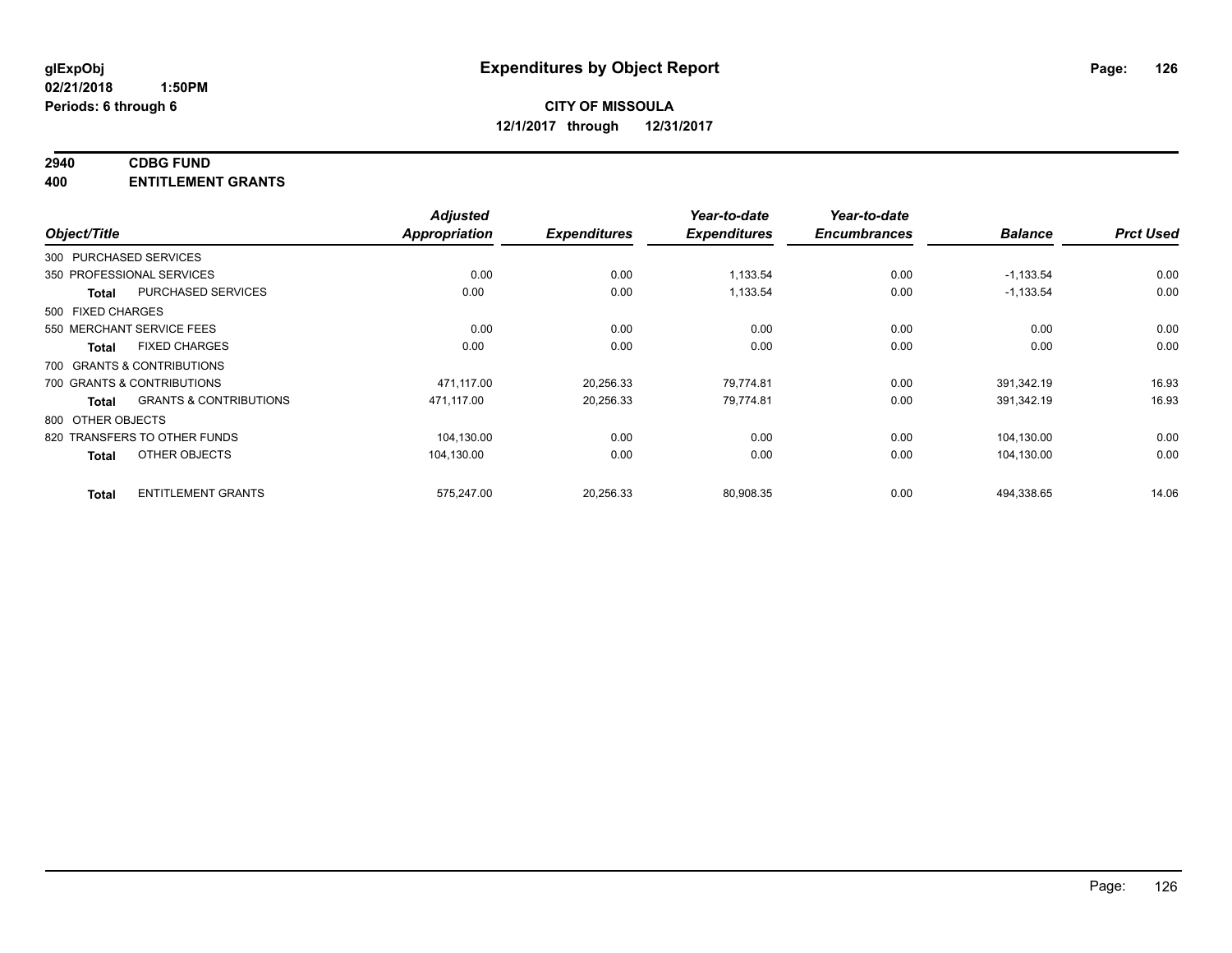**2940 CDBG FUND**

| Object/Title                 |                                   | <b>Adjusted</b><br><b>Appropriation</b> | <b>Expenditures</b> | Year-to-date<br><b>Expenditures</b> | Year-to-date<br><b>Encumbrances</b> | <b>Balance</b> | <b>Prct Used</b> |
|------------------------------|-----------------------------------|-----------------------------------------|---------------------|-------------------------------------|-------------------------------------|----------------|------------------|
|                              |                                   |                                         |                     |                                     |                                     |                |                  |
| 300 PURCHASED SERVICES       |                                   |                                         |                     |                                     |                                     |                |                  |
| 350 PROFESSIONAL SERVICES    |                                   | 0.00                                    | 0.00                | 1,133.54                            | 0.00                                | $-1,133.54$    | 0.00             |
| <b>Total</b>                 | PURCHASED SERVICES                | 0.00                                    | 0.00                | 1,133.54                            | 0.00                                | $-1,133.54$    | 0.00             |
| 500 FIXED CHARGES            |                                   |                                         |                     |                                     |                                     |                |                  |
| 550 MERCHANT SERVICE FEES    |                                   | 0.00                                    | 0.00                | 0.00                                | 0.00                                | 0.00           | 0.00             |
| Total                        | <b>FIXED CHARGES</b>              | 0.00                                    | 0.00                | 0.00                                | 0.00                                | 0.00           | 0.00             |
| 700 GRANTS & CONTRIBUTIONS   |                                   |                                         |                     |                                     |                                     |                |                  |
| 700 GRANTS & CONTRIBUTIONS   |                                   | 471,117.00                              | 20,256.33           | 79,774.81                           | 0.00                                | 391,342.19     | 16.93            |
| <b>Total</b>                 | <b>GRANTS &amp; CONTRIBUTIONS</b> | 471,117.00                              | 20,256.33           | 79,774.81                           | 0.00                                | 391,342.19     | 16.93            |
| 800 OTHER OBJECTS            |                                   |                                         |                     |                                     |                                     |                |                  |
| 820 TRANSFERS TO OTHER FUNDS |                                   | 104,130.00                              | 0.00                | 0.00                                | 0.00                                | 104,130.00     | 0.00             |
| Total                        | OTHER OBJECTS                     | 104,130.00                              | 0.00                | 0.00                                | 0.00                                | 104,130.00     | 0.00             |
| <b>Total</b>                 | <b>CDBG FUND</b>                  | 575,247.00                              | 20,256.33           | 80,908.35                           | 0.00                                | 494,338.65     | 14.06            |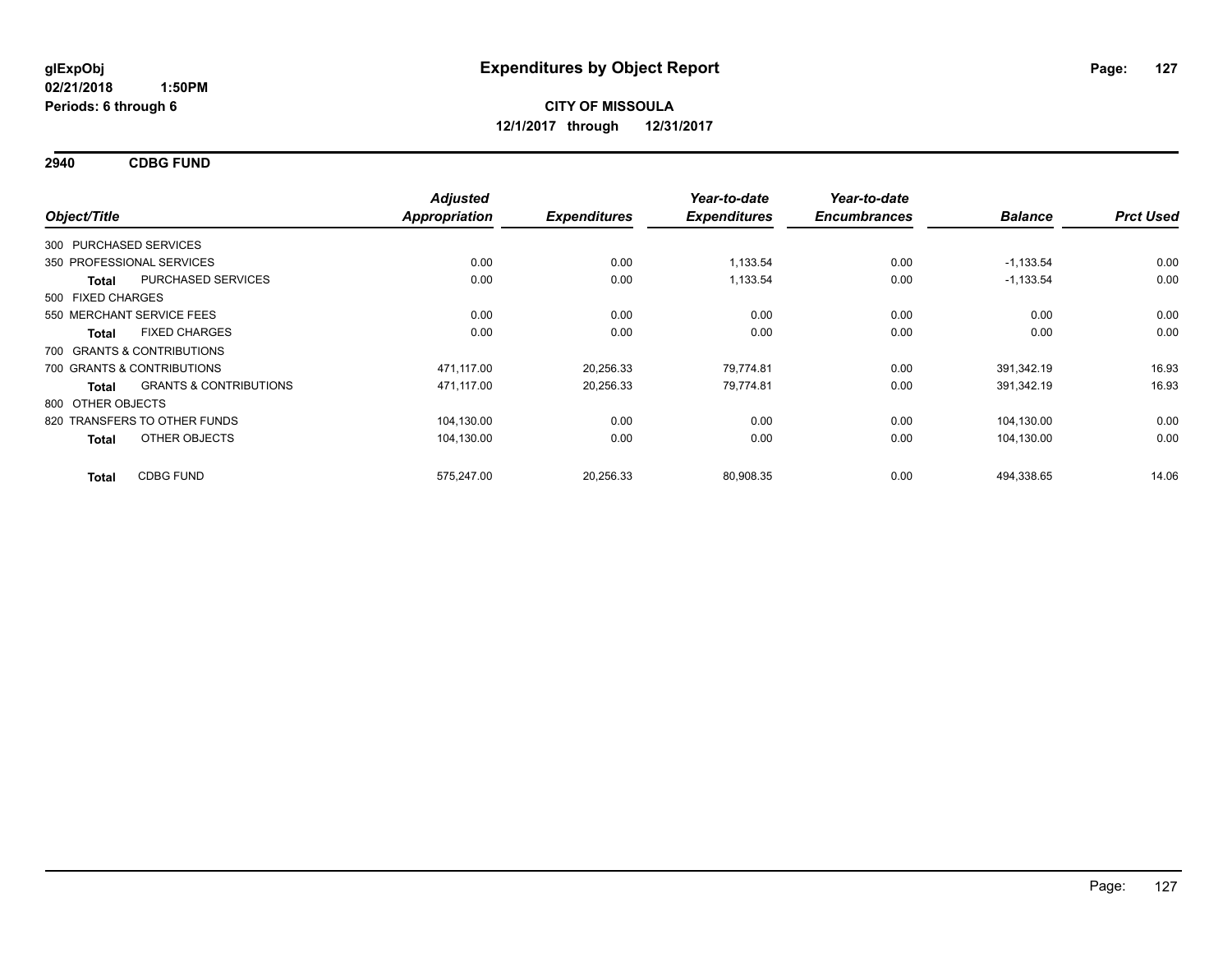## **2941 HOME FUND**

**390 NON-DEPARTMENTAL**

| Object/Title                       | <b>Adjusted</b><br><b>Appropriation</b> | <b>Expenditures</b> | Year-to-date<br><b>Expenditures</b> | Year-to-date<br><b>Encumbrances</b> | <b>Balance</b> | <b>Prct Used</b> |
|------------------------------------|-----------------------------------------|---------------------|-------------------------------------|-------------------------------------|----------------|------------------|
| 300 PURCHASED SERVICES             |                                         |                     |                                     |                                     |                |                  |
| 350 PROFESSIONAL SERVICES          | 0.00                                    | 0.00                | 0.00                                | 0.00                                | 0.00           | 0.00             |
| PURCHASED SERVICES<br><b>Total</b> | 0.00                                    | 0.00                | 0.00                                | 0.00                                | 0.00           | 0.00             |
| NON-DEPARTMENTAL<br><b>Total</b>   | 0.00                                    | 0.00                | 0.00                                | 0.00                                | 0.00           | 0.00             |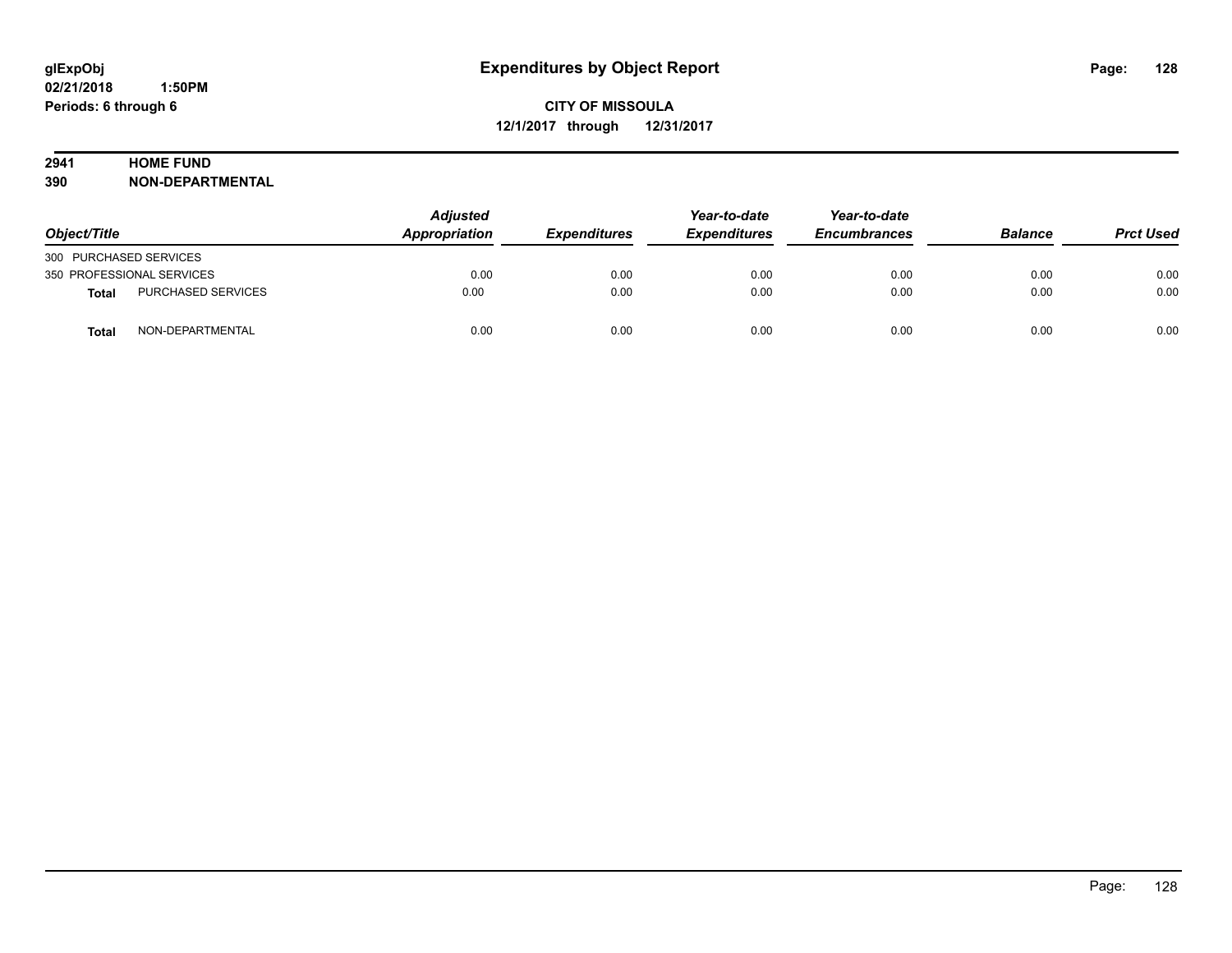#### **2941 HOME FUND**

**400 ENTITLEMENT GRANTS**

|                   |                                     | <b>Adjusted</b>      |                     | Year-to-date        | Year-to-date        |                |                  |
|-------------------|-------------------------------------|----------------------|---------------------|---------------------|---------------------|----------------|------------------|
| Object/Title      |                                     | <b>Appropriation</b> | <b>Expenditures</b> | <b>Expenditures</b> | <b>Encumbrances</b> | <b>Balance</b> | <b>Prct Used</b> |
|                   | 300 PURCHASED SERVICES              |                      |                     |                     |                     |                |                  |
|                   | 330 PUBLICITY, SUBSCRIPTIONS & DUES | 0.00                 | 38.50               | 38.50               | 0.00                | $-38.50$       | 0.00             |
|                   | 350 PROFESSIONAL SERVICES           | 0.00                 | 0.00                | 283.38              | 0.00                | $-283.38$      | 0.00             |
| Total             | <b>PURCHASED SERVICES</b>           | 0.00                 | 38.50               | 321.88              | 0.00                | $-321.88$      | 0.00             |
| 500 FIXED CHARGES |                                     |                      |                     |                     |                     |                |                  |
|                   | 550 MERCHANT SERVICE FEES           | 0.00                 | 0.00                | 0.00                | 0.00                | 0.00           | 0.00             |
| Total             | <b>FIXED CHARGES</b>                | 0.00                 | 0.00                | 0.00                | 0.00                | 0.00           | 0.00             |
|                   | 700 GRANTS & CONTRIBUTIONS          |                      |                     |                     |                     |                |                  |
|                   | 700 GRANTS & CONTRIBUTIONS          | 374,753.00           | 82.64               | 10,291.25           | 0.00                | 364,461.75     | 2.75             |
| Total             | <b>GRANTS &amp; CONTRIBUTIONS</b>   | 374,753.00           | 82.64               | 10,291.25           | 0.00                | 364,461.75     | 2.75             |
| 800 OTHER OBJECTS |                                     |                      |                     |                     |                     |                |                  |
|                   | 820 TRANSFERS TO OTHER FUNDS        | 32,000.00            | 0.00                | 0.00                | 0.00                | 32,000.00      | 0.00             |
| 845 CONTINGENCY   |                                     | 0.00                 | 0.00                | 0.00                | 0.00                | 0.00           | 0.00             |
| <b>Total</b>      | OTHER OBJECTS                       | 32,000.00            | 0.00                | 0.00                | 0.00                | 32,000.00      | 0.00             |
| <b>Total</b>      | <b>ENTITLEMENT GRANTS</b>           | 406,753.00           | 121.14              | 10,613.13           | 0.00                | 396,139.87     | 2.61             |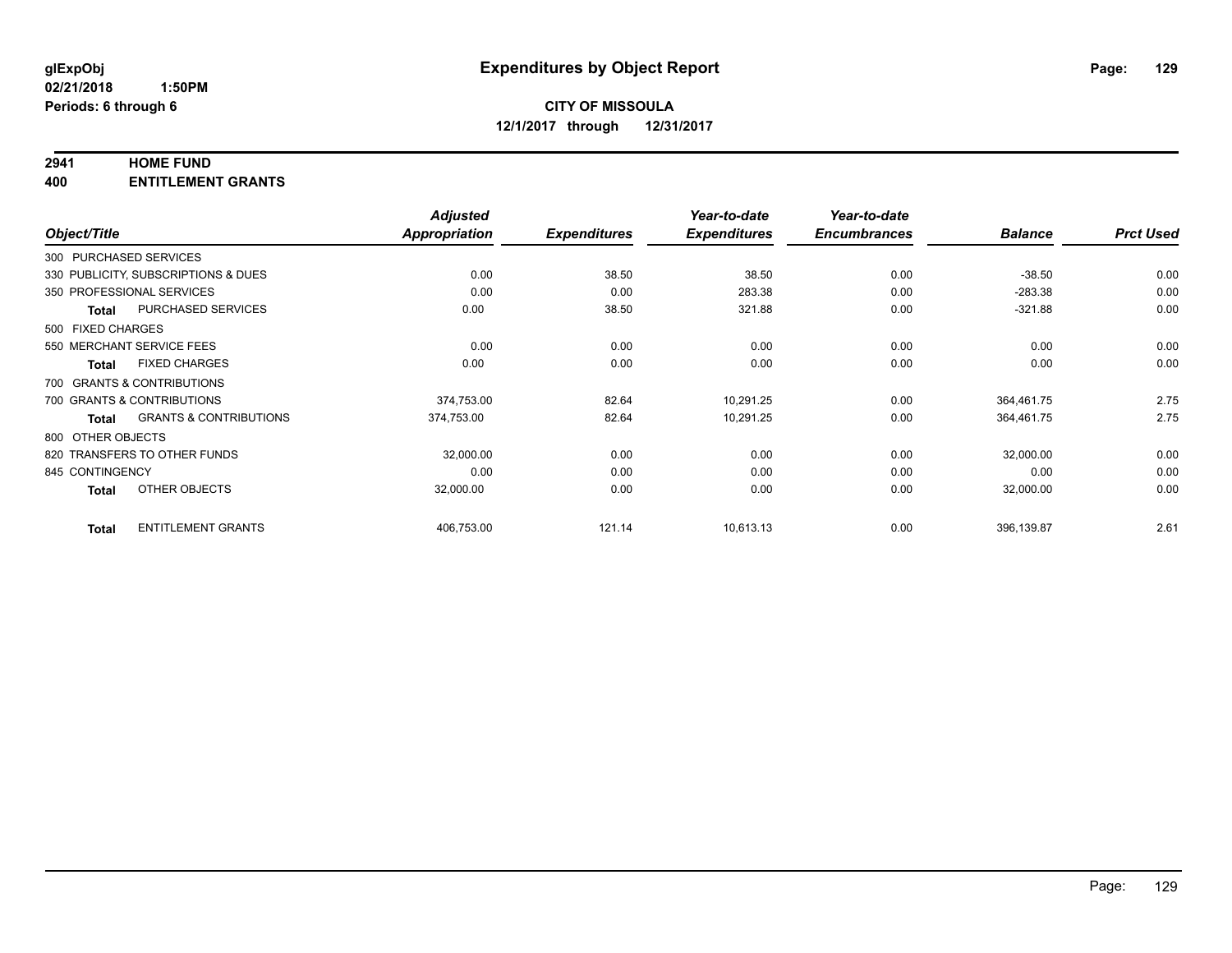**2941 HOME FUND**

|                        |                                     | <b>Adjusted</b> |                     | Year-to-date        | Year-to-date        |                |                  |
|------------------------|-------------------------------------|-----------------|---------------------|---------------------|---------------------|----------------|------------------|
| Object/Title           |                                     | Appropriation   | <b>Expenditures</b> | <b>Expenditures</b> | <b>Encumbrances</b> | <b>Balance</b> | <b>Prct Used</b> |
| 300 PURCHASED SERVICES |                                     |                 |                     |                     |                     |                |                  |
|                        | 330 PUBLICITY, SUBSCRIPTIONS & DUES | 0.00            | 38.50               | 38.50               | 0.00                | $-38.50$       | 0.00             |
|                        | 350 PROFESSIONAL SERVICES           | 0.00            | 0.00                | 283.38              | 0.00                | $-283.38$      | 0.00             |
| <b>Total</b>           | <b>PURCHASED SERVICES</b>           | 0.00            | 38.50               | 321.88              | 0.00                | $-321.88$      | 0.00             |
| 500 FIXED CHARGES      |                                     |                 |                     |                     |                     |                |                  |
|                        | 550 MERCHANT SERVICE FEES           | 0.00            | 0.00                | 0.00                | 0.00                | 0.00           | 0.00             |
| <b>Total</b>           | <b>FIXED CHARGES</b>                | 0.00            | 0.00                | 0.00                | 0.00                | 0.00           | 0.00             |
|                        | 700 GRANTS & CONTRIBUTIONS          |                 |                     |                     |                     |                |                  |
|                        | 700 GRANTS & CONTRIBUTIONS          | 374,753.00      | 82.64               | 10,291.25           | 0.00                | 364,461.75     | 2.75             |
| Total                  | <b>GRANTS &amp; CONTRIBUTIONS</b>   | 374,753.00      | 82.64               | 10,291.25           | 0.00                | 364,461.75     | 2.75             |
| 800 OTHER OBJECTS      |                                     |                 |                     |                     |                     |                |                  |
|                        | 820 TRANSFERS TO OTHER FUNDS        | 32,000.00       | 0.00                | 0.00                | 0.00                | 32,000.00      | 0.00             |
| 845 CONTINGENCY        |                                     | 0.00            | 0.00                | 0.00                | 0.00                | 0.00           | 0.00             |
| <b>Total</b>           | OTHER OBJECTS                       | 32,000.00       | 0.00                | 0.00                | 0.00                | 32,000.00      | 0.00             |
| <b>Total</b>           | <b>HOME FUND</b>                    | 406,753.00      | 121.14              | 10,613.13           | 0.00                | 396,139.87     | 2.61             |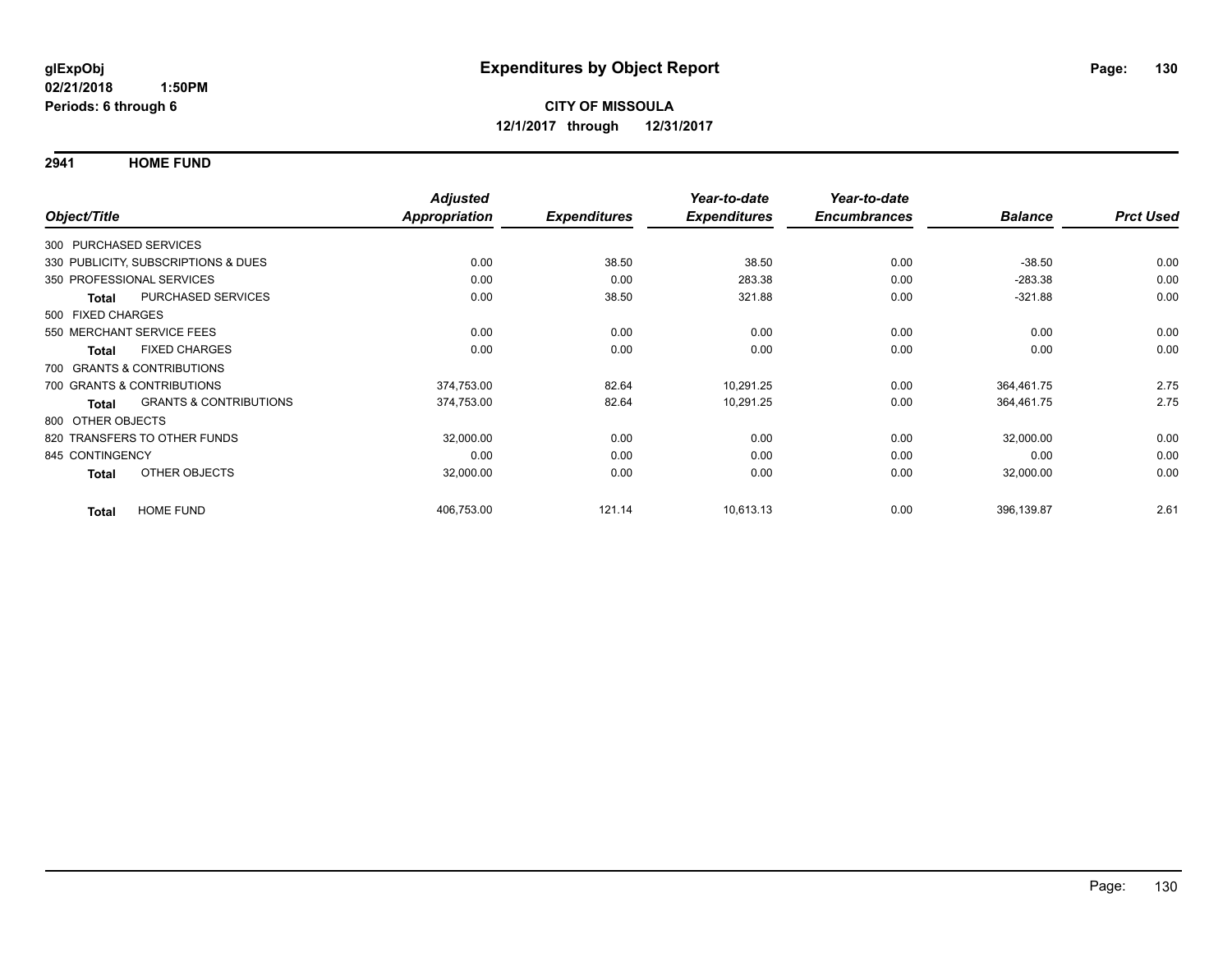#### **2943 CITY HOME PROGRAM INCOME**

**400 ENTITLEMENT GRANTS**

| Object/Title              |                                   | <b>Adjusted</b><br><b>Appropriation</b> | <b>Expenditures</b> | Year-to-date<br><b>Expenditures</b> | Year-to-date<br><b>Encumbrances</b> | <b>Balance</b> | <b>Prct Used</b> |
|---------------------------|-----------------------------------|-----------------------------------------|---------------------|-------------------------------------|-------------------------------------|----------------|------------------|
| 300 PURCHASED SERVICES    |                                   |                                         |                     |                                     |                                     |                |                  |
| 350 PROFESSIONAL SERVICES |                                   | 25,000.00                               | 0.00                | 0.00                                | 0.00                                | 25,000.00      | 0.00             |
| <b>Total</b>              | <b>PURCHASED SERVICES</b>         | 25,000.00                               | 0.00                | 0.00                                | 0.00                                | 25,000.00      | 0.00             |
|                           | 700 GRANTS & CONTRIBUTIONS        |                                         |                     |                                     |                                     |                |                  |
|                           | 700 GRANTS & CONTRIBUTIONS        | 0.00                                    | 0.00                | 0.00                                | 0.00                                | 0.00           | 0.00             |
| <b>Total</b>              | <b>GRANTS &amp; CONTRIBUTIONS</b> | 0.00                                    | 0.00                | 0.00                                | 0.00                                | 0.00           | 0.00             |
| 800 OTHER OBJECTS         |                                   |                                         |                     |                                     |                                     |                |                  |
|                           | 820 TRANSFERS TO OTHER FUNDS      | 0.00                                    | 0.00                | 0.00                                | 0.00                                | 0.00           | 0.00             |
| <b>Total</b>              | OTHER OBJECTS                     | 0.00                                    | 0.00                | 0.00                                | 0.00                                | 0.00           | 0.00             |
|                           |                                   |                                         |                     |                                     |                                     |                |                  |
| <b>Total</b>              | <b>ENTITLEMENT GRANTS</b>         | 25,000.00                               | 0.00                | 0.00                                | 0.00                                | 25,000.00      | 0.00             |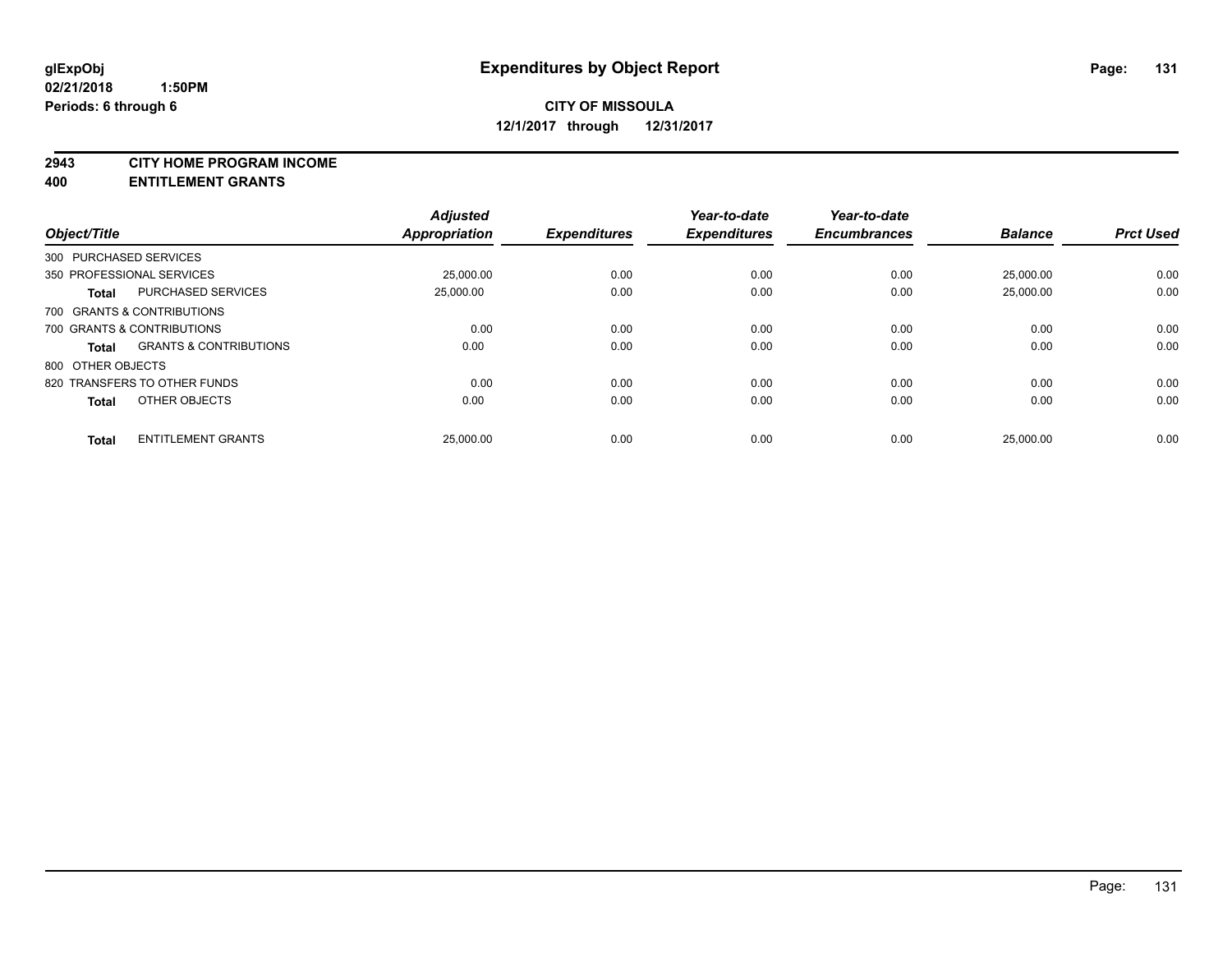#### **2943 CITY HOME PROGRAM INCOME**

| Object/Title           |                                   | <b>Adjusted</b><br><b>Appropriation</b> | <b>Expenditures</b> | Year-to-date<br><b>Expenditures</b> | Year-to-date<br><b>Encumbrances</b> | <b>Balance</b> | <b>Prct Used</b> |
|------------------------|-----------------------------------|-----------------------------------------|---------------------|-------------------------------------|-------------------------------------|----------------|------------------|
| 300 PURCHASED SERVICES |                                   |                                         |                     |                                     |                                     |                |                  |
|                        | 350 PROFESSIONAL SERVICES         | 25.000.00                               | 0.00                | 0.00                                | 0.00                                | 25.000.00      | 0.00             |
| Total                  | PURCHASED SERVICES                | 25,000.00                               | 0.00                | 0.00                                | 0.00                                | 25,000.00      | 0.00             |
|                        | 700 GRANTS & CONTRIBUTIONS        |                                         |                     |                                     |                                     |                |                  |
|                        | 700 GRANTS & CONTRIBUTIONS        | 0.00                                    | 0.00                | 0.00                                | 0.00                                | 0.00           | 0.00             |
| Total                  | <b>GRANTS &amp; CONTRIBUTIONS</b> | 0.00                                    | 0.00                | 0.00                                | 0.00                                | 0.00           | 0.00             |
| 800 OTHER OBJECTS      |                                   |                                         |                     |                                     |                                     |                |                  |
|                        | 820 TRANSFERS TO OTHER FUNDS      | 0.00                                    | 0.00                | 0.00                                | 0.00                                | 0.00           | 0.00             |
| <b>Total</b>           | OTHER OBJECTS                     | 0.00                                    | 0.00                | 0.00                                | 0.00                                | 0.00           | 0.00             |
| <b>Total</b>           | CITY HOME PROGRAM INCOME          | 25,000.00                               | 0.00                | 0.00                                | 0.00                                | 25.000.00      | 0.00             |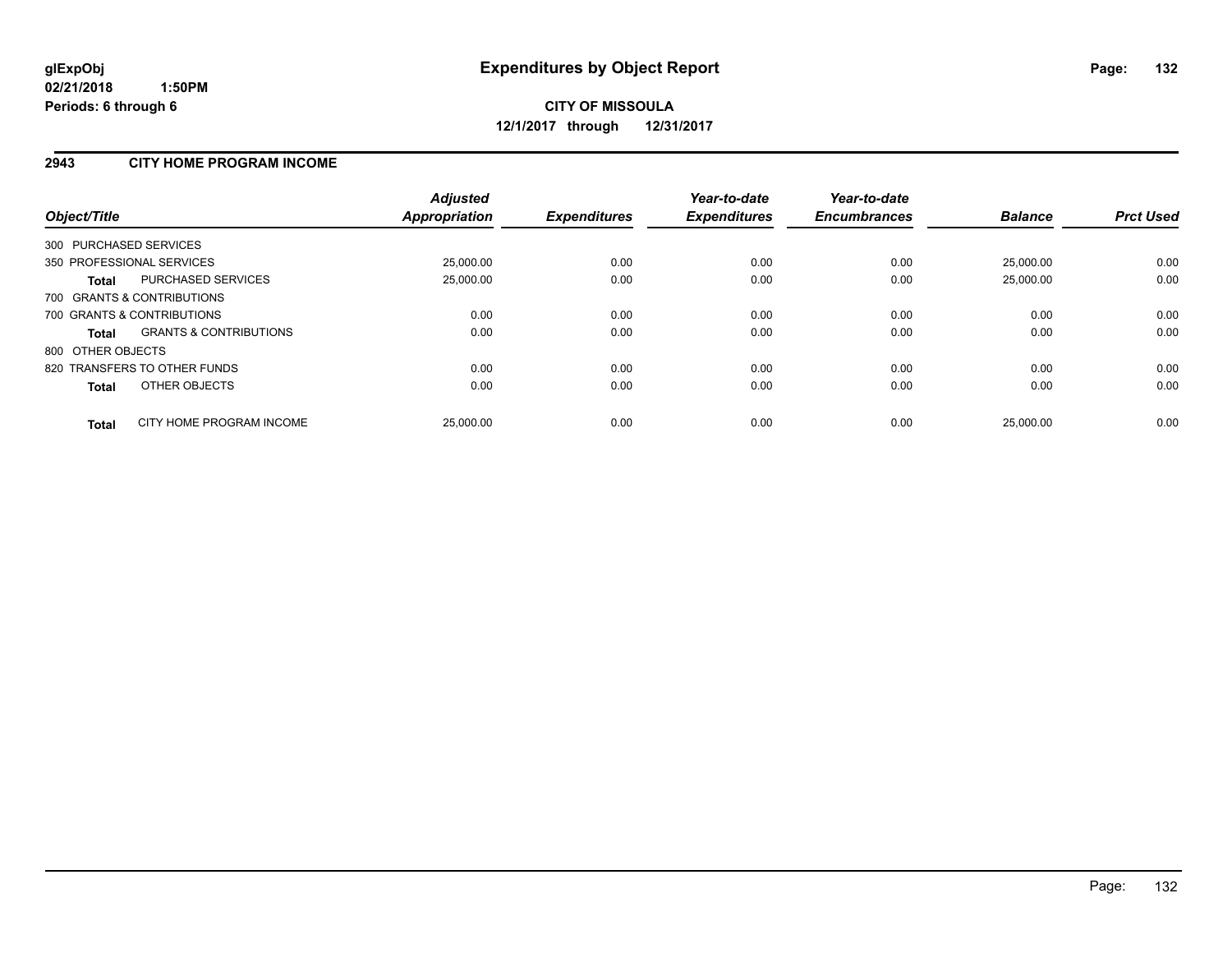#### **2955 TRANSPORTATION**

**250 DEVELOPMENT SERVICES**

|                                            | <b>Adjusted</b>      |                     | Year-to-date        | Year-to-date        |                |                  |
|--------------------------------------------|----------------------|---------------------|---------------------|---------------------|----------------|------------------|
| Object/Title                               | <b>Appropriation</b> | <b>Expenditures</b> | <b>Expenditures</b> | <b>Encumbrances</b> | <b>Balance</b> | <b>Prct Used</b> |
| 100 PERSONAL SERVICES                      |                      |                     |                     |                     |                |                  |
| 110 SALARIES AND WAGES                     | 467,018.00           | 42,499.36           | 191,854.74          | 0.00                | 275,163.26     | 41.08            |
| 120 OVERTIME                               | 0.00                 | 0.00                | 33.00               | 0.00                | $-33.00$       | 0.00             |
| <b>140 EMPLOYER CONTRIBUTIONS</b>          | 173,075.00           | 12,380.86           | 69,882.48           | 0.00                | 103,192.52     | 40.38            |
| 141 STATE RETIREMENT CONTRIBUTIONS         | 0.00                 | 42.50               | 252.46              | 0.00                | $-252.46$      | 0.00             |
| PERSONAL SERVICES<br>Total                 | 640,093.00           | 54,922.72           | 262,022.68          | 0.00                | 378,070.32     | 40.94            |
| 200 SUPPLIES                               |                      |                     |                     |                     |                |                  |
| 210 OFFICE SUPPLIES                        | 8,500.00             | 41.06               | 3,754.23            | 0.00                | 4,745.77       | 44.17            |
| 220 OPERATING SUPPLIES                     | 26,800.00            | 200.59              | 24,493.37           | 0.00                | 2,306.63       | 91.39            |
| 230 REPAIR/MAINTENANCE                     | 0.00                 | 0.00                | 0.00                | 0.00                | 0.00           | 0.00             |
| 231 GASOLINE                               | 0.00                 | 0.00                | 0.00                | 0.00                | 0.00           | 0.00             |
| 240 OTHER SUPPLIES                         | 360.00               | 0.00                | 0.00                | 0.00                | 360.00         | 0.00             |
| <b>SUPPLIES</b><br>Total                   | 35,660.00            | 241.65              | 28,247.60           | 0.00                | 7,412.40       | 79.21            |
| 300 PURCHASED SERVICES                     |                      |                     |                     |                     |                |                  |
| 310 COMMUNICATIONS                         | 3,100.00             | 362.69              | 1,460.79            | 0.00                | 1,639.21       | 47.12            |
| 320 PRINTING & DUPLICATING                 | 7,125.00             | 124.79              | 3,842.60            | 0.00                | 3,282.40       | 53.93            |
| 330 PUBLICITY, SUBSCRIPTIONS & DUES        | 37,725.00            | 907.00              | 13,193.58           | 0.00                | 24,531.42      | 34.97            |
| 344 TELEPHONE SERVICE                      | 579.00               | 0.00                | 20.75               | 0.00                | 558.25         | 3.58             |
| 350 PROFESSIONAL SERVICES                  | 55,004.00            | 61.07               | 5,098.21            | 0.00                | 49,905.79      | 9.27             |
| 360 REPAIR & MAINTENANCE                   | 8,900.00             | 114.16              | 567.34              | 0.00                | 8,332.66       | 6.37             |
| 370 TRAVEL                                 | 13,500.00            | 29.09               | 2,245.79            | 0.00                | 11,254.21      | 16.64            |
| 380 TRAINING                               | 11,300.00            | 0.00                | 283.99              | 0.00                | 11,016.01      | 2.51             |
| 390 OTHER PURCHASED SERVICES               | 16,050.00            | 0.00                | 1,795.00            | 0.00                | 14,255.00      | 11.18            |
| PURCHASED SERVICES<br>Total                | 153,283.00           | 1,598.80            | 28,508.05           | 0.00                | 124,774.95     | 18.60            |
| 500 FIXED CHARGES                          |                      |                     |                     |                     |                |                  |
| 500 FIXED CHARGES                          | 38,592.00            | 14,473.50           | 15,750.57           | 0.00                | 22,841.43      | 40.81            |
| 550 MERCHANT SERVICE FEES                  | 0.00                 | 0.00                | 0.00                | 0.00                | 0.00           | 0.00             |
| <b>FIXED CHARGES</b><br>Total              | 38,592.00            | 14,473.50           | 15,750.57           | 0.00                | 22,841.43      | 40.81            |
| 700 GRANTS & CONTRIBUTIONS                 |                      |                     |                     |                     |                |                  |
| 700 GRANTS & CONTRIBUTIONS                 | 148,133.00           | 35,040.40           | 59,790.40           | 0.00                | 88,342.60      | 40.36            |
| <b>GRANTS &amp; CONTRIBUTIONS</b><br>Total | 148,133.00           | 35,040.40           | 59,790.40           | 0.00                | 88,342.60      | 40.36            |
| 800 OTHER OBJECTS                          |                      |                     |                     |                     |                |                  |
| 820 TRANSFERS TO OTHER FUNDS               | 20,000.00            | 0.00                | 0.00                | 0.00                | 20,000.00      | 0.00             |
|                                            |                      |                     |                     |                     |                |                  |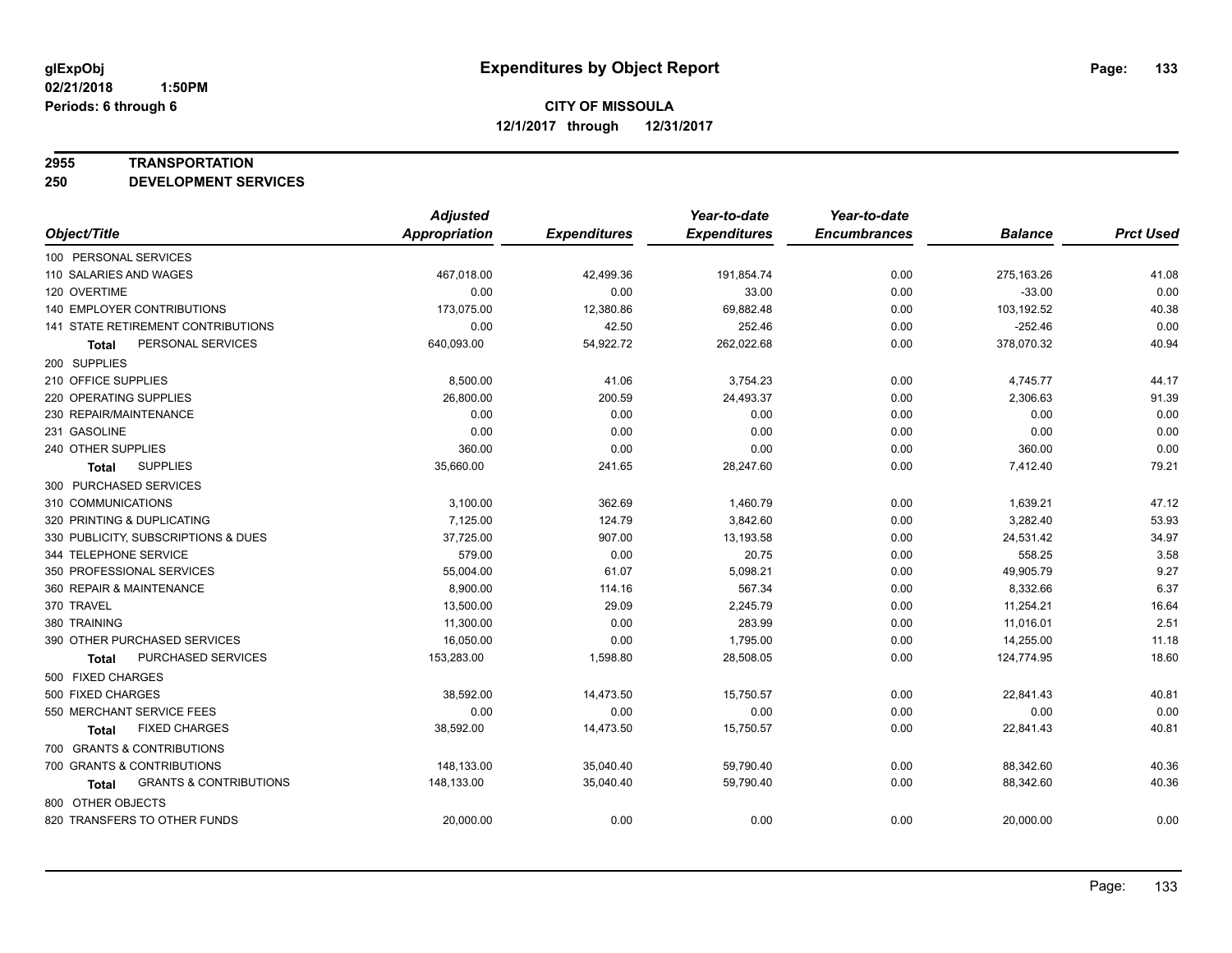#### **2955 TRANSPORTATION**

**250 DEVELOPMENT SERVICES**

|                    |                           | <b>Adjusted</b> |                     | Year-to-date        | Year-to-date        |                |                  |
|--------------------|---------------------------|-----------------|---------------------|---------------------|---------------------|----------------|------------------|
| Object/Title       |                           | Appropriation   | <b>Expenditures</b> | <b>Expenditures</b> | <b>Encumbrances</b> | <b>Balance</b> | <b>Prct Used</b> |
| 845 CONTINGENCY    |                           | 290,230.00      | 0.00                | 0.00                | 0.00                | 290.230.00     | 0.00             |
| <b>Total</b>       | OTHER OBJECTS             | 310.230.00      | 0.00                | 0.00                | 0.00                | 310.230.00     | 0.00             |
| 900 CAPITAL OUTLAY |                           |                 |                     |                     |                     |                |                  |
|                    | 940 MACHINERY & EQUIPMENT | 0.00            | 0.00                | 0.00                | 0.00                | 0.00           | 0.00             |
| <b>Total</b>       | <b>CAPITAL OUTLAY</b>     | 0.00            | 0.00                | 0.00                | 0.00                | 0.00           | 0.00             |
| Total              | DEVELOPMENT SERVICES      | .325.991.00     | 106.277.07          | 394,319.30          | 0.00                | 931.671.70     | 29.74            |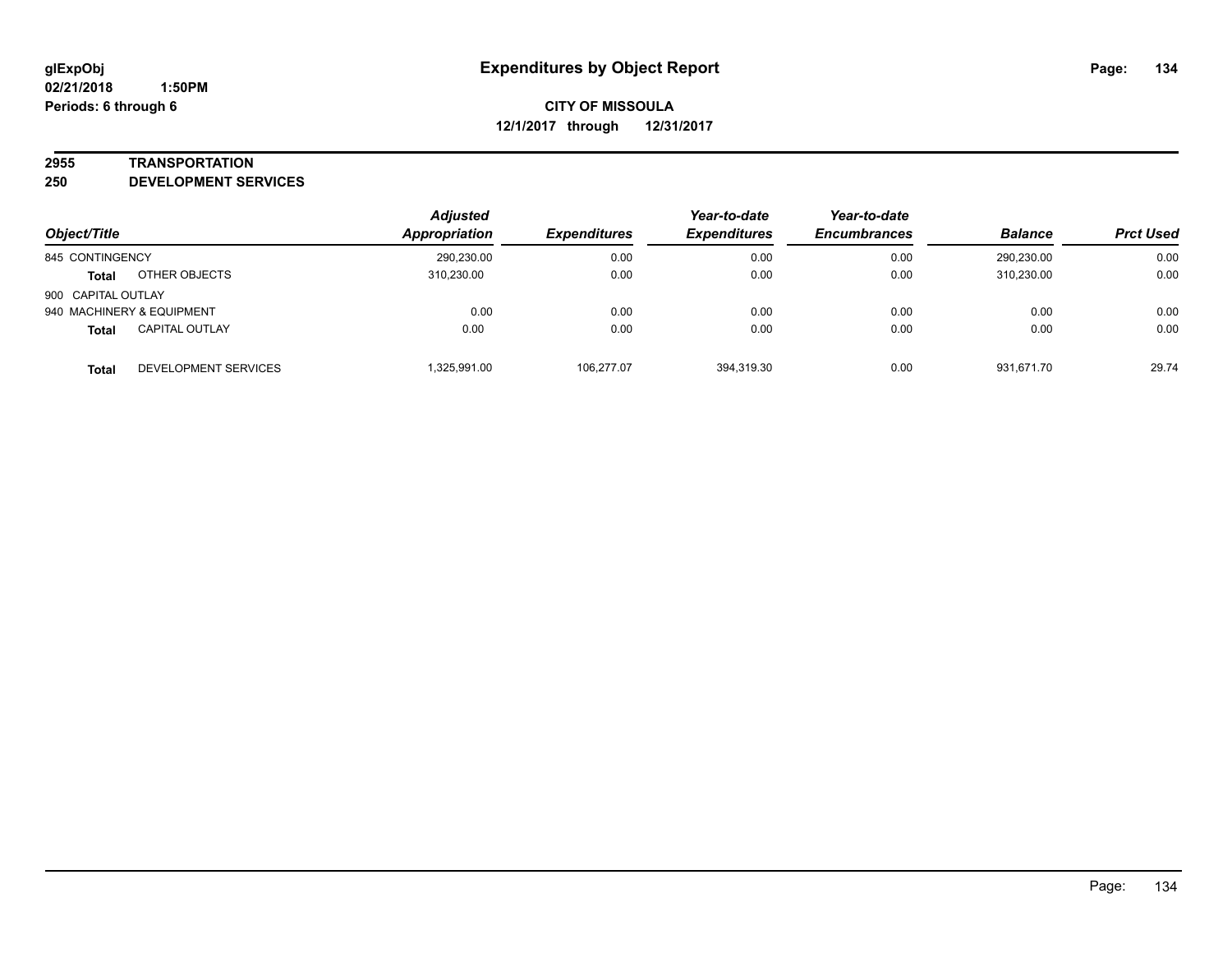#### **2955 TRANSPORTATION**

| <b>Prct Used</b><br>Object/Title<br><b>Appropriation</b><br><b>Expenditures</b><br><b>Expenditures</b><br><b>Encumbrances</b><br><b>Balance</b><br>100 PERSONAL SERVICES<br>110 SALARIES AND WAGES<br>467,018.00<br>42,499.36<br>191,854.74<br>0.00<br>275,163.26<br>41.08<br>$-33.00$<br>0.00<br>120 OVERTIME<br>0.00<br>0.00<br>33.00<br>0.00<br>40.38<br>140 EMPLOYER CONTRIBUTIONS<br>173,075.00<br>12,380.86<br>69,882.48<br>103,192.52<br>0.00<br>0.00<br>141 STATE RETIREMENT CONTRIBUTIONS<br>0.00<br>42.50<br>252.46<br>0.00<br>$-252.46$<br>40.94<br>PERSONAL SERVICES<br>640,093.00<br>54,922.72<br>262,022.68<br>0.00<br>378,070.32<br>Total<br>200 SUPPLIES<br>210 OFFICE SUPPLIES<br>44.17<br>8,500.00<br>41.06<br>3,754.23<br>0.00<br>4,745.77<br>220 OPERATING SUPPLIES<br>26,800.00<br>200.59<br>24,493.37<br>2,306.63<br>91.39<br>0.00<br>0.00<br>230 REPAIR/MAINTENANCE<br>0.00<br>0.00<br>0.00<br>0.00<br>0.00<br>0.00<br>231 GASOLINE<br>0.00<br>0.00<br>0.00<br>0.00<br>0.00<br>0.00<br>240 OTHER SUPPLIES<br>360.00<br>0.00<br>0.00<br>360.00<br>0.00<br>79.21<br><b>SUPPLIES</b><br>35,660.00<br>241.65<br>28,247.60<br>0.00<br>7,412.40<br><b>Total</b><br>300 PURCHASED SERVICES<br>310 COMMUNICATIONS<br>3,100.00<br>362.69<br>0.00<br>1,639.21<br>47.12<br>1,460.79<br>7,125.00<br>124.79<br>53.93<br>320 PRINTING & DUPLICATING<br>3,842.60<br>0.00<br>3,282.40<br>34.97<br>37,725.00<br>907.00<br>330 PUBLICITY, SUBSCRIPTIONS & DUES<br>13,193.58<br>0.00<br>24,531.42<br>579.00<br>558.25<br>3.58<br>344 TELEPHONE SERVICE<br>0.00<br>20.75<br>0.00<br>61.07<br>9.27<br>350 PROFESSIONAL SERVICES<br>55,004.00<br>5,098.21<br>0.00<br>49,905.79<br>8,332.66<br>6.37<br>360 REPAIR & MAINTENANCE<br>8,900.00<br>114.16<br>567.34<br>0.00<br>370 TRAVEL<br>13,500.00<br>29.09<br>0.00<br>11,254.21<br>16.64<br>2,245.79<br>2.51<br>380 TRAINING<br>11,300.00<br>0.00<br>283.99<br>0.00<br>11,016.01<br>390 OTHER PURCHASED SERVICES<br>16,050.00<br>0.00<br>1,795.00<br>0.00<br>14,255.00<br>11.18<br>PURCHASED SERVICES<br>0.00<br>18.60<br>153,283.00<br>1,598.80<br>28,508.05<br>124,774.95<br>Total<br>500 FIXED CHARGES<br>500 FIXED CHARGES<br>40.81<br>38,592.00<br>14,473.50<br>15,750.57<br>0.00<br>22,841.43<br>0.00<br>550 MERCHANT SERVICE FEES<br>0.00<br>0.00<br>0.00<br>0.00<br>0.00<br>40.81<br><b>FIXED CHARGES</b><br>38,592.00<br>14,473.50<br>15,750.57<br>0.00<br>22,841.43<br>Total<br>700 GRANTS & CONTRIBUTIONS<br>700 GRANTS & CONTRIBUTIONS<br>148,133.00<br>35,040.40<br>59,790.40<br>0.00<br>88,342.60<br>40.36<br>40.36<br><b>GRANTS &amp; CONTRIBUTIONS</b><br>148,133.00<br>59,790.40<br>0.00<br>35,040.40<br>88,342.60<br><b>Total</b><br>800 OTHER OBJECTS<br>820 TRANSFERS TO OTHER FUNDS<br>0.00<br>0.00<br>20,000.00<br>0.00<br>20,000.00<br>0.00<br>845 CONTINGENCY<br>290,230.00<br>0.00<br>0.00<br>0.00<br>290,230.00<br>0.00 | <b>Adjusted</b> | Year-to-date | Year-to-date |  |
|----------------------------------------------------------------------------------------------------------------------------------------------------------------------------------------------------------------------------------------------------------------------------------------------------------------------------------------------------------------------------------------------------------------------------------------------------------------------------------------------------------------------------------------------------------------------------------------------------------------------------------------------------------------------------------------------------------------------------------------------------------------------------------------------------------------------------------------------------------------------------------------------------------------------------------------------------------------------------------------------------------------------------------------------------------------------------------------------------------------------------------------------------------------------------------------------------------------------------------------------------------------------------------------------------------------------------------------------------------------------------------------------------------------------------------------------------------------------------------------------------------------------------------------------------------------------------------------------------------------------------------------------------------------------------------------------------------------------------------------------------------------------------------------------------------------------------------------------------------------------------------------------------------------------------------------------------------------------------------------------------------------------------------------------------------------------------------------------------------------------------------------------------------------------------------------------------------------------------------------------------------------------------------------------------------------------------------------------------------------------------------------------------------------------------------------------------------------------------------------------------------------------------------------------------------------------------------------------------------------------------------------------------------------------------------------------------------------------------------------------------------------------------------------------------------------------------------------------------------------------------------------------------|-----------------|--------------|--------------|--|
|                                                                                                                                                                                                                                                                                                                                                                                                                                                                                                                                                                                                                                                                                                                                                                                                                                                                                                                                                                                                                                                                                                                                                                                                                                                                                                                                                                                                                                                                                                                                                                                                                                                                                                                                                                                                                                                                                                                                                                                                                                                                                                                                                                                                                                                                                                                                                                                                                                                                                                                                                                                                                                                                                                                                                                                                                                                                                                    |                 |              |              |  |
|                                                                                                                                                                                                                                                                                                                                                                                                                                                                                                                                                                                                                                                                                                                                                                                                                                                                                                                                                                                                                                                                                                                                                                                                                                                                                                                                                                                                                                                                                                                                                                                                                                                                                                                                                                                                                                                                                                                                                                                                                                                                                                                                                                                                                                                                                                                                                                                                                                                                                                                                                                                                                                                                                                                                                                                                                                                                                                    |                 |              |              |  |
|                                                                                                                                                                                                                                                                                                                                                                                                                                                                                                                                                                                                                                                                                                                                                                                                                                                                                                                                                                                                                                                                                                                                                                                                                                                                                                                                                                                                                                                                                                                                                                                                                                                                                                                                                                                                                                                                                                                                                                                                                                                                                                                                                                                                                                                                                                                                                                                                                                                                                                                                                                                                                                                                                                                                                                                                                                                                                                    |                 |              |              |  |
|                                                                                                                                                                                                                                                                                                                                                                                                                                                                                                                                                                                                                                                                                                                                                                                                                                                                                                                                                                                                                                                                                                                                                                                                                                                                                                                                                                                                                                                                                                                                                                                                                                                                                                                                                                                                                                                                                                                                                                                                                                                                                                                                                                                                                                                                                                                                                                                                                                                                                                                                                                                                                                                                                                                                                                                                                                                                                                    |                 |              |              |  |
|                                                                                                                                                                                                                                                                                                                                                                                                                                                                                                                                                                                                                                                                                                                                                                                                                                                                                                                                                                                                                                                                                                                                                                                                                                                                                                                                                                                                                                                                                                                                                                                                                                                                                                                                                                                                                                                                                                                                                                                                                                                                                                                                                                                                                                                                                                                                                                                                                                                                                                                                                                                                                                                                                                                                                                                                                                                                                                    |                 |              |              |  |
|                                                                                                                                                                                                                                                                                                                                                                                                                                                                                                                                                                                                                                                                                                                                                                                                                                                                                                                                                                                                                                                                                                                                                                                                                                                                                                                                                                                                                                                                                                                                                                                                                                                                                                                                                                                                                                                                                                                                                                                                                                                                                                                                                                                                                                                                                                                                                                                                                                                                                                                                                                                                                                                                                                                                                                                                                                                                                                    |                 |              |              |  |
|                                                                                                                                                                                                                                                                                                                                                                                                                                                                                                                                                                                                                                                                                                                                                                                                                                                                                                                                                                                                                                                                                                                                                                                                                                                                                                                                                                                                                                                                                                                                                                                                                                                                                                                                                                                                                                                                                                                                                                                                                                                                                                                                                                                                                                                                                                                                                                                                                                                                                                                                                                                                                                                                                                                                                                                                                                                                                                    |                 |              |              |  |
|                                                                                                                                                                                                                                                                                                                                                                                                                                                                                                                                                                                                                                                                                                                                                                                                                                                                                                                                                                                                                                                                                                                                                                                                                                                                                                                                                                                                                                                                                                                                                                                                                                                                                                                                                                                                                                                                                                                                                                                                                                                                                                                                                                                                                                                                                                                                                                                                                                                                                                                                                                                                                                                                                                                                                                                                                                                                                                    |                 |              |              |  |
|                                                                                                                                                                                                                                                                                                                                                                                                                                                                                                                                                                                                                                                                                                                                                                                                                                                                                                                                                                                                                                                                                                                                                                                                                                                                                                                                                                                                                                                                                                                                                                                                                                                                                                                                                                                                                                                                                                                                                                                                                                                                                                                                                                                                                                                                                                                                                                                                                                                                                                                                                                                                                                                                                                                                                                                                                                                                                                    |                 |              |              |  |
|                                                                                                                                                                                                                                                                                                                                                                                                                                                                                                                                                                                                                                                                                                                                                                                                                                                                                                                                                                                                                                                                                                                                                                                                                                                                                                                                                                                                                                                                                                                                                                                                                                                                                                                                                                                                                                                                                                                                                                                                                                                                                                                                                                                                                                                                                                                                                                                                                                                                                                                                                                                                                                                                                                                                                                                                                                                                                                    |                 |              |              |  |
|                                                                                                                                                                                                                                                                                                                                                                                                                                                                                                                                                                                                                                                                                                                                                                                                                                                                                                                                                                                                                                                                                                                                                                                                                                                                                                                                                                                                                                                                                                                                                                                                                                                                                                                                                                                                                                                                                                                                                                                                                                                                                                                                                                                                                                                                                                                                                                                                                                                                                                                                                                                                                                                                                                                                                                                                                                                                                                    |                 |              |              |  |
|                                                                                                                                                                                                                                                                                                                                                                                                                                                                                                                                                                                                                                                                                                                                                                                                                                                                                                                                                                                                                                                                                                                                                                                                                                                                                                                                                                                                                                                                                                                                                                                                                                                                                                                                                                                                                                                                                                                                                                                                                                                                                                                                                                                                                                                                                                                                                                                                                                                                                                                                                                                                                                                                                                                                                                                                                                                                                                    |                 |              |              |  |
|                                                                                                                                                                                                                                                                                                                                                                                                                                                                                                                                                                                                                                                                                                                                                                                                                                                                                                                                                                                                                                                                                                                                                                                                                                                                                                                                                                                                                                                                                                                                                                                                                                                                                                                                                                                                                                                                                                                                                                                                                                                                                                                                                                                                                                                                                                                                                                                                                                                                                                                                                                                                                                                                                                                                                                                                                                                                                                    |                 |              |              |  |
|                                                                                                                                                                                                                                                                                                                                                                                                                                                                                                                                                                                                                                                                                                                                                                                                                                                                                                                                                                                                                                                                                                                                                                                                                                                                                                                                                                                                                                                                                                                                                                                                                                                                                                                                                                                                                                                                                                                                                                                                                                                                                                                                                                                                                                                                                                                                                                                                                                                                                                                                                                                                                                                                                                                                                                                                                                                                                                    |                 |              |              |  |
|                                                                                                                                                                                                                                                                                                                                                                                                                                                                                                                                                                                                                                                                                                                                                                                                                                                                                                                                                                                                                                                                                                                                                                                                                                                                                                                                                                                                                                                                                                                                                                                                                                                                                                                                                                                                                                                                                                                                                                                                                                                                                                                                                                                                                                                                                                                                                                                                                                                                                                                                                                                                                                                                                                                                                                                                                                                                                                    |                 |              |              |  |
|                                                                                                                                                                                                                                                                                                                                                                                                                                                                                                                                                                                                                                                                                                                                                                                                                                                                                                                                                                                                                                                                                                                                                                                                                                                                                                                                                                                                                                                                                                                                                                                                                                                                                                                                                                                                                                                                                                                                                                                                                                                                                                                                                                                                                                                                                                                                                                                                                                                                                                                                                                                                                                                                                                                                                                                                                                                                                                    |                 |              |              |  |
|                                                                                                                                                                                                                                                                                                                                                                                                                                                                                                                                                                                                                                                                                                                                                                                                                                                                                                                                                                                                                                                                                                                                                                                                                                                                                                                                                                                                                                                                                                                                                                                                                                                                                                                                                                                                                                                                                                                                                                                                                                                                                                                                                                                                                                                                                                                                                                                                                                                                                                                                                                                                                                                                                                                                                                                                                                                                                                    |                 |              |              |  |
|                                                                                                                                                                                                                                                                                                                                                                                                                                                                                                                                                                                                                                                                                                                                                                                                                                                                                                                                                                                                                                                                                                                                                                                                                                                                                                                                                                                                                                                                                                                                                                                                                                                                                                                                                                                                                                                                                                                                                                                                                                                                                                                                                                                                                                                                                                                                                                                                                                                                                                                                                                                                                                                                                                                                                                                                                                                                                                    |                 |              |              |  |
|                                                                                                                                                                                                                                                                                                                                                                                                                                                                                                                                                                                                                                                                                                                                                                                                                                                                                                                                                                                                                                                                                                                                                                                                                                                                                                                                                                                                                                                                                                                                                                                                                                                                                                                                                                                                                                                                                                                                                                                                                                                                                                                                                                                                                                                                                                                                                                                                                                                                                                                                                                                                                                                                                                                                                                                                                                                                                                    |                 |              |              |  |
|                                                                                                                                                                                                                                                                                                                                                                                                                                                                                                                                                                                                                                                                                                                                                                                                                                                                                                                                                                                                                                                                                                                                                                                                                                                                                                                                                                                                                                                                                                                                                                                                                                                                                                                                                                                                                                                                                                                                                                                                                                                                                                                                                                                                                                                                                                                                                                                                                                                                                                                                                                                                                                                                                                                                                                                                                                                                                                    |                 |              |              |  |
|                                                                                                                                                                                                                                                                                                                                                                                                                                                                                                                                                                                                                                                                                                                                                                                                                                                                                                                                                                                                                                                                                                                                                                                                                                                                                                                                                                                                                                                                                                                                                                                                                                                                                                                                                                                                                                                                                                                                                                                                                                                                                                                                                                                                                                                                                                                                                                                                                                                                                                                                                                                                                                                                                                                                                                                                                                                                                                    |                 |              |              |  |
|                                                                                                                                                                                                                                                                                                                                                                                                                                                                                                                                                                                                                                                                                                                                                                                                                                                                                                                                                                                                                                                                                                                                                                                                                                                                                                                                                                                                                                                                                                                                                                                                                                                                                                                                                                                                                                                                                                                                                                                                                                                                                                                                                                                                                                                                                                                                                                                                                                                                                                                                                                                                                                                                                                                                                                                                                                                                                                    |                 |              |              |  |
|                                                                                                                                                                                                                                                                                                                                                                                                                                                                                                                                                                                                                                                                                                                                                                                                                                                                                                                                                                                                                                                                                                                                                                                                                                                                                                                                                                                                                                                                                                                                                                                                                                                                                                                                                                                                                                                                                                                                                                                                                                                                                                                                                                                                                                                                                                                                                                                                                                                                                                                                                                                                                                                                                                                                                                                                                                                                                                    |                 |              |              |  |
|                                                                                                                                                                                                                                                                                                                                                                                                                                                                                                                                                                                                                                                                                                                                                                                                                                                                                                                                                                                                                                                                                                                                                                                                                                                                                                                                                                                                                                                                                                                                                                                                                                                                                                                                                                                                                                                                                                                                                                                                                                                                                                                                                                                                                                                                                                                                                                                                                                                                                                                                                                                                                                                                                                                                                                                                                                                                                                    |                 |              |              |  |
|                                                                                                                                                                                                                                                                                                                                                                                                                                                                                                                                                                                                                                                                                                                                                                                                                                                                                                                                                                                                                                                                                                                                                                                                                                                                                                                                                                                                                                                                                                                                                                                                                                                                                                                                                                                                                                                                                                                                                                                                                                                                                                                                                                                                                                                                                                                                                                                                                                                                                                                                                                                                                                                                                                                                                                                                                                                                                                    |                 |              |              |  |
|                                                                                                                                                                                                                                                                                                                                                                                                                                                                                                                                                                                                                                                                                                                                                                                                                                                                                                                                                                                                                                                                                                                                                                                                                                                                                                                                                                                                                                                                                                                                                                                                                                                                                                                                                                                                                                                                                                                                                                                                                                                                                                                                                                                                                                                                                                                                                                                                                                                                                                                                                                                                                                                                                                                                                                                                                                                                                                    |                 |              |              |  |
|                                                                                                                                                                                                                                                                                                                                                                                                                                                                                                                                                                                                                                                                                                                                                                                                                                                                                                                                                                                                                                                                                                                                                                                                                                                                                                                                                                                                                                                                                                                                                                                                                                                                                                                                                                                                                                                                                                                                                                                                                                                                                                                                                                                                                                                                                                                                                                                                                                                                                                                                                                                                                                                                                                                                                                                                                                                                                                    |                 |              |              |  |
|                                                                                                                                                                                                                                                                                                                                                                                                                                                                                                                                                                                                                                                                                                                                                                                                                                                                                                                                                                                                                                                                                                                                                                                                                                                                                                                                                                                                                                                                                                                                                                                                                                                                                                                                                                                                                                                                                                                                                                                                                                                                                                                                                                                                                                                                                                                                                                                                                                                                                                                                                                                                                                                                                                                                                                                                                                                                                                    |                 |              |              |  |
|                                                                                                                                                                                                                                                                                                                                                                                                                                                                                                                                                                                                                                                                                                                                                                                                                                                                                                                                                                                                                                                                                                                                                                                                                                                                                                                                                                                                                                                                                                                                                                                                                                                                                                                                                                                                                                                                                                                                                                                                                                                                                                                                                                                                                                                                                                                                                                                                                                                                                                                                                                                                                                                                                                                                                                                                                                                                                                    |                 |              |              |  |
|                                                                                                                                                                                                                                                                                                                                                                                                                                                                                                                                                                                                                                                                                                                                                                                                                                                                                                                                                                                                                                                                                                                                                                                                                                                                                                                                                                                                                                                                                                                                                                                                                                                                                                                                                                                                                                                                                                                                                                                                                                                                                                                                                                                                                                                                                                                                                                                                                                                                                                                                                                                                                                                                                                                                                                                                                                                                                                    |                 |              |              |  |
|                                                                                                                                                                                                                                                                                                                                                                                                                                                                                                                                                                                                                                                                                                                                                                                                                                                                                                                                                                                                                                                                                                                                                                                                                                                                                                                                                                                                                                                                                                                                                                                                                                                                                                                                                                                                                                                                                                                                                                                                                                                                                                                                                                                                                                                                                                                                                                                                                                                                                                                                                                                                                                                                                                                                                                                                                                                                                                    |                 |              |              |  |
|                                                                                                                                                                                                                                                                                                                                                                                                                                                                                                                                                                                                                                                                                                                                                                                                                                                                                                                                                                                                                                                                                                                                                                                                                                                                                                                                                                                                                                                                                                                                                                                                                                                                                                                                                                                                                                                                                                                                                                                                                                                                                                                                                                                                                                                                                                                                                                                                                                                                                                                                                                                                                                                                                                                                                                                                                                                                                                    |                 |              |              |  |
|                                                                                                                                                                                                                                                                                                                                                                                                                                                                                                                                                                                                                                                                                                                                                                                                                                                                                                                                                                                                                                                                                                                                                                                                                                                                                                                                                                                                                                                                                                                                                                                                                                                                                                                                                                                                                                                                                                                                                                                                                                                                                                                                                                                                                                                                                                                                                                                                                                                                                                                                                                                                                                                                                                                                                                                                                                                                                                    |                 |              |              |  |
|                                                                                                                                                                                                                                                                                                                                                                                                                                                                                                                                                                                                                                                                                                                                                                                                                                                                                                                                                                                                                                                                                                                                                                                                                                                                                                                                                                                                                                                                                                                                                                                                                                                                                                                                                                                                                                                                                                                                                                                                                                                                                                                                                                                                                                                                                                                                                                                                                                                                                                                                                                                                                                                                                                                                                                                                                                                                                                    |                 |              |              |  |
|                                                                                                                                                                                                                                                                                                                                                                                                                                                                                                                                                                                                                                                                                                                                                                                                                                                                                                                                                                                                                                                                                                                                                                                                                                                                                                                                                                                                                                                                                                                                                                                                                                                                                                                                                                                                                                                                                                                                                                                                                                                                                                                                                                                                                                                                                                                                                                                                                                                                                                                                                                                                                                                                                                                                                                                                                                                                                                    |                 |              |              |  |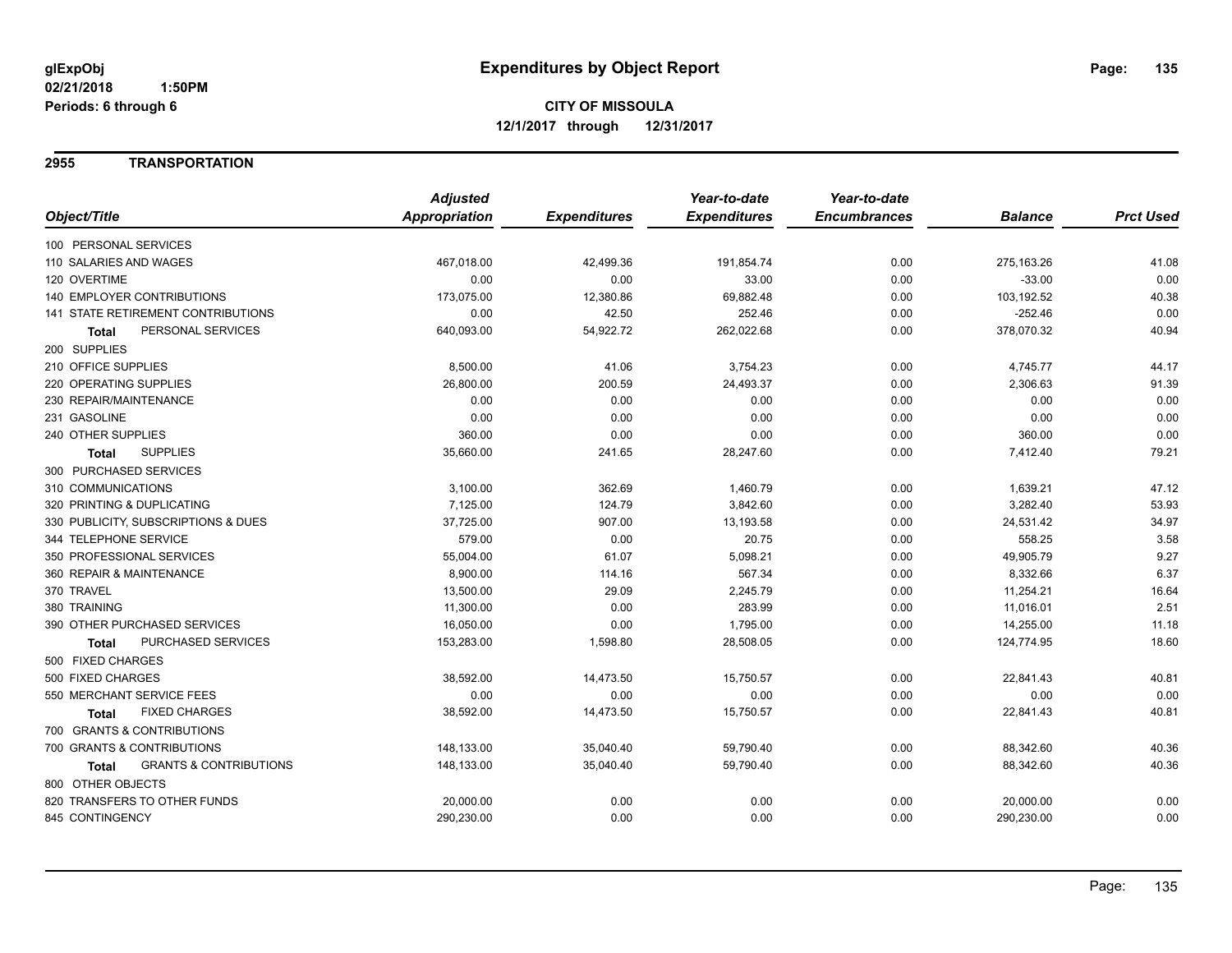**02/21/2018 1:50PM Periods: 6 through 6**

**CITY OF MISSOULA 12/1/2017 through 12/31/2017**

#### **2955 TRANSPORTATION**

| Object/Title              |                       | <b>Adjusted</b><br>Appropriation | <i><b>Expenditures</b></i> | Year-to-date<br><b>Expenditures</b> | Year-to-date<br><b>Encumbrances</b> | <b>Balance</b> | <b>Prct Used</b> |
|---------------------------|-----------------------|----------------------------------|----------------------------|-------------------------------------|-------------------------------------|----------------|------------------|
| <b>Total</b>              | OTHER OBJECTS         | 310.230.00                       | 0.00                       | 0.00                                | 0.00                                | 310.230.00     | 0.00             |
| 900 CAPITAL OUTLAY        |                       |                                  |                            |                                     |                                     |                |                  |
| 940 MACHINERY & EQUIPMENT |                       | 0.00                             | 0.00                       | 0.00                                | 0.00                                | 0.00           | 0.00             |
| <b>Total</b>              | <b>CAPITAL OUTLAY</b> | 0.00                             | 0.00                       | 0.00                                | 0.00                                | 0.00           | 0.00             |
| Total                     | <b>TRANSPORTATION</b> | ,325,991.00                      | 106.277.07                 | 394.319.30                          | 0.00                                | 931.671.70     | 29.74            |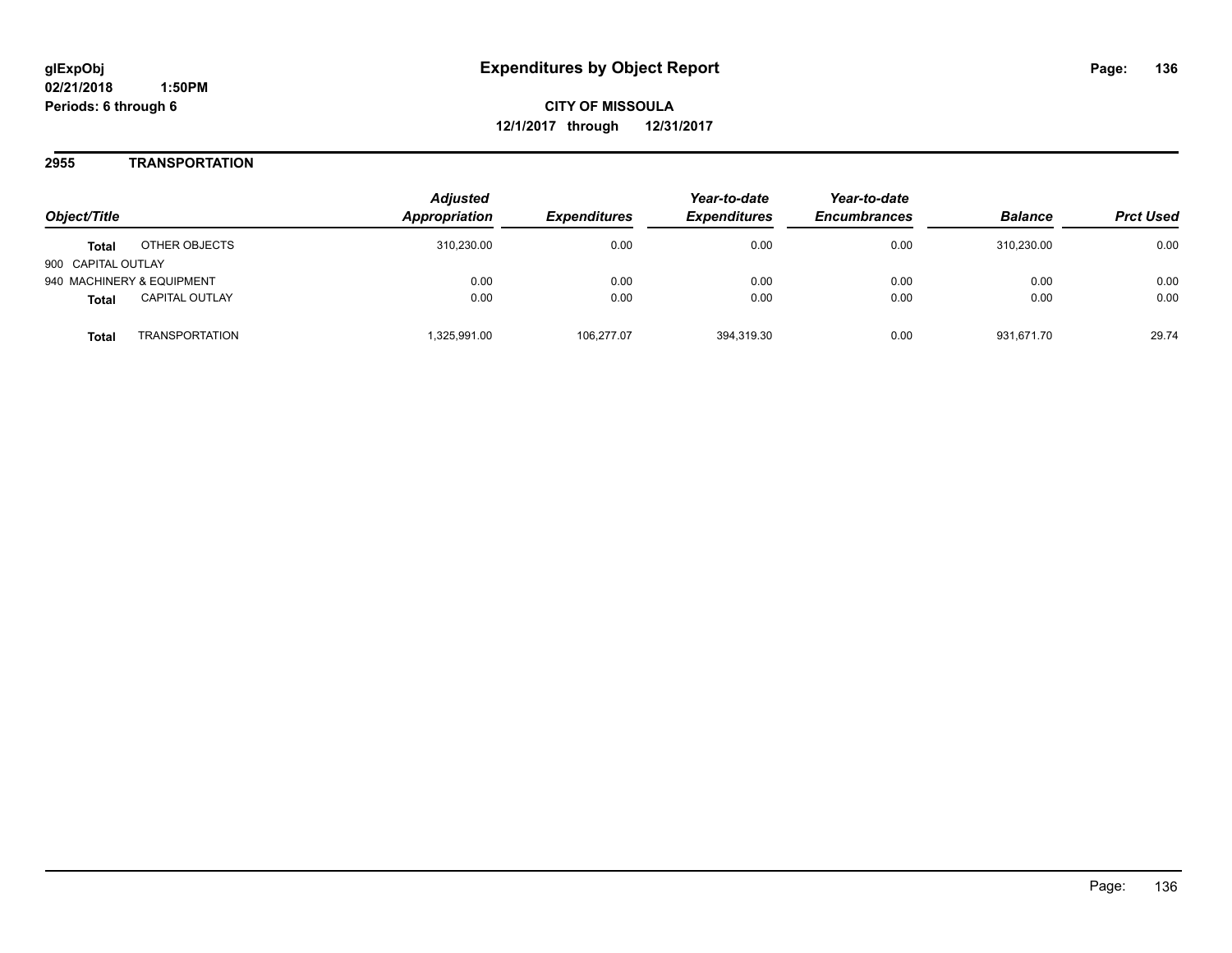#### **2987 FEDERAL TRANSPORTATION FUND**

**390 NON-DEPARTMENTAL**

| Object/Title                 |                       | <b>Adjusted</b><br>Appropriation | <b>Expenditures</b> | Year-to-date<br><b>Expenditures</b> | Year-to-date<br><b>Encumbrances</b> | <b>Balance</b> | <b>Prct Used</b> |
|------------------------------|-----------------------|----------------------------------|---------------------|-------------------------------------|-------------------------------------|----------------|------------------|
| 800 OTHER OBJECTS            |                       |                                  |                     |                                     |                                     |                |                  |
| 820 TRANSFERS TO OTHER FUNDS |                       | 0.00                             | 0.00                | 0.00                                | 0.00                                | 0.00           | 0.00             |
| <b>Total</b>                 | OTHER OBJECTS         | 0.00                             | 0.00                | 0.00                                | 0.00                                | 0.00           | 0.00             |
| 900 CAPITAL OUTLAY           |                       |                                  |                     |                                     |                                     |                |                  |
| 930 IMPROVEMENTS             |                       | 208.379.00                       | 46.955.64           | 214.058.66                          | 0.00                                | $-5,679.66$    | 102.73           |
| <b>Total</b>                 | <b>CAPITAL OUTLAY</b> | 208,379.00                       | 46,955.64           | 214,058.66                          | 0.00                                | $-5,679.66$    | 102.73           |
| <b>Total</b>                 | NON-DEPARTMENTAL      | 208.379.00                       | 46.955.64           | 214.058.66                          | 0.00                                | $-5,679.66$    | 102.73           |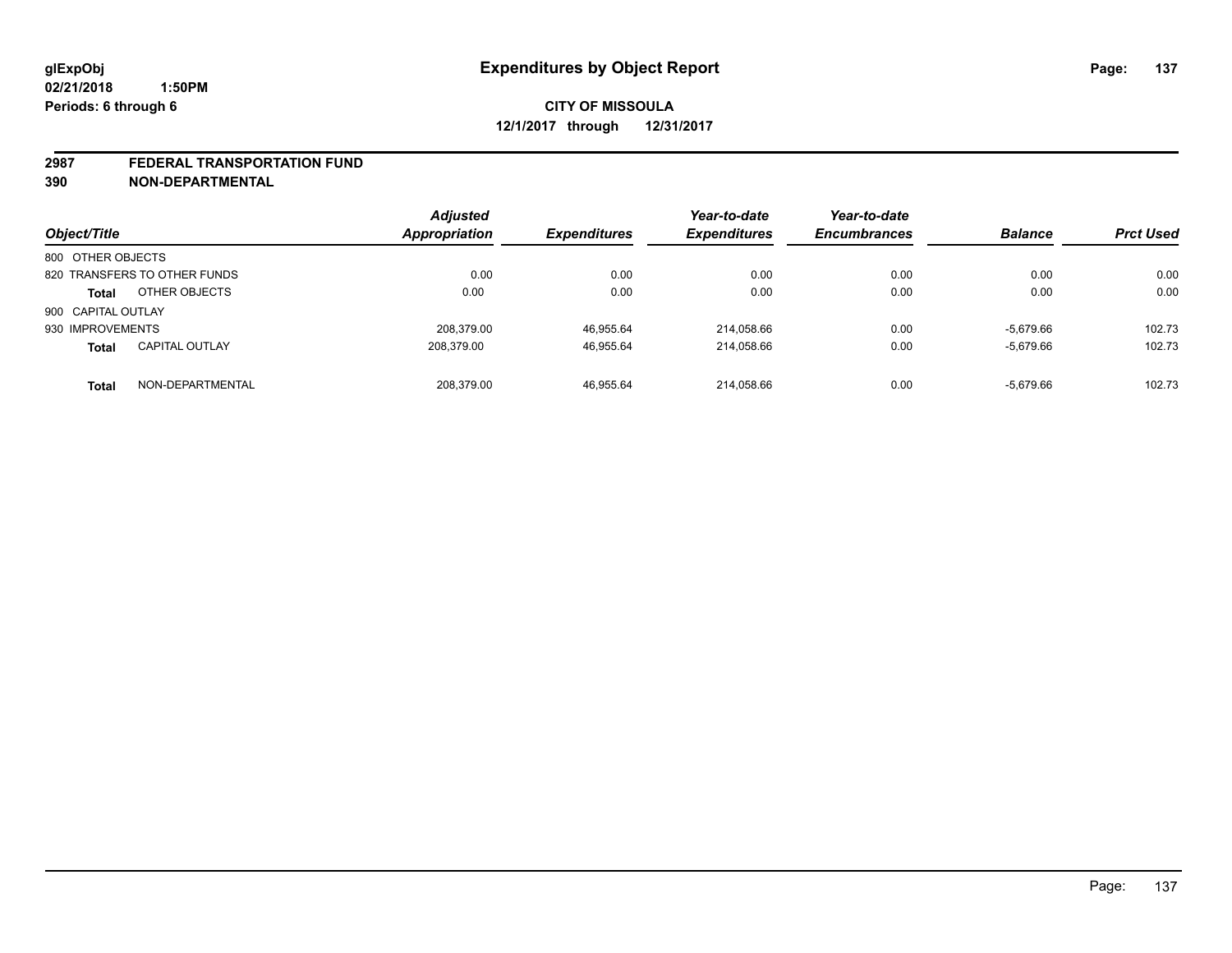#### **2987 FEDERAL TRANSPORTATION FUND**

| Object/Title       |                              | <b>Adjusted</b><br><b>Appropriation</b> | <b>Expenditures</b> | Year-to-date<br><b>Expenditures</b> | Year-to-date<br><b>Encumbrances</b> | <b>Balance</b> | <b>Prct Used</b> |
|--------------------|------------------------------|-----------------------------------------|---------------------|-------------------------------------|-------------------------------------|----------------|------------------|
| 800 OTHER OBJECTS  |                              |                                         |                     |                                     |                                     |                |                  |
|                    | 820 TRANSFERS TO OTHER FUNDS | 0.00                                    | 0.00                | 0.00                                | 0.00                                | 0.00           | 0.00             |
| <b>Total</b>       | OTHER OBJECTS                | 0.00                                    | 0.00                | 0.00                                | 0.00                                | 0.00           | 0.00             |
| 900 CAPITAL OUTLAY |                              |                                         |                     |                                     |                                     |                |                  |
| 930 IMPROVEMENTS   |                              | 208,379.00                              | 46,955.64           | 214.058.66                          | 0.00                                | $-5.679.66$    | 102.73           |
| <b>Total</b>       | <b>CAPITAL OUTLAY</b>        | 208,379.00                              | 46,955.64           | 214,058.66                          | 0.00                                | $-5,679.66$    | 102.73           |
| <b>Total</b>       | FEDERAL TRANSPORTATION FUND  | 208.379.00                              | 46.955.64           | 214.058.66                          | 0.00                                | $-5.679.66$    | 102.73           |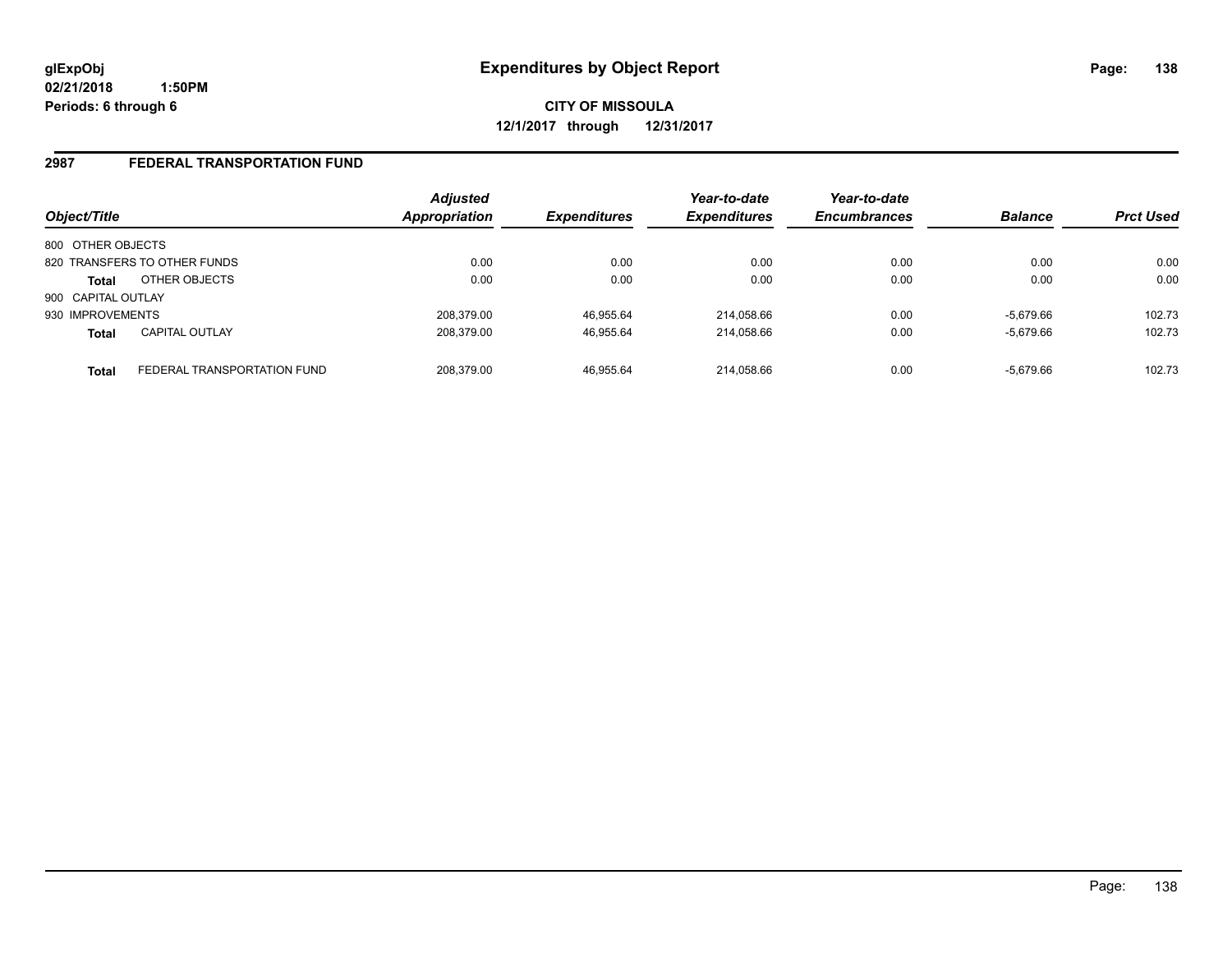#### **02/21/2018 1:50PM Periods: 6 through 6**

## **CITY OF MISSOULA 12/1/2017 through 12/31/2017**

#### **2988 GRANTS & DONATIONS FUND**

**223 CITY CLERK**

| Object/Title                         | <b>Adjusted</b><br>Appropriation | <b>Expenditures</b> | Year-to-date<br><b>Expenditures</b> | Year-to-date<br><b>Encumbrances</b> | <b>Balance</b> | <b>Prct Used</b> |
|--------------------------------------|----------------------------------|---------------------|-------------------------------------|-------------------------------------|----------------|------------------|
| 500 FIXED CHARGES                    |                                  |                     |                                     |                                     |                |                  |
| 550 MERCHANT SERVICE FEES            | 0.00                             | 0.00                | 0.00                                | 0.00                                | 0.00           | 0.00             |
| <b>FIXED CHARGES</b><br><b>Total</b> | 0.00                             | 0.00                | 0.00                                | 0.00                                | 0.00           | 0.00             |
| <b>CITY CLERK</b><br><b>Total</b>    | 0.00                             | 0.00                | 0.00                                | 0.00                                | 0.00           | 0.00             |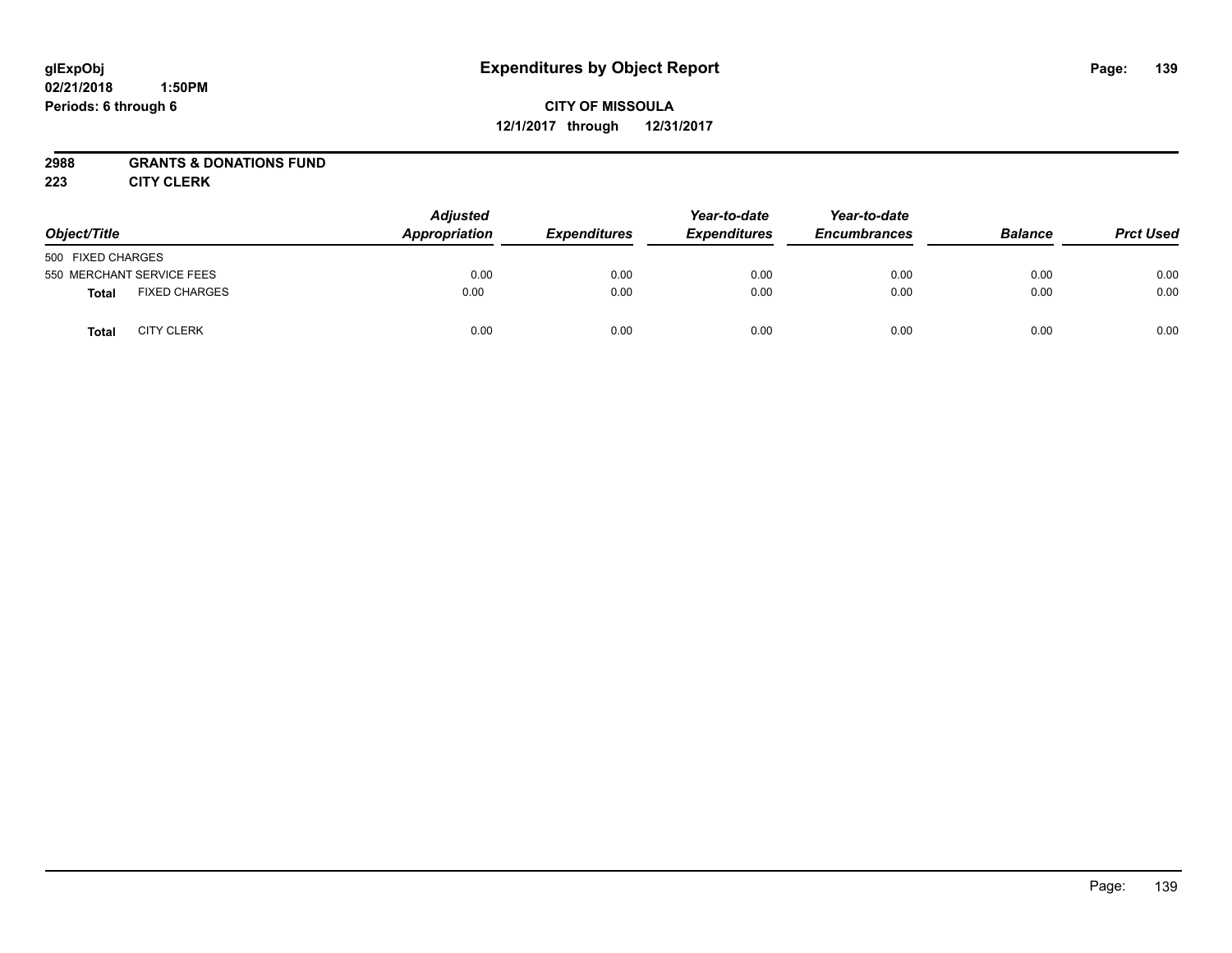#### **02/21/2018 1:50PM Periods: 6 through 6**

## **CITY OF MISSOULA 12/1/2017 through 12/31/2017**

#### **2988 GRANTS & DONATIONS FUND**

**300 FIRE**

| Object/Title       |                           | <b>Adjusted</b><br>Appropriation | <b>Expenditures</b> | Year-to-date<br><b>Expenditures</b> | Year-to-date<br><b>Encumbrances</b> | <b>Balance</b> | <b>Prct Used</b> |
|--------------------|---------------------------|----------------------------------|---------------------|-------------------------------------|-------------------------------------|----------------|------------------|
| 900 CAPITAL OUTLAY |                           |                                  |                     |                                     |                                     |                |                  |
|                    | 940 MACHINERY & EQUIPMENT | 0.00                             | 0.00                | 90,000.00                           | 0.00                                | $-90.000.00$   | 0.00             |
| <b>Total</b>       | <b>CAPITAL OUTLAY</b>     | 0.00                             | 0.00                | 90,000.00                           | 0.00                                | $-90,000.00$   | 0.00             |
| <b>Total</b>       | <b>FIRE</b>               | 0.00                             | 0.00                | 90,000.00                           | 0.00                                | $-90,000.00$   | 0.00             |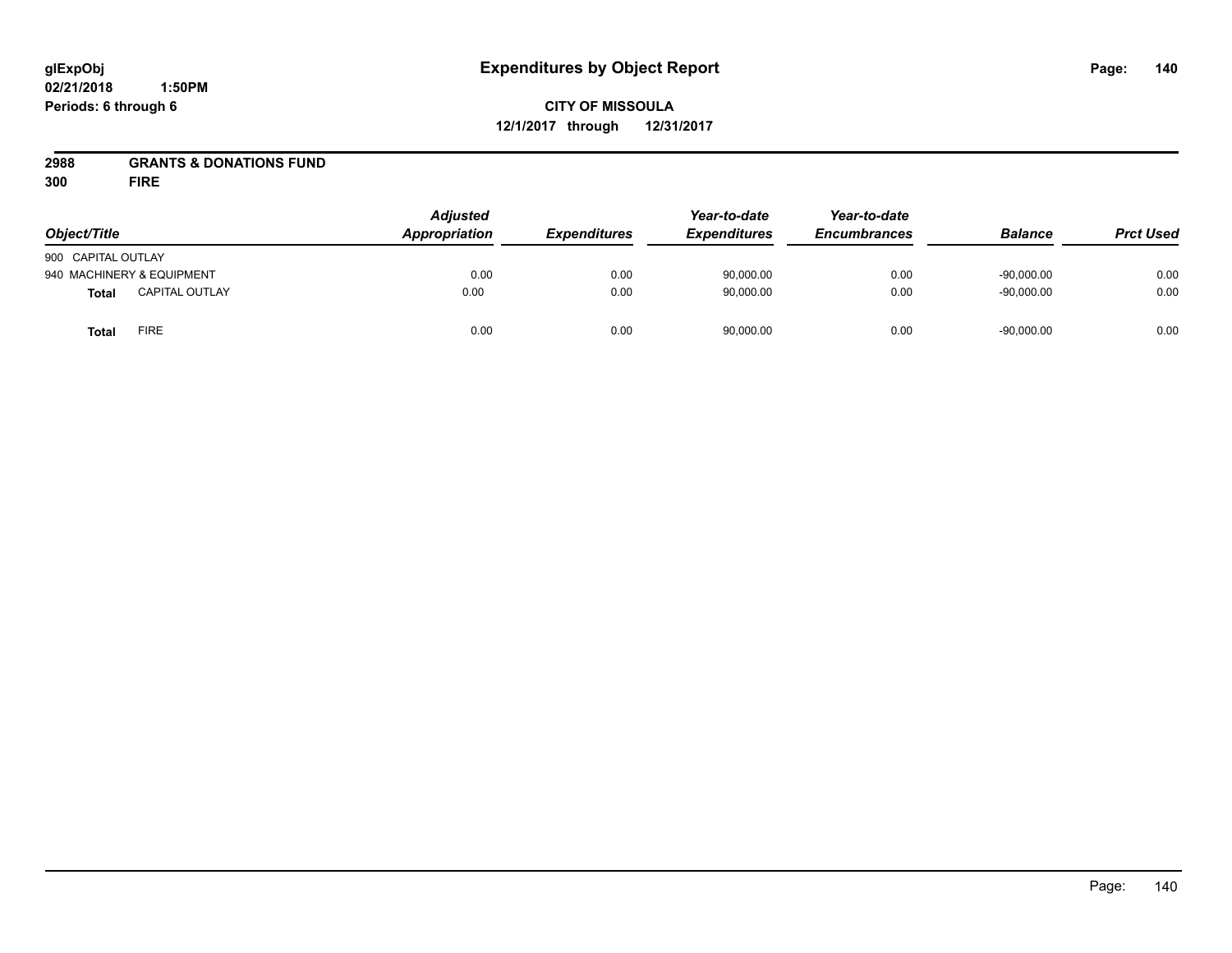**2988 GRANTS & DONATIONS FUND**

**390 NON-DEPARTMENTAL**

|                                                   | <b>Adjusted</b> |                     | Year-to-date        | Year-to-date        |                |                  |
|---------------------------------------------------|-----------------|---------------------|---------------------|---------------------|----------------|------------------|
| Object/Title                                      | Appropriation   | <b>Expenditures</b> | <b>Expenditures</b> | <b>Encumbrances</b> | <b>Balance</b> | <b>Prct Used</b> |
| 200 SUPPLIES                                      |                 |                     |                     |                     |                |                  |
| 210 OFFICE SUPPLIES                               | 0.00            | 0.00                | 0.00                | 0.00                | 0.00           | 0.00             |
| 220 OPERATING SUPPLIES                            | 0.00            | 0.00                | 0.00                | 0.00                | 0.00           | 0.00             |
| <b>SUPPLIES</b><br><b>Total</b>                   | 0.00            | 0.00                | 0.00                | 0.00                | 0.00           | 0.00             |
| 300 PURCHASED SERVICES                            |                 |                     |                     |                     |                |                  |
| 310 COMMUNICATIONS                                | 0.00            | 0.00                | 0.00                | 0.00                | 0.00           | 0.00             |
| 350 PROFESSIONAL SERVICES                         | 0.00            | 0.00                | 1,296.20            | 0.00                | $-1,296.20$    | 0.00             |
| 370 TRAVEL                                        | 0.00            | 0.00                | 0.00                | 0.00                | 0.00           | 0.00             |
| 380 TRAINING                                      | 0.00            | 0.00                | 0.00                | 0.00                | 0.00           | 0.00             |
| <b>PURCHASED SERVICES</b><br><b>Total</b>         | 0.00            | 0.00                | 1,296.20            | 0.00                | $-1,296.20$    | 0.00             |
| 700 GRANTS & CONTRIBUTIONS                        |                 |                     |                     |                     |                |                  |
| 700 GRANTS & CONTRIBUTIONS                        | 949.949.00      | 0.00                | 14,710.59           | 0.00                | 935,238.41     | 1.55             |
| <b>GRANTS &amp; CONTRIBUTIONS</b><br><b>Total</b> | 949,949.00      | 0.00                | 14,710.59           | 0.00                | 935,238.41     | 1.55             |
| 800 OTHER OBJECTS                                 |                 |                     |                     |                     |                |                  |
| 820 TRANSFERS TO OTHER FUNDS                      | 29,639.00       | 0.00                | 0.00                | 0.00                | 29,639.00      | 0.00             |
| 845 CONTINGENCY                                   | 0.00            | 0.00                | 0.00                | 0.00                | 0.00           | 0.00             |
| OTHER OBJECTS<br><b>Total</b>                     | 29,639.00       | 0.00                | 0.00                | 0.00                | 29,639.00      | 0.00             |
| 900 CAPITAL OUTLAY                                |                 |                     |                     |                     |                |                  |
| 930 IMPROVEMENTS                                  | 24,822.00       | 0.00                | 0.00                | 0.00                | 24,822.00      | 0.00             |
| <b>CAPITAL OUTLAY</b><br><b>Total</b>             | 24,822.00       | 0.00                | 0.00                | 0.00                | 24,822.00      | 0.00             |
| NON-DEPARTMENTAL<br><b>Total</b>                  | 1,004,410.00    | 0.00                | 16,006.79           | 0.00                | 988,403.21     | 1.59             |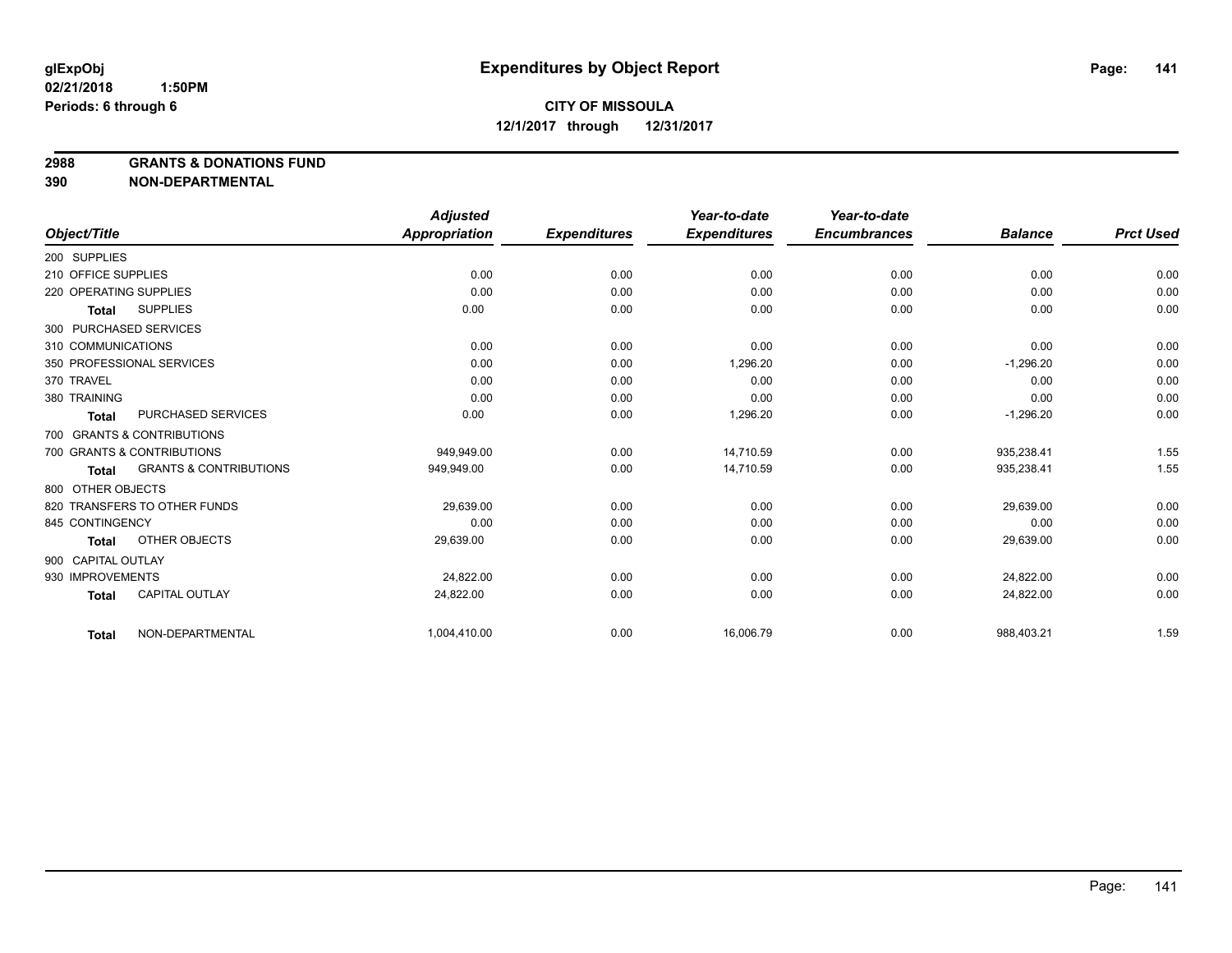#### **02/21/2018 1:50PM Periods: 6 through 6**

## **CITY OF MISSOULA 12/1/2017 through 12/31/2017**

#### **2988 GRANTS & DONATIONS FUND**

|                        |                                    | <b>Adjusted</b> |                     | Year-to-date        | Year-to-date        |                |                  |
|------------------------|------------------------------------|-----------------|---------------------|---------------------|---------------------|----------------|------------------|
| Object/Title           |                                    | Appropriation   | <b>Expenditures</b> | <b>Expenditures</b> | <b>Encumbrances</b> | <b>Balance</b> | <b>Prct Used</b> |
| 200 SUPPLIES           |                                    |                 |                     |                     |                     |                |                  |
| 210 OFFICE SUPPLIES    |                                    | 0.00            | 0.00                | 0.00                | 0.00                | 0.00           | 0.00             |
| 220 OPERATING SUPPLIES |                                    | 0.00            | 0.00                | 0.00                | 0.00                | 0.00           | 0.00             |
| <b>Total</b>           | <b>SUPPLIES</b>                    | 0.00            | 0.00                | 0.00                | 0.00                | 0.00           | 0.00             |
|                        | 300 PURCHASED SERVICES             |                 |                     |                     |                     |                |                  |
| 310 COMMUNICATIONS     |                                    | 0.00            | 0.00                | 0.00                | 0.00                | 0.00           | 0.00             |
|                        | 350 PROFESSIONAL SERVICES          | 0.00            | 0.00                | 1,296.20            | 0.00                | $-1,296.20$    | 0.00             |
| 370 TRAVEL             |                                    | 0.00            | 0.00                | 0.00                | 0.00                | 0.00           | 0.00             |
| 380 TRAINING           |                                    | 0.00            | 0.00                | 0.00                | 0.00                | 0.00           | 0.00             |
| <b>Total</b>           | PURCHASED SERVICES                 | 0.00            | 0.00                | 1,296.20            | 0.00                | $-1,296.20$    | 0.00             |
| 500 FIXED CHARGES      |                                    |                 |                     |                     |                     |                |                  |
|                        | 550 MERCHANT SERVICE FEES          | 0.00            | 0.00                | 0.00                | 0.00                | 0.00           | 0.00             |
| <b>Total</b>           | <b>FIXED CHARGES</b>               | 0.00            | 0.00                | 0.00                | 0.00                | 0.00           | 0.00             |
|                        | 700 GRANTS & CONTRIBUTIONS         |                 |                     |                     |                     |                |                  |
|                        | 700 GRANTS & CONTRIBUTIONS         | 949,949.00      | 0.00                | 14,710.59           | 0.00                | 935,238.41     | 1.55             |
| <b>Total</b>           | <b>GRANTS &amp; CONTRIBUTIONS</b>  | 949,949.00      | 0.00                | 14,710.59           | 0.00                | 935,238.41     | 1.55             |
| 800 OTHER OBJECTS      |                                    |                 |                     |                     |                     |                |                  |
|                        | 820 TRANSFERS TO OTHER FUNDS       | 29,639.00       | 0.00                | 0.00                | 0.00                | 29,639.00      | 0.00             |
| 845 CONTINGENCY        |                                    | 0.00            | 0.00                | 0.00                | 0.00                | 0.00           | 0.00             |
| <b>Total</b>           | OTHER OBJECTS                      | 29,639.00       | 0.00                | 0.00                | 0.00                | 29,639.00      | 0.00             |
| 900 CAPITAL OUTLAY     |                                    |                 |                     |                     |                     |                |                  |
| 930 IMPROVEMENTS       |                                    | 24,822.00       | 0.00                | 0.00                | 0.00                | 24,822.00      | 0.00             |
|                        | 940 MACHINERY & EQUIPMENT          | 0.00            | 0.00                | 90,000.00           | 0.00                | $-90,000.00$   | 0.00             |
| <b>Total</b>           | <b>CAPITAL OUTLAY</b>              | 24,822.00       | 0.00                | 90,000.00           | 0.00                | $-65,178.00$   | 362.58           |
| <b>Total</b>           | <b>GRANTS &amp; DONATIONS FUND</b> | 1,004,410.00    | 0.00                | 106,006.79          | 0.00                | 898,403.21     | 10.55            |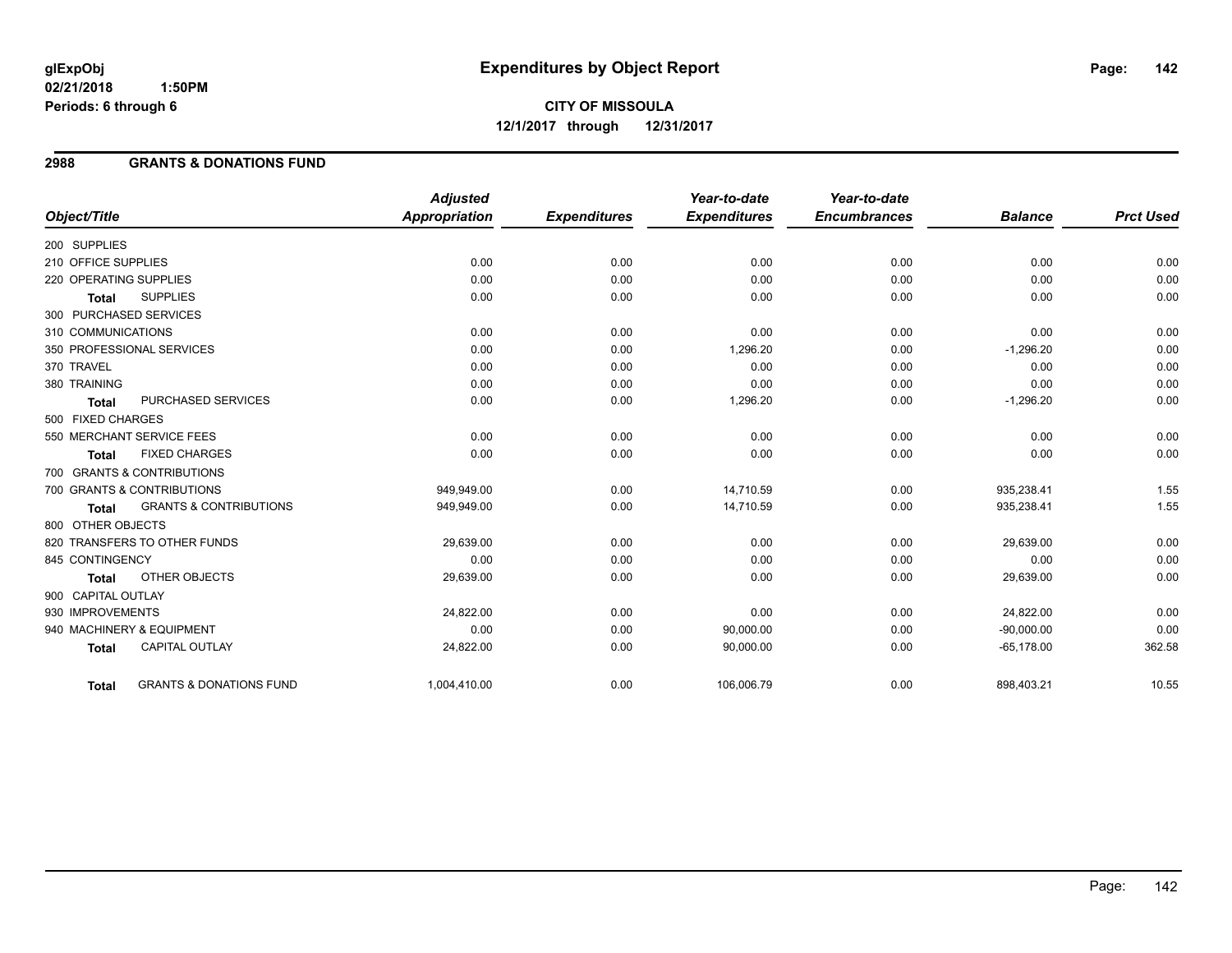#### **2989 POLICE GRANTS & DONATIONS**

**290 POLICE**

|                                                   | <b>Adjusted</b> |                     | Year-to-date        | Year-to-date        |                |                  |
|---------------------------------------------------|-----------------|---------------------|---------------------|---------------------|----------------|------------------|
| Object/Title                                      | Appropriation   | <b>Expenditures</b> | <b>Expenditures</b> | <b>Encumbrances</b> | <b>Balance</b> | <b>Prct Used</b> |
| 100 PERSONAL SERVICES                             |                 |                     |                     |                     |                |                  |
| 110 SALARIES AND WAGES                            | 65.418.00       | 8,850.87            | 37.251.15           | 0.00                | 28,166.85      | 56.94            |
| 115 SALARIES/HEALTH INSURANCE BENEFIT             | 0.00            | 768.00              | 4.416.00            | 0.00                | $-4,416.00$    | 0.00             |
| 120 OVERTIME                                      | 72,700.00       | 8,098.37            | 41,203.28           | 0.00                | 31,496.72      | 56.68            |
| 130 OTHER                                         | 0.00            | 0.00                | 700.00              | 0.00                | $-700.00$      | 0.00             |
| 133 EDUCATION COMPENSATION                        | 0.00            | 30.00               | 125.00              | 0.00                | $-125.00$      | 0.00             |
| 140 EMPLOYER CONTRIBUTIONS                        | 33,961.00       | 2,557.58            | 11,564.47           | 0.00                | 22,396.53      | 34.05            |
| PERSONAL SERVICES<br><b>Total</b>                 | 172,079.00      | 20,304.82           | 95,259.90           | 0.00                | 76,819.10      | 55.36            |
| 200 SUPPLIES                                      |                 |                     |                     |                     |                |                  |
| 210 OFFICE SUPPLIES                               | 6.376.00        | 0.00                | 299.89              | 0.00                | 6,076.11       | 4.70             |
| 220 OPERATING SUPPLIES                            | 77.456.00       | 349.99              | 15,193.64           | 0.00                | 62,262.36      | 19.62            |
| 230 REPAIR/MAINTENANCE                            | 0.00            | 0.00                | 0.00                | 0.00                | 0.00           | 0.00             |
| <b>SUPPLIES</b><br><b>Total</b>                   | 83,832.00       | 349.99              | 15,493.53           | 0.00                | 68,338.47      | 18.48            |
| 300 PURCHASED SERVICES                            |                 |                     |                     |                     |                |                  |
| 344 TELEPHONE SERVICE                             | 10,012.00       | 940.82              | 2,096.54            | 0.00                | 7,915.46       | 20.94            |
| 350 PROFESSIONAL SERVICES                         | 81,443.00       | 0.00                | 42,602.78           | 0.00                | 38,840.22      | 52.31            |
| 360 REPAIR & MAINTENANCE                          | 4,798.00        | 0.00                | 0.00                | 0.00                | 4,798.00       | 0.00             |
| 370 TRAVEL                                        | 9.572.00        | 161.31              | 2.413.06            | 0.00                | 7.158.94       | 25.21            |
| PURCHASED SERVICES<br><b>Total</b>                | 105,825.00      | 1,102.13            | 47.112.38           | 0.00                | 58,712.62      | 44.52            |
| 500 FIXED CHARGES                                 |                 |                     |                     |                     |                |                  |
| 500 FIXED CHARGES                                 | 115,012.00      | 6,445.16            | 46,194.04           | 0.00                | 68,817.96      | 40.16            |
| <b>FIXED CHARGES</b><br><b>Total</b>              | 115,012.00      | 6,445.16            | 46,194.04           | 0.00                | 68,817.96      | 40.16            |
| 700 GRANTS & CONTRIBUTIONS                        |                 |                     |                     |                     |                |                  |
| 700 GRANTS & CONTRIBUTIONS                        | 20,000.00       | 0.00                | 0.00                | 0.00                | 20,000.00      | 0.00             |
| <b>GRANTS &amp; CONTRIBUTIONS</b><br><b>Total</b> | 20,000.00       | 0.00                | 0.00                | 0.00                | 20,000.00      | 0.00             |
|                                                   |                 |                     |                     |                     |                |                  |
| <b>POLICE</b><br><b>Total</b>                     | 496,748.00      | 28,202.10           | 204,059.85          | 0.00                | 292,688.15     | 41.08            |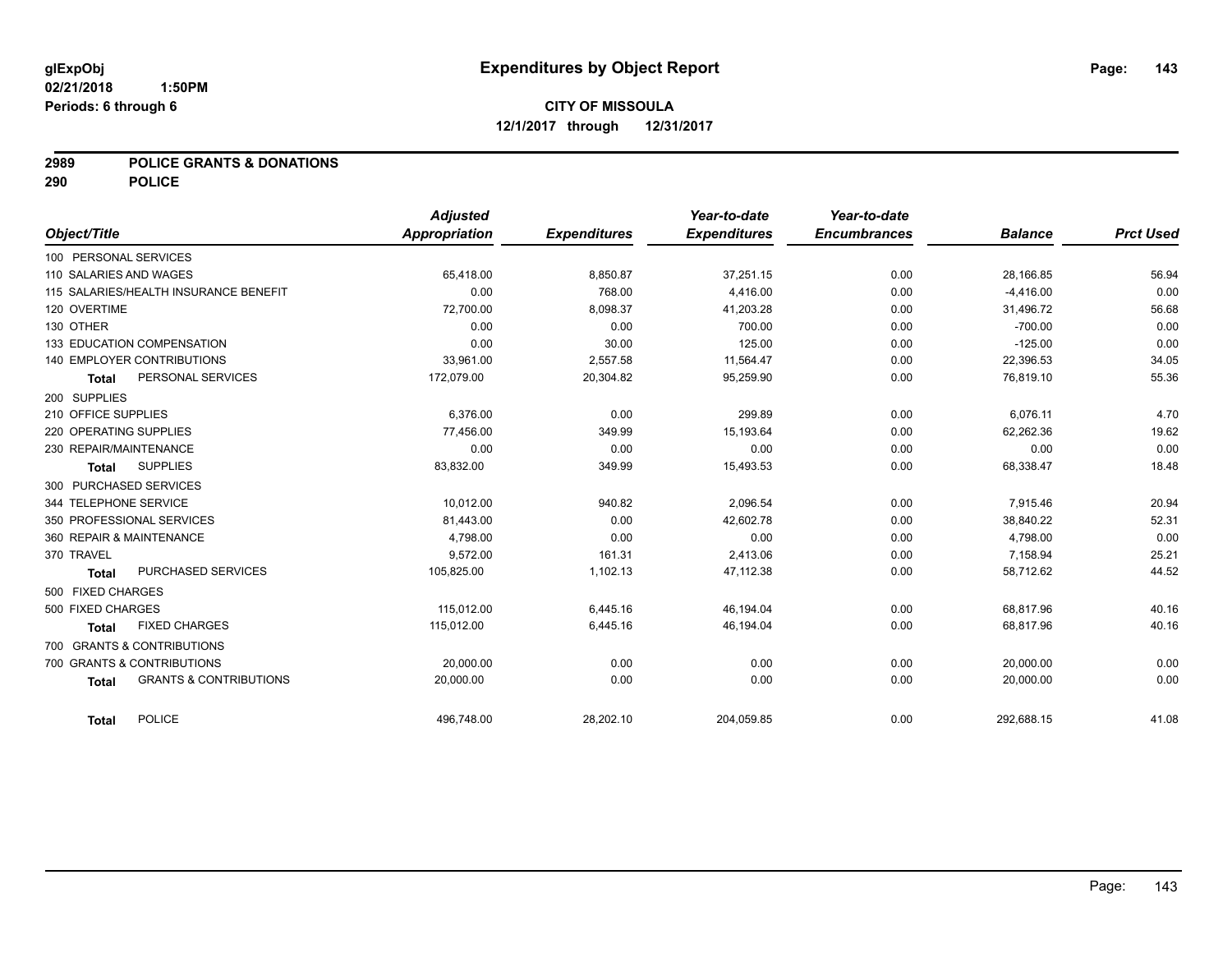#### **2989 POLICE GRANTS & DONATIONS**

|                                                   | <b>Adjusted</b>      |                     | Year-to-date        | Year-to-date        |                |                  |
|---------------------------------------------------|----------------------|---------------------|---------------------|---------------------|----------------|------------------|
| Object/Title                                      | <b>Appropriation</b> | <b>Expenditures</b> | <b>Expenditures</b> | <b>Encumbrances</b> | <b>Balance</b> | <b>Prct Used</b> |
| 100 PERSONAL SERVICES                             |                      |                     |                     |                     |                |                  |
| 110 SALARIES AND WAGES                            | 65.418.00            | 8,850.87            | 37,251.15           | 0.00                | 28,166.85      | 56.94            |
| 115 SALARIES/HEALTH INSURANCE BENEFIT             | 0.00                 | 768.00              | 4,416.00            | 0.00                | $-4,416.00$    | 0.00             |
| 120 OVERTIME                                      | 72,700.00            | 8.098.37            | 41,203.28           | 0.00                | 31,496.72      | 56.68            |
| 130 OTHER                                         | 0.00                 | 0.00                | 700.00              | 0.00                | $-700.00$      | 0.00             |
| 133 EDUCATION COMPENSATION                        | 0.00                 | 30.00               | 125.00              | 0.00                | $-125.00$      | 0.00             |
| <b>140 EMPLOYER CONTRIBUTIONS</b>                 | 33,961.00            | 2,557.58            | 11,564.47           | 0.00                | 22,396.53      | 34.05            |
| PERSONAL SERVICES<br><b>Total</b>                 | 172,079.00           | 20,304.82           | 95,259.90           | 0.00                | 76,819.10      | 55.36            |
| 200 SUPPLIES                                      |                      |                     |                     |                     |                |                  |
| 210 OFFICE SUPPLIES                               | 6,376.00             | 0.00                | 299.89              | 0.00                | 6,076.11       | 4.70             |
| 220 OPERATING SUPPLIES                            | 77,456.00            | 349.99              | 15,193.64           | 0.00                | 62,262.36      | 19.62            |
| 230 REPAIR/MAINTENANCE                            | 0.00                 | 0.00                | 0.00                | 0.00                | 0.00           | 0.00             |
| <b>SUPPLIES</b><br>Total                          | 83,832.00            | 349.99              | 15,493.53           | 0.00                | 68,338.47      | 18.48            |
| 300 PURCHASED SERVICES                            |                      |                     |                     |                     |                |                  |
| 344 TELEPHONE SERVICE                             | 10,012.00            | 940.82              | 2,096.54            | 0.00                | 7,915.46       | 20.94            |
| 350 PROFESSIONAL SERVICES                         | 81,443.00            | 0.00                | 42,602.78           | 0.00                | 38,840.22      | 52.31            |
| 360 REPAIR & MAINTENANCE                          | 4,798.00             | 0.00                | 0.00                | 0.00                | 4,798.00       | 0.00             |
| 370 TRAVEL                                        | 9,572.00             | 161.31              | 2,413.06            | 0.00                | 7,158.94       | 25.21            |
| PURCHASED SERVICES<br><b>Total</b>                | 105,825.00           | 1,102.13            | 47,112.38           | 0.00                | 58,712.62      | 44.52            |
| 500 FIXED CHARGES                                 |                      |                     |                     |                     |                |                  |
| 500 FIXED CHARGES                                 | 115,012.00           | 6,445.16            | 46,194.04           | 0.00                | 68,817.96      | 40.16            |
| <b>FIXED CHARGES</b><br><b>Total</b>              | 115,012.00           | 6,445.16            | 46,194.04           | 0.00                | 68,817.96      | 40.16            |
| 700 GRANTS & CONTRIBUTIONS                        |                      |                     |                     |                     |                |                  |
| 700 GRANTS & CONTRIBUTIONS                        | 20,000.00            | 0.00                | 0.00                | 0.00                | 20,000.00      | 0.00             |
| <b>GRANTS &amp; CONTRIBUTIONS</b><br><b>Total</b> | 20,000.00            | 0.00                | 0.00                | 0.00                | 20,000.00      | 0.00             |
| POLICE GRANTS & DONATIONS<br><b>Total</b>         | 496,748.00           | 28,202.10           | 204,059.85          | 0.00                | 292,688.15     | 41.08            |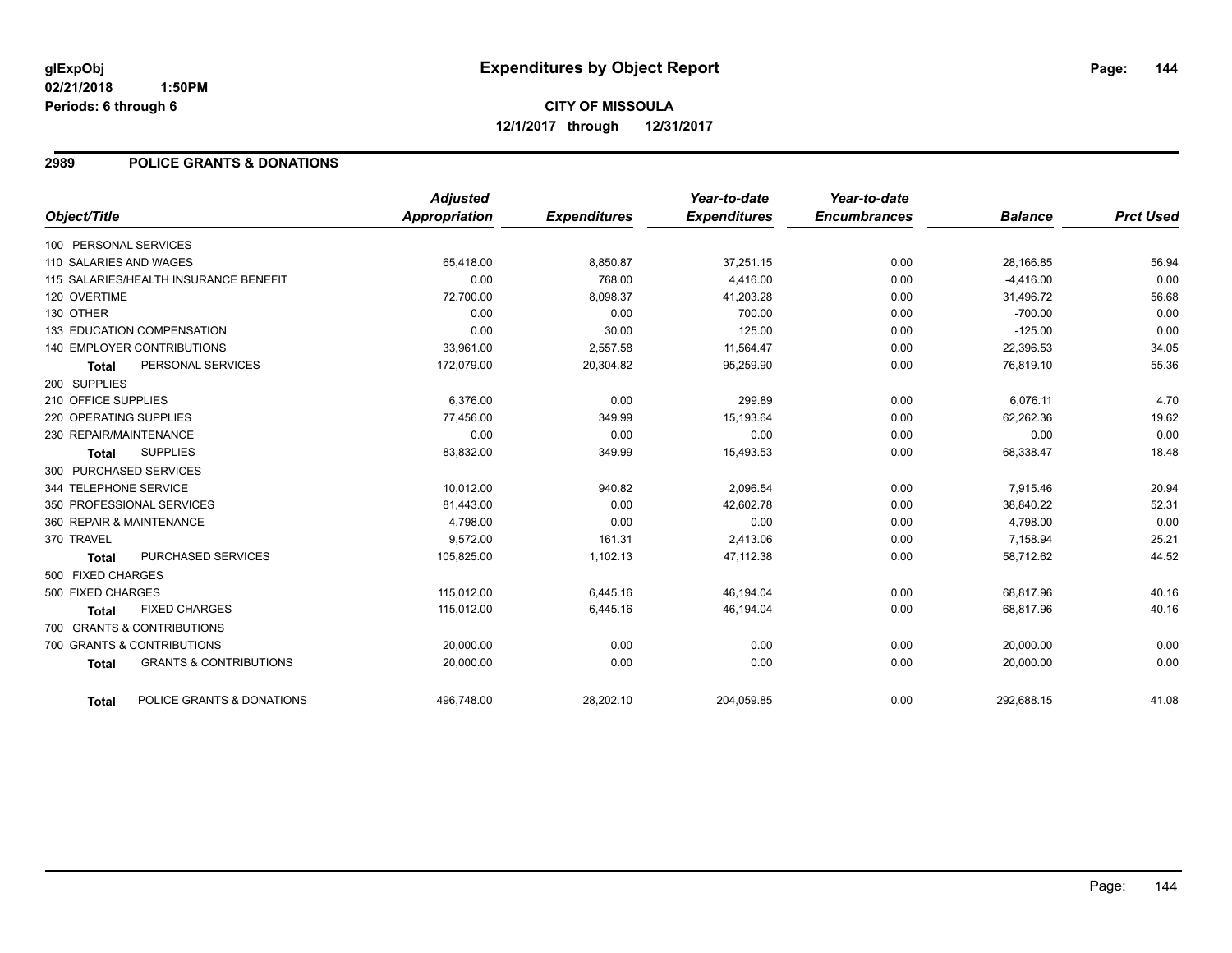#### **2991 BROWNFIELDS**

**400 ENTITLEMENT GRANTS**

| Object/Title                 |                                   | <b>Adjusted</b><br>Appropriation | <b>Expenditures</b> | Year-to-date<br><b>Expenditures</b> | Year-to-date<br><b>Encumbrances</b> | <b>Balance</b> | <b>Prct Used</b> |
|------------------------------|-----------------------------------|----------------------------------|---------------------|-------------------------------------|-------------------------------------|----------------|------------------|
| 700 GRANTS & CONTRIBUTIONS   |                                   |                                  |                     |                                     |                                     |                |                  |
| 700 GRANTS & CONTRIBUTIONS   |                                   | 0.00                             | 716.32              | 716.32                              | 0.00                                | $-716.32$      | 0.00             |
| <b>Total</b>                 | <b>GRANTS &amp; CONTRIBUTIONS</b> | 0.00                             | 716.32              | 716.32                              | 0.00                                | $-716.32$      | 0.00             |
| 800 OTHER OBJECTS            |                                   |                                  |                     |                                     |                                     |                |                  |
| 820 TRANSFERS TO OTHER FUNDS |                                   | 0.00                             | 0.00                | 0.00                                | 0.00                                | 0.00           | 0.00             |
| <b>Total</b>                 | OTHER OBJECTS                     | 0.00                             | 0.00                | 0.00                                | 0.00                                | 0.00           | 0.00             |
| <b>Total</b>                 | <b>ENTITLEMENT GRANTS</b>         | 0.00                             | 716.32              | 716.32                              | 0.00                                | $-716.32$      | 0.00             |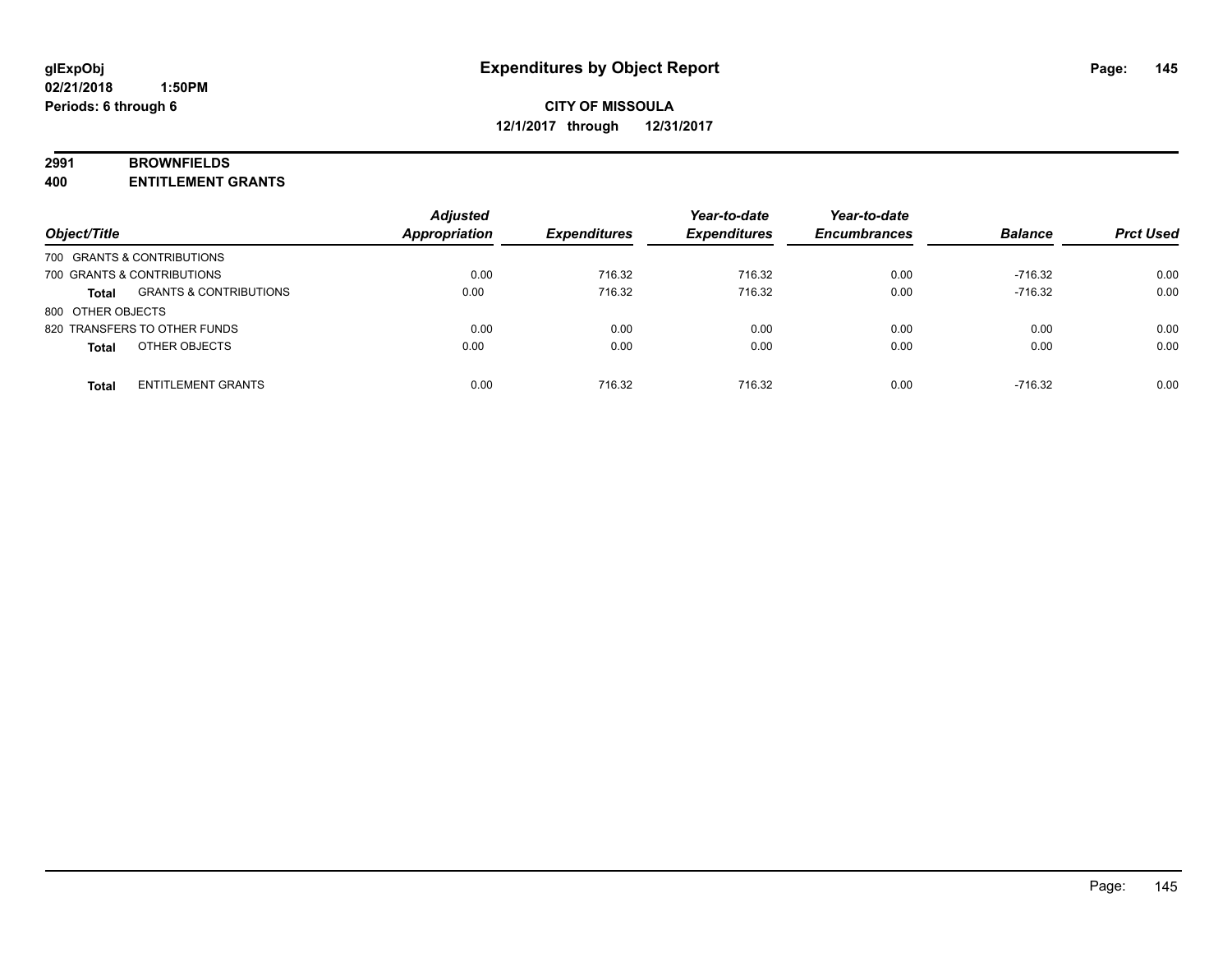## **2991 BROWNFIELDS**

| Object/Title      |                                   | <b>Adjusted</b><br><b>Appropriation</b> | <b>Expenditures</b> | Year-to-date<br><b>Expenditures</b> | Year-to-date<br><b>Encumbrances</b> | <b>Balance</b> | <b>Prct Used</b> |
|-------------------|-----------------------------------|-----------------------------------------|---------------------|-------------------------------------|-------------------------------------|----------------|------------------|
|                   | 700 GRANTS & CONTRIBUTIONS        |                                         |                     |                                     |                                     |                |                  |
|                   | 700 GRANTS & CONTRIBUTIONS        | 0.00                                    | 716.32              | 716.32                              | 0.00                                | $-716.32$      | 0.00             |
| Total             | <b>GRANTS &amp; CONTRIBUTIONS</b> | 0.00                                    | 716.32              | 716.32                              | 0.00                                | $-716.32$      | 0.00             |
| 800 OTHER OBJECTS |                                   |                                         |                     |                                     |                                     |                |                  |
|                   | 820 TRANSFERS TO OTHER FUNDS      | 0.00                                    | 0.00                | 0.00                                | 0.00                                | 0.00           | 0.00             |
| <b>Total</b>      | OTHER OBJECTS                     | 0.00                                    | 0.00                | 0.00                                | 0.00                                | 0.00           | 0.00             |
| <b>Total</b>      | <b>BROWNFIELDS</b>                | 0.00                                    | 716.32              | 716.32                              | 0.00                                | $-716.32$      | 0.00             |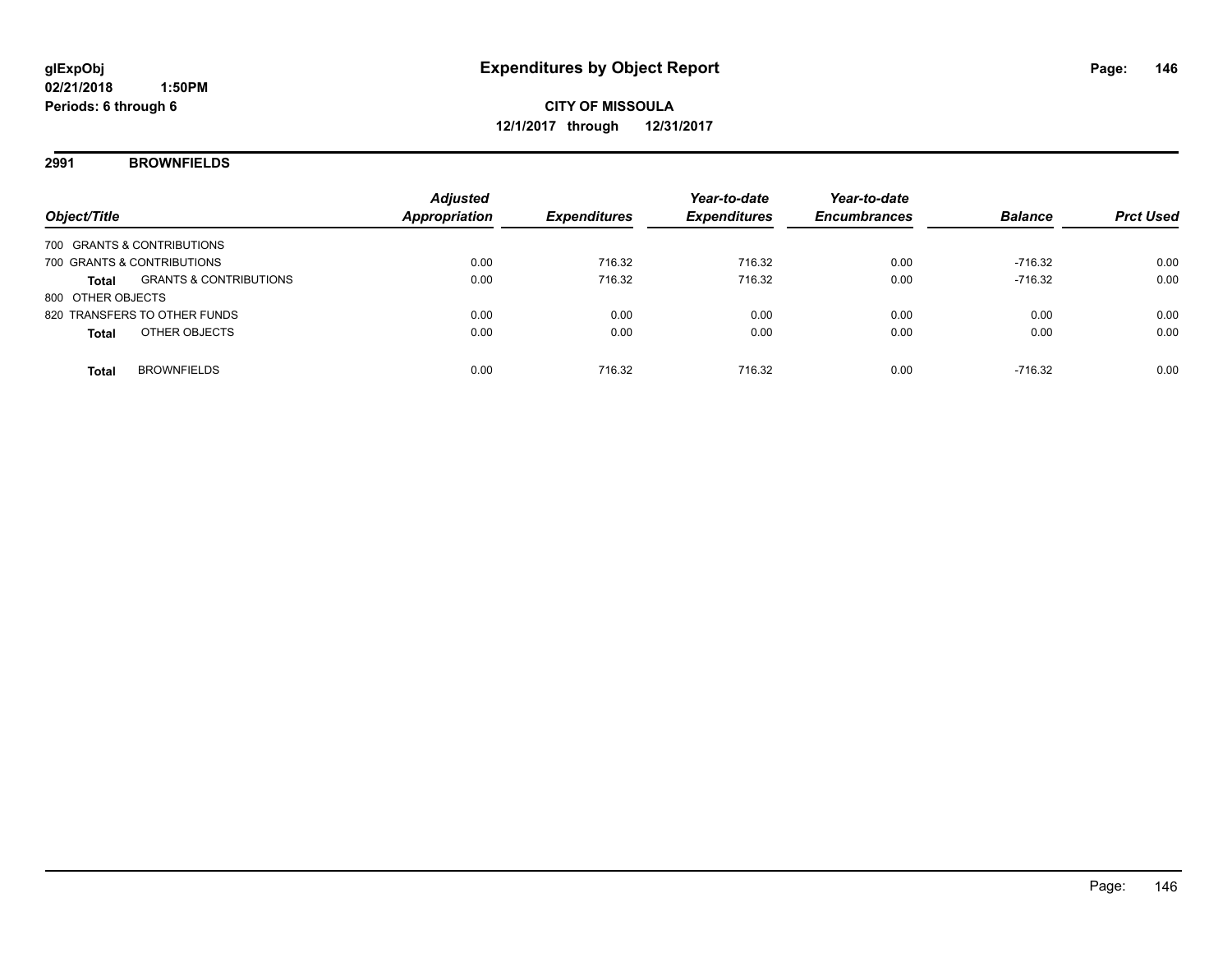# **3000 SID REVOLVING FUND**

| Object/Title                         | <b>Adjusted</b><br><b>Appropriation</b> | <b>Expenditures</b> | Year-to-date<br><b>Expenditures</b> | Year-to-date<br><b>Encumbrances</b> | <b>Balance</b> | <b>Prct Used</b> |
|--------------------------------------|-----------------------------------------|---------------------|-------------------------------------|-------------------------------------|----------------|------------------|
| 500 FIXED CHARGES                    |                                         |                     |                                     |                                     |                |                  |
| 550 MERCHANT SERVICE FEES            | 0.00                                    | 0.00                | 0.00                                | 0.00                                | 0.00           | 0.00             |
| <b>FIXED CHARGES</b><br><b>Total</b> | 0.00                                    | 0.00                | 0.00                                | 0.00                                | 0.00           | 0.00             |
| 800 OTHER OBJECTS                    |                                         |                     |                                     |                                     |                |                  |
| 820 TRANSFERS TO OTHER FUNDS         | 100,000.00                              | 0.00                | 0.00                                | 0.00                                | 100.000.00     | 0.00             |
| OTHER OBJECTS<br><b>Total</b>        | 100.000.00                              | 0.00                | 0.00                                | 0.00                                | 100.000.00     | 0.00             |
| NON-DEPARTMENTAL<br><b>Total</b>     | 100,000.00                              | 0.00                | 0.00                                | 0.00                                | 100.000.00     | 0.00             |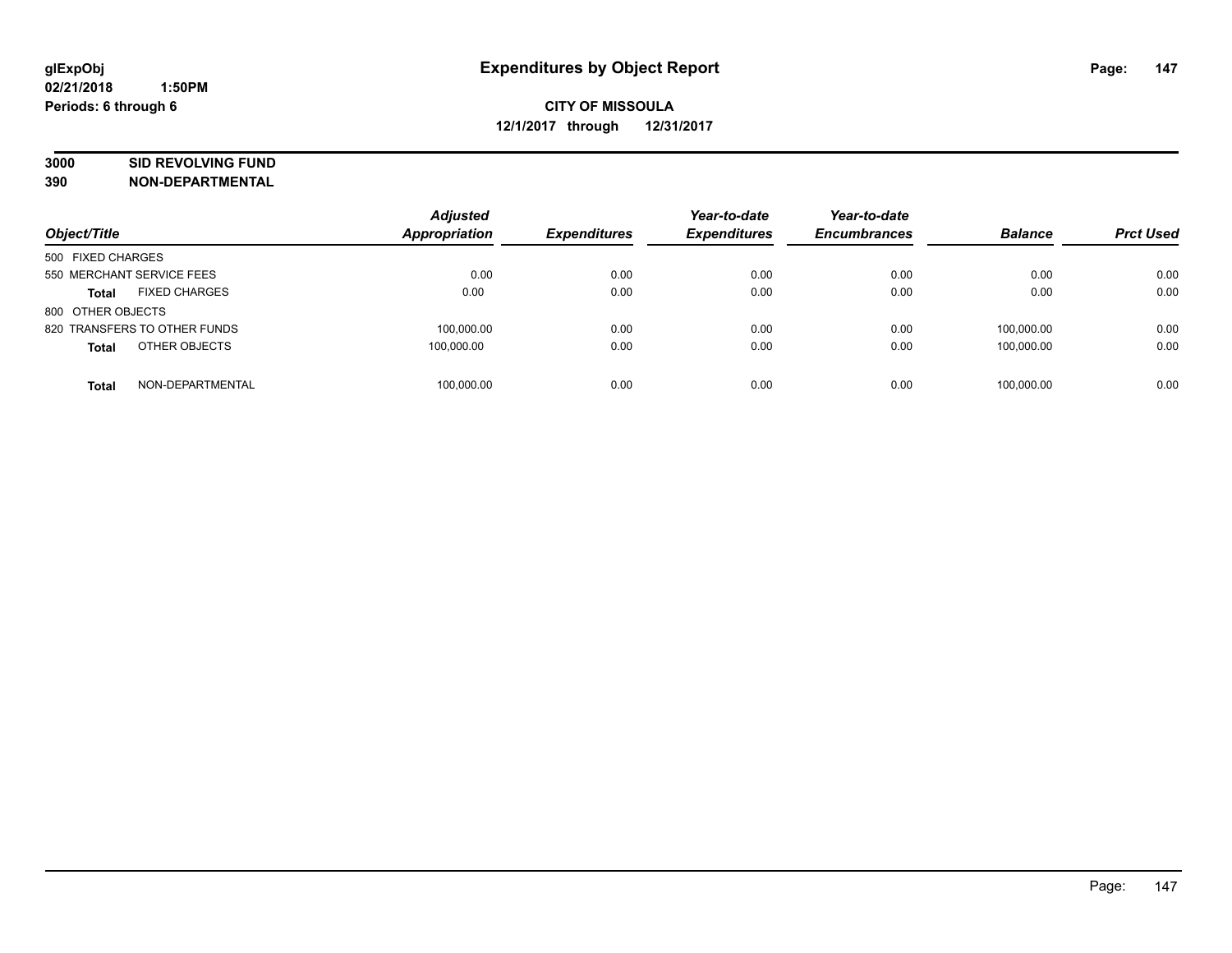#### **3000 SID REVOLVING FUND**

|                           |                              | <b>Adjusted</b>      |                     | Year-to-date        | Year-to-date        |                |                  |
|---------------------------|------------------------------|----------------------|---------------------|---------------------|---------------------|----------------|------------------|
| Object/Title              |                              | <b>Appropriation</b> | <b>Expenditures</b> | <b>Expenditures</b> | <b>Encumbrances</b> | <b>Balance</b> | <b>Prct Used</b> |
| 500 FIXED CHARGES         |                              |                      |                     |                     |                     |                |                  |
| 550 MERCHANT SERVICE FEES |                              | 0.00                 | 0.00                | 0.00                | 0.00                | 0.00           | 0.00             |
| Total                     | <b>FIXED CHARGES</b>         | 0.00                 | 0.00                | 0.00                | 0.00                | 0.00           | 0.00             |
| 800 OTHER OBJECTS         |                              |                      |                     |                     |                     |                |                  |
|                           | 820 TRANSFERS TO OTHER FUNDS | 100,000.00           | 0.00                | 0.00                | 0.00                | 100,000.00     | 0.00             |
| <b>Total</b>              | OTHER OBJECTS                | 100,000.00           | 0.00                | 0.00                | 0.00                | 100,000.00     | 0.00             |
|                           |                              |                      |                     |                     |                     |                |                  |
| <b>Total</b>              | SID REVOLVING FUND           | 100,000.00           | 0.00                | 0.00                | 0.00                | 100,000.00     | 0.00             |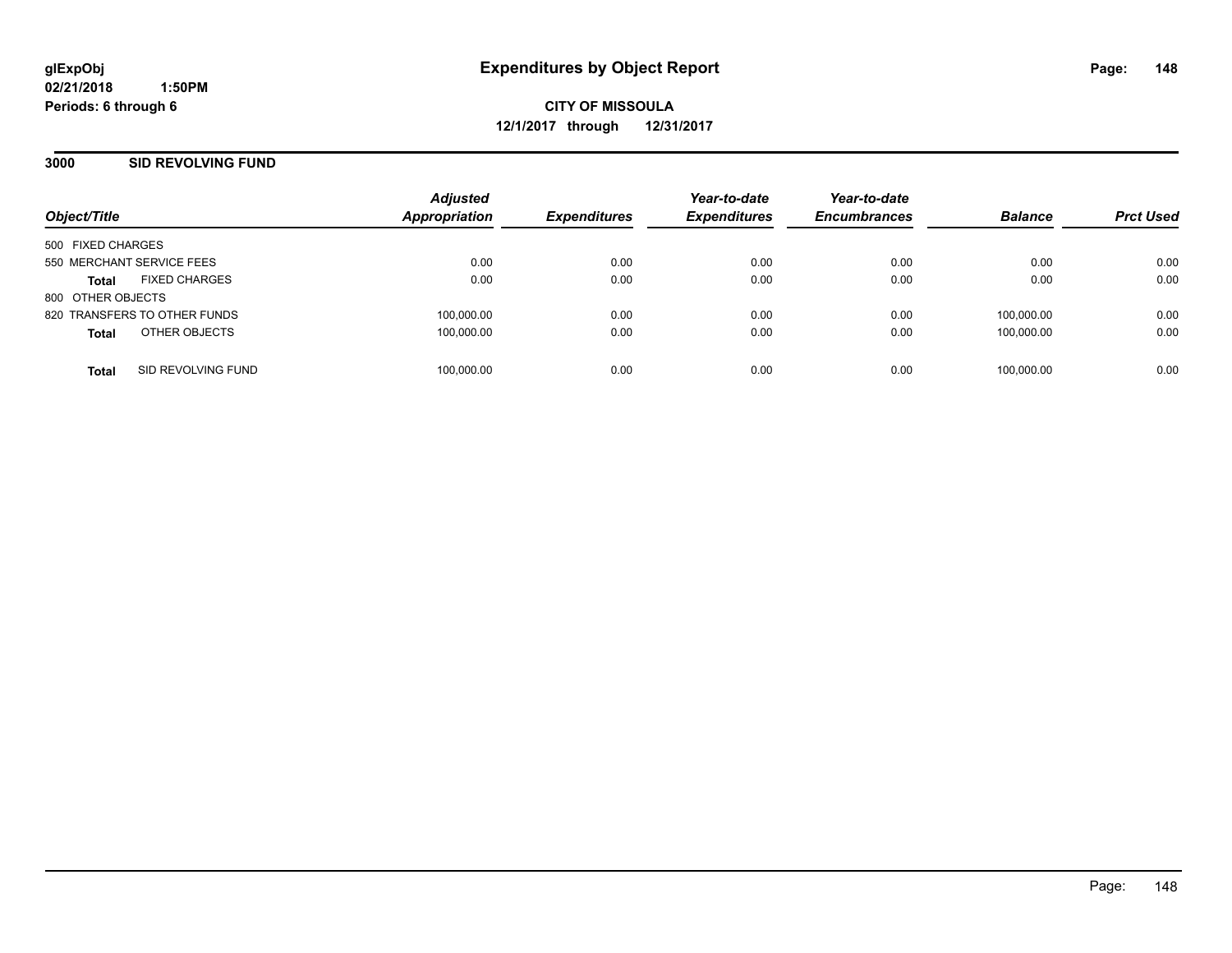# **3005 SID REBATES**

| Object/Title                     | <b>Adjusted</b><br>Appropriation | <b>Expenditures</b> | Year-to-date<br><b>Expenditures</b> | Year-to-date<br><b>Encumbrances</b> | <b>Balance</b> | <b>Prct Used</b> |
|----------------------------------|----------------------------------|---------------------|-------------------------------------|-------------------------------------|----------------|------------------|
| 500 FIXED CHARGES                |                                  |                     |                                     |                                     |                |                  |
| 550 MERCHANT SERVICE FEES        | 0.00                             | 0.00                | 0.00                                | 0.00                                | 0.00           | 0.00             |
| <b>FIXED CHARGES</b><br>Total    | 0.00                             | 0.00                | 0.00                                | 0.00                                | 0.00           | 0.00             |
| NON-DEPARTMENTAL<br><b>Total</b> | 0.00                             | 0.00                | 0.00                                | 0.00                                | 0.00           | 0.00             |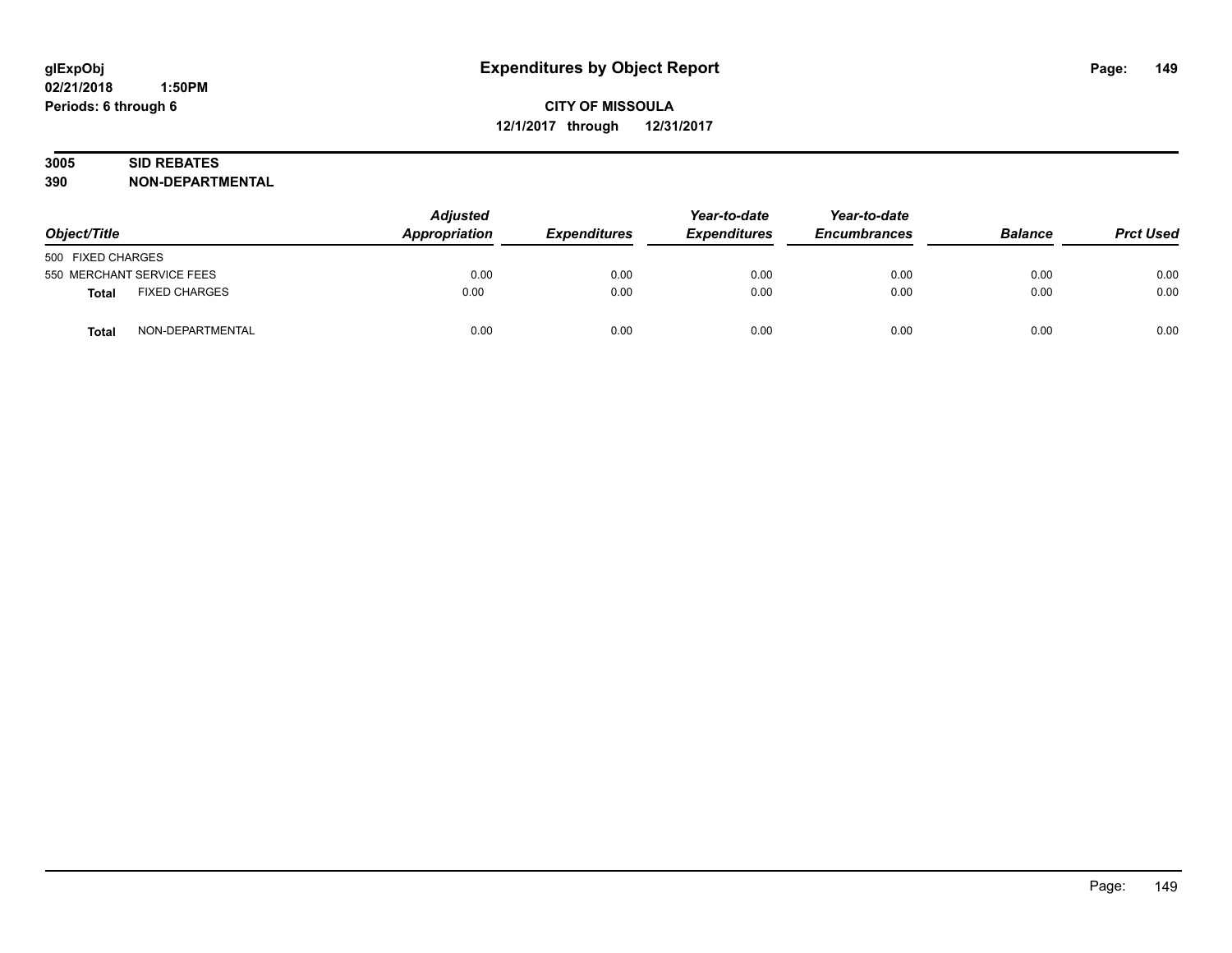**CITY OF MISSOULA 12/1/2017 through 12/31/2017**

**3005 SID REBATES**

| Object/Title                         | <b>Adjusted</b><br>Appropriation | <b>Expenditures</b> | Year-to-date<br><b>Expenditures</b> | Year-to-date<br><b>Encumbrances</b> | <b>Balance</b> | <b>Prct Used</b> |
|--------------------------------------|----------------------------------|---------------------|-------------------------------------|-------------------------------------|----------------|------------------|
| 500 FIXED CHARGES                    |                                  |                     |                                     |                                     |                |                  |
| 550 MERCHANT SERVICE FEES            | 0.00                             | 0.00                | 0.00                                | 0.00                                | 0.00           | 0.00             |
| <b>FIXED CHARGES</b><br><b>Total</b> | 0.00                             | 0.00                | 0.00                                | 0.00                                | 0.00           | 0.00             |
| SID REBATES<br><b>Total</b>          | 0.00                             | 0.00                | 0.00                                | 0.00                                | 0.00           | 0.00             |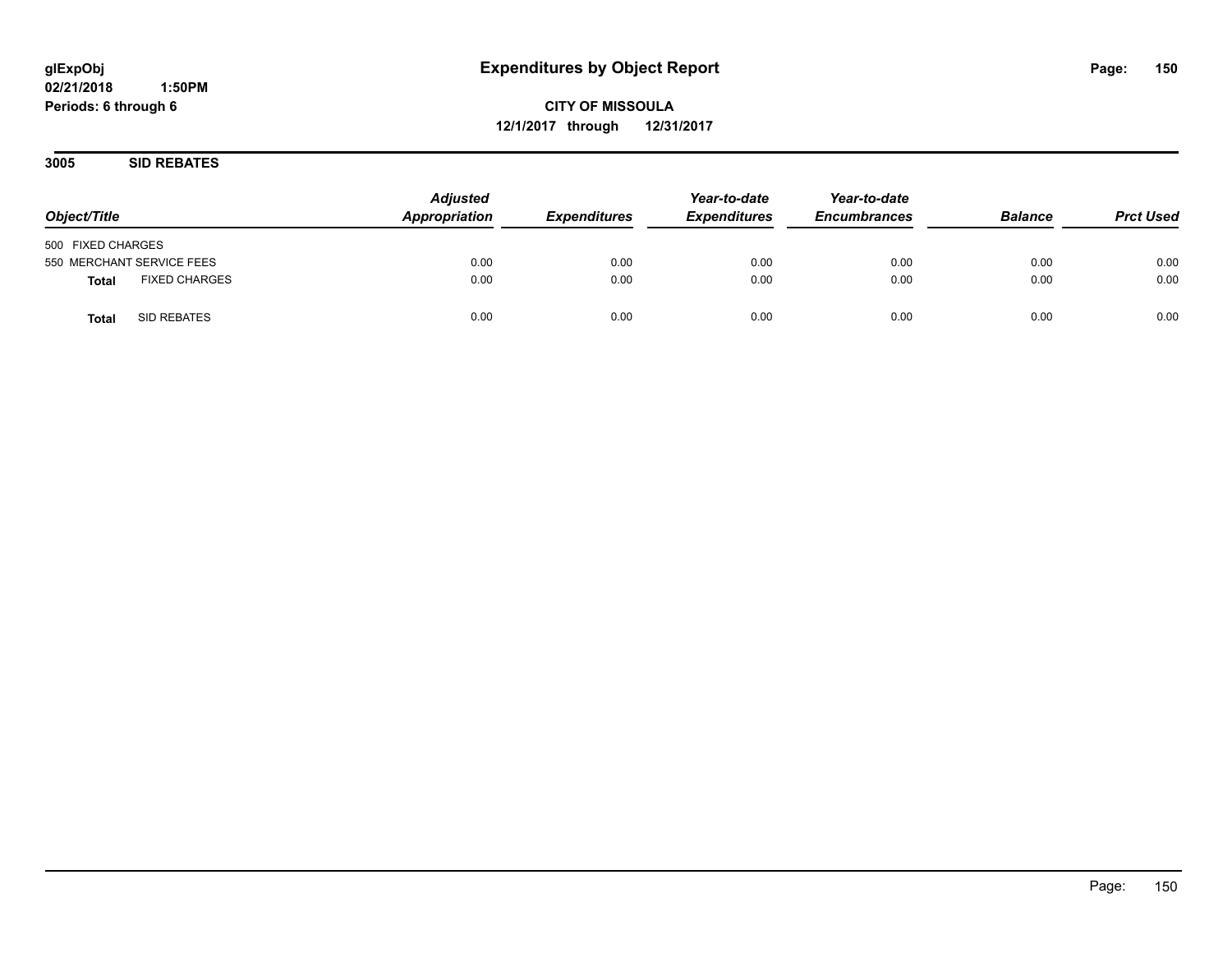# **glExpObj Expenditures by Object Report Page: 151**

# **CITY OF MISSOULA 12/1/2017 through 12/31/2017**

#### **3065 1998 PUBLIC SAFETY G O BONDS FUND**

**000 \*\*\* Title Not Found \*\*\***

| Object/Title                            | <b>Adjusted</b><br>Appropriation | <b>Expenditures</b> | Year-to-date<br><b>Expenditures</b> | Year-to-date<br><b>Encumbrances</b> | <b>Balance</b> | <b>Prct Used</b> |
|-----------------------------------------|----------------------------------|---------------------|-------------------------------------|-------------------------------------|----------------|------------------|
| 800 OTHER OBJECTS                       |                                  |                     |                                     |                                     |                |                  |
| 820 TRANSFERS TO OTHER FUNDS            | 0.00                             | 0.00                | 0.00                                | 0.00                                | 0.00           | 0.00             |
| OTHER OBJECTS<br>Total                  | 0.00                             | 0.00                | 0.00                                | 0.00                                | 0.00           | 0.00             |
| *** Title Not Found ***<br><b>Total</b> | 0.00                             | 0.00                | 0.00                                | 0.00                                | 0.00           | 0.00             |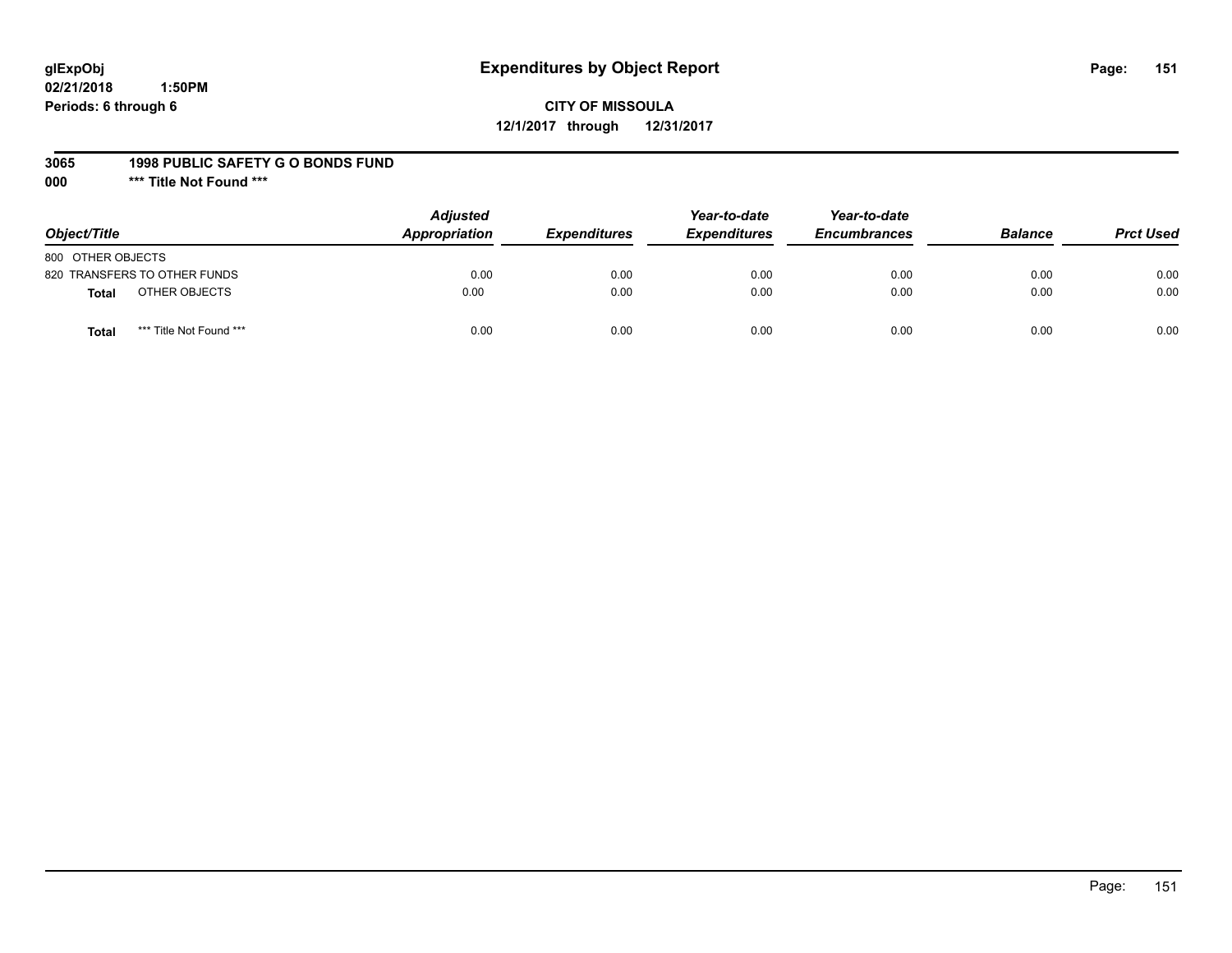#### **3065 1998 PUBLIC SAFETY G O BONDS FUND**

| Object/Title                  | <b>Adjusted</b><br>Appropriation | <b>Expenditures</b> | Year-to-date<br><b>Expenditures</b> | Year-to-date<br><b>Encumbrances</b> | <b>Balance</b> | <b>Prct Used</b> |
|-------------------------------|----------------------------------|---------------------|-------------------------------------|-------------------------------------|----------------|------------------|
| 500 FIXED CHARGES             |                                  |                     |                                     |                                     |                |                  |
| 550 MERCHANT SERVICE FEES     | 0.00                             | 0.00                | 0.00                                | 0.00                                | 0.00           | 0.00             |
| <b>FIXED CHARGES</b><br>Total | 0.00                             | 0.00                | 0.00                                | 0.00                                | 0.00           | 0.00             |
| NON-DEPARTMENTAL<br>Total     | 0.00                             | 0.00                | 0.00                                | 0.00                                | 0.00           | 0.00             |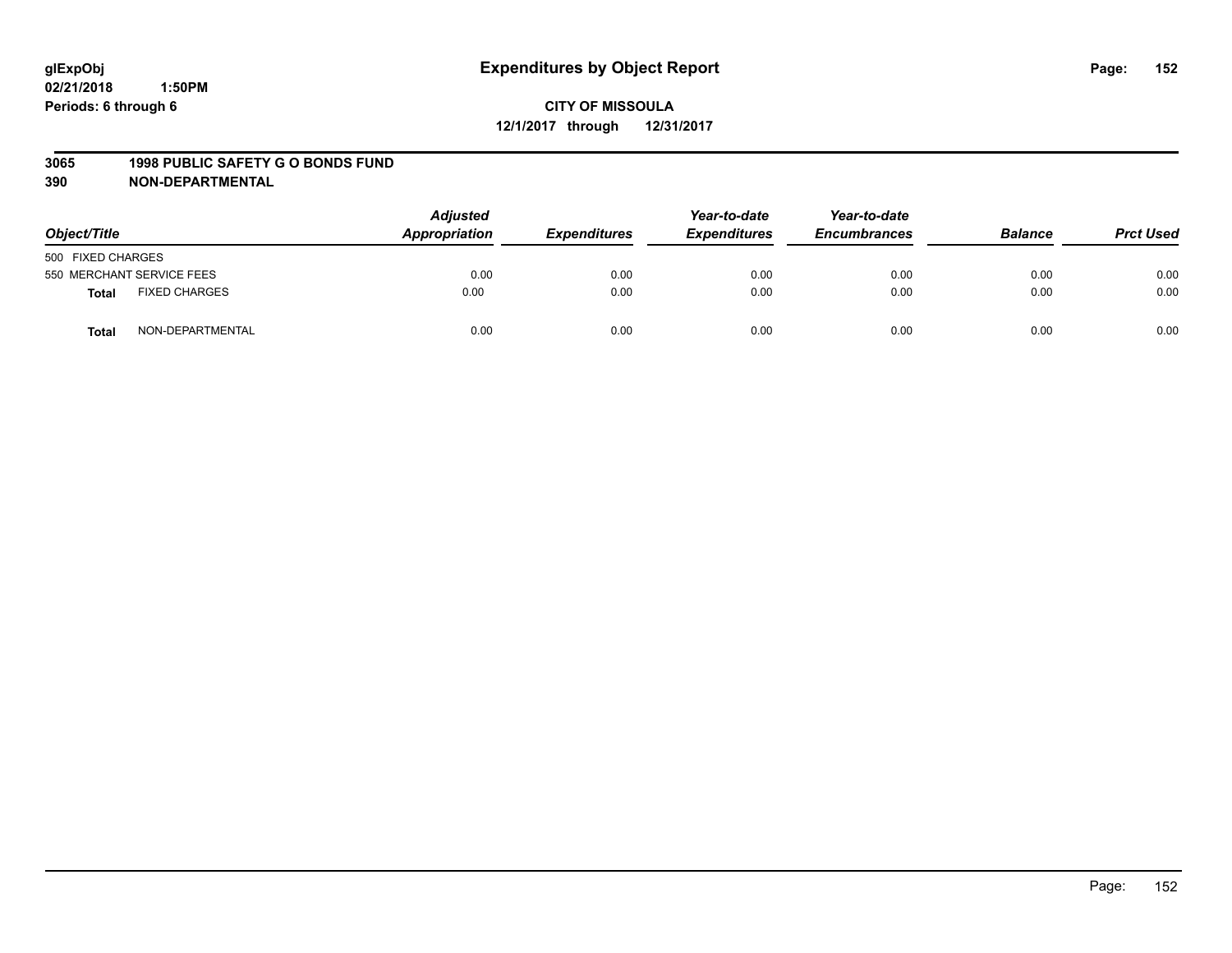**CITY OF MISSOULA 12/1/2017 through 12/31/2017**

## **3065 1998 PUBLIC SAFETY G O BONDS FUND**

| Object/Title              |                                   | <b>Adjusted</b><br><b>Appropriation</b> | <b>Expenditures</b> | Year-to-date<br><b>Expenditures</b> | Year-to-date<br><b>Encumbrances</b> | <b>Balance</b> | <b>Prct Used</b> |
|---------------------------|-----------------------------------|-----------------------------------------|---------------------|-------------------------------------|-------------------------------------|----------------|------------------|
| 500 FIXED CHARGES         |                                   |                                         |                     |                                     |                                     |                |                  |
| 550 MERCHANT SERVICE FEES |                                   | 0.00                                    | 0.00                | 0.00                                | 0.00                                | 0.00           | 0.00             |
| <b>Total</b>              | <b>FIXED CHARGES</b>              | 0.00                                    | 0.00                | 0.00                                | 0.00                                | 0.00           | 0.00             |
| 800 OTHER OBJECTS         |                                   |                                         |                     |                                     |                                     |                |                  |
|                           | 820 TRANSFERS TO OTHER FUNDS      | 0.00                                    | 0.00                | 0.00                                | 0.00                                | 0.00           | 0.00             |
| <b>Total</b>              | OTHER OBJECTS                     | 0.00                                    | 0.00                | 0.00                                | 0.00                                | 0.00           | 0.00             |
| <b>Total</b>              | 1998 PUBLIC SAFETY G O BONDS FUND | 0.00                                    | 0.00                | 0.00                                | 0.00                                | 0.00           | 0.00             |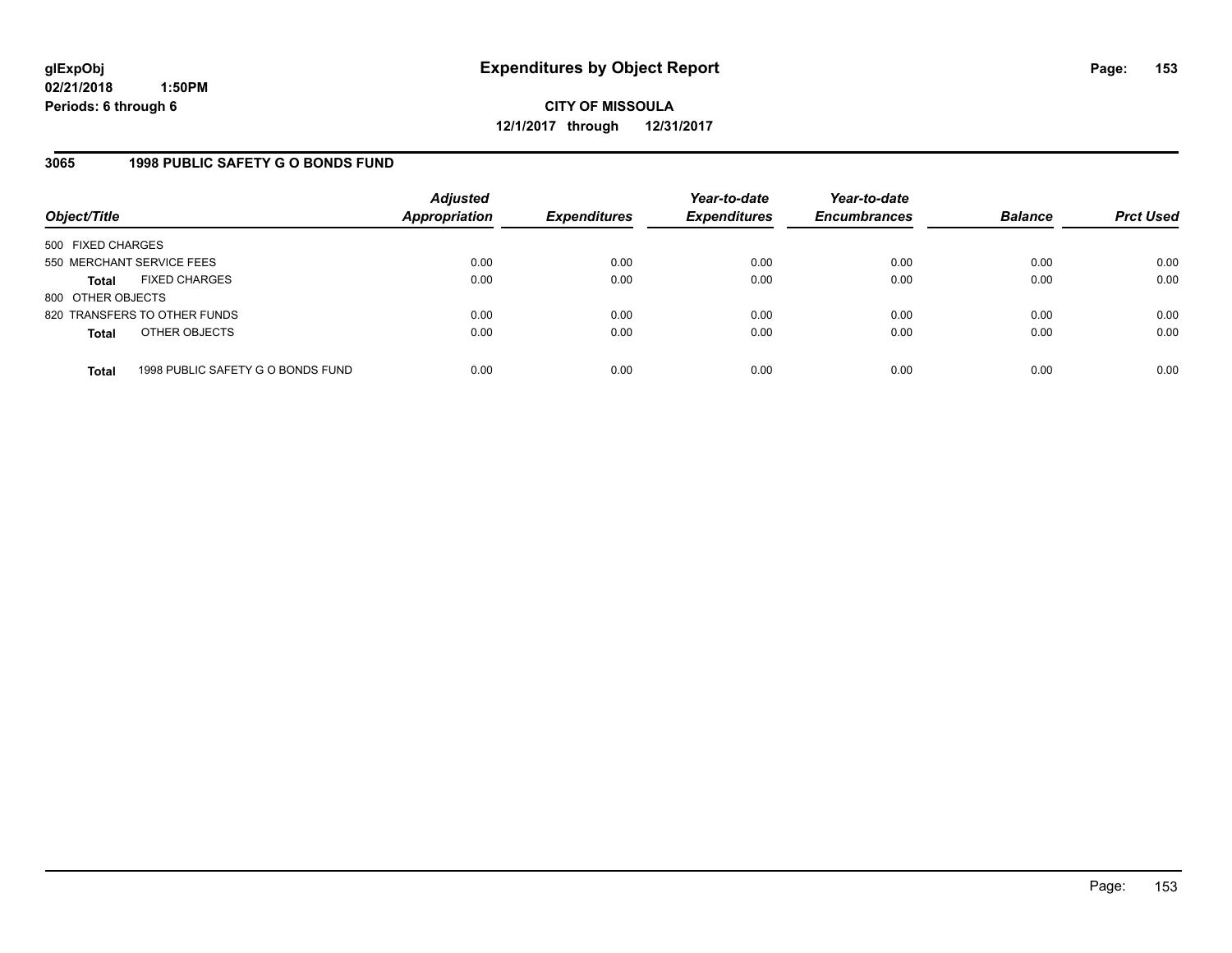## **3070 1996 OPEN SPACE GO BONDS**

| Object/Title                         | <b>Adjusted</b><br><b>Appropriation</b> | <b>Expenditures</b> | Year-to-date<br><b>Expenditures</b> | Year-to-date<br><b>Encumbrances</b> | <b>Balance</b> | <b>Prct Used</b> |
|--------------------------------------|-----------------------------------------|---------------------|-------------------------------------|-------------------------------------|----------------|------------------|
| 500 FIXED CHARGES                    |                                         |                     |                                     |                                     |                |                  |
| 550 MERCHANT SERVICE FEES            | 0.00                                    | 0.00                | 0.00                                | 0.00                                | 0.00           | 0.00             |
| <b>FIXED CHARGES</b><br><b>Total</b> | 0.00                                    | 0.00                | 0.00                                | 0.00                                | 0.00           | 0.00             |
| 800 OTHER OBJECTS                    |                                         |                     |                                     |                                     |                |                  |
| 820 TRANSFERS TO OTHER FUNDS         | 0.00                                    | 0.00                | 0.00                                | 0.00                                | 0.00           | 0.00             |
| OTHER OBJECTS<br><b>Total</b>        | 0.00                                    | 0.00                | 0.00                                | 0.00                                | 0.00           | 0.00             |
| NON-DEPARTMENTAL<br><b>Total</b>     | 0.00                                    | 0.00                | 0.00                                | 0.00                                | 0.00           | 0.00             |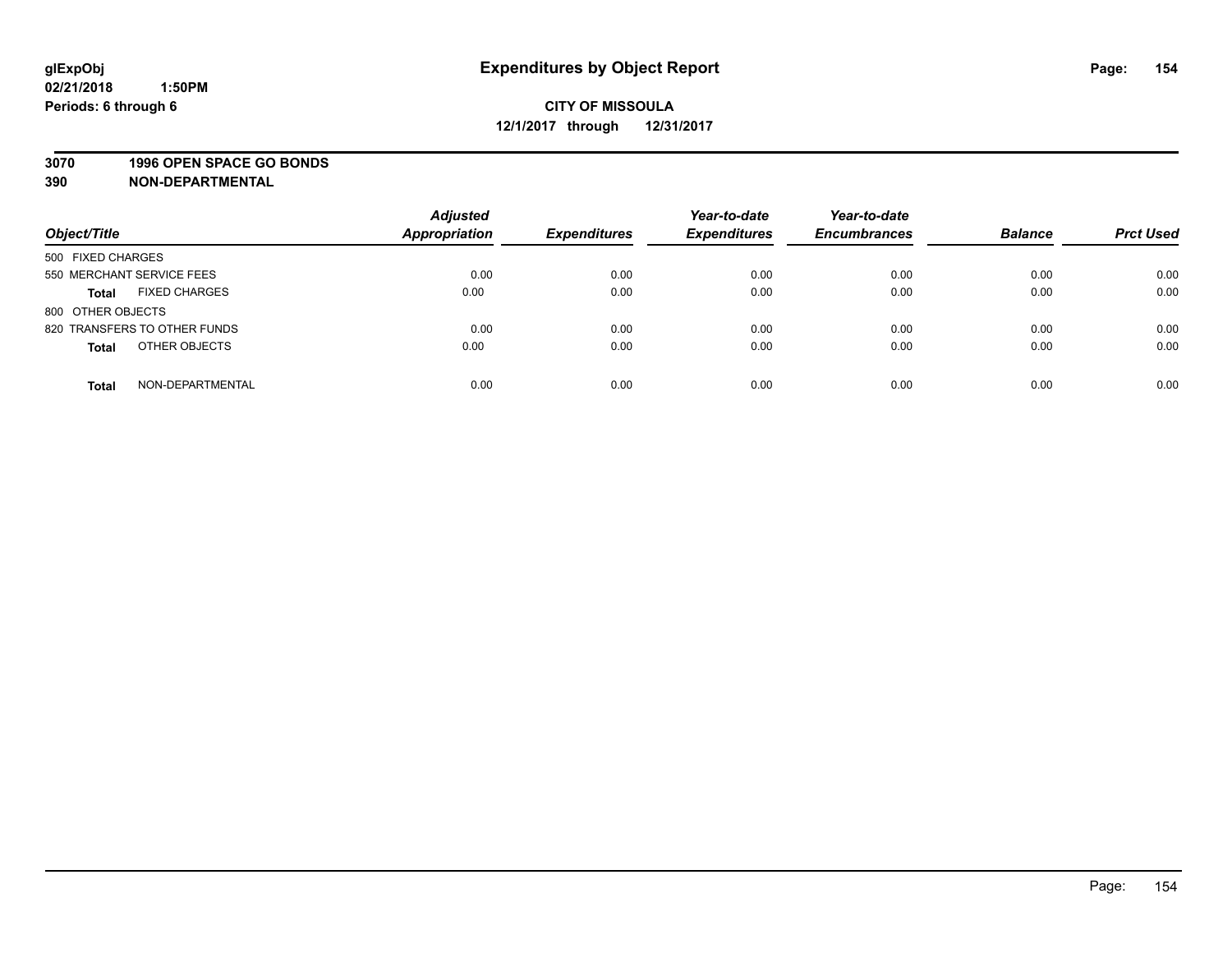## **3070 1996 OPEN SPACE GO BONDS**

| Object/Title              |                              | <b>Adjusted</b><br><b>Appropriation</b> | <b>Expenditures</b> | Year-to-date<br><b>Expenditures</b> | Year-to-date<br><b>Encumbrances</b> | <b>Balance</b> | <b>Prct Used</b> |
|---------------------------|------------------------------|-----------------------------------------|---------------------|-------------------------------------|-------------------------------------|----------------|------------------|
| 500 FIXED CHARGES         |                              |                                         |                     |                                     |                                     |                |                  |
| 550 MERCHANT SERVICE FEES |                              | 0.00                                    | 0.00                | 0.00                                | 0.00                                | 0.00           | 0.00             |
| <b>Total</b>              | <b>FIXED CHARGES</b>         | 0.00                                    | 0.00                | 0.00                                | 0.00                                | 0.00           | 0.00             |
| 800 OTHER OBJECTS         |                              |                                         |                     |                                     |                                     |                |                  |
|                           | 820 TRANSFERS TO OTHER FUNDS | 0.00                                    | 0.00                | 0.00                                | 0.00                                | 0.00           | 0.00             |
| <b>Total</b>              | OTHER OBJECTS                | 0.00                                    | 0.00                | 0.00                                | 0.00                                | 0.00           | 0.00             |
| <b>Total</b>              | 1996 OPEN SPACE GO BONDS     | 0.00                                    | 0.00                | 0.00                                | 0.00                                | 0.00           | 0.00             |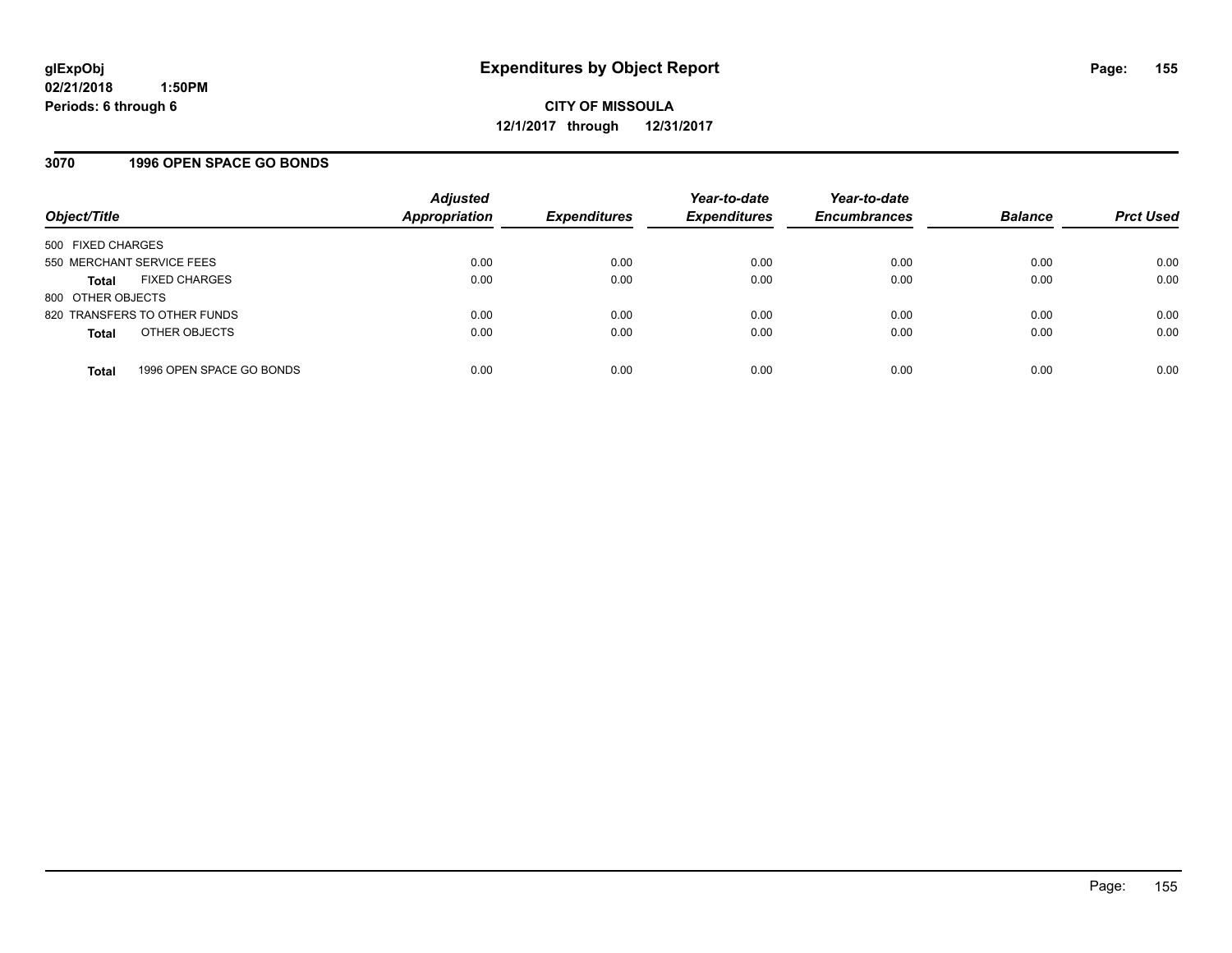#### **3075 1997 OPEN SPACE G O BOND FUND**

| Object/Title                         | <b>Adjusted</b><br>Appropriation | <b>Expenditures</b> | Year-to-date<br><b>Expenditures</b> | Year-to-date<br><b>Encumbrances</b> | <b>Balance</b> | <b>Prct Used</b> |
|--------------------------------------|----------------------------------|---------------------|-------------------------------------|-------------------------------------|----------------|------------------|
| 500 FIXED CHARGES                    |                                  |                     |                                     |                                     |                |                  |
| 550 MERCHANT SERVICE FEES            | 0.00                             | 0.00                | 0.00                                | 0.00                                | 0.00           | 0.00             |
| <b>FIXED CHARGES</b><br><b>Total</b> | 0.00                             | 0.00                | 0.00                                | 0.00                                | 0.00           | 0.00             |
| 800 OTHER OBJECTS                    |                                  |                     |                                     |                                     |                |                  |
| 820 TRANSFERS TO OTHER FUNDS         | 0.00                             | 0.00                | 0.00                                | 0.00                                | 0.00           | 0.00             |
| OTHER OBJECTS<br><b>Total</b>        | 0.00                             | 0.00                | 0.00                                | 0.00                                | 0.00           | 0.00             |
| NON-DEPARTMENTAL<br><b>Total</b>     | 0.00                             | 0.00                | 0.00                                | 0.00                                | 0.00           | 0.00             |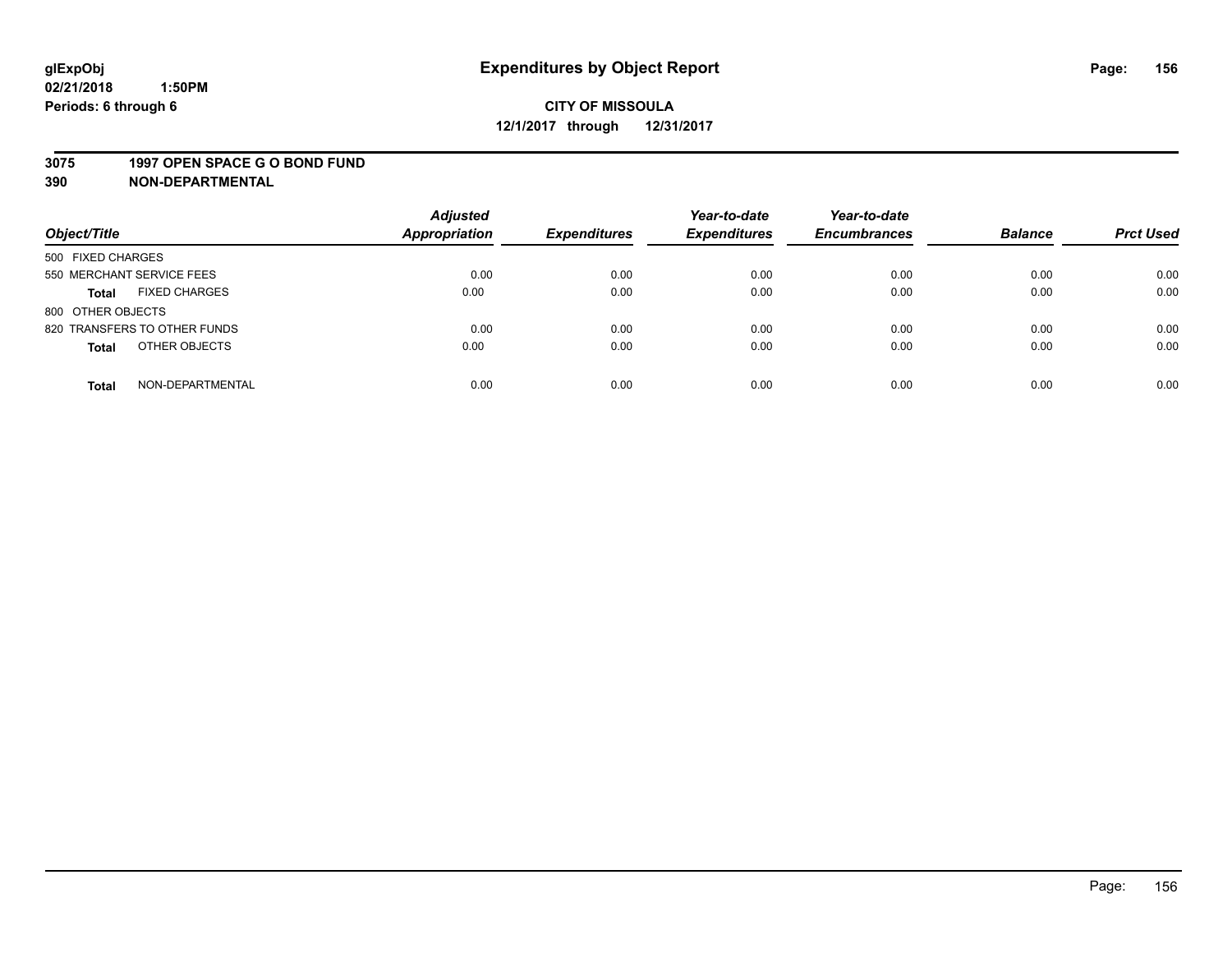## **3075 1997 OPEN SPACE G O BOND FUND**

| Object/Title              |                               | <b>Adjusted</b><br><b>Appropriation</b> | <b>Expenditures</b> | Year-to-date<br><b>Expenditures</b> | Year-to-date<br><b>Encumbrances</b> | <b>Balance</b> | <b>Prct Used</b> |
|---------------------------|-------------------------------|-----------------------------------------|---------------------|-------------------------------------|-------------------------------------|----------------|------------------|
| 500 FIXED CHARGES         |                               |                                         |                     |                                     |                                     |                |                  |
| 550 MERCHANT SERVICE FEES |                               | 0.00                                    | 0.00                | 0.00                                | 0.00                                | 0.00           | 0.00             |
| Total                     | <b>FIXED CHARGES</b>          | 0.00                                    | 0.00                | 0.00                                | 0.00                                | 0.00           | 0.00             |
| 800 OTHER OBJECTS         |                               |                                         |                     |                                     |                                     |                |                  |
|                           | 820 TRANSFERS TO OTHER FUNDS  | 0.00                                    | 0.00                | 0.00                                | 0.00                                | 0.00           | 0.00             |
| <b>Total</b>              | OTHER OBJECTS                 | 0.00                                    | 0.00                | 0.00                                | 0.00                                | 0.00           | 0.00             |
| <b>Total</b>              | 1997 OPEN SPACE G O BOND FUND | 0.00                                    | 0.00                | 0.00                                | 0.00                                | 0.00           | 0.00             |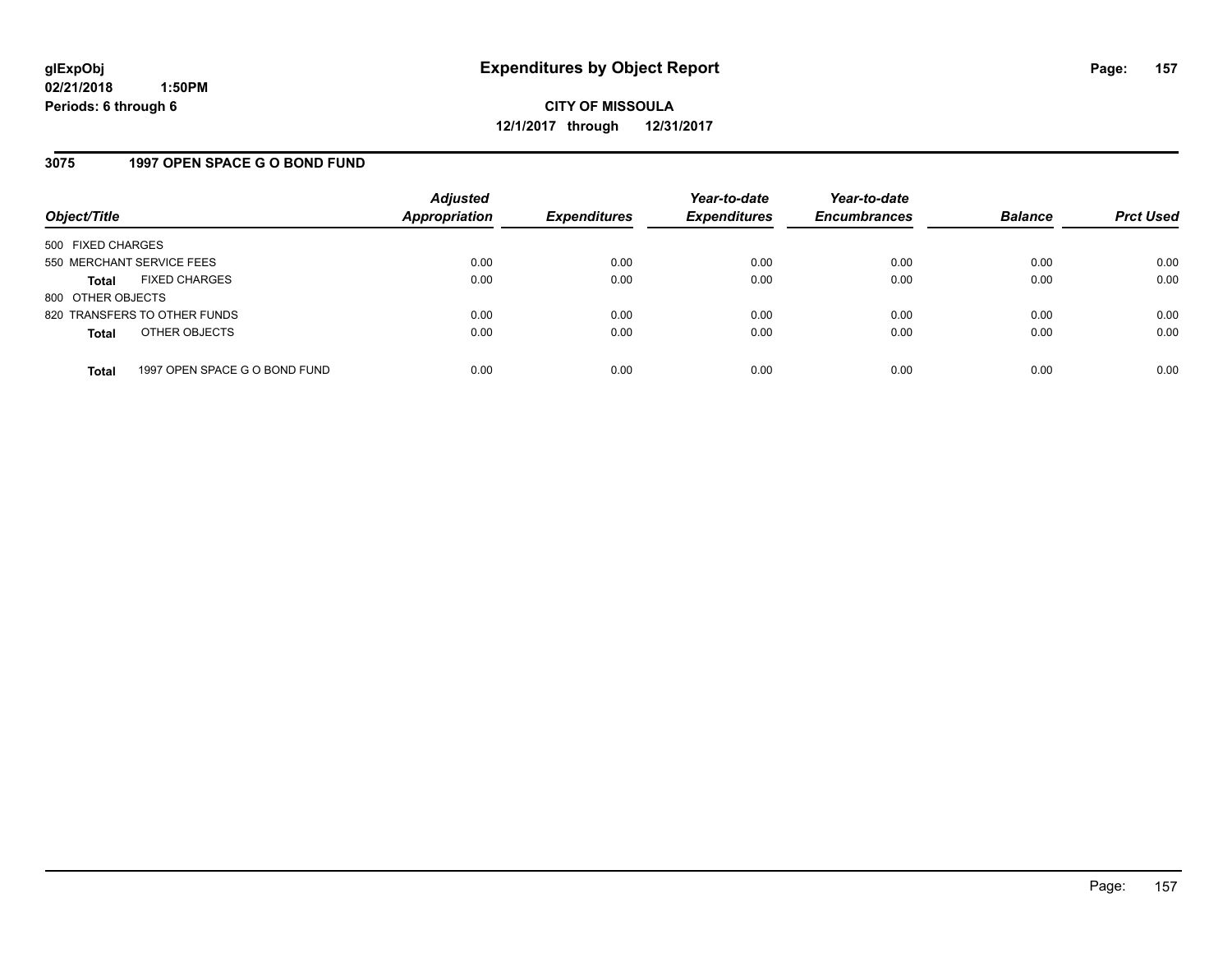## **3080 1994 FIRE EQUIP/CITY HALLS REFUND BOND F**

| Object/Title      |                              | <b>Adjusted</b><br>Appropriation | <b>Expenditures</b> | Year-to-date<br><b>Expenditures</b> | Year-to-date<br><b>Encumbrances</b> | <b>Balance</b> | <b>Prct Used</b> |
|-------------------|------------------------------|----------------------------------|---------------------|-------------------------------------|-------------------------------------|----------------|------------------|
| 500 FIXED CHARGES |                              |                                  |                     |                                     |                                     |                |                  |
|                   | 550 MERCHANT SERVICE FEES    | 0.00                             | 0.00                | 0.00                                | 0.00                                | 0.00           | 0.00             |
| <b>Total</b>      | <b>FIXED CHARGES</b>         | 0.00                             | 0.00                | 0.00                                | 0.00                                | 0.00           | 0.00             |
| 600 DEBT SERVICE  |                              |                                  |                     |                                     |                                     |                |                  |
|                   | 620 INTEREST / SERVICE FEES  | 0.00                             | 0.00                | 0.00                                | 0.00                                | 0.00           | 0.00             |
| Total             | <b>DEBT SERVICE</b>          | 0.00                             | 0.00                | 0.00                                | 0.00                                | 0.00           | 0.00             |
| 800 OTHER OBJECTS |                              |                                  |                     |                                     |                                     |                |                  |
|                   | 820 TRANSFERS TO OTHER FUNDS | 0.00                             | 0.00                | 0.00                                | 0.00                                | 0.00           | 0.00             |
| <b>Total</b>      | OTHER OBJECTS                | 0.00                             | 0.00                | 0.00                                | 0.00                                | 0.00           | 0.00             |
|                   |                              |                                  |                     |                                     |                                     |                |                  |
| <b>Total</b>      | NON-DEPARTMENTAL             | 0.00                             | 0.00                | 0.00                                | 0.00                                | 0.00           | 0.00             |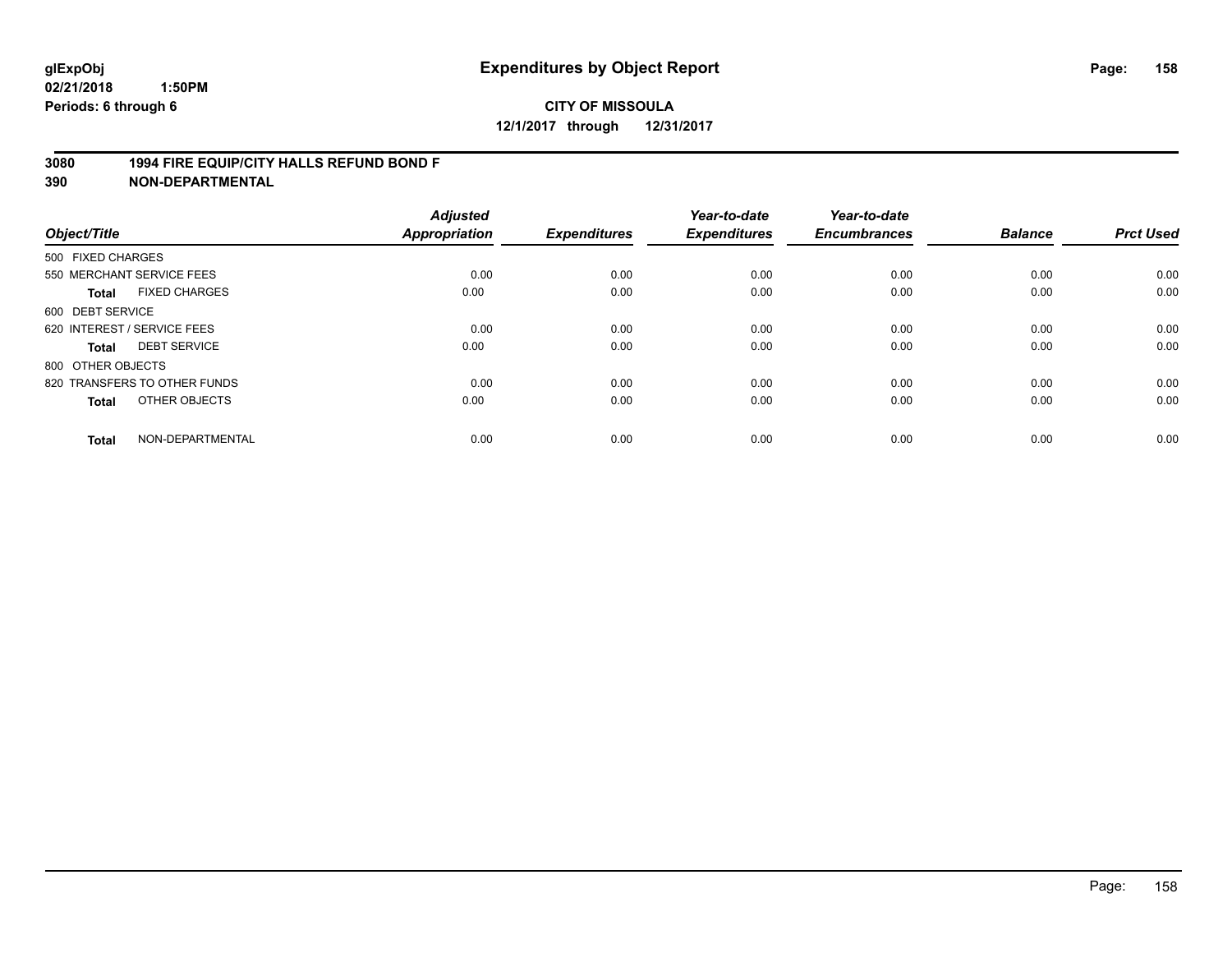**CITY OF MISSOULA 12/1/2017 through 12/31/2017**

## **3080 1994 FIRE EQUIP/CITY HALLS REFUND BOND F**

| Object/Title      |                                     | <b>Adjusted</b><br>Appropriation | <b>Expenditures</b> | Year-to-date<br><b>Expenditures</b> | Year-to-date<br><b>Encumbrances</b> | <b>Balance</b> | <b>Prct Used</b> |
|-------------------|-------------------------------------|----------------------------------|---------------------|-------------------------------------|-------------------------------------|----------------|------------------|
| 500 FIXED CHARGES |                                     |                                  |                     |                                     |                                     |                |                  |
|                   | 550 MERCHANT SERVICE FEES           | 0.00                             | 0.00                | 0.00                                | 0.00                                | 0.00           | 0.00             |
| <b>Total</b>      | <b>FIXED CHARGES</b>                | 0.00                             | 0.00                | 0.00                                | 0.00                                | 0.00           | 0.00             |
| 600 DEBT SERVICE  |                                     |                                  |                     |                                     |                                     |                |                  |
|                   | 620 INTEREST / SERVICE FEES         | 0.00                             | 0.00                | 0.00                                | 0.00                                | 0.00           | 0.00             |
| <b>Total</b>      | <b>DEBT SERVICE</b>                 | 0.00                             | 0.00                | 0.00                                | 0.00                                | 0.00           | 0.00             |
| 800 OTHER OBJECTS |                                     |                                  |                     |                                     |                                     |                |                  |
|                   | 820 TRANSFERS TO OTHER FUNDS        | 0.00                             | 0.00                | 0.00                                | 0.00                                | 0.00           | 0.00             |
| <b>Total</b>      | OTHER OBJECTS                       | 0.00                             | 0.00                | 0.00                                | 0.00                                | 0.00           | 0.00             |
| <b>Total</b>      | 1994 FIRE EQUIP/CITY HALLS REFUND B | 0.00                             | 0.00                | 0.00                                | 0.00                                | 0.00           | 0.00             |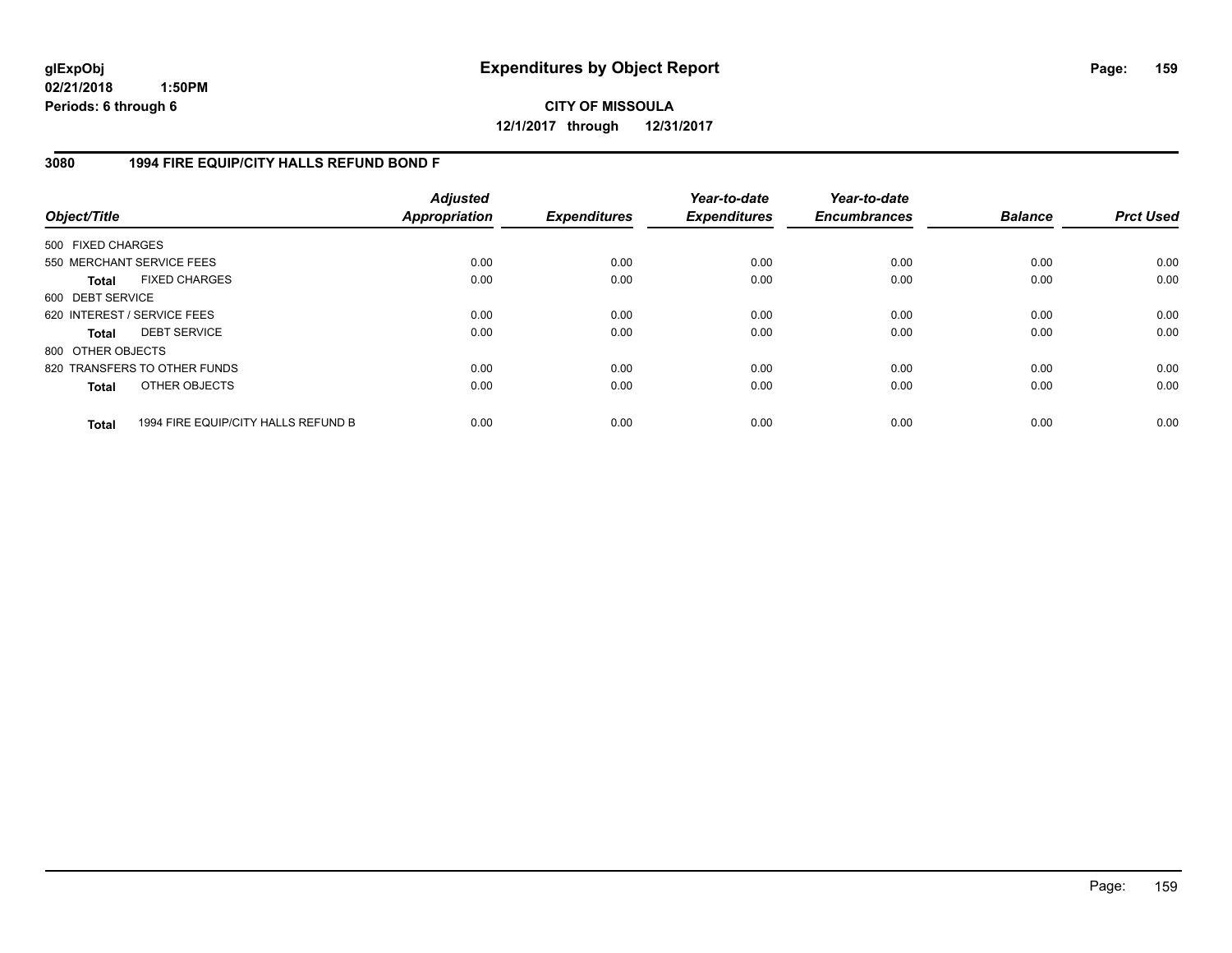#### **3085 1993 FIRE STATION G O BOND FUND**

| Object/Title                         | <b>Adjusted</b><br><b>Appropriation</b> | <b>Expenditures</b> | Year-to-date<br><b>Expenditures</b> | Year-to-date<br><b>Encumbrances</b> | <b>Balance</b> | <b>Prct Used</b> |
|--------------------------------------|-----------------------------------------|---------------------|-------------------------------------|-------------------------------------|----------------|------------------|
| 500 FIXED CHARGES                    |                                         |                     |                                     |                                     |                |                  |
| 550 MERCHANT SERVICE FEES            | 0.00                                    | 0.00                | 0.00                                | 0.00                                | 0.00           | 0.00             |
| <b>FIXED CHARGES</b><br><b>Total</b> | 0.00                                    | 0.00                | 0.00                                | 0.00                                | 0.00           | 0.00             |
| 800 OTHER OBJECTS                    |                                         |                     |                                     |                                     |                |                  |
| 820 TRANSFERS TO OTHER FUNDS         | 0.00                                    | 0.00                | 0.00                                | 0.00                                | 0.00           | 0.00             |
| OTHER OBJECTS<br><b>Total</b>        | 0.00                                    | 0.00                | 0.00                                | 0.00                                | 0.00           | 0.00             |
| NON-DEPARTMENTAL<br><b>Total</b>     | 0.00                                    | 0.00                | 0.00                                | 0.00                                | 0.00           | 0.00             |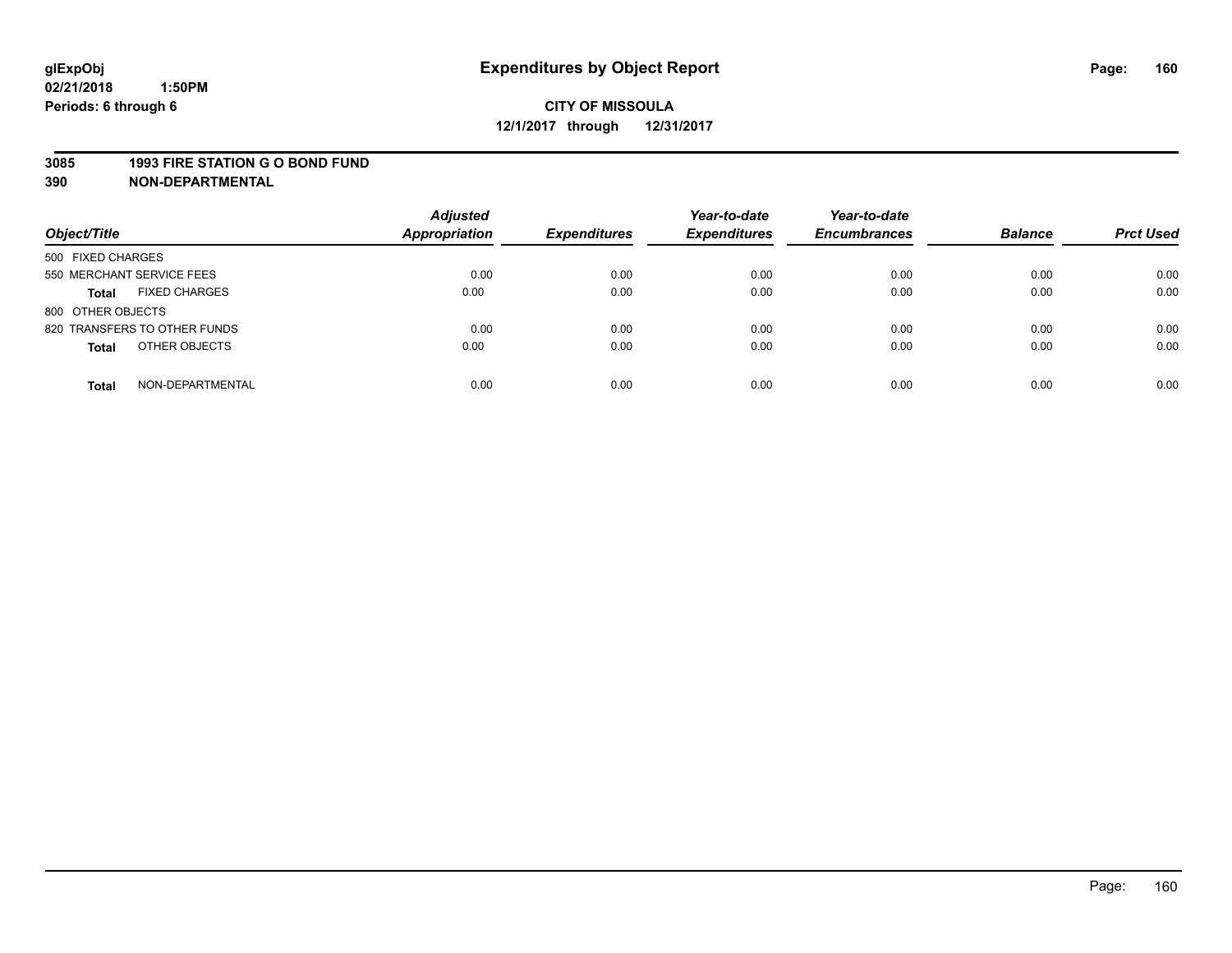## **3085 1993 FIRE STATION G O BOND FUND**

| Object/Title              |                                 | <b>Adjusted</b><br><b>Appropriation</b> | <b>Expenditures</b> | Year-to-date<br><b>Expenditures</b> | Year-to-date<br><b>Encumbrances</b> | <b>Balance</b> | <b>Prct Used</b> |
|---------------------------|---------------------------------|-----------------------------------------|---------------------|-------------------------------------|-------------------------------------|----------------|------------------|
| 500 FIXED CHARGES         |                                 |                                         |                     |                                     |                                     |                |                  |
| 550 MERCHANT SERVICE FEES |                                 | 0.00                                    | 0.00                | 0.00                                | 0.00                                | 0.00           | 0.00             |
| <b>Total</b>              | <b>FIXED CHARGES</b>            | 0.00                                    | 0.00                | 0.00                                | 0.00                                | 0.00           | 0.00             |
| 800 OTHER OBJECTS         |                                 |                                         |                     |                                     |                                     |                |                  |
|                           | 820 TRANSFERS TO OTHER FUNDS    | 0.00                                    | 0.00                | 0.00                                | 0.00                                | 0.00           | 0.00             |
| <b>Total</b>              | OTHER OBJECTS                   | 0.00                                    | 0.00                | 0.00                                | 0.00                                | 0.00           | 0.00             |
| <b>Total</b>              | 1993 FIRE STATION G O BOND FUND | 0.00                                    | 0.00                | 0.00                                | 0.00                                | 0.00           | 0.00             |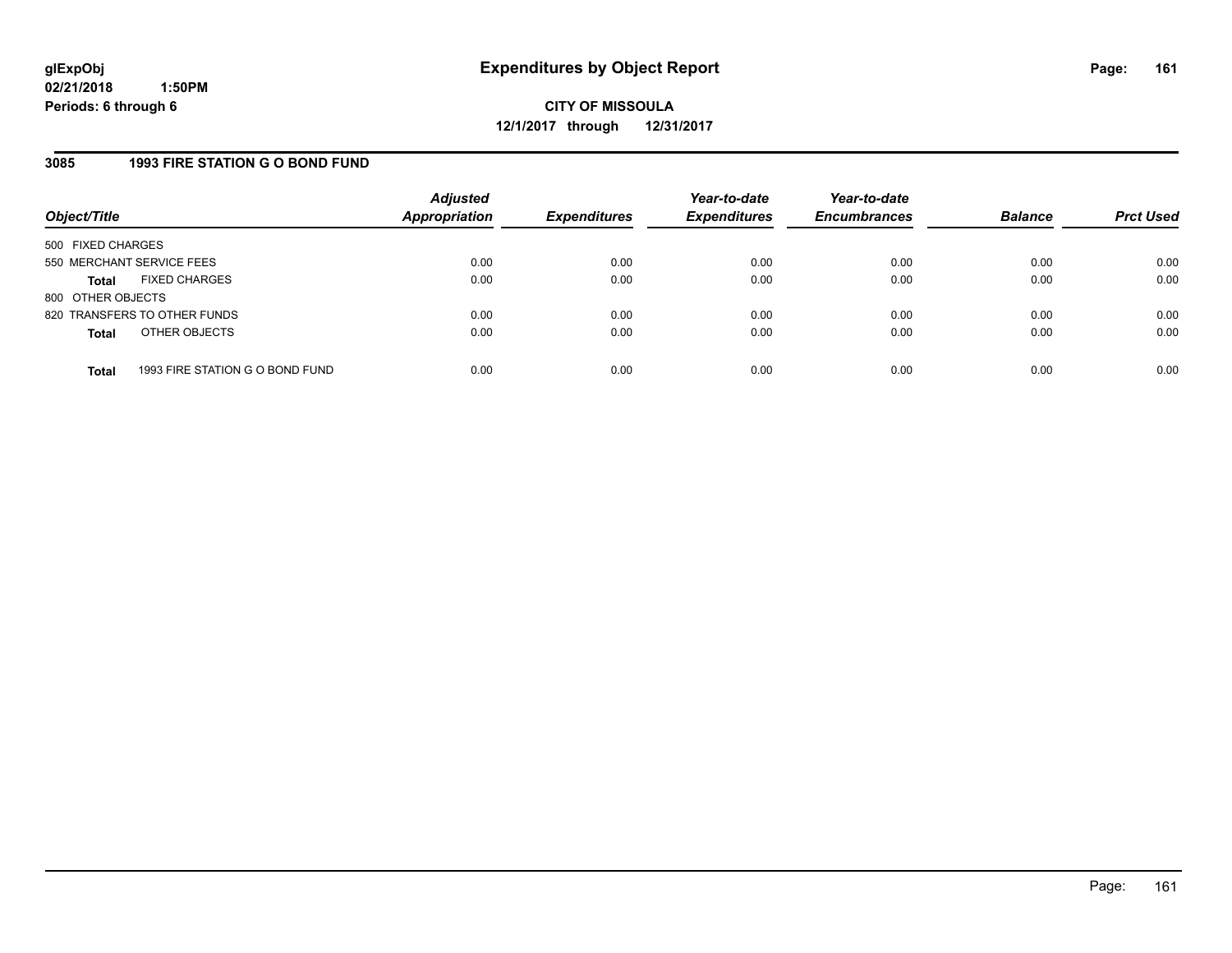# **3090 2004 AQUATICS BOND**

| Object/Title                         | <b>Adjusted</b><br><b>Appropriation</b> | <b>Expenditures</b> | Year-to-date<br><b>Expenditures</b> | Year-to-date<br><b>Encumbrances</b> | <b>Balance</b> | <b>Prct Used</b> |
|--------------------------------------|-----------------------------------------|---------------------|-------------------------------------|-------------------------------------|----------------|------------------|
| 500 FIXED CHARGES                    |                                         |                     |                                     |                                     |                |                  |
| 550 MERCHANT SERVICE FEES            | 0.00                                    | 0.00                | 0.00                                | 0.00                                | 0.00           | 0.00             |
| <b>FIXED CHARGES</b><br><b>Total</b> | 0.00                                    | 0.00                | 0.00                                | 0.00                                | 0.00           | 0.00             |
| 600 DEBT SERVICE                     |                                         |                     |                                     |                                     |                |                  |
| 610 PRINCIPAL                        | 0.00                                    | 0.00                | 0.00                                | 0.00                                | 0.00           | 0.00             |
| 620 INTEREST / SERVICE FEES          | 0.00                                    | 0.00                | 0.00                                | 0.00                                | 0.00           | 0.00             |
| <b>DEBT SERVICE</b><br><b>Total</b>  | 0.00                                    | 0.00                | 0.00                                | 0.00                                | 0.00           | 0.00             |
| 800 OTHER OBJECTS                    |                                         |                     |                                     |                                     |                |                  |
| 820 TRANSFERS TO OTHER FUNDS         | 0.00                                    | 0.00                | 0.00                                | 0.00                                | 0.00           | 0.00             |
| OTHER OBJECTS<br><b>Total</b>        | 0.00                                    | 0.00                | 0.00                                | 0.00                                | 0.00           | 0.00             |
|                                      |                                         |                     |                                     |                                     |                |                  |
| NON-DEPARTMENTAL<br><b>Total</b>     | 0.00                                    | 0.00                | 0.00                                | 0.00                                | 0.00           | 0.00             |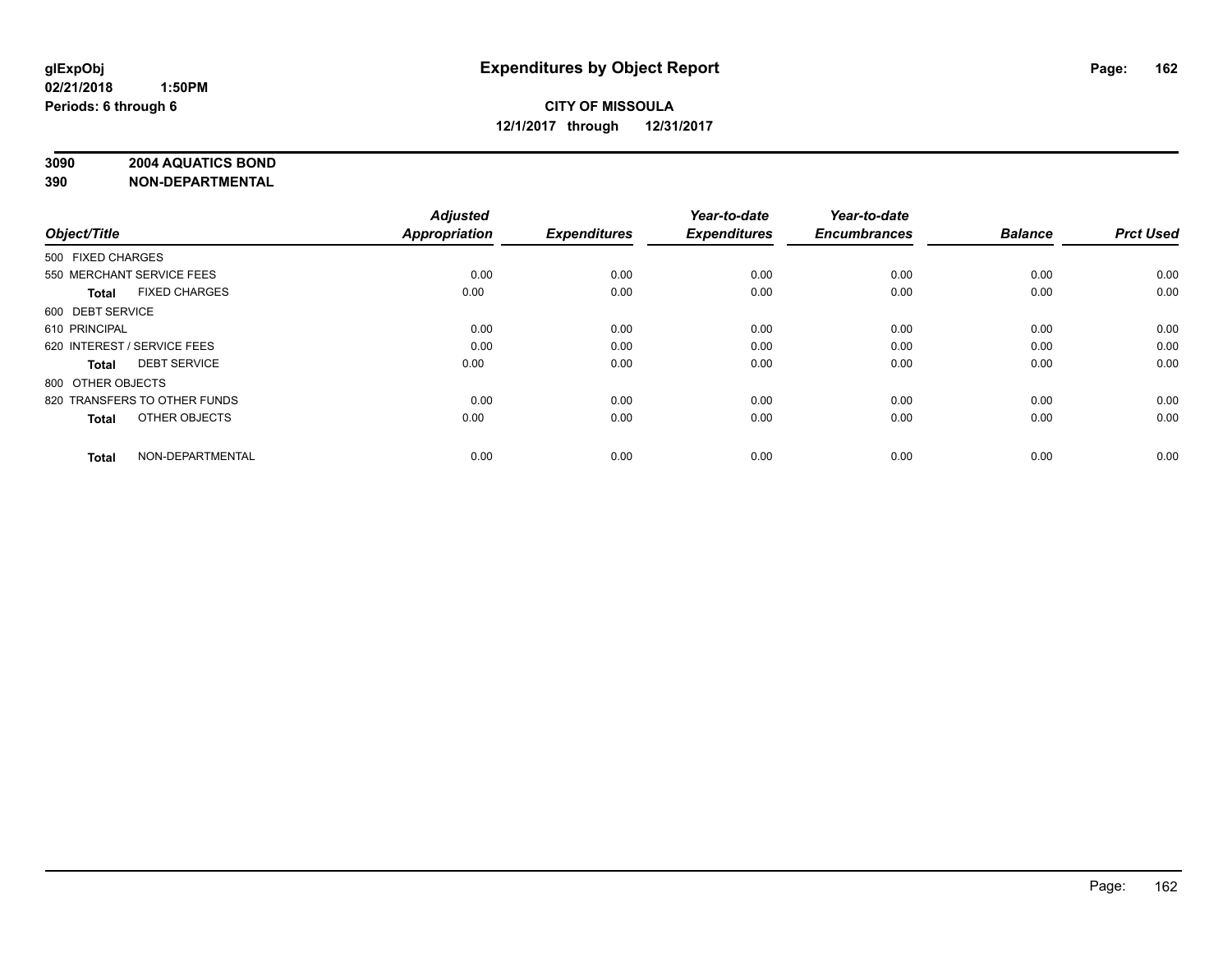# **CITY OF MISSOULA 12/1/2017 through 12/31/2017**

## **3090 2004 AQUATICS BOND**

|                              |                      | <b>Adjusted</b>      |                     | Year-to-date        | Year-to-date<br><b>Encumbrances</b> | <b>Balance</b> | <b>Prct Used</b> |
|------------------------------|----------------------|----------------------|---------------------|---------------------|-------------------------------------|----------------|------------------|
| Object/Title                 |                      | <b>Appropriation</b> | <b>Expenditures</b> | <b>Expenditures</b> |                                     |                |                  |
| 500 FIXED CHARGES            |                      |                      |                     |                     |                                     |                |                  |
| 550 MERCHANT SERVICE FEES    |                      | 0.00                 | 0.00                | 0.00                | 0.00                                | 0.00           | 0.00             |
| Total                        | <b>FIXED CHARGES</b> | 0.00                 | 0.00                | 0.00                | 0.00                                | 0.00           | 0.00             |
| 600 DEBT SERVICE             |                      |                      |                     |                     |                                     |                |                  |
| 610 PRINCIPAL                |                      | 0.00                 | 0.00                | 0.00                | 0.00                                | 0.00           | 0.00             |
| 620 INTEREST / SERVICE FEES  |                      | 0.00                 | 0.00                | 0.00                | 0.00                                | 0.00           | 0.00             |
| Total                        | <b>DEBT SERVICE</b>  | 0.00                 | 0.00                | 0.00                | 0.00                                | 0.00           | 0.00             |
| 800 OTHER OBJECTS            |                      |                      |                     |                     |                                     |                |                  |
| 820 TRANSFERS TO OTHER FUNDS |                      | 0.00                 | 0.00                | 0.00                | 0.00                                | 0.00           | 0.00             |
| <b>Total</b>                 | OTHER OBJECTS        | 0.00                 | 0.00                | 0.00                | 0.00                                | 0.00           | 0.00             |
| <b>Total</b>                 | 2004 AQUATICS BOND   | 0.00                 | 0.00                | 0.00                | 0.00                                | 0.00           | 0.00             |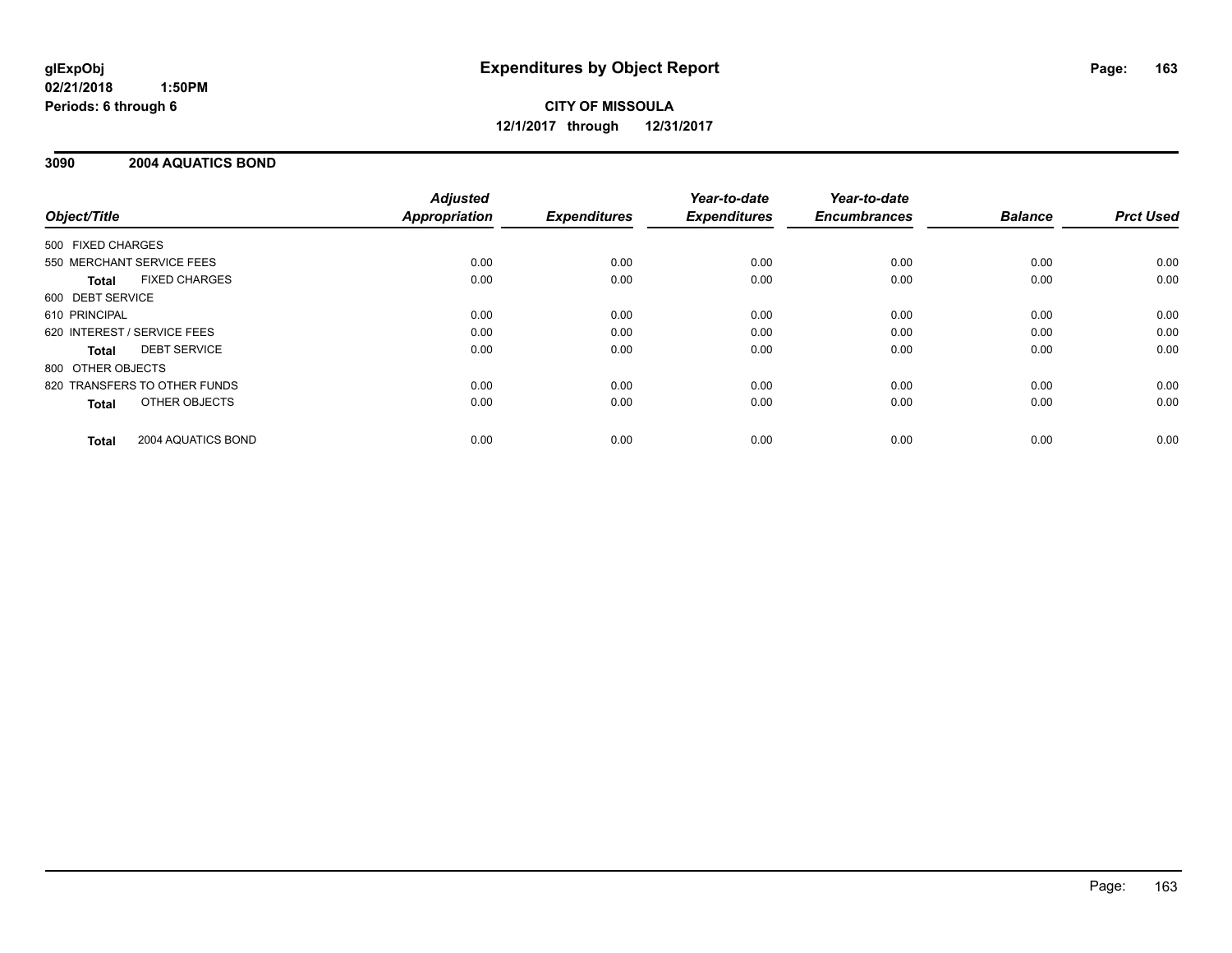## **3091 SERIES 2012A AQUATICS REFUNDING BOND**

|                                      |                  | <b>Adjusted</b> |                     | Year-to-date        | Year-to-date        |                |                  |
|--------------------------------------|------------------|-----------------|---------------------|---------------------|---------------------|----------------|------------------|
| Object/Title                         |                  | Appropriation   | <b>Expenditures</b> | <b>Expenditures</b> | <b>Encumbrances</b> | <b>Balance</b> | <b>Prct Used</b> |
| 500 FIXED CHARGES                    |                  |                 |                     |                     |                     |                |                  |
| 550 MERCHANT SERVICE FEES            |                  | 0.00            | 0.00                | 0.00                | 0.00                | 0.00           | 0.00             |
| <b>FIXED CHARGES</b><br><b>Total</b> |                  | 0.00            | 0.00                | 0.00                | 0.00                | 0.00           | 0.00             |
| 600 DEBT SERVICE                     |                  |                 |                     |                     |                     |                |                  |
| 610 PRINCIPAL                        |                  | 525,000.00      | 0.00                | 0.00                | 0.00                | 525,000.00     | 0.00             |
| 620 INTEREST / SERVICE FEES          |                  | 66.848.00       | 33.423.75           | 33.773.75           | 0.00                | 33.074.25      | 50.52            |
| <b>DEBT SERVICE</b><br><b>Total</b>  |                  | 591,848.00      | 33,423.75           | 33.773.75           | 0.00                | 558,074.25     | 5.71             |
| 800 OTHER OBJECTS                    |                  |                 |                     |                     |                     |                |                  |
| 820 TRANSFERS TO OTHER FUNDS         |                  | 0.00            | 0.00                | 0.00                | 0.00                | 0.00           | 0.00             |
| OTHER OBJECTS<br><b>Total</b>        |                  | 0.00            | 0.00                | 0.00                | 0.00                | 0.00           | 0.00             |
| <b>Total</b>                         | NON-DEPARTMENTAL | 591.848.00      | 33,423.75           | 33.773.75           | 0.00                | 558.074.25     | 5.71             |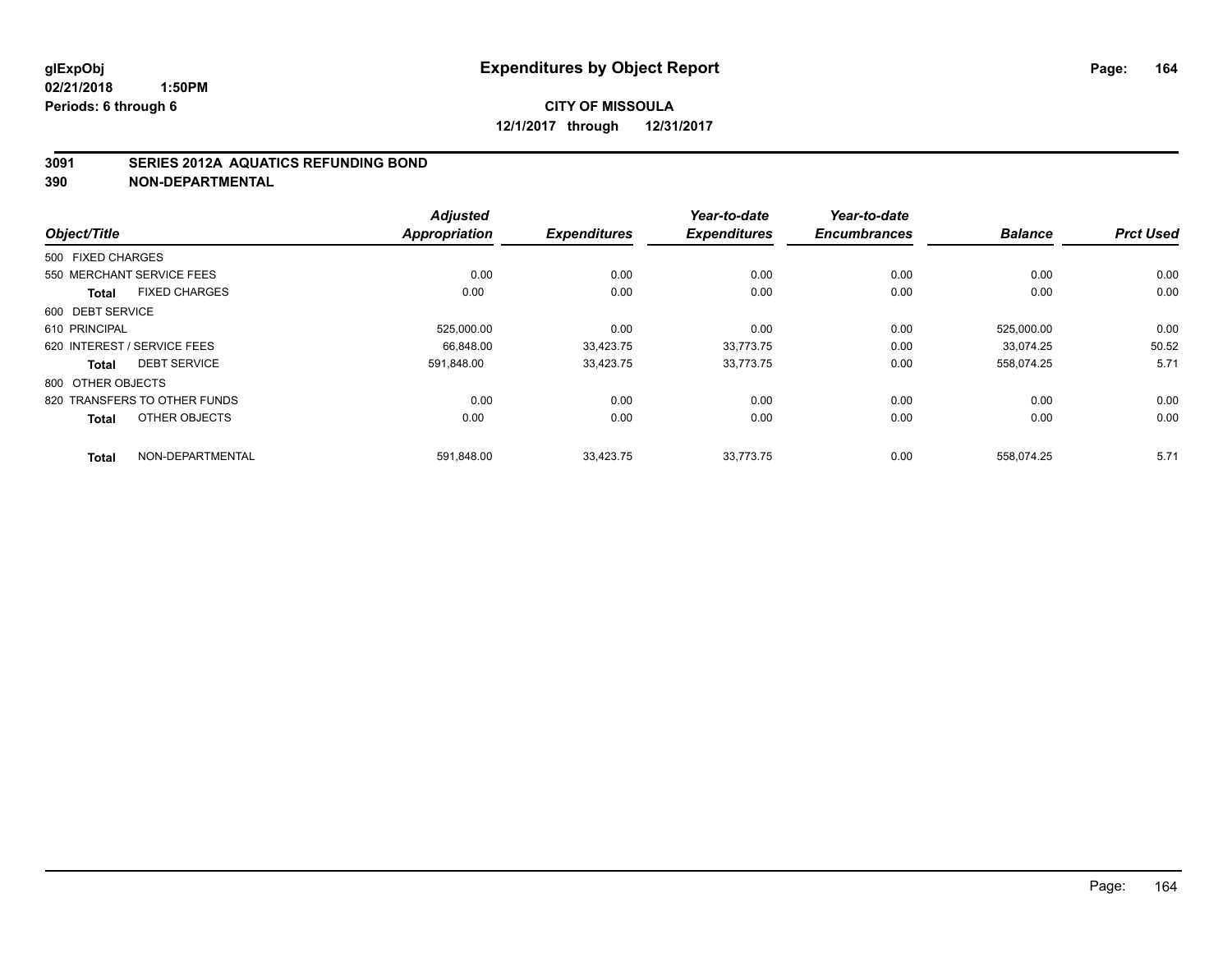**CITY OF MISSOULA 12/1/2017 through 12/31/2017**

## **3091 SERIES 2012A AQUATICS REFUNDING BOND**

|                   |                                   | <b>Adjusted</b> |                     | Year-to-date        | Year-to-date        |                |                  |
|-------------------|-----------------------------------|-----------------|---------------------|---------------------|---------------------|----------------|------------------|
| Object/Title      |                                   | Appropriation   | <b>Expenditures</b> | <b>Expenditures</b> | <b>Encumbrances</b> | <b>Balance</b> | <b>Prct Used</b> |
| 500 FIXED CHARGES |                                   |                 |                     |                     |                     |                |                  |
|                   | 550 MERCHANT SERVICE FEES         | 0.00            | 0.00                | 0.00                | 0.00                | 0.00           | 0.00             |
| <b>Total</b>      | <b>FIXED CHARGES</b>              | 0.00            | 0.00                | 0.00                | 0.00                | 0.00           | 0.00             |
| 600 DEBT SERVICE  |                                   |                 |                     |                     |                     |                |                  |
| 610 PRINCIPAL     |                                   | 525,000.00      | 0.00                | 0.00                | 0.00                | 525,000.00     | 0.00             |
|                   | 620 INTEREST / SERVICE FEES       | 66.848.00       | 33,423.75           | 33,773.75           | 0.00                | 33.074.25      | 50.52            |
| <b>Total</b>      | <b>DEBT SERVICE</b>               | 591,848.00      | 33,423.75           | 33.773.75           | 0.00                | 558.074.25     | 5.7 <sup>′</sup> |
| 800 OTHER OBJECTS |                                   |                 |                     |                     |                     |                |                  |
|                   | 820 TRANSFERS TO OTHER FUNDS      | 0.00            | 0.00                | 0.00                | 0.00                | 0.00           | 0.00             |
| Total             | OTHER OBJECTS                     | 0.00            | 0.00                | 0.00                | 0.00                | 0.00           | 0.00             |
| <b>Total</b>      | SERIES 2012A AQUATICS REFUNDING B | 591.848.00      | 33.423.75           | 33.773.75           | 0.00                | 558.074.25     | 5.71             |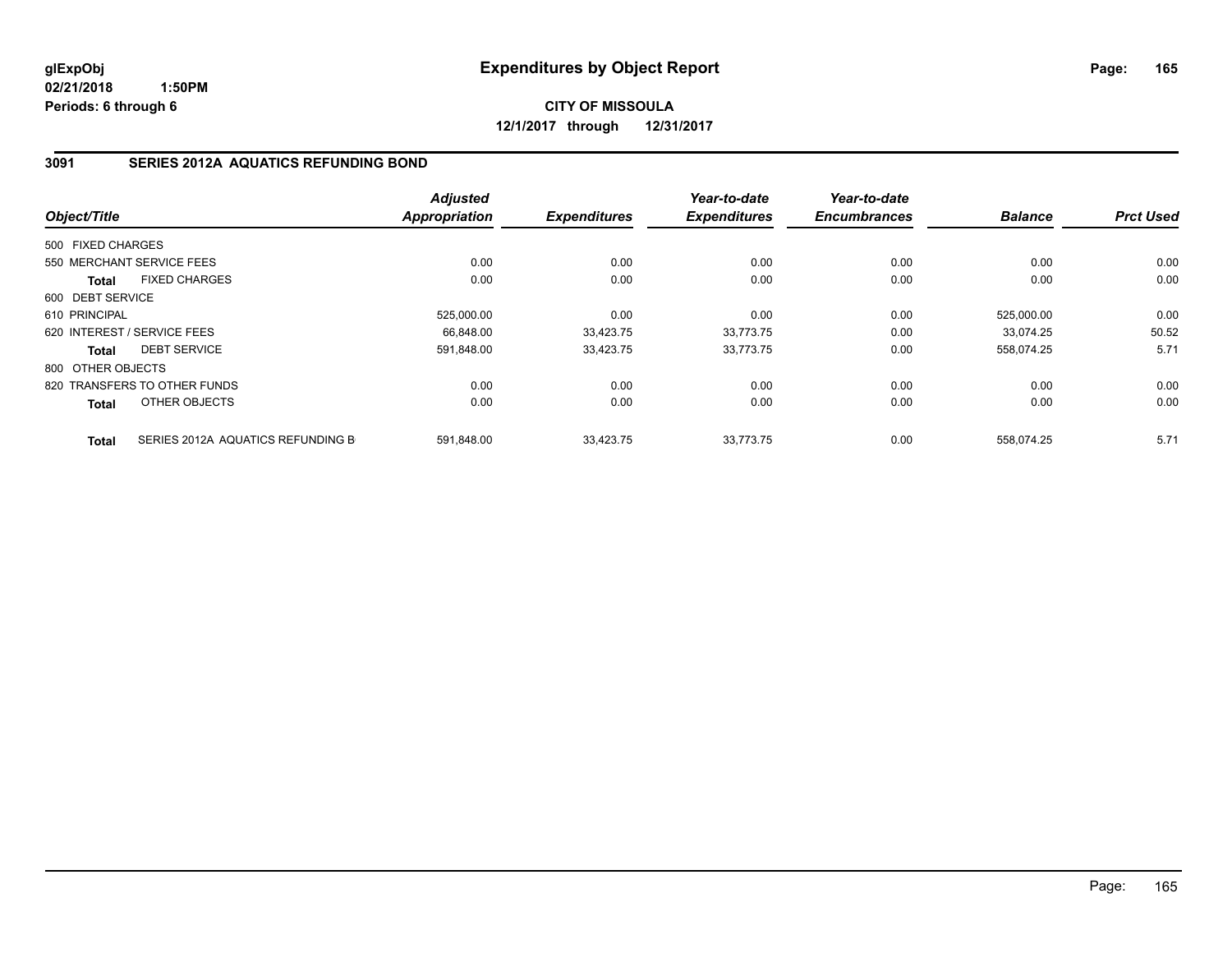#### **3092 Series 2013A GO REFUNDING BONDS**

|                                      | <b>Adjusted</b>      |                     | Year-to-date        | Year-to-date<br><b>Encumbrances</b> | <b>Balance</b> | <b>Prct Used</b> |
|--------------------------------------|----------------------|---------------------|---------------------|-------------------------------------|----------------|------------------|
| Object/Title                         | <b>Appropriation</b> | <b>Expenditures</b> | <b>Expenditures</b> |                                     |                |                  |
| 500 FIXED CHARGES                    |                      |                     |                     |                                     |                |                  |
| 550 MERCHANT SERVICE FEES            | 0.00                 | 0.00                | 0.00                | 0.00                                | 0.00           | 0.00             |
| <b>FIXED CHARGES</b><br><b>Total</b> | 0.00                 | 0.00                | 0.00                | 0.00                                | 0.00           | 0.00             |
| 600 DEBT SERVICE                     |                      |                     |                     |                                     |                |                  |
| 610 PRINCIPAL                        | 465,000.00           | 0.00                | 0.00                | 0.00                                | 465.000.00     | 0.00             |
| 620 INTEREST / SERVICE FEES          | 81.780.00            | 40.890.00           | 40,890.00           | 0.00                                | 40,890.00      | 50.00            |
| <b>DEBT SERVICE</b><br><b>Total</b>  | 546.780.00           | 40,890.00           | 40,890.00           | 0.00                                | 505,890.00     | 7.48             |
| 800 OTHER OBJECTS                    |                      |                     |                     |                                     |                |                  |
| 820 TRANSFERS TO OTHER FUNDS         | 0.00                 | 0.00                | 0.00                | 0.00                                | 0.00           | 0.00             |
| OTHER OBJECTS<br><b>Total</b>        | 0.00                 | 0.00                | 0.00                | 0.00                                | 0.00           | 0.00             |
| NON-DEPARTMENTAL<br><b>Total</b>     | 546,780.00           | 40,890.00           | 40,890.00           | 0.00                                | 505,890.00     | 7.48             |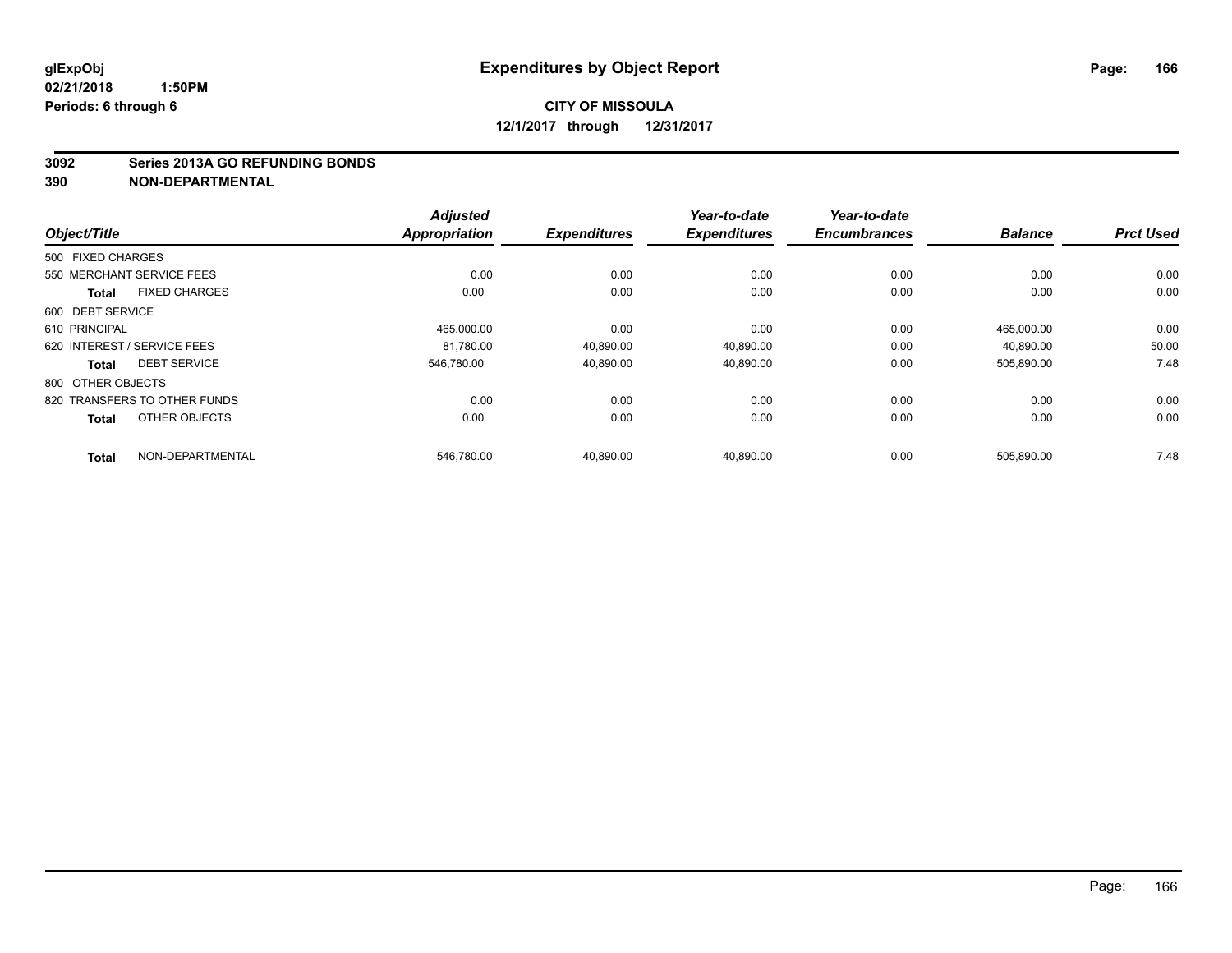**CITY OF MISSOULA 12/1/2017 through 12/31/2017**

## **3092 Series 2013A GO REFUNDING BONDS**

| Object/Title      |                                 | <b>Adjusted</b><br>Appropriation | <b>Expenditures</b> | Year-to-date<br><b>Expenditures</b> | Year-to-date<br><b>Encumbrances</b> | <b>Balance</b> | <b>Prct Used</b> |
|-------------------|---------------------------------|----------------------------------|---------------------|-------------------------------------|-------------------------------------|----------------|------------------|
| 500 FIXED CHARGES |                                 |                                  |                     |                                     |                                     |                |                  |
|                   | 550 MERCHANT SERVICE FEES       | 0.00                             | 0.00                | 0.00                                | 0.00                                | 0.00           | 0.00             |
|                   |                                 |                                  |                     |                                     |                                     |                |                  |
| <b>Total</b>      | <b>FIXED CHARGES</b>            | 0.00                             | 0.00                | 0.00                                | 0.00                                | 0.00           | 0.00             |
| 600 DEBT SERVICE  |                                 |                                  |                     |                                     |                                     |                |                  |
| 610 PRINCIPAL     |                                 | 465.000.00                       | 0.00                | 0.00                                | 0.00                                | 465,000.00     | 0.00             |
|                   | 620 INTEREST / SERVICE FEES     | 81,780.00                        | 40,890.00           | 40,890.00                           | 0.00                                | 40.890.00      | 50.00            |
| <b>Total</b>      | <b>DEBT SERVICE</b>             | 546.780.00                       | 40,890.00           | 40,890.00                           | 0.00                                | 505,890.00     | 7.48             |
| 800 OTHER OBJECTS |                                 |                                  |                     |                                     |                                     |                |                  |
|                   | 820 TRANSFERS TO OTHER FUNDS    | 0.00                             | 0.00                | 0.00                                | 0.00                                | 0.00           | 0.00             |
| <b>Total</b>      | OTHER OBJECTS                   | 0.00                             | 0.00                | 0.00                                | 0.00                                | 0.00           | 0.00             |
| <b>Total</b>      | Series 2013A GO REFUNDING BONDS | 546.780.00                       | 40.890.00           | 40.890.00                           | 0.00                                | 505.890.00     | 7.48             |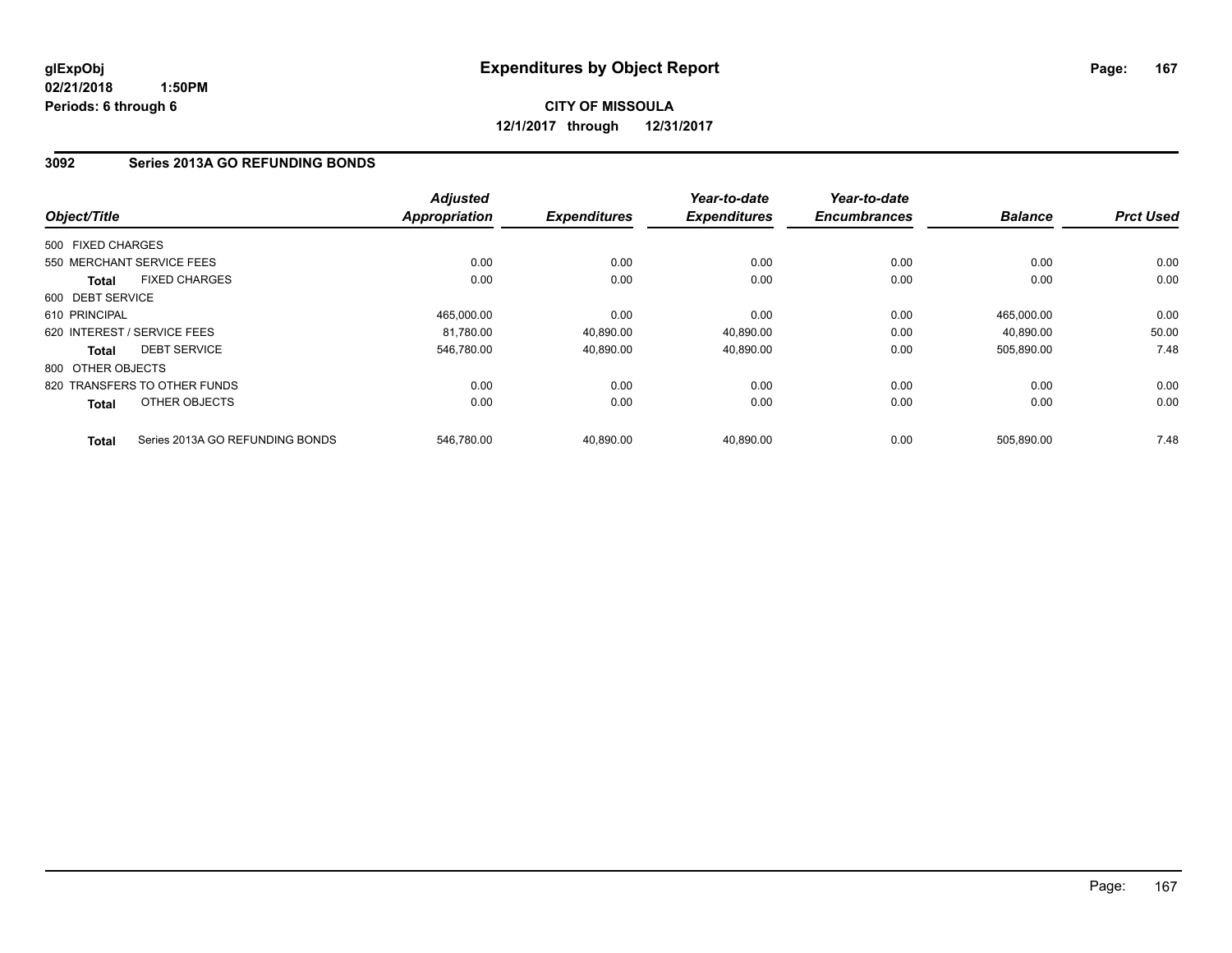#### **3095 2004 REFUNDING BONDS DEBT SERVICE**

|                                      | <b>Adjusted</b>      |                     | Year-to-date        | Year-to-date        |                |                  |
|--------------------------------------|----------------------|---------------------|---------------------|---------------------|----------------|------------------|
| Object/Title                         | <b>Appropriation</b> | <b>Expenditures</b> | <b>Expenditures</b> | <b>Encumbrances</b> | <b>Balance</b> | <b>Prct Used</b> |
| 500 FIXED CHARGES                    |                      |                     |                     |                     |                |                  |
| 550 MERCHANT SERVICE FEES            | 0.00                 | 0.00                | 0.00                | 0.00                | 0.00           | 0.00             |
| <b>FIXED CHARGES</b><br><b>Total</b> | 0.00                 | 0.00                | 0.00                | 0.00                | 0.00           | 0.00             |
| 600 DEBT SERVICE                     |                      |                     |                     |                     |                |                  |
| 610 PRINCIPAL                        | 0.00                 | 0.00                | 0.00                | 0.00                | 0.00           | 0.00             |
| 620 INTEREST / SERVICE FEES          | 0.00                 | 0.00                | 0.00                | 0.00                | 0.00           | 0.00             |
| <b>DEBT SERVICE</b><br><b>Total</b>  | 0.00                 | 0.00                | 0.00                | 0.00                | 0.00           | 0.00             |
| NON-DEPARTMENTAL<br><b>Total</b>     | 0.00                 | 0.00                | 0.00                | 0.00                | 0.00           | 0.00             |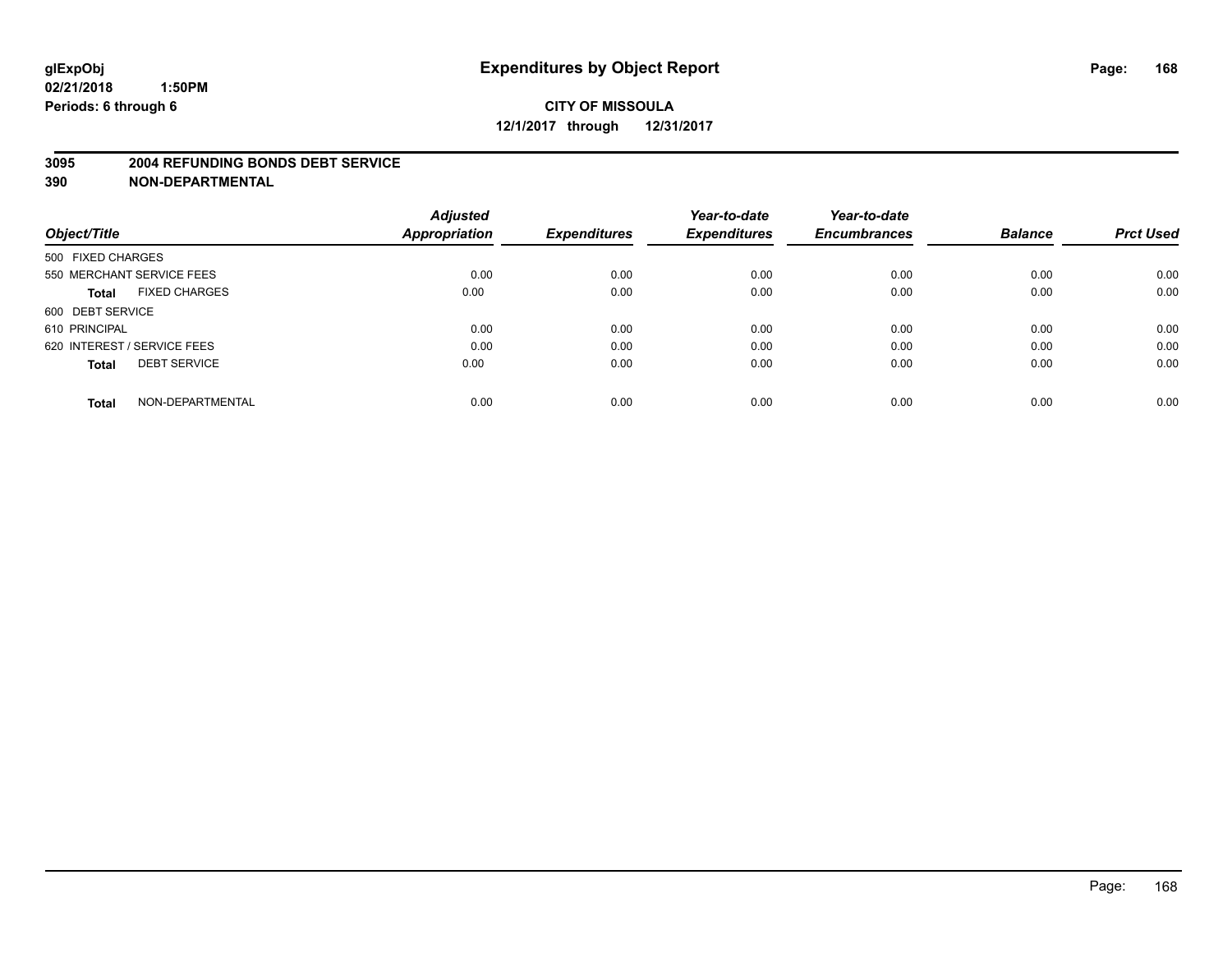**CITY OF MISSOULA 12/1/2017 through 12/31/2017**

## **3095 2004 REFUNDING BONDS DEBT SERVICE**

| Object/Title                |                                   | <b>Adjusted</b><br><b>Appropriation</b> | <b>Expenditures</b> | Year-to-date<br><b>Expenditures</b> | Year-to-date<br><b>Encumbrances</b> | <b>Balance</b> | <b>Prct Used</b> |
|-----------------------------|-----------------------------------|-----------------------------------------|---------------------|-------------------------------------|-------------------------------------|----------------|------------------|
| 500 FIXED CHARGES           |                                   |                                         |                     |                                     |                                     |                |                  |
| 550 MERCHANT SERVICE FEES   |                                   | 0.00                                    | 0.00                | 0.00                                | 0.00                                | 0.00           | 0.00             |
| <b>Total</b>                | <b>FIXED CHARGES</b>              | 0.00                                    | 0.00                | 0.00                                | 0.00                                | 0.00           | 0.00             |
| 600 DEBT SERVICE            |                                   |                                         |                     |                                     |                                     |                |                  |
| 610 PRINCIPAL               |                                   | 0.00                                    | 0.00                | 0.00                                | 0.00                                | 0.00           | 0.00             |
| 620 INTEREST / SERVICE FEES |                                   | 0.00                                    | 0.00                | 0.00                                | 0.00                                | 0.00           | 0.00             |
| <b>Total</b>                | <b>DEBT SERVICE</b>               | 0.00                                    | 0.00                | 0.00                                | 0.00                                | 0.00           | 0.00             |
| <b>Total</b>                | 2004 REFUNDING BONDS DEBT SERVICE | 0.00                                    | 0.00                | 0.00                                | 0.00                                | 0.00           | 0.00             |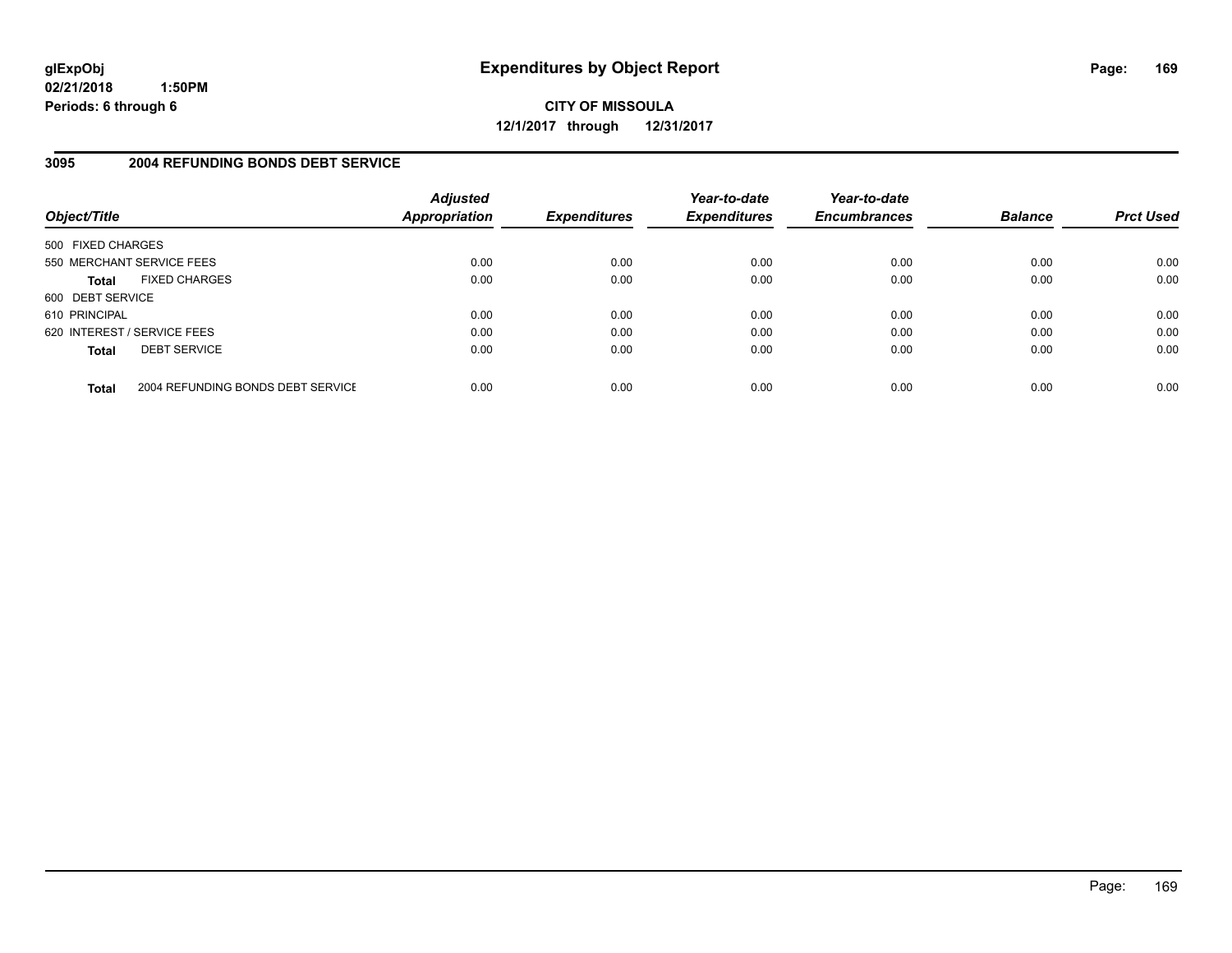#### **3096 NEW FIRE STATION GO BOND**

| Object/Title                         | <b>Adjusted</b><br><b>Appropriation</b> | <b>Expenditures</b> | Year-to-date<br><b>Expenditures</b> | Year-to-date<br><b>Encumbrances</b> | <b>Balance</b> | <b>Prct Used</b> |
|--------------------------------------|-----------------------------------------|---------------------|-------------------------------------|-------------------------------------|----------------|------------------|
| 500 FIXED CHARGES                    |                                         |                     |                                     |                                     |                |                  |
| 550 MERCHANT SERVICE FEES            | 0.00                                    | 0.00                | 0.00                                | 0.00                                | 0.00           | 0.00             |
| <b>FIXED CHARGES</b><br><b>Total</b> | 0.00                                    | 0.00                | 0.00                                | 0.00                                | 0.00           | 0.00             |
| 600 DEBT SERVICE                     |                                         |                     |                                     |                                     |                |                  |
| 610 PRINCIPAL                        | 0.00                                    | 0.00                | 0.00                                | 0.00                                | 0.00           | 0.00             |
| 620 INTEREST / SERVICE FEES          | 0.00                                    | 0.00                | 0.00                                | 0.00                                | 0.00           | 0.00             |
| <b>DEBT SERVICE</b><br><b>Total</b>  | 0.00                                    | 0.00                | 0.00                                | 0.00                                | 0.00           | 0.00             |
| 800 OTHER OBJECTS                    |                                         |                     |                                     |                                     |                |                  |
| 820 TRANSFERS TO OTHER FUNDS         | 0.00                                    | 0.00                | 0.00                                | 0.00                                | 0.00           | 0.00             |
| OTHER OBJECTS<br><b>Total</b>        | 0.00                                    | 0.00                | 0.00                                | 0.00                                | 0.00           | 0.00             |
|                                      |                                         |                     |                                     |                                     |                |                  |
| NON-DEPARTMENTAL<br><b>Total</b>     | 0.00                                    | 0.00                | 0.00                                | 0.00                                | 0.00           | 0.00             |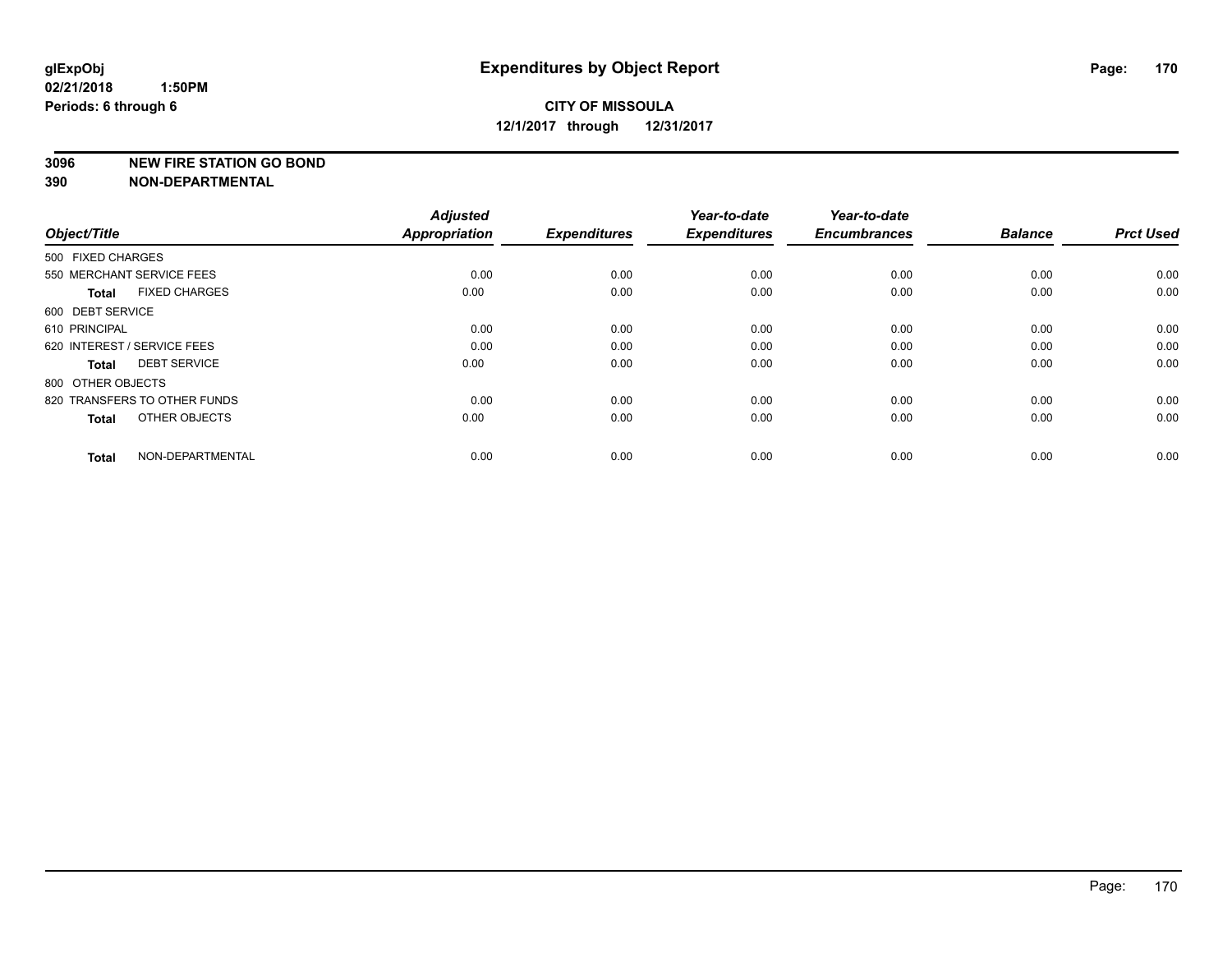# **3096 NEW FIRE STATION GO BOND**

| Object/Title      |                              | <b>Adjusted</b><br>Appropriation | <b>Expenditures</b> | Year-to-date<br><b>Expenditures</b> | Year-to-date<br><b>Encumbrances</b> | <b>Balance</b> | <b>Prct Used</b> |
|-------------------|------------------------------|----------------------------------|---------------------|-------------------------------------|-------------------------------------|----------------|------------------|
| 500 FIXED CHARGES |                              |                                  |                     |                                     |                                     |                |                  |
|                   | 550 MERCHANT SERVICE FEES    | 0.00                             | 0.00                | 0.00                                | 0.00                                | 0.00           | 0.00             |
| <b>Total</b>      | <b>FIXED CHARGES</b>         | 0.00                             | 0.00                | 0.00                                | 0.00                                | 0.00           | 0.00             |
| 600 DEBT SERVICE  |                              |                                  |                     |                                     |                                     |                |                  |
| 610 PRINCIPAL     |                              | 0.00                             | 0.00                | 0.00                                | 0.00                                | 0.00           | 0.00             |
|                   | 620 INTEREST / SERVICE FEES  | 0.00                             | 0.00                | 0.00                                | 0.00                                | 0.00           | 0.00             |
| Total             | <b>DEBT SERVICE</b>          | 0.00                             | 0.00                | 0.00                                | 0.00                                | 0.00           | 0.00             |
| 800 OTHER OBJECTS |                              |                                  |                     |                                     |                                     |                |                  |
|                   | 820 TRANSFERS TO OTHER FUNDS | 0.00                             | 0.00                | 0.00                                | 0.00                                | 0.00           | 0.00             |
| <b>Total</b>      | OTHER OBJECTS                | 0.00                             | 0.00                | 0.00                                | 0.00                                | 0.00           | 0.00             |
| <b>Total</b>      | NEW FIRE STATION GO BOND     | 0.00                             | 0.00                | 0.00                                | 0.00                                | 0.00           | 0.00             |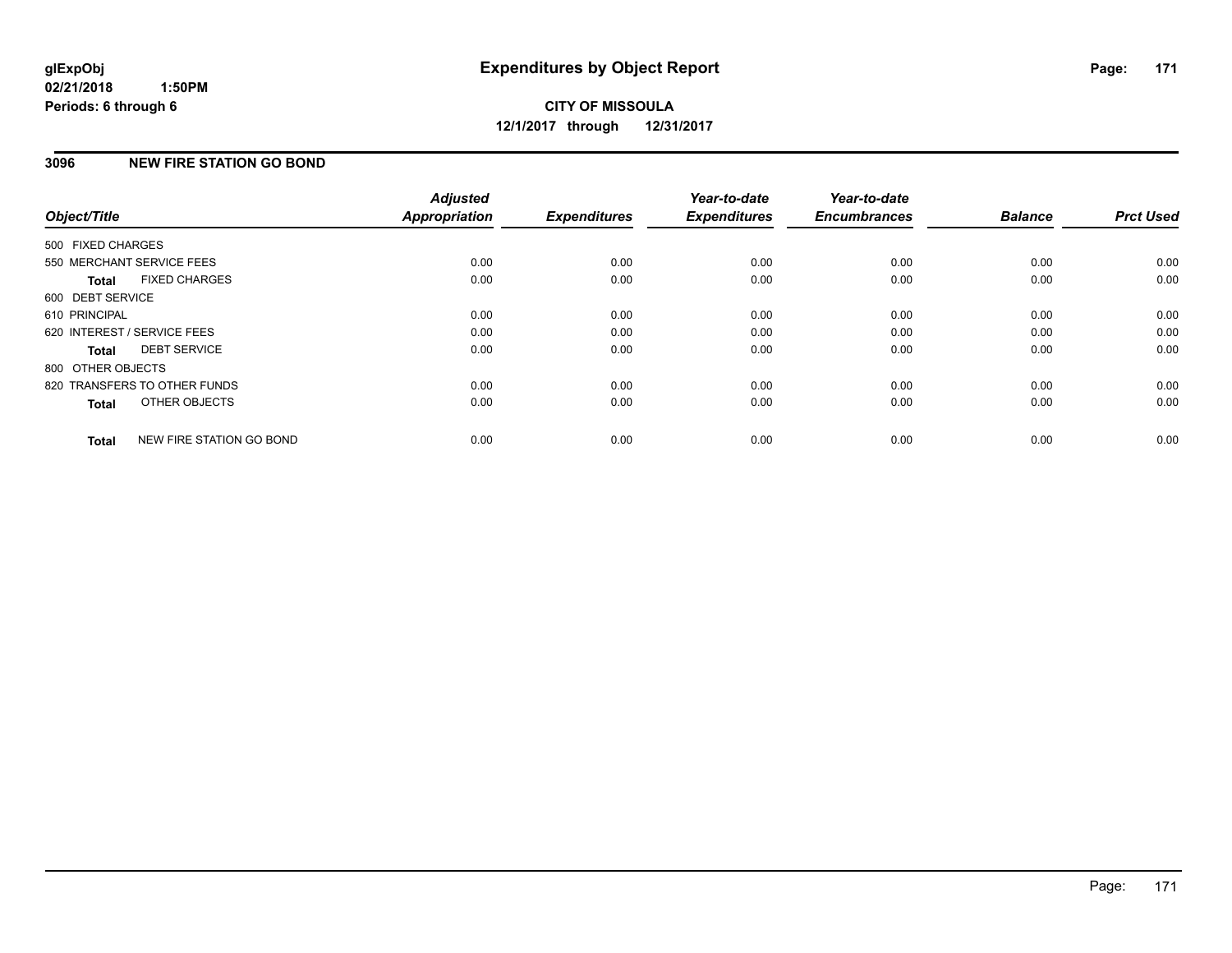**3097 2007 REFUNDING BONDS**

| Object/Title                         | <b>Adjusted</b><br>Appropriation | <b>Expenditures</b> | Year-to-date<br><b>Expenditures</b> | Year-to-date<br><b>Encumbrances</b> | <b>Balance</b> | <b>Prct Used</b> |
|--------------------------------------|----------------------------------|---------------------|-------------------------------------|-------------------------------------|----------------|------------------|
| 500 FIXED CHARGES                    |                                  |                     |                                     |                                     |                |                  |
| 500 FIXED CHARGES                    | 0.00                             | 0.00                | 0.00                                | 0.00                                | 0.00           | 0.00             |
| 550 MERCHANT SERVICE FEES            | 0.00                             | 0.00                | 0.00                                | 0.00                                | 0.00           | 0.00             |
| <b>FIXED CHARGES</b><br><b>Total</b> | 0.00                             | 0.00                | 0.00                                | 0.00                                | 0.00           | 0.00             |
| 600 DEBT SERVICE                     |                                  |                     |                                     |                                     |                |                  |
| 610 PRINCIPAL                        | 0.00                             | 0.00                | 0.00                                | 0.00                                | 0.00           | 0.00             |
| 620 INTEREST / SERVICE FEES          | 0.00                             | 0.00                | 0.00                                | 0.00                                | 0.00           | 0.00             |
| <b>DEBT SERVICE</b><br><b>Total</b>  | 0.00                             | 0.00                | 0.00                                | 0.00                                | 0.00           | 0.00             |
| NON-DEPARTMENTAL<br><b>Total</b>     | 0.00                             | 0.00                | 0.00                                | 0.00                                | 0.00           | 0.00             |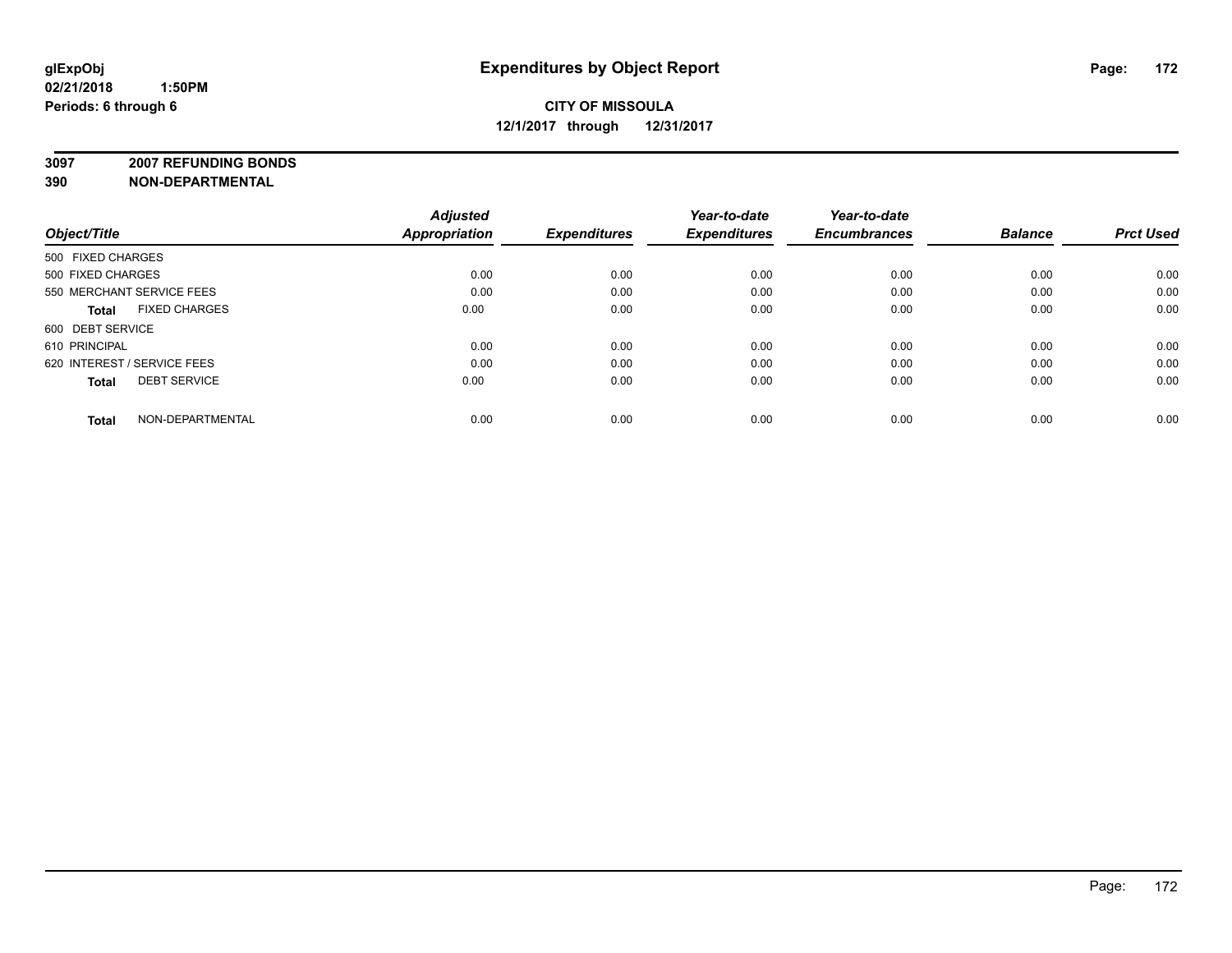#### **3097 2007 REFUNDING BONDS**

| Object/Title                |                      | <b>Adjusted</b><br><b>Appropriation</b> | <b>Expenditures</b> | Year-to-date<br><b>Expenditures</b> | Year-to-date<br><b>Encumbrances</b> | <b>Balance</b> | <b>Prct Used</b> |
|-----------------------------|----------------------|-----------------------------------------|---------------------|-------------------------------------|-------------------------------------|----------------|------------------|
| 500 FIXED CHARGES           |                      |                                         |                     |                                     |                                     |                |                  |
| 500 FIXED CHARGES           |                      | 0.00                                    | 0.00                | 0.00                                | 0.00                                | 0.00           | 0.00             |
| 550 MERCHANT SERVICE FEES   |                      | 0.00                                    | 0.00                | 0.00                                | 0.00                                | 0.00           | 0.00             |
| <b>Total</b>                | <b>FIXED CHARGES</b> | 0.00                                    | 0.00                | 0.00                                | 0.00                                | 0.00           | 0.00             |
| 600 DEBT SERVICE            |                      |                                         |                     |                                     |                                     |                |                  |
| 610 PRINCIPAL               |                      | 0.00                                    | 0.00                | 0.00                                | 0.00                                | 0.00           | 0.00             |
| 620 INTEREST / SERVICE FEES |                      | 0.00                                    | 0.00                | 0.00                                | 0.00                                | 0.00           | 0.00             |
| <b>Total</b>                | <b>DEBT SERVICE</b>  | 0.00                                    | 0.00                | 0.00                                | 0.00                                | 0.00           | 0.00             |
| <b>Total</b>                | 2007 REFUNDING BONDS | 0.00                                    | 0.00                | 0.00                                | 0.00                                | 0.00           | 0.00             |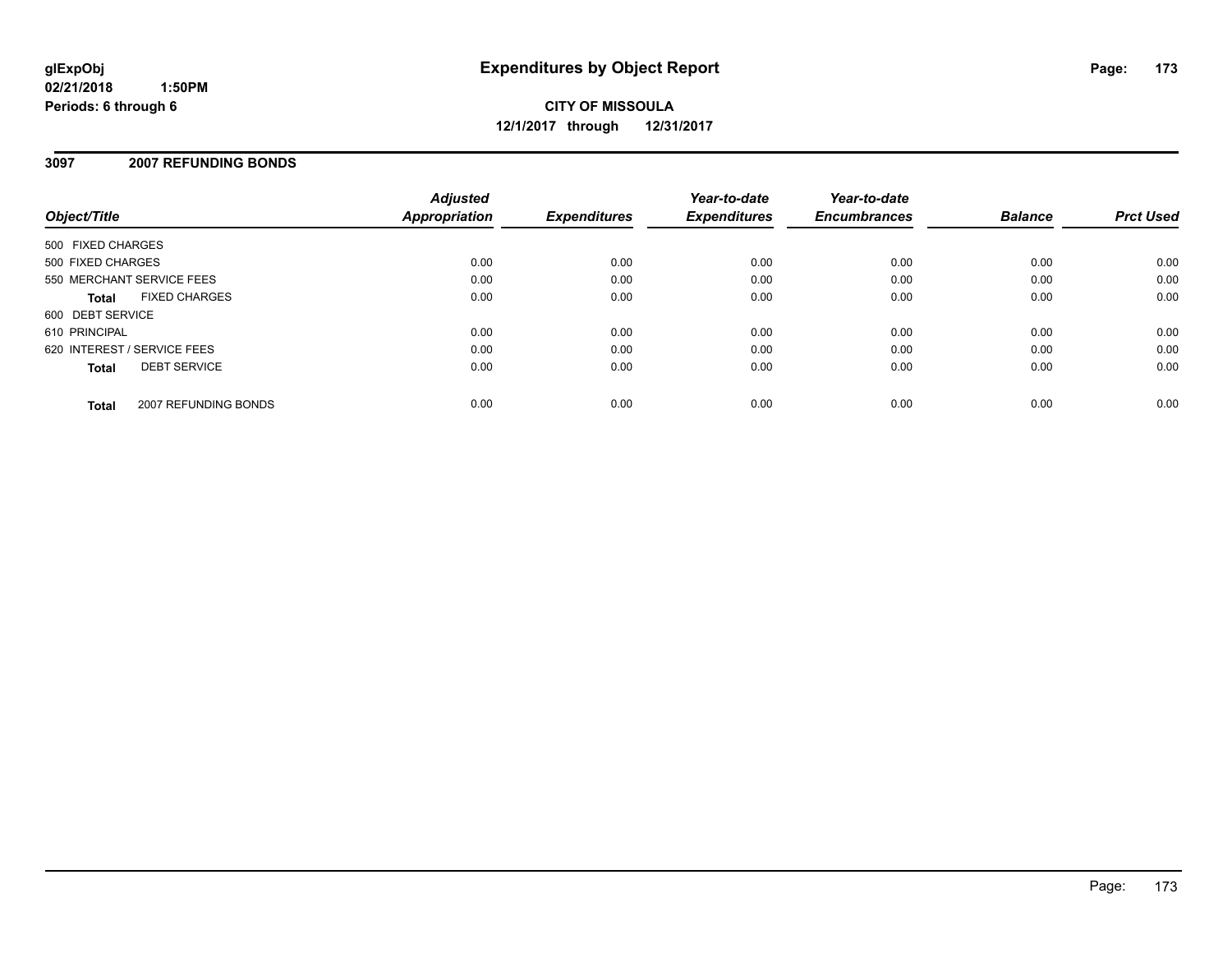# **CITY OF MISSOULA 12/1/2017 through 12/31/2017**

#### **3100 SIDEWALK & CURB WARRANTS FUND**

| Object/Title                         | <b>Adjusted</b><br><b>Appropriation</b> | <b>Expenditures</b> | Year-to-date<br><b>Expenditures</b> | Year-to-date<br><b>Encumbrances</b> | <b>Balance</b> | <b>Prct Used</b> |
|--------------------------------------|-----------------------------------------|---------------------|-------------------------------------|-------------------------------------|----------------|------------------|
| 500 FIXED CHARGES                    |                                         |                     |                                     |                                     |                |                  |
| 550 MERCHANT SERVICE FEES            | 0.00                                    | 0.00                | 0.00                                | 0.00                                | 0.00           | 0.00             |
| <b>FIXED CHARGES</b><br><b>Total</b> | 0.00                                    | 0.00                | 0.00                                | 0.00                                | 0.00           | 0.00             |
| 600 DEBT SERVICE                     |                                         |                     |                                     |                                     |                |                  |
| 610 PRINCIPAL                        | 0.00                                    | 0.00                | 0.00                                | 0.00                                | 0.00           | 0.00             |
| 620 INTEREST / SERVICE FEES          | 0.00                                    | 0.00                | 0.00                                | 0.00                                | 0.00           | 0.00             |
| <b>DEBT SERVICE</b><br><b>Total</b>  | 0.00                                    | 0.00                | 0.00                                | 0.00                                | 0.00           | 0.00             |
| 800 OTHER OBJECTS                    |                                         |                     |                                     |                                     |                |                  |
| 820 TRANSFERS TO OTHER FUNDS         | 0.00                                    | 0.00                | 0.00                                | 0.00                                | 0.00           | 0.00             |
| OTHER OBJECTS<br><b>Total</b>        | 0.00                                    | 0.00                | 0.00                                | 0.00                                | 0.00           | 0.00             |
|                                      |                                         |                     |                                     |                                     |                |                  |
| NON-DEPARTMENTAL<br><b>Total</b>     | 0.00                                    | 0.00                | 0.00                                | 0.00                                | 0.00           | 0.00             |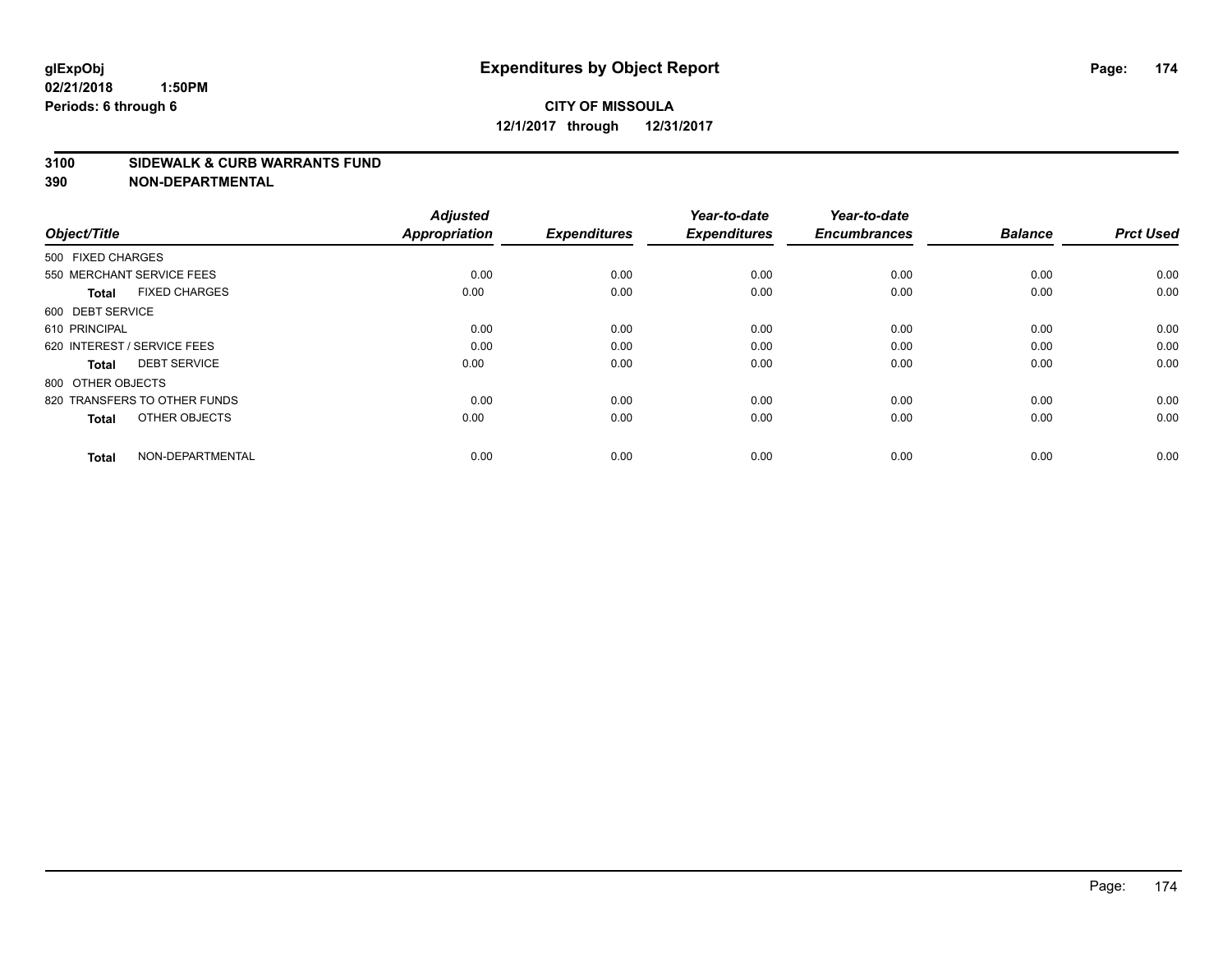**CITY OF MISSOULA 12/1/2017 through 12/31/2017**

## **3100 SIDEWALK & CURB WARRANTS FUND**

| Object/Title      |                               | <b>Adjusted</b><br><b>Appropriation</b> | <b>Expenditures</b> | Year-to-date<br><b>Expenditures</b> | Year-to-date<br><b>Encumbrances</b> | <b>Balance</b> | <b>Prct Used</b> |
|-------------------|-------------------------------|-----------------------------------------|---------------------|-------------------------------------|-------------------------------------|----------------|------------------|
| 500 FIXED CHARGES |                               |                                         |                     |                                     |                                     |                |                  |
|                   | 550 MERCHANT SERVICE FEES     | 0.00                                    | 0.00                | 0.00                                | 0.00                                | 0.00           | 0.00             |
| <b>Total</b>      | <b>FIXED CHARGES</b>          | 0.00                                    | 0.00                | 0.00                                | 0.00                                | 0.00           | 0.00             |
| 600 DEBT SERVICE  |                               |                                         |                     |                                     |                                     |                |                  |
| 610 PRINCIPAL     |                               | 0.00                                    | 0.00                | 0.00                                | 0.00                                | 0.00           | 0.00             |
|                   | 620 INTEREST / SERVICE FEES   | 0.00                                    | 0.00                | 0.00                                | 0.00                                | 0.00           | 0.00             |
| Total             | <b>DEBT SERVICE</b>           | 0.00                                    | 0.00                | 0.00                                | 0.00                                | 0.00           | 0.00             |
| 800 OTHER OBJECTS |                               |                                         |                     |                                     |                                     |                |                  |
|                   | 820 TRANSFERS TO OTHER FUNDS  | 0.00                                    | 0.00                | 0.00                                | 0.00                                | 0.00           | 0.00             |
| <b>Total</b>      | OTHER OBJECTS                 | 0.00                                    | 0.00                | 0.00                                | 0.00                                | 0.00           | 0.00             |
| <b>Total</b>      | SIDEWALK & CURB WARRANTS FUND | 0.00                                    | 0.00                | 0.00                                | 0.00                                | 0.00           | 0.00             |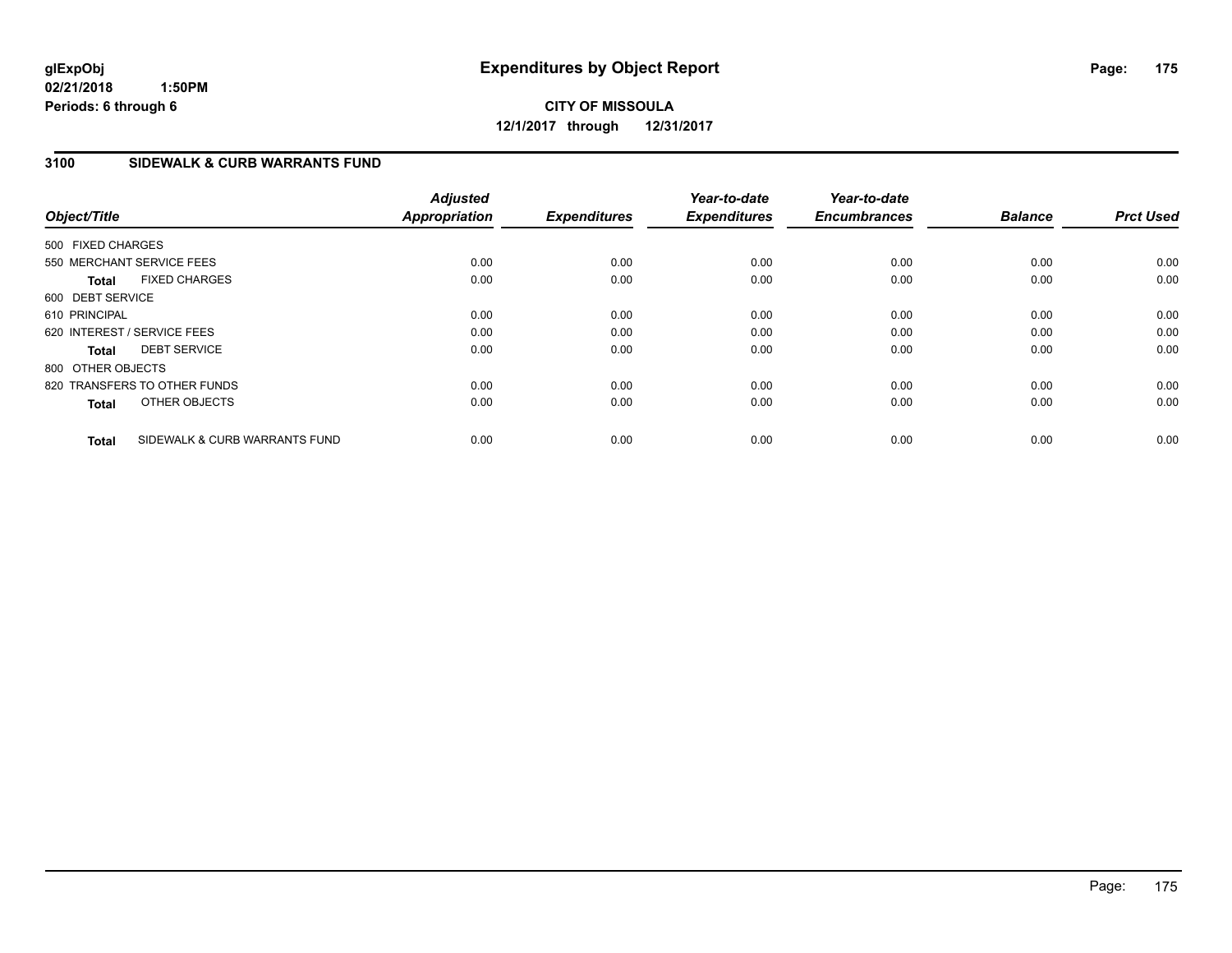#### **3200 FY99 SIDEWALK & CURB DEBT SERVICE FUND**

| Object/Title                         | <b>Adjusted</b><br>Appropriation | <b>Expenditures</b> | Year-to-date<br><b>Expenditures</b> | Year-to-date<br><b>Encumbrances</b> | <b>Balance</b> | <b>Prct Used</b> |
|--------------------------------------|----------------------------------|---------------------|-------------------------------------|-------------------------------------|----------------|------------------|
| 500 FIXED CHARGES                    |                                  |                     |                                     |                                     |                |                  |
|                                      |                                  |                     |                                     |                                     |                |                  |
| 550 MERCHANT SERVICE FEES            | 0.00                             | 0.00                | 0.00                                | 0.00                                | 0.00           | 0.00             |
| <b>FIXED CHARGES</b><br><b>Total</b> | 0.00                             | 0.00                | 0.00                                | 0.00                                | 0.00           | 0.00             |
| 600 DEBT SERVICE                     |                                  |                     |                                     |                                     |                |                  |
| 610 PRINCIPAL                        | 0.00                             | 0.00                | 0.00                                | 0.00                                | 0.00           | 0.00             |
| 620 INTEREST / SERVICE FEES          | 0.00                             | 0.00                | 0.00                                | 0.00                                | 0.00           | 0.00             |
| <b>DEBT SERVICE</b><br><b>Total</b>  | 0.00                             | 0.00                | 0.00                                | 0.00                                | 0.00           | 0.00             |
| 800 OTHER OBJECTS                    |                                  |                     |                                     |                                     |                |                  |
| 820 TRANSFERS TO OTHER FUNDS         | 0.00                             | 0.00                | 0.00                                | 0.00                                | 0.00           | 0.00             |
| OTHER OBJECTS<br><b>Total</b>        | 0.00                             | 0.00                | 0.00                                | 0.00                                | 0.00           | 0.00             |
|                                      |                                  |                     |                                     |                                     |                |                  |
| NON-DEPARTMENTAL<br><b>Total</b>     | 0.00                             | 0.00                | 0.00                                | 0.00                                | 0.00           | 0.00             |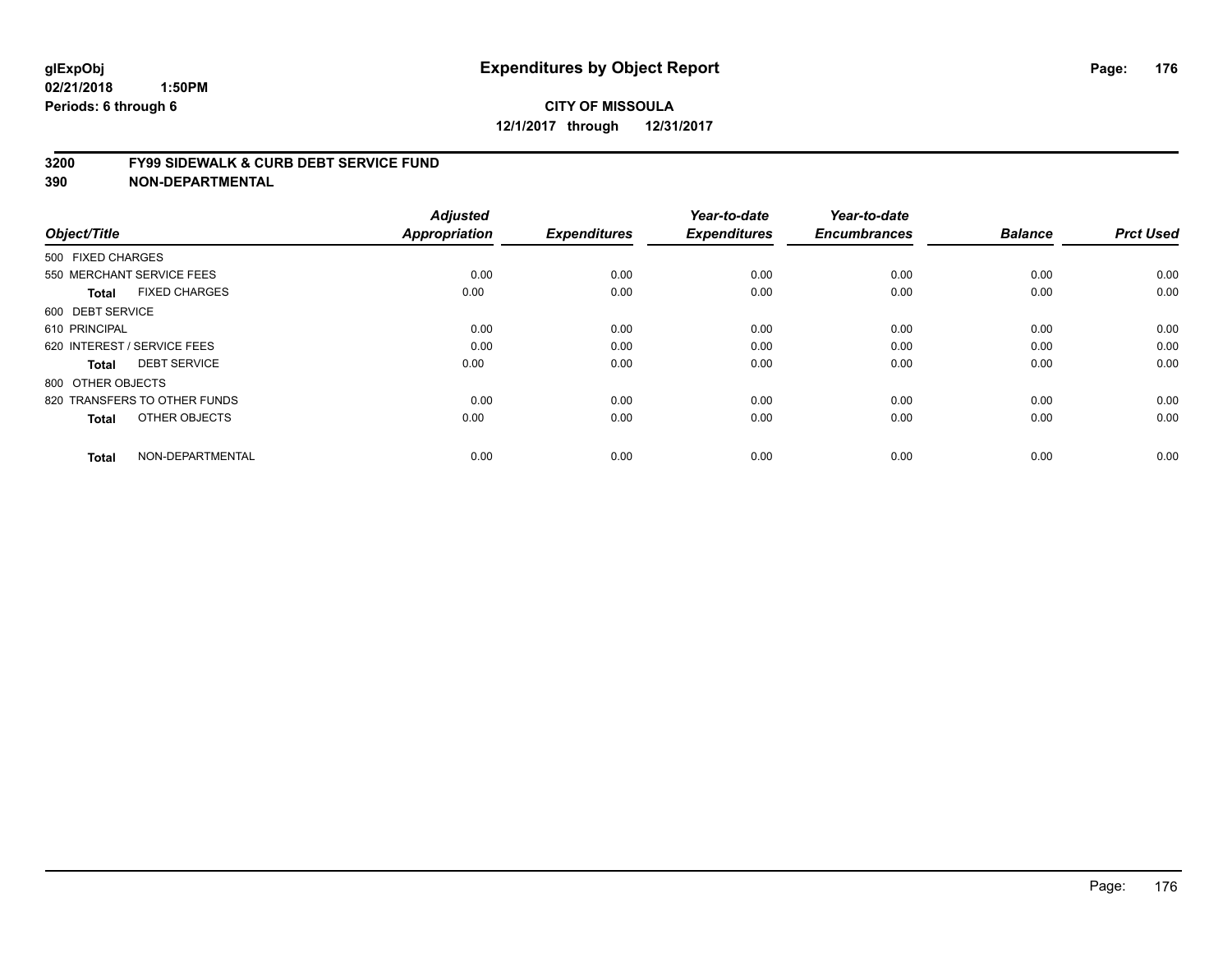**CITY OF MISSOULA 12/1/2017 through 12/31/2017**

## **3200 FY99 SIDEWALK & CURB DEBT SERVICE FUND**

| Object/Title      |                                              | <b>Adjusted</b><br><b>Appropriation</b> | <b>Expenditures</b> | Year-to-date<br><b>Expenditures</b> | Year-to-date<br><b>Encumbrances</b> | <b>Balance</b> | <b>Prct Used</b> |
|-------------------|----------------------------------------------|-----------------------------------------|---------------------|-------------------------------------|-------------------------------------|----------------|------------------|
| 500 FIXED CHARGES |                                              |                                         |                     |                                     |                                     |                |                  |
|                   | 550 MERCHANT SERVICE FEES                    | 0.00                                    | 0.00                | 0.00                                | 0.00                                | 0.00           | 0.00             |
| Total             | <b>FIXED CHARGES</b>                         | 0.00                                    | 0.00                | 0.00                                | 0.00                                | 0.00           | 0.00             |
| 600 DEBT SERVICE  |                                              |                                         |                     |                                     |                                     |                |                  |
| 610 PRINCIPAL     |                                              | 0.00                                    | 0.00                | 0.00                                | 0.00                                | 0.00           | 0.00             |
|                   | 620 INTEREST / SERVICE FEES                  | 0.00                                    | 0.00                | 0.00                                | 0.00                                | 0.00           | 0.00             |
| Total             | <b>DEBT SERVICE</b>                          | 0.00                                    | 0.00                | 0.00                                | 0.00                                | 0.00           | 0.00             |
| 800 OTHER OBJECTS |                                              |                                         |                     |                                     |                                     |                |                  |
|                   | 820 TRANSFERS TO OTHER FUNDS                 | 0.00                                    | 0.00                | 0.00                                | 0.00                                | 0.00           | 0.00             |
| <b>Total</b>      | OTHER OBJECTS                                | 0.00                                    | 0.00                | 0.00                                | 0.00                                | 0.00           | 0.00             |
| <b>Total</b>      | <b>FY99 SIDEWALK &amp; CURB DEBT SERVICE</b> | 0.00                                    | 0.00                | 0.00                                | 0.00                                | 0.00           | 0.00             |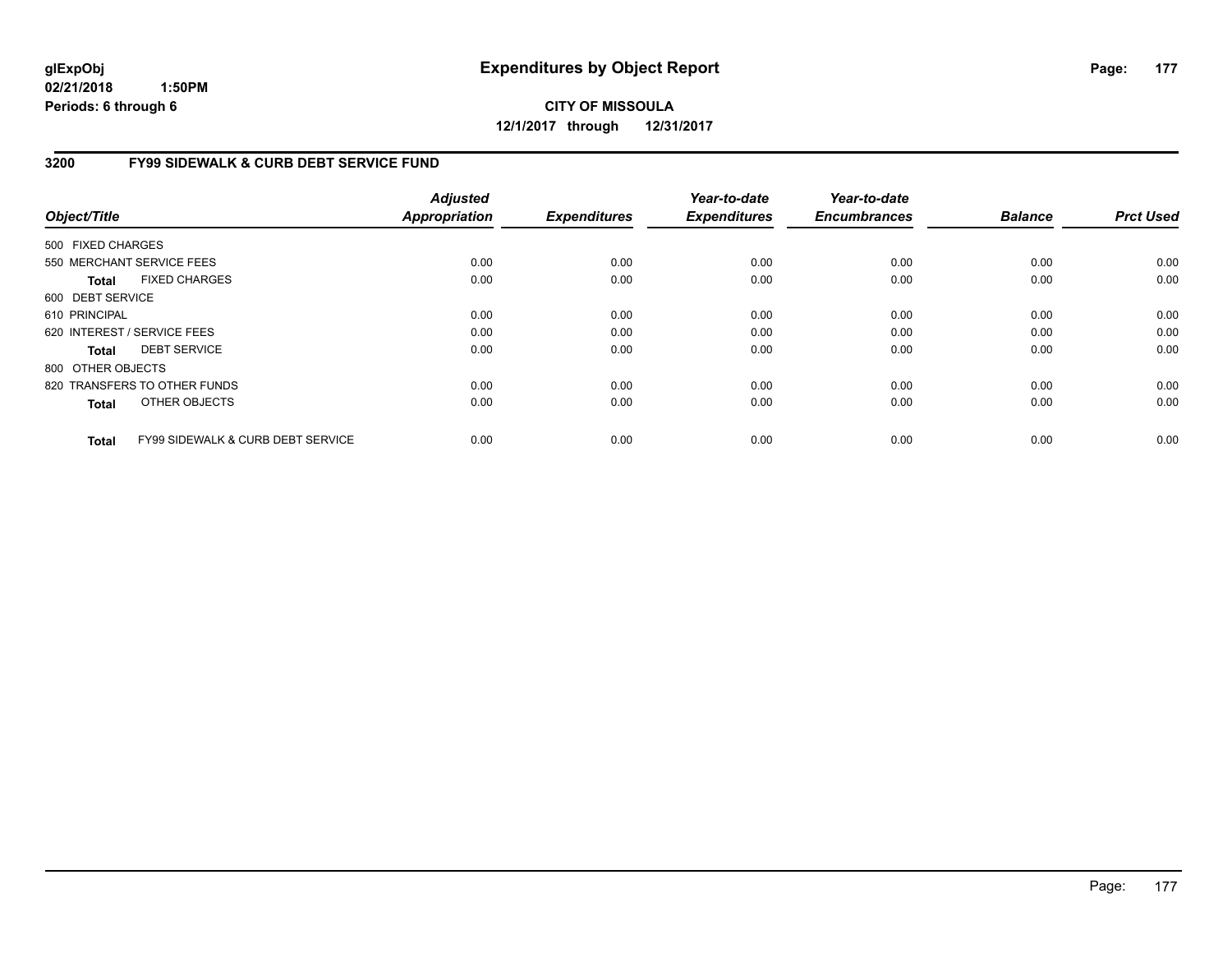#### **3300 FY00 SIDEWALK & CURB DEBT SERVICE FUND**

| Object/Title                         | <b>Adjusted</b><br>Appropriation | <b>Expenditures</b> | Year-to-date<br><b>Expenditures</b> | Year-to-date<br><b>Encumbrances</b> | <b>Balance</b> | <b>Prct Used</b> |
|--------------------------------------|----------------------------------|---------------------|-------------------------------------|-------------------------------------|----------------|------------------|
| 500 FIXED CHARGES                    |                                  |                     |                                     |                                     |                |                  |
| 550 MERCHANT SERVICE FEES            | 0.00                             | 0.00                | 0.00                                | 0.00                                | 0.00           | 0.00             |
| <b>FIXED CHARGES</b><br><b>Total</b> | 0.00                             | 0.00                | 0.00                                | 0.00                                | 0.00           | 0.00             |
| 600 DEBT SERVICE                     |                                  |                     |                                     |                                     |                |                  |
| 610 PRINCIPAL                        | 0.00                             | 0.00                | 0.00                                | 0.00                                | 0.00           | 0.00             |
| 620 INTEREST / SERVICE FEES          | 0.00                             | 0.00                | 0.00                                | 0.00                                | 0.00           | 0.00             |
| <b>DEBT SERVICE</b><br><b>Total</b>  | 0.00                             | 0.00                | 0.00                                | 0.00                                | 0.00           | 0.00             |
| NON-DEPARTMENTAL<br><b>Total</b>     | 0.00                             | 0.00                | 0.00                                | 0.00                                | 0.00           | 0.00             |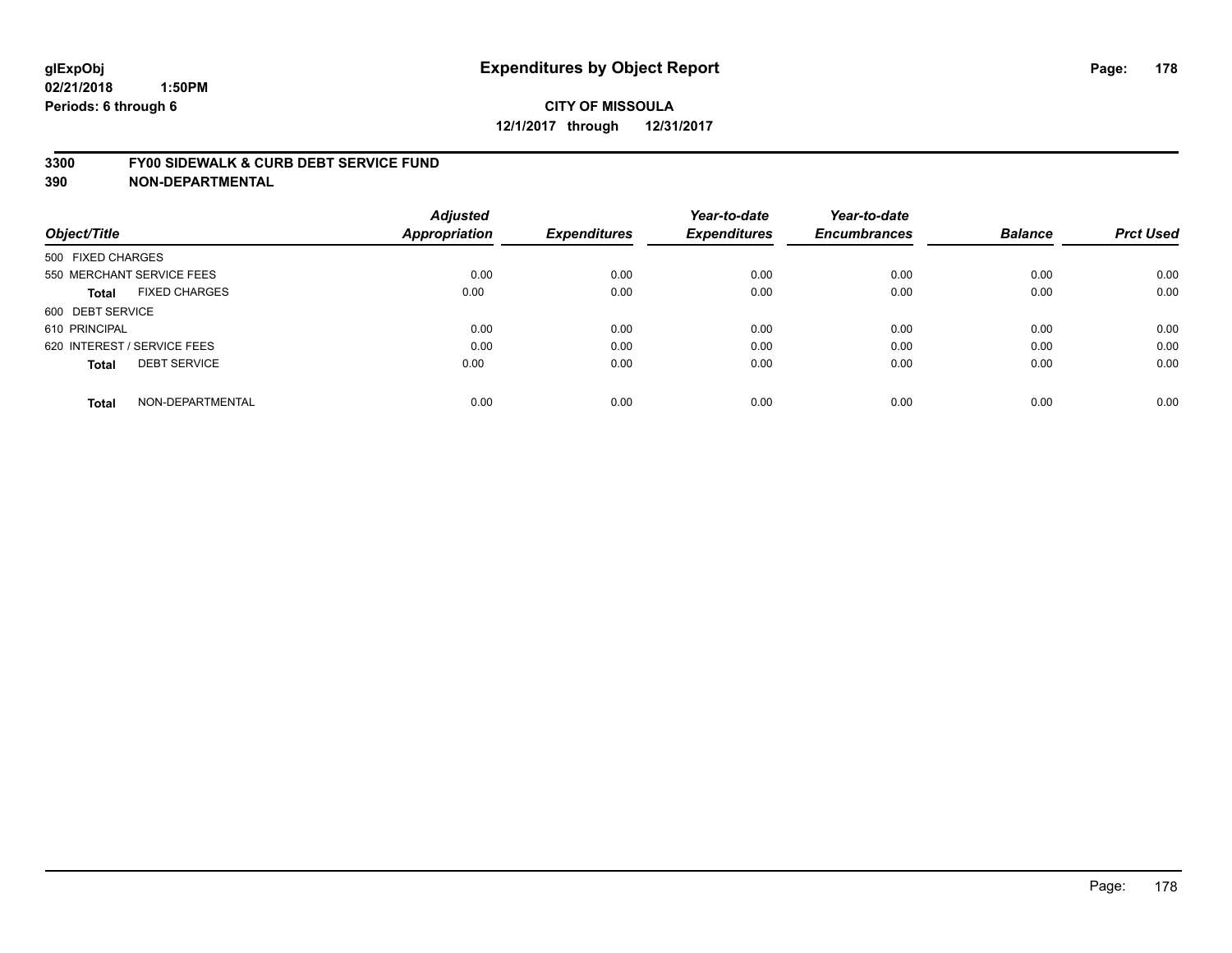**CITY OF MISSOULA 12/1/2017 through 12/31/2017**

## **3300 FY00 SIDEWALK & CURB DEBT SERVICE FUND**

| Object/Title      |                                   | <b>Adjusted</b><br><b>Appropriation</b> | <b>Expenditures</b> | Year-to-date<br><b>Expenditures</b> | Year-to-date<br><b>Encumbrances</b> | <b>Balance</b> | <b>Prct Used</b> |
|-------------------|-----------------------------------|-----------------------------------------|---------------------|-------------------------------------|-------------------------------------|----------------|------------------|
| 500 FIXED CHARGES |                                   |                                         |                     |                                     |                                     |                |                  |
|                   | 550 MERCHANT SERVICE FEES         | 0.00                                    | 0.00                | 0.00                                | 0.00                                | 0.00           | 0.00             |
| <b>Total</b>      | <b>FIXED CHARGES</b>              | 0.00                                    | 0.00                | 0.00                                | 0.00                                | 0.00           | 0.00             |
| 600 DEBT SERVICE  |                                   |                                         |                     |                                     |                                     |                |                  |
| 610 PRINCIPAL     |                                   | 0.00                                    | 0.00                | 0.00                                | 0.00                                | 0.00           | 0.00             |
|                   | 620 INTEREST / SERVICE FEES       | 0.00                                    | 0.00                | 0.00                                | 0.00                                | 0.00           | 0.00             |
| <b>Total</b>      | <b>DEBT SERVICE</b>               | 0.00                                    | 0.00                | 0.00                                | 0.00                                | 0.00           | 0.00             |
| <b>Total</b>      | FY00 SIDEWALK & CURB DEBT SERVICE | 0.00                                    | 0.00                | 0.00                                | 0.00                                | 0.00           | 0.00             |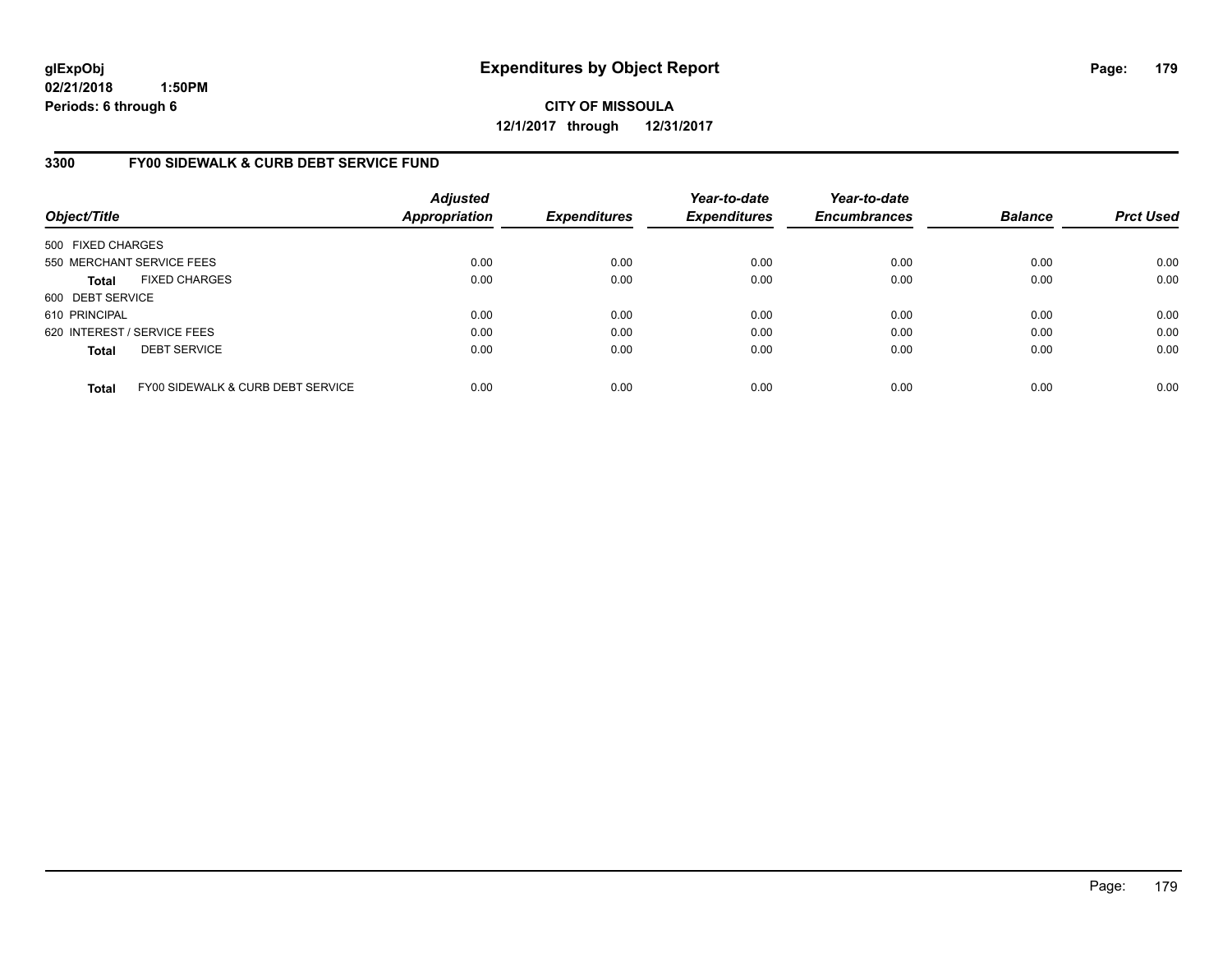# **3305 JUDGMENT LEVIES**

| Object/Title                        | <b>Adjusted</b><br><b>Appropriation</b> | <b>Expenditures</b> | Year-to-date<br><b>Expenditures</b> | Year-to-date<br><b>Encumbrances</b> | <b>Balance</b> | <b>Prct Used</b> |
|-------------------------------------|-----------------------------------------|---------------------|-------------------------------------|-------------------------------------|----------------|------------------|
| 600 DEBT SERVICE                    |                                         |                     |                                     |                                     |                |                  |
| 615 JUDGMENT LEVY DEBT PAYMENT      | 0.00                                    | 0.00                | 0.00                                | 0.00                                | 0.00           | 0.00             |
| <b>DEBT SERVICE</b><br><b>Total</b> | 0.00                                    | 0.00                | 0.00                                | 0.00                                | 0.00           | 0.00             |
| 800 OTHER OBJECTS                   |                                         |                     |                                     |                                     |                |                  |
| 820 TRANSFERS TO OTHER FUNDS        | 0.00                                    | 0.00                | 0.00                                | 0.00                                | 0.00           | 0.00             |
| OTHER OBJECTS<br><b>Total</b>       | 0.00                                    | 0.00                | 0.00                                | 0.00                                | 0.00           | 0.00             |
| NON-DEPARTMENTAL<br><b>Total</b>    | 0.00                                    | 0.00                | 0.00                                | 0.00                                | 0.00           | 0.00             |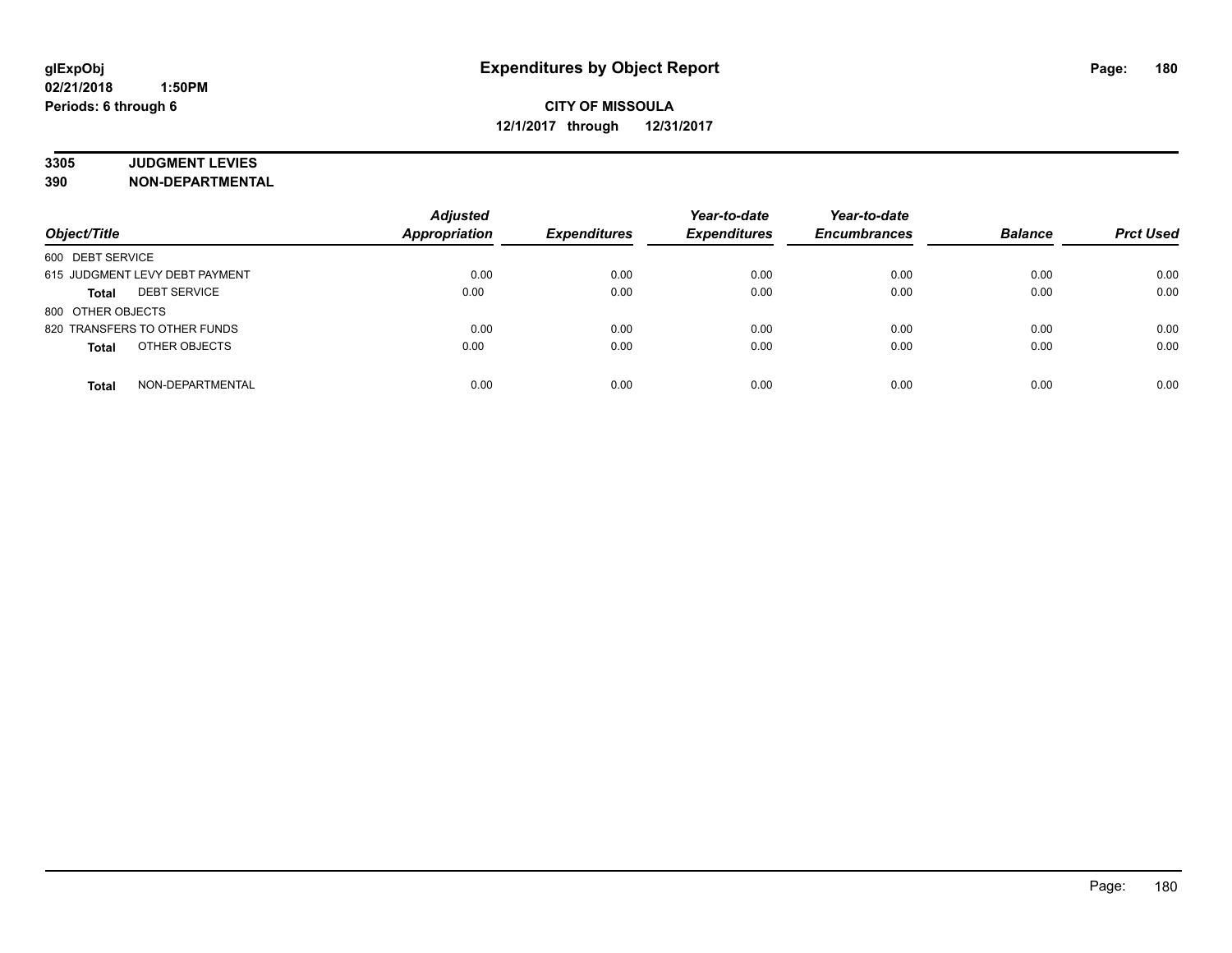**CITY OF MISSOULA 12/1/2017 through 12/31/2017**

**3305 JUDGMENT LEVIES**

| Object/Title                        | <b>Adjusted</b><br>Appropriation | <b>Expenditures</b> | Year-to-date<br><b>Expenditures</b> | Year-to-date<br><b>Encumbrances</b> | <b>Balance</b> | <b>Prct Used</b> |
|-------------------------------------|----------------------------------|---------------------|-------------------------------------|-------------------------------------|----------------|------------------|
| 600 DEBT SERVICE                    |                                  |                     |                                     |                                     |                |                  |
| 615 JUDGMENT LEVY DEBT PAYMENT      | 0.00                             | 0.00                | 0.00                                | 0.00                                | 0.00           | 0.00             |
| <b>DEBT SERVICE</b><br><b>Total</b> | 0.00                             | 0.00                | 0.00                                | 0.00                                | 0.00           | 0.00             |
| 800 OTHER OBJECTS                   |                                  |                     |                                     |                                     |                |                  |
| 820 TRANSFERS TO OTHER FUNDS        | 0.00                             | 0.00                | 0.00                                | 0.00                                | 0.00           | 0.00             |
| OTHER OBJECTS<br><b>Total</b>       | 0.00                             | 0.00                | 0.00                                | 0.00                                | 0.00           | 0.00             |
| <b>JUDGMENT LEVIES</b><br>Total     | 0.00                             | 0.00                | 0.00                                | 0.00                                | 0.00           | 0.00             |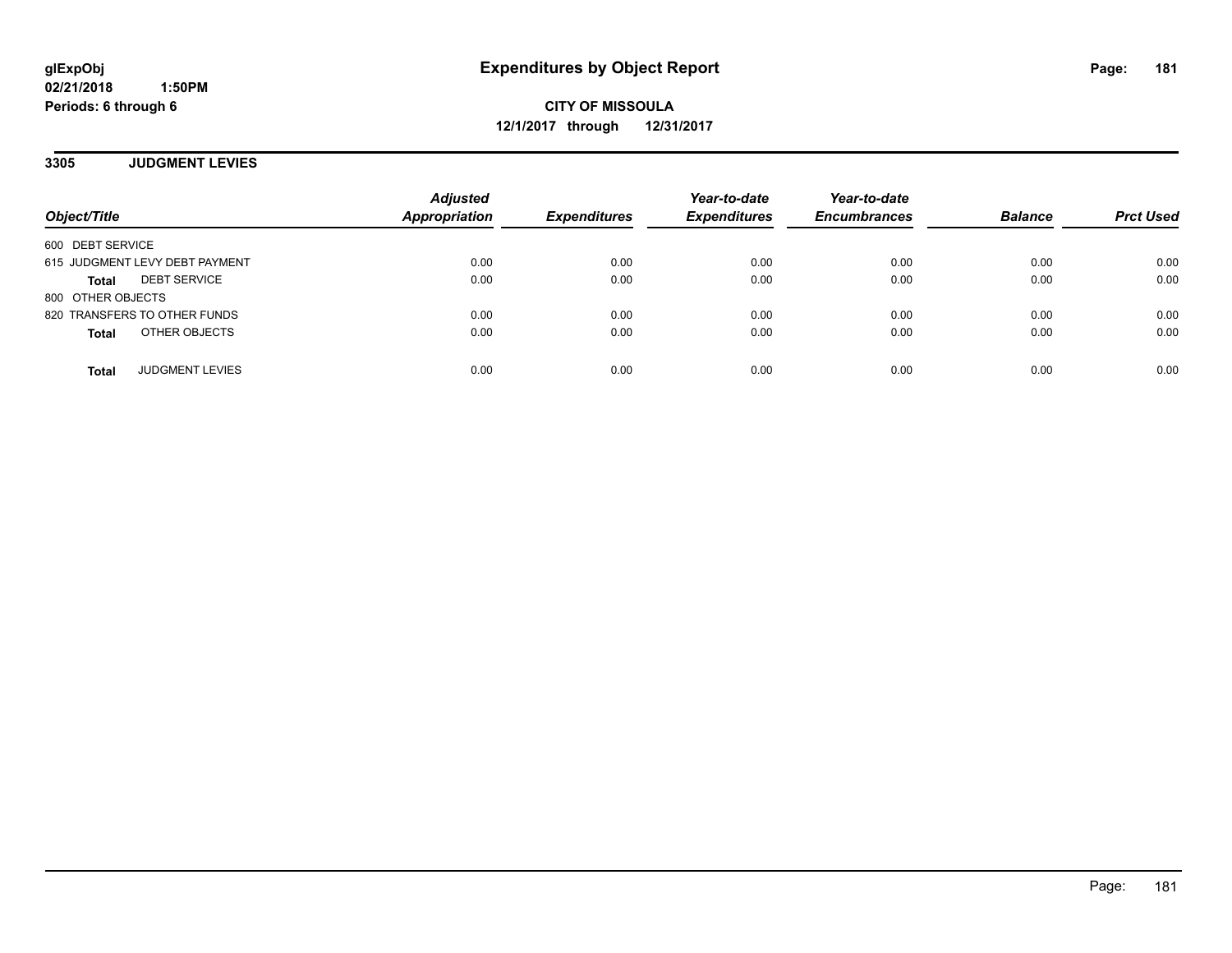# **glExpObj Expenditures by Object Report Page: 182**

**02/21/2018 1:50PM Periods: 6 through 6**

#### **3400 FY01 SIDEWALK & CURB DEBT SERVICE FUND**

**000 \*\*\* Title Not Found \*\*\***

| Object/Title                            | <b>Adjusted</b><br><b>Appropriation</b> | <b>Expenditures</b> | Year-to-date<br><b>Expenditures</b> | Year-to-date<br><b>Encumbrances</b> | <b>Balance</b> | <b>Prct Used</b> |
|-----------------------------------------|-----------------------------------------|---------------------|-------------------------------------|-------------------------------------|----------------|------------------|
| 800 OTHER OBJECTS                       |                                         |                     |                                     |                                     |                |                  |
| 820 TRANSFERS TO OTHER FUNDS            | 0.00                                    | 0.00                | 0.00                                | 0.00                                | 0.00           | 0.00             |
| OTHER OBJECTS<br><b>Total</b>           | 0.00                                    | 0.00                | 0.00                                | 0.00                                | 0.00           | 0.00             |
| *** Title Not Found ***<br><b>Total</b> | 0.00                                    | 0.00                | 0.00                                | 0.00                                | 0.00           | 0.00             |

Page: 182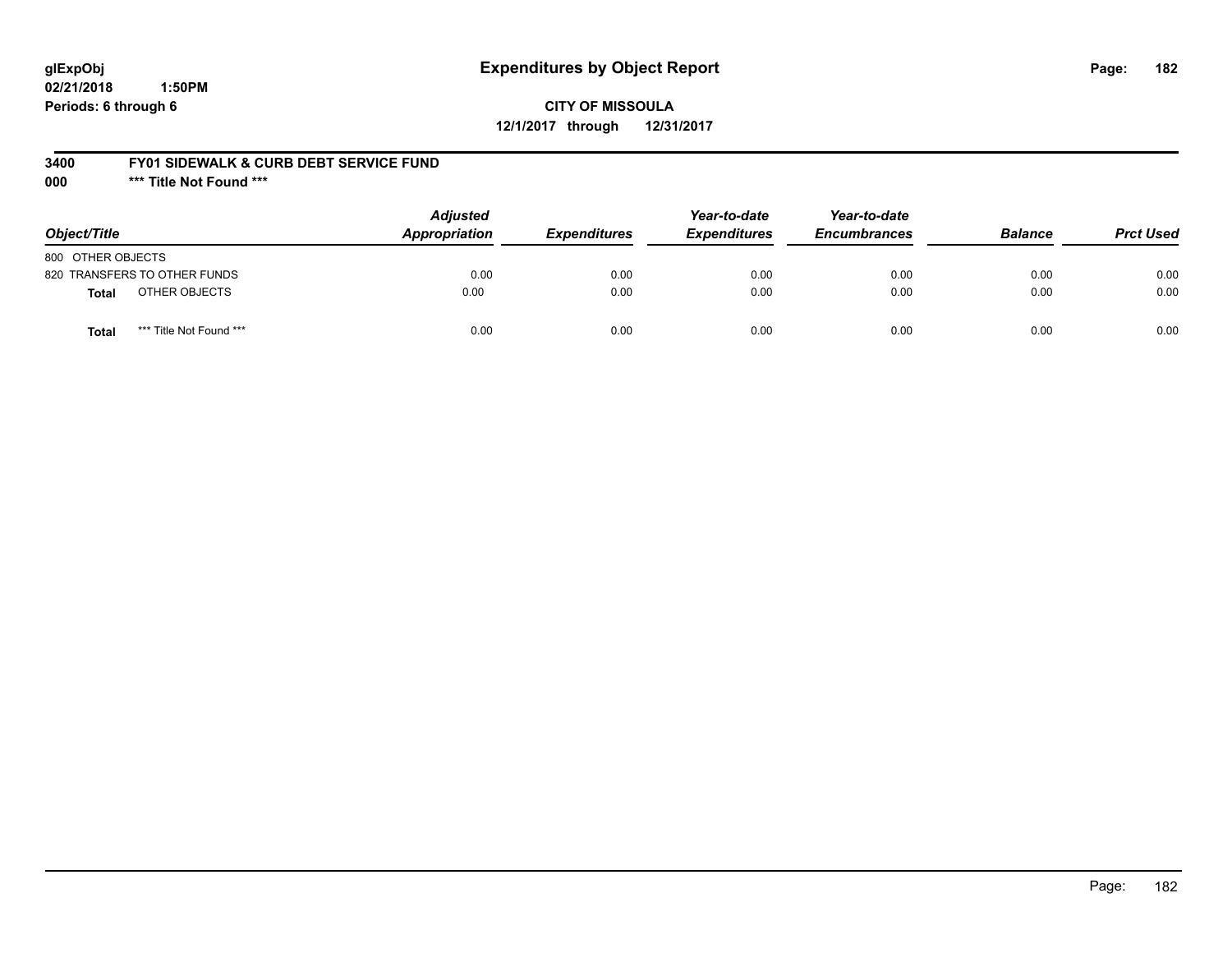#### **3400 FY01 SIDEWALK & CURB DEBT SERVICE FUND**

| Object/Title                         | <b>Adjusted</b><br>Appropriation | <b>Expenditures</b> | Year-to-date<br><b>Expenditures</b> | Year-to-date<br><b>Encumbrances</b> | <b>Balance</b> | <b>Prct Used</b> |
|--------------------------------------|----------------------------------|---------------------|-------------------------------------|-------------------------------------|----------------|------------------|
| 500 FIXED CHARGES                    |                                  |                     |                                     |                                     |                |                  |
|                                      |                                  |                     |                                     |                                     |                |                  |
| 550 MERCHANT SERVICE FEES            | 0.00                             | 0.00                | 0.00                                | 0.00                                | 0.00           | 0.00             |
| <b>FIXED CHARGES</b><br><b>Total</b> | 0.00                             | 0.00                | 0.00                                | 0.00                                | 0.00           | 0.00             |
| 600 DEBT SERVICE                     |                                  |                     |                                     |                                     |                |                  |
| 610 PRINCIPAL                        | 0.00                             | 0.00                | 0.00                                | 0.00                                | 0.00           | 0.00             |
| 620 INTEREST / SERVICE FEES          | 0.00                             | 0.00                | 0.00                                | 0.00                                | 0.00           | 0.00             |
| <b>DEBT SERVICE</b><br><b>Total</b>  | 0.00                             | 0.00                | 0.00                                | 0.00                                | 0.00           | 0.00             |
| 800 OTHER OBJECTS                    |                                  |                     |                                     |                                     |                |                  |
| 820 TRANSFERS TO OTHER FUNDS         | 0.00                             | 0.00                | 0.00                                | 0.00                                | 0.00           | 0.00             |
| OTHER OBJECTS<br><b>Total</b>        | 0.00                             | 0.00                | 0.00                                | 0.00                                | 0.00           | 0.00             |
|                                      |                                  |                     |                                     |                                     |                |                  |
| NON-DEPARTMENTAL<br><b>Total</b>     | 0.00                             | 0.00                | 0.00                                | 0.00                                | 0.00           | 0.00             |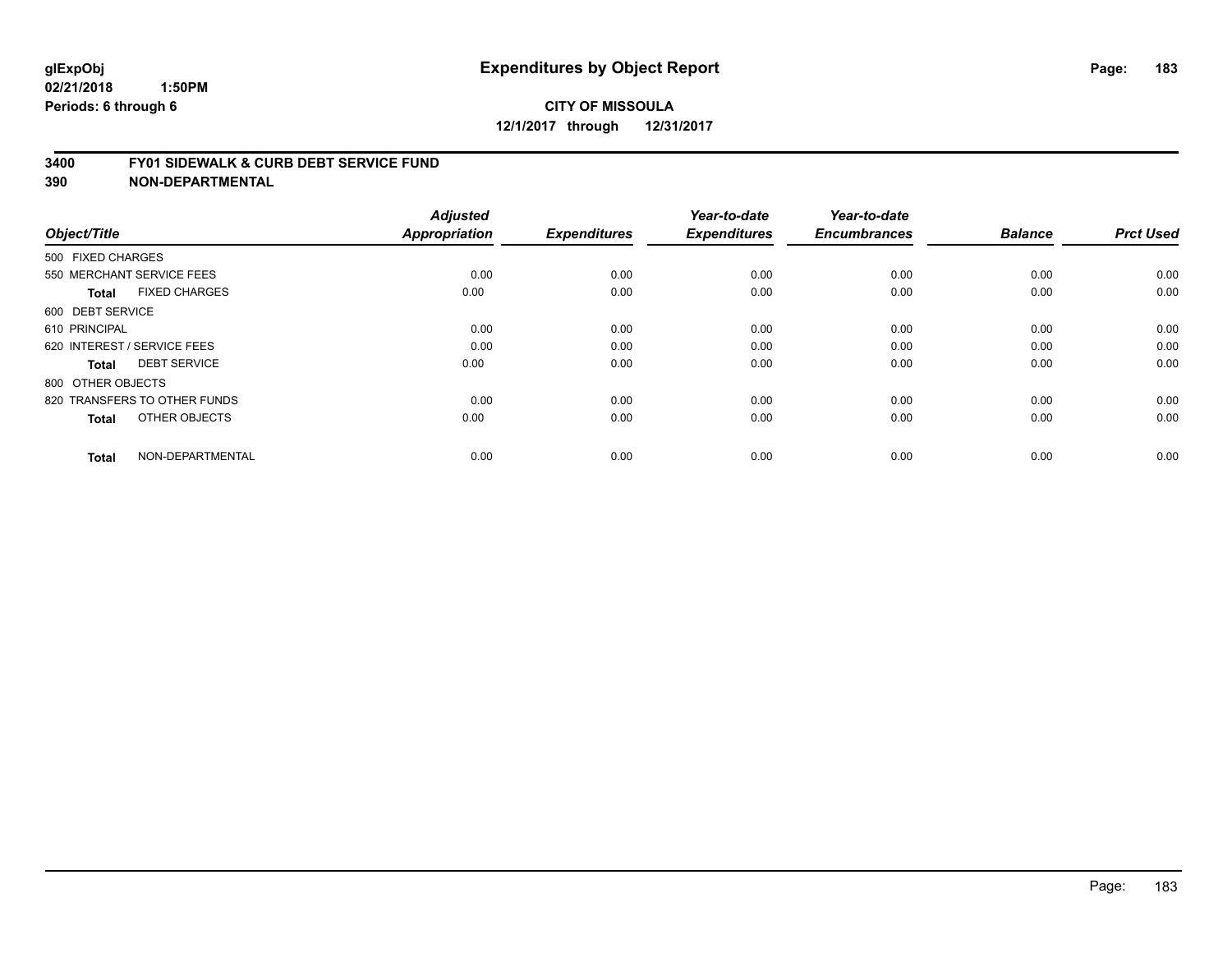**CITY OF MISSOULA 12/1/2017 through 12/31/2017**

### **3400 FY01 SIDEWALK & CURB DEBT SERVICE FUND**

| Object/Title      |                                              | <b>Adjusted</b><br><b>Appropriation</b> | <b>Expenditures</b> | Year-to-date<br><b>Expenditures</b> | Year-to-date<br><b>Encumbrances</b> | <b>Balance</b> | <b>Prct Used</b> |
|-------------------|----------------------------------------------|-----------------------------------------|---------------------|-------------------------------------|-------------------------------------|----------------|------------------|
| 500 FIXED CHARGES |                                              |                                         |                     |                                     |                                     |                |                  |
|                   | 550 MERCHANT SERVICE FEES                    | 0.00                                    | 0.00                | 0.00                                | 0.00                                | 0.00           | 0.00             |
|                   |                                              |                                         |                     |                                     |                                     |                |                  |
| <b>Total</b>      | <b>FIXED CHARGES</b>                         | 0.00                                    | 0.00                | 0.00                                | 0.00                                | 0.00           | 0.00             |
| 600 DEBT SERVICE  |                                              |                                         |                     |                                     |                                     |                |                  |
| 610 PRINCIPAL     |                                              | 0.00                                    | 0.00                | 0.00                                | 0.00                                | 0.00           | 0.00             |
|                   | 620 INTEREST / SERVICE FEES                  | 0.00                                    | 0.00                | 0.00                                | 0.00                                | 0.00           | 0.00             |
| <b>Total</b>      | <b>DEBT SERVICE</b>                          | 0.00                                    | 0.00                | 0.00                                | 0.00                                | 0.00           | 0.00             |
| 800 OTHER OBJECTS |                                              |                                         |                     |                                     |                                     |                |                  |
|                   | 820 TRANSFERS TO OTHER FUNDS                 | 0.00                                    | 0.00                | 0.00                                | 0.00                                | 0.00           | 0.00             |
| <b>Total</b>      | OTHER OBJECTS                                | 0.00                                    | 0.00                | 0.00                                | 0.00                                | 0.00           | 0.00             |
| <b>Total</b>      | <b>FY01 SIDEWALK &amp; CURB DEBT SERVICE</b> | 0.00                                    | 0.00                | 0.00                                | 0.00                                | 0.00           | 0.00             |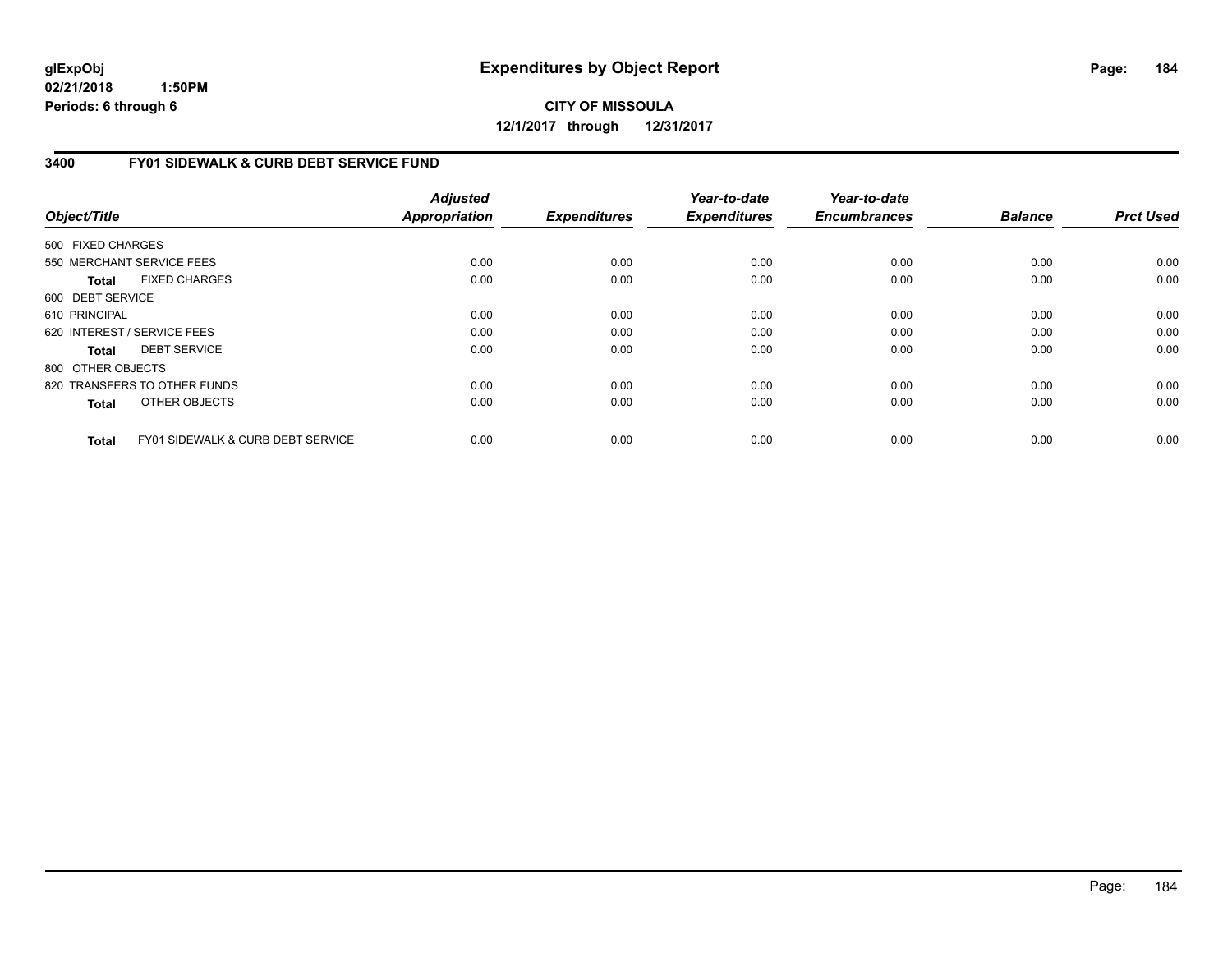# **glExpObj Expenditures by Object Report Page: 185**

**02/21/2018 1:50PM Periods: 6 through 6**

### **3410 FY02 SIDEWALK & CURB DEBT SERVICE FUND**

**000 \*\*\* Title Not Found \*\*\***

| Object/Title                            | <b>Adjusted</b><br>Appropriation | <b>Expenditures</b> | Year-to-date<br><b>Expenditures</b> | Year-to-date<br><b>Encumbrances</b> | <b>Balance</b> | <b>Prct Used</b> |
|-----------------------------------------|----------------------------------|---------------------|-------------------------------------|-------------------------------------|----------------|------------------|
| 800 OTHER OBJECTS                       |                                  |                     |                                     |                                     |                |                  |
| 820 TRANSFERS TO OTHER FUNDS            | 0.00                             | 0.00                | 0.00                                | 0.00                                | 0.00           | 0.00             |
| OTHER OBJECTS<br>Total                  | 0.00                             | 0.00                | 0.00                                | 0.00                                | 0.00           | 0.00             |
| *** Title Not Found ***<br><b>Total</b> | 0.00                             | 0.00                | 0.00                                | 0.00                                | 0.00           | 0.00             |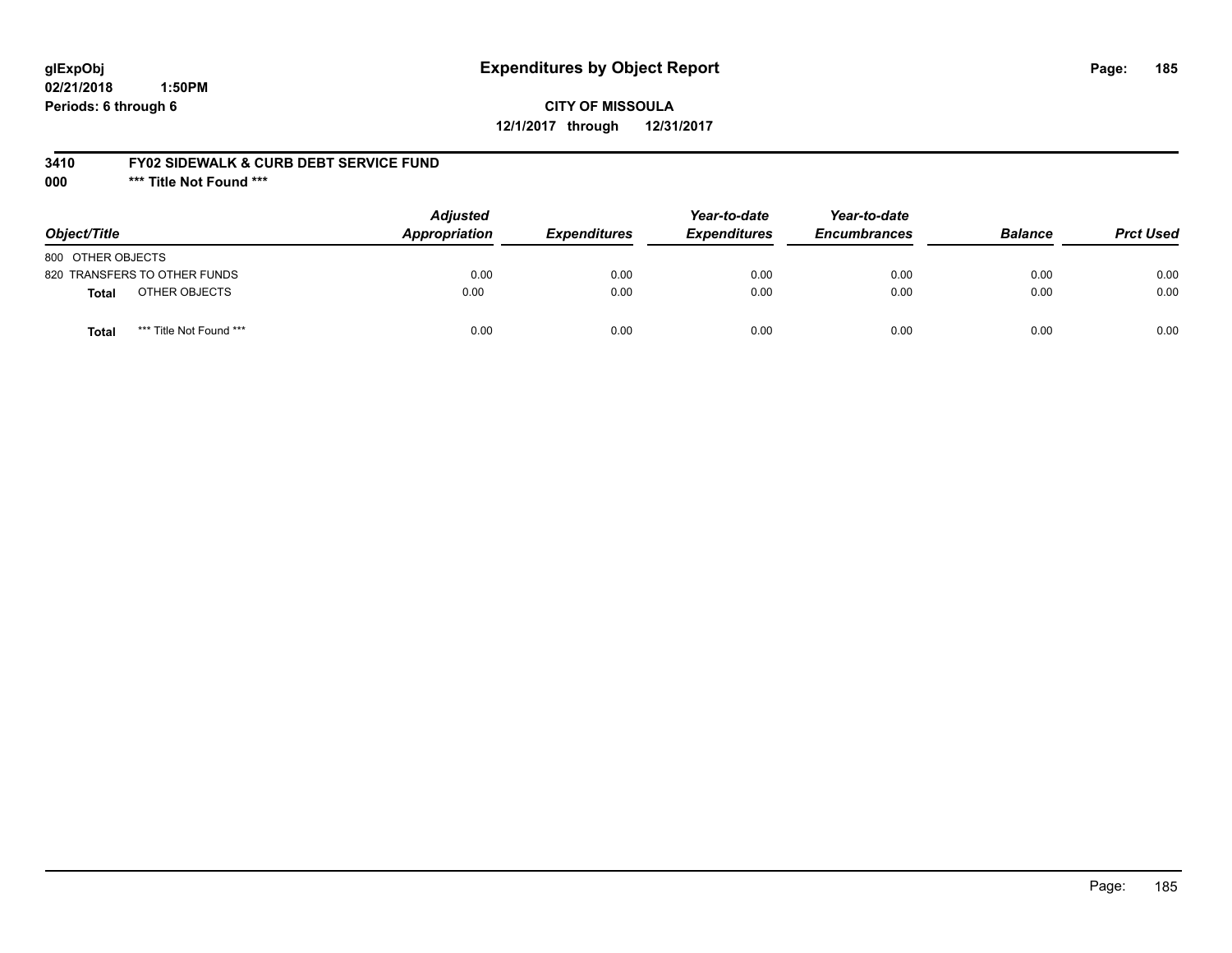#### **3410 FY02 SIDEWALK & CURB DEBT SERVICE FUND**

| Object/Title                         | <b>Adjusted</b><br><b>Appropriation</b> | <b>Expenditures</b> | Year-to-date<br><b>Expenditures</b> | Year-to-date<br><b>Encumbrances</b> | <b>Balance</b> | <b>Prct Used</b> |
|--------------------------------------|-----------------------------------------|---------------------|-------------------------------------|-------------------------------------|----------------|------------------|
| 500 FIXED CHARGES                    |                                         |                     |                                     |                                     |                |                  |
| 550 MERCHANT SERVICE FEES            | 0.00                                    | 0.00                | 0.00                                | 0.00                                | 0.00           | 0.00             |
| <b>FIXED CHARGES</b><br><b>Total</b> | 0.00                                    | 0.00                | 0.00                                | 0.00                                | 0.00           | 0.00             |
| 600 DEBT SERVICE                     |                                         |                     |                                     |                                     |                |                  |
| 610 PRINCIPAL                        | 0.00                                    | 0.00                | 0.00                                | 0.00                                | 0.00           | 0.00             |
| 620 INTEREST / SERVICE FEES          | 0.00                                    | 0.00                | 0.00                                | 0.00                                | 0.00           | 0.00             |
| <b>DEBT SERVICE</b><br><b>Total</b>  | 0.00                                    | 0.00                | 0.00                                | 0.00                                | 0.00           | 0.00             |
| NON-DEPARTMENTAL<br><b>Total</b>     | 0.00                                    | 0.00                | 0.00                                | 0.00                                | 0.00           | 0.00             |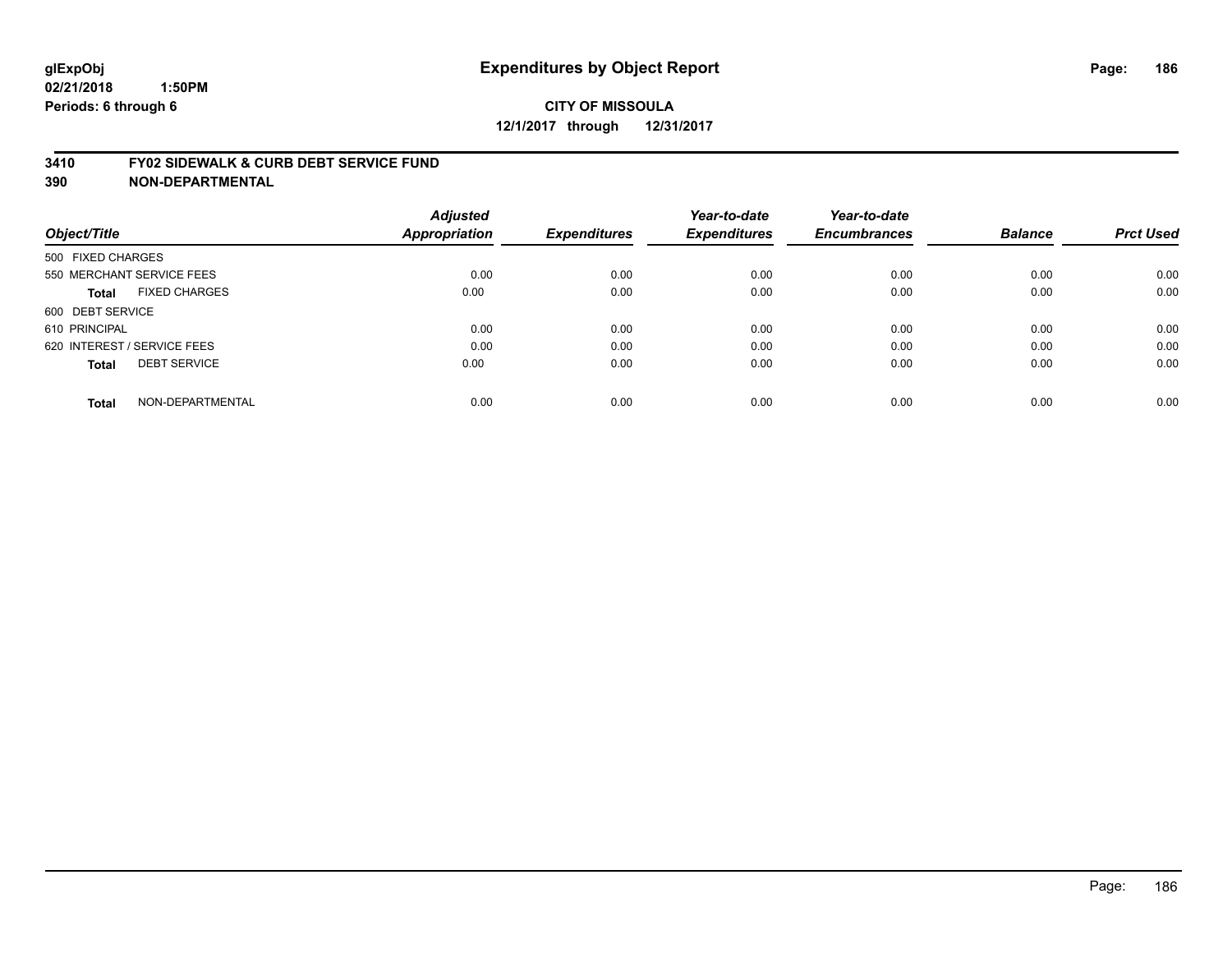**CITY OF MISSOULA 12/1/2017 through 12/31/2017**

### **3410 FY02 SIDEWALK & CURB DEBT SERVICE FUND**

| Object/Title                |                                              | <b>Adjusted</b><br>Appropriation | <b>Expenditures</b> | Year-to-date<br><b>Expenditures</b> | Year-to-date<br><b>Encumbrances</b> | <b>Balance</b> | <b>Prct Used</b> |
|-----------------------------|----------------------------------------------|----------------------------------|---------------------|-------------------------------------|-------------------------------------|----------------|------------------|
|                             |                                              |                                  |                     |                                     |                                     |                |                  |
| 500 FIXED CHARGES           |                                              |                                  |                     |                                     |                                     |                |                  |
| 550 MERCHANT SERVICE FEES   |                                              | 0.00                             | 0.00                | 0.00                                | 0.00                                | 0.00           | 0.00             |
| <b>Total</b>                | <b>FIXED CHARGES</b>                         | 0.00                             | 0.00                | 0.00                                | 0.00                                | 0.00           | 0.00             |
| 600 DEBT SERVICE            |                                              |                                  |                     |                                     |                                     |                |                  |
| 610 PRINCIPAL               |                                              | 0.00                             | 0.00                | 0.00                                | 0.00                                | 0.00           | 0.00             |
| 620 INTEREST / SERVICE FEES |                                              | 0.00                             | 0.00                | 0.00                                | 0.00                                | 0.00           | 0.00             |
| <b>Total</b>                | <b>DEBT SERVICE</b>                          | 0.00                             | 0.00                | 0.00                                | 0.00                                | 0.00           | 0.00             |
| 800 OTHER OBJECTS           |                                              |                                  |                     |                                     |                                     |                |                  |
|                             | 820 TRANSFERS TO OTHER FUNDS                 | 0.00                             | 0.00                | 0.00                                | 0.00                                | 0.00           | 0.00             |
| <b>Total</b>                | OTHER OBJECTS                                | 0.00                             | 0.00                | 0.00                                | 0.00                                | 0.00           | 0.00             |
| <b>Total</b>                | <b>FY02 SIDEWALK &amp; CURB DEBT SERVICE</b> | 0.00                             | 0.00                | 0.00                                | 0.00                                | 0.00           | 0.00             |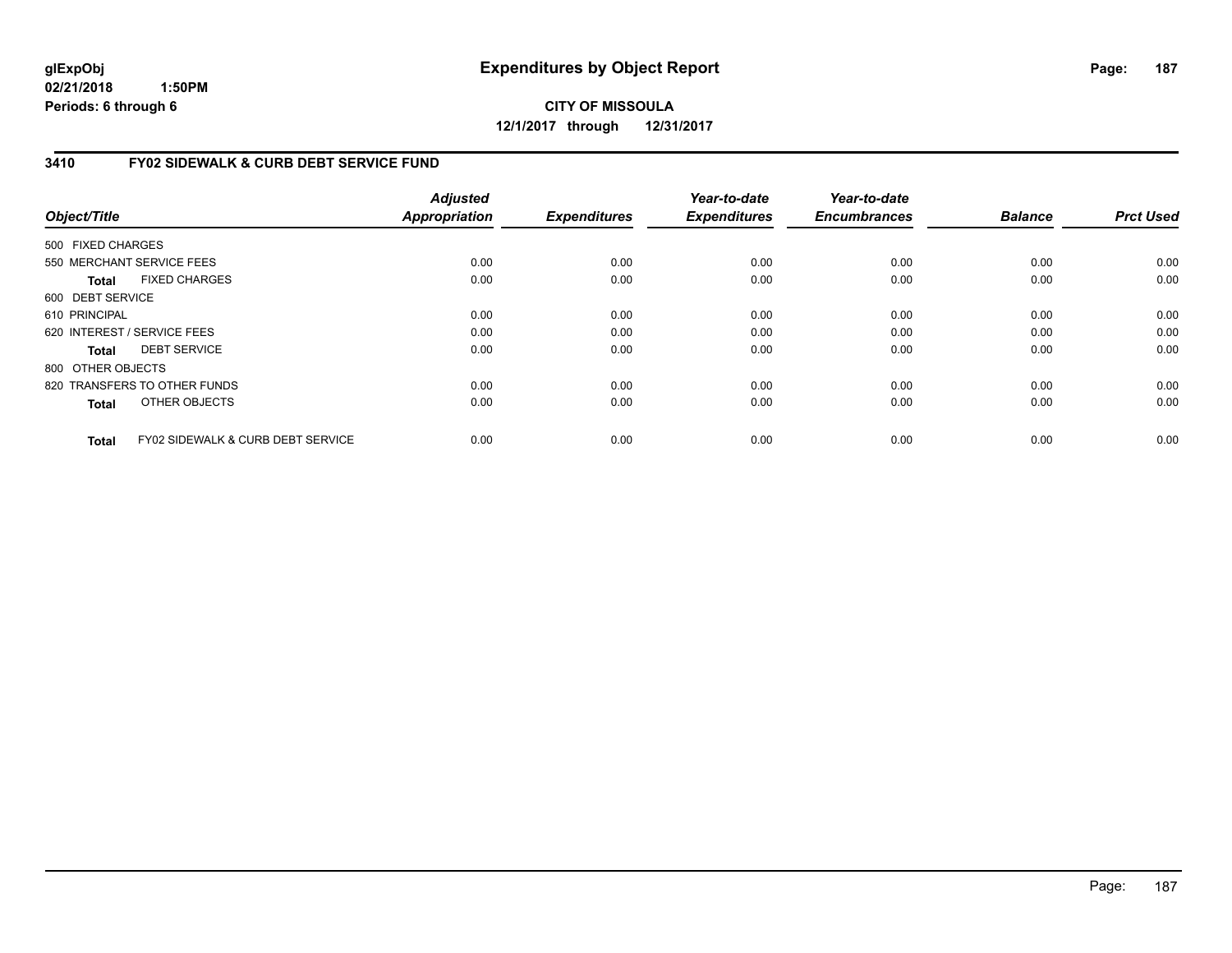#### **3420 FY03 SIDEWALK & CURB DEBT SERVICE**

|                                      | <b>Adjusted</b>      |                     | Year-to-date        | Year-to-date        |                |                  |
|--------------------------------------|----------------------|---------------------|---------------------|---------------------|----------------|------------------|
| Object/Title                         | <b>Appropriation</b> | <b>Expenditures</b> | <b>Expenditures</b> | <b>Encumbrances</b> | <b>Balance</b> | <b>Prct Used</b> |
| 500 FIXED CHARGES                    |                      |                     |                     |                     |                |                  |
| 550 MERCHANT SERVICE FEES            | 0.00                 | 0.00                | 0.00                | 0.00                | 0.00           | 0.00             |
| <b>FIXED CHARGES</b><br><b>Total</b> | 0.00                 | 0.00                | 0.00                | 0.00                | 0.00           | 0.00             |
| 600 DEBT SERVICE                     |                      |                     |                     |                     |                |                  |
| 610 PRINCIPAL                        | 0.00                 | 0.00                | 0.00                | 0.00                | 0.00           | 0.00             |
| 620 INTEREST / SERVICE FEES          | 0.00                 | 0.00                | 0.00                | 0.00                | 0.00           | 0.00             |
| <b>DEBT SERVICE</b><br><b>Total</b>  | 0.00                 | 0.00                | 0.00                | 0.00                | 0.00           | 0.00             |
| NON-DEPARTMENTAL<br><b>Total</b>     | 0.00                 | 0.00                | 0.00                | 0.00                | 0.00           | 0.00             |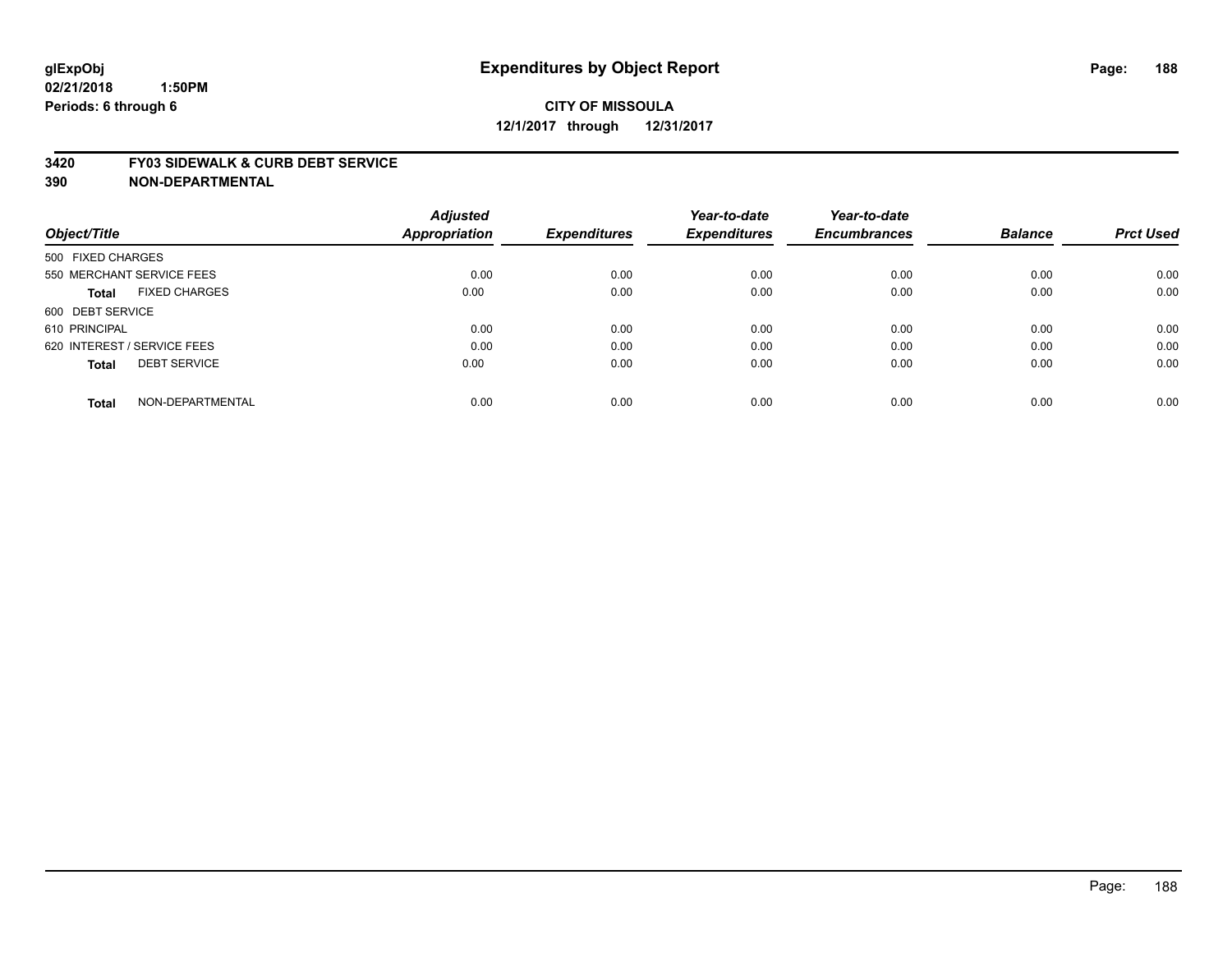**CITY OF MISSOULA 12/1/2017 through 12/31/2017**

### **3420 FY03 SIDEWALK & CURB DEBT SERVICE**

| Object/Title      |                                   | <b>Adjusted</b><br>Appropriation | <b>Expenditures</b> | Year-to-date<br><b>Expenditures</b> | Year-to-date<br><b>Encumbrances</b> | <b>Balance</b> | <b>Prct Used</b> |
|-------------------|-----------------------------------|----------------------------------|---------------------|-------------------------------------|-------------------------------------|----------------|------------------|
| 500 FIXED CHARGES |                                   |                                  |                     |                                     |                                     |                |                  |
|                   | 550 MERCHANT SERVICE FEES         | 0.00                             | 0.00                | 0.00                                | 0.00                                | 0.00           | 0.00             |
| <b>Total</b>      | <b>FIXED CHARGES</b>              | 0.00                             | 0.00                | 0.00                                | 0.00                                | 0.00           | 0.00             |
| 600 DEBT SERVICE  |                                   |                                  |                     |                                     |                                     |                |                  |
| 610 PRINCIPAL     |                                   | 0.00                             | 0.00                | 0.00                                | 0.00                                | 0.00           | 0.00             |
|                   | 620 INTEREST / SERVICE FEES       | 0.00                             | 0.00                | 0.00                                | 0.00                                | 0.00           | 0.00             |
| <b>Total</b>      | <b>DEBT SERVICE</b>               | 0.00                             | 0.00                | 0.00                                | 0.00                                | 0.00           | 0.00             |
| <b>Total</b>      | FY03 SIDEWALK & CURB DEBT SERVICE | 0.00                             | 0.00                | 0.00                                | 0.00                                | 0.00           | 0.00             |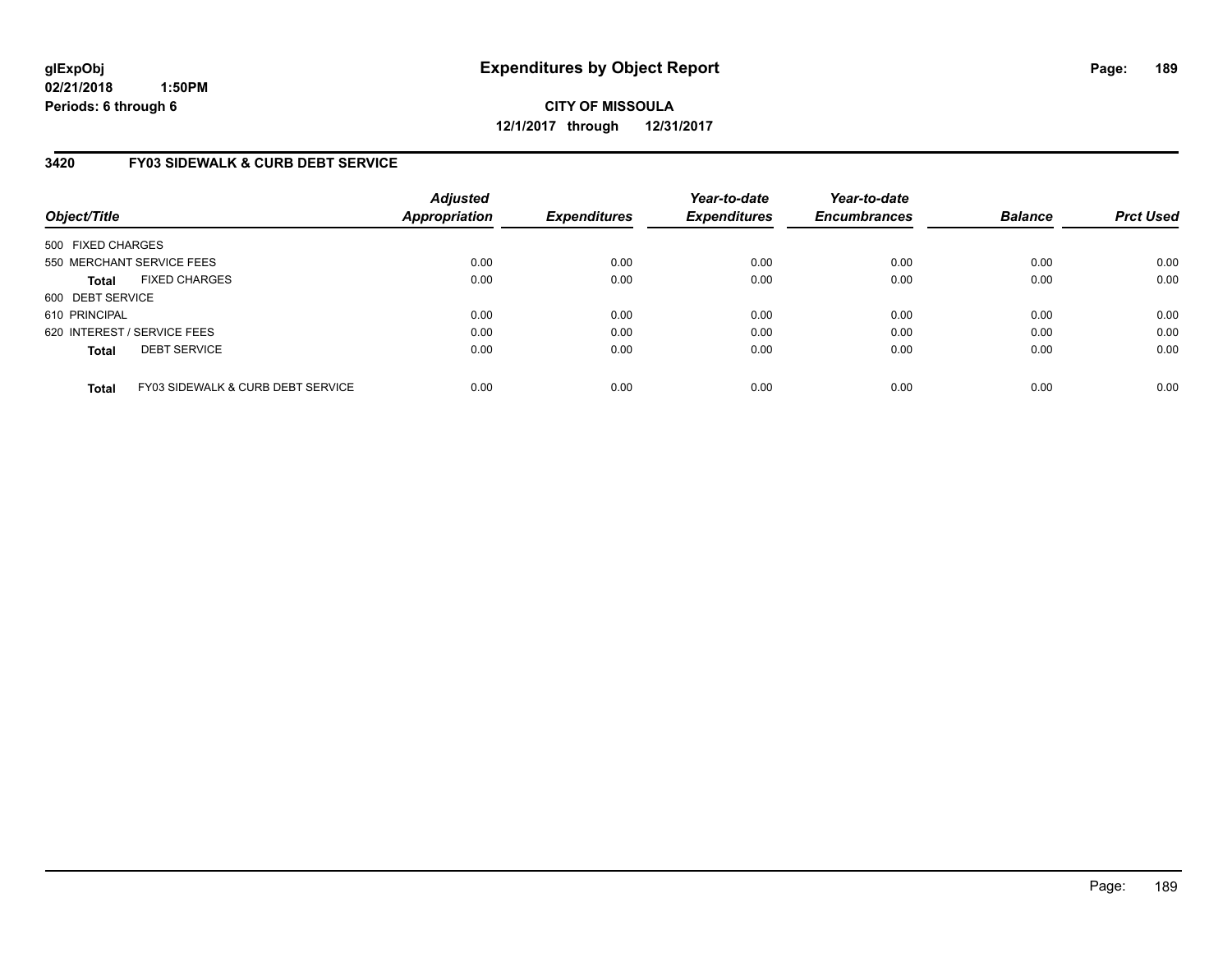#### **3430 FY04 SIDEWALK CURB DEBT SERVICE**

|                             |                      | <b>Adjusted</b> |                     | Year-to-date        | Year-to-date<br><b>Encumbrances</b> | <b>Balance</b> | <b>Prct Used</b> |
|-----------------------------|----------------------|-----------------|---------------------|---------------------|-------------------------------------|----------------|------------------|
| Object/Title                |                      | Appropriation   | <b>Expenditures</b> | <b>Expenditures</b> |                                     |                |                  |
| 500 FIXED CHARGES           |                      |                 |                     |                     |                                     |                |                  |
| 550 MERCHANT SERVICE FEES   |                      | 0.00            | 0.00                | 0.00                | 0.00                                | 0.00           | 0.00             |
| <b>Total</b>                | <b>FIXED CHARGES</b> | 0.00            | 0.00                | 0.00                | 0.00                                | 0.00           | 0.00             |
| 600 DEBT SERVICE            |                      |                 |                     |                     |                                     |                |                  |
| 610 PRINCIPAL               |                      | 0.00            | 0.00                | 0.00                | 0.00                                | 0.00           | 0.00             |
| 620 INTEREST / SERVICE FEES |                      | 0.00            | 0.00                | 0.00                | 0.00                                | 0.00           | 0.00             |
| <b>Total</b>                | <b>DEBT SERVICE</b>  | 0.00            | 0.00                | 0.00                | 0.00                                | 0.00           | 0.00             |
| <b>Total</b>                | NON-DEPARTMENTAL     | 0.00            | 0.00                | 0.00                | 0.00                                | 0.00           | 0.00             |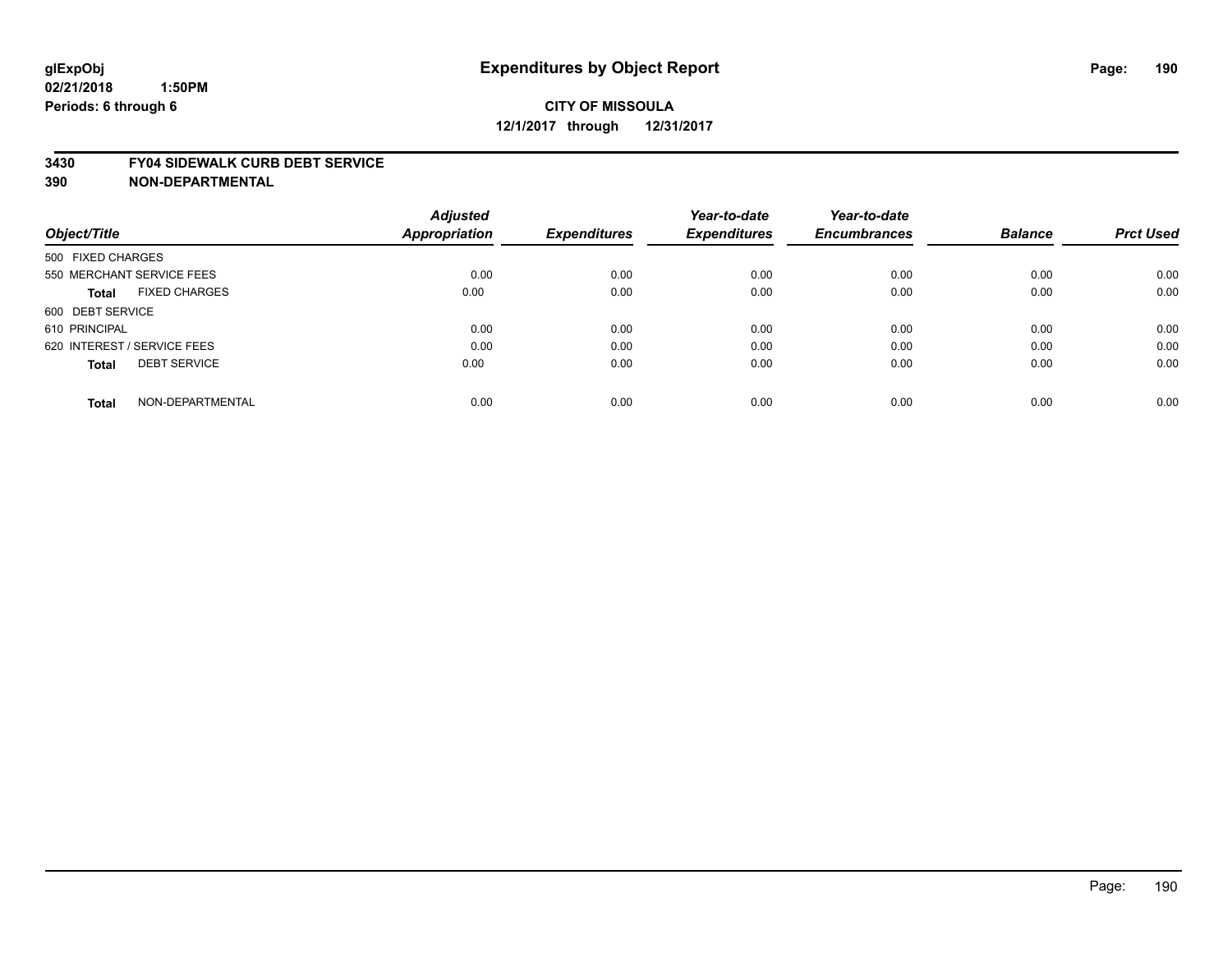## **CITY OF MISSOULA 12/1/2017 through 12/31/2017**

## **3430 FY04 SIDEWALK CURB DEBT SERVICE**

| Object/Title      |                                        | <b>Adjusted</b><br><b>Appropriation</b> | <b>Expenditures</b> | Year-to-date<br><b>Expenditures</b> | Year-to-date<br><b>Encumbrances</b> | <b>Balance</b> | <b>Prct Used</b> |
|-------------------|----------------------------------------|-----------------------------------------|---------------------|-------------------------------------|-------------------------------------|----------------|------------------|
| 500 FIXED CHARGES |                                        |                                         |                     |                                     |                                     |                |                  |
|                   | 550 MERCHANT SERVICE FEES              | 0.00                                    | 0.00                | 0.00                                | 0.00                                | 0.00           | 0.00             |
| <b>Total</b>      | <b>FIXED CHARGES</b>                   | 0.00                                    | 0.00                | 0.00                                | 0.00                                | 0.00           | 0.00             |
| 600 DEBT SERVICE  |                                        |                                         |                     |                                     |                                     |                |                  |
| 610 PRINCIPAL     |                                        | 0.00                                    | 0.00                | 0.00                                | 0.00                                | 0.00           | 0.00             |
|                   | 620 INTEREST / SERVICE FEES            | 0.00                                    | 0.00                | 0.00                                | 0.00                                | 0.00           | 0.00             |
| <b>Total</b>      | <b>DEBT SERVICE</b>                    | 0.00                                    | 0.00                | 0.00                                | 0.00                                | 0.00           | 0.00             |
| <b>Total</b>      | <b>FY04 SIDEWALK CURB DEBT SERVICE</b> | 0.00                                    | 0.00                | 0.00                                | 0.00                                | 0.00           | 0.00             |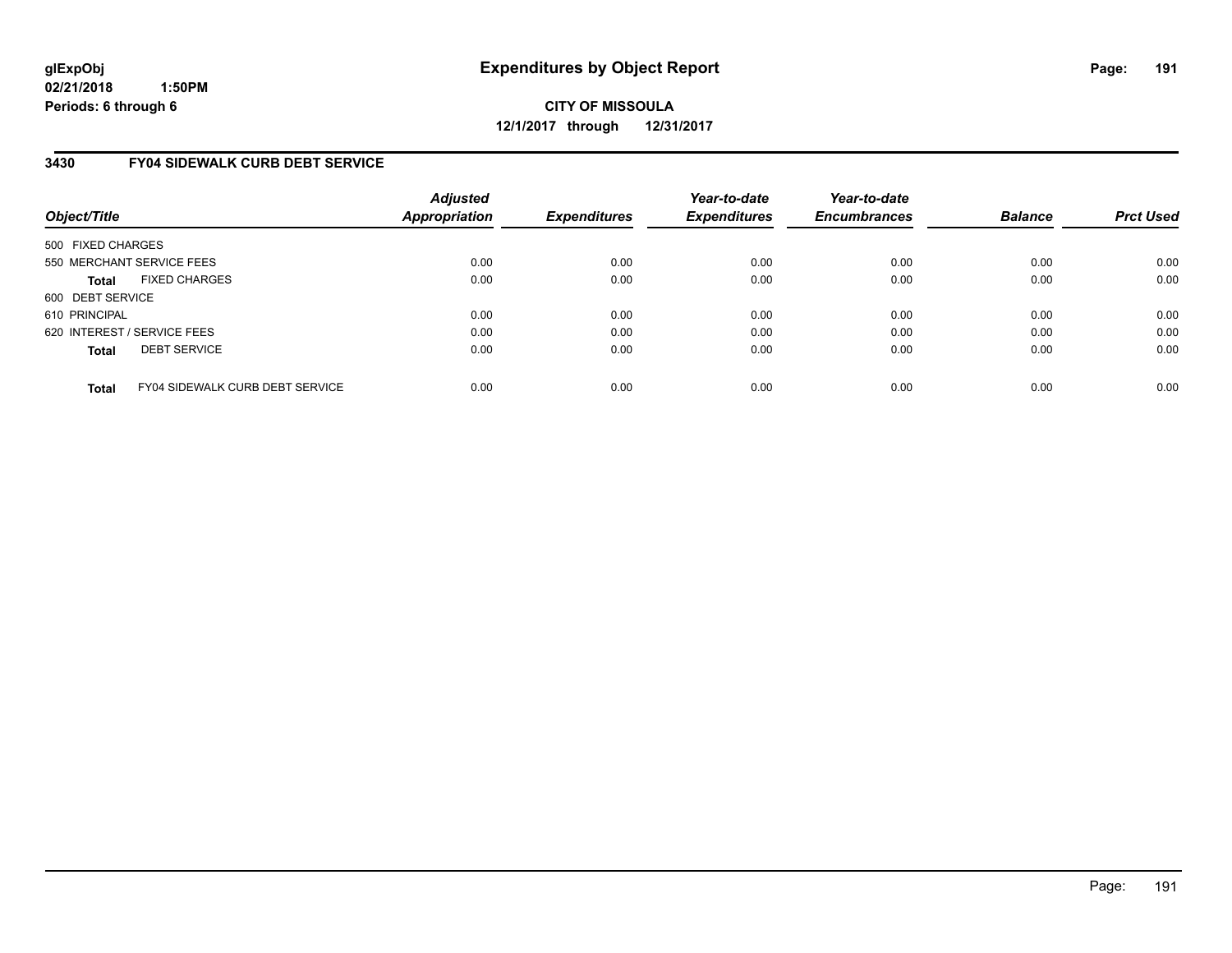**3440 FY05 SIDEWALK AND CURB 390 NON-DEPARTMENTAL**

|                                      | <b>Adjusted</b> |                     | Year-to-date        | Year-to-date        |                |                  |
|--------------------------------------|-----------------|---------------------|---------------------|---------------------|----------------|------------------|
| Object/Title                         | Appropriation   | <b>Expenditures</b> | <b>Expenditures</b> | <b>Encumbrances</b> | <b>Balance</b> | <b>Prct Used</b> |
| 500 FIXED CHARGES                    |                 |                     |                     |                     |                |                  |
| 550 MERCHANT SERVICE FEES            | 0.00            | 0.00                | 0.00                | 0.00                | 0.00           | 0.00             |
| <b>FIXED CHARGES</b><br><b>Total</b> | 0.00            | 0.00                | 0.00                | 0.00                | 0.00           | 0.00             |
| 600 DEBT SERVICE                     |                 |                     |                     |                     |                |                  |
| 610 PRINCIPAL                        | 0.00            | 0.00                | 0.00                | 0.00                | 0.00           | 0.00             |
| 620 INTEREST / SERVICE FEES          | 0.00            | 0.00                | 0.00                | 0.00                | 0.00           | 0.00             |
| <b>DEBT SERVICE</b><br><b>Total</b>  | 0.00            | 0.00                | 0.00                | 0.00                | 0.00           | 0.00             |
| NON-DEPARTMENTAL<br><b>Total</b>     | 0.00            | 0.00                | 0.00                | 0.00                | 0.00           | 0.00             |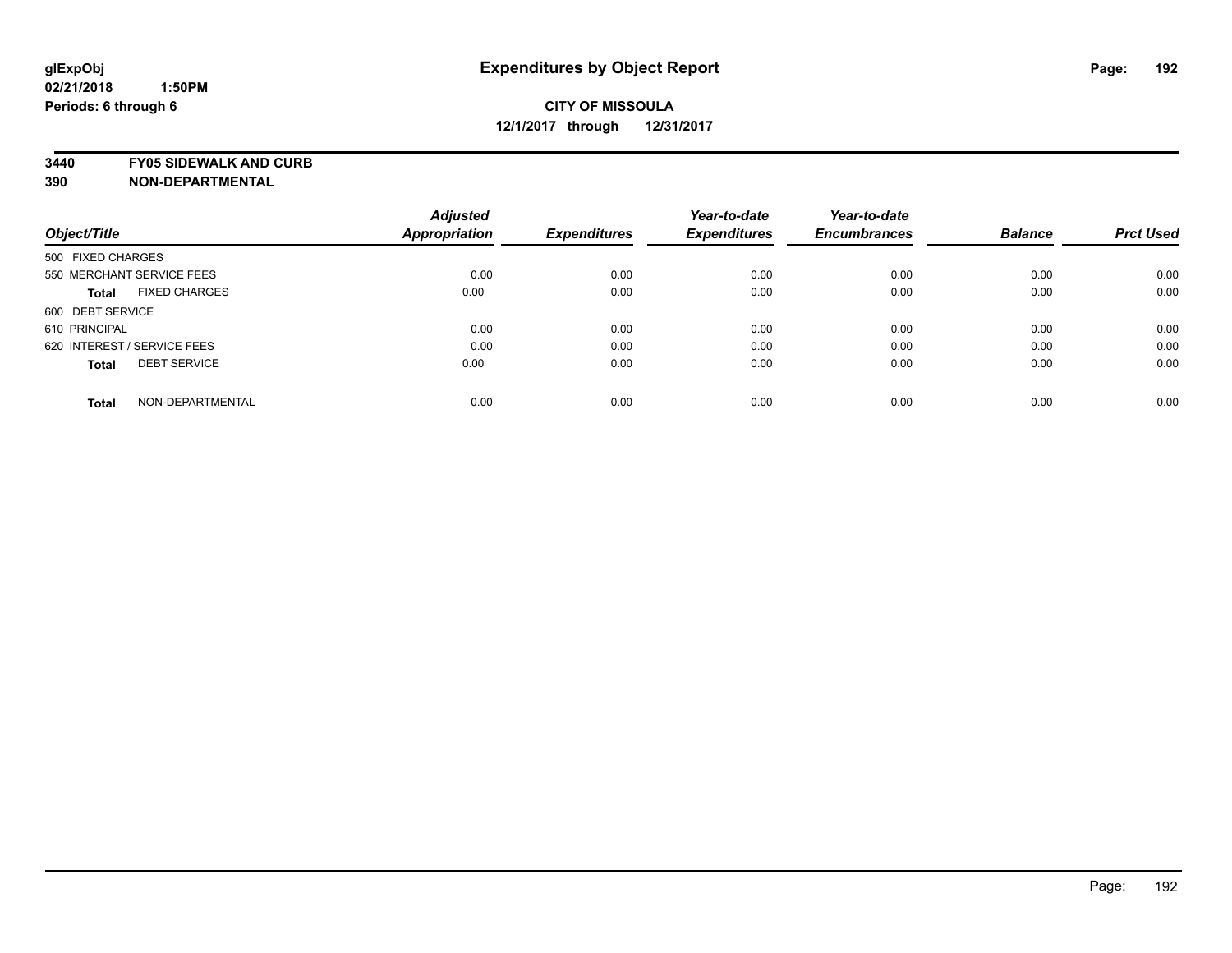### **3440 FY05 SIDEWALK AND CURB**

| Object/Title      |                               | <b>Adjusted</b><br>Appropriation | <b>Expenditures</b> | Year-to-date<br><b>Expenditures</b> | Year-to-date<br><b>Encumbrances</b> | <b>Balance</b> | <b>Prct Used</b> |
|-------------------|-------------------------------|----------------------------------|---------------------|-------------------------------------|-------------------------------------|----------------|------------------|
| 500 FIXED CHARGES |                               |                                  |                     |                                     |                                     |                |                  |
|                   | 550 MERCHANT SERVICE FEES     | 0.00                             | 0.00                | 0.00                                | 0.00                                | 0.00           | 0.00             |
| <b>Total</b>      | <b>FIXED CHARGES</b>          | 0.00                             | 0.00                | 0.00                                | 0.00                                | 0.00           | 0.00             |
| 600 DEBT SERVICE  |                               |                                  |                     |                                     |                                     |                |                  |
| 610 PRINCIPAL     |                               | 0.00                             | 0.00                | 0.00                                | 0.00                                | 0.00           | 0.00             |
|                   | 620 INTEREST / SERVICE FEES   | 0.00                             | 0.00                | 0.00                                | 0.00                                | 0.00           | 0.00             |
| <b>Total</b>      | <b>DEBT SERVICE</b>           | 0.00                             | 0.00                | 0.00                                | 0.00                                | 0.00           | 0.00             |
| <b>Total</b>      | <b>FY05 SIDEWALK AND CURB</b> | 0.00                             | 0.00                | 0.00                                | 0.00                                | 0.00           | 0.00             |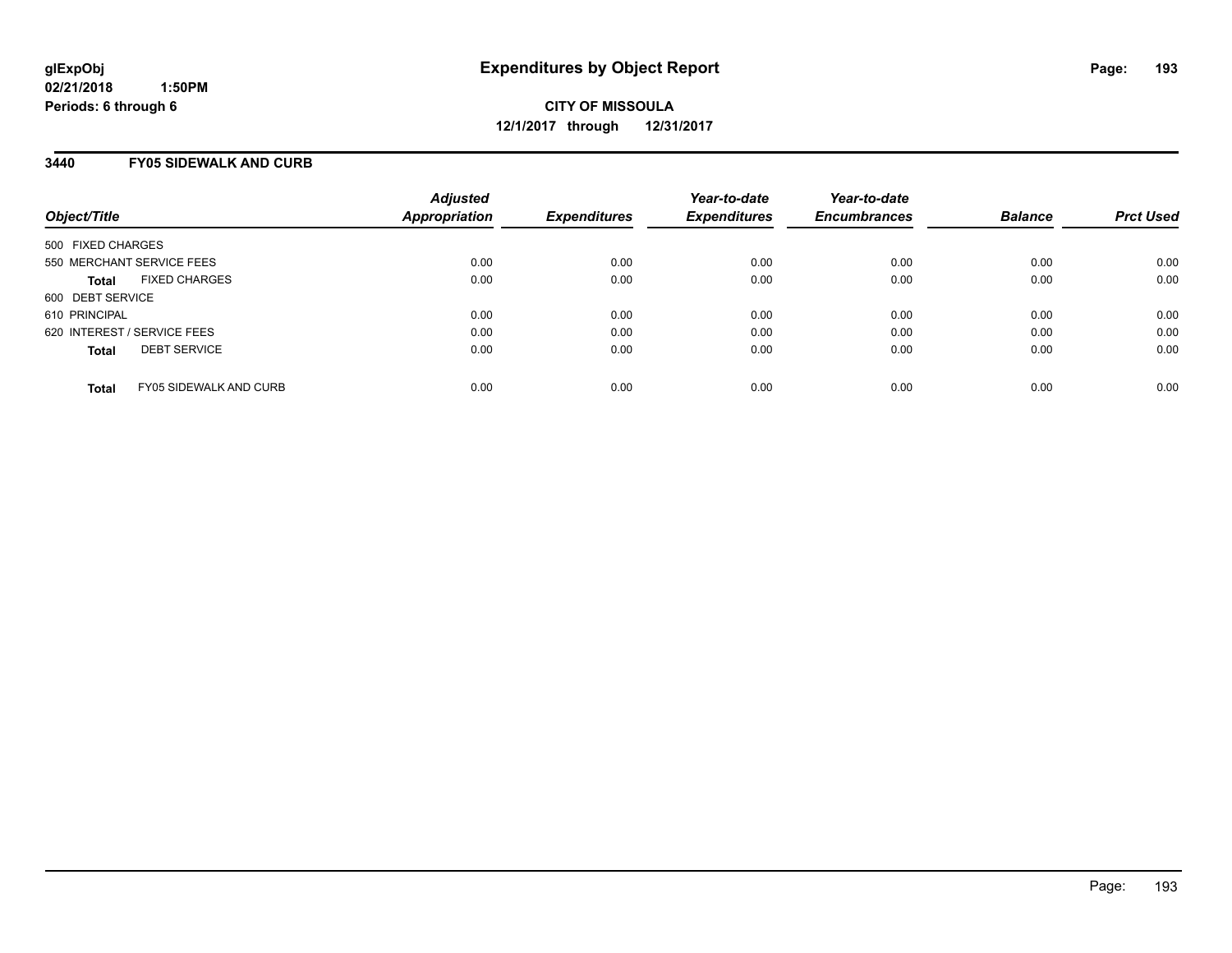**3450 FY06 SIDEWALK AND CURB**

|                             |                      | <b>Adjusted</b> |                     | Year-to-date        | Year-to-date        |                |                  |
|-----------------------------|----------------------|-----------------|---------------------|---------------------|---------------------|----------------|------------------|
| Object/Title                |                      | Appropriation   | <b>Expenditures</b> | <b>Expenditures</b> | <b>Encumbrances</b> | <b>Balance</b> | <b>Prct Used</b> |
| 500 FIXED CHARGES           |                      |                 |                     |                     |                     |                |                  |
| 550 MERCHANT SERVICE FEES   |                      | 350.00          | 0.00                | 0.00                | 0.00                | 350.00         | 0.00             |
| <b>Total</b>                | <b>FIXED CHARGES</b> | 350.00          | 0.00                | 0.00                | 0.00                | 350.00         | 0.00             |
| 600 DEBT SERVICE            |                      |                 |                     |                     |                     |                |                  |
| 610 PRINCIPAL               |                      | 25,000.00       | 0.00                | 0.00                | 0.00                | 25.000.00      | 0.00             |
| 620 INTEREST / SERVICE FEES |                      | 1,063.00        | 531.25              | 531.25              | 0.00                | 531.75         | 49.98            |
| <b>Total</b>                | <b>DEBT SERVICE</b>  | 26.063.00       | 531.25              | 531.25              | 0.00                | 25.531.75      | 2.04             |
| <b>Total</b>                | NON-DEPARTMENTAL     | 26.413.00       | 531.25              | 531.25              | 0.00                | 25.881.75      | 2.01             |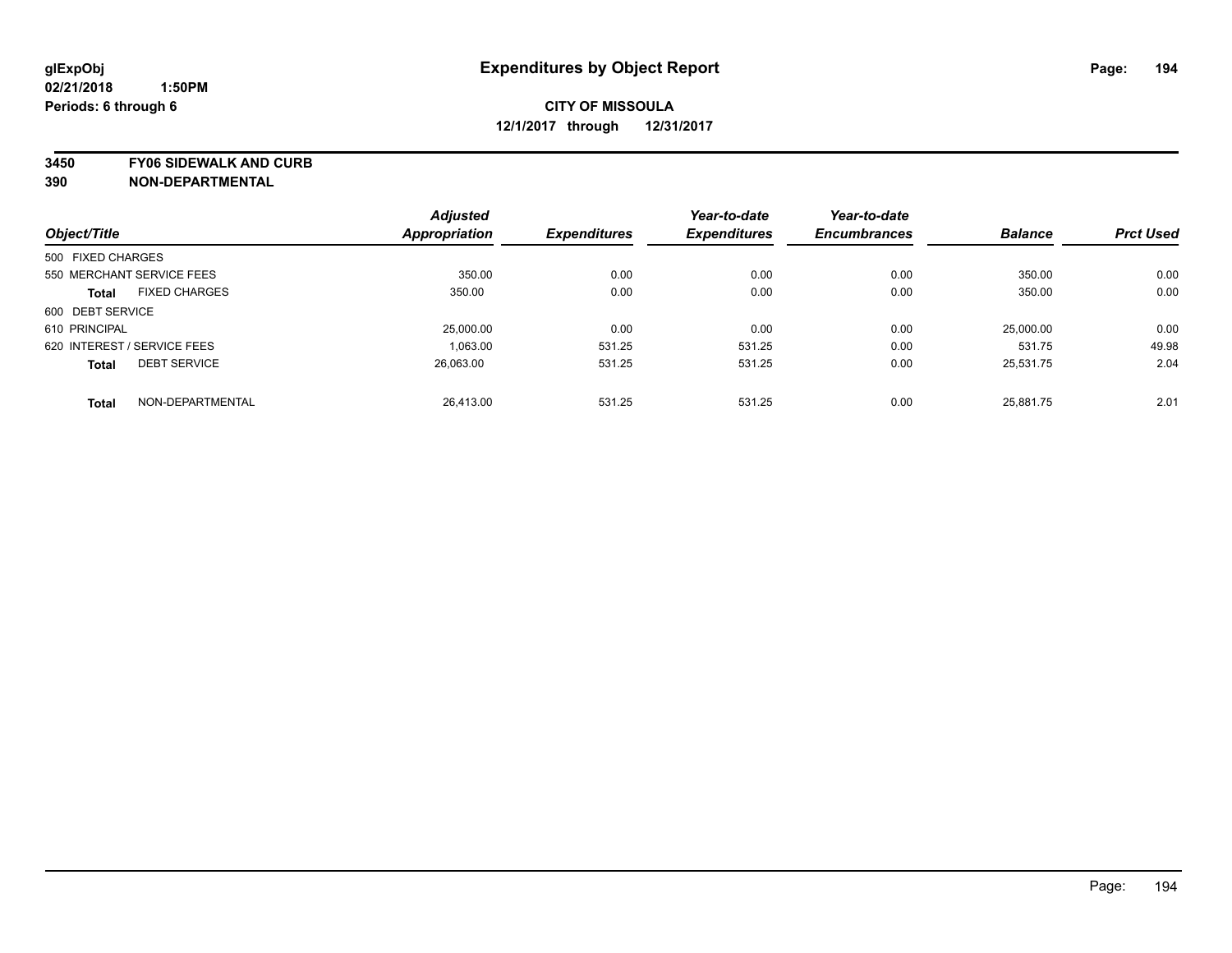### **3450 FY06 SIDEWALK AND CURB**

| Object/Title                |                               | <b>Adjusted</b><br>Appropriation | <b>Expenditures</b> | Year-to-date<br><b>Expenditures</b> | Year-to-date<br><b>Encumbrances</b> | <b>Balance</b> | <b>Prct Used</b> |
|-----------------------------|-------------------------------|----------------------------------|---------------------|-------------------------------------|-------------------------------------|----------------|------------------|
| 500 FIXED CHARGES           |                               |                                  |                     |                                     |                                     |                |                  |
| 550 MERCHANT SERVICE FEES   |                               | 350.00                           | 0.00                | 0.00                                | 0.00                                | 350.00         | 0.00             |
| <b>Total</b>                | <b>FIXED CHARGES</b>          | 350.00                           | 0.00                | 0.00                                | 0.00                                | 350.00         | 0.00             |
| 600 DEBT SERVICE            |                               |                                  |                     |                                     |                                     |                |                  |
| 610 PRINCIPAL               |                               | 25.000.00                        | 0.00                | 0.00                                | 0.00                                | 25,000.00      | 0.00             |
| 620 INTEREST / SERVICE FEES |                               | 1.063.00                         | 531.25              | 531.25                              | 0.00                                | 531.75         | 49.98            |
| <b>Total</b>                | <b>DEBT SERVICE</b>           | 26.063.00                        | 531.25              | 531.25                              | 0.00                                | 25.531.75      | 2.04             |
| <b>Total</b>                | <b>FY06 SIDEWALK AND CURB</b> | 26.413.00                        | 531.25              | 531.25                              | 0.00                                | 25.881.75      | 2.01             |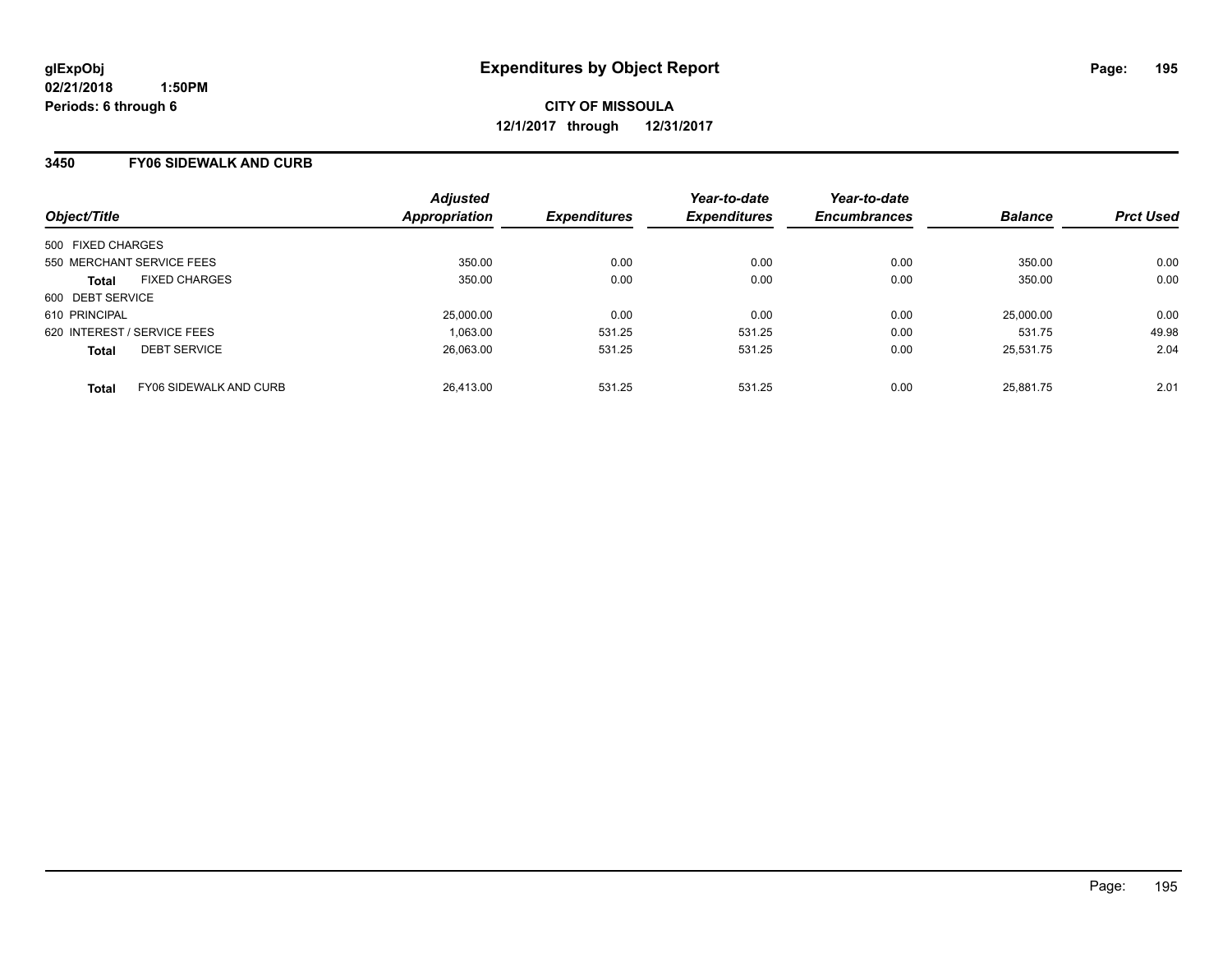#### **3460 FY07 SIDEWALK AND CURB DEBT**

|                             |                      | <b>Adjusted</b> |                     | Year-to-date        | Year-to-date        |                |                  |
|-----------------------------|----------------------|-----------------|---------------------|---------------------|---------------------|----------------|------------------|
| Object/Title                |                      | Appropriation   | <b>Expenditures</b> | <b>Expenditures</b> | <b>Encumbrances</b> | <b>Balance</b> | <b>Prct Used</b> |
| 500 FIXED CHARGES           |                      |                 |                     |                     |                     |                |                  |
| 550 MERCHANT SERVICE FEES   |                      | 350.00          | 0.00                | 0.00                | 0.00                | 350.00         | 0.00             |
| <b>Total</b>                | <b>FIXED CHARGES</b> | 350.00          | 0.00                | 0.00                | 0.00                | 350.00         | 0.00             |
| 600 DEBT SERVICE            |                      |                 |                     |                     |                     |                |                  |
| 610 PRINCIPAL               |                      | 40,000.00       | 0.00                | 0.00                | 0.00                | 40,000.00      | 0.00             |
| 620 INTEREST / SERVICE FEES |                      | 9.500.00        | 4,750.00            | 5.100.00            | 0.00                | 4,400.00       | 53.68            |
| <b>Total</b>                | <b>DEBT SERVICE</b>  | 49.500.00       | 4,750.00            | 5,100.00            | 0.00                | 44,400.00      | 10.30            |
| <b>Total</b>                | NON-DEPARTMENTAL     | 49,850.00       | 4,750.00            | 5,100.00            | 0.00                | 44,750.00      | 10.23            |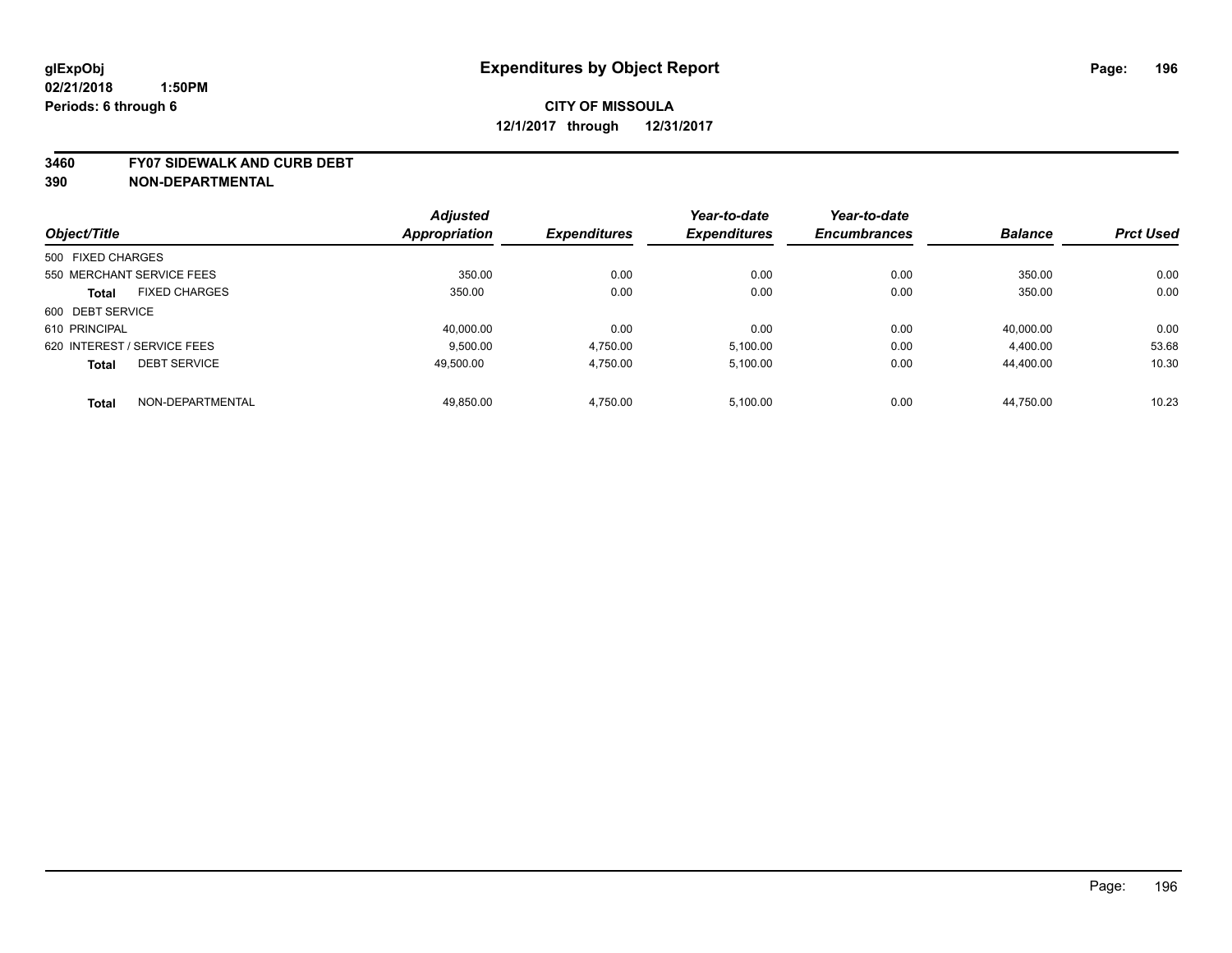#### **3460 FY07 SIDEWALK AND CURB DEBT**

| Object/Title      |                                    | <b>Adjusted</b><br>Appropriation | <b>Expenditures</b> | Year-to-date<br><b>Expenditures</b> | Year-to-date<br><b>Encumbrances</b> | <b>Balance</b> | <b>Prct Used</b> |
|-------------------|------------------------------------|----------------------------------|---------------------|-------------------------------------|-------------------------------------|----------------|------------------|
| 500 FIXED CHARGES |                                    |                                  |                     |                                     |                                     |                |                  |
|                   | 550 MERCHANT SERVICE FEES          | 350.00                           | 0.00                | 0.00                                | 0.00                                | 350.00         | 0.00             |
| <b>Total</b>      | <b>FIXED CHARGES</b>               | 350.00                           | 0.00                | 0.00                                | 0.00                                | 350.00         | 0.00             |
| 600 DEBT SERVICE  |                                    |                                  |                     |                                     |                                     |                |                  |
| 610 PRINCIPAL     |                                    | 40.000.00                        | 0.00                | 0.00                                | 0.00                                | 40.000.00      | 0.00             |
|                   | 620 INTEREST / SERVICE FEES        | 9.500.00                         | 4,750.00            | 5,100.00                            | 0.00                                | 4,400.00       | 53.68            |
| <b>Total</b>      | <b>DEBT SERVICE</b>                | 49.500.00                        | 4.750.00            | 5,100.00                            | 0.00                                | 44.400.00      | 10.30            |
| <b>Total</b>      | <b>FY07 SIDEWALK AND CURB DEBT</b> | 49.850.00                        | 4.750.00            | 5.100.00                            | 0.00                                | 44.750.00      | 10.23            |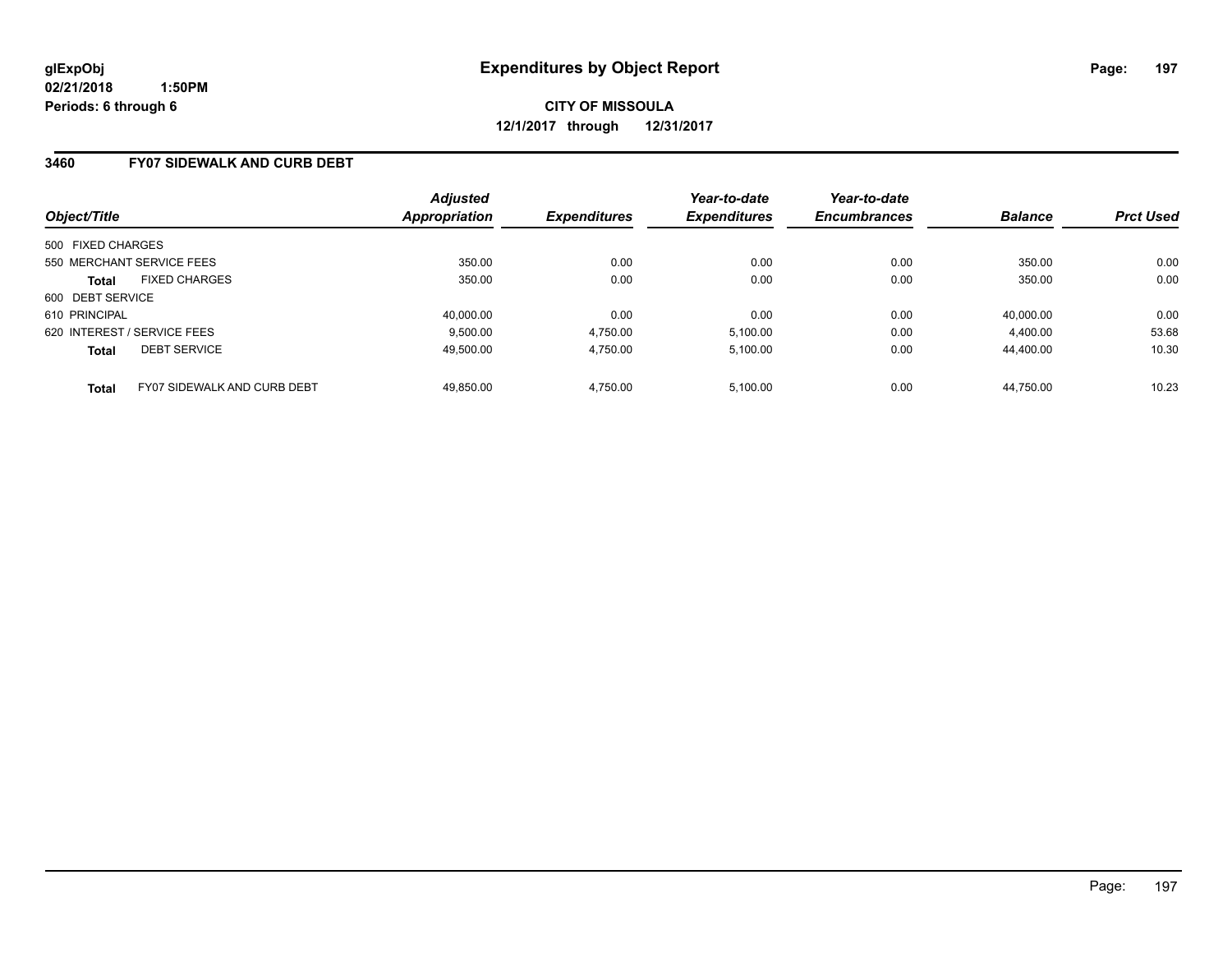#### **3461 SERIES 2008A SIDEWALK AND CURB**

#### **280 PUBLIC WORKS OPERATIONS**

| Object/Title                            | <b>Adjusted</b><br>Appropriation | <b>Expenditures</b> | Year-to-date<br><b>Expenditures</b> | Year-to-date<br><b>Encumbrances</b> | <b>Balance</b> | <b>Prct Used</b> |
|-----------------------------------------|----------------------------------|---------------------|-------------------------------------|-------------------------------------|----------------|------------------|
| 500 FIXED CHARGES                       |                                  |                     |                                     |                                     |                |                  |
| 550 MERCHANT SERVICE FEES               | 0.00                             | 0.00                | 0.00                                | 0.00                                | 0.00           | 0.00             |
| <b>FIXED CHARGES</b><br><b>Total</b>    | 0.00                             | 0.00                | 0.00                                | 0.00                                | 0.00           | 0.00             |
| 800 OTHER OBJECTS                       |                                  |                     |                                     |                                     |                |                  |
| 820 TRANSFERS TO OTHER FUNDS            | 0.00                             | 0.00                | 0.00                                | 0.00                                | 0.00           | 0.00             |
| OTHER OBJECTS<br><b>Total</b>           | 0.00                             | 0.00                | 0.00                                | 0.00                                | 0.00           | 0.00             |
| PUBLIC WORKS OPERATIONS<br><b>Total</b> | 0.00                             | 0.00                | 0.00                                | 0.00                                | 0.00           | 0.00             |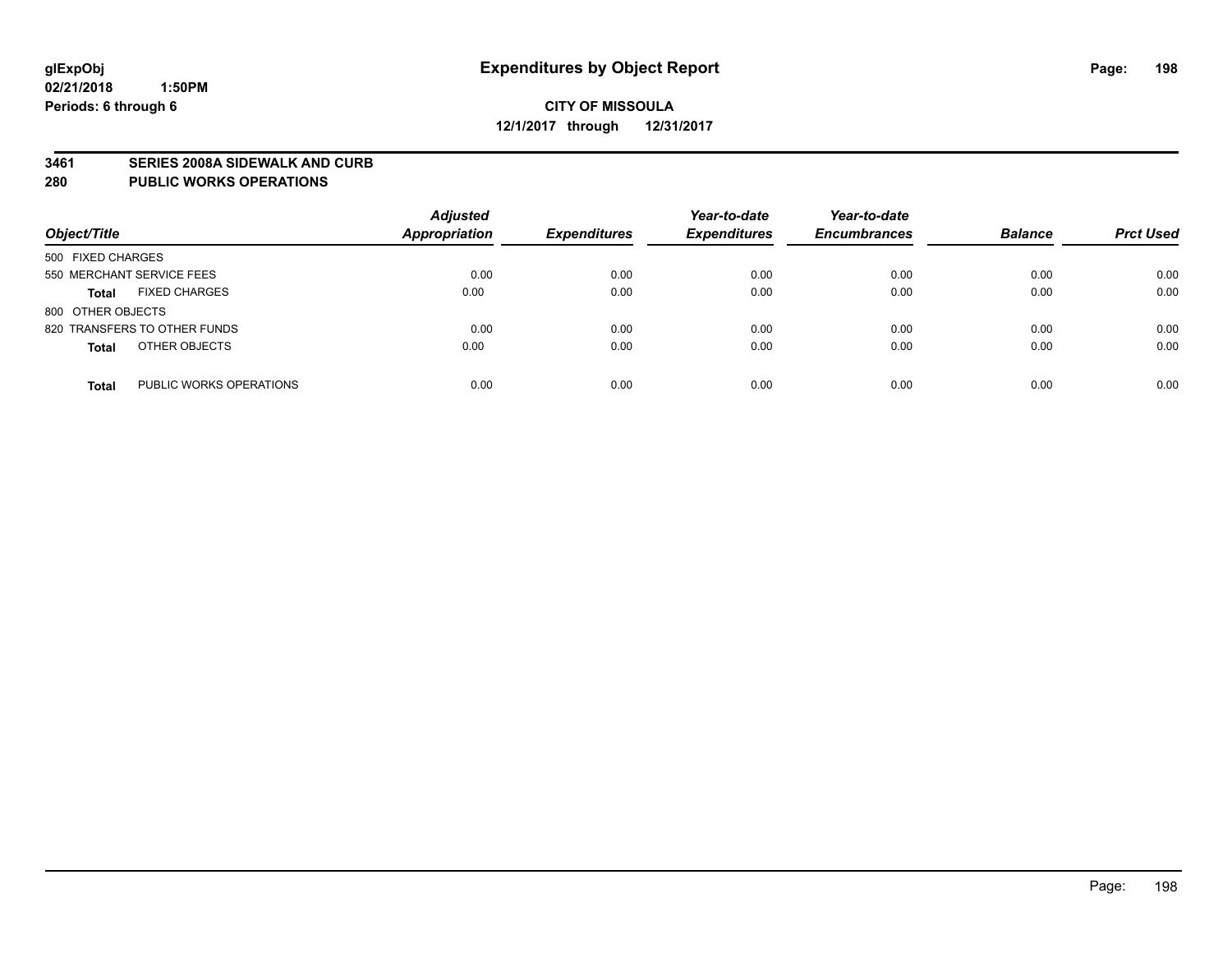#### **3461 SERIES 2008A SIDEWALK AND CURB**

| Object/Title                         | <b>Adjusted</b><br><b>Appropriation</b> | <b>Expenditures</b> | Year-to-date<br><b>Expenditures</b> | Year-to-date<br><b>Encumbrances</b> | <b>Balance</b> | <b>Prct Used</b> |
|--------------------------------------|-----------------------------------------|---------------------|-------------------------------------|-------------------------------------|----------------|------------------|
|                                      |                                         |                     |                                     |                                     |                |                  |
| 500 FIXED CHARGES                    |                                         |                     |                                     |                                     |                |                  |
| 550 MERCHANT SERVICE FEES            | 350.00                                  | 0.00                | 0.00                                | 0.00                                | 350.00         | 0.00             |
| <b>FIXED CHARGES</b><br><b>Total</b> | 350.00                                  | 0.00                | 0.00                                | 0.00                                | 350.00         | 0.00             |
| 600 DEBT SERVICE                     |                                         |                     |                                     |                                     |                |                  |
| 610 PRINCIPAL                        | 20,000.00                               | 0.00                | 0.00                                | 0.00                                | 20,000.00      | 0.00             |
| 620 INTEREST / SERVICE FEES          | 6.538.00                                | 3,268.75            | 3,268.75                            | 0.00                                | 3.269.25       | 50.00            |
| <b>DEBT SERVICE</b><br><b>Total</b>  | 26,538.00                               | 3,268.75            | 3,268.75                            | 0.00                                | 23,269.25      | 12.32            |
| 800 OTHER OBJECTS                    |                                         |                     |                                     |                                     |                |                  |
| 820 TRANSFERS TO OTHER FUNDS         | 0.00                                    | 0.00                | 0.00                                | 0.00                                | 0.00           | 0.00             |
| OTHER OBJECTS<br><b>Total</b>        | 0.00                                    | 0.00                | 0.00                                | 0.00                                | 0.00           | 0.00             |
| NON-DEPARTMENTAL<br><b>Total</b>     | 26,888.00                               | 3,268.75            | 3,268.75                            | 0.00                                | 23,619.25      | 12.16            |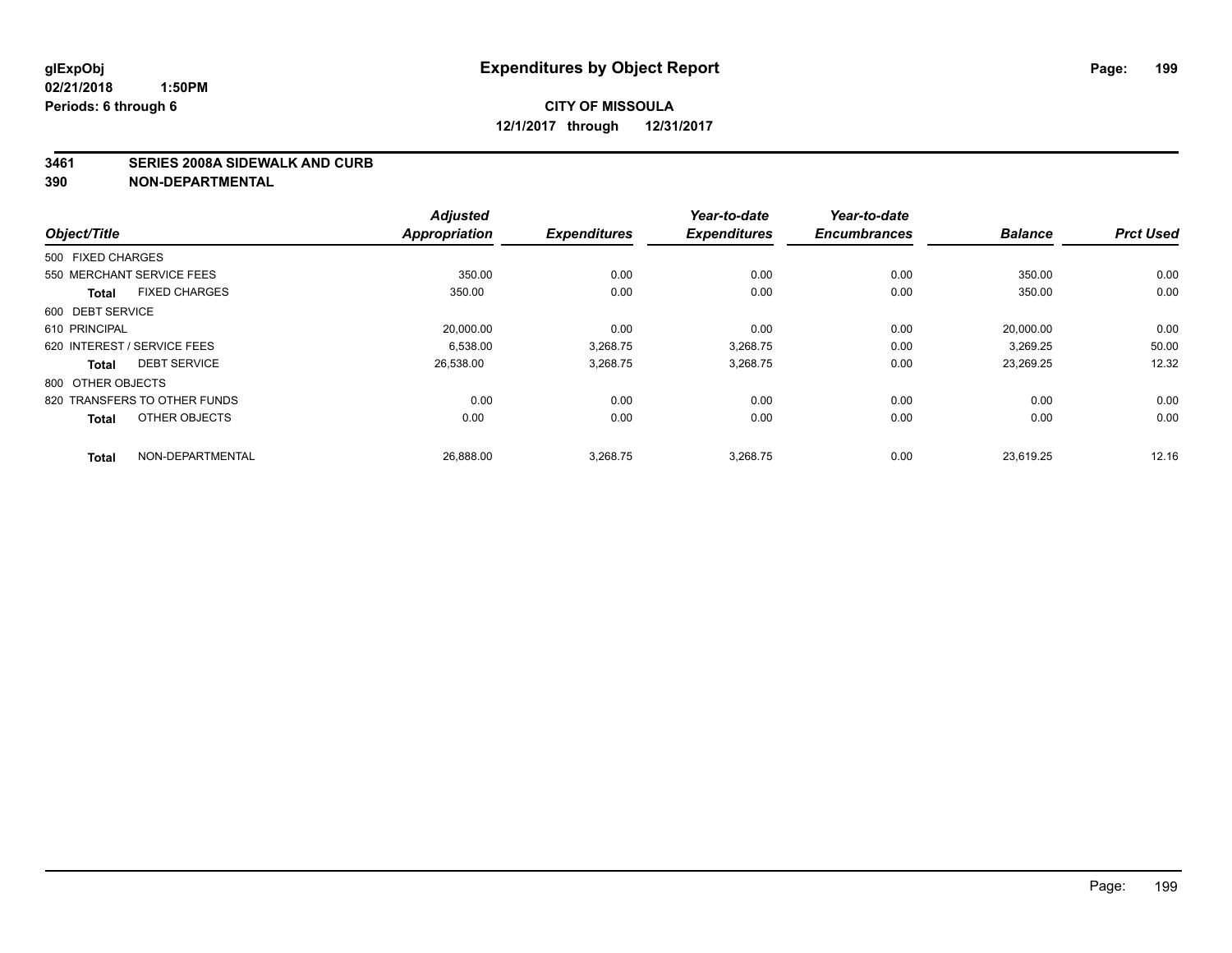## **CITY OF MISSOULA 12/1/2017 through 12/31/2017**

### **3461 SERIES 2008A SIDEWALK AND CURB**

| Object/Title      |                                | <b>Adjusted</b><br><b>Appropriation</b> | <b>Expenditures</b> | Year-to-date<br><b>Expenditures</b> | Year-to-date<br><b>Encumbrances</b> | <b>Balance</b> | <b>Prct Used</b> |
|-------------------|--------------------------------|-----------------------------------------|---------------------|-------------------------------------|-------------------------------------|----------------|------------------|
| 500 FIXED CHARGES |                                |                                         |                     |                                     |                                     |                |                  |
|                   | 550 MERCHANT SERVICE FEES      | 350.00                                  | 0.00                | 0.00                                | 0.00                                | 350.00         | 0.00             |
| <b>Total</b>      | <b>FIXED CHARGES</b>           | 350.00                                  | 0.00                | 0.00                                | 0.00                                | 350.00         | 0.00             |
| 600 DEBT SERVICE  |                                |                                         |                     |                                     |                                     |                |                  |
| 610 PRINCIPAL     |                                | 20,000.00                               | 0.00                | 0.00                                | 0.00                                | 20.000.00      | 0.00             |
|                   | 620 INTEREST / SERVICE FEES    | 6.538.00                                | 3,268.75            | 3,268.75                            | 0.00                                | 3,269.25       | 50.00            |
| <b>Total</b>      | <b>DEBT SERVICE</b>            | 26,538.00                               | 3,268.75            | 3,268.75                            | 0.00                                | 23,269.25      | 12.32            |
| 800 OTHER OBJECTS |                                |                                         |                     |                                     |                                     |                |                  |
|                   | 820 TRANSFERS TO OTHER FUNDS   | 0.00                                    | 0.00                | 0.00                                | 0.00                                | 0.00           | 0.00             |
| <b>Total</b>      | OTHER OBJECTS                  | 0.00                                    | 0.00                | 0.00                                | 0.00                                | 0.00           | 0.00             |
| <b>Total</b>      | SERIES 2008A SIDEWALK AND CURB | 26.888.00                               | 3.268.75            | 3,268.75                            | 0.00                                | 23.619.25      | 12.16            |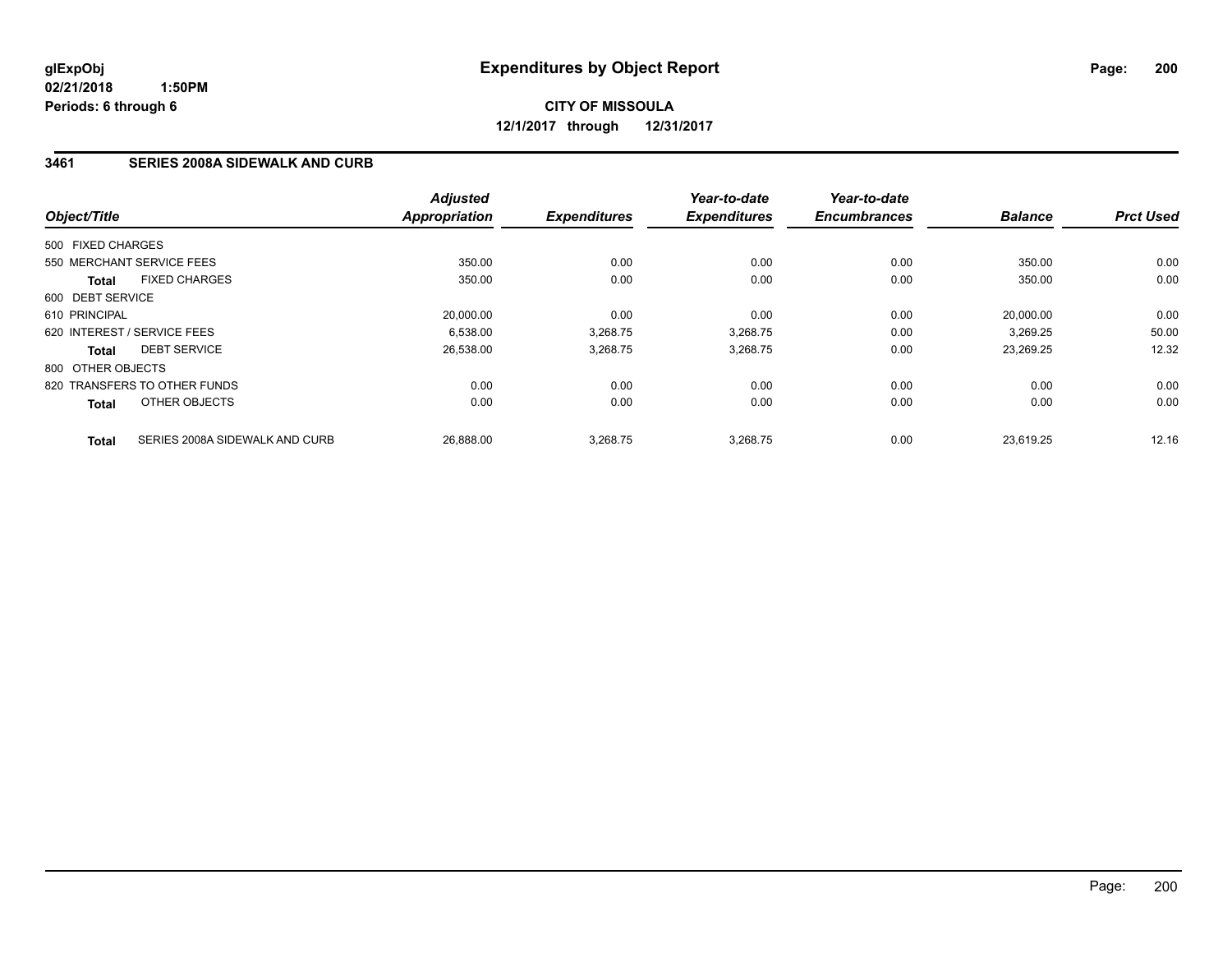#### **3462 SERIES 2009 SIDEWALK AND CURB**

|                                      | <b>Adjusted</b>      |                     | Year-to-date        | Year-to-date        |                |                  |
|--------------------------------------|----------------------|---------------------|---------------------|---------------------|----------------|------------------|
| Object/Title                         | <b>Appropriation</b> | <b>Expenditures</b> | <b>Expenditures</b> | <b>Encumbrances</b> | <b>Balance</b> | <b>Prct Used</b> |
| 500 FIXED CHARGES                    |                      |                     |                     |                     |                |                  |
| 550 MERCHANT SERVICE FEES            | 0.00                 | 0.00                | 0.00                | 0.00                | 0.00           | 0.00             |
| <b>FIXED CHARGES</b><br><b>Total</b> | 0.00                 | 0.00                | 0.00                | 0.00                | 0.00           | 0.00             |
| 600 DEBT SERVICE                     |                      |                     |                     |                     |                |                  |
| 610 PRINCIPAL                        | 25,000.00            | 0.00                | 0.00                | 0.00                | 25.000.00      | 0.00             |
| 620 INTEREST / SERVICE FEES          | 11.018.00            | 5,508.75            | 5,808.75            | 0.00                | 5.209.25       | 52.72            |
| <b>DEBT SERVICE</b><br><b>Total</b>  | 36,018.00            | 5,508.75            | 5,808.75            | 0.00                | 30,209.25      | 16.13            |
| 800 OTHER OBJECTS                    |                      |                     |                     |                     |                |                  |
| 820 TRANSFERS TO OTHER FUNDS         | 0.00                 | 0.00                | 0.00                | 0.00                | 0.00           | 0.00             |
| OTHER OBJECTS<br><b>Total</b>        | 0.00                 | 0.00                | 0.00                | 0.00                | 0.00           | 0.00             |
| NON-DEPARTMENTAL<br><b>Total</b>     | 36,018.00            | 5,508.75            | 5,808.75            | 0.00                | 30,209.25      | 16.13            |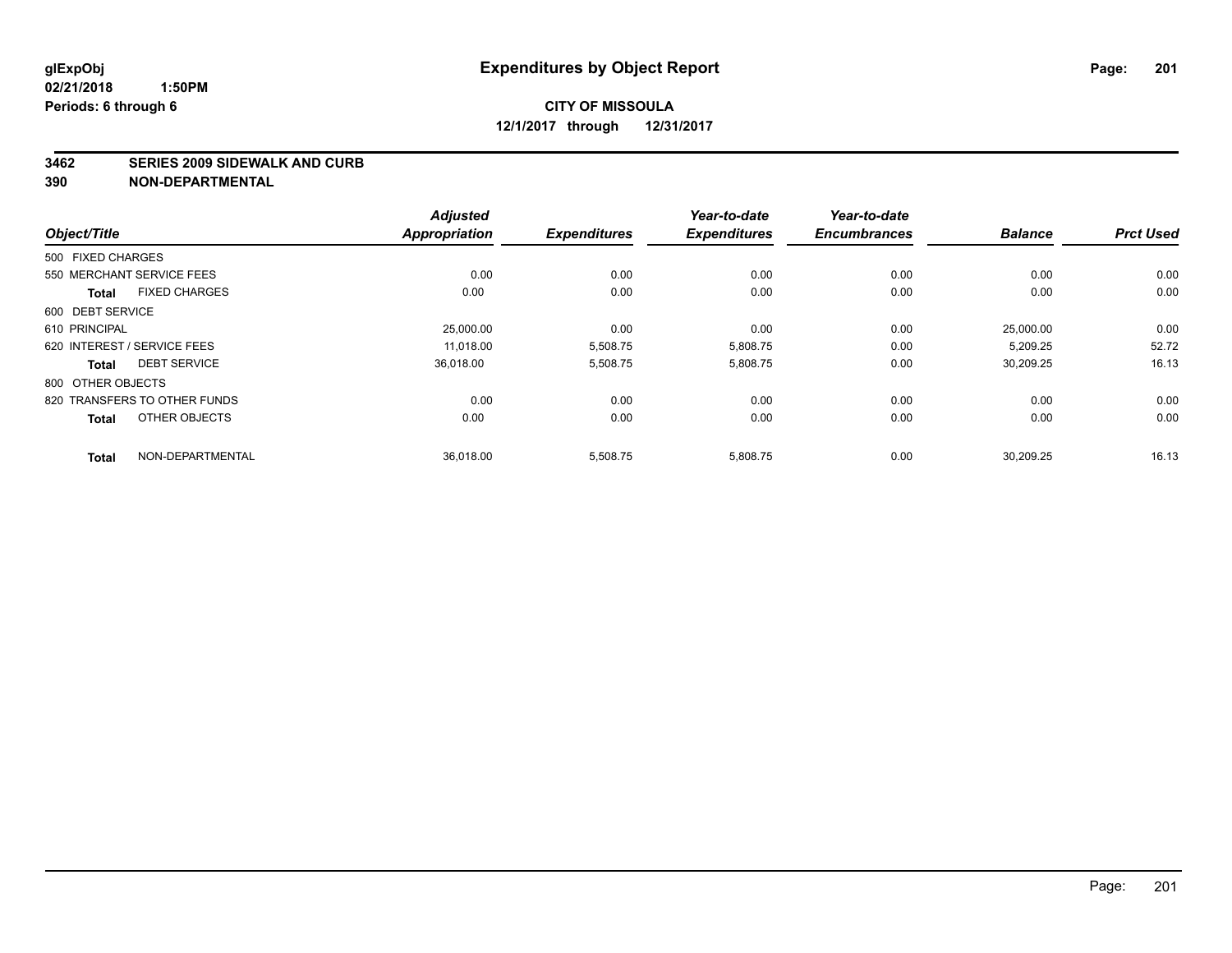### **3462 SERIES 2009 SIDEWALK AND CURB**

| Object/Title                |                               | <b>Adjusted</b><br>Appropriation | <b>Expenditures</b> | Year-to-date<br><b>Expenditures</b> | Year-to-date<br><b>Encumbrances</b> | <b>Balance</b> | <b>Prct Used</b> |
|-----------------------------|-------------------------------|----------------------------------|---------------------|-------------------------------------|-------------------------------------|----------------|------------------|
| 500 FIXED CHARGES           |                               |                                  |                     |                                     |                                     |                |                  |
| 550 MERCHANT SERVICE FEES   |                               | 0.00                             | 0.00                | 0.00                                | 0.00                                | 0.00           | 0.00             |
| <b>Total</b>                | <b>FIXED CHARGES</b>          | 0.00                             | 0.00                | 0.00                                | 0.00                                | 0.00           | 0.00             |
| 600 DEBT SERVICE            |                               |                                  |                     |                                     |                                     |                |                  |
| 610 PRINCIPAL               |                               | 25,000.00                        | 0.00                | 0.00                                | 0.00                                | 25.000.00      | 0.00             |
| 620 INTEREST / SERVICE FEES |                               | 11.018.00                        | 5,508.75            | 5,808.75                            | 0.00                                | 5,209.25       | 52.72            |
| <b>Total</b>                | <b>DEBT SERVICE</b>           | 36.018.00                        | 5,508.75            | 5,808.75                            | 0.00                                | 30,209.25      | 16.13            |
| 800 OTHER OBJECTS           |                               |                                  |                     |                                     |                                     |                |                  |
|                             | 820 TRANSFERS TO OTHER FUNDS  | 0.00                             | 0.00                | 0.00                                | 0.00                                | 0.00           | 0.00             |
| <b>Total</b>                | OTHER OBJECTS                 | 0.00                             | 0.00                | 0.00                                | 0.00                                | 0.00           | 0.00             |
| <b>Total</b>                | SERIES 2009 SIDEWALK AND CURB | 36.018.00                        | 5.508.75            | 5,808.75                            | 0.00                                | 30.209.25      | 16.13            |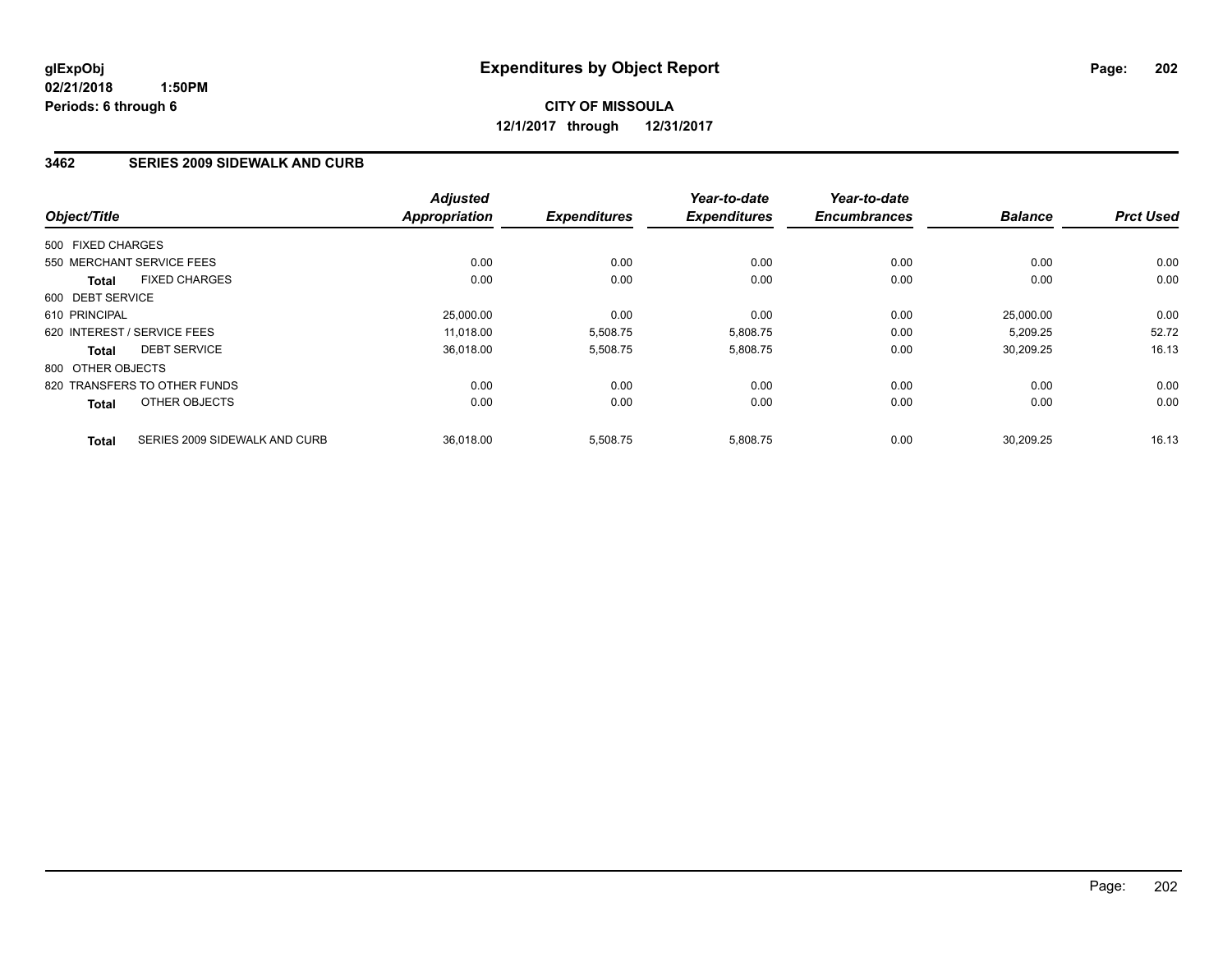#### **3463 SERIES 2010 SIDEWALK AND CURB**

|                   |                             | <b>Adjusted</b>      |                     | Year-to-date        | Year-to-date        |                |                  |
|-------------------|-----------------------------|----------------------|---------------------|---------------------|---------------------|----------------|------------------|
| Object/Title      |                             | <b>Appropriation</b> | <b>Expenditures</b> | <b>Expenditures</b> | <b>Encumbrances</b> | <b>Balance</b> | <b>Prct Used</b> |
| 500 FIXED CHARGES |                             |                      |                     |                     |                     |                |                  |
|                   | 550 MERCHANT SERVICE FEES   | 0.00                 | 0.00                | 0.00                | 0.00                | 0.00           | 0.00             |
| <b>Total</b>      | <b>FIXED CHARGES</b>        | 0.00                 | 0.00                | 0.00                | 0.00                | 0.00           | 0.00             |
| 600 DEBT SERVICE  |                             |                      |                     |                     |                     |                |                  |
| 610 PRINCIPAL     |                             | 75,000.00            | 0.00                | 0.00                | 0.00                | 75.000.00      | 0.00             |
|                   | 620 INTEREST / SERVICE FEES | 17.938.00            | 8,968.75            | 9.318.75            | 0.00                | 8.619.25       | 51.95            |
| <b>Total</b>      | <b>DEBT SERVICE</b>         | 92,938.00            | 8,968.75            | 9.318.75            | 0.00                | 83.619.25      | 10.03            |
| <b>Total</b>      | NON-DEPARTMENTAL            | 92,938.00            | 8,968.75            | 9.318.75            | 0.00                | 83.619.25      | 10.03            |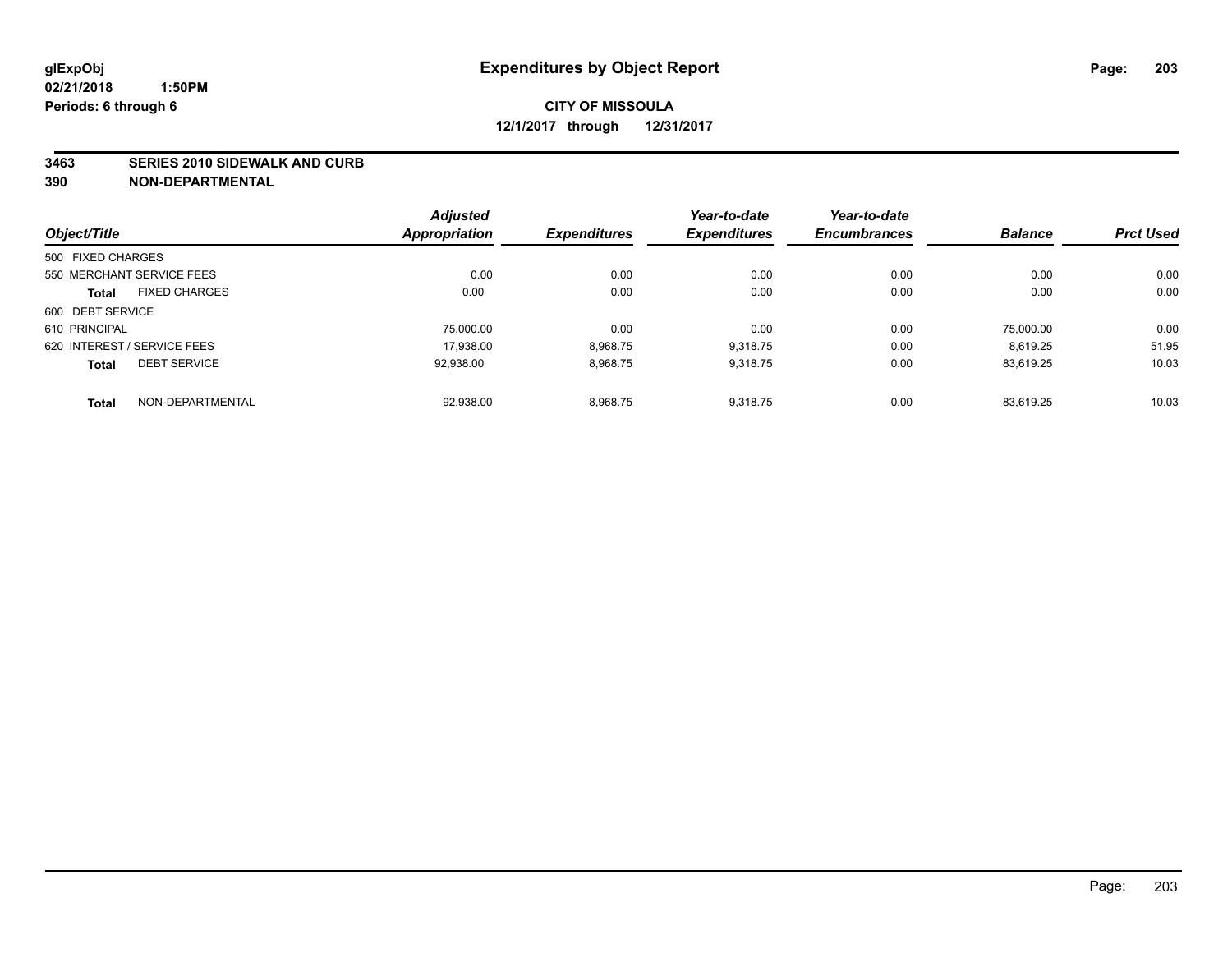### **3463 SERIES 2010 SIDEWALK AND CURB**

| Object/Title                |                               | <b>Adjusted</b><br>Appropriation | <b>Expenditures</b> | Year-to-date<br><b>Expenditures</b> | Year-to-date<br><b>Encumbrances</b> | <b>Balance</b> | <b>Prct Used</b> |
|-----------------------------|-------------------------------|----------------------------------|---------------------|-------------------------------------|-------------------------------------|----------------|------------------|
| 500 FIXED CHARGES           |                               |                                  |                     |                                     |                                     |                |                  |
| 550 MERCHANT SERVICE FEES   |                               | 0.00                             | 0.00                | 0.00                                | 0.00                                | 0.00           | 0.00             |
| <b>Total</b>                | <b>FIXED CHARGES</b>          | 0.00                             | 0.00                | 0.00                                | 0.00                                | 0.00           | 0.00             |
| 600 DEBT SERVICE            |                               |                                  |                     |                                     |                                     |                |                  |
| 610 PRINCIPAL               |                               | 75.000.00                        | 0.00                | 0.00                                | 0.00                                | 75.000.00      | 0.00             |
| 620 INTEREST / SERVICE FEES |                               | 17,938.00                        | 8,968.75            | 9.318.75                            | 0.00                                | 8.619.25       | 51.95            |
| <b>Total</b>                | <b>DEBT SERVICE</b>           | 92.938.00                        | 8.968.75            | 9.318.75                            | 0.00                                | 83.619.25      | 10.03            |
| <b>Total</b>                | SERIES 2010 SIDEWALK AND CURB | 92.938.00                        | 8.968.75            | 9.318.75                            | 0.00                                | 83.619.25      | 10.03            |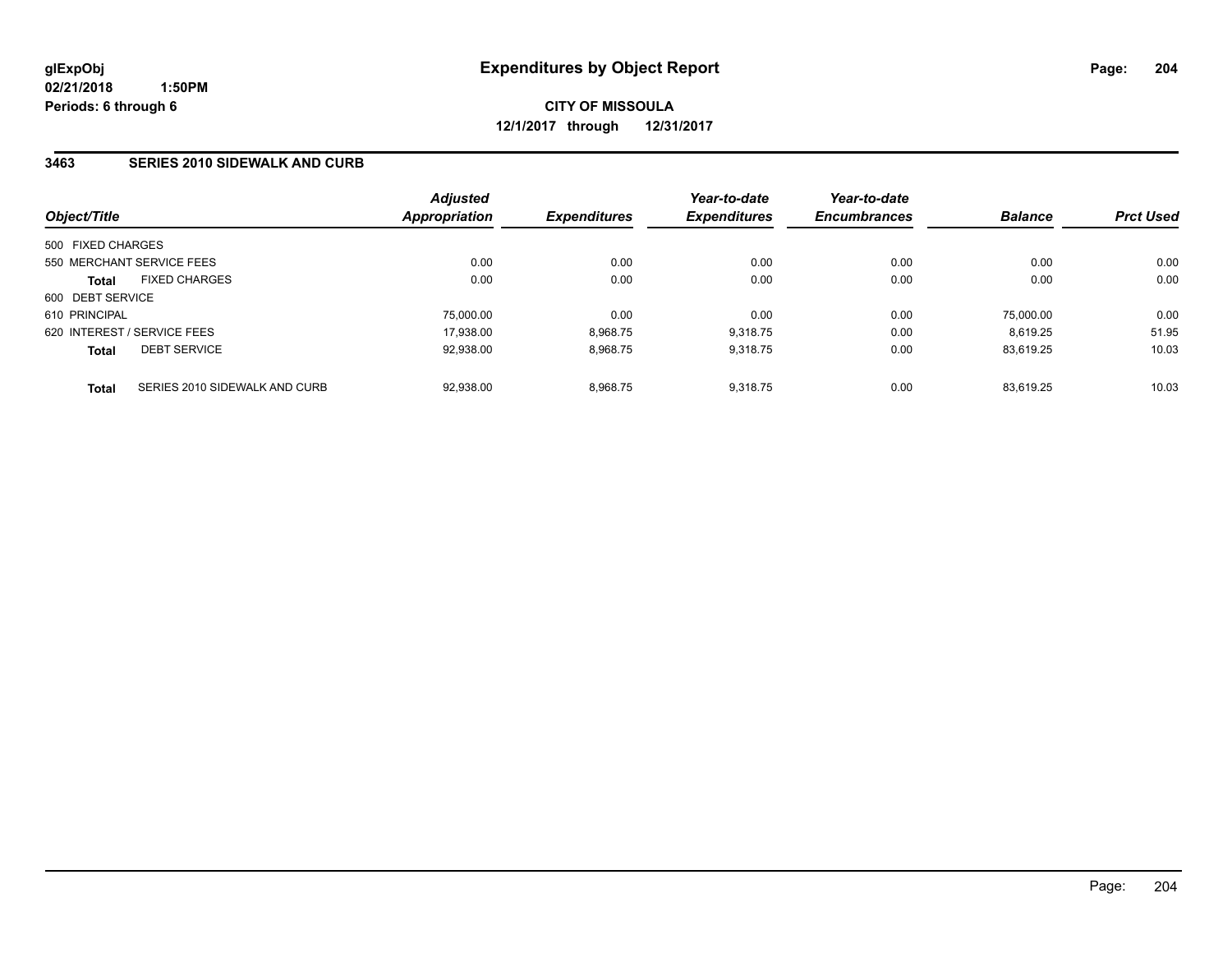**3464 FY12 S/C DEBT SERVICE**

|                   |                             | <b>Adjusted</b> |                     | Year-to-date        | Year-to-date        |                |                  |
|-------------------|-----------------------------|-----------------|---------------------|---------------------|---------------------|----------------|------------------|
| Object/Title      |                             | Appropriation   | <b>Expenditures</b> | <b>Expenditures</b> | <b>Encumbrances</b> | <b>Balance</b> | <b>Prct Used</b> |
| 500 FIXED CHARGES |                             |                 |                     |                     |                     |                |                  |
|                   | 550 MERCHANT SERVICE FEES   | 0.00            | 0.00                | 0.00                | 0.00                | 0.00           | 0.00             |
| <b>Total</b>      | <b>FIXED CHARGES</b>        | 0.00            | 0.00                | 0.00                | 0.00                | 0.00           | 0.00             |
| 600 DEBT SERVICE  |                             |                 |                     |                     |                     |                |                  |
| 610 PRINCIPAL     |                             | 45.000.00       | 0.00                | 0.00                | 0.00                | 45.000.00      | 0.00             |
|                   | 620 INTEREST / SERVICE FEES | 19.560.00       | 9,780.00            | 10.130.00           | 0.00                | 9,430.00       | 51.79            |
| <b>Total</b>      | <b>DEBT SERVICE</b>         | 64,560.00       | 9,780.00            | 10,130.00           | 0.00                | 54,430.00      | 15.69            |
| <b>Total</b>      | NON-DEPARTMENTAL            | 64,560.00       | 9.780.00            | 10.130.00           | 0.00                | 54,430.00      | 15.69            |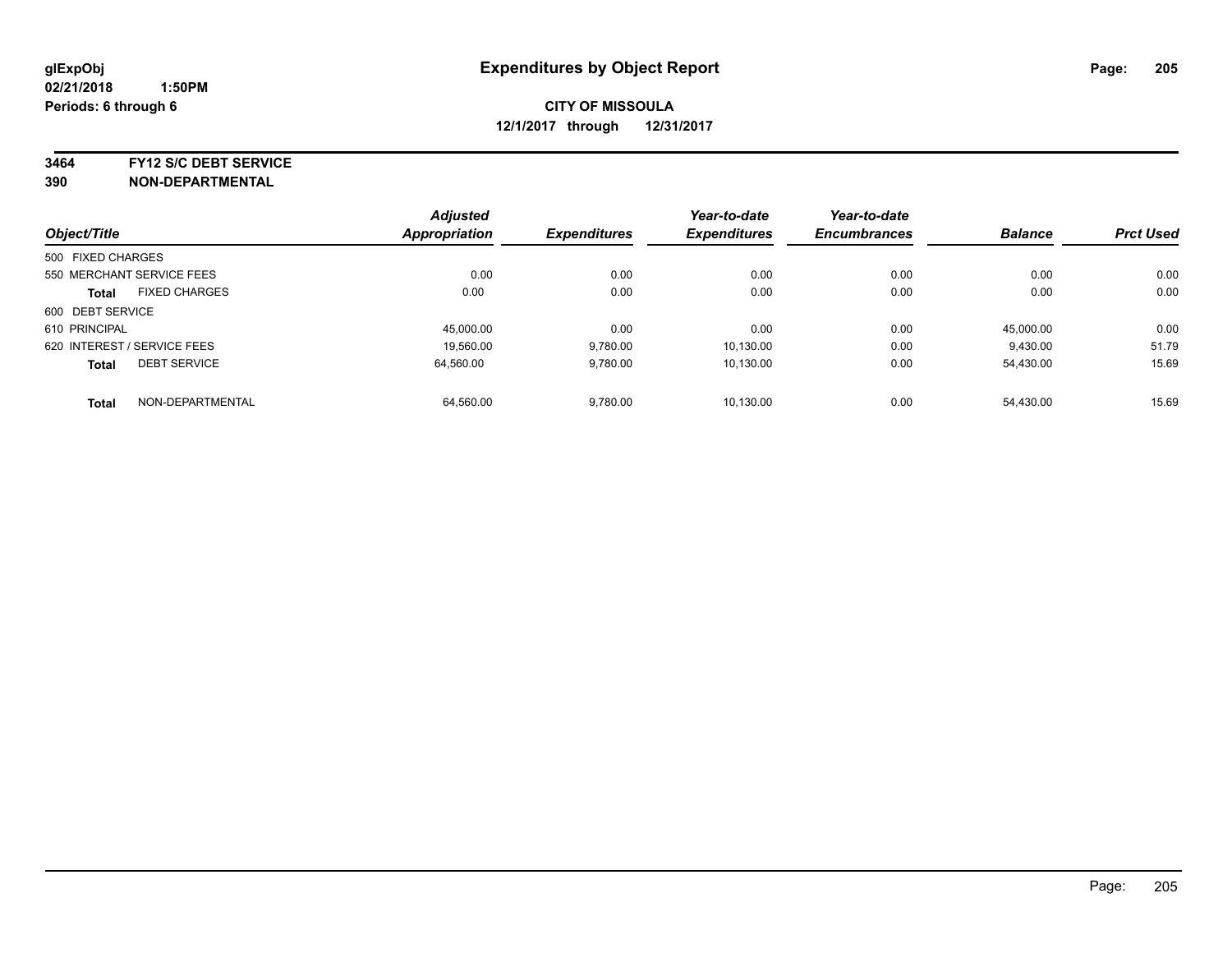### **3464 FY12 S/C DEBT SERVICE**

|                             |                       | <b>Adjusted</b> |                     | Year-to-date        | Year-to-date        |                |                  |
|-----------------------------|-----------------------|-----------------|---------------------|---------------------|---------------------|----------------|------------------|
| Object/Title                |                       | Appropriation   | <b>Expenditures</b> | <b>Expenditures</b> | <b>Encumbrances</b> | <b>Balance</b> | <b>Prct Used</b> |
| 500 FIXED CHARGES           |                       |                 |                     |                     |                     |                |                  |
| 550 MERCHANT SERVICE FEES   |                       | 0.00            | 0.00                | 0.00                | 0.00                | 0.00           | 0.00             |
| <b>Total</b>                | <b>FIXED CHARGES</b>  | 0.00            | 0.00                | 0.00                | 0.00                | 0.00           | 0.00             |
| 600 DEBT SERVICE            |                       |                 |                     |                     |                     |                |                  |
| 610 PRINCIPAL               |                       | 45.000.00       | 0.00                | 0.00                | 0.00                | 45.000.00      | 0.00             |
| 620 INTEREST / SERVICE FEES |                       | 19.560.00       | 9,780.00            | 10.130.00           | 0.00                | 9.430.00       | 51.79            |
| <b>Total</b>                | <b>DEBT SERVICE</b>   | 64.560.00       | 9.780.00            | 10.130.00           | 0.00                | 54.430.00      | 15.69            |
| <b>Total</b>                | FY12 S/C DEBT SERVICE | 64.560.00       | 9.780.00            | 10.130.00           | 0.00                | 54.430.00      | 15.69            |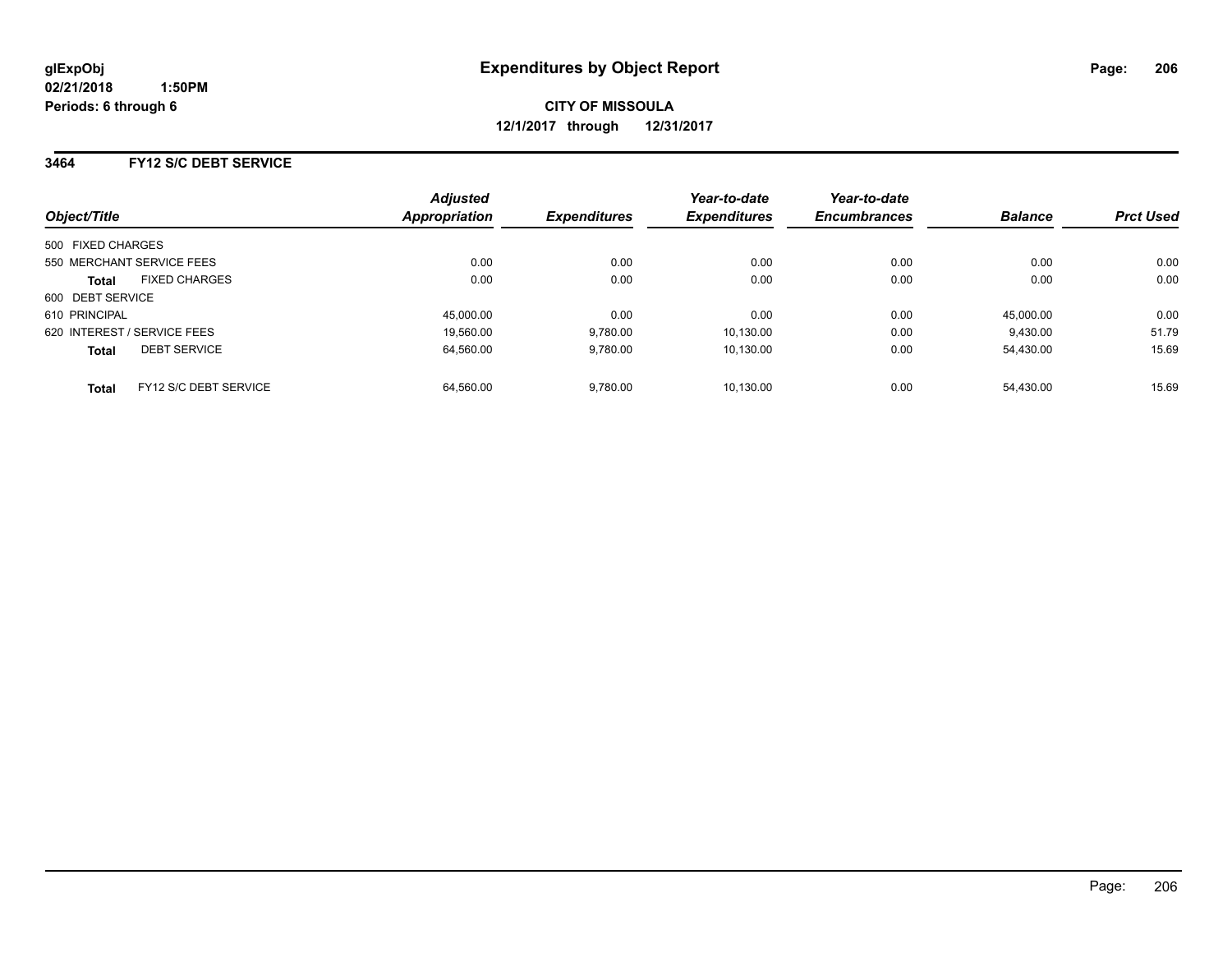#### **3465 FY13 SIDEWALK/CURB DEBT SERVICE**

|                   |                             | <b>Adjusted</b>      |                     | Year-to-date        | Year-to-date        |                |                  |
|-------------------|-----------------------------|----------------------|---------------------|---------------------|---------------------|----------------|------------------|
| Object/Title      |                             | <b>Appropriation</b> | <b>Expenditures</b> | <b>Expenditures</b> | <b>Encumbrances</b> | <b>Balance</b> | <b>Prct Used</b> |
| 500 FIXED CHARGES |                             |                      |                     |                     |                     |                |                  |
|                   | 550 MERCHANT SERVICE FEES   | 0.00                 | 0.00                | 0.00                | 0.00                | 0.00           | 0.00             |
| <b>Total</b>      | <b>FIXED CHARGES</b>        | 0.00                 | 0.00                | 0.00                | 0.00                | 0.00           | 0.00             |
| 600 DEBT SERVICE  |                             |                      |                     |                     |                     |                |                  |
| 610 PRINCIPAL     |                             | 29,000.00            | 0.00                | 0.00                | 0.00                | 29.000.00      | 0.00             |
|                   | 620 INTEREST / SERVICE FEES | 9.113.00             | 4,543.69            | 4,543.69            | 0.00                | 4,569.31       | 49.86            |
| <b>Total</b>      | <b>DEBT SERVICE</b>         | 38.113.00            | 4,543.69            | 4.543.69            | 0.00                | 33.569.31      | 11.92            |
| <b>Total</b>      | NON-DEPARTMENTAL            | 38,113.00            | 4,543.69            | 4,543.69            | 0.00                | 33,569.31      | 11.92            |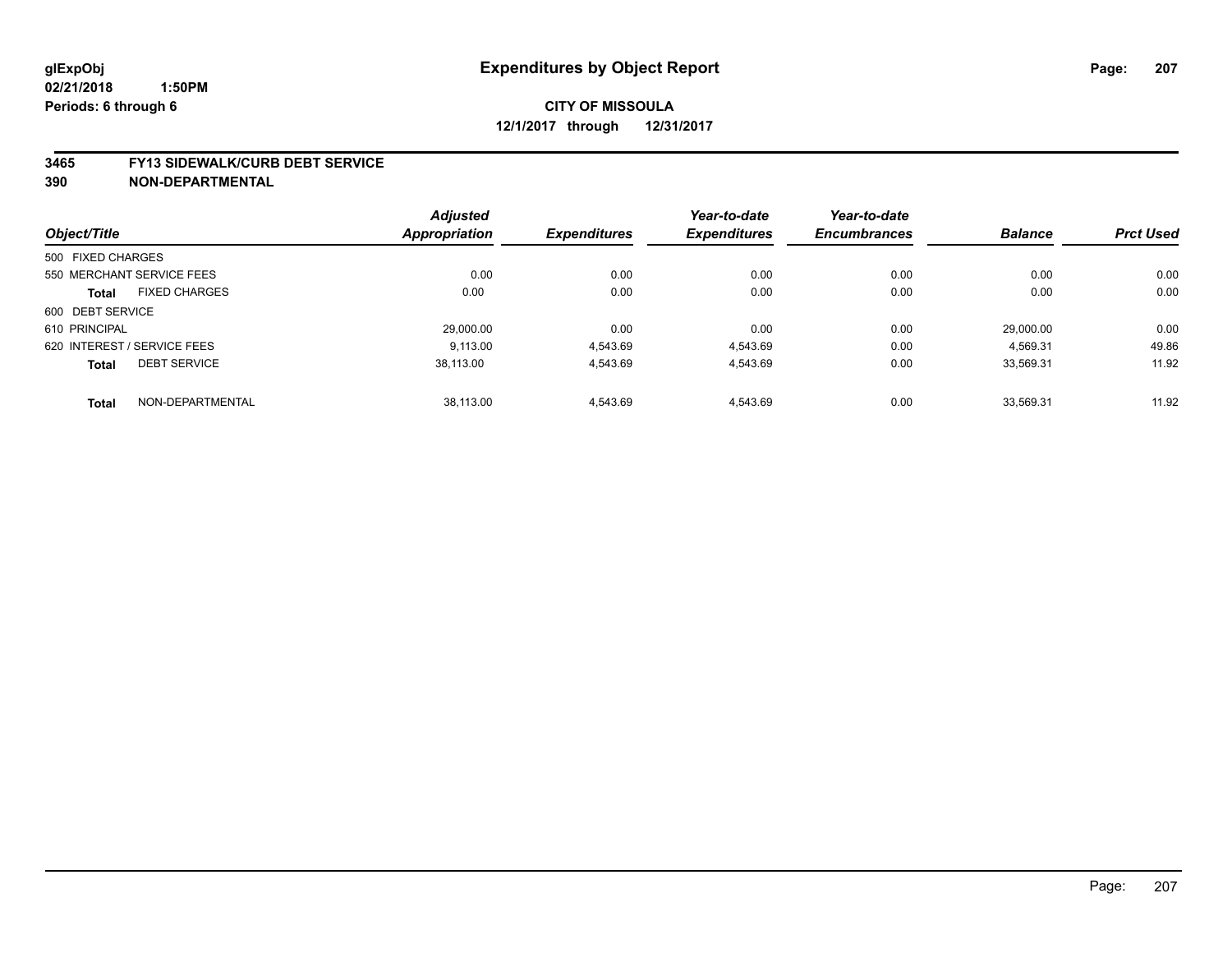**CITY OF MISSOULA 12/1/2017 through 12/31/2017**

### **3465 FY13 SIDEWALK/CURB DEBT SERVICE**

| Object/Title      |                                 | <b>Adjusted</b><br><b>Appropriation</b> | <b>Expenditures</b> | Year-to-date<br><b>Expenditures</b> | Year-to-date<br><b>Encumbrances</b> | <b>Balance</b> | <b>Prct Used</b> |
|-------------------|---------------------------------|-----------------------------------------|---------------------|-------------------------------------|-------------------------------------|----------------|------------------|
| 500 FIXED CHARGES |                                 |                                         |                     |                                     |                                     |                |                  |
|                   | 550 MERCHANT SERVICE FEES       | 0.00                                    | 0.00                | 0.00                                | 0.00                                | 0.00           | 0.00             |
| <b>Total</b>      | <b>FIXED CHARGES</b>            | 0.00                                    | 0.00                | 0.00                                | 0.00                                | 0.00           | 0.00             |
| 600 DEBT SERVICE  |                                 |                                         |                     |                                     |                                     |                |                  |
| 610 PRINCIPAL     |                                 | 29,000.00                               | 0.00                | 0.00                                | 0.00                                | 29.000.00      | 0.00             |
|                   | 620 INTEREST / SERVICE FEES     | 9.113.00                                | 4,543.69            | 4.543.69                            | 0.00                                | 4.569.31       | 49.86            |
| <b>Total</b>      | <b>DEBT SERVICE</b>             | 38.113.00                               | 4.543.69            | 4.543.69                            | 0.00                                | 33.569.31      | 11.92            |
| <b>Total</b>      | FY13 SIDEWALK/CURB DEBT SERVICE | 38.113.00                               | 4.543.69            | 4.543.69                            | 0.00                                | 33.569.31      | 11.92            |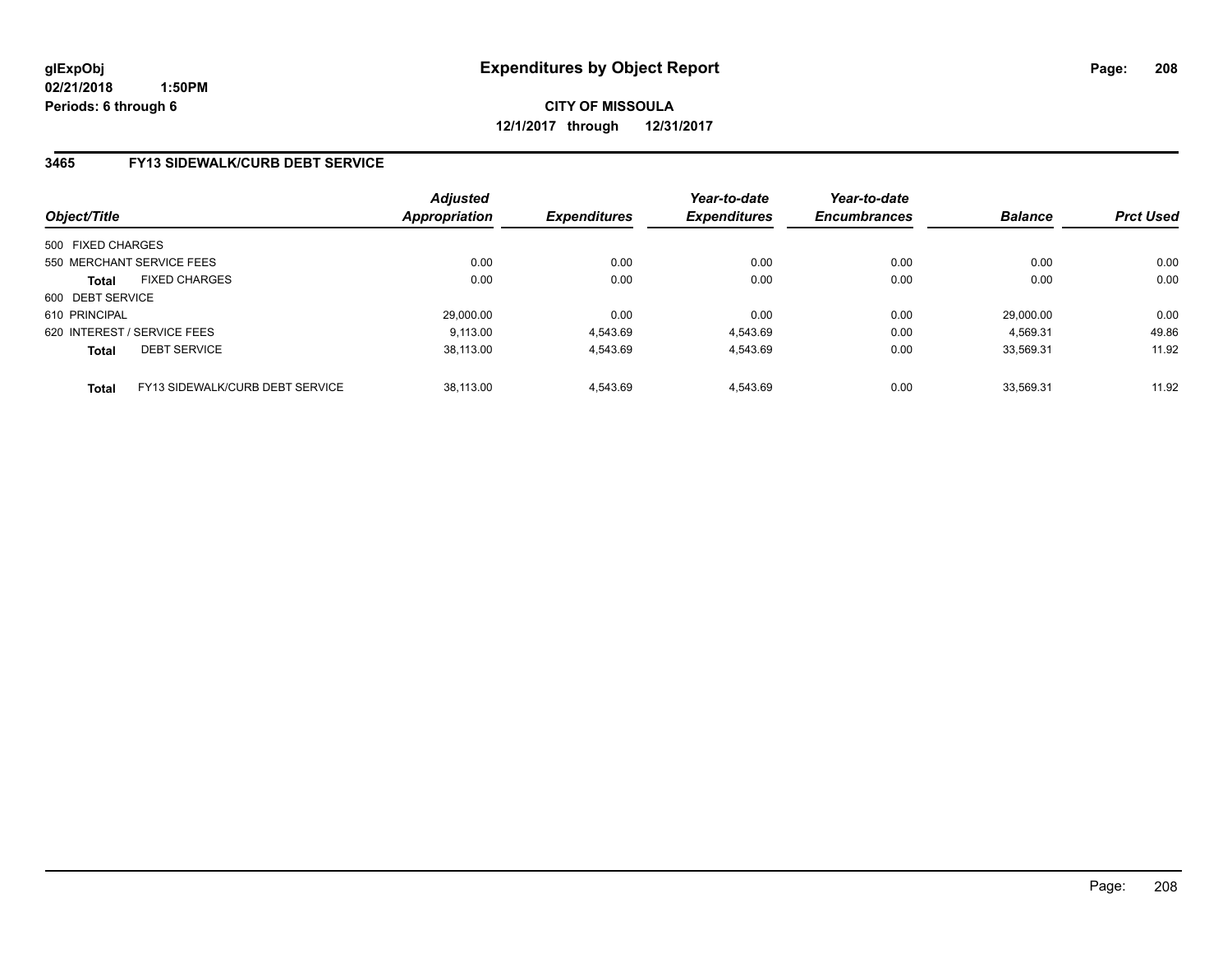## **CITY OF MISSOULA 12/1/2017 through 12/31/2017**

#### **3466 FY15 SIDEWALK/CURB DEBT SERVICE**

|                                      |                           | <b>Adjusted</b>      |                     | Year-to-date        | Year-to-date        |                |                  |
|--------------------------------------|---------------------------|----------------------|---------------------|---------------------|---------------------|----------------|------------------|
| Object/Title                         |                           | <b>Appropriation</b> | <b>Expenditures</b> | <b>Expenditures</b> | <b>Encumbrances</b> | <b>Balance</b> | <b>Prct Used</b> |
| 300 PURCHASED SERVICES               |                           |                      |                     |                     |                     |                |                  |
| 350 PROFESSIONAL SERVICES            |                           | 0.00                 | 0.00                | 0.00                | 0.00                | 0.00           | 0.00             |
| <b>Total</b>                         | <b>PURCHASED SERVICES</b> | 0.00                 | 0.00                | 0.00                | 0.00                | 0.00           | 0.00             |
| 500 FIXED CHARGES                    |                           |                      |                     |                     |                     |                |                  |
| 550 MERCHANT SERVICE FEES            |                           | 350.00               | 0.00                | 0.00                | 0.00                | 350.00         | 0.00             |
| <b>FIXED CHARGES</b><br><b>Total</b> |                           | 350.00               | 0.00                | 0.00                | 0.00                | 350.00         | 0.00             |
| 600 DEBT SERVICE                     |                           |                      |                     |                     |                     |                |                  |
| 610 PRINCIPAL                        |                           | 65,721.00            | 0.00                | 0.00                | 0.00                | 65.721.00      | 0.00             |
| 620 INTEREST / SERVICE FEES          |                           | 23.075.00            | 11,478.02           | 11.478.02           | 0.00                | 11,596.98      | 49.74            |
| <b>DEBT SERVICE</b><br><b>Total</b>  |                           | 88,796.00            | 11,478.02           | 11,478.02           | 0.00                | 77.317.98      | 12.93            |
| <b>Total</b>                         | NON-DEPARTMENTAL          | 89,146.00            | 11,478.02           | 11,478.02           | 0.00                | 77.667.98      | 12.88            |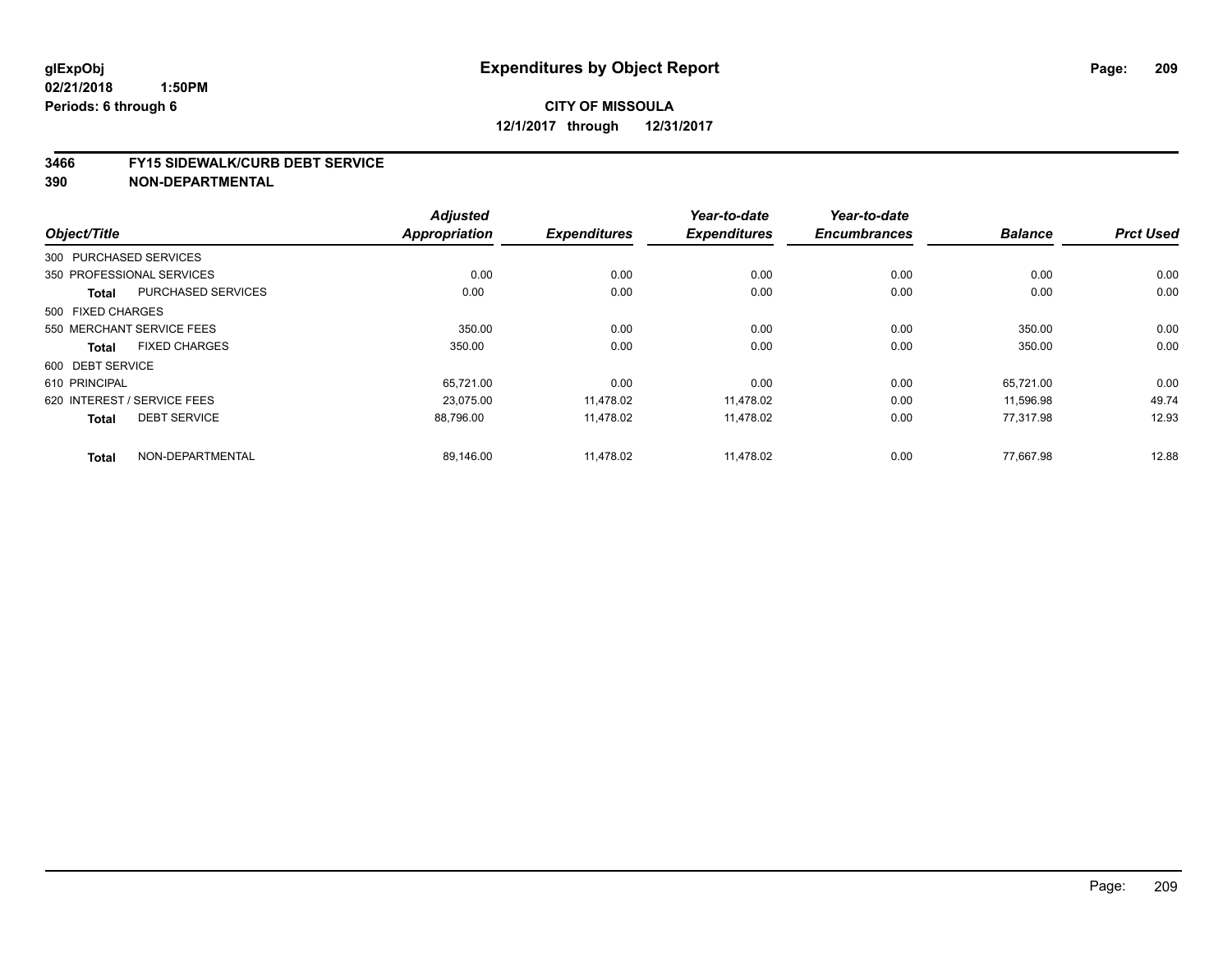## **CITY OF MISSOULA 12/1/2017 through 12/31/2017**

### **3466 FY15 SIDEWALK/CURB DEBT SERVICE**

| Object/Title      |                                 | <b>Adjusted</b><br>Appropriation | <b>Expenditures</b> | Year-to-date<br><b>Expenditures</b> | Year-to-date<br><b>Encumbrances</b> | <b>Balance</b> | <b>Prct Used</b> |
|-------------------|---------------------------------|----------------------------------|---------------------|-------------------------------------|-------------------------------------|----------------|------------------|
|                   |                                 |                                  |                     |                                     |                                     |                |                  |
|                   | 300 PURCHASED SERVICES          |                                  |                     |                                     |                                     |                |                  |
|                   | 350 PROFESSIONAL SERVICES       | 0.00                             | 0.00                | 0.00                                | 0.00                                | 0.00           | 0.00             |
| <b>Total</b>      | <b>PURCHASED SERVICES</b>       | 0.00                             | 0.00                | 0.00                                | 0.00                                | 0.00           | 0.00             |
| 500 FIXED CHARGES |                                 |                                  |                     |                                     |                                     |                |                  |
|                   | 550 MERCHANT SERVICE FEES       | 350.00                           | 0.00                | 0.00                                | 0.00                                | 350.00         | 0.00             |
| Total             | <b>FIXED CHARGES</b>            | 350.00                           | 0.00                | 0.00                                | 0.00                                | 350.00         | 0.00             |
| 600 DEBT SERVICE  |                                 |                                  |                     |                                     |                                     |                |                  |
| 610 PRINCIPAL     |                                 | 65,721.00                        | 0.00                | 0.00                                | 0.00                                | 65,721.00      | 0.00             |
|                   | 620 INTEREST / SERVICE FEES     | 23.075.00                        | 11.478.02           | 11.478.02                           | 0.00                                | 11.596.98      | 49.74            |
| <b>Total</b>      | <b>DEBT SERVICE</b>             | 88,796.00                        | 11,478.02           | 11,478.02                           | 0.00                                | 77.317.98      | 12.93            |
| <b>Total</b>      | FY15 SIDEWALK/CURB DEBT SERVICE | 89.146.00                        | 11.478.02           | 11.478.02                           | 0.00                                | 77.667.98      | 12.88            |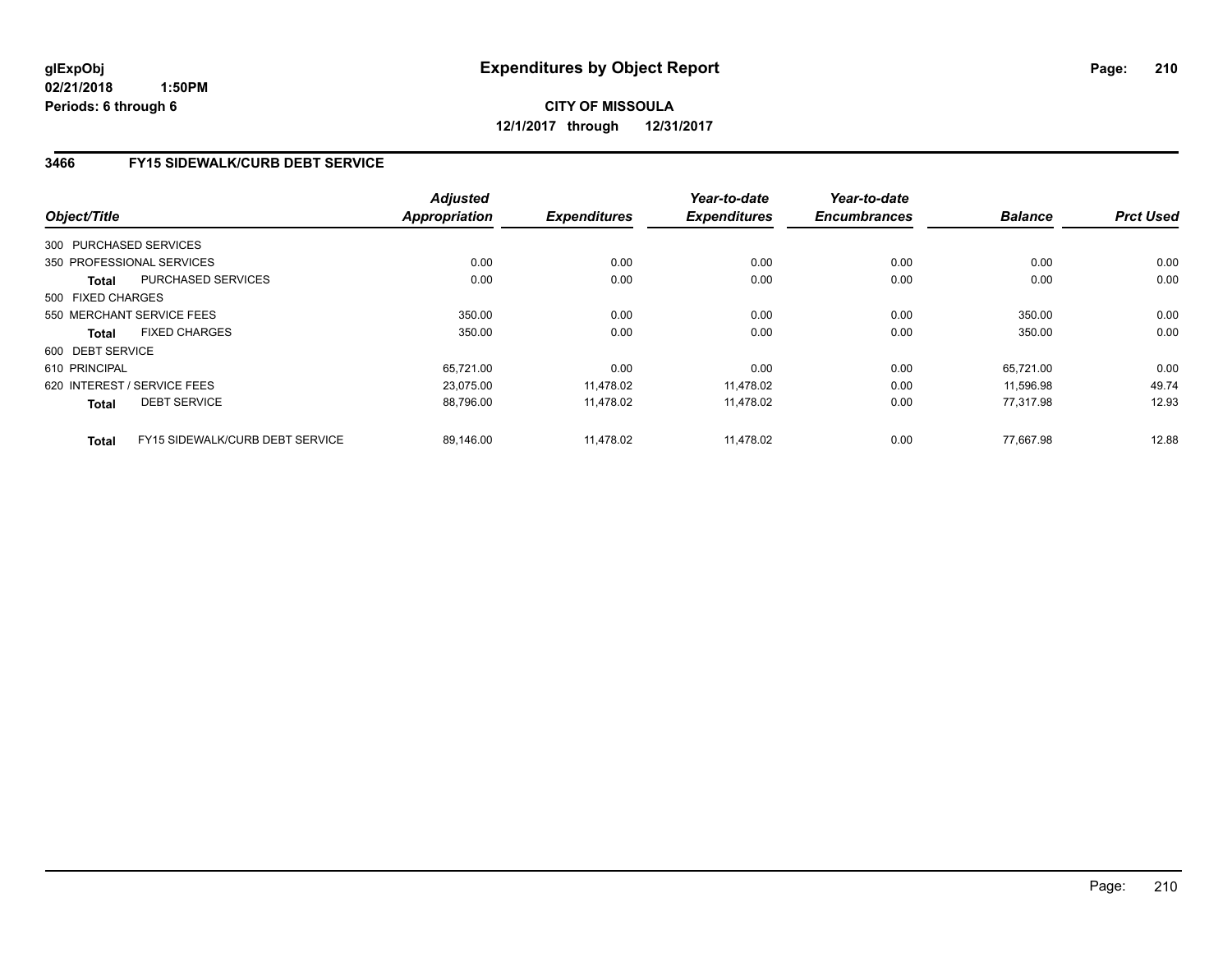## **CITY OF MISSOULA 12/1/2017 through 12/31/2017**

#### **3467 FY16 SIDEWALK/CURB DEBT SERVICE**

|                                           | <b>Adjusted</b>      |                     | Year-to-date        | Year-to-date        |                |                  |
|-------------------------------------------|----------------------|---------------------|---------------------|---------------------|----------------|------------------|
| Object/Title                              | <b>Appropriation</b> | <b>Expenditures</b> | <b>Expenditures</b> | <b>Encumbrances</b> | <b>Balance</b> | <b>Prct Used</b> |
| 300 PURCHASED SERVICES                    |                      |                     |                     |                     |                |                  |
| 350 PROFESSIONAL SERVICES                 | 0.00                 | 0.00                | 0.00                | 0.00                | 0.00           | 0.00             |
| <b>PURCHASED SERVICES</b><br><b>Total</b> | 0.00                 | 0.00                | 0.00                | 0.00                | 0.00           | 0.00             |
| 500 FIXED CHARGES                         |                      |                     |                     |                     |                |                  |
| 550 MERCHANT SERVICE FEES                 | 350.00               | 0.00                | 0.00                | 0.00                | 350.00         | 0.00             |
| <b>FIXED CHARGES</b><br><b>Total</b>      | 350.00               | 0.00                | 0.00                | 0.00                | 350.00         | 0.00             |
| 600 DEBT SERVICE                          |                      |                     |                     |                     |                |                  |
| 610 PRINCIPAL                             | 21.872.00            | 0.00                | 0.00                | 0.00                | 21.872.00      | 0.00             |
| 620 INTEREST / SERVICE FEES               | 10.748.00            | 5,373.85            | 5,373.85            | 0.00                | 5.374.15       | 50.00            |
| <b>DEBT SERVICE</b><br><b>Total</b>       | 32,620.00            | 5,373.85            | 5,373.85            | 0.00                | 27,246.15      | 16.47            |
| NON-DEPARTMENTAL<br><b>Total</b>          | 32,970.00            | 5,373.85            | 5,373.85            | 0.00                | 27,596.15      | 16.30            |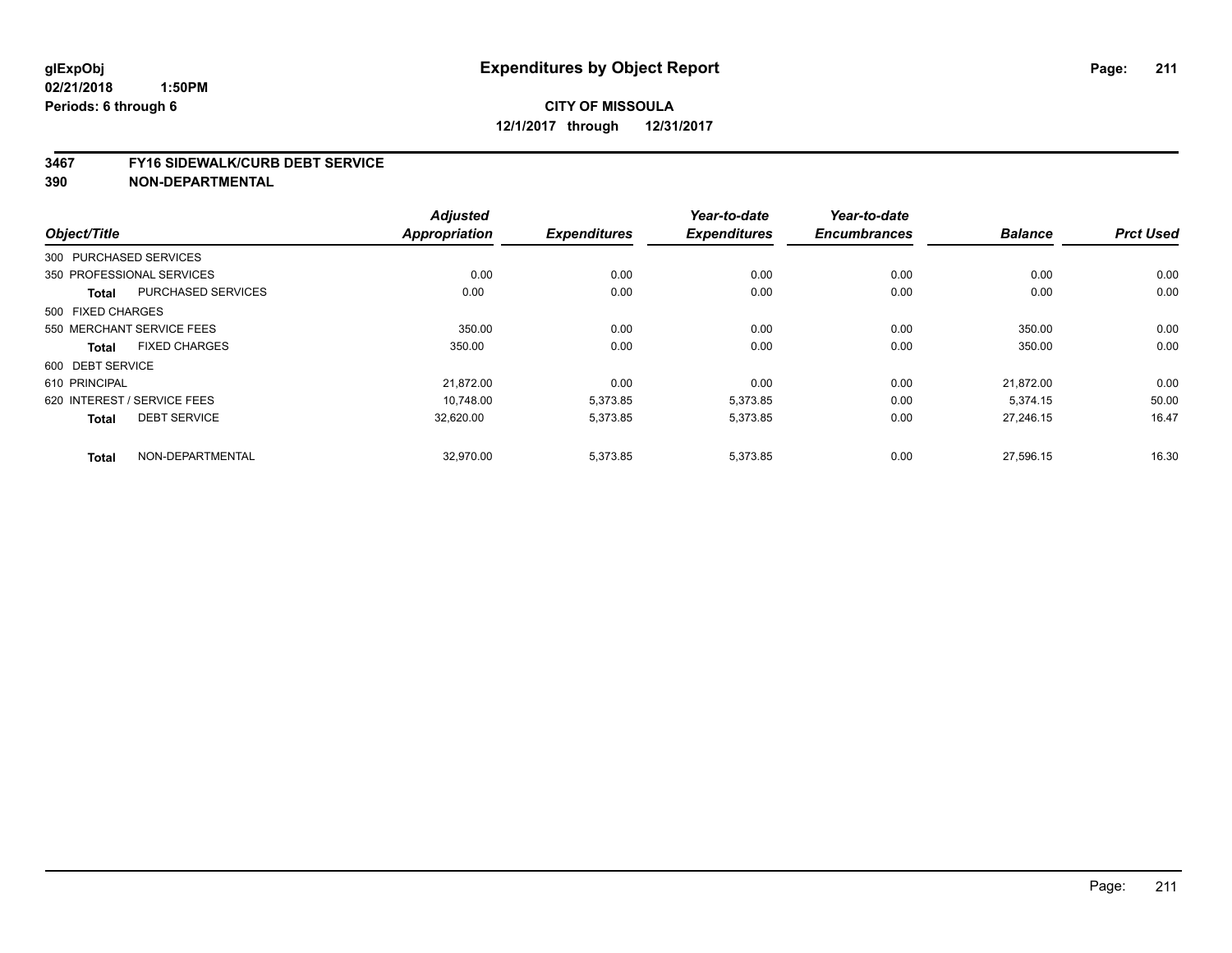## **CITY OF MISSOULA 12/1/2017 through 12/31/2017**

## **3467 FY16 SIDEWALK/CURB DEBT SERVICE**

| Object/Title      |                                 | <b>Adjusted</b><br>Appropriation | <b>Expenditures</b> | Year-to-date<br><b>Expenditures</b> | Year-to-date<br><b>Encumbrances</b> | <b>Balance</b> | <b>Prct Used</b> |
|-------------------|---------------------------------|----------------------------------|---------------------|-------------------------------------|-------------------------------------|----------------|------------------|
|                   |                                 |                                  |                     |                                     |                                     |                |                  |
|                   | 300 PURCHASED SERVICES          |                                  |                     |                                     |                                     |                |                  |
|                   | 350 PROFESSIONAL SERVICES       | 0.00                             | 0.00                | 0.00                                | 0.00                                | 0.00           | 0.00             |
| Total             | <b>PURCHASED SERVICES</b>       | 0.00                             | 0.00                | 0.00                                | 0.00                                | 0.00           | 0.00             |
| 500 FIXED CHARGES |                                 |                                  |                     |                                     |                                     |                |                  |
|                   | 550 MERCHANT SERVICE FEES       | 350.00                           | 0.00                | 0.00                                | 0.00                                | 350.00         | 0.00             |
| Total             | <b>FIXED CHARGES</b>            | 350.00                           | 0.00                | 0.00                                | 0.00                                | 350.00         | 0.00             |
| 600 DEBT SERVICE  |                                 |                                  |                     |                                     |                                     |                |                  |
| 610 PRINCIPAL     |                                 | 21,872.00                        | 0.00                | 0.00                                | 0.00                                | 21,872.00      | 0.00             |
|                   | 620 INTEREST / SERVICE FEES     | 10.748.00                        | 5,373.85            | 5.373.85                            | 0.00                                | 5.374.15       | 50.00            |
| <b>Total</b>      | <b>DEBT SERVICE</b>             | 32,620.00                        | 5,373.85            | 5,373.85                            | 0.00                                | 27,246.15      | 16.47            |
| <b>Total</b>      | FY16 SIDEWALK/CURB DEBT SERVICE | 32.970.00                        | 5,373.85            | 5.373.85                            | 0.00                                | 27.596.15      | 16.30            |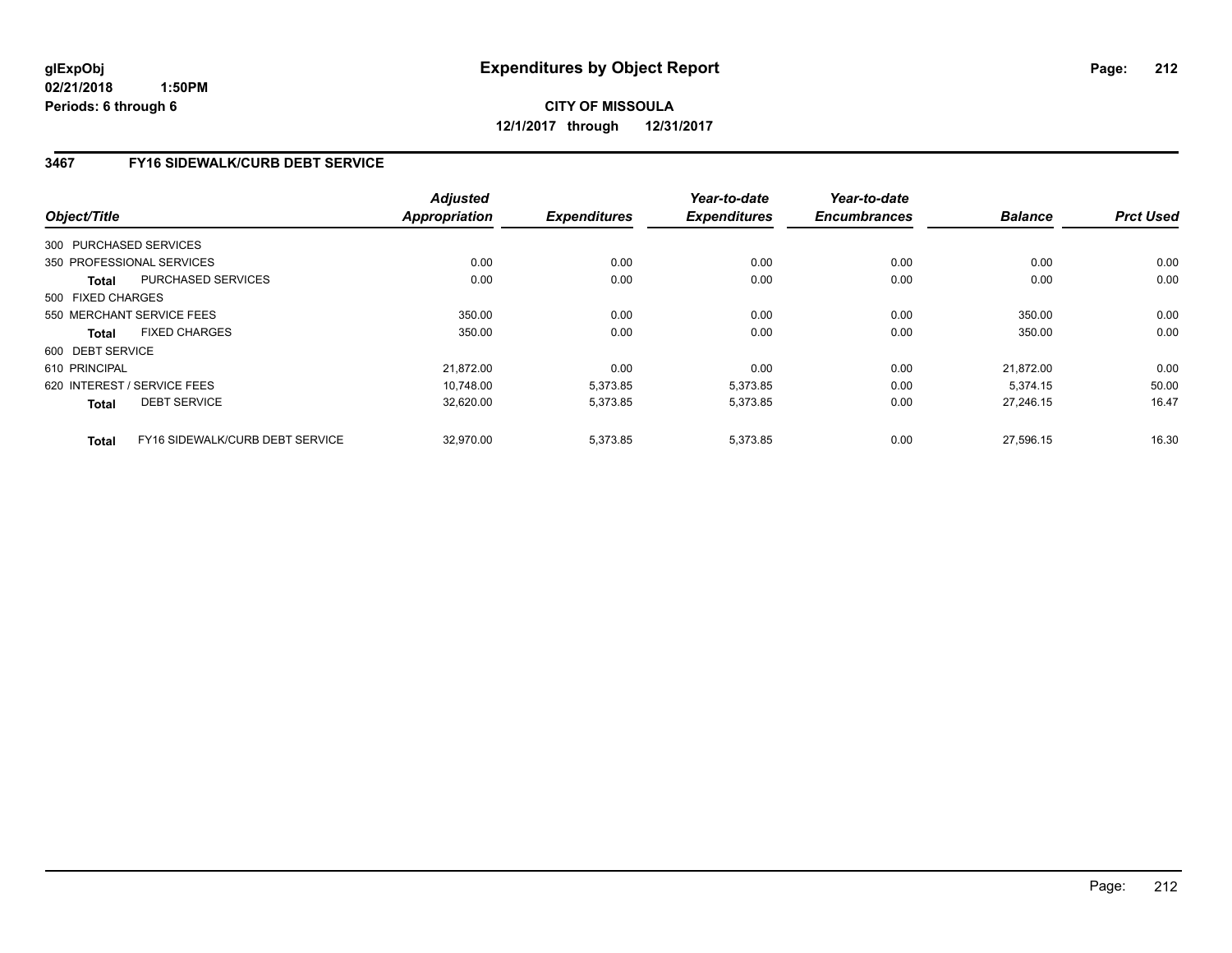#### **3468 FY17 SIDEWALK/CURB DEBT SERVICE**

|                                           | <b>Adjusted</b>      |                     | Year-to-date        | Year-to-date        |                |                  |
|-------------------------------------------|----------------------|---------------------|---------------------|---------------------|----------------|------------------|
| Object/Title                              | <b>Appropriation</b> | <b>Expenditures</b> | <b>Expenditures</b> | <b>Encumbrances</b> | <b>Balance</b> | <b>Prct Used</b> |
| 300 PURCHASED SERVICES                    |                      |                     |                     |                     |                |                  |
| 350 PROFESSIONAL SERVICES                 | 0.00                 | 0.00                | 0.00                | 0.00                | 0.00           | 0.00             |
| <b>PURCHASED SERVICES</b><br><b>Total</b> | 0.00                 | 0.00                | 0.00                | 0.00                | 0.00           | 0.00             |
| 500 FIXED CHARGES                         |                      |                     |                     |                     |                |                  |
| 550 MERCHANT SERVICE FEES                 | 0.00                 | 0.00                | 0.00                | 0.00                | 0.00           | 0.00             |
| <b>FIXED CHARGES</b><br><b>Total</b>      | 0.00                 | 0.00                | 0.00                | 0.00                | 0.00           | 0.00             |
| 600 DEBT SERVICE                          |                      |                     |                     |                     |                |                  |
| 610 PRINCIPAL                             | 0.00                 | 0.00                | 0.00                | 0.00                | 0.00           | 0.00             |
| 620 INTEREST / SERVICE FEES               | 0.00                 | 2,436.36            | 11,786.36           | 0.00                | $-11,786.36$   | 0.00             |
| <b>DEBT SERVICE</b><br><b>Total</b>       | 0.00                 | 2,436.36            | 11,786.36           | 0.00                | $-11,786.36$   | 0.00             |
| NON-DEPARTMENTAL<br><b>Total</b>          | 0.00                 | 2,436.36            | 11,786.36           | 0.00                | $-11,786.36$   | 0.00             |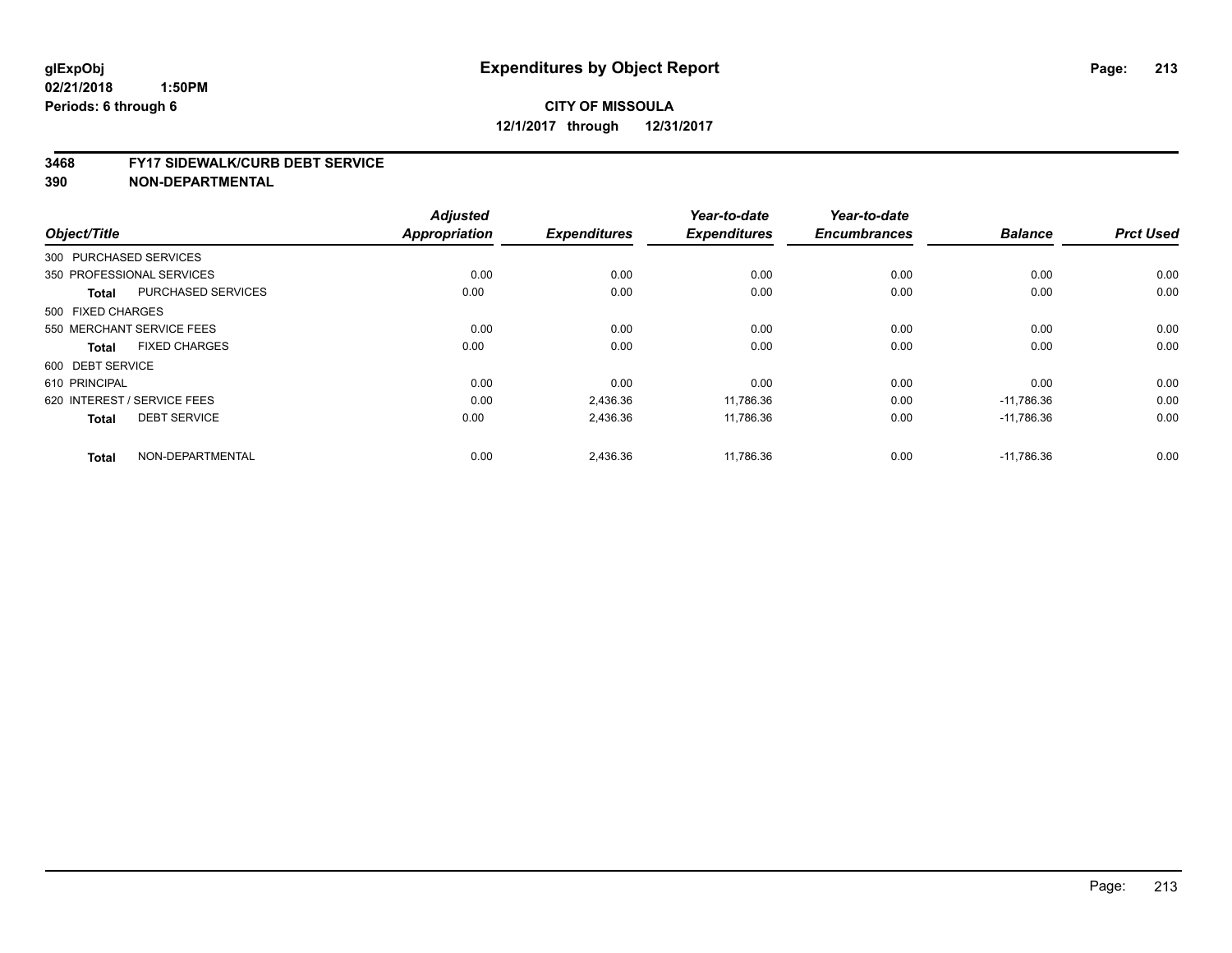**CITY OF MISSOULA 12/1/2017 through 12/31/2017**

### **3468 FY17 SIDEWALK/CURB DEBT SERVICE**

| Object/Title      |                                        | <b>Adjusted</b><br>Appropriation | <b>Expenditures</b> | Year-to-date<br><b>Expenditures</b> | Year-to-date<br><b>Encumbrances</b> | <b>Balance</b> | <b>Prct Used</b> |
|-------------------|----------------------------------------|----------------------------------|---------------------|-------------------------------------|-------------------------------------|----------------|------------------|
|                   |                                        |                                  |                     |                                     |                                     |                |                  |
|                   | 300 PURCHASED SERVICES                 |                                  |                     |                                     |                                     |                |                  |
|                   | 350 PROFESSIONAL SERVICES              | 0.00                             | 0.00                | 0.00                                | 0.00                                | 0.00           | 0.00             |
| <b>Total</b>      | <b>PURCHASED SERVICES</b>              | 0.00                             | 0.00                | 0.00                                | 0.00                                | 0.00           | 0.00             |
| 500 FIXED CHARGES |                                        |                                  |                     |                                     |                                     |                |                  |
|                   | 550 MERCHANT SERVICE FEES              | 0.00                             | 0.00                | 0.00                                | 0.00                                | 0.00           | 0.00             |
| Total             | <b>FIXED CHARGES</b>                   | 0.00                             | 0.00                | 0.00                                | 0.00                                | 0.00           | 0.00             |
| 600 DEBT SERVICE  |                                        |                                  |                     |                                     |                                     |                |                  |
| 610 PRINCIPAL     |                                        | 0.00                             | 0.00                | 0.00                                | 0.00                                | 0.00           | 0.00             |
|                   | 620 INTEREST / SERVICE FEES            | 0.00                             | 2,436.36            | 11.786.36                           | 0.00                                | $-11.786.36$   | 0.00             |
| <b>Total</b>      | <b>DEBT SERVICE</b>                    | 0.00                             | 2,436.36            | 11,786.36                           | 0.00                                | $-11,786.36$   | 0.00             |
| <b>Total</b>      | <b>FY17 SIDEWALK/CURB DEBT SERVICE</b> | 0.00                             | 2,436.36            | 11,786.36                           | 0.00                                | $-11,786.36$   | 0.00             |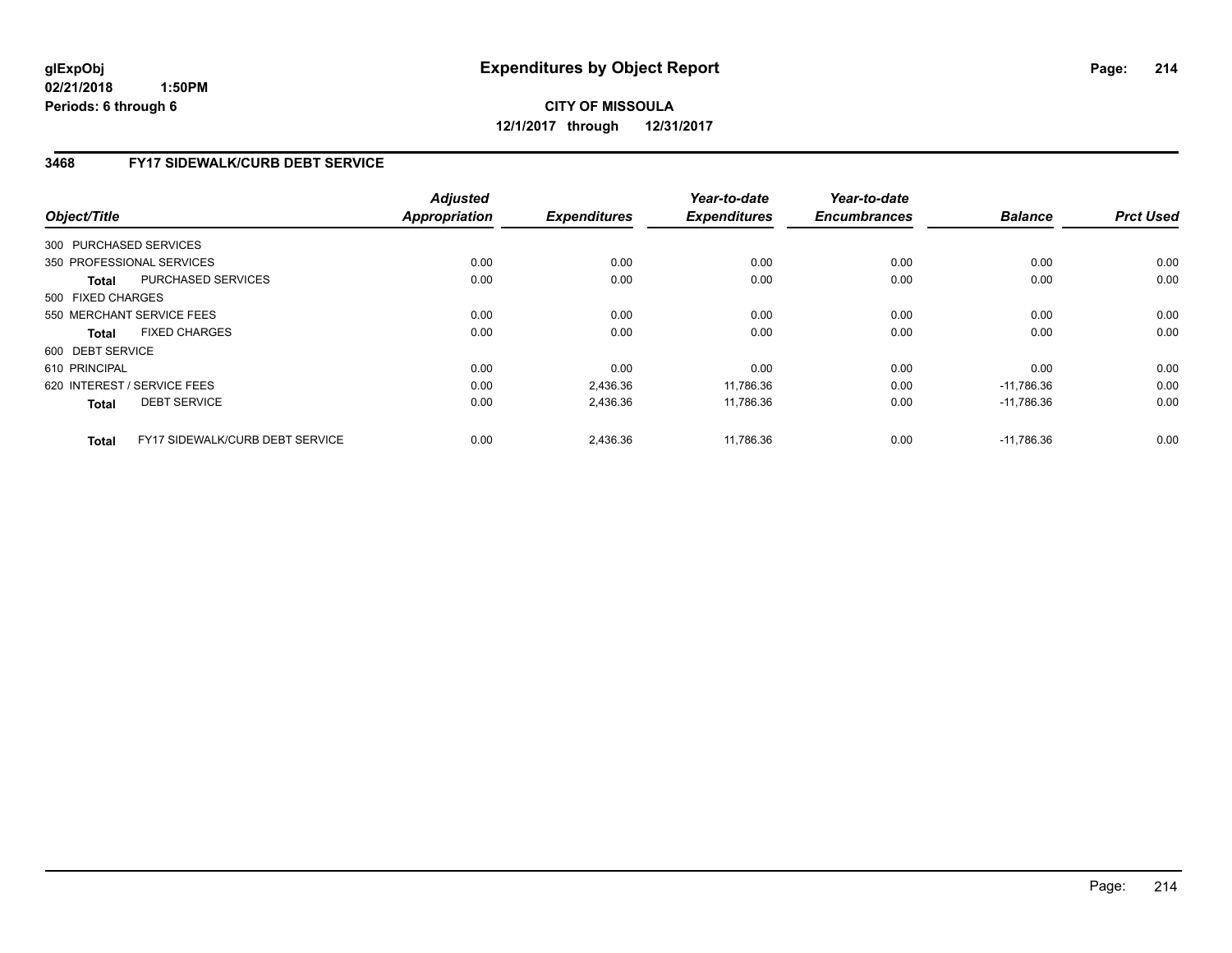#### **3491 SID 491 DEBT SERVICE FUND**

| Object/Title                 | <b>Adjusted</b><br>Appropriation | <b>Expenditures</b> | Year-to-date<br><b>Expenditures</b> | Year-to-date<br><b>Encumbrances</b> | <b>Balance</b> | <b>Prct Used</b> |
|------------------------------|----------------------------------|---------------------|-------------------------------------|-------------------------------------|----------------|------------------|
| 600 DEBT SERVICE             |                                  |                     |                                     |                                     |                |                  |
| 620 INTEREST / SERVICE FEES  | 0.00                             | 0.00                | 0.00                                | 0.00                                | 0.00           | 0.00             |
| <b>DEBT SERVICE</b><br>Total | 0.00                             | 0.00                | 0.00                                | 0.00                                | 0.00           | 0.00             |
| NON-DEPARTMENTAL<br>Total    | 0.00                             | 0.00                | 0.00                                | 0.00                                | 0.00           | 0.00             |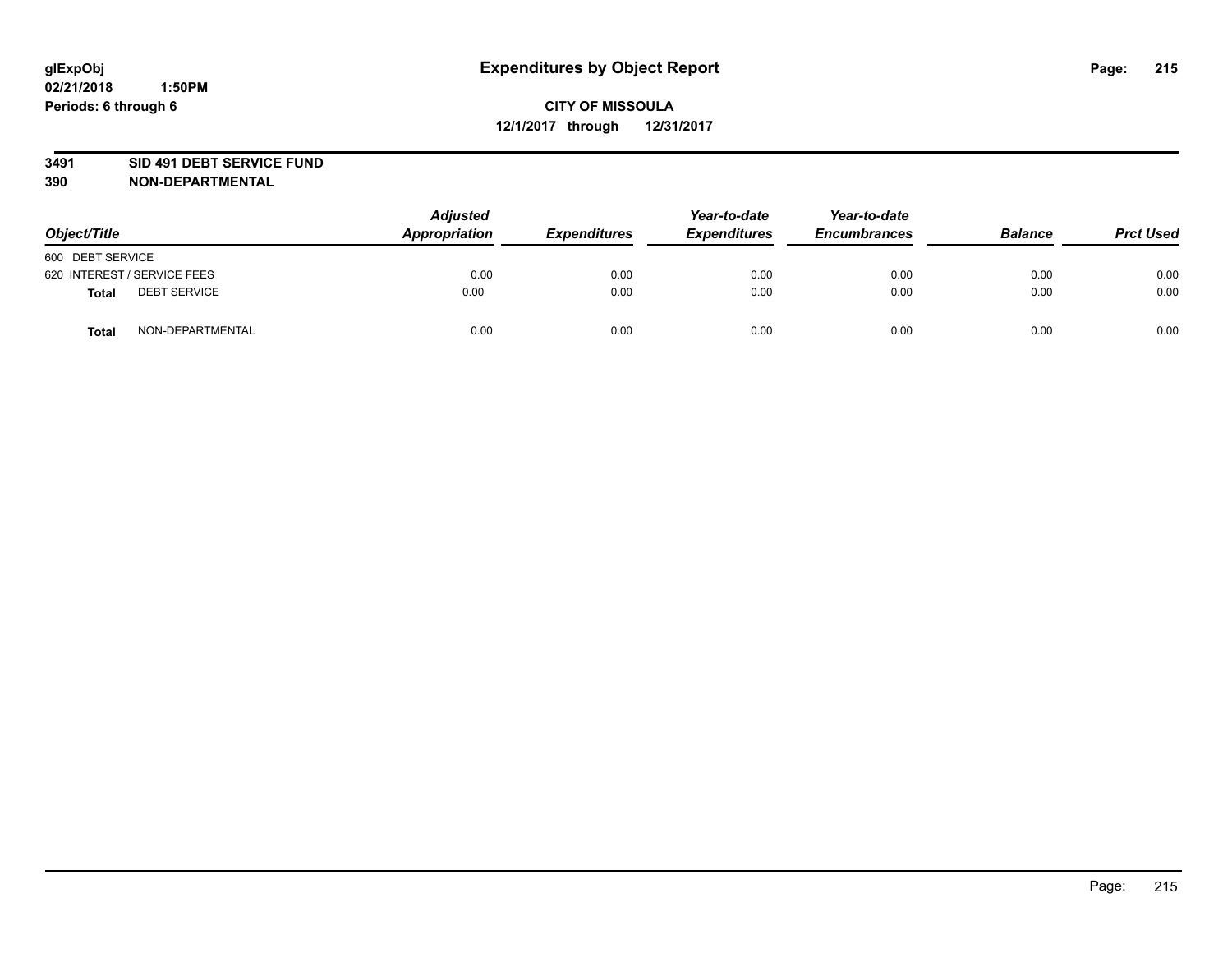### **3491 SID 491 DEBT SERVICE FUND**

| Object/Title                       | <b>Adjusted</b><br>Appropriation | <b>Expenditures</b> | Year-to-date<br><b>Expenditures</b> | Year-to-date<br><b>Encumbrances</b> | <b>Balance</b> | <b>Prct Used</b> |
|------------------------------------|----------------------------------|---------------------|-------------------------------------|-------------------------------------|----------------|------------------|
| 600 DEBT SERVICE                   |                                  |                     |                                     |                                     |                |                  |
| 620 INTEREST / SERVICE FEES        | 0.00                             | 0.00                | 0.00                                | 0.00                                | 0.00           | 0.00             |
| <b>DEBT SERVICE</b><br>Total       | 0.00                             | 0.00                | 0.00                                | 0.00                                | 0.00           | 0.00             |
| SID 491 DEBT SERVICE FUND<br>Total | 0.00                             | 0.00                | 0.00                                | 0.00                                | 0.00           | 0.00             |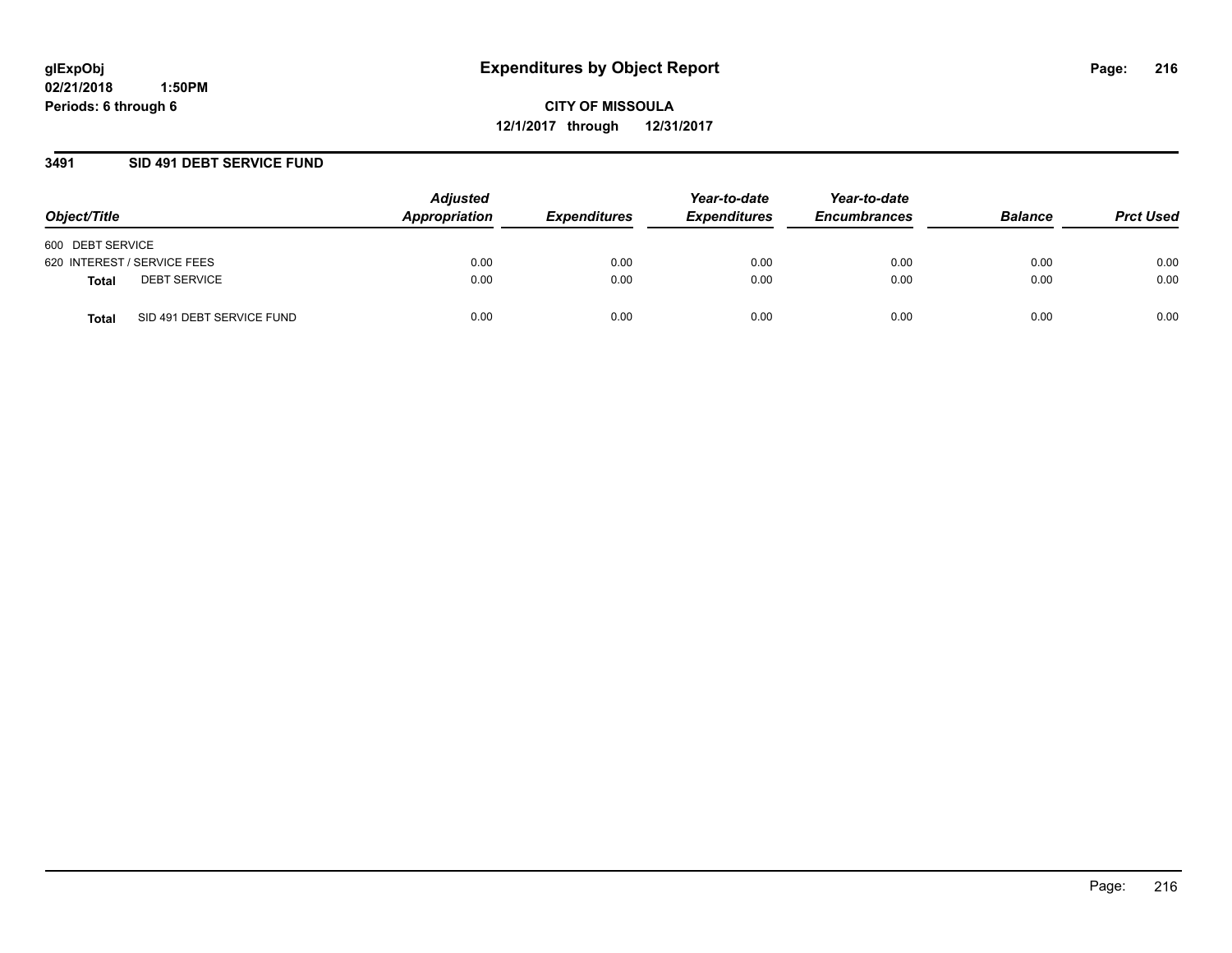## **CITY OF MISSOULA 12/1/2017 through 12/31/2017**

**3495 SID 495 DEBT SERVICE FUND**

| Object/Title                            | <b>Adjusted</b><br>Appropriation | <b>Expenditures</b> | Year-to-date<br><b>Expenditures</b> | Year-to-date<br><b>Encumbrances</b> | <b>Balance</b> | <b>Prct Used</b> |
|-----------------------------------------|----------------------------------|---------------------|-------------------------------------|-------------------------------------|----------------|------------------|
| 800 OTHER OBJECTS                       |                                  |                     |                                     |                                     |                |                  |
| 820 TRANSFERS TO OTHER FUNDS            | 0.00                             | 0.00                | 0.00                                | 0.00                                | 0.00           | 0.00             |
| OTHER OBJECTS<br><b>Total</b>           | 0.00                             | 0.00                | 0.00                                | 0.00                                | 0.00           | 0.00             |
| *** Title Not Found ***<br><b>Total</b> | 0.00                             | 0.00                | 0.00                                | 0.00                                | 0.00           | 0.00             |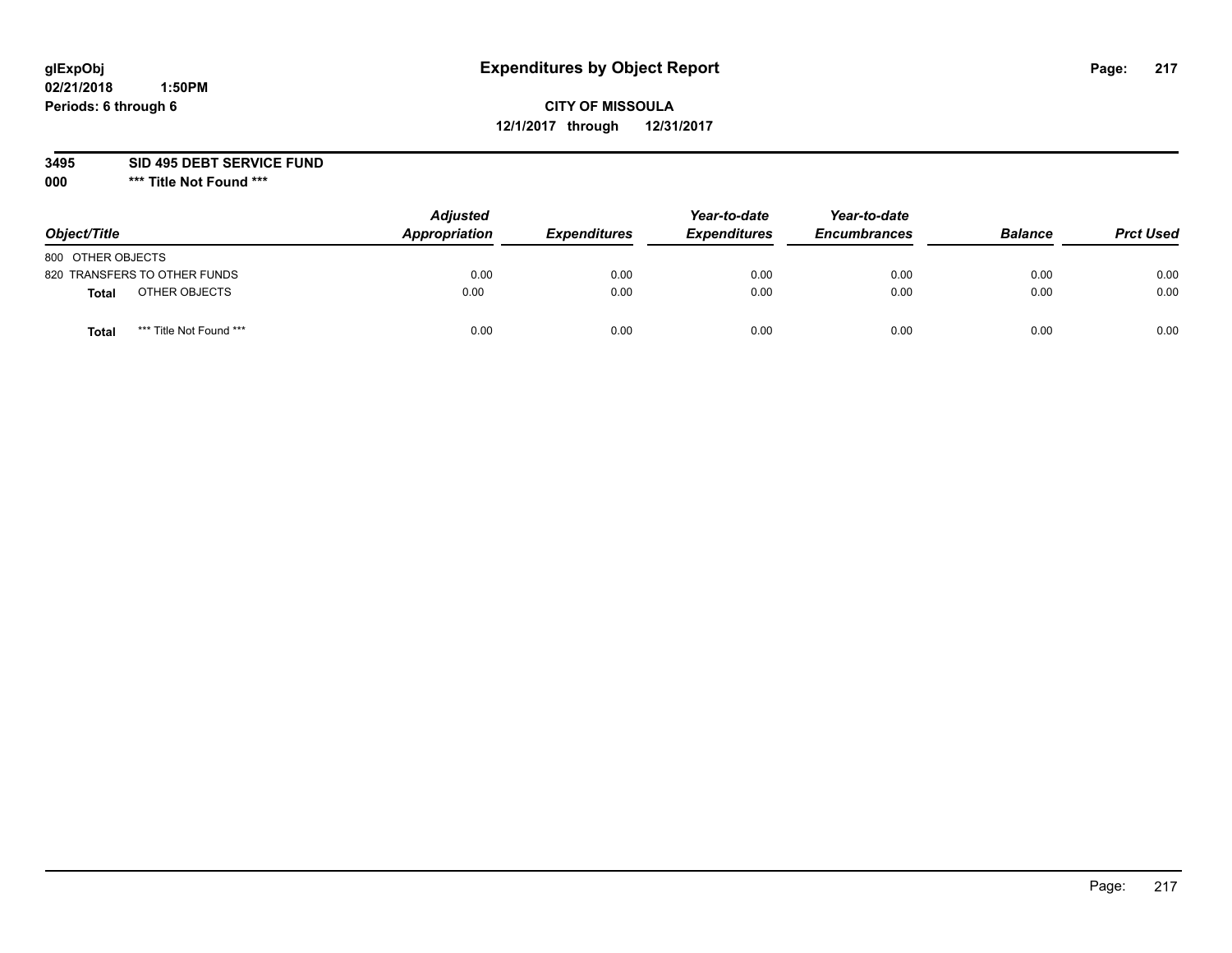#### **3495 SID 495 DEBT SERVICE FUND**

| Object/Title                         | <b>Adjusted</b><br><b>Appropriation</b> | <b>Expenditures</b> | Year-to-date<br><b>Expenditures</b> | Year-to-date<br><b>Encumbrances</b> | <b>Balance</b> | <b>Prct Used</b> |
|--------------------------------------|-----------------------------------------|---------------------|-------------------------------------|-------------------------------------|----------------|------------------|
| 500 FIXED CHARGES                    |                                         |                     |                                     |                                     |                |                  |
| 550 MERCHANT SERVICE FEES            | 0.00                                    | 0.00                | 0.00                                | 0.00                                | 0.00           | 0.00             |
| <b>FIXED CHARGES</b><br><b>Total</b> | 0.00                                    | 0.00                | 0.00                                | 0.00                                | 0.00           | 0.00             |
| 800 OTHER OBJECTS                    |                                         |                     |                                     |                                     |                |                  |
| 820 TRANSFERS TO OTHER FUNDS         | 0.00                                    | 0.00                | 0.00                                | 0.00                                | 0.00           | 0.00             |
| OTHER OBJECTS<br><b>Total</b>        | 0.00                                    | 0.00                | 0.00                                | 0.00                                | 0.00           | 0.00             |
| NON-DEPARTMENTAL<br><b>Total</b>     | 0.00                                    | 0.00                | 0.00                                | 0.00                                | 0.00           | 0.00             |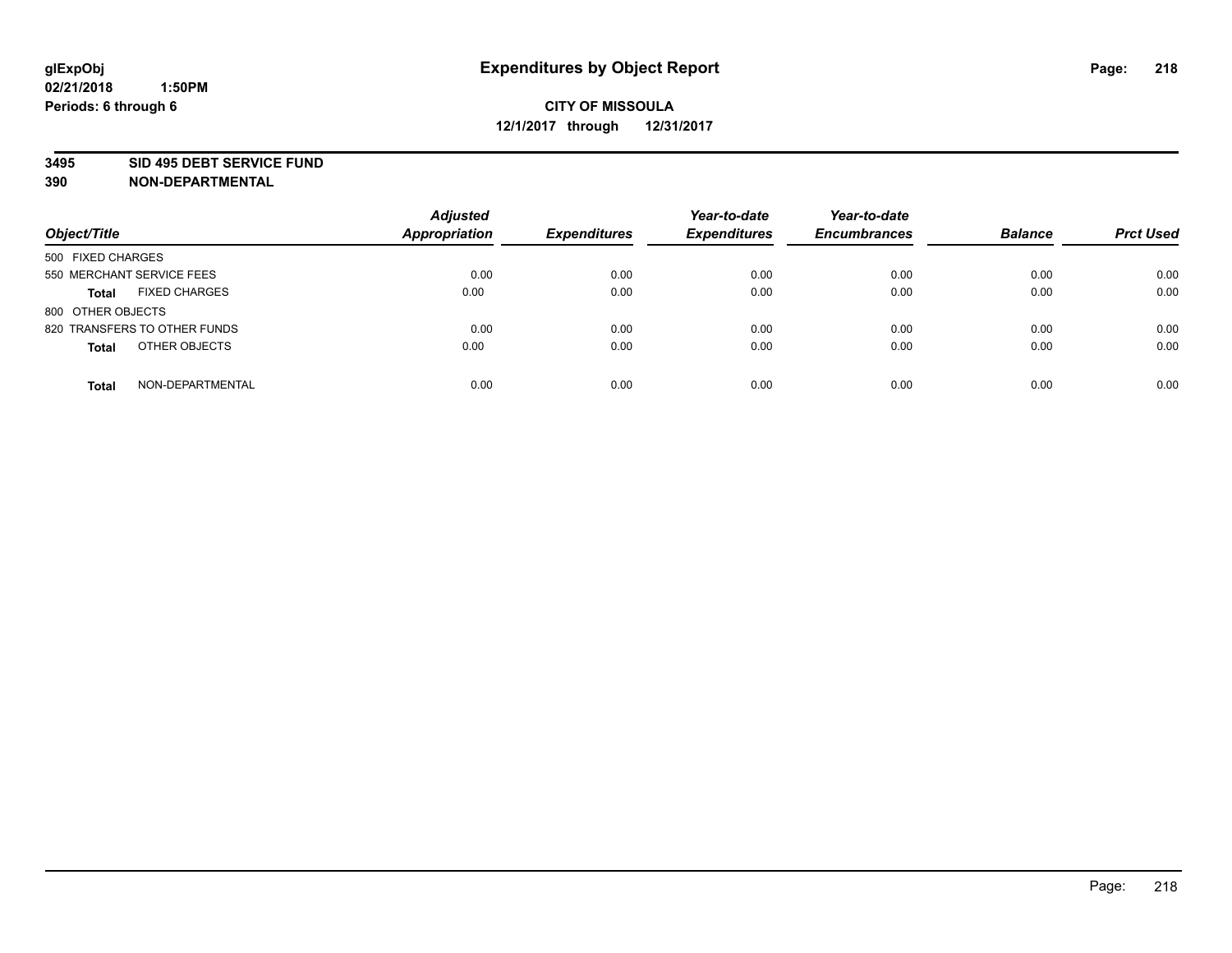#### **3495 SID 495 DEBT SERVICE FUND**

| Object/Title                              | <b>Adjusted</b><br>Appropriation | <b>Expenditures</b> | Year-to-date<br><b>Expenditures</b> | Year-to-date<br><b>Encumbrances</b> | <b>Balance</b> | <b>Prct Used</b> |
|-------------------------------------------|----------------------------------|---------------------|-------------------------------------|-------------------------------------|----------------|------------------|
| 500 FIXED CHARGES                         |                                  |                     |                                     |                                     |                |                  |
| 550 MERCHANT SERVICE FEES                 | 0.00                             | 0.00                | 0.00                                | 0.00                                | 0.00           | 0.00             |
| <b>FIXED CHARGES</b><br><b>Total</b>      | 0.00                             | 0.00                | 0.00                                | 0.00                                | 0.00           | 0.00             |
| 800 OTHER OBJECTS                         |                                  |                     |                                     |                                     |                |                  |
| 820 TRANSFERS TO OTHER FUNDS              | 0.00                             | 0.00                | 0.00                                | 0.00                                | 0.00           | 0.00             |
| OTHER OBJECTS<br><b>Total</b>             | 0.00                             | 0.00                | 0.00                                | 0.00                                | 0.00           | 0.00             |
| SID 495 DEBT SERVICE FUND<br><b>Total</b> | 0.00                             | 0.00                | 0.00                                | 0.00                                | 0.00           | 0.00             |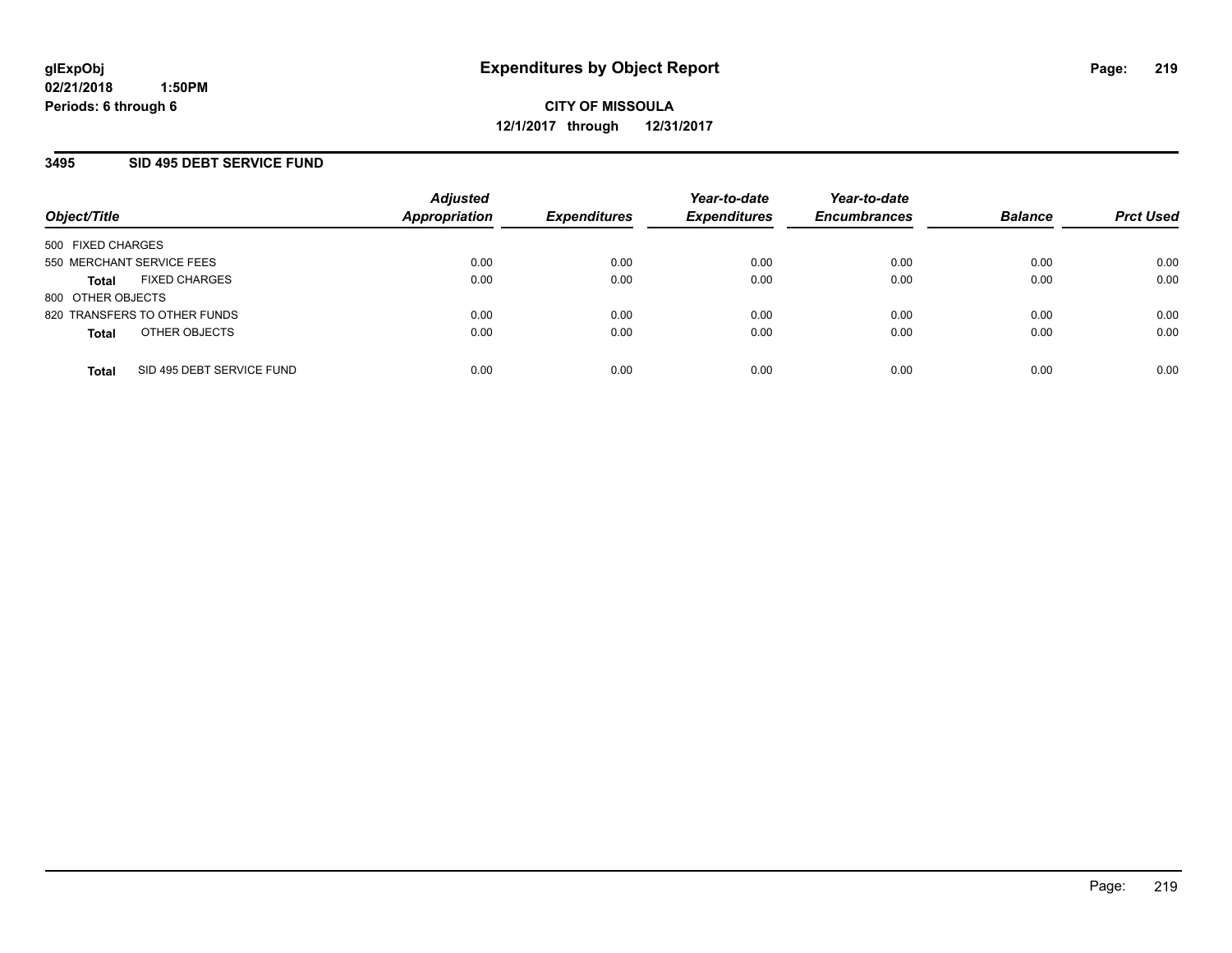## **CITY OF MISSOULA 12/1/2017 through 12/31/2017**

#### **3497 SID 497 DEBT SERVICE FUND**

| Object/Title                            | <b>Adjusted</b><br>Appropriation | <b>Expenditures</b> | Year-to-date<br><b>Expenditures</b> | Year-to-date<br><b>Encumbrances</b> | <b>Balance</b> | <b>Prct Used</b> |
|-----------------------------------------|----------------------------------|---------------------|-------------------------------------|-------------------------------------|----------------|------------------|
| 800 OTHER OBJECTS                       |                                  |                     |                                     |                                     |                |                  |
| 820 TRANSFERS TO OTHER FUNDS            | 0.00                             | 0.00                | 0.00                                | 0.00                                | 0.00           | 0.00             |
| OTHER OBJECTS<br><b>Total</b>           | 0.00                             | 0.00                | 0.00                                | 0.00                                | 0.00           | 0.00             |
| *** Title Not Found ***<br><b>Total</b> | 0.00                             | 0.00                | 0.00                                | 0.00                                | 0.00           | 0.00             |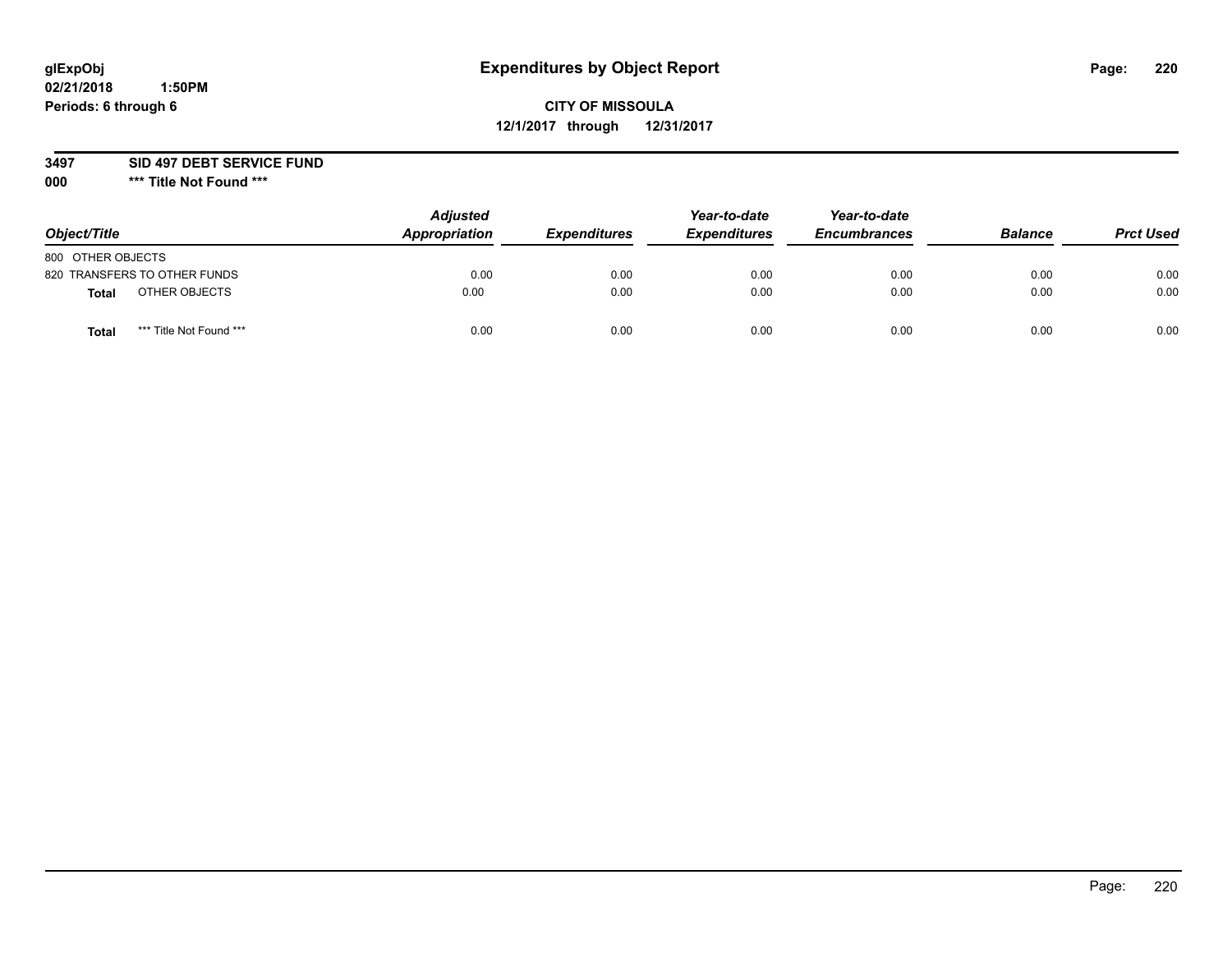#### **3497 SID 497 DEBT SERVICE FUND**

| Object/Title                         | <b>Adjusted</b><br>Appropriation | <b>Expenditures</b> | Year-to-date<br><b>Expenditures</b> | Year-to-date<br><b>Encumbrances</b> | <b>Balance</b> | <b>Prct Used</b> |
|--------------------------------------|----------------------------------|---------------------|-------------------------------------|-------------------------------------|----------------|------------------|
| 500 FIXED CHARGES                    |                                  |                     |                                     |                                     |                |                  |
| 550 MERCHANT SERVICE FEES            | 0.00                             | 0.00                | 0.00                                | 0.00                                | 0.00           | 0.00             |
| <b>FIXED CHARGES</b><br><b>Total</b> | 0.00                             | 0.00                | 0.00                                | 0.00                                | 0.00           | 0.00             |
| 600 DEBT SERVICE                     |                                  |                     |                                     |                                     |                |                  |
| 620 INTEREST / SERVICE FEES          | 0.00                             | 0.00                | 0.00                                | 0.00                                | 0.00           | 0.00             |
| <b>DEBT SERVICE</b><br><b>Total</b>  | 0.00                             | 0.00                | 0.00                                | 0.00                                | 0.00           | 0.00             |
| 800 OTHER OBJECTS                    |                                  |                     |                                     |                                     |                |                  |
| 800 OTHER OBJECTS                    | 0.00                             | 0.00                | 0.00                                | 0.00                                | 0.00           | 0.00             |
| 820 TRANSFERS TO OTHER FUNDS         | 0.00                             | 0.00                | 0.00                                | 0.00                                | 0.00           | 0.00             |
| OTHER OBJECTS<br><b>Total</b>        | 0.00                             | 0.00                | 0.00                                | 0.00                                | 0.00           | 0.00             |
|                                      |                                  |                     |                                     |                                     |                |                  |
| NON-DEPARTMENTAL<br><b>Total</b>     | 0.00                             | 0.00                | 0.00                                | 0.00                                | 0.00           | 0.00             |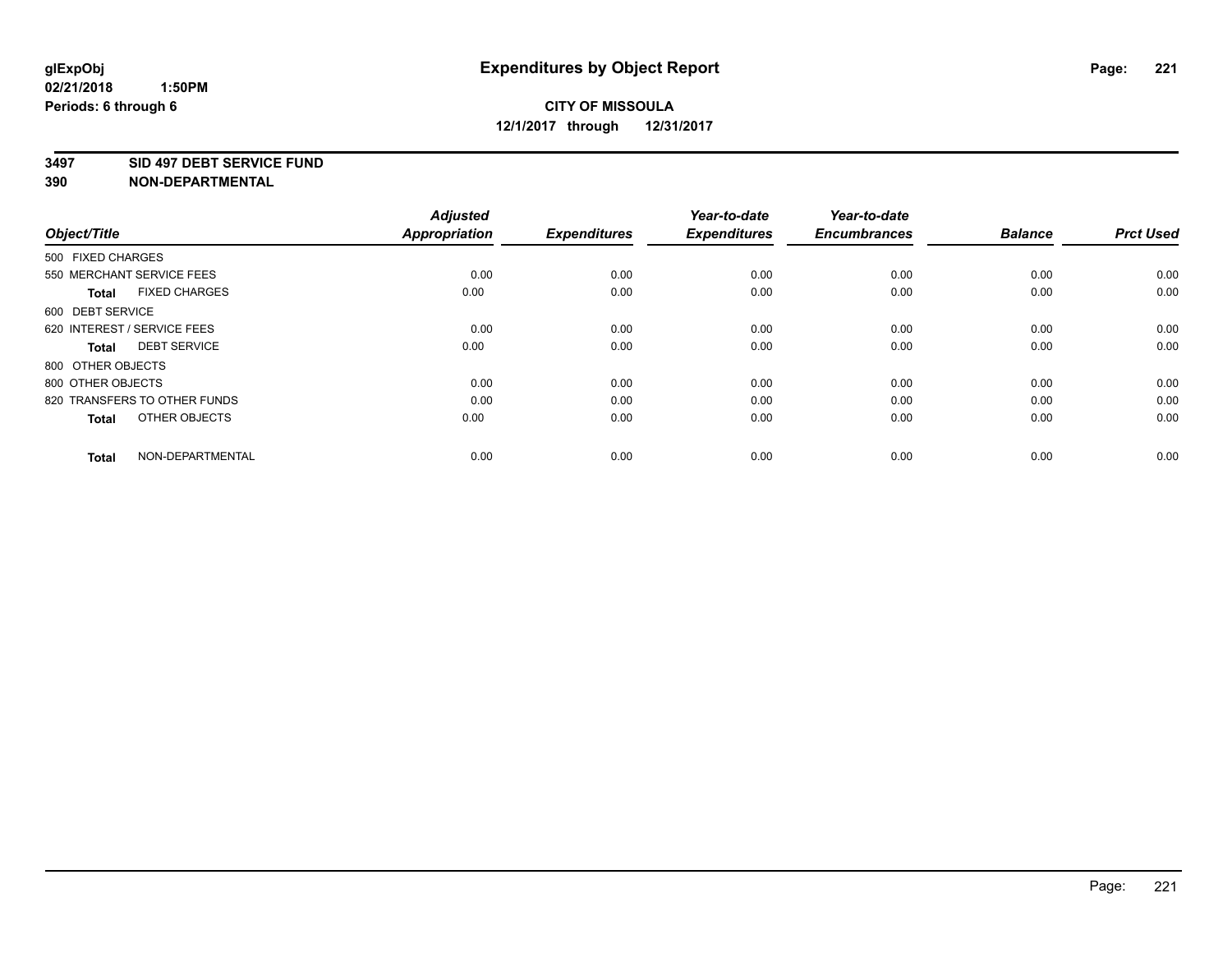#### **3497 SID 497 DEBT SERVICE FUND**

| Object/Title      |                              | <b>Adjusted</b><br>Appropriation | <b>Expenditures</b> | Year-to-date<br><b>Expenditures</b> | Year-to-date<br><b>Encumbrances</b> | <b>Balance</b> | <b>Prct Used</b> |
|-------------------|------------------------------|----------------------------------|---------------------|-------------------------------------|-------------------------------------|----------------|------------------|
| 500 FIXED CHARGES |                              |                                  |                     |                                     |                                     |                |                  |
|                   | 550 MERCHANT SERVICE FEES    | 0.00                             | 0.00                | 0.00                                | 0.00                                | 0.00           | 0.00             |
| <b>Total</b>      | <b>FIXED CHARGES</b>         | 0.00                             | 0.00                | 0.00                                | 0.00                                | 0.00           | 0.00             |
| 600 DEBT SERVICE  |                              |                                  |                     |                                     |                                     |                |                  |
|                   | 620 INTEREST / SERVICE FEES  | 0.00                             | 0.00                | 0.00                                | 0.00                                | 0.00           | 0.00             |
| Total             | <b>DEBT SERVICE</b>          | 0.00                             | 0.00                | 0.00                                | 0.00                                | 0.00           | 0.00             |
| 800 OTHER OBJECTS |                              |                                  |                     |                                     |                                     |                |                  |
| 800 OTHER OBJECTS |                              | 0.00                             | 0.00                | 0.00                                | 0.00                                | 0.00           | 0.00             |
|                   | 820 TRANSFERS TO OTHER FUNDS | 0.00                             | 0.00                | 0.00                                | 0.00                                | 0.00           | 0.00             |
| <b>Total</b>      | OTHER OBJECTS                | 0.00                             | 0.00                | 0.00                                | 0.00                                | 0.00           | 0.00             |
| <b>Total</b>      | SID 497 DEBT SERVICE FUND    | 0.00                             | 0.00                | 0.00                                | 0.00                                | 0.00           | 0.00             |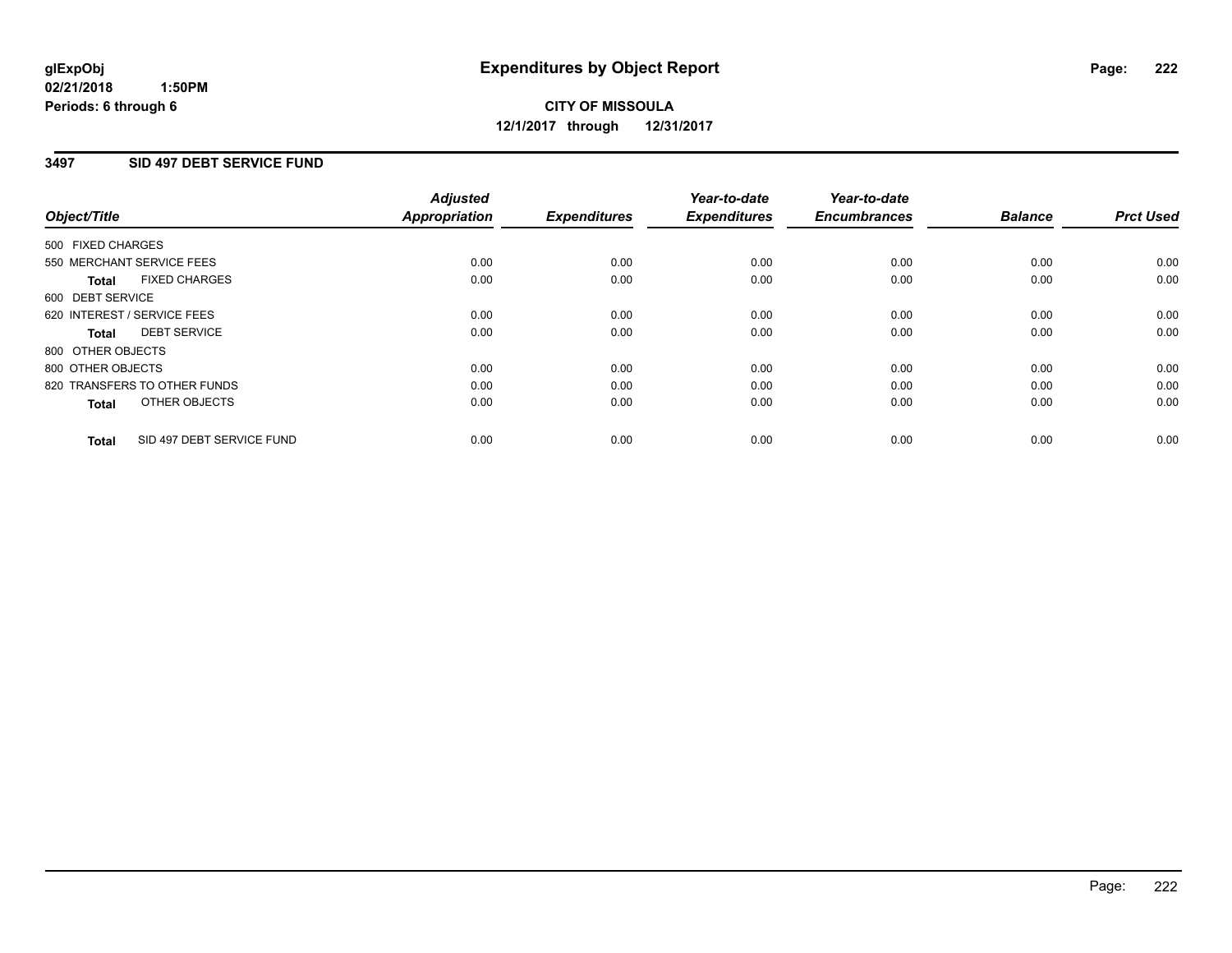## **CITY OF MISSOULA 12/1/2017 through 12/31/2017**

**3498 SID 498 DEBT SERVICE FUND**

| Object/Title                            | <b>Adjusted</b><br>Appropriation | <b>Expenditures</b> | Year-to-date<br><b>Expenditures</b> | Year-to-date<br><b>Encumbrances</b> | <b>Balance</b> | <b>Prct Used</b> |
|-----------------------------------------|----------------------------------|---------------------|-------------------------------------|-------------------------------------|----------------|------------------|
| 800 OTHER OBJECTS                       |                                  |                     |                                     |                                     |                |                  |
| 820 TRANSFERS TO OTHER FUNDS            | 0.00                             | 0.00                | 0.00                                | 0.00                                | 0.00           | 0.00             |
| OTHER OBJECTS<br><b>Total</b>           | 0.00                             | 0.00                | 0.00                                | 0.00                                | 0.00           | 0.00             |
| *** Title Not Found ***<br><b>Total</b> | 0.00                             | 0.00                | 0.00                                | 0.00                                | 0.00           | 0.00             |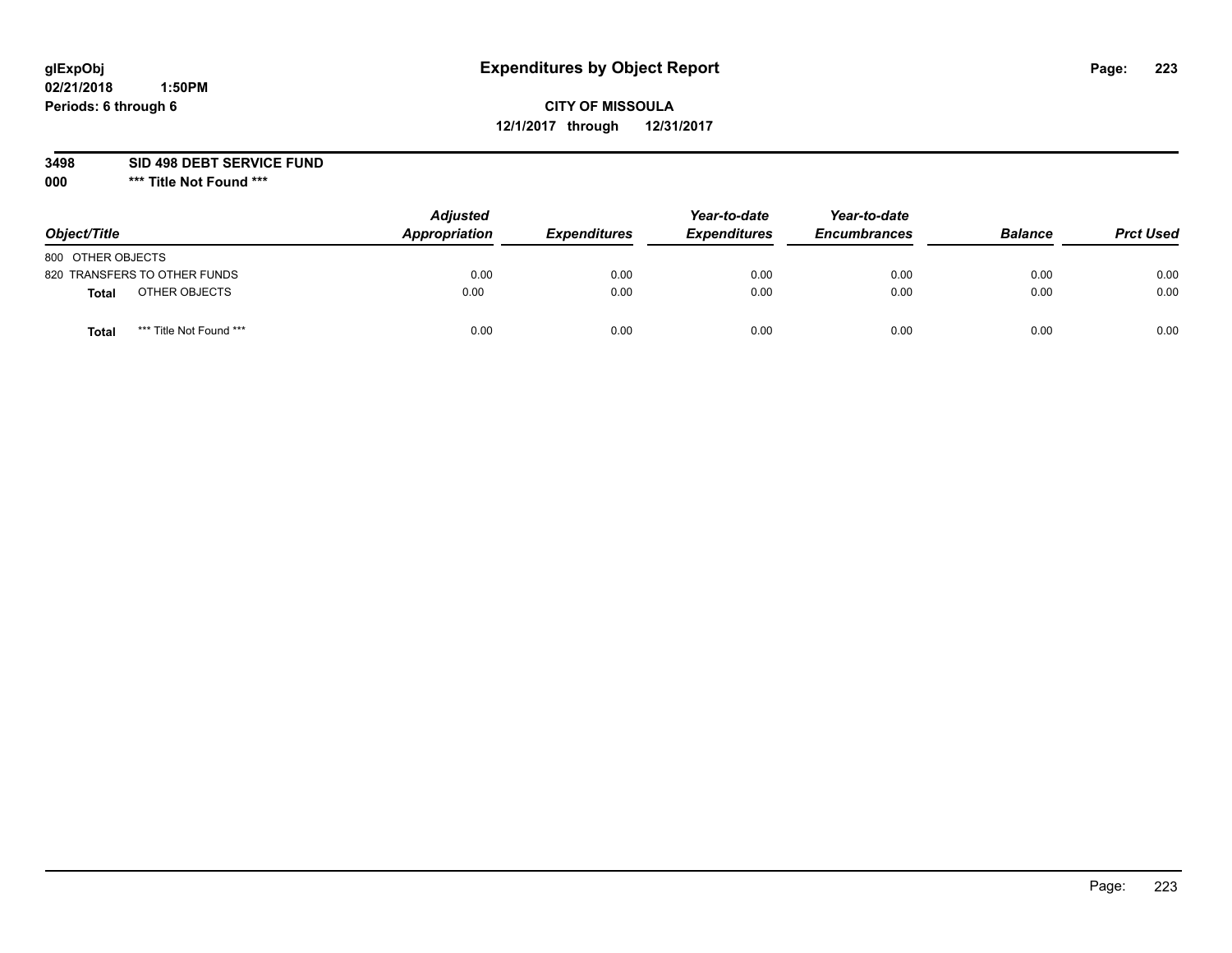#### **3498 SID 498 DEBT SERVICE FUND**

| Object/Title                         | <b>Adjusted</b><br><b>Appropriation</b> | <b>Expenditures</b> | Year-to-date<br><b>Expenditures</b> | Year-to-date<br><b>Encumbrances</b> | <b>Balance</b> | <b>Prct Used</b> |
|--------------------------------------|-----------------------------------------|---------------------|-------------------------------------|-------------------------------------|----------------|------------------|
|                                      |                                         |                     |                                     |                                     |                |                  |
| 500 FIXED CHARGES                    |                                         |                     |                                     |                                     |                |                  |
| 550 MERCHANT SERVICE FEES            | 0.00                                    | 0.00                | 0.00                                | 0.00                                | 0.00           | 0.00             |
| <b>FIXED CHARGES</b><br><b>Total</b> | 0.00                                    | 0.00                | 0.00                                | 0.00                                | 0.00           | 0.00             |
| 600 DEBT SERVICE                     |                                         |                     |                                     |                                     |                |                  |
| 610 PRINCIPAL                        | 0.00                                    | 0.00                | 0.00                                | 0.00                                | 0.00           | 0.00             |
| 620 INTEREST / SERVICE FEES          | 0.00                                    | 0.00                | 0.00                                | 0.00                                | 0.00           | 0.00             |
| <b>DEBT SERVICE</b><br><b>Total</b>  | 0.00                                    | 0.00                | 0.00                                | 0.00                                | 0.00           | 0.00             |
|                                      |                                         |                     |                                     |                                     |                |                  |
| NON-DEPARTMENTAL<br><b>Total</b>     | 0.00                                    | 0.00                | 0.00                                | 0.00                                | 0.00           | 0.00             |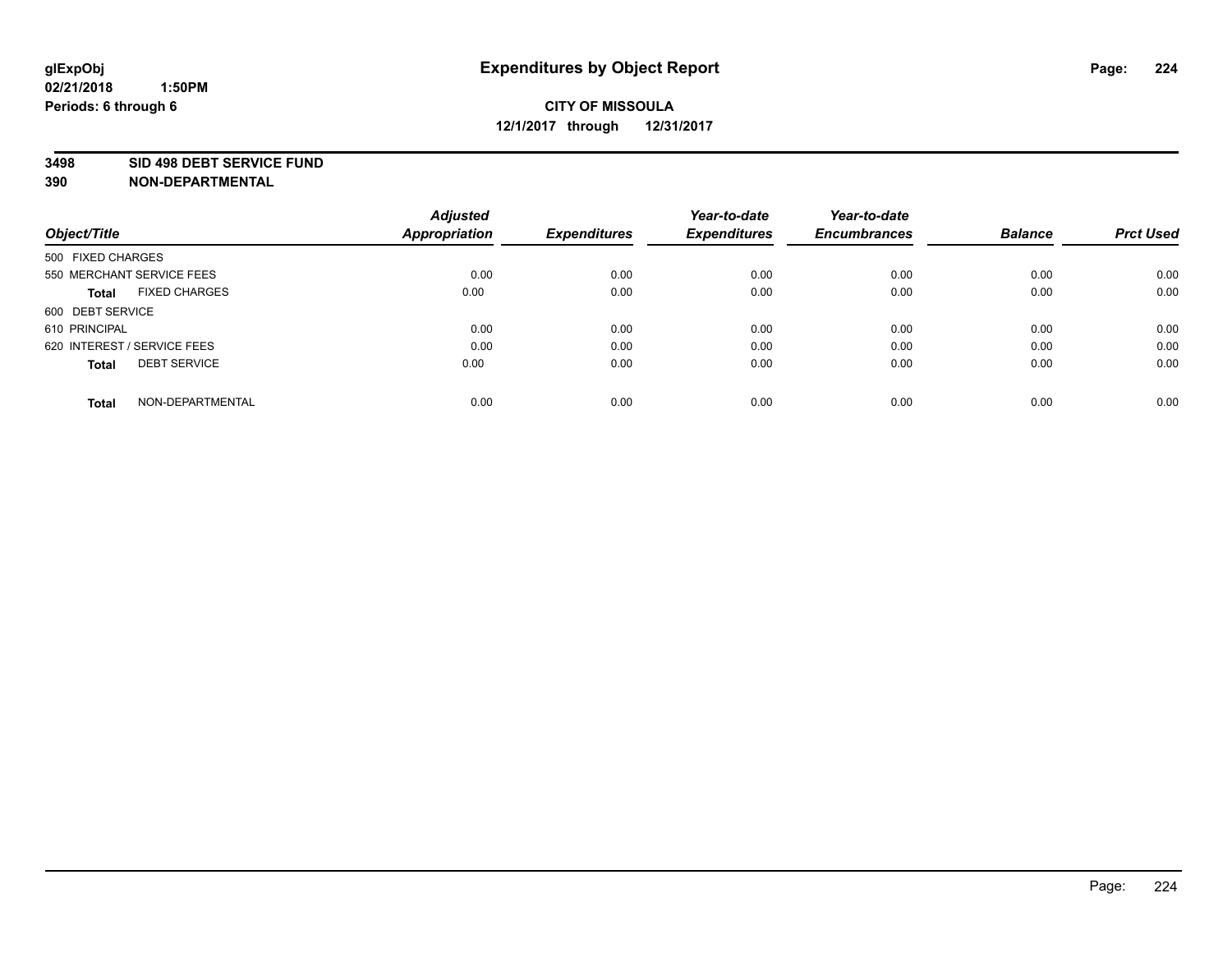#### **3498 SID 498 DEBT SERVICE FUND**

|                                           | <b>Adjusted</b>      | <b>Expenditures</b> | Year-to-date<br><b>Expenditures</b> | Year-to-date<br><b>Encumbrances</b> | <b>Balance</b> | <b>Prct Used</b> |
|-------------------------------------------|----------------------|---------------------|-------------------------------------|-------------------------------------|----------------|------------------|
| Object/Title                              | <b>Appropriation</b> |                     |                                     |                                     |                |                  |
| 500 FIXED CHARGES                         |                      |                     |                                     |                                     |                |                  |
| 550 MERCHANT SERVICE FEES                 | 0.00                 | 0.00                | 0.00                                | 0.00                                | 0.00           | 0.00             |
| <b>FIXED CHARGES</b><br><b>Total</b>      | 0.00                 | 0.00                | 0.00                                | 0.00                                | 0.00           | 0.00             |
| 600 DEBT SERVICE                          |                      |                     |                                     |                                     |                |                  |
| 610 PRINCIPAL                             | 0.00                 | 0.00                | 0.00                                | 0.00                                | 0.00           | 0.00             |
| 620 INTEREST / SERVICE FEES               | 0.00                 | 0.00                | 0.00                                | 0.00                                | 0.00           | 0.00             |
| <b>DEBT SERVICE</b><br><b>Total</b>       | 0.00                 | 0.00                | 0.00                                | 0.00                                | 0.00           | 0.00             |
| 800 OTHER OBJECTS                         |                      |                     |                                     |                                     |                |                  |
| 820 TRANSFERS TO OTHER FUNDS              | 0.00                 | 0.00                | 0.00                                | 0.00                                | 0.00           | 0.00             |
| OTHER OBJECTS<br><b>Total</b>             | 0.00                 | 0.00                | 0.00                                | 0.00                                | 0.00           | 0.00             |
| SID 498 DEBT SERVICE FUND<br><b>Total</b> | 0.00                 | 0.00                | 0.00                                | 0.00                                | 0.00           | 0.00             |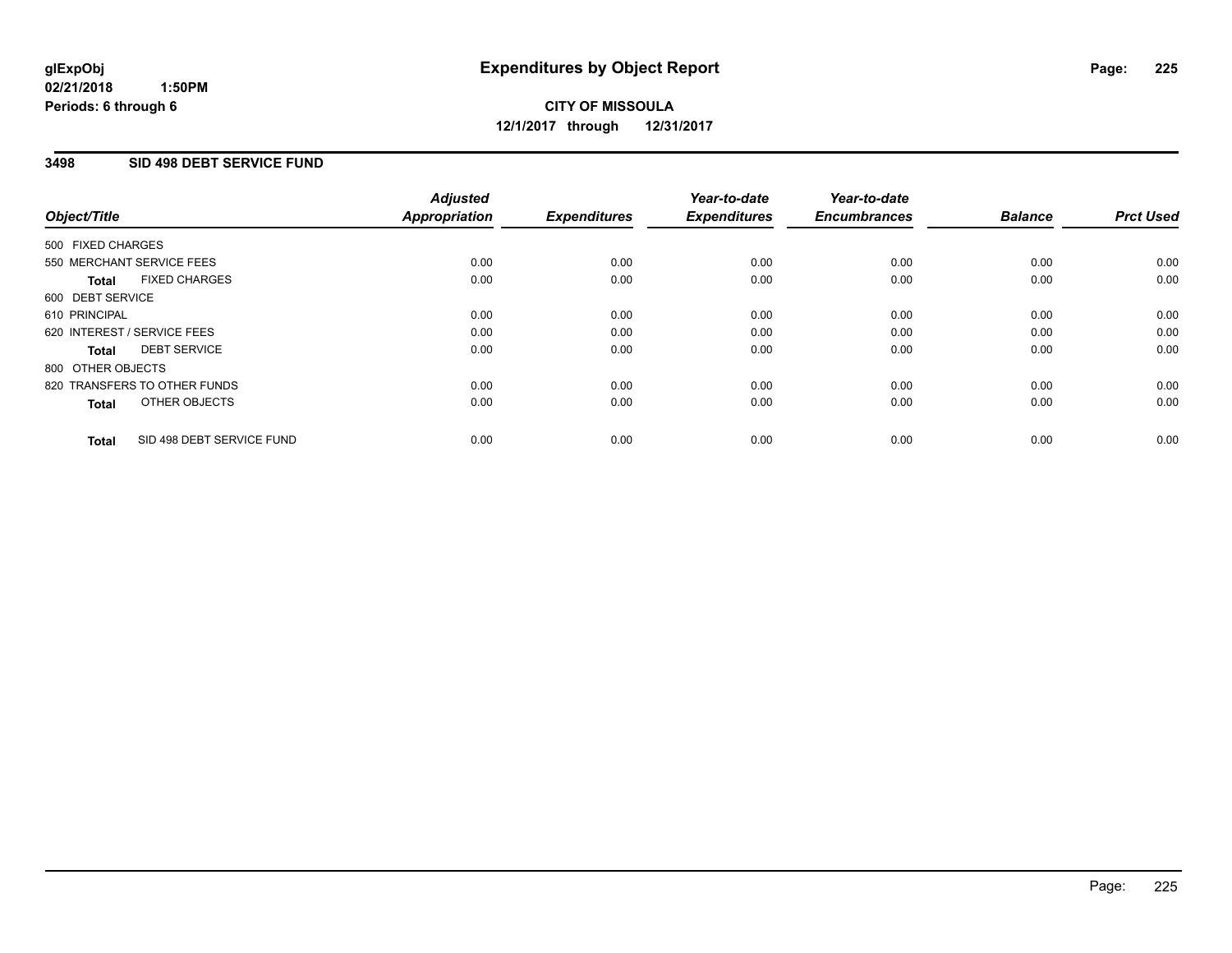#### **3500 SID 500 DEBT SERVICE FUND**

| Object/Title                        | <b>Adjusted</b><br><b>Appropriation</b> | <b>Expenditures</b> | Year-to-date<br><b>Expenditures</b> | Year-to-date<br><b>Encumbrances</b> | <b>Balance</b> | <b>Prct Used</b> |
|-------------------------------------|-----------------------------------------|---------------------|-------------------------------------|-------------------------------------|----------------|------------------|
| 600 DEBT SERVICE                    |                                         |                     |                                     |                                     |                |                  |
| 620 INTEREST / SERVICE FEES         | 0.00                                    | 0.00                | 0.00                                | 0.00                                | 0.00           | 0.00             |
| <b>DEBT SERVICE</b><br><b>Total</b> | 0.00                                    | 0.00                | 0.00                                | 0.00                                | 0.00           | 0.00             |
| 800 OTHER OBJECTS                   |                                         |                     |                                     |                                     |                |                  |
| 820 TRANSFERS TO OTHER FUNDS        | 0.00                                    | 0.00                | 0.00                                | 0.00                                | 0.00           | 0.00             |
| OTHER OBJECTS<br><b>Total</b>       | 0.00                                    | 0.00                | 0.00                                | 0.00                                | 0.00           | 0.00             |
| NON-DEPARTMENTAL<br><b>Total</b>    | 0.00                                    | 0.00                | 0.00                                | 0.00                                | 0.00           | 0.00             |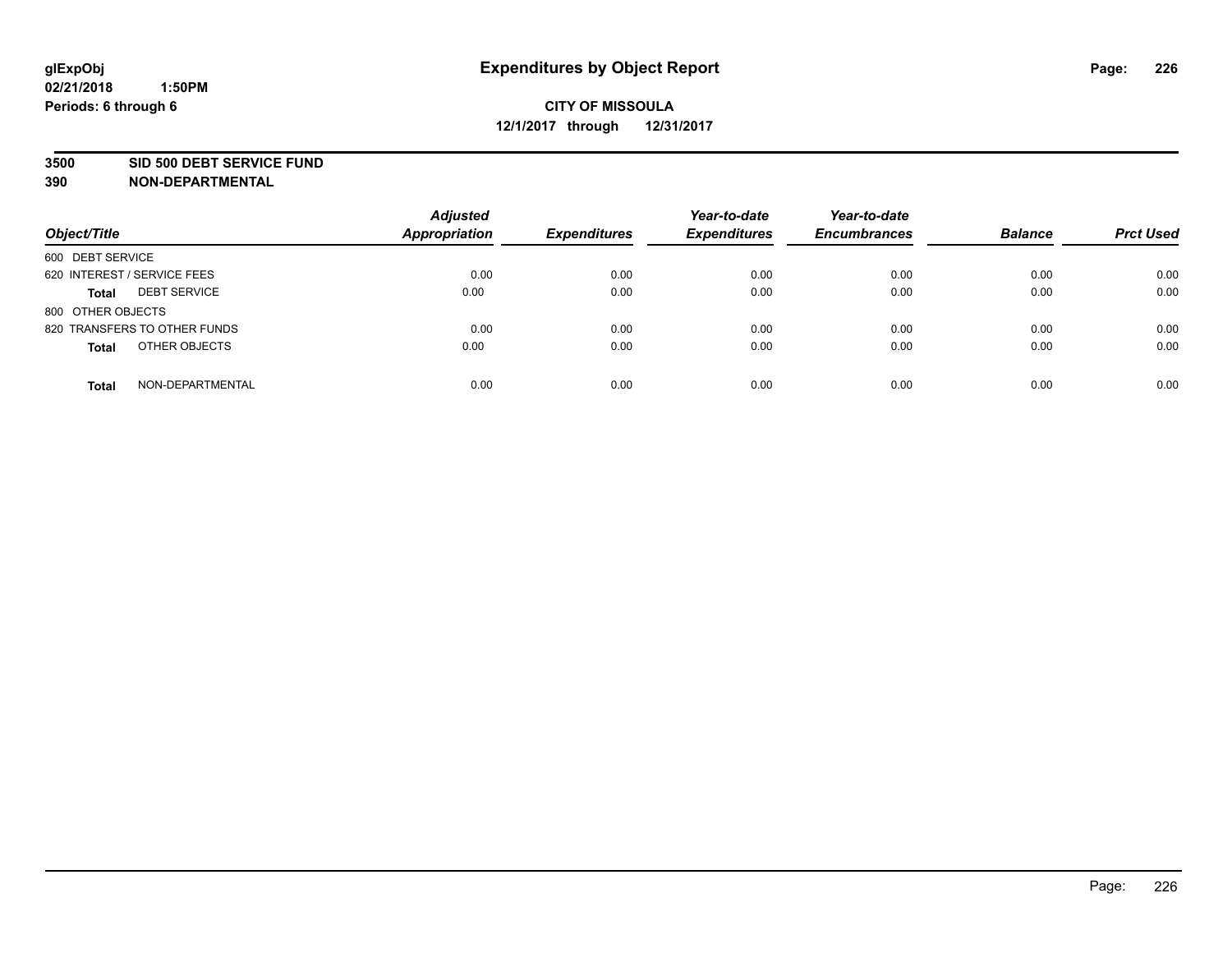#### **3500 SID 500 DEBT SERVICE FUND**

| Object/Title                              | <b>Adjusted</b><br>Appropriation | <b>Expenditures</b> | Year-to-date<br><b>Expenditures</b> | Year-to-date<br><b>Encumbrances</b> | <b>Balance</b> | <b>Prct Used</b> |
|-------------------------------------------|----------------------------------|---------------------|-------------------------------------|-------------------------------------|----------------|------------------|
| 600 DEBT SERVICE                          |                                  |                     |                                     |                                     |                |                  |
| 620 INTEREST / SERVICE FEES               | 0.00                             | 0.00                | 0.00                                | 0.00                                | 0.00           | 0.00             |
| <b>DEBT SERVICE</b><br><b>Total</b>       | 0.00                             | 0.00                | 0.00                                | 0.00                                | 0.00           | 0.00             |
| 800 OTHER OBJECTS                         |                                  |                     |                                     |                                     |                |                  |
| 820 TRANSFERS TO OTHER FUNDS              | 0.00                             | 0.00                | 0.00                                | 0.00                                | 0.00           | 0.00             |
| OTHER OBJECTS<br><b>Total</b>             | 0.00                             | 0.00                | 0.00                                | 0.00                                | 0.00           | 0.00             |
| SID 500 DEBT SERVICE FUND<br><b>Total</b> | 0.00                             | 0.00                | 0.00                                | 0.00                                | 0.00           | 0.00             |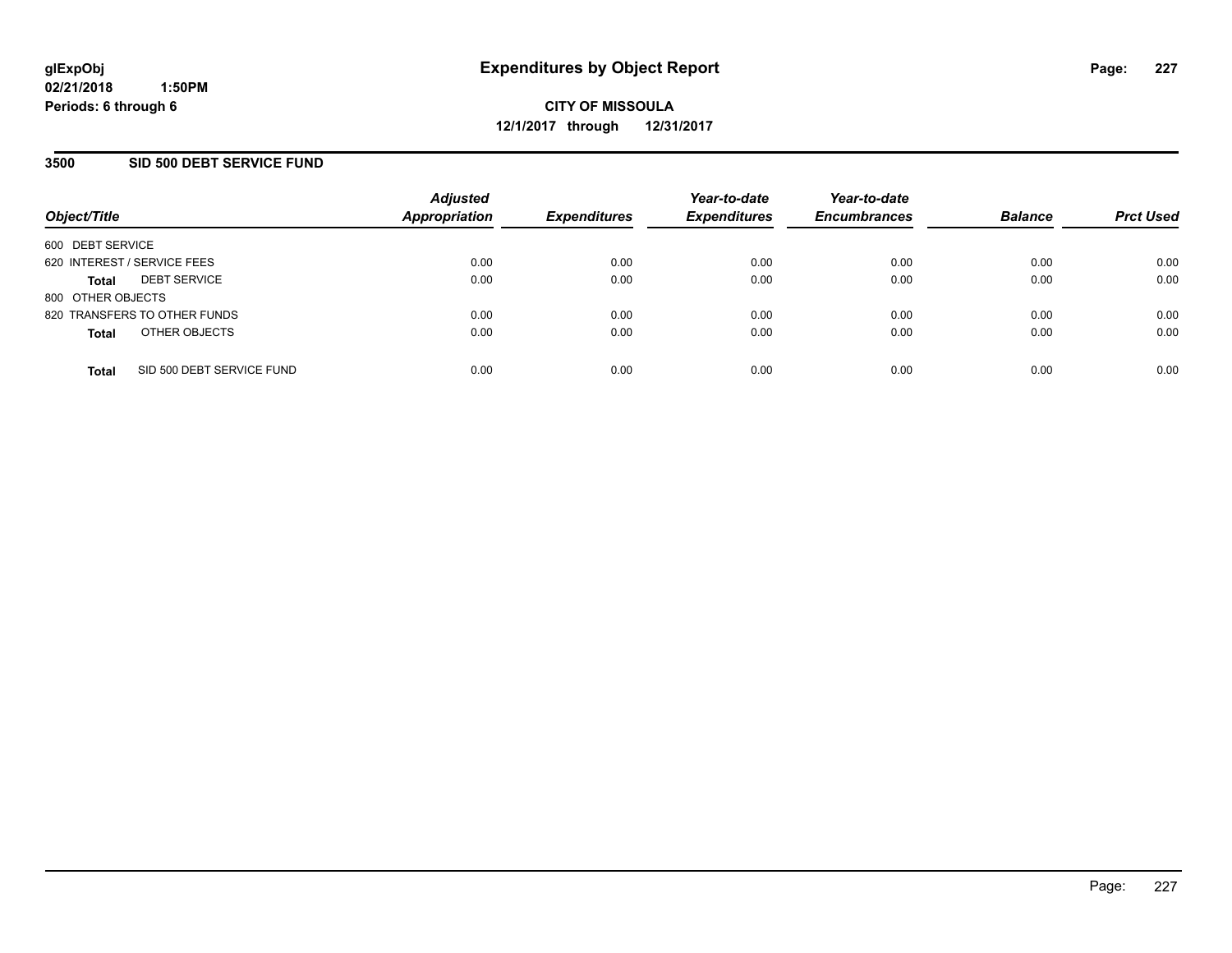## **CITY OF MISSOULA 12/1/2017 through 12/31/2017**

**3501 SID 501 DEBT SERVICE FUND**

| Object/Title                            | <b>Adjusted</b><br>Appropriation | <b>Expenditures</b> | Year-to-date<br><b>Expenditures</b> | Year-to-date<br><b>Encumbrances</b> | <b>Balance</b> | <b>Prct Used</b> |
|-----------------------------------------|----------------------------------|---------------------|-------------------------------------|-------------------------------------|----------------|------------------|
| 800 OTHER OBJECTS                       |                                  |                     |                                     |                                     |                |                  |
| 820 TRANSFERS TO OTHER FUNDS            | 0.00                             | 0.00                | 0.00                                | 0.00                                | 0.00           | 0.00             |
| OTHER OBJECTS<br><b>Total</b>           | 0.00                             | 0.00                | 0.00                                | 0.00                                | 0.00           | 0.00             |
| *** Title Not Found ***<br><b>Total</b> | 0.00                             | 0.00                | 0.00                                | 0.00                                | 0.00           | 0.00             |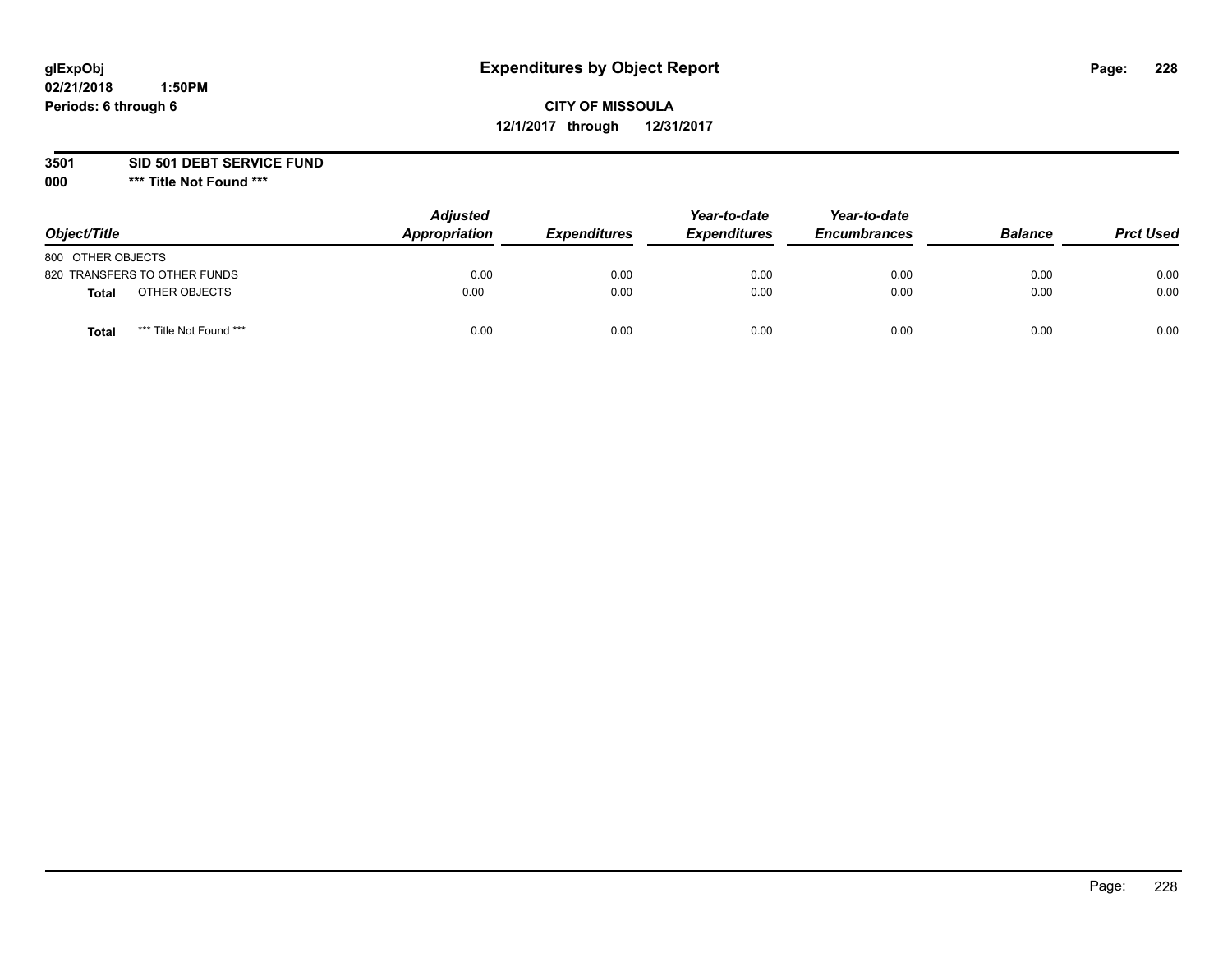#### **3501 SID 501 DEBT SERVICE FUND**

| Object/Title                         | <b>Adjusted</b><br><b>Appropriation</b> | <b>Expenditures</b> | Year-to-date<br><b>Expenditures</b> | Year-to-date<br><b>Encumbrances</b> | <b>Balance</b> | <b>Prct Used</b> |
|--------------------------------------|-----------------------------------------|---------------------|-------------------------------------|-------------------------------------|----------------|------------------|
|                                      |                                         |                     |                                     |                                     |                |                  |
| 500 FIXED CHARGES                    |                                         |                     |                                     |                                     |                |                  |
| 550 MERCHANT SERVICE FEES            | 0.00                                    | 0.00                | 0.00                                | 0.00                                | 0.00           | 0.00             |
| <b>FIXED CHARGES</b><br><b>Total</b> | 0.00                                    | 0.00                | 0.00                                | 0.00                                | 0.00           | 0.00             |
| 600 DEBT SERVICE                     |                                         |                     |                                     |                                     |                |                  |
| 610 PRINCIPAL                        | 0.00                                    | 0.00                | 0.00                                | 0.00                                | 0.00           | 0.00             |
| 620 INTEREST / SERVICE FEES          | 0.00                                    | 0.00                | 0.00                                | 0.00                                | 0.00           | 0.00             |
| <b>DEBT SERVICE</b><br><b>Total</b>  | 0.00                                    | 0.00                | 0.00                                | 0.00                                | 0.00           | 0.00             |
|                                      |                                         |                     |                                     |                                     |                |                  |
| NON-DEPARTMENTAL<br><b>Total</b>     | 0.00                                    | 0.00                | 0.00                                | 0.00                                | 0.00           | 0.00             |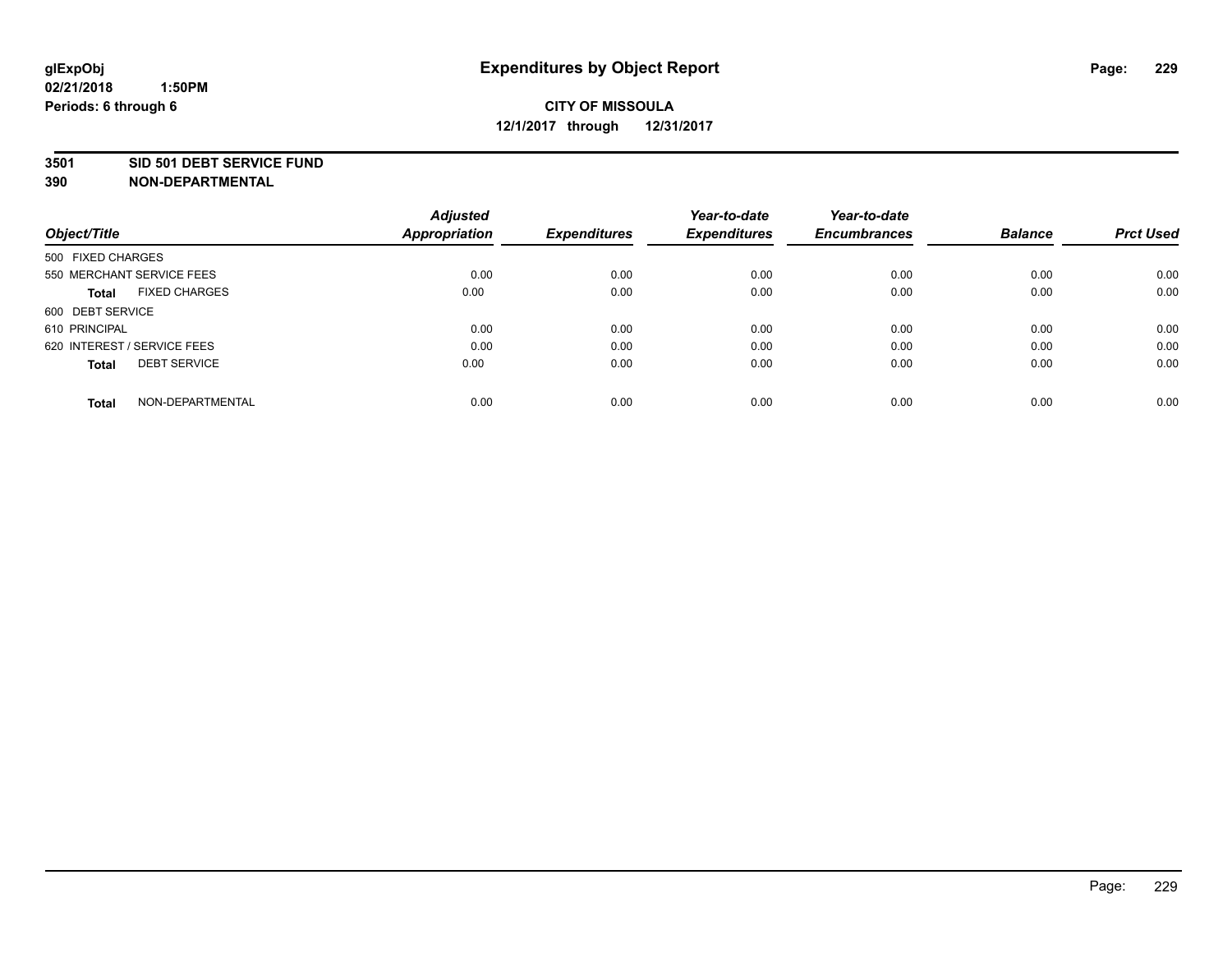#### **3501 SID 501 DEBT SERVICE FUND**

|                                           | <b>Adjusted</b>      | <b>Expenditures</b> | Year-to-date<br><b>Expenditures</b> | Year-to-date<br><b>Encumbrances</b> | <b>Balance</b> | <b>Prct Used</b> |
|-------------------------------------------|----------------------|---------------------|-------------------------------------|-------------------------------------|----------------|------------------|
| Object/Title                              | <b>Appropriation</b> |                     |                                     |                                     |                |                  |
| 500 FIXED CHARGES                         |                      |                     |                                     |                                     |                |                  |
| 550 MERCHANT SERVICE FEES                 | 0.00                 | 0.00                | 0.00                                | 0.00                                | 0.00           | 0.00             |
| <b>FIXED CHARGES</b><br><b>Total</b>      | 0.00                 | 0.00                | 0.00                                | 0.00                                | 0.00           | 0.00             |
| 600 DEBT SERVICE                          |                      |                     |                                     |                                     |                |                  |
| 610 PRINCIPAL                             | 0.00                 | 0.00                | 0.00                                | 0.00                                | 0.00           | 0.00             |
| 620 INTEREST / SERVICE FEES               | 0.00                 | 0.00                | 0.00                                | 0.00                                | 0.00           | 0.00             |
| <b>DEBT SERVICE</b><br><b>Total</b>       | 0.00                 | 0.00                | 0.00                                | 0.00                                | 0.00           | 0.00             |
| 800 OTHER OBJECTS                         |                      |                     |                                     |                                     |                |                  |
| 820 TRANSFERS TO OTHER FUNDS              | 0.00                 | 0.00                | 0.00                                | 0.00                                | 0.00           | 0.00             |
| OTHER OBJECTS<br><b>Total</b>             | 0.00                 | 0.00                | 0.00                                | 0.00                                | 0.00           | 0.00             |
| SID 501 DEBT SERVICE FUND<br><b>Total</b> | 0.00                 | 0.00                | 0.00                                | 0.00                                | 0.00           | 0.00             |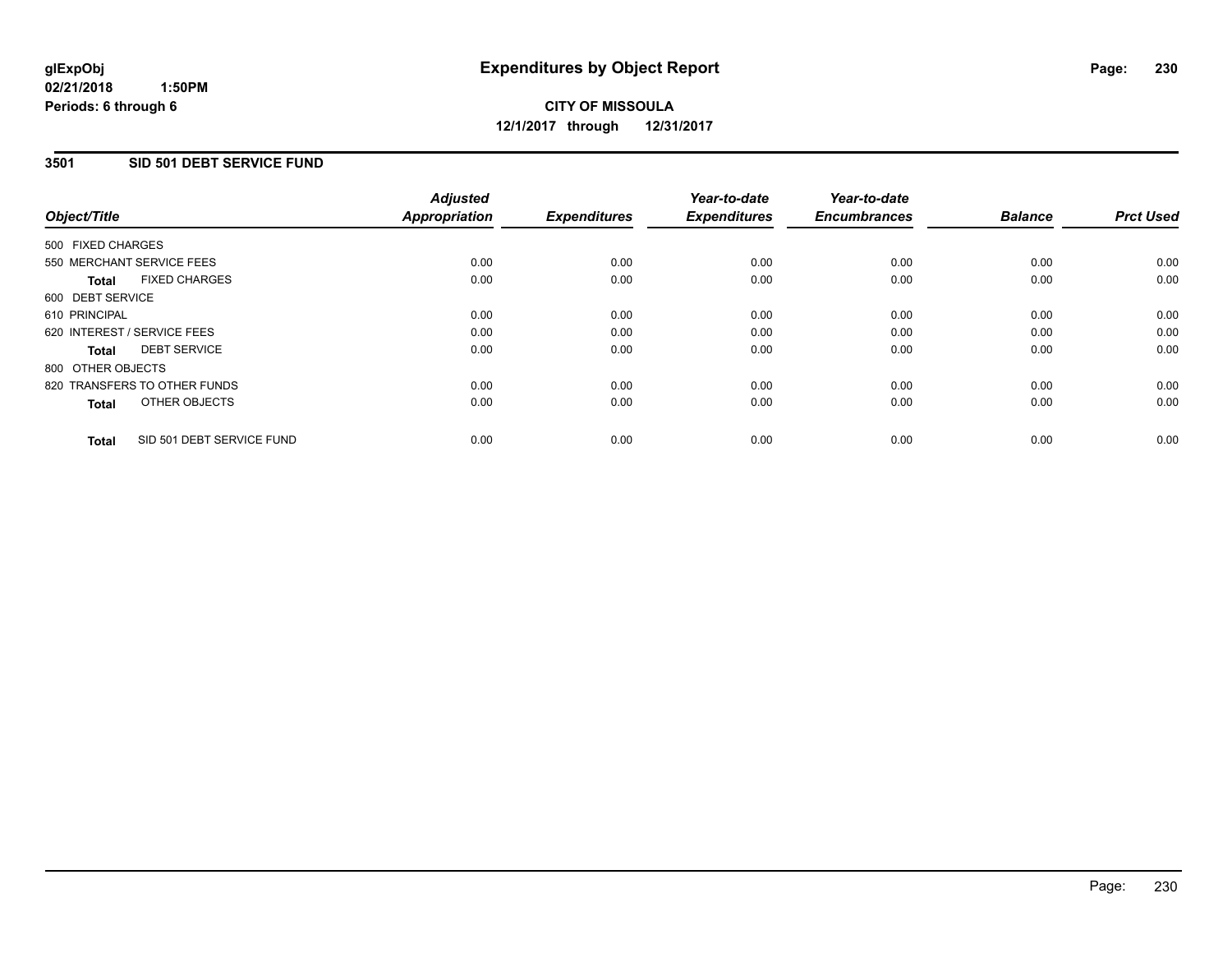## **CITY OF MISSOULA 12/1/2017 through 12/31/2017**

#### **3503 SID 503 DEBT SERVICE FUND**

| Object/Title                            | <b>Adjusted</b><br>Appropriation | <b>Expenditures</b> | Year-to-date<br><b>Expenditures</b> | Year-to-date<br><b>Encumbrances</b> | <b>Balance</b> | <b>Prct Used</b> |
|-----------------------------------------|----------------------------------|---------------------|-------------------------------------|-------------------------------------|----------------|------------------|
| 800 OTHER OBJECTS                       |                                  |                     |                                     |                                     |                |                  |
| 820 TRANSFERS TO OTHER FUNDS            | 0.00                             | 0.00                | 0.00                                | 0.00                                | 0.00           | 0.00             |
| OTHER OBJECTS<br><b>Total</b>           | 0.00                             | 0.00                | 0.00                                | 0.00                                | 0.00           | 0.00             |
| *** Title Not Found ***<br><b>Total</b> | 0.00                             | 0.00                | 0.00                                | 0.00                                | 0.00           | 0.00             |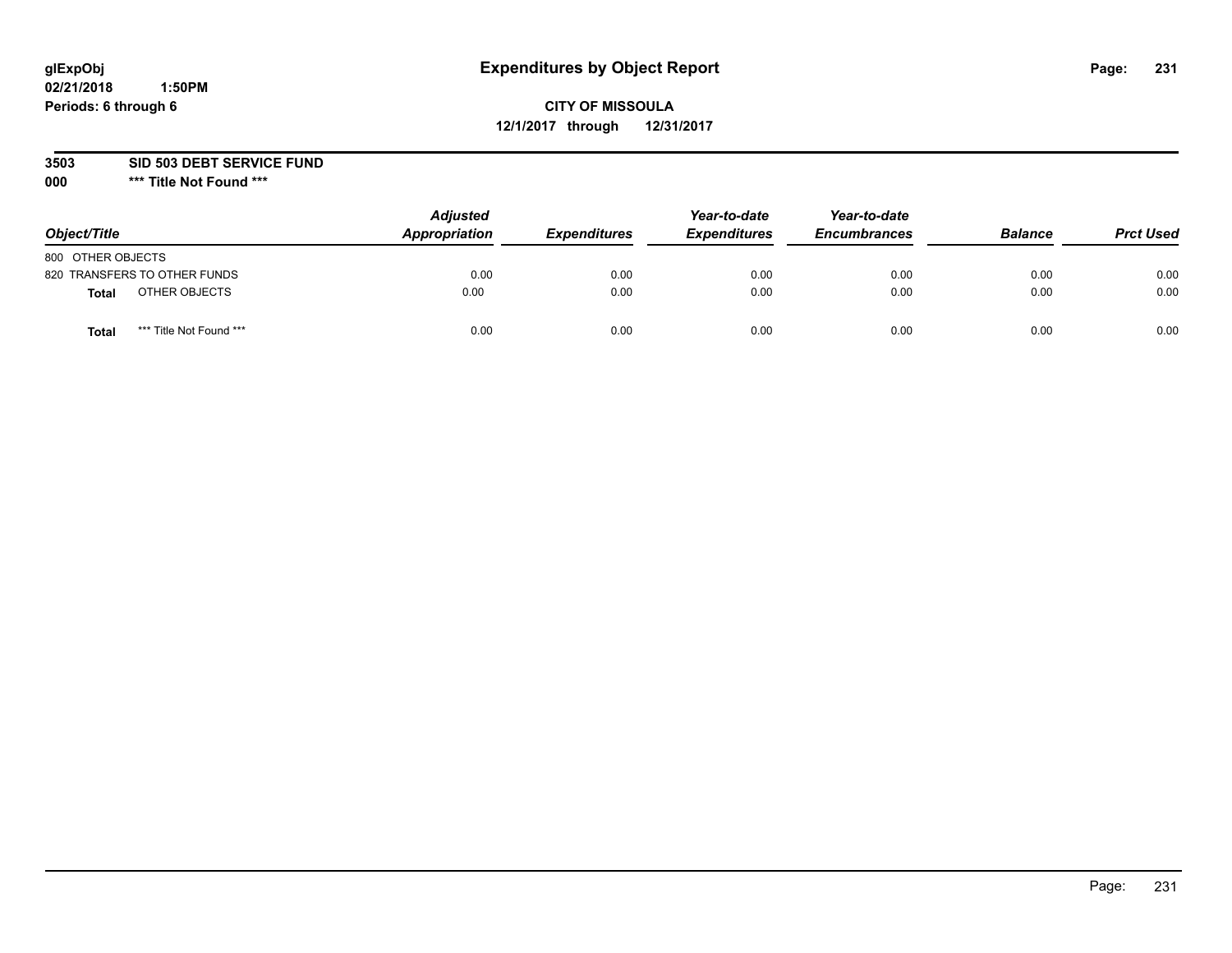#### **3503 SID 503 DEBT SERVICE FUND**

| Object/Title                         | <b>Adjusted</b><br><b>Appropriation</b> | <b>Expenditures</b> | Year-to-date<br><b>Expenditures</b> | Year-to-date<br><b>Encumbrances</b> | <b>Balance</b> | <b>Prct Used</b> |
|--------------------------------------|-----------------------------------------|---------------------|-------------------------------------|-------------------------------------|----------------|------------------|
|                                      |                                         |                     |                                     |                                     |                |                  |
| 500 FIXED CHARGES                    |                                         |                     |                                     |                                     |                |                  |
| 550 MERCHANT SERVICE FEES            | 0.00                                    | 0.00                | 0.00                                | 0.00                                | 0.00           | 0.00             |
| <b>FIXED CHARGES</b><br><b>Total</b> | 0.00                                    | 0.00                | 0.00                                | 0.00                                | 0.00           | 0.00             |
| 600 DEBT SERVICE                     |                                         |                     |                                     |                                     |                |                  |
| 610 PRINCIPAL                        | 0.00                                    | 0.00                | 0.00                                | 0.00                                | 0.00           | 0.00             |
| 620 INTEREST / SERVICE FEES          | 0.00                                    | 0.00                | 0.00                                | 0.00                                | 0.00           | 0.00             |
| <b>DEBT SERVICE</b><br><b>Total</b>  | 0.00                                    | 0.00                | 0.00                                | 0.00                                | 0.00           | 0.00             |
|                                      |                                         |                     |                                     |                                     |                |                  |
| NON-DEPARTMENTAL<br><b>Total</b>     | 0.00                                    | 0.00                | 0.00                                | 0.00                                | 0.00           | 0.00             |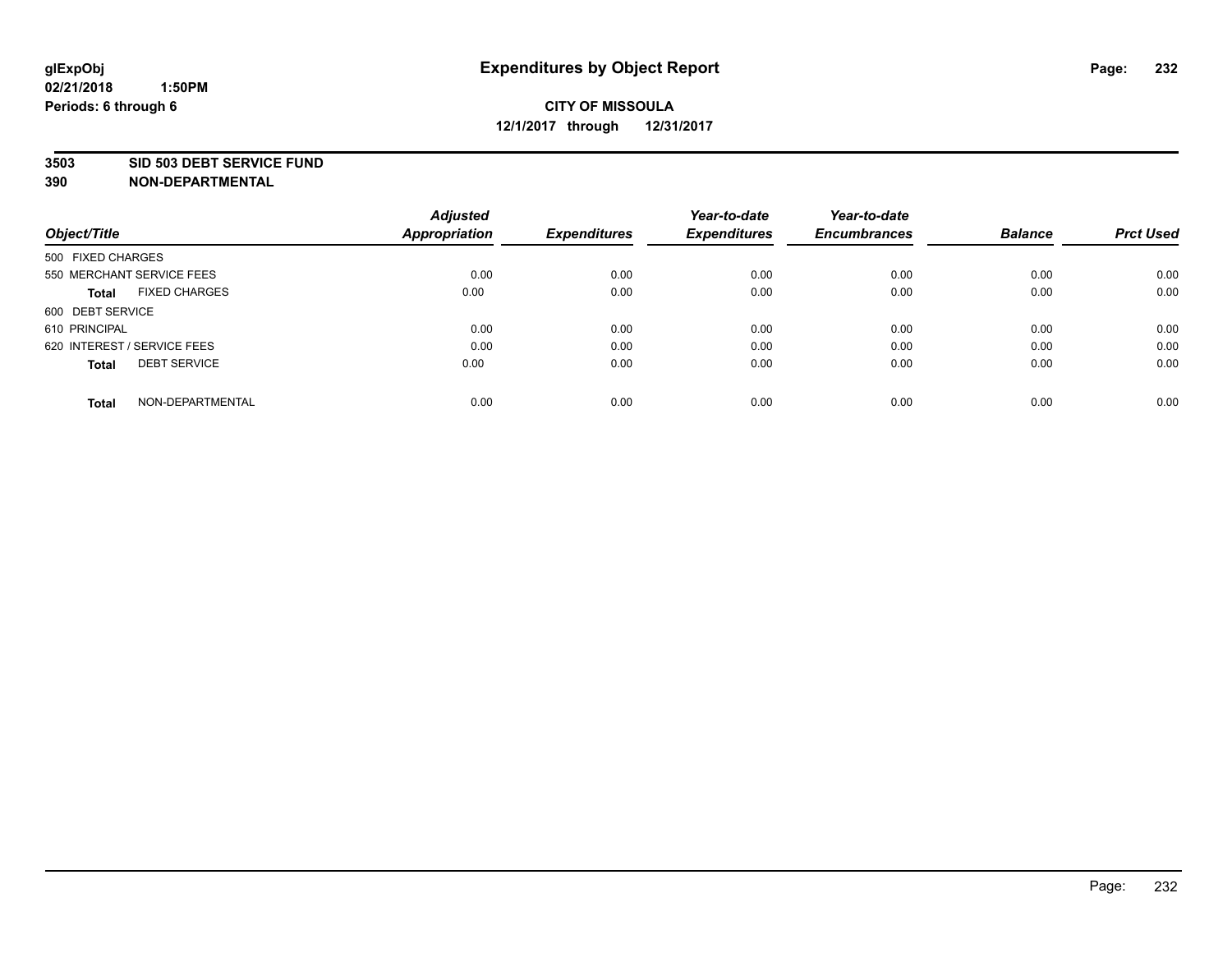#### **3503 SID 503 DEBT SERVICE FUND**

| Object/Title                              | <b>Adjusted</b><br><b>Appropriation</b> | <b>Expenditures</b> | Year-to-date<br><b>Expenditures</b> | Year-to-date<br><b>Encumbrances</b> | <b>Balance</b> | <b>Prct Used</b> |
|-------------------------------------------|-----------------------------------------|---------------------|-------------------------------------|-------------------------------------|----------------|------------------|
|                                           |                                         |                     |                                     |                                     |                |                  |
| 500 FIXED CHARGES                         |                                         |                     |                                     |                                     |                |                  |
| 550 MERCHANT SERVICE FEES                 | 0.00                                    | 0.00                | 0.00                                | 0.00                                | 0.00           | 0.00             |
| <b>FIXED CHARGES</b><br>Total             | 0.00                                    | 0.00                | 0.00                                | 0.00                                | 0.00           | 0.00             |
| 600 DEBT SERVICE                          |                                         |                     |                                     |                                     |                |                  |
| 610 PRINCIPAL                             | 0.00                                    | 0.00                | 0.00                                | 0.00                                | 0.00           | 0.00             |
| 620 INTEREST / SERVICE FEES               | 0.00                                    | 0.00                | 0.00                                | 0.00                                | 0.00           | 0.00             |
| <b>DEBT SERVICE</b><br><b>Total</b>       | 0.00                                    | 0.00                | 0.00                                | 0.00                                | 0.00           | 0.00             |
| 800 OTHER OBJECTS                         |                                         |                     |                                     |                                     |                |                  |
| 820 TRANSFERS TO OTHER FUNDS              | 0.00                                    | 0.00                | 0.00                                | 0.00                                | 0.00           | 0.00             |
| OTHER OBJECTS<br><b>Total</b>             | 0.00                                    | 0.00                | 0.00                                | 0.00                                | 0.00           | 0.00             |
|                                           |                                         |                     |                                     |                                     |                |                  |
| SID 503 DEBT SERVICE FUND<br><b>Total</b> | 0.00                                    | 0.00                | 0.00                                | 0.00                                | 0.00           | 0.00             |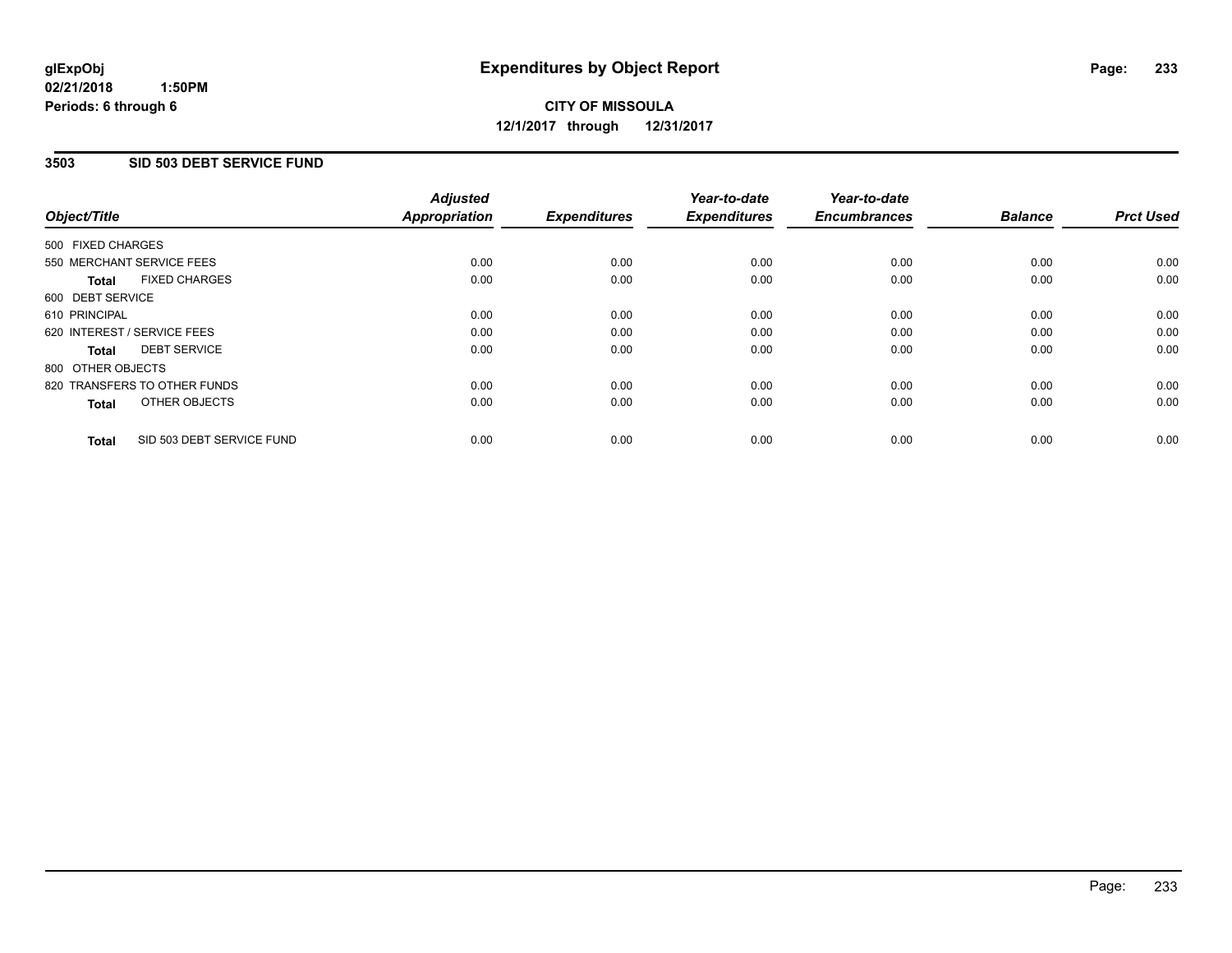## **CITY OF MISSOULA 12/1/2017 through 12/31/2017**

**3505 SID 505 DEBT SERVICE FUND**

| Object/Title                            | <b>Adjusted</b><br>Appropriation | <b>Expenditures</b> | Year-to-date<br><b>Expenditures</b> | Year-to-date<br><b>Encumbrances</b> | <b>Balance</b> | <b>Prct Used</b> |
|-----------------------------------------|----------------------------------|---------------------|-------------------------------------|-------------------------------------|----------------|------------------|
| 800 OTHER OBJECTS                       |                                  |                     |                                     |                                     |                |                  |
| 820 TRANSFERS TO OTHER FUNDS            | 0.00                             | 0.00                | 0.00                                | 0.00                                | 0.00           | 0.00             |
| OTHER OBJECTS<br><b>Total</b>           | 0.00                             | 0.00                | 0.00                                | 0.00                                | 0.00           | 0.00             |
| *** Title Not Found ***<br><b>Total</b> | 0.00                             | 0.00                | 0.00                                | 0.00                                | 0.00           | 0.00             |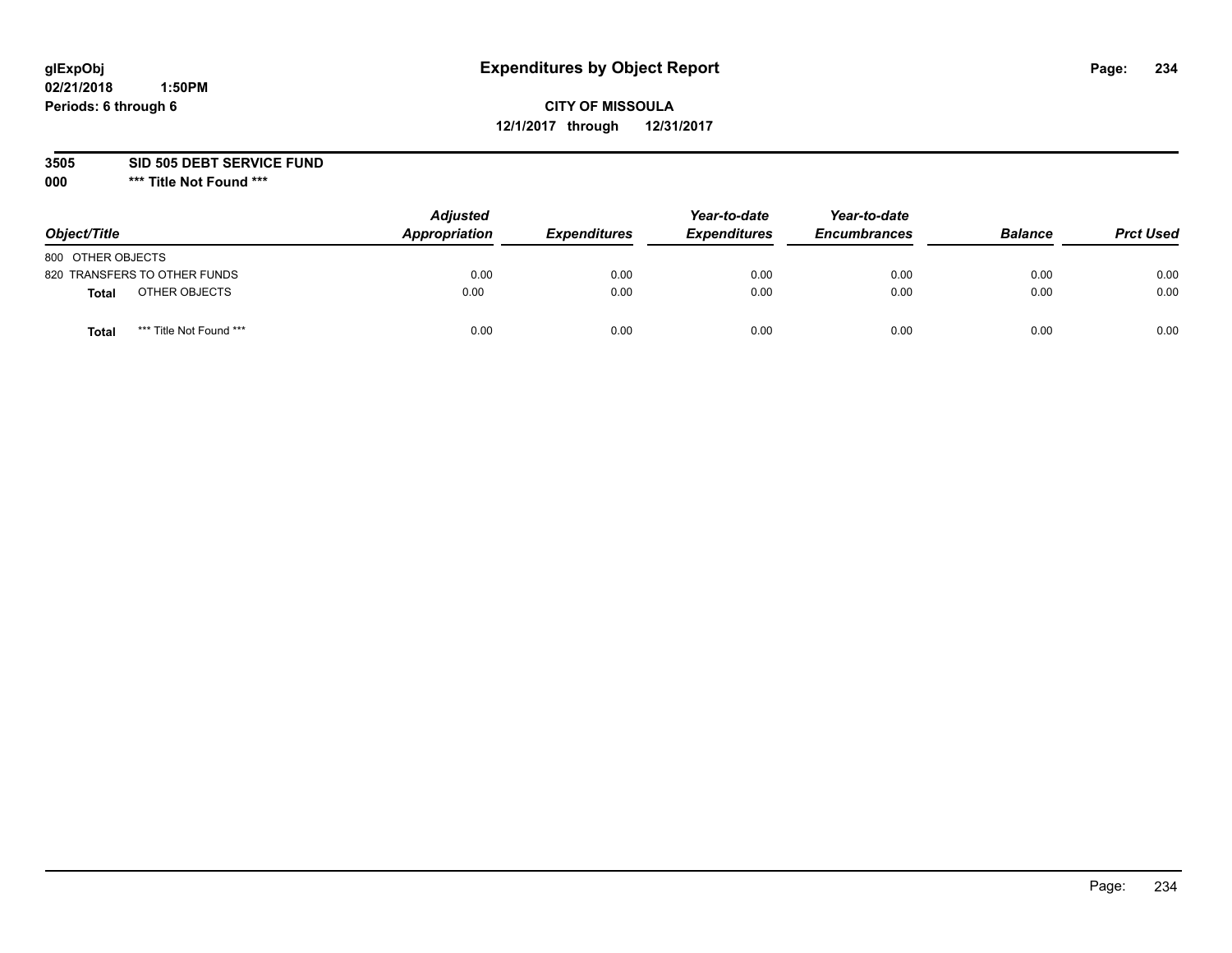#### **3505 SID 505 DEBT SERVICE FUND**

| Object/Title                         | <b>Adjusted</b><br><b>Appropriation</b> | <b>Expenditures</b> | Year-to-date<br><b>Expenditures</b> | Year-to-date<br><b>Encumbrances</b> | <b>Balance</b> | <b>Prct Used</b> |
|--------------------------------------|-----------------------------------------|---------------------|-------------------------------------|-------------------------------------|----------------|------------------|
|                                      |                                         |                     |                                     |                                     |                |                  |
| 500 FIXED CHARGES                    |                                         |                     |                                     |                                     |                |                  |
| 550 MERCHANT SERVICE FEES            | 0.00                                    | 0.00                | 0.00                                | 0.00                                | 0.00           | 0.00             |
| <b>FIXED CHARGES</b><br><b>Total</b> | 0.00                                    | 0.00                | 0.00                                | 0.00                                | 0.00           | 0.00             |
| 600 DEBT SERVICE                     |                                         |                     |                                     |                                     |                |                  |
| 610 PRINCIPAL                        | 0.00                                    | 0.00                | 0.00                                | 0.00                                | 0.00           | 0.00             |
| 620 INTEREST / SERVICE FEES          | 0.00                                    | 0.00                | 0.00                                | 0.00                                | 0.00           | 0.00             |
| <b>DEBT SERVICE</b><br><b>Total</b>  | 0.00                                    | 0.00                | 0.00                                | 0.00                                | 0.00           | 0.00             |
|                                      |                                         |                     |                                     |                                     |                |                  |
| NON-DEPARTMENTAL<br><b>Total</b>     | 0.00                                    | 0.00                | 0.00                                | 0.00                                | 0.00           | 0.00             |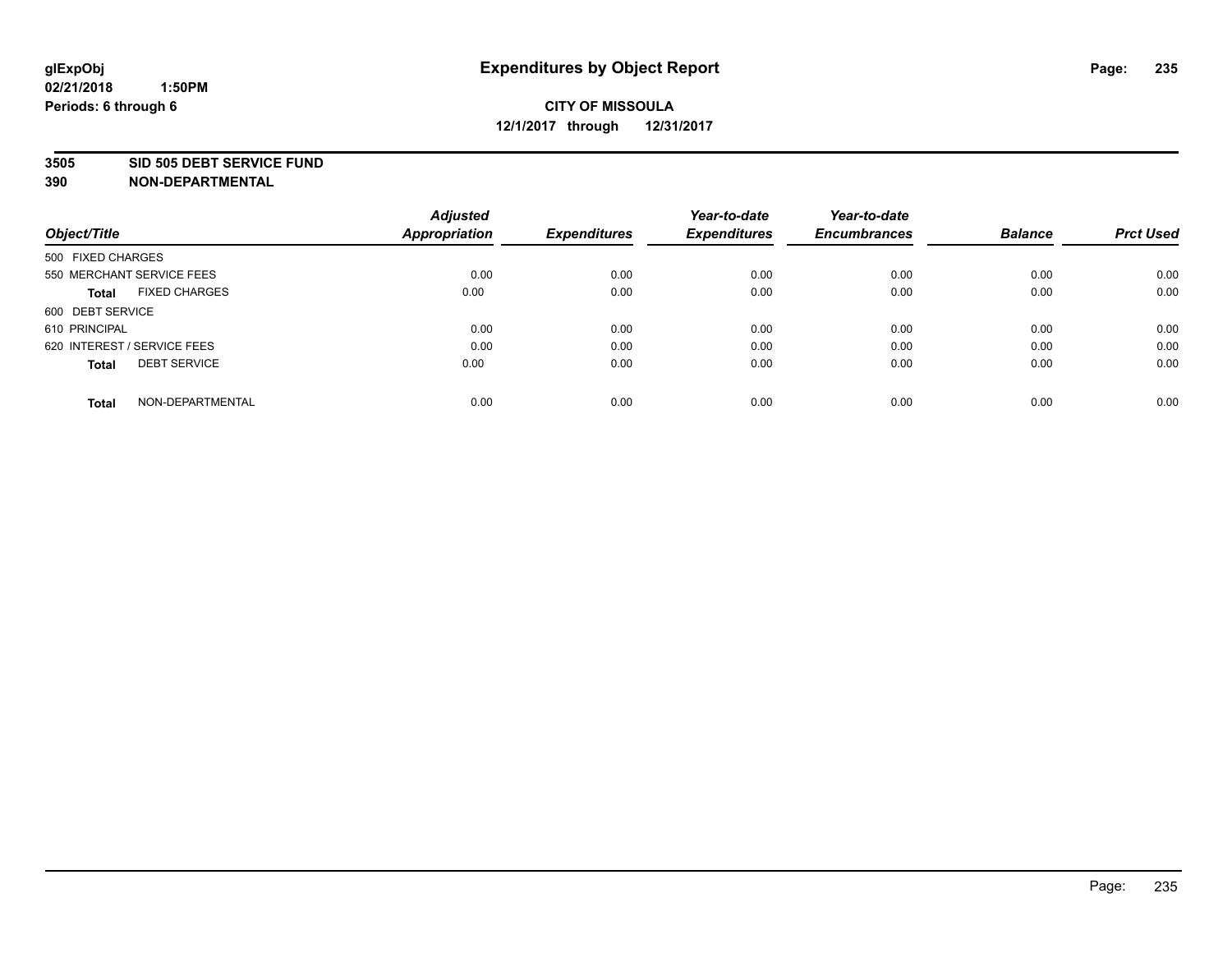#### **3505 SID 505 DEBT SERVICE FUND**

| Object/Title                              | <b>Adjusted</b><br><b>Appropriation</b> | <b>Expenditures</b> | Year-to-date<br><b>Expenditures</b> | Year-to-date<br><b>Encumbrances</b> | <b>Balance</b> | <b>Prct Used</b> |
|-------------------------------------------|-----------------------------------------|---------------------|-------------------------------------|-------------------------------------|----------------|------------------|
|                                           |                                         |                     |                                     |                                     |                |                  |
| 500 FIXED CHARGES                         |                                         |                     |                                     |                                     |                |                  |
| 550 MERCHANT SERVICE FEES                 | 0.00                                    | 0.00                | 0.00                                | 0.00                                | 0.00           | 0.00             |
| <b>FIXED CHARGES</b><br><b>Total</b>      | 0.00                                    | 0.00                | 0.00                                | 0.00                                | 0.00           | 0.00             |
| 600 DEBT SERVICE                          |                                         |                     |                                     |                                     |                |                  |
| 610 PRINCIPAL                             | 0.00                                    | 0.00                | 0.00                                | 0.00                                | 0.00           | 0.00             |
| 620 INTEREST / SERVICE FEES               | 0.00                                    | 0.00                | 0.00                                | 0.00                                | 0.00           | 0.00             |
| <b>DEBT SERVICE</b><br><b>Total</b>       | 0.00                                    | 0.00                | 0.00                                | 0.00                                | 0.00           | 0.00             |
| 800 OTHER OBJECTS                         |                                         |                     |                                     |                                     |                |                  |
| 820 TRANSFERS TO OTHER FUNDS              | 0.00                                    | 0.00                | 0.00                                | 0.00                                | 0.00           | 0.00             |
| OTHER OBJECTS<br><b>Total</b>             | 0.00                                    | 0.00                | 0.00                                | 0.00                                | 0.00           | 0.00             |
| SID 505 DEBT SERVICE FUND<br><b>Total</b> | 0.00                                    | 0.00                | 0.00                                | 0.00                                | 0.00           | 0.00             |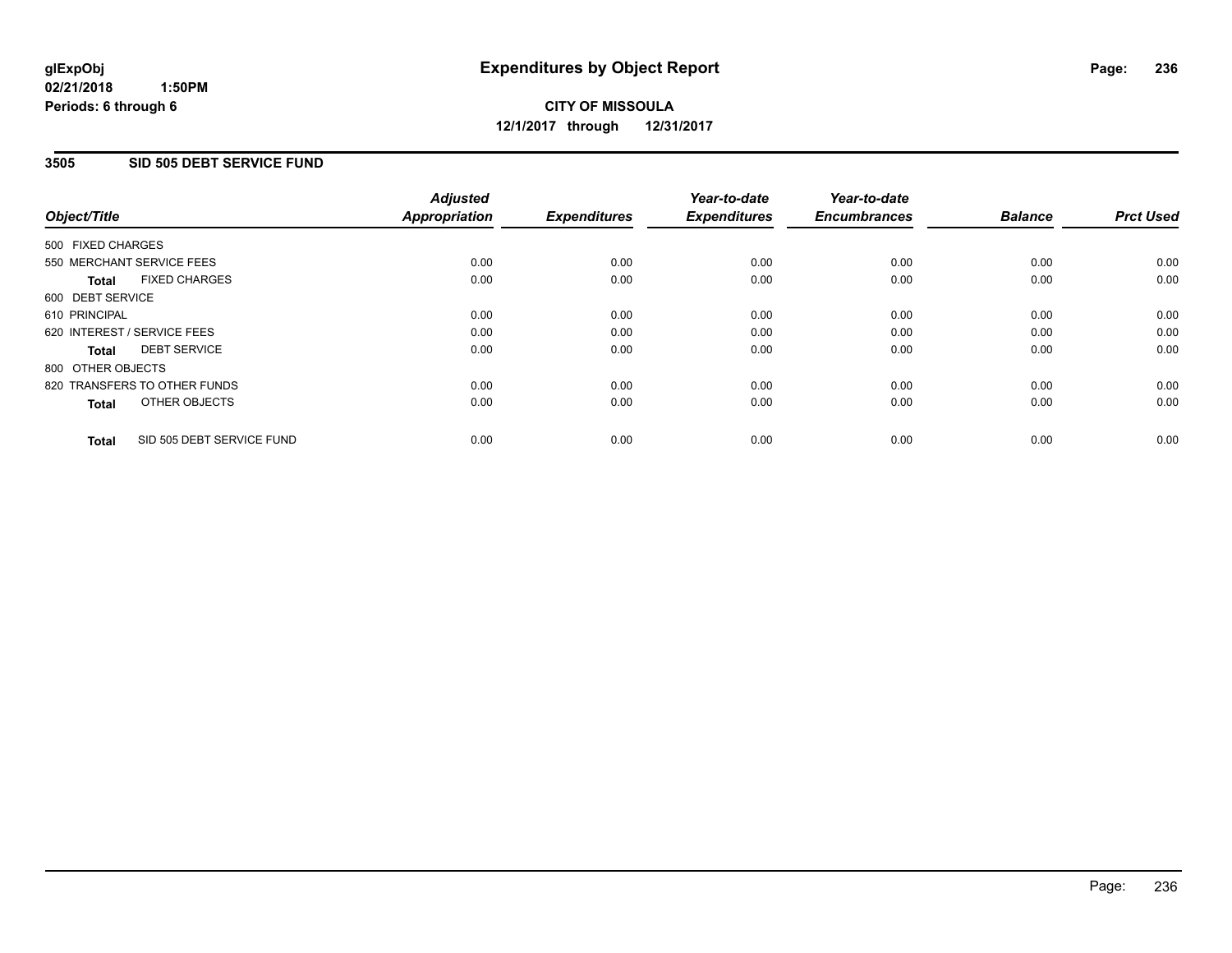## **CITY OF MISSOULA 12/1/2017 through 12/31/2017**

**3506 SID 506 DEBT SERVICE FUND**

| Object/Title                            | <b>Adjusted</b><br>Appropriation | <b>Expenditures</b> | Year-to-date<br><b>Expenditures</b> | Year-to-date<br><b>Encumbrances</b> | <b>Balance</b> | <b>Prct Used</b> |
|-----------------------------------------|----------------------------------|---------------------|-------------------------------------|-------------------------------------|----------------|------------------|
| 800 OTHER OBJECTS                       |                                  |                     |                                     |                                     |                |                  |
| 820 TRANSFERS TO OTHER FUNDS            | 0.00                             | 0.00                | 0.00                                | 0.00                                | 0.00           | 0.00             |
| OTHER OBJECTS<br><b>Total</b>           | 0.00                             | 0.00                | 0.00                                | 0.00                                | 0.00           | 0.00             |
| *** Title Not Found ***<br><b>Total</b> | 0.00                             | 0.00                | 0.00                                | 0.00                                | 0.00           | 0.00             |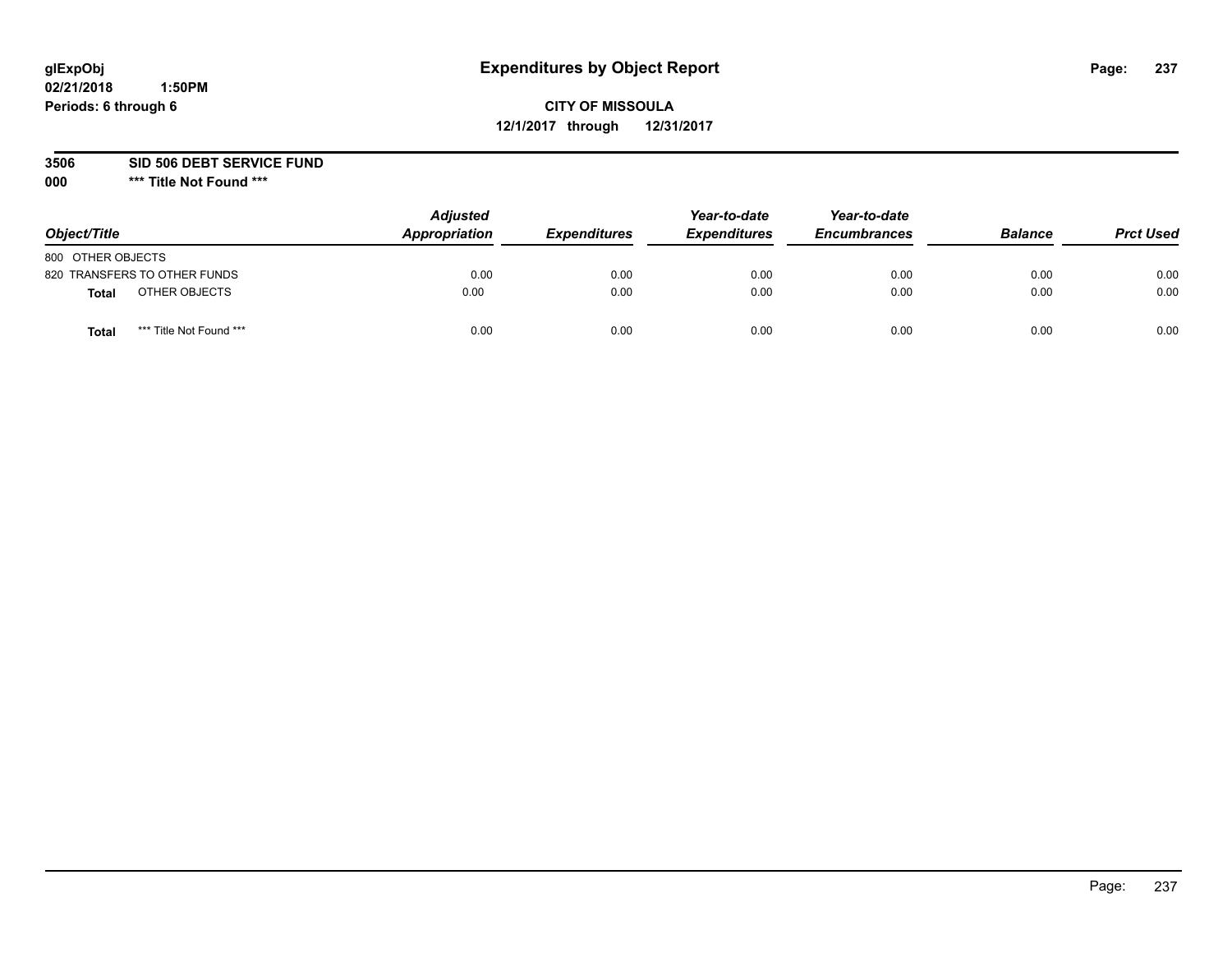#### **3506 SID 506 DEBT SERVICE FUND**

| Object/Title                         | <b>Adjusted</b><br><b>Appropriation</b> | <b>Expenditures</b> | Year-to-date<br><b>Expenditures</b> | Year-to-date<br><b>Encumbrances</b> | <b>Balance</b> | <b>Prct Used</b> |
|--------------------------------------|-----------------------------------------|---------------------|-------------------------------------|-------------------------------------|----------------|------------------|
|                                      |                                         |                     |                                     |                                     |                |                  |
| 500 FIXED CHARGES                    |                                         |                     |                                     |                                     |                |                  |
| 550 MERCHANT SERVICE FEES            | 0.00                                    | 0.00                | 0.00                                | 0.00                                | 0.00           | 0.00             |
| <b>FIXED CHARGES</b><br><b>Total</b> | 0.00                                    | 0.00                | 0.00                                | 0.00                                | 0.00           | 0.00             |
| 600 DEBT SERVICE                     |                                         |                     |                                     |                                     |                |                  |
| 610 PRINCIPAL                        | 0.00                                    | 0.00                | 0.00                                | 0.00                                | 0.00           | 0.00             |
| 620 INTEREST / SERVICE FEES          | 0.00                                    | 0.00                | 0.00                                | 0.00                                | 0.00           | 0.00             |
| <b>DEBT SERVICE</b><br><b>Total</b>  | 0.00                                    | 0.00                | 0.00                                | 0.00                                | 0.00           | 0.00             |
|                                      |                                         |                     |                                     |                                     |                |                  |
| NON-DEPARTMENTAL<br><b>Total</b>     | 0.00                                    | 0.00                | 0.00                                | 0.00                                | 0.00           | 0.00             |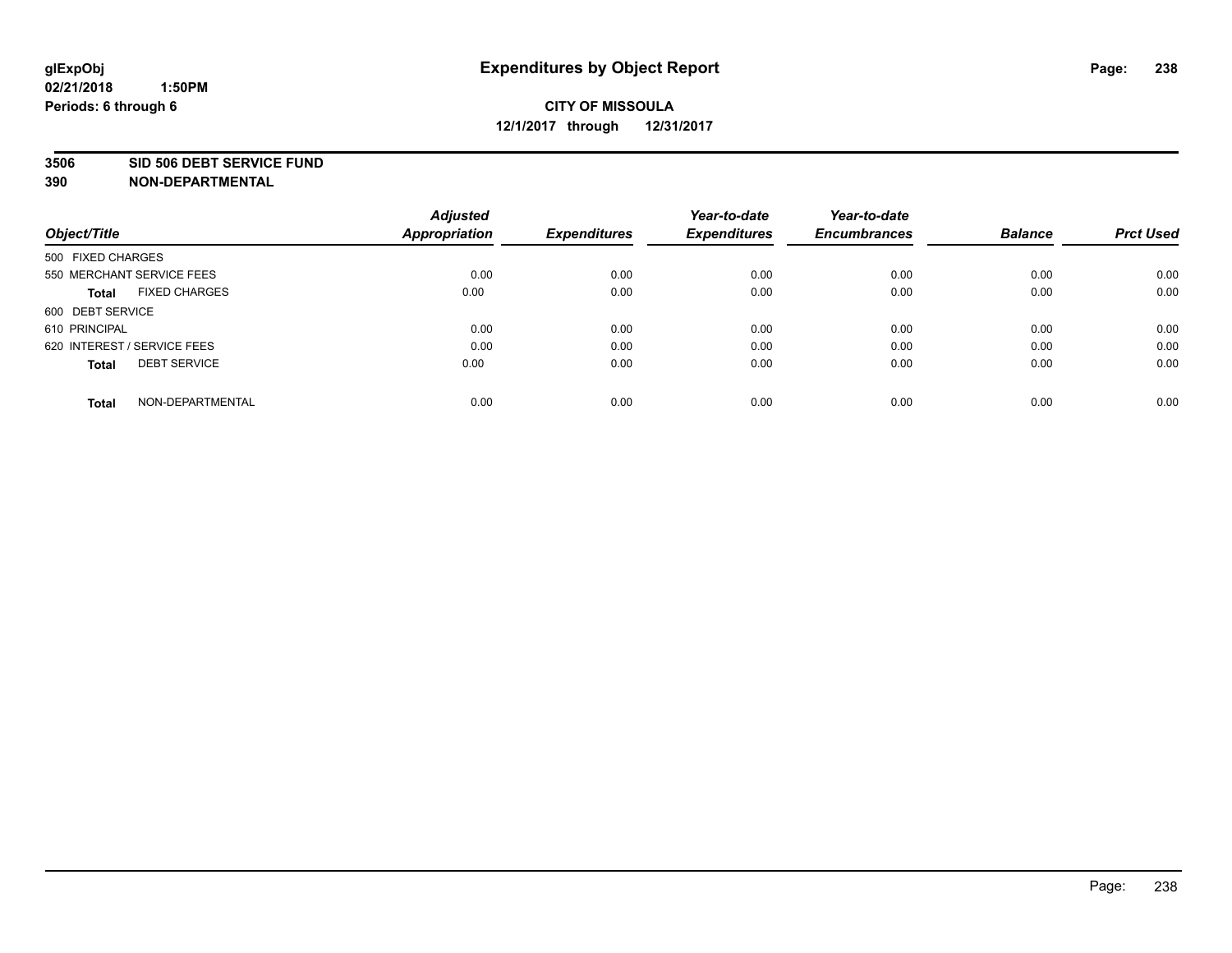#### **3506 SID 506 DEBT SERVICE FUND**

|                                           | <b>Adjusted</b>      | <b>Expenditures</b> | Year-to-date<br><b>Expenditures</b> | Year-to-date<br><b>Encumbrances</b> | <b>Balance</b> | <b>Prct Used</b> |
|-------------------------------------------|----------------------|---------------------|-------------------------------------|-------------------------------------|----------------|------------------|
| Object/Title                              | <b>Appropriation</b> |                     |                                     |                                     |                |                  |
| 500 FIXED CHARGES                         |                      |                     |                                     |                                     |                |                  |
| 550 MERCHANT SERVICE FEES                 | 0.00                 | 0.00                | 0.00                                | 0.00                                | 0.00           | 0.00             |
| <b>FIXED CHARGES</b><br><b>Total</b>      | 0.00                 | 0.00                | 0.00                                | 0.00                                | 0.00           | 0.00             |
| 600 DEBT SERVICE                          |                      |                     |                                     |                                     |                |                  |
| 610 PRINCIPAL                             | 0.00                 | 0.00                | 0.00                                | 0.00                                | 0.00           | 0.00             |
| 620 INTEREST / SERVICE FEES               | 0.00                 | 0.00                | 0.00                                | 0.00                                | 0.00           | 0.00             |
| <b>DEBT SERVICE</b><br><b>Total</b>       | 0.00                 | 0.00                | 0.00                                | 0.00                                | 0.00           | 0.00             |
| 800 OTHER OBJECTS                         |                      |                     |                                     |                                     |                |                  |
| 820 TRANSFERS TO OTHER FUNDS              | 0.00                 | 0.00                | 0.00                                | 0.00                                | 0.00           | 0.00             |
| OTHER OBJECTS<br><b>Total</b>             | 0.00                 | 0.00                | 0.00                                | 0.00                                | 0.00           | 0.00             |
| SID 506 DEBT SERVICE FUND<br><b>Total</b> | 0.00                 | 0.00                | 0.00                                | 0.00                                | 0.00           | 0.00             |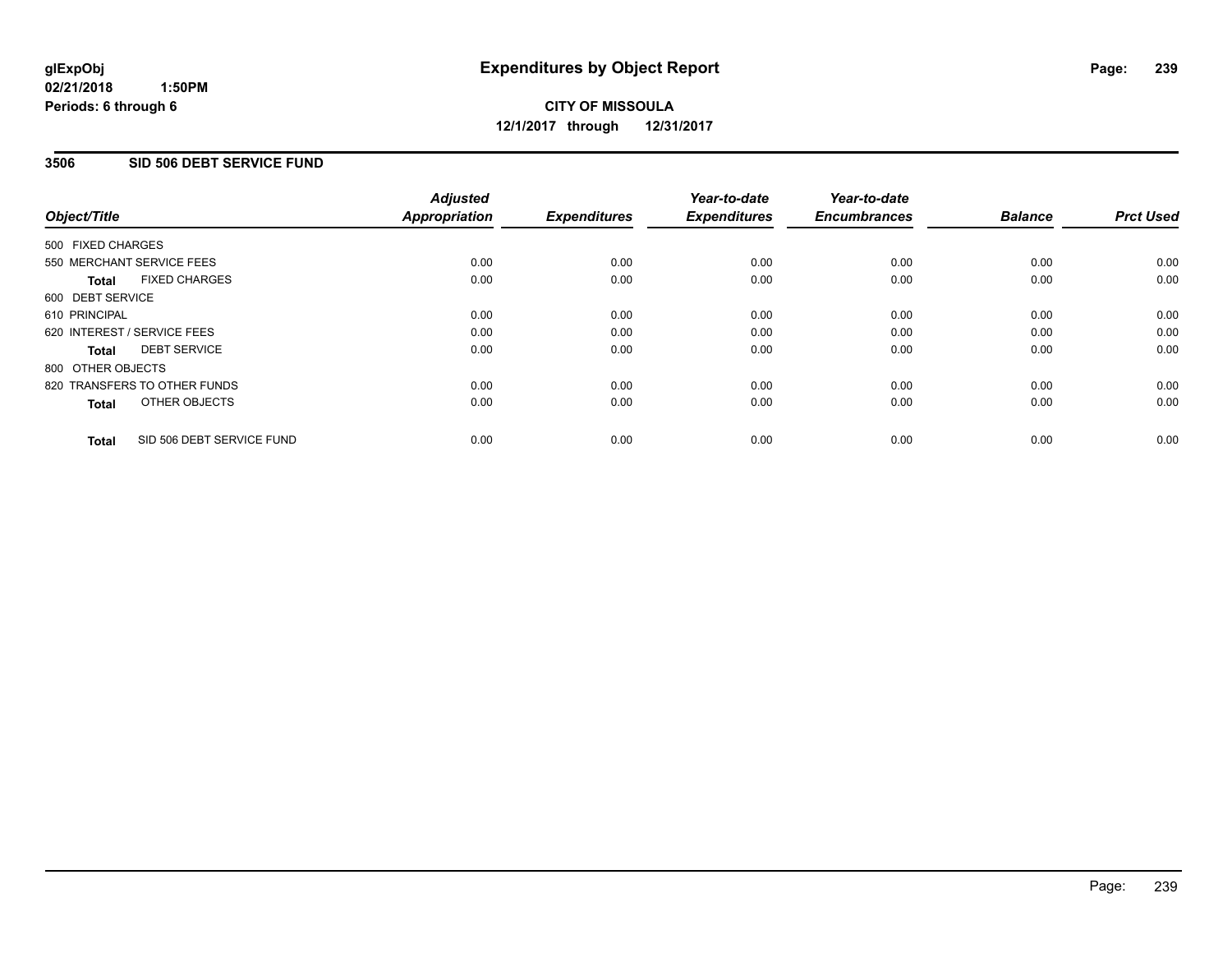## **CITY OF MISSOULA 12/1/2017 through 12/31/2017**

**3507 SID 507 DEBT SERVICE FUND**

| Object/Title                     | <b>Adjusted</b><br>Appropriation | <b>Expenditures</b> | Year-to-date<br><b>Expenditures</b> | Year-to-date<br><b>Encumbrances</b> | <b>Balance</b> | <b>Prct Used</b> |
|----------------------------------|----------------------------------|---------------------|-------------------------------------|-------------------------------------|----------------|------------------|
| 800 OTHER OBJECTS                |                                  |                     |                                     |                                     |                |                  |
| 820 TRANSFERS TO OTHER FUNDS     | 0.00                             | 0.00                | 0.00                                | 0.00                                | 0.00           | 0.00             |
| OTHER OBJECTS<br><b>Total</b>    | 0.00                             | 0.00                | 0.00                                | 0.00                                | 0.00           | 0.00             |
| *** Title Not Found ***<br>Total | 0.00                             | 0.00                | 0.00                                | 0.00                                | 0.00           | 0.00             |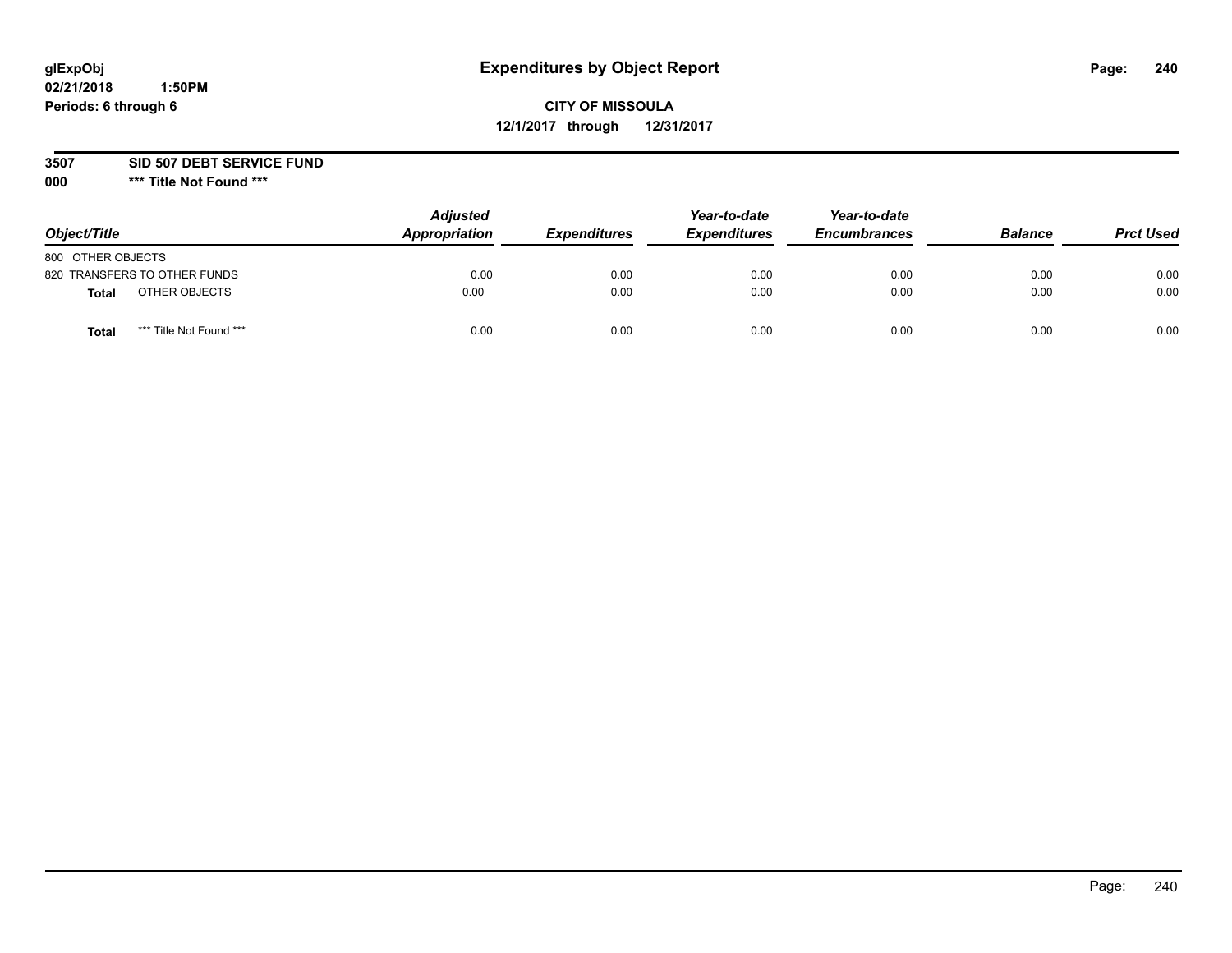#### **3507 SID 507 DEBT SERVICE FUND**

| Object/Title      |                           | <b>Adjusted</b><br>Appropriation | <b>Expenditures</b> | Year-to-date<br><b>Expenditures</b> | Year-to-date<br><b>Encumbrances</b> | <b>Balance</b> | <b>Prct Used</b> |
|-------------------|---------------------------|----------------------------------|---------------------|-------------------------------------|-------------------------------------|----------------|------------------|
| 500 FIXED CHARGES |                           |                                  |                     |                                     |                                     |                |                  |
|                   | 550 MERCHANT SERVICE FEES | 0.00                             | 0.00                | 0.00                                | 0.00                                | 0.00           | 0.00             |
| <b>Total</b>      | <b>FIXED CHARGES</b>      | 0.00                             | 0.00                | 0.00                                | 0.00                                | 0.00           | 0.00             |
| <b>Total</b>      | NON-DEPARTMENTAL          | 0.00                             | 0.00                | 0.00                                | 0.00                                | 0.00           | 0.00             |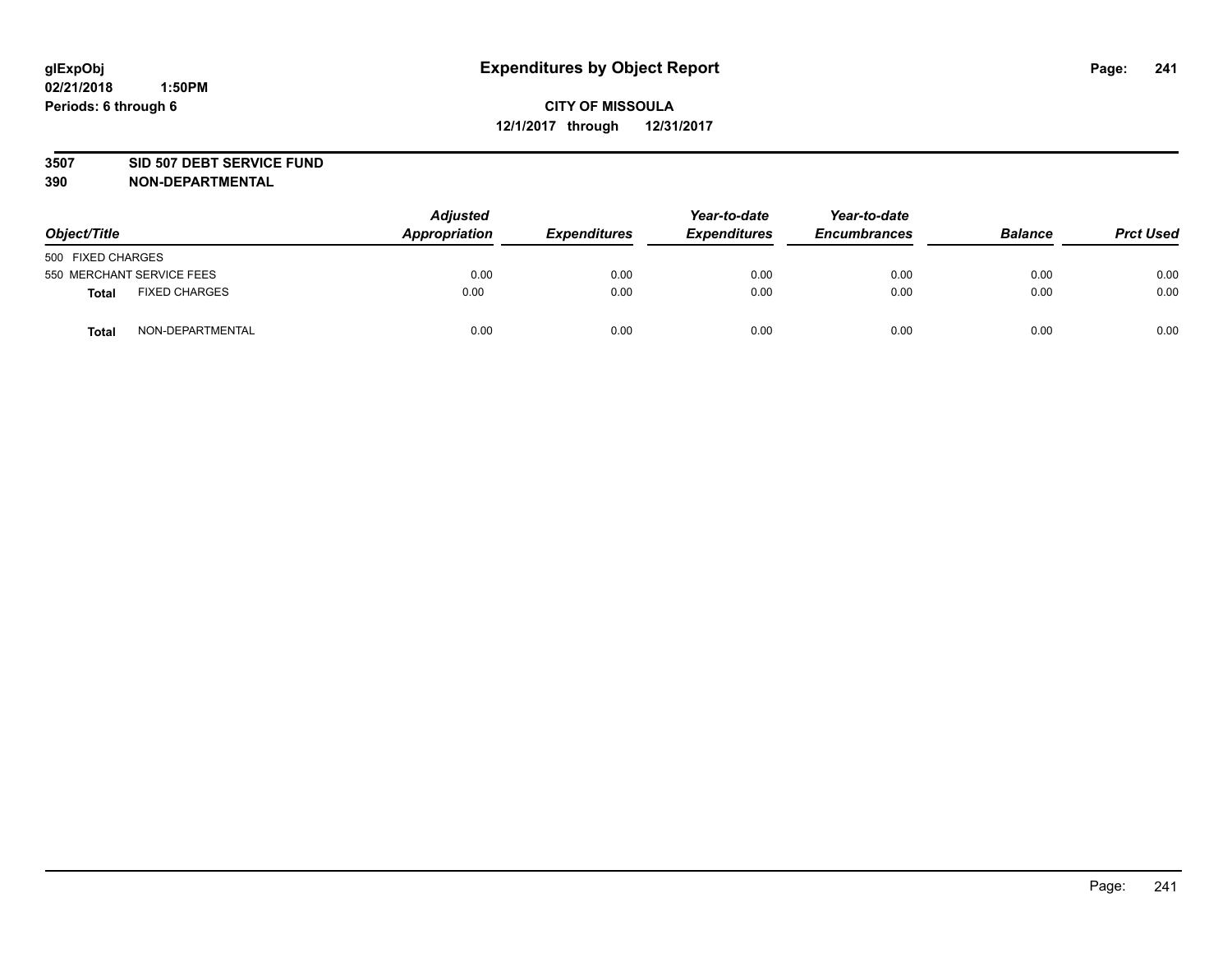#### **3507 SID 507 DEBT SERVICE FUND**

| Object/Title              |                              | <b>Adjusted</b><br><b>Appropriation</b> | <b>Expenditures</b> | Year-to-date<br><b>Expenditures</b> | Year-to-date<br><b>Encumbrances</b> | <b>Balance</b> | <b>Prct Used</b> |
|---------------------------|------------------------------|-----------------------------------------|---------------------|-------------------------------------|-------------------------------------|----------------|------------------|
| 500 FIXED CHARGES         |                              |                                         |                     |                                     |                                     |                |                  |
| 550 MERCHANT SERVICE FEES |                              | 0.00                                    | 0.00                | 0.00                                | 0.00                                | 0.00           | 0.00             |
| <b>Total</b>              | <b>FIXED CHARGES</b>         | 0.00                                    | 0.00                | 0.00                                | 0.00                                | 0.00           | 0.00             |
| 800 OTHER OBJECTS         |                              |                                         |                     |                                     |                                     |                |                  |
|                           | 820 TRANSFERS TO OTHER FUNDS | 0.00                                    | 0.00                | 0.00                                | 0.00                                | 0.00           | 0.00             |
| <b>Total</b>              | OTHER OBJECTS                | 0.00                                    | 0.00                | 0.00                                | 0.00                                | 0.00           | 0.00             |
| <b>Total</b>              | SID 507 DEBT SERVICE FUND    | 0.00                                    | 0.00                | 0.00                                | 0.00                                | 0.00           | 0.00             |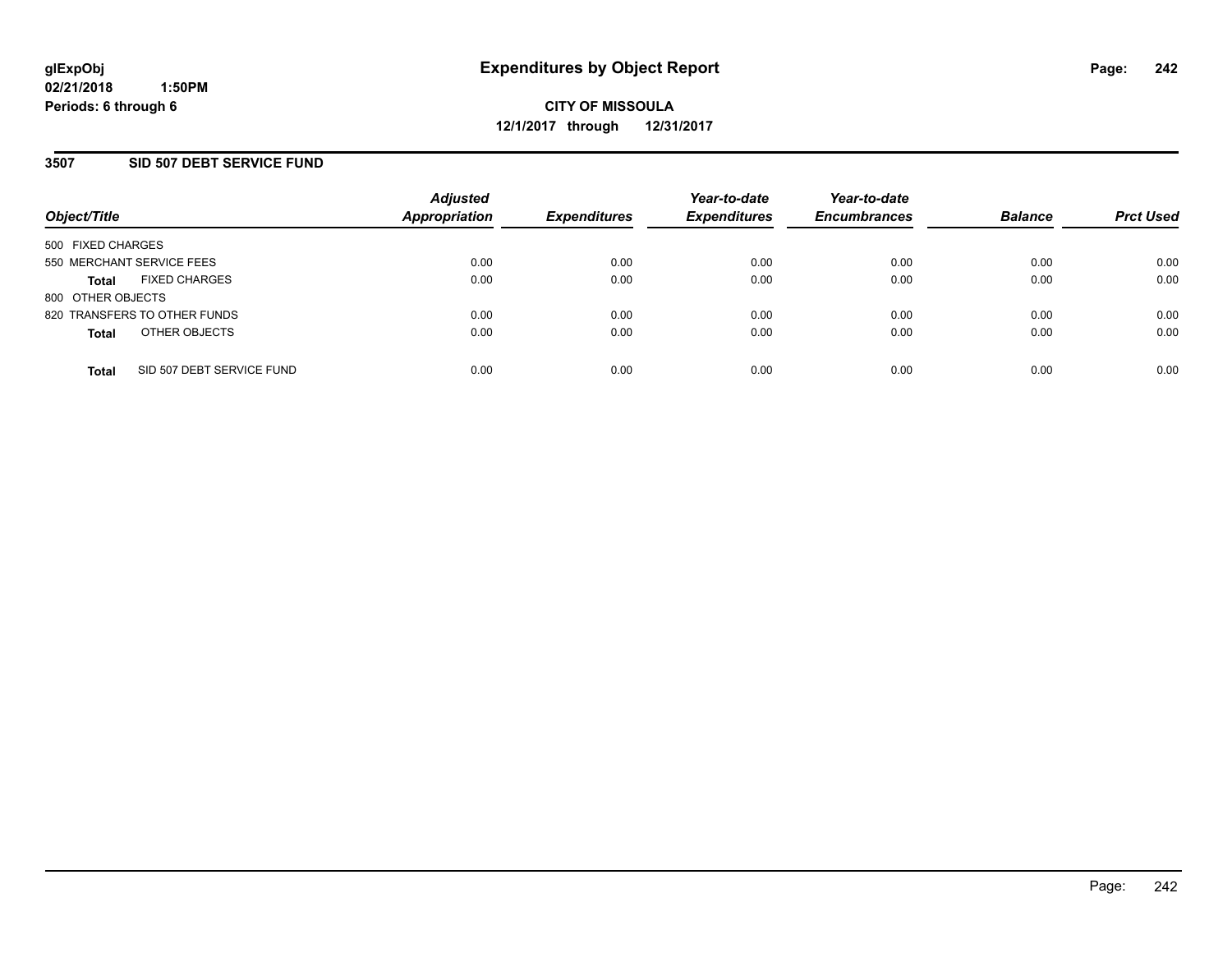## **CITY OF MISSOULA 12/1/2017 through 12/31/2017**

**3508 SID 508 DEBT SERVICE FUND**

| Object/Title                            | <b>Adjusted</b><br>Appropriation | <b>Expenditures</b> | Year-to-date<br><b>Expenditures</b> | Year-to-date<br><b>Encumbrances</b> | <b>Balance</b> | <b>Prct Used</b> |
|-----------------------------------------|----------------------------------|---------------------|-------------------------------------|-------------------------------------|----------------|------------------|
| 800 OTHER OBJECTS                       |                                  |                     |                                     |                                     |                |                  |
| 820 TRANSFERS TO OTHER FUNDS            | 0.00                             | 0.00                | 0.00                                | 0.00                                | 0.00           | 0.00             |
| OTHER OBJECTS<br><b>Total</b>           | 0.00                             | 0.00                | 0.00                                | 0.00                                | 0.00           | 0.00             |
| *** Title Not Found ***<br><b>Total</b> | 0.00                             | 0.00                | 0.00                                | 0.00                                | 0.00           | 0.00             |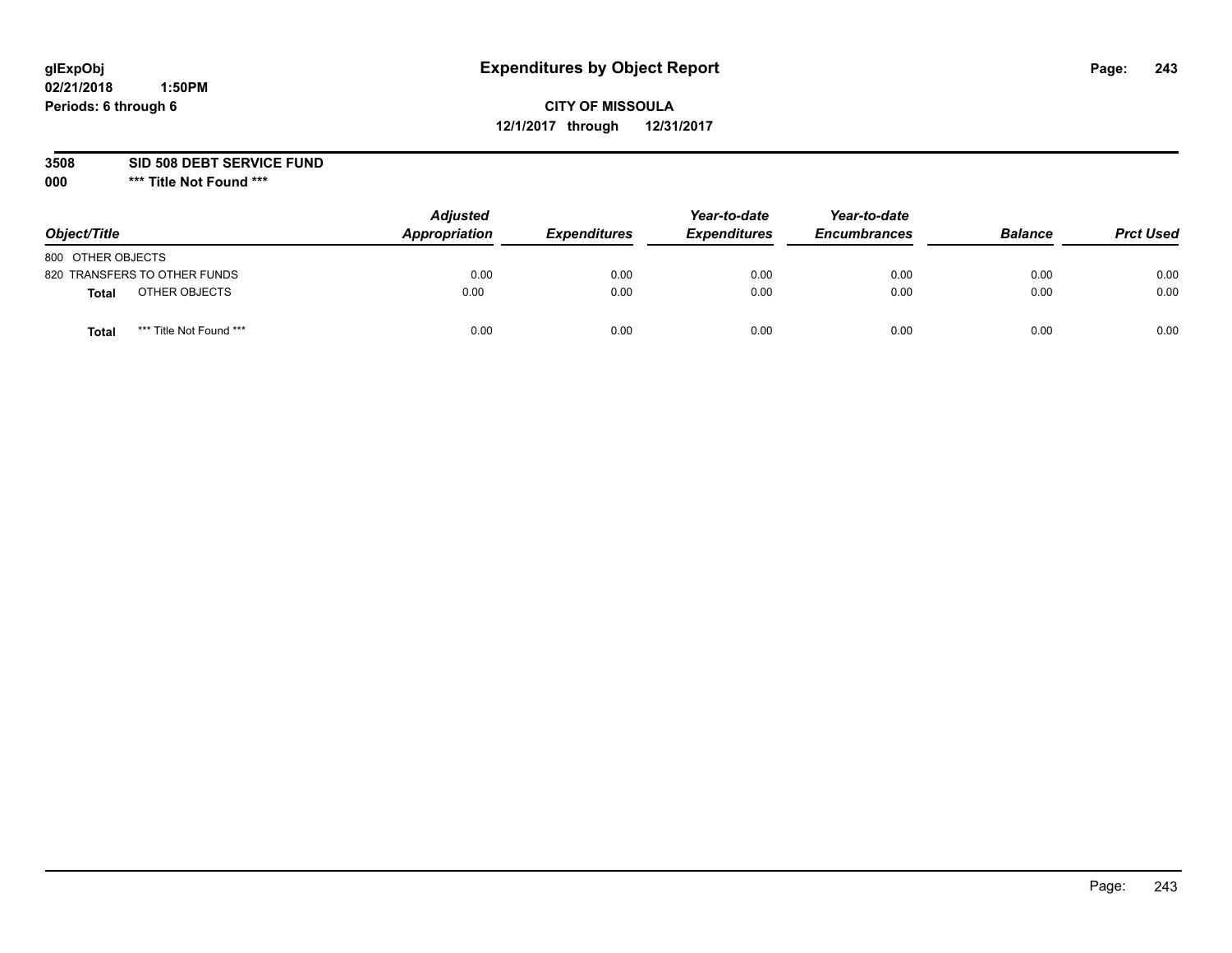#### **3508 SID 508 DEBT SERVICE FUND**

| Object/Title      |                           | <b>Adjusted</b><br>Appropriation | <b>Expenditures</b> | Year-to-date<br><b>Expenditures</b> | Year-to-date<br><b>Encumbrances</b> | <b>Balance</b> | <b>Prct Used</b> |
|-------------------|---------------------------|----------------------------------|---------------------|-------------------------------------|-------------------------------------|----------------|------------------|
| 500 FIXED CHARGES |                           |                                  |                     |                                     |                                     |                |                  |
|                   | 550 MERCHANT SERVICE FEES | 0.00                             | 0.00                | 0.00                                | 0.00                                | 0.00           | 0.00             |
| <b>Total</b>      | <b>FIXED CHARGES</b>      | 0.00                             | 0.00                | 0.00                                | 0.00                                | 0.00           | 0.00             |
| <b>Total</b>      | NON-DEPARTMENTAL          | 0.00                             | 0.00                | 0.00                                | 0.00                                | 0.00           | 0.00             |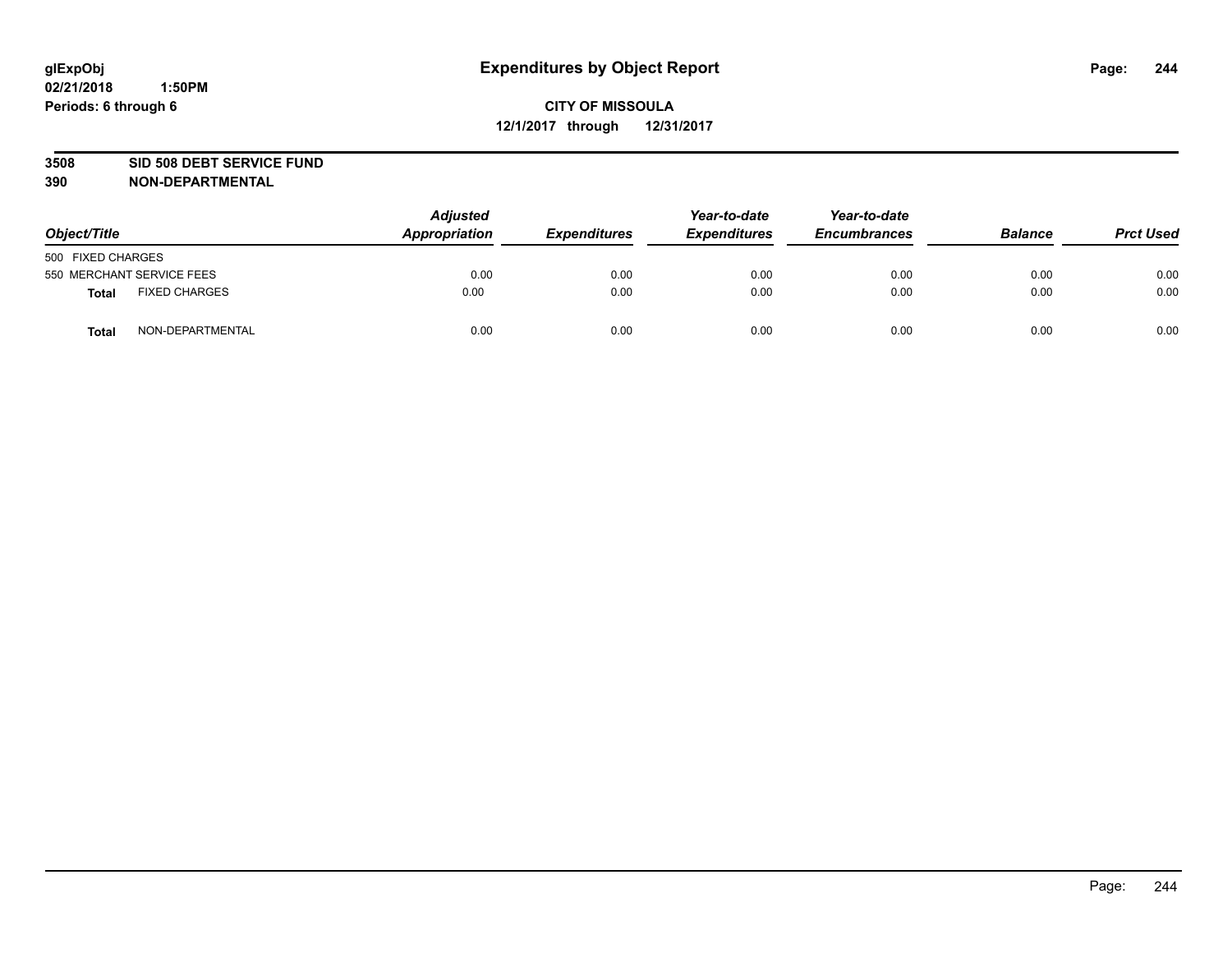#### **3508 SID 508 DEBT SERVICE FUND**

| Object/Title                 |                           | <b>Adjusted</b><br><b>Appropriation</b> | <b>Expenditures</b> | Year-to-date<br><b>Expenditures</b> | Year-to-date<br><b>Encumbrances</b> | <b>Balance</b> | <b>Prct Used</b> |
|------------------------------|---------------------------|-----------------------------------------|---------------------|-------------------------------------|-------------------------------------|----------------|------------------|
| 500 FIXED CHARGES            |                           |                                         |                     |                                     |                                     |                |                  |
| 550 MERCHANT SERVICE FEES    |                           | 0.00                                    | 0.00                | 0.00                                | 0.00                                | 0.00           | 0.00             |
| <b>Total</b>                 | <b>FIXED CHARGES</b>      | 0.00                                    | 0.00                | 0.00                                | 0.00                                | 0.00           | 0.00             |
| 800 OTHER OBJECTS            |                           |                                         |                     |                                     |                                     |                |                  |
| 820 TRANSFERS TO OTHER FUNDS |                           | 0.00                                    | 0.00                | 0.00                                | 0.00                                | 0.00           | 0.00             |
| <b>Total</b>                 | OTHER OBJECTS             | 0.00                                    | 0.00                | 0.00                                | 0.00                                | 0.00           | 0.00             |
|                              |                           |                                         |                     |                                     |                                     |                |                  |
| <b>Total</b>                 | SID 508 DEBT SERVICE FUND | 0.00                                    | 0.00                | 0.00                                | 0.00                                | 0.00           | 0.00             |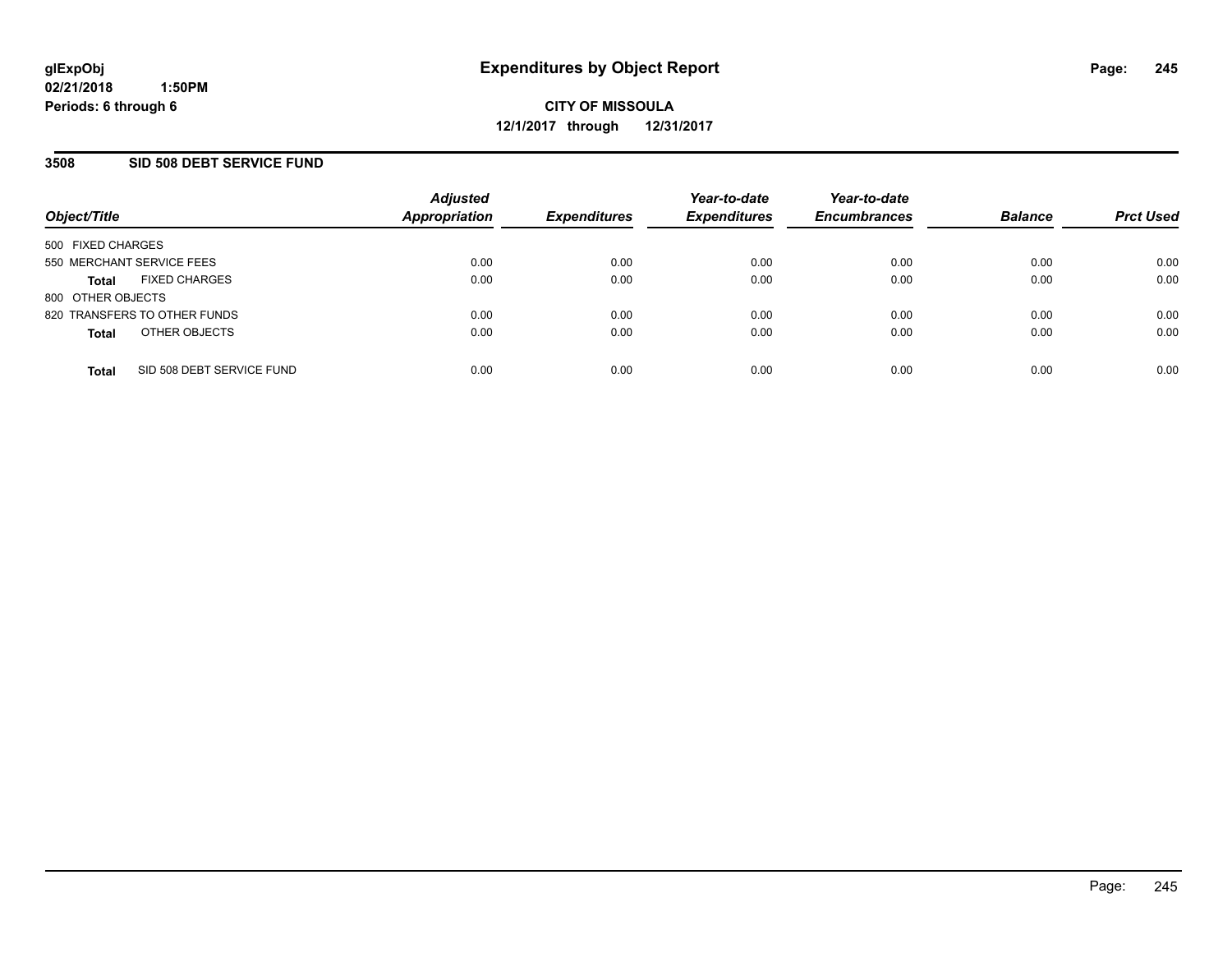## **CITY OF MISSOULA 12/1/2017 through 12/31/2017**

#### **3510 SID 510 DEBT SERVICE FUND**

| Object/Title                     | <b>Adjusted</b><br>Appropriation | <b>Expenditures</b> | Year-to-date<br><b>Expenditures</b> | Year-to-date<br><b>Encumbrances</b> | <b>Balance</b> | <b>Prct Used</b> |
|----------------------------------|----------------------------------|---------------------|-------------------------------------|-------------------------------------|----------------|------------------|
| 800 OTHER OBJECTS                |                                  |                     |                                     |                                     |                |                  |
| 820 TRANSFERS TO OTHER FUNDS     | 0.00                             | 0.00                | 0.00                                | 0.00                                | 0.00           | 0.00             |
| OTHER OBJECTS<br>Total           | 0.00                             | 0.00                | 0.00                                | 0.00                                | 0.00           | 0.00             |
| *** Title Not Found ***<br>Total | 0.00                             | 0.00                | 0.00                                | 0.00                                | 0.00           | 0.00             |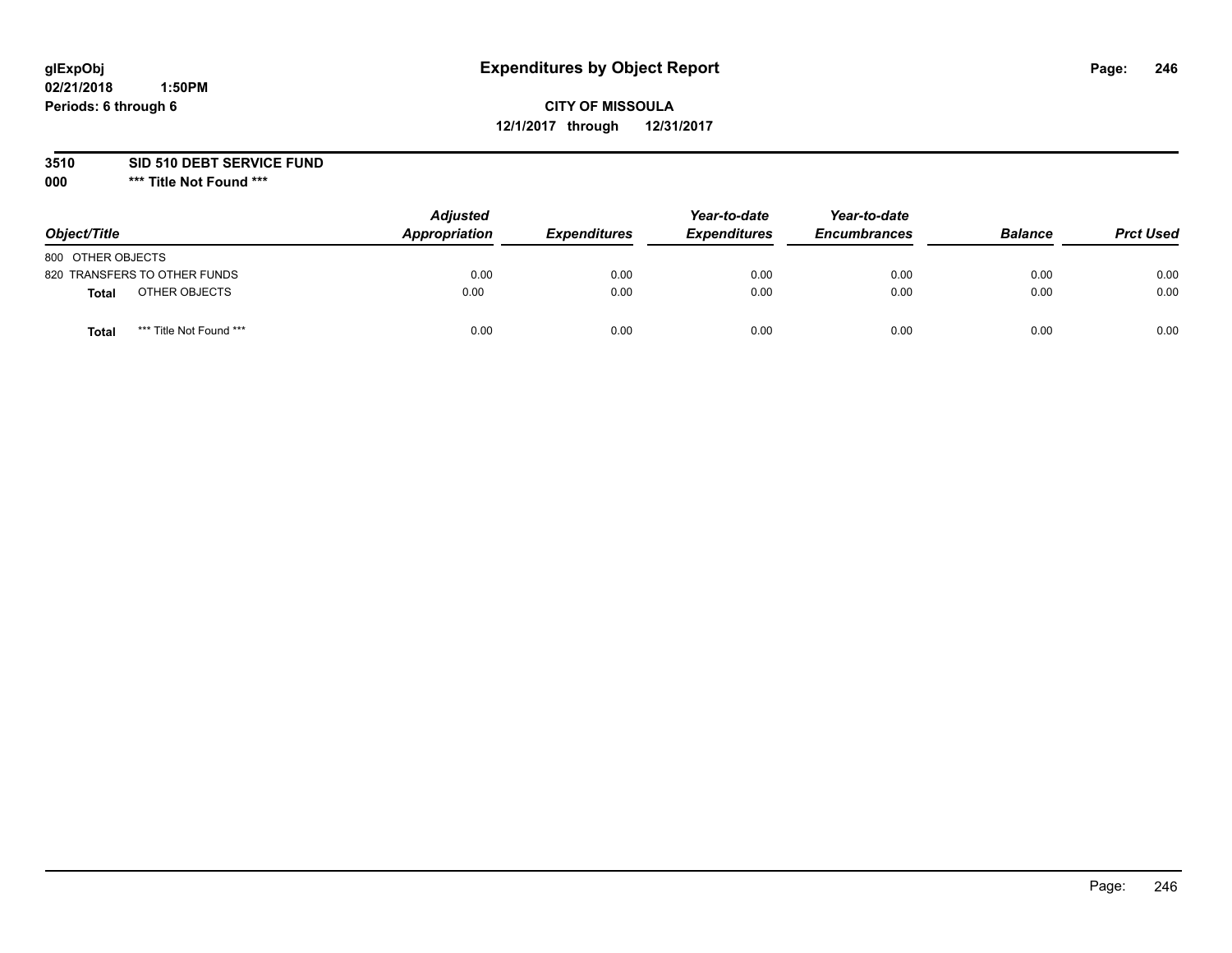#### **3510 SID 510 DEBT SERVICE FUND**

| Object/Title                         | <b>Adjusted</b><br><b>Appropriation</b> | <b>Expenditures</b> | Year-to-date<br><b>Expenditures</b> | Year-to-date<br><b>Encumbrances</b> | <b>Balance</b> | <b>Prct Used</b> |
|--------------------------------------|-----------------------------------------|---------------------|-------------------------------------|-------------------------------------|----------------|------------------|
|                                      |                                         |                     |                                     |                                     |                |                  |
| 500 FIXED CHARGES                    |                                         |                     |                                     |                                     |                |                  |
| 550 MERCHANT SERVICE FEES            | 0.00                                    | 0.00                | 0.00                                | 0.00                                | 0.00           | 0.00             |
| <b>FIXED CHARGES</b><br><b>Total</b> | 0.00                                    | 0.00                | 0.00                                | 0.00                                | 0.00           | 0.00             |
| 600 DEBT SERVICE                     |                                         |                     |                                     |                                     |                |                  |
| 610 PRINCIPAL                        | 0.00                                    | 0.00                | 0.00                                | 0.00                                | 0.00           | 0.00             |
| 620 INTEREST / SERVICE FEES          | 0.00                                    | 0.00                | 0.00                                | 0.00                                | 0.00           | 0.00             |
| <b>DEBT SERVICE</b><br><b>Total</b>  | 0.00                                    | 0.00                | 0.00                                | 0.00                                | 0.00           | 0.00             |
| NON-DEPARTMENTAL<br><b>Total</b>     | 0.00                                    | 0.00                | 0.00                                | 0.00                                | 0.00           | 0.00             |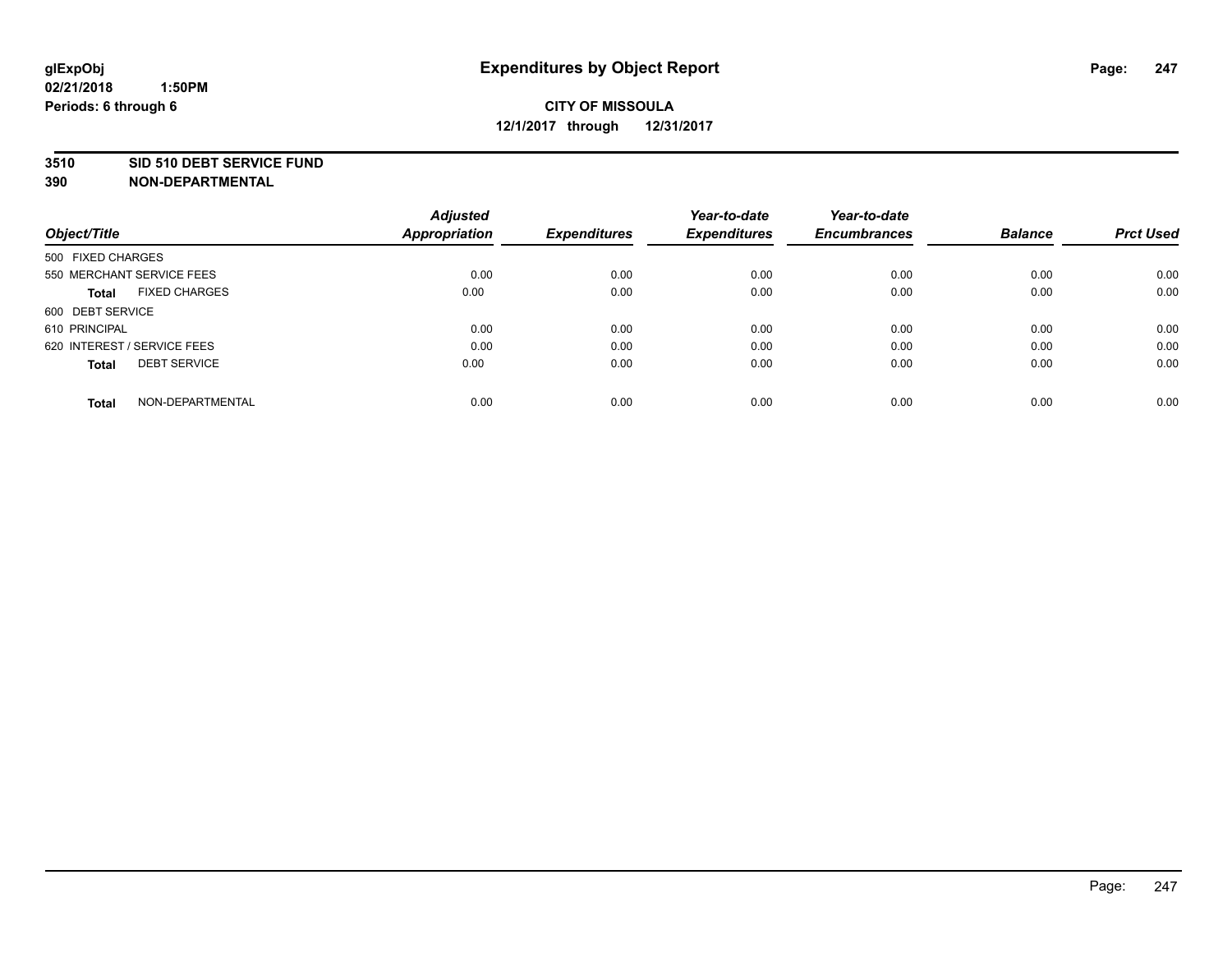#### **3510 SID 510 DEBT SERVICE FUND**

| Object/Title                              | <b>Adjusted</b><br><b>Appropriation</b> | <b>Expenditures</b> | Year-to-date<br><b>Expenditures</b> | Year-to-date<br><b>Encumbrances</b> | <b>Balance</b> | <b>Prct Used</b> |
|-------------------------------------------|-----------------------------------------|---------------------|-------------------------------------|-------------------------------------|----------------|------------------|
|                                           |                                         |                     |                                     |                                     |                |                  |
| 500 FIXED CHARGES                         |                                         |                     |                                     |                                     |                |                  |
| 550 MERCHANT SERVICE FEES                 | 0.00                                    | 0.00                | 0.00                                | 0.00                                | 0.00           | 0.00             |
| <b>FIXED CHARGES</b><br><b>Total</b>      | 0.00                                    | 0.00                | 0.00                                | 0.00                                | 0.00           | 0.00             |
| 600 DEBT SERVICE                          |                                         |                     |                                     |                                     |                |                  |
| 610 PRINCIPAL                             | 0.00                                    | 0.00                | 0.00                                | 0.00                                | 0.00           | 0.00             |
| 620 INTEREST / SERVICE FEES               | 0.00                                    | 0.00                | 0.00                                | 0.00                                | 0.00           | 0.00             |
| <b>DEBT SERVICE</b><br><b>Total</b>       | 0.00                                    | 0.00                | 0.00                                | 0.00                                | 0.00           | 0.00             |
| 800 OTHER OBJECTS                         |                                         |                     |                                     |                                     |                |                  |
| 820 TRANSFERS TO OTHER FUNDS              | 0.00                                    | 0.00                | 0.00                                | 0.00                                | 0.00           | 0.00             |
| OTHER OBJECTS<br><b>Total</b>             | 0.00                                    | 0.00                | 0.00                                | 0.00                                | 0.00           | 0.00             |
|                                           |                                         |                     |                                     |                                     |                |                  |
| SID 510 DEBT SERVICE FUND<br><b>Total</b> | 0.00                                    | 0.00                | 0.00                                | 0.00                                | 0.00           | 0.00             |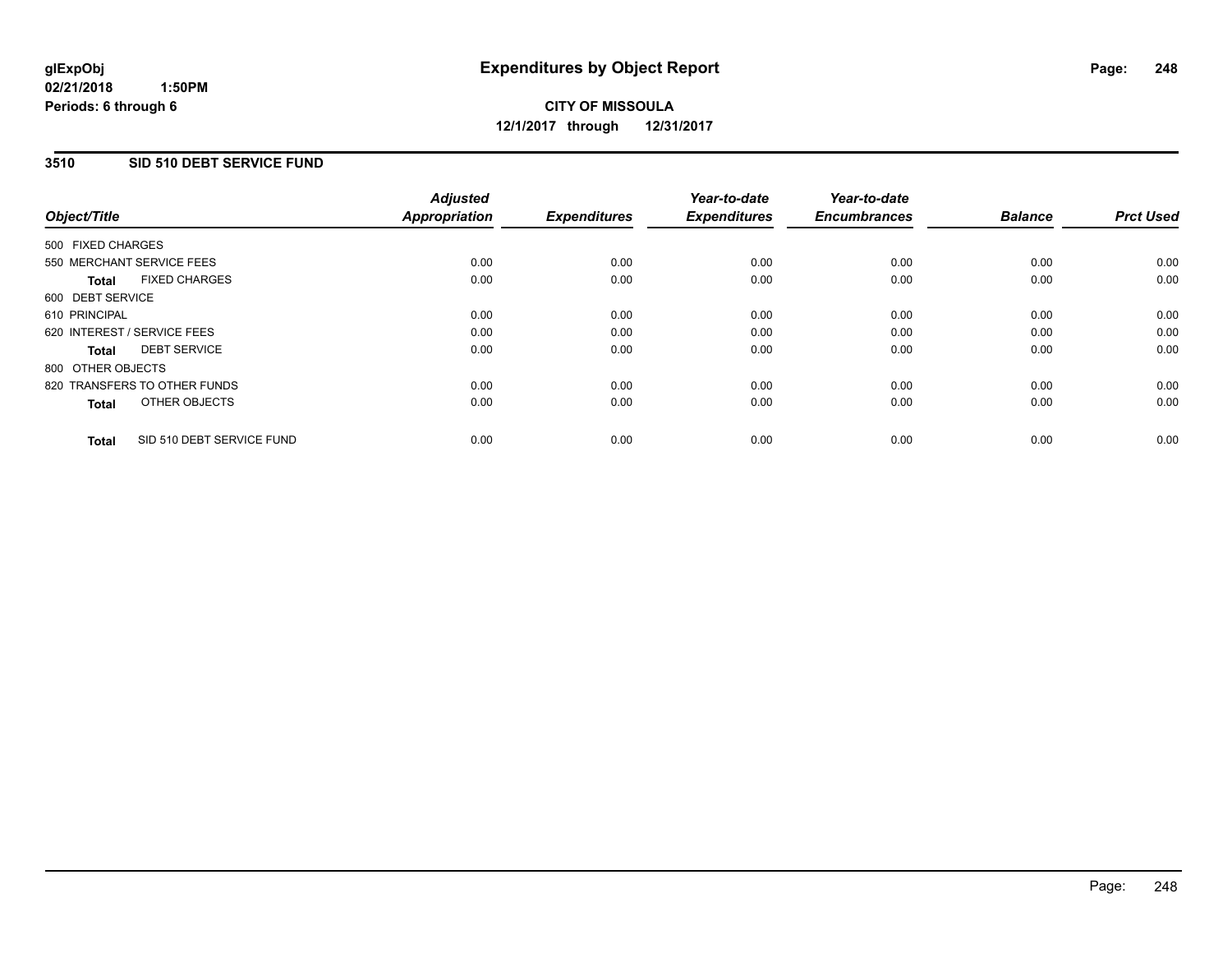## **CITY OF MISSOULA 12/1/2017 through 12/31/2017**

**3511 SID 511 DEBT SERVICE FUND**

| Object/Title                     | <b>Adjusted</b><br>Appropriation | <b>Expenditures</b> | Year-to-date<br><b>Expenditures</b> | Year-to-date<br><b>Encumbrances</b> | <b>Balance</b> | <b>Prct Used</b> |
|----------------------------------|----------------------------------|---------------------|-------------------------------------|-------------------------------------|----------------|------------------|
| 800 OTHER OBJECTS                |                                  |                     |                                     |                                     |                |                  |
| 820 TRANSFERS TO OTHER FUNDS     | 0.00                             | 0.00                | 0.00                                | 0.00                                | 0.00           | 0.00             |
| OTHER OBJECTS<br><b>Total</b>    | 0.00                             | 0.00                | 0.00                                | 0.00                                | 0.00           | 0.00             |
| *** Title Not Found ***<br>Total | 0.00                             | 0.00                | 0.00                                | 0.00                                | 0.00           | 0.00             |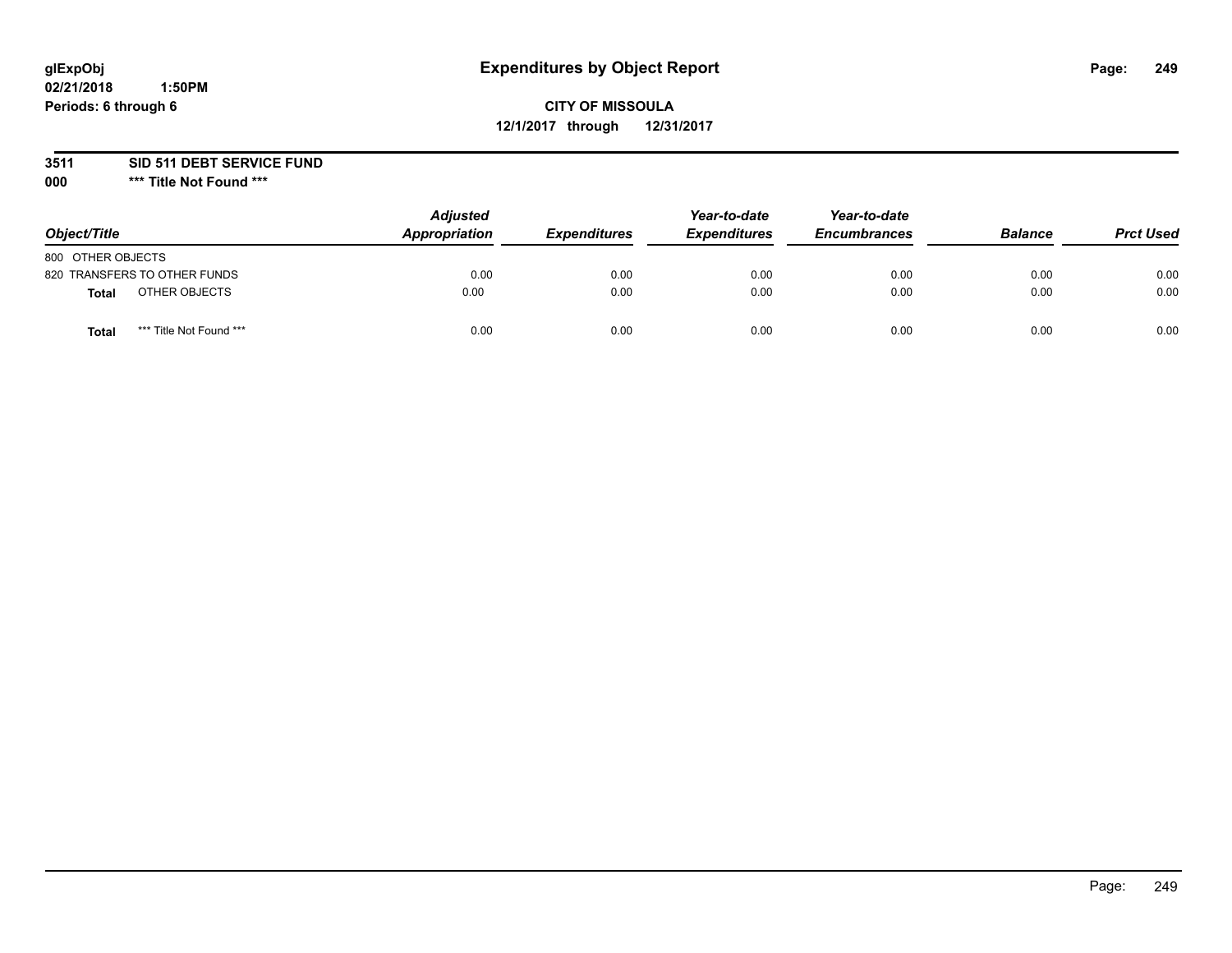#### **3511 SID 511 DEBT SERVICE FUND**

| Object/Title                         | <b>Adjusted</b><br><b>Appropriation</b> | <b>Expenditures</b> | Year-to-date<br><b>Expenditures</b> | Year-to-date<br><b>Encumbrances</b> | <b>Balance</b> | <b>Prct Used</b> |
|--------------------------------------|-----------------------------------------|---------------------|-------------------------------------|-------------------------------------|----------------|------------------|
|                                      |                                         |                     |                                     |                                     |                |                  |
| 500 FIXED CHARGES                    |                                         |                     |                                     |                                     |                |                  |
| 550 MERCHANT SERVICE FEES            | 0.00                                    | 0.00                | 0.00                                | 0.00                                | 0.00           | 0.00             |
| <b>FIXED CHARGES</b><br><b>Total</b> | 0.00                                    | 0.00                | 0.00                                | 0.00                                | 0.00           | 0.00             |
| 600 DEBT SERVICE                     |                                         |                     |                                     |                                     |                |                  |
| 610 PRINCIPAL                        | 0.00                                    | 0.00                | 0.00                                | 0.00                                | 0.00           | 0.00             |
| 620 INTEREST / SERVICE FEES          | 0.00                                    | 0.00                | 0.00                                | 0.00                                | 0.00           | 0.00             |
| <b>DEBT SERVICE</b><br><b>Total</b>  | 0.00                                    | 0.00                | 0.00                                | 0.00                                | 0.00           | 0.00             |
| NON-DEPARTMENTAL<br><b>Total</b>     | 0.00                                    | 0.00                | 0.00                                | 0.00                                | 0.00           | 0.00             |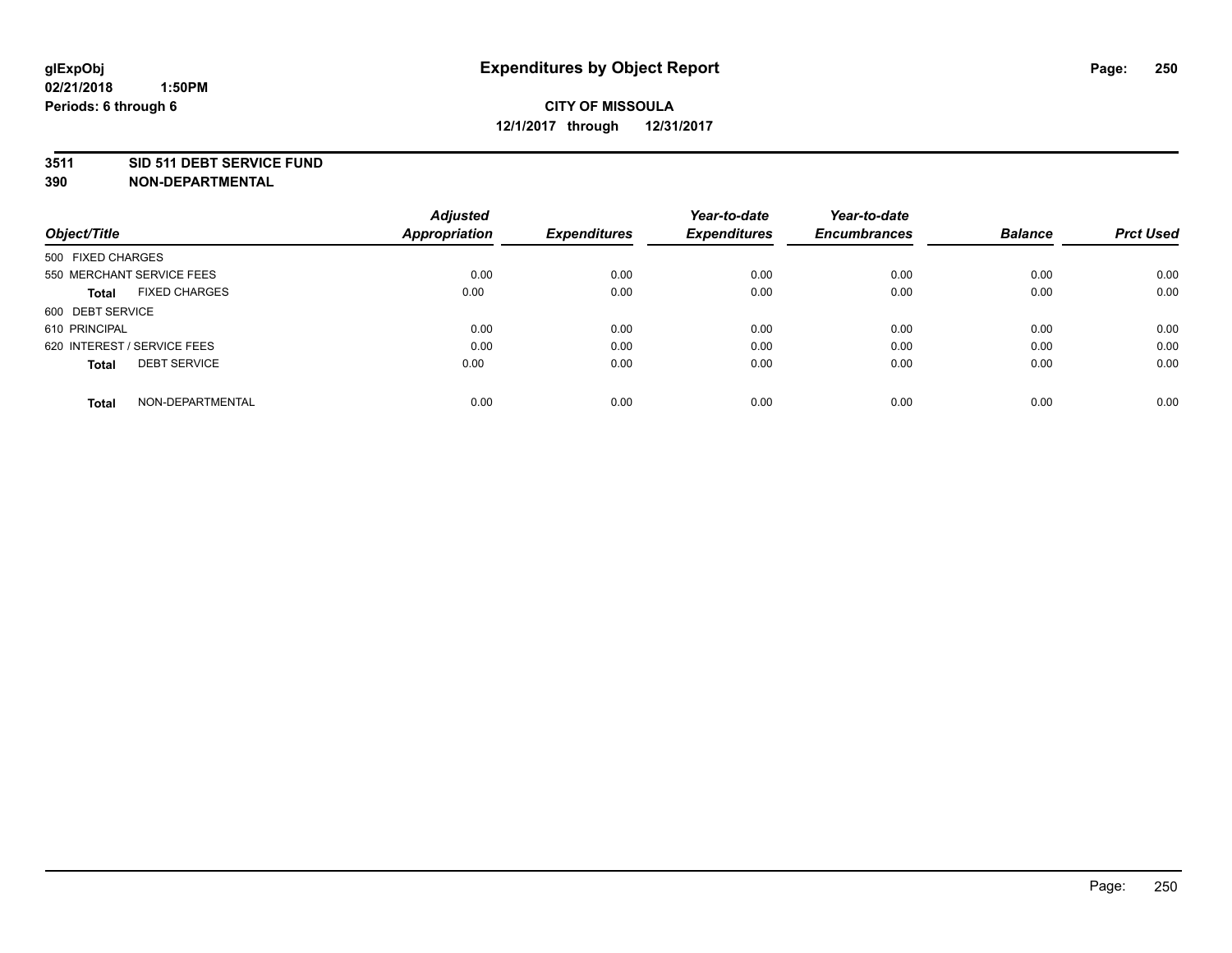#### **3511 SID 511 DEBT SERVICE FUND**

| Object/Title      |                              | <b>Adjusted</b><br>Appropriation | <b>Expenditures</b> | Year-to-date<br><b>Expenditures</b> | Year-to-date<br><b>Encumbrances</b> | <b>Balance</b> | <b>Prct Used</b> |
|-------------------|------------------------------|----------------------------------|---------------------|-------------------------------------|-------------------------------------|----------------|------------------|
| 500 FIXED CHARGES |                              |                                  |                     |                                     |                                     |                |                  |
|                   | 550 MERCHANT SERVICE FEES    | 0.00                             | 0.00                | 0.00                                | 0.00                                | 0.00           | 0.00             |
| <b>Total</b>      | <b>FIXED CHARGES</b>         | 0.00                             | 0.00                | 0.00                                | 0.00                                | 0.00           | 0.00             |
| 600 DEBT SERVICE  |                              |                                  |                     |                                     |                                     |                |                  |
| 610 PRINCIPAL     |                              | 0.00                             | 0.00                | 0.00                                | 0.00                                | 0.00           | 0.00             |
|                   | 620 INTEREST / SERVICE FEES  | 0.00                             | 0.00                | 0.00                                | 0.00                                | 0.00           | 0.00             |
| <b>Total</b>      | <b>DEBT SERVICE</b>          | 0.00                             | 0.00                | 0.00                                | 0.00                                | 0.00           | 0.00             |
| 800 OTHER OBJECTS |                              |                                  |                     |                                     |                                     |                |                  |
|                   | 820 TRANSFERS TO OTHER FUNDS | 0.00                             | 0.00                | 0.00                                | 0.00                                | 0.00           | 0.00             |
| <b>Total</b>      | OTHER OBJECTS                | 0.00                             | 0.00                | 0.00                                | 0.00                                | 0.00           | 0.00             |
| <b>Total</b>      | SID 511 DEBT SERVICE FUND    | 0.00                             | 0.00                | 0.00                                | 0.00                                | 0.00           | 0.00             |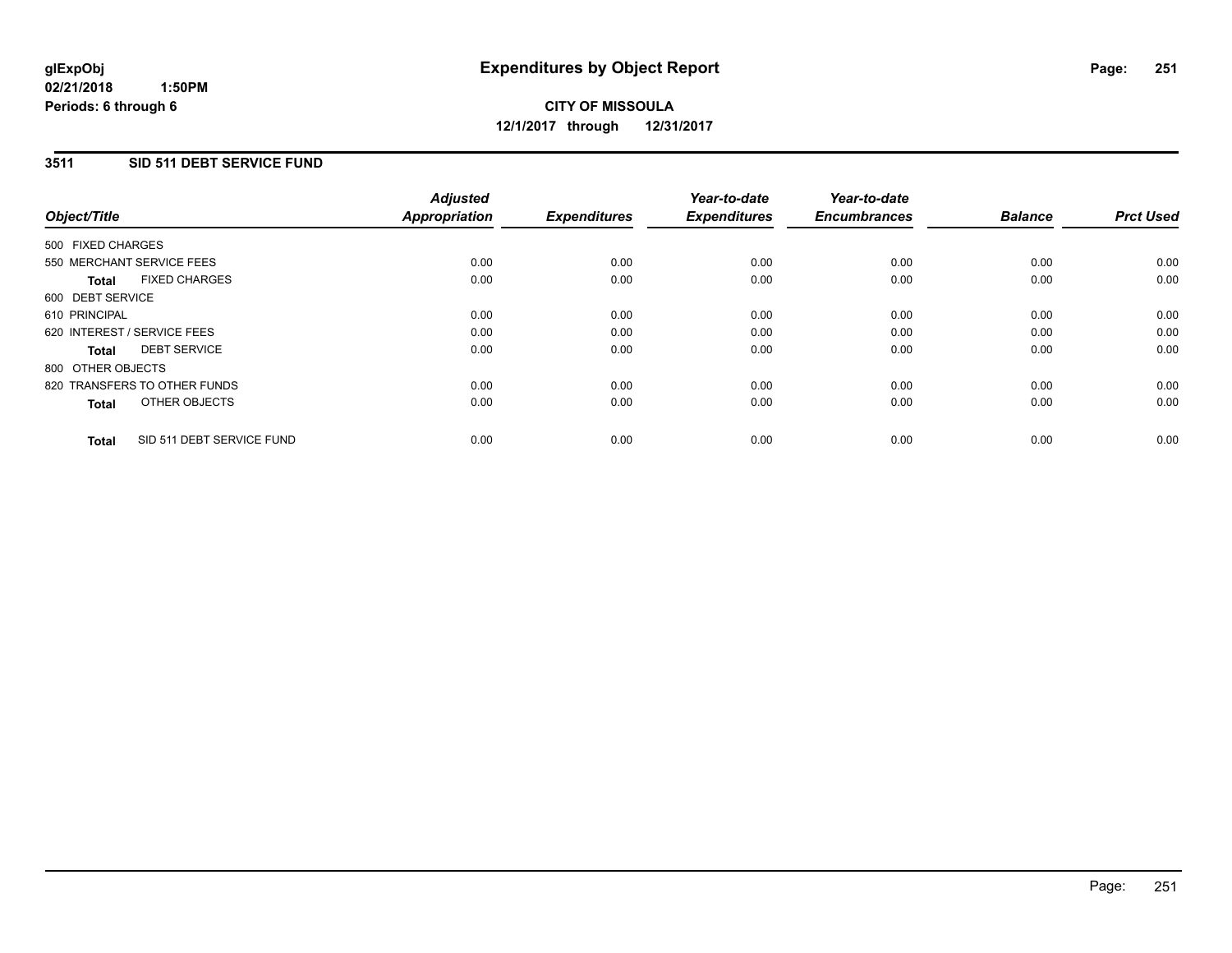#### **3512 SID 512 DEBT SERVICE FUND**

|                                      | <b>Adjusted</b>      |                     | Year-to-date        | Year-to-date        |                |                  |
|--------------------------------------|----------------------|---------------------|---------------------|---------------------|----------------|------------------|
| Object/Title                         | <b>Appropriation</b> | <b>Expenditures</b> | <b>Expenditures</b> | <b>Encumbrances</b> | <b>Balance</b> | <b>Prct Used</b> |
| 500 FIXED CHARGES                    |                      |                     |                     |                     |                |                  |
| 550 MERCHANT SERVICE FEES            | 0.00                 | 0.00                | 0.00                | 0.00                | 0.00           | 0.00             |
| <b>FIXED CHARGES</b><br><b>Total</b> | 0.00                 | 0.00                | 0.00                | 0.00                | 0.00           | 0.00             |
| 600 DEBT SERVICE                     |                      |                     |                     |                     |                |                  |
| 610 PRINCIPAL                        | 14.835.00            | 0.00                | 0.00                | 0.00                | 14,835.00      | 0.00             |
| 620 INTEREST / SERVICE FEES          | 779.00               | 389.42              | 735.57              | 0.00                | 43.43          | 94.42            |
| <b>DEBT SERVICE</b><br><b>Total</b>  | 15.614.00            | 389.42              | 735.57              | 0.00                | 14.878.43      | 4.71             |
| NON-DEPARTMENTAL<br><b>Total</b>     | 15.614.00            | 389.42              | 735.57              | 0.00                | 14,878.43      | 4.71             |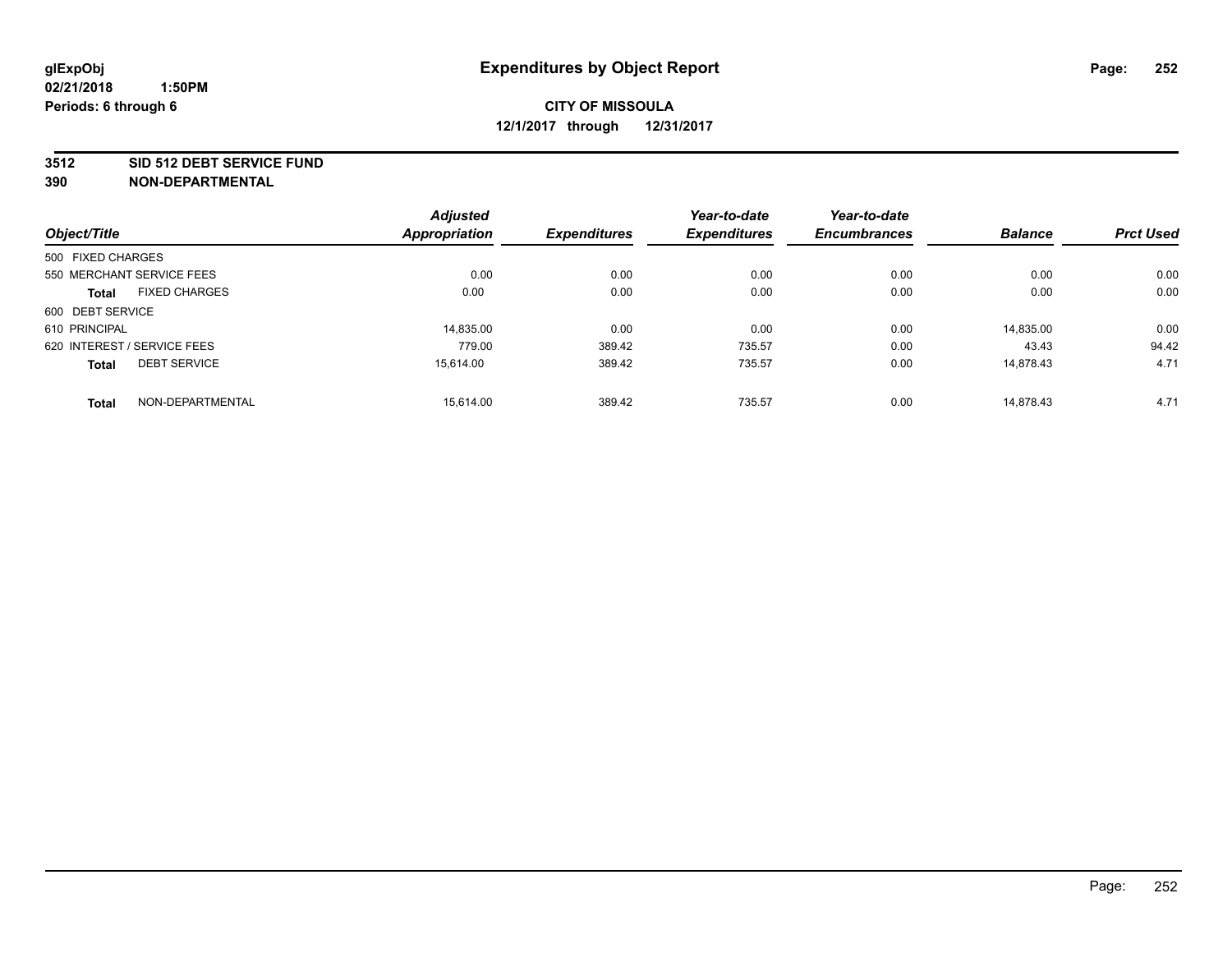### **3512 SID 512 DEBT SERVICE FUND**

| Object/Title                |                           | <b>Adjusted</b><br><b>Appropriation</b> | <b>Expenditures</b> | Year-to-date<br><b>Expenditures</b> | Year-to-date<br><b>Encumbrances</b> | <b>Balance</b> | <b>Prct Used</b> |
|-----------------------------|---------------------------|-----------------------------------------|---------------------|-------------------------------------|-------------------------------------|----------------|------------------|
| 500 FIXED CHARGES           |                           |                                         |                     |                                     |                                     |                |                  |
| 550 MERCHANT SERVICE FEES   |                           | 0.00                                    | 0.00                | 0.00                                | 0.00                                | 0.00           | 0.00             |
| <b>Total</b>                | <b>FIXED CHARGES</b>      | 0.00                                    | 0.00                | 0.00                                | 0.00                                | 0.00           | 0.00             |
| 600 DEBT SERVICE            |                           |                                         |                     |                                     |                                     |                |                  |
| 610 PRINCIPAL               |                           | 14,835.00                               | 0.00                | 0.00                                | 0.00                                | 14,835.00      | 0.00             |
| 620 INTEREST / SERVICE FEES |                           | 779.00                                  | 389.42              | 735.57                              | 0.00                                | 43.43          | 94.42            |
| <b>Total</b>                | <b>DEBT SERVICE</b>       | 15.614.00                               | 389.42              | 735.57                              | 0.00                                | 14.878.43      | $4.7^{\circ}$    |
| <b>Total</b>                | SID 512 DEBT SERVICE FUND | 15.614.00                               | 389.42              | 735.57                              | 0.00                                | 14.878.43      | 4.71             |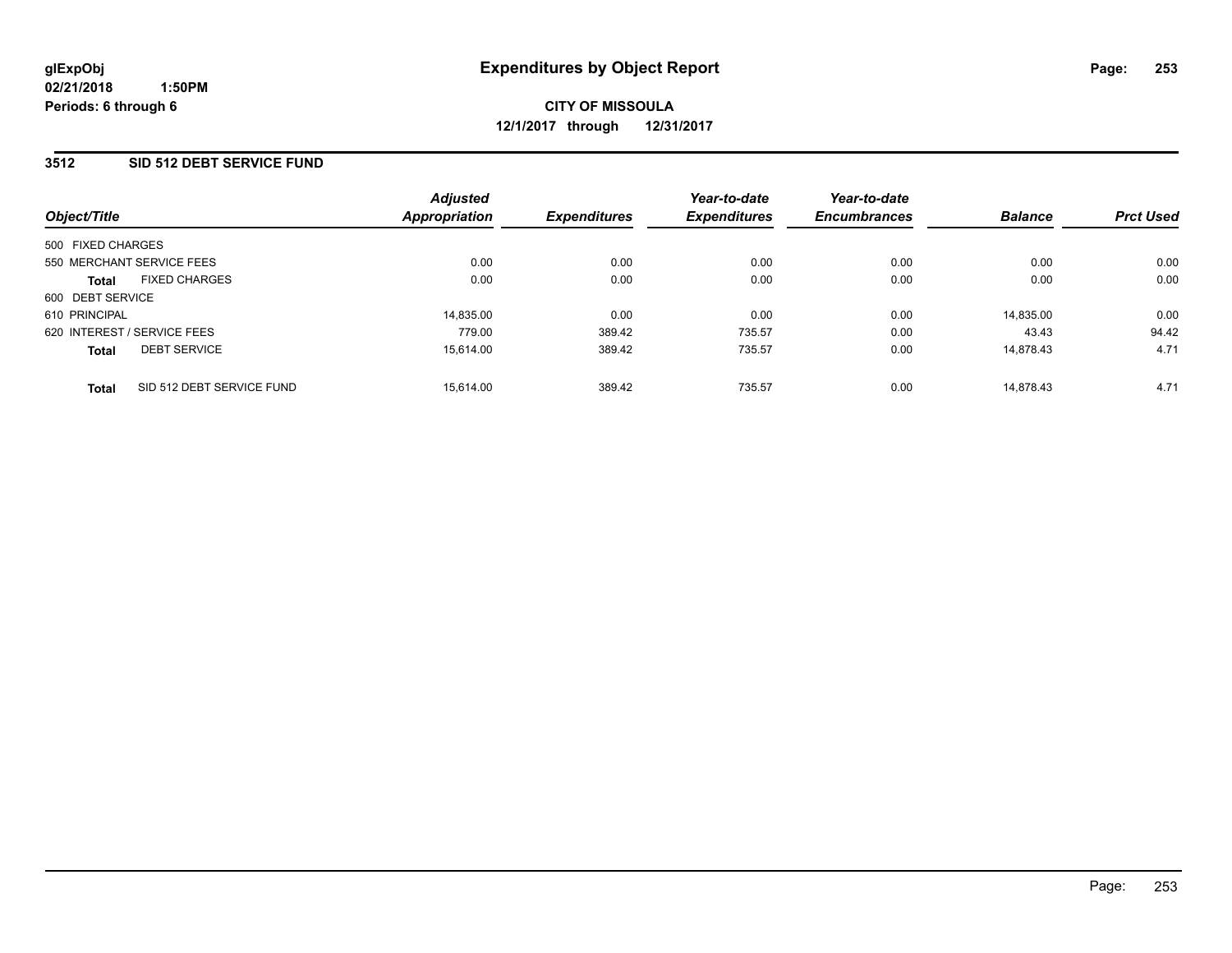#### **3513 SID 513 DEBT SERVICE FUND**

**280 PUBLIC WORKS OPERATIONS**

| Object/Title                 |                         | <b>Adjusted</b><br><b>Appropriation</b> | <b>Expenditures</b> | Year-to-date<br><b>Expenditures</b> | Year-to-date<br><b>Encumbrances</b> | <b>Balance</b> | <b>Prct Used</b> |
|------------------------------|-------------------------|-----------------------------------------|---------------------|-------------------------------------|-------------------------------------|----------------|------------------|
| 500 FIXED CHARGES            |                         |                                         |                     |                                     |                                     |                |                  |
| 550 MERCHANT SERVICE FEES    |                         | 0.00                                    | 0.00                | 0.00                                | 0.00                                | 0.00           | 0.00             |
| <b>Total</b>                 | <b>FIXED CHARGES</b>    | 0.00                                    | 0.00                | 0.00                                | 0.00                                | 0.00           | 0.00             |
| 800 OTHER OBJECTS            |                         |                                         |                     |                                     |                                     |                |                  |
| 820 TRANSFERS TO OTHER FUNDS |                         | 0.00                                    | 0.00                | 0.00                                | 0.00                                | 0.00           | 0.00             |
| <b>Total</b>                 | OTHER OBJECTS           | 0.00                                    | 0.00                | 0.00                                | 0.00                                | 0.00           | 0.00             |
| <b>Total</b>                 | PUBLIC WORKS OPERATIONS | 0.00                                    | 0.00                | 0.00                                | 0.00                                | 0.00           | 0.00             |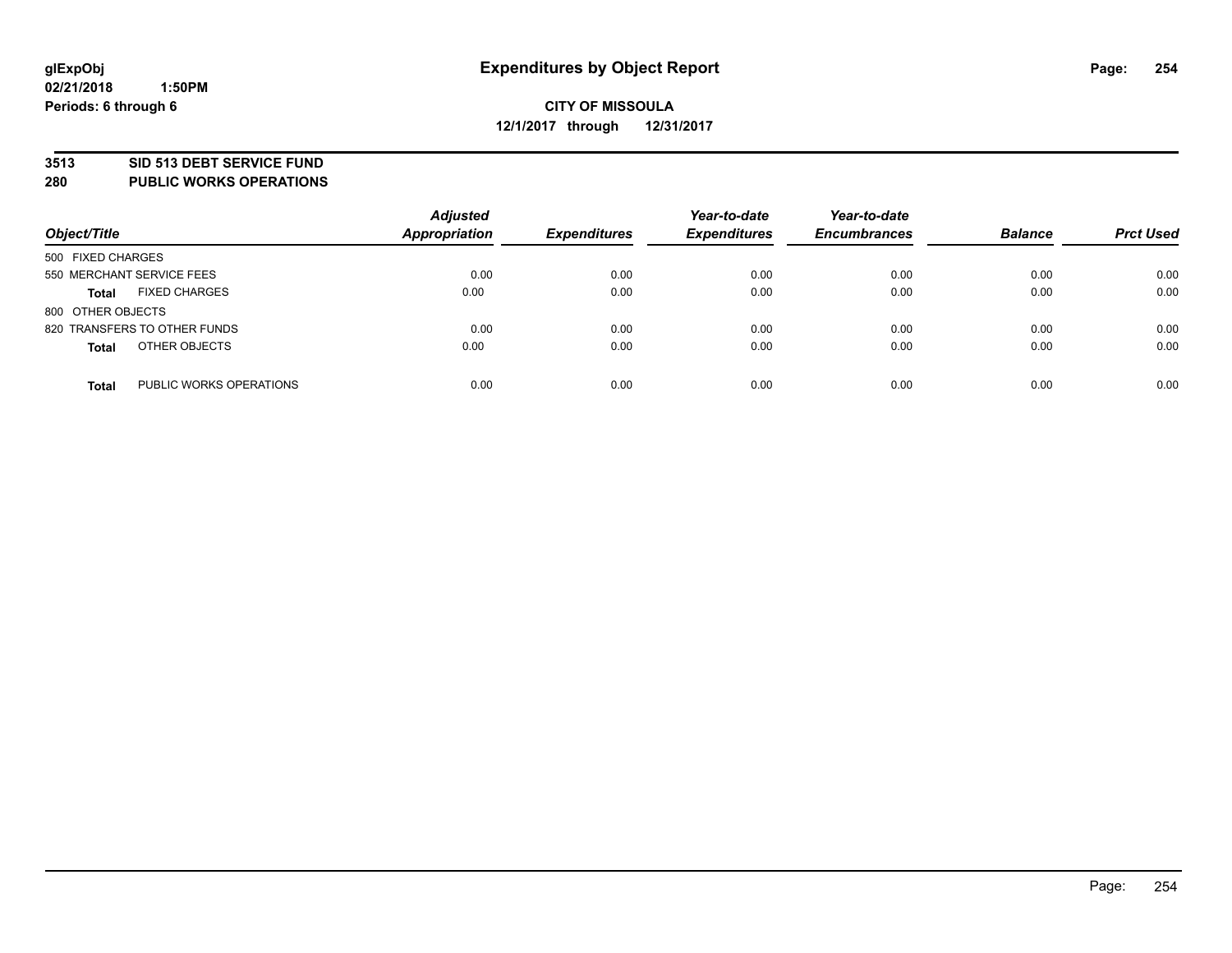#### **3513 SID 513 DEBT SERVICE FUND**

| Object/Title                         | <b>Adjusted</b><br>Appropriation | <b>Expenditures</b> | Year-to-date<br><b>Expenditures</b> | Year-to-date<br><b>Encumbrances</b> | <b>Balance</b> | <b>Prct Used</b> |
|--------------------------------------|----------------------------------|---------------------|-------------------------------------|-------------------------------------|----------------|------------------|
| 500 FIXED CHARGES                    |                                  |                     |                                     |                                     |                |                  |
| 550 MERCHANT SERVICE FEES            | 0.00                             | 0.00                | 0.00                                | 0.00                                | 0.00           | 0.00             |
| <b>FIXED CHARGES</b><br><b>Total</b> | 0.00                             | 0.00                | 0.00                                | 0.00                                | 0.00           | 0.00             |
| 600 DEBT SERVICE                     |                                  |                     |                                     |                                     |                |                  |
| 610 PRINCIPAL                        | 0.00                             | 0.00                | 0.00                                | 0.00                                | 0.00           | 0.00             |
| 620 INTEREST / SERVICE FEES          | 0.00                             | 0.00                | 0.00                                | 0.00                                | 0.00           | 0.00             |
| <b>DEBT SERVICE</b><br><b>Total</b>  | 0.00                             | 0.00                | 0.00                                | 0.00                                | 0.00           | 0.00             |
| 800 OTHER OBJECTS                    |                                  |                     |                                     |                                     |                |                  |
| 820 TRANSFERS TO OTHER FUNDS         | 0.00                             | 0.00                | 0.00                                | 0.00                                | 0.00           | 0.00             |
| OTHER OBJECTS<br><b>Total</b>        | 0.00                             | 0.00                | 0.00                                | 0.00                                | 0.00           | 0.00             |
|                                      |                                  |                     |                                     |                                     |                |                  |
| NON-DEPARTMENTAL<br><b>Total</b>     | 0.00                             | 0.00                | 0.00                                | 0.00                                | 0.00           | 0.00             |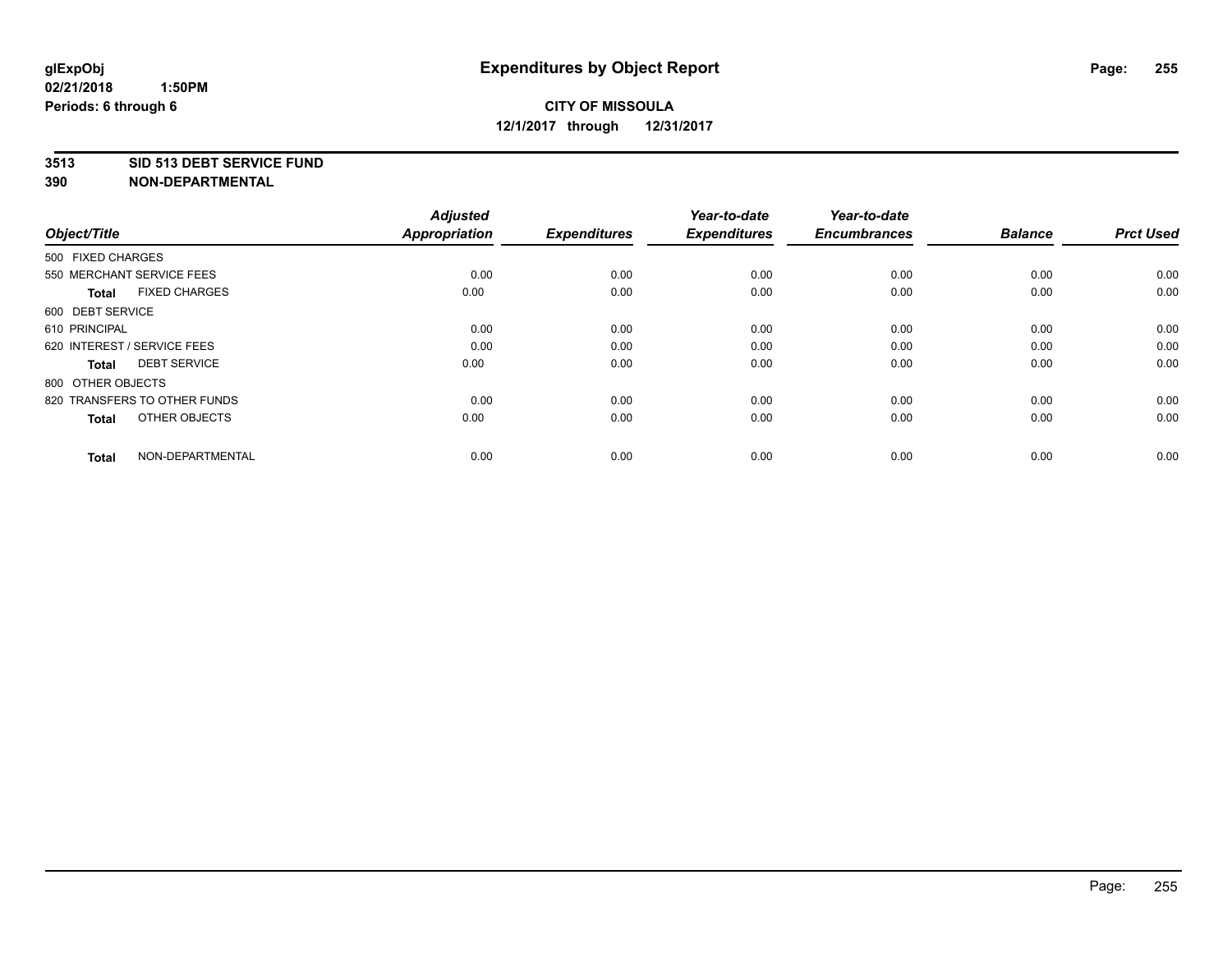### **3513 SID 513 DEBT SERVICE FUND**

| Object/Title                              | <b>Adjusted</b><br><b>Appropriation</b> | <b>Expenditures</b> | Year-to-date<br><b>Expenditures</b> | Year-to-date<br><b>Encumbrances</b> | <b>Balance</b> | <b>Prct Used</b> |
|-------------------------------------------|-----------------------------------------|---------------------|-------------------------------------|-------------------------------------|----------------|------------------|
|                                           |                                         |                     |                                     |                                     |                |                  |
| 500 FIXED CHARGES                         |                                         |                     |                                     |                                     |                |                  |
| 550 MERCHANT SERVICE FEES                 | 0.00                                    | 0.00                | 0.00                                | 0.00                                | 0.00           | 0.00             |
| <b>FIXED CHARGES</b><br>Total             | 0.00                                    | 0.00                | 0.00                                | 0.00                                | 0.00           | 0.00             |
| 600 DEBT SERVICE                          |                                         |                     |                                     |                                     |                |                  |
| 610 PRINCIPAL                             | 0.00                                    | 0.00                | 0.00                                | 0.00                                | 0.00           | 0.00             |
| 620 INTEREST / SERVICE FEES               | 0.00                                    | 0.00                | 0.00                                | 0.00                                | 0.00           | 0.00             |
| <b>DEBT SERVICE</b><br><b>Total</b>       | 0.00                                    | 0.00                | 0.00                                | 0.00                                | 0.00           | 0.00             |
| 800 OTHER OBJECTS                         |                                         |                     |                                     |                                     |                |                  |
| 820 TRANSFERS TO OTHER FUNDS              | 0.00                                    | 0.00                | 0.00                                | 0.00                                | 0.00           | 0.00             |
| OTHER OBJECTS<br><b>Total</b>             | 0.00                                    | 0.00                | 0.00                                | 0.00                                | 0.00           | 0.00             |
|                                           |                                         |                     |                                     |                                     |                |                  |
| SID 513 DEBT SERVICE FUND<br><b>Total</b> | 0.00                                    | 0.00                | 0.00                                | 0.00                                | 0.00           | 0.00             |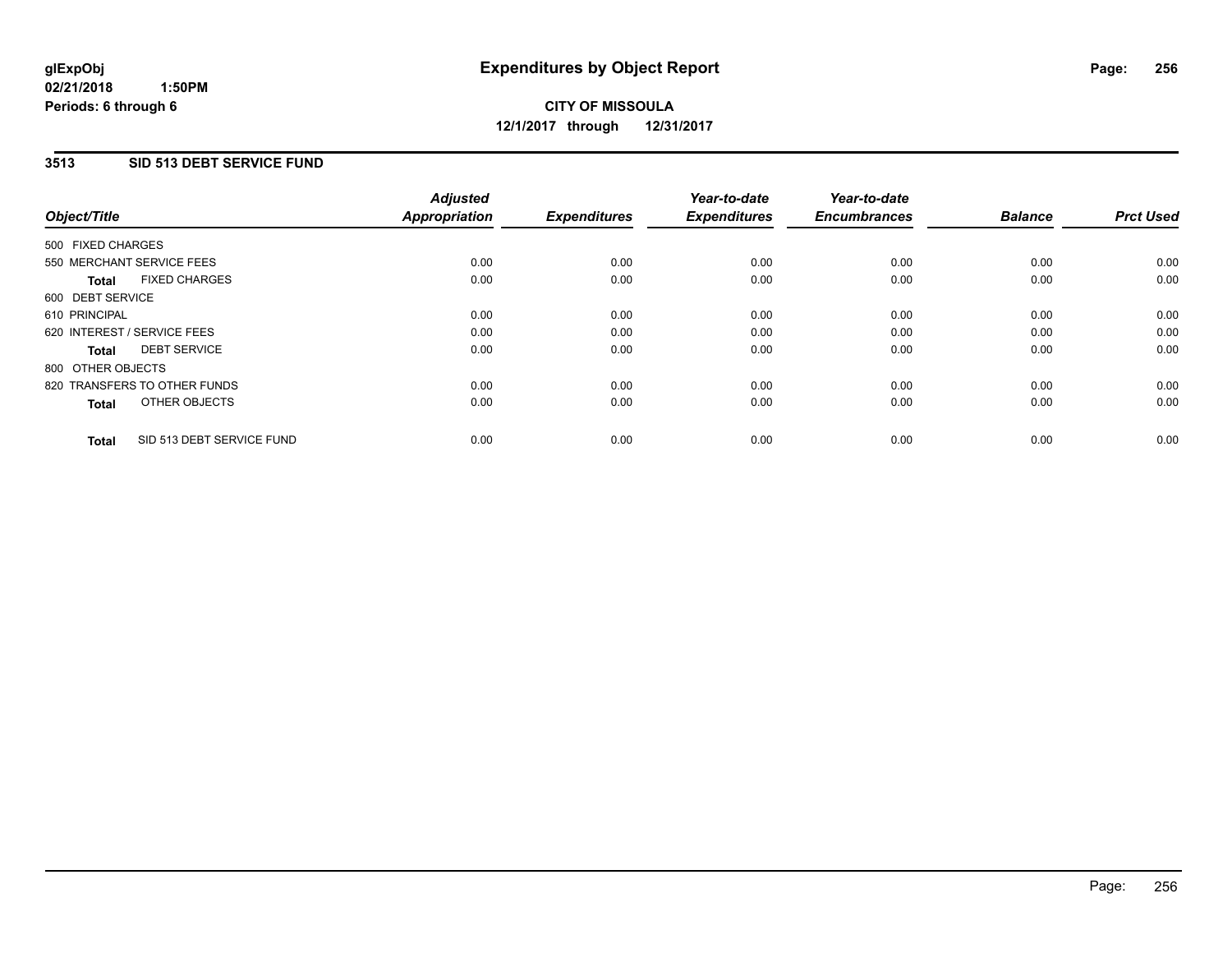# **glExpObj Expenditures by Object Report Page: 257**

### **CITY OF MISSOULA 12/1/2017 through 12/31/2017**

**3514 SID 514 DEBT SERVICE FUND**

**000 \*\*\* Title Not Found \*\*\***

| Object/Title                     | <b>Adjusted</b><br>Appropriation | <b>Expenditures</b> | Year-to-date<br><b>Expenditures</b> | Year-to-date<br><b>Encumbrances</b> | <b>Balance</b> | <b>Prct Used</b> |
|----------------------------------|----------------------------------|---------------------|-------------------------------------|-------------------------------------|----------------|------------------|
| 800 OTHER OBJECTS                |                                  |                     |                                     |                                     |                |                  |
| 820 TRANSFERS TO OTHER FUNDS     | 0.00                             | 0.00                | 0.00                                | 0.00                                | 0.00           | 0.00             |
| OTHER OBJECTS<br><b>Total</b>    | 0.00                             | 0.00                | 0.00                                | 0.00                                | 0.00           | 0.00             |
| *** Title Not Found ***<br>Total | 0.00                             | 0.00                | 0.00                                | 0.00                                | 0.00           | 0.00             |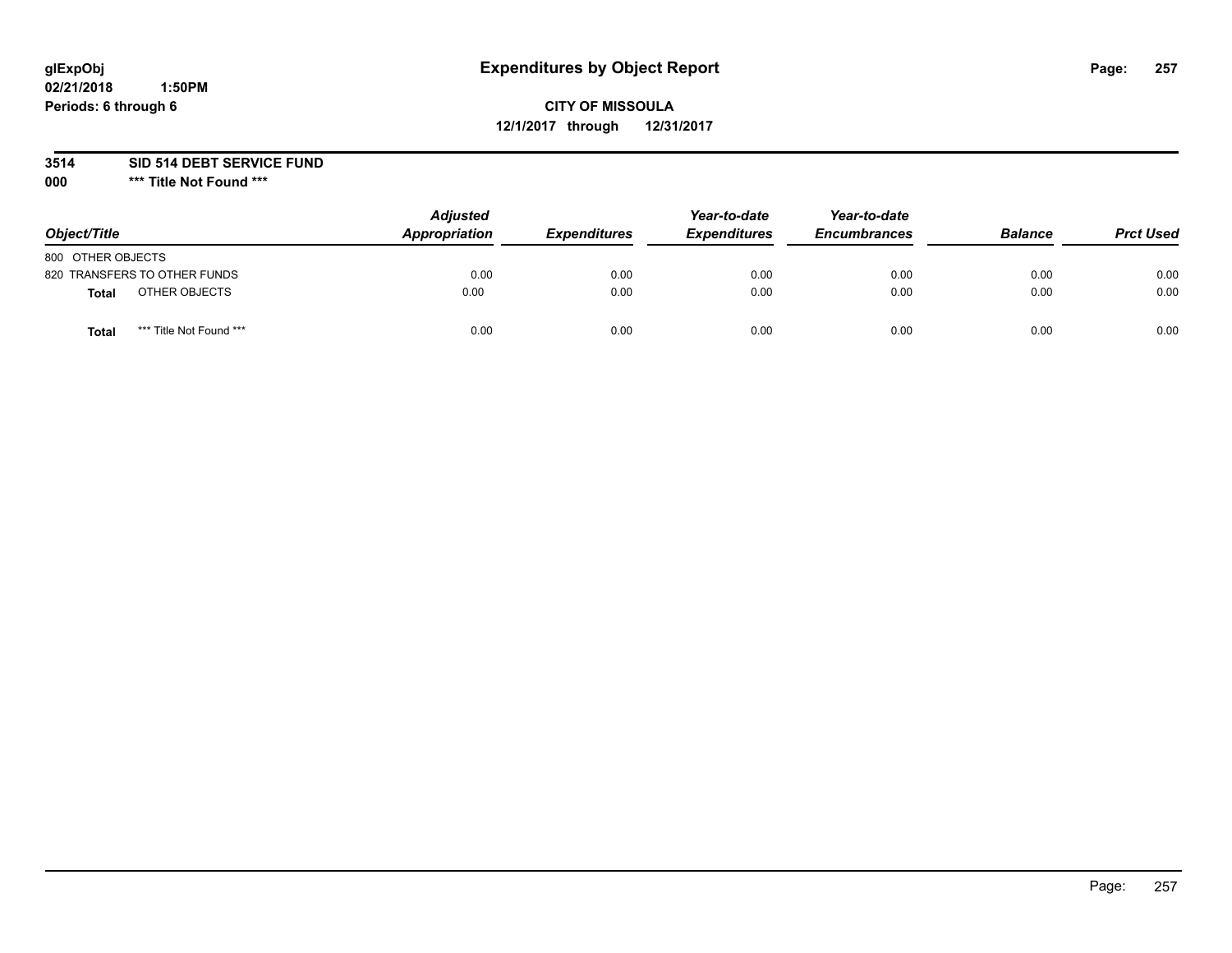#### **3514 SID 514 DEBT SERVICE FUND**

| Object/Title                         | <b>Adjusted</b><br><b>Appropriation</b> | <b>Expenditures</b> | Year-to-date<br><b>Expenditures</b> | Year-to-date<br><b>Encumbrances</b> | <b>Balance</b> | <b>Prct Used</b> |
|--------------------------------------|-----------------------------------------|---------------------|-------------------------------------|-------------------------------------|----------------|------------------|
|                                      |                                         |                     |                                     |                                     |                |                  |
| 500 FIXED CHARGES                    |                                         |                     |                                     |                                     |                |                  |
| 550 MERCHANT SERVICE FEES            | 0.00                                    | 0.00                | 0.00                                | 0.00                                | 0.00           | 0.00             |
| <b>FIXED CHARGES</b><br><b>Total</b> | 0.00                                    | 0.00                | 0.00                                | 0.00                                | 0.00           | 0.00             |
| 600 DEBT SERVICE                     |                                         |                     |                                     |                                     |                |                  |
| 610 PRINCIPAL                        | 0.00                                    | 0.00                | 0.00                                | 0.00                                | 0.00           | 0.00             |
| 620 INTEREST / SERVICE FEES          | 0.00                                    | 0.00                | 0.00                                | 0.00                                | 0.00           | 0.00             |
| <b>DEBT SERVICE</b><br><b>Total</b>  | 0.00                                    | 0.00                | 0.00                                | 0.00                                | 0.00           | 0.00             |
|                                      |                                         |                     |                                     |                                     |                |                  |
| NON-DEPARTMENTAL<br><b>Total</b>     | 0.00                                    | 0.00                | 0.00                                | 0.00                                | 0.00           | 0.00             |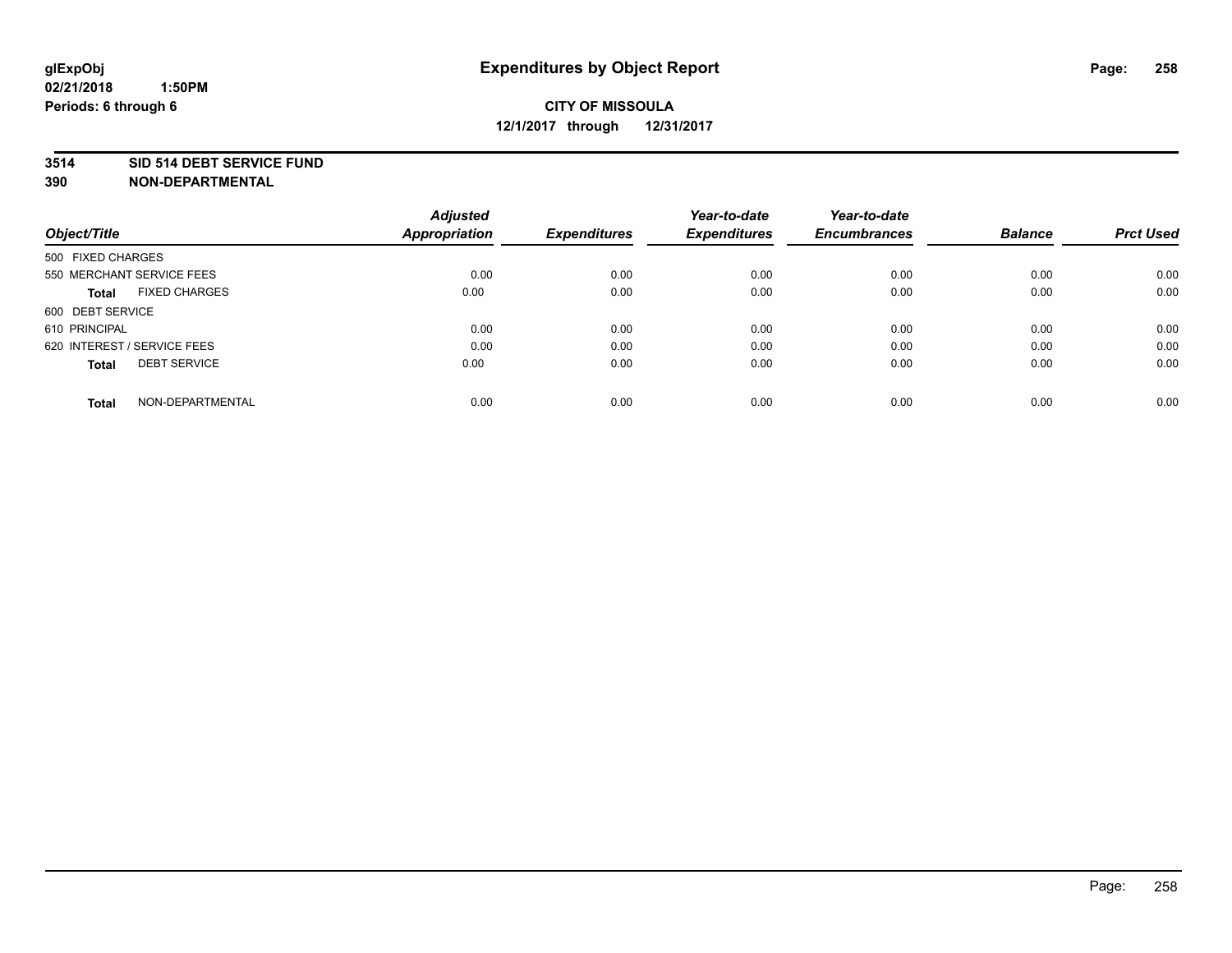### **3514 SID 514 DEBT SERVICE FUND**

| Object/Title      |                              | <b>Adjusted</b><br>Appropriation | <b>Expenditures</b> | Year-to-date<br><b>Expenditures</b> | Year-to-date<br><b>Encumbrances</b> | <b>Balance</b> | <b>Prct Used</b> |
|-------------------|------------------------------|----------------------------------|---------------------|-------------------------------------|-------------------------------------|----------------|------------------|
| 500 FIXED CHARGES |                              |                                  |                     |                                     |                                     |                |                  |
|                   | 550 MERCHANT SERVICE FEES    | 0.00                             | 0.00                | 0.00                                | 0.00                                | 0.00           | 0.00             |
| <b>Total</b>      | <b>FIXED CHARGES</b>         | 0.00                             | 0.00                | 0.00                                | 0.00                                | 0.00           | 0.00             |
| 600 DEBT SERVICE  |                              |                                  |                     |                                     |                                     |                |                  |
| 610 PRINCIPAL     |                              | 0.00                             | 0.00                | 0.00                                | 0.00                                | 0.00           | 0.00             |
|                   | 620 INTEREST / SERVICE FEES  | 0.00                             | 0.00                | 0.00                                | 0.00                                | 0.00           | 0.00             |
| Total             | <b>DEBT SERVICE</b>          | 0.00                             | 0.00                | 0.00                                | 0.00                                | 0.00           | 0.00             |
| 800 OTHER OBJECTS |                              |                                  |                     |                                     |                                     |                |                  |
|                   | 820 TRANSFERS TO OTHER FUNDS | 0.00                             | 0.00                | 0.00                                | 0.00                                | 0.00           | 0.00             |
| <b>Total</b>      | OTHER OBJECTS                | 0.00                             | 0.00                | 0.00                                | 0.00                                | 0.00           | 0.00             |
| <b>Total</b>      | SID 514 DEBT SERVICE FUND    | 0.00                             | 0.00                | 0.00                                | 0.00                                | 0.00           | 0.00             |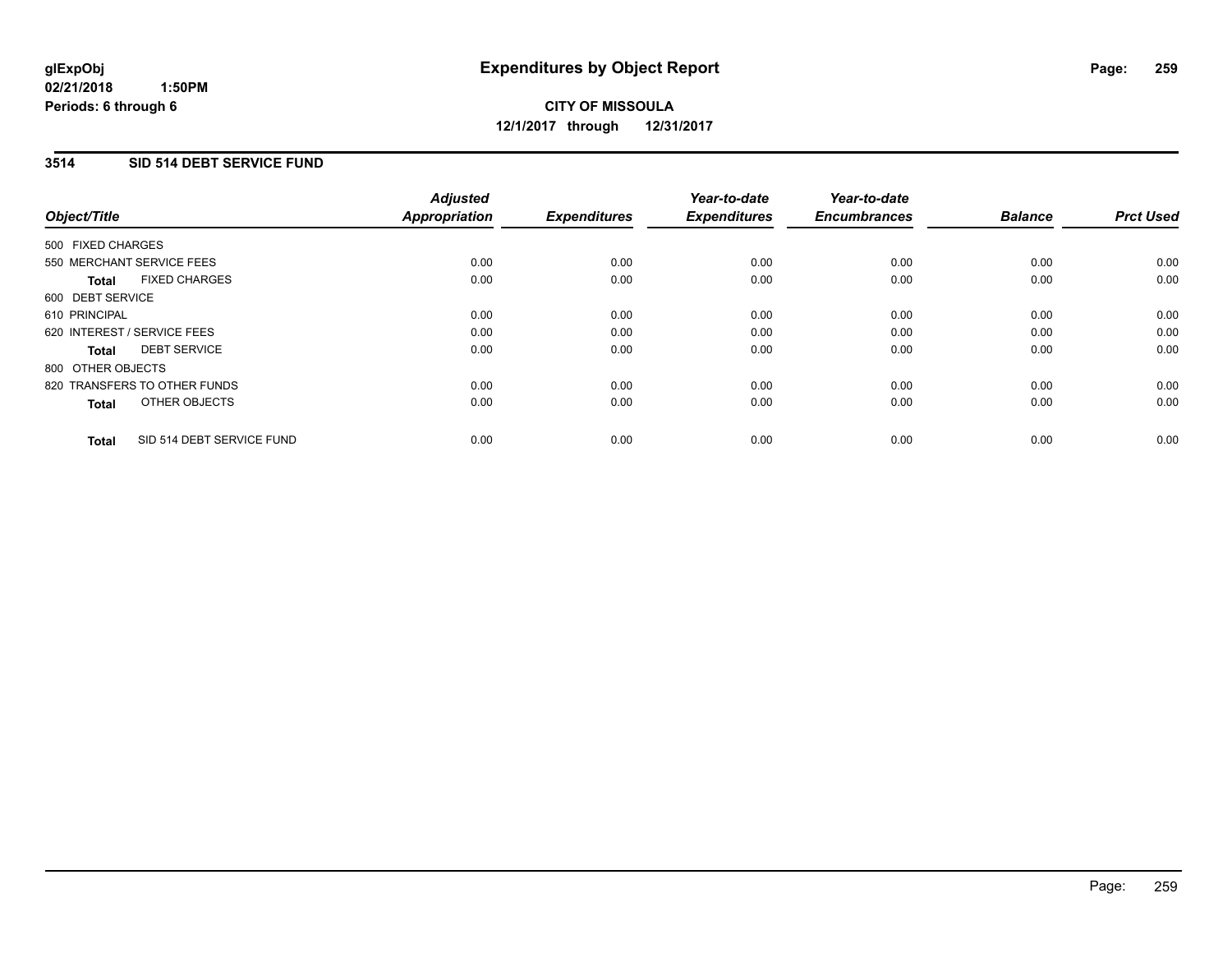#### **3515 SID 515 DEBT SERVICE FUND**

| Object/Title                         | <b>Adjusted</b><br>Appropriation | <b>Expenditures</b> | Year-to-date<br><b>Expenditures</b> | Year-to-date<br><b>Encumbrances</b> | <b>Balance</b> | <b>Prct Used</b> |
|--------------------------------------|----------------------------------|---------------------|-------------------------------------|-------------------------------------|----------------|------------------|
| 500 FIXED CHARGES                    |                                  |                     |                                     |                                     |                |                  |
| 550 MERCHANT SERVICE FEES            | 0.00                             | 0.00                | 0.00                                | 0.00                                | 0.00           | 0.00             |
| <b>FIXED CHARGES</b><br><b>Total</b> | 0.00                             | 0.00                | 0.00                                | 0.00                                | 0.00           | 0.00             |
| 600 DEBT SERVICE                     |                                  |                     |                                     |                                     |                |                  |
| 610 PRINCIPAL                        | 0.00                             | 0.00                | 0.00                                | 0.00                                | 0.00           | 0.00             |
| 620 INTEREST / SERVICE FEES          | 0.00                             | 0.00                | 0.00                                | 0.00                                | 0.00           | 0.00             |
| <b>DEBT SERVICE</b><br><b>Total</b>  | 0.00                             | 0.00                | 0.00                                | 0.00                                | 0.00           | 0.00             |
| 800 OTHER OBJECTS                    |                                  |                     |                                     |                                     |                |                  |
| 820 TRANSFERS TO OTHER FUNDS         | 0.00                             | 0.00                | 0.00                                | 0.00                                | 0.00           | 0.00             |
| OTHER OBJECTS<br><b>Total</b>        | 0.00                             | 0.00                | 0.00                                | 0.00                                | 0.00           | 0.00             |
|                                      |                                  |                     |                                     |                                     |                |                  |
| NON-DEPARTMENTAL<br><b>Total</b>     | 0.00                             | 0.00                | 0.00                                | 0.00                                | 0.00           | 0.00             |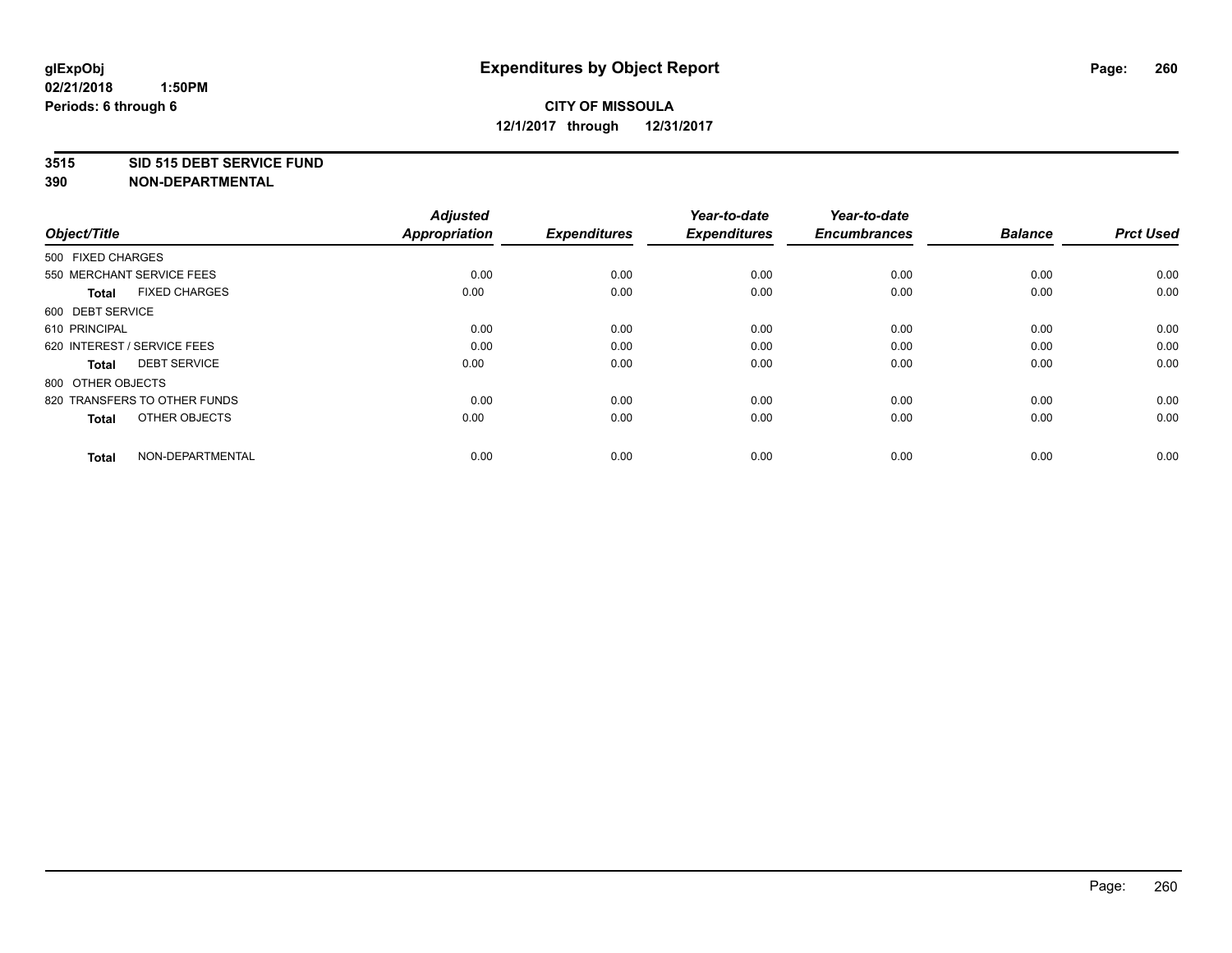### **3515 SID 515 DEBT SERVICE FUND**

| Object/Title                              | <b>Adjusted</b><br><b>Appropriation</b> | <b>Expenditures</b> | Year-to-date<br><b>Expenditures</b> | Year-to-date<br><b>Encumbrances</b> | <b>Balance</b> | <b>Prct Used</b> |
|-------------------------------------------|-----------------------------------------|---------------------|-------------------------------------|-------------------------------------|----------------|------------------|
|                                           |                                         |                     |                                     |                                     |                |                  |
| 500 FIXED CHARGES                         |                                         |                     |                                     |                                     |                |                  |
| 550 MERCHANT SERVICE FEES                 | 0.00                                    | 0.00                | 0.00                                | 0.00                                | 0.00           | 0.00             |
| <b>FIXED CHARGES</b><br>Total             | 0.00                                    | 0.00                | 0.00                                | 0.00                                | 0.00           | 0.00             |
| 600 DEBT SERVICE                          |                                         |                     |                                     |                                     |                |                  |
| 610 PRINCIPAL                             | 0.00                                    | 0.00                | 0.00                                | 0.00                                | 0.00           | 0.00             |
| 620 INTEREST / SERVICE FEES               | 0.00                                    | 0.00                | 0.00                                | 0.00                                | 0.00           | 0.00             |
| <b>DEBT SERVICE</b><br><b>Total</b>       | 0.00                                    | 0.00                | 0.00                                | 0.00                                | 0.00           | 0.00             |
| 800 OTHER OBJECTS                         |                                         |                     |                                     |                                     |                |                  |
| 820 TRANSFERS TO OTHER FUNDS              | 0.00                                    | 0.00                | 0.00                                | 0.00                                | 0.00           | 0.00             |
| OTHER OBJECTS<br><b>Total</b>             | 0.00                                    | 0.00                | 0.00                                | 0.00                                | 0.00           | 0.00             |
|                                           |                                         |                     |                                     |                                     |                |                  |
| SID 515 DEBT SERVICE FUND<br><b>Total</b> | 0.00                                    | 0.00                | 0.00                                | 0.00                                | 0.00           | 0.00             |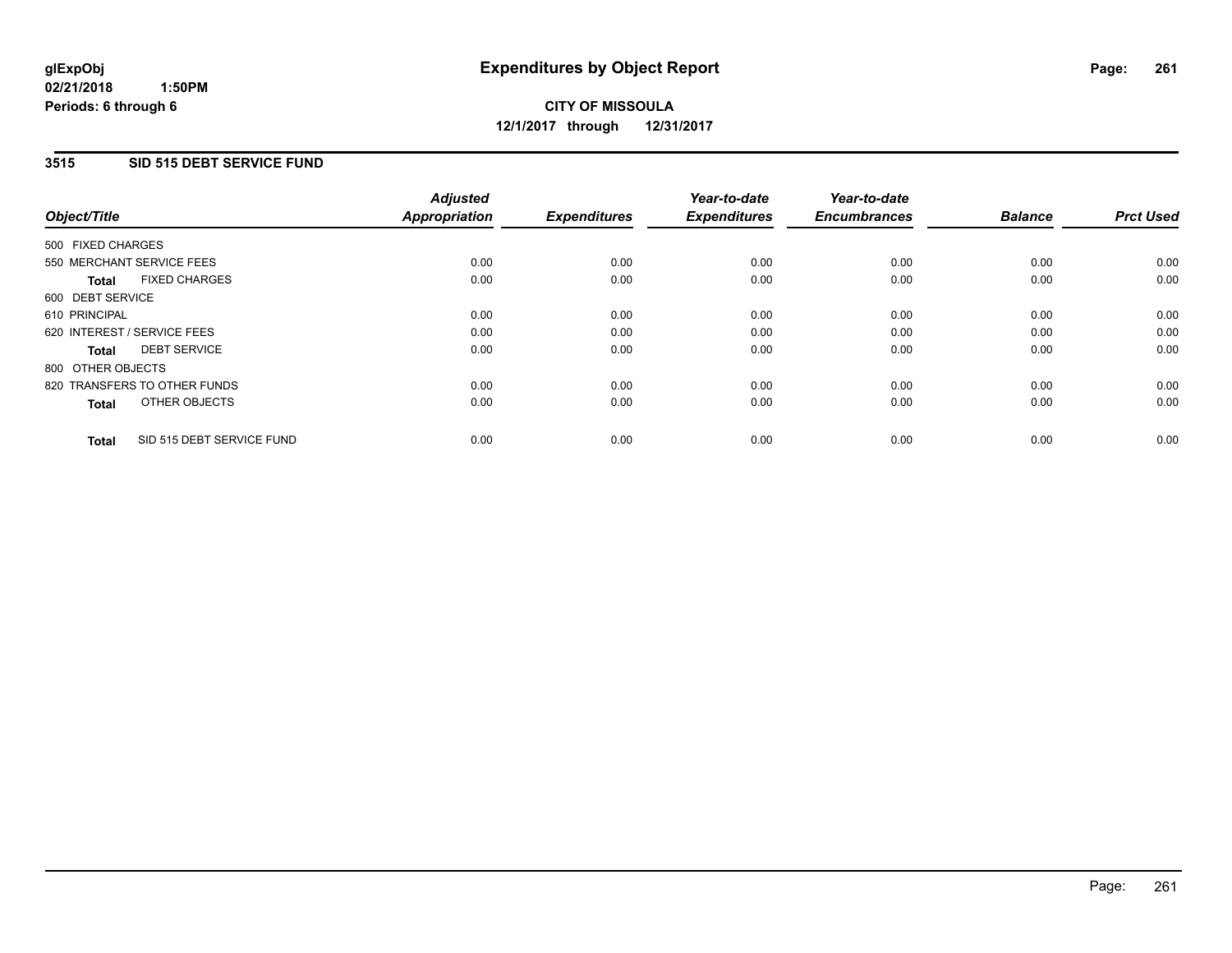# **glExpObj Expenditures by Object Report Page: 262**

### **CITY OF MISSOULA 12/1/2017 through 12/31/2017**

#### **3517 SID 517 DEBT SERVICE FUND**

**000 \*\*\* Title Not Found \*\*\***

| Object/Title                            | <b>Adjusted</b><br>Appropriation | <b>Expenditures</b> | Year-to-date<br><b>Expenditures</b> | Year-to-date<br><b>Encumbrances</b> | <b>Balance</b> | <b>Prct Used</b> |
|-----------------------------------------|----------------------------------|---------------------|-------------------------------------|-------------------------------------|----------------|------------------|
| 800 OTHER OBJECTS                       |                                  |                     |                                     |                                     |                |                  |
| 820 TRANSFERS TO OTHER FUNDS            | 0.00                             | 0.00                | 0.00                                | 0.00                                | 0.00           | 0.00             |
| OTHER OBJECTS<br>Total                  | 0.00                             | 0.00                | 0.00                                | 0.00                                | 0.00           | 0.00             |
| *** Title Not Found ***<br><b>Total</b> | 0.00                             | 0.00                | 0.00                                | 0.00                                | 0.00           | 0.00             |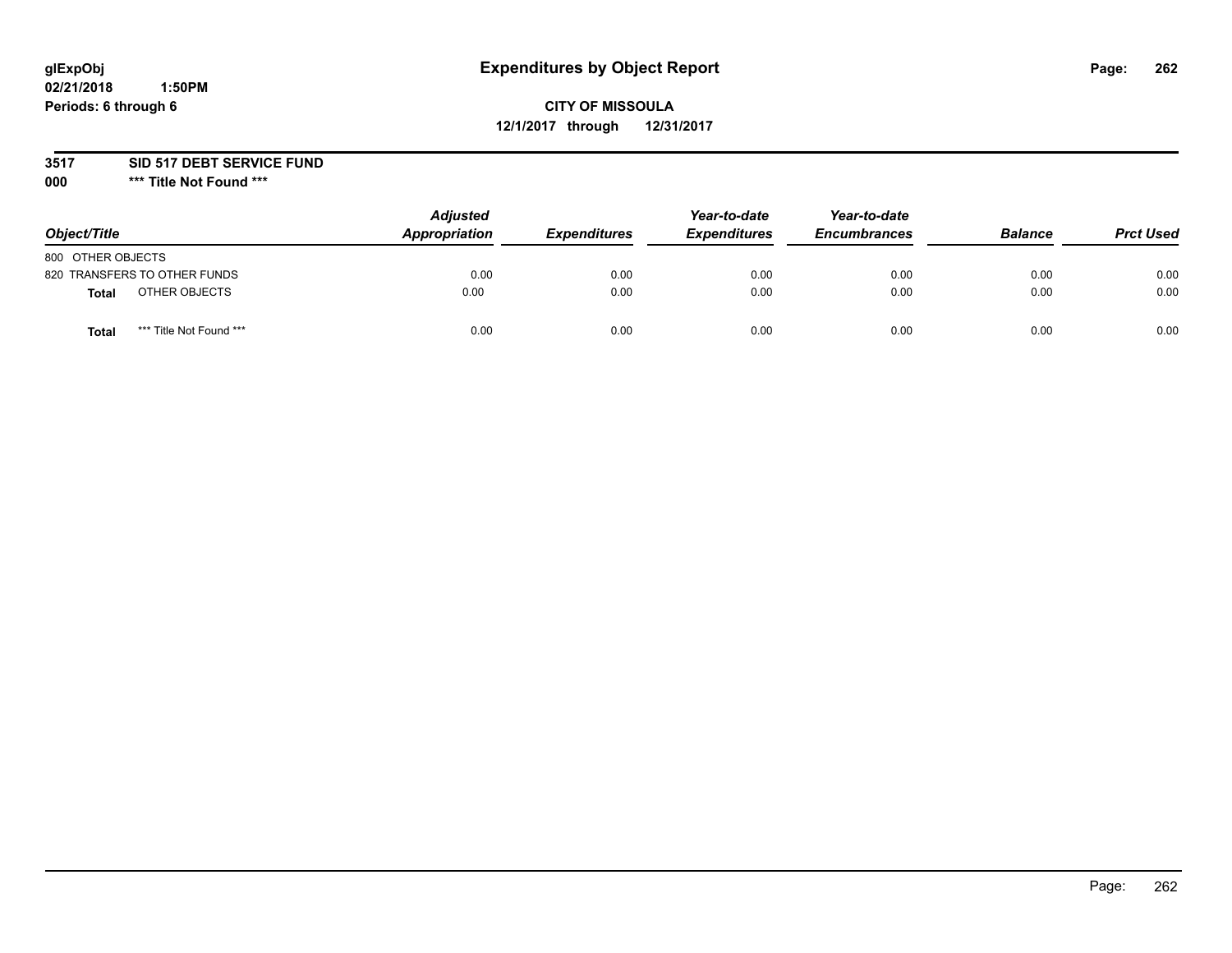#### **3517 SID 517 DEBT SERVICE FUND**

|                                      | <b>Adjusted</b>      |                     | Year-to-date        | Year-to-date        |                |                  |
|--------------------------------------|----------------------|---------------------|---------------------|---------------------|----------------|------------------|
| Object/Title                         | <b>Appropriation</b> | <b>Expenditures</b> | <b>Expenditures</b> | <b>Encumbrances</b> | <b>Balance</b> | <b>Prct Used</b> |
| 500 FIXED CHARGES                    |                      |                     |                     |                     |                |                  |
| 550 MERCHANT SERVICE FEES            | 0.00                 | 0.00                | 0.00                | 0.00                | 0.00           | 0.00             |
| <b>FIXED CHARGES</b><br><b>Total</b> | 0.00                 | 0.00                | 0.00                | 0.00                | 0.00           | 0.00             |
| 600 DEBT SERVICE                     |                      |                     |                     |                     |                |                  |
| 610 PRINCIPAL                        | 0.00                 | 0.00                | 0.00                | 0.00                | 0.00           | 0.00             |
| 620 INTEREST / SERVICE FEES          | 0.00                 | 0.00                | 0.00                | 0.00                | 0.00           | 0.00             |
| <b>DEBT SERVICE</b><br><b>Total</b>  | 0.00                 | 0.00                | 0.00                | 0.00                | 0.00           | 0.00             |
| NON-DEPARTMENTAL<br><b>Total</b>     | 0.00                 | 0.00                | 0.00                | 0.00                | 0.00           | 0.00             |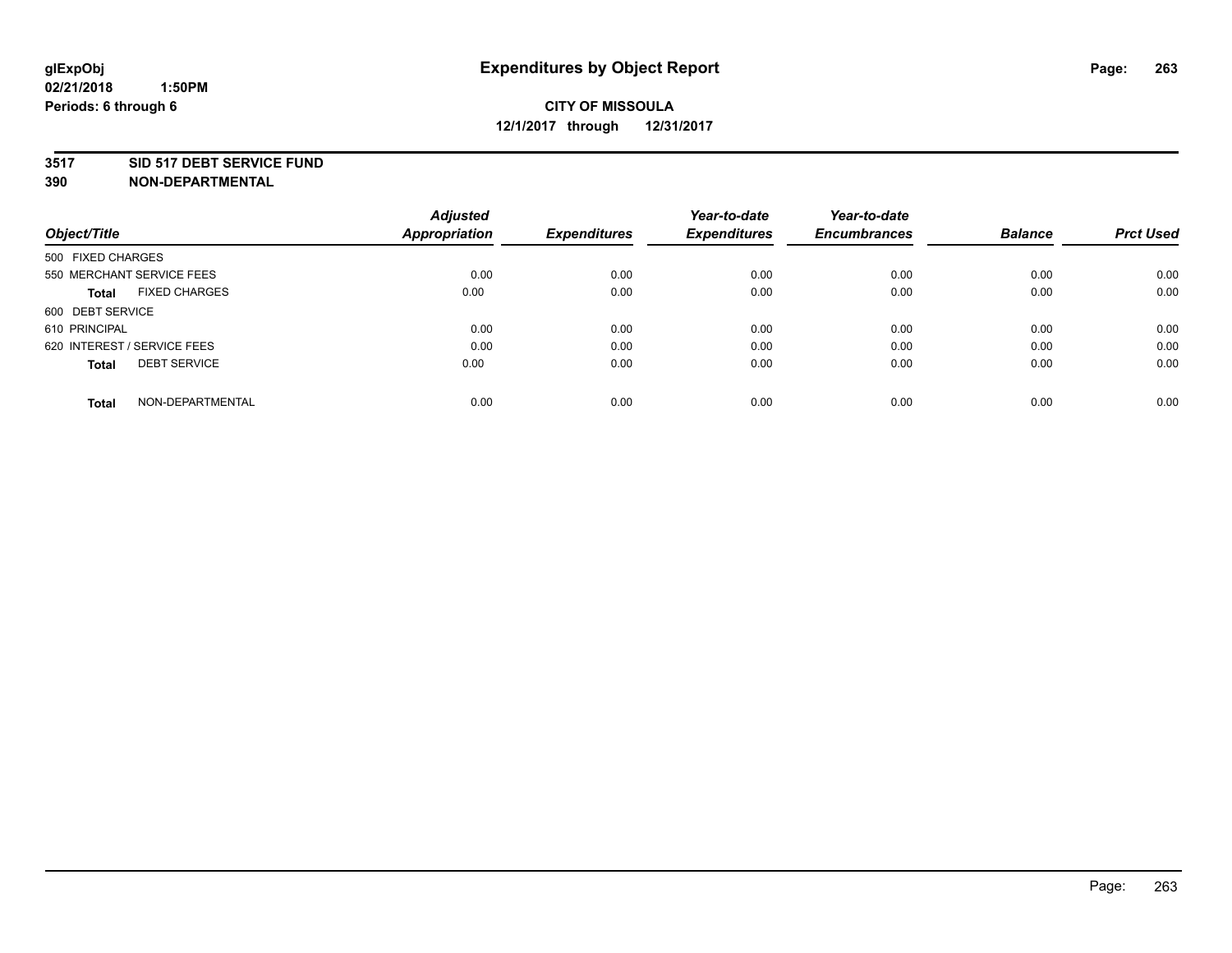### **3517 SID 517 DEBT SERVICE FUND**

| Object/Title                              | <b>Adjusted</b><br><b>Appropriation</b> | <b>Expenditures</b> | Year-to-date<br><b>Expenditures</b> | Year-to-date<br><b>Encumbrances</b> | <b>Balance</b> | <b>Prct Used</b> |
|-------------------------------------------|-----------------------------------------|---------------------|-------------------------------------|-------------------------------------|----------------|------------------|
| 500 FIXED CHARGES                         |                                         |                     |                                     |                                     |                |                  |
| 550 MERCHANT SERVICE FEES                 | 0.00                                    | 0.00                | 0.00                                | 0.00                                | 0.00           | 0.00             |
| <b>FIXED CHARGES</b><br><b>Total</b>      | 0.00                                    | 0.00                | 0.00                                | 0.00                                | 0.00           | 0.00             |
| 600 DEBT SERVICE                          |                                         |                     |                                     |                                     |                |                  |
| 610 PRINCIPAL                             | 0.00                                    | 0.00                | 0.00                                | 0.00                                | 0.00           | 0.00             |
| 620 INTEREST / SERVICE FEES               | 0.00                                    | 0.00                | 0.00                                | 0.00                                | 0.00           | 0.00             |
| <b>DEBT SERVICE</b><br><b>Total</b>       | 0.00                                    | 0.00                | 0.00                                | 0.00                                | 0.00           | 0.00             |
| 800 OTHER OBJECTS                         |                                         |                     |                                     |                                     |                |                  |
| 820 TRANSFERS TO OTHER FUNDS              | 0.00                                    | 0.00                | 0.00                                | 0.00                                | 0.00           | 0.00             |
| OTHER OBJECTS<br><b>Total</b>             | 0.00                                    | 0.00                | 0.00                                | 0.00                                | 0.00           | 0.00             |
| SID 517 DEBT SERVICE FUND<br><b>Total</b> | 0.00                                    | 0.00                | 0.00                                | 0.00                                | 0.00           | 0.00             |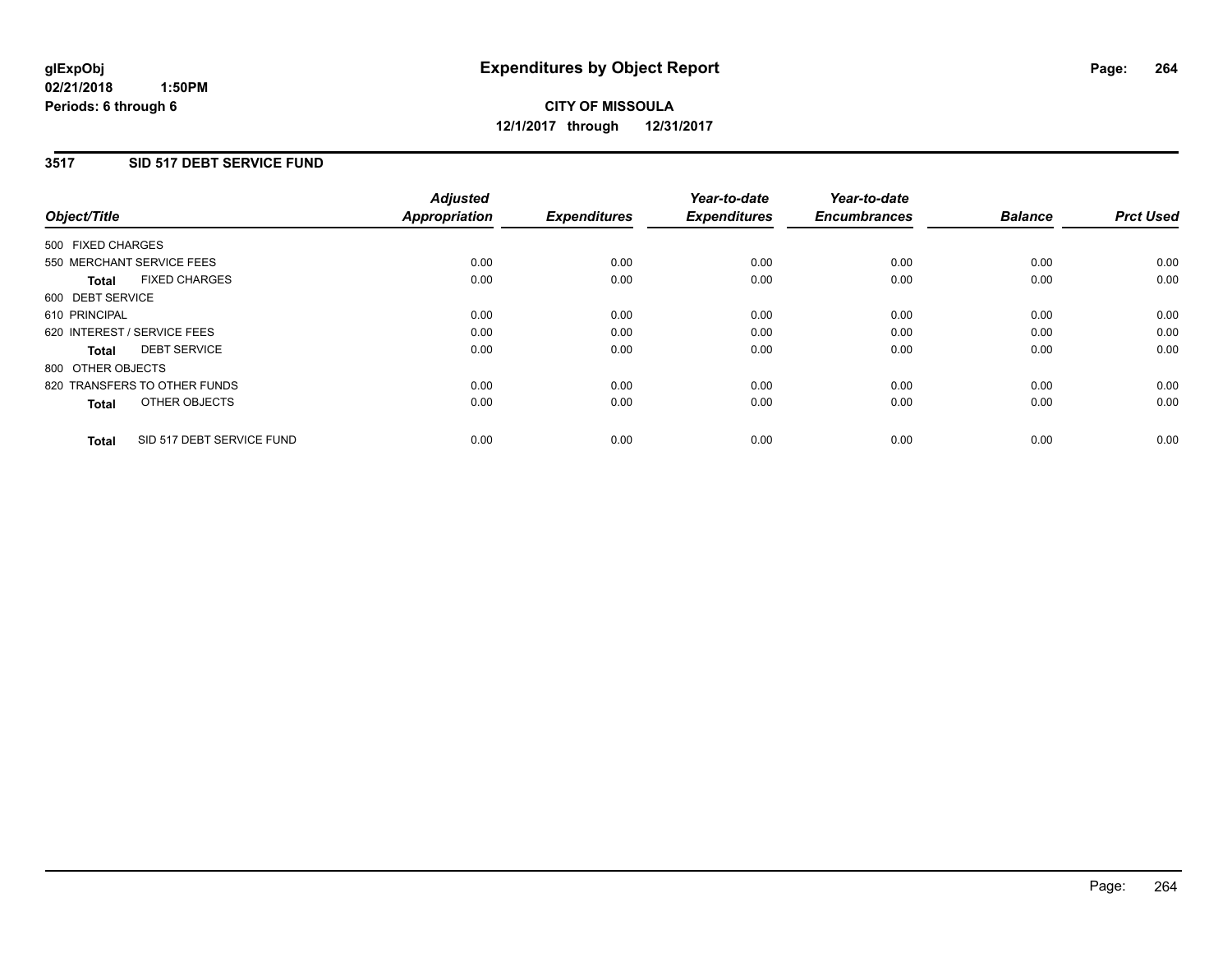# **glExpObj Expenditures by Object Report Page: 265**

### **CITY OF MISSOULA 12/1/2017 through 12/31/2017**

**3518 SID 518 DEBT SERVICE FUND**

**000 \*\*\* Title Not Found \*\*\***

| Object/Title                            | <b>Adjusted</b><br>Appropriation | <b>Expenditures</b> | Year-to-date<br><b>Expenditures</b> | Year-to-date<br><b>Encumbrances</b> | <b>Balance</b> | <b>Prct Used</b> |
|-----------------------------------------|----------------------------------|---------------------|-------------------------------------|-------------------------------------|----------------|------------------|
| 800 OTHER OBJECTS                       |                                  |                     |                                     |                                     |                |                  |
| 820 TRANSFERS TO OTHER FUNDS            | 0.00                             | 0.00                | 0.00                                | 0.00                                | 0.00           | 0.00             |
| OTHER OBJECTS<br><b>Total</b>           | 0.00                             | 0.00                | 0.00                                | 0.00                                | 0.00           | 0.00             |
| *** Title Not Found ***<br><b>Total</b> | 0.00                             | 0.00                | 0.00                                | 0.00                                | 0.00           | 0.00             |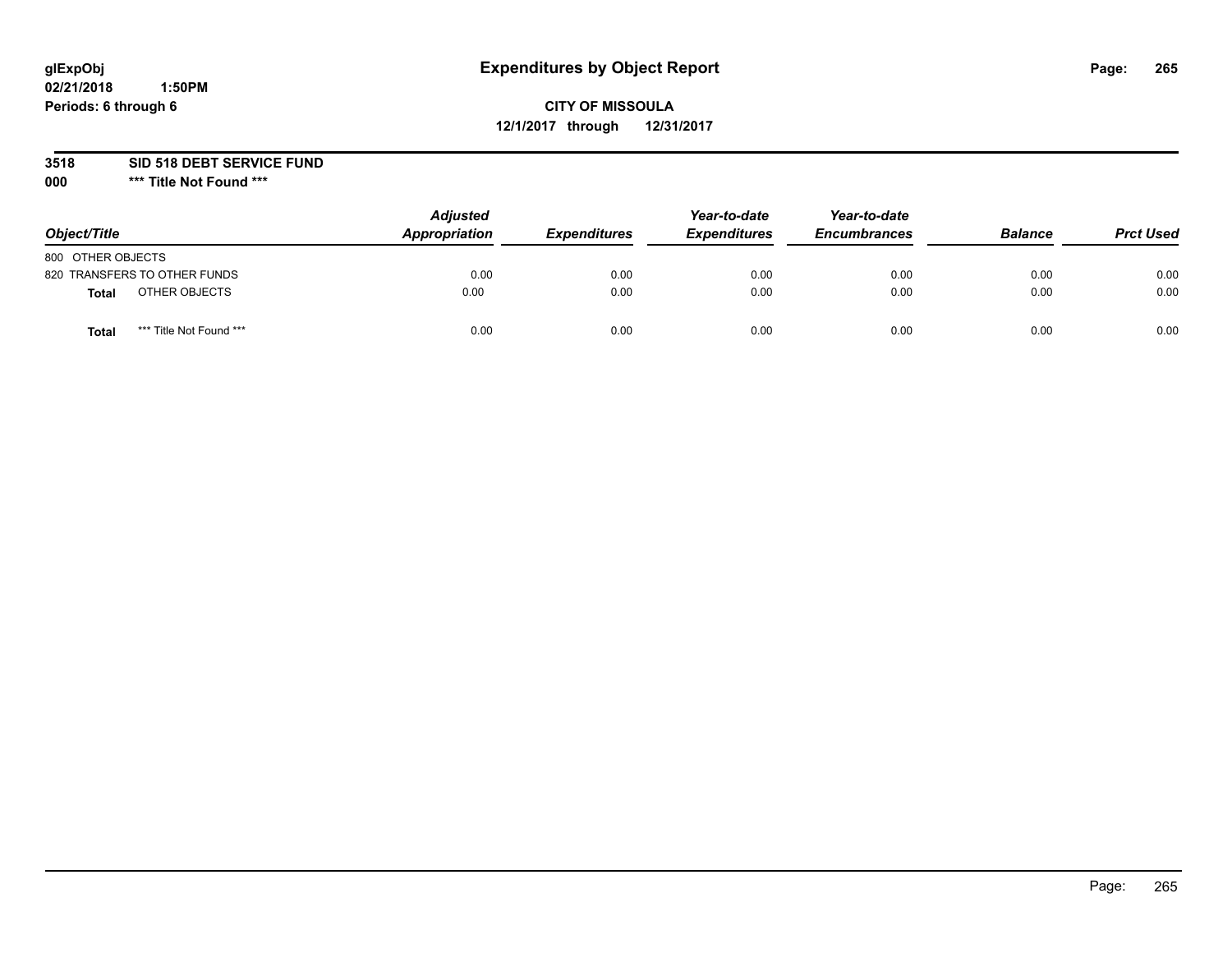#### **3518 SID 518 DEBT SERVICE FUND**

| Object/Title                         | <b>Adjusted</b><br>Appropriation | <b>Expenditures</b> | Year-to-date<br><b>Expenditures</b> | Year-to-date<br><b>Encumbrances</b> | <b>Balance</b> | <b>Prct Used</b> |
|--------------------------------------|----------------------------------|---------------------|-------------------------------------|-------------------------------------|----------------|------------------|
| 500 FIXED CHARGES                    |                                  |                     |                                     |                                     |                |                  |
| 550 MERCHANT SERVICE FEES            | 0.00                             | 0.00                | 0.00                                | 0.00                                | 0.00           | 0.00             |
| <b>FIXED CHARGES</b><br><b>Total</b> | 0.00                             | 0.00                | 0.00                                | 0.00                                | 0.00           | 0.00             |
| 600 DEBT SERVICE                     |                                  |                     |                                     |                                     |                |                  |
| 610 PRINCIPAL                        | 0.00                             | 0.00                | 0.00                                | 0.00                                | 0.00           | 0.00             |
| 620 INTEREST / SERVICE FEES          | 0.00                             | 0.00                | 0.00                                | 0.00                                | 0.00           | 0.00             |
| <b>DEBT SERVICE</b><br><b>Total</b>  | 0.00                             | 0.00                | 0.00                                | 0.00                                | 0.00           | 0.00             |
| 800 OTHER OBJECTS                    |                                  |                     |                                     |                                     |                |                  |
| 820 TRANSFERS TO OTHER FUNDS         | 0.00                             | 0.00                | 0.00                                | 0.00                                | 0.00           | 0.00             |
| OTHER OBJECTS<br><b>Total</b>        | 0.00                             | 0.00                | 0.00                                | 0.00                                | 0.00           | 0.00             |
|                                      |                                  |                     |                                     |                                     |                |                  |
| NON-DEPARTMENTAL<br><b>Total</b>     | 0.00                             | 0.00                | 0.00                                | 0.00                                | 0.00           | 0.00             |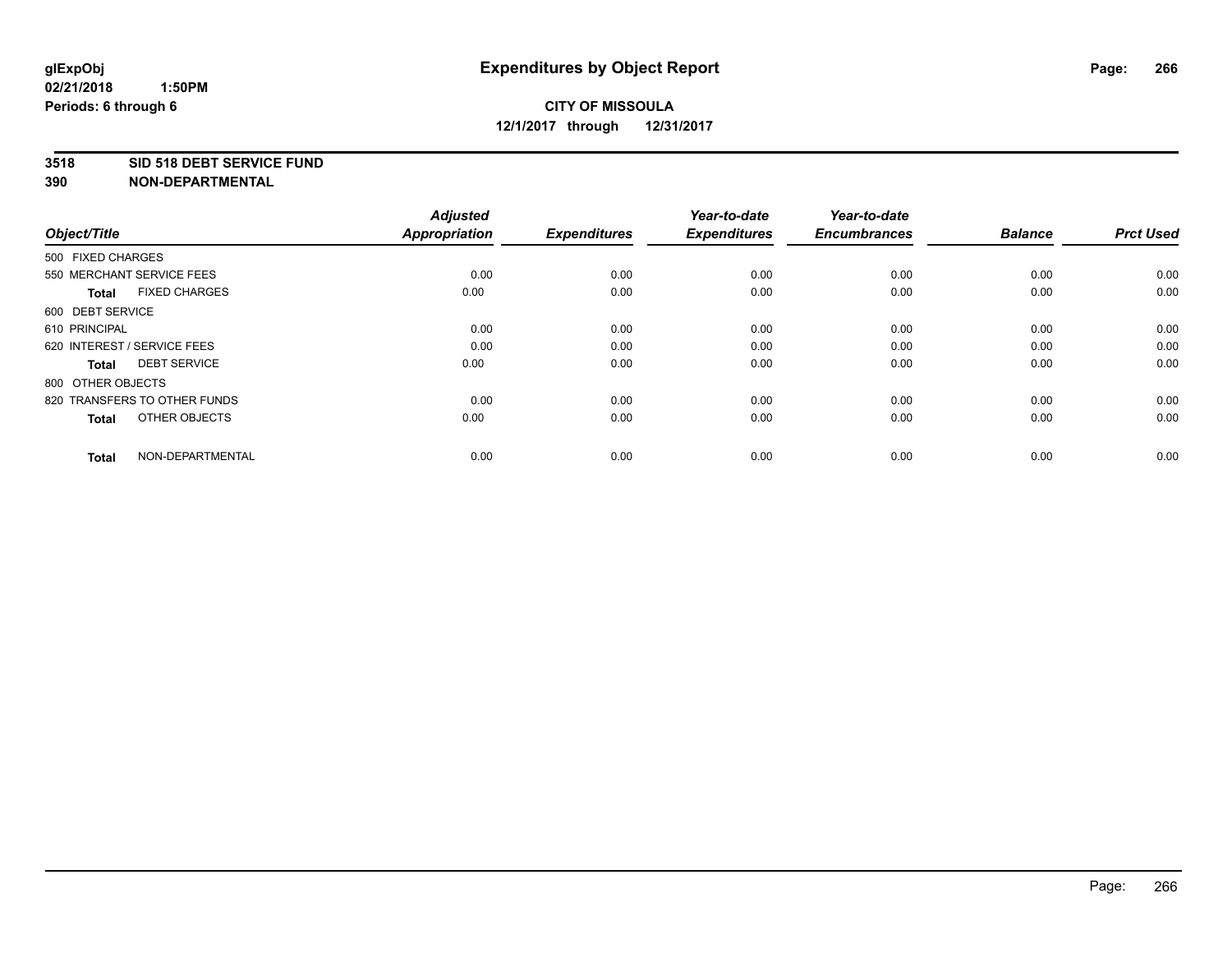### **3518 SID 518 DEBT SERVICE FUND**

| Object/Title                              | <b>Adjusted</b><br><b>Appropriation</b> | <b>Expenditures</b> | Year-to-date<br><b>Expenditures</b> | Year-to-date<br><b>Encumbrances</b> | <b>Balance</b> | <b>Prct Used</b> |
|-------------------------------------------|-----------------------------------------|---------------------|-------------------------------------|-------------------------------------|----------------|------------------|
|                                           |                                         |                     |                                     |                                     |                |                  |
| 500 FIXED CHARGES                         |                                         |                     |                                     |                                     |                |                  |
| 550 MERCHANT SERVICE FEES                 | 0.00                                    | 0.00                | 0.00                                | 0.00                                | 0.00           | 0.00             |
| <b>FIXED CHARGES</b><br>Total             | 0.00                                    | 0.00                | 0.00                                | 0.00                                | 0.00           | 0.00             |
| 600 DEBT SERVICE                          |                                         |                     |                                     |                                     |                |                  |
| 610 PRINCIPAL                             | 0.00                                    | 0.00                | 0.00                                | 0.00                                | 0.00           | 0.00             |
| 620 INTEREST / SERVICE FEES               | 0.00                                    | 0.00                | 0.00                                | 0.00                                | 0.00           | 0.00             |
| <b>DEBT SERVICE</b><br><b>Total</b>       | 0.00                                    | 0.00                | 0.00                                | 0.00                                | 0.00           | 0.00             |
| 800 OTHER OBJECTS                         |                                         |                     |                                     |                                     |                |                  |
| 820 TRANSFERS TO OTHER FUNDS              | 0.00                                    | 0.00                | 0.00                                | 0.00                                | 0.00           | 0.00             |
| OTHER OBJECTS<br><b>Total</b>             | 0.00                                    | 0.00                | 0.00                                | 0.00                                | 0.00           | 0.00             |
|                                           |                                         |                     |                                     |                                     |                |                  |
| SID 518 DEBT SERVICE FUND<br><b>Total</b> | 0.00                                    | 0.00                | 0.00                                | 0.00                                | 0.00           | 0.00             |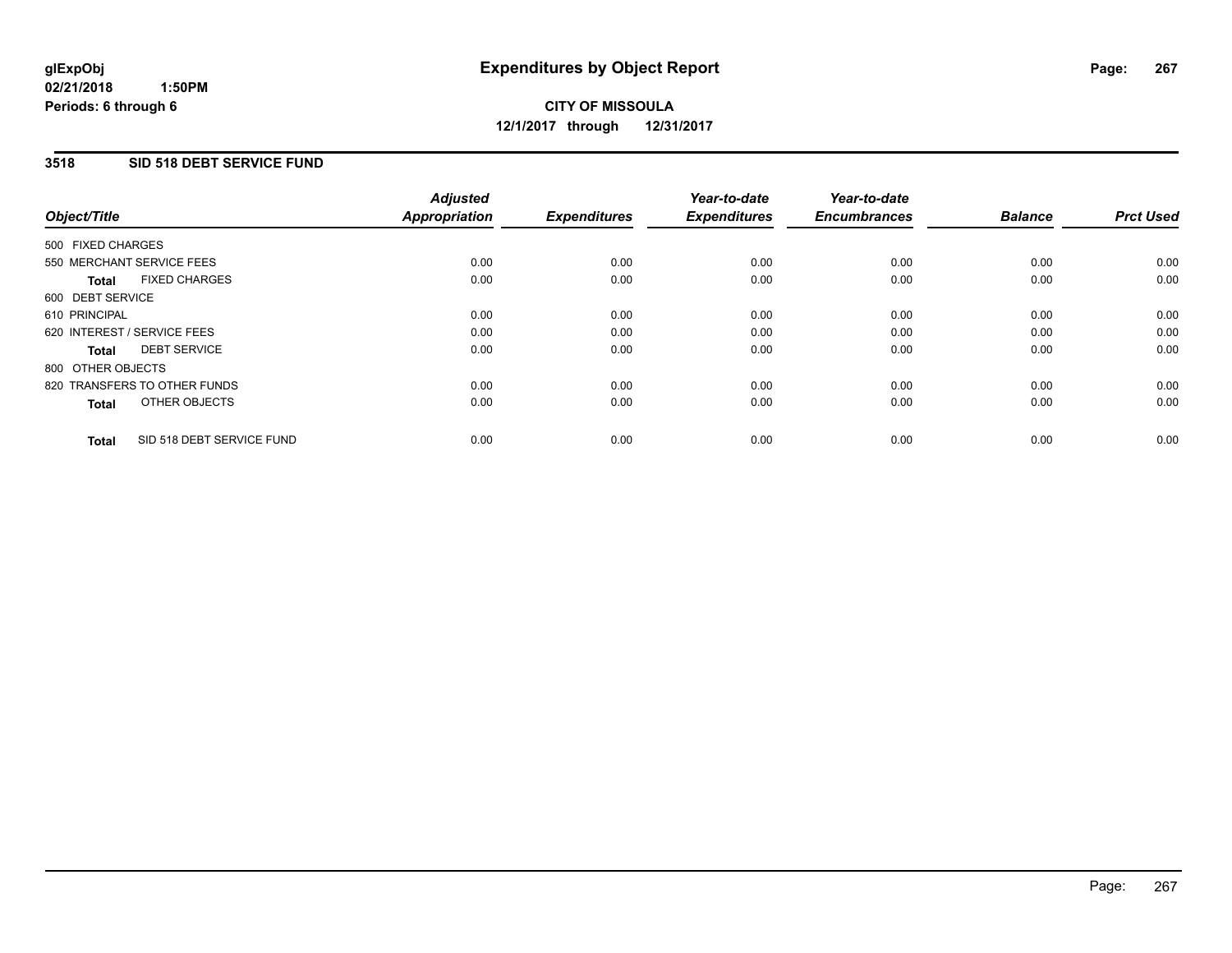#### **3519 SID 519 DEBT SERVICE FUND**

| Object/Title                         | <b>Adjusted</b><br>Appropriation | <b>Expenditures</b> | Year-to-date<br><b>Expenditures</b> | Year-to-date<br><b>Encumbrances</b> | <b>Balance</b> | <b>Prct Used</b> |
|--------------------------------------|----------------------------------|---------------------|-------------------------------------|-------------------------------------|----------------|------------------|
| 500 FIXED CHARGES                    |                                  |                     |                                     |                                     |                |                  |
| 550 MERCHANT SERVICE FEES            | 0.00                             | 0.00                | 0.00                                | 0.00                                | 0.00           | 0.00             |
| <b>FIXED CHARGES</b><br><b>Total</b> | 0.00                             | 0.00                | 0.00                                | 0.00                                | 0.00           | 0.00             |
| 600 DEBT SERVICE                     |                                  |                     |                                     |                                     |                |                  |
| 610 PRINCIPAL                        | 0.00                             | 0.00                | 0.00                                | 0.00                                | 0.00           | 0.00             |
| 620 INTEREST / SERVICE FEES          | 0.00                             | 0.00                | 0.00                                | 0.00                                | 0.00           | 0.00             |
| <b>DEBT SERVICE</b><br><b>Total</b>  | 0.00                             | 0.00                | 0.00                                | 0.00                                | 0.00           | 0.00             |
| 800 OTHER OBJECTS                    |                                  |                     |                                     |                                     |                |                  |
| 820 TRANSFERS TO OTHER FUNDS         | 0.00                             | 0.00                | 0.00                                | 0.00                                | 0.00           | 0.00             |
| OTHER OBJECTS<br><b>Total</b>        | 0.00                             | 0.00                | 0.00                                | 0.00                                | 0.00           | 0.00             |
|                                      |                                  |                     |                                     |                                     |                |                  |
| NON-DEPARTMENTAL<br><b>Total</b>     | 0.00                             | 0.00                | 0.00                                | 0.00                                | 0.00           | 0.00             |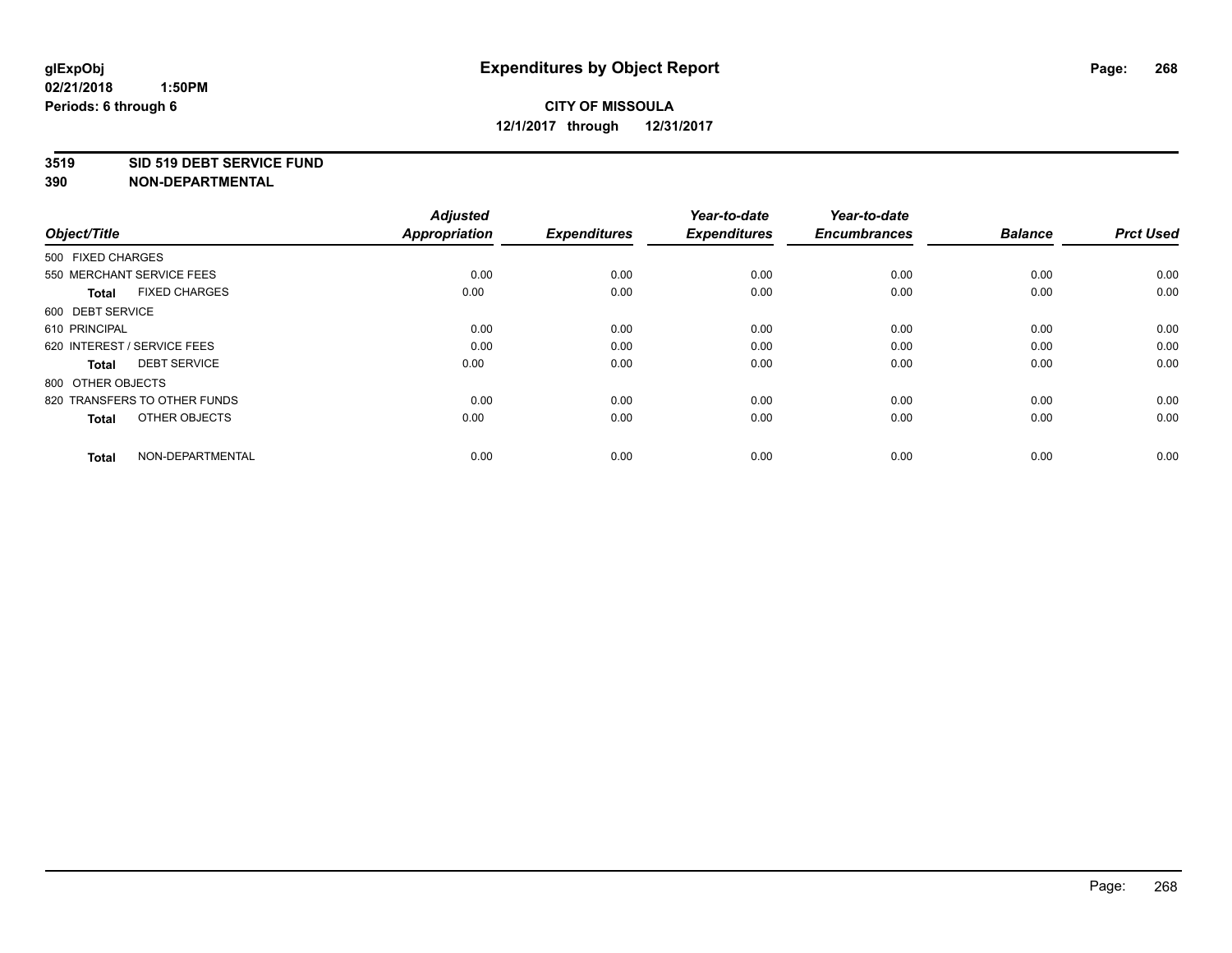### **3519 SID 519 DEBT SERVICE FUND**

| Object/Title      |                              | <b>Adjusted</b><br>Appropriation | <b>Expenditures</b> | Year-to-date<br><b>Expenditures</b> | Year-to-date<br><b>Encumbrances</b> | <b>Balance</b> | <b>Prct Used</b> |
|-------------------|------------------------------|----------------------------------|---------------------|-------------------------------------|-------------------------------------|----------------|------------------|
| 500 FIXED CHARGES |                              |                                  |                     |                                     |                                     |                |                  |
|                   | 550 MERCHANT SERVICE FEES    | 0.00                             | 0.00                | 0.00                                | 0.00                                | 0.00           | 0.00             |
| <b>Total</b>      | <b>FIXED CHARGES</b>         | 0.00                             | 0.00                | 0.00                                | 0.00                                | 0.00           | 0.00             |
| 600 DEBT SERVICE  |                              |                                  |                     |                                     |                                     |                |                  |
| 610 PRINCIPAL     |                              | 0.00                             | 0.00                | 0.00                                | 0.00                                | 0.00           | 0.00             |
|                   | 620 INTEREST / SERVICE FEES  | 0.00                             | 0.00                | 0.00                                | 0.00                                | 0.00           | 0.00             |
| Total             | <b>DEBT SERVICE</b>          | 0.00                             | 0.00                | 0.00                                | 0.00                                | 0.00           | 0.00             |
| 800 OTHER OBJECTS |                              |                                  |                     |                                     |                                     |                |                  |
|                   | 820 TRANSFERS TO OTHER FUNDS | 0.00                             | 0.00                | 0.00                                | 0.00                                | 0.00           | 0.00             |
| <b>Total</b>      | OTHER OBJECTS                | 0.00                             | 0.00                | 0.00                                | 0.00                                | 0.00           | 0.00             |
| <b>Total</b>      | SID 519 DEBT SERVICE FUND    | 0.00                             | 0.00                | 0.00                                | 0.00                                | 0.00           | 0.00             |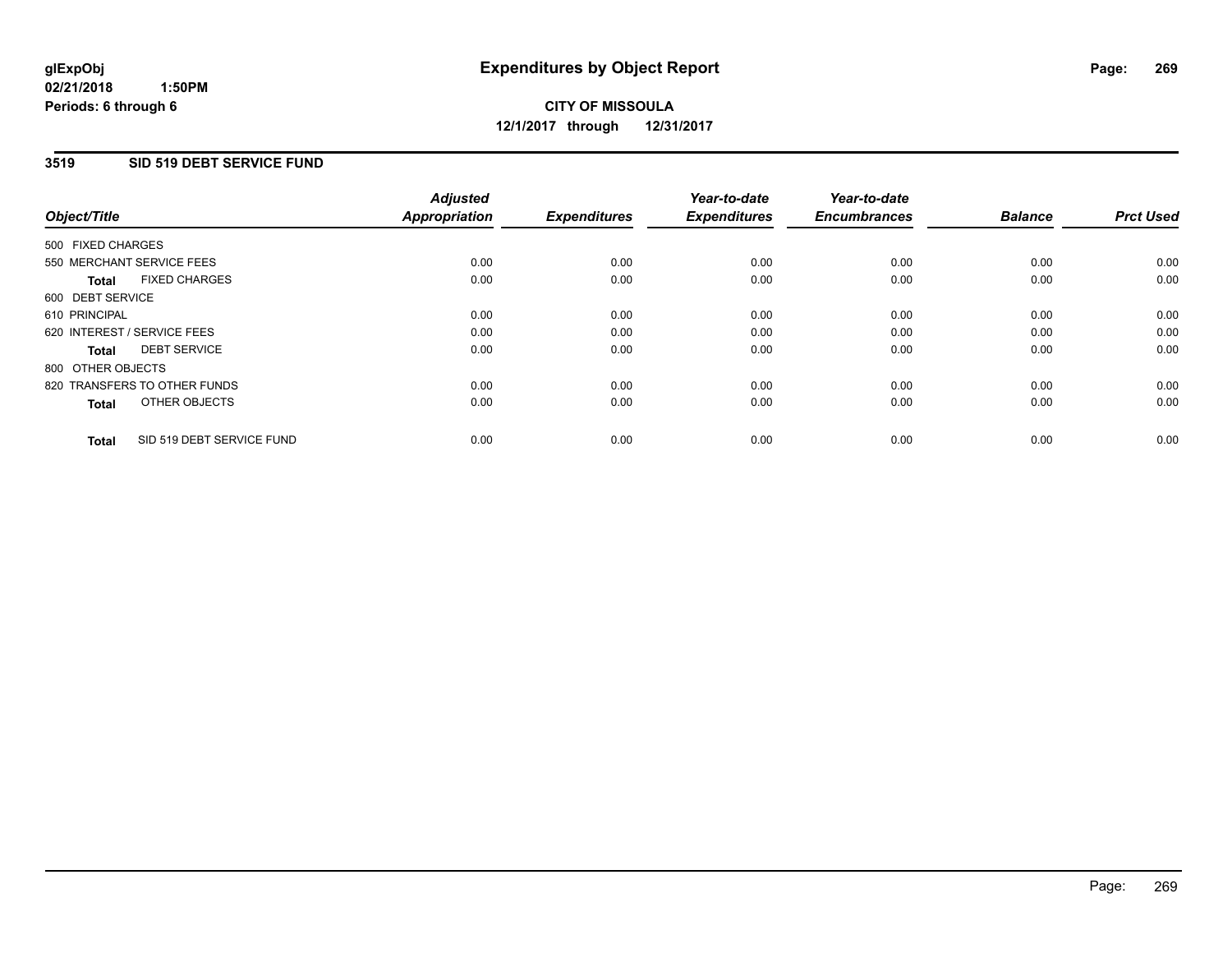**3520 SID 520 DEBT SERVICE FUND**

|                   |                             | <b>Adjusted</b> |                     | Year-to-date        | Year-to-date        |                |                  |
|-------------------|-----------------------------|-----------------|---------------------|---------------------|---------------------|----------------|------------------|
| Object/Title      |                             | Appropriation   | <b>Expenditures</b> | <b>Expenditures</b> | <b>Encumbrances</b> | <b>Balance</b> | <b>Prct Used</b> |
| 500 FIXED CHARGES |                             |                 |                     |                     |                     |                |                  |
|                   | 550 MERCHANT SERVICE FEES   | 0.00            | 0.00                | 0.00                | 0.00                | 0.00           | 0.00             |
| <b>Total</b>      | <b>FIXED CHARGES</b>        | 0.00            | 0.00                | 0.00                | 0.00                | 0.00           | 0.00             |
| 600 DEBT SERVICE  |                             |                 |                     |                     |                     |                |                  |
| 610 PRINCIPAL     |                             | 149.000.00      | 74.000.00           | 74,000.00           | 0.00                | 75.000.00      | 49.66            |
|                   | 620 INTEREST / SERVICE FEES | 10.560.00       | 6.020.00            | 6.021.56            | 0.00                | 4.538.44       | 57.02            |
| <b>Total</b>      | <b>DEBT SERVICE</b>         | 159.560.00      | 80,020.00           | 80.021.56           | 0.00                | 79.538.44      | 50.15            |
| <b>Total</b>      | NON-DEPARTMENTAL            | 159.560.00      | 80.020.00           | 80.021.56           | 0.00                | 79.538.44      | 50.15            |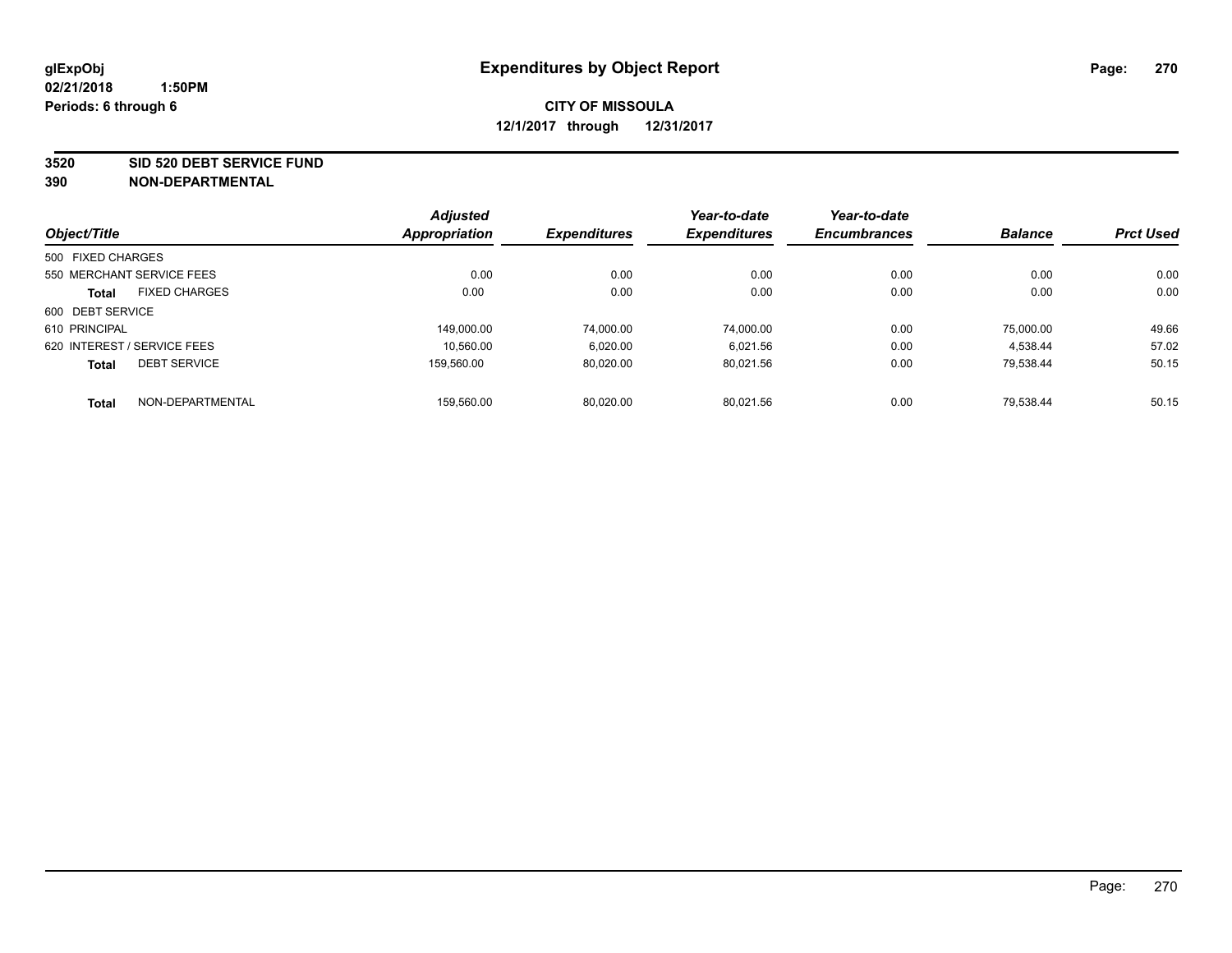### **3520 SID 520 DEBT SERVICE FUND**

| Object/Title      |                             | <b>Adjusted</b><br><b>Appropriation</b> | <b>Expenditures</b> | Year-to-date<br><b>Expenditures</b> | Year-to-date<br><b>Encumbrances</b> | <b>Balance</b> | <b>Prct Used</b> |
|-------------------|-----------------------------|-----------------------------------------|---------------------|-------------------------------------|-------------------------------------|----------------|------------------|
| 500 FIXED CHARGES |                             |                                         |                     |                                     |                                     |                |                  |
|                   | 550 MERCHANT SERVICE FEES   | 0.00                                    | 0.00                | 0.00                                | 0.00                                | 0.00           | 0.00             |
| <b>Total</b>      | <b>FIXED CHARGES</b>        | 0.00                                    | 0.00                | 0.00                                | 0.00                                | 0.00           | 0.00             |
| 600 DEBT SERVICE  |                             |                                         |                     |                                     |                                     |                |                  |
| 610 PRINCIPAL     |                             | 149,000.00                              | 74,000.00           | 74.000.00                           | 0.00                                | 75,000.00      | 49.66            |
|                   | 620 INTEREST / SERVICE FEES | 10.560.00                               | 6,020.00            | 6.021.56                            | 0.00                                | 4.538.44       | 57.02            |
| <b>Total</b>      | <b>DEBT SERVICE</b>         | 159.560.00                              | 80.020.00           | 80.021.56                           | 0.00                                | 79.538.44      | 50.15            |
| <b>Total</b>      | SID 520 DEBT SERVICE FUND   | 159.560.00                              | 80.020.00           | 80.021.56                           | 0.00                                | 79.538.44      | 50.15            |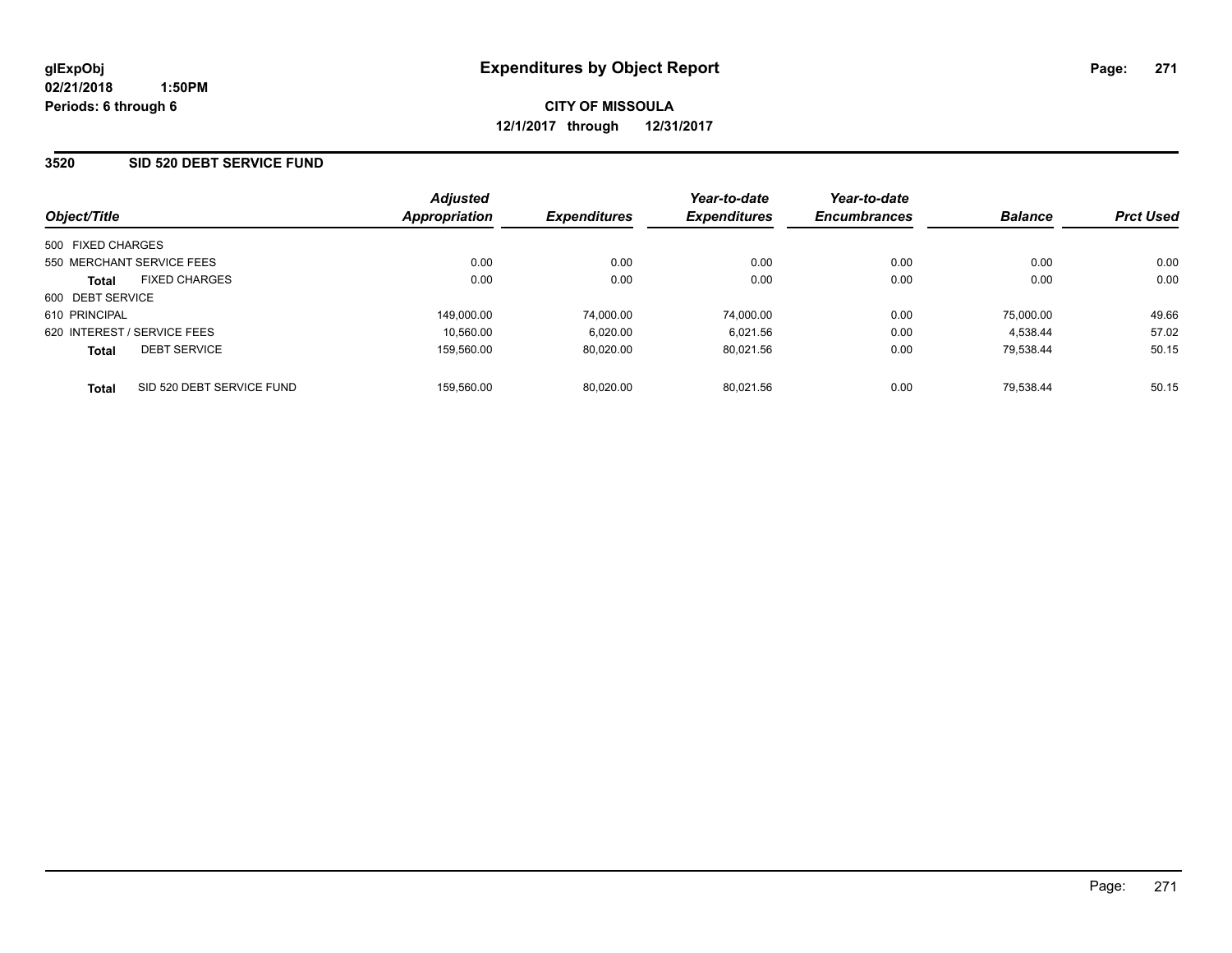#### **3521 SID 521 DEBT SERVICE FUND**

|                                      | <b>Adjusted</b>      |                     | Year-to-date        | Year-to-date        |                |                  |
|--------------------------------------|----------------------|---------------------|---------------------|---------------------|----------------|------------------|
| Object/Title                         | <b>Appropriation</b> | <b>Expenditures</b> | <b>Expenditures</b> | <b>Encumbrances</b> | <b>Balance</b> | <b>Prct Used</b> |
| 500 FIXED CHARGES                    |                      |                     |                     |                     |                |                  |
| 550 MERCHANT SERVICE FEES            | 0.00                 | 0.00                | 0.00                | 0.00                | 0.00           | 0.00             |
| <b>FIXED CHARGES</b><br><b>Total</b> | 0.00                 | 0.00                | 0.00                | 0.00                | 0.00           | 0.00             |
| 600 DEBT SERVICE                     |                      |                     |                     |                     |                |                  |
| 610 PRINCIPAL                        | 68.00                | 0.00                | 0.00                | 0.00                | 68.00          | 0.00             |
| 620 INTEREST / SERVICE FEES          | 3.00                 | 1.77                | 1.77                | 0.00                | 1.23           | 59.00            |
| <b>DEBT SERVICE</b><br><b>Total</b>  | 71.00                | 1.77                | 1.77                | 0.00                | 69.23          | 2.49             |
| NON-DEPARTMENTAL<br>Total            | 71.00                | 1.77                | 1.77                | 0.00                | 69.23          | 2.49             |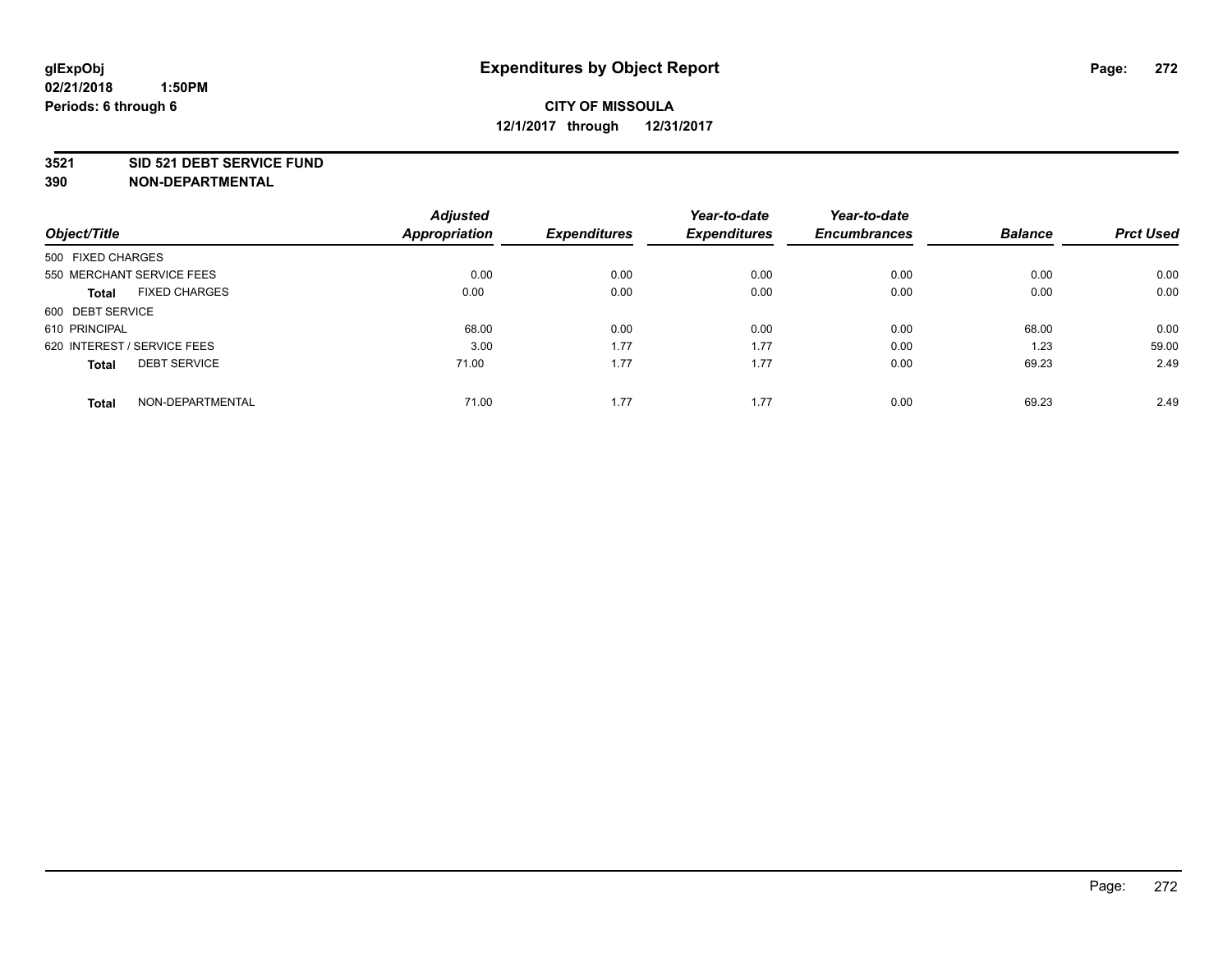### **3521 SID 521 DEBT SERVICE FUND**

| Object/Title                              | <b>Adjusted</b><br>Appropriation | <b>Expenditures</b> | Year-to-date<br><b>Expenditures</b> | Year-to-date<br><b>Encumbrances</b> | <b>Balance</b> | <b>Prct Used</b> |
|-------------------------------------------|----------------------------------|---------------------|-------------------------------------|-------------------------------------|----------------|------------------|
| 500 FIXED CHARGES                         |                                  |                     |                                     |                                     |                |                  |
| 550 MERCHANT SERVICE FEES                 | 0.00                             | 0.00                | 0.00                                | 0.00                                | 0.00           | 0.00             |
| <b>FIXED CHARGES</b><br><b>Total</b>      | 0.00                             | 0.00                | 0.00                                | 0.00                                | 0.00           | 0.00             |
| 600 DEBT SERVICE                          |                                  |                     |                                     |                                     |                |                  |
| 610 PRINCIPAL                             | 68.00                            | 0.00                | 0.00                                | 0.00                                | 68.00          | 0.00             |
| 620 INTEREST / SERVICE FEES               | 3.00                             | 1.77                | 1.77                                | 0.00                                | 1.23           | 59.00            |
| <b>DEBT SERVICE</b><br><b>Total</b>       | 71.00                            | 1.77                | 1.77                                | 0.00                                | 69.23          | 2.49             |
| SID 521 DEBT SERVICE FUND<br><b>Total</b> | 71.00                            | 1.77                | 1.77                                | 0.00                                | 69.23          | 2.49             |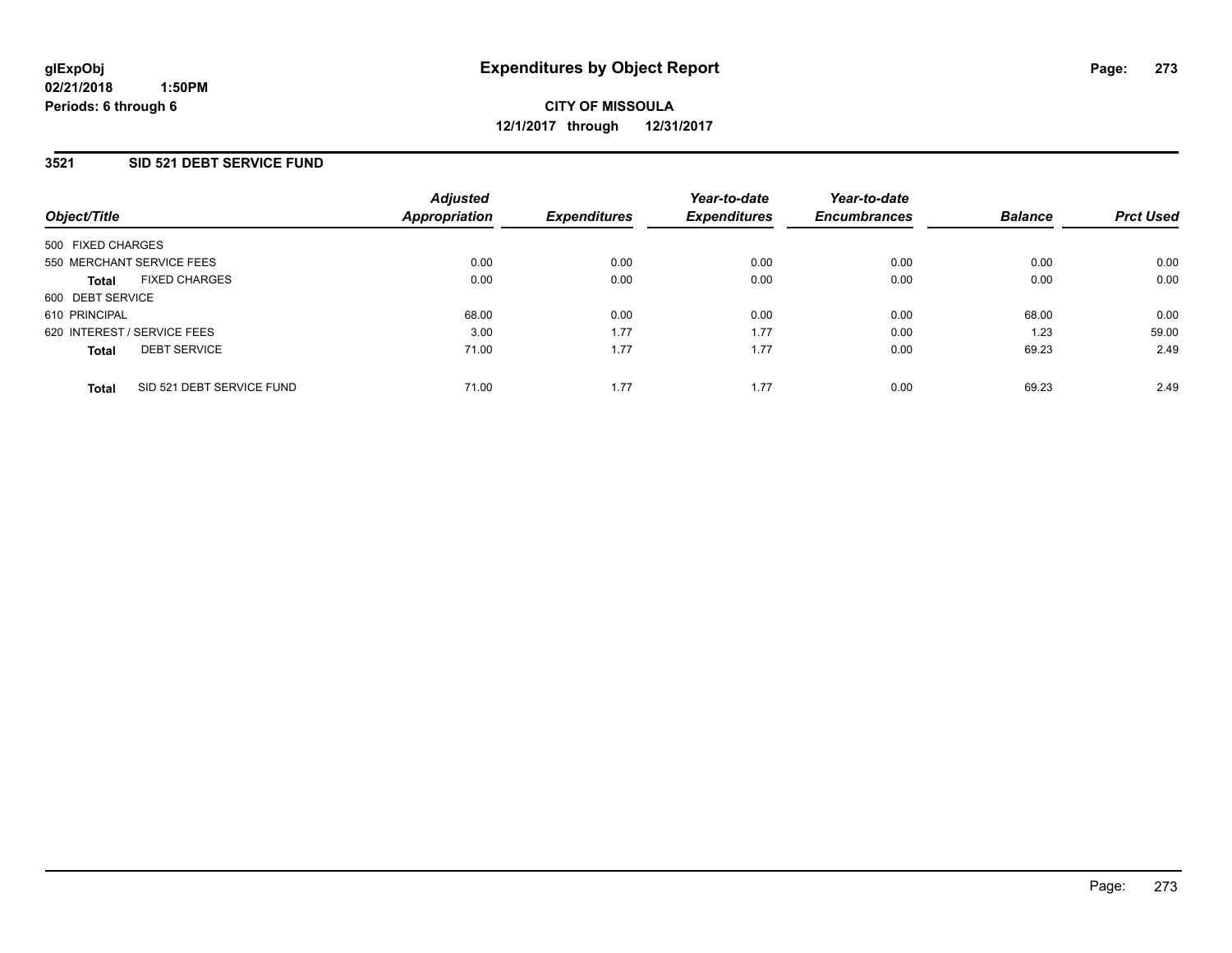#### **3522 SID 522 DEBT SERVICE FUND**

|                                      | <b>Adjusted</b>      |                     | Year-to-date        | Year-to-date        |                |                  |
|--------------------------------------|----------------------|---------------------|---------------------|---------------------|----------------|------------------|
| Object/Title                         | <b>Appropriation</b> | <b>Expenditures</b> | <b>Expenditures</b> | <b>Encumbrances</b> | <b>Balance</b> | <b>Prct Used</b> |
| 500 FIXED CHARGES                    |                      |                     |                     |                     |                |                  |
| 550 MERCHANT SERVICE FEES            | 0.00                 | 0.00                | 0.00                | 0.00                | 0.00           | 0.00             |
| <b>FIXED CHARGES</b><br><b>Total</b> | 0.00                 | 0.00                | 0.00                | 0.00                | 0.00           | 0.00             |
| 600 DEBT SERVICE                     |                      |                     |                     |                     |                |                  |
| 610 PRINCIPAL                        | 98.00                | 0.00                | 0.00                | 0.00                | 98.00          | 0.00             |
| 620 INTEREST / SERVICE FEES          | 5.00                 | 2.56                | 4.85                | 0.00                | 0.15           | 97.00            |
| <b>DEBT SERVICE</b><br><b>Total</b>  | 103.00               | 2.56                | 4.85                | 0.00                | 98.15          | 4.71             |
| NON-DEPARTMENTAL<br><b>Total</b>     | 103.00               | 2.56                | 4.85                | 0.00                | 98.15          | 4.71             |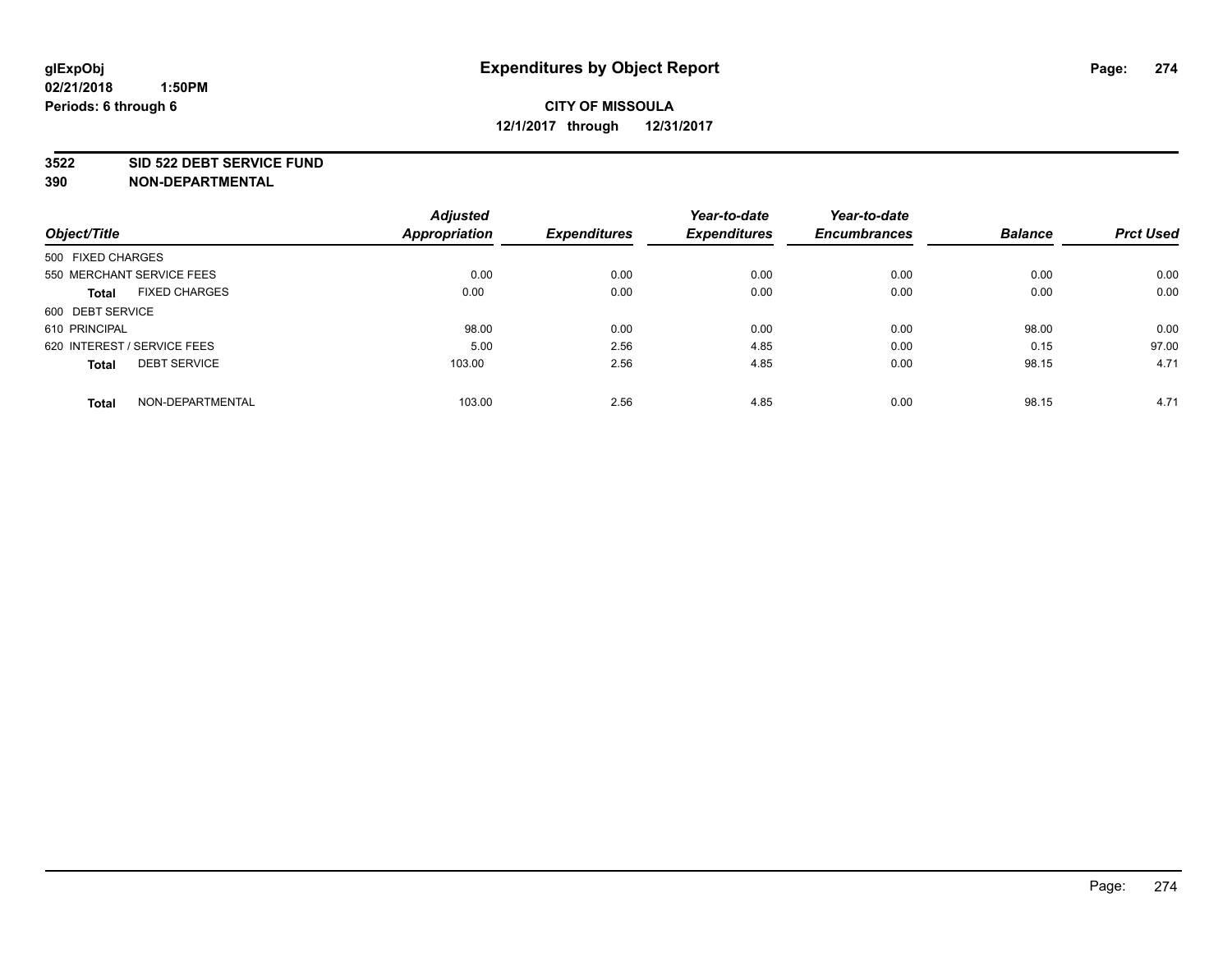### **3522 SID 522 DEBT SERVICE FUND**

| Object/Title                              | <b>Adjusted</b><br>Appropriation | <b>Expenditures</b> | Year-to-date<br><b>Expenditures</b> | Year-to-date<br><b>Encumbrances</b> | <b>Balance</b> | <b>Prct Used</b> |
|-------------------------------------------|----------------------------------|---------------------|-------------------------------------|-------------------------------------|----------------|------------------|
|                                           |                                  |                     |                                     |                                     |                |                  |
| 500 FIXED CHARGES                         |                                  |                     |                                     |                                     |                |                  |
| 550 MERCHANT SERVICE FEES                 | 0.00                             | 0.00                | 0.00                                | 0.00                                | 0.00           | 0.00             |
| <b>FIXED CHARGES</b><br><b>Total</b>      | 0.00                             | 0.00                | 0.00                                | 0.00                                | 0.00           | 0.00             |
| 600 DEBT SERVICE                          |                                  |                     |                                     |                                     |                |                  |
| 610 PRINCIPAL                             | 98.00                            | 0.00                | 0.00                                | 0.00                                | 98.00          | 0.00             |
| 620 INTEREST / SERVICE FEES               | 5.00                             | 2.56                | 4.85                                | 0.00                                | 0.15           | 97.00            |
| <b>DEBT SERVICE</b><br><b>Total</b>       | 103.00                           | 2.56                | 4.85                                | 0.00                                | 98.15          | 4.71             |
| SID 522 DEBT SERVICE FUND<br><b>Total</b> | 103.00                           | 2.56                | 4.85                                | 0.00                                | 98.15          | 4.71             |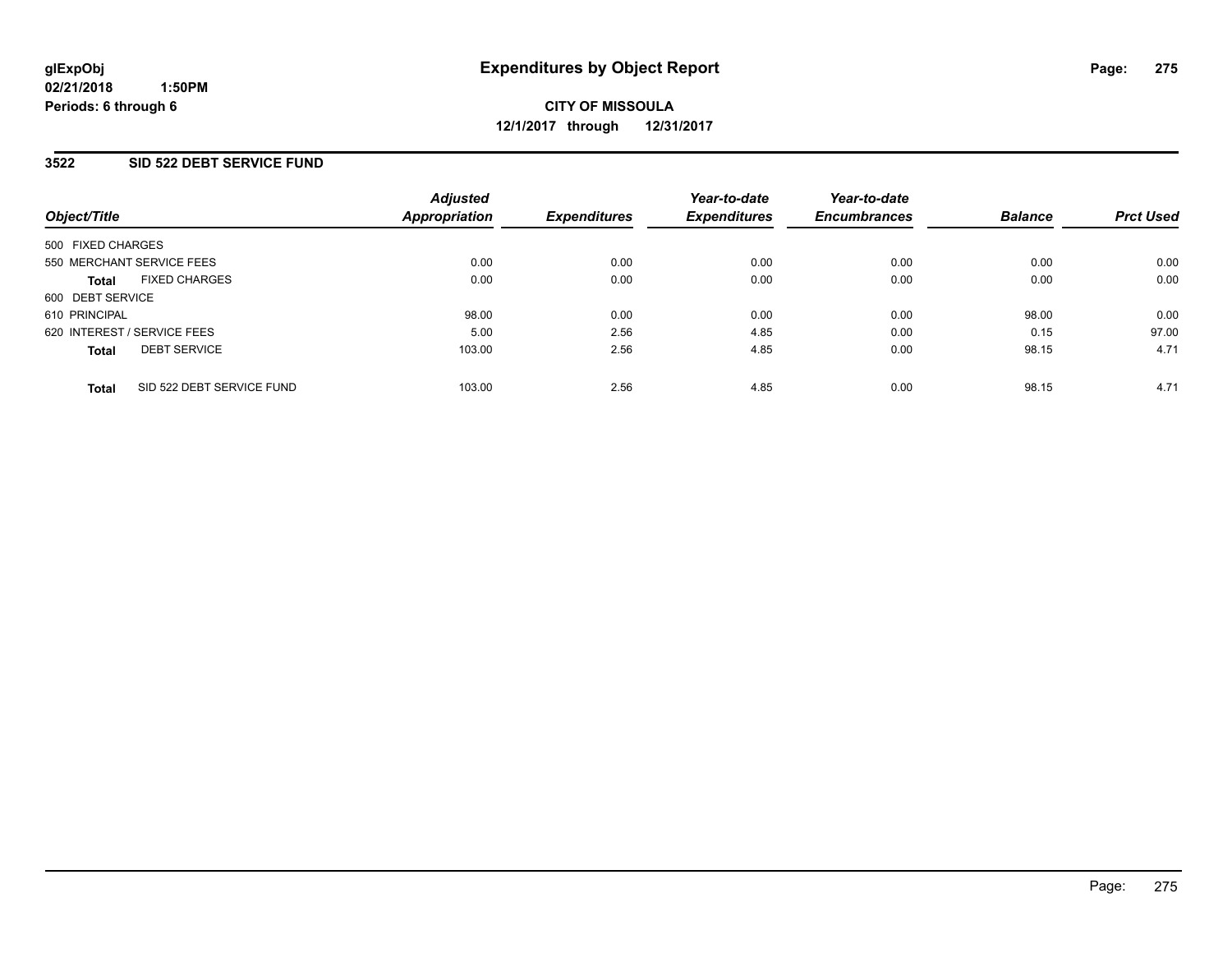**3524 SID 524 DEBT SERVICE FUND**

|                   |                             | <b>Adjusted</b> |                     | Year-to-date        | Year-to-date        |                |                  |
|-------------------|-----------------------------|-----------------|---------------------|---------------------|---------------------|----------------|------------------|
| Object/Title      |                             | Appropriation   | <b>Expenditures</b> | <b>Expenditures</b> | <b>Encumbrances</b> | <b>Balance</b> | <b>Prct Used</b> |
| 500 FIXED CHARGES |                             |                 |                     |                     |                     |                |                  |
|                   | 550 MERCHANT SERVICE FEES   | 0.00            | 0.00                | 0.00                | 0.00                | 0.00           | 0.00             |
| <b>Total</b>      | <b>FIXED CHARGES</b>        | 0.00            | 0.00                | 0.00                | 0.00                | 0.00           | 0.00             |
| 600 DEBT SERVICE  |                             |                 |                     |                     |                     |                |                  |
| 610 PRINCIPAL     |                             | 243.000.00      | 120.000.00          | 120.000.00          | 0.00                | 123.000.00     | 49.38            |
|                   | 620 INTEREST / SERVICE FEES | 62.160.00       | 32.280.00           | 32.280.00           | 0.00                | 29.880.00      | 51.93            |
| <b>Total</b>      | <b>DEBT SERVICE</b>         | 305.160.00      | 152.280.00          | 152.280.00          | 0.00                | 152.880.00     | 49.90            |
| <b>Total</b>      | NON-DEPARTMENTAL            | 305.160.00      | 152.280.00          | 152.280.00          | 0.00                | 152.880.00     | 49.90            |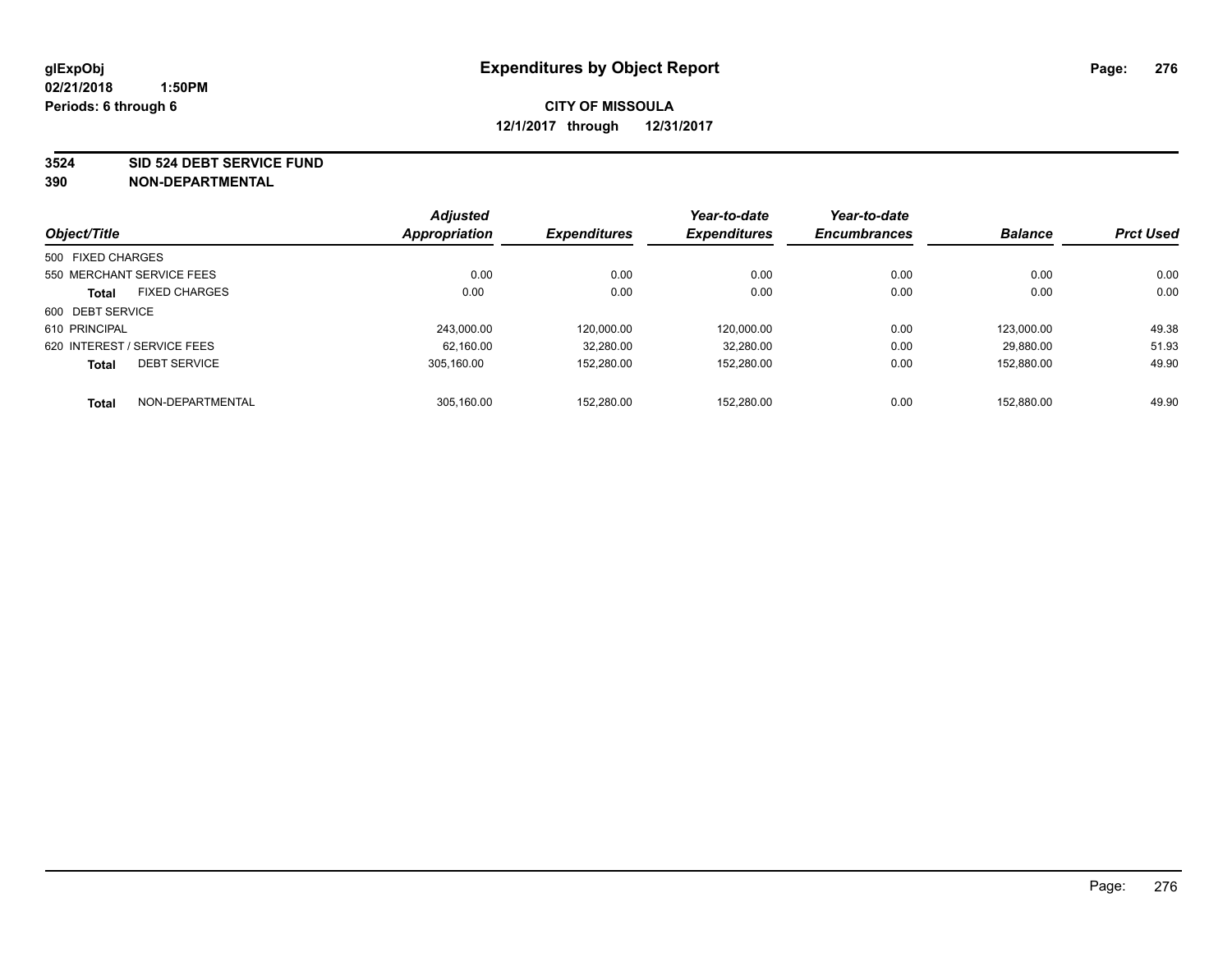### **3524 SID 524 DEBT SERVICE FUND**

| Object/Title                         |                           | <b>Adjusted</b><br><b>Appropriation</b> | <b>Expenditures</b> | Year-to-date<br><b>Expenditures</b> | Year-to-date<br><b>Encumbrances</b> | <b>Balance</b> | <b>Prct Used</b> |
|--------------------------------------|---------------------------|-----------------------------------------|---------------------|-------------------------------------|-------------------------------------|----------------|------------------|
| 500 FIXED CHARGES                    |                           |                                         |                     |                                     |                                     |                |                  |
| 550 MERCHANT SERVICE FEES            |                           | 0.00                                    | 0.00                | 0.00                                | 0.00                                | 0.00           | 0.00             |
| <b>FIXED CHARGES</b><br><b>Total</b> |                           | 0.00                                    | 0.00                | 0.00                                | 0.00                                | 0.00           | 0.00             |
| 600 DEBT SERVICE                     |                           |                                         |                     |                                     |                                     |                |                  |
| 610 PRINCIPAL                        |                           | 243.000.00                              | 120,000.00          | 120.000.00                          | 0.00                                | 123.000.00     | 49.38            |
| 620 INTEREST / SERVICE FEES          |                           | 62,160.00                               | 32.280.00           | 32,280.00                           | 0.00                                | 29.880.00      | 51.93            |
| <b>DEBT SERVICE</b><br><b>Total</b>  |                           | 305.160.00                              | 152.280.00          | 152,280.00                          | 0.00                                | 152.880.00     | 49.90            |
| <b>Total</b>                         | SID 524 DEBT SERVICE FUND | 305.160.00                              | 152.280.00          | 152.280.00                          | 0.00                                | 152.880.00     | 49.90            |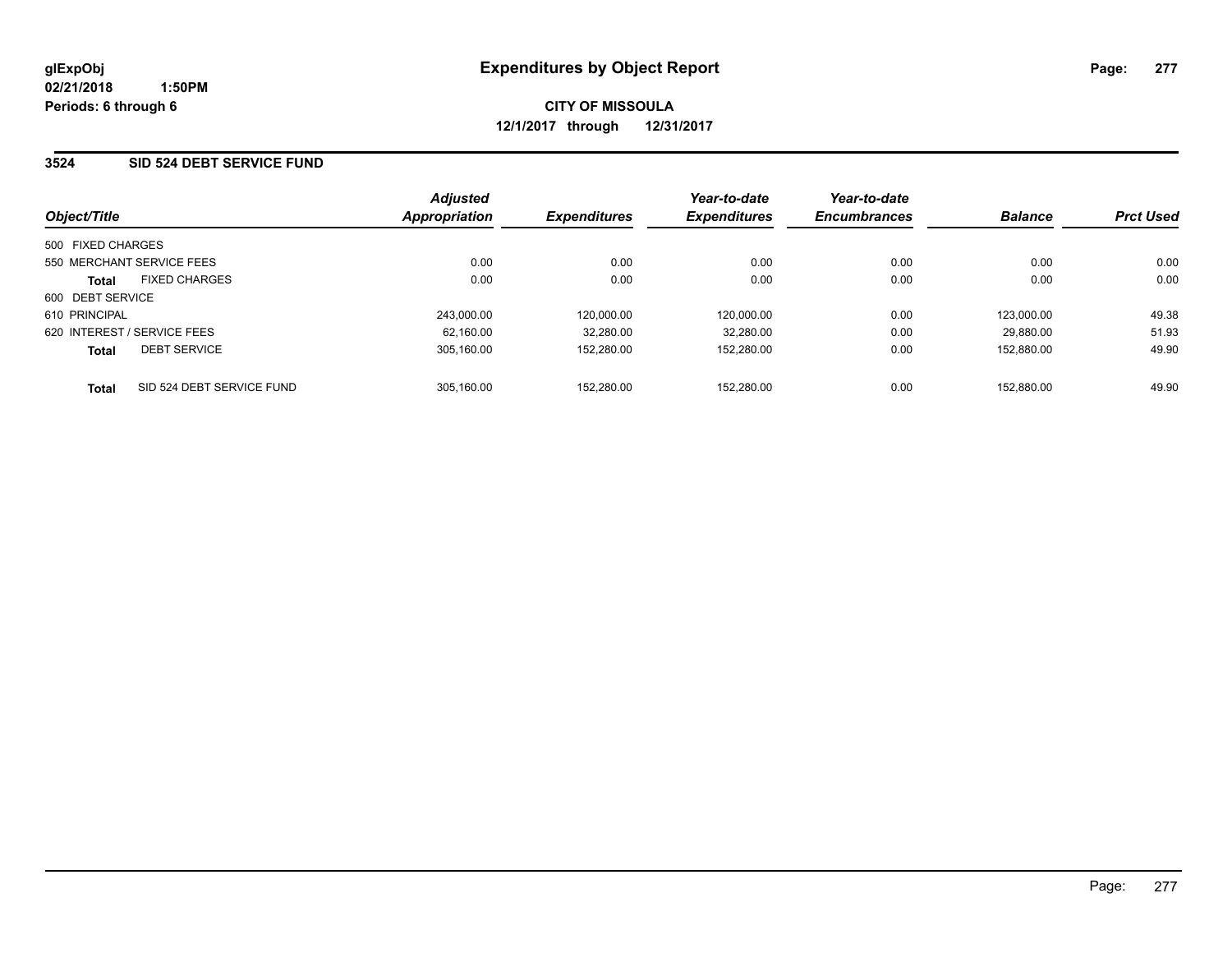**3525 SID 525 DEBT SERVICE FUND**

|                             |                      | <b>Adjusted</b> |                     | Year-to-date        | Year-to-date        |                |                  |
|-----------------------------|----------------------|-----------------|---------------------|---------------------|---------------------|----------------|------------------|
| Object/Title                |                      | Appropriation   | <b>Expenditures</b> | <b>Expenditures</b> | <b>Encumbrances</b> | <b>Balance</b> | <b>Prct Used</b> |
| 500 FIXED CHARGES           |                      |                 |                     |                     |                     |                |                  |
| 550 MERCHANT SERVICE FEES   |                      | 0.00            | 0.00                | 0.00                | 0.00                | 0.00           | 0.00             |
| <b>Total</b>                | <b>FIXED CHARGES</b> | 0.00            | 0.00                | 0.00                | 0.00                | 0.00           | 0.00             |
| 600 DEBT SERVICE            |                      |                 |                     |                     |                     |                |                  |
| 610 PRINCIPAL               |                      | 30,000.00       | 15.000.00           | 15.000.00           | 0.00                | 15.000.00      | 50.00            |
| 620 INTEREST / SERVICE FEES |                      | 3.300.00        | 1,800.00            | 1,800.00            | 0.00                | 1,500.00       | 54.55            |
| <b>Total</b>                | <b>DEBT SERVICE</b>  | 33.300.00       | 16,800.00           | 16.800.00           | 0.00                | 16.500.00      | 50.45            |
| <b>Total</b>                | NON-DEPARTMENTAL     | 33,300.00       | 16.800.00           | 16.800.00           | 0.00                | 16.500.00      | 50.45            |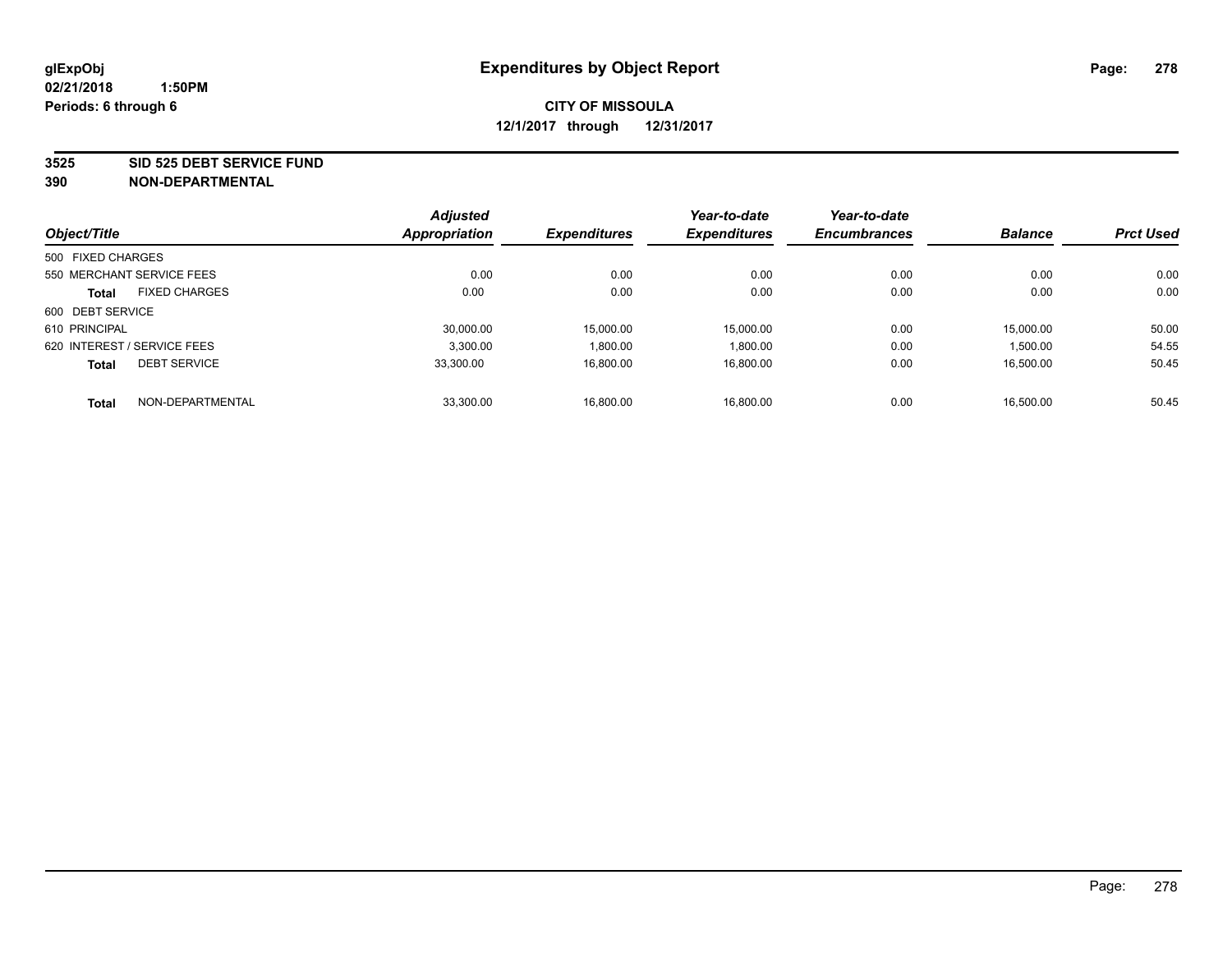### **3525 SID 525 DEBT SERVICE FUND**

| Object/Title                              | <b>Adjusted</b><br>Appropriation | <b>Expenditures</b> | Year-to-date<br><b>Expenditures</b> | Year-to-date<br><b>Encumbrances</b> | <b>Balance</b> | <b>Prct Used</b> |
|-------------------------------------------|----------------------------------|---------------------|-------------------------------------|-------------------------------------|----------------|------------------|
| 500 FIXED CHARGES                         |                                  |                     |                                     |                                     |                |                  |
| 550 MERCHANT SERVICE FEES                 | 0.00                             | 0.00                | 0.00                                | 0.00                                | 0.00           | 0.00             |
| <b>FIXED CHARGES</b><br><b>Total</b>      | 0.00                             | 0.00                | 0.00                                | 0.00                                | 0.00           | 0.00             |
| 600 DEBT SERVICE                          |                                  |                     |                                     |                                     |                |                  |
| 610 PRINCIPAL                             | 30,000.00                        | 15.000.00           | 15.000.00                           | 0.00                                | 15,000.00      | 50.00            |
| 620 INTEREST / SERVICE FEES               | 3.300.00                         | 1,800.00            | 1,800.00                            | 0.00                                | 1,500.00       | 54.55            |
| <b>DEBT SERVICE</b><br><b>Total</b>       | 33.300.00                        | 16.800.00           | 16.800.00                           | 0.00                                | 16.500.00      | 50.45            |
| SID 525 DEBT SERVICE FUND<br><b>Total</b> | 33.300.00                        | 16.800.00           | 16.800.00                           | 0.00                                | 16.500.00      | 50.45            |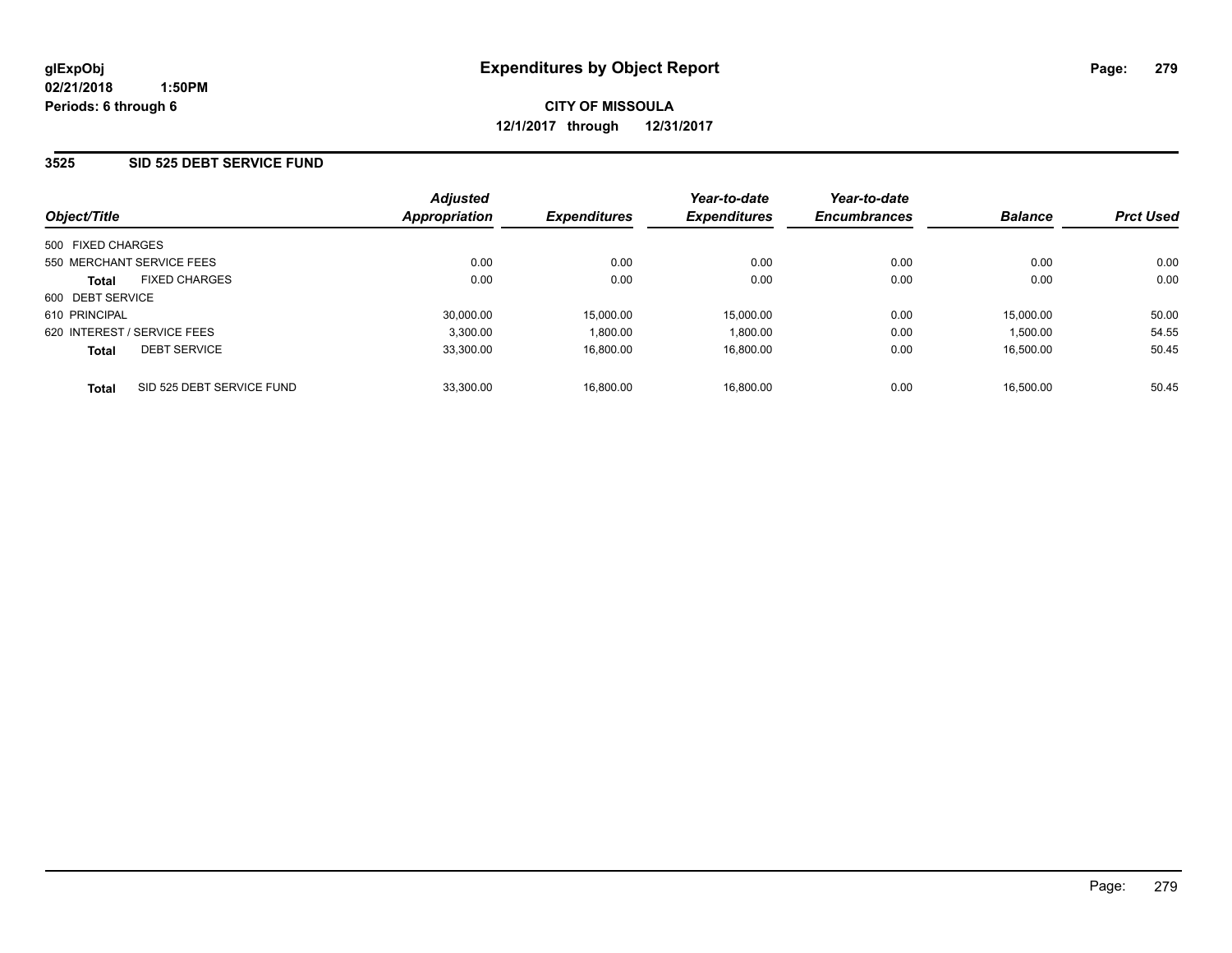**3526 SID 526 DEBT SERVICE FUND**

|                   |                             | <b>Adjusted</b> |                     | Year-to-date        | Year-to-date        |                |                  |
|-------------------|-----------------------------|-----------------|---------------------|---------------------|---------------------|----------------|------------------|
| Object/Title      |                             | Appropriation   | <b>Expenditures</b> | <b>Expenditures</b> | <b>Encumbrances</b> | <b>Balance</b> | <b>Prct Used</b> |
| 500 FIXED CHARGES |                             |                 |                     |                     |                     |                |                  |
|                   | 550 MERCHANT SERVICE FEES   | 0.00            | 0.00                | 0.00                | 0.00                | 0.00           | 0.00             |
| <b>Total</b>      | <b>FIXED CHARGES</b>        | 0.00            | 0.00                | 0.00                | 0.00                | 0.00           | 0.00             |
| 600 DEBT SERVICE  |                             |                 |                     |                     |                     |                |                  |
| 610 PRINCIPAL     |                             | 166.000.00      | 93,000.00           | 93,000.00           | 0.00                | 73.000.00      | 56.02            |
|                   | 620 INTEREST / SERVICE FEES | 26.640.00       | 18.602.50           | 18,602.50           | 0.00                | 8,037.50       | 69.83            |
| <b>Total</b>      | <b>DEBT SERVICE</b>         | 192.640.00      | 111.602.50          | 111.602.50          | 0.00                | 81.037.50      | 57.93            |
| <b>Total</b>      | NON-DEPARTMENTAL            | 192.640.00      | 111.602.50          | 111.602.50          | 0.00                | 81.037.50      | 57.93            |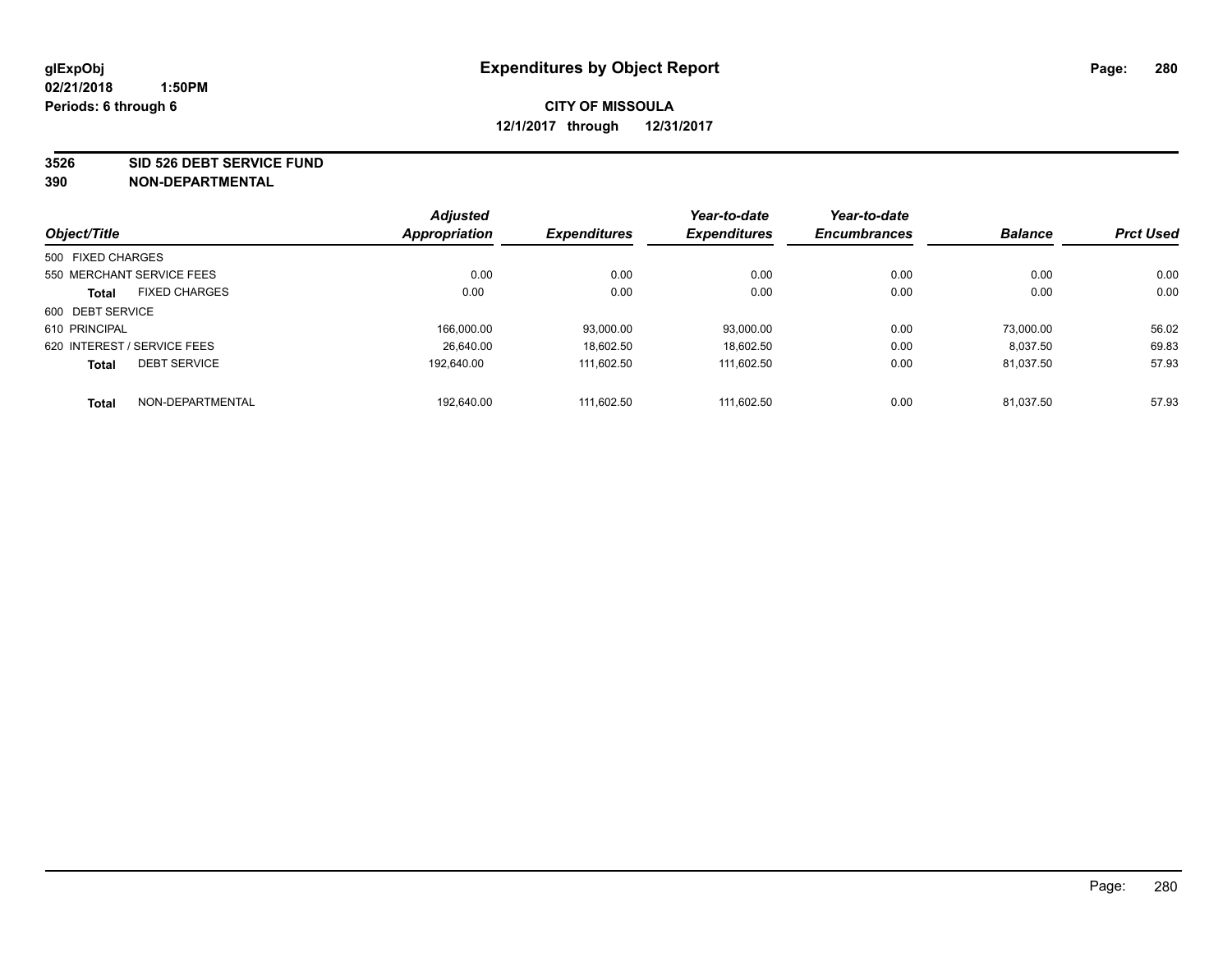### **3526 SID 526 DEBT SERVICE FUND**

|                             |                           | <b>Adjusted</b>      |                     | Year-to-date        | Year-to-date        |                |                  |
|-----------------------------|---------------------------|----------------------|---------------------|---------------------|---------------------|----------------|------------------|
| Object/Title                |                           | <b>Appropriation</b> | <b>Expenditures</b> | <b>Expenditures</b> | <b>Encumbrances</b> | <b>Balance</b> | <b>Prct Used</b> |
| 500 FIXED CHARGES           |                           |                      |                     |                     |                     |                |                  |
| 550 MERCHANT SERVICE FEES   |                           | 0.00                 | 0.00                | 0.00                | 0.00                | 0.00           | 0.00             |
| <b>Total</b>                | <b>FIXED CHARGES</b>      | 0.00                 | 0.00                | 0.00                | 0.00                | 0.00           | 0.00             |
| 600 DEBT SERVICE            |                           |                      |                     |                     |                     |                |                  |
| 610 PRINCIPAL               |                           | 166,000.00           | 93,000.00           | 93.000.00           | 0.00                | 73.000.00      | 56.02            |
| 620 INTEREST / SERVICE FEES |                           | 26.640.00            | 18.602.50           | 18.602.50           | 0.00                | 8.037.50       | 69.83            |
| <b>Total</b>                | <b>DEBT SERVICE</b>       | 192.640.00           | 111.602.50          | 111.602.50          | 0.00                | 81.037.50      | 57.93            |
| <b>Total</b>                | SID 526 DEBT SERVICE FUND | 192.640.00           | 111.602.50          | 111.602.50          | 0.00                | 81.037.50      | 57.93            |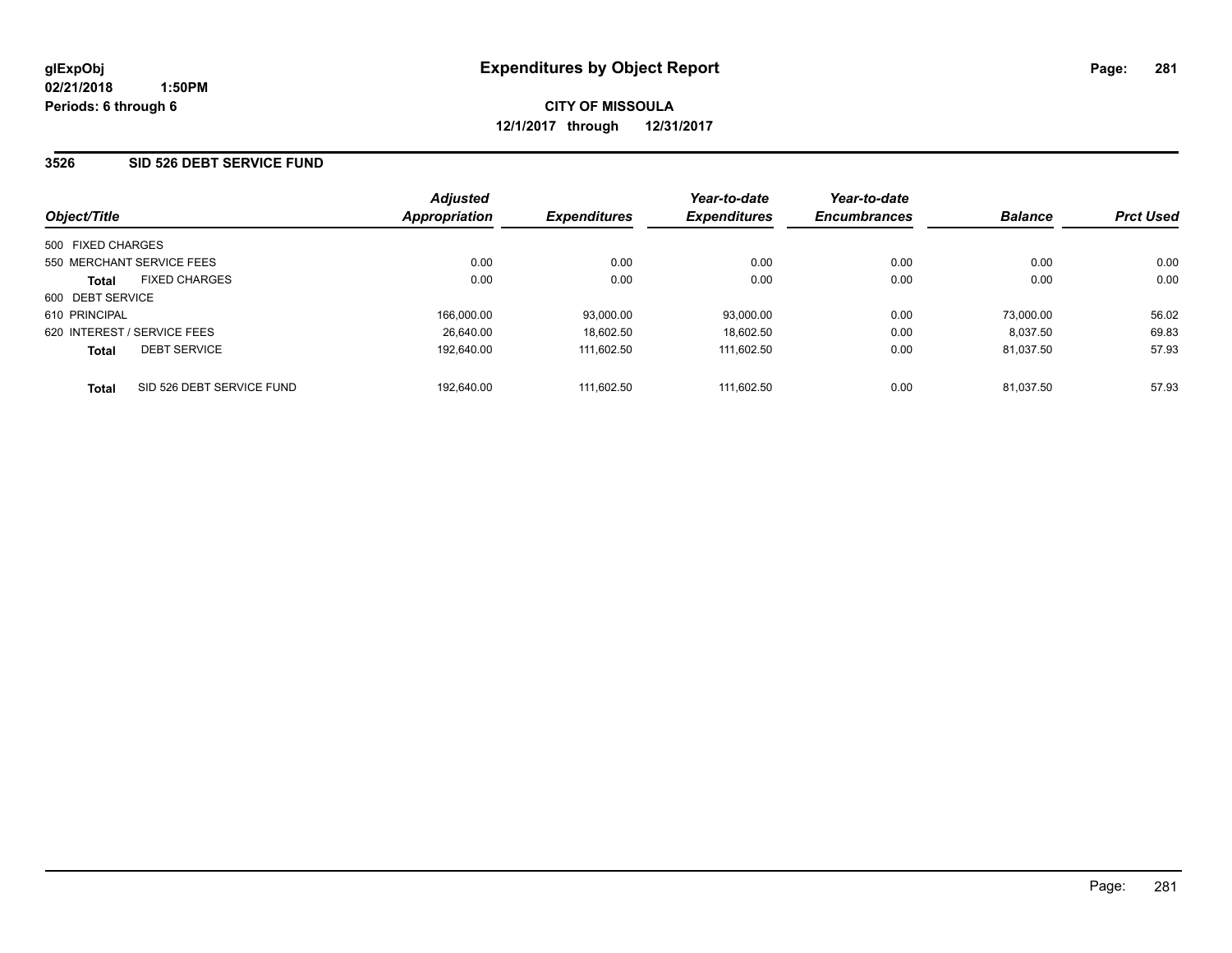# **glExpObj Expenditures by Object Report Page: 282**

### **CITY OF MISSOULA 12/1/2017 through 12/31/2017**

**3527 SID 527 DEBT SERVICE FUND**

**000 \*\*\* Title Not Found \*\*\***

| Object/Title                            | <b>Adjusted</b><br>Appropriation | <b>Expenditures</b> | Year-to-date<br><b>Expenditures</b> | Year-to-date<br><b>Encumbrances</b> | <b>Balance</b> | <b>Prct Used</b> |
|-----------------------------------------|----------------------------------|---------------------|-------------------------------------|-------------------------------------|----------------|------------------|
| 800 OTHER OBJECTS                       |                                  |                     |                                     |                                     |                |                  |
| 820 TRANSFERS TO OTHER FUNDS            | 0.00                             | 0.00                | 0.00                                | 0.00                                | 0.00           | 0.00             |
| OTHER OBJECTS<br><b>Total</b>           | 0.00                             | 0.00                | 0.00                                | 0.00                                | 0.00           | 0.00             |
| *** Title Not Found ***<br><b>Total</b> | 0.00                             | 0.00                | 0.00                                | 0.00                                | 0.00           | 0.00             |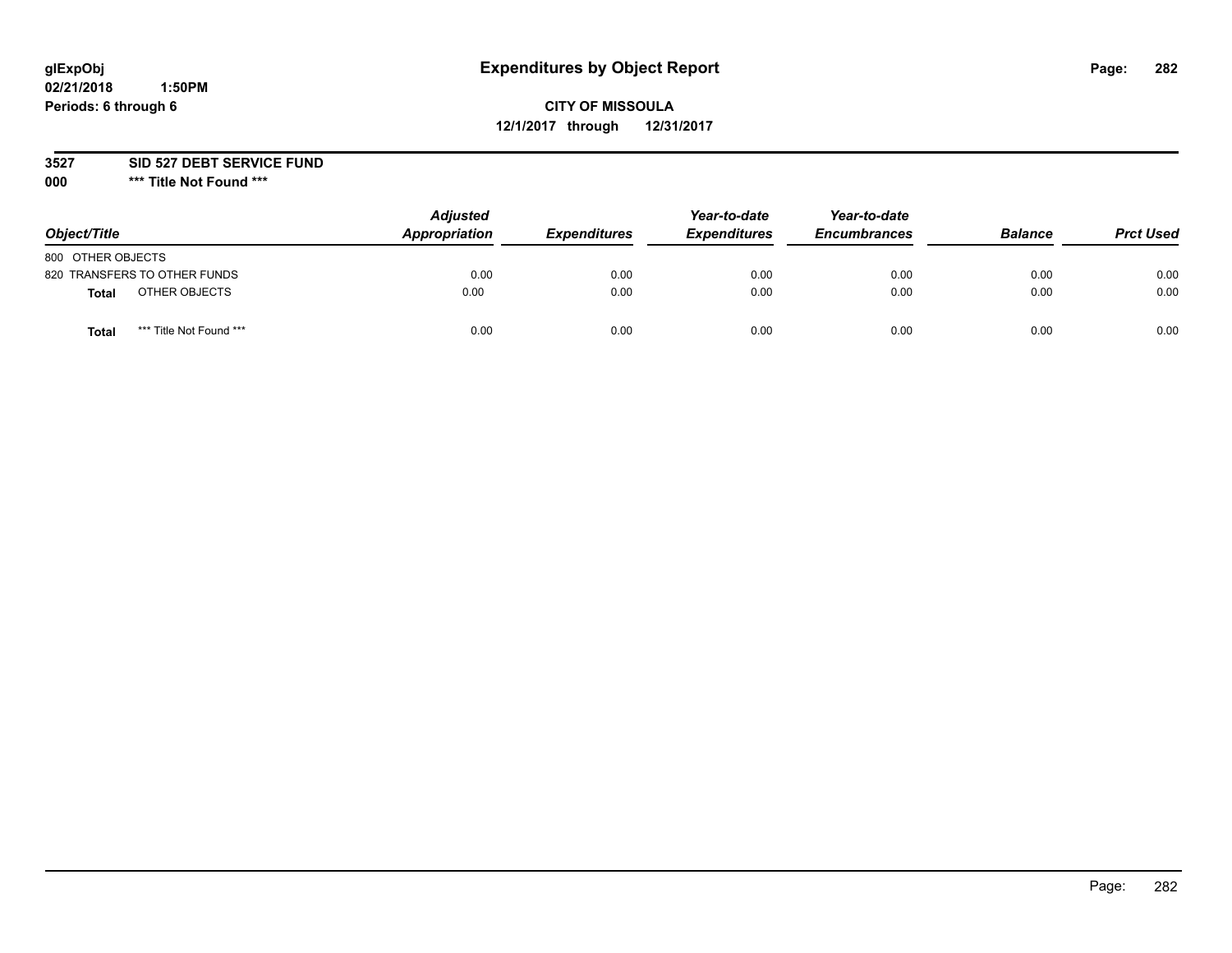#### **3527 SID 527 DEBT SERVICE FUND**

| Object/Title                         | <b>Adjusted</b><br><b>Appropriation</b> | <b>Expenditures</b> | Year-to-date<br><b>Expenditures</b> | Year-to-date<br><b>Encumbrances</b> | <b>Balance</b> | <b>Prct Used</b> |
|--------------------------------------|-----------------------------------------|---------------------|-------------------------------------|-------------------------------------|----------------|------------------|
|                                      |                                         |                     |                                     |                                     |                |                  |
| 500 FIXED CHARGES                    |                                         |                     |                                     |                                     |                |                  |
| 550 MERCHANT SERVICE FEES            | 0.00                                    | 0.00                | 0.00                                | 0.00                                | 0.00           | 0.00             |
| <b>FIXED CHARGES</b><br><b>Total</b> | 0.00                                    | 0.00                | 0.00                                | 0.00                                | 0.00           | 0.00             |
| 600 DEBT SERVICE                     |                                         |                     |                                     |                                     |                |                  |
| 610 PRINCIPAL                        | 0.00                                    | 0.00                | 0.00                                | 0.00                                | 0.00           | 0.00             |
| 620 INTEREST / SERVICE FEES          | 0.00                                    | 0.00                | 0.00                                | 0.00                                | 0.00           | 0.00             |
| <b>DEBT SERVICE</b><br>Total         | 0.00                                    | 0.00                | 0.00                                | 0.00                                | 0.00           | 0.00             |
|                                      |                                         |                     |                                     |                                     |                |                  |
| NON-DEPARTMENTAL<br><b>Total</b>     | 0.00                                    | 0.00                | 0.00                                | 0.00                                | 0.00           | 0.00             |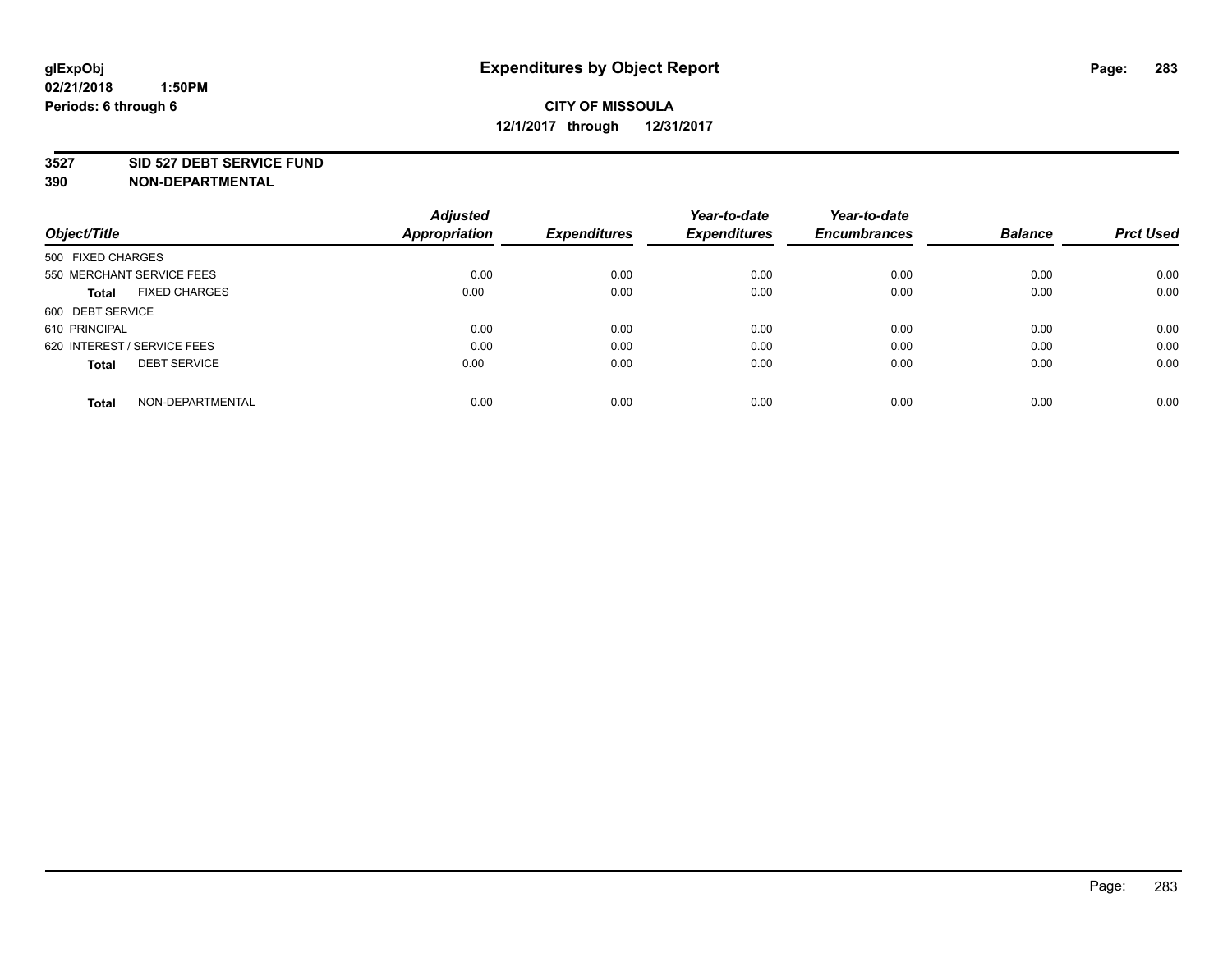### **3527 SID 527 DEBT SERVICE FUND**

| Object/Title                              | <b>Adjusted</b><br><b>Appropriation</b> | <b>Expenditures</b> | Year-to-date<br><b>Expenditures</b> | Year-to-date<br><b>Encumbrances</b> | <b>Balance</b> | <b>Prct Used</b> |
|-------------------------------------------|-----------------------------------------|---------------------|-------------------------------------|-------------------------------------|----------------|------------------|
| 500 FIXED CHARGES                         |                                         |                     |                                     |                                     |                |                  |
| 550 MERCHANT SERVICE FEES                 | 0.00                                    | 0.00                | 0.00                                | 0.00                                | 0.00           | 0.00             |
| <b>FIXED CHARGES</b><br>Total             | 0.00                                    | 0.00                | 0.00                                | 0.00                                | 0.00           | 0.00             |
| 600 DEBT SERVICE                          |                                         |                     |                                     |                                     |                |                  |
| 610 PRINCIPAL                             | 0.00                                    | 0.00                | 0.00                                | 0.00                                | 0.00           | 0.00             |
| 620 INTEREST / SERVICE FEES               | 0.00                                    | 0.00                | 0.00                                | 0.00                                | 0.00           | 0.00             |
| <b>DEBT SERVICE</b><br>Total              | 0.00                                    | 0.00                | 0.00                                | 0.00                                | 0.00           | 0.00             |
| 800 OTHER OBJECTS                         |                                         |                     |                                     |                                     |                |                  |
| 820 TRANSFERS TO OTHER FUNDS              | 0.00                                    | 0.00                | 0.00                                | 0.00                                | 0.00           | 0.00             |
| OTHER OBJECTS<br><b>Total</b>             | 0.00                                    | 0.00                | 0.00                                | 0.00                                | 0.00           | 0.00             |
| SID 527 DEBT SERVICE FUND<br><b>Total</b> | 0.00                                    | 0.00                | 0.00                                | 0.00                                | 0.00           | 0.00             |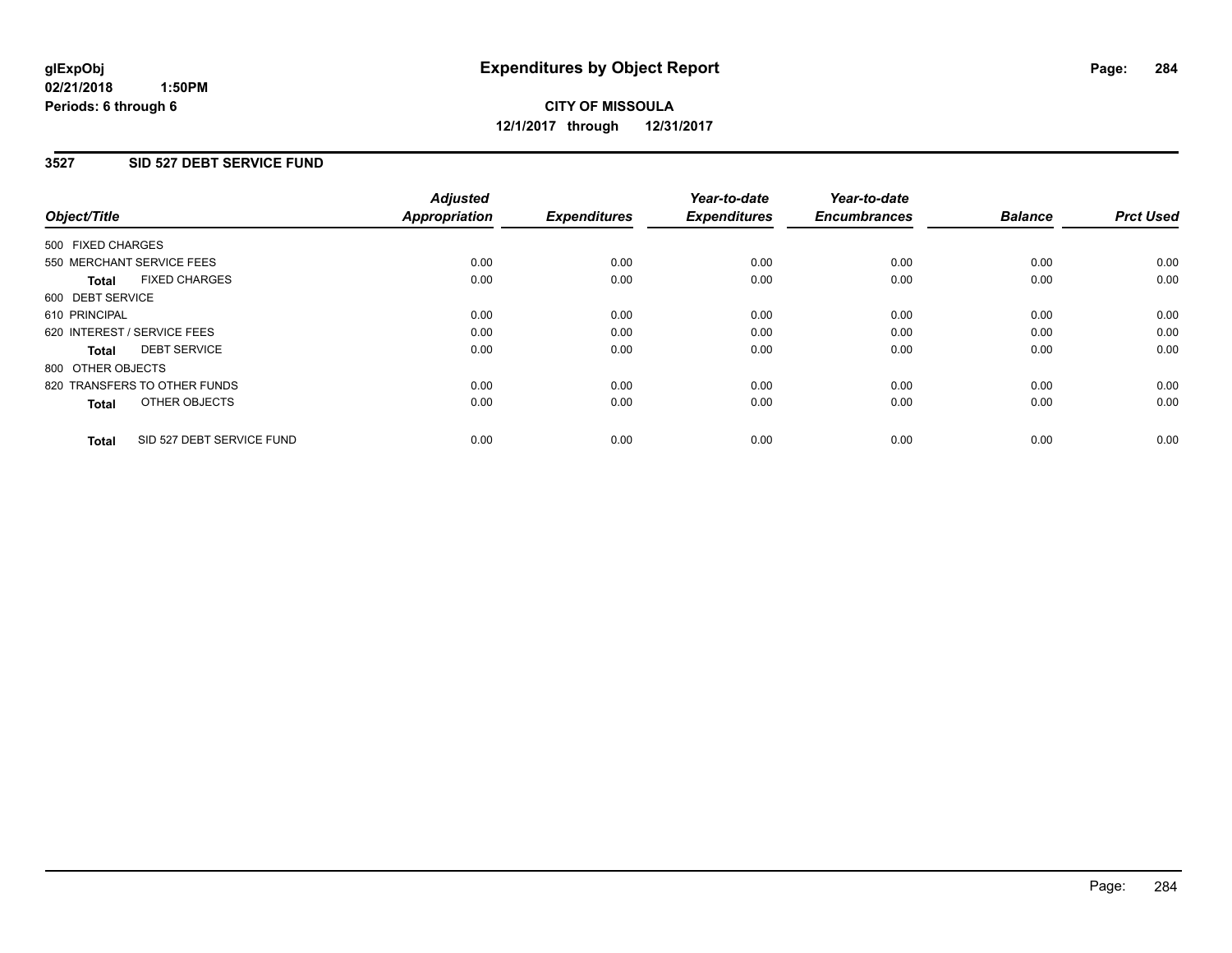#### **3530 SID 530 DEBT SERVICE FUND**

| Object/Title                         | <b>Adjusted</b><br><b>Appropriation</b> | <b>Expenditures</b> | Year-to-date<br><b>Expenditures</b> | Year-to-date<br><b>Encumbrances</b> | <b>Balance</b> | <b>Prct Used</b> |
|--------------------------------------|-----------------------------------------|---------------------|-------------------------------------|-------------------------------------|----------------|------------------|
|                                      |                                         |                     |                                     |                                     |                |                  |
| 500 FIXED CHARGES                    |                                         |                     |                                     |                                     |                |                  |
| 550 MERCHANT SERVICE FEES            | 0.00                                    | 0.00                | 0.00                                | 0.00                                | 0.00           | 0.00             |
| <b>FIXED CHARGES</b><br><b>Total</b> | 0.00                                    | 0.00                | 0.00                                | 0.00                                | 0.00           | 0.00             |
| 600 DEBT SERVICE                     |                                         |                     |                                     |                                     |                |                  |
| 610 PRINCIPAL                        | 0.00                                    | 0.00                | 0.00                                | 0.00                                | 0.00           | 0.00             |
| 620 INTEREST / SERVICE FEES          | 0.00                                    | 0.00                | 0.00                                | 0.00                                | 0.00           | 0.00             |
| <b>DEBT SERVICE</b><br><b>Total</b>  | 0.00                                    | 0.00                | 0.00                                | 0.00                                | 0.00           | 0.00             |
| 800 OTHER OBJECTS                    |                                         |                     |                                     |                                     |                |                  |
| 820 TRANSFERS TO OTHER FUNDS         | 0.00                                    | 0.00                | 0.00                                | 0.00                                | 0.00           | 0.00             |
| OTHER OBJECTS<br><b>Total</b>        | 0.00                                    | 0.00                | 0.00                                | 0.00                                | 0.00           | 0.00             |
|                                      |                                         |                     |                                     |                                     |                |                  |
| NON-DEPARTMENTAL<br><b>Total</b>     | 0.00                                    | 0.00                | 0.00                                | 0.00                                | 0.00           | 0.00             |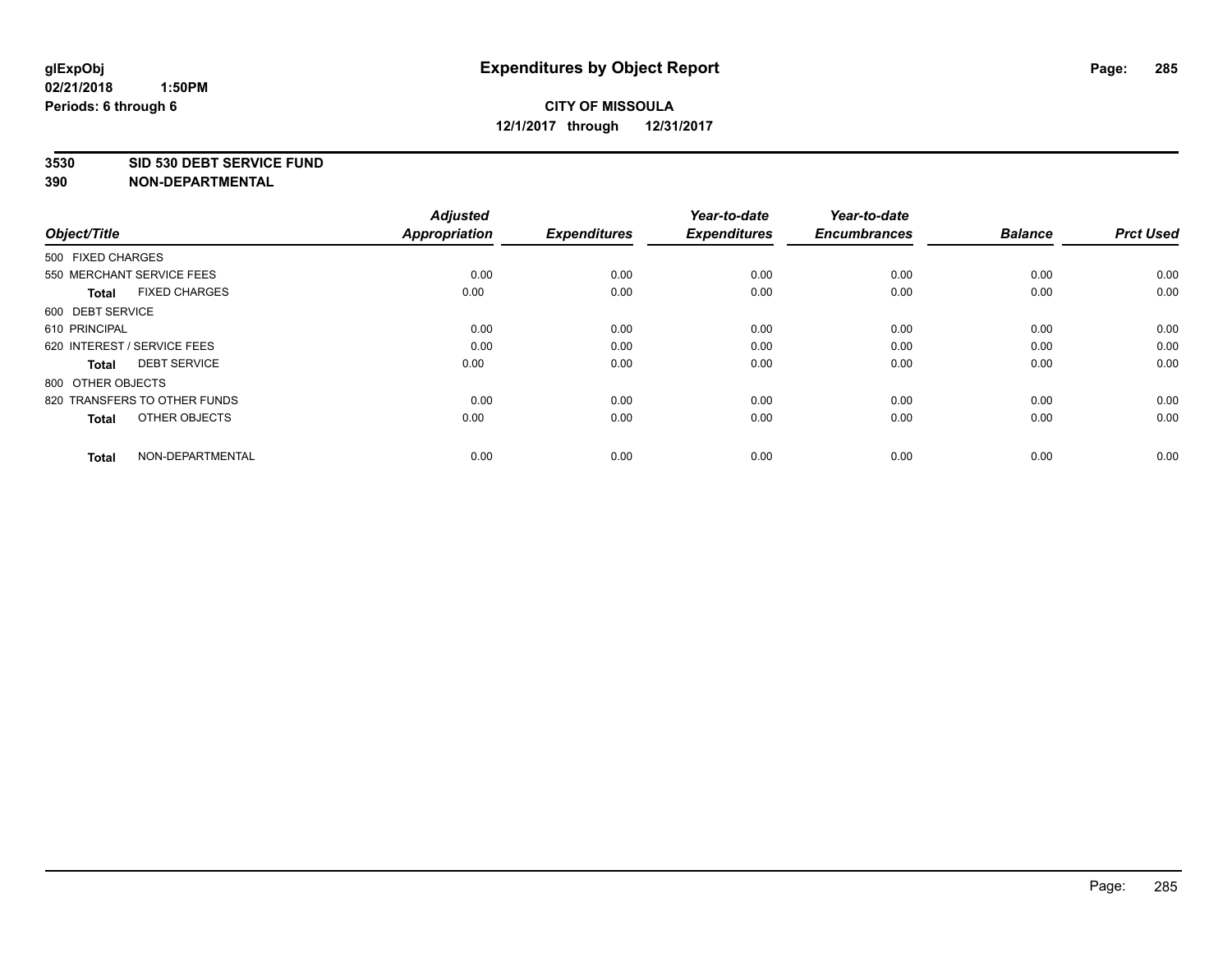### **3530 SID 530 DEBT SERVICE FUND**

| Object/Title                              | <b>Adjusted</b><br><b>Appropriation</b> | <b>Expenditures</b> | Year-to-date<br><b>Expenditures</b> | Year-to-date<br><b>Encumbrances</b> | <b>Balance</b> | <b>Prct Used</b> |
|-------------------------------------------|-----------------------------------------|---------------------|-------------------------------------|-------------------------------------|----------------|------------------|
|                                           |                                         |                     |                                     |                                     |                |                  |
| 500 FIXED CHARGES                         |                                         |                     |                                     |                                     |                |                  |
| 550 MERCHANT SERVICE FEES                 | 0.00                                    | 0.00                | 0.00                                | 0.00                                | 0.00           | 0.00             |
| <b>FIXED CHARGES</b><br>Total             | 0.00                                    | 0.00                | 0.00                                | 0.00                                | 0.00           | 0.00             |
| 600 DEBT SERVICE                          |                                         |                     |                                     |                                     |                |                  |
| 610 PRINCIPAL                             | 0.00                                    | 0.00                | 0.00                                | 0.00                                | 0.00           | 0.00             |
| 620 INTEREST / SERVICE FEES               | 0.00                                    | 0.00                | 0.00                                | 0.00                                | 0.00           | 0.00             |
| <b>DEBT SERVICE</b><br><b>Total</b>       | 0.00                                    | 0.00                | 0.00                                | 0.00                                | 0.00           | 0.00             |
| 800 OTHER OBJECTS                         |                                         |                     |                                     |                                     |                |                  |
| 820 TRANSFERS TO OTHER FUNDS              | 0.00                                    | 0.00                | 0.00                                | 0.00                                | 0.00           | 0.00             |
| OTHER OBJECTS<br><b>Total</b>             | 0.00                                    | 0.00                | 0.00                                | 0.00                                | 0.00           | 0.00             |
|                                           |                                         |                     |                                     |                                     |                |                  |
| SID 530 DEBT SERVICE FUND<br><b>Total</b> | 0.00                                    | 0.00                | 0.00                                | 0.00                                | 0.00           | 0.00             |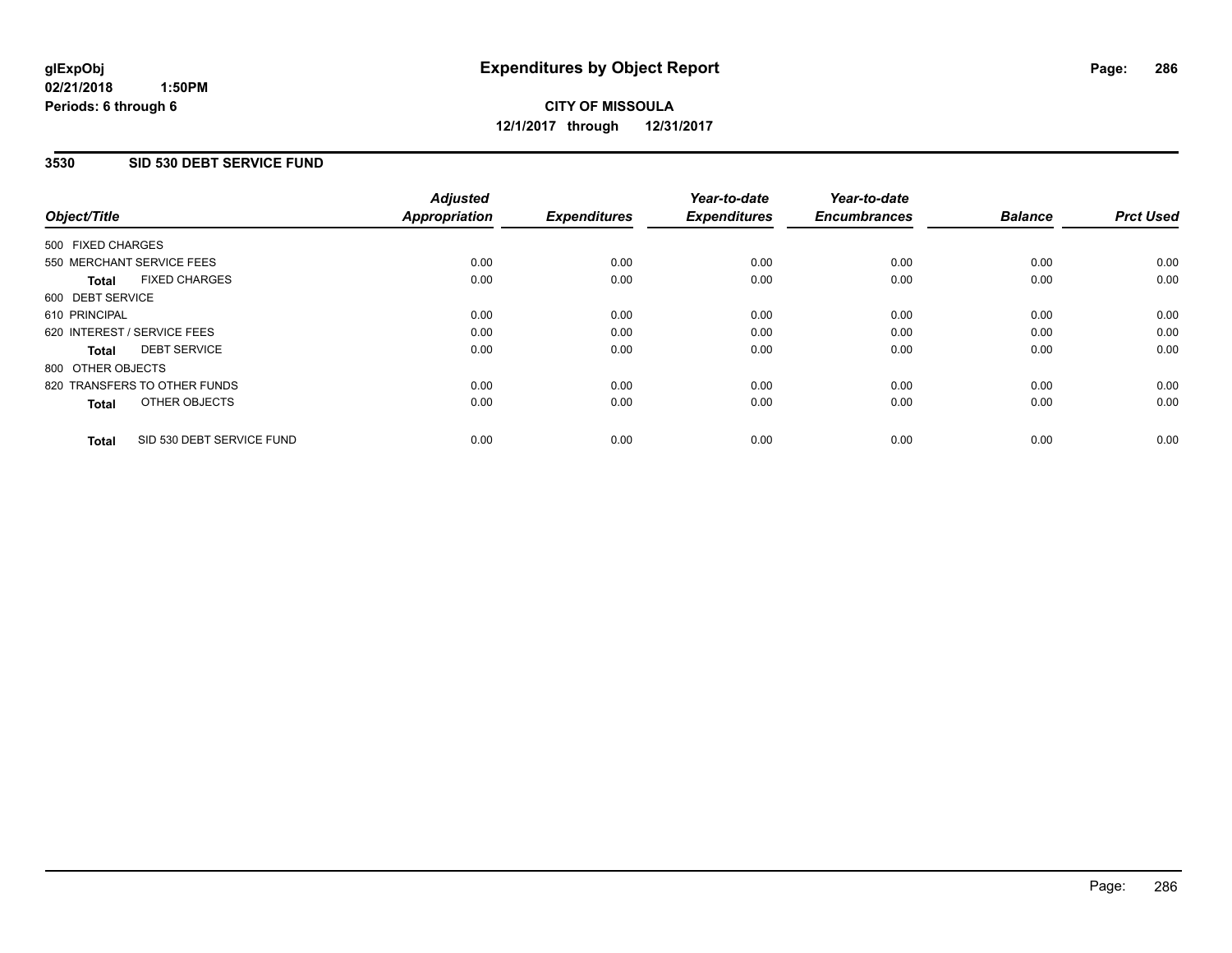#### **3531 SID 531 HICKORY ST CALMING**

| Object/Title                         | <b>Adjusted</b><br><b>Appropriation</b> | <b>Expenditures</b> | Year-to-date<br><b>Expenditures</b> | Year-to-date<br><b>Encumbrances</b> | <b>Balance</b> | <b>Prct Used</b> |
|--------------------------------------|-----------------------------------------|---------------------|-------------------------------------|-------------------------------------|----------------|------------------|
| 500 FIXED CHARGES                    |                                         |                     |                                     |                                     |                |                  |
| 550 MERCHANT SERVICE FEES            | 0.00                                    | 0.00                | 0.00                                | 0.00                                | 0.00           | 0.00             |
| <b>FIXED CHARGES</b><br><b>Total</b> | 0.00                                    | 0.00                | 0.00                                | 0.00                                | 0.00           | 0.00             |
| 800 OTHER OBJECTS                    |                                         |                     |                                     |                                     |                |                  |
| 820 TRANSFERS TO OTHER FUNDS         | 0.00                                    | 0.00                | 0.00                                | 0.00                                | 0.00           | 0.00             |
| OTHER OBJECTS<br><b>Total</b>        | 0.00                                    | 0.00                | 0.00                                | 0.00                                | 0.00           | 0.00             |
| NON-DEPARTMENTAL<br><b>Total</b>     | 0.00                                    | 0.00                | 0.00                                | 0.00                                | 0.00           | 0.00             |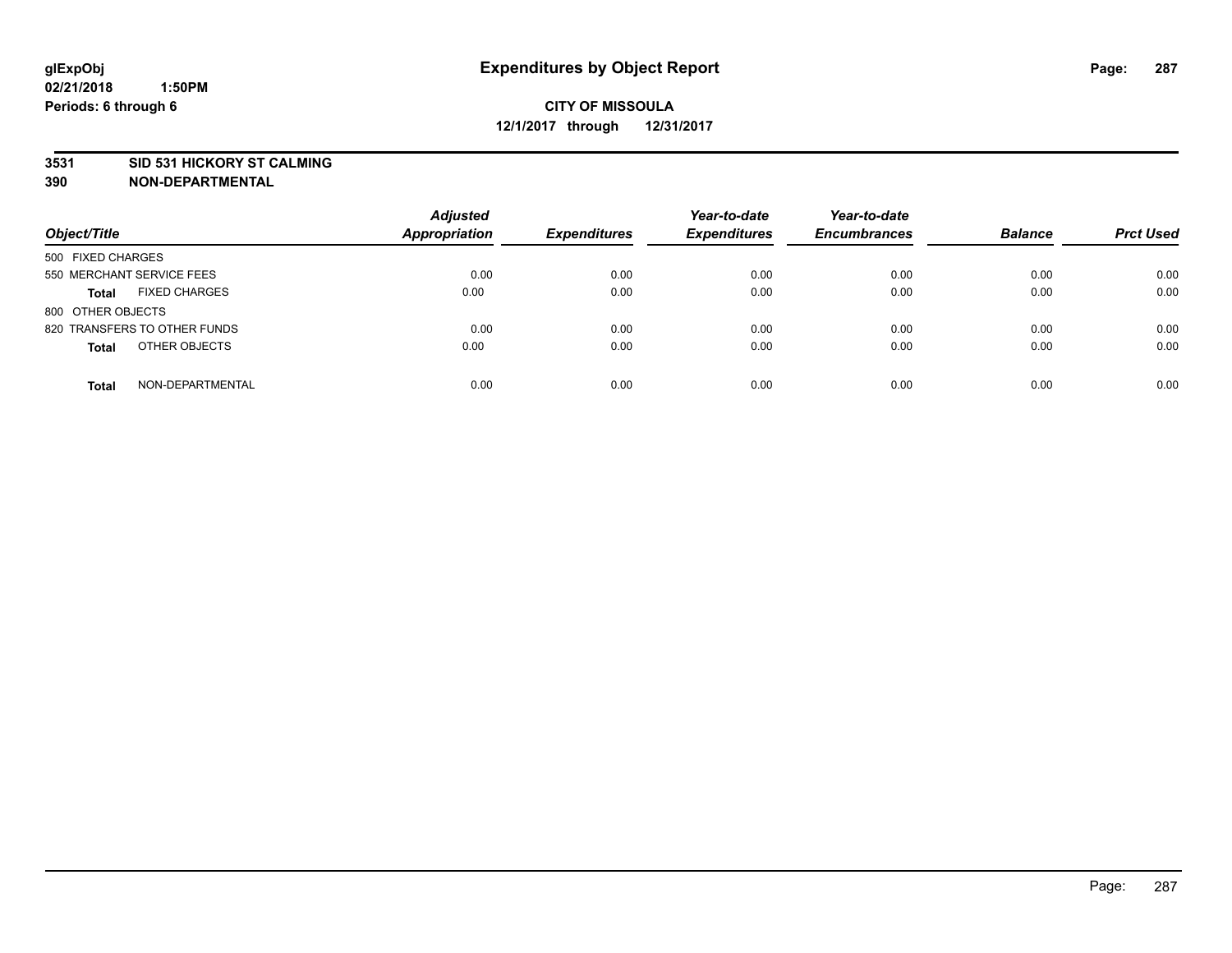### **3531 SID 531 HICKORY ST CALMING**

| Object/Title              |                              | <b>Adjusted</b><br><b>Appropriation</b> | <b>Expenditures</b> | Year-to-date<br><b>Expenditures</b> | Year-to-date<br><b>Encumbrances</b> | <b>Balance</b> | <b>Prct Used</b> |
|---------------------------|------------------------------|-----------------------------------------|---------------------|-------------------------------------|-------------------------------------|----------------|------------------|
| 500 FIXED CHARGES         |                              |                                         |                     |                                     |                                     |                |                  |
| 550 MERCHANT SERVICE FEES |                              | 0.00                                    | 0.00                | 0.00                                | 0.00                                | 0.00           | 0.00             |
| <b>Total</b>              | <b>FIXED CHARGES</b>         | 0.00                                    | 0.00                | 0.00                                | 0.00                                | 0.00           | 0.00             |
| 800 OTHER OBJECTS         |                              |                                         |                     |                                     |                                     |                |                  |
|                           | 820 TRANSFERS TO OTHER FUNDS | 0.00                                    | 0.00                | 0.00                                | 0.00                                | 0.00           | 0.00             |
| <b>Total</b>              | OTHER OBJECTS                | 0.00                                    | 0.00                | 0.00                                | 0.00                                | 0.00           | 0.00             |
| <b>Total</b>              | SID 531 HICKORY ST CALMING   | 0.00                                    | 0.00                | 0.00                                | 0.00                                | 0.00           | 0.00             |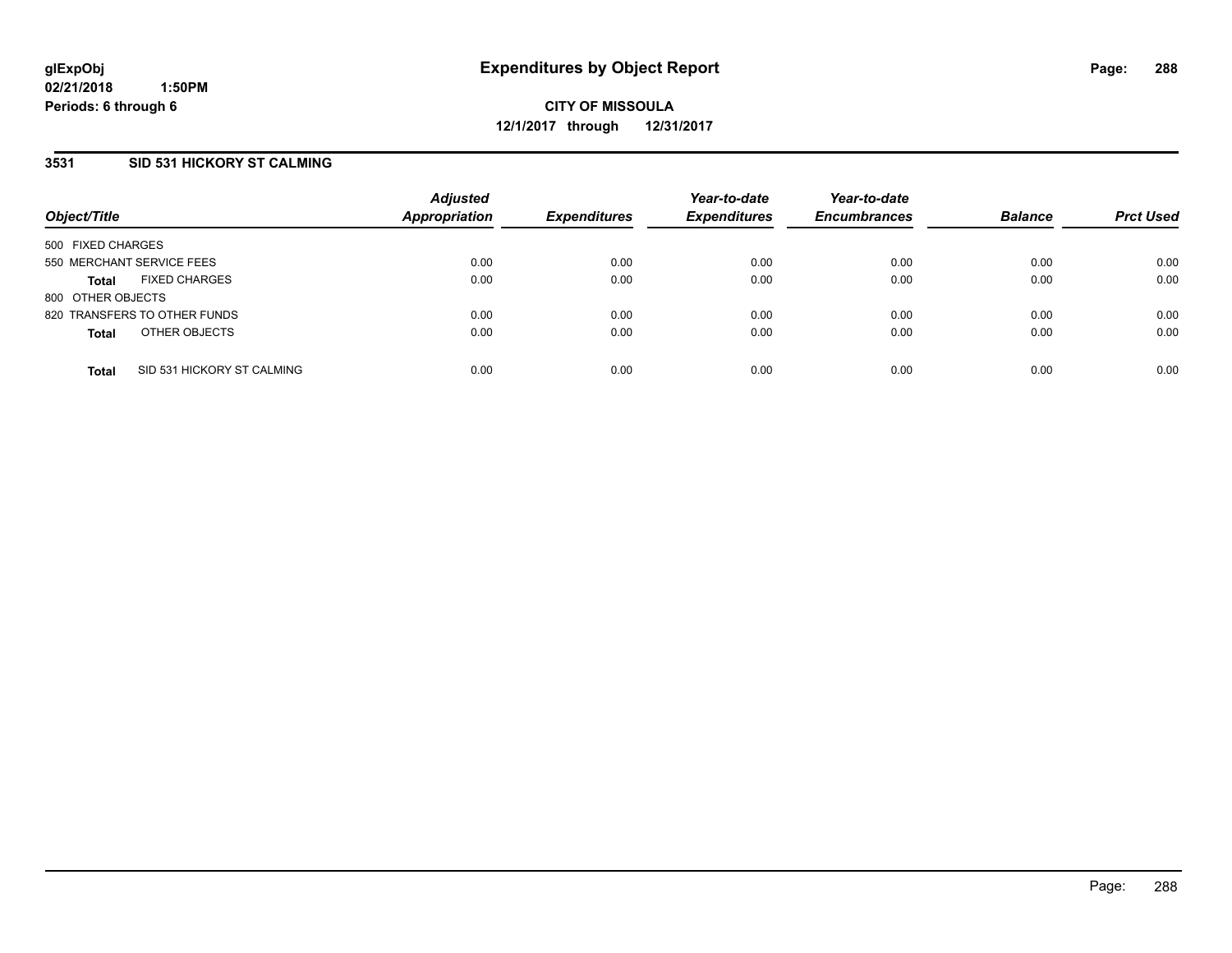#### **3532 SID 532 DEBT SERVICE FUND**

|                                      | <b>Adjusted</b> |                     | Year-to-date        | Year-to-date        |                |                  |
|--------------------------------------|-----------------|---------------------|---------------------|---------------------|----------------|------------------|
| Object/Title                         | Appropriation   | <b>Expenditures</b> | <b>Expenditures</b> | <b>Encumbrances</b> | <b>Balance</b> | <b>Prct Used</b> |
| 500 FIXED CHARGES                    |                 |                     |                     |                     |                |                  |
| 550 MERCHANT SERVICE FEES            | 0.00            | 0.00                | 0.00                | 0.00                | 0.00           | 0.00             |
| <b>FIXED CHARGES</b><br><b>Total</b> | 0.00            | 0.00                | 0.00                | 0.00                | 0.00           | 0.00             |
| 600 DEBT SERVICE                     |                 |                     |                     |                     |                |                  |
| 610 PRINCIPAL                        | 30.000.00       | 0.00                | 0.00                | 0.00                | 30.000.00      | 0.00             |
| 620 INTEREST / SERVICE FEES          | 9.238.00        | 4,618.75            | 4.968.75            | 0.00                | 4.269.25       | 53.79            |
| <b>DEBT SERVICE</b><br><b>Total</b>  | 39,238.00       | 4,618.75            | 4,968.75            | 0.00                | 34,269.25      | 12.66            |
| NON-DEPARTMENTAL<br><b>Total</b>     | 39,238.00       | 4,618.75            | 4,968.75            | 0.00                | 34.269.25      | 12.66            |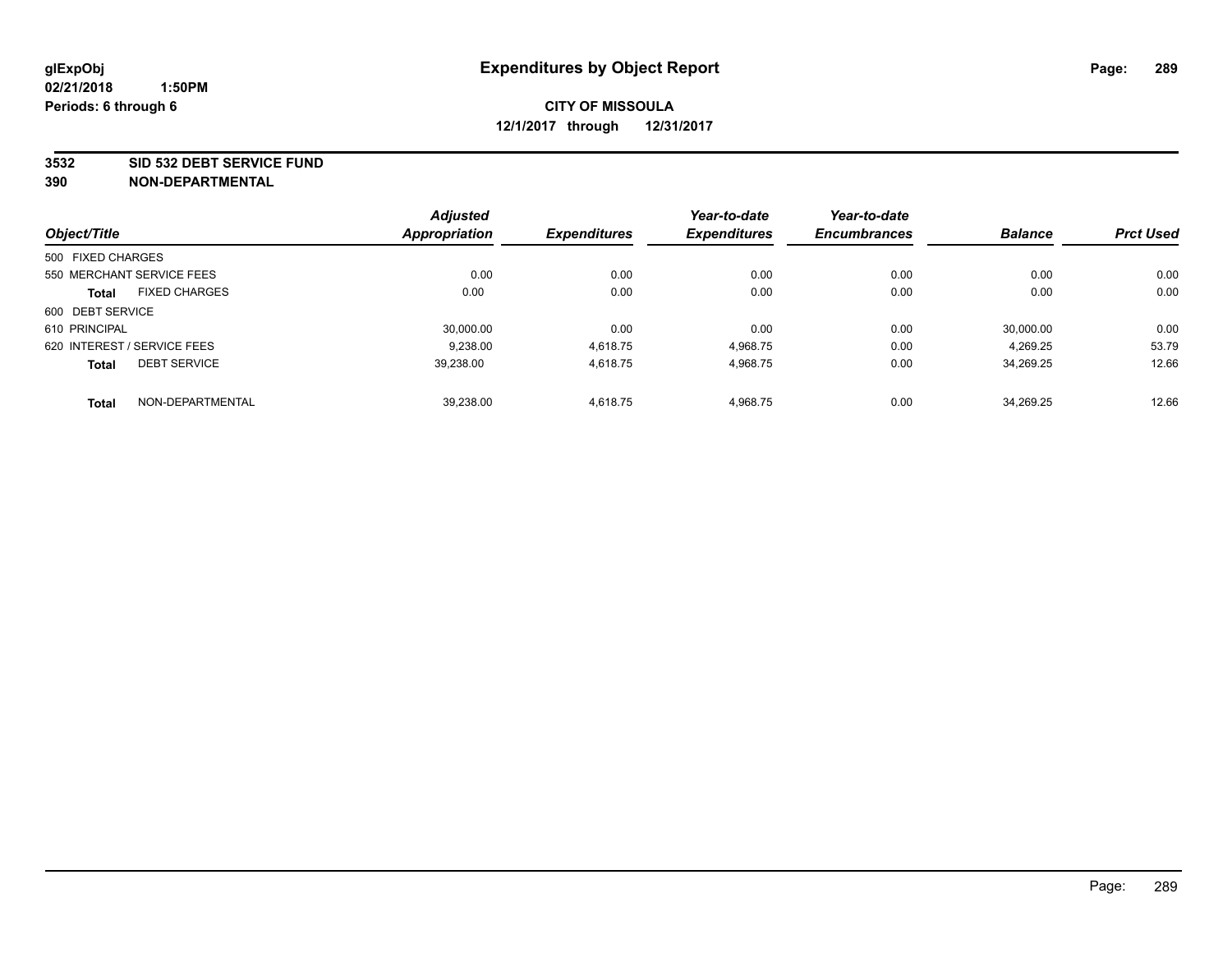### **3532 SID 532 DEBT SERVICE FUND**

| Object/Title                              | <b>Adjusted</b><br><b>Appropriation</b> | <b>Expenditures</b> | Year-to-date<br><b>Expenditures</b> | Year-to-date<br><b>Encumbrances</b> | <b>Balance</b> | <b>Prct Used</b> |
|-------------------------------------------|-----------------------------------------|---------------------|-------------------------------------|-------------------------------------|----------------|------------------|
|                                           |                                         |                     |                                     |                                     |                |                  |
| 500 FIXED CHARGES                         |                                         |                     |                                     |                                     |                |                  |
| 550 MERCHANT SERVICE FEES                 | 0.00                                    | 0.00                | 0.00                                | 0.00                                | 0.00           | 0.00             |
| <b>FIXED CHARGES</b><br><b>Total</b>      | 0.00                                    | 0.00                | 0.00                                | 0.00                                | 0.00           | 0.00             |
| 600 DEBT SERVICE                          |                                         |                     |                                     |                                     |                |                  |
| 610 PRINCIPAL                             | 30,000.00                               | 0.00                | 0.00                                | 0.00                                | 30,000.00      | 0.00             |
| 620 INTEREST / SERVICE FEES               | 9,238.00                                | 4,618.75            | 4,968.75                            | 0.00                                | 4.269.25       | 53.79            |
| <b>DEBT SERVICE</b><br><b>Total</b>       | 39.238.00                               | 4.618.75            | 4,968.75                            | 0.00                                | 34.269.25      | 12.66            |
| SID 532 DEBT SERVICE FUND<br><b>Total</b> | 39,238.00                               | 4.618.75            | 4.968.75                            | 0.00                                | 34.269.25      | 12.66            |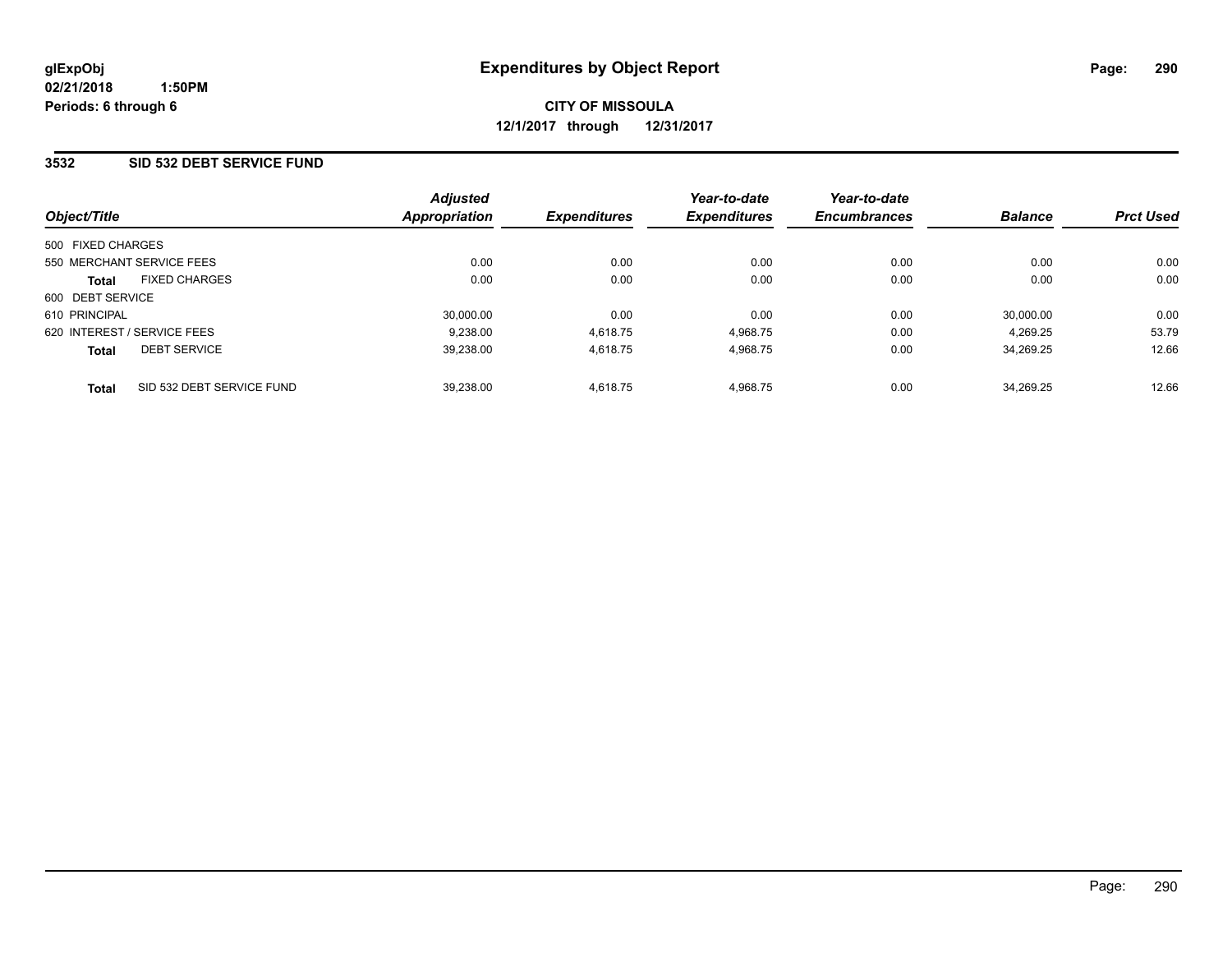## **CITY OF MISSOULA 12/1/2017 through 12/31/2017**

#### **3533 GILBERT ST SEWER SID DEBT FUND**

**330 WASTEWATER**

| Object/Title                  | <b>Adjusted</b><br>Appropriation | <b>Expenditures</b> | Year-to-date<br><b>Expenditures</b> | Year-to-date<br><b>Encumbrances</b> | <b>Balance</b> | <b>Prct Used</b> |
|-------------------------------|----------------------------------|---------------------|-------------------------------------|-------------------------------------|----------------|------------------|
| 500 FIXED CHARGES             |                                  |                     |                                     |                                     |                |                  |
| 550 MERCHANT SERVICE FEES     | 0.00                             | 0.00                | 0.00                                | 0.00                                | 0.00           | 0.00             |
| <b>FIXED CHARGES</b><br>Total | 0.00                             | 0.00                | 0.00                                | 0.00                                | 0.00           | 0.00             |
| <b>WASTEWATER</b><br>Tota     | 0.00                             | 0.00                | 0.00                                | 0.00                                | 0.00           | 0.00             |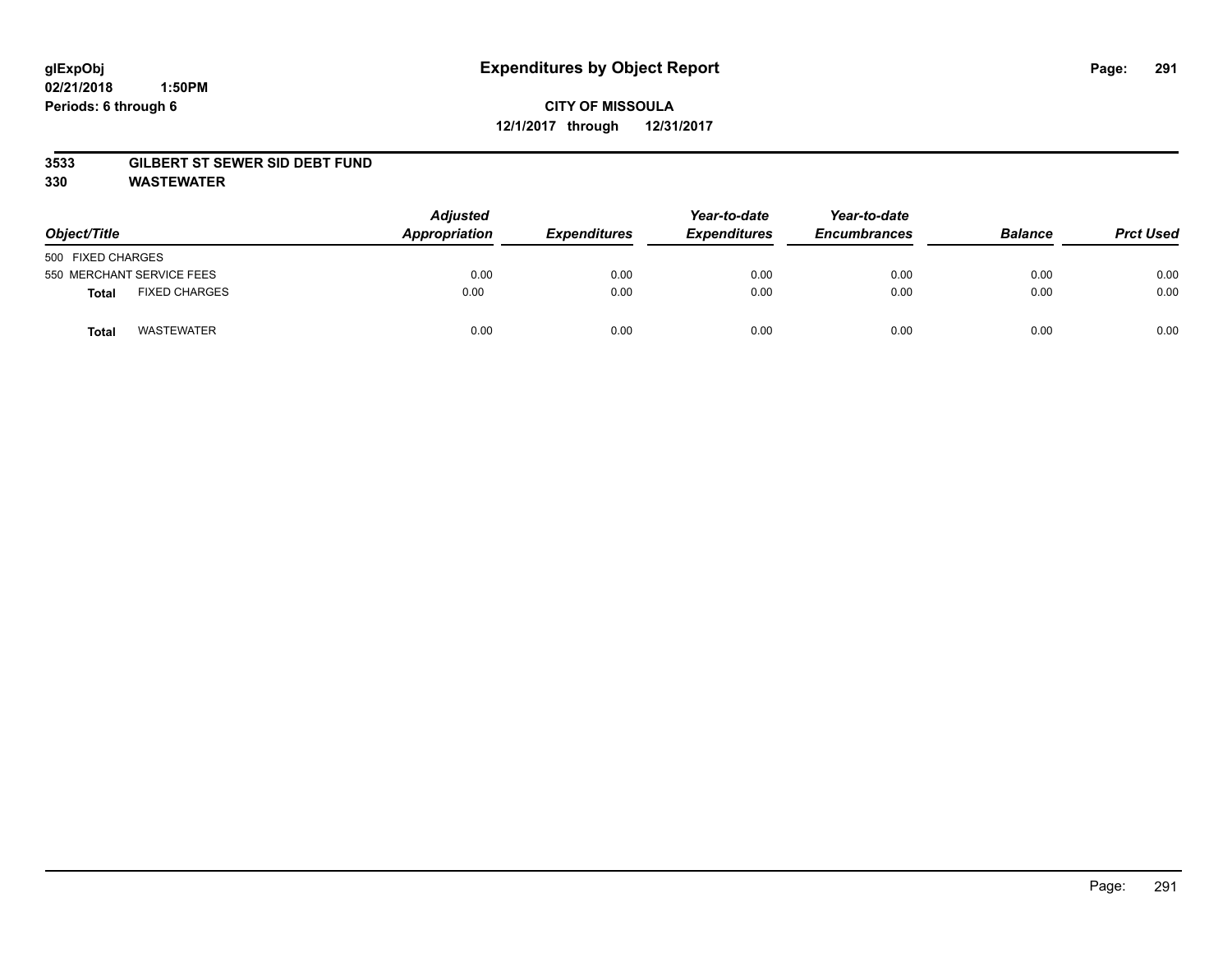#### **3533 GILBERT ST SEWER SID DEBT FUND**

|                                      | <b>Adjusted</b>      |                     | Year-to-date        | Year-to-date        |                |                  |
|--------------------------------------|----------------------|---------------------|---------------------|---------------------|----------------|------------------|
| Object/Title                         | <b>Appropriation</b> | <b>Expenditures</b> | <b>Expenditures</b> | <b>Encumbrances</b> | <b>Balance</b> | <b>Prct Used</b> |
| 500 FIXED CHARGES                    |                      |                     |                     |                     |                |                  |
| 500 FIXED CHARGES                    | 0.00                 | 0.00                | 0.00                | 0.00                | 0.00           | 0.00             |
| 550 MERCHANT SERVICE FEES            | 0.00                 | 0.00                | 0.00                | 0.00                | 0.00           | 0.00             |
| <b>FIXED CHARGES</b><br><b>Total</b> | 0.00                 | 0.00                | 0.00                | 0.00                | 0.00           | 0.00             |
| 600 DEBT SERVICE                     |                      |                     |                     |                     |                |                  |
| 610 PRINCIPAL                        | 13,000.00            | 6,000.00            | 6,000.00            | 0.00                | 7,000.00       | 46.15            |
| 620 INTEREST / SERVICE FEES          | 4,425.00             | 2,268.75            | 2,268.75            | 0.00                | 2,156.25       | 51.27            |
| <b>DEBT SERVICE</b><br>Total         | 17,425.00            | 8,268.75            | 8,268.75            | 0.00                | 9,156.25       | 47.45            |
| 800 OTHER OBJECTS                    |                      |                     |                     |                     |                |                  |
| 820 TRANSFERS TO OTHER FUNDS         | 0.00                 | 0.00                | 0.00                | 0.00                | 0.00           | 0.00             |
| OTHER OBJECTS<br><b>Total</b>        | 0.00                 | 0.00                | 0.00                | 0.00                | 0.00           | 0.00             |
| NON-DEPARTMENTAL<br><b>Total</b>     | 17,425.00            | 8,268.75            | 8,268.75            | 0.00                | 9,156.25       | 47.45            |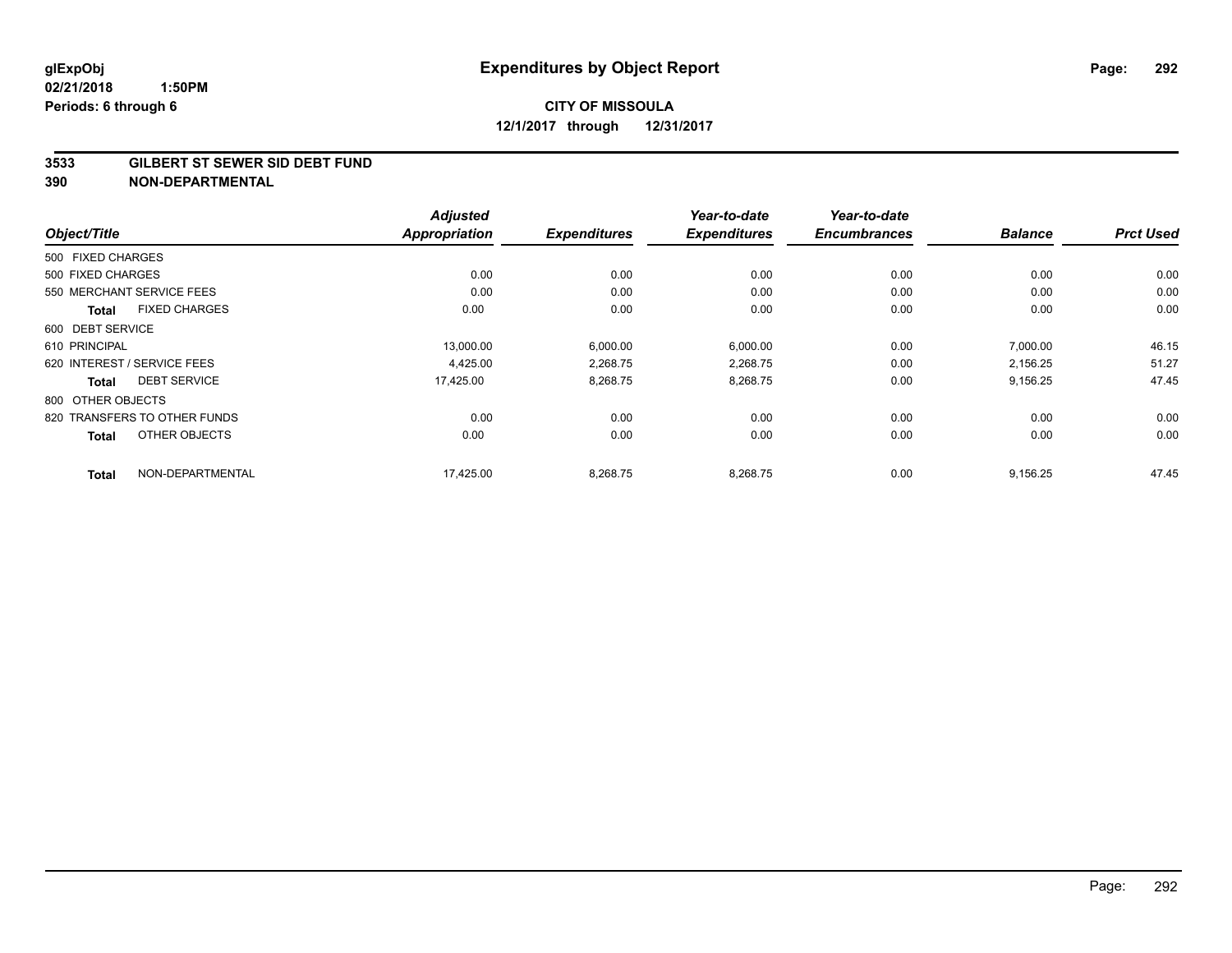### **3533 GILBERT ST SEWER SID DEBT FUND**

| Object/Title      |                                | <b>Adjusted</b><br><b>Appropriation</b> | <b>Expenditures</b> | Year-to-date<br><b>Expenditures</b> | Year-to-date<br><b>Encumbrances</b> | <b>Balance</b> | <b>Prct Used</b> |
|-------------------|--------------------------------|-----------------------------------------|---------------------|-------------------------------------|-------------------------------------|----------------|------------------|
|                   |                                |                                         |                     |                                     |                                     |                |                  |
| 500 FIXED CHARGES |                                |                                         |                     |                                     |                                     |                |                  |
| 500 FIXED CHARGES |                                | 0.00                                    | 0.00                | 0.00                                | 0.00                                | 0.00           | 0.00             |
|                   | 550 MERCHANT SERVICE FEES      | 0.00                                    | 0.00                | 0.00                                | 0.00                                | 0.00           | 0.00             |
| <b>Total</b>      | <b>FIXED CHARGES</b>           | 0.00                                    | 0.00                | 0.00                                | 0.00                                | 0.00           | 0.00             |
| 600 DEBT SERVICE  |                                |                                         |                     |                                     |                                     |                |                  |
| 610 PRINCIPAL     |                                | 13,000.00                               | 6,000.00            | 6,000.00                            | 0.00                                | 7,000.00       | 46.15            |
|                   | 620 INTEREST / SERVICE FEES    | 4,425.00                                | 2,268.75            | 2,268.75                            | 0.00                                | 2,156.25       | 51.27            |
| Total             | <b>DEBT SERVICE</b>            | 17,425.00                               | 8,268.75            | 8,268.75                            | 0.00                                | 9,156.25       | 47.45            |
| 800 OTHER OBJECTS |                                |                                         |                     |                                     |                                     |                |                  |
|                   | 820 TRANSFERS TO OTHER FUNDS   | 0.00                                    | 0.00                | 0.00                                | 0.00                                | 0.00           | 0.00             |
| <b>Total</b>      | OTHER OBJECTS                  | 0.00                                    | 0.00                | 0.00                                | 0.00                                | 0.00           | 0.00             |
| <b>Total</b>      | GILBERT ST SEWER SID DEBT FUND | 17.425.00                               | 8,268.75            | 8,268.75                            | 0.00                                | 9.156.25       | 47.45            |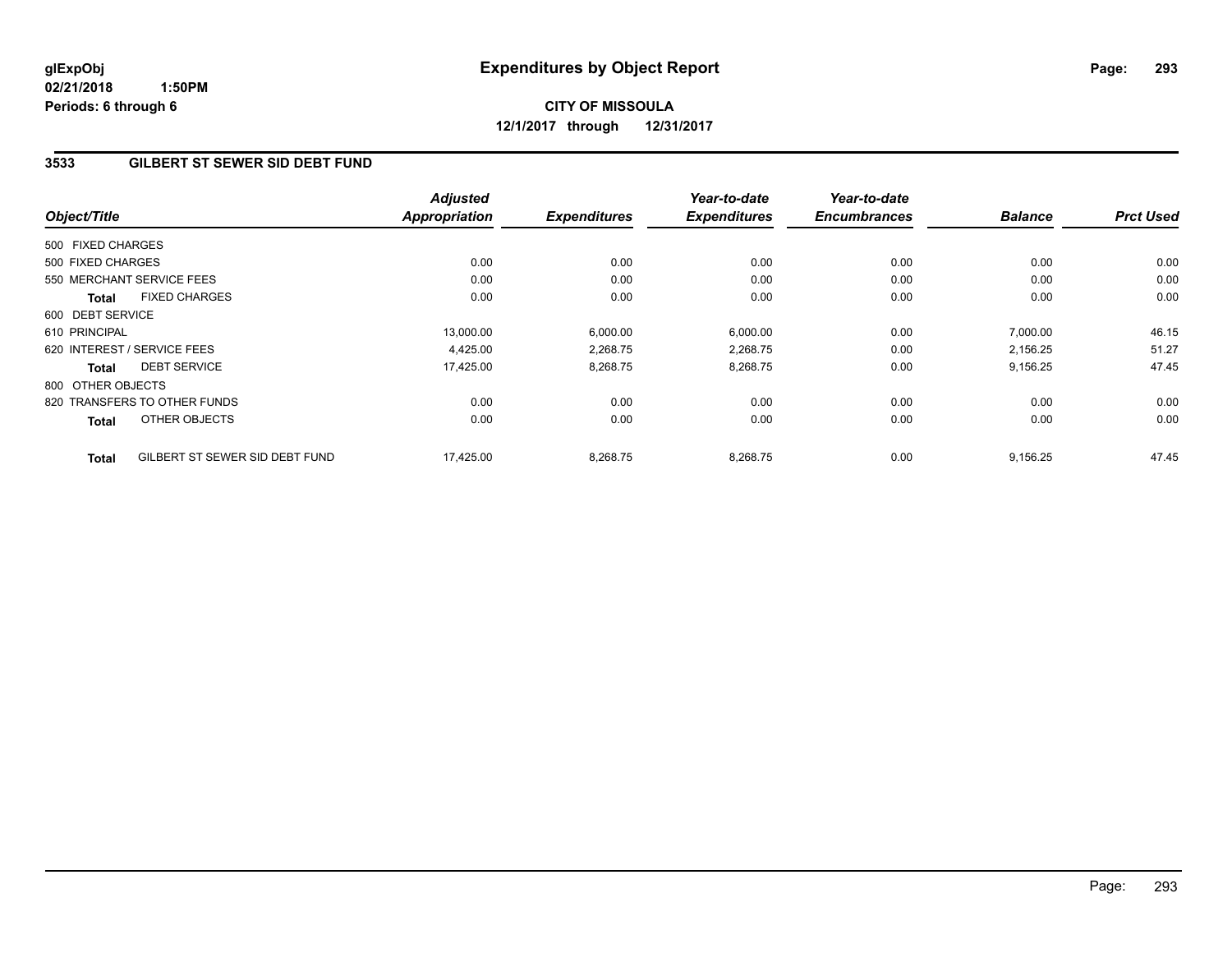#### **3534 LINCOLNWOOD SEWER PHASE I**

|                   |                             | <b>Adjusted</b>      |                     | Year-to-date        | Year-to-date        |                |                  |
|-------------------|-----------------------------|----------------------|---------------------|---------------------|---------------------|----------------|------------------|
| Object/Title      |                             | <b>Appropriation</b> | <b>Expenditures</b> | <b>Expenditures</b> | <b>Encumbrances</b> | <b>Balance</b> | <b>Prct Used</b> |
| 500 FIXED CHARGES |                             |                      |                     |                     |                     |                |                  |
|                   | 550 MERCHANT SERVICE FEES   | 0.00                 | 0.00                | 0.00                | 0.00                | 0.00           | 0.00             |
| <b>Total</b>      | <b>FIXED CHARGES</b>        | 0.00                 | 0.00                | 0.00                | 0.00                | 0.00           | 0.00             |
| 600 DEBT SERVICE  |                             |                      |                     |                     |                     |                |                  |
| 610 PRINCIPAL     |                             | 14.000.00            | 7.000.00            | 7.000.00            | 0.00                | 7.000.00       | 50.00            |
|                   | 620 INTEREST / SERVICE FEES | 5.044.00             | 2,587.50            | 2.587.50            | 0.00                | 2,456.50       | 51.30            |
| <b>Total</b>      | <b>DEBT SERVICE</b>         | 19.044.00            | 9,587.50            | 9,587.50            | 0.00                | 9,456.50       | 50.34            |
| <b>Total</b>      | NON-DEPARTMENTAL            | 19.044.00            | 9,587.50            | 9,587.50            | 0.00                | 9,456.50       | 50.34            |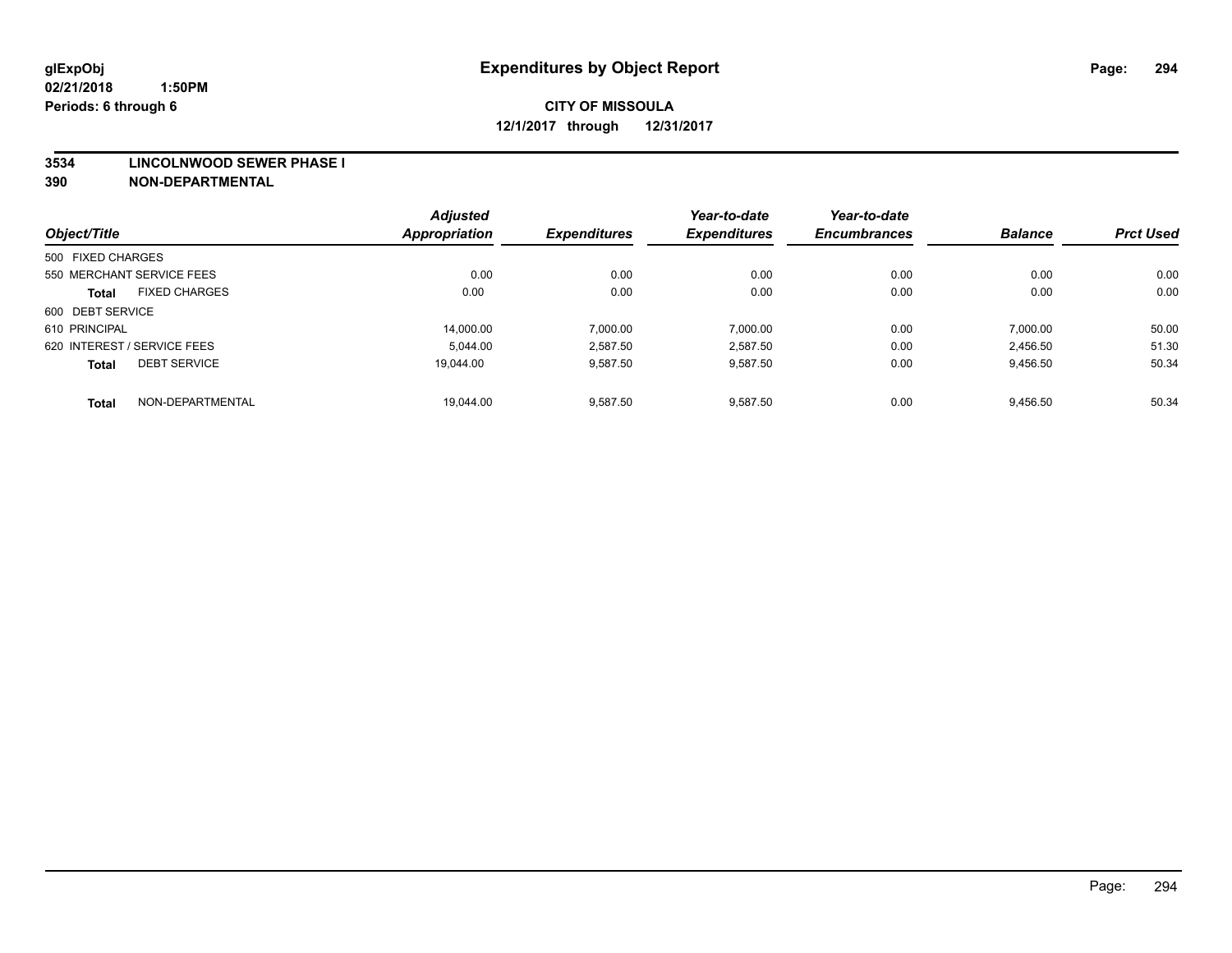### **3534 LINCOLNWOOD SEWER PHASE I**

| Object/Title                |                           | <b>Adjusted</b><br><b>Appropriation</b> | <b>Expenditures</b> | Year-to-date<br><b>Expenditures</b> | Year-to-date<br><b>Encumbrances</b> | <b>Balance</b> | <b>Prct Used</b> |
|-----------------------------|---------------------------|-----------------------------------------|---------------------|-------------------------------------|-------------------------------------|----------------|------------------|
| 500 FIXED CHARGES           |                           |                                         |                     |                                     |                                     |                |                  |
| 550 MERCHANT SERVICE FEES   |                           | 0.00                                    | 0.00                | 0.00                                | 0.00                                | 0.00           | 0.00             |
| <b>Total</b>                | <b>FIXED CHARGES</b>      | 0.00                                    | 0.00                | 0.00                                | 0.00                                | 0.00           | 0.00             |
| 600 DEBT SERVICE            |                           |                                         |                     |                                     |                                     |                |                  |
| 610 PRINCIPAL               |                           | 14.000.00                               | 7.000.00            | 7.000.00                            | 0.00                                | 7.000.00       | 50.00            |
| 620 INTEREST / SERVICE FEES |                           | 5.044.00                                | 2,587.50            | 2.587.50                            | 0.00                                | 2,456.50       | 51.30            |
| <b>Total</b>                | <b>DEBT SERVICE</b>       | 19.044.00                               | 9,587.50            | 9.587.50                            | 0.00                                | 9,456.50       | 50.34            |
| <b>Total</b>                | LINCOLNWOOD SEWER PHASE I | 19.044.00                               | 9.587.50            | 9.587.50                            | 0.00                                | 9.456.50       | 50.34            |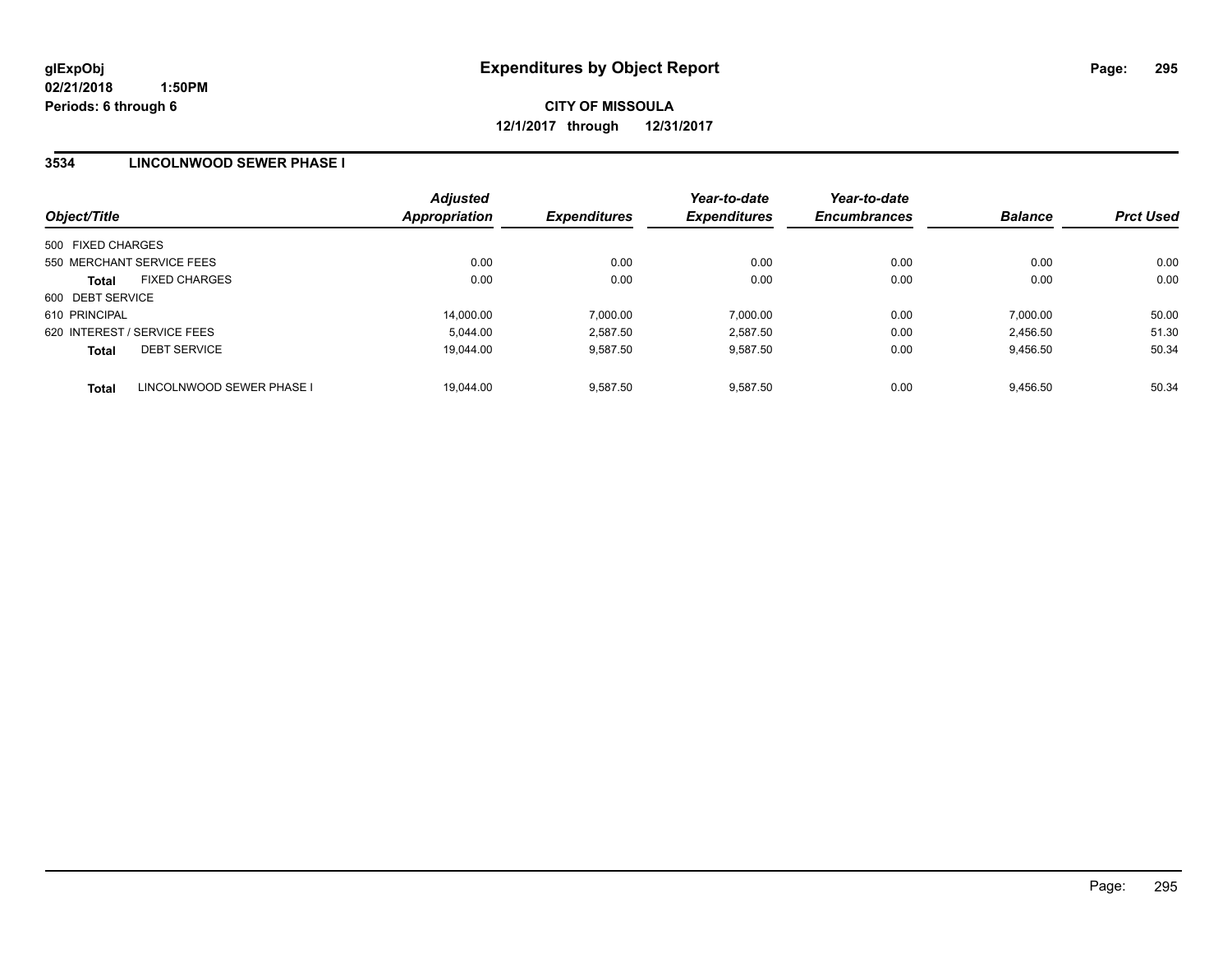#### **3535 SLANT STREET TRAFFIC CALMING**

| Object/Title                         | <b>Adjusted</b><br><b>Appropriation</b> | <b>Expenditures</b> | Year-to-date<br><b>Expenditures</b> | Year-to-date<br><b>Encumbrances</b> | <b>Balance</b> | <b>Prct Used</b> |
|--------------------------------------|-----------------------------------------|---------------------|-------------------------------------|-------------------------------------|----------------|------------------|
|                                      |                                         |                     |                                     |                                     |                |                  |
| 500 FIXED CHARGES                    |                                         |                     |                                     |                                     |                |                  |
| 550 MERCHANT SERVICE FEES            | 0.00                                    | 0.00                | 0.00                                | 0.00                                | 0.00           | 0.00             |
| <b>FIXED CHARGES</b><br><b>Total</b> | 0.00                                    | 0.00                | 0.00                                | 0.00                                | 0.00           | 0.00             |
| 800 OTHER OBJECTS                    |                                         |                     |                                     |                                     |                |                  |
| 820 TRANSFERS TO OTHER FUNDS         | 0.00                                    | 0.00                | 0.00                                | 0.00                                | 0.00           | 0.00             |
| OTHER OBJECTS<br><b>Total</b>        | 0.00                                    | 0.00                | 0.00                                | 0.00                                | 0.00           | 0.00             |
| NON-DEPARTMENTAL<br><b>Total</b>     | 0.00                                    | 0.00                | 0.00                                | 0.00                                | 0.00           | 0.00             |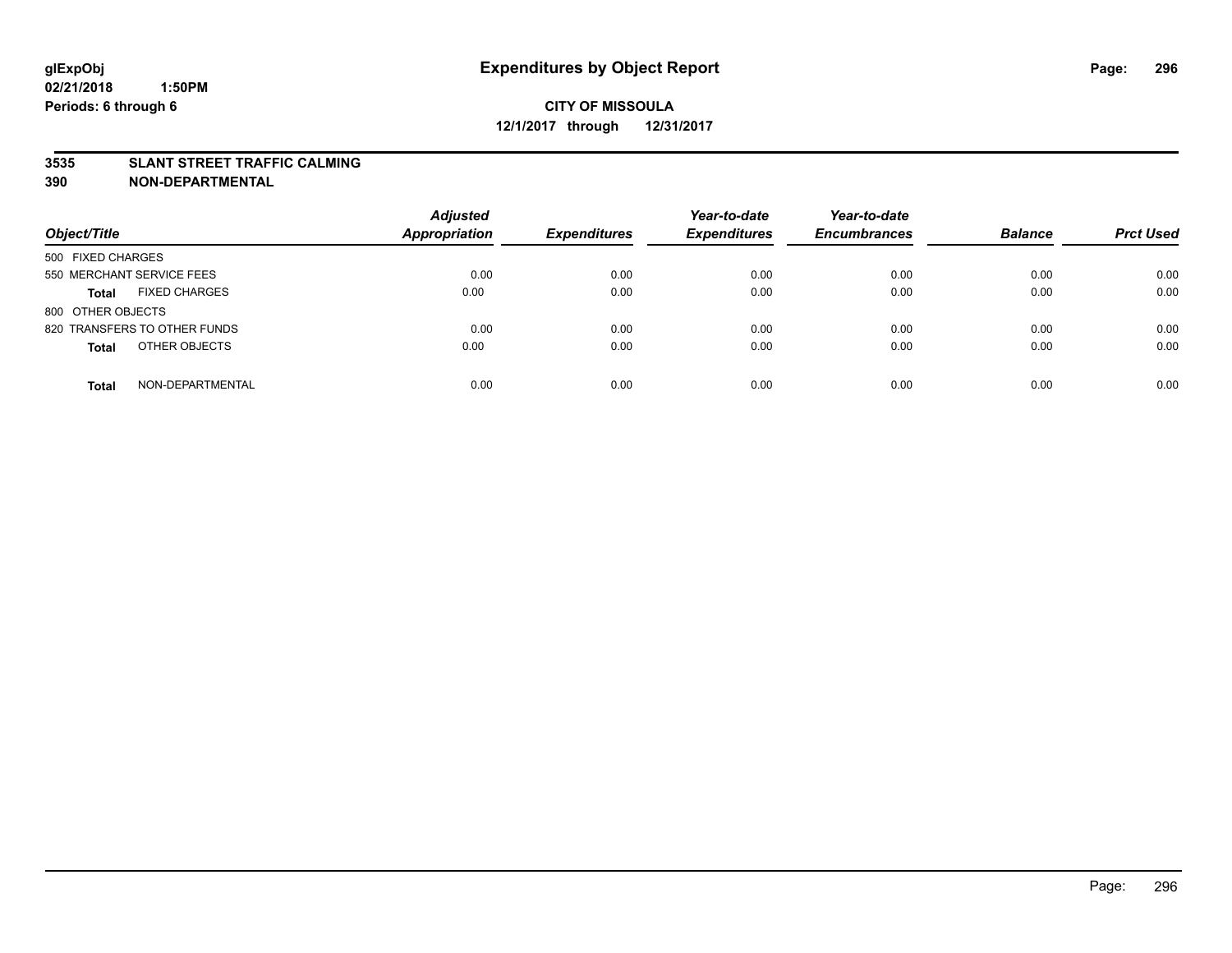### **3535 SLANT STREET TRAFFIC CALMING**

| Object/Title                                 | <b>Adjusted</b><br><b>Appropriation</b> | <b>Expenditures</b> | Year-to-date<br><b>Expenditures</b> | Year-to-date<br><b>Encumbrances</b> | <b>Balance</b> | <b>Prct Used</b> |
|----------------------------------------------|-----------------------------------------|---------------------|-------------------------------------|-------------------------------------|----------------|------------------|
| 500 FIXED CHARGES                            |                                         |                     |                                     |                                     |                |                  |
| 550 MERCHANT SERVICE FEES                    | 0.00                                    | 0.00                | 0.00                                | 0.00                                | 0.00           | 0.00             |
| <b>FIXED CHARGES</b><br><b>Total</b>         | 0.00                                    | 0.00                | 0.00                                | 0.00                                | 0.00           | 0.00             |
| 800 OTHER OBJECTS                            |                                         |                     |                                     |                                     |                |                  |
| 820 TRANSFERS TO OTHER FUNDS                 | 0.00                                    | 0.00                | 0.00                                | 0.00                                | 0.00           | 0.00             |
| OTHER OBJECTS<br><b>Total</b>                | 0.00                                    | 0.00                | 0.00                                | 0.00                                | 0.00           | 0.00             |
| SLANT STREET TRAFFIC CALMING<br><b>Total</b> | 0.00                                    | 0.00                | 0.00                                | 0.00                                | 0.00           | 0.00             |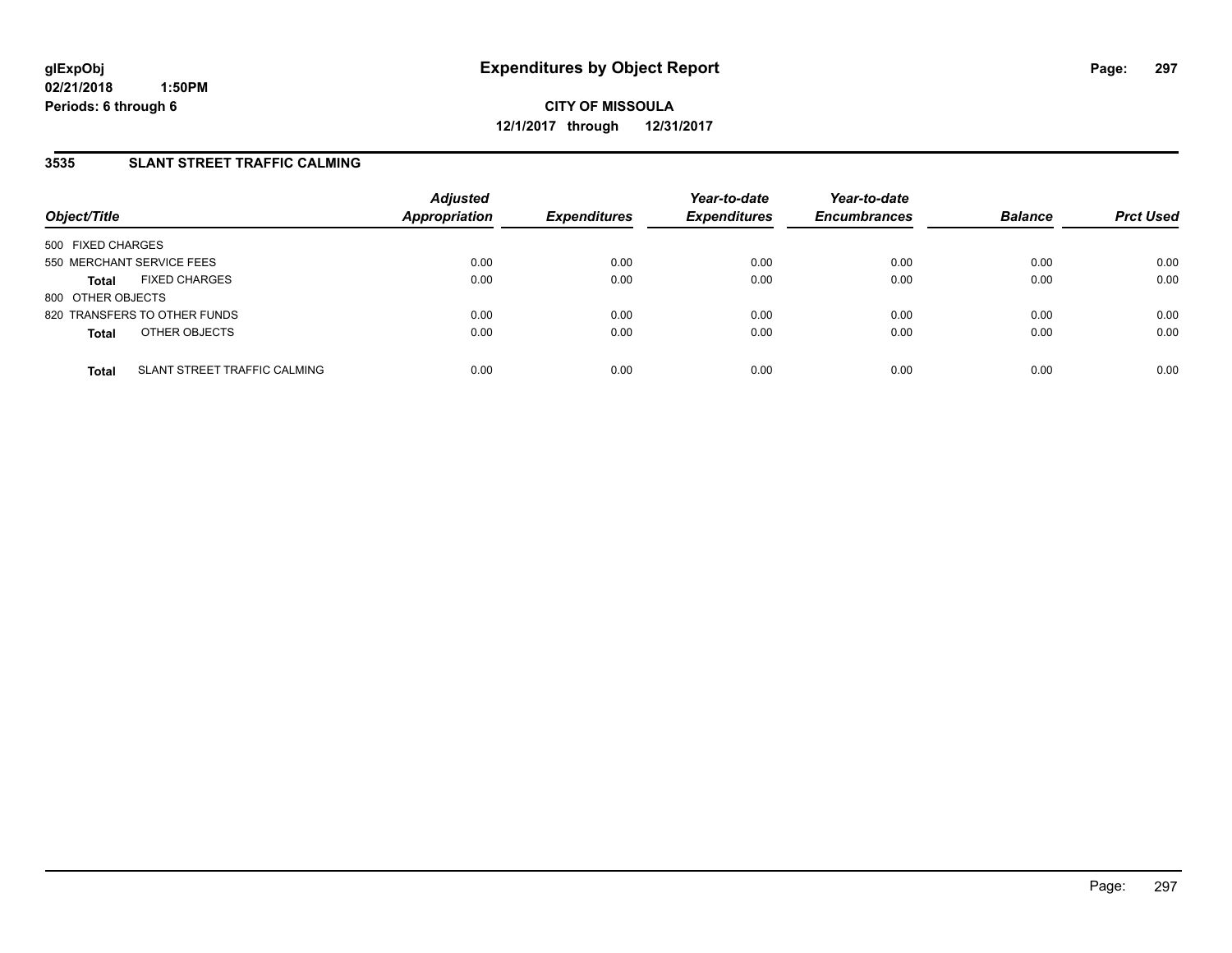#### **3536 LINCOLNWOOD SEWER PHASE II**

|                                      |  | <b>Adjusted</b> |                     | Year-to-date        | Year-to-date        |                |                  |
|--------------------------------------|--|-----------------|---------------------|---------------------|---------------------|----------------|------------------|
| Object/Title                         |  | Appropriation   | <b>Expenditures</b> | <b>Expenditures</b> | <b>Encumbrances</b> | <b>Balance</b> | <b>Prct Used</b> |
| 500 FIXED CHARGES                    |  |                 |                     |                     |                     |                |                  |
| 550 MERCHANT SERVICE FEES            |  | 0.00            | 0.00                | 0.00                | 0.00                | 0.00           | 0.00             |
| <b>FIXED CHARGES</b><br><b>Total</b> |  | 0.00            | 0.00                | 0.00                | 0.00                | 0.00           | 0.00             |
| 600 DEBT SERVICE                     |  |                 |                     |                     |                     |                |                  |
| 610 PRINCIPAL                        |  | 22,000.00       | 0.00                | 0.00                | 0.00                | 22.000.00      | 0.00             |
| 620 INTEREST / SERVICE FEES          |  | 8.719.00        | 0.00                | 0.00                | 0.00                | 8.719.00       | 0.00             |
| <b>DEBT SERVICE</b><br><b>Total</b>  |  | 30.719.00       | 0.00                | 0.00                | 0.00                | 30,719.00      | 0.00             |
| NON-DEPARTMENTAL<br><b>Total</b>     |  | 30.719.00       | 0.00                | 0.00                | 0.00                | 30.719.00      | 0.00             |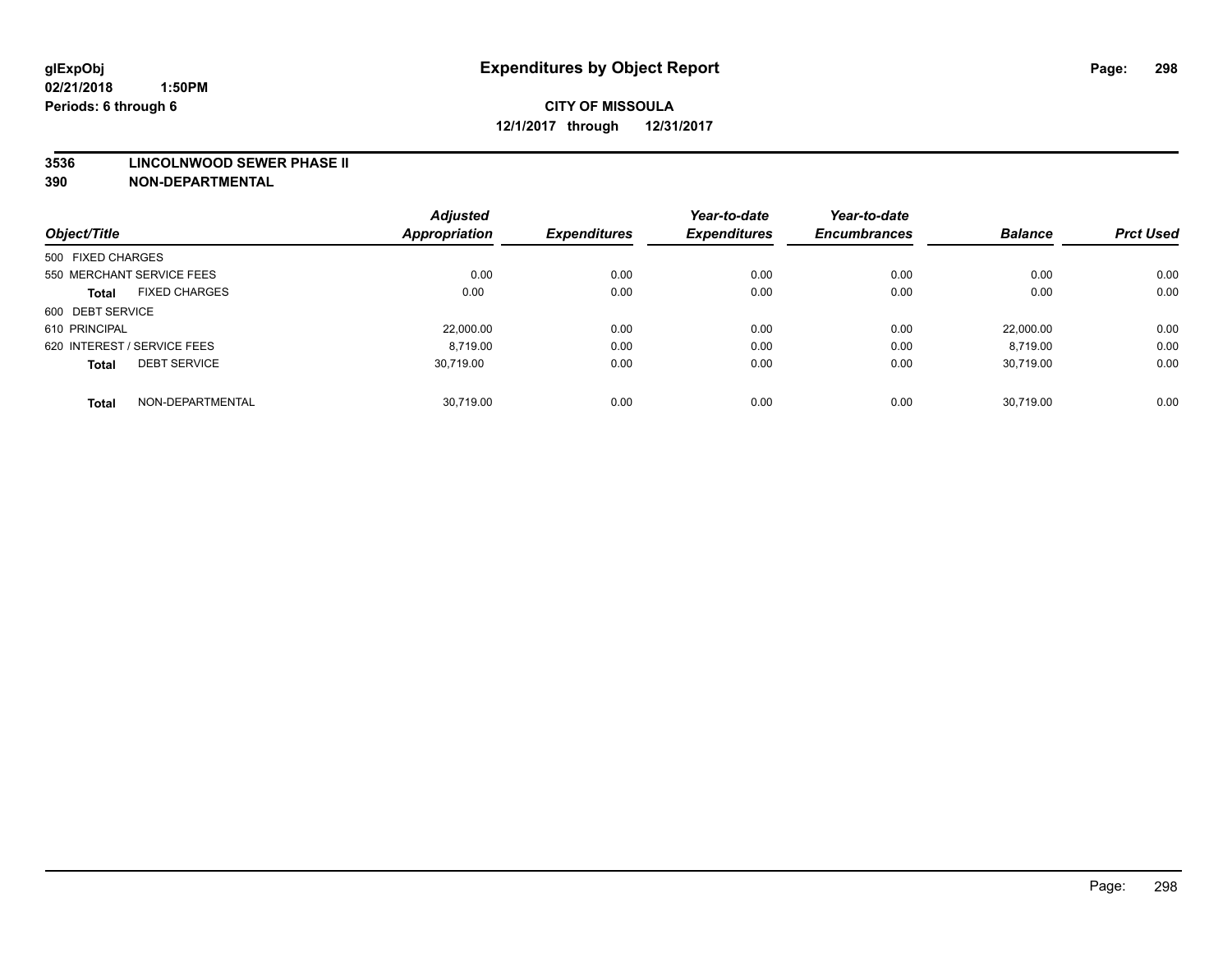### **3536 LINCOLNWOOD SEWER PHASE II**

| Object/Title                |                            | <b>Adjusted</b><br><b>Appropriation</b> | <b>Expenditures</b> | Year-to-date<br><b>Expenditures</b> | Year-to-date<br><b>Encumbrances</b> | <b>Balance</b> | <b>Prct Used</b> |
|-----------------------------|----------------------------|-----------------------------------------|---------------------|-------------------------------------|-------------------------------------|----------------|------------------|
| 500 FIXED CHARGES           |                            |                                         |                     |                                     |                                     |                |                  |
| 550 MERCHANT SERVICE FEES   |                            | 0.00                                    | 0.00                | 0.00                                | 0.00                                | 0.00           | 0.00             |
| <b>Total</b>                | <b>FIXED CHARGES</b>       | 0.00                                    | 0.00                | 0.00                                | 0.00                                | 0.00           | 0.00             |
| 600 DEBT SERVICE            |                            |                                         |                     |                                     |                                     |                |                  |
| 610 PRINCIPAL               |                            | 22,000.00                               | 0.00                | 0.00                                | 0.00                                | 22,000.00      | 0.00             |
| 620 INTEREST / SERVICE FEES |                            | 8.719.00                                | 0.00                | 0.00                                | 0.00                                | 8.719.00       | 0.00             |
| <b>Total</b>                | <b>DEBT SERVICE</b>        | 30.719.00                               | 0.00                | 0.00                                | 0.00                                | 30.719.00      | 0.00             |
| <b>Total</b>                | LINCOLNWOOD SEWER PHASE II | 30.719.00                               | 0.00                | 0.00                                | 0.00                                | 30.719.00      | 0.00             |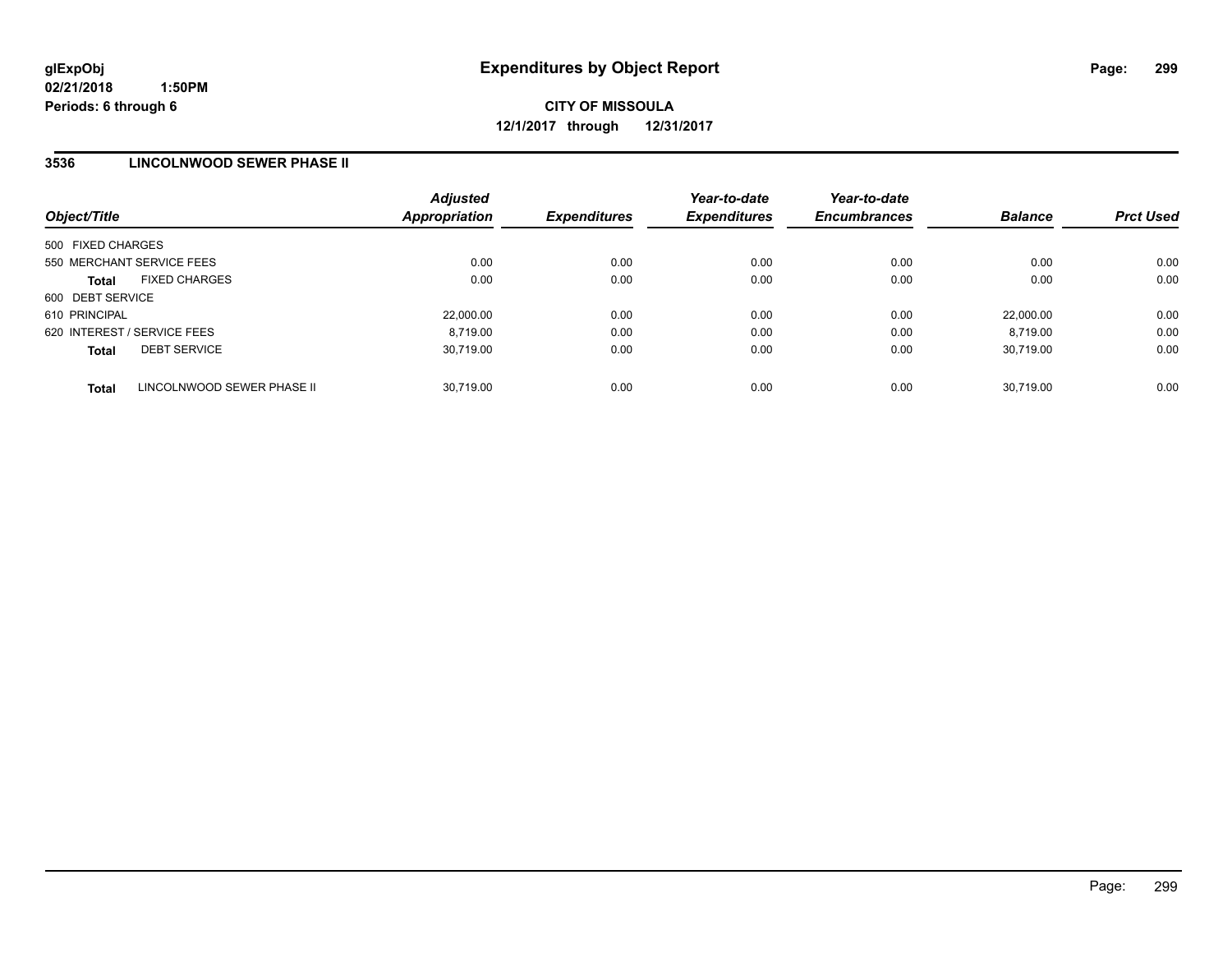#### **3539 SOUTH 4TH STREET W TRAFFIC**

| Object/Title                         | <b>Adjusted</b><br><b>Appropriation</b> | <b>Expenditures</b> | Year-to-date<br><b>Expenditures</b> | Year-to-date<br><b>Encumbrances</b> | <b>Balance</b> | <b>Prct Used</b> |
|--------------------------------------|-----------------------------------------|---------------------|-------------------------------------|-------------------------------------|----------------|------------------|
| 500 FIXED CHARGES                    |                                         |                     |                                     |                                     |                |                  |
| 550 MERCHANT SERVICE FEES            | 0.00                                    | 0.00                | 0.00                                | 0.00                                | 0.00           | 0.00             |
| <b>FIXED CHARGES</b><br><b>Total</b> | 0.00                                    | 0.00                | 0.00                                | 0.00                                | 0.00           | 0.00             |
| 800 OTHER OBJECTS                    |                                         |                     |                                     |                                     |                |                  |
| 820 TRANSFERS TO OTHER FUNDS         | 0.00                                    | 0.00                | 0.00                                | 0.00                                | 0.00           | 0.00             |
| OTHER OBJECTS<br><b>Total</b>        | 0.00                                    | 0.00                | 0.00                                | 0.00                                | 0.00           | 0.00             |
| NON-DEPARTMENTAL<br><b>Total</b>     | 0.00                                    | 0.00                | 0.00                                | 0.00                                | 0.00           | 0.00             |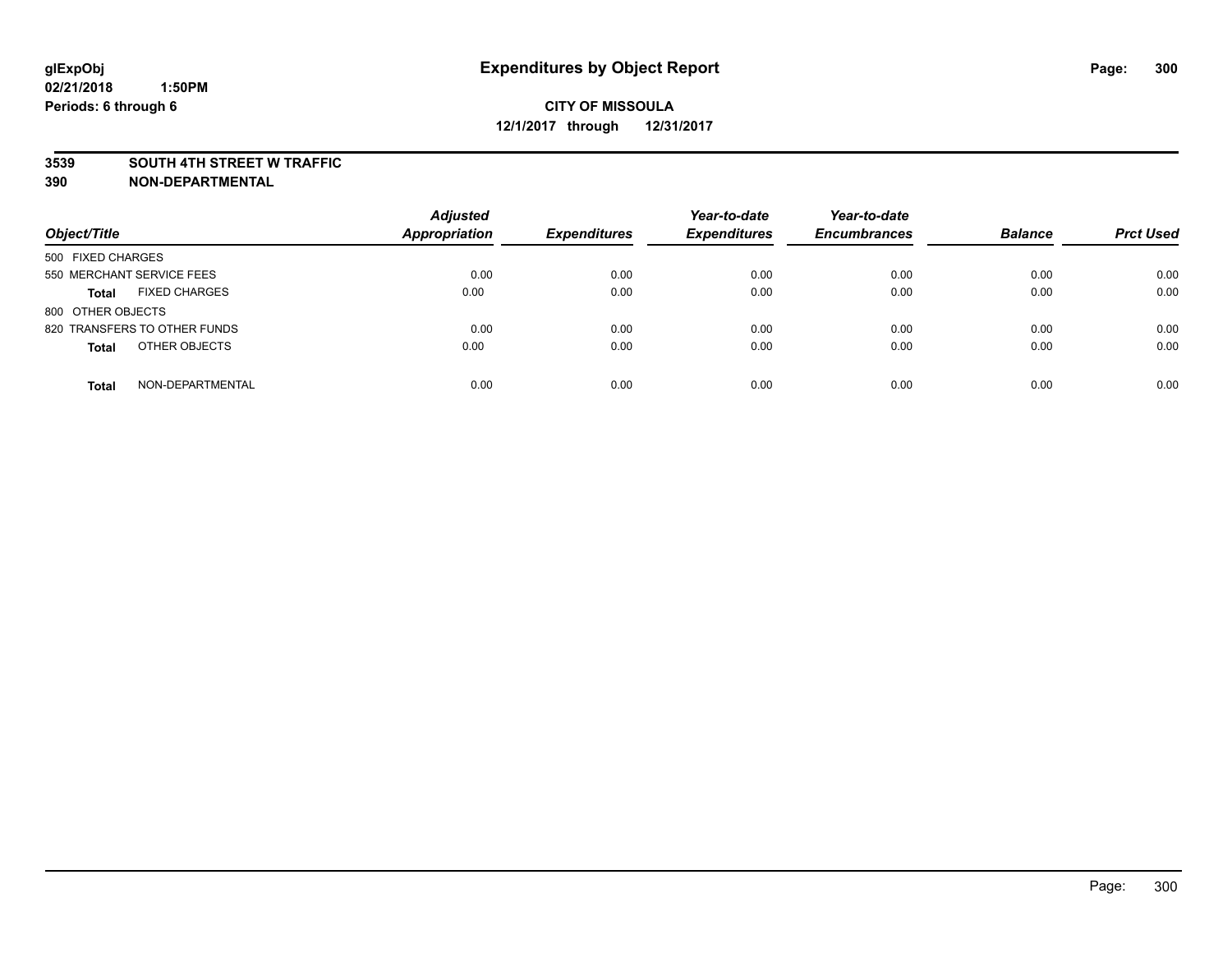### **3539 SOUTH 4TH STREET W TRAFFIC**

| Object/Title              |                              | <b>Adjusted</b><br><b>Appropriation</b> | <b>Expenditures</b> | Year-to-date<br><b>Expenditures</b> | Year-to-date<br><b>Encumbrances</b> | <b>Balance</b> | <b>Prct Used</b> |
|---------------------------|------------------------------|-----------------------------------------|---------------------|-------------------------------------|-------------------------------------|----------------|------------------|
| 500 FIXED CHARGES         |                              |                                         |                     |                                     |                                     |                |                  |
| 550 MERCHANT SERVICE FEES |                              | 0.00                                    | 0.00                | 0.00                                | 0.00                                | 0.00           | 0.00             |
| <b>Total</b>              | <b>FIXED CHARGES</b>         | 0.00                                    | 0.00                | 0.00                                | 0.00                                | 0.00           | 0.00             |
| 800 OTHER OBJECTS         |                              |                                         |                     |                                     |                                     |                |                  |
|                           | 820 TRANSFERS TO OTHER FUNDS | 0.00                                    | 0.00                | 0.00                                | 0.00                                | 0.00           | 0.00             |
| <b>Total</b>              | OTHER OBJECTS                | 0.00                                    | 0.00                | 0.00                                | 0.00                                | 0.00           | 0.00             |
| <b>Total</b>              | SOUTH 4TH STREET W TRAFFIC   | 0.00                                    | 0.00                | 0.00                                | 0.00                                | 0.00           | 0.00             |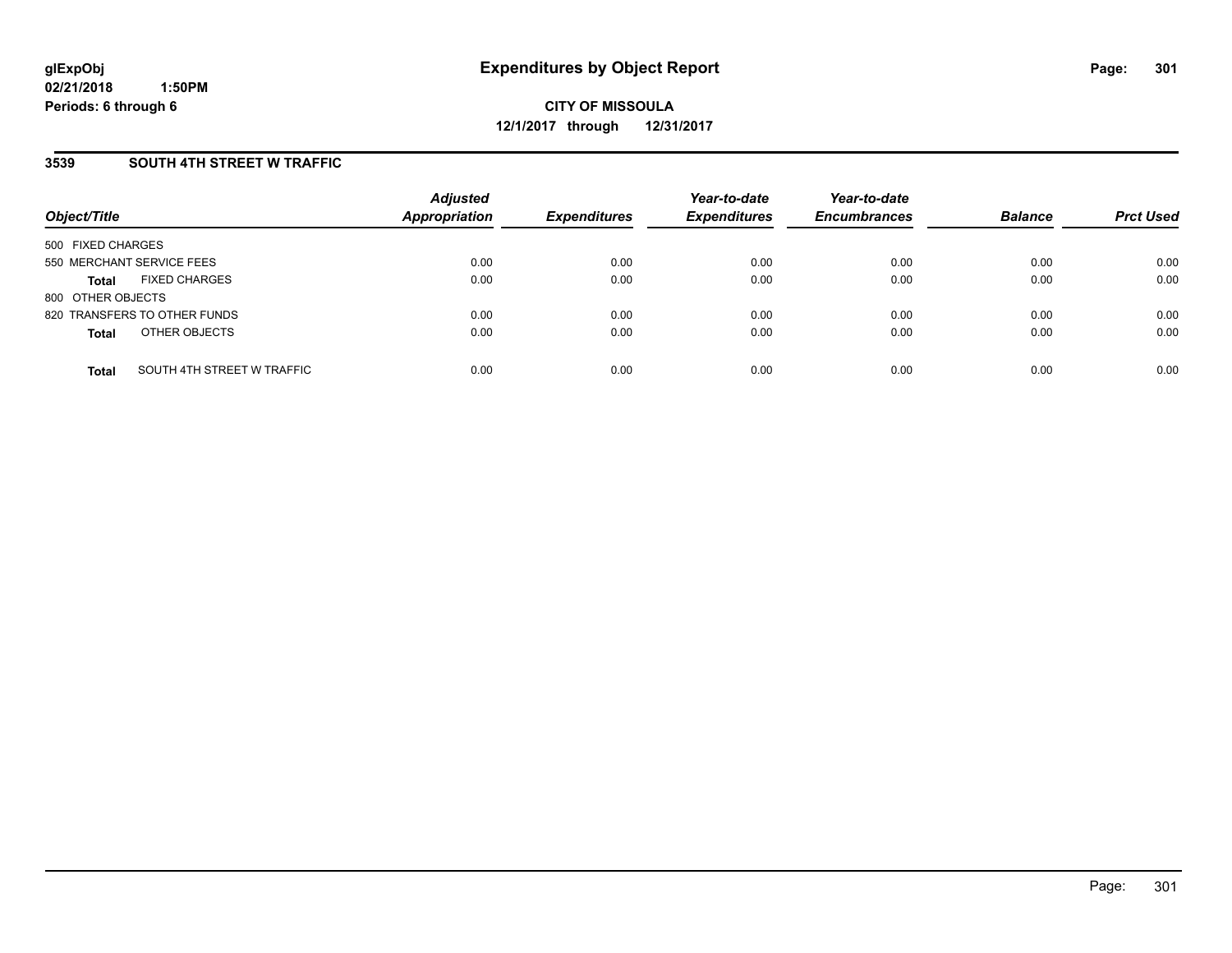**3540 SID 540 DEBT SERVICE FUND**

|                        |                             | <b>Adjusted</b>      |                     | Year-to-date        | Year-to-date        |                |                  |
|------------------------|-----------------------------|----------------------|---------------------|---------------------|---------------------|----------------|------------------|
| Object/Title           |                             | <b>Appropriation</b> | <b>Expenditures</b> | <b>Expenditures</b> | <b>Encumbrances</b> | <b>Balance</b> | <b>Prct Used</b> |
| 300 PURCHASED SERVICES |                             |                      |                     |                     |                     |                |                  |
|                        | 350 PROFESSIONAL SERVICES   | 0.00                 | 0.00                | 0.00                | 0.00                | 0.00           | 0.00             |
| <b>Total</b>           | <b>PURCHASED SERVICES</b>   | 0.00                 | 0.00                | 0.00                | 0.00                | 0.00           | 0.00             |
| 500 FIXED CHARGES      |                             |                      |                     |                     |                     |                |                  |
|                        | 550 MERCHANT SERVICE FEES   | 0.00                 | 0.00                | 0.00                | 0.00                | 0.00           | 0.00             |
| <b>Total</b>           | <b>FIXED CHARGES</b>        | 0.00                 | 0.00                | 0.00                | 0.00                | 0.00           | 0.00             |
| 600 DEBT SERVICE       |                             |                      |                     |                     |                     |                |                  |
| 610 PRINCIPAL          |                             | 77.902.00            | 0.00                | 0.00                | 0.00                | 77.902.00      | 0.00             |
|                        | 620 INTEREST / SERVICE FEES | 40.163.00            | 21.707.50           | 21.707.50           | 0.00                | 18.455.50      | 54.05            |
| <b>Total</b>           | <b>DEBT SERVICE</b>         | 118.065.00           | 21,707.50           | 21.707.50           | 0.00                | 96,357.50      | 18.39            |
| <b>Total</b>           | NON-DEPARTMENTAL            | 118,065.00           | 21,707.50           | 21,707.50           | 0.00                | 96,357.50      | 18.39            |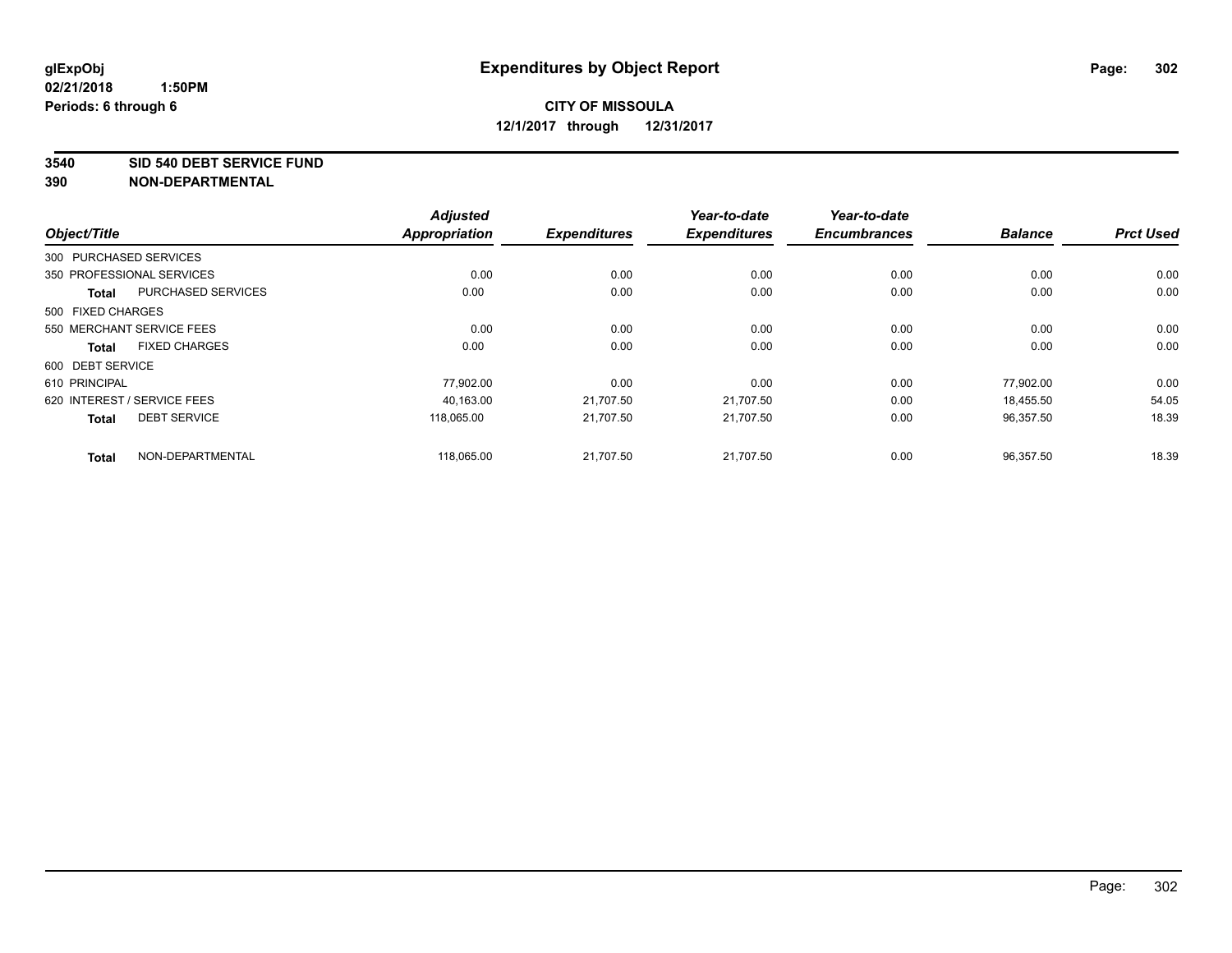## **CITY OF MISSOULA 12/1/2017 through 12/31/2017**

### **3540 SID 540 DEBT SERVICE FUND**

|                   |                             | <b>Adjusted</b>      |                     | Year-to-date        | Year-to-date        |                |                  |
|-------------------|-----------------------------|----------------------|---------------------|---------------------|---------------------|----------------|------------------|
| Object/Title      |                             | <b>Appropriation</b> | <b>Expenditures</b> | <b>Expenditures</b> | <b>Encumbrances</b> | <b>Balance</b> | <b>Prct Used</b> |
|                   | 300 PURCHASED SERVICES      |                      |                     |                     |                     |                |                  |
|                   | 350 PROFESSIONAL SERVICES   | 0.00                 | 0.00                | 0.00                | 0.00                | 0.00           | 0.00             |
| Total             | PURCHASED SERVICES          | 0.00                 | 0.00                | 0.00                | 0.00                | 0.00           | 0.00             |
| 500 FIXED CHARGES |                             |                      |                     |                     |                     |                |                  |
|                   | 550 MERCHANT SERVICE FEES   | 0.00                 | 0.00                | 0.00                | 0.00                | 0.00           | 0.00             |
| Total             | <b>FIXED CHARGES</b>        | 0.00                 | 0.00                | 0.00                | 0.00                | 0.00           | 0.00             |
| 600 DEBT SERVICE  |                             |                      |                     |                     |                     |                |                  |
| 610 PRINCIPAL     |                             | 77.902.00            | 0.00                | 0.00                | 0.00                | 77.902.00      | 0.00             |
|                   | 620 INTEREST / SERVICE FEES | 40,163.00            | 21.707.50           | 21,707.50           | 0.00                | 18.455.50      | 54.05            |
| <b>Total</b>      | <b>DEBT SERVICE</b>         | 118.065.00           | 21.707.50           | 21.707.50           | 0.00                | 96.357.50      | 18.39            |
| <b>Total</b>      | SID 540 DEBT SERVICE FUND   | 118.065.00           | 21.707.50           | 21.707.50           | 0.00                | 96.357.50      | 18.39            |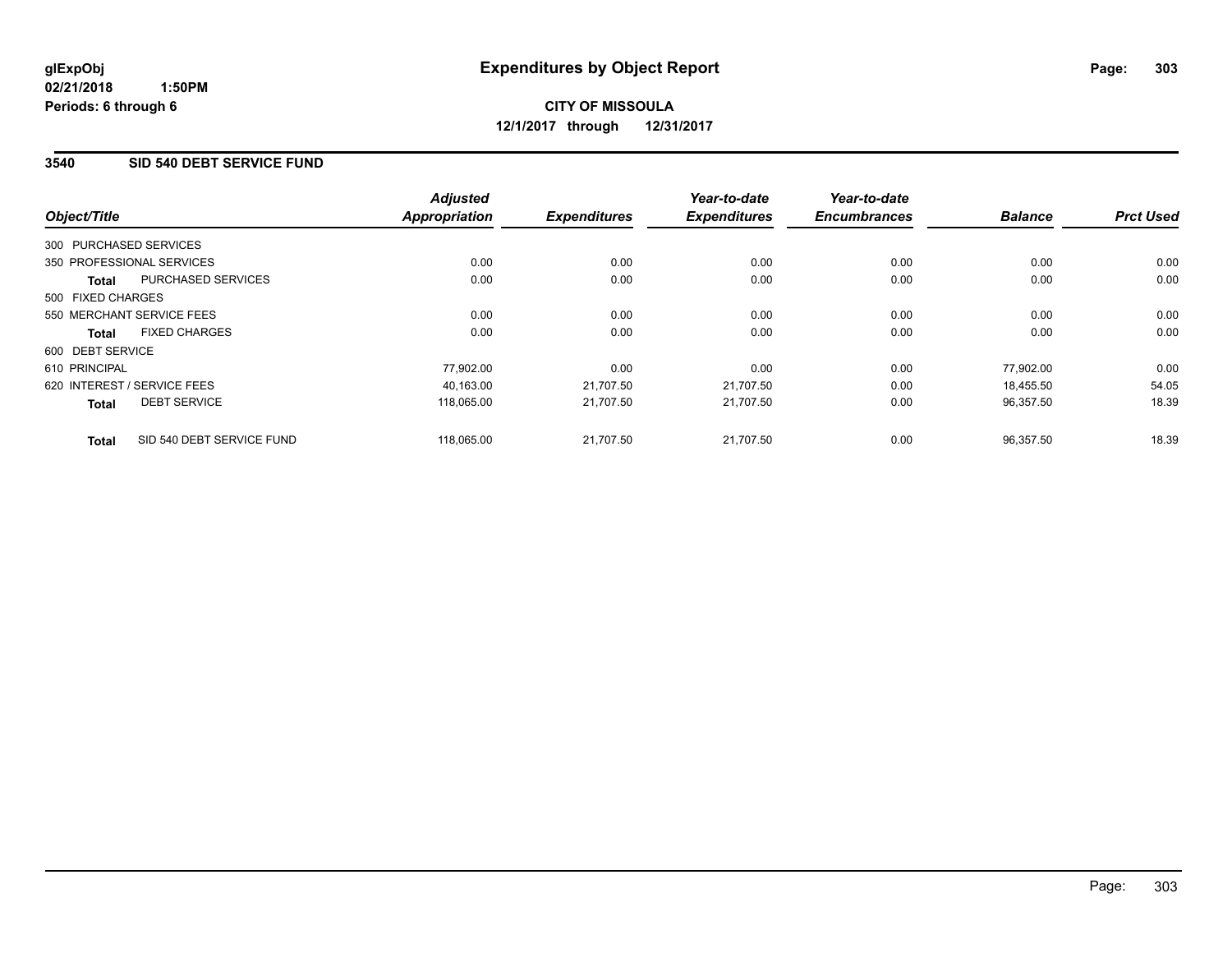#### **3541 SID 541 DEBT SERVICE**

|                                      |                  | <b>Adjusted</b>      |                     | Year-to-date        | Year-to-date        |                |                  |
|--------------------------------------|------------------|----------------------|---------------------|---------------------|---------------------|----------------|------------------|
| Object/Title                         |                  | <b>Appropriation</b> | <b>Expenditures</b> | <b>Expenditures</b> | <b>Encumbrances</b> | <b>Balance</b> | <b>Prct Used</b> |
| 500 FIXED CHARGES                    |                  |                      |                     |                     |                     |                |                  |
| 550 MERCHANT SERVICE FEES            |                  | 350.00               | 0.00                | 0.00                | 0.00                | 350.00         | 0.00             |
| <b>FIXED CHARGES</b><br><b>Total</b> |                  | 350.00               | 0.00                | 0.00                | 0.00                | 350.00         | 0.00             |
| 600 DEBT SERVICE                     |                  |                      |                     |                     |                     |                |                  |
| 610 PRINCIPAL                        |                  | 35.000.00            | 0.00                | 0.00                | 0.00                | 35,000.00      | 0.00             |
| 620 INTEREST / SERVICE FEES          |                  | 26.568.00            | 13.283.75           | 13.583.75           | 0.00                | 12.984.25      | 51.13            |
| <b>DEBT SERVICE</b><br><b>Total</b>  |                  | 61,568.00            | 13,283.75           | 13,583.75           | 0.00                | 47.984.25      | 22.06            |
| <b>Total</b>                         | NON-DEPARTMENTAL | 61,918.00            | 13.283.75           | 13.583.75           | 0.00                | 48.334.25      | 21.94            |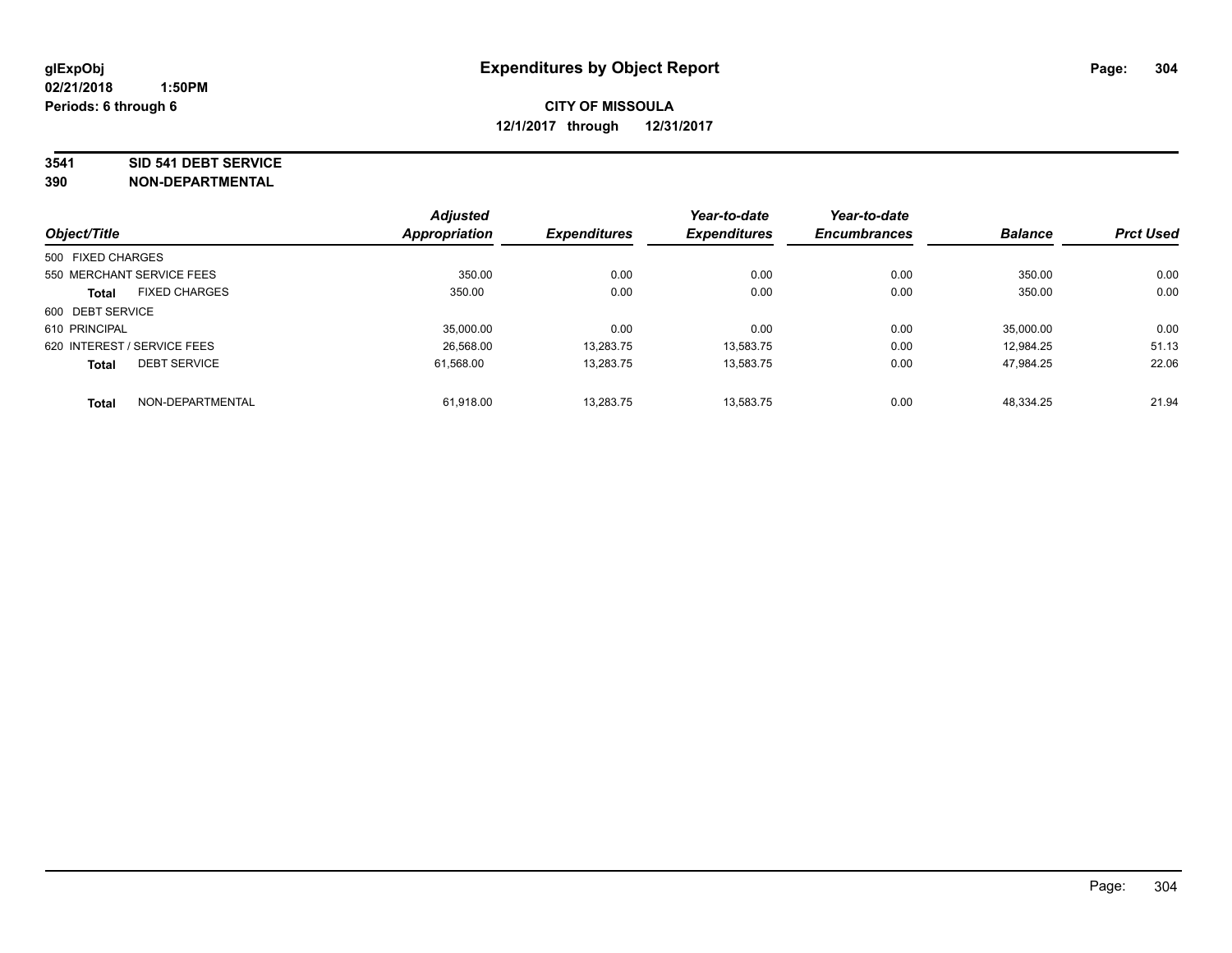#### **3541 SID 541 DEBT SERVICE**

|                                      | <b>Adjusted</b> |                     | Year-to-date        | Year-to-date        |                |                  |
|--------------------------------------|-----------------|---------------------|---------------------|---------------------|----------------|------------------|
| Object/Title                         | Appropriation   | <b>Expenditures</b> | <b>Expenditures</b> | <b>Encumbrances</b> | <b>Balance</b> | <b>Prct Used</b> |
| 500 FIXED CHARGES                    |                 |                     |                     |                     |                |                  |
| 550 MERCHANT SERVICE FEES            | 350.00          | 0.00                | 0.00                | 0.00                | 350.00         | 0.00             |
| <b>FIXED CHARGES</b><br><b>Total</b> | 350.00          | 0.00                | 0.00                | 0.00                | 350.00         | 0.00             |
| 600 DEBT SERVICE                     |                 |                     |                     |                     |                |                  |
| 610 PRINCIPAL                        | 35,000.00       | 0.00                | 0.00                | 0.00                | 35,000.00      | 0.00             |
| 620 INTEREST / SERVICE FEES          | 26,568.00       | 13.283.75           | 13.583.75           | 0.00                | 12.984.25      | 51.13            |
| <b>DEBT SERVICE</b><br><b>Total</b>  | 61,568.00       | 13,283.75           | 13,583.75           | 0.00                | 47.984.25      | 22.06            |
| SID 541 DEBT SERVICE<br><b>Total</b> | 61.918.00       | 13.283.75           | 13.583.75           | 0.00                | 48.334.25      | 21.94            |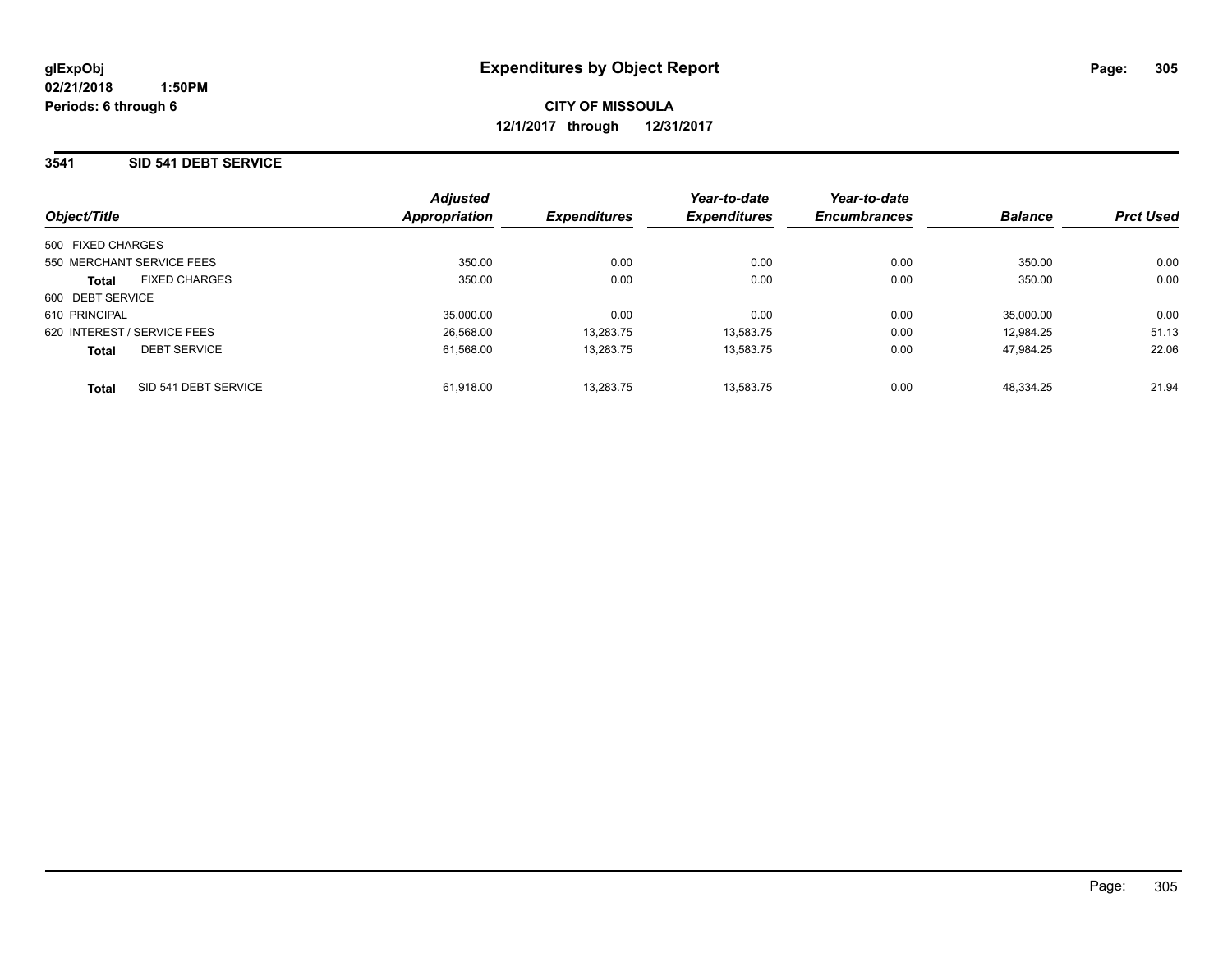#### **3543 SID 543 DEBT SERVICE**

| Object/Title                         | <b>Adjusted</b><br><b>Appropriation</b> | <b>Expenditures</b> | Year-to-date<br><b>Expenditures</b> | Year-to-date<br><b>Encumbrances</b> | <b>Balance</b> | <b>Prct Used</b> |
|--------------------------------------|-----------------------------------------|---------------------|-------------------------------------|-------------------------------------|----------------|------------------|
| 500 FIXED CHARGES                    |                                         |                     |                                     |                                     |                |                  |
| 550 MERCHANT SERVICE FEES            | 0.00                                    | 0.00                | 0.00                                | 0.00                                | 0.00           | 0.00             |
| <b>FIXED CHARGES</b><br><b>Total</b> | 0.00                                    | 0.00                | 0.00                                | 0.00                                | 0.00           | 0.00             |
| 600 DEBT SERVICE                     |                                         |                     |                                     |                                     |                |                  |
| 610 PRINCIPAL                        | 0.00                                    | 0.00                | 0.00                                | 0.00                                | 0.00           | 0.00             |
| 620 INTEREST / SERVICE FEES          | 0.00                                    | 0.00                | 0.00                                | 0.00                                | 0.00           | 0.00             |
| <b>DEBT SERVICE</b><br><b>Total</b>  | 0.00                                    | 0.00                | 0.00                                | 0.00                                | 0.00           | 0.00             |
| 800 OTHER OBJECTS                    |                                         |                     |                                     |                                     |                |                  |
| 820 TRANSFERS TO OTHER FUNDS         | 0.00                                    | 0.00                | 0.00                                | 0.00                                | 0.00           | 0.00             |
| OTHER OBJECTS<br><b>Total</b>        | 0.00                                    | 0.00                | 0.00                                | 0.00                                | 0.00           | 0.00             |
|                                      |                                         |                     |                                     |                                     |                |                  |
| NON-DEPARTMENTAL<br><b>Total</b>     | 0.00                                    | 0.00                | 0.00                                | 0.00                                | 0.00           | 0.00             |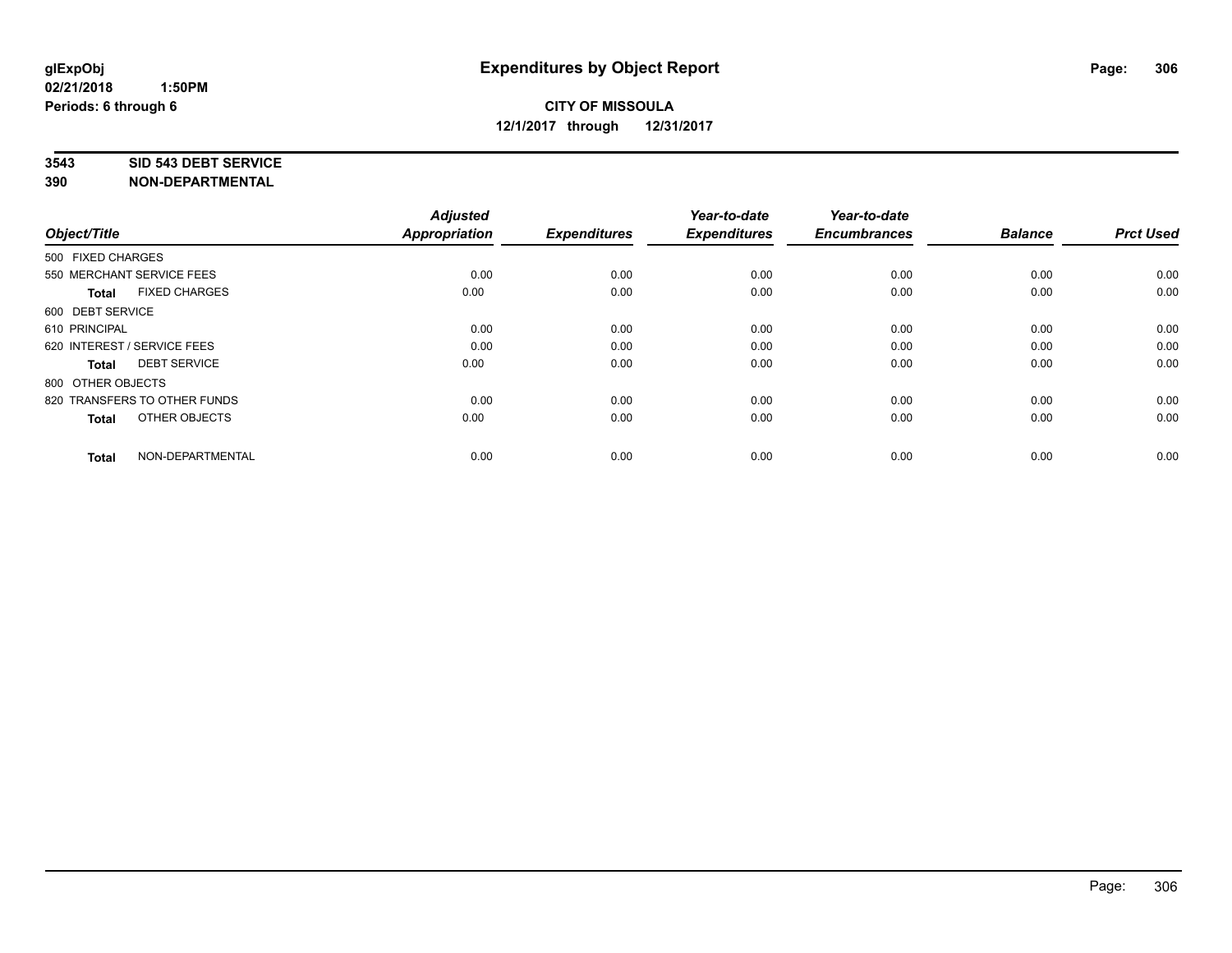### **3543 SID 543 DEBT SERVICE**

|                                      | <b>Adjusted</b>      |                     | Year-to-date        | Year-to-date<br><b>Encumbrances</b> | <b>Balance</b> | <b>Prct Used</b> |
|--------------------------------------|----------------------|---------------------|---------------------|-------------------------------------|----------------|------------------|
| Object/Title                         | <b>Appropriation</b> | <b>Expenditures</b> | <b>Expenditures</b> |                                     |                |                  |
| 500 FIXED CHARGES                    |                      |                     |                     |                                     |                |                  |
| 550 MERCHANT SERVICE FEES            | 0.00                 | 0.00                | 0.00                | 0.00                                | 0.00           | 0.00             |
| <b>FIXED CHARGES</b><br>Total        | 0.00                 | 0.00                | 0.00                | 0.00                                | 0.00           | 0.00             |
| 600 DEBT SERVICE                     |                      |                     |                     |                                     |                |                  |
| 610 PRINCIPAL                        | 0.00                 | 0.00                | 0.00                | 0.00                                | 0.00           | 0.00             |
| 620 INTEREST / SERVICE FEES          | 0.00                 | 0.00                | 0.00                | 0.00                                | 0.00           | 0.00             |
| <b>DEBT SERVICE</b><br>Total         | 0.00                 | 0.00                | 0.00                | 0.00                                | 0.00           | 0.00             |
| 800 OTHER OBJECTS                    |                      |                     |                     |                                     |                |                  |
| 820 TRANSFERS TO OTHER FUNDS         | 0.00                 | 0.00                | 0.00                | 0.00                                | 0.00           | 0.00             |
| OTHER OBJECTS<br><b>Total</b>        | 0.00                 | 0.00                | 0.00                | 0.00                                | 0.00           | 0.00             |
| SID 543 DEBT SERVICE<br><b>Total</b> | 0.00                 | 0.00                | 0.00                | 0.00                                | 0.00           | 0.00             |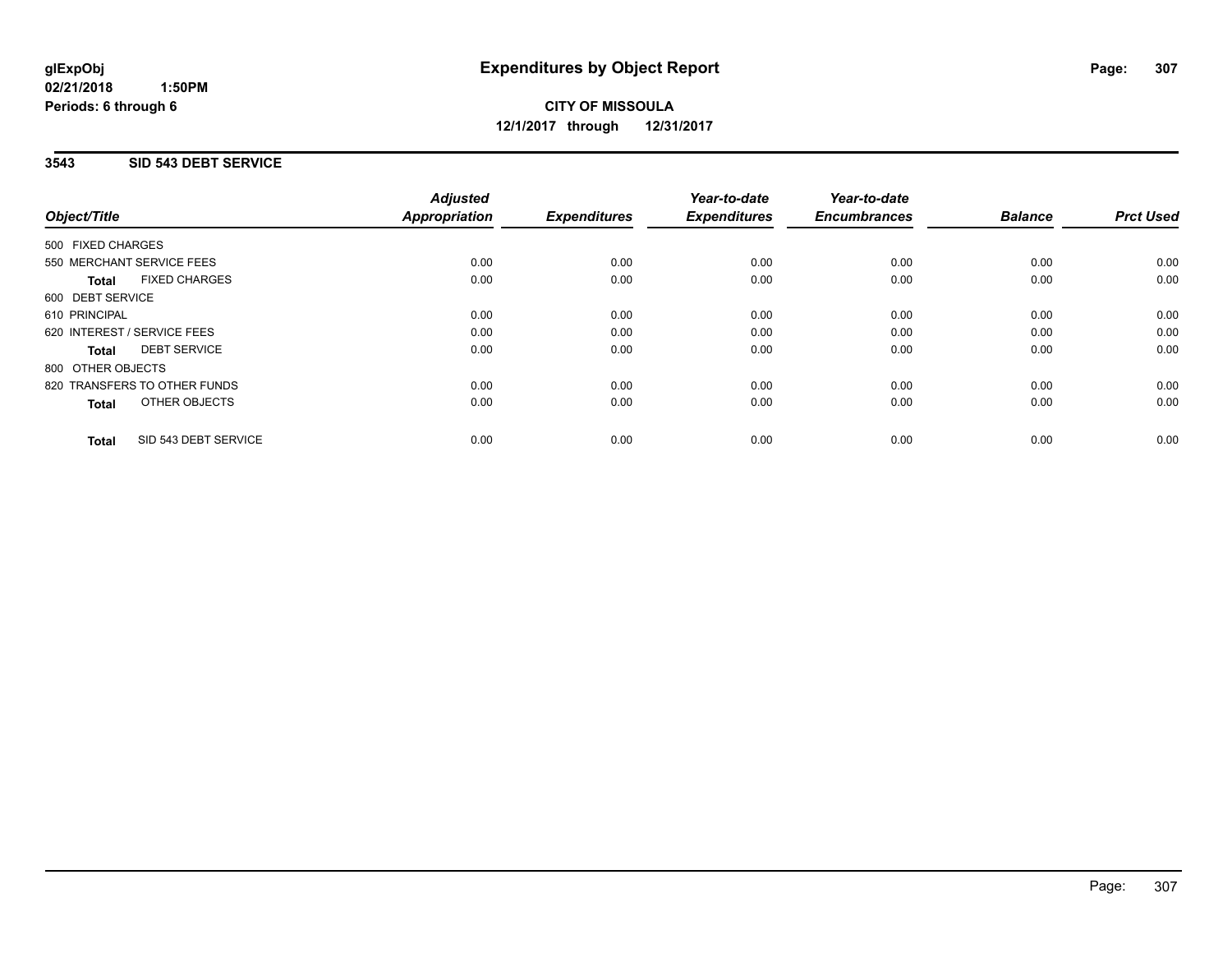#### **3544 SID 544 RATTLESNAKE DEBT SERVICE**

| Object/Title                        | <b>Adjusted</b><br>Appropriation | <i><b>Expenditures</b></i> | Year-to-date<br><b>Expenditures</b> | Year-to-date<br><b>Encumbrances</b> | <b>Balance</b> | <b>Prct Used</b> |
|-------------------------------------|----------------------------------|----------------------------|-------------------------------------|-------------------------------------|----------------|------------------|
| 600 DEBT SERVICE                    |                                  |                            |                                     |                                     |                |                  |
| 610 PRINCIPAL                       | 92,500.00                        | 36,000.00                  | 36,000.00                           | 0.00                                | 56,500.00      | 38.92            |
| 620 INTEREST / SERVICE FEES         | 49.008.00                        | 22,331.25                  | 22,331.25                           | 0.00                                | 26.676.75      | 45.57            |
| <b>DEBT SERVICE</b><br><b>Total</b> | 141.508.00                       | 58.331.25                  | 58.331.25                           | 0.00                                | 83.176.75      | 41.22            |
| NON-DEPARTMENTAL<br><b>Total</b>    | 141,508.00                       | 58,331.25                  | 58,331.25                           | 0.00                                | 83.176.75      | 41.22            |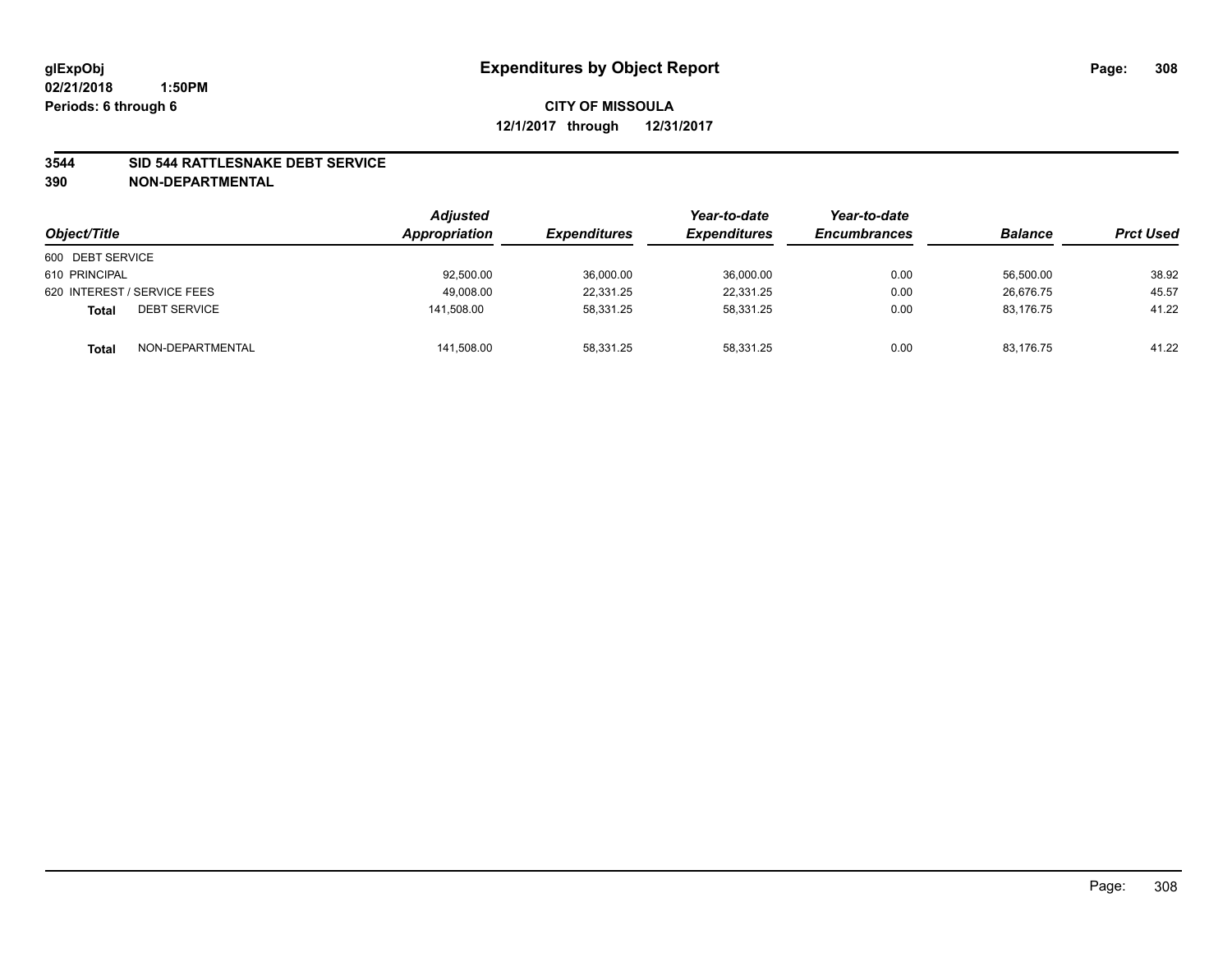#### **3544 SID 544 RATTLESNAKE DEBT SERVICE**

**550 SID 544 PROJECT**

| Object/Title                        | <b>Adjusted</b><br>Appropriation | <b>Expenditures</b> | Year-to-date<br><b>Expenditures</b> | Year-to-date<br><b>Encumbrances</b> | <b>Balance</b> | <b>Prct Used</b> |
|-------------------------------------|----------------------------------|---------------------|-------------------------------------|-------------------------------------|----------------|------------------|
| 600 DEBT SERVICE                    |                                  |                     |                                     |                                     |                |                  |
| 610 PRINCIPAL                       | 0.00                             | 9,000.00            | 9,000.00                            | 0.00                                | $-9,000.00$    | 0.00             |
| 620 INTEREST / SERVICE FEES         | 0.00                             | 2.170.00            | 2.170.00                            | 0.00                                | $-2.170.00$    | 0.00             |
| <b>DEBT SERVICE</b><br><b>Total</b> | 0.00                             | 11.170.00           | 11.170.00                           | 0.00                                | $-11.170.00$   | 0.00             |
| SID 544 PROJECT<br><b>Total</b>     | 0.00                             | 11,170.00           | 11,170.00                           | 0.00                                | $-11,170.00$   | 0.00             |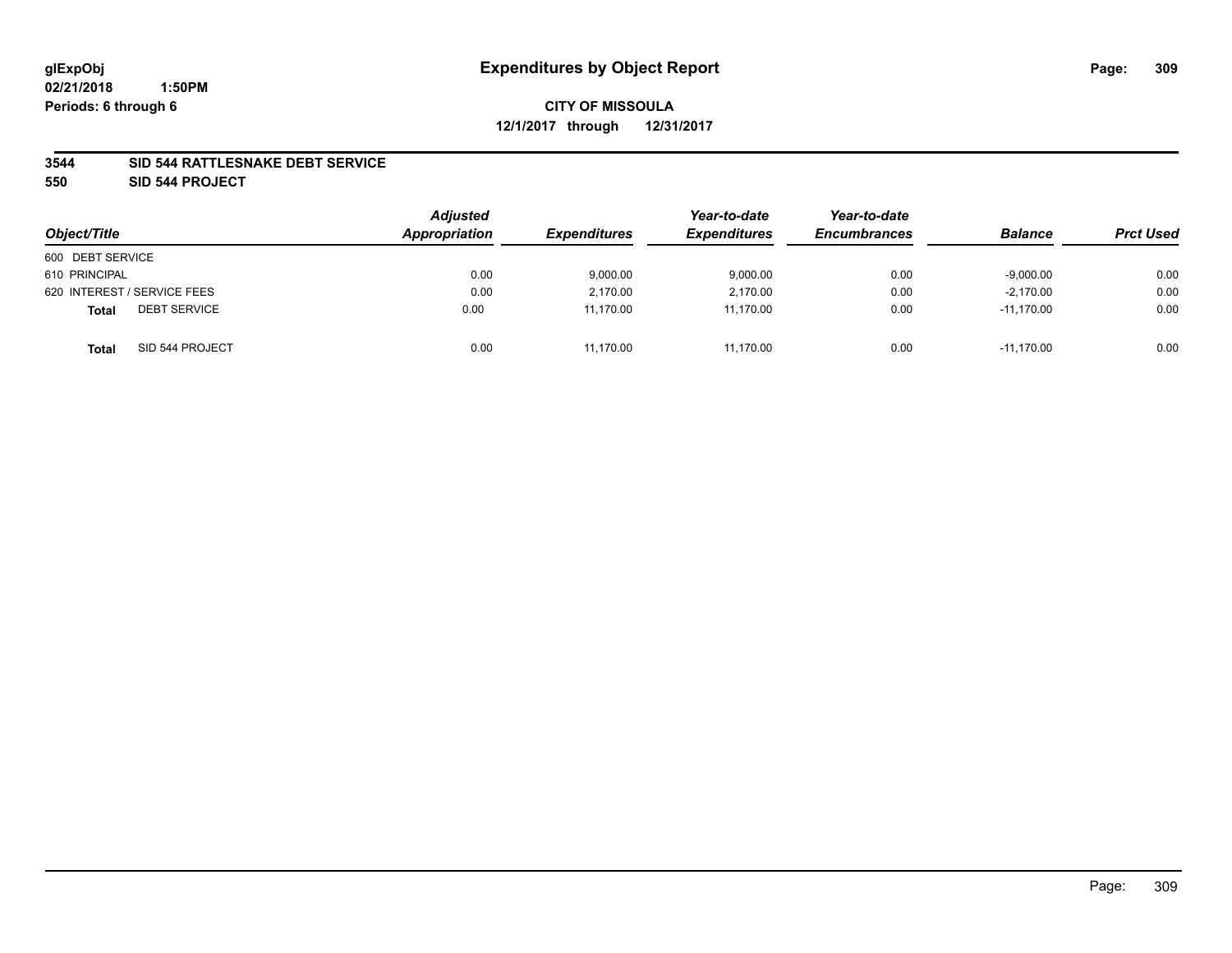#### **3544 SID 544 RATTLESNAKE DEBT SERVICE**

**555 LOLO STREET PROJECT**

|                                            | <b>Adjusted</b> |                     | Year-to-date        | Year-to-date        |                |                  |
|--------------------------------------------|-----------------|---------------------|---------------------|---------------------|----------------|------------------|
| Object/Title                               | Appropriation   | <b>Expenditures</b> | <b>Expenditures</b> | <b>Encumbrances</b> | <b>Balance</b> | <b>Prct Used</b> |
| 500 FIXED CHARGES                          |                 |                     |                     |                     |                |                  |
| 550 MERCHANT SERVICE FEES                  | 0.00            | 0.00                | 0.00                | 0.00                | 0.00           | 0.00             |
| <b>FIXED CHARGES</b><br><b>Total</b>       | 0.00            | 0.00                | 0.00                | 0.00                | 0.00           | 0.00             |
| 600 DEBT SERVICE                           |                 |                     |                     |                     |                |                  |
| 610 PRINCIPAL                              | 0.00            | 500.00              | 500.00              | 0.00                | $-500.00$      | 0.00             |
| 620 INTEREST / SERVICE FEES                | 0.00            | 384.38              | 384.38              | 0.00                | $-384.38$      | 0.00             |
| <b>DEBT SERVICE</b><br><b>Total</b>        | 0.00            | 884.38              | 884.38              | 0.00                | $-884.38$      | 0.00             |
| <b>LOLO STREET PROJECT</b><br><b>Total</b> | 0.00            | 884.38              | 884.38              | 0.00                | $-884.38$      | 0.00             |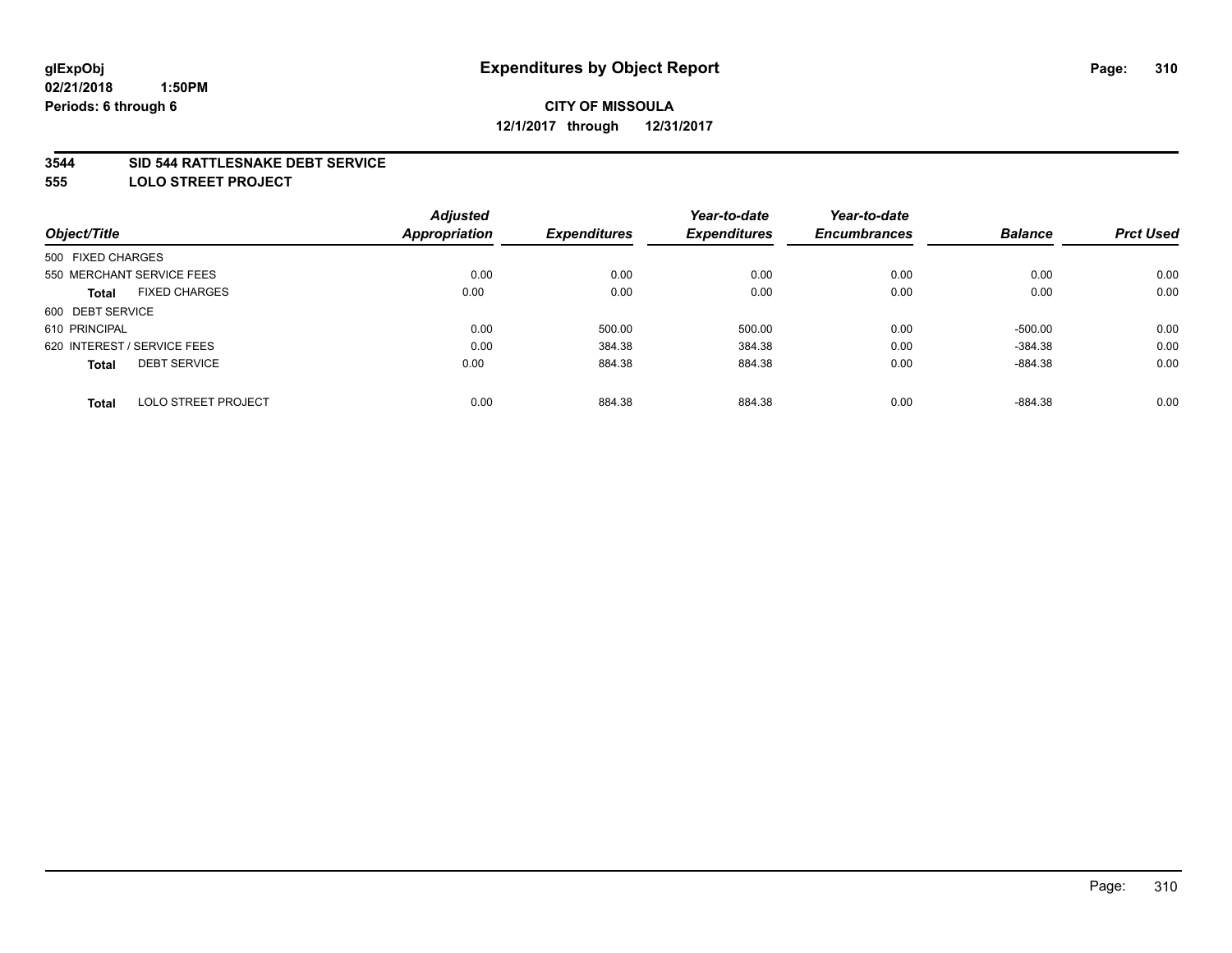## **CITY OF MISSOULA 12/1/2017 through 12/31/2017**

## **3544 SID 544 RATTLESNAKE DEBT SERVICE**

| Object/Title      |                                  | <b>Adjusted</b><br>Appropriation | <b>Expenditures</b> | Year-to-date<br><b>Expenditures</b> | Year-to-date<br><b>Encumbrances</b> | <b>Balance</b> | <b>Prct Used</b> |
|-------------------|----------------------------------|----------------------------------|---------------------|-------------------------------------|-------------------------------------|----------------|------------------|
| 500 FIXED CHARGES |                                  |                                  |                     |                                     |                                     |                |                  |
|                   | 550 MERCHANT SERVICE FEES        | 0.00                             | 0.00                | 0.00                                | 0.00                                | 0.00           | 0.00             |
| <b>Total</b>      | <b>FIXED CHARGES</b>             | 0.00                             | 0.00                | 0.00                                | 0.00                                | 0.00           | 0.00             |
| 600 DEBT SERVICE  |                                  |                                  |                     |                                     |                                     |                |                  |
| 610 PRINCIPAL     |                                  | 92.500.00                        | 45,500.00           | 45.500.00                           | 0.00                                | 47.000.00      | 49.19            |
|                   | 620 INTEREST / SERVICE FEES      | 49.008.00                        | 24.885.63           | 24.885.63                           | 0.00                                | 24.122.37      | 50.78            |
| <b>Total</b>      | <b>DEBT SERVICE</b>              | 141.508.00                       | 70.385.63           | 70.385.63                           | 0.00                                | 71.122.37      | 49.74            |
| <b>Total</b>      | SID 544 RATTLESNAKE DEBT SERVICE | 141.508.00                       | 70.385.63           | 70.385.63                           | 0.00                                | 71.122.37      | 49.74            |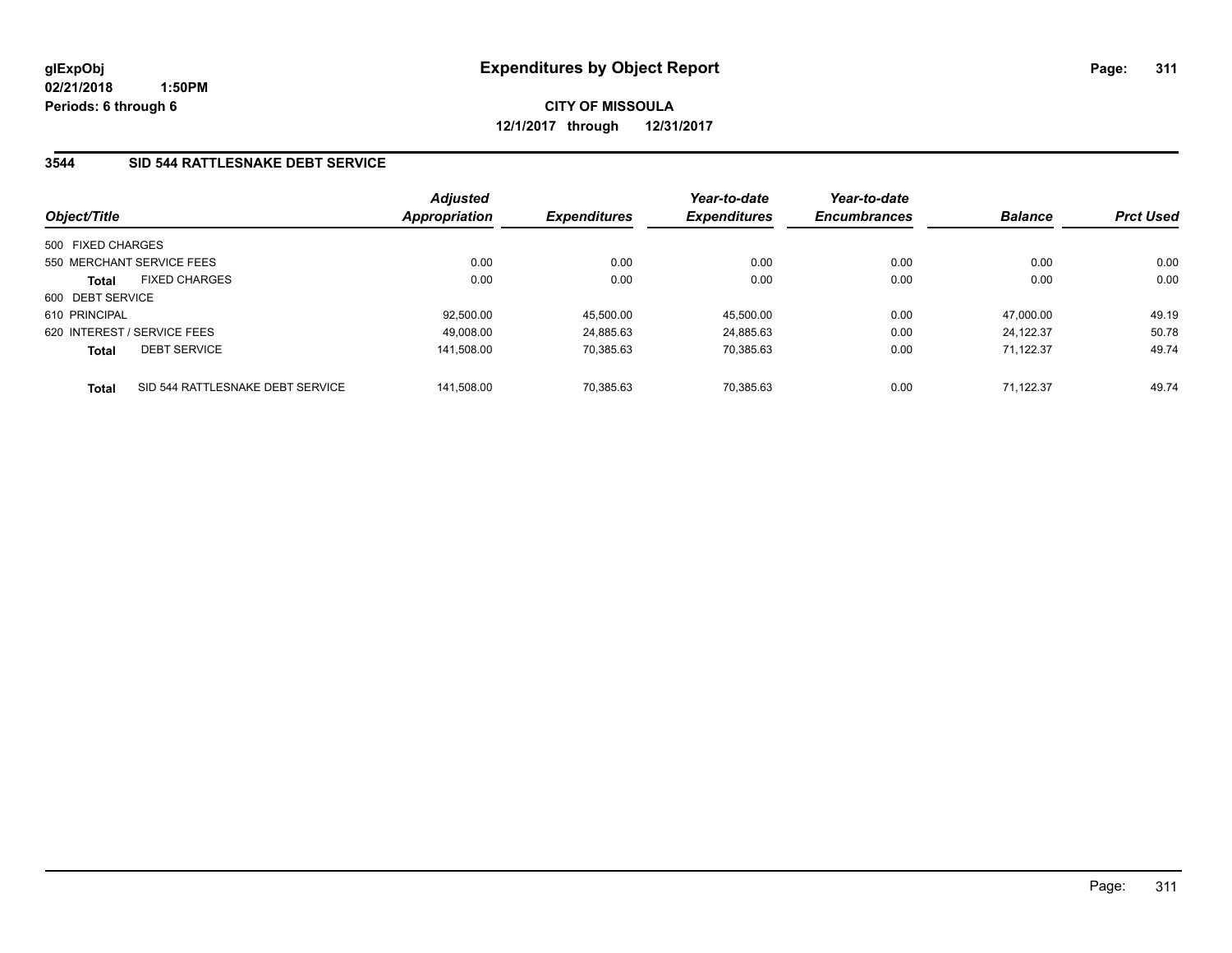#### **3545 SID 545 DEBT SERVICE**

| Object/Title                         | <b>Adjusted</b><br><b>Appropriation</b> | <b>Expenditures</b> | Year-to-date<br><b>Expenditures</b> | Year-to-date<br><b>Encumbrances</b> | <b>Balance</b> | <b>Prct Used</b> |
|--------------------------------------|-----------------------------------------|---------------------|-------------------------------------|-------------------------------------|----------------|------------------|
| 500 FIXED CHARGES                    |                                         |                     |                                     |                                     |                |                  |
| 550 MERCHANT SERVICE FEES            | 0.00                                    | 0.00                | 0.00                                | 0.00                                | 0.00           | 0.00             |
| <b>FIXED CHARGES</b><br><b>Total</b> | 0.00                                    | 0.00                | 0.00                                | 0.00                                | 0.00           | 0.00             |
| 600 DEBT SERVICE                     |                                         |                     |                                     |                                     |                |                  |
| 610 PRINCIPAL                        | 0.00                                    | 0.00                | 0.00                                | 0.00                                | 0.00           | 0.00             |
| 620 INTEREST / SERVICE FEES          | 0.00                                    | 0.00                | 0.00                                | 0.00                                | 0.00           | 0.00             |
| <b>DEBT SERVICE</b><br><b>Total</b>  | 0.00                                    | 0.00                | 0.00                                | 0.00                                | 0.00           | 0.00             |
| 800 OTHER OBJECTS                    |                                         |                     |                                     |                                     |                |                  |
| 820 TRANSFERS TO OTHER FUNDS         | 0.00                                    | 0.00                | 0.00                                | 0.00                                | 0.00           | 0.00             |
| OTHER OBJECTS<br><b>Total</b>        | 0.00                                    | 0.00                | 0.00                                | 0.00                                | 0.00           | 0.00             |
|                                      |                                         |                     |                                     |                                     |                |                  |
| NON-DEPARTMENTAL<br><b>Total</b>     | 0.00                                    | 0.00                | 0.00                                | 0.00                                | 0.00           | 0.00             |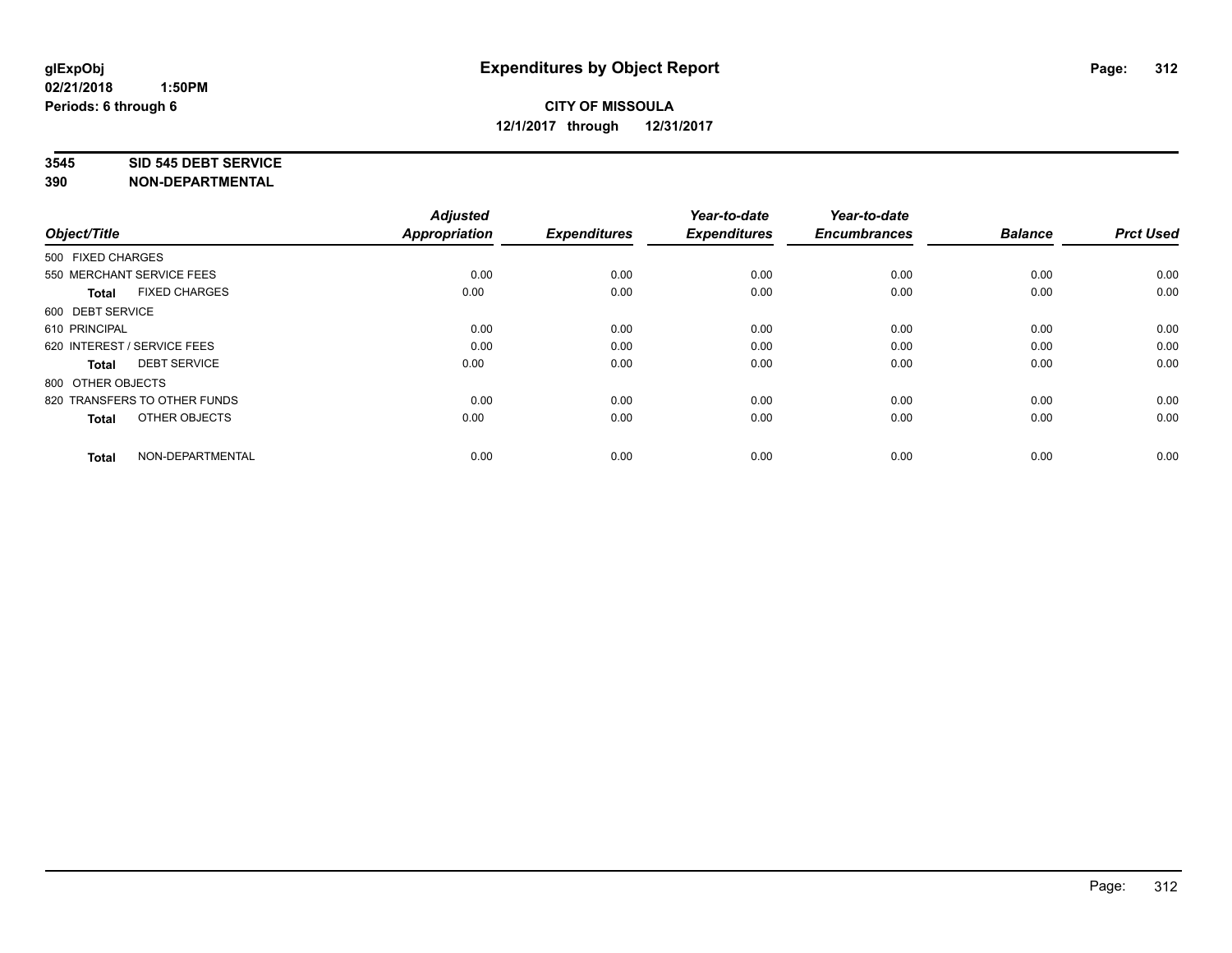## **CITY OF MISSOULA 12/1/2017 through 12/31/2017**

### **3545 SID 545 DEBT SERVICE**

|                                      | <b>Adjusted</b>      |                     | Year-to-date        | Year-to-date        |                |                  |
|--------------------------------------|----------------------|---------------------|---------------------|---------------------|----------------|------------------|
| Object/Title                         | <b>Appropriation</b> | <b>Expenditures</b> | <b>Expenditures</b> | <b>Encumbrances</b> | <b>Balance</b> | <b>Prct Used</b> |
| 500 FIXED CHARGES                    |                      |                     |                     |                     |                |                  |
| 550 MERCHANT SERVICE FEES            | 0.00                 | 0.00                | 0.00                | 0.00                | 0.00           | 0.00             |
| <b>FIXED CHARGES</b><br>Total        | 0.00                 | 0.00                | 0.00                | 0.00                | 0.00           | 0.00             |
| 600 DEBT SERVICE                     |                      |                     |                     |                     |                |                  |
| 610 PRINCIPAL                        | 0.00                 | 0.00                | 0.00                | 0.00                | 0.00           | 0.00             |
| 620 INTEREST / SERVICE FEES          | 0.00                 | 0.00                | 0.00                | 0.00                | 0.00           | 0.00             |
| <b>DEBT SERVICE</b><br>Total         | 0.00                 | 0.00                | 0.00                | 0.00                | 0.00           | 0.00             |
| 800 OTHER OBJECTS                    |                      |                     |                     |                     |                |                  |
| 820 TRANSFERS TO OTHER FUNDS         | 0.00                 | 0.00                | 0.00                | 0.00                | 0.00           | 0.00             |
| OTHER OBJECTS<br><b>Total</b>        | 0.00                 | 0.00                | 0.00                | 0.00                | 0.00           | 0.00             |
| SID 545 DEBT SERVICE<br><b>Total</b> | 0.00                 | 0.00                | 0.00                | 0.00                | 0.00           | 0.00             |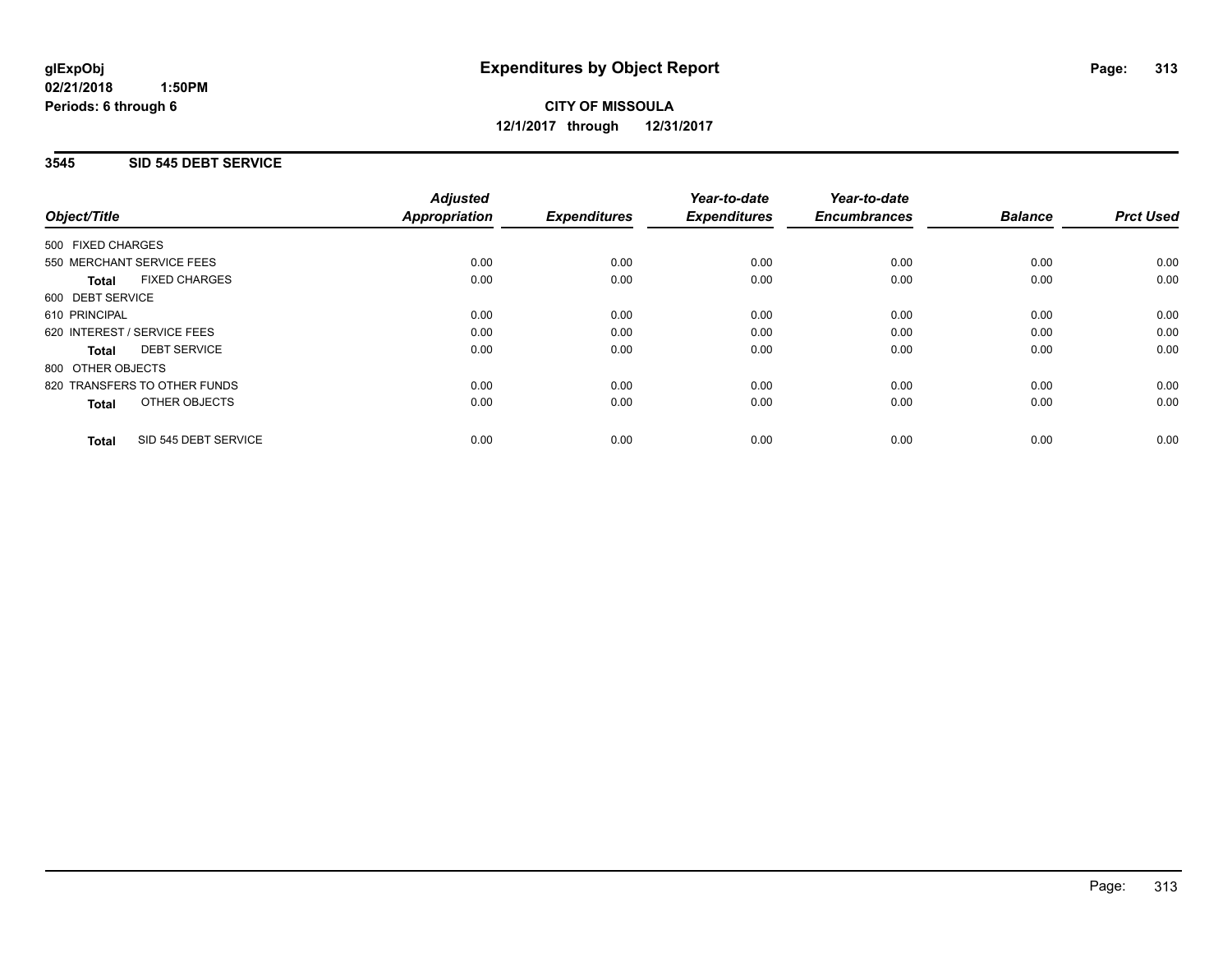#### **3546 SID 546 DEBT SERVICE**

| Object/Title                         | <b>Adjusted</b><br>Appropriation | <b>Expenditures</b> | Year-to-date<br><b>Expenditures</b> | Year-to-date<br><b>Encumbrances</b> | <b>Balance</b> | <b>Prct Used</b> |
|--------------------------------------|----------------------------------|---------------------|-------------------------------------|-------------------------------------|----------------|------------------|
| 500 FIXED CHARGES                    |                                  |                     |                                     |                                     |                |                  |
| 550 MERCHANT SERVICE FEES            | 0.00                             | 0.00                | 0.00                                | 0.00                                | 0.00           | 0.00             |
| <b>FIXED CHARGES</b><br><b>Total</b> | 0.00                             | 0.00                | 0.00                                | 0.00                                | 0.00           | 0.00             |
| 600 DEBT SERVICE                     |                                  |                     |                                     |                                     |                |                  |
| 610 PRINCIPAL                        | 0.00                             | 0.00                | 0.00                                | 0.00                                | 0.00           | 0.00             |
| 620 INTEREST / SERVICE FEES          | 0.00                             | 0.00                | 0.00                                | 0.00                                | 0.00           | 0.00             |
| <b>DEBT SERVICE</b><br><b>Total</b>  | 0.00                             | 0.00                | 0.00                                | 0.00                                | 0.00           | 0.00             |
| 800 OTHER OBJECTS                    |                                  |                     |                                     |                                     |                |                  |
| 820 TRANSFERS TO OTHER FUNDS         | 0.00                             | 0.00                | 0.00                                | 0.00                                | 0.00           | 0.00             |
| OTHER OBJECTS<br><b>Total</b>        | 0.00                             | 0.00                | 0.00                                | 0.00                                | 0.00           | 0.00             |
|                                      |                                  |                     |                                     |                                     |                |                  |
| NON-DEPARTMENTAL<br><b>Total</b>     | 0.00                             | 0.00                | 0.00                                | 0.00                                | 0.00           | 0.00             |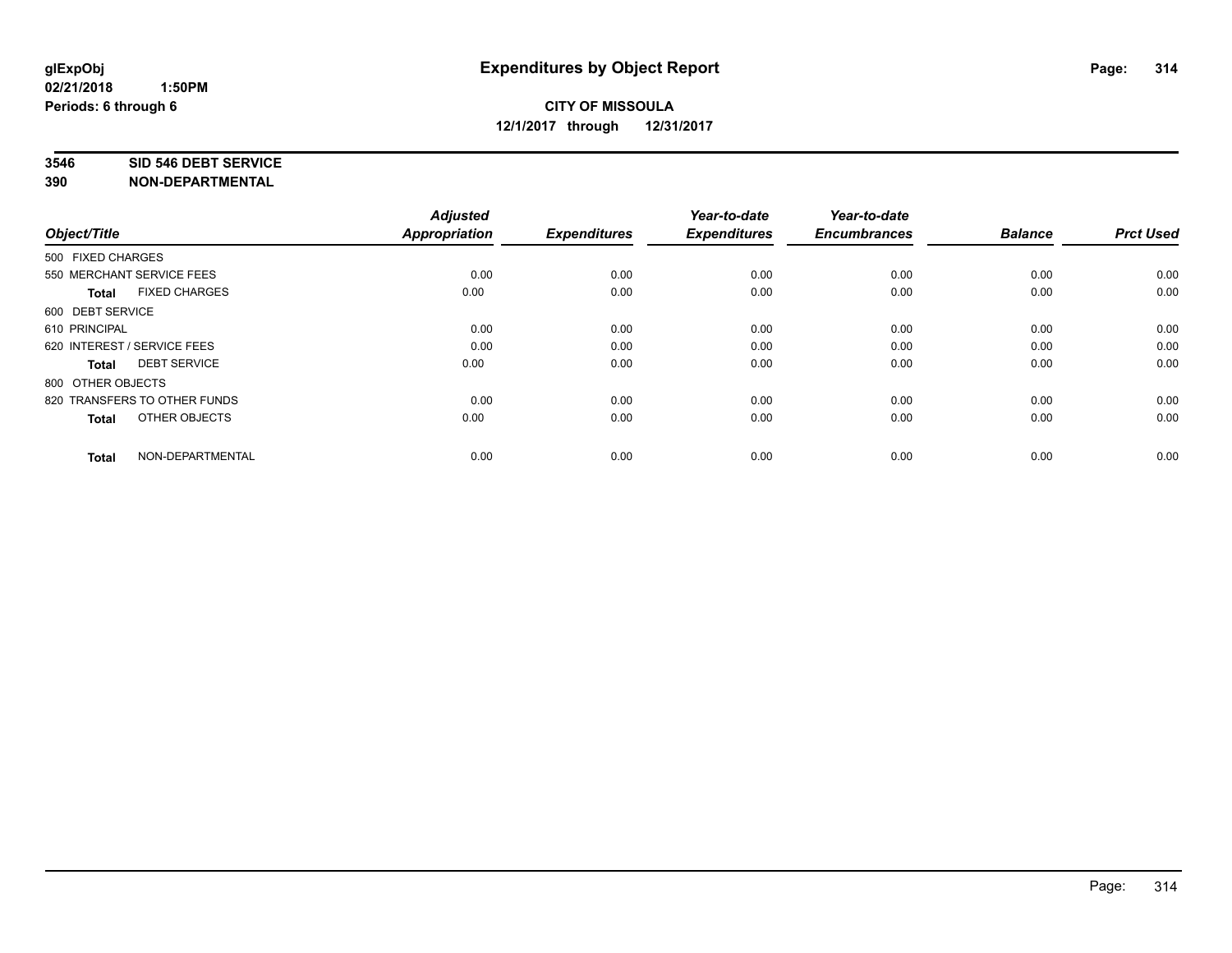## **CITY OF MISSOULA 12/1/2017 through 12/31/2017**

### **3546 SID 546 DEBT SERVICE**

|                                      | <b>Adjusted</b>      |                     | Year-to-date        | Year-to-date        |                |                  |
|--------------------------------------|----------------------|---------------------|---------------------|---------------------|----------------|------------------|
| Object/Title                         | <b>Appropriation</b> | <b>Expenditures</b> | <b>Expenditures</b> | <b>Encumbrances</b> | <b>Balance</b> | <b>Prct Used</b> |
| 500 FIXED CHARGES                    |                      |                     |                     |                     |                |                  |
| 550 MERCHANT SERVICE FEES            | 0.00                 | 0.00                | 0.00                | 0.00                | 0.00           | 0.00             |
| <b>FIXED CHARGES</b><br>Total        | 0.00                 | 0.00                | 0.00                | 0.00                | 0.00           | 0.00             |
| 600 DEBT SERVICE                     |                      |                     |                     |                     |                |                  |
| 610 PRINCIPAL                        | 0.00                 | 0.00                | 0.00                | 0.00                | 0.00           | 0.00             |
| 620 INTEREST / SERVICE FEES          | 0.00                 | 0.00                | 0.00                | 0.00                | 0.00           | 0.00             |
| <b>DEBT SERVICE</b><br>Total         | 0.00                 | 0.00                | 0.00                | 0.00                | 0.00           | 0.00             |
| 800 OTHER OBJECTS                    |                      |                     |                     |                     |                |                  |
| 820 TRANSFERS TO OTHER FUNDS         | 0.00                 | 0.00                | 0.00                | 0.00                | 0.00           | 0.00             |
| OTHER OBJECTS<br><b>Total</b>        | 0.00                 | 0.00                | 0.00                | 0.00                | 0.00           | 0.00             |
| SID 546 DEBT SERVICE<br><b>Total</b> | 0.00                 | 0.00                | 0.00                | 0.00                | 0.00           | 0.00             |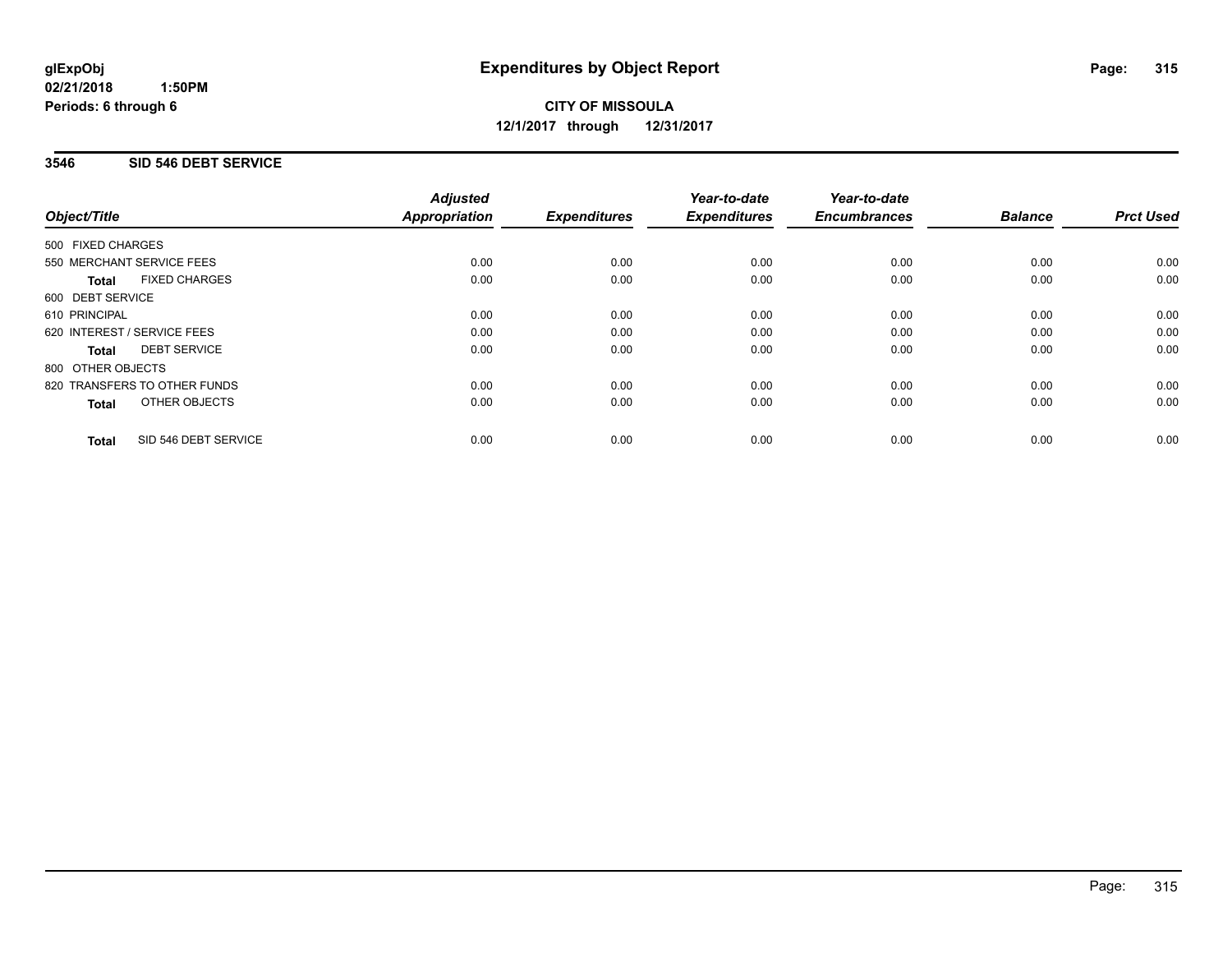**3548 SID 548-5TH, 6TH & ARTHUR**

|                                      | <b>Adjusted</b> |                     | Year-to-date        | Year-to-date        |                |                  |
|--------------------------------------|-----------------|---------------------|---------------------|---------------------|----------------|------------------|
| Object/Title                         | Appropriation   | <b>Expenditures</b> | <b>Expenditures</b> | <b>Encumbrances</b> | <b>Balance</b> | <b>Prct Used</b> |
| 500 FIXED CHARGES                    |                 |                     |                     |                     |                |                  |
| 550 MERCHANT SERVICE FEES            | 0.00            | 0.00                | 0.00                | 0.00                | 0.00           | 0.00             |
| <b>FIXED CHARGES</b><br><b>Total</b> | 0.00            | 0.00                | 0.00                | 0.00                | 0.00           | 0.00             |
| 600 DEBT SERVICE                     |                 |                     |                     |                     |                |                  |
| 610 PRINCIPAL                        | 68.625.00       | 0.00                | 0.00                | 0.00                | 68.625.00      | 0.00             |
| 620 INTEREST / SERVICE FEES          | 41.625.00       | 20,812.50           | 21.162.50           | 0.00                | 20.462.50      | 50.84            |
| <b>DEBT SERVICE</b><br><b>Total</b>  | 110.250.00      | 20,812.50           | 21.162.50           | 0.00                | 89.087.50      | 19.20            |
| NON-DEPARTMENTAL<br><b>Total</b>     | 110.250.00      | 20.812.50           | 21.162.50           | 0.00                | 89.087.50      | 19.20            |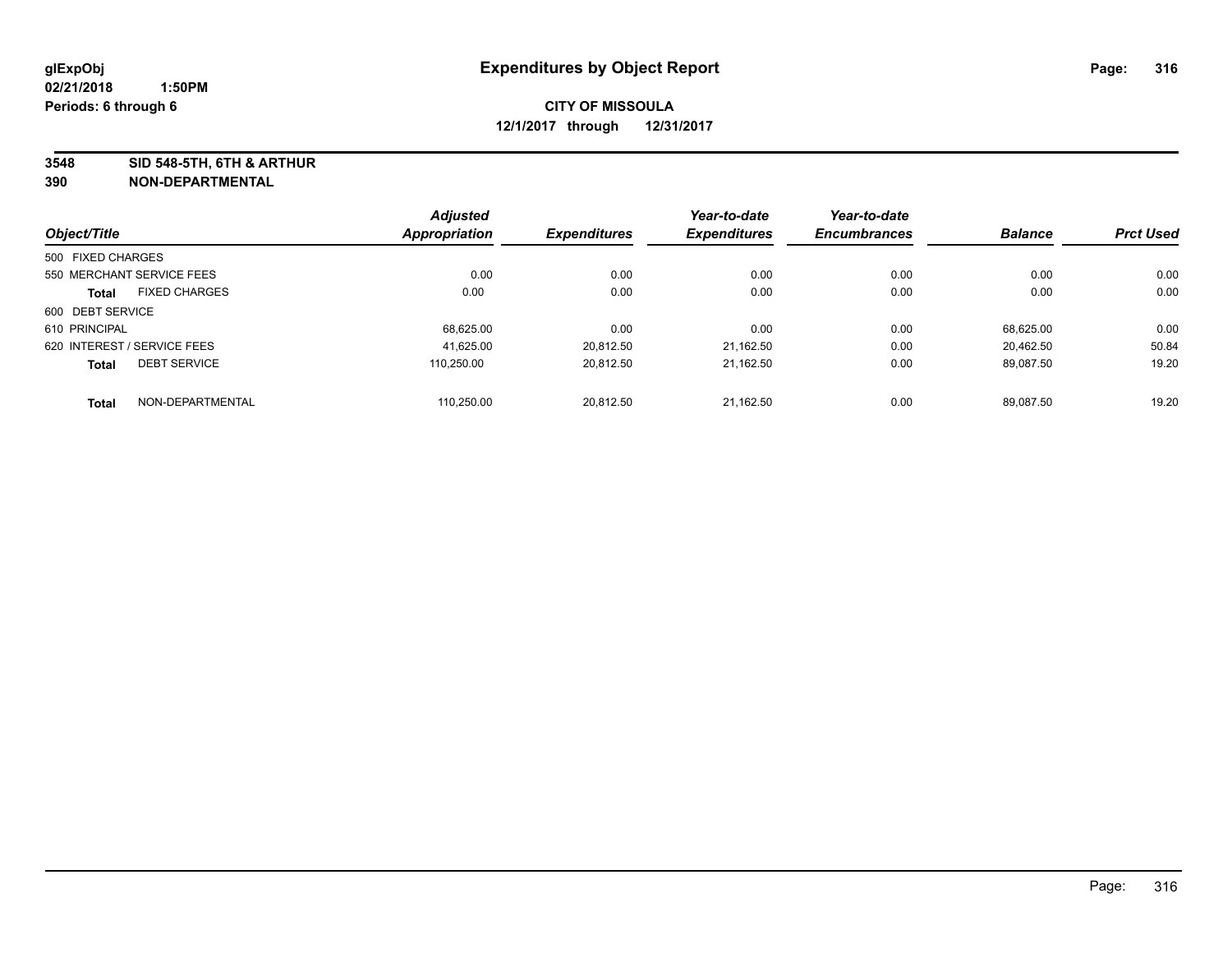### **3548 SID 548-5TH, 6TH & ARTHUR**

| Object/Title                |                           | <b>Adjusted</b><br><b>Appropriation</b> | <b>Expenditures</b> | Year-to-date<br><b>Expenditures</b> | Year-to-date<br><b>Encumbrances</b> | <b>Balance</b> | <b>Prct Used</b> |
|-----------------------------|---------------------------|-----------------------------------------|---------------------|-------------------------------------|-------------------------------------|----------------|------------------|
| 500 FIXED CHARGES           |                           |                                         |                     |                                     |                                     |                |                  |
| 550 MERCHANT SERVICE FEES   |                           | 0.00                                    | 0.00                | 0.00                                | 0.00                                | 0.00           | 0.00             |
| <b>Total</b>                | <b>FIXED CHARGES</b>      | 0.00                                    | 0.00                | 0.00                                | 0.00                                | 0.00           | 0.00             |
| 600 DEBT SERVICE            |                           |                                         |                     |                                     |                                     |                |                  |
| 610 PRINCIPAL               |                           | 68.625.00                               | 0.00                | 0.00                                | 0.00                                | 68.625.00      | 0.00             |
| 620 INTEREST / SERVICE FEES |                           | 41.625.00                               | 20.812.50           | 21,162.50                           | 0.00                                | 20.462.50      | 50.84            |
| <b>Total</b>                | <b>DEBT SERVICE</b>       | 110.250.00                              | 20.812.50           | 21.162.50                           | 0.00                                | 89.087.50      | 19.20            |
| <b>Total</b>                | SID 548-5TH, 6TH & ARTHUR | 110.250.00                              | 20.812.50           | 21.162.50                           | 0.00                                | 89.087.50      | 19.20            |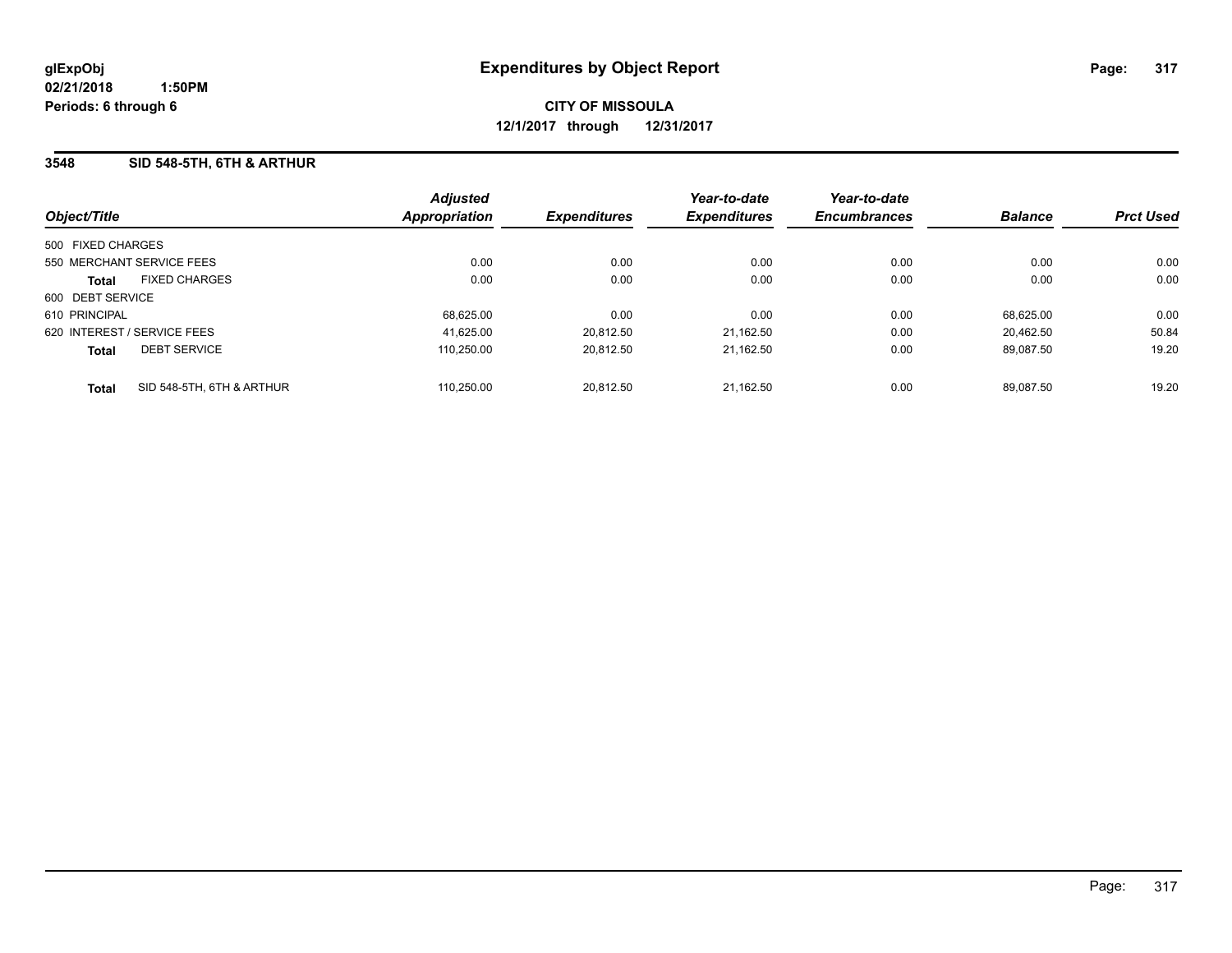#### **3549 SID 549 HILLVIEW WAY**

|                   |                             | <b>Adjusted</b>      |                     | Year-to-date        | Year-to-date        |                |                  |
|-------------------|-----------------------------|----------------------|---------------------|---------------------|---------------------|----------------|------------------|
| Object/Title      |                             | <b>Appropriation</b> | <b>Expenditures</b> | <b>Expenditures</b> | <b>Encumbrances</b> | <b>Balance</b> | <b>Prct Used</b> |
| 500 FIXED CHARGES |                             |                      |                     |                     |                     |                |                  |
|                   | 550 MERCHANT SERVICE FEES   | 350.00               | 0.00                | 0.00                | 0.00                | 350.00         | 0.00             |
| <b>Total</b>      | <b>FIXED CHARGES</b>        | 350.00               | 0.00                | 0.00                | 0.00                | 350.00         | 0.00             |
| 600 DEBT SERVICE  |                             |                      |                     |                     |                     |                |                  |
| 610 PRINCIPAL     |                             | 105,000.00           | 0.00                | 0.00                | 0.00                | 105.000.00     | 0.00             |
|                   | 620 INTEREST / SERVICE FEES | 67.475.00            | 33,737.50           | 34.087.50           | 0.00                | 33.387.50      | 50.52            |
| <b>Total</b>      | <b>DEBT SERVICE</b>         | 172.475.00           | 33.737.50           | 34,087.50           | 0.00                | 138.387.50     | 19.76            |
| <b>Total</b>      | NON-DEPARTMENTAL            | 172.825.00           | 33.737.50           | 34.087.50           | 0.00                | 138.737.50     | 19.72            |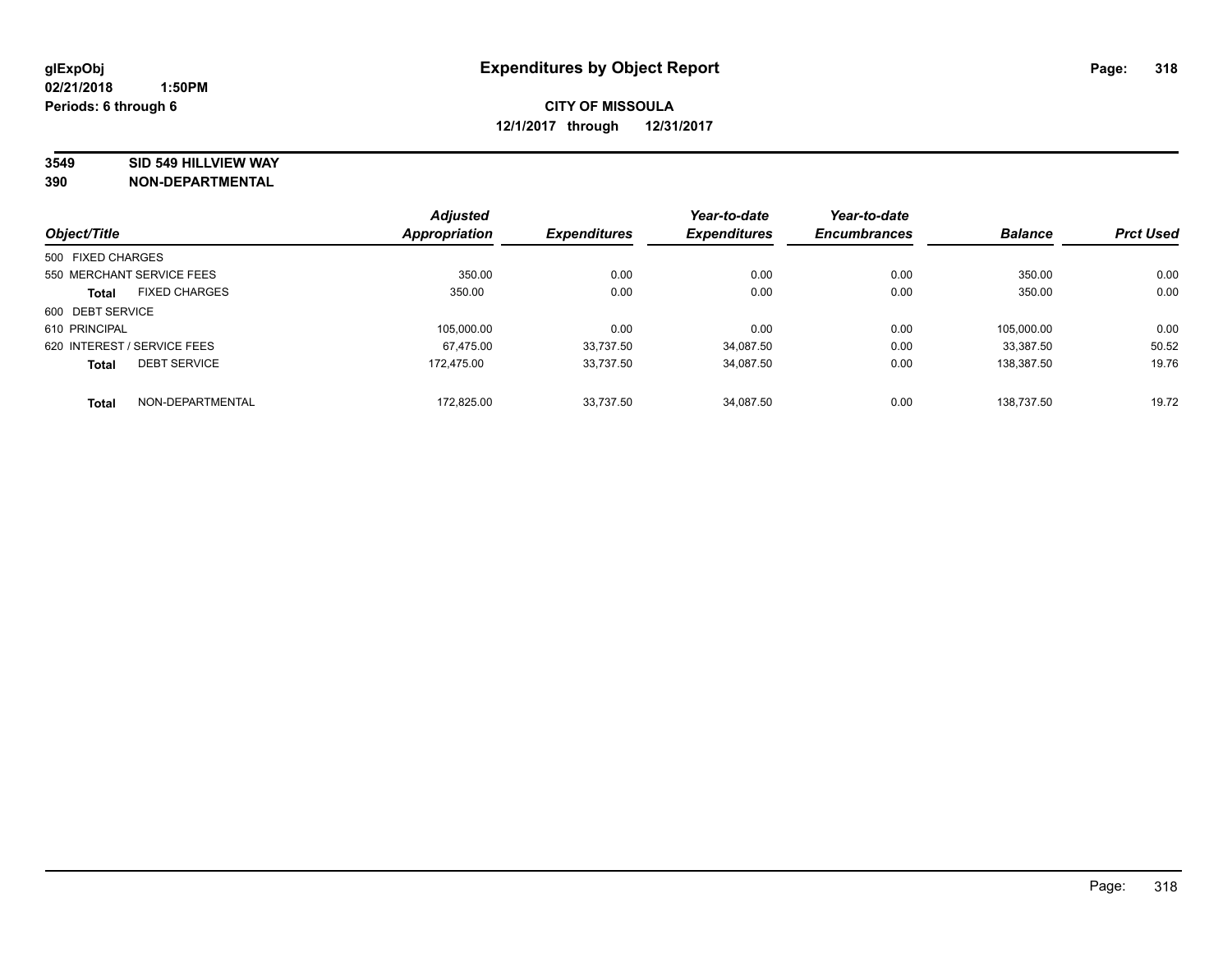### **3549 SID 549 HILLVIEW WAY**

|                                      | <b>Adjusted</b>      |                     | Year-to-date        | Year-to-date        |                |                  |
|--------------------------------------|----------------------|---------------------|---------------------|---------------------|----------------|------------------|
| Object/Title                         | <b>Appropriation</b> | <b>Expenditures</b> | <b>Expenditures</b> | <b>Encumbrances</b> | <b>Balance</b> | <b>Prct Used</b> |
| 500 FIXED CHARGES                    |                      |                     |                     |                     |                |                  |
| 550 MERCHANT SERVICE FEES            | 350.00               | 0.00                | 0.00                | 0.00                | 350.00         | 0.00             |
| <b>FIXED CHARGES</b><br><b>Total</b> | 350.00               | 0.00                | 0.00                | 0.00                | 350.00         | 0.00             |
| 600 DEBT SERVICE                     |                      |                     |                     |                     |                |                  |
| 610 PRINCIPAL                        | 105.000.00           | 0.00                | 0.00                | 0.00                | 105.000.00     | 0.00             |
| 620 INTEREST / SERVICE FEES          | 67.475.00            | 33.737.50           | 34.087.50           | 0.00                | 33.387.50      | 50.52            |
| <b>DEBT SERVICE</b><br><b>Total</b>  | 172.475.00           | 33.737.50           | 34.087.50           | 0.00                | 138.387.50     | 19.76            |
| SID 549 HILLVIEW WAY<br><b>Total</b> | 172.825.00           | 33.737.50           | 34.087.50           | 0.00                | 138.737.50     | 19.72            |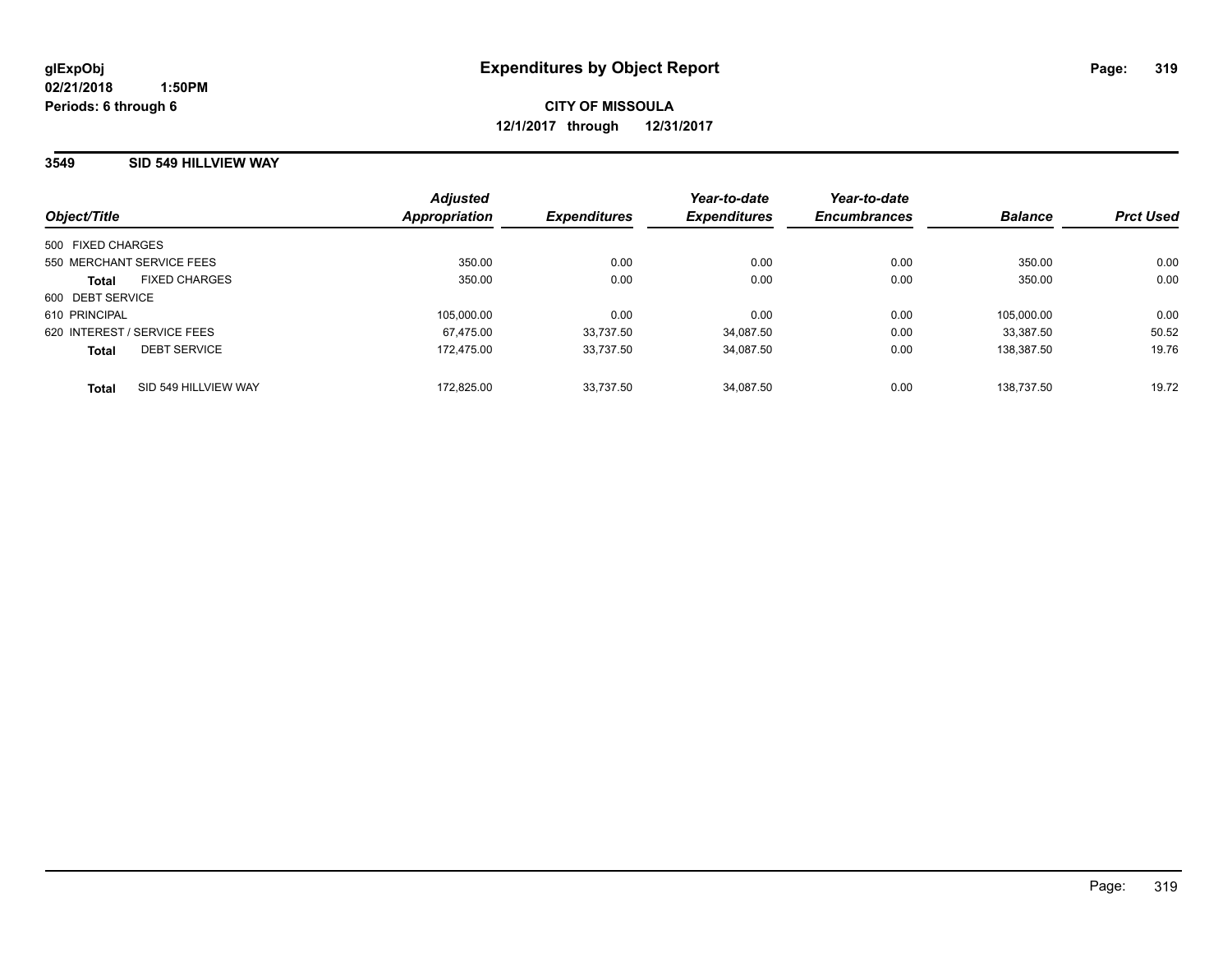#### **4060 CAPITAL IMPROVEMENT PROGRAM FUND**

**280 PUBLIC WORKS OPERATIONS**

| Object/Title           |                           | <b>Adjusted</b><br><b>Appropriation</b> | <b>Expenditures</b> | Year-to-date<br><b>Expenditures</b> | Year-to-date<br><b>Encumbrances</b> | <b>Balance</b> | <b>Prct Used</b> |
|------------------------|---------------------------|-----------------------------------------|---------------------|-------------------------------------|-------------------------------------|----------------|------------------|
| 300 PURCHASED SERVICES |                           |                                         |                     |                                     |                                     |                |                  |
|                        | 350 PROFESSIONAL SERVICES | 0.00                                    | 0.00                | 0.00                                | 0.00                                | 0.00           | 0.00             |
| <b>Total</b>           | <b>PURCHASED SERVICES</b> | 0.00                                    | 0.00                | 0.00                                | 0.00                                | 0.00           | 0.00             |
| 900 CAPITAL OUTLAY     |                           |                                         |                     |                                     |                                     |                |                  |
| 930 IMPROVEMENTS       |                           | 0.00                                    | 0.00                | 0.00                                | 0.00                                | 0.00           | 0.00             |
| <b>Total</b>           | <b>CAPITAL OUTLAY</b>     | 0.00                                    | 0.00                | 0.00                                | 0.00                                | 0.00           | 0.00             |
| <b>Total</b>           | PUBLIC WORKS OPERATIONS   | 0.00                                    | 0.00                | 0.00                                | 0.00                                | 0.00           | 0.00             |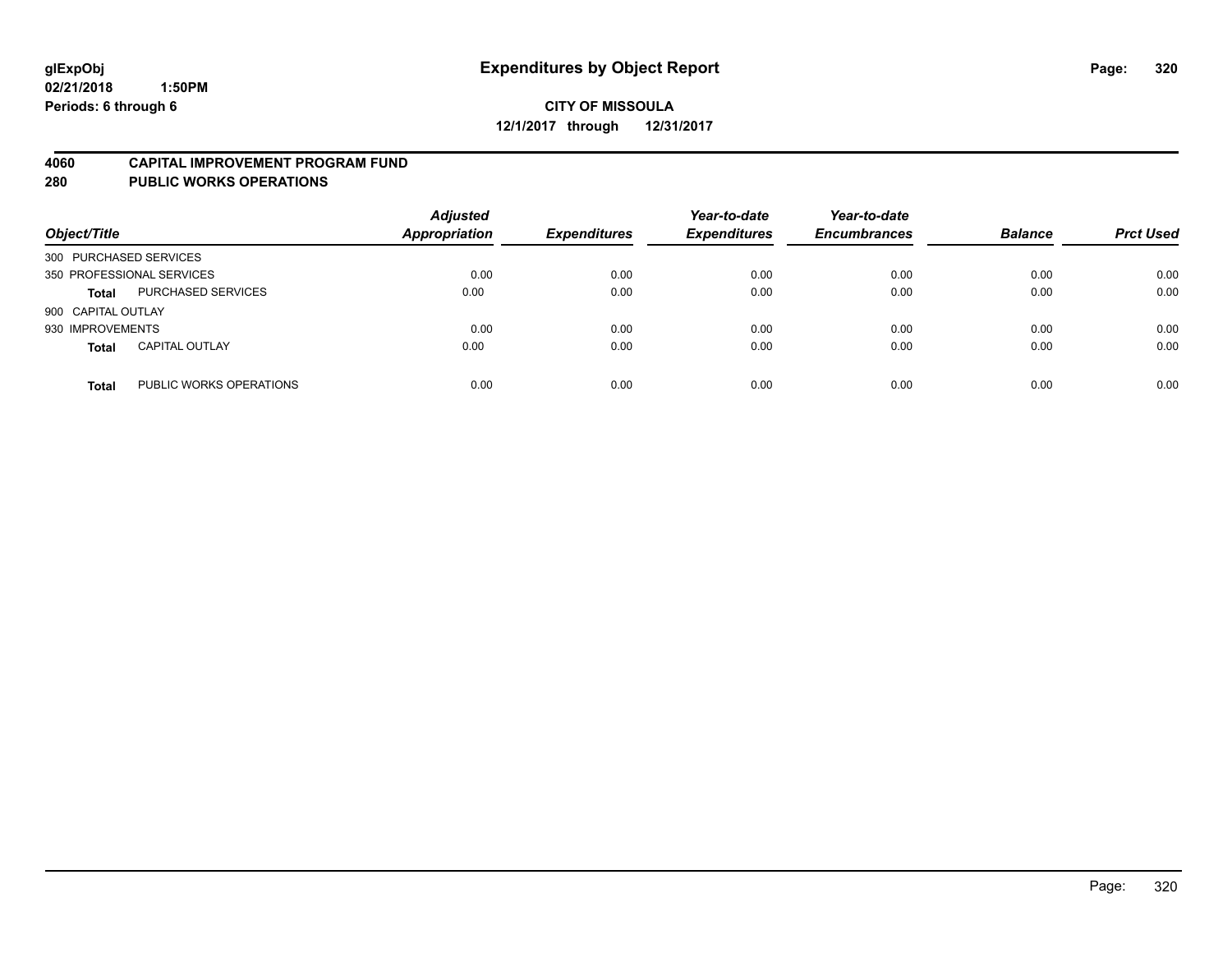### **4060 CAPITAL IMPROVEMENT PROGRAM FUND**

|                                       | <b>Adjusted</b> |                     | Year-to-date        | Year-to-date        |                |                  |
|---------------------------------------|-----------------|---------------------|---------------------|---------------------|----------------|------------------|
| Object/Title                          | Appropriation   | <b>Expenditures</b> | <b>Expenditures</b> | <b>Encumbrances</b> | <b>Balance</b> | <b>Prct Used</b> |
| 100 PERSONAL SERVICES                 |                 |                     |                     |                     |                |                  |
| 110 SALARIES AND WAGES                | 0.00            | 0.00                | 0.00                | 0.00                | 0.00           | 0.00             |
| 140 EMPLOYER CONTRIBUTIONS            | 0.00            | 0.00                | 0.00                | 0.00                | 0.00           | 0.00             |
| PERSONAL SERVICES<br><b>Total</b>     | 0.00            | 0.00                | 0.00                | 0.00                | 0.00           | 0.00             |
| 300 PURCHASED SERVICES                |                 |                     |                     |                     |                |                  |
| 350 PROFESSIONAL SERVICES             | 0.00            | 0.00                | 1,356.00            | 0.00                | $-1,356.00$    | 0.00             |
| PURCHASED SERVICES<br><b>Total</b>    | 0.00            | 0.00                | 1,356.00            | 0.00                | $-1,356.00$    | 0.00             |
| 500 FIXED CHARGES                     |                 |                     |                     |                     |                |                  |
| 550 MERCHANT SERVICE FEES             | 0.00            | 0.00                | 0.00                | 0.00                | 0.00           | 0.00             |
| <b>FIXED CHARGES</b><br><b>Total</b>  | 0.00            | 0.00                | 0.00                | 0.00                | 0.00           | 0.00             |
| 600 DEBT SERVICE                      |                 |                     |                     |                     |                |                  |
| 610 PRINCIPAL                         | 1,177,412.00    | 112,479.18          | 365,051.18          | 0.00                | 812,360.82     | 31.00            |
| 620 INTEREST / SERVICE FEES           | 224,091.00      | 109,975.34          | 132,060.14          | 0.00                | 92,030.86      | 58.93            |
| <b>DEBT SERVICE</b><br><b>Total</b>   | 1,401,503.00    | 222,454.52          | 497,111.32          | 0.00                | 904,391.68     | 35.47            |
| 800 OTHER OBJECTS                     |                 |                     |                     |                     |                |                  |
| 820 TRANSFERS TO OTHER FUNDS          | 0.00            | 0.00                | 0.00                | 0.00                | 0.00           | 0.00             |
| OTHER OBJECTS<br><b>Total</b>         | 0.00            | 0.00                | 0.00                | 0.00                | 0.00           | 0.00             |
| 900 CAPITAL OUTLAY                    |                 |                     |                     |                     |                |                  |
| 910 LAND                              | 0.00            | 0.00                | 0.00                | 0.00                | 0.00           | 0.00             |
| 920 BUILDINGS                         | 0.00            | 0.00                | 0.00                | 0.00                | 0.00           | 0.00             |
| 930 IMPROVEMENTS                      | 2,500.00        | 48,653.72           | 166,881.71          | 0.00                | $-164,381.71$  | 6,675.27         |
| 940 MACHINERY & EQUIPMENT             | 0.00            | 7,242.15            | 332,799.77          | 0.00                | $-332,799.77$  | 0.00             |
| 941 DUI DIGITAL EQUIPMENT             | 0.00            | 0.00                | 0.00                | 0.00                | 0.00           | 0.00             |
| <b>CAPITAL OUTLAY</b><br><b>Total</b> | 2,500.00        | 55,895.87           | 499,681.48          | 0.00                | $-497, 181.48$ | 19,987.26        |
| NON-DEPARTMENTAL<br>Total             | 1,404,003.00    | 278,350.39          | 998,148.80          | 0.00                | 405,854.20     | 71.09            |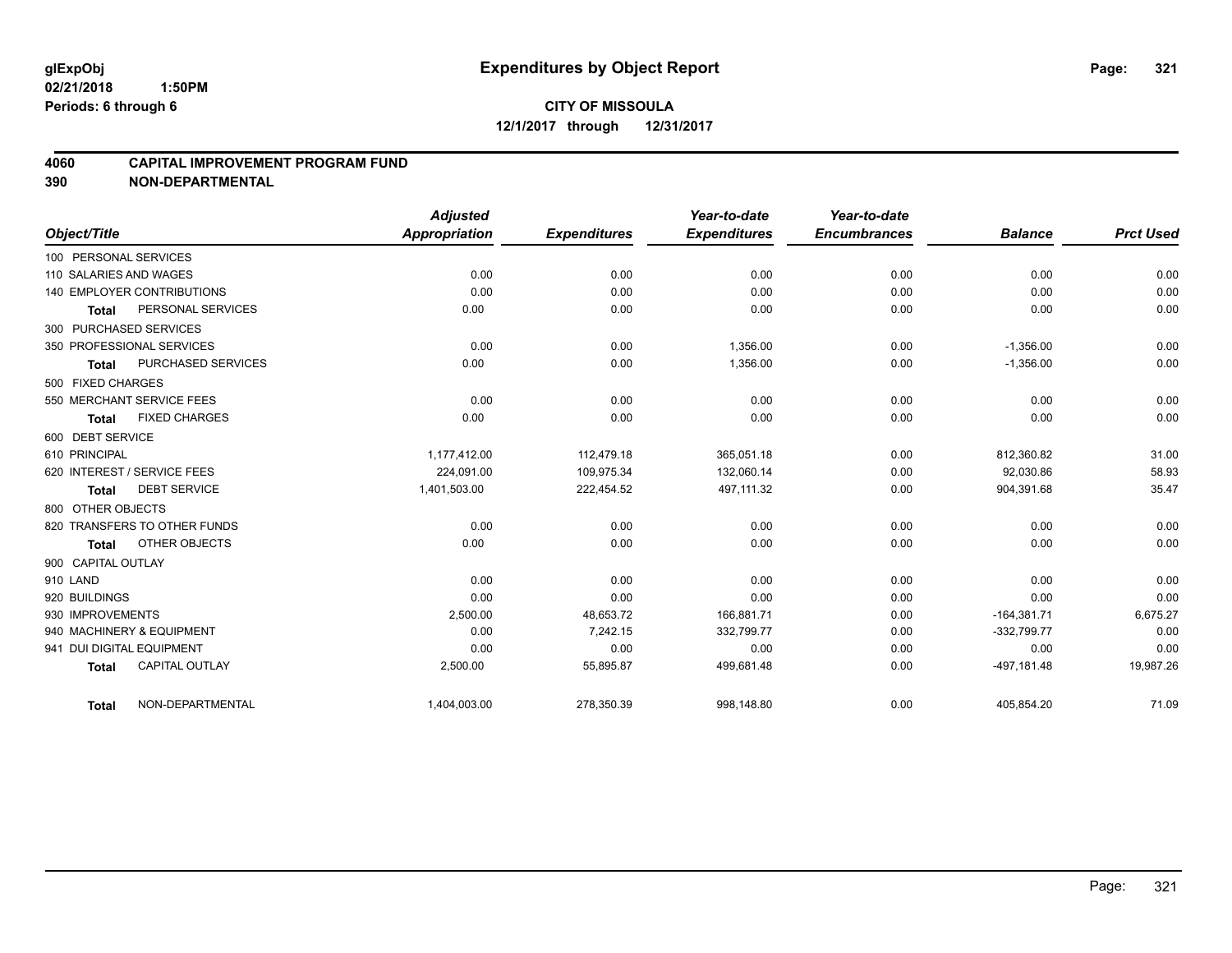### **4060 CAPITAL IMPROVEMENT PROGRAM FUND**

|                        |                                   | <b>Adjusted</b> |                     | Year-to-date        | Year-to-date        |                |                  |
|------------------------|-----------------------------------|-----------------|---------------------|---------------------|---------------------|----------------|------------------|
| Object/Title           |                                   | Appropriation   | <b>Expenditures</b> | <b>Expenditures</b> | <b>Encumbrances</b> | <b>Balance</b> | <b>Prct Used</b> |
| 100 PERSONAL SERVICES  |                                   |                 |                     |                     |                     |                |                  |
| 110 SALARIES AND WAGES |                                   | 0.00            | 0.00                | 0.00                | 0.00                | 0.00           | 0.00             |
|                        | <b>140 EMPLOYER CONTRIBUTIONS</b> | 0.00            | 0.00                | 0.00                | 0.00                | 0.00           | 0.00             |
| <b>Total</b>           | PERSONAL SERVICES                 | 0.00            | 0.00                | 0.00                | 0.00                | 0.00           | 0.00             |
|                        | 300 PURCHASED SERVICES            |                 |                     |                     |                     |                |                  |
|                        | 350 PROFESSIONAL SERVICES         | 0.00            | 0.00                | 1,356.00            | 0.00                | $-1,356.00$    | 0.00             |
| <b>Total</b>           | PURCHASED SERVICES                | 0.00            | 0.00                | 1,356.00            | 0.00                | $-1,356.00$    | 0.00             |
| 500 FIXED CHARGES      |                                   |                 |                     |                     |                     |                |                  |
|                        | 550 MERCHANT SERVICE FEES         | 0.00            | 0.00                | 0.00                | 0.00                | 0.00           | 0.00             |
| <b>Total</b>           | <b>FIXED CHARGES</b>              | 0.00            | 0.00                | 0.00                | 0.00                | 0.00           | 0.00             |
| 600 DEBT SERVICE       |                                   |                 |                     |                     |                     |                |                  |
| 610 PRINCIPAL          |                                   | 1,177,412.00    | 112,479.18          | 365,051.18          | 0.00                | 812,360.82     | 31.00            |
|                        | 620 INTEREST / SERVICE FEES       | 224,091.00      | 109,975.34          | 132,060.14          | 0.00                | 92,030.86      | 58.93            |
| <b>Total</b>           | <b>DEBT SERVICE</b>               | 1,401,503.00    | 222,454.52          | 497,111.32          | 0.00                | 904,391.68     | 35.47            |
| 800 OTHER OBJECTS      |                                   |                 |                     |                     |                     |                |                  |
|                        | 820 TRANSFERS TO OTHER FUNDS      | 0.00            | 0.00                | 0.00                | 0.00                | 0.00           | 0.00             |
| <b>Total</b>           | OTHER OBJECTS                     | 0.00            | 0.00                | 0.00                | 0.00                | 0.00           | 0.00             |
| 900 CAPITAL OUTLAY     |                                   |                 |                     |                     |                     |                |                  |
| 910 LAND               |                                   | 0.00            | 0.00                | 0.00                | 0.00                | 0.00           | 0.00             |
| 920 BUILDINGS          |                                   | 0.00            | 0.00                | 0.00                | 0.00                | 0.00           | 0.00             |
| 930 IMPROVEMENTS       |                                   | 2,500.00        | 48,653.72           | 166,881.71          | 0.00                | $-164,381.71$  | 6,675.27         |
|                        | 940 MACHINERY & EQUIPMENT         | 0.00            | 7,242.15            | 332,799.77          | 0.00                | $-332,799.77$  | 0.00             |
|                        | 941 DUI DIGITAL EQUIPMENT         | 0.00            | 0.00                | 0.00                | 0.00                | 0.00           | 0.00             |
| <b>Total</b>           | CAPITAL OUTLAY                    | 2,500.00        | 55,895.87           | 499,681.48          | 0.00                | $-497,181.48$  | 19,987.26        |
| <b>Total</b>           | CAPITAL IMPROVEMENT PROGRAM FUN   | 1,404,003.00    | 278,350.39          | 998,148.80          | 0.00                | 405,854.20     | 71.09            |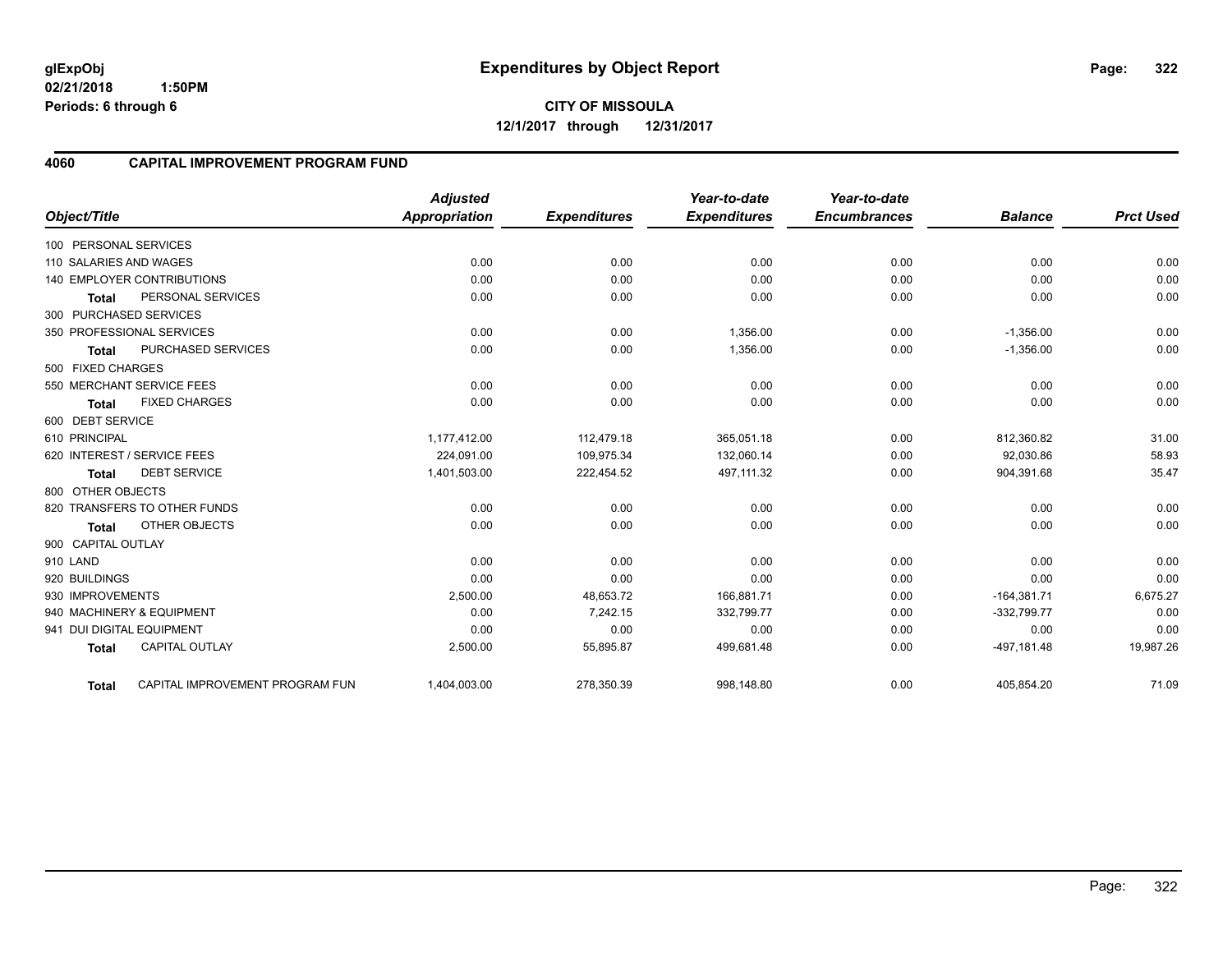#### **4130 1997 G O BOND OPEN SPACE PURCHASE FUND**

|                              | <b>Adjusted</b>                                                    |                                      | Year-to-date                        | Year-to-date                |                             | <b>Prct Used</b>               |
|------------------------------|--------------------------------------------------------------------|--------------------------------------|-------------------------------------|-----------------------------|-----------------------------|--------------------------------|
|                              |                                                                    |                                      |                                     |                             |                             |                                |
|                              |                                                                    |                                      |                                     |                             |                             |                                |
|                              |                                                                    |                                      | 0.00                                | 0.00                        |                             | 0.00                           |
| <b>FIXED CHARGES</b>         | 0.00                                                               | 0.00                                 | 0.00                                | 0.00                        | 0.00                        | 0.00                           |
| 800 OTHER OBJECTS            |                                                                    |                                      |                                     |                             |                             |                                |
| 820 TRANSFERS TO OTHER FUNDS | 0.00                                                               | 0.00                                 | 0.00                                | 0.00                        | 0.00                        | 0.00                           |
| OTHER OBJECTS                | 0.00                                                               | 0.00                                 | 0.00                                | 0.00                        | 0.00                        | 0.00                           |
| 900 CAPITAL OUTLAY           |                                                                    |                                      |                                     |                             |                             |                                |
| 930 IMPROVEMENTS             | 0.00                                                               | 0.00                                 | 0.00                                | 0.00                        | 0.00                        | 0.00                           |
| <b>CAPITAL OUTLAY</b>        | 0.00                                                               | 0.00                                 | 0.00                                | 0.00                        | 0.00                        | 0.00                           |
|                              |                                                                    |                                      |                                     |                             |                             | 0.00                           |
|                              | 500 FIXED CHARGES<br>550 MERCHANT SERVICE FEES<br>NON-DEPARTMENTAL | <b>Appropriation</b><br>0.00<br>0.00 | <b>Expenditures</b><br>0.00<br>0.00 | <b>Expenditures</b><br>0.00 | <b>Encumbrances</b><br>0.00 | <b>Balance</b><br>0.00<br>0.00 |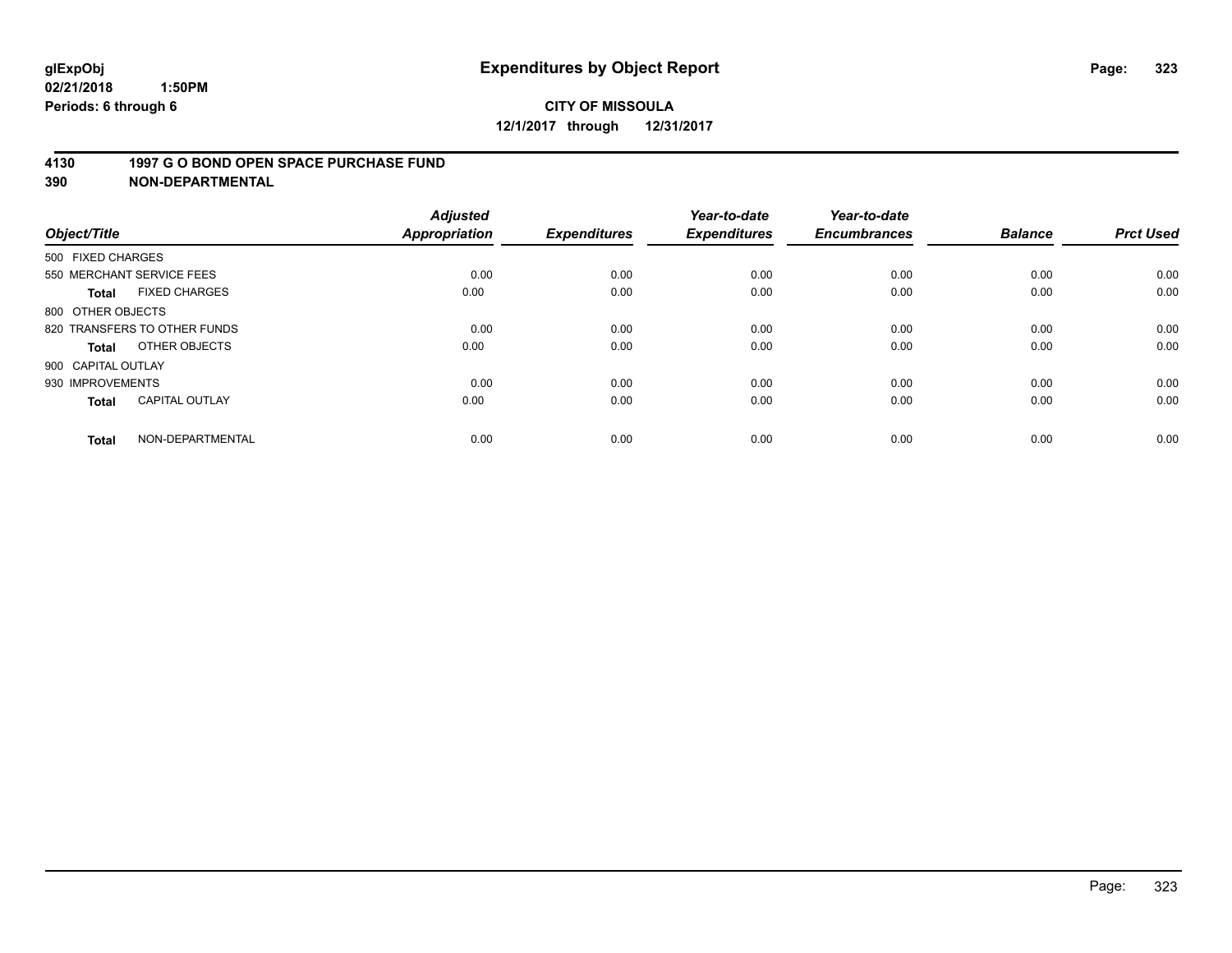**CITY OF MISSOULA 12/1/2017 through 12/31/2017**

### **4130 1997 G O BOND OPEN SPACE PURCHASE FUND**

| Object/Title       |                                   | <b>Adjusted</b><br><b>Appropriation</b> | <b>Expenditures</b> | Year-to-date<br><b>Expenditures</b> | Year-to-date<br><b>Encumbrances</b> | <b>Balance</b> | <b>Prct Used</b> |
|--------------------|-----------------------------------|-----------------------------------------|---------------------|-------------------------------------|-------------------------------------|----------------|------------------|
| 500 FIXED CHARGES  |                                   |                                         |                     |                                     |                                     |                |                  |
|                    | 550 MERCHANT SERVICE FEES         | 0.00                                    | 0.00                | 0.00                                | 0.00                                | 0.00           | 0.00             |
| Total              | <b>FIXED CHARGES</b>              | 0.00                                    | 0.00                | 0.00                                | 0.00                                | 0.00           | 0.00             |
| 800 OTHER OBJECTS  |                                   |                                         |                     |                                     |                                     |                |                  |
|                    | 820 TRANSFERS TO OTHER FUNDS      | 0.00                                    | 0.00                | 0.00                                | 0.00                                | 0.00           | 0.00             |
| Total              | OTHER OBJECTS                     | 0.00                                    | 0.00                | 0.00                                | 0.00                                | 0.00           | 0.00             |
| 900 CAPITAL OUTLAY |                                   |                                         |                     |                                     |                                     |                |                  |
| 930 IMPROVEMENTS   |                                   | 0.00                                    | 0.00                | 0.00                                | 0.00                                | 0.00           | 0.00             |
| <b>Total</b>       | <b>CAPITAL OUTLAY</b>             | 0.00                                    | 0.00                | 0.00                                | 0.00                                | 0.00           | 0.00             |
| <b>Total</b>       | 1997 G O BOND OPEN SPACE PURCHASI | 0.00                                    | 0.00                | 0.00                                | 0.00                                | 0.00           | 0.00             |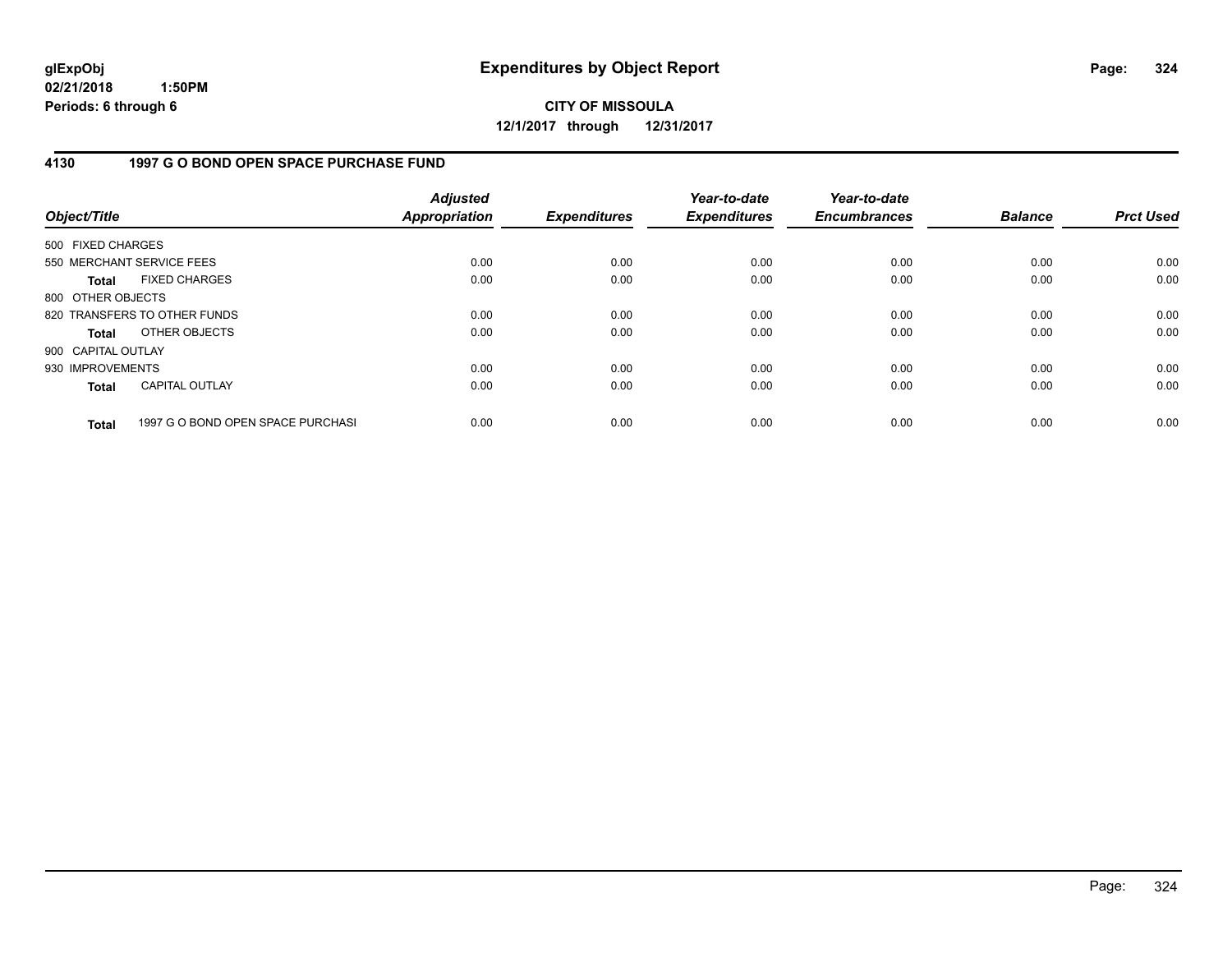### **4196 NEW FIRE STATION GO BOND**

**300 FIRE**

|                                       | <b>Adjusted</b>      |                     | Year-to-date        | Year-to-date        |                |                  |
|---------------------------------------|----------------------|---------------------|---------------------|---------------------|----------------|------------------|
| Object/Title                          | <b>Appropriation</b> | <b>Expenditures</b> | <b>Expenditures</b> | <b>Encumbrances</b> | <b>Balance</b> | <b>Prct Used</b> |
| 500 FIXED CHARGES                     |                      |                     |                     |                     |                |                  |
| 550 MERCHANT SERVICE FEES             | 0.00                 | 0.00                | 0.00                | 0.00                | 0.00           | 0.00             |
| <b>FIXED CHARGES</b><br><b>Total</b>  | 0.00                 | 0.00                | 0.00                | 0.00                | 0.00           | 0.00             |
| 800 OTHER OBJECTS                     |                      |                     |                     |                     |                |                  |
| 820 TRANSFERS TO OTHER FUNDS          | 0.00                 | 0.00                | 0.00                | 0.00                | 0.00           | 0.00             |
| OTHER OBJECTS<br><b>Total</b>         | 0.00                 | 0.00                | 0.00                | 0.00                | 0.00           | 0.00             |
| 900 CAPITAL OUTLAY                    |                      |                     |                     |                     |                |                  |
| 920 BUILDINGS                         | 0.00                 | 0.00                | 0.00                | 0.00                | 0.00           | 0.00             |
| 930 IMPROVEMENTS                      | 0.00                 | 0.00                | 0.00                | 0.00                | 0.00           | 0.00             |
| 940 MACHINERY & EQUIPMENT             | 0.00                 | 0.00                | 0.00                | 0.00                | 0.00           | 0.00             |
| <b>CAPITAL OUTLAY</b><br><b>Total</b> | 0.00                 | 0.00                | 0.00                | 0.00                | 0.00           | 0.00             |
| <b>FIRE</b><br><b>Total</b>           | 0.00                 | 0.00                | 0.00                | 0.00                | 0.00           | 0.00             |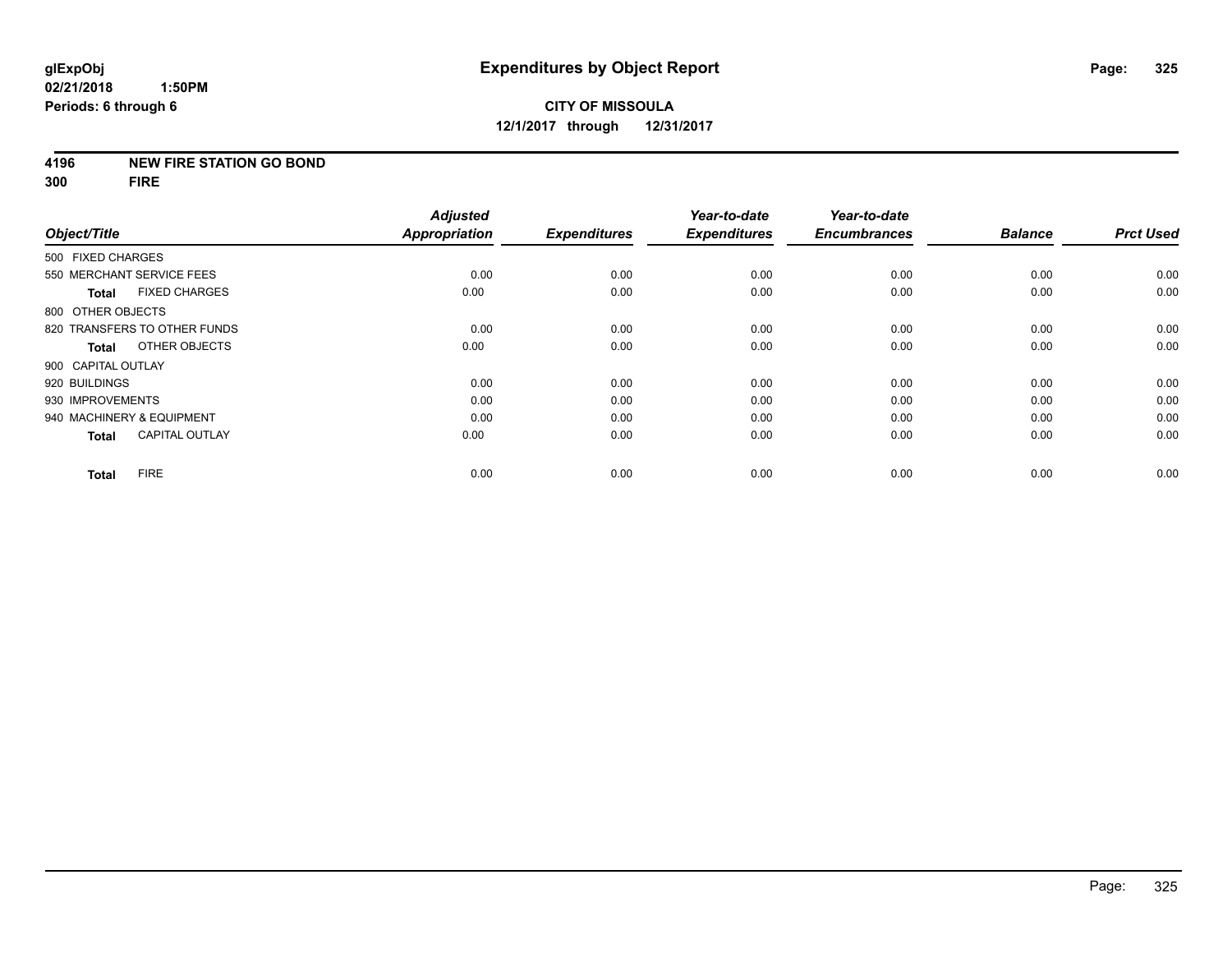## **4196 NEW FIRE STATION GO BOND**

| Object/Title              |                              | <b>Adjusted</b><br><b>Appropriation</b> | <b>Expenditures</b> | Year-to-date<br><b>Expenditures</b> | Year-to-date<br><b>Encumbrances</b> | <b>Balance</b> | <b>Prct Used</b> |
|---------------------------|------------------------------|-----------------------------------------|---------------------|-------------------------------------|-------------------------------------|----------------|------------------|
|                           |                              |                                         |                     |                                     |                                     |                |                  |
| 500 FIXED CHARGES         |                              |                                         |                     |                                     |                                     |                |                  |
| 550 MERCHANT SERVICE FEES |                              | 0.00                                    | 0.00                | 0.00                                | 0.00                                | 0.00           | 0.00             |
| Total                     | <b>FIXED CHARGES</b>         | 0.00                                    | 0.00                | 0.00                                | 0.00                                | 0.00           | 0.00             |
| 800 OTHER OBJECTS         |                              |                                         |                     |                                     |                                     |                |                  |
|                           | 820 TRANSFERS TO OTHER FUNDS | 0.00                                    | 0.00                | 0.00                                | 0.00                                | 0.00           | 0.00             |
| Total                     | OTHER OBJECTS                | 0.00                                    | 0.00                | 0.00                                | 0.00                                | 0.00           | 0.00             |
| 900 CAPITAL OUTLAY        |                              |                                         |                     |                                     |                                     |                |                  |
| 920 BUILDINGS             |                              | 0.00                                    | 0.00                | 0.00                                | 0.00                                | 0.00           | 0.00             |
| 930 IMPROVEMENTS          |                              | 0.00                                    | 0.00                | 0.00                                | 0.00                                | 0.00           | 0.00             |
| 940 MACHINERY & EQUIPMENT |                              | 0.00                                    | 0.00                | 0.00                                | 0.00                                | 0.00           | 0.00             |
| <b>Total</b>              | <b>CAPITAL OUTLAY</b>        | 0.00                                    | 0.00                | 0.00                                | 0.00                                | 0.00           | 0.00             |
| <b>Total</b>              | NEW FIRE STATION GO BOND     | 0.00                                    | 0.00                | 0.00                                | 0.00                                | 0.00           | 0.00             |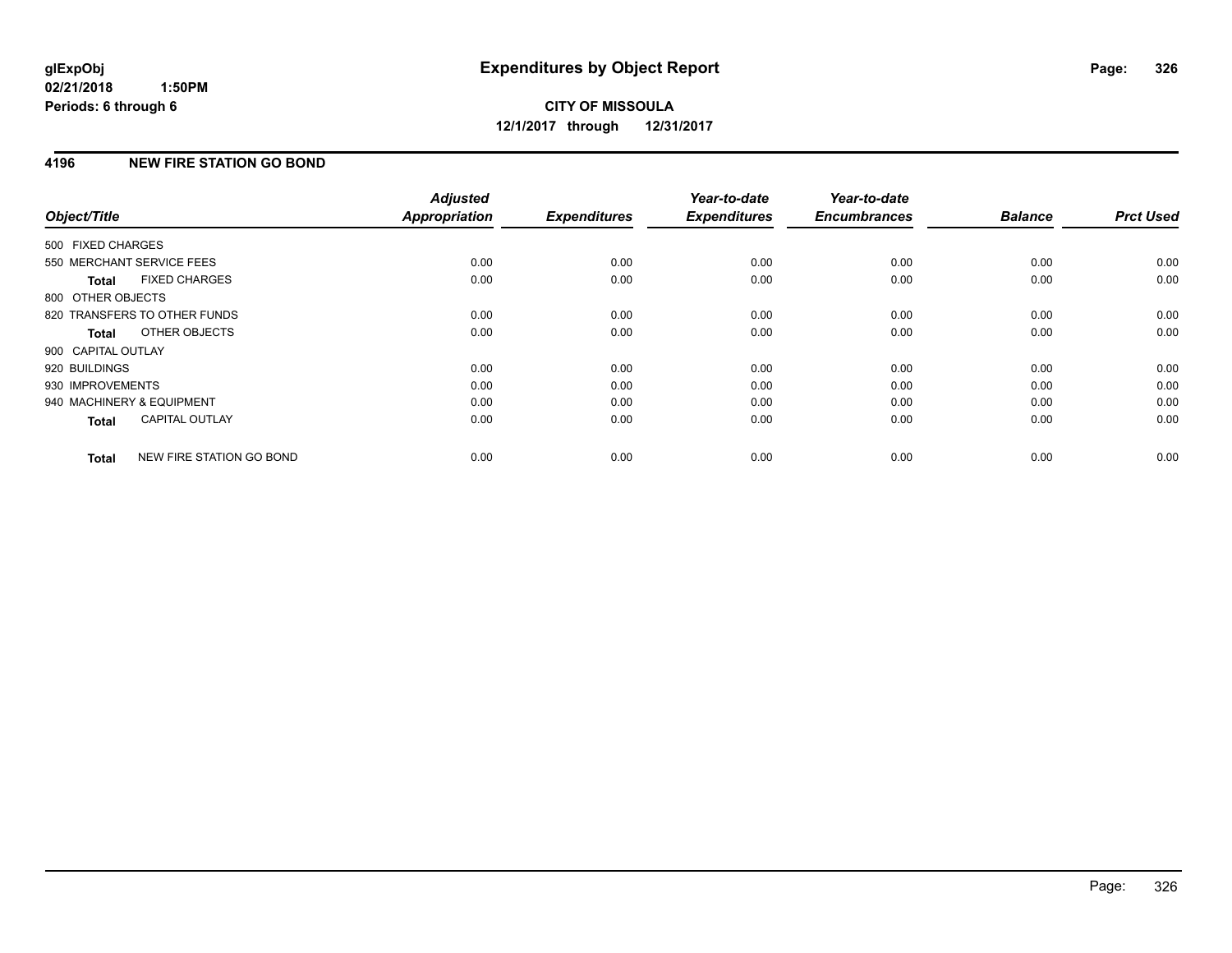#### **4450 S/C CONSTRUCTION FUND FOR FY06**

| Object/Title              |                              | <b>Adjusted</b><br><b>Appropriation</b> | <b>Expenditures</b> | Year-to-date<br><b>Expenditures</b> | Year-to-date<br><b>Encumbrances</b> | <b>Balance</b> | <b>Prct Used</b> |
|---------------------------|------------------------------|-----------------------------------------|---------------------|-------------------------------------|-------------------------------------|----------------|------------------|
| 500 FIXED CHARGES         |                              |                                         |                     |                                     |                                     |                |                  |
| 550 MERCHANT SERVICE FEES |                              | 0.00                                    | 0.00                | 0.00                                | 0.00                                | 0.00           | 0.00             |
| <b>Total</b>              | <b>FIXED CHARGES</b>         | 0.00                                    | 0.00                | 0.00                                | 0.00                                | 0.00           | 0.00             |
| 800 OTHER OBJECTS         |                              |                                         |                     |                                     |                                     |                |                  |
|                           | 820 TRANSFERS TO OTHER FUNDS | 0.00                                    | 0.00                | 0.00                                | 0.00                                | 0.00           | 0.00             |
| <b>Total</b>              | OTHER OBJECTS                | 0.00                                    | 0.00                | 0.00                                | 0.00                                | 0.00           | 0.00             |
| <b>Total</b>              | PUBLIC WORKS OPERATIONS      | 0.00                                    | 0.00                | 0.00                                | 0.00                                | 0.00           | 0.00             |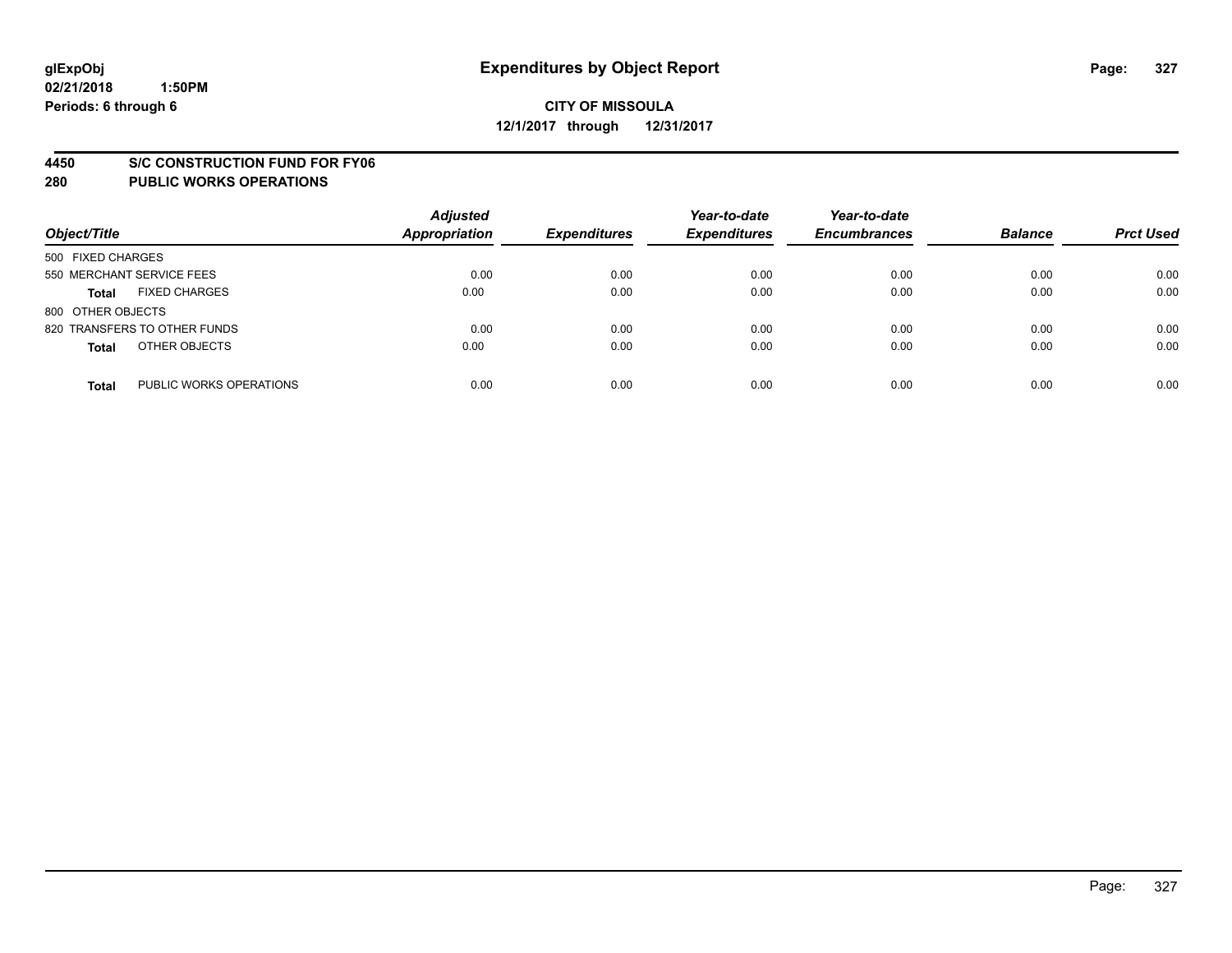**CITY OF MISSOULA 12/1/2017 through 12/31/2017**

## **4450 S/C CONSTRUCTION FUND FOR FY06**

| Object/Title                         |                                | <b>Adjusted</b><br><b>Appropriation</b> | <b>Expenditures</b> | Year-to-date<br><b>Expenditures</b> | Year-to-date<br><b>Encumbrances</b> | <b>Balance</b> | <b>Prct Used</b> |
|--------------------------------------|--------------------------------|-----------------------------------------|---------------------|-------------------------------------|-------------------------------------|----------------|------------------|
| 500 FIXED CHARGES                    |                                |                                         |                     |                                     |                                     |                |                  |
| 550 MERCHANT SERVICE FEES            |                                | 0.00                                    | 0.00                | 0.00                                | 0.00                                | 0.00           | 0.00             |
| <b>FIXED CHARGES</b><br><b>Total</b> |                                | 0.00                                    | 0.00                | 0.00                                | 0.00                                | 0.00           | 0.00             |
| 800 OTHER OBJECTS                    |                                |                                         |                     |                                     |                                     |                |                  |
| 820 TRANSFERS TO OTHER FUNDS         |                                | 0.00                                    | 0.00                | 0.00                                | 0.00                                | 0.00           | 0.00             |
| OTHER OBJECTS<br><b>Total</b>        |                                | 0.00                                    | 0.00                | 0.00                                | 0.00                                | 0.00           | 0.00             |
| <b>Total</b>                         | S/C CONSTRUCTION FUND FOR FY06 | 0.00                                    | 0.00                | 0.00                                | 0.00                                | 0.00           | 0.00             |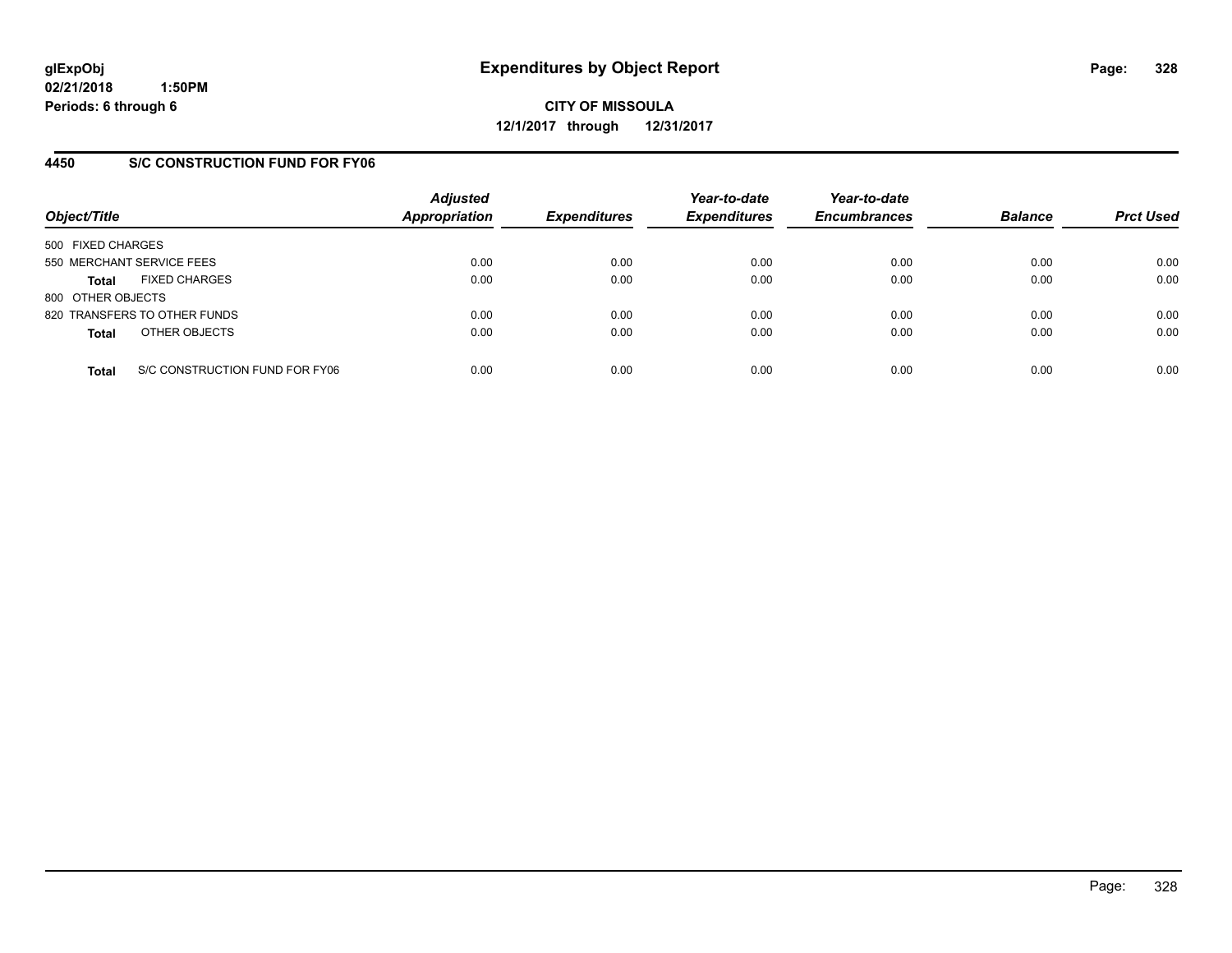#### **4451 FY07 S/C BOND FUND**

| Object/Title                            | <b>Adjusted</b><br><b>Appropriation</b> | <b>Expenditures</b> | Year-to-date<br><b>Expenditures</b> | Year-to-date<br><b>Encumbrances</b> | <b>Balance</b> | <b>Prct Used</b> |
|-----------------------------------------|-----------------------------------------|---------------------|-------------------------------------|-------------------------------------|----------------|------------------|
| 500 FIXED CHARGES                       |                                         |                     |                                     |                                     |                |                  |
| 550 MERCHANT SERVICE FEES               | 0.00                                    | 0.00                | 0.00                                | 0.00                                | 0.00           | 0.00             |
| <b>FIXED CHARGES</b><br><b>Total</b>    | 0.00                                    | 0.00                | 0.00                                | 0.00                                | 0.00           | 0.00             |
| 800 OTHER OBJECTS                       |                                         |                     |                                     |                                     |                |                  |
| 820 TRANSFERS TO OTHER FUNDS            | 0.00                                    | 0.00                | 0.00                                | 0.00                                | 0.00           | 0.00             |
| OTHER OBJECTS<br><b>Total</b>           | 0.00                                    | 0.00                | 0.00                                | 0.00                                | 0.00           | 0.00             |
| PUBLIC WORKS OPERATIONS<br><b>Total</b> | 0.00                                    | 0.00                | 0.00                                | 0.00                                | 0.00           | 0.00             |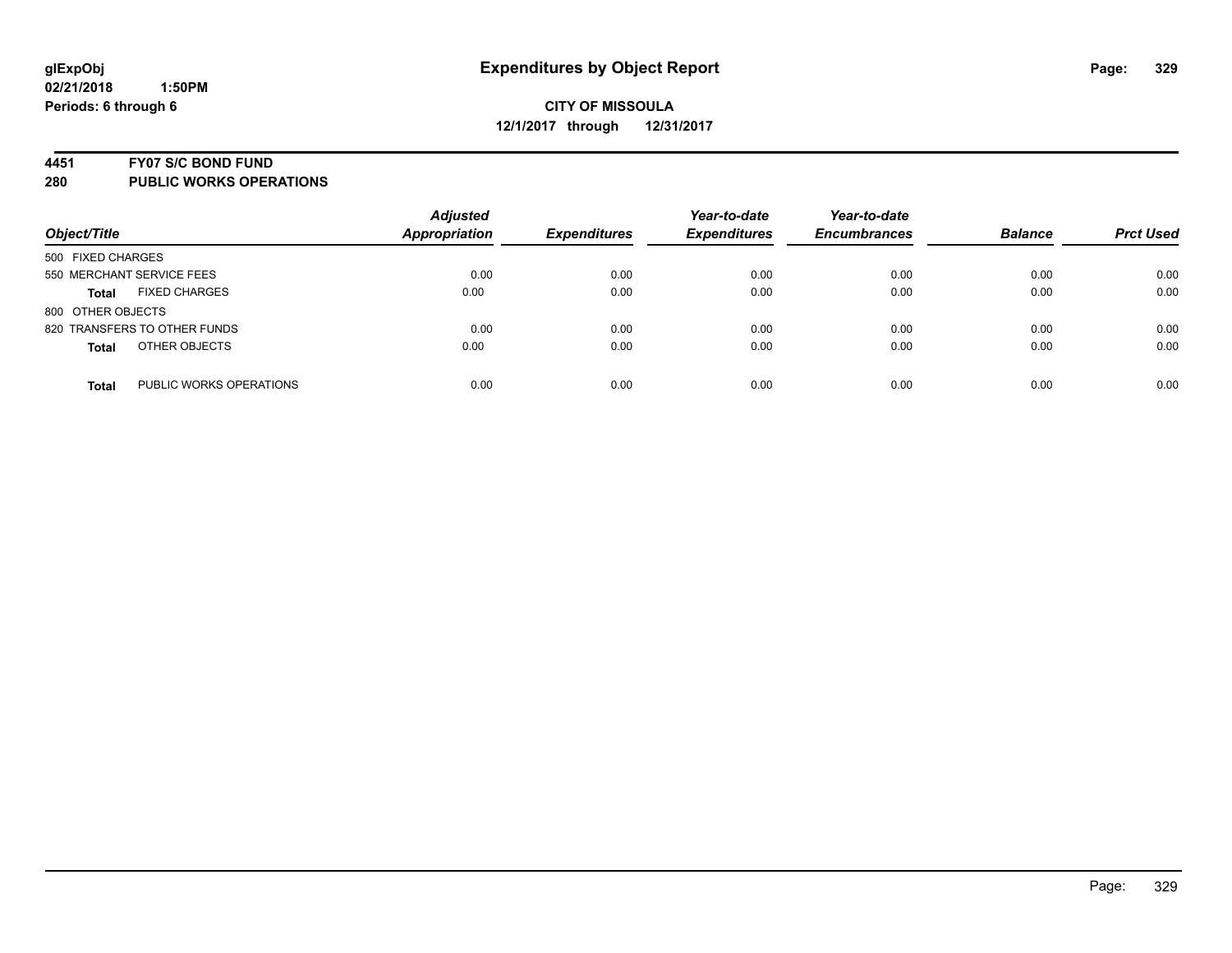### **4451 FY07 S/C BOND FUND**

| Object/Title                         | <b>Adjusted</b><br><b>Appropriation</b> | <b>Expenditures</b> | Year-to-date<br><b>Expenditures</b> | Year-to-date<br><b>Encumbrances</b> | <b>Balance</b> | <b>Prct Used</b> |
|--------------------------------------|-----------------------------------------|---------------------|-------------------------------------|-------------------------------------|----------------|------------------|
| 500 FIXED CHARGES                    |                                         |                     |                                     |                                     |                |                  |
| 550 MERCHANT SERVICE FEES            | 0.00                                    | 0.00                | 0.00                                | 0.00                                | 0.00           | 0.00             |
| <b>FIXED CHARGES</b><br><b>Total</b> | 0.00                                    | 0.00                | 0.00                                | 0.00                                | 0.00           | 0.00             |
| 800 OTHER OBJECTS                    |                                         |                     |                                     |                                     |                |                  |
| 820 TRANSFERS TO OTHER FUNDS         | 0.00                                    | 0.00                | 0.00                                | 0.00                                | 0.00           | 0.00             |
| OTHER OBJECTS<br><b>Total</b>        | 0.00                                    | 0.00                | 0.00                                | 0.00                                | 0.00           | 0.00             |
|                                      |                                         |                     |                                     |                                     |                |                  |
| FY07 S/C BOND FUND<br><b>Total</b>   | 0.00                                    | 0.00                | 0.00                                | 0.00                                | 0.00           | 0.00             |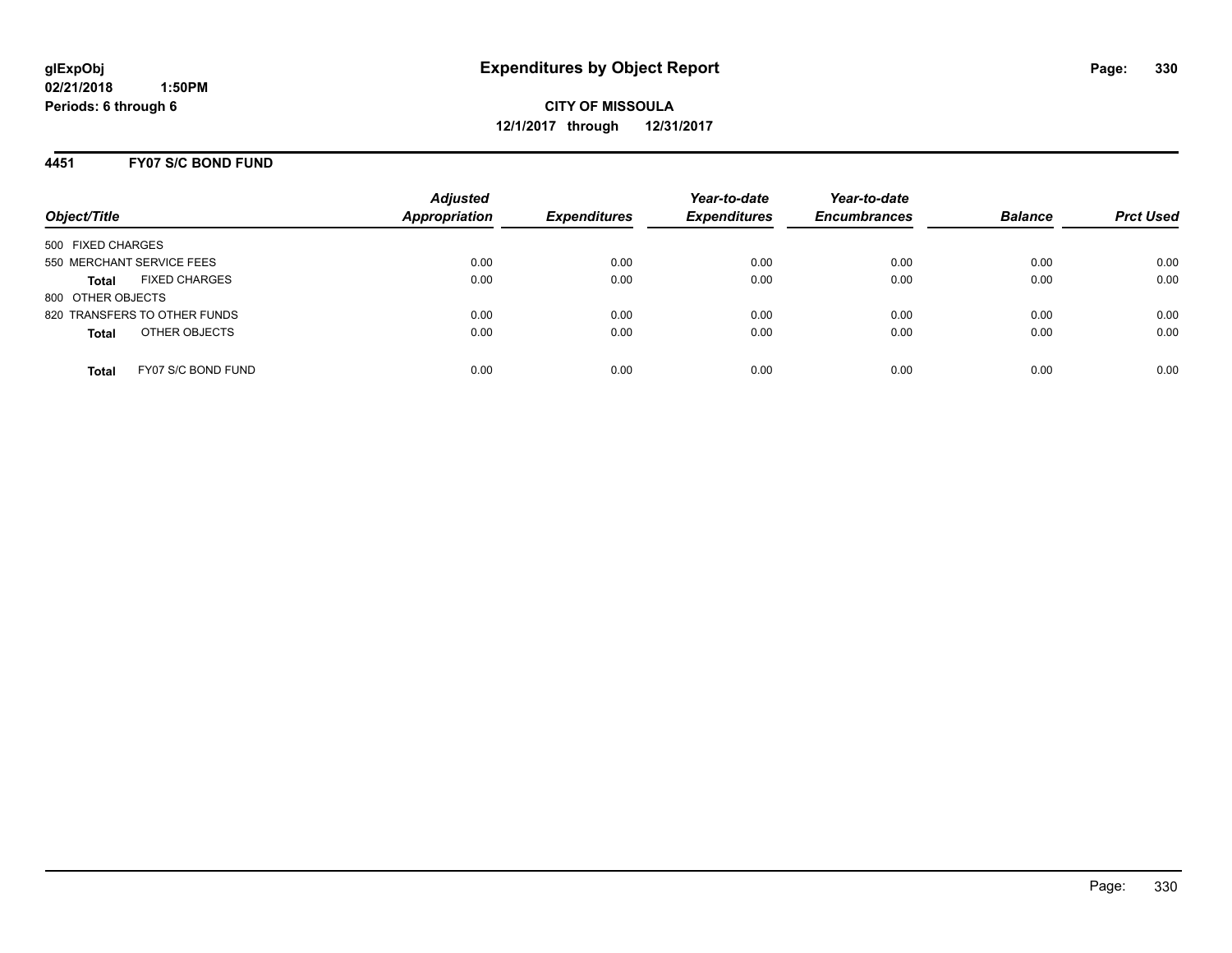### **4452 S/C CONSTRUCTION FUND FOR FY 08 BOND SAL**

| Object/Title       |                           | <b>Adjusted</b><br><b>Appropriation</b> | <b>Expenditures</b> | Year-to-date<br><b>Expenditures</b> | Year-to-date<br><b>Encumbrances</b> | <b>Balance</b> | <b>Prct Used</b> |
|--------------------|---------------------------|-----------------------------------------|---------------------|-------------------------------------|-------------------------------------|----------------|------------------|
| 500 FIXED CHARGES  |                           |                                         |                     |                                     |                                     |                |                  |
|                    | 550 MERCHANT SERVICE FEES | 0.00                                    | 0.00                | 0.00                                | 0.00                                | 0.00           | 0.00             |
| <b>Total</b>       | <b>FIXED CHARGES</b>      | 0.00                                    | 0.00                | 0.00                                | 0.00                                | 0.00           | 0.00             |
| 900 CAPITAL OUTLAY |                           |                                         |                     |                                     |                                     |                |                  |
| 930 IMPROVEMENTS   |                           | 0.00                                    | 0.00                | 0.00                                | 0.00                                | 0.00           | 0.00             |
| <b>Total</b>       | <b>CAPITAL OUTLAY</b>     | 0.00                                    | 0.00                | 0.00                                | 0.00                                | 0.00           | 0.00             |
| <b>Total</b>       | PUBLIC WORKS OPERATIONS   | 0.00                                    | 0.00                | 0.00                                | 0.00                                | 0.00           | 0.00             |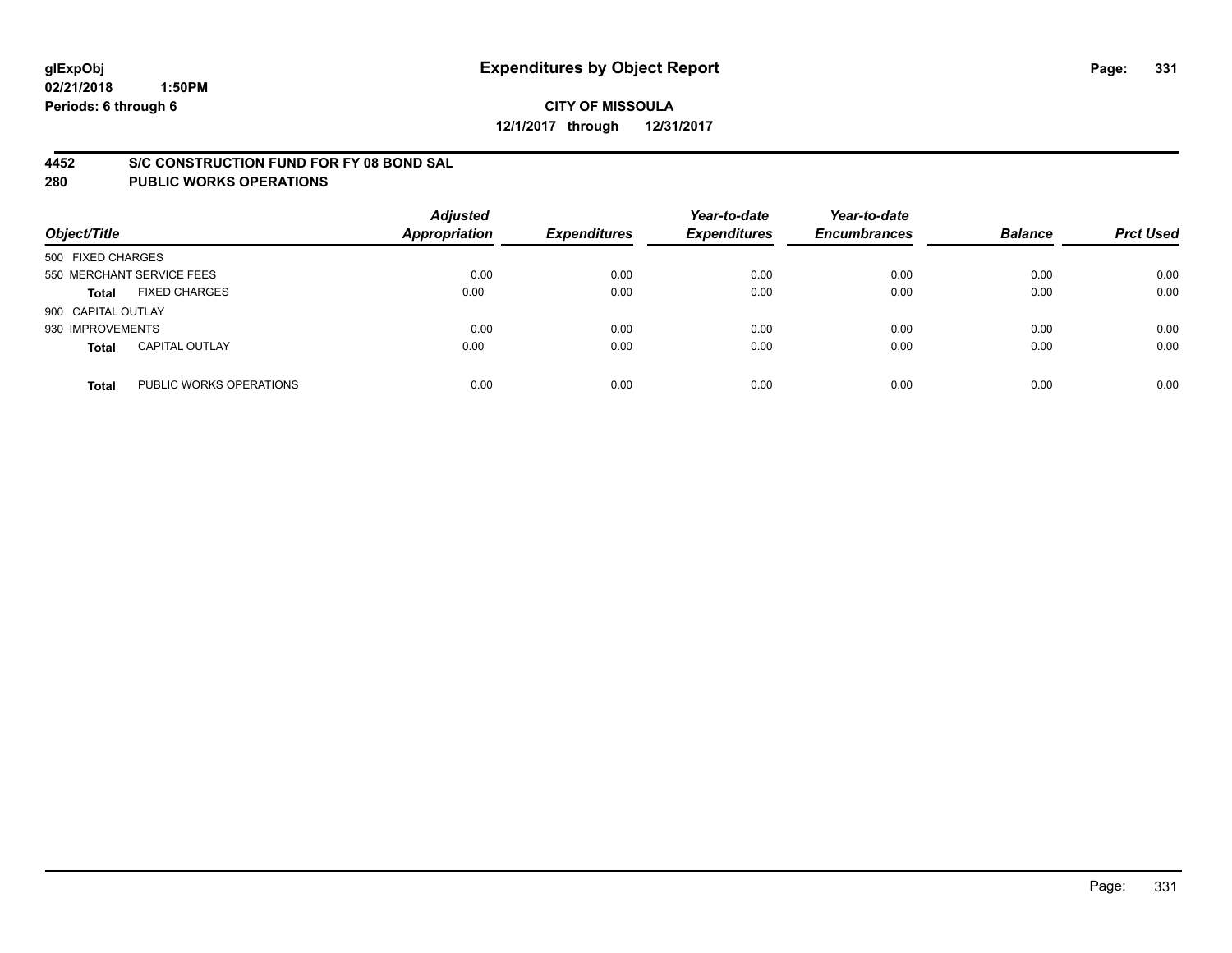**CITY OF MISSOULA 12/1/2017 through 12/31/2017**

## **4452 S/C CONSTRUCTION FUND FOR FY 08 BOND SAL**

| Object/Title       |                                    | <b>Adjusted</b><br><b>Appropriation</b> | <b>Expenditures</b> | Year-to-date<br><b>Expenditures</b> | Year-to-date<br><b>Encumbrances</b> | <b>Balance</b> | <b>Prct Used</b> |
|--------------------|------------------------------------|-----------------------------------------|---------------------|-------------------------------------|-------------------------------------|----------------|------------------|
| 500 FIXED CHARGES  |                                    |                                         |                     |                                     |                                     |                |                  |
|                    | 550 MERCHANT SERVICE FEES          | 0.00                                    | 0.00                | 0.00                                | 0.00                                | 0.00           | 0.00             |
| Total              | <b>FIXED CHARGES</b>               | 0.00                                    | 0.00                | 0.00                                | 0.00                                | 0.00           | 0.00             |
| 900 CAPITAL OUTLAY |                                    |                                         |                     |                                     |                                     |                |                  |
| 930 IMPROVEMENTS   |                                    | 0.00                                    | 0.00                | 0.00                                | 0.00                                | 0.00           | 0.00             |
| <b>Total</b>       | <b>CAPITAL OUTLAY</b>              | 0.00                                    | 0.00                | 0.00                                | 0.00                                | 0.00           | 0.00             |
| <b>Total</b>       | S/C CONSTRUCTION FUND FOR FY 08 BO | 0.00                                    | 0.00                | 0.00                                | 0.00                                | 0.00           | 0.00             |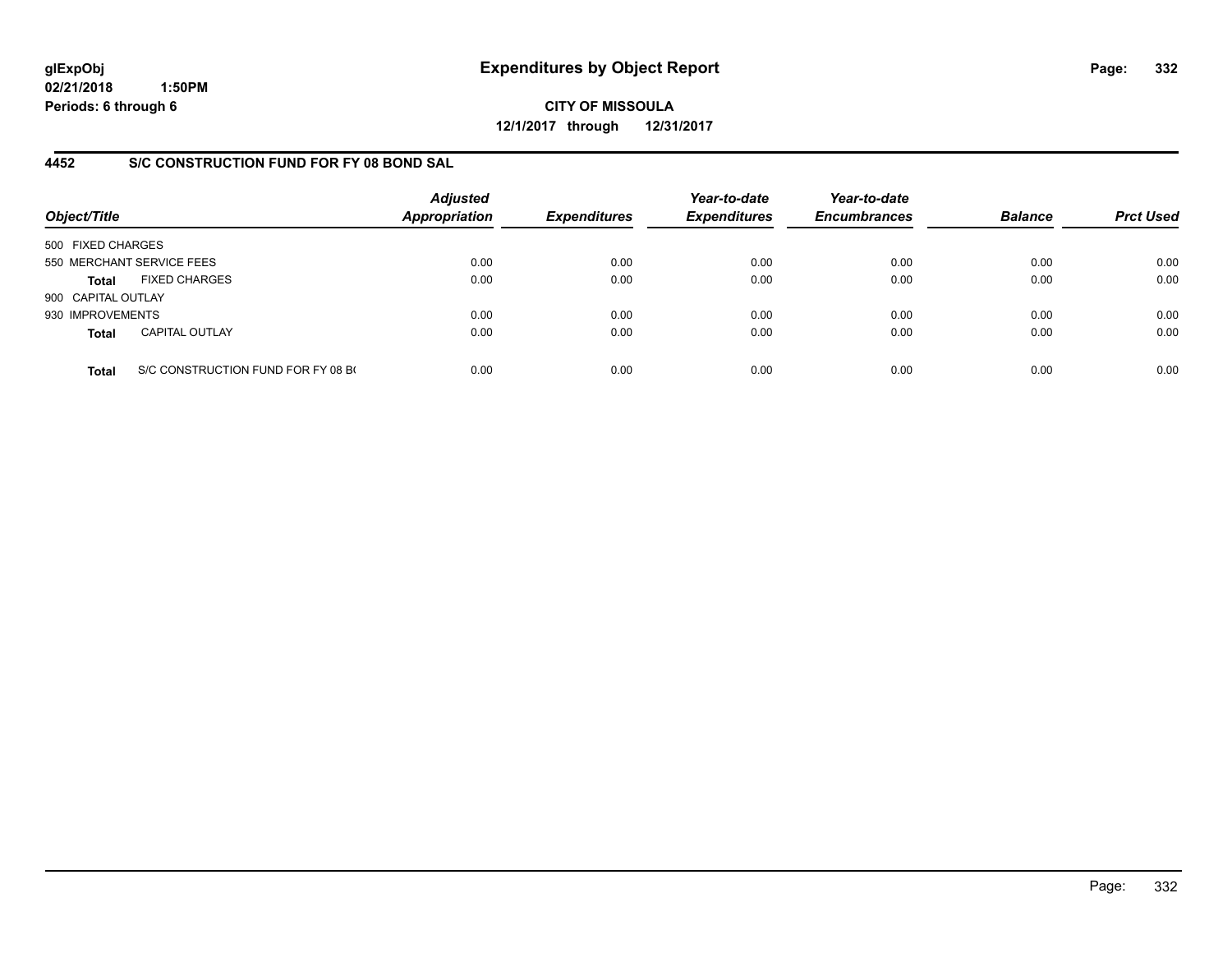#### **4453 S/C CONSTRUCTION FUND FY09 BOND**

| Object/Title       |                              | <b>Adjusted</b><br>Appropriation | <b>Expenditures</b> | Year-to-date<br><b>Expenditures</b> | Year-to-date<br><b>Encumbrances</b> | <b>Balance</b> | <b>Prct Used</b> |
|--------------------|------------------------------|----------------------------------|---------------------|-------------------------------------|-------------------------------------|----------------|------------------|
| 500 FIXED CHARGES  |                              |                                  |                     |                                     |                                     |                |                  |
|                    | 550 MERCHANT SERVICE FEES    | 0.00                             | 0.00                | 0.00                                | 0.00                                | 0.00           | 0.00             |
| <b>Total</b>       | <b>FIXED CHARGES</b>         | 0.00                             | 0.00                | 0.00                                | 0.00                                | 0.00           | 0.00             |
| 800 OTHER OBJECTS  |                              |                                  |                     |                                     |                                     |                |                  |
|                    | 820 TRANSFERS TO OTHER FUNDS | 0.00                             | 0.00                | 0.00                                | 0.00                                | 0.00           | 0.00             |
| Total              | OTHER OBJECTS                | 0.00                             | 0.00                | 0.00                                | 0.00                                | 0.00           | 0.00             |
| 900 CAPITAL OUTLAY |                              |                                  |                     |                                     |                                     |                |                  |
| 930 IMPROVEMENTS   |                              | 0.00                             | 0.00                | 0.00                                | 0.00                                | 0.00           | 0.00             |
| Total              | <b>CAPITAL OUTLAY</b>        | 0.00                             | 0.00                | 0.00                                | 0.00                                | 0.00           | 0.00             |
|                    |                              |                                  |                     |                                     |                                     |                |                  |
| <b>Total</b>       | PUBLIC WORKS OPERATIONS      | 0.00                             | 0.00                | 0.00                                | 0.00                                | 0.00           | 0.00             |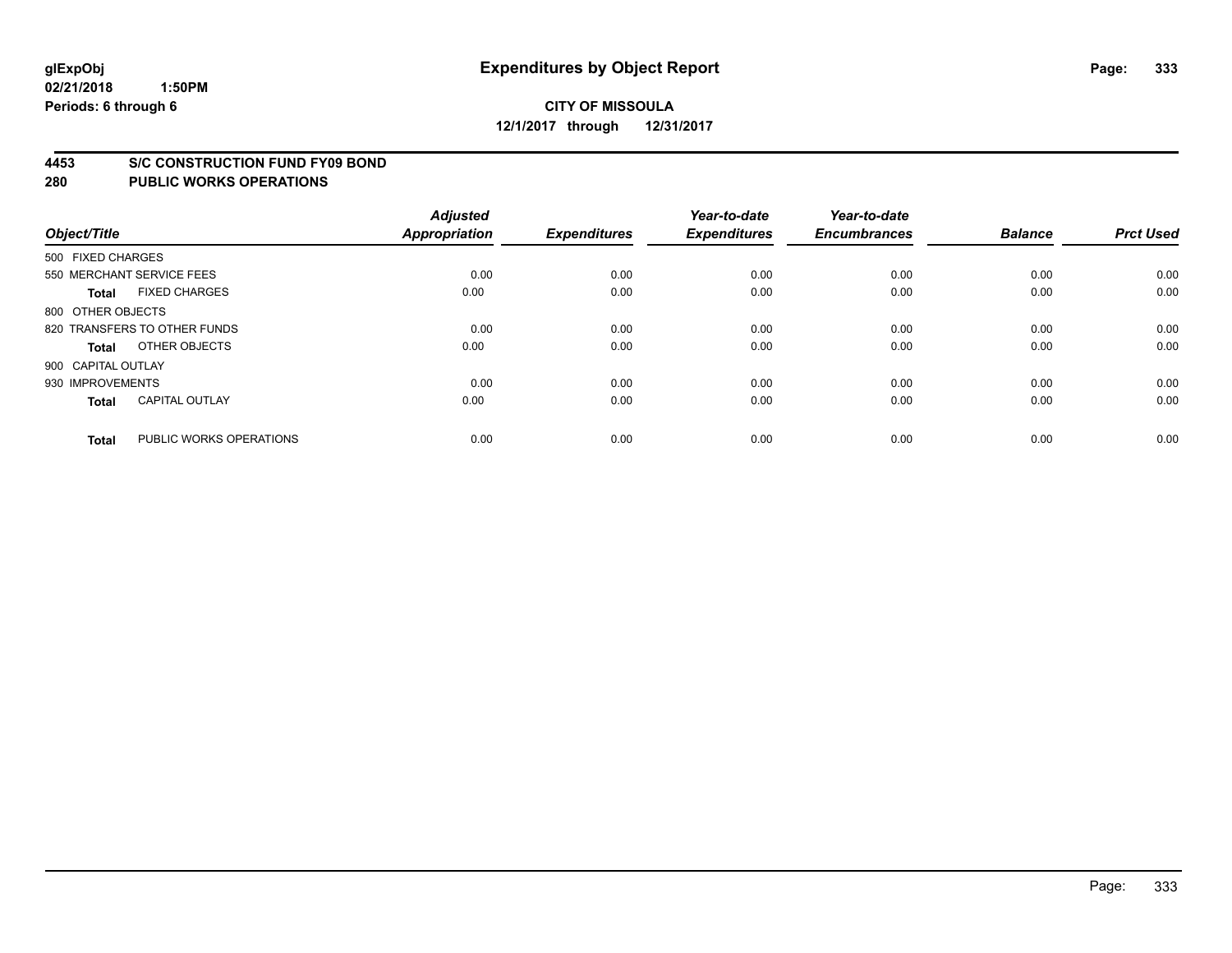#### **4453 S/C CONSTRUCTION FUND FY09 BOND**

**390 NON-DEPARTMENTAL**

| Object/Title                  | <b>Adjusted</b><br>Appropriation | <b>Expenditures</b> | Year-to-date<br><b>Expenditures</b> | Year-to-date<br><b>Encumbrances</b> | <b>Balance</b> | <b>Prct Used</b> |
|-------------------------------|----------------------------------|---------------------|-------------------------------------|-------------------------------------|----------------|------------------|
| 500 FIXED CHARGES             |                                  |                     |                                     |                                     |                |                  |
| 500 FIXED CHARGES             | 0.00                             | 0.00                | 0.00                                | 0.00                                | 0.00           | 0.00             |
| 550 MERCHANT SERVICE FEES     | 0.00                             | 0.00                | 0.00                                | 0.00                                | 0.00           | 0.00             |
| <b>FIXED CHARGES</b><br>Total | 0.00                             | 0.00                | 0.00                                | 0.00                                | 0.00           | 0.00             |
| NON-DEPARTMENTAL<br>Total     | 0.00                             | 0.00                | 0.00                                | 0.00                                | 0.00           | 0.00             |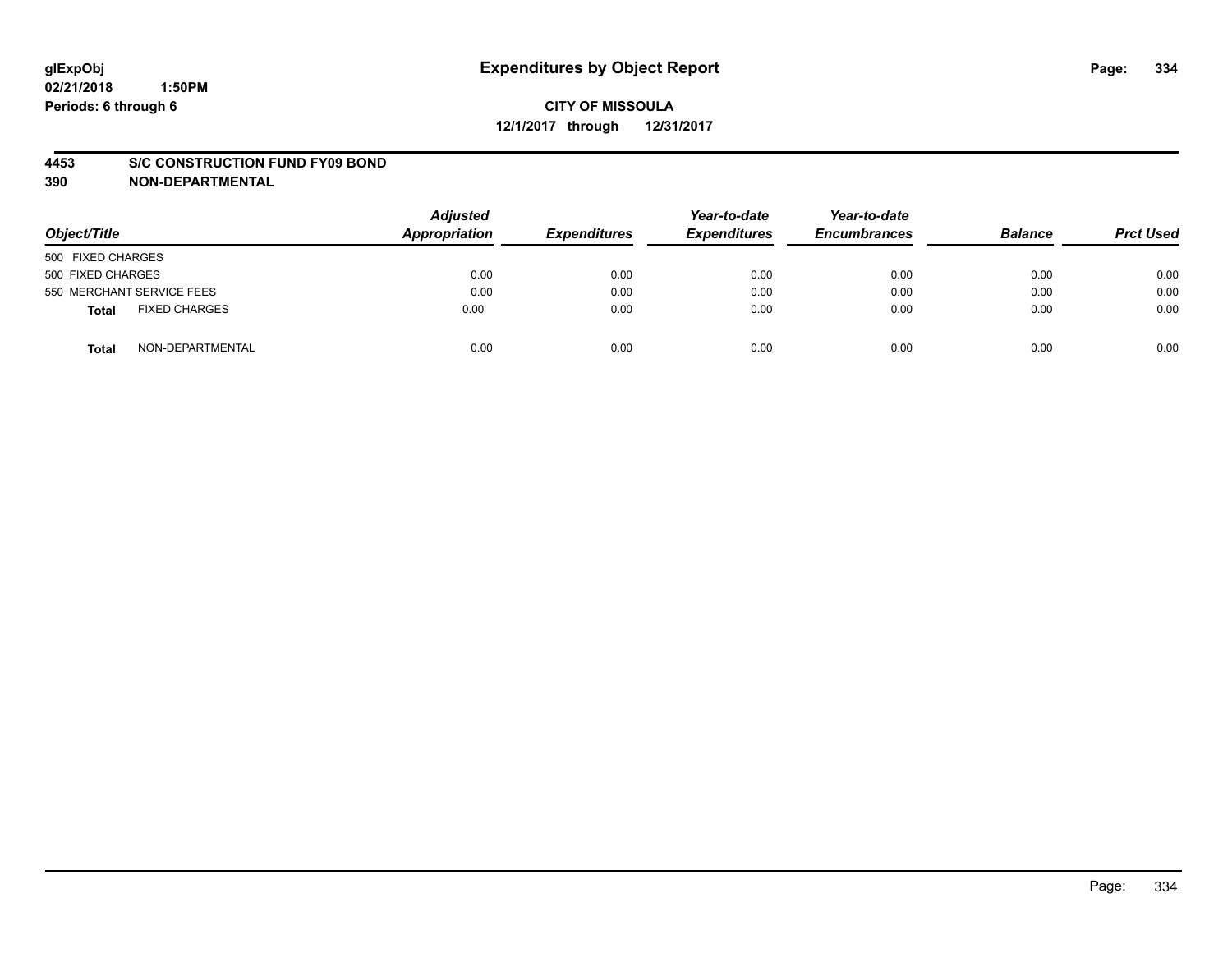# **CITY OF MISSOULA 12/1/2017 through 12/31/2017**

## **4453 S/C CONSTRUCTION FUND FY09 BOND**

| Object/Title       |                                 | <b>Adjusted</b><br><b>Appropriation</b> | <b>Expenditures</b> | Year-to-date<br><b>Expenditures</b> | Year-to-date<br><b>Encumbrances</b> | <b>Balance</b> | <b>Prct Used</b> |
|--------------------|---------------------------------|-----------------------------------------|---------------------|-------------------------------------|-------------------------------------|----------------|------------------|
| 500 FIXED CHARGES  |                                 |                                         |                     |                                     |                                     |                |                  |
| 500 FIXED CHARGES  |                                 | 0.00                                    | 0.00                | 0.00                                | 0.00                                | 0.00           | 0.00             |
|                    | 550 MERCHANT SERVICE FEES       | 0.00                                    | 0.00                | 0.00                                | 0.00                                | 0.00           | 0.00             |
| <b>Total</b>       | <b>FIXED CHARGES</b>            | 0.00                                    | 0.00                | 0.00                                | 0.00                                | 0.00           | 0.00             |
| 800 OTHER OBJECTS  |                                 |                                         |                     |                                     |                                     |                |                  |
|                    | 820 TRANSFERS TO OTHER FUNDS    | 0.00                                    | 0.00                | 0.00                                | 0.00                                | 0.00           | 0.00             |
| Total              | OTHER OBJECTS                   | 0.00                                    | 0.00                | 0.00                                | 0.00                                | 0.00           | 0.00             |
| 900 CAPITAL OUTLAY |                                 |                                         |                     |                                     |                                     |                |                  |
| 930 IMPROVEMENTS   |                                 | 0.00                                    | 0.00                | 0.00                                | 0.00                                | 0.00           | 0.00             |
| <b>Total</b>       | <b>CAPITAL OUTLAY</b>           | 0.00                                    | 0.00                | 0.00                                | 0.00                                | 0.00           | 0.00             |
| <b>Total</b>       | S/C CONSTRUCTION FUND FY09 BOND | 0.00                                    | 0.00                | 0.00                                | 0.00                                | 0.00           | 0.00             |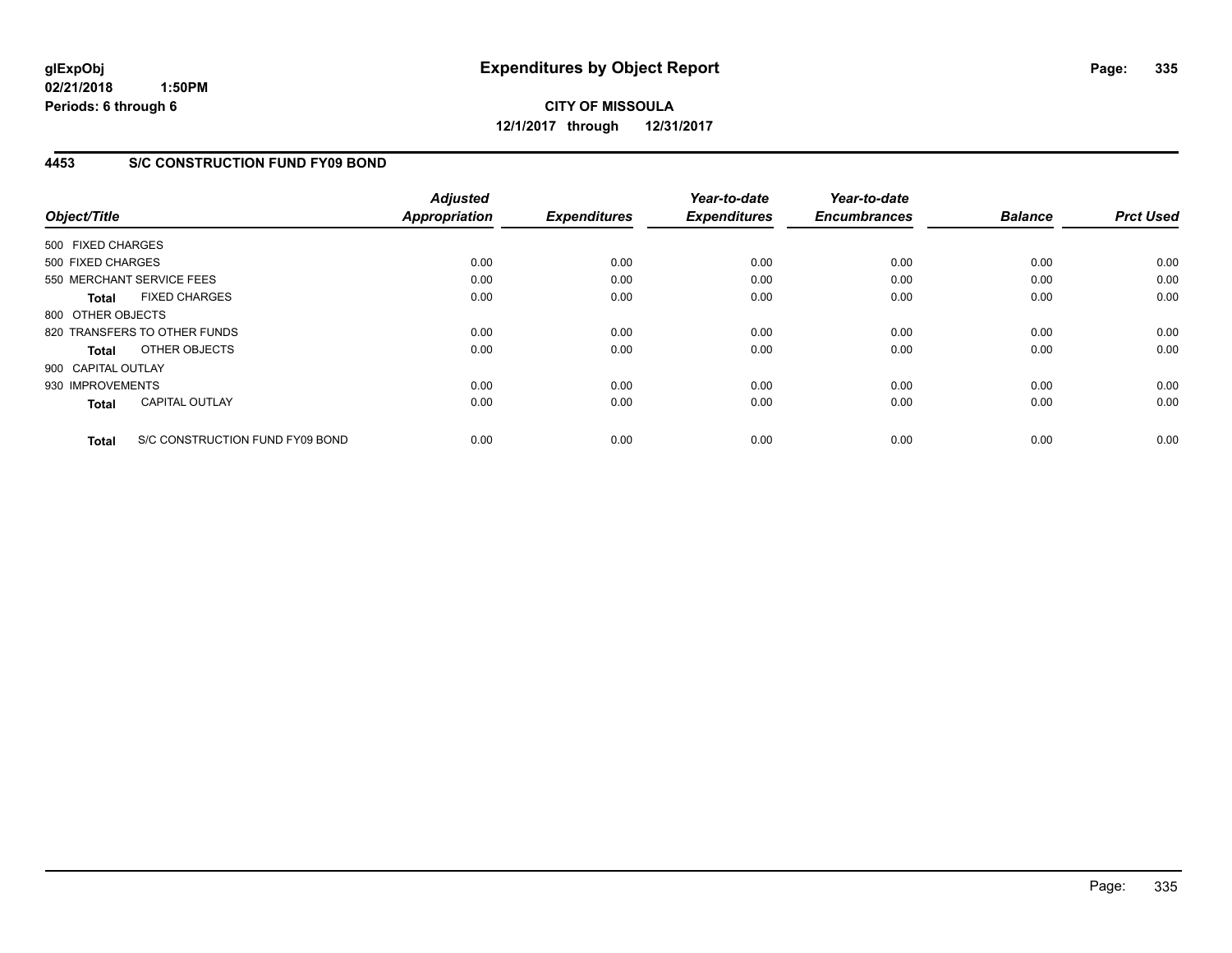### **4454 S/C CONSTRUCTION FUND FOR FY10**

| Object/Title       |                           | <b>Adjusted</b><br><b>Appropriation</b> | <b>Expenditures</b> | Year-to-date<br><b>Expenditures</b> | Year-to-date<br><b>Encumbrances</b> | <b>Balance</b> | <b>Prct Used</b> |
|--------------------|---------------------------|-----------------------------------------|---------------------|-------------------------------------|-------------------------------------|----------------|------------------|
| 500 FIXED CHARGES  |                           |                                         |                     |                                     |                                     |                |                  |
|                    | 550 MERCHANT SERVICE FEES | 0.00                                    | 0.00                | 0.00                                | 0.00                                | 0.00           | 0.00             |
| <b>Total</b>       | <b>FIXED CHARGES</b>      | 0.00                                    | 0.00                | 0.00                                | 0.00                                | 0.00           | 0.00             |
| 900 CAPITAL OUTLAY |                           |                                         |                     |                                     |                                     |                |                  |
| 930 IMPROVEMENTS   |                           | 0.00                                    | 0.00                | 0.00                                | 0.00                                | 0.00           | 0.00             |
| <b>Total</b>       | <b>CAPITAL OUTLAY</b>     | 0.00                                    | 0.00                | 0.00                                | 0.00                                | 0.00           | 0.00             |
| <b>Total</b>       | PUBLIC WORKS OPERATIONS   | 0.00                                    | 0.00                | 0.00                                | 0.00                                | 0.00           | 0.00             |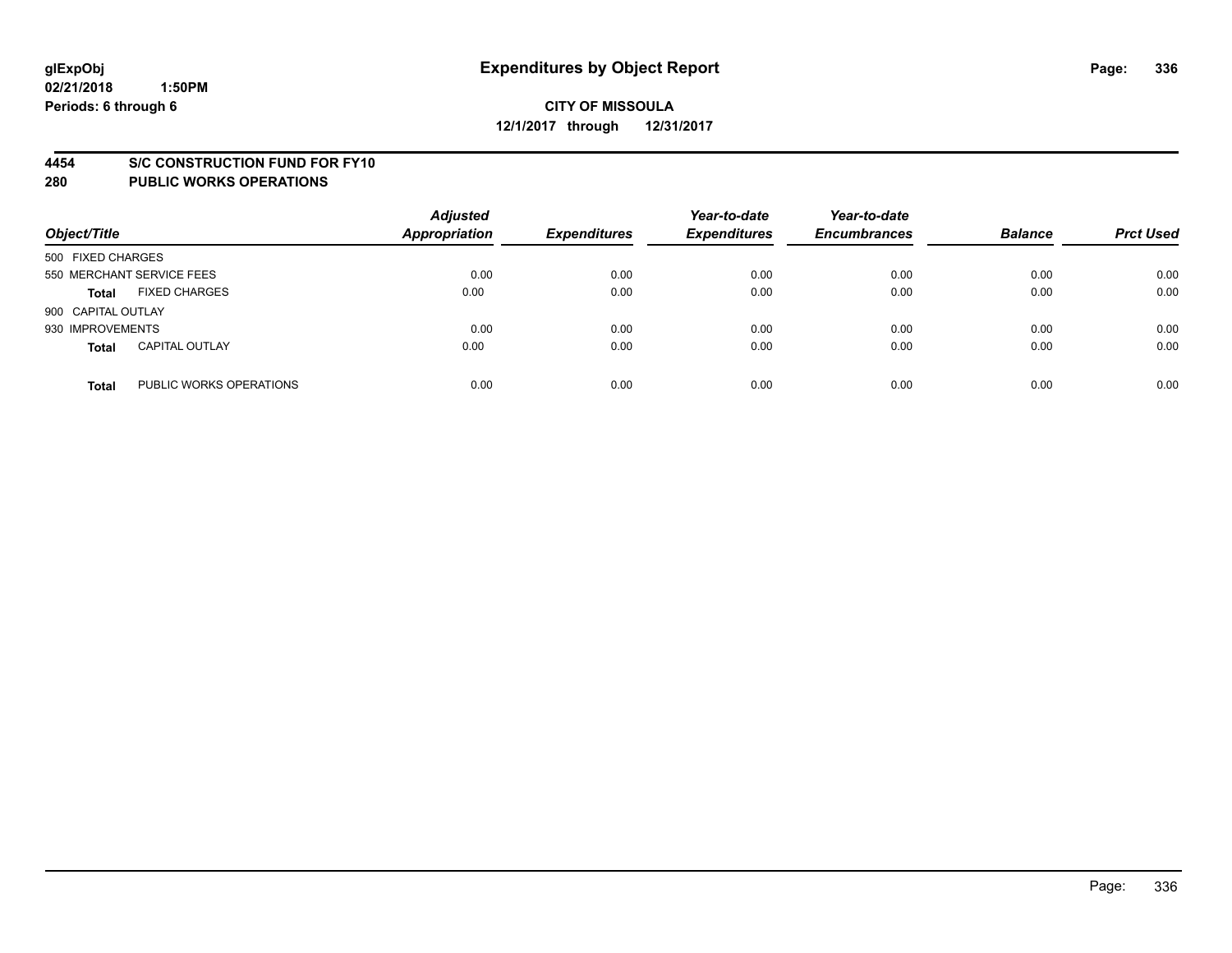## **4454 S/C CONSTRUCTION FUND FOR FY10**

| Object/Title       |                                | <b>Adjusted</b><br><b>Appropriation</b> | <b>Expenditures</b> | Year-to-date<br><b>Expenditures</b> | Year-to-date<br><b>Encumbrances</b> | <b>Balance</b> | <b>Prct Used</b> |
|--------------------|--------------------------------|-----------------------------------------|---------------------|-------------------------------------|-------------------------------------|----------------|------------------|
| 500 FIXED CHARGES  |                                |                                         |                     |                                     |                                     |                |                  |
|                    | 550 MERCHANT SERVICE FEES      | 0.00                                    | 0.00                | 0.00                                | 0.00                                | 0.00           | 0.00             |
| <b>Total</b>       | <b>FIXED CHARGES</b>           | 0.00                                    | 0.00                | 0.00                                | 0.00                                | 0.00           | 0.00             |
| 900 CAPITAL OUTLAY |                                |                                         |                     |                                     |                                     |                |                  |
| 930 IMPROVEMENTS   |                                | 0.00                                    | 0.00                | 0.00                                | 0.00                                | 0.00           | 0.00             |
| <b>Total</b>       | <b>CAPITAL OUTLAY</b>          | 0.00                                    | 0.00                | 0.00                                | 0.00                                | 0.00           | 0.00             |
| <b>Total</b>       | S/C CONSTRUCTION FUND FOR FY10 | 0.00                                    | 0.00                | 0.00                                | 0.00                                | 0.00           | 0.00             |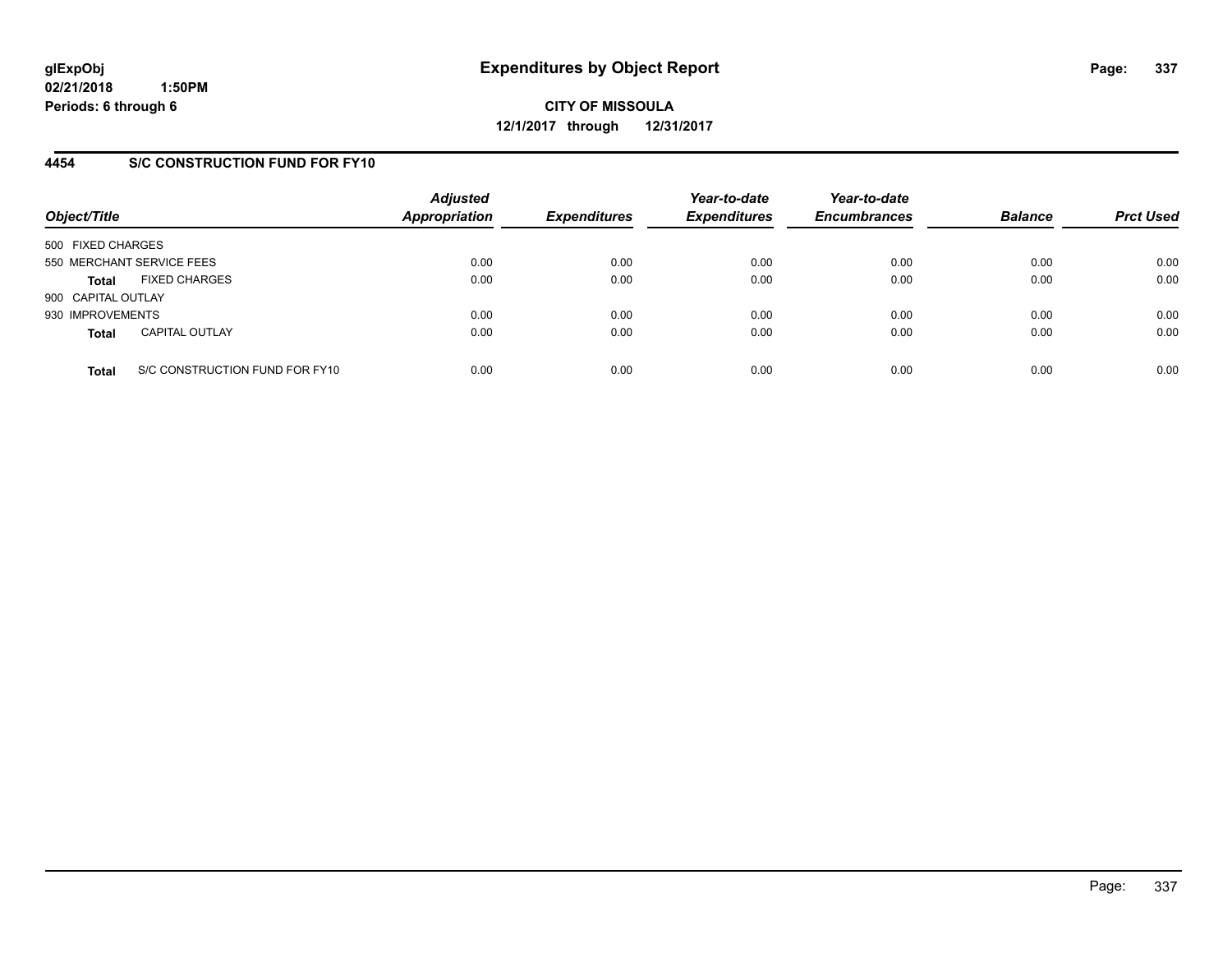**4455 FY11 S/C CONSTRUCTION FUND**

| Object/Title                            | <b>Adjusted</b><br><b>Appropriation</b> | <b>Expenditures</b> | Year-to-date<br><b>Expenditures</b> | Year-to-date<br><b>Encumbrances</b> | <b>Balance</b> | <b>Prct Used</b> |
|-----------------------------------------|-----------------------------------------|---------------------|-------------------------------------|-------------------------------------|----------------|------------------|
| 500 FIXED CHARGES                       |                                         |                     |                                     |                                     |                |                  |
| 550 MERCHANT SERVICE FEES               | 0.00                                    | 0.00                | 0.00                                | 0.00                                | 0.00           | 0.00             |
| <b>FIXED CHARGES</b><br><b>Total</b>    | 0.00                                    | 0.00                | 0.00                                | 0.00                                | 0.00           | 0.00             |
| 900 CAPITAL OUTLAY                      |                                         |                     |                                     |                                     |                |                  |
| 930 IMPROVEMENTS                        | 0.00                                    | 0.00                | 0.00                                | 0.00                                | 0.00           | 0.00             |
| <b>CAPITAL OUTLAY</b><br><b>Total</b>   | 0.00                                    | 0.00                | 0.00                                | 0.00                                | 0.00           | 0.00             |
| PUBLIC WORKS OPERATIONS<br><b>Total</b> | 0.00                                    | 0.00                | 0.00                                | 0.00                                | 0.00           | 0.00             |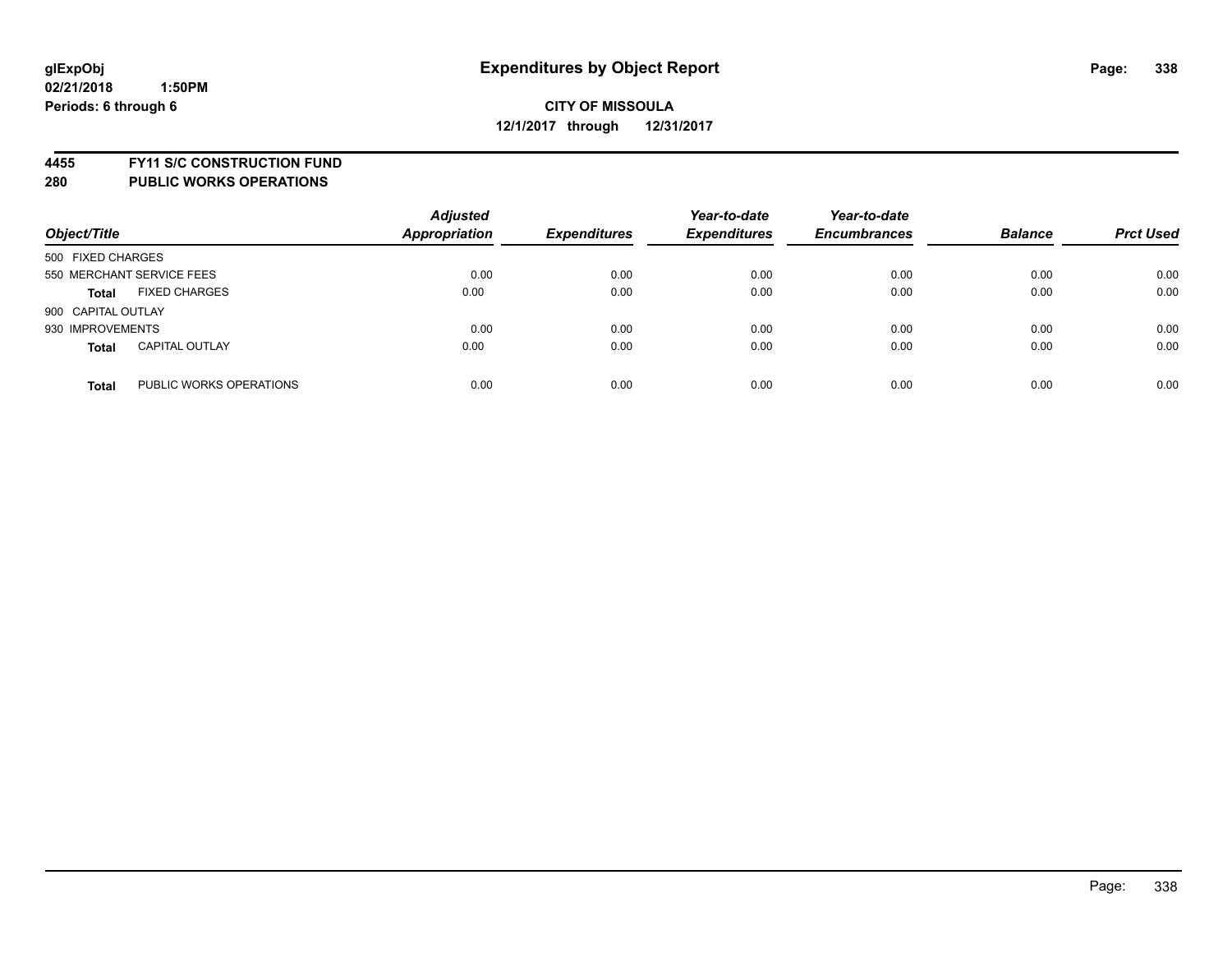### **4455 FY11 S/C CONSTRUCTION FUND**

| Object/Title              |                                   | <b>Adjusted</b><br><b>Appropriation</b> | <b>Expenditures</b> | Year-to-date<br><b>Expenditures</b> | Year-to-date<br><b>Encumbrances</b> | <b>Balance</b> | <b>Prct Used</b> |
|---------------------------|-----------------------------------|-----------------------------------------|---------------------|-------------------------------------|-------------------------------------|----------------|------------------|
| 500 FIXED CHARGES         |                                   |                                         |                     |                                     |                                     |                |                  |
| 550 MERCHANT SERVICE FEES |                                   | 0.00                                    | 0.00                | 0.00                                | 0.00                                | 0.00           | 0.00             |
| <b>Total</b>              | <b>FIXED CHARGES</b>              | 0.00                                    | 0.00                | 0.00                                | 0.00                                | 0.00           | 0.00             |
| 900 CAPITAL OUTLAY        |                                   |                                         |                     |                                     |                                     |                |                  |
| 930 IMPROVEMENTS          |                                   | 0.00                                    | 0.00                | 0.00                                | 0.00                                | 0.00           | 0.00             |
| <b>Total</b>              | <b>CAPITAL OUTLAY</b>             | 0.00                                    | 0.00                | 0.00                                | 0.00                                | 0.00           | 0.00             |
| <b>Total</b>              | <b>FY11 S/C CONSTRUCTION FUND</b> | 0.00                                    | 0.00                | 0.00                                | 0.00                                | 0.00           | 0.00             |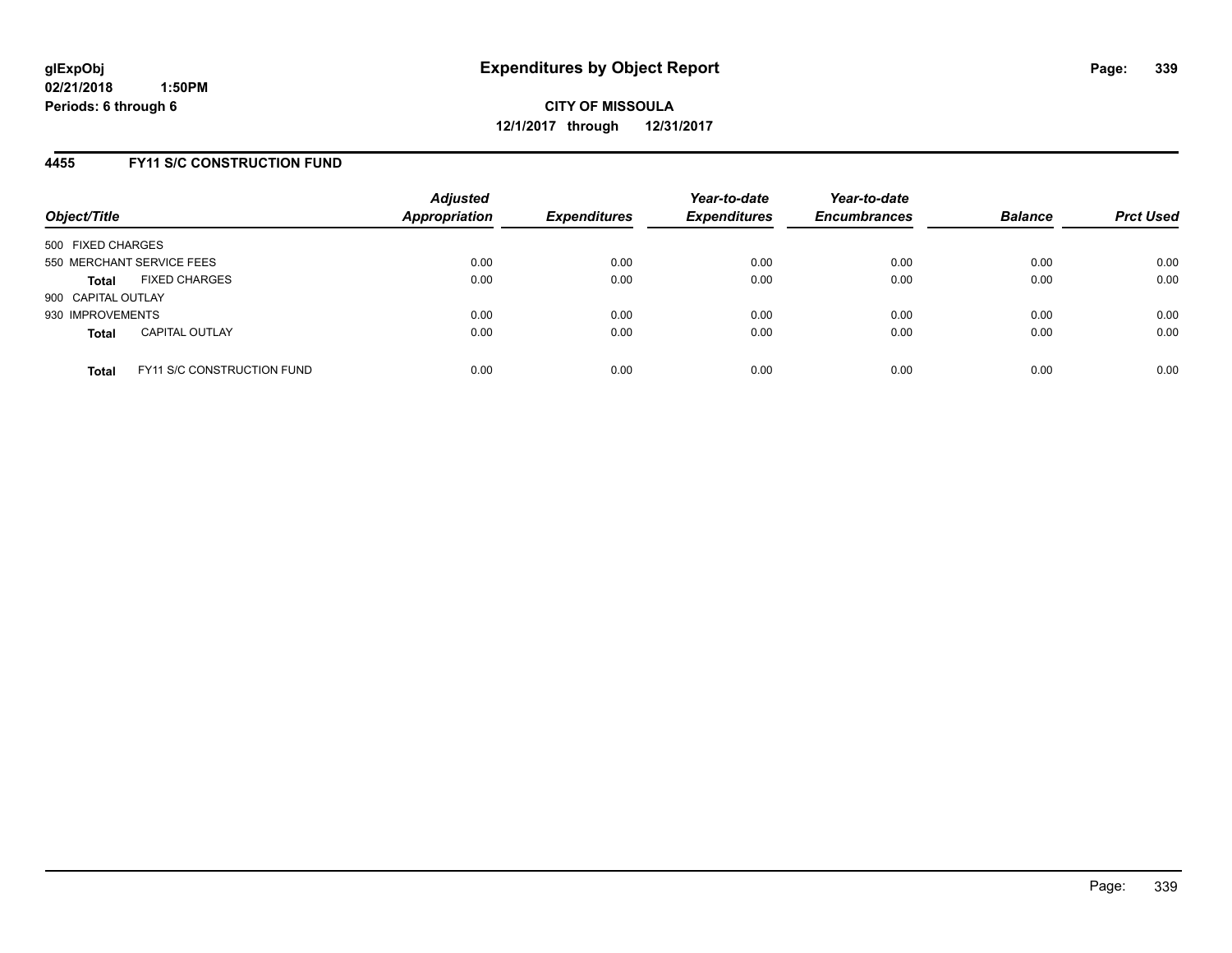**4456 FY12 S/C CONSTRUCTION FUND**

|                    |                              | <b>Adjusted</b> |                     | Year-to-date        | Year-to-date        |                |                  |
|--------------------|------------------------------|-----------------|---------------------|---------------------|---------------------|----------------|------------------|
| Object/Title       |                              | Appropriation   | <b>Expenditures</b> | <b>Expenditures</b> | <b>Encumbrances</b> | <b>Balance</b> | <b>Prct Used</b> |
| 500 FIXED CHARGES  |                              |                 |                     |                     |                     |                |                  |
|                    | 550 MERCHANT SERVICE FEES    | 0.00            | 0.00                | 0.00                | 0.00                | 0.00           | 0.00             |
| <b>Total</b>       | <b>FIXED CHARGES</b>         | 0.00            | 0.00                | 0.00                | 0.00                | 0.00           | 0.00             |
| 800 OTHER OBJECTS  |                              |                 |                     |                     |                     |                |                  |
|                    | 820 TRANSFERS TO OTHER FUNDS | 0.00            | 0.00                | 0.00                | 0.00                | 0.00           | 0.00             |
| Total              | OTHER OBJECTS                | 0.00            | 0.00                | 0.00                | 0.00                | 0.00           | 0.00             |
| 900 CAPITAL OUTLAY |                              |                 |                     |                     |                     |                |                  |
| 930 IMPROVEMENTS   |                              | 0.00            | 0.00                | 0.00                | 0.00                | 0.00           | 0.00             |
| Total              | <b>CAPITAL OUTLAY</b>        | 0.00            | 0.00                | 0.00                | 0.00                | 0.00           | 0.00             |
| <b>Total</b>       | PUBLIC WORKS OPERATIONS      | 0.00            | 0.00                | 0.00                | 0.00                | 0.00           | 0.00             |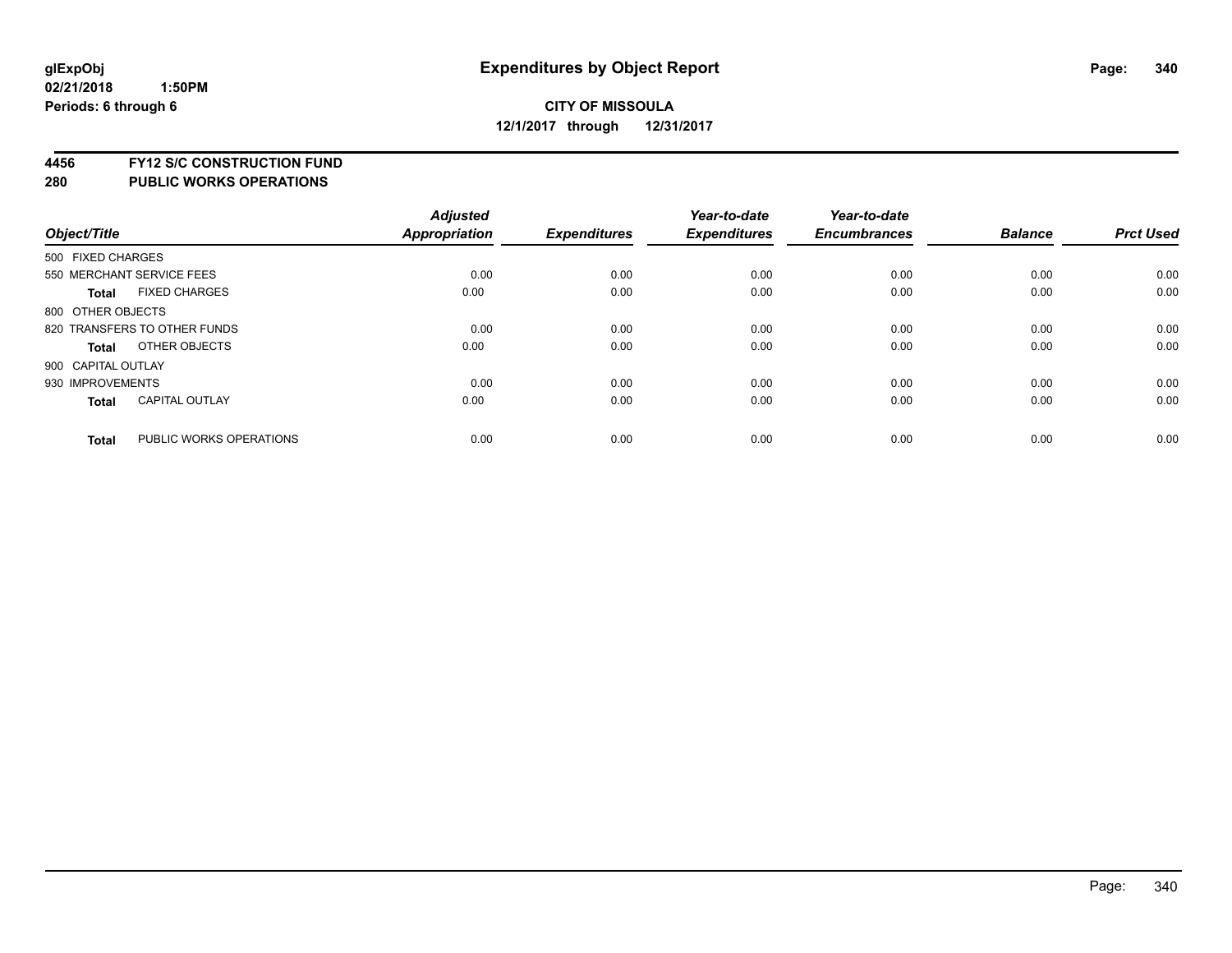## **4456 FY12 S/C CONSTRUCTION FUND**

| Object/Title       |                                   | <b>Adjusted</b><br><b>Appropriation</b> | <b>Expenditures</b> | Year-to-date<br><b>Expenditures</b> | Year-to-date<br><b>Encumbrances</b> | <b>Balance</b> | <b>Prct Used</b> |
|--------------------|-----------------------------------|-----------------------------------------|---------------------|-------------------------------------|-------------------------------------|----------------|------------------|
| 500 FIXED CHARGES  |                                   |                                         |                     |                                     |                                     |                |                  |
|                    | 550 MERCHANT SERVICE FEES         | 0.00                                    | 0.00                | 0.00                                | 0.00                                | 0.00           | 0.00             |
| <b>Total</b>       | <b>FIXED CHARGES</b>              | 0.00                                    | 0.00                | 0.00                                | 0.00                                | 0.00           | 0.00             |
| 800 OTHER OBJECTS  |                                   |                                         |                     |                                     |                                     |                |                  |
|                    | 820 TRANSFERS TO OTHER FUNDS      | 0.00                                    | 0.00                | 0.00                                | 0.00                                | 0.00           | 0.00             |
| <b>Total</b>       | OTHER OBJECTS                     | 0.00                                    | 0.00                | 0.00                                | 0.00                                | 0.00           | 0.00             |
| 900 CAPITAL OUTLAY |                                   |                                         |                     |                                     |                                     |                |                  |
| 930 IMPROVEMENTS   |                                   | 0.00                                    | 0.00                | 0.00                                | 0.00                                | 0.00           | 0.00             |
| Total              | <b>CAPITAL OUTLAY</b>             | 0.00                                    | 0.00                | 0.00                                | 0.00                                | 0.00           | 0.00             |
| <b>Total</b>       | <b>FY12 S/C CONSTRUCTION FUND</b> | 0.00                                    | 0.00                | 0.00                                | 0.00                                | 0.00           | 0.00             |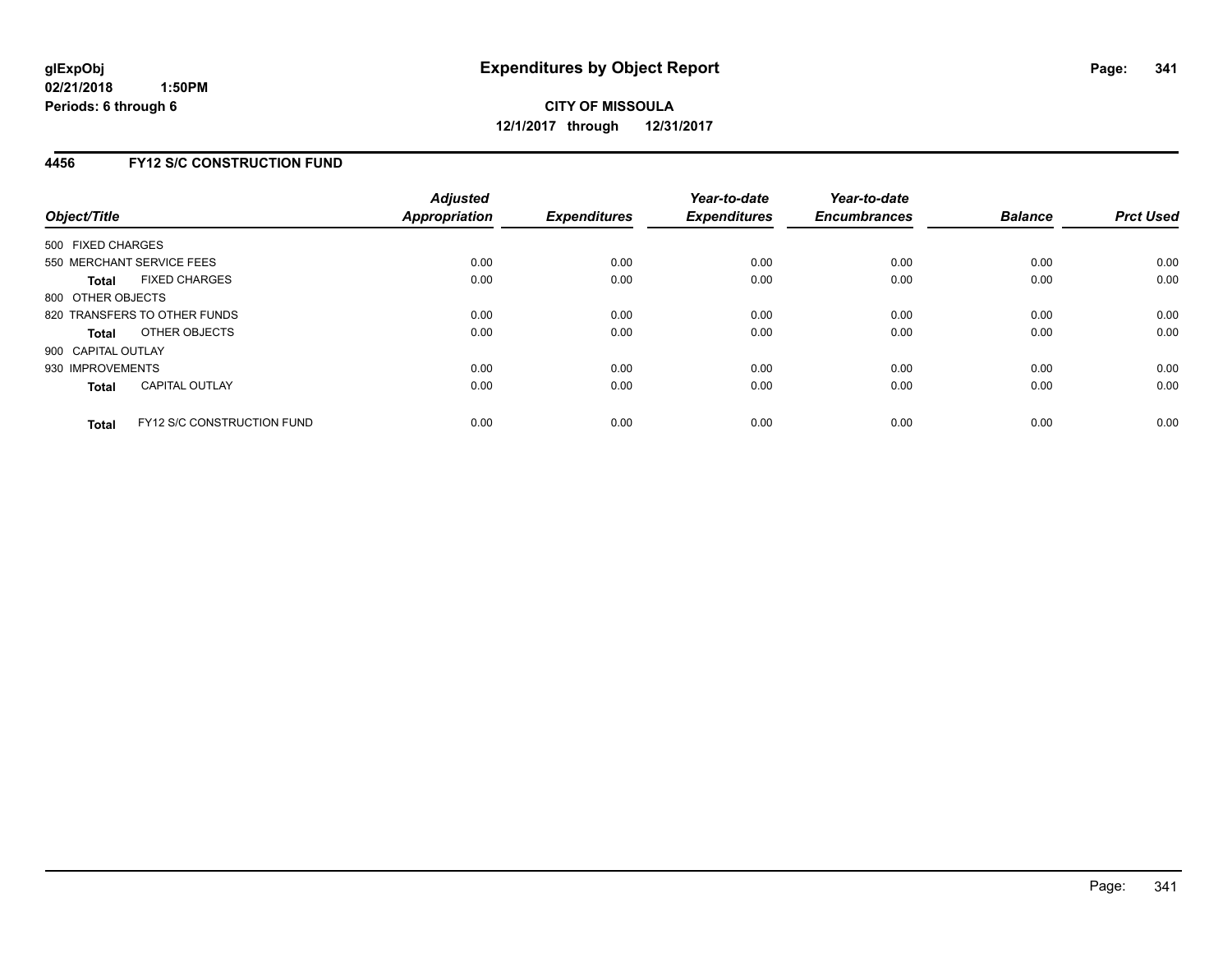#### **4457 FY13 SIDEWALK/CURB CONSTRUCTION**

|                    |                              | <b>Adjusted</b> |                     | Year-to-date        | Year-to-date        |                |                  |
|--------------------|------------------------------|-----------------|---------------------|---------------------|---------------------|----------------|------------------|
| Object/Title       |                              | Appropriation   | <b>Expenditures</b> | <b>Expenditures</b> | <b>Encumbrances</b> | <b>Balance</b> | <b>Prct Used</b> |
|                    | 300 PURCHASED SERVICES       |                 |                     |                     |                     |                |                  |
|                    | 350 PROFESSIONAL SERVICES    | 0.00            | 0.00                | 0.00                | 0.00                | 0.00           | 0.00             |
| Total              | PURCHASED SERVICES           | 0.00            | 0.00                | 0.00                | 0.00                | 0.00           | 0.00             |
| 500 FIXED CHARGES  |                              |                 |                     |                     |                     |                |                  |
|                    | 550 MERCHANT SERVICE FEES    | 0.00            | 0.00                | 0.00                | 0.00                | 0.00           | 0.00             |
| <b>Total</b>       | <b>FIXED CHARGES</b>         | 0.00            | 0.00                | 0.00                | 0.00                | 0.00           | 0.00             |
| 800 OTHER OBJECTS  |                              |                 |                     |                     |                     |                |                  |
|                    | 820 TRANSFERS TO OTHER FUNDS | 0.00            | 0.00                | 0.00                | 0.00                | 0.00           | 0.00             |
| Total              | OTHER OBJECTS                | 0.00            | 0.00                | 0.00                | 0.00                | 0.00           | 0.00             |
| 900 CAPITAL OUTLAY |                              |                 |                     |                     |                     |                |                  |
| 930 IMPROVEMENTS   |                              | 0.00            | 0.00                | 0.00                | 0.00                | 0.00           | 0.00             |
| <b>Total</b>       | <b>CAPITAL OUTLAY</b>        | 0.00            | 0.00                | 0.00                | 0.00                | 0.00           | 0.00             |
| <b>Total</b>       | PUBLIC WORKS OPERATIONS      | 0.00            | 0.00                | 0.00                | 0.00                | 0.00           | 0.00             |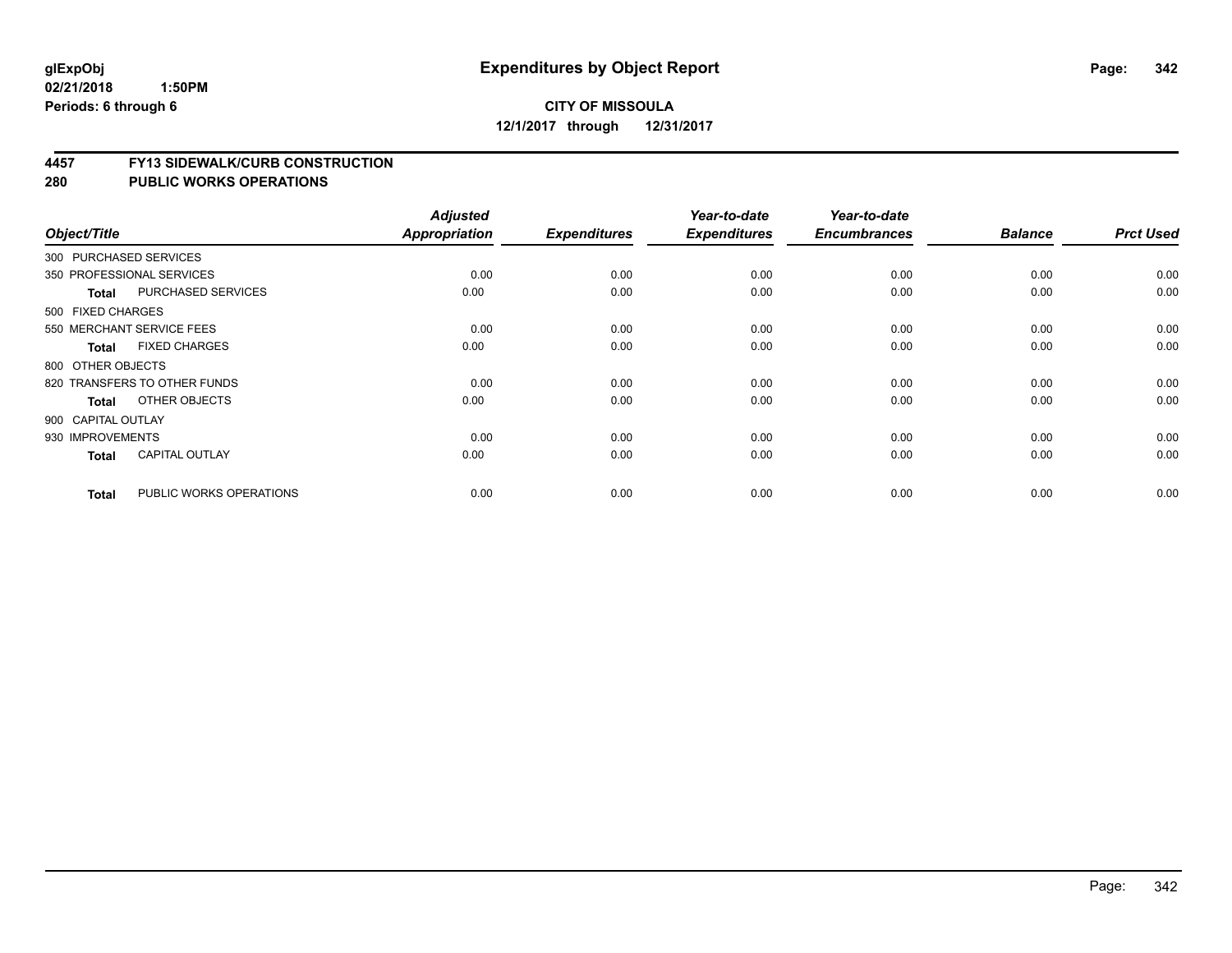**CITY OF MISSOULA 12/1/2017 through 12/31/2017**

## **4457 FY13 SIDEWALK/CURB CONSTRUCTION**

| Object/Title           |                                 | <b>Adjusted</b><br>Appropriation | <b>Expenditures</b> | Year-to-date<br><b>Expenditures</b> | Year-to-date<br><b>Encumbrances</b> | <b>Balance</b> | <b>Prct Used</b> |
|------------------------|---------------------------------|----------------------------------|---------------------|-------------------------------------|-------------------------------------|----------------|------------------|
| 300 PURCHASED SERVICES |                                 |                                  |                     |                                     |                                     |                |                  |
|                        | 350 PROFESSIONAL SERVICES       | 0.00                             | 0.00                | 0.00                                | 0.00                                | 0.00           | 0.00             |
| <b>Total</b>           | PURCHASED SERVICES              | 0.00                             | 0.00                | 0.00                                | 0.00                                | 0.00           | 0.00             |
| 500 FIXED CHARGES      |                                 |                                  |                     |                                     |                                     |                |                  |
|                        | 550 MERCHANT SERVICE FEES       | 0.00                             | 0.00                | 0.00                                | 0.00                                | 0.00           | 0.00             |
| <b>Total</b>           | <b>FIXED CHARGES</b>            | 0.00                             | 0.00                | 0.00                                | 0.00                                | 0.00           | 0.00             |
| 800 OTHER OBJECTS      |                                 |                                  |                     |                                     |                                     |                |                  |
|                        | 820 TRANSFERS TO OTHER FUNDS    | 0.00                             | 0.00                | 0.00                                | 0.00                                | 0.00           | 0.00             |
| Total                  | OTHER OBJECTS                   | 0.00                             | 0.00                | 0.00                                | 0.00                                | 0.00           | 0.00             |
| 900 CAPITAL OUTLAY     |                                 |                                  |                     |                                     |                                     |                |                  |
| 930 IMPROVEMENTS       |                                 | 0.00                             | 0.00                | 0.00                                | 0.00                                | 0.00           | 0.00             |
| <b>Total</b>           | <b>CAPITAL OUTLAY</b>           | 0.00                             | 0.00                | 0.00                                | 0.00                                | 0.00           | 0.00             |
| <b>Total</b>           | FY13 SIDEWALK/CURB CONSTRUCTION | 0.00                             | 0.00                | 0.00                                | 0.00                                | 0.00           | 0.00             |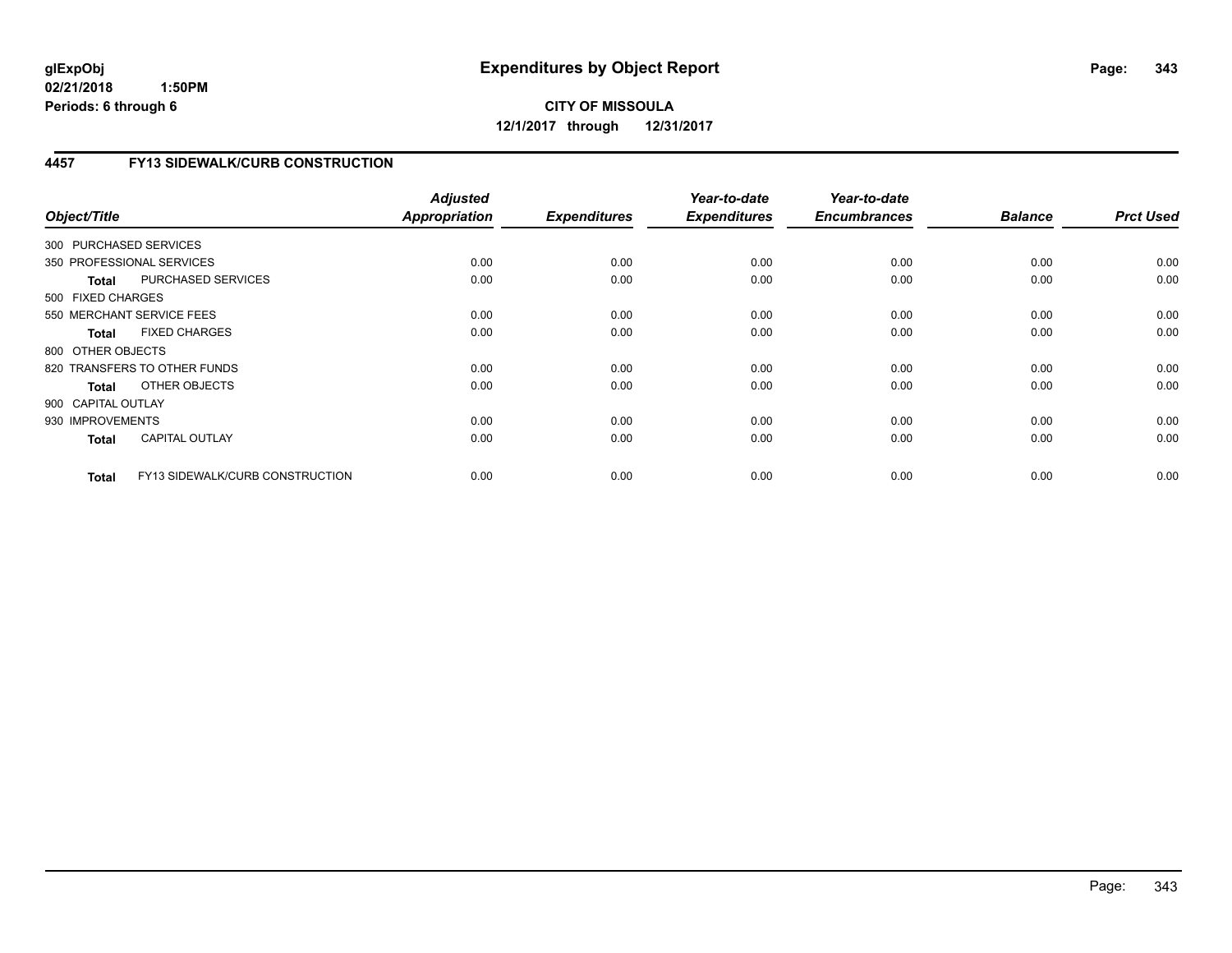#### **4458 FY14 SIDEWALK & CURB CONSTRUCTION**

|                    |                              | <b>Adjusted</b>      |                     | Year-to-date        | Year-to-date        |                |                  |
|--------------------|------------------------------|----------------------|---------------------|---------------------|---------------------|----------------|------------------|
| Object/Title       |                              | <b>Appropriation</b> | <b>Expenditures</b> | <b>Expenditures</b> | <b>Encumbrances</b> | <b>Balance</b> | <b>Prct Used</b> |
| 500 FIXED CHARGES  |                              |                      |                     |                     |                     |                |                  |
|                    | 550 MERCHANT SERVICE FEES    | 0.00                 | 0.00                | 0.00                | 0.00                | 0.00           | 0.00             |
| <b>Total</b>       | <b>FIXED CHARGES</b>         | 0.00                 | 0.00                | 0.00                | 0.00                | 0.00           | 0.00             |
| 800 OTHER OBJECTS  |                              |                      |                     |                     |                     |                |                  |
|                    | 820 TRANSFERS TO OTHER FUNDS | 0.00                 | 0.00                | 0.00                | 0.00                | 0.00           | 0.00             |
| Total              | OTHER OBJECTS                | 0.00                 | 0.00                | 0.00                | 0.00                | 0.00           | 0.00             |
| 900 CAPITAL OUTLAY |                              |                      |                     |                     |                     |                |                  |
| 930 IMPROVEMENTS   |                              | 0.00                 | 0.00                | 0.00                | 0.00                | 0.00           | 0.00             |
| Total              | <b>CAPITAL OUTLAY</b>        | 0.00                 | 0.00                | 0.00                | 0.00                | 0.00           | 0.00             |
| <b>Total</b>       | PUBLIC WORKS OPERATIONS      | 0.00                 | 0.00                | 0.00                | 0.00                | 0.00           | 0.00             |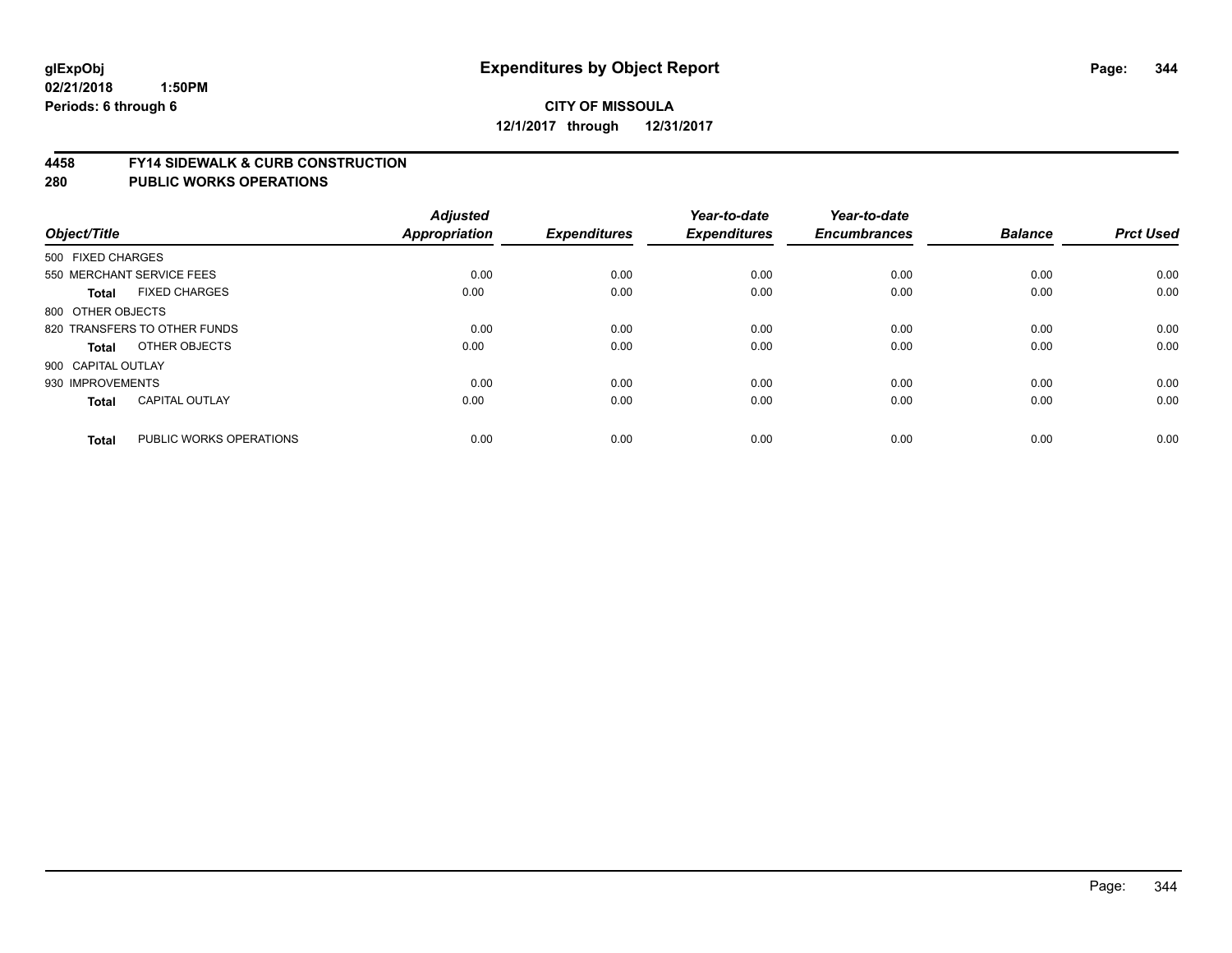**CITY OF MISSOULA 12/1/2017 through 12/31/2017**

## **4458 FY14 SIDEWALK & CURB CONSTRUCTION**

| Object/Title       |                                              | <b>Adjusted</b><br><b>Appropriation</b> | <b>Expenditures</b> | Year-to-date<br><b>Expenditures</b> | Year-to-date<br><b>Encumbrances</b> | <b>Balance</b> | <b>Prct Used</b> |
|--------------------|----------------------------------------------|-----------------------------------------|---------------------|-------------------------------------|-------------------------------------|----------------|------------------|
| 500 FIXED CHARGES  |                                              |                                         |                     |                                     |                                     |                |                  |
|                    | 550 MERCHANT SERVICE FEES                    | 0.00                                    | 0.00                | 0.00                                | 0.00                                | 0.00           | 0.00             |
| <b>Total</b>       | <b>FIXED CHARGES</b>                         | 0.00                                    | 0.00                | 0.00                                | 0.00                                | 0.00           | 0.00             |
| 800 OTHER OBJECTS  |                                              |                                         |                     |                                     |                                     |                |                  |
|                    | 820 TRANSFERS TO OTHER FUNDS                 | 0.00                                    | 0.00                | 0.00                                | 0.00                                | 0.00           | 0.00             |
| <b>Total</b>       | OTHER OBJECTS                                | 0.00                                    | 0.00                | 0.00                                | 0.00                                | 0.00           | 0.00             |
| 900 CAPITAL OUTLAY |                                              |                                         |                     |                                     |                                     |                |                  |
| 930 IMPROVEMENTS   |                                              | 0.00                                    | 0.00                | 0.00                                | 0.00                                | 0.00           | 0.00             |
| <b>Total</b>       | <b>CAPITAL OUTLAY</b>                        | 0.00                                    | 0.00                | 0.00                                | 0.00                                | 0.00           | 0.00             |
| <b>Total</b>       | <b>FY14 SIDEWALK &amp; CURB CONSTRUCTIOL</b> | 0.00                                    | 0.00                | 0.00                                | 0.00                                | 0.00           | 0.00             |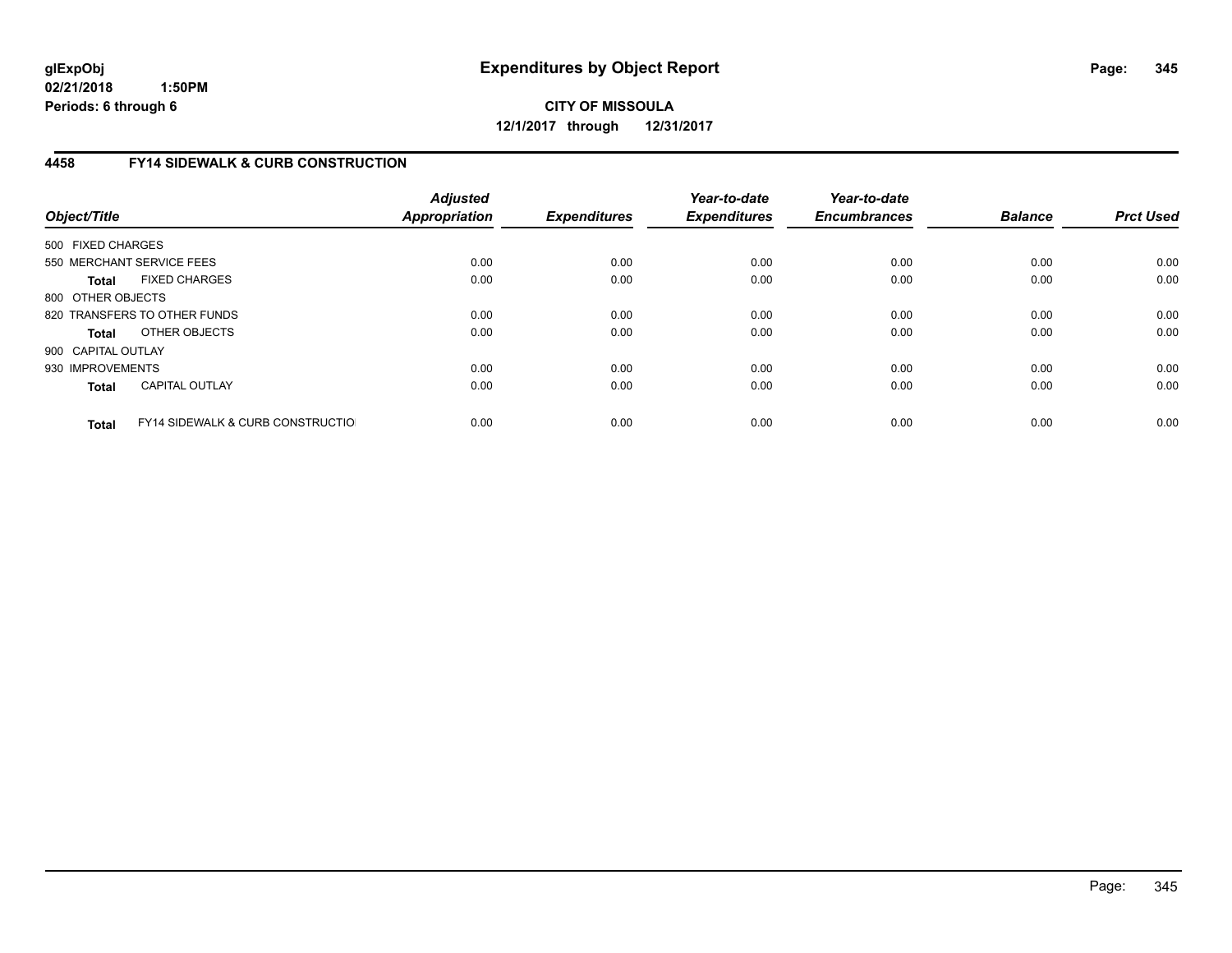#### **4459 FY15 SIDEWALK/CURB CONSTRUCTION**

| Object/Title       |                              | <b>Adjusted</b><br><b>Appropriation</b> | <b>Expenditures</b> | Year-to-date<br><b>Expenditures</b> | Year-to-date<br><b>Encumbrances</b> | <b>Balance</b> | <b>Prct Used</b> |
|--------------------|------------------------------|-----------------------------------------|---------------------|-------------------------------------|-------------------------------------|----------------|------------------|
| 500 FIXED CHARGES  |                              |                                         |                     |                                     |                                     |                |                  |
|                    | 550 MERCHANT SERVICE FEES    | 0.00                                    | 0.00                | 0.00                                | 0.00                                | 0.00           | 0.00             |
| <b>Total</b>       | <b>FIXED CHARGES</b>         | 0.00                                    | 0.00                | 0.00                                | 0.00                                | 0.00           | 0.00             |
| 800 OTHER OBJECTS  |                              |                                         |                     |                                     |                                     |                |                  |
|                    | 820 TRANSFERS TO OTHER FUNDS | 0.00                                    | 0.00                | 0.00                                | 0.00                                | 0.00           | 0.00             |
| <b>Total</b>       | OTHER OBJECTS                | 0.00                                    | 0.00                | 0.00                                | 0.00                                | 0.00           | 0.00             |
| 900 CAPITAL OUTLAY |                              |                                         |                     |                                     |                                     |                |                  |
| 930 IMPROVEMENTS   |                              | 0.00                                    | 0.00                | 0.00                                | 0.00                                | 0.00           | 0.00             |
| <b>Total</b>       | <b>CAPITAL OUTLAY</b>        | 0.00                                    | 0.00                | 0.00                                | 0.00                                | 0.00           | 0.00             |
| <b>Total</b>       | PUBLIC WORKS OPERATIONS      | 0.00                                    | 0.00                | 0.00                                | 0.00                                | 0.00           | 0.00             |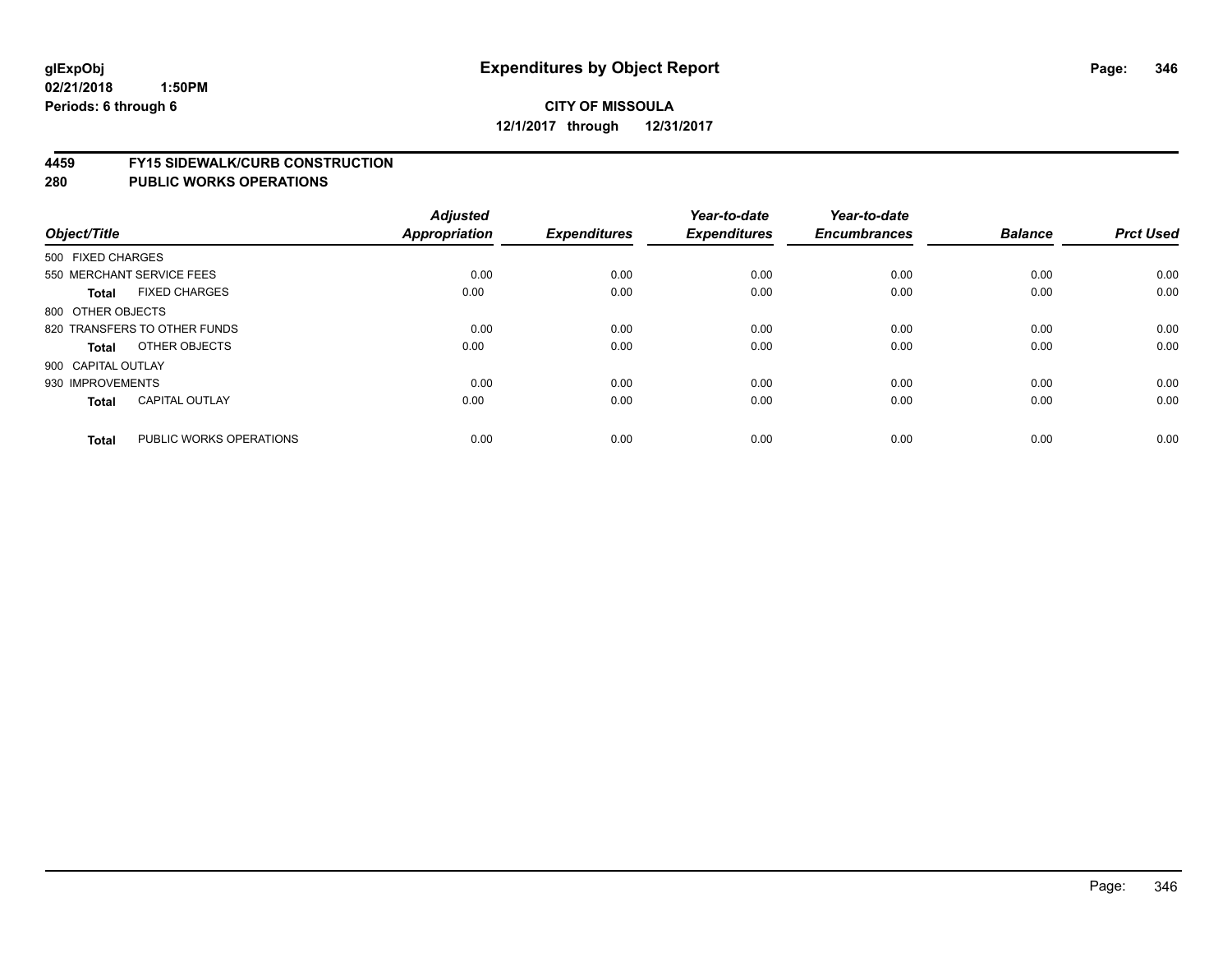# **CITY OF MISSOULA 12/1/2017 through 12/31/2017**

## **4459 FY15 SIDEWALK/CURB CONSTRUCTION**

| Object/Title       |                                        | <b>Adjusted</b><br><b>Appropriation</b> | <b>Expenditures</b> | Year-to-date<br><b>Expenditures</b> | Year-to-date<br><b>Encumbrances</b> | <b>Balance</b> | <b>Prct Used</b> |
|--------------------|----------------------------------------|-----------------------------------------|---------------------|-------------------------------------|-------------------------------------|----------------|------------------|
| 500 FIXED CHARGES  |                                        |                                         |                     |                                     |                                     |                |                  |
|                    | 550 MERCHANT SERVICE FEES              | 0.00                                    | 0.00                | 0.00                                | 0.00                                | 0.00           | 0.00             |
| <b>Total</b>       | <b>FIXED CHARGES</b>                   | 0.00                                    | 0.00                | 0.00                                | 0.00                                | 0.00           | 0.00             |
| 800 OTHER OBJECTS  |                                        |                                         |                     |                                     |                                     |                |                  |
|                    | 820 TRANSFERS TO OTHER FUNDS           | 0.00                                    | 0.00                | 0.00                                | 0.00                                | 0.00           | 0.00             |
| <b>Total</b>       | OTHER OBJECTS                          | 0.00                                    | 0.00                | 0.00                                | 0.00                                | 0.00           | 0.00             |
| 900 CAPITAL OUTLAY |                                        |                                         |                     |                                     |                                     |                |                  |
| 930 IMPROVEMENTS   |                                        | 0.00                                    | 0.00                | 0.00                                | 0.00                                | 0.00           | 0.00             |
| Total              | <b>CAPITAL OUTLAY</b>                  | 0.00                                    | 0.00                | 0.00                                | 0.00                                | 0.00           | 0.00             |
| <b>Total</b>       | <b>FY15 SIDEWALK/CURB CONSTRUCTION</b> | 0.00                                    | 0.00                | 0.00                                | 0.00                                | 0.00           | 0.00             |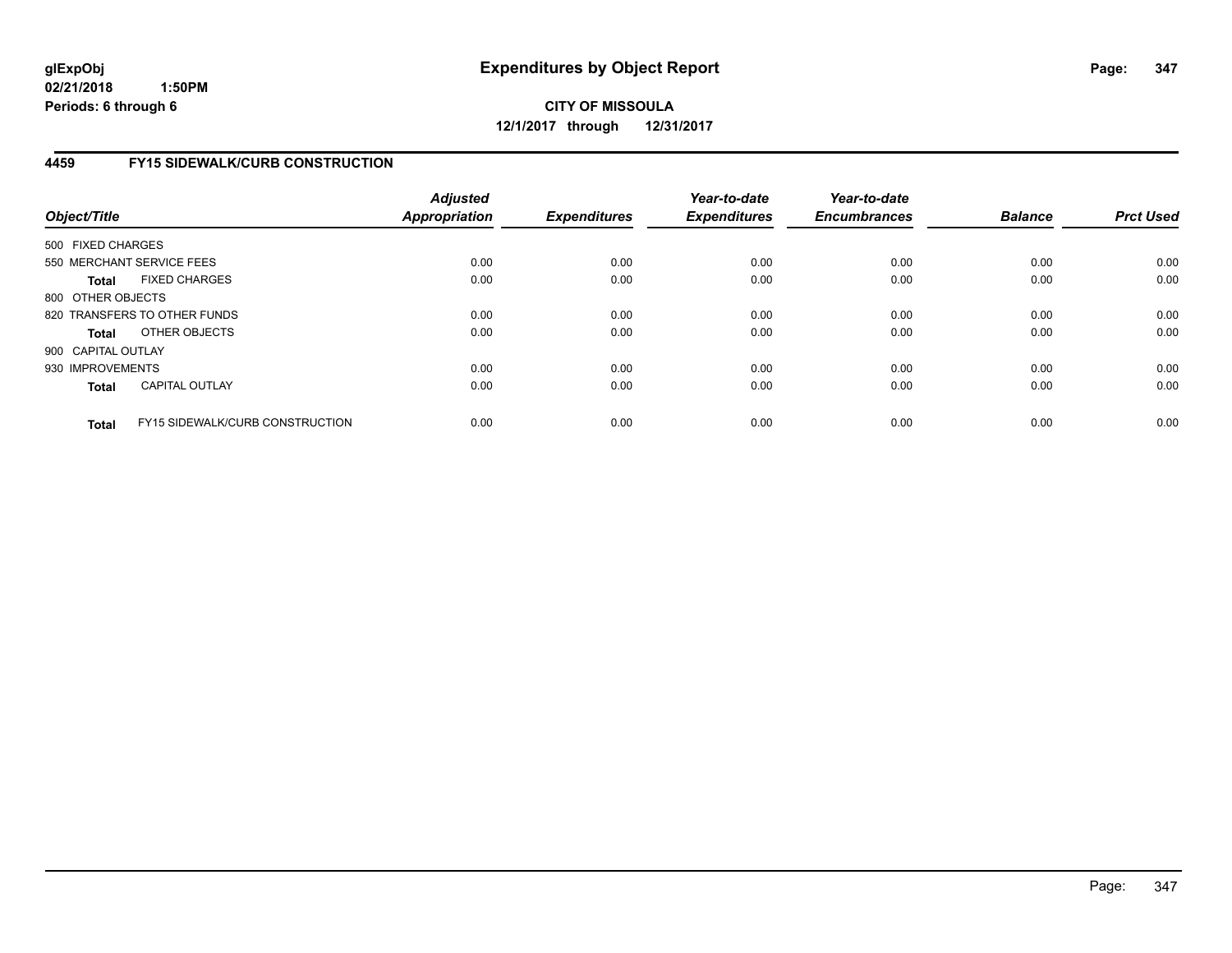#### **4460 FY16 SIDEWALK/CURB CONSTRUCTION**

| Object/Title              |                              | <b>Adjusted</b><br>Appropriation | <b>Expenditures</b> | Year-to-date<br><b>Expenditures</b> | Year-to-date<br><b>Encumbrances</b> | <b>Balance</b> | <b>Prct Used</b> |
|---------------------------|------------------------------|----------------------------------|---------------------|-------------------------------------|-------------------------------------|----------------|------------------|
| 500 FIXED CHARGES         |                              |                                  |                     |                                     |                                     |                |                  |
| 550 MERCHANT SERVICE FEES |                              | 0.00                             | 0.00                | 0.00                                | 0.00                                | 0.00           | 0.00             |
| <b>Total</b>              | <b>FIXED CHARGES</b>         | 0.00                             | 0.00                | 0.00                                | 0.00                                | 0.00           | 0.00             |
| 800 OTHER OBJECTS         |                              |                                  |                     |                                     |                                     |                |                  |
|                           | 820 TRANSFERS TO OTHER FUNDS | 0.00                             | 0.00                | 0.00                                | 0.00                                | 0.00           | 0.00             |
| Total                     | OTHER OBJECTS                | 0.00                             | 0.00                | 0.00                                | 0.00                                | 0.00           | 0.00             |
| 900 CAPITAL OUTLAY        |                              |                                  |                     |                                     |                                     |                |                  |
| 930 IMPROVEMENTS          |                              | 0.00                             | 0.00                | 0.00                                | 0.00                                | 0.00           | 0.00             |
| Total                     | <b>CAPITAL OUTLAY</b>        | 0.00                             | 0.00                | 0.00                                | 0.00                                | 0.00           | 0.00             |
|                           |                              |                                  |                     |                                     |                                     |                |                  |
| <b>Total</b>              | PUBLIC WORKS OPERATIONS      | 0.00                             | 0.00                | 0.00                                | 0.00                                | 0.00           | 0.00             |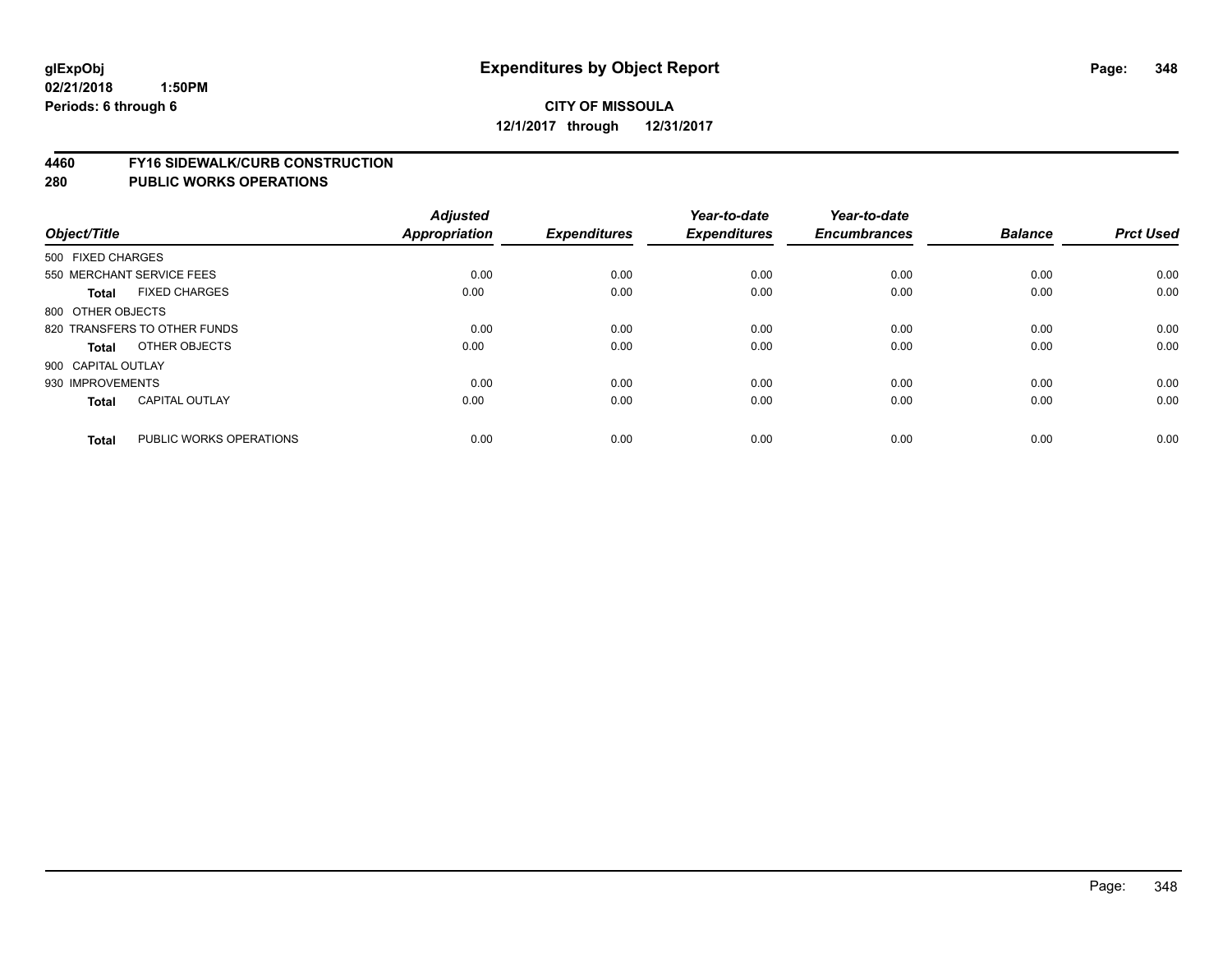# **CITY OF MISSOULA 12/1/2017 through 12/31/2017**

# **4460 FY16 SIDEWALK/CURB CONSTRUCTION**

| Object/Title       |                                 | <b>Adjusted</b><br><b>Appropriation</b> | <b>Expenditures</b> | Year-to-date<br><b>Expenditures</b> | Year-to-date<br><b>Encumbrances</b> | <b>Balance</b> | <b>Prct Used</b> |
|--------------------|---------------------------------|-----------------------------------------|---------------------|-------------------------------------|-------------------------------------|----------------|------------------|
| 500 FIXED CHARGES  |                                 |                                         |                     |                                     |                                     |                |                  |
|                    | 550 MERCHANT SERVICE FEES       | 0.00                                    | 0.00                | 0.00                                | 0.00                                | 0.00           | 0.00             |
| <b>Total</b>       | <b>FIXED CHARGES</b>            | 0.00                                    | 0.00                | 0.00                                | 0.00                                | 0.00           | 0.00             |
| 800 OTHER OBJECTS  |                                 |                                         |                     |                                     |                                     |                |                  |
|                    | 820 TRANSFERS TO OTHER FUNDS    | 0.00                                    | 0.00                | 0.00                                | 0.00                                | 0.00           | 0.00             |
| <b>Total</b>       | OTHER OBJECTS                   | 0.00                                    | 0.00                | 0.00                                | 0.00                                | 0.00           | 0.00             |
| 900 CAPITAL OUTLAY |                                 |                                         |                     |                                     |                                     |                |                  |
| 930 IMPROVEMENTS   |                                 | 0.00                                    | 0.00                | 0.00                                | 0.00                                | 0.00           | 0.00             |
| Total              | <b>CAPITAL OUTLAY</b>           | 0.00                                    | 0.00                | 0.00                                | 0.00                                | 0.00           | 0.00             |
| <b>Total</b>       | FY16 SIDEWALK/CURB CONSTRUCTION | 0.00                                    | 0.00                | 0.00                                | 0.00                                | 0.00           | 0.00             |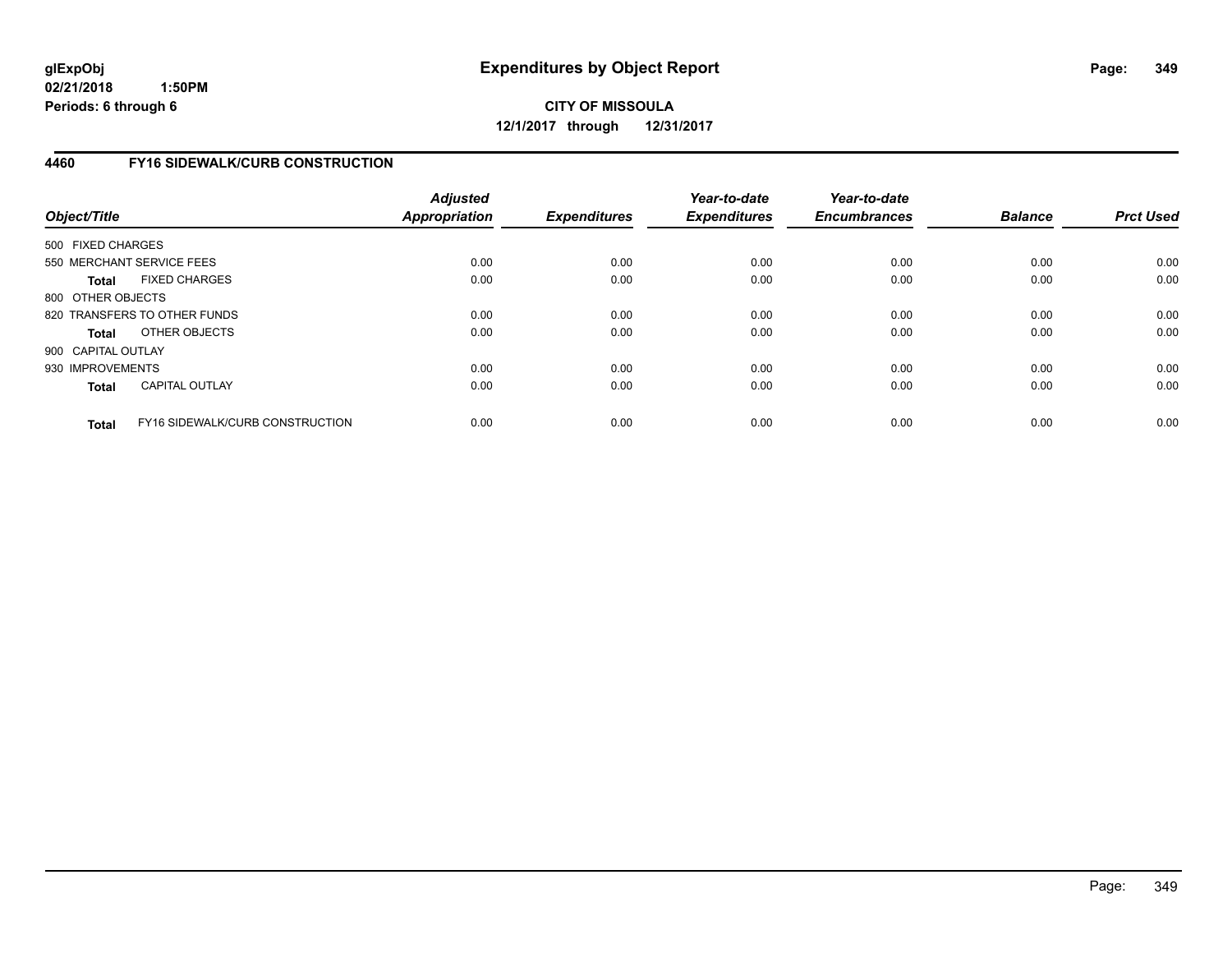#### **4461 FY17 SIDEWALK/CURB CONSTRUCTION**

| Object/Title                            | <b>Adjusted</b><br><b>Appropriation</b> | <b>Expenditures</b> | Year-to-date<br><b>Expenditures</b> | Year-to-date<br><b>Encumbrances</b> | <b>Balance</b> | <b>Prct Used</b> |
|-----------------------------------------|-----------------------------------------|---------------------|-------------------------------------|-------------------------------------|----------------|------------------|
| 500 FIXED CHARGES                       |                                         |                     |                                     |                                     |                |                  |
| 550 MERCHANT SERVICE FEES               | 0.00                                    | 0.00                | 0.00                                | 0.00                                | 0.00           | 0.00             |
| <b>FIXED CHARGES</b><br><b>Total</b>    | 0.00                                    | 0.00                | 0.00                                | 0.00                                | 0.00           | 0.00             |
| 900 CAPITAL OUTLAY                      |                                         |                     |                                     |                                     |                |                  |
| 930 IMPROVEMENTS                        | 0.00                                    | 7.500.00            | 7.500.00                            | 0.00                                | $-7.500.00$    | 0.00             |
| <b>CAPITAL OUTLAY</b><br><b>Total</b>   | 0.00                                    | 7,500.00            | 7.500.00                            | 0.00                                | $-7,500.00$    | 0.00             |
| PUBLIC WORKS OPERATIONS<br><b>Total</b> | 0.00                                    | 7.500.00            | 7.500.00                            | 0.00                                | $-7.500.00$    | 0.00             |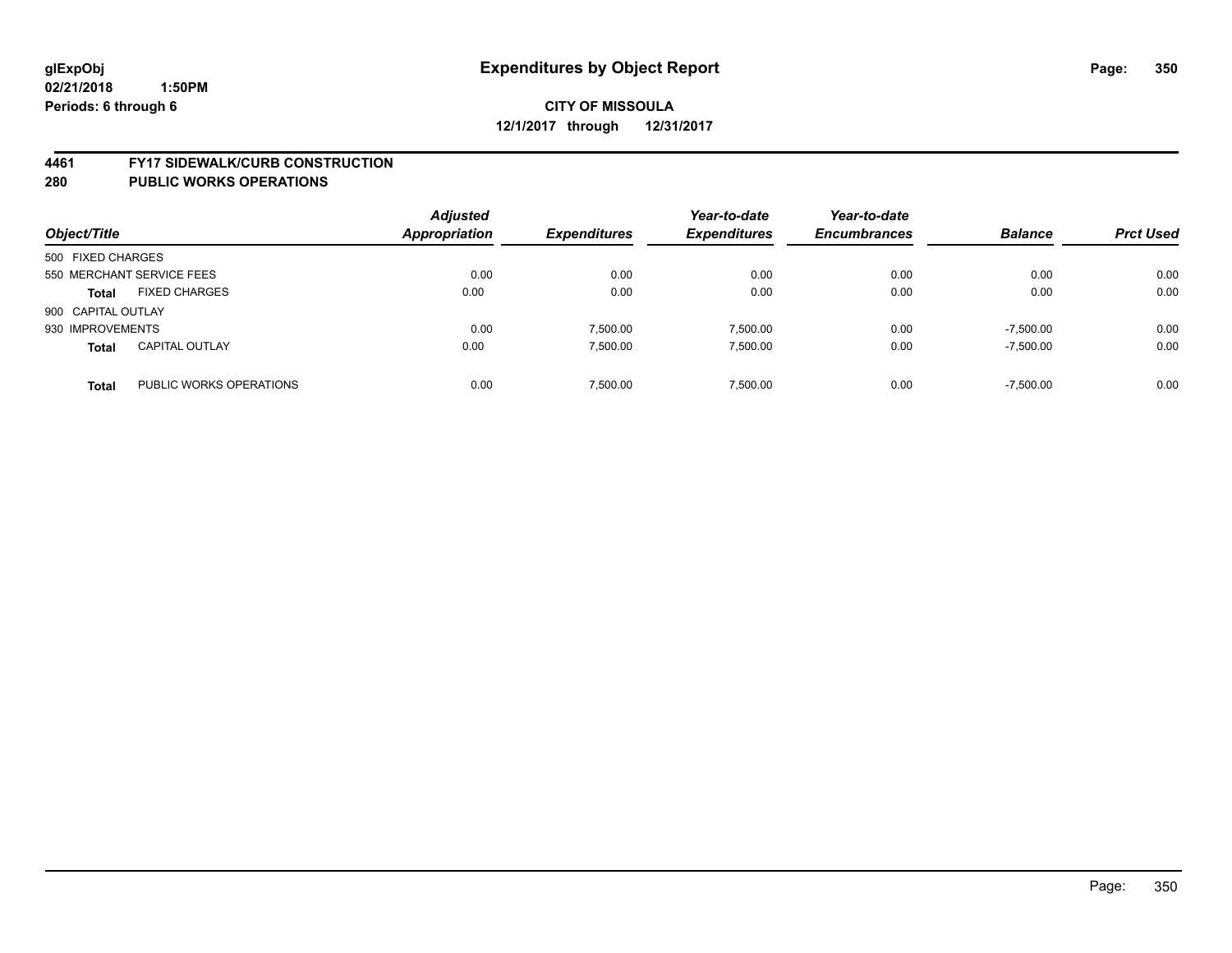**CITY OF MISSOULA 12/1/2017 through 12/31/2017**

## **4461 FY17 SIDEWALK/CURB CONSTRUCTION**

| Object/Title       |                                        | <b>Adjusted</b><br>Appropriation | <b>Expenditures</b> | Year-to-date<br><b>Expenditures</b> | Year-to-date<br><b>Encumbrances</b> | <b>Balance</b> | <b>Prct Used</b> |
|--------------------|----------------------------------------|----------------------------------|---------------------|-------------------------------------|-------------------------------------|----------------|------------------|
| 500 FIXED CHARGES  |                                        |                                  |                     |                                     |                                     |                |                  |
|                    | 550 MERCHANT SERVICE FEES              | 0.00                             | 0.00                | 0.00                                | 0.00                                | 0.00           | 0.00             |
| Total              | <b>FIXED CHARGES</b>                   | 0.00                             | 0.00                | 0.00                                | 0.00                                | 0.00           | 0.00             |
| 900 CAPITAL OUTLAY |                                        |                                  |                     |                                     |                                     |                |                  |
| 930 IMPROVEMENTS   |                                        | 0.00                             | 7.500.00            | 7.500.00                            | 0.00                                | $-7.500.00$    | 0.00             |
| <b>Total</b>       | <b>CAPITAL OUTLAY</b>                  | 0.00                             | 7,500.00            | 7,500.00                            | 0.00                                | $-7,500.00$    | 0.00             |
| <b>Total</b>       | <b>FY17 SIDEWALK/CURB CONSTRUCTION</b> | 0.00                             | 7,500.00            | 7.500.00                            | 0.00                                | $-7,500.00$    | 0.00             |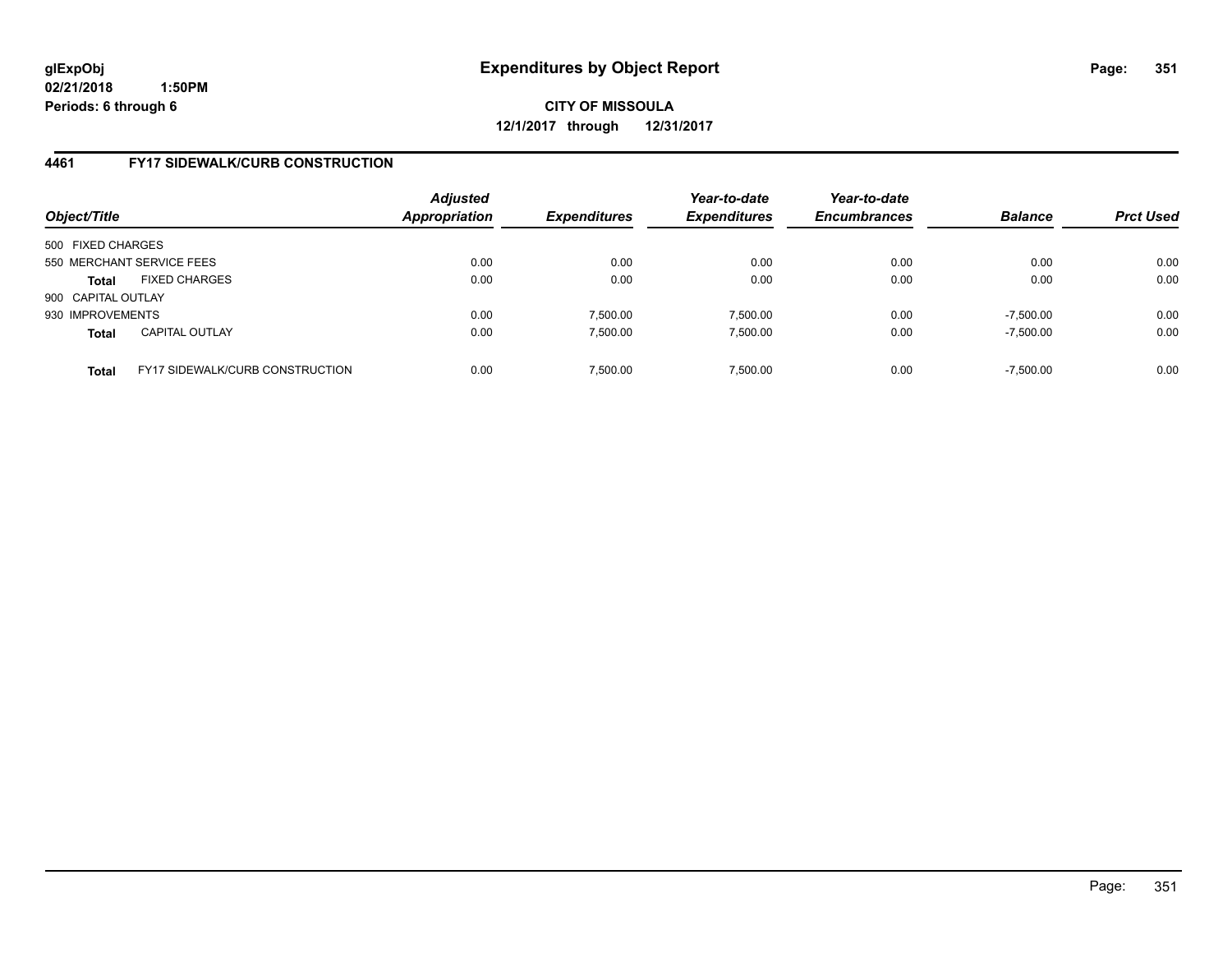#### **4462 FY18 SIDEWALK/CURB CONSTRUCTION**

| Object/Title       |                           | <b>Adjusted</b><br><b>Appropriation</b> | <b>Expenditures</b> | Year-to-date<br><b>Expenditures</b> | Year-to-date<br><b>Encumbrances</b> | <b>Balance</b> | <b>Prct Used</b> |
|--------------------|---------------------------|-----------------------------------------|---------------------|-------------------------------------|-------------------------------------|----------------|------------------|
| 500 FIXED CHARGES  |                           |                                         |                     |                                     |                                     |                |                  |
|                    | 550 MERCHANT SERVICE FEES | 0.00                                    | 0.00                | 0.00                                | 0.00                                | 0.00           | 0.00             |
| <b>Total</b>       | <b>FIXED CHARGES</b>      | 0.00                                    | 0.00                | 0.00                                | 0.00                                | 0.00           | 0.00             |
| 900 CAPITAL OUTLAY |                           |                                         |                     |                                     |                                     |                |                  |
| 930 IMPROVEMENTS   |                           | 0.00                                    | 246.796.20          | 926,300.22                          | 0.00                                | $-926.300.22$  | 0.00             |
| <b>Total</b>       | <b>CAPITAL OUTLAY</b>     | 0.00                                    | 246.796.20          | 926,300.22                          | 0.00                                | $-926,300.22$  | 0.00             |
| <b>Total</b>       | PUBLIC WORKS OPERATIONS   | 0.00                                    | 246.796.20          | 926.300.22                          | 0.00                                | $-926.300.22$  | 0.00             |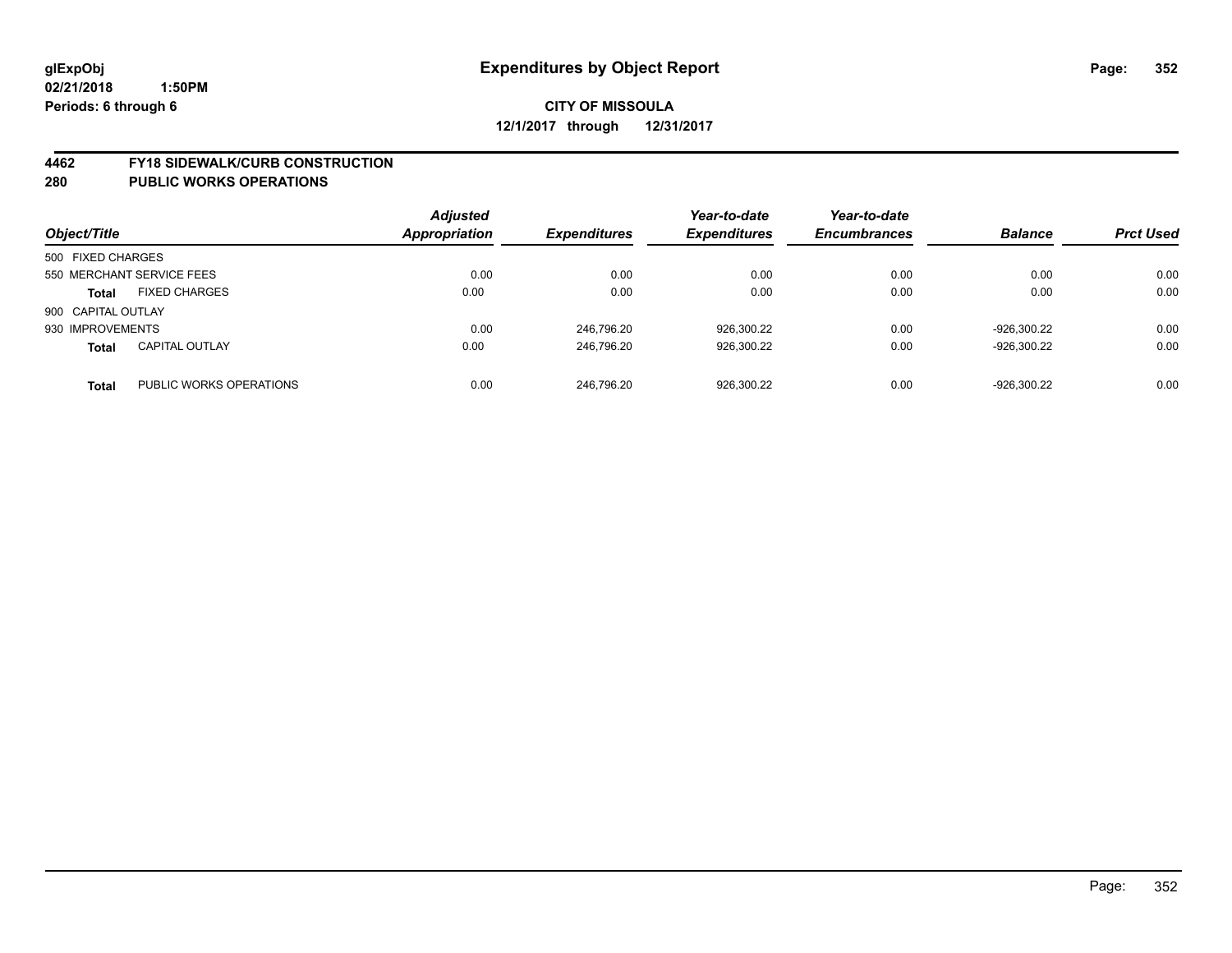**CITY OF MISSOULA 12/1/2017 through 12/31/2017**

## **4462 FY18 SIDEWALK/CURB CONSTRUCTION**

| Object/Title       |                                        | <b>Adjusted</b><br><b>Appropriation</b> | <b>Expenditures</b> | Year-to-date<br><b>Expenditures</b> | Year-to-date<br><b>Encumbrances</b> | <b>Balance</b> | <b>Prct Used</b> |
|--------------------|----------------------------------------|-----------------------------------------|---------------------|-------------------------------------|-------------------------------------|----------------|------------------|
| 500 FIXED CHARGES  |                                        |                                         |                     |                                     |                                     |                |                  |
|                    | 550 MERCHANT SERVICE FEES              | 0.00                                    | 0.00                | 0.00                                | 0.00                                | 0.00           | 0.00             |
| <b>Total</b>       | <b>FIXED CHARGES</b>                   | 0.00                                    | 0.00                | 0.00                                | 0.00                                | 0.00           | 0.00             |
| 900 CAPITAL OUTLAY |                                        |                                         |                     |                                     |                                     |                |                  |
| 930 IMPROVEMENTS   |                                        | 0.00                                    | 246.796.20          | 926,300.22                          | 0.00                                | -926.300.22    | 0.00             |
| <b>Total</b>       | <b>CAPITAL OUTLAY</b>                  | 0.00                                    | 246.796.20          | 926,300.22                          | 0.00                                | -926,300.22    | 0.00             |
| <b>Total</b>       | <b>FY18 SIDEWALK/CURB CONSTRUCTION</b> | 0.00                                    | 246.796.20          | 926.300.22                          | 0.00                                | -926.300.22    | 0.00             |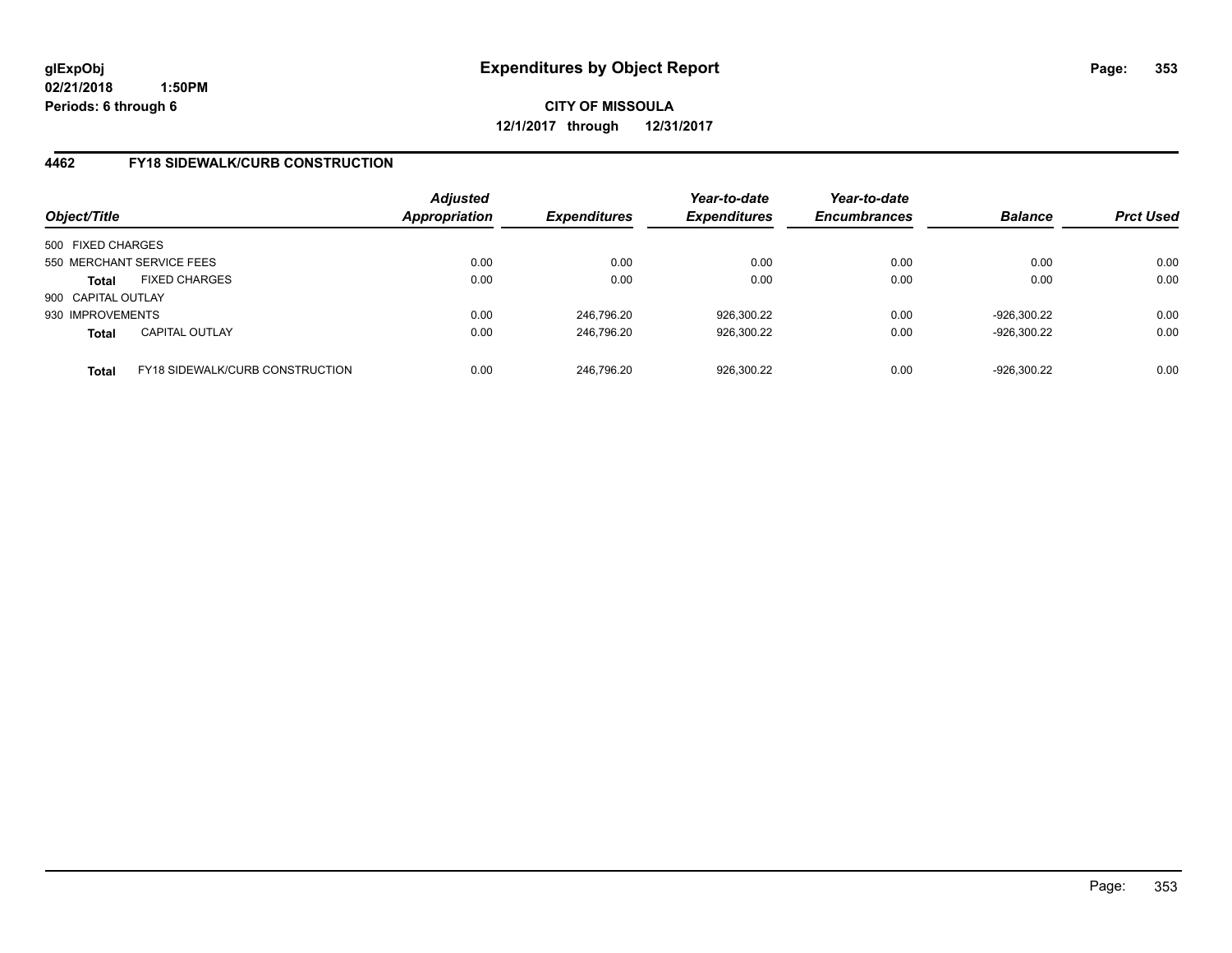**4531 SID 531 TRAFFIC CALMING**

**390 NON-DEPARTMENTAL**

| Object/Title                          | <b>Adjusted</b><br><b>Appropriation</b> | <b>Expenditures</b> | Year-to-date<br><b>Expenditures</b> | Year-to-date<br><b>Encumbrances</b> | <b>Balance</b> | <b>Prct Used</b> |
|---------------------------------------|-----------------------------------------|---------------------|-------------------------------------|-------------------------------------|----------------|------------------|
| 500 FIXED CHARGES                     |                                         |                     |                                     |                                     |                |                  |
| 550 MERCHANT SERVICE FEES             | 0.00                                    | 0.00                | 0.00                                | 0.00                                | 0.00           | 0.00             |
| <b>FIXED CHARGES</b><br><b>Total</b>  | 0.00                                    | 0.00                | 0.00                                | 0.00                                | 0.00           | 0.00             |
| 900 CAPITAL OUTLAY                    |                                         |                     |                                     |                                     |                |                  |
| 930 IMPROVEMENTS                      | 0.00                                    | 0.00                | 0.00                                | 0.00                                | 0.00           | 0.00             |
| <b>CAPITAL OUTLAY</b><br><b>Total</b> | 0.00                                    | 0.00                | 0.00                                | 0.00                                | 0.00           | 0.00             |
| NON-DEPARTMENTAL<br><b>Total</b>      | 0.00                                    | 0.00                | 0.00                                | 0.00                                | 0.00           | 0.00             |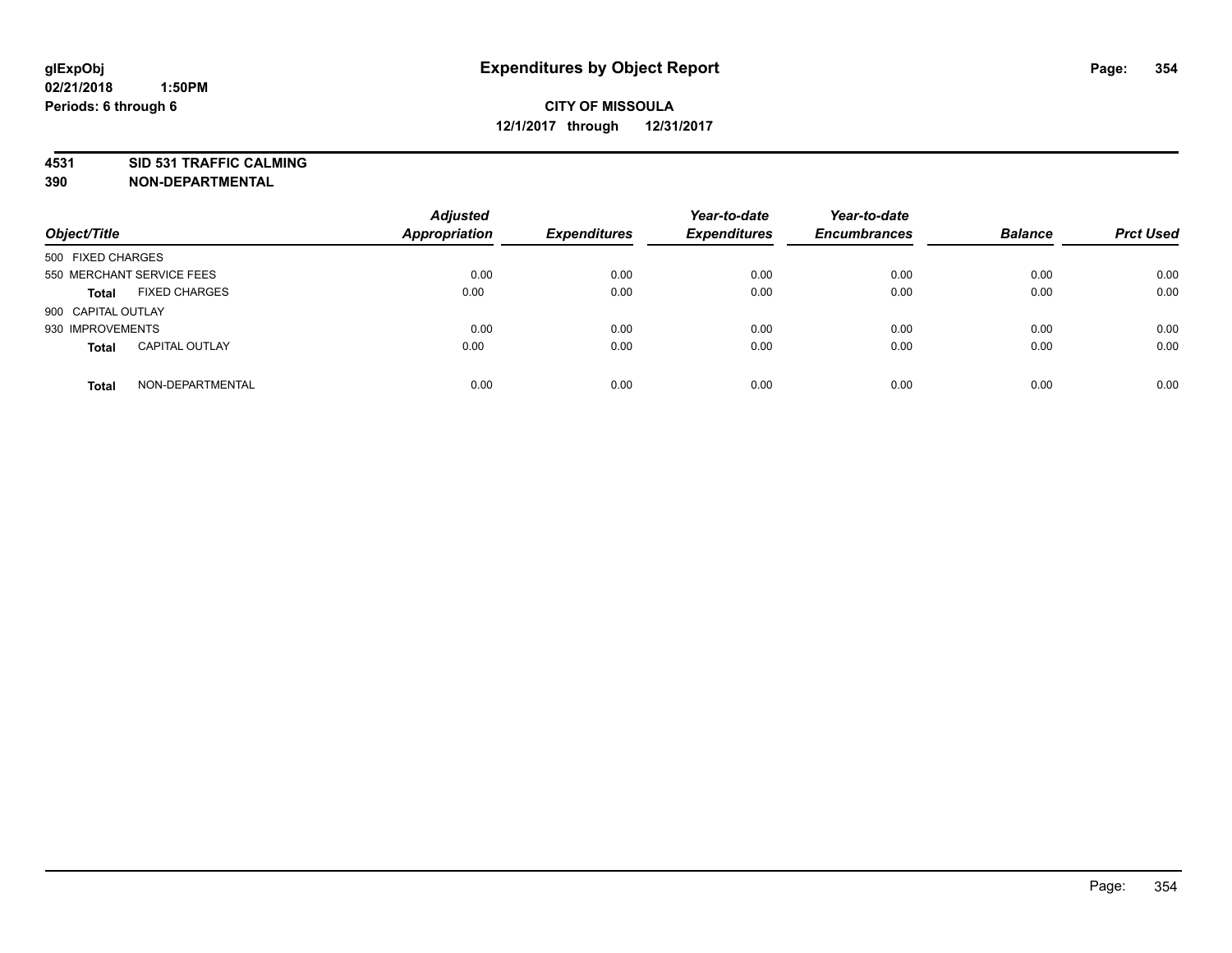### **4531 SID 531 TRAFFIC CALMING**

| Object/Title              |                         | <b>Adjusted</b><br><b>Appropriation</b> | <b>Expenditures</b> | Year-to-date<br><b>Expenditures</b> | Year-to-date<br><b>Encumbrances</b> | <b>Balance</b> | <b>Prct Used</b> |
|---------------------------|-------------------------|-----------------------------------------|---------------------|-------------------------------------|-------------------------------------|----------------|------------------|
| 500 FIXED CHARGES         |                         |                                         |                     |                                     |                                     |                |                  |
| 550 MERCHANT SERVICE FEES |                         | 0.00                                    | 0.00                | 0.00                                | 0.00                                | 0.00           | 0.00             |
| <b>Total</b>              | <b>FIXED CHARGES</b>    | 0.00                                    | 0.00                | 0.00                                | 0.00                                | 0.00           | 0.00             |
| 900 CAPITAL OUTLAY        |                         |                                         |                     |                                     |                                     |                |                  |
| 930 IMPROVEMENTS          |                         | 0.00                                    | 0.00                | 0.00                                | 0.00                                | 0.00           | 0.00             |
| <b>Total</b>              | <b>CAPITAL OUTLAY</b>   | 0.00                                    | 0.00                | 0.00                                | 0.00                                | 0.00           | 0.00             |
| <b>Total</b>              | SID 531 TRAFFIC CALMING | 0.00                                    | 0.00                | 0.00                                | 0.00                                | 0.00           | 0.00             |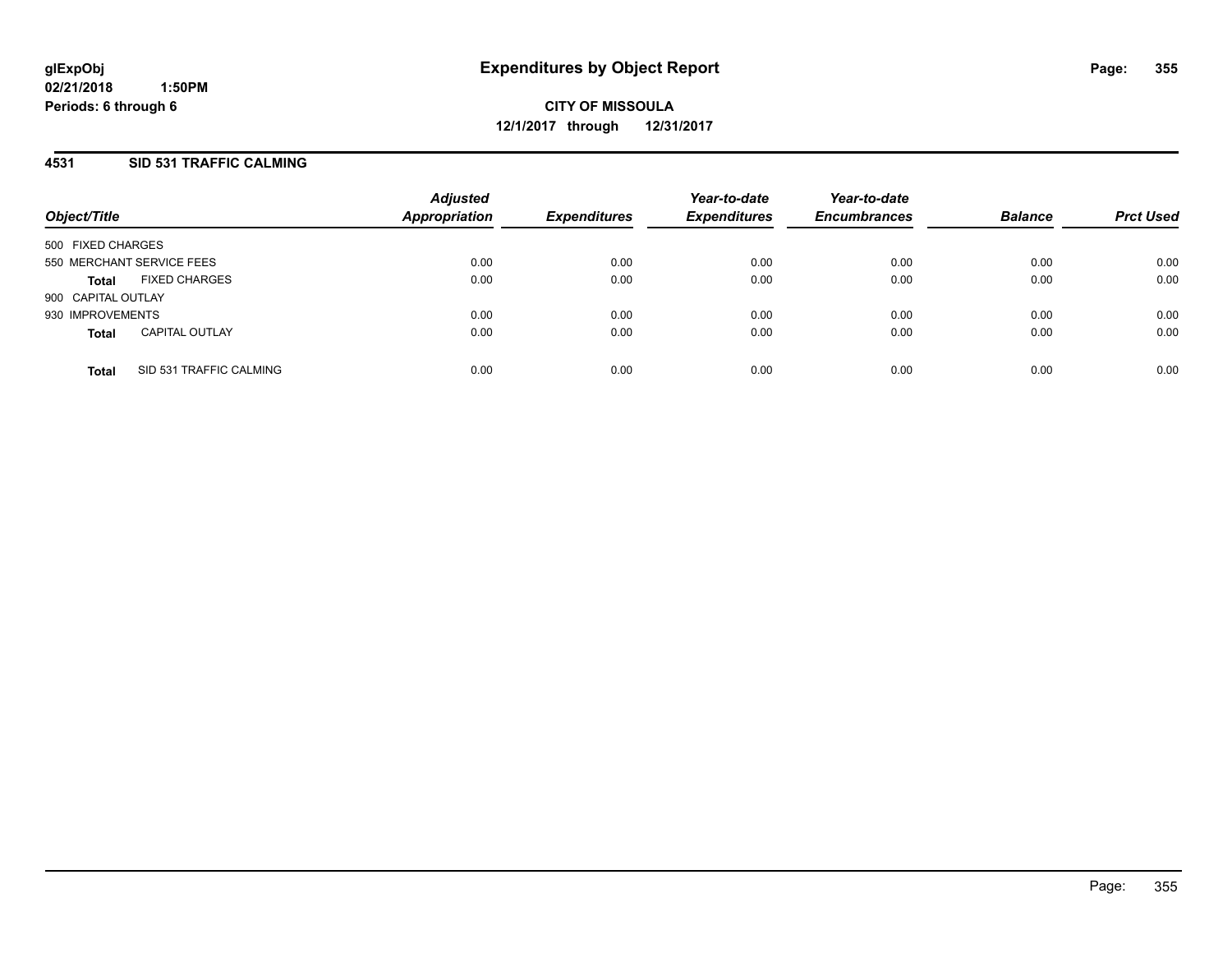### **4532 MALONEY RANCH SID**

**390 NON-DEPARTMENTAL**

| Object/Title                          | <b>Adjusted</b><br><b>Appropriation</b> | <b>Expenditures</b> | Year-to-date<br><b>Expenditures</b> | Year-to-date<br><b>Encumbrances</b> | <b>Balance</b> | <b>Prct Used</b> |
|---------------------------------------|-----------------------------------------|---------------------|-------------------------------------|-------------------------------------|----------------|------------------|
| 500 FIXED CHARGES                     |                                         |                     |                                     |                                     |                |                  |
| 550 MERCHANT SERVICE FEES             | 0.00                                    | 0.00                | 0.00                                | 0.00                                | 0.00           | 0.00             |
| <b>FIXED CHARGES</b><br><b>Total</b>  | 0.00                                    | 0.00                | 0.00                                | 0.00                                | 0.00           | 0.00             |
| 900 CAPITAL OUTLAY                    |                                         |                     |                                     |                                     |                |                  |
| 930 IMPROVEMENTS                      | 0.00                                    | 0.00                | 0.00                                | 0.00                                | 0.00           | 0.00             |
| <b>CAPITAL OUTLAY</b><br><b>Total</b> | 0.00                                    | 0.00                | 0.00                                | 0.00                                | 0.00           | 0.00             |
| NON-DEPARTMENTAL<br><b>Total</b>      | 0.00                                    | 0.00                | 0.00                                | 0.00                                | 0.00           | 0.00             |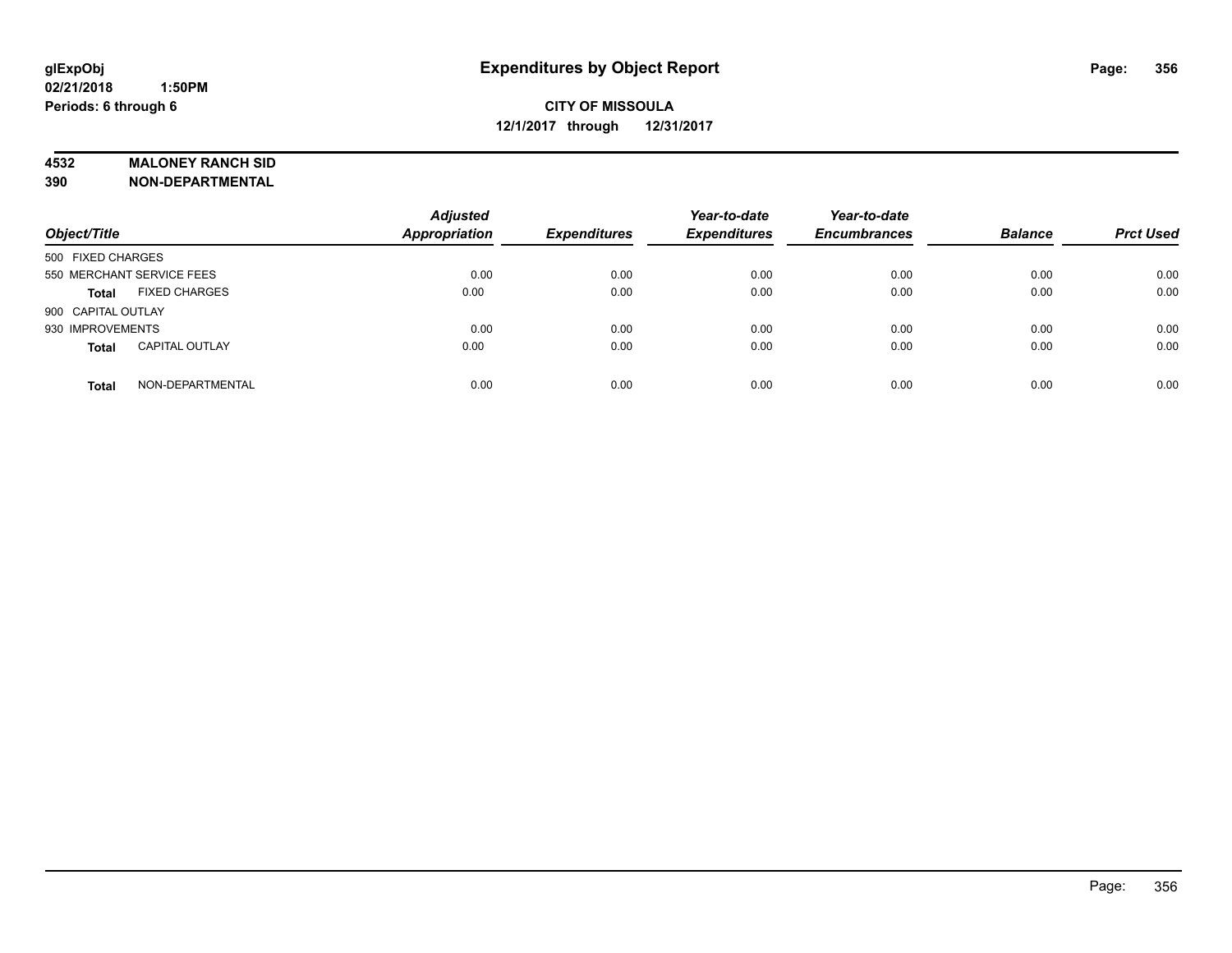**CITY OF MISSOULA 12/1/2017 through 12/31/2017**

### **4532 MALONEY RANCH SID**

| Object/Title                             | <b>Adjusted</b><br>Appropriation | <b>Expenditures</b> | Year-to-date<br><b>Expenditures</b> | Year-to-date<br><b>Encumbrances</b> | <b>Balance</b> | <b>Prct Used</b> |
|------------------------------------------|----------------------------------|---------------------|-------------------------------------|-------------------------------------|----------------|------------------|
| 500 FIXED CHARGES                        |                                  |                     |                                     |                                     |                |                  |
| 550 MERCHANT SERVICE FEES                | 0.00                             | 0.00                | 0.00                                | 0.00                                | 0.00           | 0.00             |
| <b>FIXED CHARGES</b><br>Total            | 0.00                             | 0.00                | 0.00                                | 0.00                                | 0.00           | 0.00             |
| 900 CAPITAL OUTLAY                       |                                  |                     |                                     |                                     |                |                  |
| 930 IMPROVEMENTS                         | 0.00                             | 0.00                | 0.00                                | 0.00                                | 0.00           | 0.00             |
| <b>CAPITAL OUTLAY</b><br><b>Total</b>    | 0.00                             | 0.00                | 0.00                                | 0.00                                | 0.00           | 0.00             |
| <b>MALONEY RANCH SID</b><br><b>Total</b> | 0.00                             | 0.00                | 0.00                                | 0.00                                | 0.00           | 0.00             |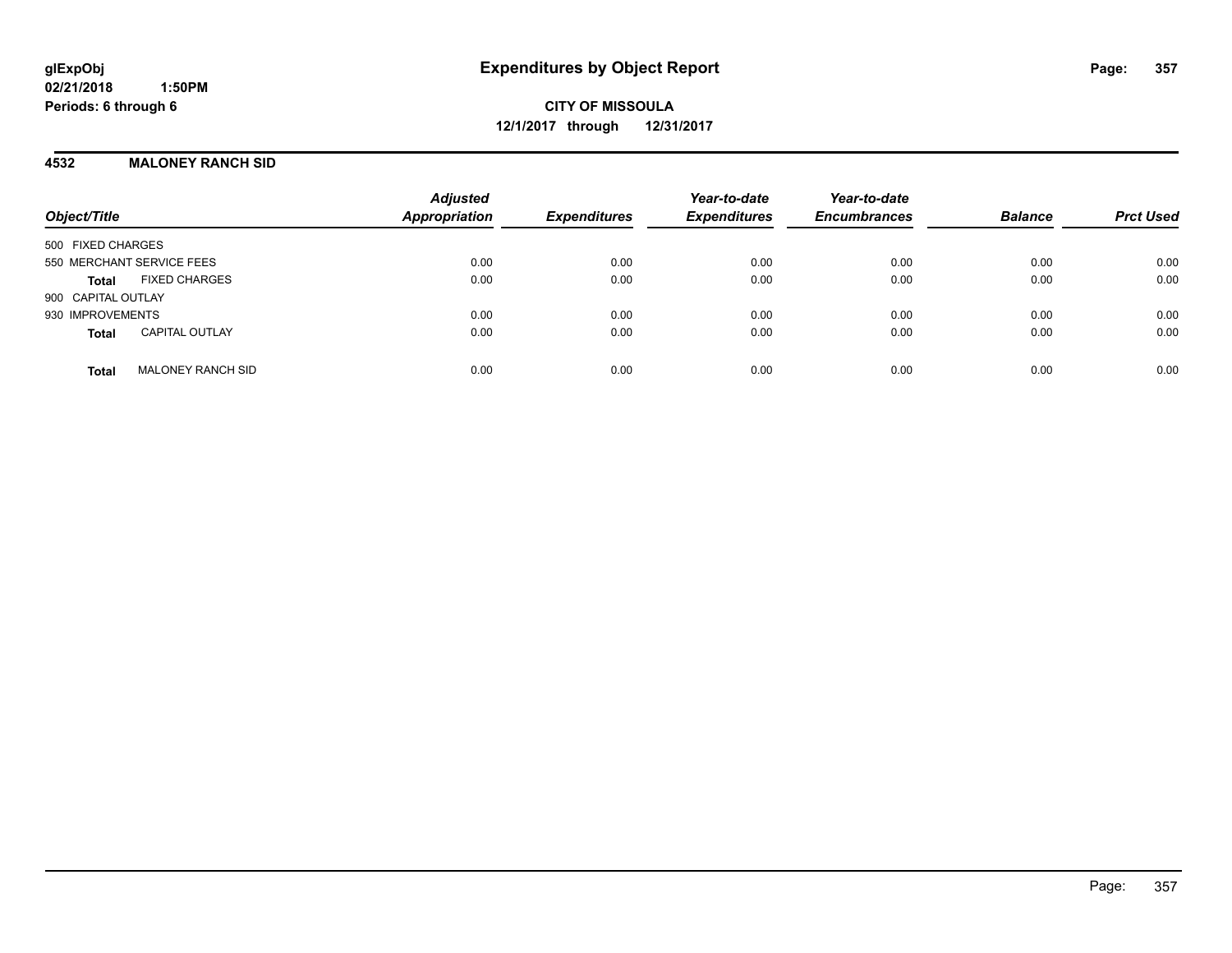**4533 RATTLESNAKE SEWER SID 390 NON-DEPARTMENTAL**

| Object/Title                         | <b>Adjusted</b><br>Appropriation | <b>Expenditures</b> | Year-to-date<br><b>Expenditures</b> | Year-to-date<br><b>Encumbrances</b> | <b>Balance</b> | <b>Prct Used</b> |
|--------------------------------------|----------------------------------|---------------------|-------------------------------------|-------------------------------------|----------------|------------------|
| 500 FIXED CHARGES                    |                                  |                     |                                     |                                     |                |                  |
| 550 MERCHANT SERVICE FEES            | 0.00                             | 0.00                | 0.00                                | 0.00                                | 0.00           | 0.00             |
| <b>FIXED CHARGES</b><br><b>Total</b> | 0.00                             | 0.00                | 0.00                                | 0.00                                | 0.00           | 0.00             |
| NON-DEPARTMENTAL<br>Tota             | 0.00                             | 0.00                | 0.00                                | 0.00                                | 0.00           | 0.00             |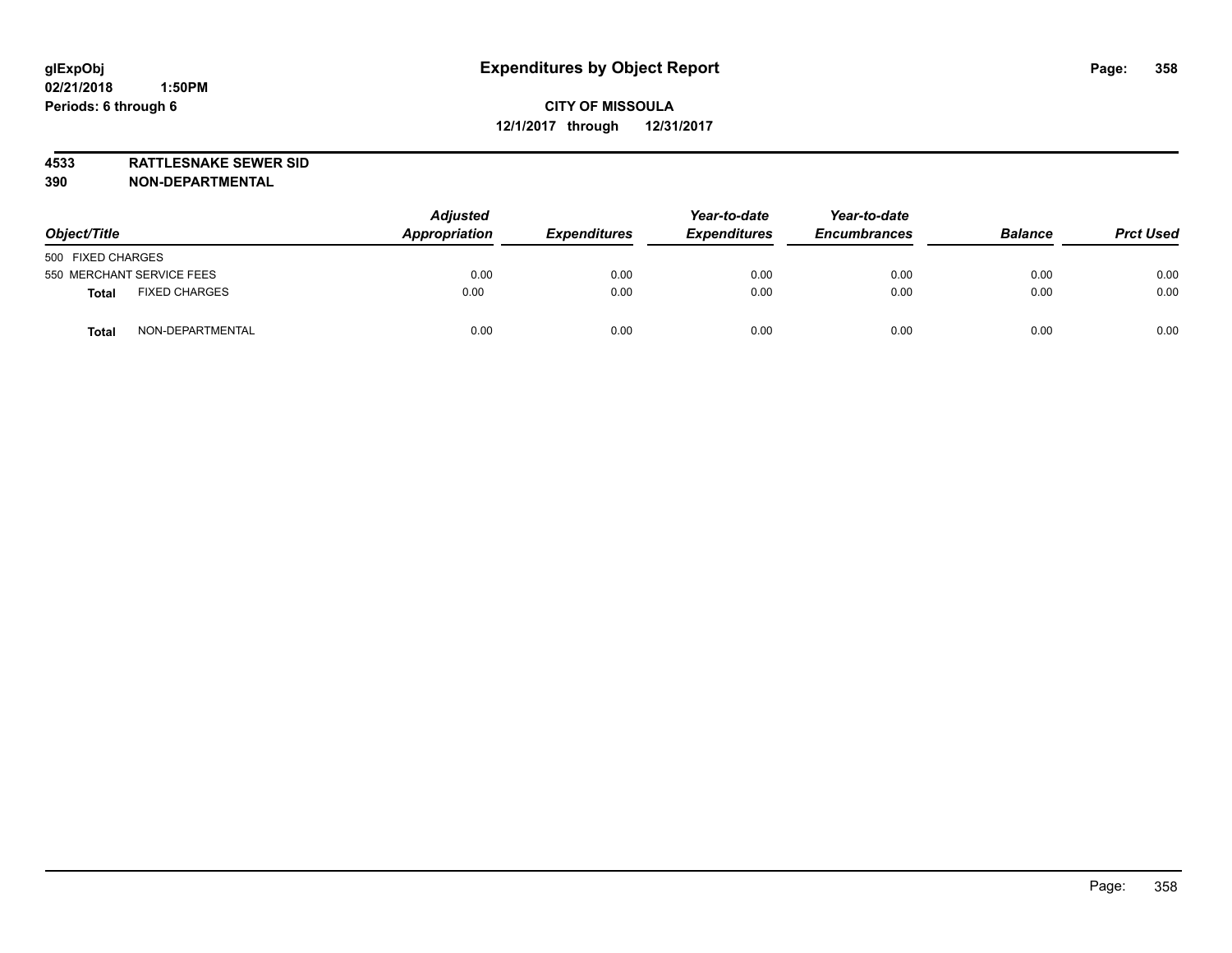**CITY OF MISSOULA 12/1/2017 through 12/31/2017**

### **4533 RATTLESNAKE SEWER SID**

| Object/Title                         | <b>Adjusted</b><br>Appropriation | <b>Expenditures</b> | Year-to-date<br><b>Expenditures</b> | Year-to-date<br><b>Encumbrances</b> | <b>Balance</b> | <b>Prct Used</b> |
|--------------------------------------|----------------------------------|---------------------|-------------------------------------|-------------------------------------|----------------|------------------|
| 500 FIXED CHARGES                    |                                  |                     |                                     |                                     |                |                  |
| 550 MERCHANT SERVICE FEES            | 0.00                             | 0.00                | 0.00                                | 0.00                                | 0.00           | 0.00             |
| <b>FIXED CHARGES</b><br><b>Total</b> | 0.00                             | 0.00                | 0.00                                | 0.00                                | 0.00           | 0.00             |
| RATTLESNAKE SEWER SID<br>Total       | 0.00                             | 0.00                | 0.00                                | 0.00                                | 0.00           | 0.00             |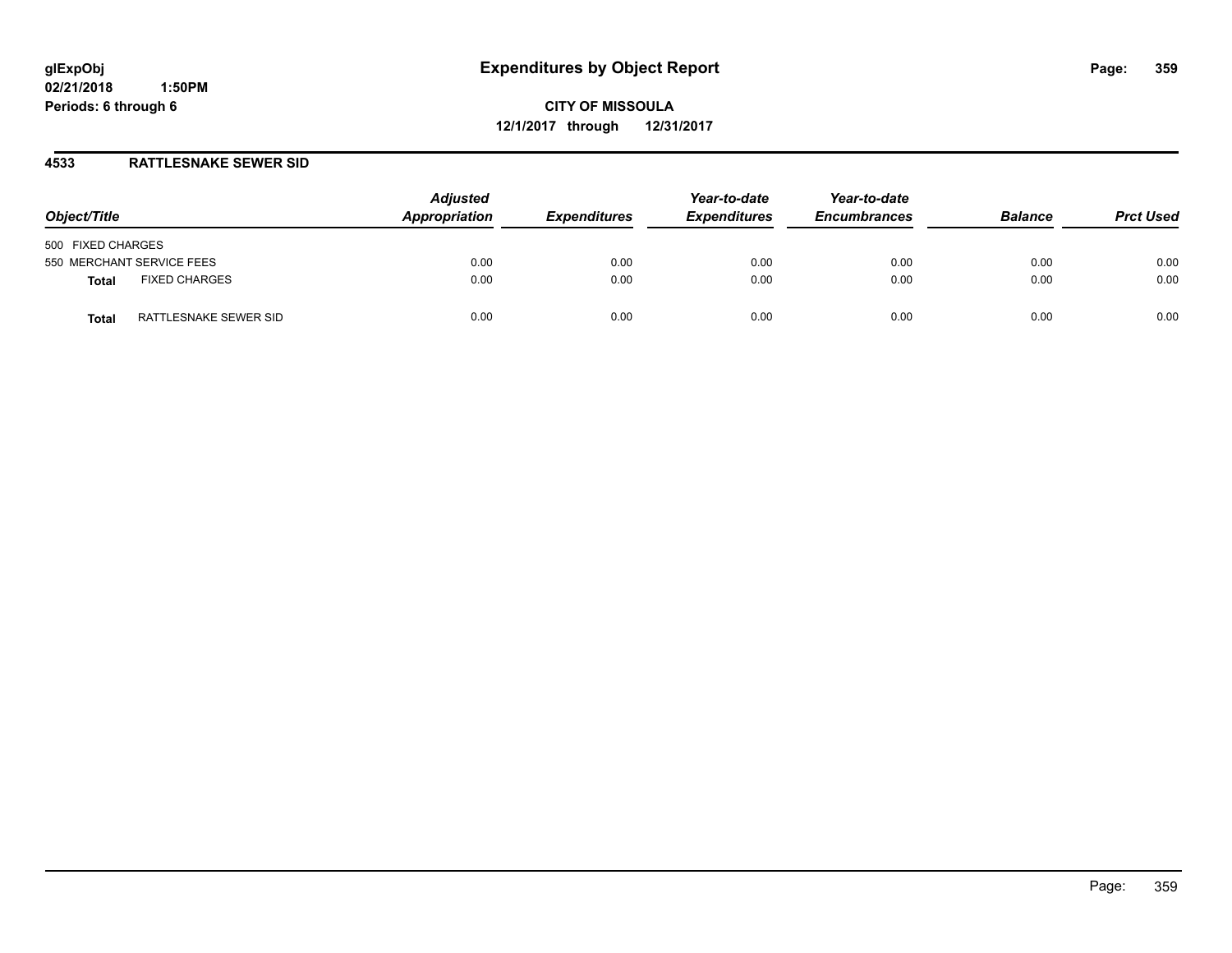### **4534 SID 534 LINCOLNWOOD**

**390 NON-DEPARTMENTAL**

| Object/Title                         | <b>Adjusted</b><br><b>Appropriation</b> | <b>Expenditures</b> | Year-to-date<br><b>Expenditures</b> | Year-to-date<br><b>Encumbrances</b> | <b>Balance</b> | <b>Prct Used</b> |
|--------------------------------------|-----------------------------------------|---------------------|-------------------------------------|-------------------------------------|----------------|------------------|
| 500 FIXED CHARGES                    |                                         |                     |                                     |                                     |                |                  |
| 550 MERCHANT SERVICE FEES            | 0.00                                    | 0.00                | 0.00                                | 0.00                                | 0.00           | 0.00             |
| <b>FIXED CHARGES</b><br><b>Total</b> | 0.00                                    | 0.00                | 0.00                                | 0.00                                | 0.00           | 0.00             |
| 800 OTHER OBJECTS                    |                                         |                     |                                     |                                     |                |                  |
| 820 TRANSFERS TO OTHER FUNDS         | 0.00                                    | 0.00                | 0.00                                | 0.00                                | 0.00           | 0.00             |
| OTHER OBJECTS<br><b>Total</b>        | 0.00                                    | 0.00                | 0.00                                | 0.00                                | 0.00           | 0.00             |
| NON-DEPARTMENTAL<br><b>Total</b>     | 0.00                                    | 0.00                | 0.00                                | 0.00                                | 0.00           | 0.00             |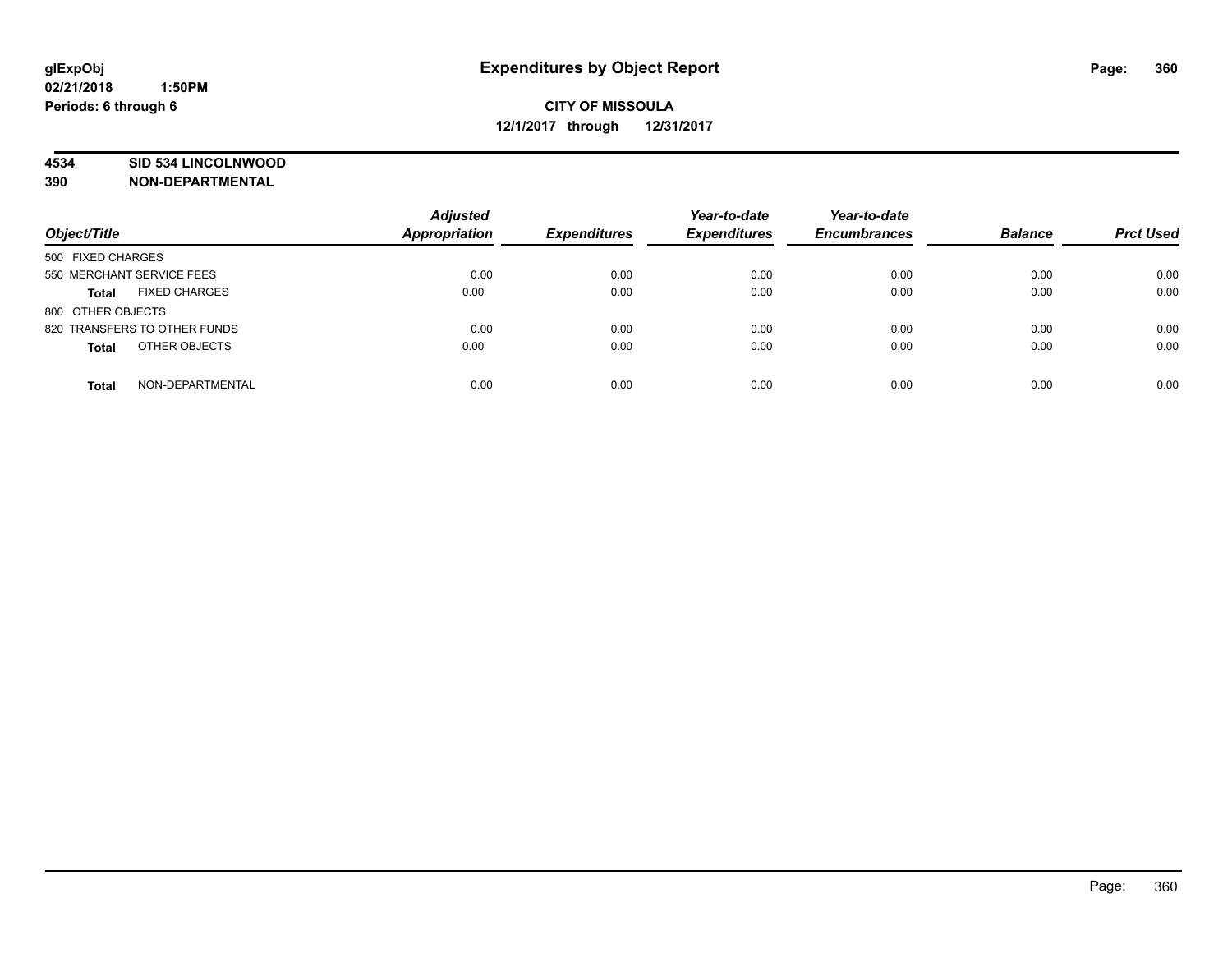### **4534 SID 534 LINCOLNWOOD**

| Object/Title                         | <b>Adjusted</b><br><b>Appropriation</b> | <b>Expenditures</b> | Year-to-date<br><b>Expenditures</b> | Year-to-date<br><b>Encumbrances</b> | <b>Balance</b> | <b>Prct Used</b> |
|--------------------------------------|-----------------------------------------|---------------------|-------------------------------------|-------------------------------------|----------------|------------------|
| 500 FIXED CHARGES                    |                                         |                     |                                     |                                     |                |                  |
| 550 MERCHANT SERVICE FEES            | 0.00                                    | 0.00                | 0.00                                | 0.00                                | 0.00           | 0.00             |
| <b>FIXED CHARGES</b><br><b>Total</b> | 0.00                                    | 0.00                | 0.00                                | 0.00                                | 0.00           | 0.00             |
| 800 OTHER OBJECTS                    |                                         |                     |                                     |                                     |                |                  |
| 820 TRANSFERS TO OTHER FUNDS         | 0.00                                    | 0.00                | 0.00                                | 0.00                                | 0.00           | 0.00             |
| OTHER OBJECTS<br><b>Total</b>        | 0.00                                    | 0.00                | 0.00                                | 0.00                                | 0.00           | 0.00             |
|                                      |                                         |                     |                                     |                                     |                |                  |
| SID 534 LINCOLNWOOD<br><b>Total</b>  | 0.00                                    | 0.00                | 0.00                                | 0.00                                | 0.00           | 0.00             |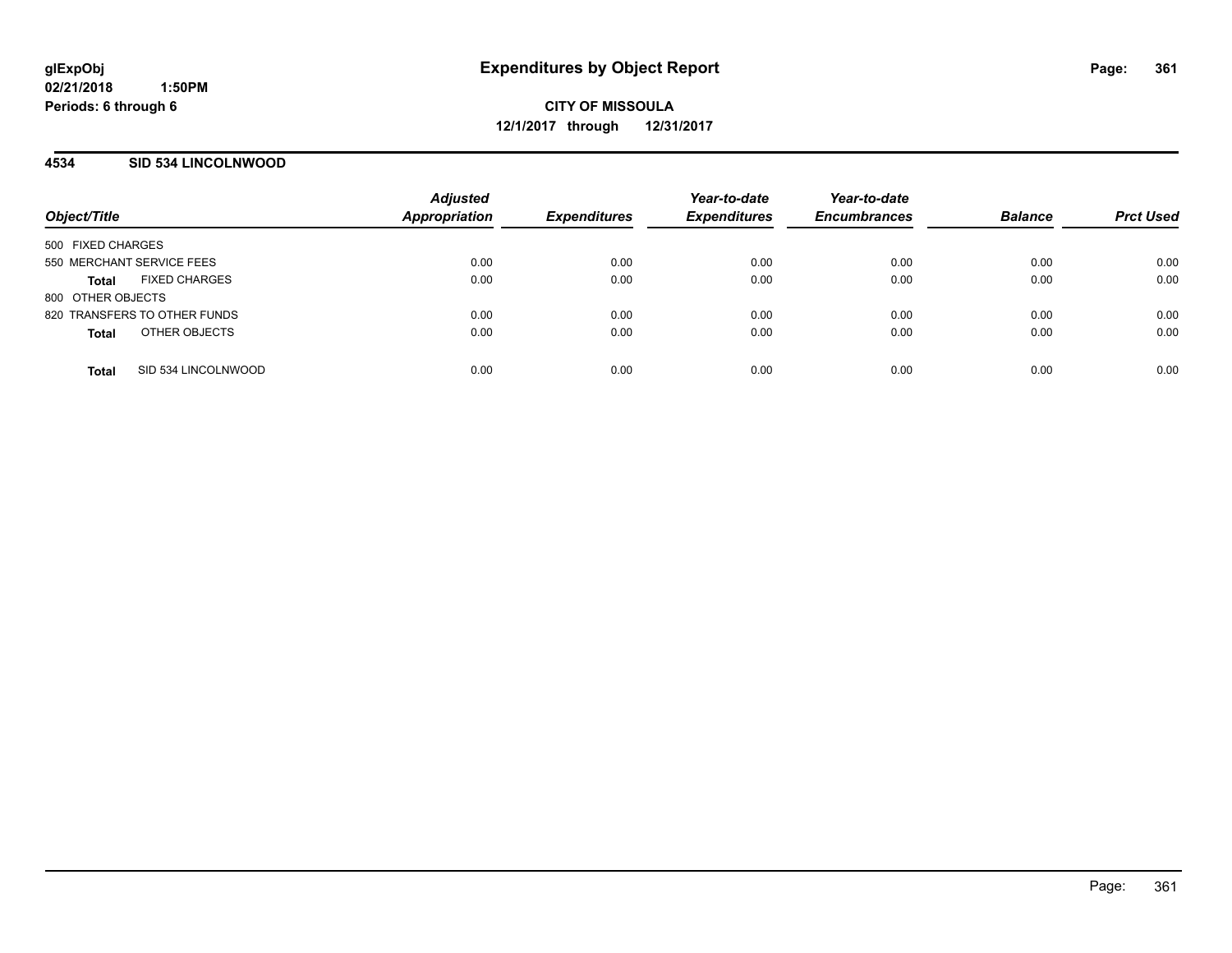#### **4536 SID536 LINCOLNWOOD SWR PH2**

| Object/Title                         |                  | <b>Adjusted</b><br>Appropriation | <b>Expenditures</b> | Year-to-date<br><b>Expenditures</b> | Year-to-date<br><b>Encumbrances</b> | <b>Balance</b> | <b>Prct Used</b> |
|--------------------------------------|------------------|----------------------------------|---------------------|-------------------------------------|-------------------------------------|----------------|------------------|
| 500 FIXED CHARGES                    |                  |                                  |                     |                                     |                                     |                |                  |
| 550 MERCHANT SERVICE FEES            |                  | 0.00                             | 0.00                | 0.00                                | 0.00                                | 0.00           | 0.00             |
| <b>FIXED CHARGES</b><br><b>Total</b> |                  | 0.00                             | 0.00                | 0.00                                | 0.00                                | 0.00           | 0.00             |
| Total                                | NON-DEPARTMENTAL | 0.00                             | 0.00                | 0.00                                | 0.00                                | 0.00           | 0.00             |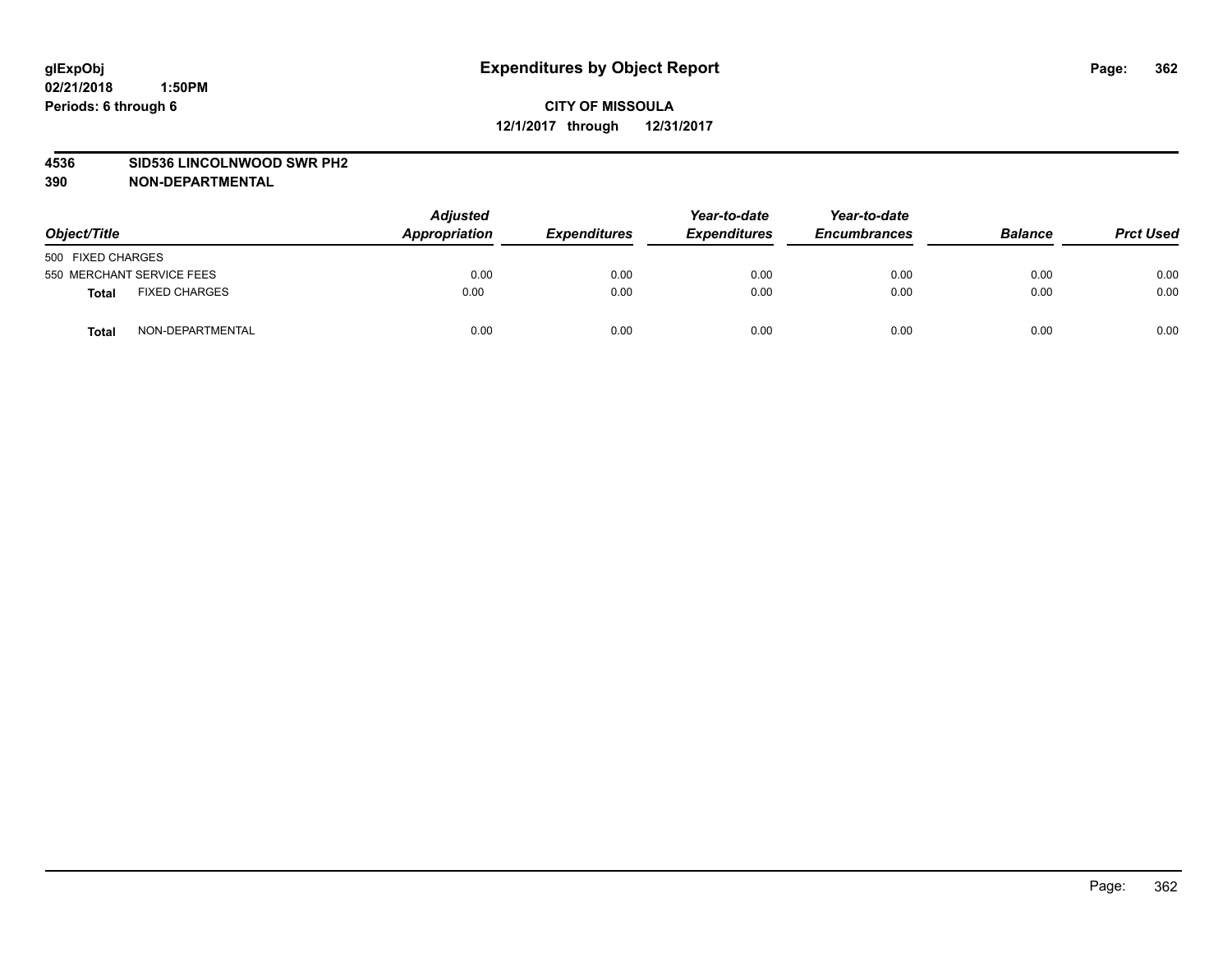#### **4536 SID536 LINCOLNWOOD SWR PH2**

| Object/Title                               | <b>Adjusted</b><br>Appropriation | <i><b>Expenditures</b></i> | Year-to-date<br><b>Expenditures</b> | Year-to-date<br><b>Encumbrances</b> | <b>Balance</b> | <b>Prct Used</b> |
|--------------------------------------------|----------------------------------|----------------------------|-------------------------------------|-------------------------------------|----------------|------------------|
| 500 FIXED CHARGES                          |                                  |                            |                                     |                                     |                |                  |
| 550 MERCHANT SERVICE FEES                  | 0.00                             | 0.00                       | 0.00                                | 0.00                                | 0.00           | 0.00             |
| <b>FIXED CHARGES</b><br>Total              | 0.00                             | 0.00                       | 0.00                                | 0.00                                | 0.00           | 0.00             |
| SID536 LINCOLNWOOD SWR PH2<br><b>Total</b> | 0.00                             | 0.00                       | 0.00                                | 0.00                                | 0.00           | 0.00             |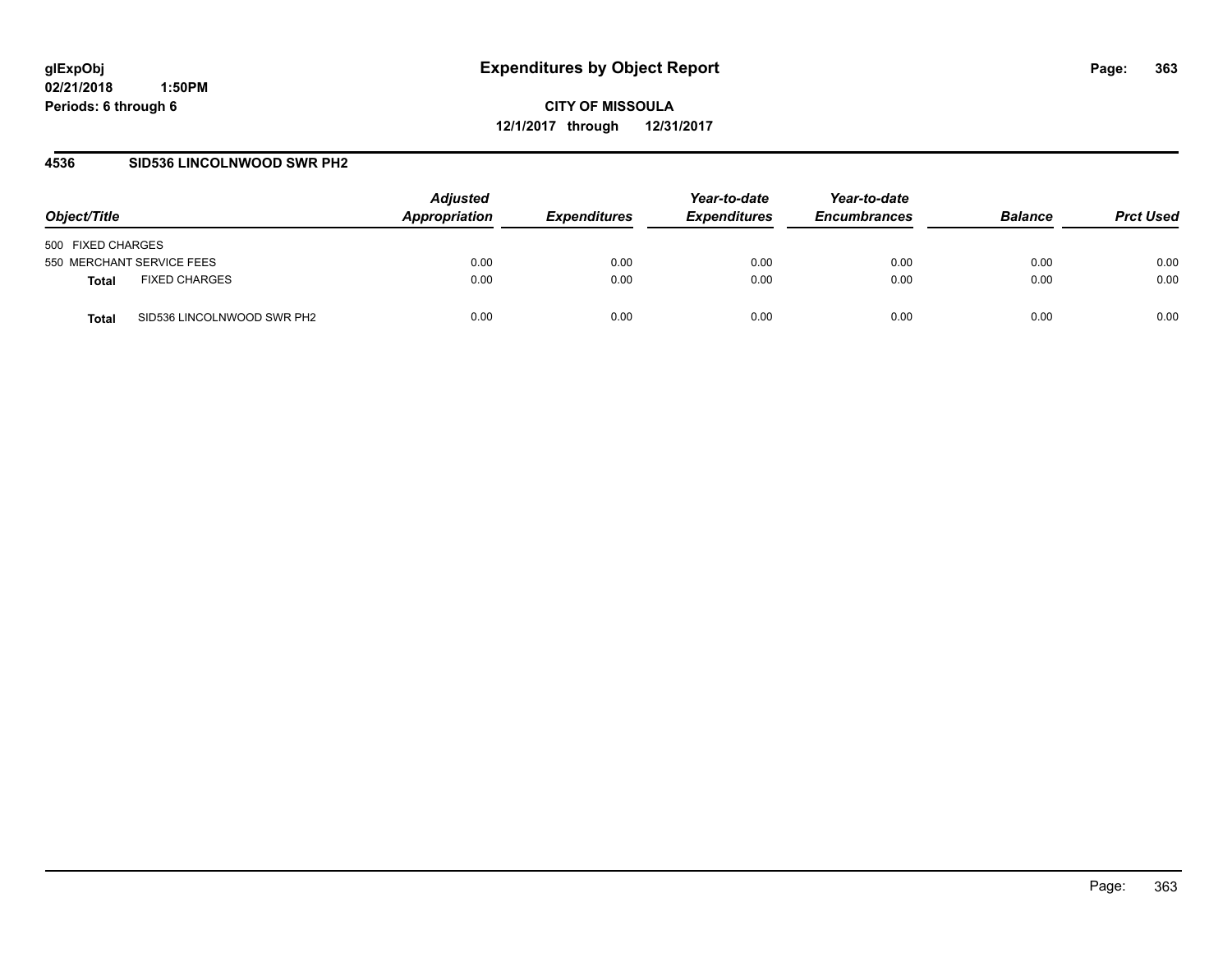#### **4540 SID 540 ENGLAND BLVD**

| Object/Title           |                              | <b>Adjusted</b><br><b>Appropriation</b> | <b>Expenditures</b> | Year-to-date<br><b>Expenditures</b> | Year-to-date<br><b>Encumbrances</b> | <b>Balance</b> | <b>Prct Used</b> |
|------------------------|------------------------------|-----------------------------------------|---------------------|-------------------------------------|-------------------------------------|----------------|------------------|
| 300 PURCHASED SERVICES |                              |                                         |                     |                                     |                                     |                |                  |
|                        | 350 PROFESSIONAL SERVICES    | 0.00                                    | 0.00                | 2,819.00                            | 0.00                                | $-2,819.00$    | 0.00             |
| <b>Total</b>           | <b>PURCHASED SERVICES</b>    | 0.00                                    | 0.00                | 2,819.00                            | 0.00                                | $-2,819.00$    | 0.00             |
| 500 FIXED CHARGES      |                              |                                         |                     |                                     |                                     |                |                  |
|                        | 550 MERCHANT SERVICE FEES    | 0.00                                    | 0.00                | 0.00                                | 0.00                                | 0.00           | 0.00             |
| <b>Total</b>           | <b>FIXED CHARGES</b>         | 0.00                                    | 0.00                | 0.00                                | 0.00                                | 0.00           | 0.00             |
| 800 OTHER OBJECTS      |                              |                                         |                     |                                     |                                     |                |                  |
|                        | 820 TRANSFERS TO OTHER FUNDS | 0.00                                    | 0.00                | 0.00                                | 0.00                                | 0.00           | 0.00             |
| <b>Total</b>           | OTHER OBJECTS                | 0.00                                    | 0.00                | 0.00                                | 0.00                                | 0.00           | 0.00             |
| 900 CAPITAL OUTLAY     |                              |                                         |                     |                                     |                                     |                |                  |
| 930 IMPROVEMENTS       |                              | 0.00                                    | 0.00                | 0.00                                | 0.00                                | 0.00           | 0.00             |
| <b>Total</b>           | <b>CAPITAL OUTLAY</b>        | 0.00                                    | 0.00                | 0.00                                | 0.00                                | 0.00           | 0.00             |
| <b>Total</b>           | NON-DEPARTMENTAL             | 0.00                                    | 0.00                | 2,819.00                            | 0.00                                | $-2,819.00$    | 0.00             |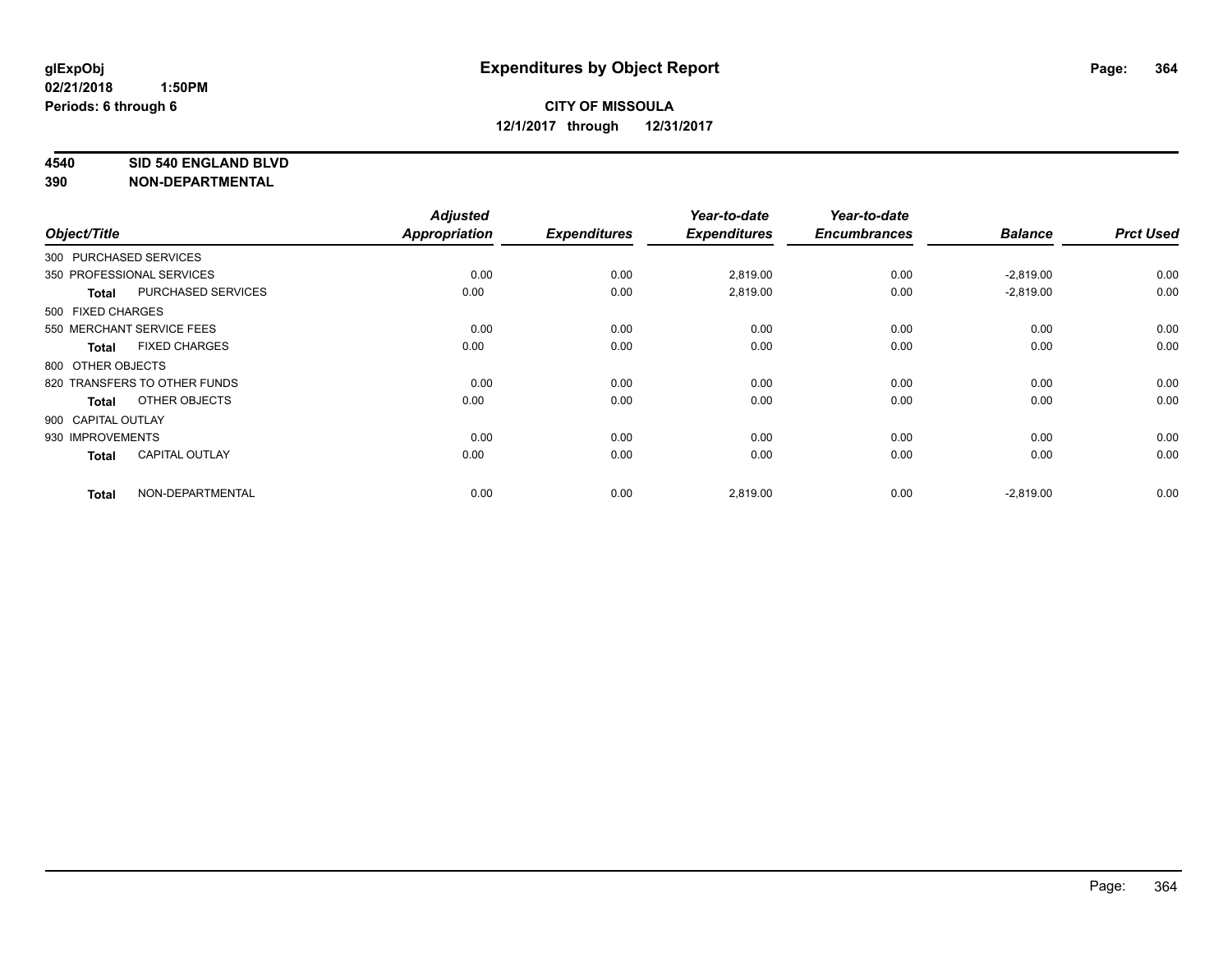### **4540 SID 540 ENGLAND BLVD**

|                        |                              | <b>Adjusted</b> |                     | Year-to-date        | Year-to-date        |                |                  |
|------------------------|------------------------------|-----------------|---------------------|---------------------|---------------------|----------------|------------------|
| Object/Title           |                              | Appropriation   | <b>Expenditures</b> | <b>Expenditures</b> | <b>Encumbrances</b> | <b>Balance</b> | <b>Prct Used</b> |
| 300 PURCHASED SERVICES |                              |                 |                     |                     |                     |                |                  |
|                        | 350 PROFESSIONAL SERVICES    | 0.00            | 0.00                | 2,819.00            | 0.00                | $-2,819.00$    | 0.00             |
| <b>Total</b>           | PURCHASED SERVICES           | 0.00            | 0.00                | 2,819.00            | 0.00                | $-2,819.00$    | 0.00             |
| 500 FIXED CHARGES      |                              |                 |                     |                     |                     |                |                  |
|                        | 550 MERCHANT SERVICE FEES    | 0.00            | 0.00                | 0.00                | 0.00                | 0.00           | 0.00             |
| <b>Total</b>           | <b>FIXED CHARGES</b>         | 0.00            | 0.00                | 0.00                | 0.00                | 0.00           | 0.00             |
| 800 OTHER OBJECTS      |                              |                 |                     |                     |                     |                |                  |
|                        | 820 TRANSFERS TO OTHER FUNDS | 0.00            | 0.00                | 0.00                | 0.00                | 0.00           | 0.00             |
| Total                  | OTHER OBJECTS                | 0.00            | 0.00                | 0.00                | 0.00                | 0.00           | 0.00             |
| 900 CAPITAL OUTLAY     |                              |                 |                     |                     |                     |                |                  |
| 930 IMPROVEMENTS       |                              | 0.00            | 0.00                | 0.00                | 0.00                | 0.00           | 0.00             |
| <b>Total</b>           | <b>CAPITAL OUTLAY</b>        | 0.00            | 0.00                | 0.00                | 0.00                | 0.00           | 0.00             |
| <b>Total</b>           | SID 540 ENGLAND BLVD         | 0.00            | 0.00                | 2,819.00            | 0.00                | $-2,819.00$    | 0.00             |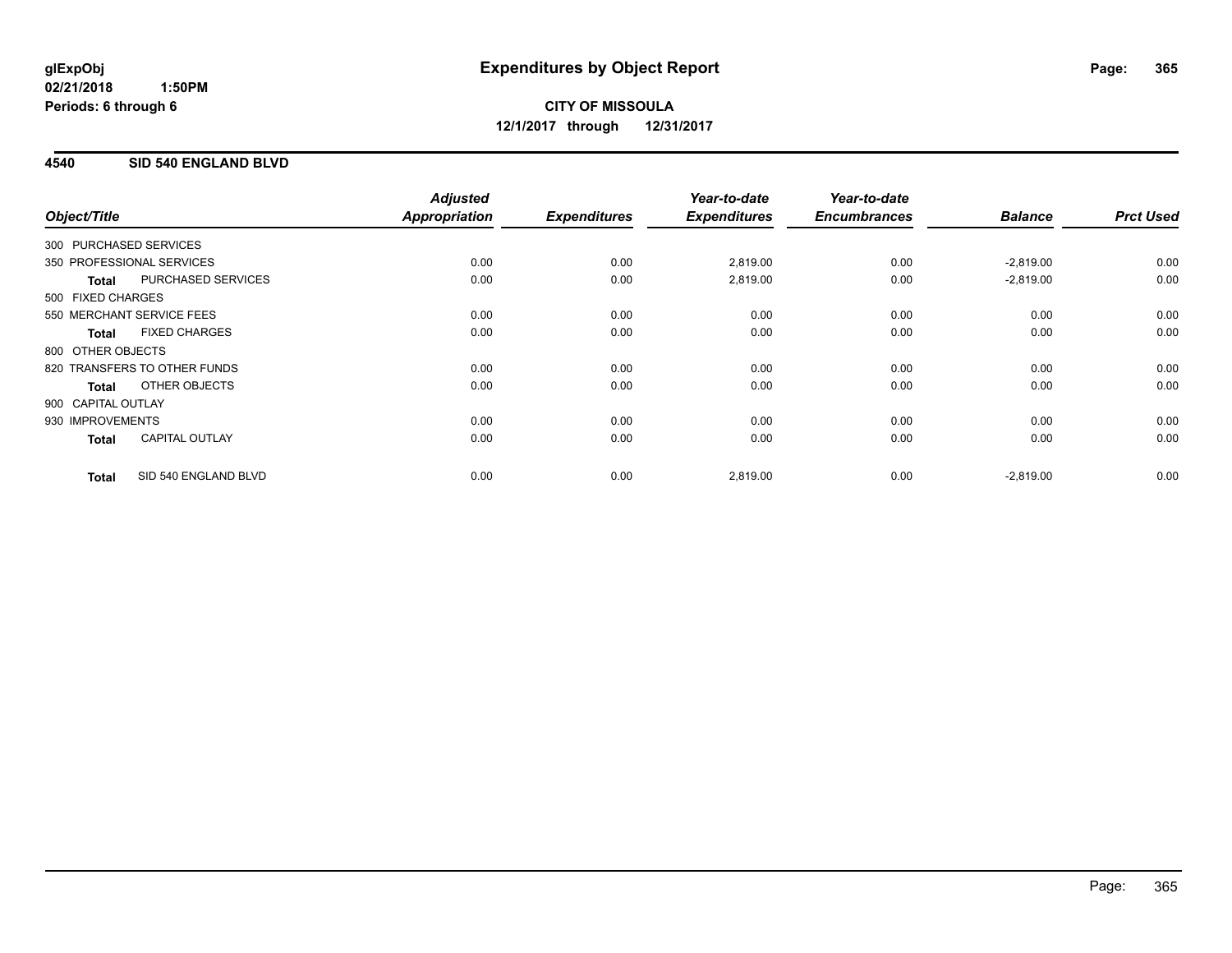#### **4541 SID 541 PINEVIEW PARK**

|                                       | <b>Adjusted</b>      |                     | Year-to-date        | Year-to-date        |                |                  |
|---------------------------------------|----------------------|---------------------|---------------------|---------------------|----------------|------------------|
| Object/Title                          | <b>Appropriation</b> | <b>Expenditures</b> | <b>Expenditures</b> | <b>Encumbrances</b> | <b>Balance</b> | <b>Prct Used</b> |
| 500 FIXED CHARGES                     |                      |                     |                     |                     |                |                  |
| 500 FIXED CHARGES                     | 0.00                 | 0.00                | 0.00                | 0.00                | 0.00           | 0.00             |
| 550 MERCHANT SERVICE FEES             | 0.00                 | 0.00                | 0.00                | 0.00                | 0.00           | 0.00             |
| <b>FIXED CHARGES</b><br>Total         | 0.00                 | 0.00                | 0.00                | 0.00                | 0.00           | 0.00             |
| 900 CAPITAL OUTLAY                    |                      |                     |                     |                     |                |                  |
| 930 IMPROVEMENTS                      | 0.00                 | 0.00                | 0.00                | 0.00                | 0.00           | 0.00             |
| <b>CAPITAL OUTLAY</b><br><b>Total</b> | 0.00                 | 0.00                | 0.00                | 0.00                | 0.00           | 0.00             |
| NON-DEPARTMENTAL<br><b>Total</b>      | 0.00                 | 0.00                | 0.00                | 0.00                | 0.00           | 0.00             |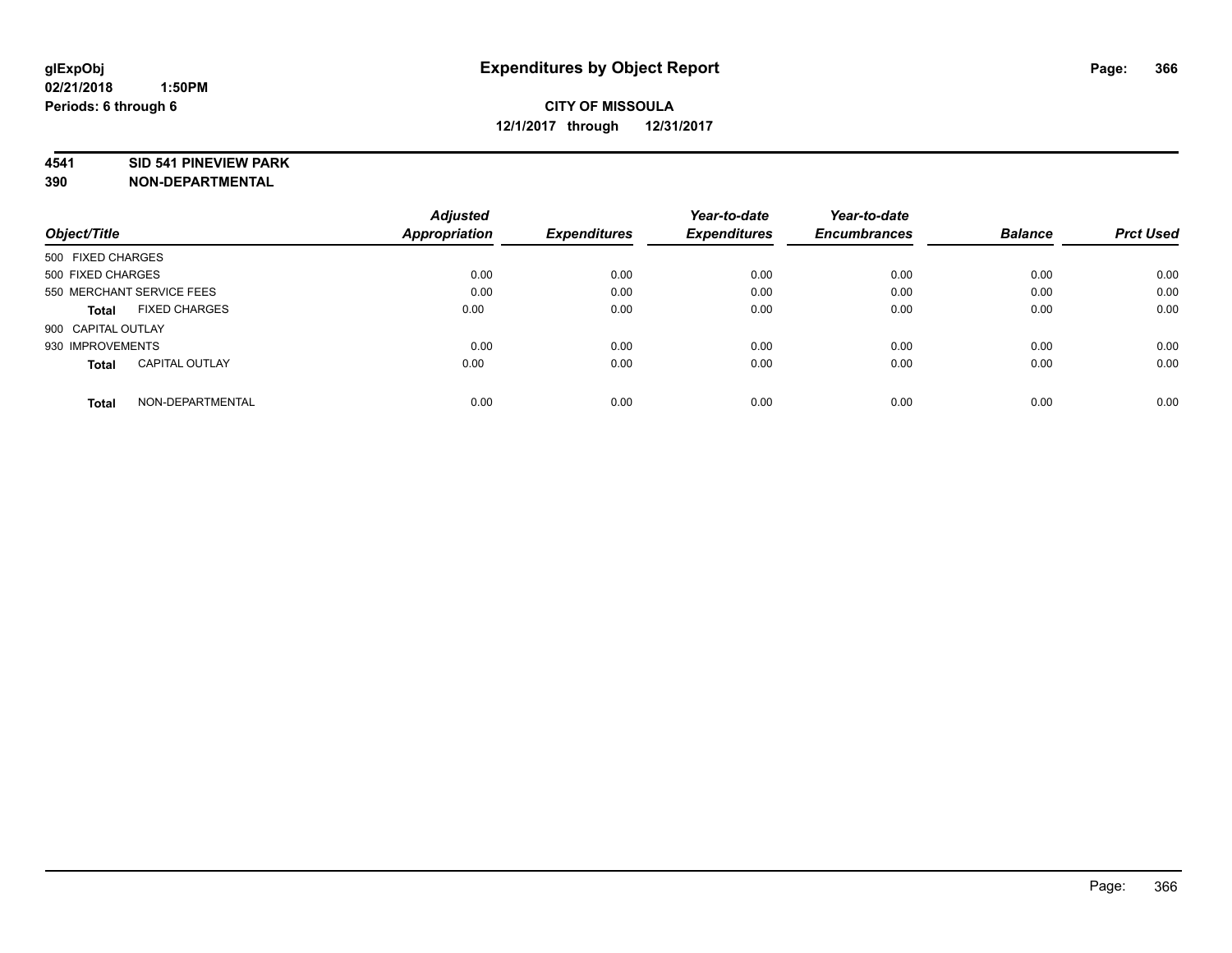## **4541 SID 541 PINEVIEW PARK**

| Object/Title              |                       | <b>Adjusted</b><br>Appropriation | <b>Expenditures</b> | Year-to-date<br><b>Expenditures</b> | Year-to-date<br><b>Encumbrances</b> | <b>Balance</b> | <b>Prct Used</b> |
|---------------------------|-----------------------|----------------------------------|---------------------|-------------------------------------|-------------------------------------|----------------|------------------|
| 500 FIXED CHARGES         |                       |                                  |                     |                                     |                                     |                |                  |
| 500 FIXED CHARGES         |                       | 0.00                             | 0.00                | 0.00                                | 0.00                                | 0.00           | 0.00             |
| 550 MERCHANT SERVICE FEES |                       | 0.00                             | 0.00                | 0.00                                | 0.00                                | 0.00           | 0.00             |
| <b>Total</b>              | <b>FIXED CHARGES</b>  | 0.00                             | 0.00                | 0.00                                | 0.00                                | 0.00           | 0.00             |
| 900 CAPITAL OUTLAY        |                       |                                  |                     |                                     |                                     |                |                  |
| 930 IMPROVEMENTS          |                       | 0.00                             | 0.00                | 0.00                                | 0.00                                | 0.00           | 0.00             |
| <b>Total</b>              | <b>CAPITAL OUTLAY</b> | 0.00                             | 0.00                | 0.00                                | 0.00                                | 0.00           | 0.00             |
| <b>Total</b>              | SID 541 PINEVIEW PARK | 0.00                             | 0.00                | 0.00                                | 0.00                                | 0.00           | 0.00             |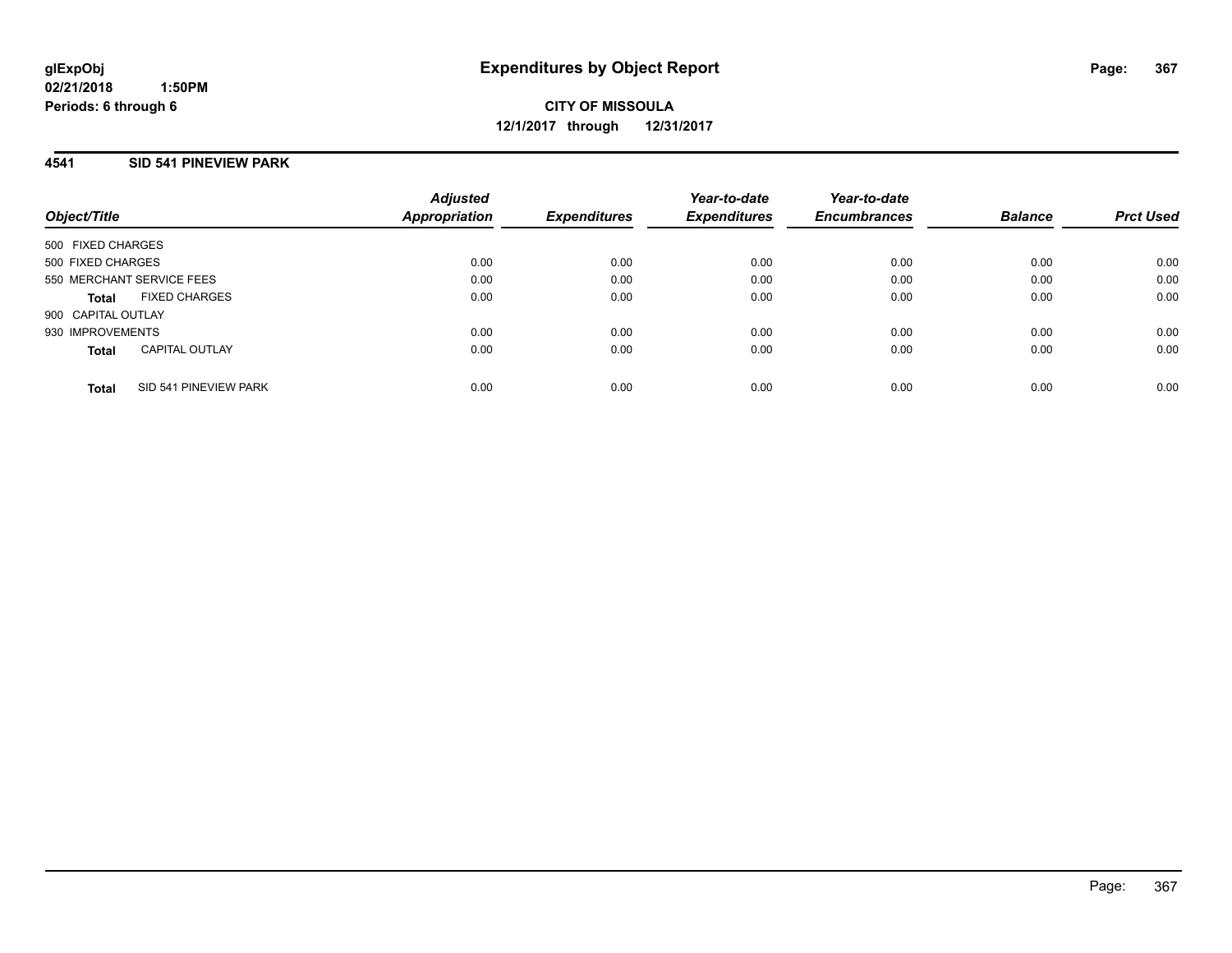## **4542 SID 542 HILLVIEW WAY**

| Object/Title                         | <b>Adjusted</b><br>Appropriation | <b>Expenditures</b> | Year-to-date<br><b>Expenditures</b> | Year-to-date<br><b>Encumbrances</b> | <b>Balance</b> | <b>Prct Used</b> |
|--------------------------------------|----------------------------------|---------------------|-------------------------------------|-------------------------------------|----------------|------------------|
| 300 PURCHASED SERVICES               |                                  |                     |                                     |                                     |                |                  |
| 350 PROFESSIONAL SERVICES            | 0.00                             | 0.00                | 0.00                                | 0.00                                | 0.00           | 0.00             |
| PURCHASED SERVICES<br><b>Total</b>   | 0.00                             | 0.00                | 0.00                                | 0.00                                | 0.00           | 0.00             |
| 500 FIXED CHARGES                    |                                  |                     |                                     |                                     |                |                  |
| 550 MERCHANT SERVICE FEES            | 0.00                             | 0.00                | 0.00                                | 0.00                                | 0.00           | 0.00             |
| <b>FIXED CHARGES</b><br><b>Total</b> | 0.00                             | 0.00                | 0.00                                | 0.00                                | 0.00           | 0.00             |
| NON-DEPARTMENTAL<br><b>Total</b>     | 0.00                             | 0.00                | 0.00                                | 0.00                                | 0.00           | 0.00             |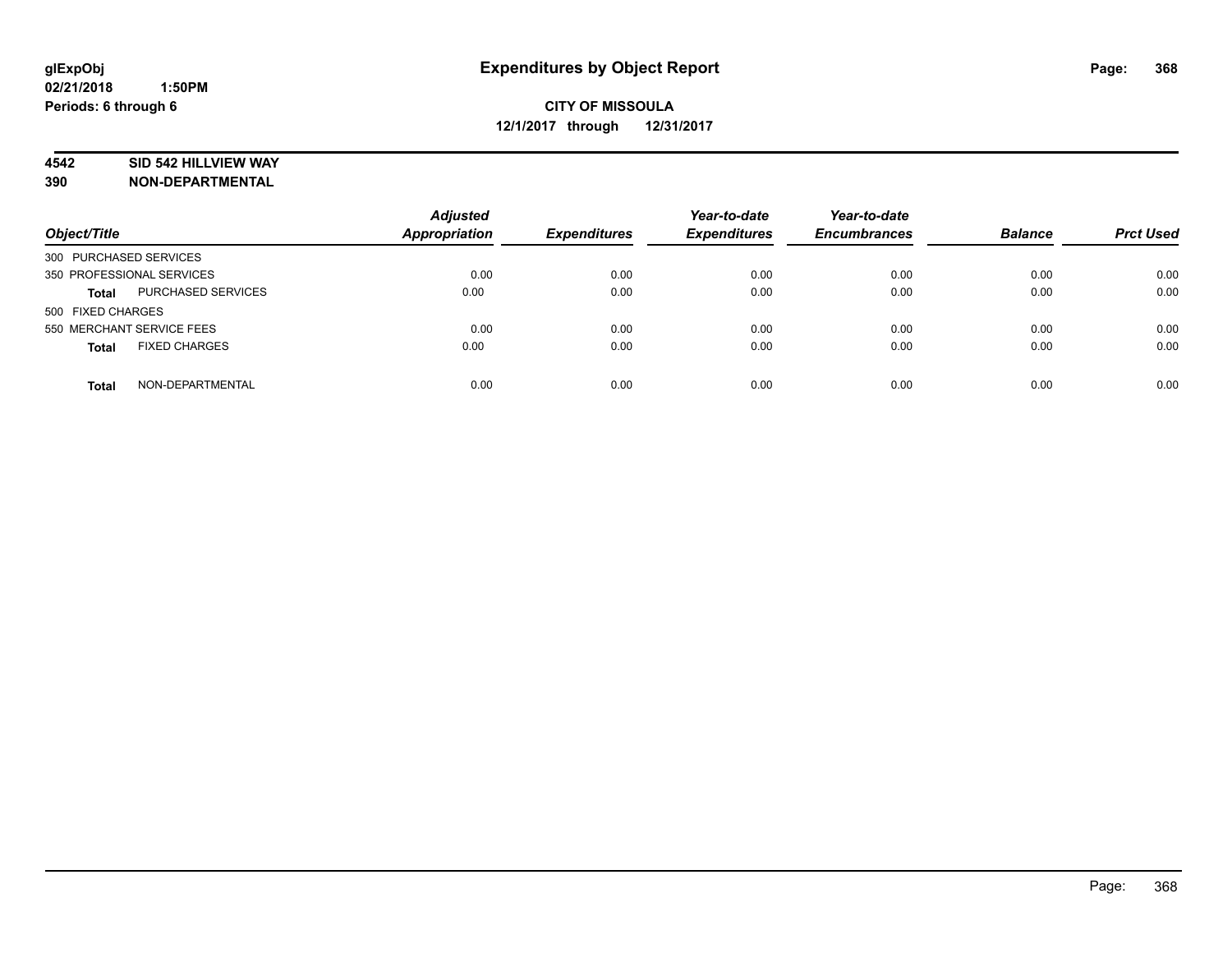#### **4542 SID 542 HILLVIEW WAY**

| Object/Title              |                      | <b>Adjusted</b><br><b>Appropriation</b> | <b>Expenditures</b> | Year-to-date<br><b>Expenditures</b> | Year-to-date<br><b>Encumbrances</b> | <b>Balance</b> | <b>Prct Used</b> |
|---------------------------|----------------------|-----------------------------------------|---------------------|-------------------------------------|-------------------------------------|----------------|------------------|
| 300 PURCHASED SERVICES    |                      |                                         |                     |                                     |                                     |                |                  |
| 350 PROFESSIONAL SERVICES |                      | 0.00                                    | 0.00                | 0.00                                | 0.00                                | 0.00           | 0.00             |
| <b>Total</b>              | PURCHASED SERVICES   | 0.00                                    | 0.00                | 0.00                                | 0.00                                | 0.00           | 0.00             |
| 500 FIXED CHARGES         |                      |                                         |                     |                                     |                                     |                |                  |
| 550 MERCHANT SERVICE FEES |                      | 0.00                                    | 0.00                | 0.00                                | 0.00                                | 0.00           | 0.00             |
| <b>Total</b>              | <b>FIXED CHARGES</b> | 0.00                                    | 0.00                | 0.00                                | 0.00                                | 0.00           | 0.00             |
| <b>Total</b>              | SID 542 HILLVIEW WAY | 0.00                                    | 0.00                | 0.00                                | 0.00                                | 0.00           | 0.00             |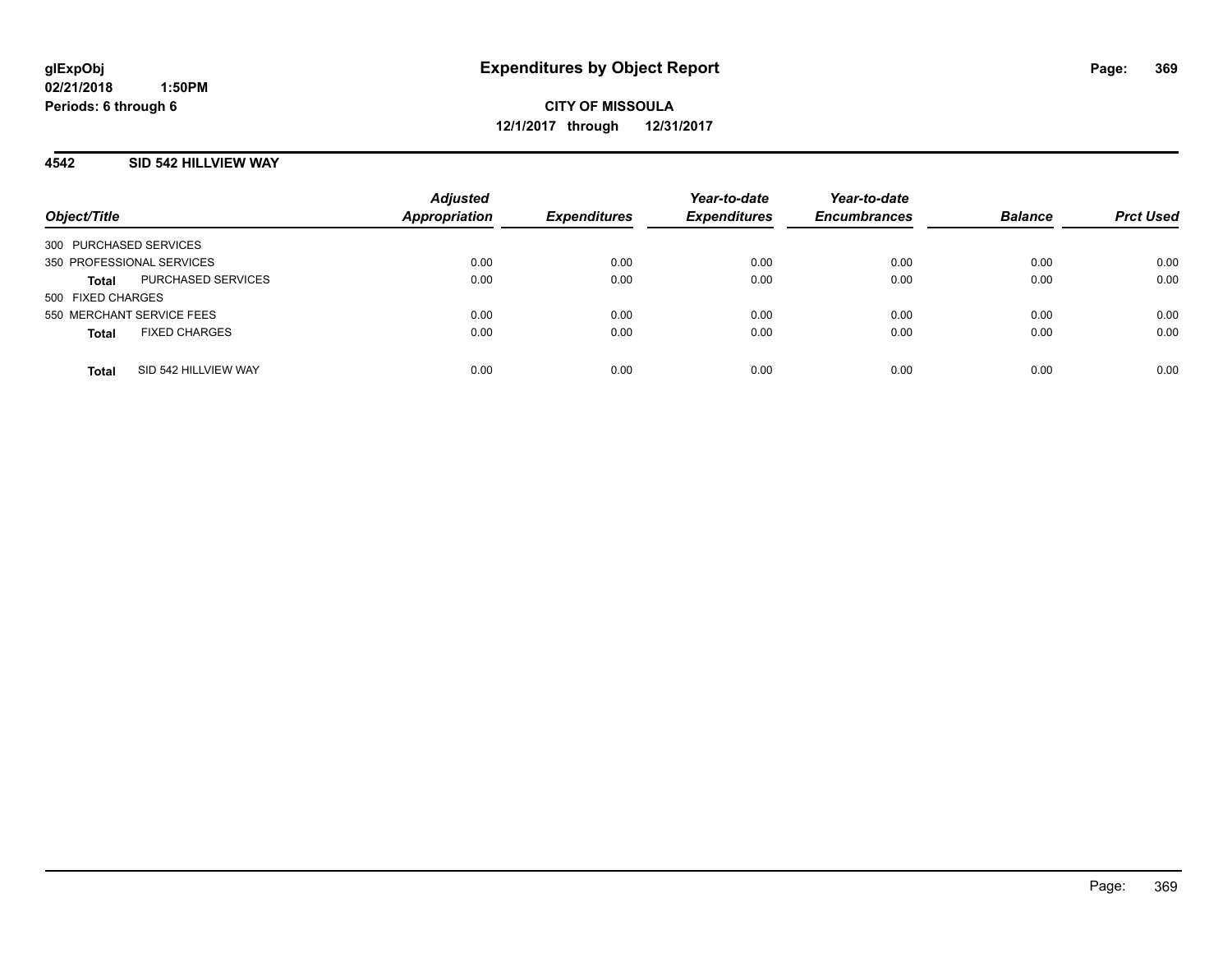**4543 SID 543 TRAFFIC CALMING**

| Object/Title           |                           | <b>Adjusted</b><br>Appropriation | <b>Expenditures</b> | Year-to-date<br><b>Expenditures</b> | Year-to-date<br><b>Encumbrances</b> | <b>Balance</b> | <b>Prct Used</b> |
|------------------------|---------------------------|----------------------------------|---------------------|-------------------------------------|-------------------------------------|----------------|------------------|
| 300 PURCHASED SERVICES |                           |                                  |                     |                                     |                                     |                |                  |
|                        | 350 PROFESSIONAL SERVICES | 0.00                             | 0.00                | 0.00                                | 0.00                                | 0.00           | 0.00             |
| <b>Total</b>           | PURCHASED SERVICES        | 0.00                             | 0.00                | 0.00                                | 0.00                                | 0.00           | 0.00             |
| 500 FIXED CHARGES      |                           |                                  |                     |                                     |                                     |                |                  |
|                        | 550 MERCHANT SERVICE FEES | 0.00                             | 0.00                | 0.00                                | 0.00                                | 0.00           | 0.00             |
| Total                  | <b>FIXED CHARGES</b>      | 0.00                             | 0.00                | 0.00                                | 0.00                                | 0.00           | 0.00             |
| 900 CAPITAL OUTLAY     |                           |                                  |                     |                                     |                                     |                |                  |
| 930 IMPROVEMENTS       |                           | 0.00                             | 0.00                | 0.00                                | 0.00                                | 0.00           | 0.00             |
| Total                  | <b>CAPITAL OUTLAY</b>     | 0.00                             | 0.00                | 0.00                                | 0.00                                | 0.00           | 0.00             |
| <b>Total</b>           | NON-DEPARTMENTAL          | 0.00                             | 0.00                | 0.00                                | 0.00                                | 0.00           | 0.00             |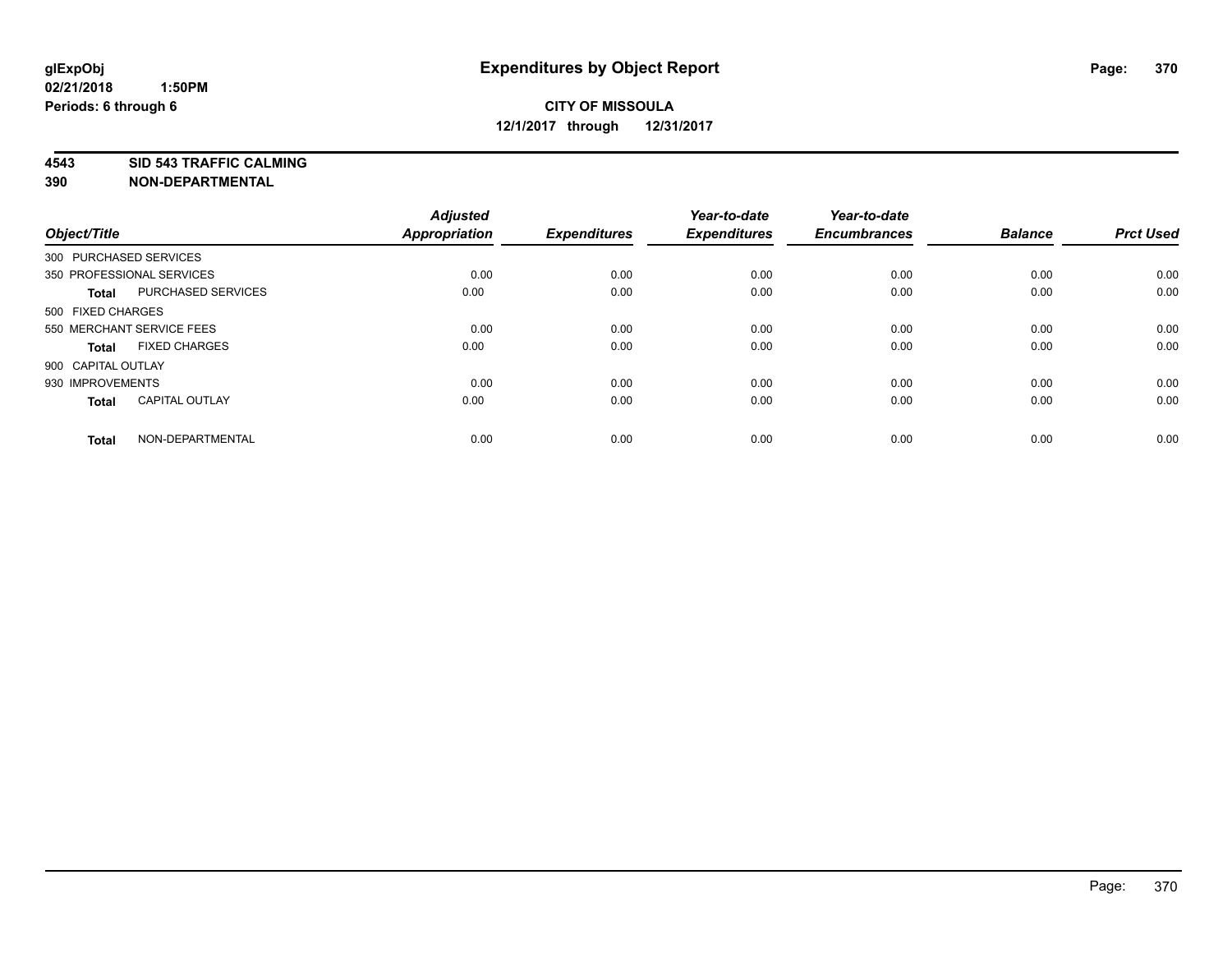## **4543 SID 543 TRAFFIC CALMING**

| Object/Title                            | <b>Adjusted</b><br>Appropriation | <b>Expenditures</b> | Year-to-date<br><b>Expenditures</b> | Year-to-date<br><b>Encumbrances</b> | <b>Balance</b> | <b>Prct Used</b> |
|-----------------------------------------|----------------------------------|---------------------|-------------------------------------|-------------------------------------|----------------|------------------|
| 300 PURCHASED SERVICES                  |                                  |                     |                                     |                                     |                |                  |
| 350 PROFESSIONAL SERVICES               | 0.00                             | 0.00                | 0.00                                | 0.00                                | 0.00           | 0.00             |
| PURCHASED SERVICES<br><b>Total</b>      | 0.00                             | 0.00                | 0.00                                | 0.00                                | 0.00           | 0.00             |
| 500 FIXED CHARGES                       |                                  |                     |                                     |                                     |                |                  |
| 550 MERCHANT SERVICE FEES               | 0.00                             | 0.00                | 0.00                                | 0.00                                | 0.00           | 0.00             |
| <b>FIXED CHARGES</b><br><b>Total</b>    | 0.00                             | 0.00                | 0.00                                | 0.00                                | 0.00           | 0.00             |
| 900 CAPITAL OUTLAY                      |                                  |                     |                                     |                                     |                |                  |
| 930 IMPROVEMENTS                        | 0.00                             | 0.00                | 0.00                                | 0.00                                | 0.00           | 0.00             |
| <b>CAPITAL OUTLAY</b><br><b>Total</b>   | 0.00                             | 0.00                | 0.00                                | 0.00                                | 0.00           | 0.00             |
| SID 543 TRAFFIC CALMING<br><b>Total</b> | 0.00                             | 0.00                | 0.00                                | 0.00                                | 0.00           | 0.00             |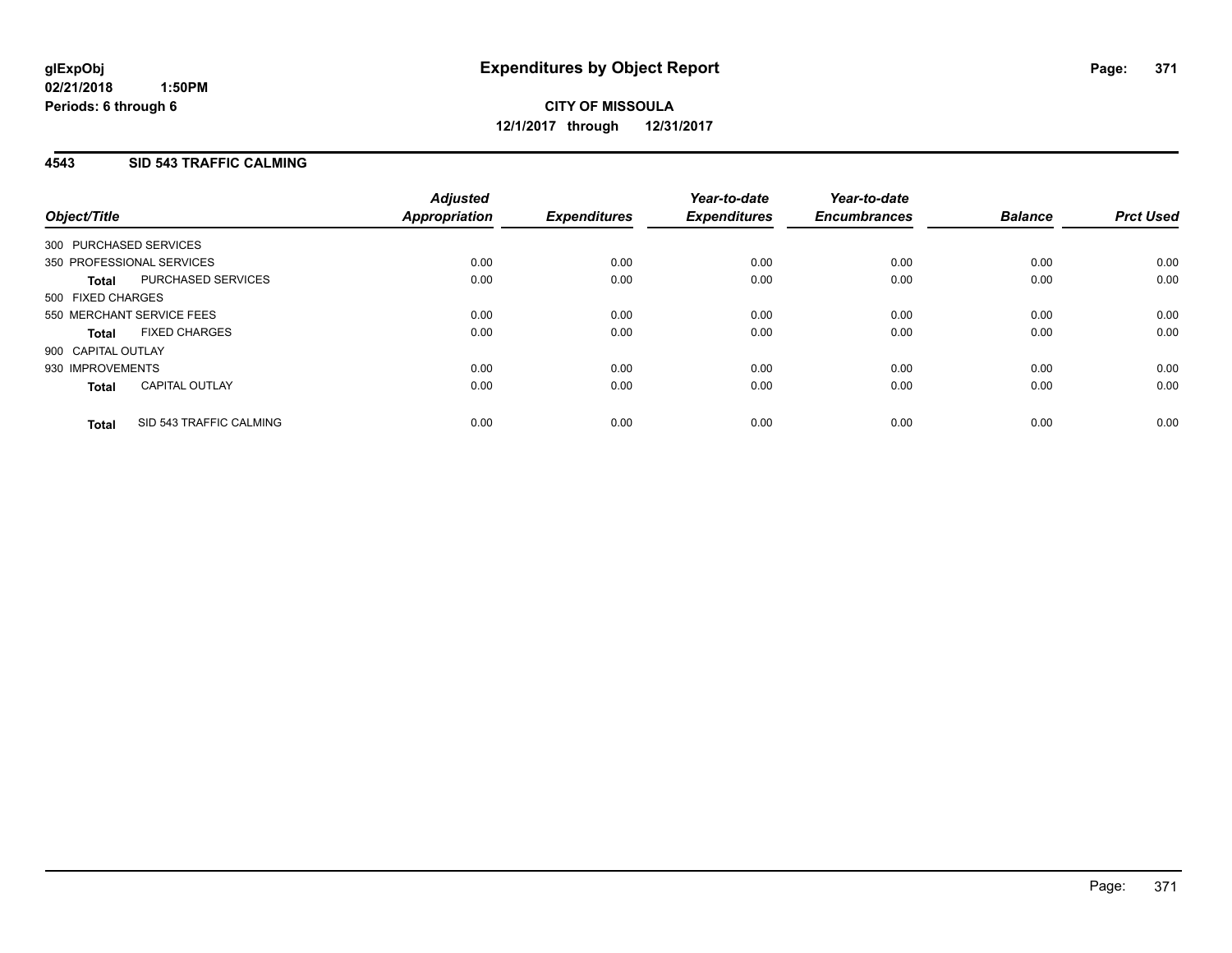#### **4544 MILLER CREEK MITIGATION FUND**

| Object/Title                          | <b>Adjusted</b><br><b>Appropriation</b> | <b>Expenditures</b> | Year-to-date<br><b>Expenditures</b> | Year-to-date<br><b>Encumbrances</b> | <b>Balance</b> | <b>Prct Used</b> |
|---------------------------------------|-----------------------------------------|---------------------|-------------------------------------|-------------------------------------|----------------|------------------|
| 500 FIXED CHARGES                     |                                         |                     |                                     |                                     |                |                  |
| 550 MERCHANT SERVICE FEES             | 0.00                                    | 0.00                | 0.00                                | 0.00                                | 0.00           | 0.00             |
| <b>FIXED CHARGES</b><br><b>Total</b>  | 0.00                                    | 0.00                | 0.00                                | 0.00                                | 0.00           | 0.00             |
| 900 CAPITAL OUTLAY                    |                                         |                     |                                     |                                     |                |                  |
| 930 IMPROVEMENTS                      | 0.00                                    | 0.00                | 0.00                                | 0.00                                | 0.00           | 0.00             |
| <b>CAPITAL OUTLAY</b><br><b>Total</b> | 0.00                                    | 0.00                | 0.00                                | 0.00                                | 0.00           | 0.00             |
| NON-DEPARTMENTAL<br><b>Total</b>      | 0.00                                    | 0.00                | 0.00                                | 0.00                                | 0.00           | 0.00             |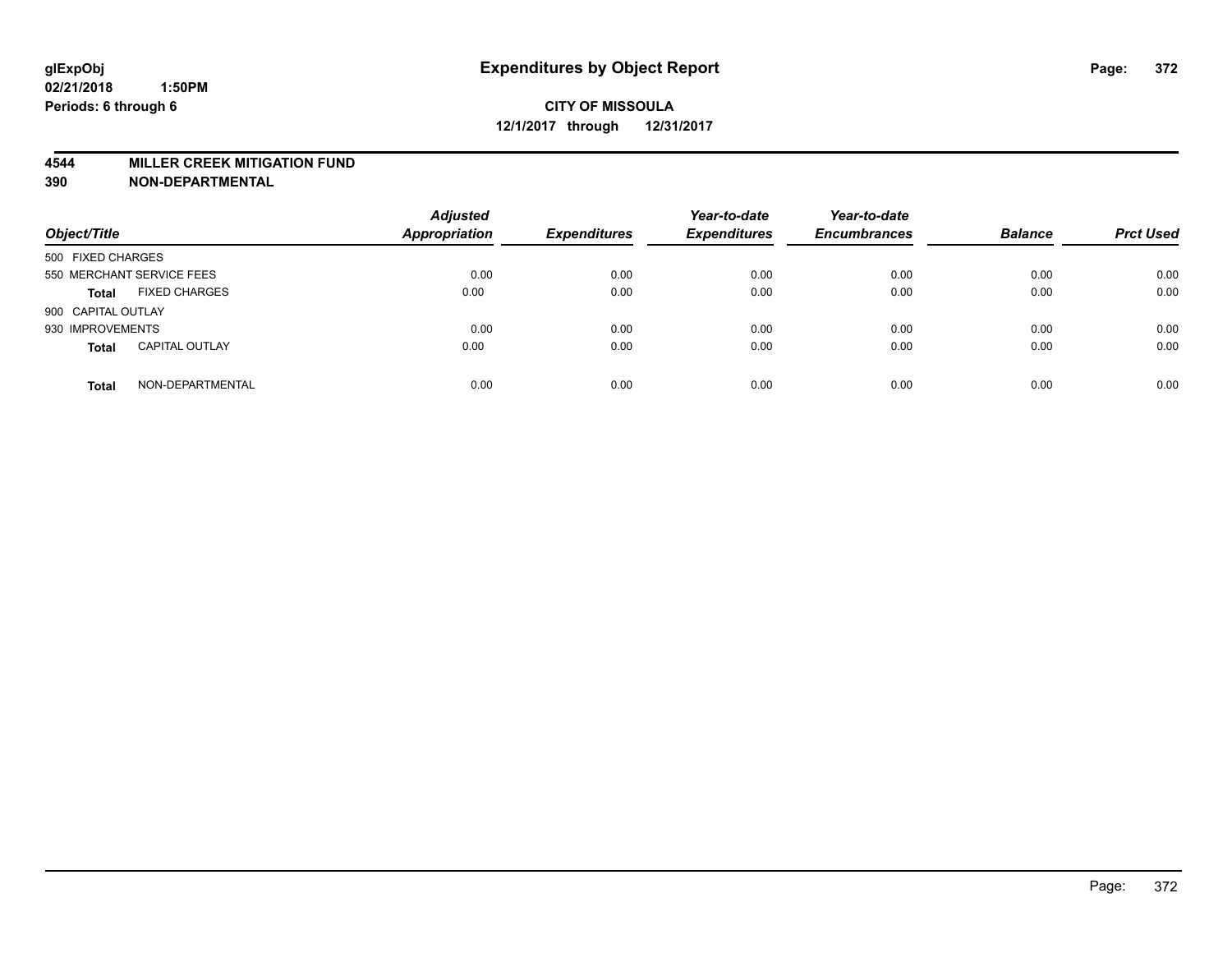### **4544 MILLER CREEK MITIGATION FUND**

| Object/Title       |                              | <b>Adjusted</b><br><b>Appropriation</b> | <b>Expenditures</b> | Year-to-date<br><b>Expenditures</b> | Year-to-date<br><b>Encumbrances</b> | <b>Balance</b> | <b>Prct Used</b> |
|--------------------|------------------------------|-----------------------------------------|---------------------|-------------------------------------|-------------------------------------|----------------|------------------|
| 500 FIXED CHARGES  |                              |                                         |                     |                                     |                                     |                |                  |
|                    | 550 MERCHANT SERVICE FEES    | 0.00                                    | 0.00                | 0.00                                | 0.00                                | 0.00           | 0.00             |
| <b>Total</b>       | <b>FIXED CHARGES</b>         | 0.00                                    | 0.00                | 0.00                                | 0.00                                | 0.00           | 0.00             |
| 900 CAPITAL OUTLAY |                              |                                         |                     |                                     |                                     |                |                  |
| 930 IMPROVEMENTS   |                              | 0.00                                    | 0.00                | 0.00                                | 0.00                                | 0.00           | 0.00             |
| <b>Total</b>       | <b>CAPITAL OUTLAY</b>        | 0.00                                    | 0.00                | 0.00                                | 0.00                                | 0.00           | 0.00             |
| <b>Total</b>       | MILLER CREEK MITIGATION FUND | 0.00                                    | 0.00                | 0.00                                | 0.00                                | 0.00           | 0.00             |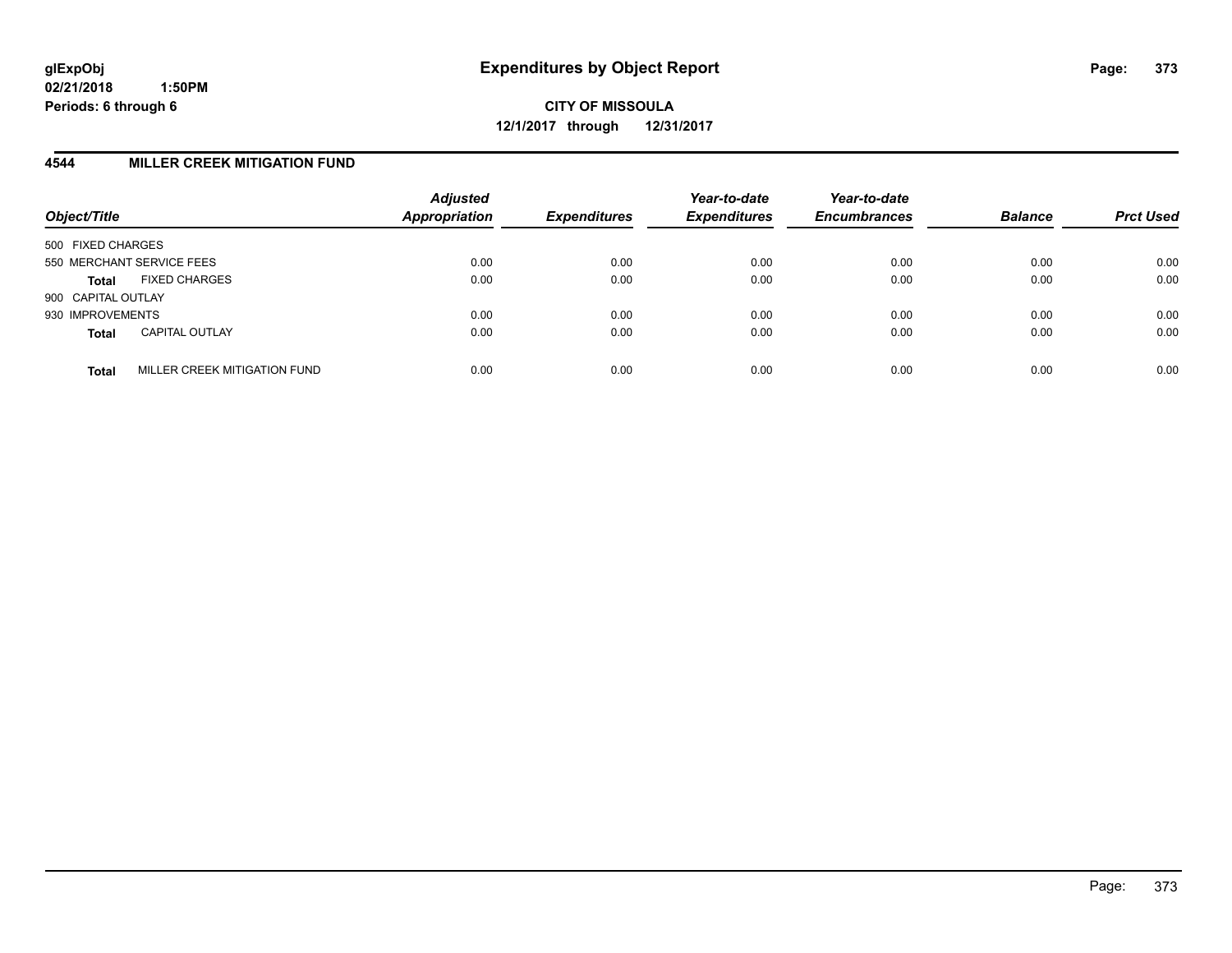#### **4545 MILLER CREEK TWITE CONSTRUCTION**

| Object/Title       |                           | <b>Adjusted</b><br>Appropriation | <b>Expenditures</b> | Year-to-date<br><b>Expenditures</b> | Year-to-date<br><b>Encumbrances</b> | <b>Balance</b> | <b>Prct Used</b> |
|--------------------|---------------------------|----------------------------------|---------------------|-------------------------------------|-------------------------------------|----------------|------------------|
|                    | 300 PURCHASED SERVICES    |                                  |                     |                                     |                                     |                |                  |
|                    | 350 PROFESSIONAL SERVICES | 0.00                             | 0.00                | 0.00                                | 0.00                                | 0.00           | 0.00             |
| <b>Total</b>       | PURCHASED SERVICES        | 0.00                             | 0.00                | 0.00                                | 0.00                                | 0.00           | 0.00             |
| 500 FIXED CHARGES  |                           |                                  |                     |                                     |                                     |                |                  |
|                    | 550 MERCHANT SERVICE FEES | 0.00                             | 0.00                | 0.00                                | 0.00                                | 0.00           | 0.00             |
| <b>Total</b>       | <b>FIXED CHARGES</b>      | 0.00                             | 0.00                | 0.00                                | 0.00                                | 0.00           | 0.00             |
| 900 CAPITAL OUTLAY |                           |                                  |                     |                                     |                                     |                |                  |
| 930 IMPROVEMENTS   |                           | 0.00                             | 0.00                | 0.00                                | 0.00                                | 0.00           | 0.00             |
| <b>Total</b>       | <b>CAPITAL OUTLAY</b>     | 0.00                             | 0.00                | 0.00                                | 0.00                                | 0.00           | 0.00             |
| <b>Total</b>       | NON-DEPARTMENTAL          | 0.00                             | 0.00                | 0.00                                | 0.00                                | 0.00           | 0.00             |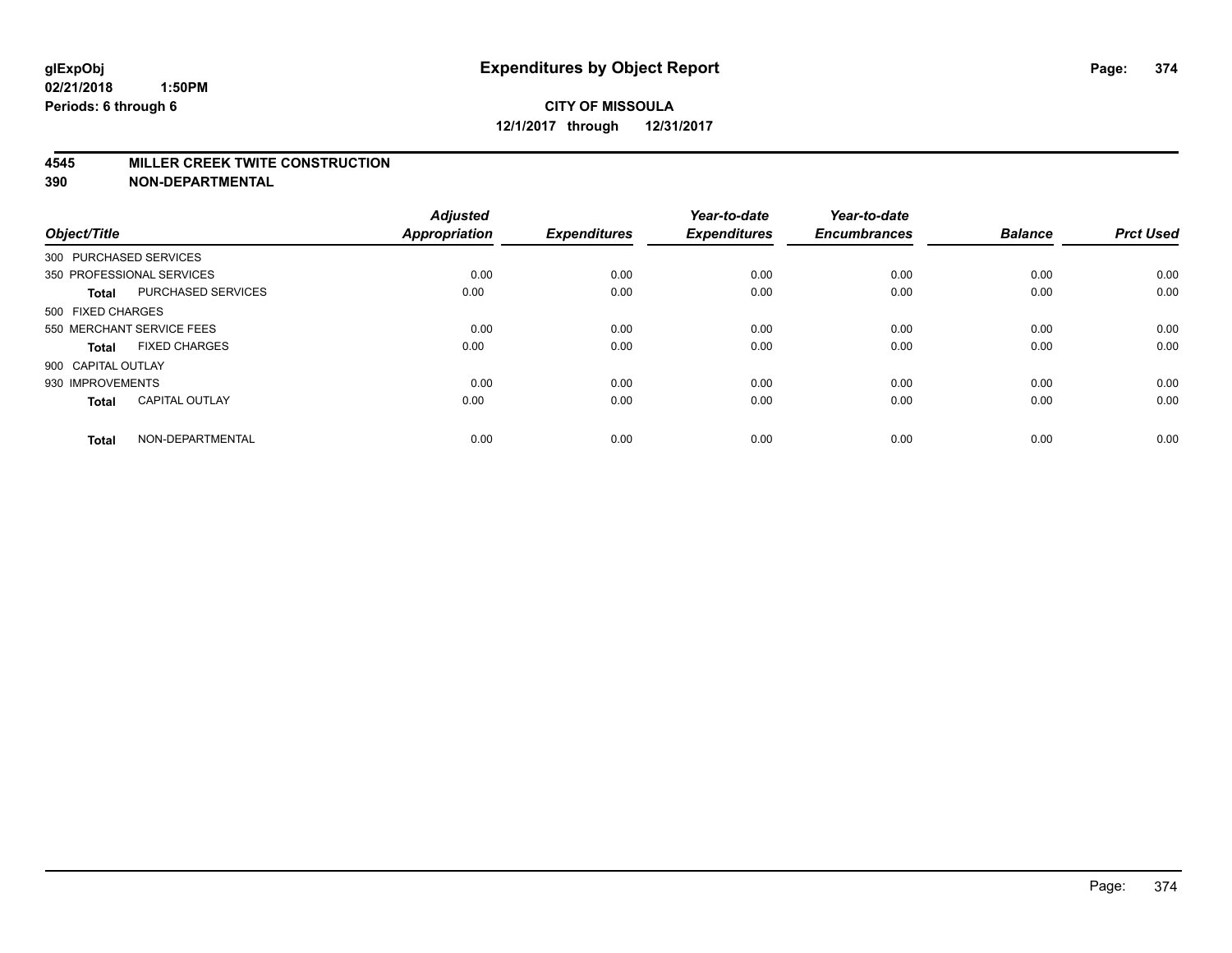# **4545 MILLER CREEK TWITE CONSTRUCTION**

| Object/Title       |                                 | <b>Adjusted</b><br>Appropriation | <b>Expenditures</b> | Year-to-date<br><b>Expenditures</b> | Year-to-date<br><b>Encumbrances</b> | <b>Balance</b> | <b>Prct Used</b> |
|--------------------|---------------------------------|----------------------------------|---------------------|-------------------------------------|-------------------------------------|----------------|------------------|
|                    | 300 PURCHASED SERVICES          |                                  |                     |                                     |                                     |                |                  |
|                    | 350 PROFESSIONAL SERVICES       | 0.00                             | 0.00                | 0.00                                | 0.00                                | 0.00           | 0.00             |
| <b>Total</b>       | PURCHASED SERVICES              | 0.00                             | 0.00                | 0.00                                | 0.00                                | 0.00           | 0.00             |
| 500 FIXED CHARGES  |                                 |                                  |                     |                                     |                                     |                |                  |
|                    | 550 MERCHANT SERVICE FEES       | 0.00                             | 0.00                | 0.00                                | 0.00                                | 0.00           | 0.00             |
| <b>Total</b>       | <b>FIXED CHARGES</b>            | 0.00                             | 0.00                | 0.00                                | 0.00                                | 0.00           | 0.00             |
| 900 CAPITAL OUTLAY |                                 |                                  |                     |                                     |                                     |                |                  |
| 930 IMPROVEMENTS   |                                 | 0.00                             | 0.00                | 0.00                                | 0.00                                | 0.00           | 0.00             |
| <b>Total</b>       | <b>CAPITAL OUTLAY</b>           | 0.00                             | 0.00                | 0.00                                | 0.00                                | 0.00           | 0.00             |
| <b>Total</b>       | MILLER CREEK TWITE CONSTRUCTION | 0.00                             | 0.00                | 0.00                                | 0.00                                | 0.00           | 0.00             |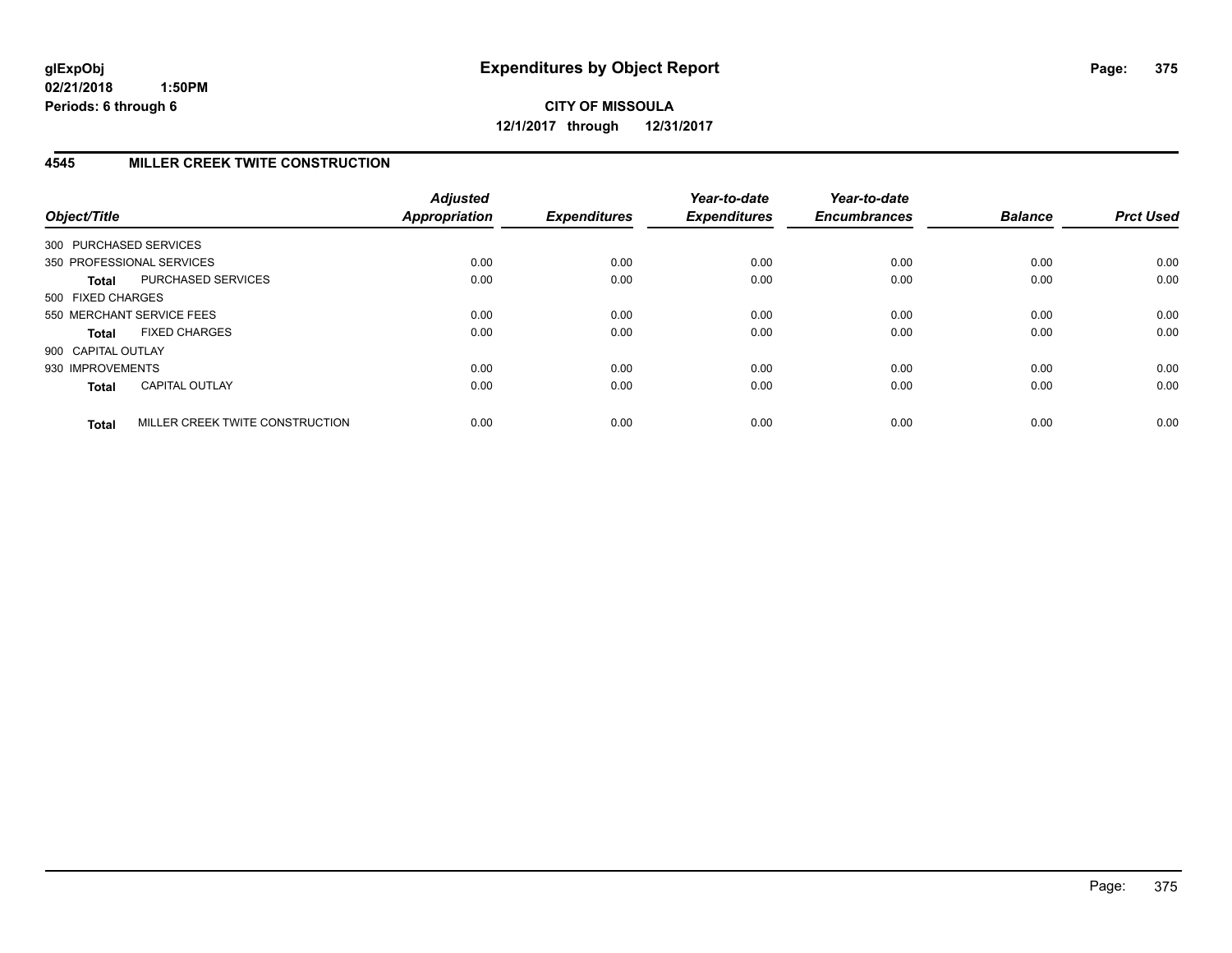### **4546 MILLER CREEK MALOHNEY CONSTRUCTION**

| Object/Title           |                           | <b>Adjusted</b><br><b>Appropriation</b> | <b>Expenditures</b> | Year-to-date<br><b>Expenditures</b> | Year-to-date<br><b>Encumbrances</b> | <b>Balance</b> | <b>Prct Used</b> |
|------------------------|---------------------------|-----------------------------------------|---------------------|-------------------------------------|-------------------------------------|----------------|------------------|
| 300 PURCHASED SERVICES |                           |                                         |                     |                                     |                                     |                |                  |
|                        | 350 PROFESSIONAL SERVICES | 0.00                                    | 0.00                | 0.00                                | 0.00                                | 0.00           | 0.00             |
| <b>Total</b>           | <b>PURCHASED SERVICES</b> | 0.00                                    | 0.00                | 0.00                                | 0.00                                | 0.00           | 0.00             |
| 500 FIXED CHARGES      |                           |                                         |                     |                                     |                                     |                |                  |
|                        | 550 MERCHANT SERVICE FEES | 0.00                                    | 0.00                | 0.00                                | 0.00                                | 0.00           | 0.00             |
| Total                  | <b>FIXED CHARGES</b>      | 0.00                                    | 0.00                | 0.00                                | 0.00                                | 0.00           | 0.00             |
| 900 CAPITAL OUTLAY     |                           |                                         |                     |                                     |                                     |                |                  |
| 930 IMPROVEMENTS       |                           | 0.00                                    | 0.00                | 0.00                                | 0.00                                | 0.00           | 0.00             |
| Total                  | <b>CAPITAL OUTLAY</b>     | 0.00                                    | 0.00                | 0.00                                | 0.00                                | 0.00           | 0.00             |
| <b>Total</b>           | NON-DEPARTMENTAL          | 0.00                                    | 0.00                | 0.00                                | 0.00                                | 0.00           | 0.00             |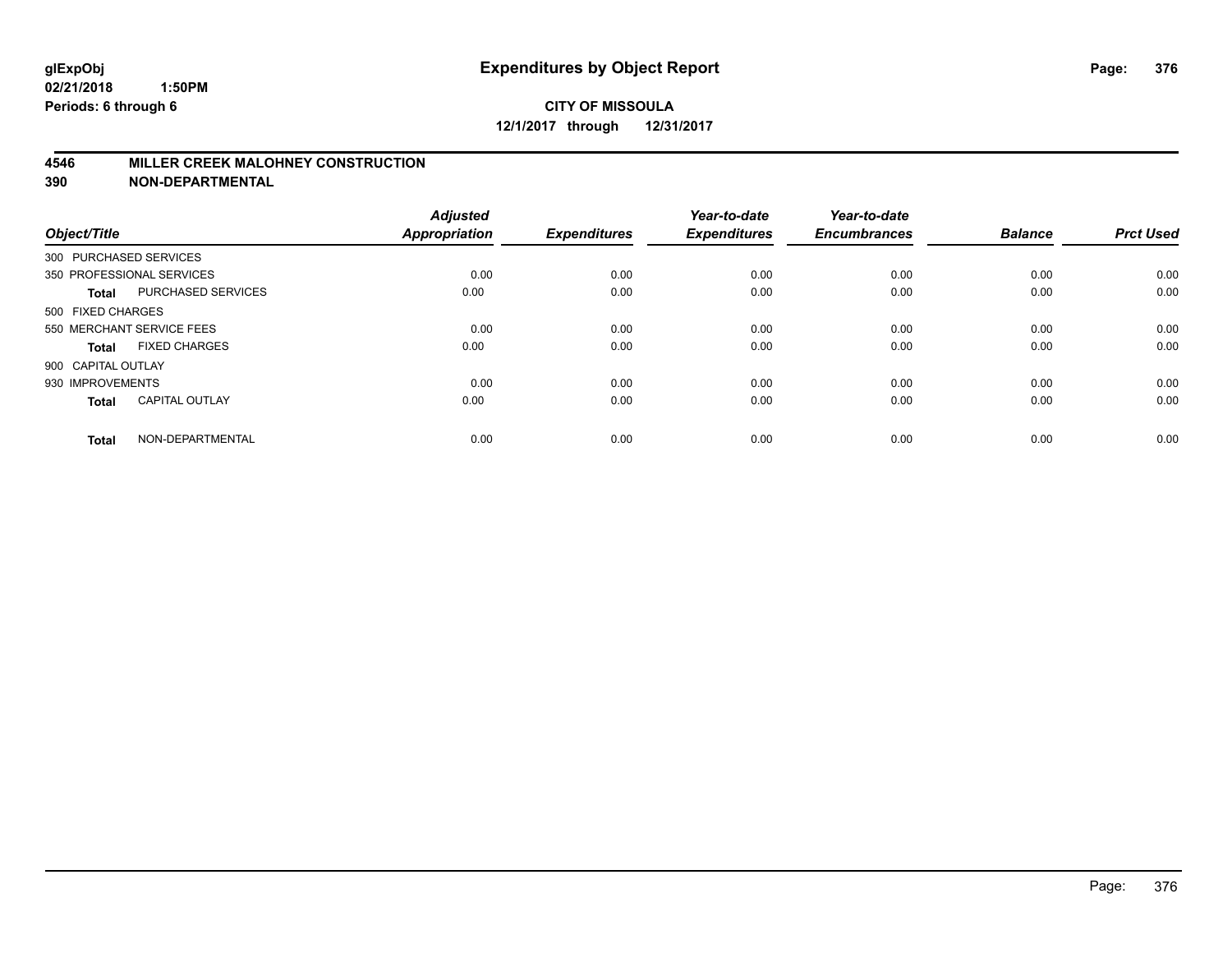**CITY OF MISSOULA 12/1/2017 through 12/31/2017**

# **4546 MILLER CREEK MALOHNEY CONSTRUCTION**

| Object/Title           |                                 | <b>Adjusted</b><br><b>Appropriation</b> | <b>Expenditures</b> | Year-to-date<br><b>Expenditures</b> | Year-to-date<br><b>Encumbrances</b> | <b>Balance</b> | <b>Prct Used</b> |
|------------------------|---------------------------------|-----------------------------------------|---------------------|-------------------------------------|-------------------------------------|----------------|------------------|
| 300 PURCHASED SERVICES |                                 |                                         |                     |                                     |                                     |                |                  |
|                        | 350 PROFESSIONAL SERVICES       | 0.00                                    | 0.00                | 0.00                                | 0.00                                | 0.00           | 0.00             |
| <b>Total</b>           | PURCHASED SERVICES              | 0.00                                    | 0.00                | 0.00                                | 0.00                                | 0.00           | 0.00             |
| 500 FIXED CHARGES      |                                 |                                         |                     |                                     |                                     |                |                  |
|                        | 550 MERCHANT SERVICE FEES       | 0.00                                    | 0.00                | 0.00                                | 0.00                                | 0.00           | 0.00             |
| <b>Total</b>           | <b>FIXED CHARGES</b>            | 0.00                                    | 0.00                | 0.00                                | 0.00                                | 0.00           | 0.00             |
| 900 CAPITAL OUTLAY     |                                 |                                         |                     |                                     |                                     |                |                  |
| 930 IMPROVEMENTS       |                                 | 0.00                                    | 0.00                | 0.00                                | 0.00                                | 0.00           | 0.00             |
| <b>Total</b>           | <b>CAPITAL OUTLAY</b>           | 0.00                                    | 0.00                | 0.00                                | 0.00                                | 0.00           | 0.00             |
| <b>Total</b>           | MILLER CREEK MALOHNEY CONSTRUCT | 0.00                                    | 0.00                | 0.00                                | 0.00                                | 0.00           | 0.00             |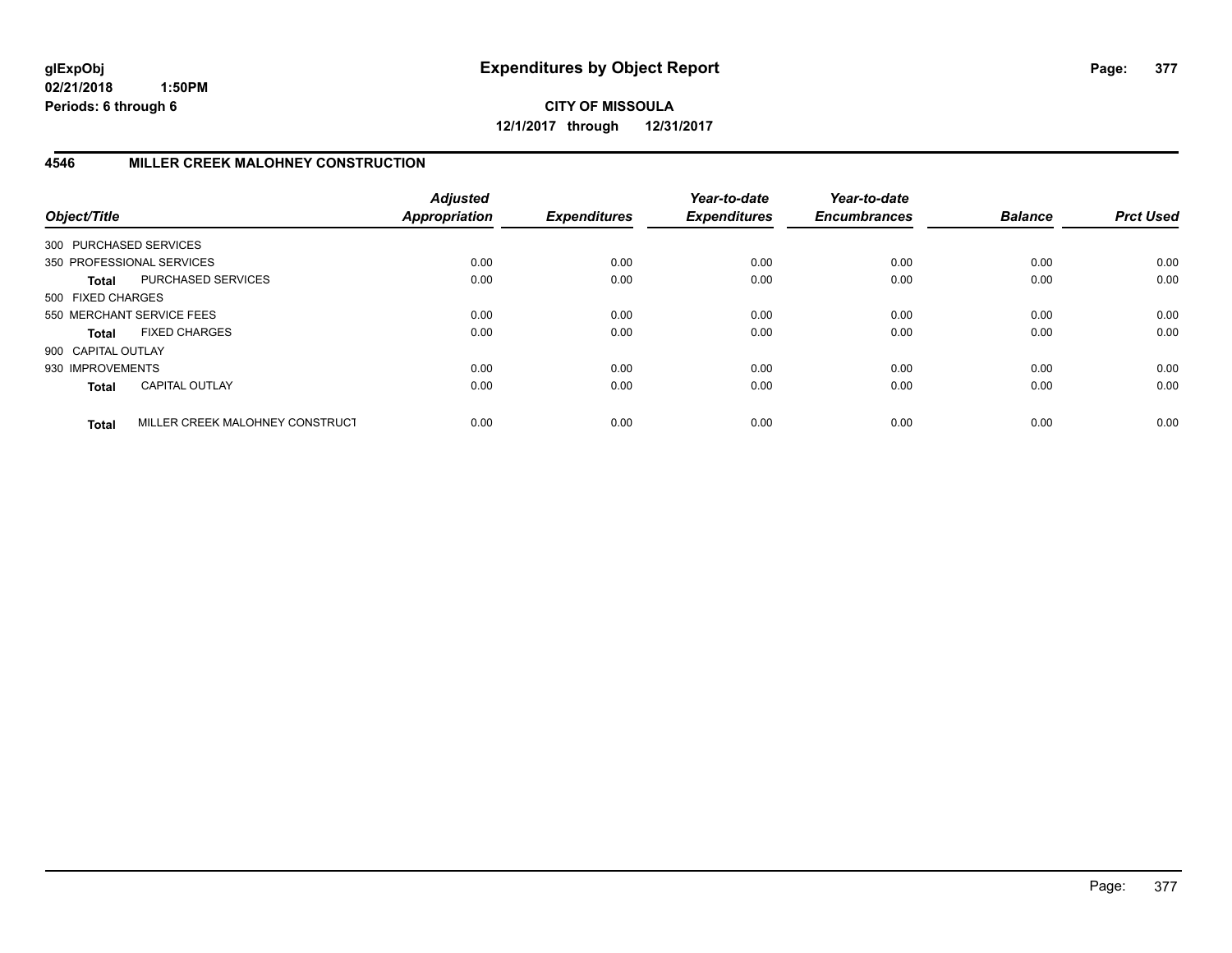#### **4547 MILLER CREEK MCCARTHY CONSTRUCTION**

| Object/Title       |                           | <b>Adjusted</b><br><b>Appropriation</b> | <b>Expenditures</b> | Year-to-date<br><b>Expenditures</b> | Year-to-date<br><b>Encumbrances</b> | <b>Balance</b> | <b>Prct Used</b> |
|--------------------|---------------------------|-----------------------------------------|---------------------|-------------------------------------|-------------------------------------|----------------|------------------|
|                    | 300 PURCHASED SERVICES    |                                         |                     |                                     |                                     |                |                  |
|                    | 350 PROFESSIONAL SERVICES | 0.00                                    | 0.00                | 0.00                                | 0.00                                | 0.00           | 0.00             |
| <b>Total</b>       | <b>PURCHASED SERVICES</b> | 0.00                                    | 0.00                | 0.00                                | 0.00                                | 0.00           | 0.00             |
| 500 FIXED CHARGES  |                           |                                         |                     |                                     |                                     |                |                  |
|                    | 550 MERCHANT SERVICE FEES | 0.00                                    | 0.00                | 0.00                                | 0.00                                | 0.00           | 0.00             |
| Total              | <b>FIXED CHARGES</b>      | 0.00                                    | 0.00                | 0.00                                | 0.00                                | 0.00           | 0.00             |
| 900 CAPITAL OUTLAY |                           |                                         |                     |                                     |                                     |                |                  |
| 930 IMPROVEMENTS   |                           | 0.00                                    | 0.00                | 0.00                                | 0.00                                | 0.00           | 0.00             |
| Total              | <b>CAPITAL OUTLAY</b>     | 0.00                                    | 0.00                | 0.00                                | 0.00                                | 0.00           | 0.00             |
| <b>Total</b>       | NON-DEPARTMENTAL          | 0.00                                    | 0.00                | 0.00                                | 0.00                                | 0.00           | 0.00             |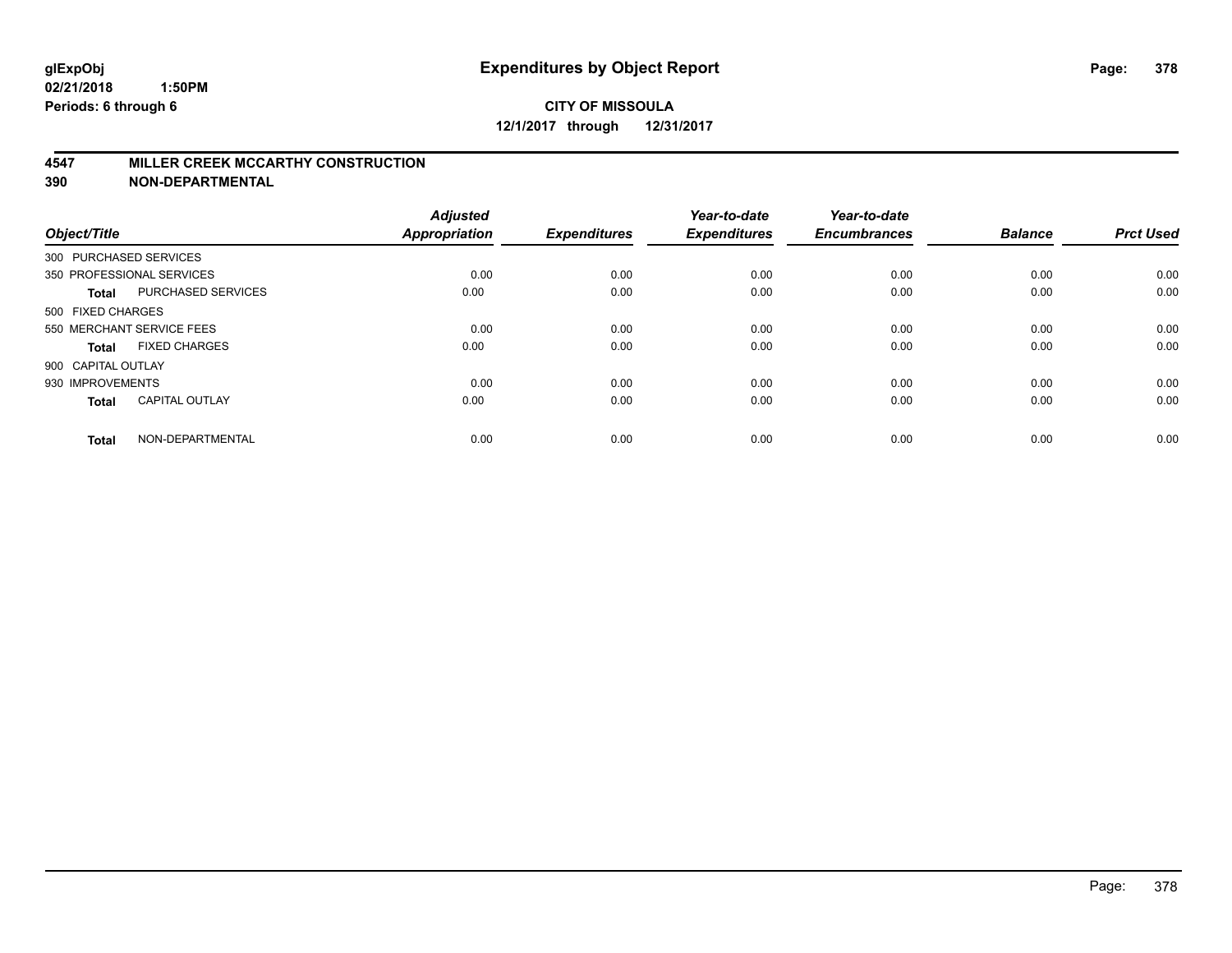**CITY OF MISSOULA 12/1/2017 through 12/31/2017**

## **4547 MILLER CREEK MCCARTHY CONSTRUCTION**

| Object/Title           |                                 | <b>Adjusted</b><br><b>Appropriation</b> | <b>Expenditures</b> | Year-to-date<br><b>Expenditures</b> | Year-to-date<br><b>Encumbrances</b> | <b>Balance</b> | <b>Prct Used</b> |
|------------------------|---------------------------------|-----------------------------------------|---------------------|-------------------------------------|-------------------------------------|----------------|------------------|
| 300 PURCHASED SERVICES |                                 |                                         |                     |                                     |                                     |                |                  |
|                        | 350 PROFESSIONAL SERVICES       | 0.00                                    | 0.00                | 0.00                                | 0.00                                | 0.00           | 0.00             |
| <b>Total</b>           | PURCHASED SERVICES              | 0.00                                    | 0.00                | 0.00                                | 0.00                                | 0.00           | 0.00             |
| 500 FIXED CHARGES      |                                 |                                         |                     |                                     |                                     |                |                  |
|                        | 550 MERCHANT SERVICE FEES       | 0.00                                    | 0.00                | 0.00                                | 0.00                                | 0.00           | 0.00             |
| <b>Total</b>           | <b>FIXED CHARGES</b>            | 0.00                                    | 0.00                | 0.00                                | 0.00                                | 0.00           | 0.00             |
| 900 CAPITAL OUTLAY     |                                 |                                         |                     |                                     |                                     |                |                  |
| 930 IMPROVEMENTS       |                                 | 0.00                                    | 0.00                | 0.00                                | 0.00                                | 0.00           | 0.00             |
| <b>Total</b>           | <b>CAPITAL OUTLAY</b>           | 0.00                                    | 0.00                | 0.00                                | 0.00                                | 0.00           | 0.00             |
| <b>Total</b>           | MILLER CREEK MCCARTHY CONSTRUCT | 0.00                                    | 0.00                | 0.00                                | 0.00                                | 0.00           | 0.00             |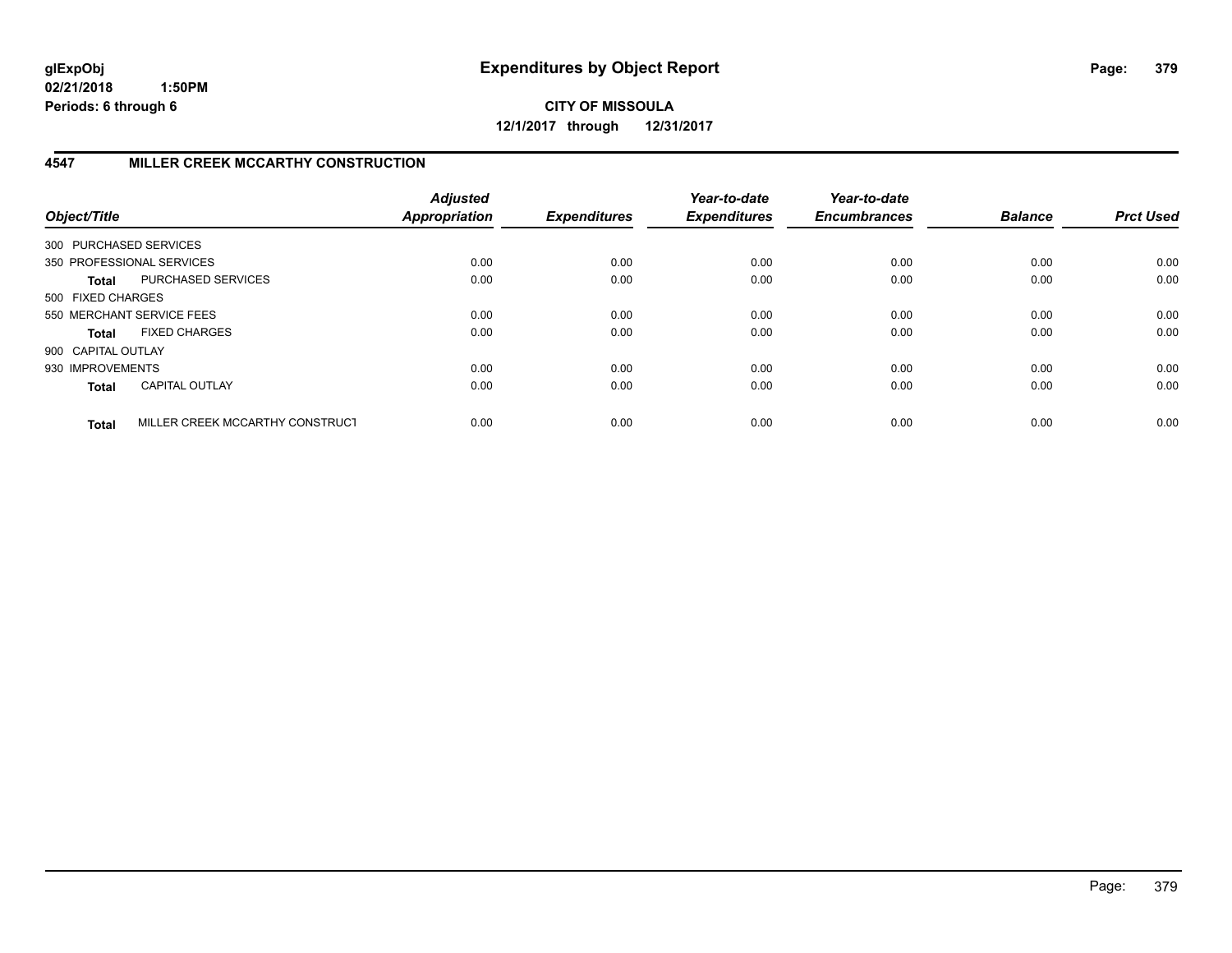#### **4548 5TH,6TH & ARTHUR ROAD IMPROVEMENTS**

| Object/Title           |                              | <b>Adjusted</b><br><b>Appropriation</b> | <b>Expenditures</b> | Year-to-date<br><b>Expenditures</b> | Year-to-date<br><b>Encumbrances</b> | <b>Balance</b> | <b>Prct Used</b> |
|------------------------|------------------------------|-----------------------------------------|---------------------|-------------------------------------|-------------------------------------|----------------|------------------|
| 300 PURCHASED SERVICES |                              |                                         |                     |                                     |                                     |                |                  |
|                        | 350 PROFESSIONAL SERVICES    | 0.00                                    | 0.00                | 0.00                                | 0.00                                | 0.00           | 0.00             |
| <b>Total</b>           | PURCHASED SERVICES           | 0.00                                    | 0.00                | 0.00                                | 0.00                                | 0.00           | 0.00             |
| 500 FIXED CHARGES      |                              |                                         |                     |                                     |                                     |                |                  |
|                        | 550 MERCHANT SERVICE FEES    | 0.00                                    | 0.00                | 0.00                                | 0.00                                | 0.00           | 0.00             |
| Total                  | <b>FIXED CHARGES</b>         | 0.00                                    | 0.00                | 0.00                                | 0.00                                | 0.00           | 0.00             |
| 800 OTHER OBJECTS      |                              |                                         |                     |                                     |                                     |                |                  |
|                        | 820 TRANSFERS TO OTHER FUNDS | 0.00                                    | 0.00                | 0.00                                | 0.00                                | 0.00           | 0.00             |
| <b>Total</b>           | OTHER OBJECTS                | 0.00                                    | 0.00                | 0.00                                | 0.00                                | 0.00           | 0.00             |
| 900 CAPITAL OUTLAY     |                              |                                         |                     |                                     |                                     |                |                  |
| 930 IMPROVEMENTS       |                              | 0.00                                    | 0.00                | 0.00                                | 0.00                                | 0.00           | 0.00             |
| <b>Total</b>           | <b>CAPITAL OUTLAY</b>        | 0.00                                    | 0.00                | 0.00                                | 0.00                                | 0.00           | 0.00             |
| <b>Total</b>           | NON-DEPARTMENTAL             | 0.00                                    | 0.00                | 0.00                                | 0.00                                | 0.00           | 0.00             |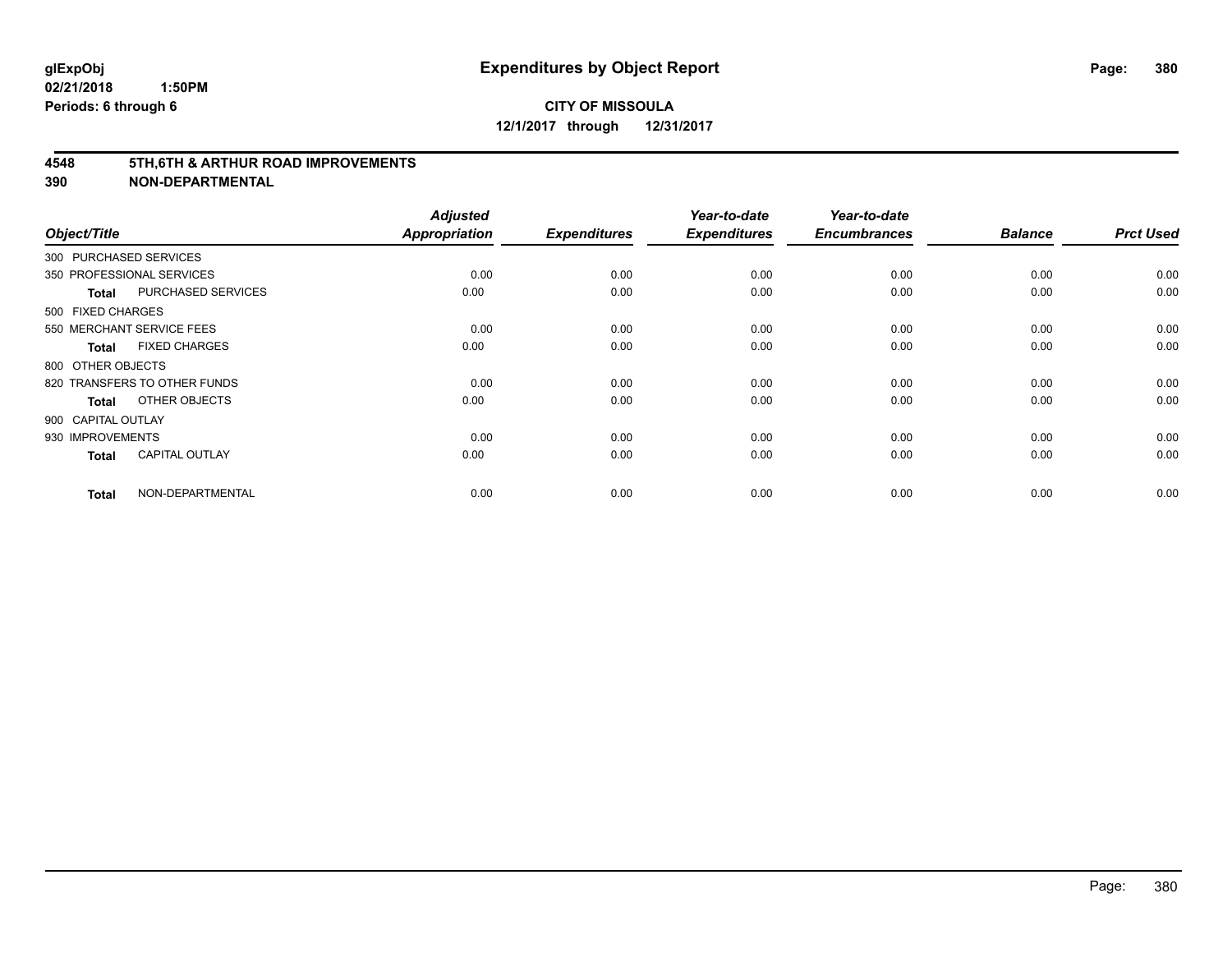**CITY OF MISSOULA 12/1/2017 through 12/31/2017**

## **4548 5TH,6TH & ARTHUR ROAD IMPROVEMENTS**

| Object/Title           |                                   | <b>Adjusted</b><br><b>Appropriation</b> | <b>Expenditures</b> | Year-to-date<br><b>Expenditures</b> | Year-to-date<br><b>Encumbrances</b> | <b>Balance</b> | <b>Prct Used</b> |
|------------------------|-----------------------------------|-----------------------------------------|---------------------|-------------------------------------|-------------------------------------|----------------|------------------|
| 300 PURCHASED SERVICES |                                   |                                         |                     |                                     |                                     |                |                  |
|                        | 350 PROFESSIONAL SERVICES         | 0.00                                    | 0.00                | 0.00                                | 0.00                                | 0.00           | 0.00             |
| <b>Total</b>           | PURCHASED SERVICES                | 0.00                                    | 0.00                | 0.00                                | 0.00                                | 0.00           | 0.00             |
| 500 FIXED CHARGES      |                                   |                                         |                     |                                     |                                     |                |                  |
|                        | 550 MERCHANT SERVICE FEES         | 0.00                                    | 0.00                | 0.00                                | 0.00                                | 0.00           | 0.00             |
| <b>Total</b>           | <b>FIXED CHARGES</b>              | 0.00                                    | 0.00                | 0.00                                | 0.00                                | 0.00           | 0.00             |
| 800 OTHER OBJECTS      |                                   |                                         |                     |                                     |                                     |                |                  |
|                        | 820 TRANSFERS TO OTHER FUNDS      | 0.00                                    | 0.00                | 0.00                                | 0.00                                | 0.00           | 0.00             |
| <b>Total</b>           | OTHER OBJECTS                     | 0.00                                    | 0.00                | 0.00                                | 0.00                                | 0.00           | 0.00             |
| 900 CAPITAL OUTLAY     |                                   |                                         |                     |                                     |                                     |                |                  |
| 930 IMPROVEMENTS       |                                   | 0.00                                    | 0.00                | 0.00                                | 0.00                                | 0.00           | 0.00             |
| <b>Total</b>           | <b>CAPITAL OUTLAY</b>             | 0.00                                    | 0.00                | 0.00                                | 0.00                                | 0.00           | 0.00             |
| <b>Total</b>           | 5TH, 6TH & ARTHUR ROAD IMPROVEMEN | 0.00                                    | 0.00                | 0.00                                | 0.00                                | 0.00           | 0.00             |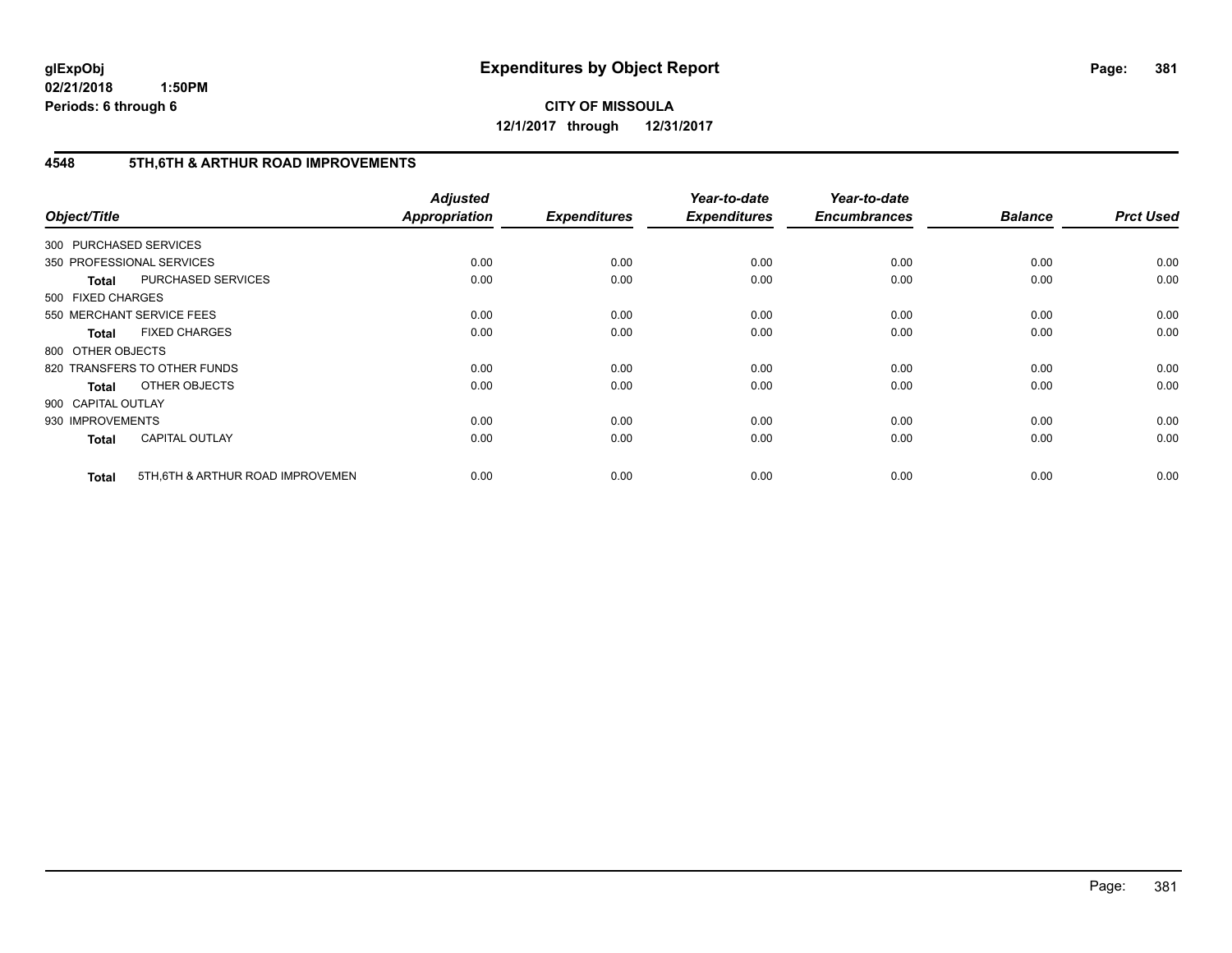#### **4549 SID 549 HILLVIEW WAY**

|                    |                              | <b>Adjusted</b>      |                     | Year-to-date        | Year-to-date        |                |                  |
|--------------------|------------------------------|----------------------|---------------------|---------------------|---------------------|----------------|------------------|
| Object/Title       |                              | <b>Appropriation</b> | <b>Expenditures</b> | <b>Expenditures</b> | <b>Encumbrances</b> | <b>Balance</b> | <b>Prct Used</b> |
|                    | 300 PURCHASED SERVICES       |                      |                     |                     |                     |                |                  |
|                    | 350 PROFESSIONAL SERVICES    | 0.00                 | 0.00                | 0.00                | 0.00                | 0.00           | 0.00             |
| <b>Total</b>       | PURCHASED SERVICES           | 0.00                 | 0.00                | 0.00                | 0.00                | 0.00           | 0.00             |
| 500 FIXED CHARGES  |                              |                      |                     |                     |                     |                |                  |
|                    | 550 MERCHANT SERVICE FEES    | 0.00                 | 0.00                | 0.00                | 0.00                | 0.00           | 0.00             |
| <b>Total</b>       | <b>FIXED CHARGES</b>         | 0.00                 | 0.00                | 0.00                | 0.00                | 0.00           | 0.00             |
| 600 DEBT SERVICE   |                              |                      |                     |                     |                     |                |                  |
| 610 PRINCIPAL      |                              | 0.00                 | 0.00                | 0.00                | 0.00                | 0.00           | 0.00             |
|                    | 620 INTEREST / SERVICE FEES  | 0.00                 | 0.00                | 0.00                | 0.00                | 0.00           | 0.00             |
| <b>Total</b>       | <b>DEBT SERVICE</b>          | 0.00                 | 0.00                | 0.00                | 0.00                | 0.00           | 0.00             |
| 800 OTHER OBJECTS  |                              |                      |                     |                     |                     |                |                  |
|                    | 820 TRANSFERS TO OTHER FUNDS | 0.00                 | 0.00                | 0.00                | 0.00                | 0.00           | 0.00             |
| <b>Total</b>       | OTHER OBJECTS                | 0.00                 | 0.00                | 0.00                | 0.00                | 0.00           | 0.00             |
| 900 CAPITAL OUTLAY |                              |                      |                     |                     |                     |                |                  |
| 930 IMPROVEMENTS   |                              | 0.00                 | 0.00                | 0.00                | 0.00                | 0.00           | 0.00             |
| Total              | <b>CAPITAL OUTLAY</b>        | 0.00                 | 0.00                | 0.00                | 0.00                | 0.00           | 0.00             |
| <b>Total</b>       | NON-DEPARTMENTAL             | 0.00                 | 0.00                | 0.00                | 0.00                | 0.00           | 0.00             |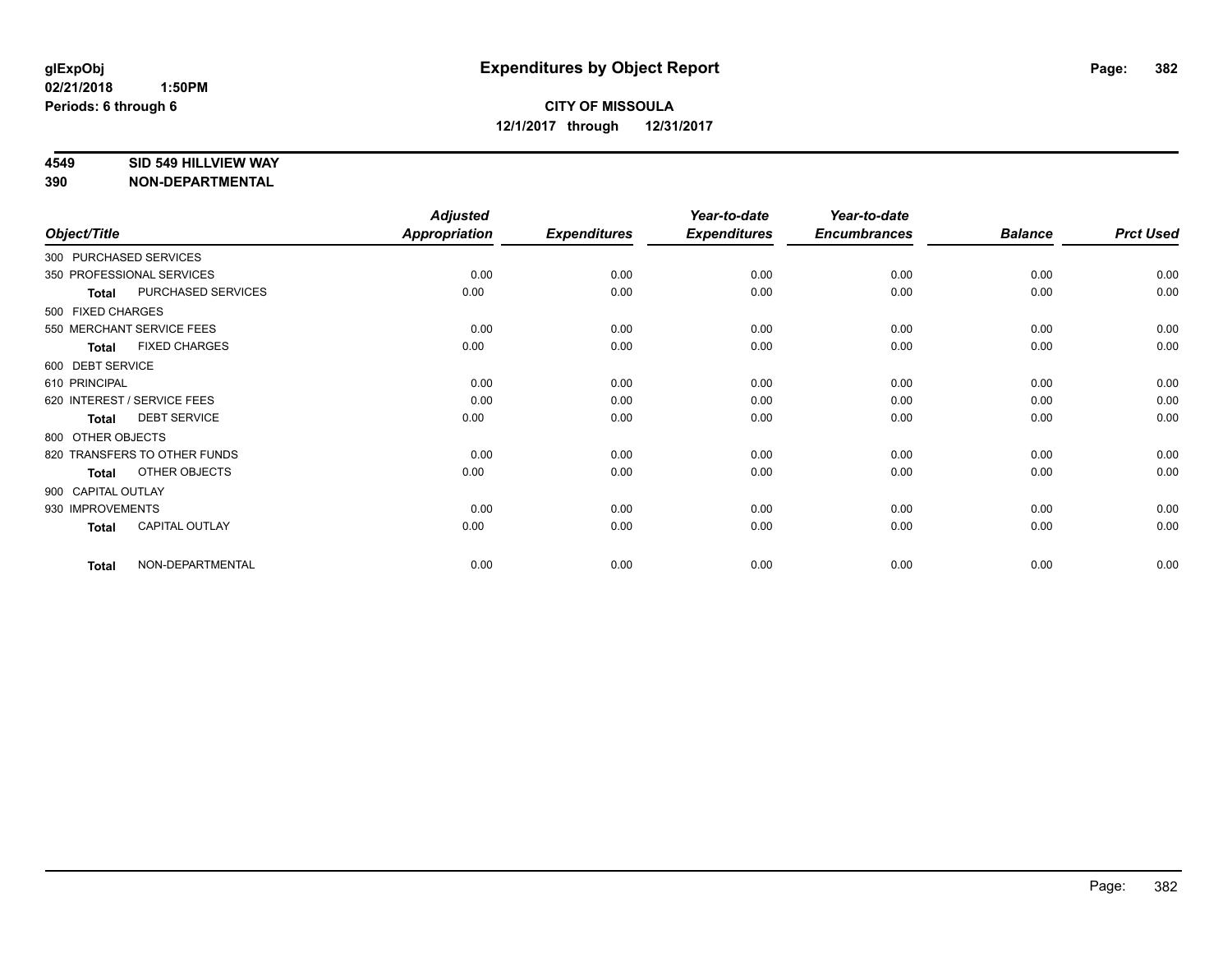## **4549 SID 549 HILLVIEW WAY**

|                        |                              | <b>Adjusted</b>      |                     | Year-to-date        | Year-to-date        |                |                  |
|------------------------|------------------------------|----------------------|---------------------|---------------------|---------------------|----------------|------------------|
| Object/Title           |                              | <b>Appropriation</b> | <b>Expenditures</b> | <b>Expenditures</b> | <b>Encumbrances</b> | <b>Balance</b> | <b>Prct Used</b> |
| 300 PURCHASED SERVICES |                              |                      |                     |                     |                     |                |                  |
|                        | 350 PROFESSIONAL SERVICES    | 0.00                 | 0.00                | 0.00                | 0.00                | 0.00           | 0.00             |
| <b>Total</b>           | PURCHASED SERVICES           | 0.00                 | 0.00                | 0.00                | 0.00                | 0.00           | 0.00             |
| 500 FIXED CHARGES      |                              |                      |                     |                     |                     |                |                  |
|                        | 550 MERCHANT SERVICE FEES    | 0.00                 | 0.00                | 0.00                | 0.00                | 0.00           | 0.00             |
| <b>Total</b>           | <b>FIXED CHARGES</b>         | 0.00                 | 0.00                | 0.00                | 0.00                | 0.00           | 0.00             |
| 600 DEBT SERVICE       |                              |                      |                     |                     |                     |                |                  |
| 610 PRINCIPAL          |                              | 0.00                 | 0.00                | 0.00                | 0.00                | 0.00           | 0.00             |
|                        | 620 INTEREST / SERVICE FEES  | 0.00                 | 0.00                | 0.00                | 0.00                | 0.00           | 0.00             |
| <b>Total</b>           | <b>DEBT SERVICE</b>          | 0.00                 | 0.00                | 0.00                | 0.00                | 0.00           | 0.00             |
| 800 OTHER OBJECTS      |                              |                      |                     |                     |                     |                |                  |
|                        | 820 TRANSFERS TO OTHER FUNDS | 0.00                 | 0.00                | 0.00                | 0.00                | 0.00           | 0.00             |
| <b>Total</b>           | OTHER OBJECTS                | 0.00                 | 0.00                | 0.00                | 0.00                | 0.00           | 0.00             |
| 900 CAPITAL OUTLAY     |                              |                      |                     |                     |                     |                |                  |
| 930 IMPROVEMENTS       |                              | 0.00                 | 0.00                | 0.00                | 0.00                | 0.00           | 0.00             |
| <b>Total</b>           | <b>CAPITAL OUTLAY</b>        | 0.00                 | 0.00                | 0.00                | 0.00                | 0.00           | 0.00             |
| Total                  | SID 549 HILLVIEW WAY         | 0.00                 | 0.00                | 0.00                | 0.00                | 0.00           | 0.00             |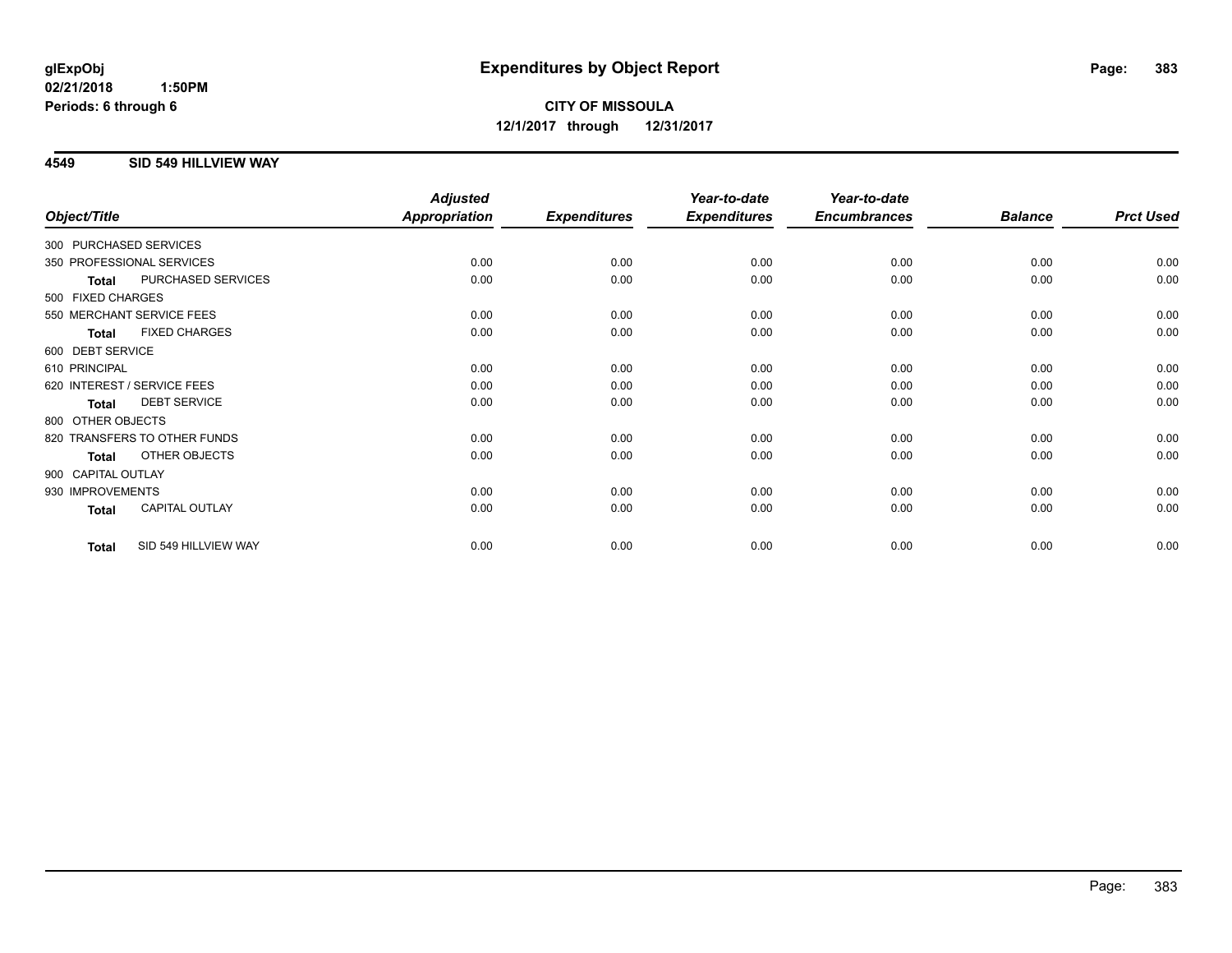### **4745 MALONEY/TWITE MILLER CR \$1.2M CONTRIB**

| Object/Title       |                              | <b>Adjusted</b><br><b>Appropriation</b> | <b>Expenditures</b> | Year-to-date<br><b>Expenditures</b> | Year-to-date<br><b>Encumbrances</b> | <b>Balance</b> | <b>Prct Used</b> |
|--------------------|------------------------------|-----------------------------------------|---------------------|-------------------------------------|-------------------------------------|----------------|------------------|
|                    | 300 PURCHASED SERVICES       |                                         |                     |                                     |                                     |                |                  |
|                    | 350 PROFESSIONAL SERVICES    | 0.00                                    | 0.00                | 0.00                                | 0.00                                | 0.00           | 0.00             |
| <b>Total</b>       | PURCHASED SERVICES           | 0.00                                    | 0.00                | 0.00                                | 0.00                                | 0.00           | 0.00             |
| 500 FIXED CHARGES  |                              |                                         |                     |                                     |                                     |                |                  |
|                    | 550 MERCHANT SERVICE FEES    | 0.00                                    | 0.00                | 0.00                                | 0.00                                | 0.00           | 0.00             |
| <b>Total</b>       | <b>FIXED CHARGES</b>         | 0.00                                    | 0.00                | 0.00                                | 0.00                                | 0.00           | 0.00             |
| 800 OTHER OBJECTS  |                              |                                         |                     |                                     |                                     |                |                  |
|                    | 820 TRANSFERS TO OTHER FUNDS | 0.00                                    | 0.00                | 0.00                                | 0.00                                | 0.00           | 0.00             |
| <b>Total</b>       | OTHER OBJECTS                | 0.00                                    | 0.00                | 0.00                                | 0.00                                | 0.00           | 0.00             |
| 900 CAPITAL OUTLAY |                              |                                         |                     |                                     |                                     |                |                  |
| 930 IMPROVEMENTS   |                              | 0.00                                    | 0.00                | 0.00                                | 0.00                                | 0.00           | 0.00             |
| <b>Total</b>       | <b>CAPITAL OUTLAY</b>        | 0.00                                    | 0.00                | 0.00                                | 0.00                                | 0.00           | 0.00             |
| <b>Total</b>       | NON-DEPARTMENTAL             | 0.00                                    | 0.00                | 0.00                                | 0.00                                | 0.00           | 0.00             |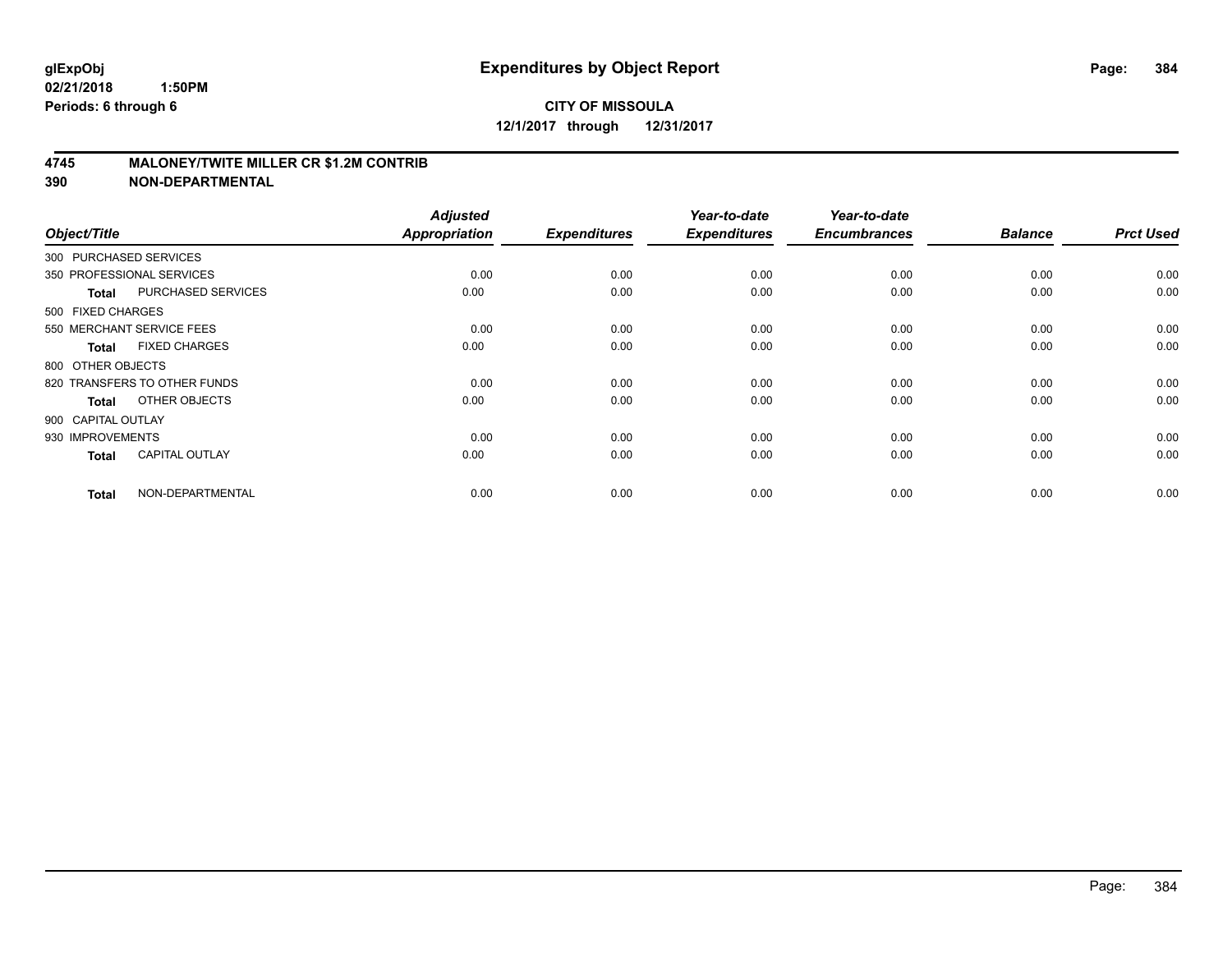**CITY OF MISSOULA 12/1/2017 through 12/31/2017**

# **4745 MALONEY/TWITE MILLER CR \$1.2M CONTRIB**

| Object/Title           |                                     | <b>Adjusted</b><br>Appropriation | <b>Expenditures</b> | Year-to-date<br><b>Expenditures</b> | Year-to-date<br><b>Encumbrances</b> | <b>Balance</b> | <b>Prct Used</b> |
|------------------------|-------------------------------------|----------------------------------|---------------------|-------------------------------------|-------------------------------------|----------------|------------------|
| 300 PURCHASED SERVICES |                                     |                                  |                     |                                     |                                     |                |                  |
|                        | 350 PROFESSIONAL SERVICES           | 0.00                             | 0.00                | 0.00                                | 0.00                                | 0.00           | 0.00             |
| <b>Total</b>           | PURCHASED SERVICES                  | 0.00                             | 0.00                | 0.00                                | 0.00                                | 0.00           | 0.00             |
| 500 FIXED CHARGES      |                                     |                                  |                     |                                     |                                     |                |                  |
|                        | 550 MERCHANT SERVICE FEES           | 0.00                             | 0.00                | 0.00                                | 0.00                                | 0.00           | 0.00             |
| <b>Total</b>           | <b>FIXED CHARGES</b>                | 0.00                             | 0.00                | 0.00                                | 0.00                                | 0.00           | 0.00             |
| 800 OTHER OBJECTS      |                                     |                                  |                     |                                     |                                     |                |                  |
|                        | 820 TRANSFERS TO OTHER FUNDS        | 0.00                             | 0.00                | 0.00                                | 0.00                                | 0.00           | 0.00             |
| Total                  | OTHER OBJECTS                       | 0.00                             | 0.00                | 0.00                                | 0.00                                | 0.00           | 0.00             |
| 900 CAPITAL OUTLAY     |                                     |                                  |                     |                                     |                                     |                |                  |
| 930 IMPROVEMENTS       |                                     | 0.00                             | 0.00                | 0.00                                | 0.00                                | 0.00           | 0.00             |
| <b>Total</b>           | <b>CAPITAL OUTLAY</b>               | 0.00                             | 0.00                | 0.00                                | 0.00                                | 0.00           | 0.00             |
| <b>Total</b>           | MALONEY/TWITE MILLER CR \$1.2M CON' | 0.00                             | 0.00                | 0.00                                | 0.00                                | 0.00           | 0.00             |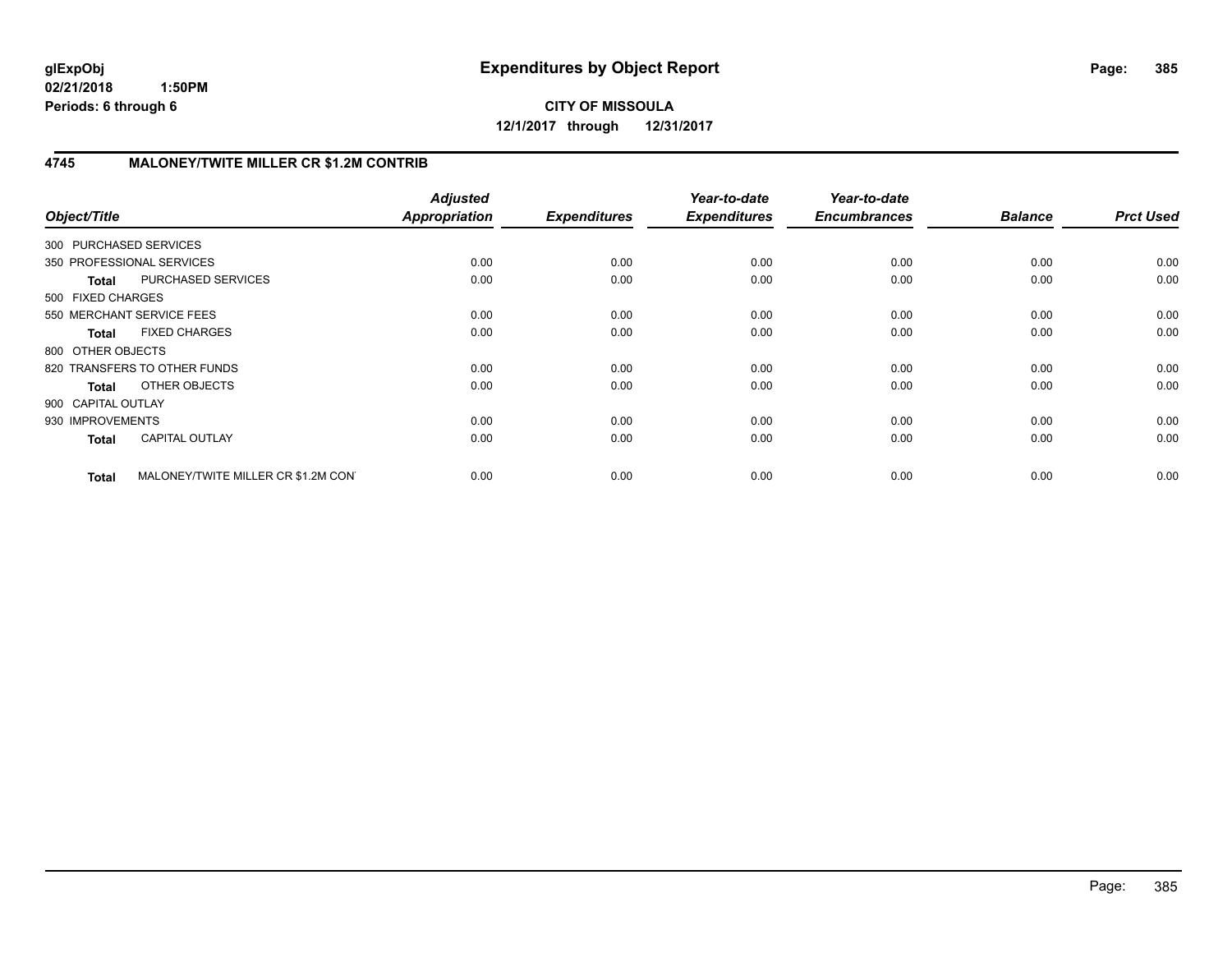# **4941 HILLVIEW WAY CONSTRUCTION**

#### **280 PUBLIC WORKS OPERATIONS**

| Object/Title               |                              | <b>Adjusted</b><br>Appropriation | <b>Expenditures</b> | Year-to-date<br><b>Expenditures</b> | Year-to-date<br><b>Encumbrances</b> | <b>Balance</b> | <b>Prct Used</b> |
|----------------------------|------------------------------|----------------------------------|---------------------|-------------------------------------|-------------------------------------|----------------|------------------|
|                            |                              |                                  |                     |                                     |                                     |                |                  |
| 200 SUPPLIES               |                              |                                  |                     |                                     |                                     |                |                  |
| 210 OFFICE SUPPLIES        |                              | 0.00                             | 0.00                | 0.00                                | 0.00                                | 0.00           | 0.00             |
| Total                      | <b>SUPPLIES</b>              | 0.00                             | 0.00                | 0.00                                | 0.00                                | 0.00           | 0.00             |
| 300 PURCHASED SERVICES     |                              |                                  |                     |                                     |                                     |                |                  |
| 310 COMMUNICATIONS         |                              | 0.00                             | 0.00                | 0.00                                | 0.00                                | 0.00           | 0.00             |
| 320 PRINTING & DUPLICATING |                              | 0.00                             | 0.00                | 0.00                                | 0.00                                | 0.00           | 0.00             |
|                            | 350 PROFESSIONAL SERVICES    | 0.00                             | 4,840.30            | 26,380.47                           | 0.00                                | $-26,380.47$   | 0.00             |
| <b>Total</b>               | PURCHASED SERVICES           | 0.00                             | 4,840.30            | 26,380.47                           | 0.00                                | $-26,380.47$   | 0.00             |
| 500 FIXED CHARGES          |                              |                                  |                     |                                     |                                     |                |                  |
|                            | 550 MERCHANT SERVICE FEES    | 0.00                             | 0.00                | 0.00                                | 0.00                                | 0.00           | 0.00             |
| <b>Total</b>               | <b>FIXED CHARGES</b>         | 0.00                             | 0.00                | 0.00                                | 0.00                                | 0.00           | 0.00             |
| 800 OTHER OBJECTS          |                              |                                  |                     |                                     |                                     |                |                  |
|                            | 820 TRANSFERS TO OTHER FUNDS | 0.00                             | 73,764.73           | 73,764.73                           | 0.00                                | $-73,764.73$   | 0.00             |
| Total                      | OTHER OBJECTS                | 0.00                             | 73,764.73           | 73,764.73                           | 0.00                                | $-73,764.73$   | 0.00             |
| 900 CAPITAL OUTLAY         |                              |                                  |                     |                                     |                                     |                |                  |
| 930 IMPROVEMENTS           |                              | 0.00                             | 0.00                | 50,254.14                           | 0.00                                | $-50,254.14$   | 0.00             |
| <b>Total</b>               | CAPITAL OUTLAY               | 0.00                             | 0.00                | 50,254.14                           | 0.00                                | $-50,254.14$   | 0.00             |
| <b>Total</b>               | PUBLIC WORKS OPERATIONS      | 0.00                             | 78,605.03           | 150,399.34                          | 0.00                                | $-150,399.34$  | 0.00             |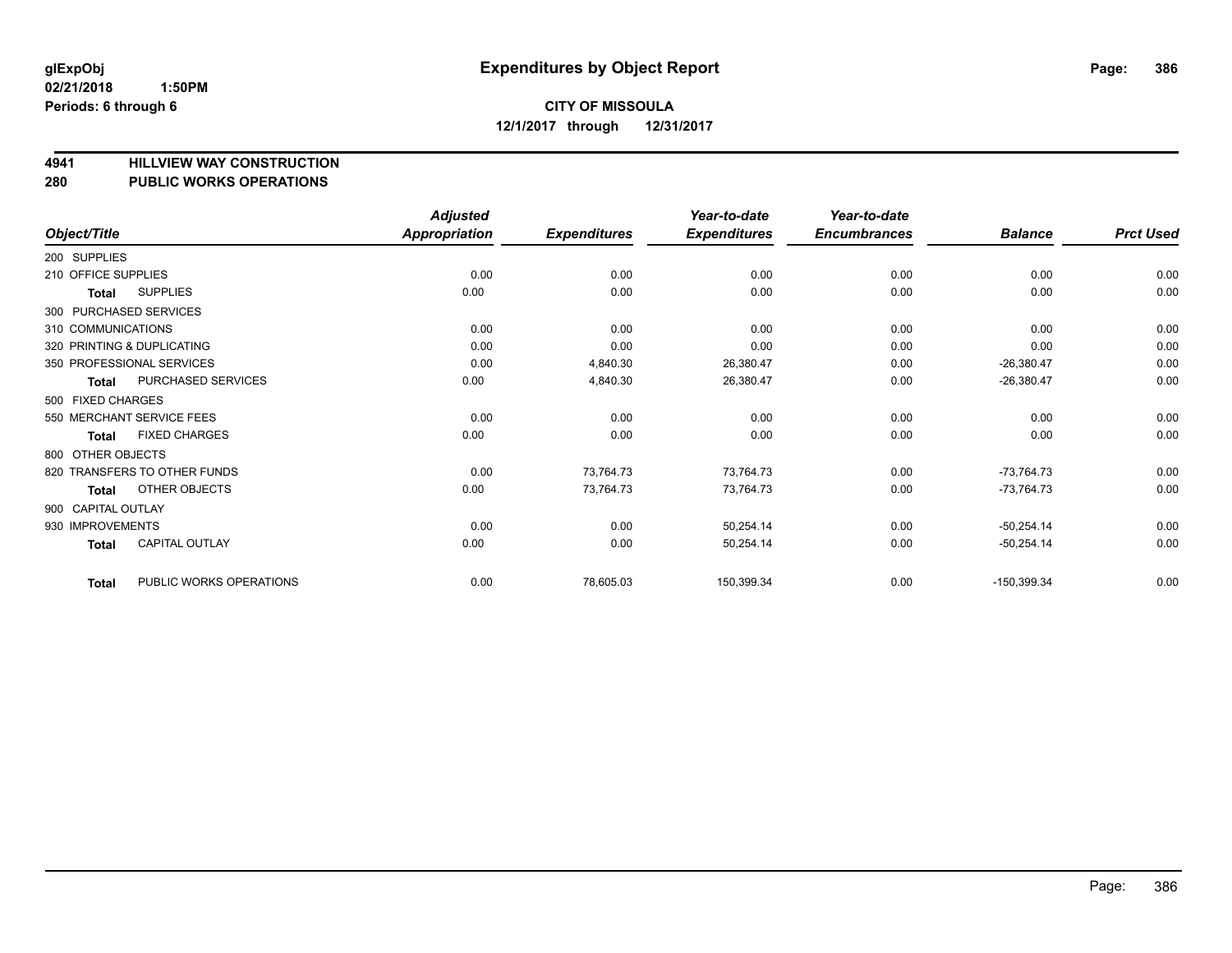# **CITY OF MISSOULA 12/1/2017 through 12/31/2017**

### **4941 HILLVIEW WAY CONSTRUCTION**

|                        |                              | <b>Adjusted</b>      |                     | Year-to-date        | Year-to-date        |                |                  |
|------------------------|------------------------------|----------------------|---------------------|---------------------|---------------------|----------------|------------------|
| Object/Title           |                              | <b>Appropriation</b> | <b>Expenditures</b> | <b>Expenditures</b> | <b>Encumbrances</b> | <b>Balance</b> | <b>Prct Used</b> |
| 200 SUPPLIES           |                              |                      |                     |                     |                     |                |                  |
| 210 OFFICE SUPPLIES    |                              | 0.00                 | 0.00                | 0.00                | 0.00                | 0.00           | 0.00             |
| Total                  | <b>SUPPLIES</b>              | 0.00                 | 0.00                | 0.00                | 0.00                | 0.00           | 0.00             |
| 300 PURCHASED SERVICES |                              |                      |                     |                     |                     |                |                  |
| 310 COMMUNICATIONS     |                              | 0.00                 | 0.00                | 0.00                | 0.00                | 0.00           | 0.00             |
|                        | 320 PRINTING & DUPLICATING   | 0.00                 | 0.00                | 0.00                | 0.00                | 0.00           | 0.00             |
|                        | 350 PROFESSIONAL SERVICES    | 0.00                 | 4,840.30            | 26,380.47           | 0.00                | $-26,380.47$   | 0.00             |
| <b>Total</b>           | PURCHASED SERVICES           | 0.00                 | 4,840.30            | 26,380.47           | 0.00                | $-26,380.47$   | 0.00             |
| 500 FIXED CHARGES      |                              |                      |                     |                     |                     |                |                  |
|                        | 550 MERCHANT SERVICE FEES    | 0.00                 | 0.00                | 0.00                | 0.00                | 0.00           | 0.00             |
| Total                  | <b>FIXED CHARGES</b>         | 0.00                 | 0.00                | 0.00                | 0.00                | 0.00           | 0.00             |
| 800 OTHER OBJECTS      |                              |                      |                     |                     |                     |                |                  |
|                        | 820 TRANSFERS TO OTHER FUNDS | 0.00                 | 73,764.73           | 73,764.73           | 0.00                | $-73,764.73$   | 0.00             |
| Total                  | <b>OTHER OBJECTS</b>         | 0.00                 | 73,764.73           | 73,764.73           | 0.00                | $-73,764.73$   | 0.00             |
| 900 CAPITAL OUTLAY     |                              |                      |                     |                     |                     |                |                  |
| 930 IMPROVEMENTS       |                              | 0.00                 | 0.00                | 50,254.14           | 0.00                | $-50,254.14$   | 0.00             |
| <b>Total</b>           | <b>CAPITAL OUTLAY</b>        | 0.00                 | 0.00                | 50,254.14           | 0.00                | $-50,254.14$   | 0.00             |
| <b>Total</b>           | HILLVIEW WAY CONSTRUCTION    | 0.00                 | 78,605.03           | 150,399.34          | 0.00                | $-150,399.34$  | 0.00             |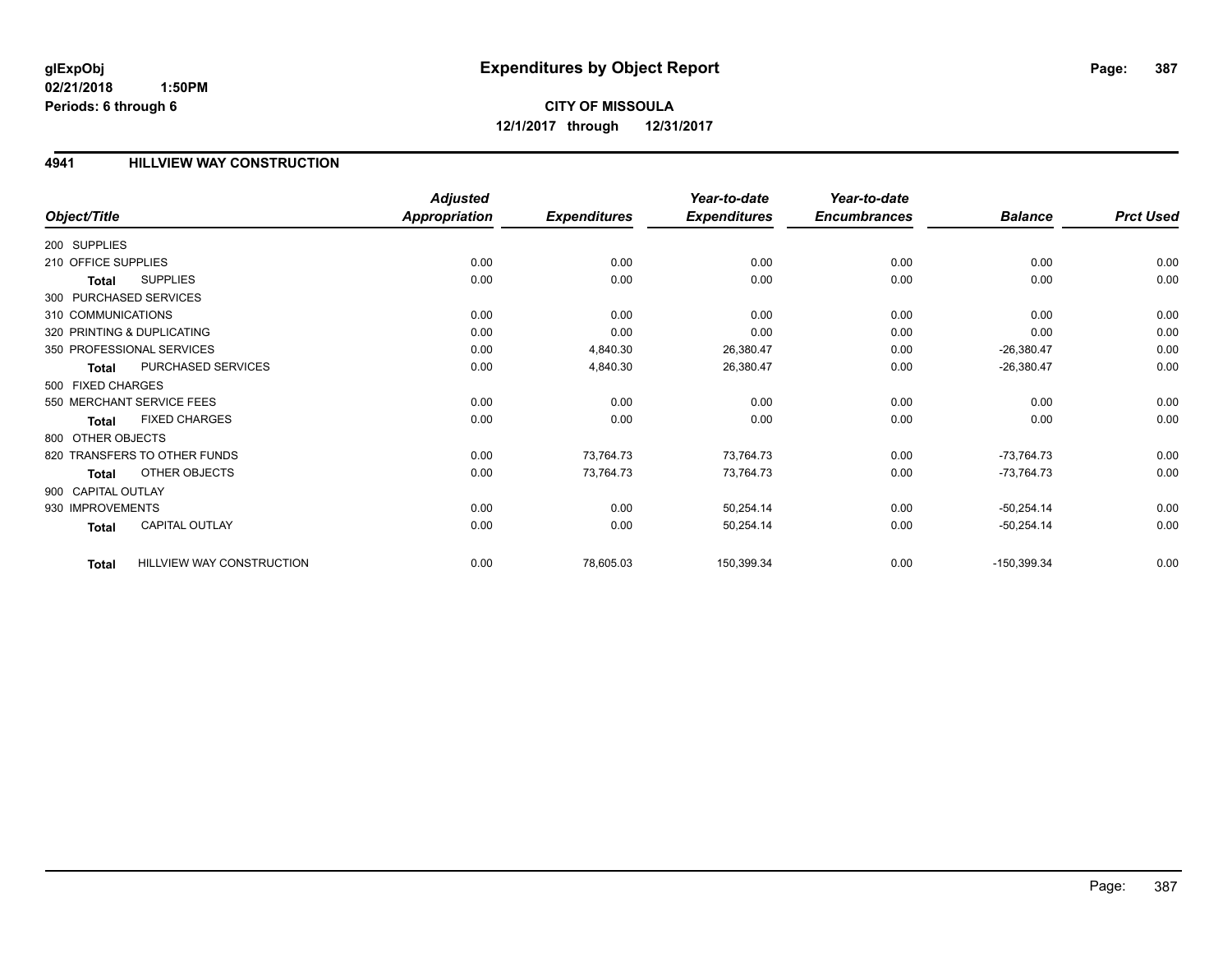# **glExpObj Expenditures by Object Report Page: 388**

## **CITY OF MISSOULA 12/1/2017 through 12/31/2017**

### **4944 RATTLESNAKE SEWER COLLECTION (544)**

**000 \*\*\* Title Not Found \*\*\***

| Object/Title              |                         | <b>Adjusted</b><br><b>Appropriation</b> | <i><b>Expenditures</b></i> | Year-to-date<br><b>Expenditures</b> | Year-to-date<br><b>Encumbrances</b> | <b>Balance</b> | <b>Prct Used</b> |
|---------------------------|-------------------------|-----------------------------------------|----------------------------|-------------------------------------|-------------------------------------|----------------|------------------|
| 500 FIXED CHARGES         |                         |                                         |                            |                                     |                                     |                |                  |
| 550 MERCHANT SERVICE FEES |                         | 0.00                                    | 0.00                       | 0.00                                | 0.00                                | 0.00           | 0.00             |
| <b>Total</b>              | <b>FIXED CHARGES</b>    | 0.00                                    | 0.00                       | 0.00                                | 0.00                                | 0.00           | 0.00             |
| Total                     | *** Title Not Found *** | 0.00                                    | 0.00                       | 0.00                                | 0.00                                | 0.00           | 0.00             |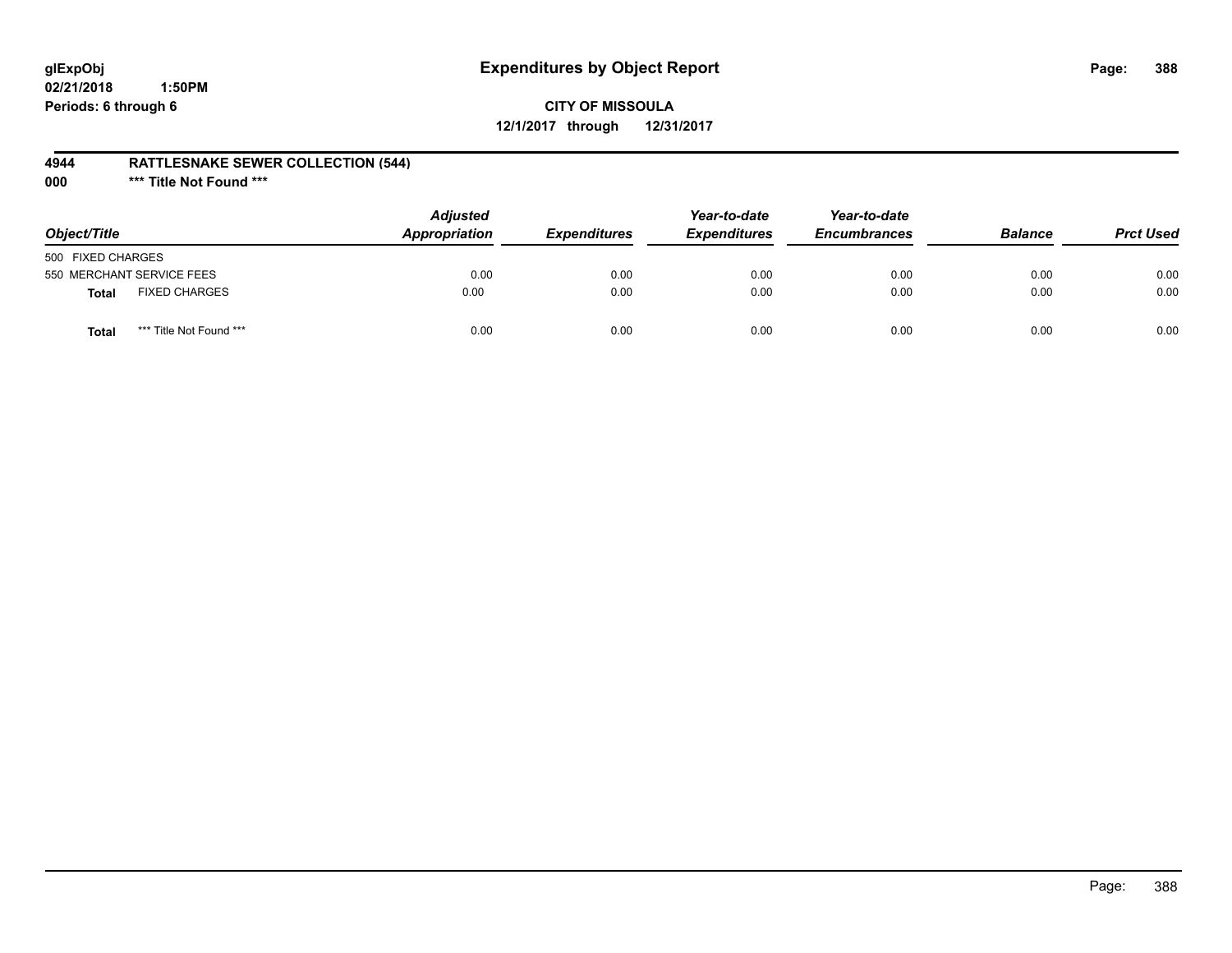### **4944 RATTLESNAKE SEWER COLLECTION (544)**

| Object/Title           |                           | <b>Adjusted</b><br><b>Appropriation</b> | <b>Expenditures</b> | Year-to-date<br><b>Expenditures</b> | Year-to-date<br><b>Encumbrances</b> | <b>Balance</b> | <b>Prct Used</b> |
|------------------------|---------------------------|-----------------------------------------|---------------------|-------------------------------------|-------------------------------------|----------------|------------------|
| 300 PURCHASED SERVICES |                           |                                         |                     |                                     |                                     |                |                  |
|                        | 350 PROFESSIONAL SERVICES | 0.00                                    | 0.00                | 0.00                                | 0.00                                | 0.00           | 0.00             |
| Total                  | PURCHASED SERVICES        | 0.00                                    | 0.00                | 0.00                                | 0.00                                | 0.00           | 0.00             |
| 500 FIXED CHARGES      |                           |                                         |                     |                                     |                                     |                |                  |
|                        | 550 MERCHANT SERVICE FEES | 0.00                                    | 0.00                | 0.00                                | 0.00                                | 0.00           | 0.00             |
| <b>Total</b>           | <b>FIXED CHARGES</b>      | 0.00                                    | 0.00                | 0.00                                | 0.00                                | 0.00           | 0.00             |
| 600 DEBT SERVICE       |                           |                                         |                     |                                     |                                     |                |                  |
| 610 PRINCIPAL          |                           | 0.00                                    | 0.00                | 0.00                                | 0.00                                | 0.00           | 0.00             |
| <b>Total</b>           | <b>DEBT SERVICE</b>       | 0.00                                    | 0.00                | 0.00                                | 0.00                                | 0.00           | 0.00             |
| 900 CAPITAL OUTLAY     |                           |                                         |                     |                                     |                                     |                |                  |
| 930 IMPROVEMENTS       |                           | 0.00                                    | 0.00                | 0.00                                | 0.00                                | 0.00           | 0.00             |
| <b>Total</b>           | <b>CAPITAL OUTLAY</b>     | 0.00                                    | 0.00                | 0.00                                | 0.00                                | 0.00           | 0.00             |
| <b>Total</b>           | NON-DEPARTMENTAL          | 0.00                                    | 0.00                | 0.00                                | 0.00                                | 0.00           | 0.00             |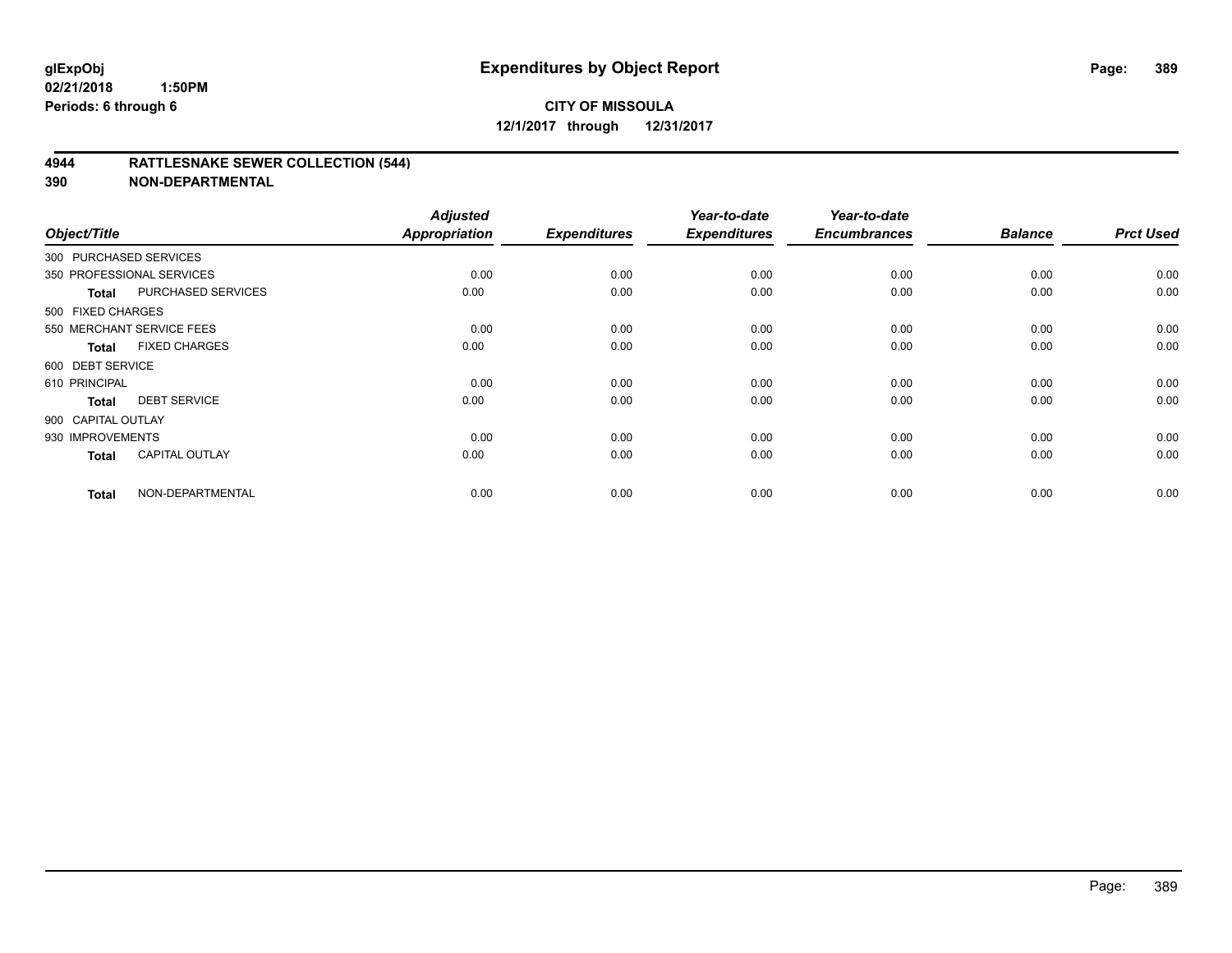# **CITY OF MISSOULA 12/1/2017 through 12/31/2017**

### **4944 RATTLESNAKE SEWER COLLECTION (544)**

**550 SID 544 PROJECT**

| Object/Title              |                           | <b>Adjusted</b><br><b>Appropriation</b> | <b>Expenditures</b> | Year-to-date<br><b>Expenditures</b> | Year-to-date<br><b>Encumbrances</b> | <b>Balance</b> | <b>Prct Used</b> |
|---------------------------|---------------------------|-----------------------------------------|---------------------|-------------------------------------|-------------------------------------|----------------|------------------|
| 300 PURCHASED SERVICES    |                           |                                         |                     |                                     |                                     |                |                  |
| 350 PROFESSIONAL SERVICES |                           | 0.00                                    | 0.00                | 0.00                                | 0.00                                | 0.00           | 0.00             |
| <b>Total</b>              | PURCHASED SERVICES        | 0.00                                    | 0.00                | 0.00                                | 0.00                                | 0.00           | 0.00             |
| 500 FIXED CHARGES         |                           |                                         |                     |                                     |                                     |                |                  |
|                           | 550 MERCHANT SERVICE FEES | 0.00                                    | 0.00                | 0.00                                | 0.00                                | 0.00           | 0.00             |
| <b>Total</b>              | <b>FIXED CHARGES</b>      | 0.00                                    | 0.00                | 0.00                                | 0.00                                | 0.00           | 0.00             |
| 900 CAPITAL OUTLAY        |                           |                                         |                     |                                     |                                     |                |                  |
| 915 EASEMENTS             |                           | 0.00                                    | 0.00                | 0.00                                | 0.00                                | 0.00           | 0.00             |
| 930 IMPROVEMENTS          |                           | 0.00                                    | 0.00                | 0.00                                | 0.00                                | 0.00           | 0.00             |
| 960 CAPITAL CONTINGENCY   |                           | 0.00                                    | 0.00                | 0.00                                | 0.00                                | 0.00           | 0.00             |
| <b>Total</b>              | <b>CAPITAL OUTLAY</b>     | 0.00                                    | 0.00                | 0.00                                | 0.00                                | 0.00           | 0.00             |
| <b>Total</b>              | SID 544 PROJECT           | 0.00                                    | 0.00                | 0.00                                | 0.00                                | 0.00           | 0.00             |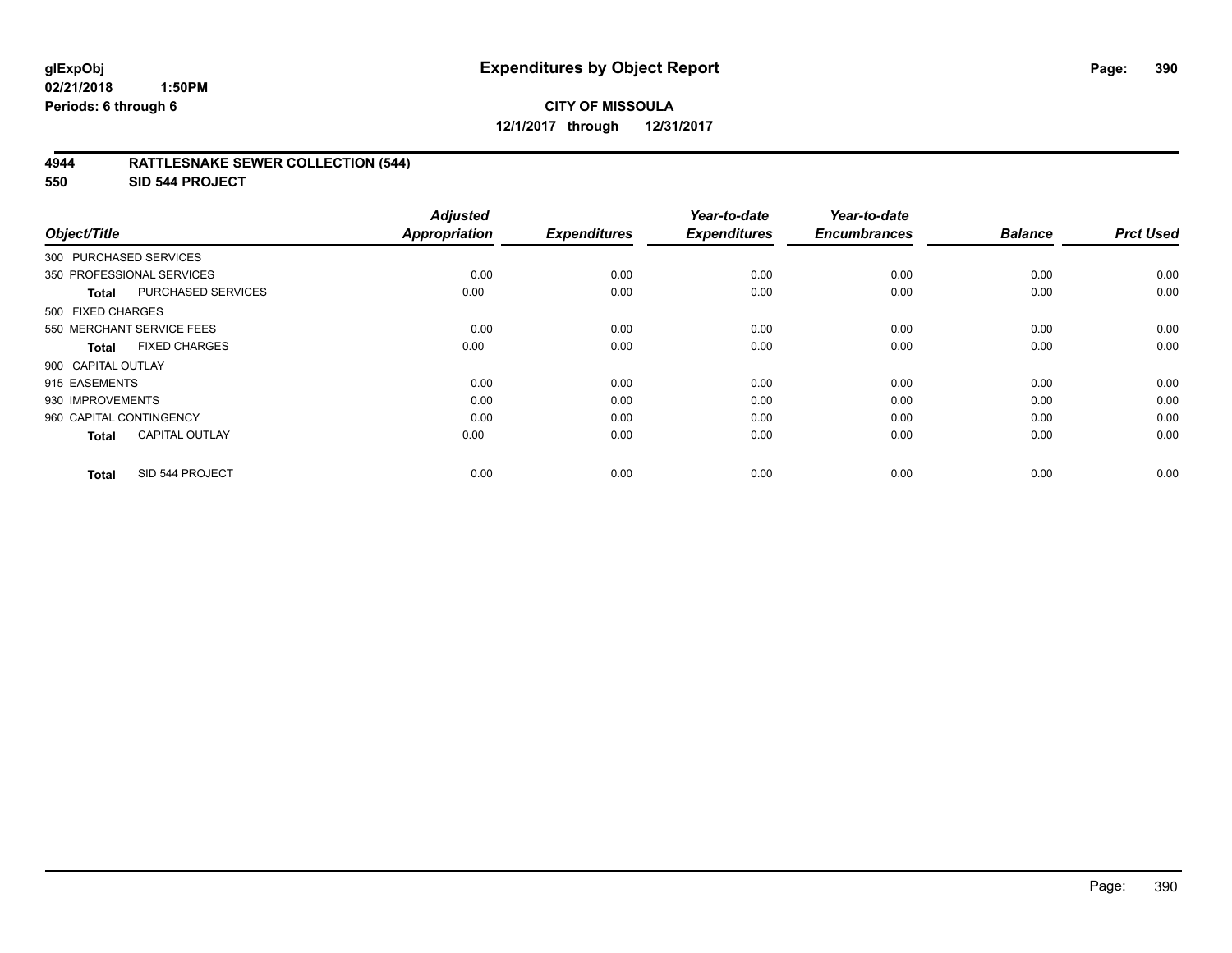### **4944 RATTLESNAKE SEWER COLLECTION (544)**

**555 LOLO STREET PROJECT**

|                                            | <b>Adjusted</b> |                     | Year-to-date        | Year-to-date        |                |                  |
|--------------------------------------------|-----------------|---------------------|---------------------|---------------------|----------------|------------------|
| Object/Title                               | Appropriation   | <b>Expenditures</b> | <b>Expenditures</b> | <b>Encumbrances</b> | <b>Balance</b> | <b>Prct Used</b> |
| 500 FIXED CHARGES                          |                 |                     |                     |                     |                |                  |
| 550 MERCHANT SERVICE FEES                  | 0.00            | 0.00                | 0.00                | 0.00                | 0.00           | 0.00             |
| <b>FIXED CHARGES</b><br><b>Total</b>       | 0.00            | 0.00                | 0.00                | 0.00                | 0.00           | 0.00             |
| 900 CAPITAL OUTLAY                         |                 |                     |                     |                     |                |                  |
| 930 IMPROVEMENTS                           | 0.00            | 0.00                | 0.00                | 0.00                | 0.00           | 0.00             |
| 960 CAPITAL CONTINGENCY                    | 0.00            | 0.00                | 0.00                | 0.00                | 0.00           | 0.00             |
| <b>CAPITAL OUTLAY</b><br><b>Total</b>      | 0.00            | 0.00                | 0.00                | 0.00                | 0.00           | 0.00             |
| <b>LOLO STREET PROJECT</b><br><b>Total</b> | 0.00            | 0.00                | 0.00                | 0.00                | 0.00           | 0.00             |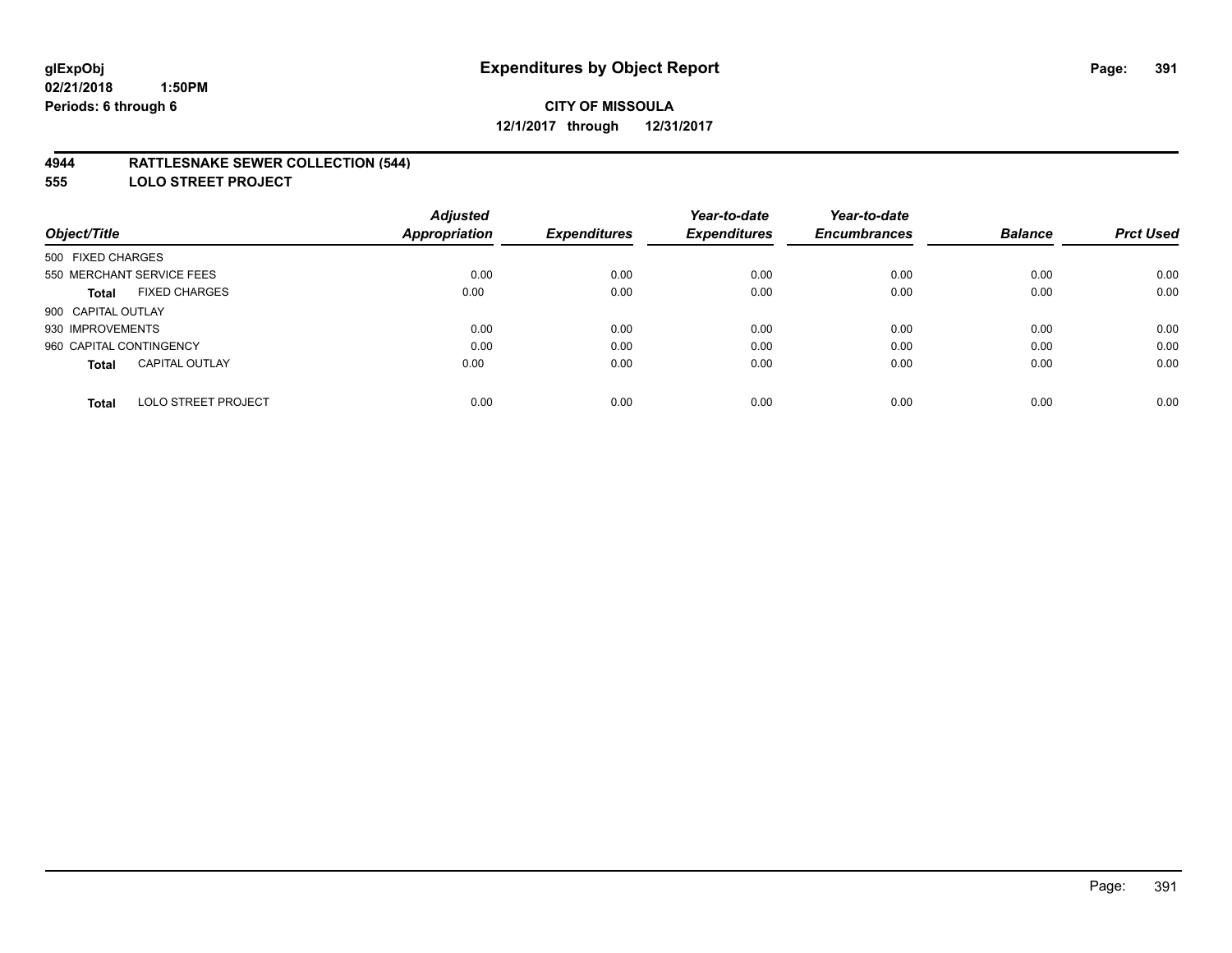**CITY OF MISSOULA 12/1/2017 through 12/31/2017**

# **4944 RATTLESNAKE SEWER COLLECTION (544)**

| Object/Title            |                                  | <b>Adjusted</b><br><b>Appropriation</b> | <b>Expenditures</b> | Year-to-date<br><b>Expenditures</b> | Year-to-date<br><b>Encumbrances</b> | <b>Balance</b> | <b>Prct Used</b> |
|-------------------------|----------------------------------|-----------------------------------------|---------------------|-------------------------------------|-------------------------------------|----------------|------------------|
| 300 PURCHASED SERVICES  |                                  |                                         |                     |                                     |                                     |                |                  |
|                         | 350 PROFESSIONAL SERVICES        | 0.00                                    | 0.00                | 0.00                                | 0.00                                | 0.00           | 0.00             |
| <b>Total</b>            | PURCHASED SERVICES               | 0.00                                    | 0.00                | 0.00                                | 0.00                                | 0.00           | 0.00             |
| 500 FIXED CHARGES       |                                  |                                         |                     |                                     |                                     |                |                  |
|                         | 550 MERCHANT SERVICE FEES        | 0.00                                    | 0.00                | 0.00                                | 0.00                                | 0.00           | 0.00             |
| <b>Total</b>            | <b>FIXED CHARGES</b>             | 0.00                                    | 0.00                | 0.00                                | 0.00                                | 0.00           | 0.00             |
| 600 DEBT SERVICE        |                                  |                                         |                     |                                     |                                     |                |                  |
| 610 PRINCIPAL           |                                  | 0.00                                    | 0.00                | 0.00                                | 0.00                                | 0.00           | 0.00             |
| <b>Total</b>            | <b>DEBT SERVICE</b>              | 0.00                                    | 0.00                | 0.00                                | 0.00                                | 0.00           | 0.00             |
| 900 CAPITAL OUTLAY      |                                  |                                         |                     |                                     |                                     |                |                  |
| 915 EASEMENTS           |                                  | 0.00                                    | 0.00                | 0.00                                | 0.00                                | 0.00           | 0.00             |
| 930 IMPROVEMENTS        |                                  | 0.00                                    | 0.00                | 0.00                                | 0.00                                | 0.00           | 0.00             |
| 960 CAPITAL CONTINGENCY |                                  | 0.00                                    | 0.00                | 0.00                                | 0.00                                | 0.00           | 0.00             |
| <b>Total</b>            | <b>CAPITAL OUTLAY</b>            | 0.00                                    | 0.00                | 0.00                                | 0.00                                | 0.00           | 0.00             |
| <b>Total</b>            | RATTLESNAKE SEWER COLLECTION (54 | 0.00                                    | 0.00                | 0.00                                | 0.00                                | 0.00           | 0.00             |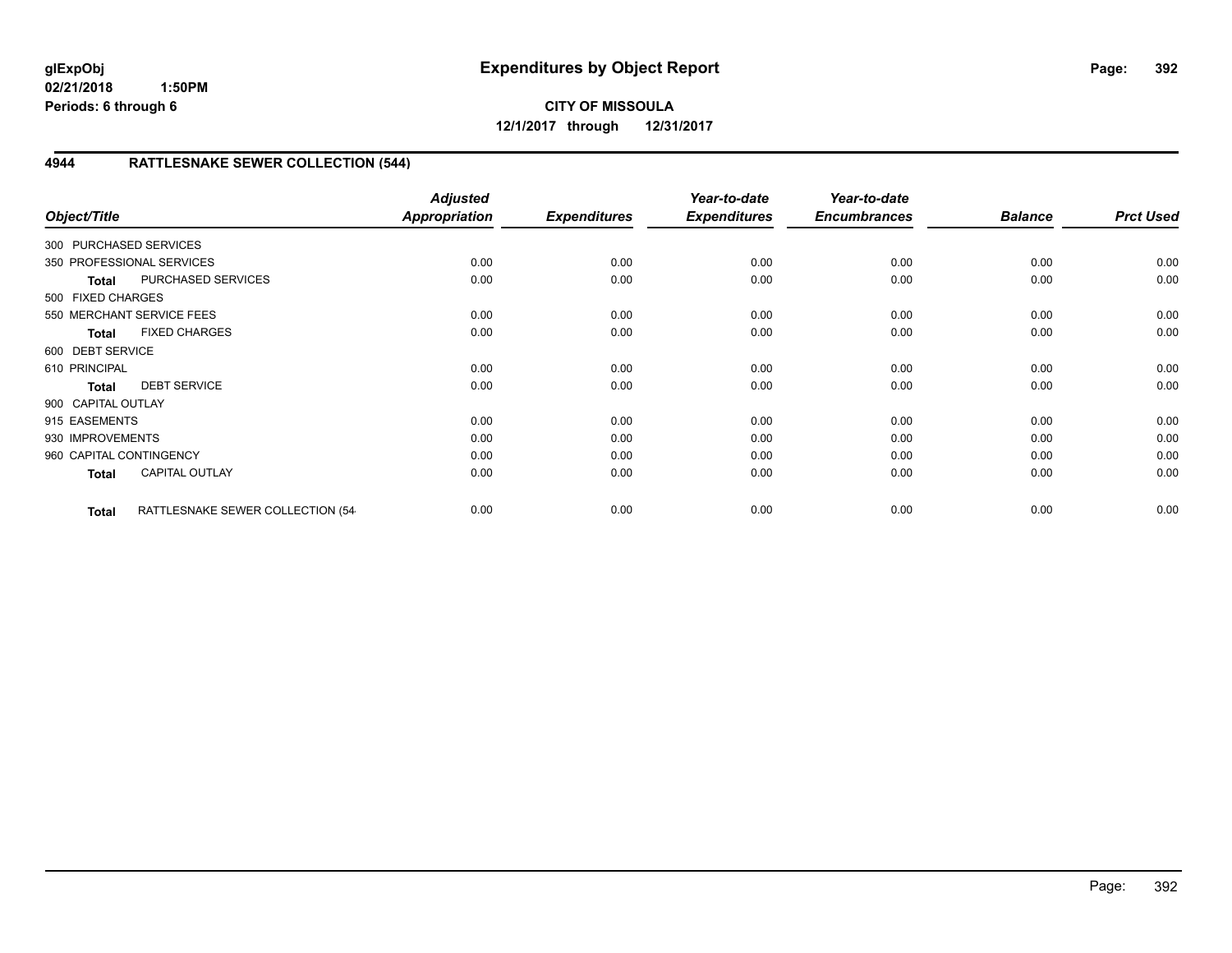# **CITY OF MISSOULA 12/1/2017 through 12/31/2017**

#### **4945 PHILLIPS ST TRAFFIC CALMING**

**000 \*\*\* Title Not Found \*\*\***

| Object/Title                            | <b>Adjusted</b><br>Appropriation | <b>Expenditures</b> | Year-to-date<br><b>Expenditures</b> | Year-to-date<br><b>Encumbrances</b> | <b>Balance</b> | <b>Prct Used</b> |
|-----------------------------------------|----------------------------------|---------------------|-------------------------------------|-------------------------------------|----------------|------------------|
| 500 FIXED CHARGES                       |                                  |                     |                                     |                                     |                |                  |
| 550 MERCHANT SERVICE FEES               | 0.00                             | 0.00                | 0.00                                | 0.00                                | 0.00           | 0.00             |
| <b>FIXED CHARGES</b><br><b>Total</b>    | 0.00                             | 0.00                | 0.00                                | 0.00                                | 0.00           | 0.00             |
| 600 DEBT SERVICE                        |                                  |                     |                                     |                                     |                |                  |
| 620 INTEREST / SERVICE FEES             | 0.00                             | 0.00                | 0.00                                | 0.00                                | 0.00           | 0.00             |
| <b>DEBT SERVICE</b><br><b>Total</b>     | 0.00                             | 0.00                | 0.00                                | 0.00                                | 0.00           | 0.00             |
| *** Title Not Found ***<br><b>Total</b> | 0.00                             | 0.00                | 0.00                                | 0.00                                | 0.00           | 0.00             |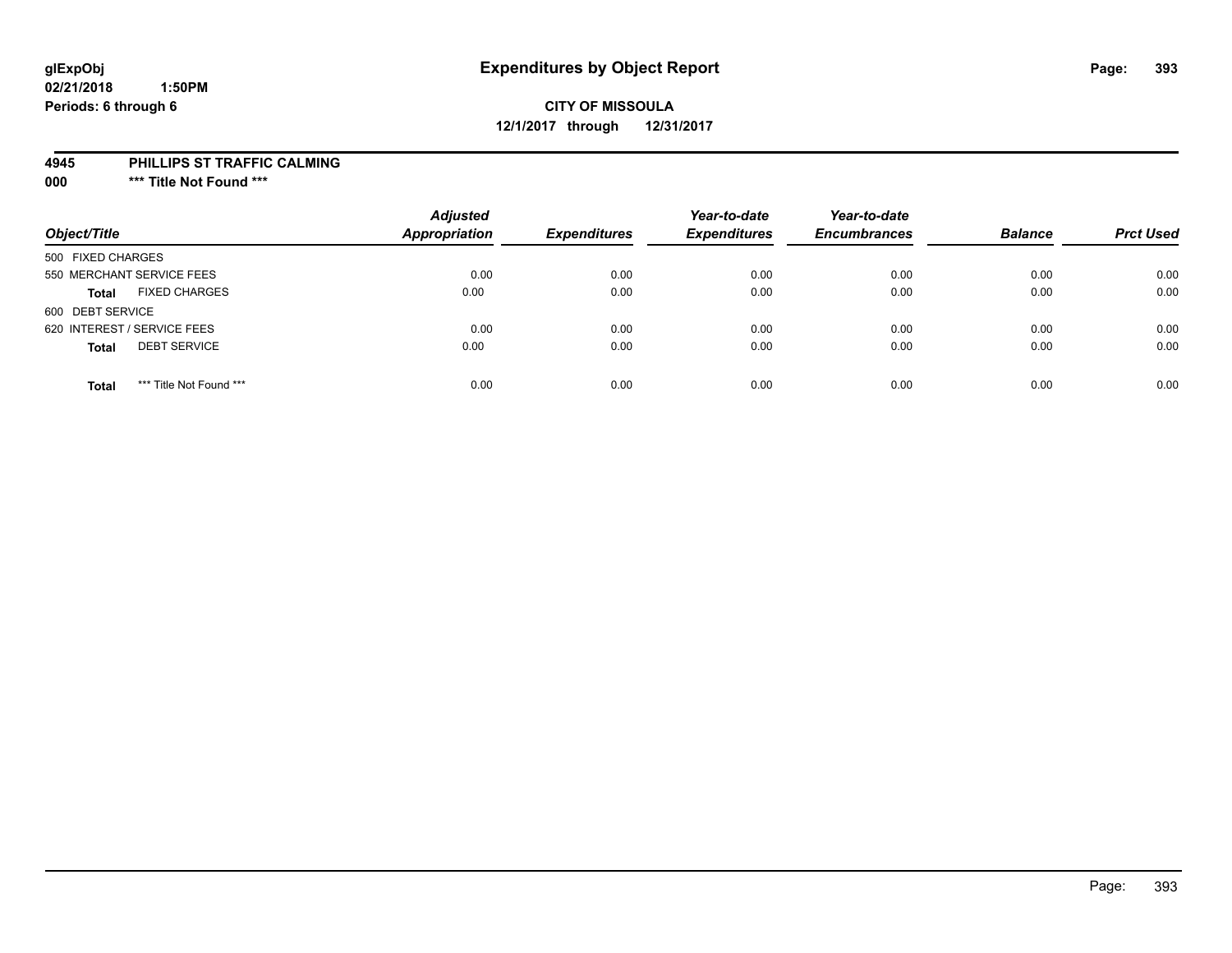### **4945 PHILLIPS ST TRAFFIC CALMING**

| Object/Title                                | <b>Adjusted</b><br><b>Appropriation</b> | <b>Expenditures</b> | Year-to-date<br><b>Expenditures</b> | Year-to-date<br><b>Encumbrances</b> | <b>Balance</b> | <b>Prct Used</b> |
|---------------------------------------------|-----------------------------------------|---------------------|-------------------------------------|-------------------------------------|----------------|------------------|
| 500 FIXED CHARGES                           |                                         |                     |                                     |                                     |                |                  |
| 550 MERCHANT SERVICE FEES                   | 0.00                                    | 0.00                | 0.00                                | 0.00                                | 0.00           | 0.00             |
| <b>FIXED CHARGES</b><br><b>Total</b>        | 0.00                                    | 0.00                | 0.00                                | 0.00                                | 0.00           | 0.00             |
| 600 DEBT SERVICE                            |                                         |                     |                                     |                                     |                |                  |
| 620 INTEREST / SERVICE FEES                 | 0.00                                    | 0.00                | 0.00                                | 0.00                                | 0.00           | 0.00             |
| <b>DEBT SERVICE</b><br><b>Total</b>         | 0.00                                    | 0.00                | 0.00                                | 0.00                                | 0.00           | 0.00             |
| PHILLIPS ST TRAFFIC CALMING<br><b>Total</b> | 0.00                                    | 0.00                | 0.00                                | 0.00                                | 0.00           | 0.00             |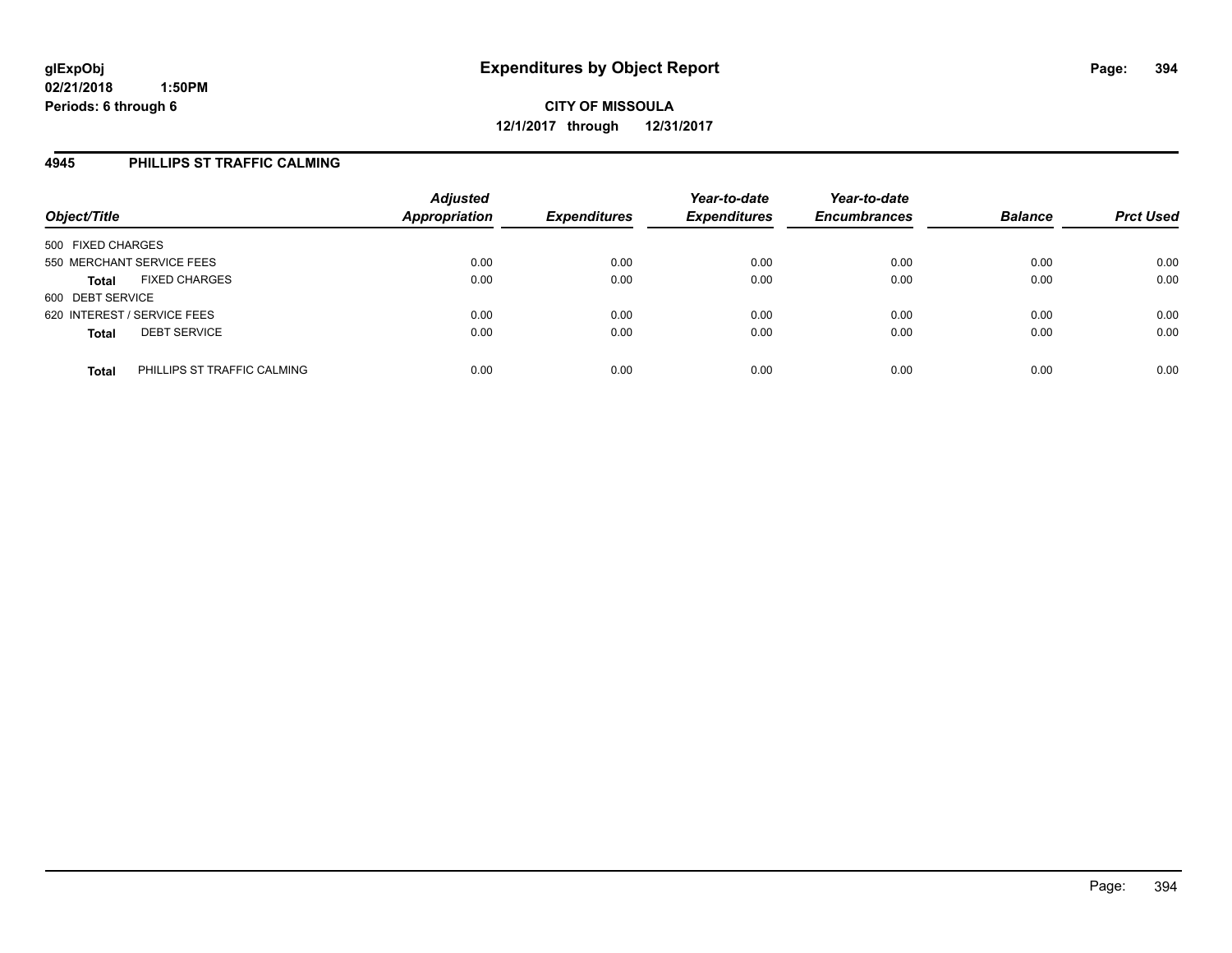# **glExpObj Expenditures by Object Report Page: 395**

# **CITY OF MISSOULA 12/1/2017 through 12/31/2017**

#### **4946 PATTEE CREEK DR. TRAFFIC CALMING**

**000 \*\*\* Title Not Found \*\*\***

| Object/Title                            | <b>Adjusted</b><br><b>Appropriation</b> | <b>Expenditures</b> | Year-to-date<br><b>Expenditures</b> | Year-to-date<br><b>Encumbrances</b> | <b>Balance</b> | <b>Prct Used</b> |
|-----------------------------------------|-----------------------------------------|---------------------|-------------------------------------|-------------------------------------|----------------|------------------|
| 500 FIXED CHARGES                       |                                         |                     |                                     |                                     |                |                  |
| 550 MERCHANT SERVICE FEES               | 0.00                                    | 0.00                | 0.00                                | 0.00                                | 0.00           | 0.00             |
| <b>FIXED CHARGES</b><br><b>Total</b>    | 0.00                                    | 0.00                | 0.00                                | 0.00                                | 0.00           | 0.00             |
| 600 DEBT SERVICE                        |                                         |                     |                                     |                                     |                |                  |
| 620 INTEREST / SERVICE FEES             | 0.00                                    | 0.00                | 0.00                                | 0.00                                | 0.00           | 0.00             |
| <b>DEBT SERVICE</b><br><b>Total</b>     | 0.00                                    | 0.00                | 0.00                                | 0.00                                | 0.00           | 0.00             |
| *** Title Not Found ***<br><b>Total</b> | 0.00                                    | 0.00                | 0.00                                | 0.00                                | 0.00           | 0.00             |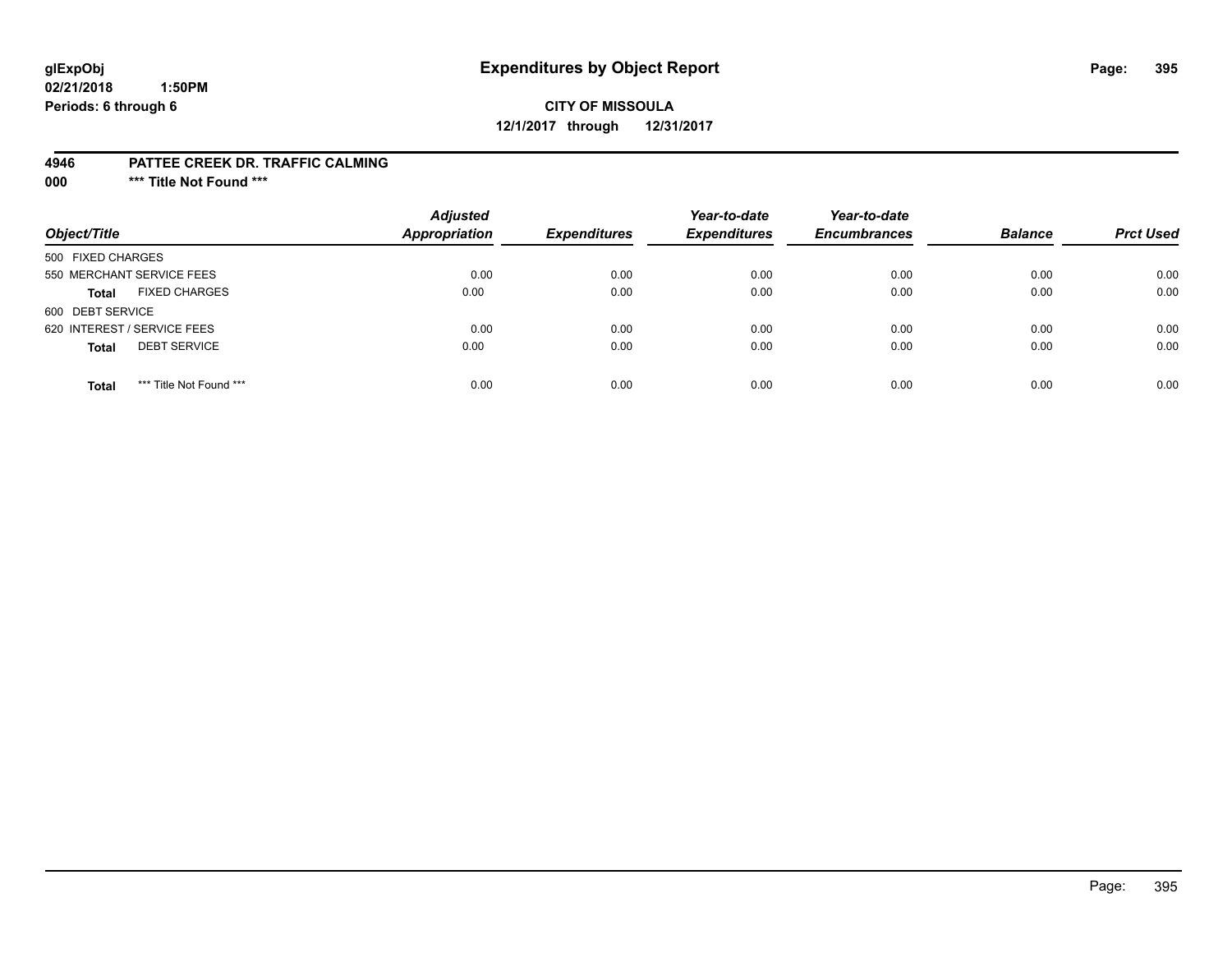#### **4946 PATTEE CREEK DR. TRAFFIC CALMING**

| Object/Title           |                           | <b>Adjusted</b><br><b>Appropriation</b> | <b>Expenditures</b> | Year-to-date<br><b>Expenditures</b> | Year-to-date<br><b>Encumbrances</b> | <b>Balance</b> | <b>Prct Used</b> |
|------------------------|---------------------------|-----------------------------------------|---------------------|-------------------------------------|-------------------------------------|----------------|------------------|
| 300 PURCHASED SERVICES |                           |                                         |                     |                                     |                                     |                |                  |
|                        | 350 PROFESSIONAL SERVICES | 0.00                                    | 0.00                | 0.00                                | 0.00                                | 0.00           | 0.00             |
| <b>Total</b>           | <b>PURCHASED SERVICES</b> | 0.00                                    | 0.00                | 0.00                                | 0.00                                | 0.00           | 0.00             |
| 500 FIXED CHARGES      |                           |                                         |                     |                                     |                                     |                |                  |
|                        | 550 MERCHANT SERVICE FEES | 0.00                                    | 0.00                | 0.00                                | 0.00                                | 0.00           | 0.00             |
| Total                  | <b>FIXED CHARGES</b>      | 0.00                                    | 0.00                | 0.00                                | 0.00                                | 0.00           | 0.00             |
| 900 CAPITAL OUTLAY     |                           |                                         |                     |                                     |                                     |                |                  |
| 930 IMPROVEMENTS       |                           | 0.00                                    | 0.00                | 0.00                                | 0.00                                | 0.00           | 0.00             |
| Total                  | <b>CAPITAL OUTLAY</b>     | 0.00                                    | 0.00                | 0.00                                | 0.00                                | 0.00           | 0.00             |
| <b>Total</b>           | NON-DEPARTMENTAL          | 0.00                                    | 0.00                | 0.00                                | 0.00                                | 0.00           | 0.00             |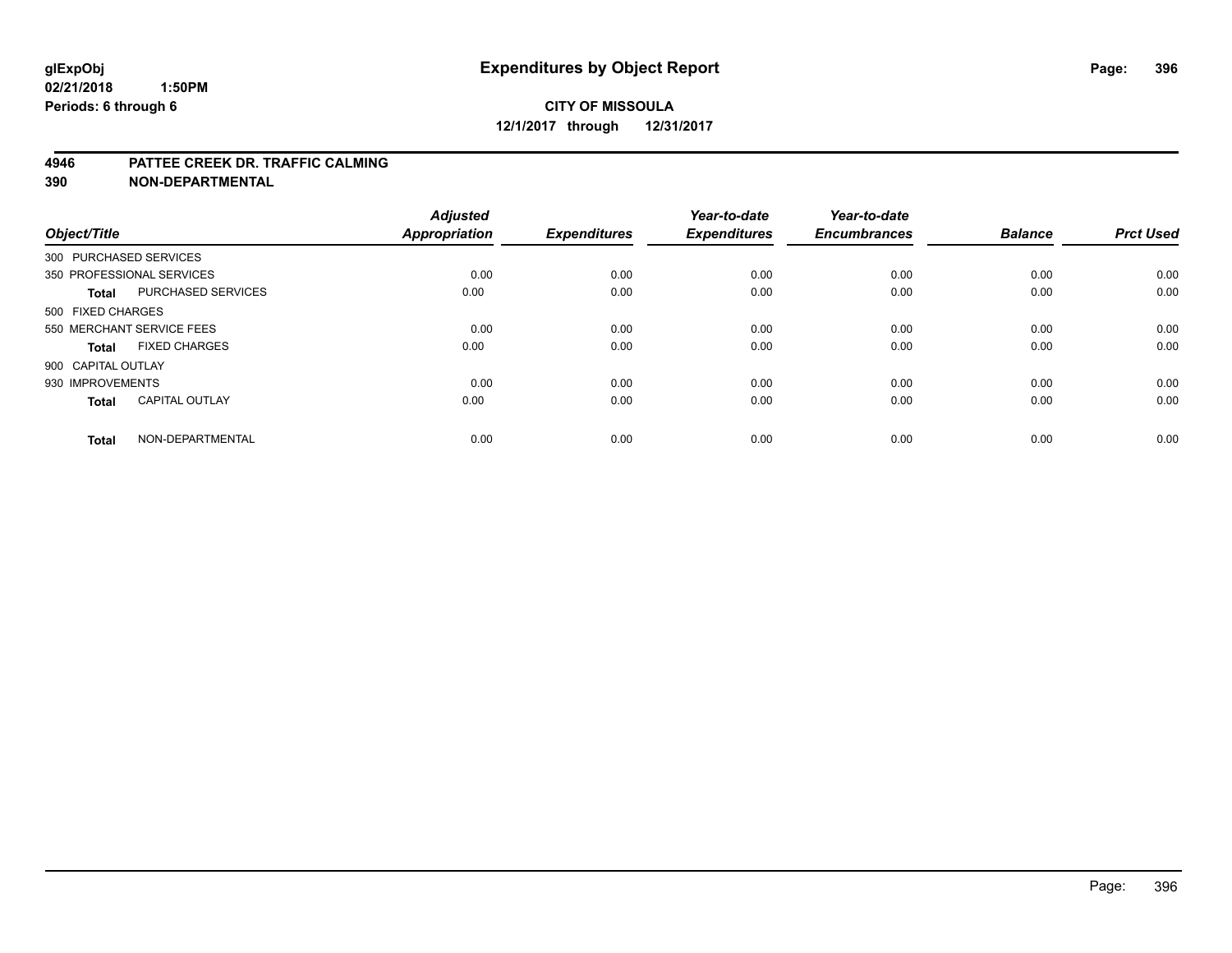**02/21/2018 1:50PM Periods: 6 through 6**

**CITY OF MISSOULA 12/1/2017 through 12/31/2017**

# **4946 PATTEE CREEK DR. TRAFFIC CALMING**

| Object/Title       |                                  | <b>Adjusted</b><br><b>Appropriation</b> | <b>Expenditures</b> | Year-to-date<br><b>Expenditures</b> | Year-to-date<br><b>Encumbrances</b> | <b>Balance</b> | <b>Prct Used</b> |
|--------------------|----------------------------------|-----------------------------------------|---------------------|-------------------------------------|-------------------------------------|----------------|------------------|
|                    | 300 PURCHASED SERVICES           |                                         |                     |                                     |                                     |                |                  |
|                    | 350 PROFESSIONAL SERVICES        | 0.00                                    | 0.00                | 0.00                                | 0.00                                | 0.00           | 0.00             |
| <b>Total</b>       | PURCHASED SERVICES               | 0.00                                    | 0.00                | 0.00                                | 0.00                                | 0.00           | 0.00             |
| 500 FIXED CHARGES  |                                  |                                         |                     |                                     |                                     |                |                  |
|                    | 550 MERCHANT SERVICE FEES        | 0.00                                    | 0.00                | 0.00                                | 0.00                                | 0.00           | 0.00             |
| <b>Total</b>       | <b>FIXED CHARGES</b>             | 0.00                                    | 0.00                | 0.00                                | 0.00                                | 0.00           | 0.00             |
| 600 DEBT SERVICE   |                                  |                                         |                     |                                     |                                     |                |                  |
|                    | 620 INTEREST / SERVICE FEES      | 0.00                                    | 0.00                | 0.00                                | 0.00                                | 0.00           | 0.00             |
| Total              | <b>DEBT SERVICE</b>              | 0.00                                    | 0.00                | 0.00                                | 0.00                                | 0.00           | 0.00             |
| 900 CAPITAL OUTLAY |                                  |                                         |                     |                                     |                                     |                |                  |
| 930 IMPROVEMENTS   |                                  | 0.00                                    | 0.00                | 0.00                                | 0.00                                | 0.00           | 0.00             |
| <b>Total</b>       | <b>CAPITAL OUTLAY</b>            | 0.00                                    | 0.00                | 0.00                                | 0.00                                | 0.00           | 0.00             |
| <b>Total</b>       | PATTEE CREEK DR. TRAFFIC CALMING | 0.00                                    | 0.00                | 0.00                                | 0.00                                | 0.00           | 0.00             |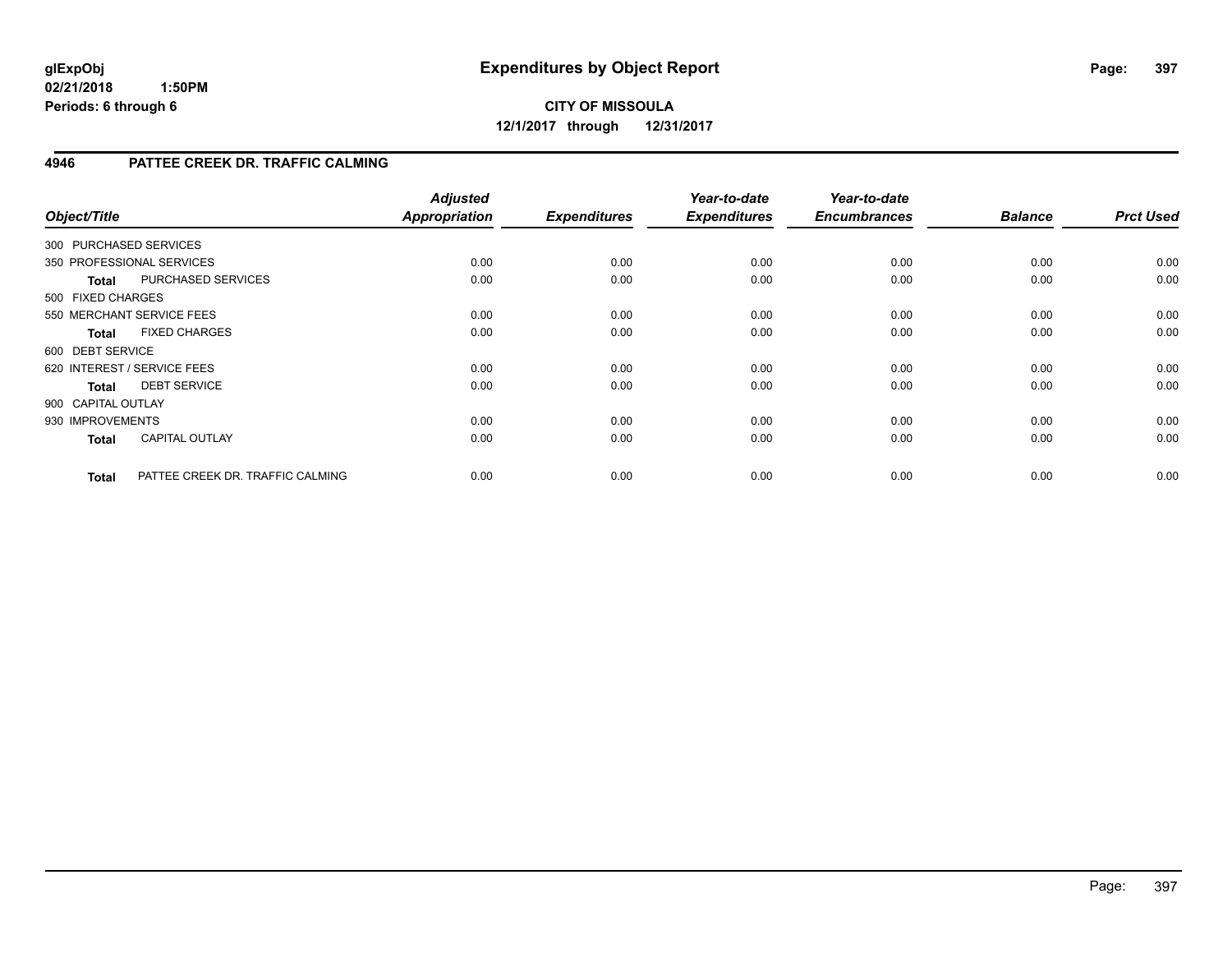### **4948 STORMWATER OUTFALL RETROFITS**

**390 NON-DEPARTMENTAL**

| Object/Title              |                           | <b>Adjusted</b><br><b>Appropriation</b> | <b>Expenditures</b> | Year-to-date<br><b>Expenditures</b> | Year-to-date<br><b>Encumbrances</b> | <b>Balance</b> | <b>Prct Used</b> |
|---------------------------|---------------------------|-----------------------------------------|---------------------|-------------------------------------|-------------------------------------|----------------|------------------|
|                           | 300 PURCHASED SERVICES    |                                         |                     |                                     |                                     |                |                  |
| 350 PROFESSIONAL SERVICES |                           | 0.00                                    | 0.00                | 1,136.49                            | 0.00                                | $-1,136.49$    | 0.00             |
| <b>Total</b>              | <b>PURCHASED SERVICES</b> | 0.00                                    | 0.00                | 1,136.49                            | 0.00                                | $-1,136.49$    | 0.00             |
| 500 FIXED CHARGES         |                           |                                         |                     |                                     |                                     |                |                  |
|                           | 550 MERCHANT SERVICE FEES | 0.00                                    | 0.00                | 0.00                                | 0.00                                | 0.00           | 0.00             |
| <b>Total</b>              | <b>FIXED CHARGES</b>      | 0.00                                    | 0.00                | 0.00                                | 0.00                                | 0.00           | 0.00             |
| 900 CAPITAL OUTLAY        |                           |                                         |                     |                                     |                                     |                |                  |
| 930 IMPROVEMENTS          |                           | 0.00                                    | 48.912.21           | 48.912.21                           | 0.00                                | $-48.912.21$   | 0.00             |
| <b>Total</b>              | <b>CAPITAL OUTLAY</b>     | 0.00                                    | 48.912.21           | 48.912.21                           | 0.00                                | $-48.912.21$   | 0.00             |
| <b>Total</b>              | NON-DEPARTMENTAL          | 0.00                                    | 48.912.21           | 50.048.70                           | 0.00                                | $-50.048.70$   | 0.00             |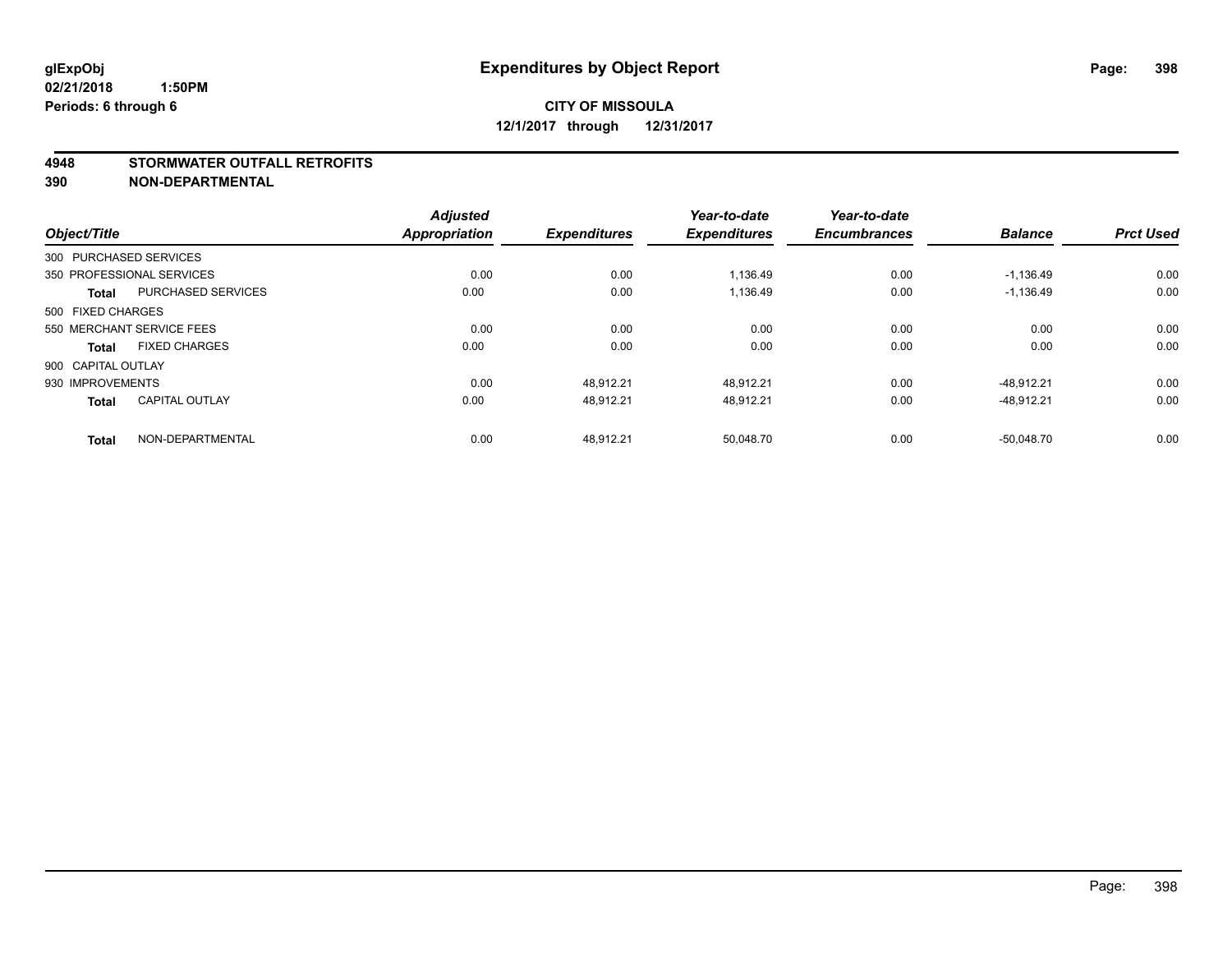## **4948 STORMWATER OUTFALL RETROFITS**

| Object/Title       |                              | <b>Adjusted</b><br><b>Appropriation</b> | <b>Expenditures</b> | Year-to-date<br><b>Expenditures</b> | Year-to-date<br><b>Encumbrances</b> | <b>Balance</b> | <b>Prct Used</b> |
|--------------------|------------------------------|-----------------------------------------|---------------------|-------------------------------------|-------------------------------------|----------------|------------------|
|                    | 300 PURCHASED SERVICES       |                                         |                     |                                     |                                     |                |                  |
|                    | 350 PROFESSIONAL SERVICES    | 0.00                                    | 0.00                | 1,136.49                            | 0.00                                | $-1,136.49$    | 0.00             |
| <b>Total</b>       | PURCHASED SERVICES           | 0.00                                    | 0.00                | 1.136.49                            | 0.00                                | $-1.136.49$    | 0.00             |
| 500 FIXED CHARGES  |                              |                                         |                     |                                     |                                     |                |                  |
|                    | 550 MERCHANT SERVICE FEES    | 0.00                                    | 0.00                | 0.00                                | 0.00                                | 0.00           | 0.00             |
| <b>Total</b>       | <b>FIXED CHARGES</b>         | 0.00                                    | 0.00                | 0.00                                | 0.00                                | 0.00           | 0.00             |
| 900 CAPITAL OUTLAY |                              |                                         |                     |                                     |                                     |                |                  |
| 930 IMPROVEMENTS   |                              | 0.00                                    | 48.912.21           | 48.912.21                           | 0.00                                | $-48.912.21$   | 0.00             |
| <b>Total</b>       | <b>CAPITAL OUTLAY</b>        | 0.00                                    | 48,912.21           | 48,912.21                           | 0.00                                | $-48,912.21$   | 0.00             |
| <b>Total</b>       | STORMWATER OUTFALL RETROFITS | 0.00                                    | 48.912.21           | 50.048.70                           | 0.00                                | $-50.048.70$   | 0.00             |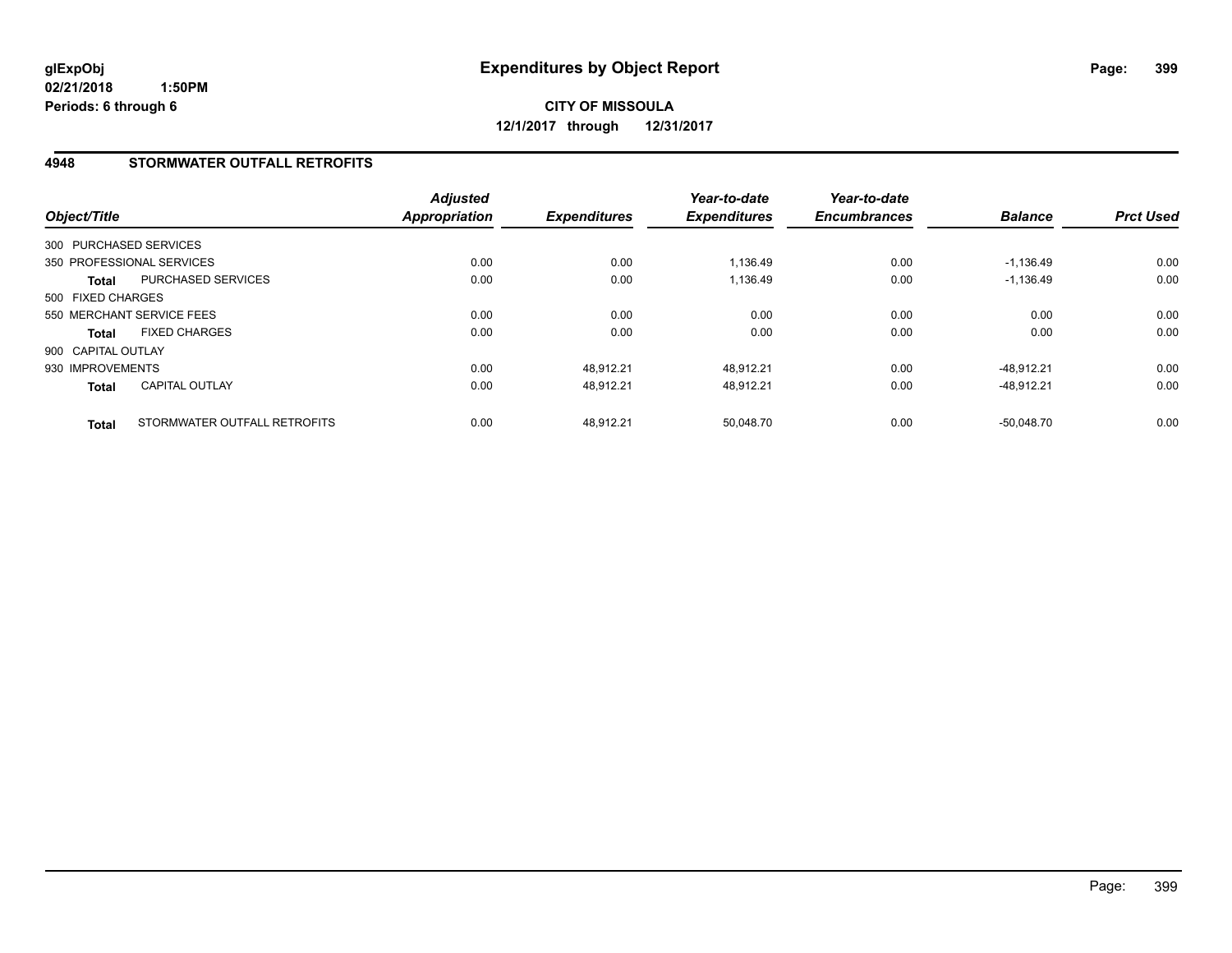#### **4949 WAYFINDING PROJECT**

**390 NON-DEPARTMENTAL**

|                          |                              | <b>Adjusted</b>      |                     | Year-to-date        | Year-to-date        |                |                  |
|--------------------------|------------------------------|----------------------|---------------------|---------------------|---------------------|----------------|------------------|
| Object/Title             |                              | <b>Appropriation</b> | <b>Expenditures</b> | <b>Expenditures</b> | <b>Encumbrances</b> | <b>Balance</b> | <b>Prct Used</b> |
| 100 PERSONAL SERVICES    |                              |                      |                     |                     |                     |                |                  |
| 110 SALARIES AND WAGES   |                              | 0.00                 | 0.00                | 0.00                | 0.00                | 0.00           | 0.00             |
|                          | 140 EMPLOYER CONTRIBUTIONS   | 0.00                 | 0.00                | 0.00                | 0.00                | 0.00           | 0.00             |
| <b>Total</b>             | PERSONAL SERVICES            | 0.00                 | 0.00                | 0.00                | 0.00                | 0.00           | 0.00             |
| 200 SUPPLIES             |                              |                      |                     |                     |                     |                |                  |
| 210 OFFICE SUPPLIES      |                              | 0.00                 | 0.00                | 0.00                | 0.00                | 0.00           | 0.00             |
| Total                    | <b>SUPPLIES</b>              | 0.00                 | 0.00                | 0.00                | 0.00                | 0.00           | 0.00             |
| 300 PURCHASED SERVICES   |                              |                      |                     |                     |                     |                |                  |
|                          | 350 PROFESSIONAL SERVICES    | 0.00                 | 4,500.00            | 6,195.06            | 0.00                | $-6,195.06$    | 0.00             |
| 360 REPAIR & MAINTENANCE |                              | 0.00                 | 0.00                | 0.00                | 0.00                | 0.00           | 0.00             |
|                          | 390 OTHER PURCHASED SERVICES | 0.00                 | 0.00                | 1,315.00            | 0.00                | $-1,315.00$    | 0.00             |
| <b>Total</b>             | <b>PURCHASED SERVICES</b>    | 0.00                 | 4,500.00            | 7,510.06            | 0.00                | $-7,510.06$    | 0.00             |
| 500 FIXED CHARGES        |                              |                      |                     |                     |                     |                |                  |
|                          | 550 MERCHANT SERVICE FEES    | 0.00                 | 0.00                | 0.00                | 0.00                | 0.00           | 0.00             |
| <b>Total</b>             | <b>FIXED CHARGES</b>         | 0.00                 | 0.00                | 0.00                | 0.00                | 0.00           | 0.00             |
| 900 CAPITAL OUTLAY       |                              |                      |                     |                     |                     |                |                  |
| 930 IMPROVEMENTS         |                              | 0.00                 | 0.00                | 0.00                | 0.00                | 0.00           | 0.00             |
|                          | 940 MACHINERY & EQUIPMENT    | 0.00                 | 0.00                | 0.00                | 0.00                | 0.00           | 0.00             |
| <b>Total</b>             | <b>CAPITAL OUTLAY</b>        | 0.00                 | 0.00                | 0.00                | 0.00                | 0.00           | 0.00             |
| <b>Total</b>             | NON-DEPARTMENTAL             | 0.00                 | 4,500.00            | 7,510.06            | 0.00                | $-7,510.06$    | 0.00             |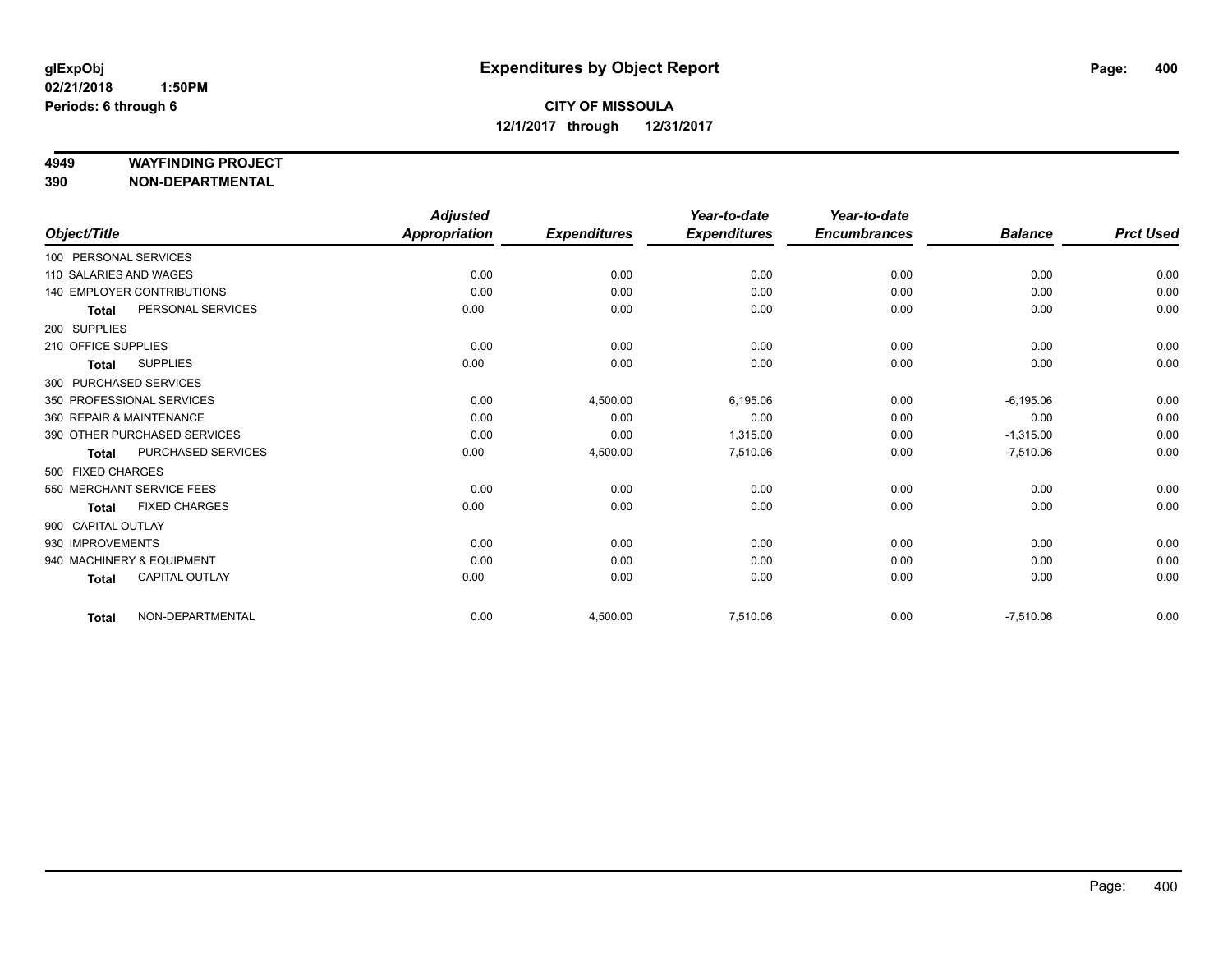### **02/21/2018 1:50PM Periods: 6 through 6**

# **CITY OF MISSOULA 12/1/2017 through 12/31/2017**

## **4949 WAYFINDING PROJECT**

|                           |                                   | <b>Adjusted</b>      |                     | Year-to-date        | Year-to-date        |                |                  |
|---------------------------|-----------------------------------|----------------------|---------------------|---------------------|---------------------|----------------|------------------|
| Object/Title              |                                   | <b>Appropriation</b> | <b>Expenditures</b> | <b>Expenditures</b> | <b>Encumbrances</b> | <b>Balance</b> | <b>Prct Used</b> |
| 100 PERSONAL SERVICES     |                                   |                      |                     |                     |                     |                |                  |
| 110 SALARIES AND WAGES    |                                   | 0.00                 | 0.00                | 0.00                | 0.00                | 0.00           | 0.00             |
|                           | <b>140 EMPLOYER CONTRIBUTIONS</b> | 0.00                 | 0.00                | 0.00                | 0.00                | 0.00           | 0.00             |
| Total                     | PERSONAL SERVICES                 | 0.00                 | 0.00                | 0.00                | 0.00                | 0.00           | 0.00             |
| 200 SUPPLIES              |                                   |                      |                     |                     |                     |                |                  |
| 210 OFFICE SUPPLIES       |                                   | 0.00                 | 0.00                | 0.00                | 0.00                | 0.00           | 0.00             |
| <b>Total</b>              | <b>SUPPLIES</b>                   | 0.00                 | 0.00                | 0.00                | 0.00                | 0.00           | 0.00             |
| 300 PURCHASED SERVICES    |                                   |                      |                     |                     |                     |                |                  |
| 350 PROFESSIONAL SERVICES |                                   | 0.00                 | 4,500.00            | 6,195.06            | 0.00                | $-6,195.06$    | 0.00             |
| 360 REPAIR & MAINTENANCE  |                                   | 0.00                 | 0.00                | 0.00                | 0.00                | 0.00           | 0.00             |
|                           | 390 OTHER PURCHASED SERVICES      | 0.00                 | 0.00                | 1,315.00            | 0.00                | $-1,315.00$    | 0.00             |
| <b>Total</b>              | <b>PURCHASED SERVICES</b>         | 0.00                 | 4,500.00            | 7,510.06            | 0.00                | $-7,510.06$    | 0.00             |
| 500 FIXED CHARGES         |                                   |                      |                     |                     |                     |                |                  |
|                           | 550 MERCHANT SERVICE FEES         | 0.00                 | 0.00                | 0.00                | 0.00                | 0.00           | 0.00             |
| <b>Total</b>              | <b>FIXED CHARGES</b>              | 0.00                 | 0.00                | 0.00                | 0.00                | 0.00           | 0.00             |
| 900 CAPITAL OUTLAY        |                                   |                      |                     |                     |                     |                |                  |
| 930 IMPROVEMENTS          |                                   | 0.00                 | 0.00                | 0.00                | 0.00                | 0.00           | 0.00             |
| 940 MACHINERY & EQUIPMENT |                                   | 0.00                 | 0.00                | 0.00                | 0.00                | 0.00           | 0.00             |
| <b>Total</b>              | <b>CAPITAL OUTLAY</b>             | 0.00                 | 0.00                | 0.00                | 0.00                | 0.00           | 0.00             |
| Total                     | <b>WAYFINDING PROJECT</b>         | 0.00                 | 4,500.00            | 7,510.06            | 0.00                | $-7,510.06$    | 0.00             |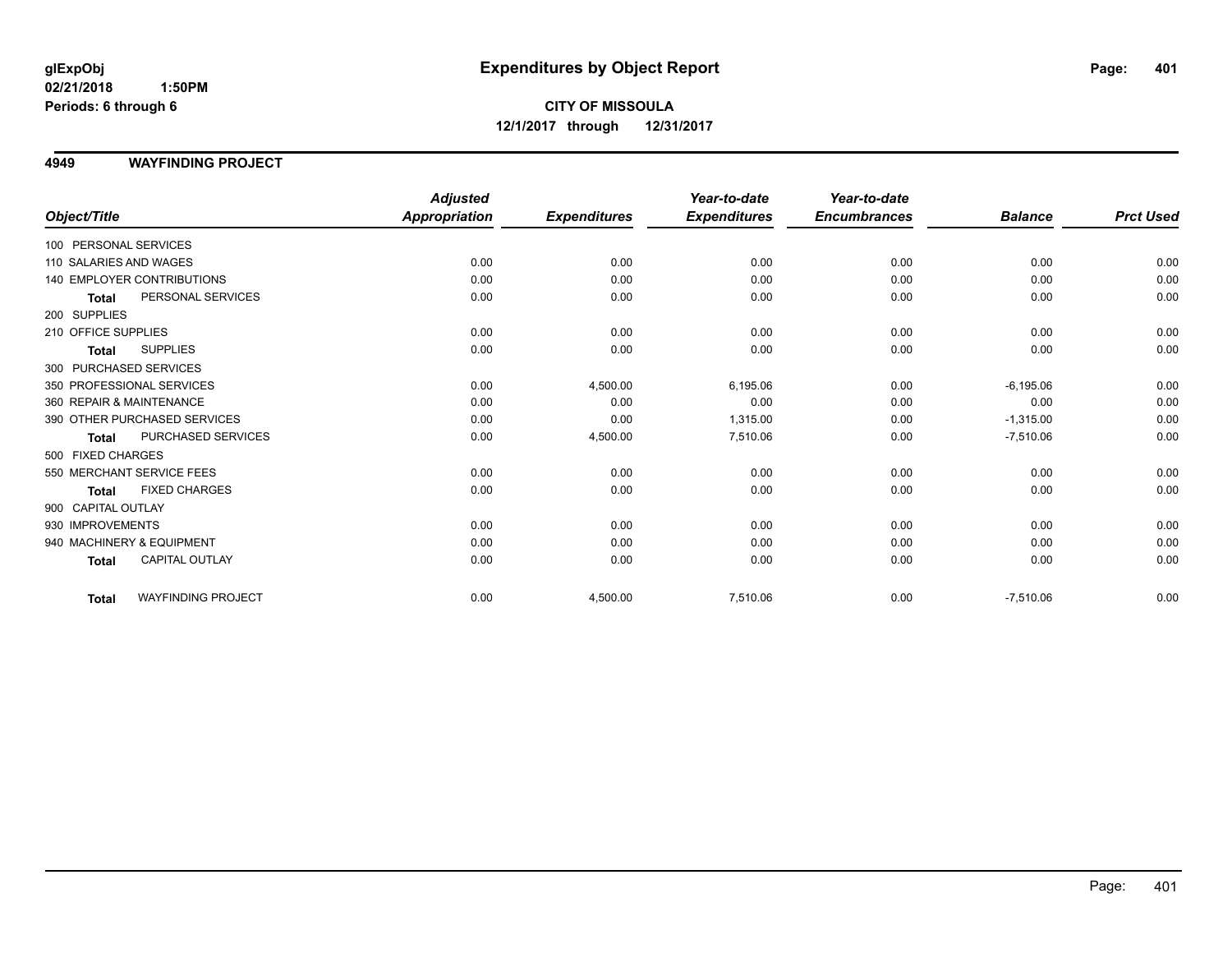### **4990 ARRA ENHANCEMENTS**

**500 N HIGGINS STREETSCAPE**

| Object/Title              |                       | <b>Adjusted</b><br><b>Appropriation</b> | <b>Expenditures</b> | Year-to-date<br><b>Expenditures</b> | Year-to-date<br><b>Encumbrances</b> | <b>Balance</b> | <b>Prct Used</b> |
|---------------------------|-----------------------|-----------------------------------------|---------------------|-------------------------------------|-------------------------------------|----------------|------------------|
| 500 FIXED CHARGES         |                       |                                         |                     |                                     |                                     |                |                  |
| 550 MERCHANT SERVICE FEES |                       | 0.00                                    | 0.00                | 0.00                                | 0.00                                | 0.00           | 0.00             |
| <b>Total</b>              | <b>FIXED CHARGES</b>  | 0.00                                    | 0.00                | 0.00                                | 0.00                                | 0.00           | 0.00             |
| 900 CAPITAL OUTLAY        |                       |                                         |                     |                                     |                                     |                |                  |
| 930 IMPROVEMENTS          |                       | 0.00                                    | 0.00                | 0.00                                | 0.00                                | 0.00           | 0.00             |
| <b>Total</b>              | <b>CAPITAL OUTLAY</b> | 0.00                                    | 0.00                | 0.00                                | 0.00                                | 0.00           | 0.00             |
| <b>Total</b>              | N HIGGINS STREETSCAPE | 0.00                                    | 0.00                | 0.00                                | 0.00                                | 0.00           | 0.00             |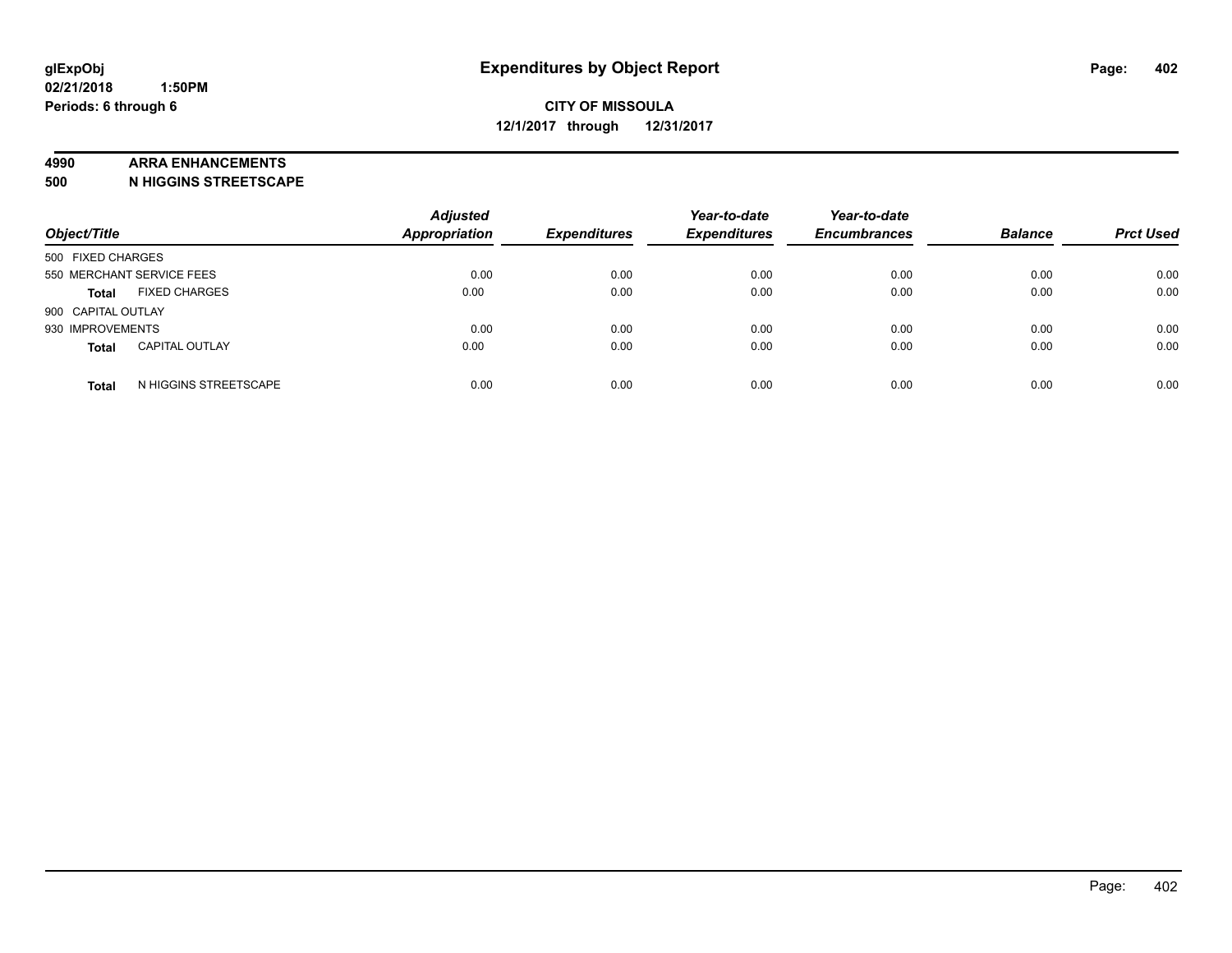### **02/21/2018 1:50PM Periods: 6 through 6**

# **CITY OF MISSOULA 12/1/2017 through 12/31/2017**

**4990 ARRA ENHANCEMENTS 510 CURB RAMPS**

| Object/Title       |                           | <b>Adjusted</b><br><b>Appropriation</b> | <b>Expenditures</b> | Year-to-date<br><b>Expenditures</b> | Year-to-date<br><b>Encumbrances</b> | <b>Balance</b> | <b>Prct Used</b> |
|--------------------|---------------------------|-----------------------------------------|---------------------|-------------------------------------|-------------------------------------|----------------|------------------|
| 500 FIXED CHARGES  |                           |                                         |                     |                                     |                                     |                |                  |
|                    | 550 MERCHANT SERVICE FEES | 0.00                                    | 0.00                | 0.00                                | 0.00                                | 0.00           | 0.00             |
| <b>Total</b>       | <b>FIXED CHARGES</b>      | 0.00                                    | 0.00                | 0.00                                | 0.00                                | 0.00           | 0.00             |
| 900 CAPITAL OUTLAY |                           |                                         |                     |                                     |                                     |                |                  |
| 930 IMPROVEMENTS   |                           | 0.00                                    | 0.00                | 0.00                                | 0.00                                | 0.00           | 0.00             |
| <b>Total</b>       | <b>CAPITAL OUTLAY</b>     | 0.00                                    | 0.00                | 0.00                                | 0.00                                | 0.00           | 0.00             |
| <b>Total</b>       | <b>CURB RAMPS</b>         | 0.00                                    | 0.00                | 0.00                                | 0.00                                | 0.00           | 0.00             |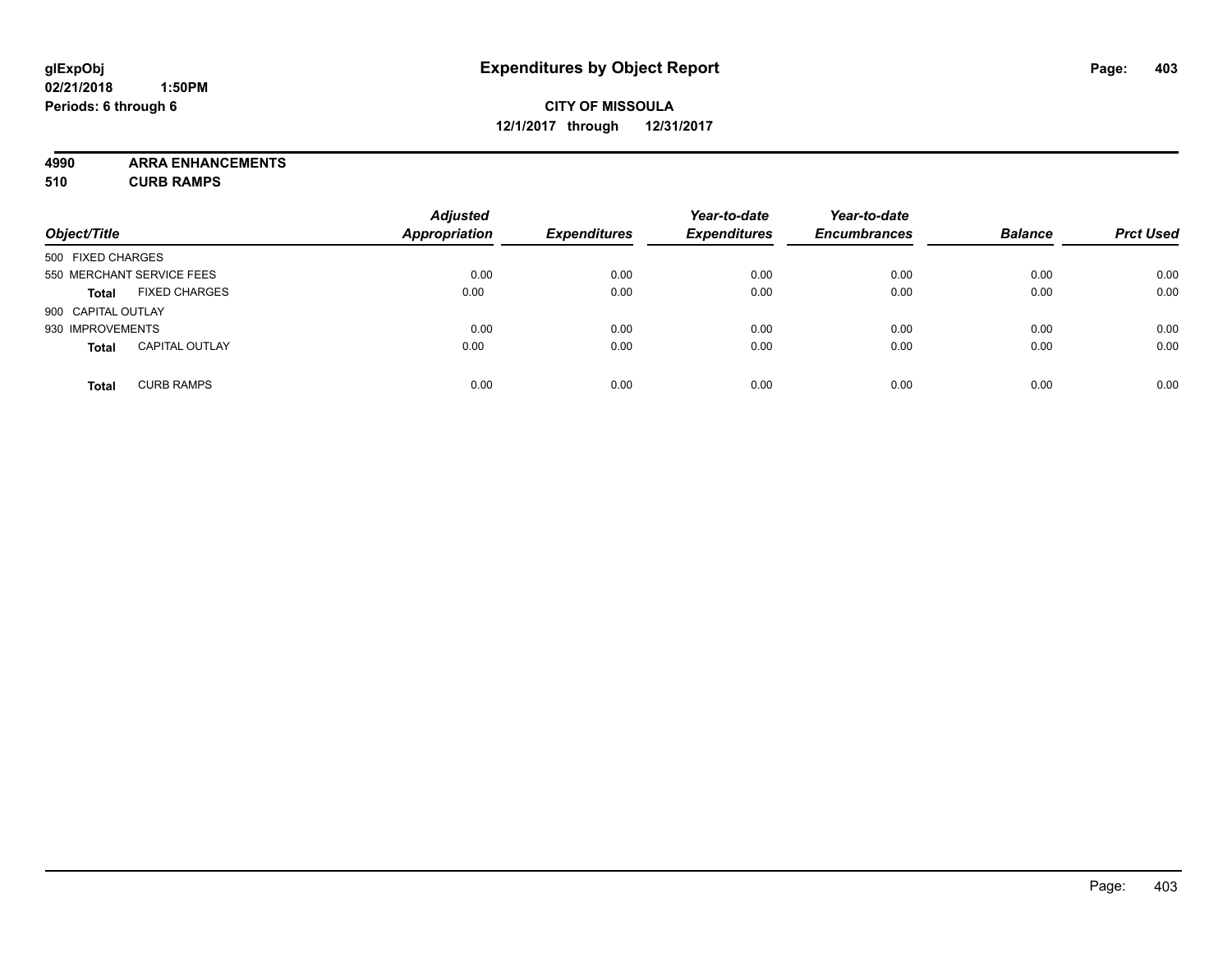#### **4990 ARRA ENHANCEMENTS**

#### **515 RSNAKE GATEWAY GREENOUGH DRIVE**

| Object/Title       |                                | <b>Adjusted</b><br><b>Appropriation</b> | <b>Expenditures</b> | Year-to-date<br><b>Expenditures</b> | Year-to-date<br><b>Encumbrances</b> | <b>Balance</b> | <b>Prct Used</b> |
|--------------------|--------------------------------|-----------------------------------------|---------------------|-------------------------------------|-------------------------------------|----------------|------------------|
| 500 FIXED CHARGES  |                                |                                         |                     |                                     |                                     |                |                  |
|                    | 550 MERCHANT SERVICE FEES      | 0.00                                    | 0.00                | 0.00                                | 0.00                                | 0.00           | 0.00             |
| <b>Total</b>       | <b>FIXED CHARGES</b>           | 0.00                                    | 0.00                | 0.00                                | 0.00                                | 0.00           | 0.00             |
| 900 CAPITAL OUTLAY |                                |                                         |                     |                                     |                                     |                |                  |
| 930 IMPROVEMENTS   |                                | 0.00                                    | 0.00                | 0.00                                | 0.00                                | 0.00           | 0.00             |
| <b>Total</b>       | <b>CAPITAL OUTLAY</b>          | 0.00                                    | 0.00                | 0.00                                | 0.00                                | 0.00           | 0.00             |
| <b>Total</b>       | RSNAKE GATEWAY GREENOUGH DRIVE | 0.00                                    | 0.00                | 0.00                                | 0.00                                | 0.00           | 0.00             |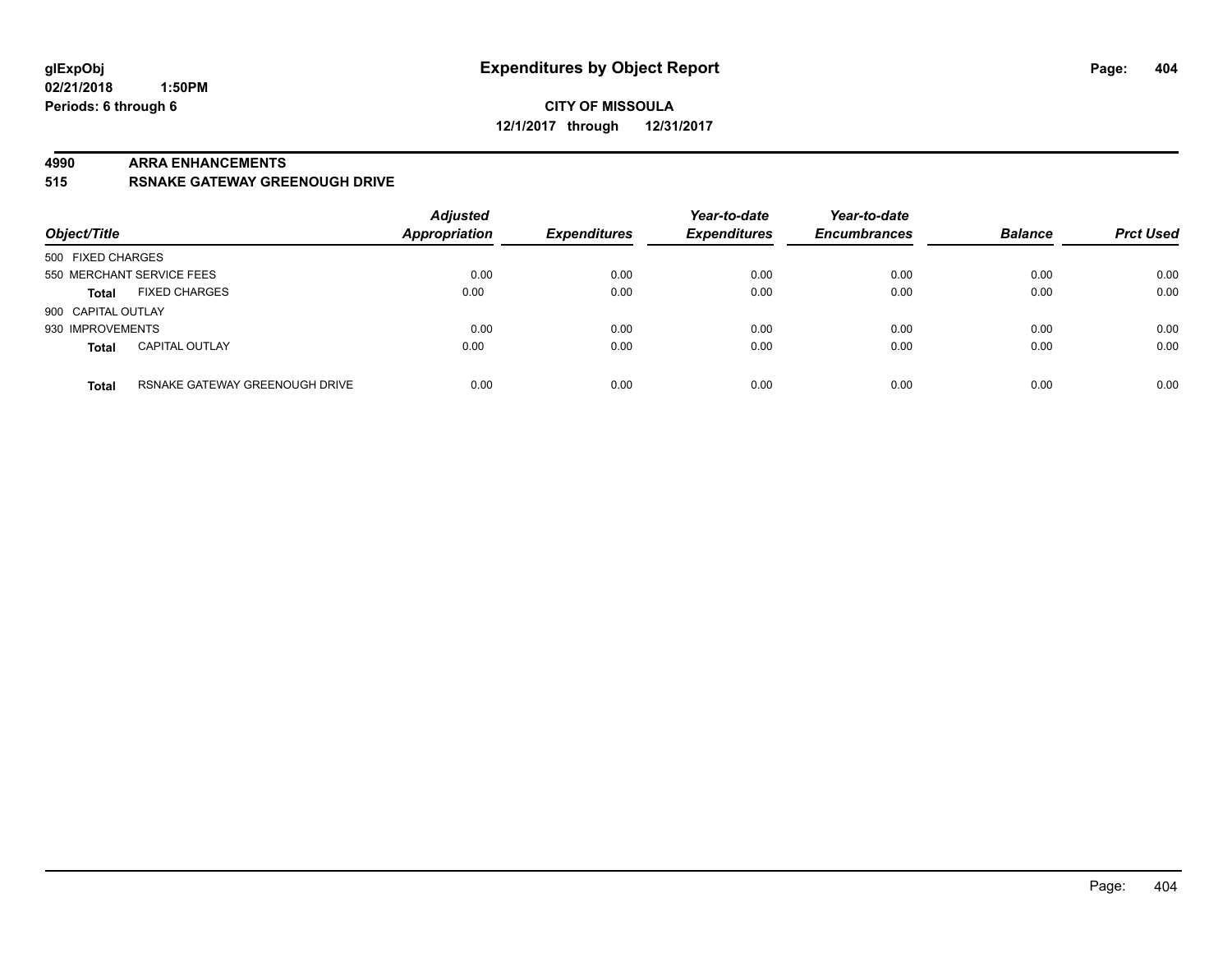## **4990 ARRA ENHANCEMENTS**

| Object/Title                          | <b>Adjusted</b><br><b>Appropriation</b> | <b>Expenditures</b> | Year-to-date<br><b>Expenditures</b> | Year-to-date<br><b>Encumbrances</b> | <b>Balance</b> | <b>Prct Used</b> |
|---------------------------------------|-----------------------------------------|---------------------|-------------------------------------|-------------------------------------|----------------|------------------|
| 500 FIXED CHARGES                     |                                         |                     |                                     |                                     |                |                  |
| 550 MERCHANT SERVICE FEES             | 0.00                                    | 0.00                | 0.00                                | 0.00                                | 0.00           | 0.00             |
| <b>FIXED CHARGES</b><br><b>Total</b>  | 0.00                                    | 0.00                | 0.00                                | 0.00                                | 0.00           | 0.00             |
| 900 CAPITAL OUTLAY                    |                                         |                     |                                     |                                     |                |                  |
| 930 IMPROVEMENTS                      | 0.00                                    | 0.00                | 0.00                                | 0.00                                | 0.00           | 0.00             |
| <b>CAPITAL OUTLAY</b><br><b>Total</b> | 0.00                                    | 0.00                | 0.00                                | 0.00                                | 0.00           | 0.00             |
| ARRA ENHANCEMENTS<br><b>Total</b>     | 0.00                                    | 0.00                | 0.00                                | 0.00                                | 0.00           | 0.00             |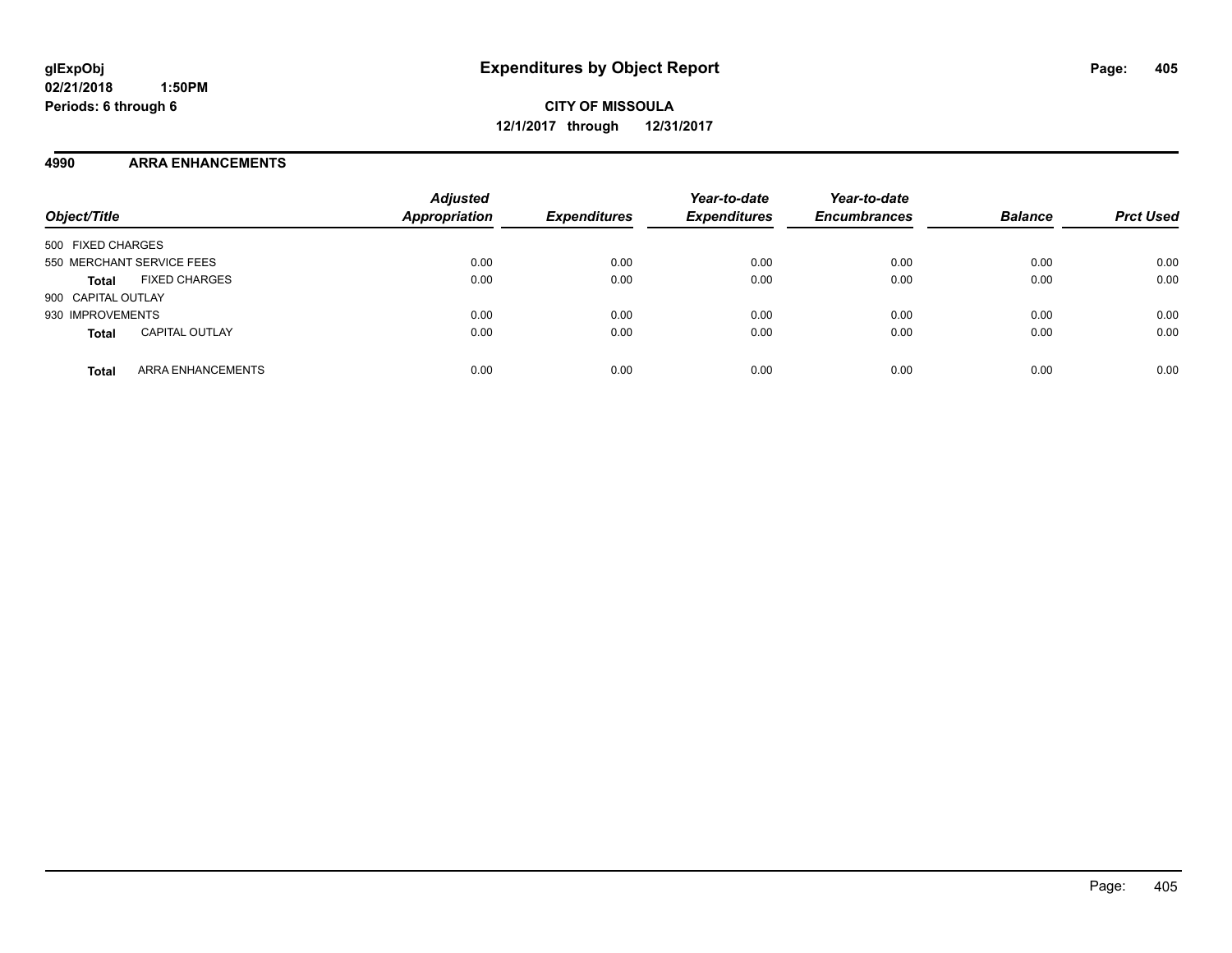#### **4991 ARRA HB645**

**500 N HIGGINS STREETSCAPE**

| Object/Title       |                           | <b>Adjusted</b><br><b>Appropriation</b><br><b>Expenditures</b> | Year-to-date<br><b>Expenditures</b> | Year-to-date<br><b>Encumbrances</b> | <b>Balance</b> | <b>Prct Used</b> |      |
|--------------------|---------------------------|----------------------------------------------------------------|-------------------------------------|-------------------------------------|----------------|------------------|------|
| 500 FIXED CHARGES  |                           |                                                                |                                     |                                     |                |                  |      |
|                    | 550 MERCHANT SERVICE FEES | 0.00                                                           | 0.00                                | 0.00                                | 0.00           | 0.00             | 0.00 |
| <b>Total</b>       | <b>FIXED CHARGES</b>      | 0.00                                                           | 0.00                                | 0.00                                | 0.00           | 0.00             | 0.00 |
| 900 CAPITAL OUTLAY |                           |                                                                |                                     |                                     |                |                  |      |
| 930 IMPROVEMENTS   |                           | 0.00                                                           | 0.00                                | 0.00                                | 0.00           | 0.00             | 0.00 |
| <b>Total</b>       | <b>CAPITAL OUTLAY</b>     | 0.00                                                           | 0.00                                | 0.00                                | 0.00           | 0.00             | 0.00 |
| <b>Total</b>       | N HIGGINS STREETSCAPE     | 0.00                                                           | 0.00                                | 0.00                                | 0.00           | 0.00             | 0.00 |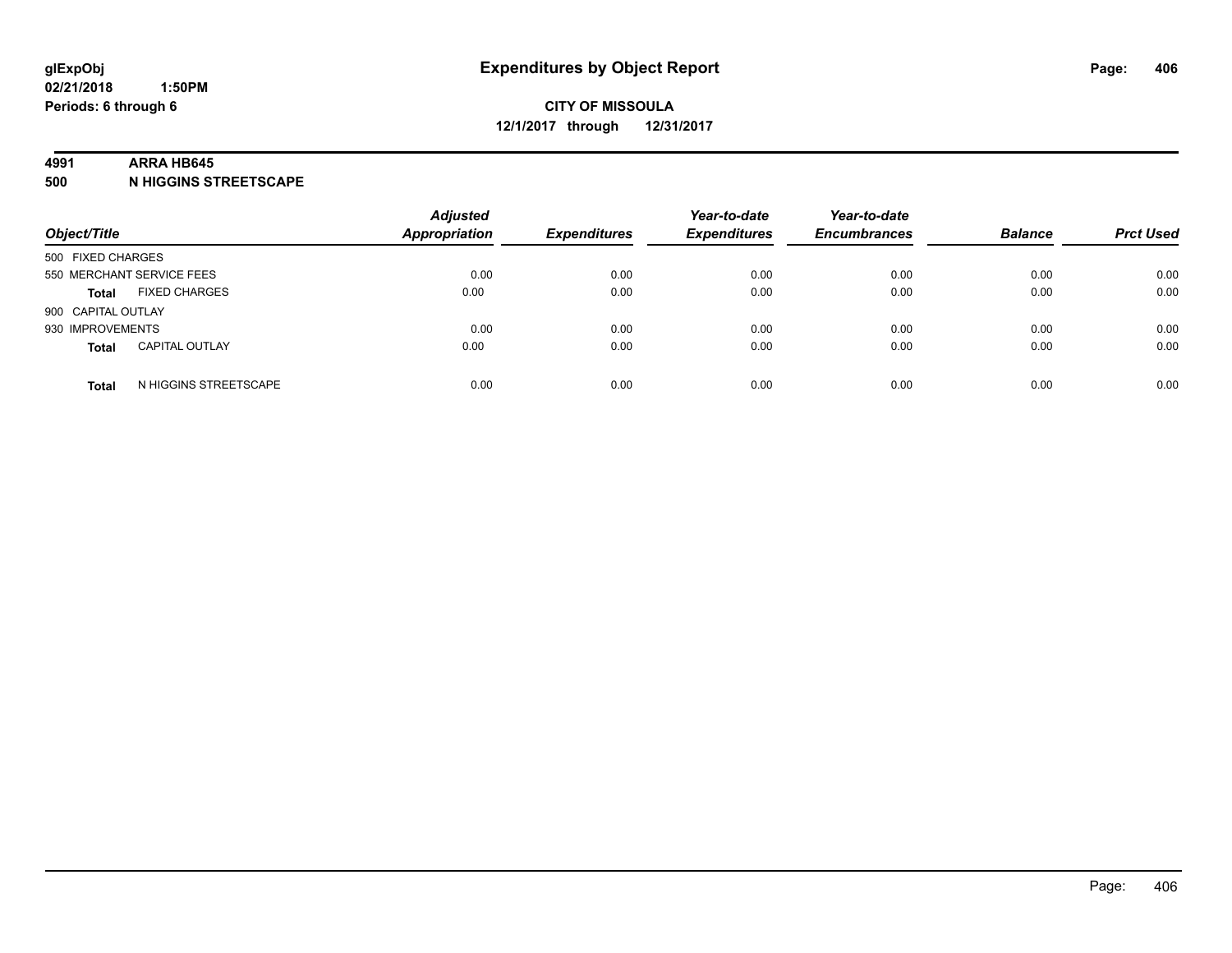# **4991 ARRA HB645**

**520 N HIGGINS PAVING**

| Object/Title                          | <b>Adjusted</b><br><b>Appropriation</b> | <b>Expenditures</b> | Year-to-date<br><b>Expenditures</b> | Year-to-date<br><b>Encumbrances</b> | <b>Balance</b> | <b>Prct Used</b> |
|---------------------------------------|-----------------------------------------|---------------------|-------------------------------------|-------------------------------------|----------------|------------------|
| 500 FIXED CHARGES                     |                                         |                     |                                     |                                     |                |                  |
| 550 MERCHANT SERVICE FEES             | 0.00                                    | 0.00                | 0.00                                | 0.00                                | 0.00           | 0.00             |
| <b>FIXED CHARGES</b><br><b>Total</b>  | 0.00                                    | 0.00                | 0.00                                | 0.00                                | 0.00           | 0.00             |
| 900 CAPITAL OUTLAY                    |                                         |                     |                                     |                                     |                |                  |
| 930 IMPROVEMENTS                      | 0.00                                    | 0.00                | 0.00                                | 0.00                                | 0.00           | 0.00             |
| <b>CAPITAL OUTLAY</b><br><b>Total</b> | 0.00                                    | 0.00                | 0.00                                | 0.00                                | 0.00           | 0.00             |
| N HIGGINS PAVING<br><b>Total</b>      | 0.00                                    | 0.00                | 0.00                                | 0.00                                | 0.00           | 0.00             |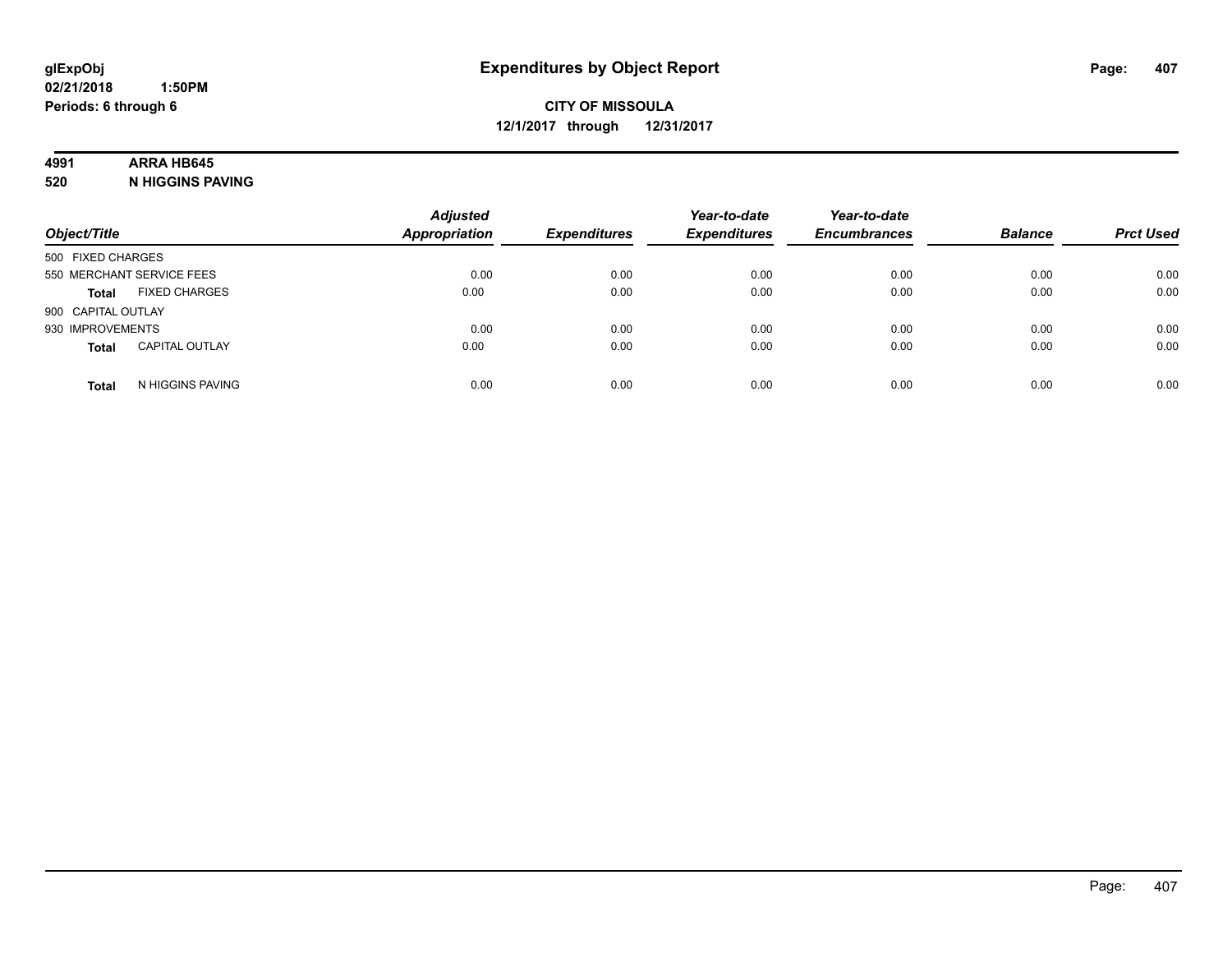**02/21/2018 1:50PM Periods: 6 through 6**

## **CITY OF MISSOULA 12/1/2017 through 12/31/2017**

#### **4991 ARRA HB645**

**525 BROOKS ST CURB & SW IMPROVEMENTS**

| Object/Title       |                                 | <b>Adjusted</b><br><b>Appropriation</b> | <b>Expenditures</b> | Year-to-date<br><b>Expenditures</b> | Year-to-date<br><b>Encumbrances</b> | <b>Balance</b> | <b>Prct Used</b> |
|--------------------|---------------------------------|-----------------------------------------|---------------------|-------------------------------------|-------------------------------------|----------------|------------------|
| 500 FIXED CHARGES  |                                 |                                         |                     |                                     |                                     |                |                  |
|                    | 550 MERCHANT SERVICE FEES       | 0.00                                    | 0.00                | 0.00                                | 0.00                                | 0.00           | 0.00             |
| <b>Total</b>       | <b>FIXED CHARGES</b>            | 0.00                                    | 0.00                | 0.00                                | 0.00                                | 0.00           | 0.00             |
| 900 CAPITAL OUTLAY |                                 |                                         |                     |                                     |                                     |                |                  |
| 930 IMPROVEMENTS   |                                 | 0.00                                    | 0.00                | 0.00                                | 0.00                                | 0.00           | 0.00             |
| <b>Total</b>       | <b>CAPITAL OUTLAY</b>           | 0.00                                    | 0.00                | 0.00                                | 0.00                                | 0.00           | 0.00             |
| <b>Total</b>       | BROOKS ST CURB & SW IMPROVEMENT | 0.00                                    | 0.00                | 0.00                                | 0.00                                | 0.00           | 0.00             |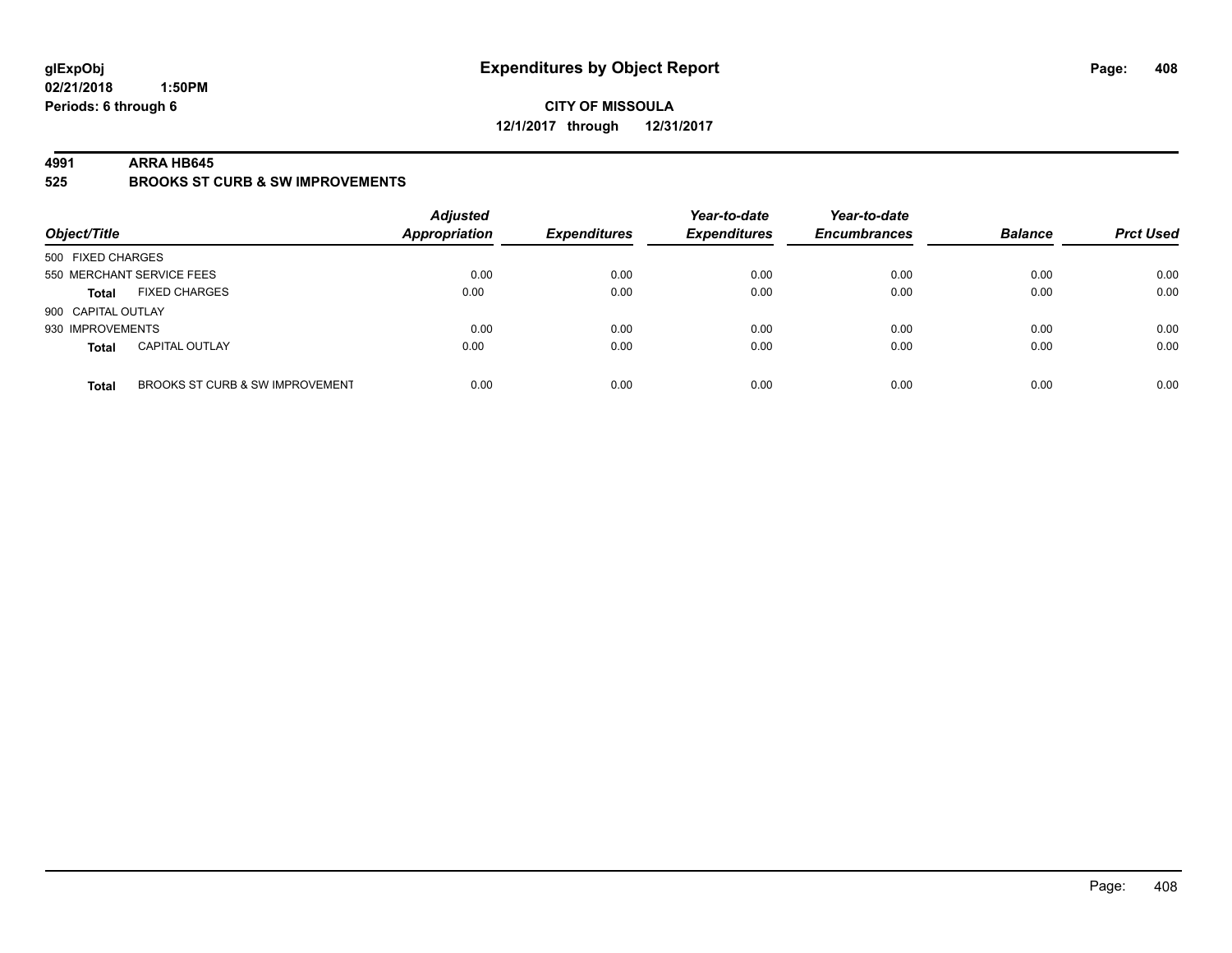### **4991 ARRA HB645 530 CURB RAMPS**

| 530 |  | <b>CURB RAMPS</b> |  |
|-----|--|-------------------|--|
|     |  |                   |  |

|              |                                       | <b>Adjusted</b> |                     | Year-to-date        | Year-to-date        |                |                  |
|--------------|---------------------------------------|-----------------|---------------------|---------------------|---------------------|----------------|------------------|
| Object/Title |                                       | Appropriation   | <b>Expenditures</b> | <b>Expenditures</b> | <b>Encumbrances</b> | <b>Balance</b> | <b>Prct Used</b> |
|              | 100 PERSONAL SERVICES                 |                 |                     |                     |                     |                |                  |
|              | 140 EMPLOYER CONTRIBUTIONS            | 0.00            | 0.00                | 0.00                | 0.00                | 0.00           | 0.00             |
|              | PERSONAL SERVICES<br><b>Total</b>     | 0.00            | 0.00                | 0.00                | 0.00                | 0.00           | 0.00             |
|              | 500 FIXED CHARGES                     |                 |                     |                     |                     |                |                  |
|              | 550 MERCHANT SERVICE FEES             | 0.00            | 0.00                | 0.00                | 0.00                | 0.00           | 0.00             |
|              | <b>FIXED CHARGES</b><br><b>Total</b>  | 0.00            | 0.00                | 0.00                | 0.00                | 0.00           | 0.00             |
|              | 900 CAPITAL OUTLAY                    |                 |                     |                     |                     |                |                  |
|              | 930 IMPROVEMENTS                      | 0.00            | 0.00                | 0.00                | 0.00                | 0.00           | 0.00             |
|              | <b>CAPITAL OUTLAY</b><br><b>Total</b> | 0.00            | 0.00                | 0.00                | 0.00                | 0.00           | 0.00             |
|              | <b>CURB RAMPS</b><br><b>Total</b>     | 0.00            | 0.00                | 0.00                | 0.00                | 0.00           | 0.00             |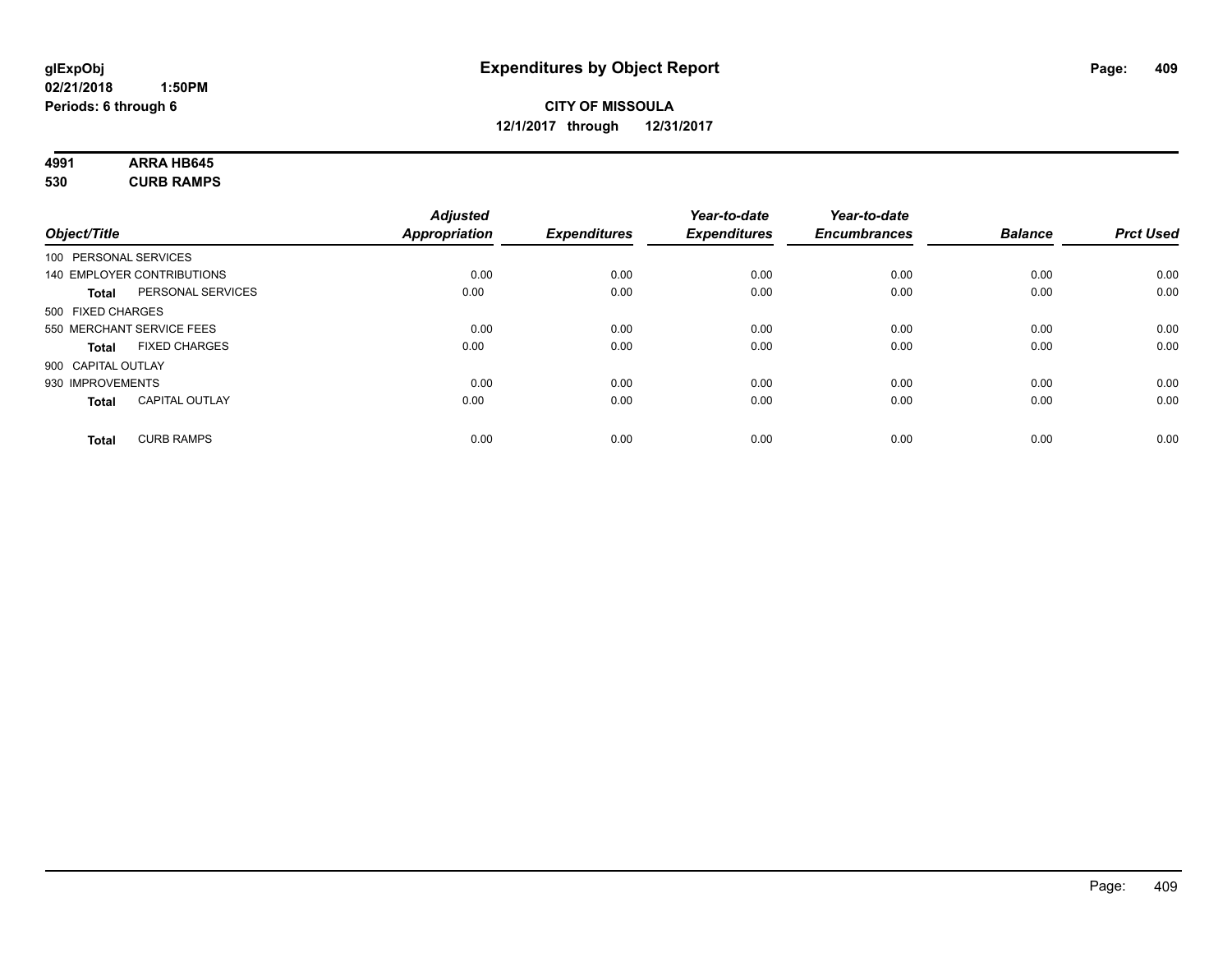#### **4991 ARRA HB645**

**535 PARKS PLAYGROUND INSTALLS**

|                        |                            | <b>Adjusted</b>      |                     | Year-to-date        | Year-to-date        |                |                  |
|------------------------|----------------------------|----------------------|---------------------|---------------------|---------------------|----------------|------------------|
| Object/Title           |                            | <b>Appropriation</b> | <b>Expenditures</b> | <b>Expenditures</b> | <b>Encumbrances</b> | <b>Balance</b> | <b>Prct Used</b> |
| 100 PERSONAL SERVICES  |                            |                      |                     |                     |                     |                |                  |
| 110 SALARIES AND WAGES |                            | 0.00                 | 0.00                | 0.00                | 0.00                | 0.00           | 0.00             |
| 120 OVERTIME           |                            | 0.00                 | 0.00                | 0.00                | 0.00                | 0.00           | 0.00             |
|                        | 140 EMPLOYER CONTRIBUTIONS | 0.00                 | 0.00                | 0.00                | 0.00                | 0.00           | 0.00             |
| <b>Total</b>           | PERSONAL SERVICES          | 0.00                 | 0.00                | 0.00                | 0.00                | 0.00           | 0.00             |
| 500 FIXED CHARGES      |                            |                      |                     |                     |                     |                |                  |
|                        | 550 MERCHANT SERVICE FEES  | 0.00                 | 0.00                | 0.00                | 0.00                | 0.00           | 0.00             |
| <b>Total</b>           | <b>FIXED CHARGES</b>       | 0.00                 | 0.00                | 0.00                | 0.00                | 0.00           | 0.00             |
| 900 CAPITAL OUTLAY     |                            |                      |                     |                     |                     |                |                  |
| 930 IMPROVEMENTS       |                            | 0.00                 | 0.00                | 0.00                | 0.00                | 0.00           | 0.00             |
| <b>Total</b>           | <b>CAPITAL OUTLAY</b>      | 0.00                 | 0.00                | 0.00                | 0.00                | 0.00           | 0.00             |
| <b>Total</b>           | PARKS PLAYGROUND INSTALLS  | 0.00                 | 0.00                | 0.00                | 0.00                | 0.00           | 0.00             |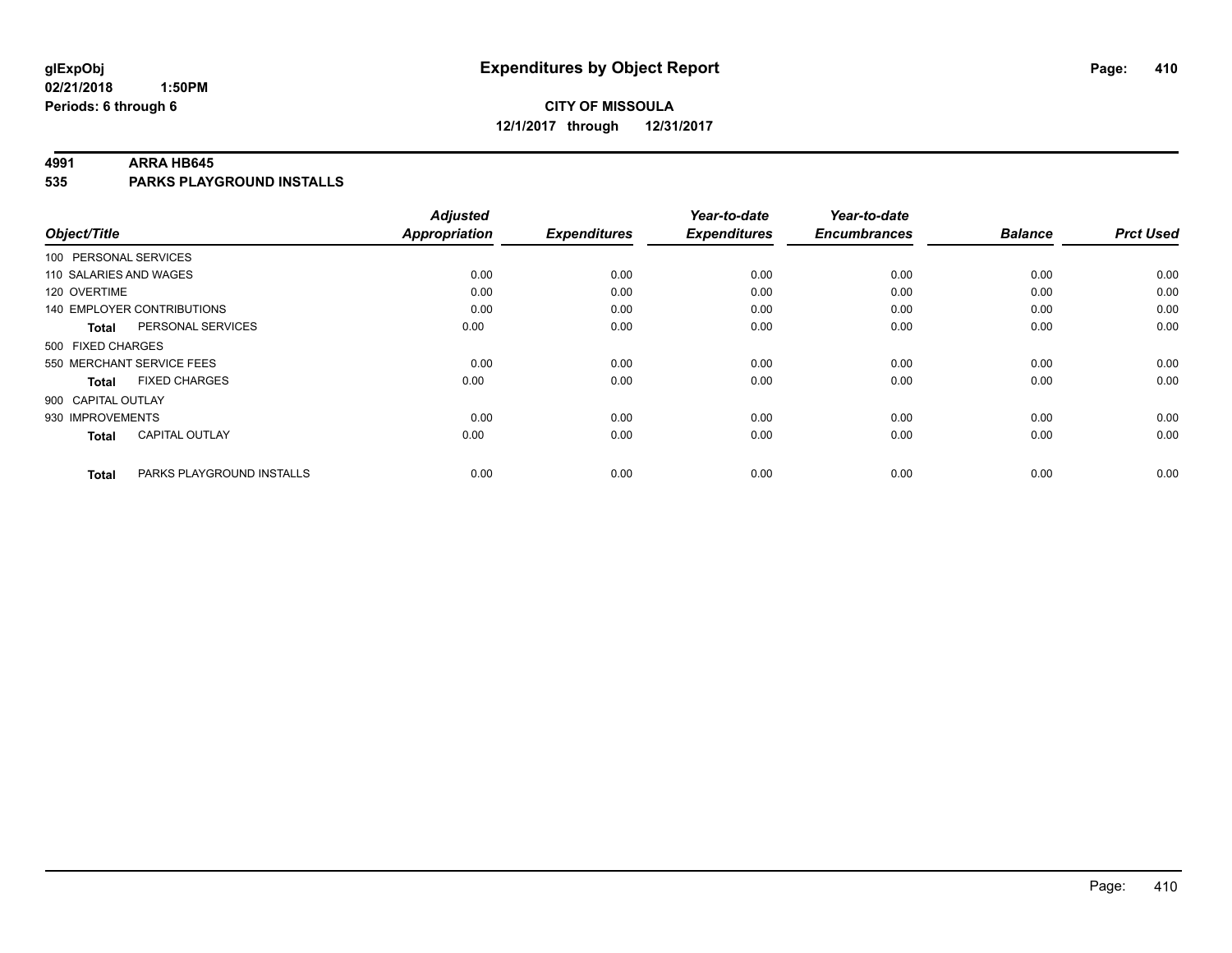#### **4991 ARRA HB645**

**540 GREENOUGH PARK BRIDGE**

| Object/Title          |                              | <b>Adjusted</b><br><b>Appropriation</b> | <b>Expenditures</b> | Year-to-date<br><b>Expenditures</b> | Year-to-date<br><b>Encumbrances</b> | <b>Balance</b> | <b>Prct Used</b> |
|-----------------------|------------------------------|-----------------------------------------|---------------------|-------------------------------------|-------------------------------------|----------------|------------------|
| 100 PERSONAL SERVICES |                              |                                         |                     |                                     |                                     |                |                  |
| 120 OVERTIME          |                              | 0.00                                    | 0.00                | 0.00                                | 0.00                                | 0.00           | 0.00             |
|                       | 140 EMPLOYER CONTRIBUTIONS   | 0.00                                    | 0.00                | 0.00                                | 0.00                                | 0.00           | 0.00             |
| Total                 | PERSONAL SERVICES            | 0.00                                    | 0.00                | 0.00                                | 0.00                                | 0.00           | 0.00             |
| 500 FIXED CHARGES     |                              |                                         |                     |                                     |                                     |                |                  |
|                       | 550 MERCHANT SERVICE FEES    | 0.00                                    | 0.00                | 0.00                                | 0.00                                | 0.00           | 0.00             |
| <b>Total</b>          | <b>FIXED CHARGES</b>         | 0.00                                    | 0.00                | 0.00                                | 0.00                                | 0.00           | 0.00             |
| 900 CAPITAL OUTLAY    |                              |                                         |                     |                                     |                                     |                |                  |
| 930 IMPROVEMENTS      |                              | 0.00                                    | 0.00                | 0.00                                | 0.00                                | 0.00           | 0.00             |
| <b>Total</b>          | <b>CAPITAL OUTLAY</b>        | 0.00                                    | 0.00                | 0.00                                | 0.00                                | 0.00           | 0.00             |
|                       |                              |                                         |                     |                                     |                                     |                |                  |
| <b>Total</b>          | <b>GREENOUGH PARK BRIDGE</b> | 0.00                                    | 0.00                | 0.00                                | 0.00                                | 0.00           | 0.00             |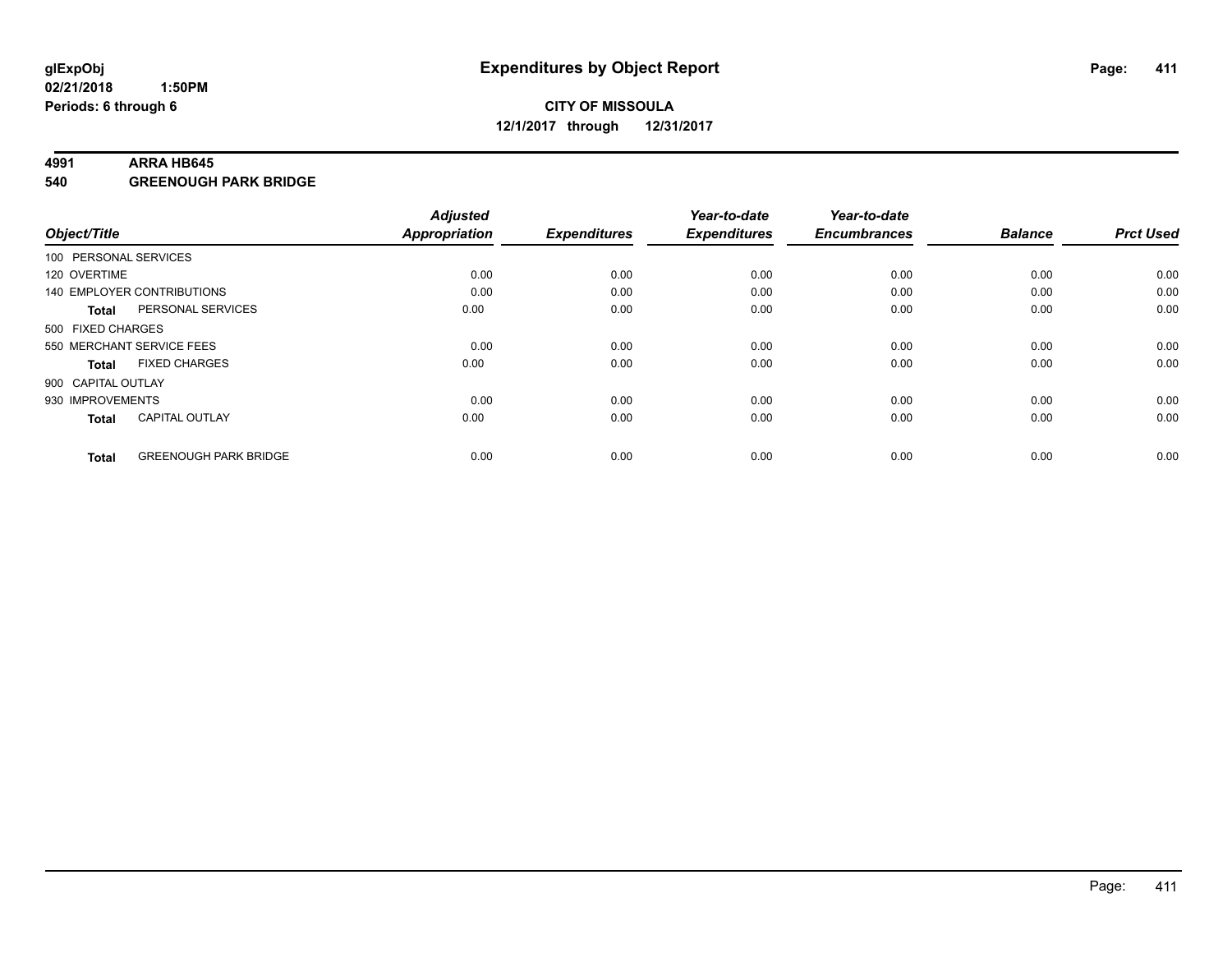**4991 ARRA HB645**

|                                   |                       | <b>Adjusted</b>      |                     | Year-to-date        | Year-to-date<br><b>Encumbrances</b> | <b>Balance</b> | <b>Prct Used</b> |
|-----------------------------------|-----------------------|----------------------|---------------------|---------------------|-------------------------------------|----------------|------------------|
| Object/Title                      |                       | <b>Appropriation</b> | <b>Expenditures</b> | <b>Expenditures</b> |                                     |                |                  |
| 100 PERSONAL SERVICES             |                       |                      |                     |                     |                                     |                |                  |
| 110 SALARIES AND WAGES            |                       | 0.00                 | 0.00                | 0.00                | 0.00                                | 0.00           | 0.00             |
| 120 OVERTIME                      |                       | 0.00                 | 0.00                | 0.00                | 0.00                                | 0.00           | 0.00             |
| <b>140 EMPLOYER CONTRIBUTIONS</b> |                       | 0.00                 | 0.00                | 0.00                | 0.00                                | 0.00           | 0.00             |
| Total                             | PERSONAL SERVICES     | 0.00                 | 0.00                | 0.00                | 0.00                                | 0.00           | 0.00             |
| 500 FIXED CHARGES                 |                       |                      |                     |                     |                                     |                |                  |
| 550 MERCHANT SERVICE FEES         |                       | 0.00                 | 0.00                | 0.00                | 0.00                                | 0.00           | 0.00             |
| Total                             | <b>FIXED CHARGES</b>  | 0.00                 | 0.00                | 0.00                | 0.00                                | 0.00           | 0.00             |
| 900 CAPITAL OUTLAY                |                       |                      |                     |                     |                                     |                |                  |
| 930 IMPROVEMENTS                  |                       | 0.00                 | 0.00                | 0.00                | 0.00                                | 0.00           | 0.00             |
| Total                             | <b>CAPITAL OUTLAY</b> | 0.00                 | 0.00                | 0.00                | 0.00                                | 0.00           | 0.00             |
| ARRA HB645<br><b>Total</b>        |                       | 0.00                 | 0.00                | 0.00                | 0.00                                | 0.00           | 0.00             |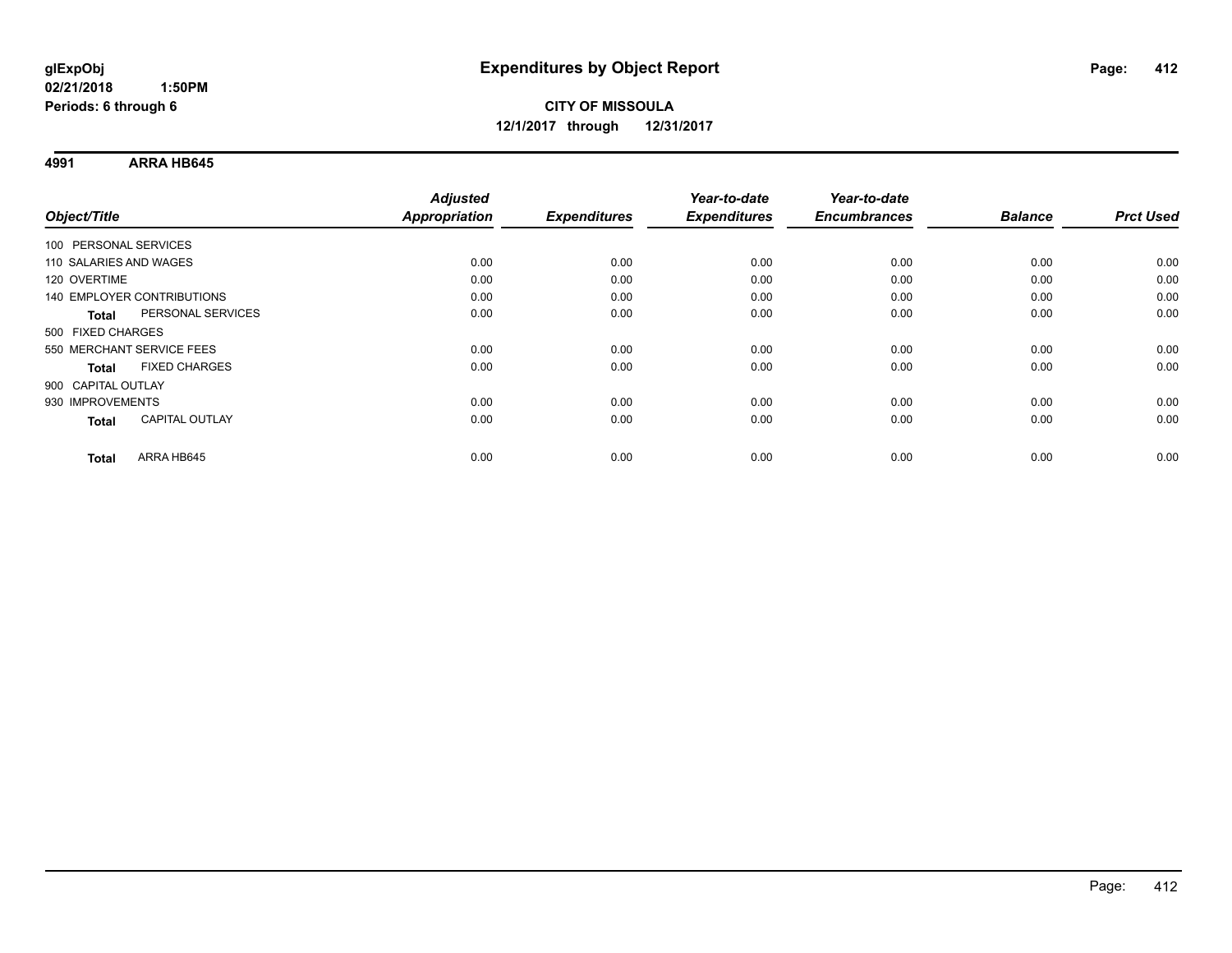**4992 WFL MILLER CREEK ROAD**

**390 NON-DEPARTMENTAL**

| Object/Title              |                       | <b>Adjusted</b><br><b>Appropriation</b> | <b>Expenditures</b> | Year-to-date<br><b>Expenditures</b> | Year-to-date<br><b>Encumbrances</b> | <b>Balance</b> | <b>Prct Used</b> |
|---------------------------|-----------------------|-----------------------------------------|---------------------|-------------------------------------|-------------------------------------|----------------|------------------|
| 500 FIXED CHARGES         |                       |                                         |                     |                                     |                                     |                |                  |
| 550 MERCHANT SERVICE FEES |                       | 0.00                                    | 0.00                | 0.00                                | 0.00                                | 0.00           | 0.00             |
| <b>Total</b>              | <b>FIXED CHARGES</b>  | 0.00                                    | 0.00                | 0.00                                | 0.00                                | 0.00           | 0.00             |
| 900 CAPITAL OUTLAY        |                       |                                         |                     |                                     |                                     |                |                  |
| 930 IMPROVEMENTS          |                       | 0.00                                    | 0.00                | 0.00                                | 0.00                                | 0.00           | 0.00             |
| <b>Total</b>              | <b>CAPITAL OUTLAY</b> | 0.00                                    | 0.00                | 0.00                                | 0.00                                | 0.00           | 0.00             |
| <b>Total</b>              | NON-DEPARTMENTAL      | 0.00                                    | 0.00                | 0.00                                | 0.00                                | 0.00           | 0.00             |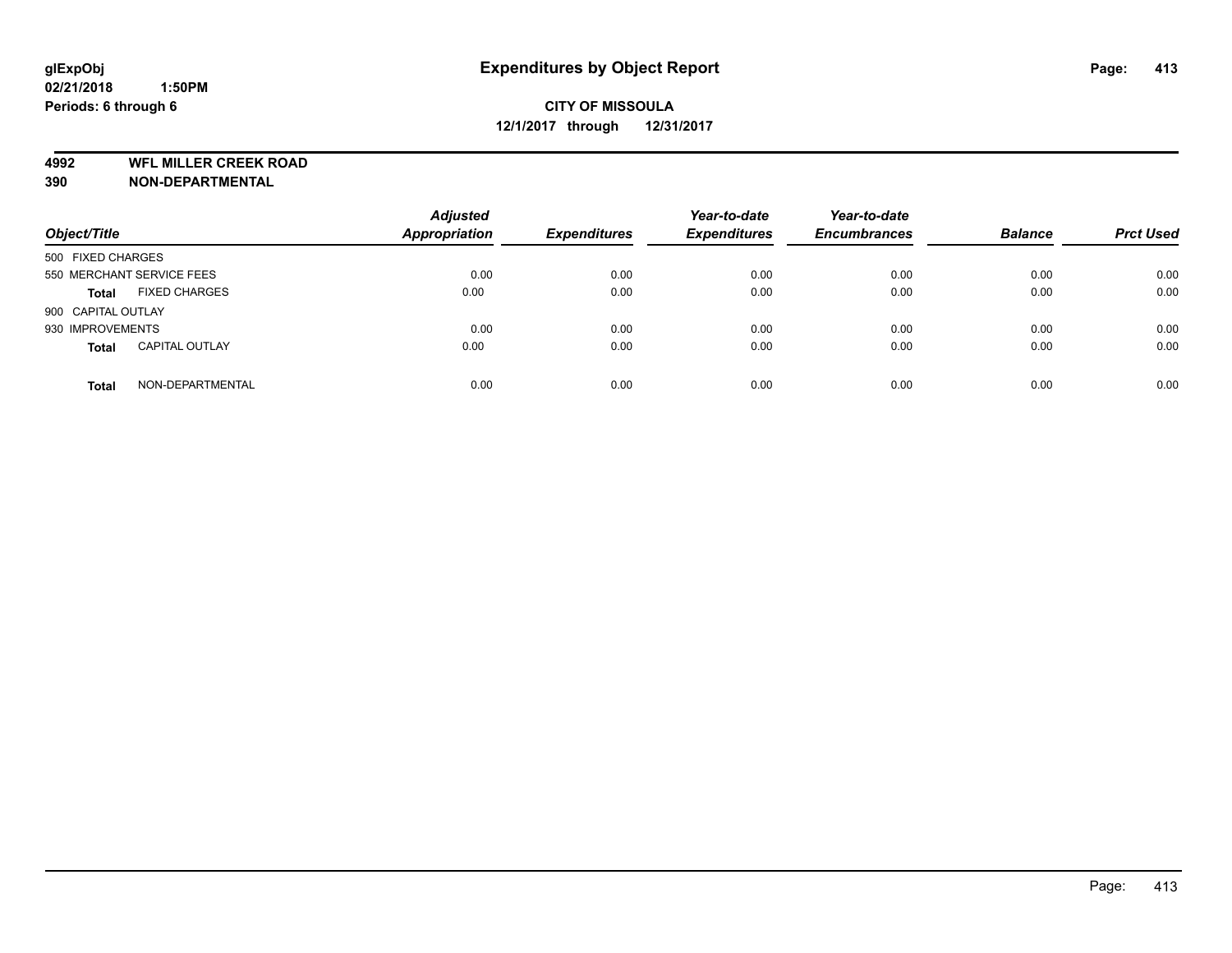## **4992 WFL MILLER CREEK ROAD**

| Object/Title                          | <b>Adjusted</b><br><b>Appropriation</b> | <b>Expenditures</b> | Year-to-date<br><b>Expenditures</b> | Year-to-date<br><b>Encumbrances</b> | <b>Balance</b> | <b>Prct Used</b> |
|---------------------------------------|-----------------------------------------|---------------------|-------------------------------------|-------------------------------------|----------------|------------------|
| 500 FIXED CHARGES                     |                                         |                     |                                     |                                     |                |                  |
| 550 MERCHANT SERVICE FEES             | 0.00                                    | 0.00                | 0.00                                | 0.00                                | 0.00           | 0.00             |
| <b>FIXED CHARGES</b><br><b>Total</b>  | 0.00                                    | 0.00                | 0.00                                | 0.00                                | 0.00           | 0.00             |
| 900 CAPITAL OUTLAY                    |                                         |                     |                                     |                                     |                |                  |
| 930 IMPROVEMENTS                      | 0.00                                    | 0.00                | 0.00                                | 0.00                                | 0.00           | 0.00             |
| <b>CAPITAL OUTLAY</b><br><b>Total</b> | 0.00                                    | 0.00                | 0.00                                | 0.00                                | 0.00           | 0.00             |
| WFL MILLER CREEK ROAD<br><b>Total</b> | 0.00                                    | 0.00                | 0.00                                | 0.00                                | 0.00           | 0.00             |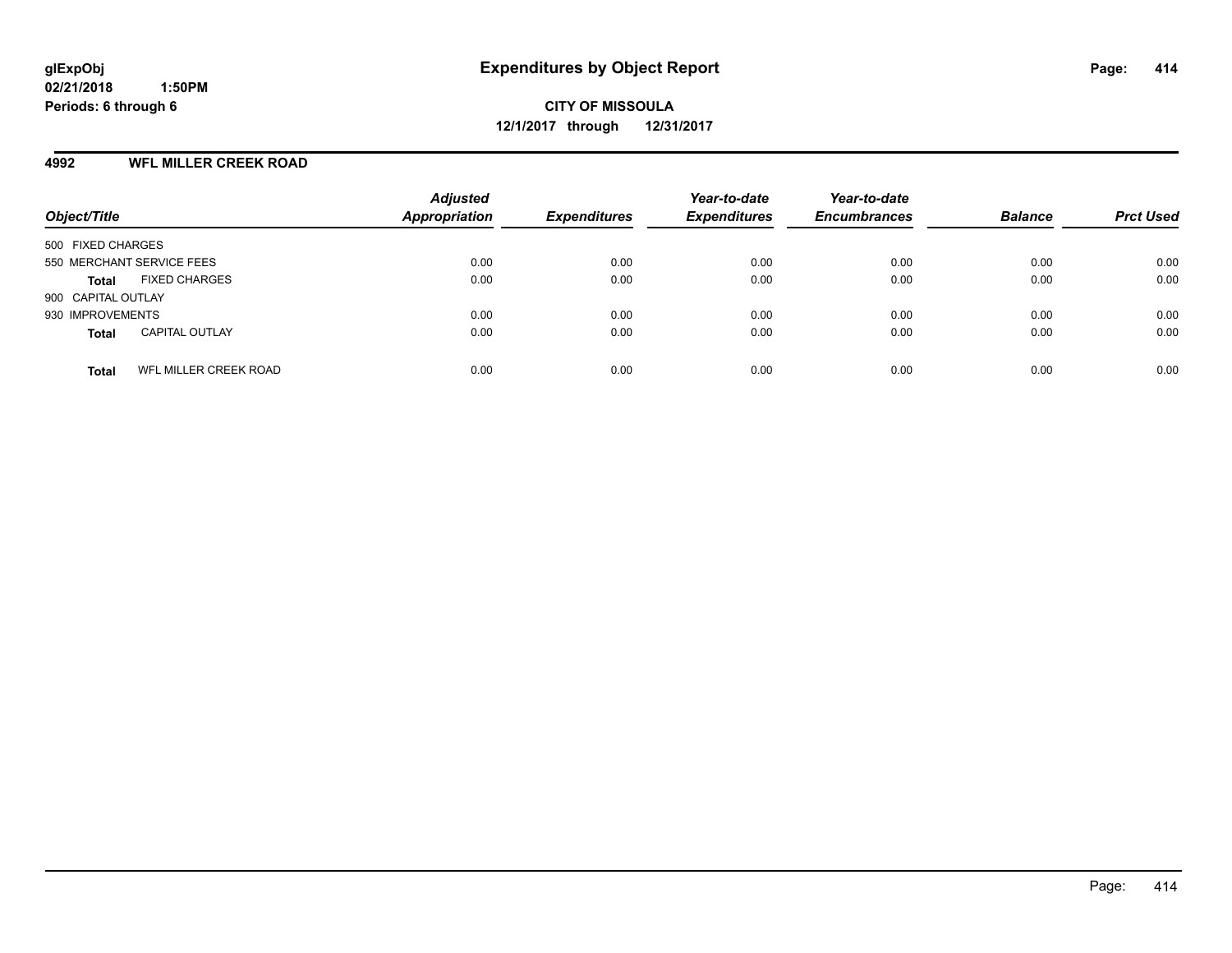#### **4993 WESTERN FEDERAL LANDS**

#### **280 PUBLIC WORKS OPERATIONS**

| Object/Title           |                                   | <b>Adjusted</b><br><b>Appropriation</b> | <b>Expenditures</b> | Year-to-date<br><b>Expenditures</b> | Year-to-date<br><b>Encumbrances</b> | <b>Balance</b> | <b>Prct Used</b> |
|------------------------|-----------------------------------|-----------------------------------------|---------------------|-------------------------------------|-------------------------------------|----------------|------------------|
| 100 PERSONAL SERVICES  |                                   |                                         |                     |                                     |                                     |                |                  |
| 110 SALARIES AND WAGES |                                   | 0.00                                    | 0.00                | 0.00                                | 0.00                                | 0.00           | 0.00             |
|                        | <b>140 EMPLOYER CONTRIBUTIONS</b> | 0.00                                    | 0.00                | 0.00                                | 0.00                                | 0.00           | 0.00             |
| <b>Total</b>           | PERSONAL SERVICES                 | 0.00                                    | 0.00                | 0.00                                | 0.00                                | 0.00           | 0.00             |
| 300 PURCHASED SERVICES |                                   |                                         |                     |                                     |                                     |                |                  |
|                        | 350 PROFESSIONAL SERVICES         | 0.00                                    | 0.00                | 0.00                                | 0.00                                | 0.00           | 0.00             |
| <b>Total</b>           | PURCHASED SERVICES                | 0.00                                    | 0.00                | 0.00                                | 0.00                                | 0.00           | 0.00             |
| 500 FIXED CHARGES      |                                   |                                         |                     |                                     |                                     |                |                  |
|                        | 550 MERCHANT SERVICE FEES         | 0.00                                    | 0.00                | 0.00                                | 0.00                                | 0.00           | 0.00             |
| <b>Total</b>           | <b>FIXED CHARGES</b>              | 0.00                                    | 0.00                | 0.00                                | 0.00                                | 0.00           | 0.00             |
| 900 CAPITAL OUTLAY     |                                   |                                         |                     |                                     |                                     |                |                  |
| 930 IMPROVEMENTS       |                                   | 0.00                                    | 0.00                | 0.00                                | 0.00                                | 0.00           | 0.00             |
| <b>Total</b>           | <b>CAPITAL OUTLAY</b>             | 0.00                                    | 0.00                | 0.00                                | 0.00                                | 0.00           | 0.00             |
| <b>Total</b>           | PUBLIC WORKS OPERATIONS           | 0.00                                    | 0.00                | 0.00                                | 0.00                                | 0.00           | 0.00             |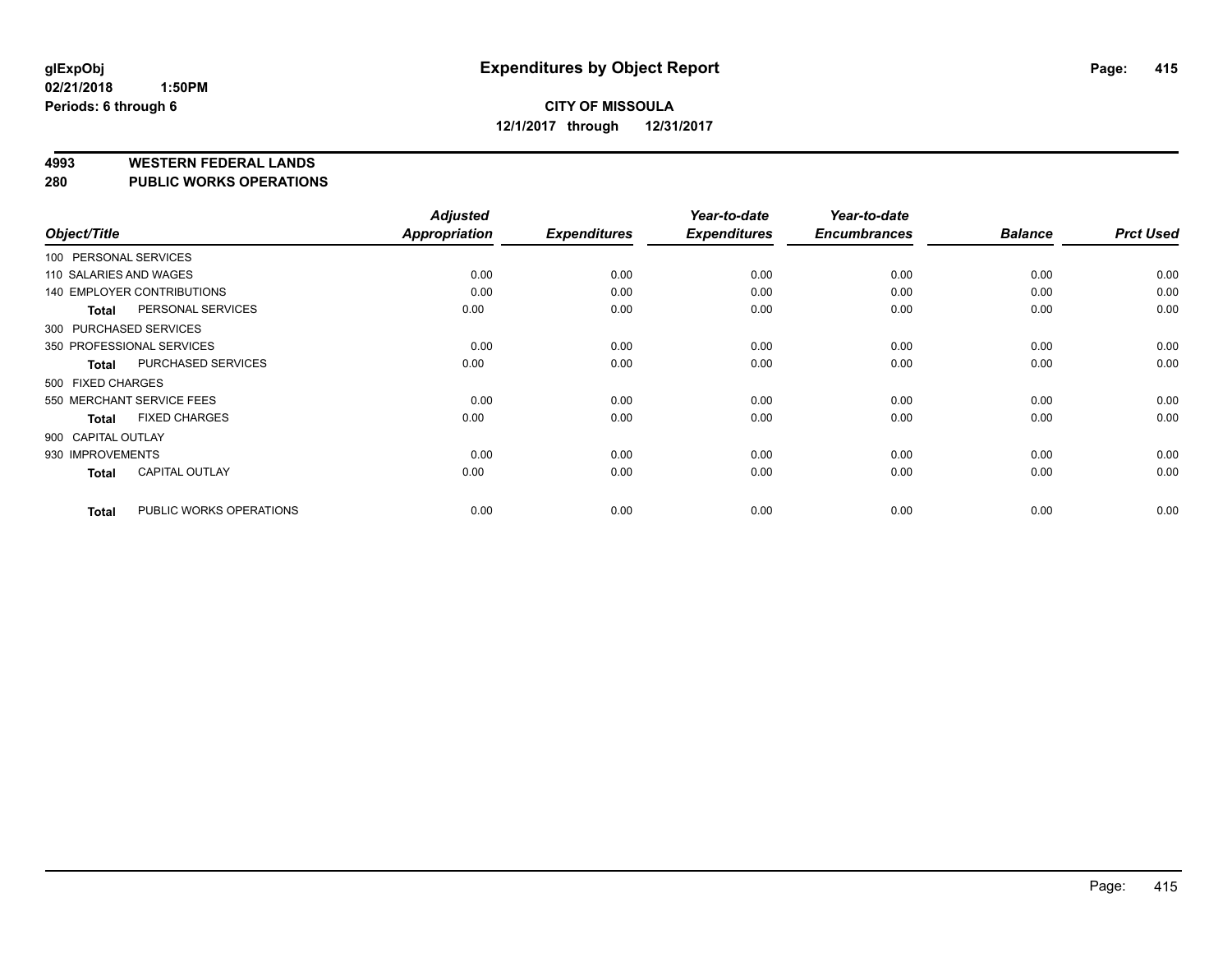## **4993 WESTERN FEDERAL LANDS**

| Object/Title           |                              | <b>Adjusted</b><br>Appropriation | <b>Expenditures</b> | Year-to-date<br><b>Expenditures</b> | Year-to-date<br><b>Encumbrances</b> | <b>Balance</b> | <b>Prct Used</b> |
|------------------------|------------------------------|----------------------------------|---------------------|-------------------------------------|-------------------------------------|----------------|------------------|
|                        |                              |                                  |                     |                                     |                                     |                |                  |
| 100 PERSONAL SERVICES  |                              |                                  |                     |                                     |                                     |                |                  |
| 110 SALARIES AND WAGES |                              | 0.00                             | 0.00                | 0.00                                | 0.00                                | 0.00           | 0.00             |
|                        | 140 EMPLOYER CONTRIBUTIONS   | 0.00                             | 0.00                | 0.00                                | 0.00                                | 0.00           | 0.00             |
| <b>Total</b>           | PERSONAL SERVICES            | 0.00                             | 0.00                | 0.00                                | 0.00                                | 0.00           | 0.00             |
|                        | 300 PURCHASED SERVICES       |                                  |                     |                                     |                                     |                |                  |
|                        | 350 PROFESSIONAL SERVICES    | 0.00                             | 0.00                | 0.00                                | 0.00                                | 0.00           | 0.00             |
| <b>Total</b>           | PURCHASED SERVICES           | 0.00                             | 0.00                | 0.00                                | 0.00                                | 0.00           | 0.00             |
| 500 FIXED CHARGES      |                              |                                  |                     |                                     |                                     |                |                  |
|                        | 550 MERCHANT SERVICE FEES    | 0.00                             | 0.00                | 0.00                                | 0.00                                | 0.00           | 0.00             |
| <b>Total</b>           | <b>FIXED CHARGES</b>         | 0.00                             | 0.00                | 0.00                                | 0.00                                | 0.00           | 0.00             |
| 900 CAPITAL OUTLAY     |                              |                                  |                     |                                     |                                     |                |                  |
| 930 IMPROVEMENTS       |                              | 0.00                             | 0.00                | 0.00                                | 0.00                                | 0.00           | 0.00             |
| Total                  | <b>CAPITAL OUTLAY</b>        | 0.00                             | 0.00                | 0.00                                | 0.00                                | 0.00           | 0.00             |
|                        |                              |                                  |                     |                                     |                                     |                |                  |
| <b>Total</b>           | <b>WESTERN FEDERAL LANDS</b> | 0.00                             | 0.00                | 0.00                                | 0.00                                | 0.00           | 0.00             |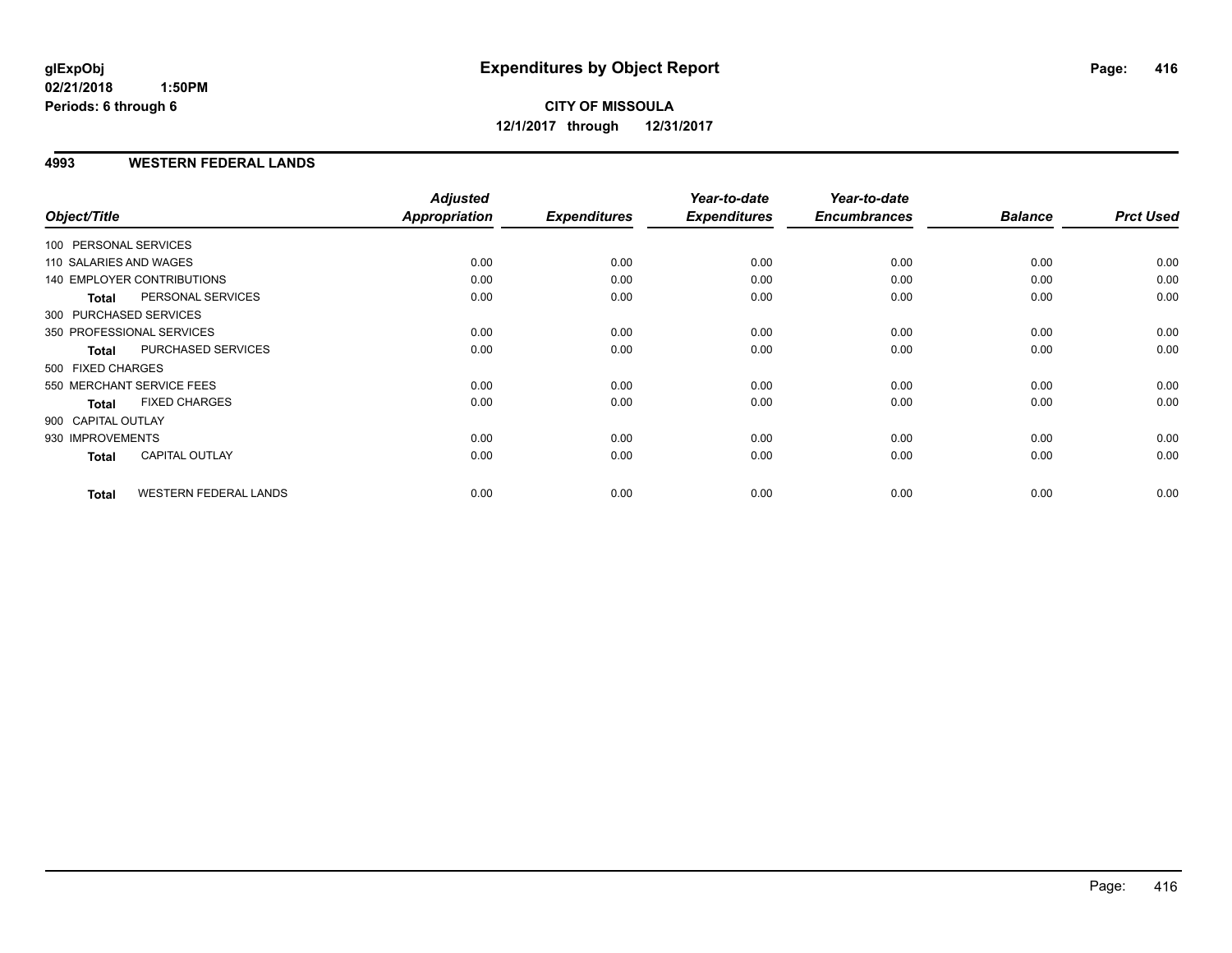#### **5020 CIVIC STADIUM**

**395 PARKING COMMISSION**

|                   |                             | <b>Adjusted</b>      |                     | Year-to-date        | Year-to-date        |                |                  |
|-------------------|-----------------------------|----------------------|---------------------|---------------------|---------------------|----------------|------------------|
| Object/Title      |                             | <b>Appropriation</b> | <b>Expenditures</b> | <b>Expenditures</b> | <b>Encumbrances</b> | <b>Balance</b> | <b>Prct Used</b> |
| 500 FIXED CHARGES |                             |                      |                     |                     |                     |                |                  |
| 500 FIXED CHARGES |                             | 0.00                 | 0.00                | 0.00                | 0.00                | 0.00           | 0.00             |
|                   | 550 MERCHANT SERVICE FEES   | 0.00                 | 0.00                | 0.00                | 0.00                | 0.00           | 0.00             |
| <b>Total</b>      | <b>FIXED CHARGES</b>        | 0.00                 | 0.00                | 0.00                | 0.00                | 0.00           | 0.00             |
| 600 DEBT SERVICE  |                             |                      |                     |                     |                     |                |                  |
| 610 PRINCIPAL     |                             | 41,510.00            | 0.00                | 0.00                | 0.00                | 41,510.00      | 0.00             |
|                   | 620 INTEREST / SERVICE FEES | 75,006.00            | 0.00                | 0.00                | 0.00                | 75,006.00      | 0.00             |
| <b>Total</b>      | <b>DEBT SERVICE</b>         | 116,516.00           | 0.00                | 0.00                | 0.00                | 116,516.00     | 0.00             |
| 800 OTHER OBJECTS |                             |                      |                     |                     |                     |                |                  |
| 830 DEPRECIATION  |                             | 0.00                 | 0.00                | 0.00                | 0.00                | 0.00           | 0.00             |
| 845 CONTINGENCY   |                             | 3.484.00             | 0.00                | 0.00                | 0.00                | 3,484.00       | 0.00             |
| <b>Total</b>      | OTHER OBJECTS               | 3,484.00             | 0.00                | 0.00                | 0.00                | 3,484.00       | 0.00             |
| <b>Total</b>      | PARKING COMMISSION          | 120,000.00           | 0.00                | 0.00                | 0.00                | 120,000.00     | 0.00             |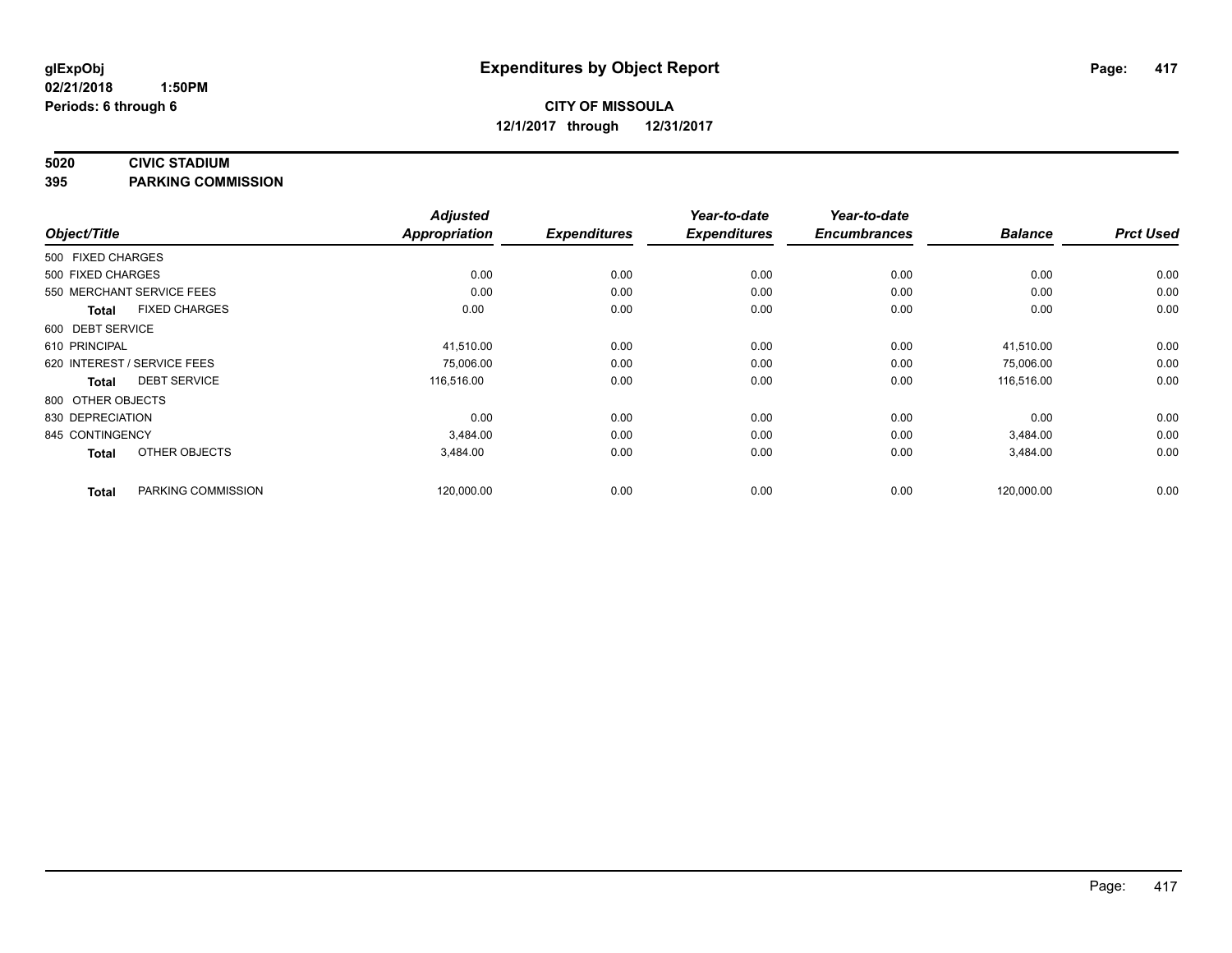**5020 CIVIC STADIUM**

|                             |                           | <b>Adjusted</b> |                     | Year-to-date        | Year-to-date        |                |                  |
|-----------------------------|---------------------------|-----------------|---------------------|---------------------|---------------------|----------------|------------------|
| Object/Title                |                           | Appropriation   | <b>Expenditures</b> | <b>Expenditures</b> | <b>Encumbrances</b> | <b>Balance</b> | <b>Prct Used</b> |
| 500 FIXED CHARGES           |                           |                 |                     |                     |                     |                |                  |
| 500 FIXED CHARGES           |                           | 0.00            | 0.00                | 0.00                | 0.00                | 0.00           | 0.00             |
|                             | 550 MERCHANT SERVICE FEES | 0.00            | 0.00                | 0.00                | 0.00                | 0.00           | 0.00             |
| <b>Total</b>                | <b>FIXED CHARGES</b>      | 0.00            | 0.00                | 0.00                | 0.00                | 0.00           | 0.00             |
| 600 DEBT SERVICE            |                           |                 |                     |                     |                     |                |                  |
| 610 PRINCIPAL               |                           | 41,510.00       | 0.00                | 0.00                | 0.00                | 41,510.00      | 0.00             |
| 620 INTEREST / SERVICE FEES |                           | 75,006.00       | 0.00                | 0.00                | 0.00                | 75,006.00      | 0.00             |
| Total                       | <b>DEBT SERVICE</b>       | 116,516.00      | 0.00                | 0.00                | 0.00                | 116,516.00     | 0.00             |
| 800 OTHER OBJECTS           |                           |                 |                     |                     |                     |                |                  |
| 830 DEPRECIATION            |                           | 0.00            | 0.00                | 0.00                | 0.00                | 0.00           | 0.00             |
| 845 CONTINGENCY             |                           | 3,484.00        | 0.00                | 0.00                | 0.00                | 3,484.00       | 0.00             |
| <b>Total</b>                | <b>OTHER OBJECTS</b>      | 3,484.00        | 0.00                | 0.00                | 0.00                | 3,484.00       | 0.00             |
| <b>Total</b>                | <b>CIVIC STADIUM</b>      | 120,000.00      | 0.00                | 0.00                | 0.00                | 120,000.00     | 0.00             |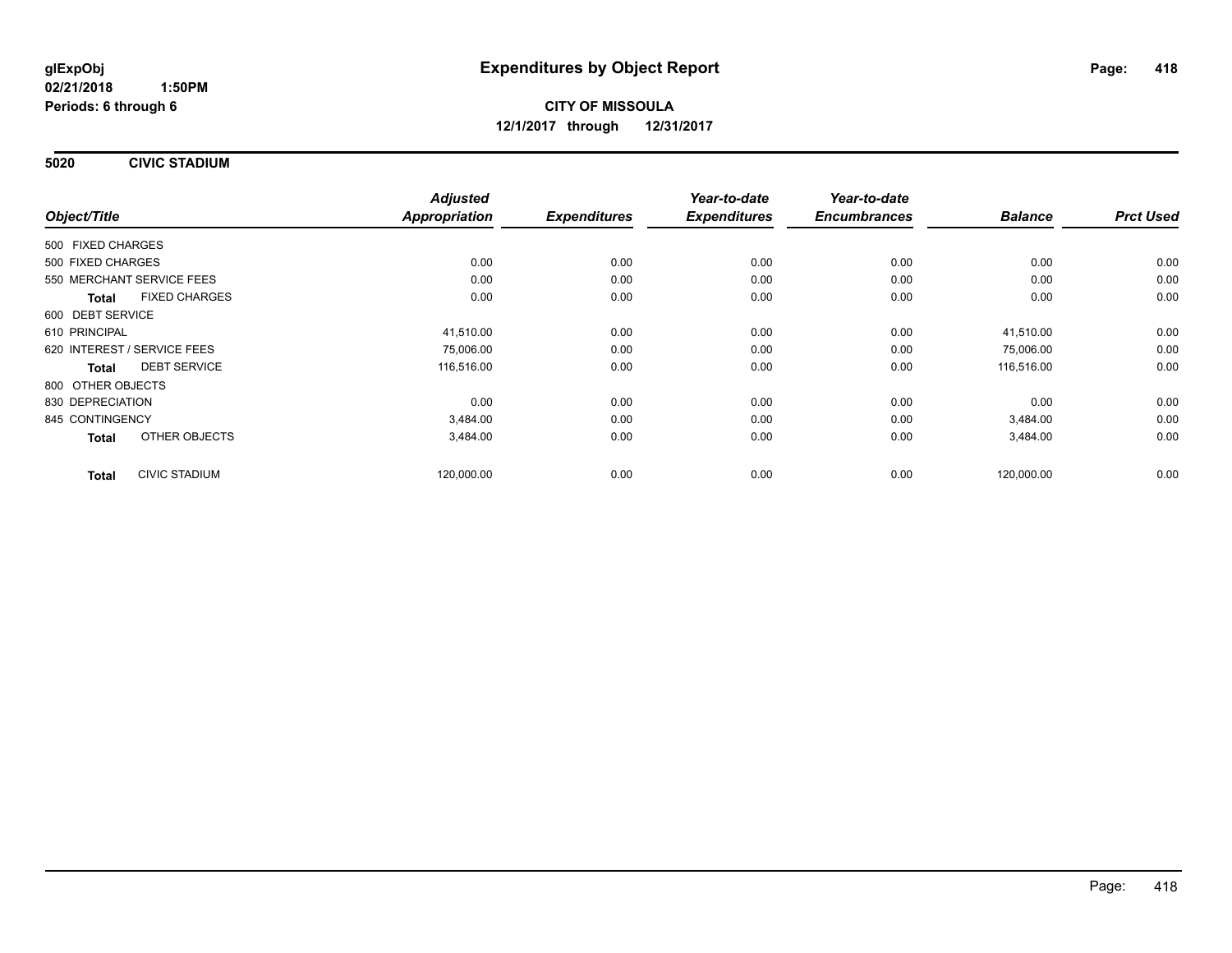# **5210 WATER**

|                                     | <b>Adjusted</b> |                     | Year-to-date        | Year-to-date        |                 |                  |
|-------------------------------------|-----------------|---------------------|---------------------|---------------------|-----------------|------------------|
| Object/Title                        | Appropriation   | <b>Expenditures</b> | <b>Expenditures</b> | <b>Encumbrances</b> | <b>Balance</b>  | <b>Prct Used</b> |
| 100 PERSONAL SERVICES               |                 |                     |                     |                     |                 |                  |
| 110 SALARIES AND WAGES              | 2,602,627.00    | 284,009.48          | 1,269,591.33        | 0.00                | 1,333,035.67    | 48.78            |
| 120 OVERTIME                        | 0.00            | 678.70              | 10,382.49           | 0.00                | $-10,382.49$    | 0.00             |
| 140 EMPLOYER CONTRIBUTIONS          | 1,485,306.00    | 94,010.14           | 613,870.38          | 0.00                | 871,435.62      | 41.33            |
| 141 STATE RETIREMENT CONTRIBUTIONS  | 2,539.00        | 284.01              | 1,445.08            | 0.00                | 1,093.92        | 56.92            |
| 190 PENSION EXPENSE                 | 0.00            | 0.00                | 0.00                | 0.00                | 0.00            | 0.00             |
| PERSONAL SERVICES<br>Total          | 4,090,472.00    | 378,982.33          | 1,895,289.28        | 0.00                | 2,195,182.72    | 46.33            |
| 200 SUPPLIES                        |                 |                     |                     |                     |                 |                  |
| 210 OFFICE SUPPLIES                 | 22,000.00       | 871.88              | 10,762.91           | 0.00                | 11,237.09       | 48.92            |
| 220 OPERATING SUPPLIES              | 232,000.00      | $-3,365.88$         | 106,131.53          | 0.00                | 125,868.47      | 45.75            |
| 230 REPAIR/MAINTENANCE              | 55,000.00       | 5,910.39            | 93,131.53           | 0.00                | $-38,131.53$    | 169.33           |
| 231 GASOLINE                        | 32,760.00       | 3,095.70            | 15,131.90           | 0.00                | 17,628.10       | 46.19            |
| <b>SUPPLIES</b><br>Total            | 341,760.00      | 6,512.09            | 225, 157.87         | 0.00                | 116,602.13      | 65.88            |
| 300 PURCHASED SERVICES              |                 |                     |                     |                     |                 |                  |
| 310 COMMUNICATIONS                  | 170,000.00      | 30,971.84           | 76,830.37           | 0.00                | 93,169.63       | 45.19            |
| 320 PRINTING & DUPLICATING          | 0.00            | 0.00                | 0.00                | 0.00                | 0.00            | 0.00             |
| 330 PUBLICITY, SUBSCRIPTIONS & DUES | 20,000.00       | 2,320.13            | 26,380.77           | 0.00                | $-6,380.77$     | 131.90           |
| 340 SEWER                           | 500.00          | 0.00                | 170.78              | 0.00                | 329.22          | 34.16            |
| 341 ELECTRICITY & NATURAL GAS       | 1,645,000.00    | 106,712.11          | 789,335.22          | 0.00                | 855,664.78      | 47.98            |
| 342 STORM WATER                     | 140.00          | 0.00                | 0.00                | 0.00                | 140.00          | 0.00             |
| 343 WATER CHARGES                   | 7,000.00        | 0.00                | 0.00                | 0.00                | 7,000.00        | 0.00             |
| 344 TELEPHONE SERVICE               | 55,000.00       | 1,345.18            | 8,727.46            | 0.00                | 46,272.54       | 15.87            |
| 345 GARBAGE                         | 2,500.00        | 52.80               | 913.06              | 0.00                | 1,586.94        | 36.52            |
| 350 PROFESSIONAL SERVICES           | 0.00            | 19,124.16           | 1,706,575.31        | 0.00                | $-1,706,575.31$ | 0.00             |
| 360 REPAIR & MAINTENANCE            | 433,275.00      | $-8,228.45$         | 206,695.54          | 0.00                | 226,579.46      | 47.71            |
| 370 TRAVEL                          | 6,000.00        | 5,553.07            | 9,149.15            | 0.00                | $-3,149.15$     | 152.49           |
| 380 TRAINING                        | 3,000.00        | 0.00                | 7,748.66            | 0.00                | $-4,748.66$     | 258.29           |
| 390 OTHER PURCHASED SERVICES        | 0.00            | 0.00                | 0.00                | 0.00                | 0.00            | 0.00             |
| PURCHASED SERVICES<br><b>Total</b>  | 2,342,415.00    | 157,850.84          | 2,832,526.32        | 0.00                | -490,111.32     | 120.92           |
| 500 FIXED CHARGES                   |                 |                     |                     |                     |                 |                  |
| 500 FIXED CHARGES                   | 0.00            | 0.00                | 15,597.04           | 0.00                | $-15,597.04$    | 0.00             |
| 510 INSURANCE                       | 0.00            | 58,257.00           | 58,257.00           | 0.00                | $-58,257.00$    | 0.00             |
| 530 RENT                            | 0.00            | 2,520.05            | 2,520.05            | 0.00                | $-2,520.05$     | 0.00             |
| 550 MERCHANT SERVICE FEES           | 15,000.00       | 834.85              | 6,852.85            | 0.00                | 8,147.15        | 45.69            |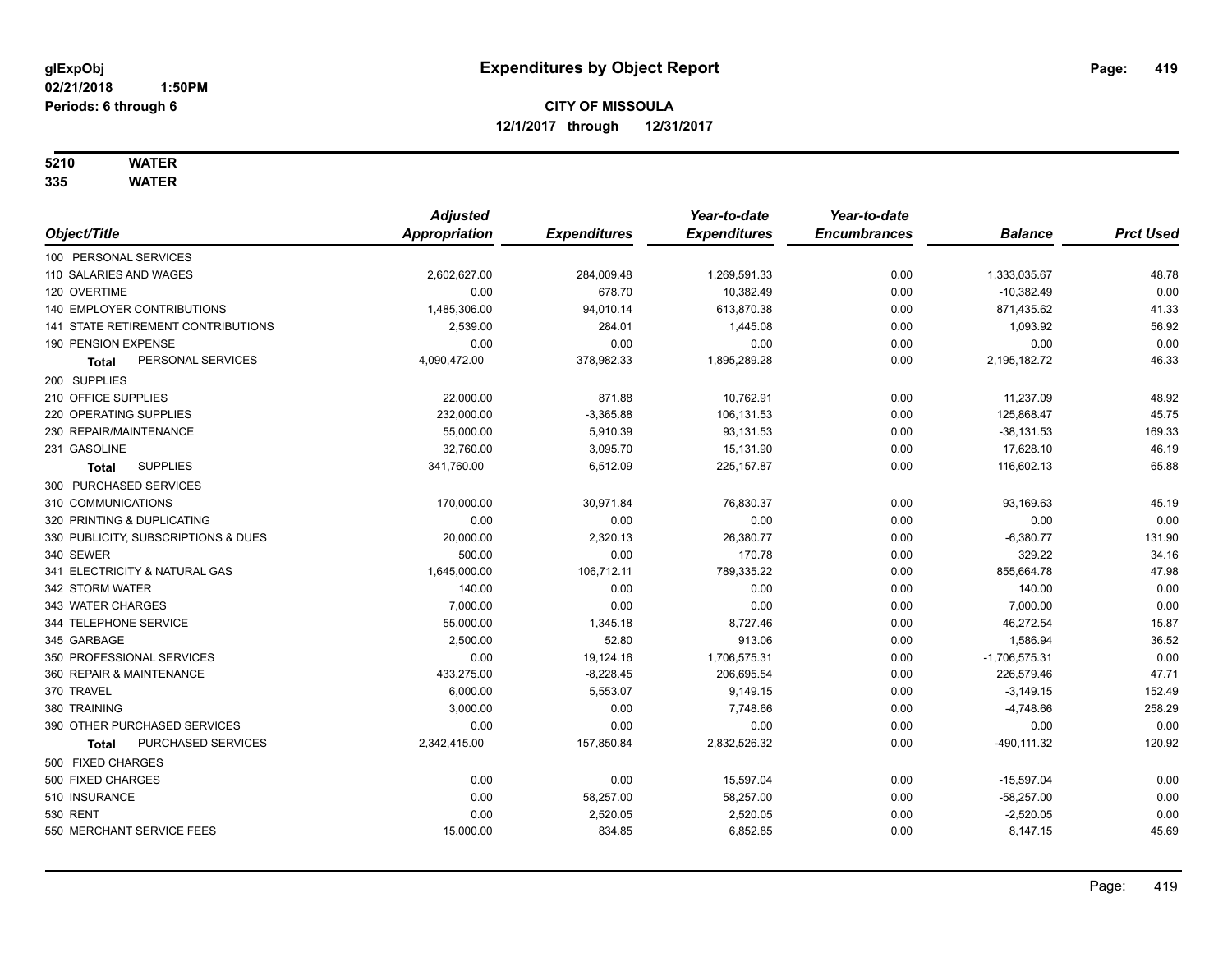# **5210 WATER**

|                                | <b>Adjusted</b> |                     | Year-to-date        | Year-to-date        |                |                  |
|--------------------------------|-----------------|---------------------|---------------------|---------------------|----------------|------------------|
| Object/Title                   | Appropriation   | <b>Expenditures</b> | <b>Expenditures</b> | <b>Encumbrances</b> | <b>Balance</b> | <b>Prct Used</b> |
| 590 *** Title Not Found ***    | 1,342,474.00    | 0.00                | 0.00                | 0.00                | 1,342,474.00   | 0.00             |
| <b>FIXED CHARGES</b><br>Total  | 1,357,474.00    | 61,611.90           | 83,226.94           | 0.00                | 1,274,247.06   | 6.13             |
| 600 DEBT SERVICE               |                 |                     |                     |                     |                |                  |
| 610 PRINCIPAL                  | 0.00            | 0.00                | 0.00                | 0.00                | 0.00           | 0.00             |
| 620 INTEREST / SERVICE FEES    | 4,481,960.00    | 0.00                | 1,648,165.74        | 0.00                | 2,833,794.26   | 36.77            |
| <b>DEBT SERVICE</b><br>Total   | 4,481,960.00    | 0.00                | 1,648,165.74        | 0.00                | 2,833,794.26   | 36.77            |
| 800 OTHER OBJECTS              |                 |                     |                     |                     |                |                  |
| 820 TRANSFERS TO OTHER FUNDS   | 28,733.00       | 15,318.76           | 15,318.76           | 0.00                | 13,414.24      | 53.31            |
| 830 DEPRECIATION               | 0.00            | 0.00                | 0.00                | 0.00                | 0.00           | 0.00             |
| 845 CONTINGENCY                | 400,000.00      | 0.00                | 0.00                | 0.00                | 400,000.00     | 0.00             |
| OTHER OBJECTS<br><b>Total</b>  | 428,733.00      | 15,318.76           | 15,318.76           | 0.00                | 413,414.24     | 3.57             |
| 900 CAPITAL OUTLAY             |                 |                     |                     |                     |                |                  |
| 910 LAND                       | 0.00            | 0.00                | 0.00                | 0.00                | 0.00           | 0.00             |
| 920 BUILDINGS                  | 0.00            | 0.00                | 0.00                | 0.00                | 0.00           | 0.00             |
| 930 IMPROVEMENTS               | 5,381,699.00    | 91,986.69           | 960,940.56          | 0.00                | 4,420,758.44   | 17.86            |
| 940 MACHINERY & EQUIPMENT      | 1,203,301.00    | 457,898.40          | 703,797.54          | 0.00                | 499,503.46     | 58.49            |
| <b>CAPITAL OUTLAY</b><br>Total | 6,585,000.00    | 549,885.09          | 1,664,738.10        | 0.00                | 4,920,261.90   | 25.28            |
| <b>WATER</b><br><b>Total</b>   | 19,627,814.00   | 1,170,161.01        | 8,364,423.01        | 0.00                | 11,263,390.99  | 42.62            |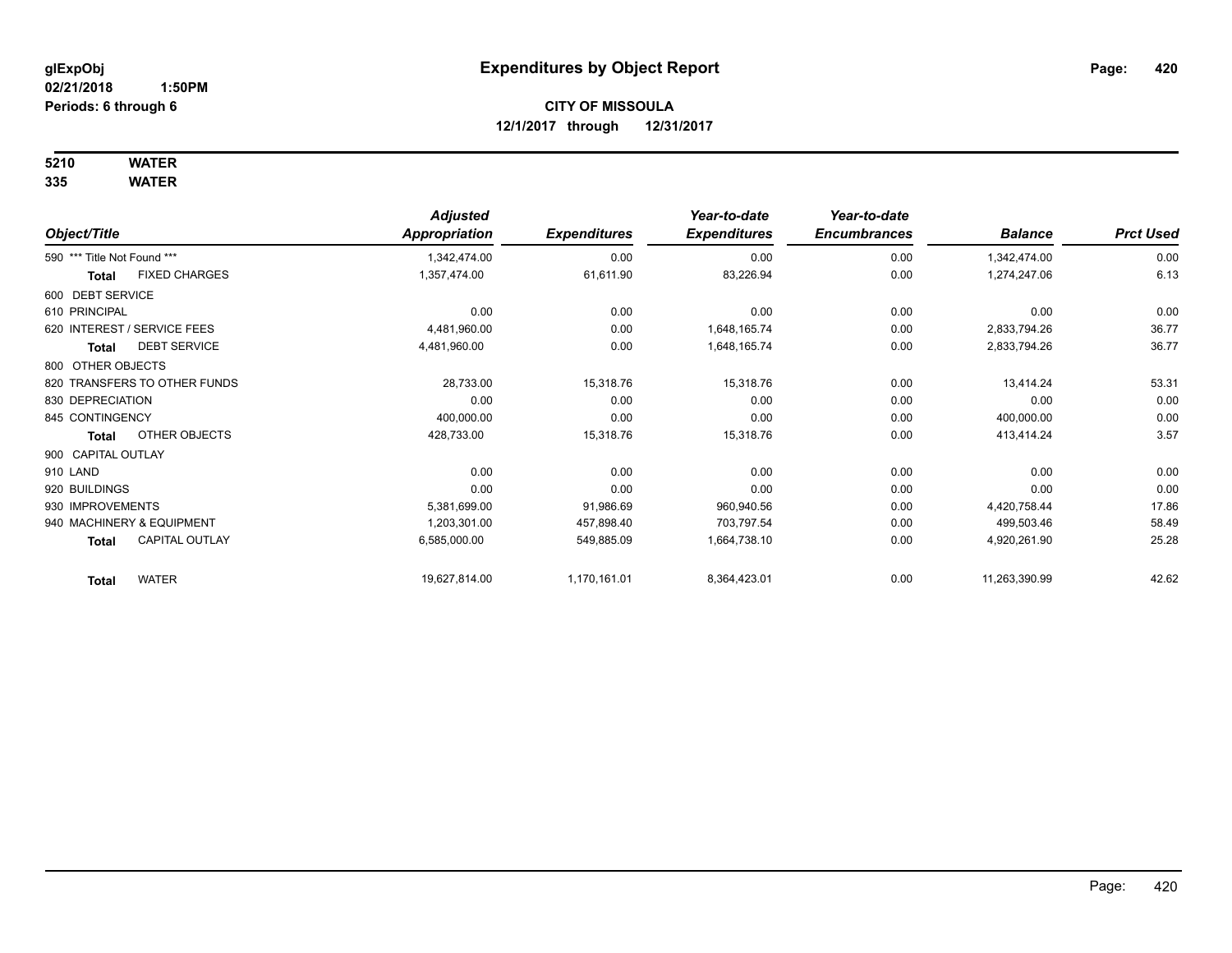|                                     | <b>Adjusted</b>      |                     | Year-to-date        | Year-to-date        |                 |                  |
|-------------------------------------|----------------------|---------------------|---------------------|---------------------|-----------------|------------------|
| Object/Title                        | <b>Appropriation</b> | <b>Expenditures</b> | <b>Expenditures</b> | <b>Encumbrances</b> | <b>Balance</b>  | <b>Prct Used</b> |
| 100 PERSONAL SERVICES               |                      |                     |                     |                     |                 |                  |
| 110 SALARIES AND WAGES              | 2,602,627.00         | 284,009.48          | 1,269,591.33        | 0.00                | 1,333,035.67    | 48.78            |
| 120 OVERTIME                        | 0.00                 | 678.70              | 10,382.49           | 0.00                | $-10,382.49$    | 0.00             |
| 140 EMPLOYER CONTRIBUTIONS          | 1,485,306.00         | 94,010.14           | 613,870.38          | 0.00                | 871,435.62      | 41.33            |
| 141 STATE RETIREMENT CONTRIBUTIONS  | 2,539.00             | 284.01              | 1,445.08            | 0.00                | 1,093.92        | 56.92            |
| 190 PENSION EXPENSE                 | 0.00                 | 0.00                | 0.00                | 0.00                | 0.00            | 0.00             |
| PERSONAL SERVICES<br><b>Total</b>   | 4,090,472.00         | 378,982.33          | 1,895,289.28        | 0.00                | 2,195,182.72    | 46.33            |
| 200 SUPPLIES                        |                      |                     |                     |                     |                 |                  |
| 210 OFFICE SUPPLIES                 | 22,000.00            | 871.88              | 10,762.91           | 0.00                | 11,237.09       | 48.92            |
| 220 OPERATING SUPPLIES              | 232,000.00           | $-3,365.88$         | 106,131.53          | 0.00                | 125,868.47      | 45.75            |
| 230 REPAIR/MAINTENANCE              | 55,000.00            | 5,910.39            | 93,131.53           | 0.00                | $-38,131.53$    | 169.33           |
| 231 GASOLINE                        | 32,760.00            | 3,095.70            | 15,131.90           | 0.00                | 17,628.10       | 46.19            |
| <b>SUPPLIES</b><br>Total            | 341,760.00           | 6,512.09            | 225, 157.87         | 0.00                | 116,602.13      | 65.88            |
| 300 PURCHASED SERVICES              |                      |                     |                     |                     |                 |                  |
| 310 COMMUNICATIONS                  | 170,000.00           | 30,971.84           | 76,830.37           | 0.00                | 93,169.63       | 45.19            |
| 320 PRINTING & DUPLICATING          | 0.00                 | 0.00                | 0.00                | 0.00                | 0.00            | 0.00             |
| 330 PUBLICITY, SUBSCRIPTIONS & DUES | 20,000.00            | 2,320.13            | 26,380.77           | 0.00                | $-6,380.77$     | 131.90           |
| 340 SEWER                           | 500.00               | 0.00                | 170.78              | 0.00                | 329.22          | 34.16            |
| 341 ELECTRICITY & NATURAL GAS       | 1,645,000.00         | 106,712.11          | 789,335.22          | 0.00                | 855,664.78      | 47.98            |
| 342 STORM WATER                     | 140.00               | 0.00                | 0.00                | 0.00                | 140.00          | 0.00             |
| 343 WATER CHARGES                   | 7,000.00             | 0.00                | 0.00                | 0.00                | 7,000.00        | 0.00             |
| 344 TELEPHONE SERVICE               | 55,000.00            | 1,345.18            | 8,727.46            | 0.00                | 46,272.54       | 15.87            |
| 345 GARBAGE                         | 2,500.00             | 52.80               | 913.06              | 0.00                | 1,586.94        | 36.52            |
| 350 PROFESSIONAL SERVICES           | 0.00                 | 19,124.16           | 1,706,575.31        | 0.00                | $-1,706,575.31$ | 0.00             |
| 360 REPAIR & MAINTENANCE            | 433,275.00           | $-8,228.45$         | 206,695.54          | 0.00                | 226.579.46      | 47.71            |
| 370 TRAVEL                          | 6,000.00             | 5,553.07            | 9,149.15            | 0.00                | $-3,149.15$     | 152.49           |
| 380 TRAINING                        | 3,000.00             | 0.00                | 7,748.66            | 0.00                | $-4,748.66$     | 258.29           |
| 390 OTHER PURCHASED SERVICES        | 0.00                 | 0.00                | 0.00                | 0.00                | 0.00            | 0.00             |
| PURCHASED SERVICES<br><b>Total</b>  | 2,342,415.00         | 157,850.84          | 2,832,526.32        | 0.00                | -490,111.32     | 120.92           |
| 500 FIXED CHARGES                   |                      |                     |                     |                     |                 |                  |
| 500 FIXED CHARGES                   | 0.00                 | 0.00                | 15,597.04           | 0.00                | $-15,597.04$    | 0.00             |
| 510 INSURANCE                       | 0.00                 | 58,257.00           | 58,257.00           | 0.00                | $-58,257.00$    | 0.00             |
| <b>530 RENT</b>                     | 0.00                 | 2,520.05            | 2,520.05            | 0.00                | $-2,520.05$     | 0.00             |
| 550 MERCHANT SERVICE FEES           | 15,000.00            | 834.85              | 6,852.85            | 0.00                | 8,147.15        | 45.69            |
| 590 *** Title Not Found ***         | 1,342,474.00         | 0.00                | 0.00                | 0.00                | 1,342,474.00    | 0.00             |
|                                     |                      |                     |                     |                     |                 |                  |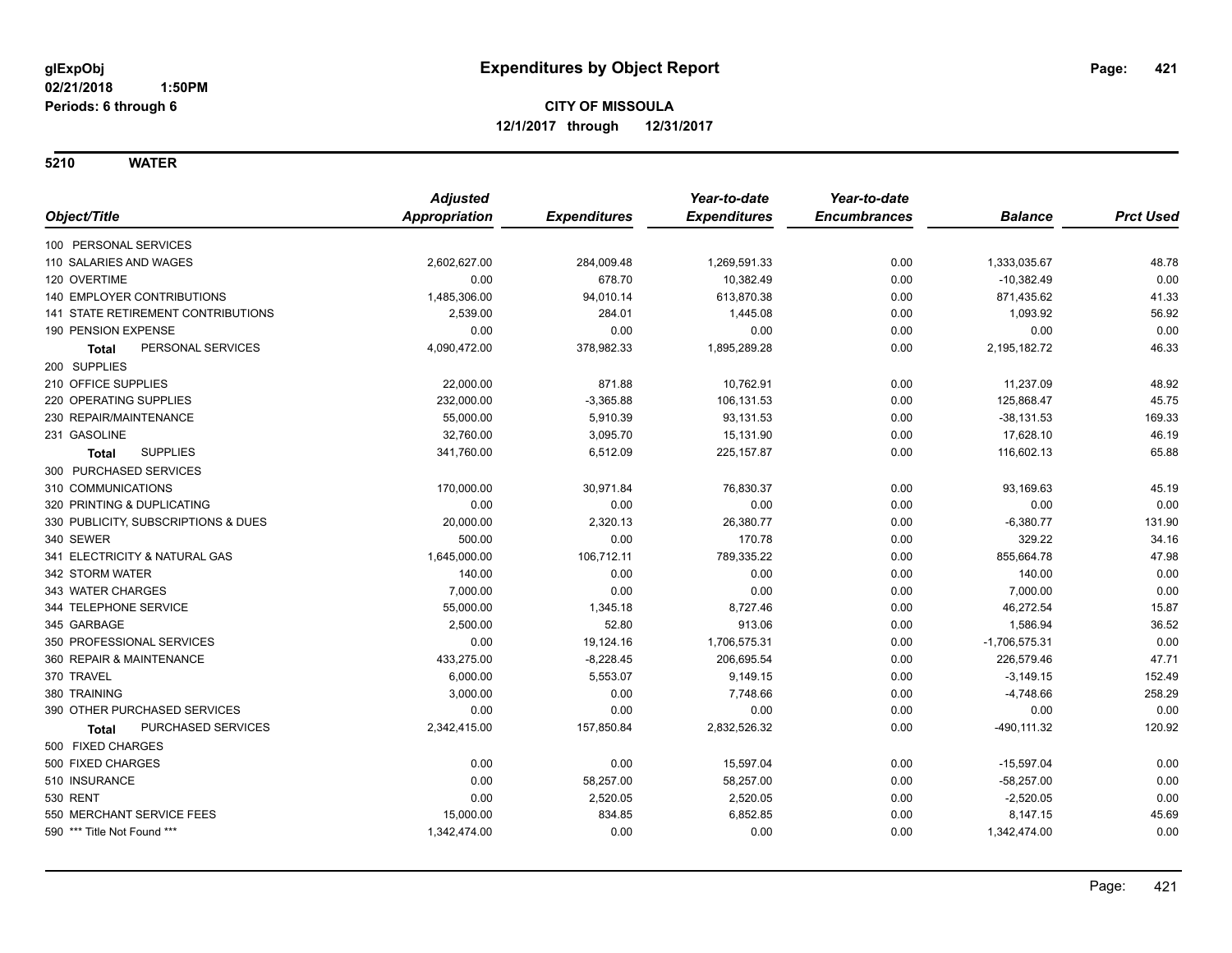|                                      | <b>Adjusted</b>      |                     | Year-to-date<br><b>Expenditures</b> | Year-to-date        | <b>Balance</b> |                  |
|--------------------------------------|----------------------|---------------------|-------------------------------------|---------------------|----------------|------------------|
| Object/Title                         | <b>Appropriation</b> | <b>Expenditures</b> |                                     | <b>Encumbrances</b> |                | <b>Prct Used</b> |
| <b>FIXED CHARGES</b><br><b>Total</b> | 1,357,474.00         | 61,611.90           | 83,226.94                           | 0.00                | 1,274,247.06   | 6.13             |
| 600 DEBT SERVICE                     |                      |                     |                                     |                     |                |                  |
| 610 PRINCIPAL                        | 0.00                 | 0.00                | 0.00                                | 0.00                | 0.00           | 0.00             |
| 620 INTEREST / SERVICE FEES          | 4,481,960.00         | 0.00                | 1,648,165.74                        | 0.00                | 2,833,794.26   | 36.77            |
| <b>DEBT SERVICE</b><br><b>Total</b>  | 4,481,960.00         | 0.00                | 1,648,165.74                        | 0.00                | 2,833,794.26   | 36.77            |
| 800 OTHER OBJECTS                    |                      |                     |                                     |                     |                |                  |
| 820 TRANSFERS TO OTHER FUNDS         | 28,733.00            | 15,318.76           | 15,318.76                           | 0.00                | 13,414.24      | 53.31            |
| 830 DEPRECIATION                     | 0.00                 | 0.00                | 0.00                                | 0.00                | 0.00           | 0.00             |
| 845 CONTINGENCY                      | 400,000.00           | 0.00                | 0.00                                | 0.00                | 400,000.00     | 0.00             |
| OTHER OBJECTS<br><b>Total</b>        | 428,733.00           | 15,318.76           | 15,318.76                           | 0.00                | 413,414.24     | 3.57             |
| 900 CAPITAL OUTLAY                   |                      |                     |                                     |                     |                |                  |
| 910 LAND                             | 0.00                 | 0.00                | 0.00                                | 0.00                | 0.00           | 0.00             |
| 920 BUILDINGS                        | 0.00                 | 0.00                | 0.00                                | 0.00                | 0.00           | 0.00             |
| 930 IMPROVEMENTS                     | 5,381,699.00         | 91,986.69           | 960,940.56                          | 0.00                | 4,420,758.44   | 17.86            |
| 940 MACHINERY & EQUIPMENT            | 1,203,301.00         | 457,898.40          | 703,797.54                          | 0.00                | 499,503.46     | 58.49            |
| <b>CAPITAL OUTLAY</b><br>Total       | 6,585,000.00         | 549,885.09          | 1,664,738.10                        | 0.00                | 4,920,261.90   | 25.28            |
| <b>WATER</b><br><b>Total</b>         | 19,627,814.00        | 1,170,161.01        | 8,364,423.01                        | 0.00                | 11,263,390.99  | 42.62            |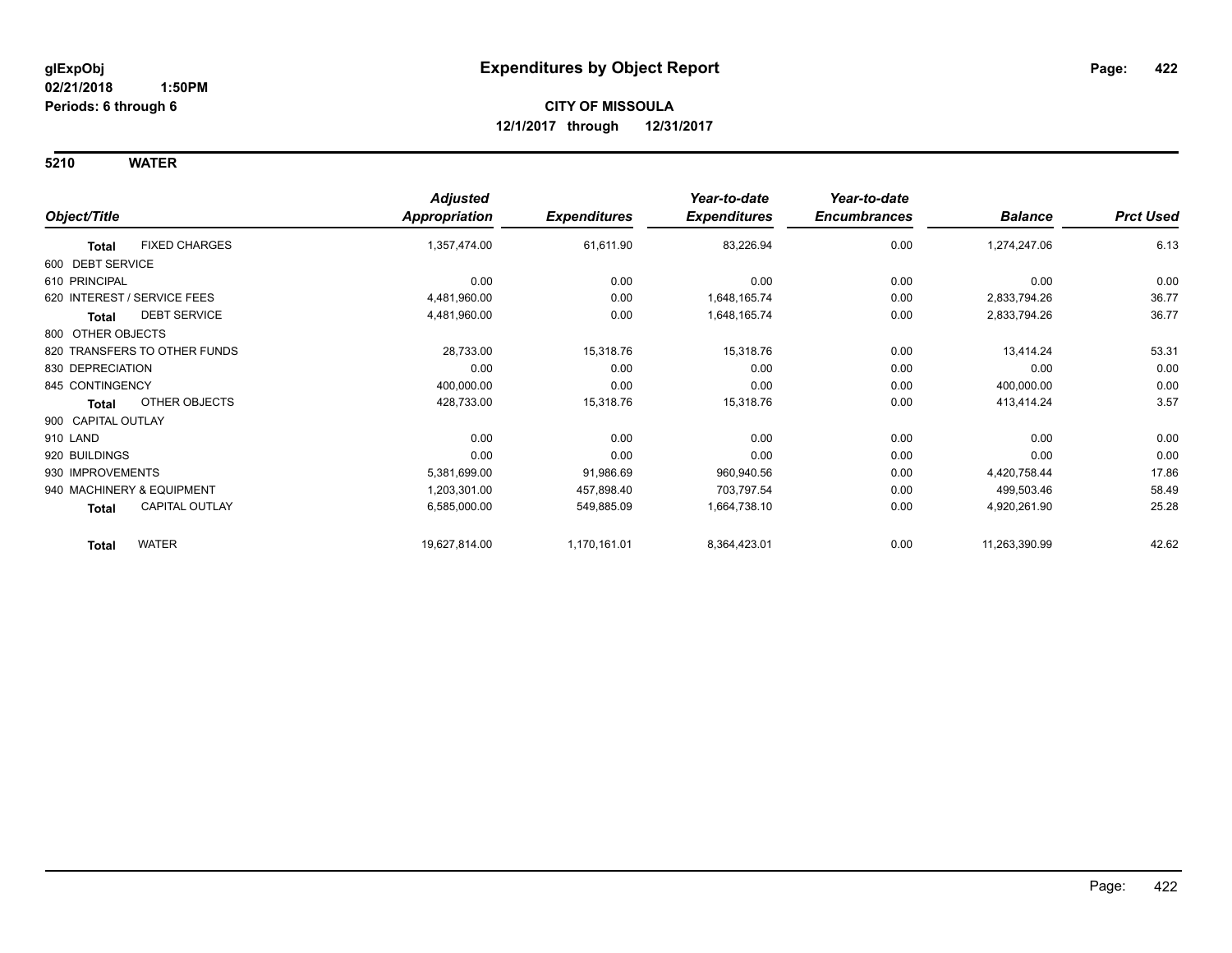# **5215 WATER LOAN FUND**

| Object/Title                         | <b>Adjusted</b><br><b>Appropriation</b> | <b>Expenditures</b> | Year-to-date<br><b>Expenditures</b> | Year-to-date<br><b>Encumbrances</b> | <b>Balance</b> | <b>Prct Used</b> |
|--------------------------------------|-----------------------------------------|---------------------|-------------------------------------|-------------------------------------|----------------|------------------|
| 500 FIXED CHARGES                    |                                         |                     |                                     |                                     |                |                  |
| 550 MERCHANT SERVICE FEES            | 0.00                                    | 0.00                | 0.00                                | 0.00                                | 0.00           | 0.00             |
| <b>FIXED CHARGES</b><br><b>Total</b> | 0.00                                    | 0.00                | 0.00                                | 0.00                                | 0.00           | 0.00             |
| 800 OTHER OBJECTS                    |                                         |                     |                                     |                                     |                |                  |
| 820 TRANSFERS TO OTHER FUNDS         | 0.00                                    | 0.00                | 0.00                                | 0.00                                | 0.00           | 0.00             |
| OTHER OBJECTS<br><b>Total</b>        | 0.00                                    | 0.00                | 0.00                                | 0.00                                | 0.00           | 0.00             |
| <b>WATER</b><br><b>Total</b>         | 0.00                                    | 0.00                | 0.00                                | 0.00                                | 0.00           | 0.00             |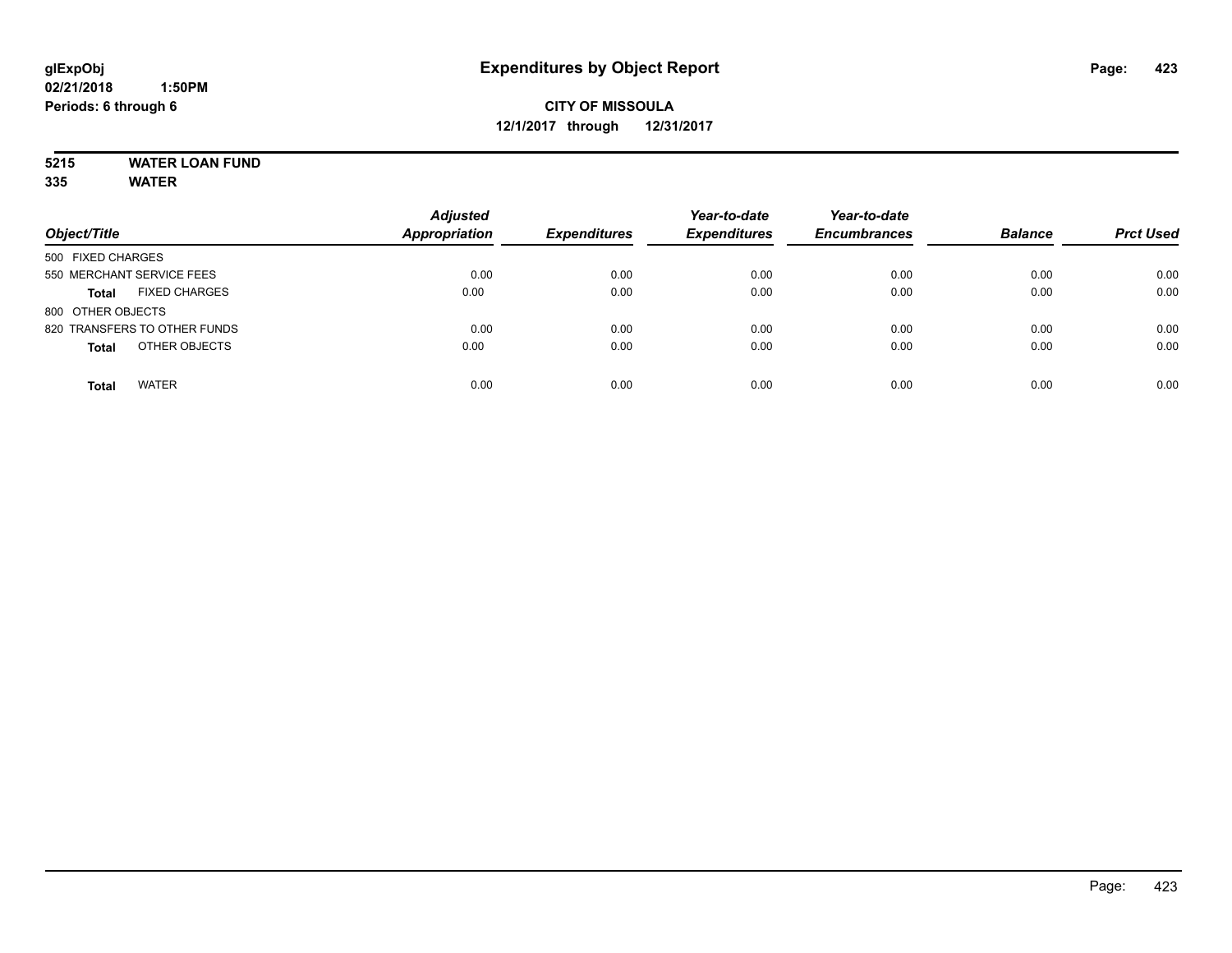**02/21/2018 1:50PM Periods: 6 through 6**

**CITY OF MISSOULA 12/1/2017 through 12/31/2017**

## **5215 WATER LOAN FUND**

| Object/Title                           | <b>Adjusted</b><br><b>Appropriation</b> | <b>Expenditures</b> | Year-to-date<br><b>Expenditures</b> | Year-to-date<br><b>Encumbrances</b> | <b>Balance</b> | <b>Prct Used</b> |
|----------------------------------------|-----------------------------------------|---------------------|-------------------------------------|-------------------------------------|----------------|------------------|
| 500 FIXED CHARGES                      |                                         |                     |                                     |                                     |                |                  |
| 550 MERCHANT SERVICE FEES              | 0.00                                    | 0.00                | 0.00                                | 0.00                                | 0.00           | 0.00             |
| <b>FIXED CHARGES</b><br><b>Total</b>   | 0.00                                    | 0.00                | 0.00                                | 0.00                                | 0.00           | 0.00             |
| 800 OTHER OBJECTS                      |                                         |                     |                                     |                                     |                |                  |
| 820 TRANSFERS TO OTHER FUNDS           | 0.00                                    | 0.00                | 0.00                                | 0.00                                | 0.00           | 0.00             |
| OTHER OBJECTS<br><b>Total</b>          | 0.00                                    | 0.00                | 0.00                                | 0.00                                | 0.00           | 0.00             |
|                                        |                                         |                     |                                     |                                     |                |                  |
| <b>WATER LOAN FUND</b><br><b>Total</b> | 0.00                                    | 0.00                | 0.00                                | 0.00                                | 0.00           | 0.00             |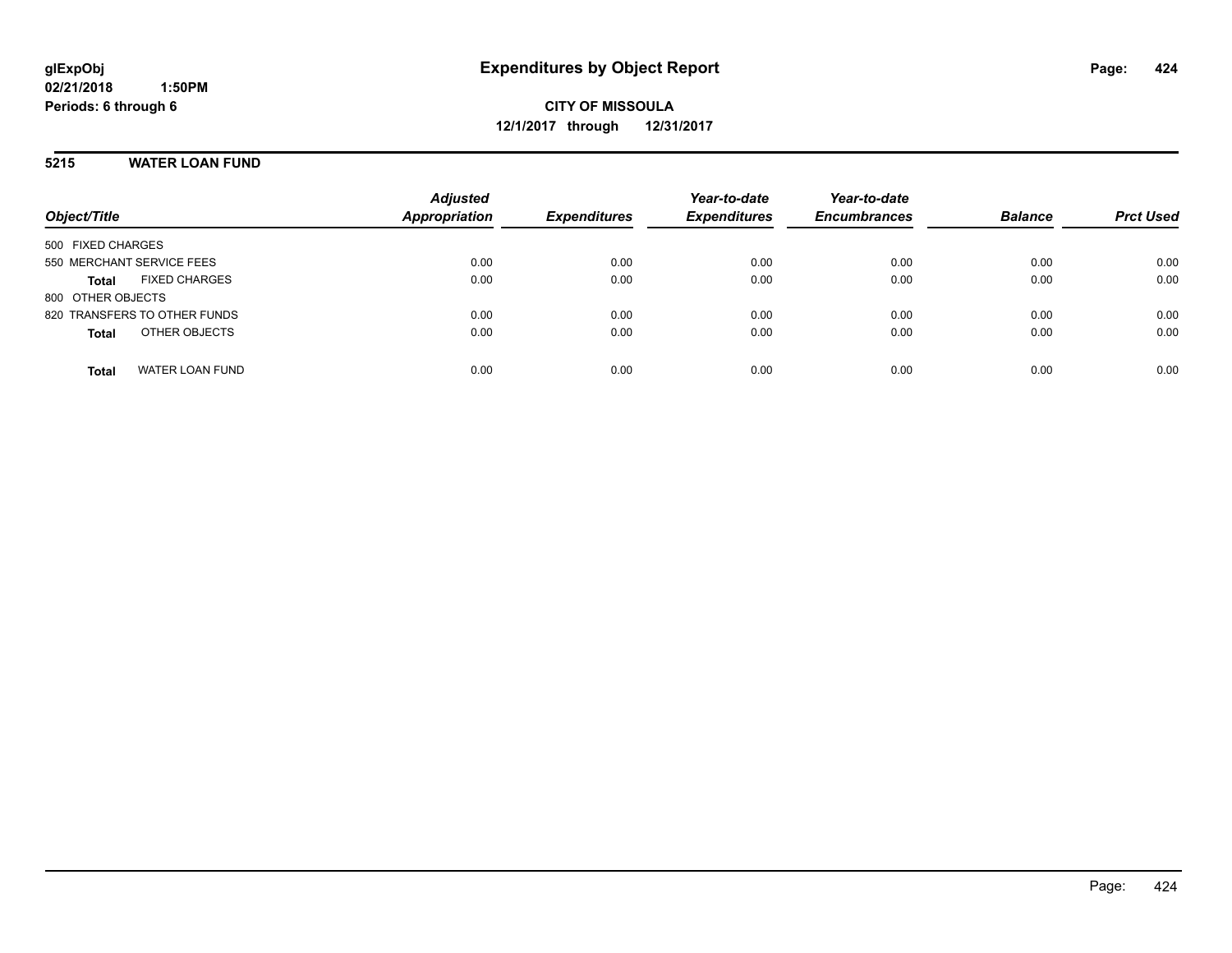**5220 WATER R&D FUND**

|                                      |  | <b>Adjusted</b><br>Appropriation<br><b>Expenditures</b> | Year-to-date | Year-to-date        |                     |                |                  |
|--------------------------------------|--|---------------------------------------------------------|--------------|---------------------|---------------------|----------------|------------------|
| Object/Title                         |  |                                                         |              | <b>Expenditures</b> | <b>Encumbrances</b> | <b>Balance</b> | <b>Prct Used</b> |
| 200 SUPPLIES                         |  |                                                         |              |                     |                     |                |                  |
| 210 OFFICE SUPPLIES                  |  | 0.00                                                    | 0.00         | 0.00                | 0.00                | 0.00           | 0.00             |
| <b>SUPPLIES</b><br><b>Total</b>      |  | 0.00                                                    | 0.00         | 0.00                | 0.00                | 0.00           | 0.00             |
| 500 FIXED CHARGES                    |  |                                                         |              |                     |                     |                |                  |
| 550 MERCHANT SERVICE FEES            |  | 0.00                                                    | 0.00         | 0.00                | 0.00                | 0.00           | 0.00             |
| <b>FIXED CHARGES</b><br><b>Total</b> |  | 0.00                                                    | 0.00         | 0.00                | 0.00                | 0.00           | 0.00             |
| 600 DEBT SERVICE                     |  |                                                         |              |                     |                     |                |                  |
| 610 PRINCIPAL                        |  | 0.00                                                    | 0.00         | 0.00                | 0.00                | 0.00           | 0.00             |
| 620 INTEREST / SERVICE FEES          |  | 0.00                                                    | 0.00         | 0.00                | 0.00                | 0.00           | 0.00             |
| <b>DEBT SERVICE</b><br><b>Total</b>  |  | 0.00                                                    | 0.00         | 0.00                | 0.00                | 0.00           | 0.00             |
| 800 OTHER OBJECTS                    |  |                                                         |              |                     |                     |                |                  |
| 820 TRANSFERS TO OTHER FUNDS         |  | 0.00                                                    | 0.00         | 0.00                | 0.00                | 0.00           | 0.00             |
| OTHER OBJECTS<br><b>Total</b>        |  | 0.00                                                    | 0.00         | 0.00                | 0.00                | 0.00           | 0.00             |
|                                      |  |                                                         |              |                     |                     |                |                  |
| <b>WATER</b><br><b>Total</b>         |  | 0.00                                                    | 0.00         | 0.00                | 0.00                | 0.00           | 0.00             |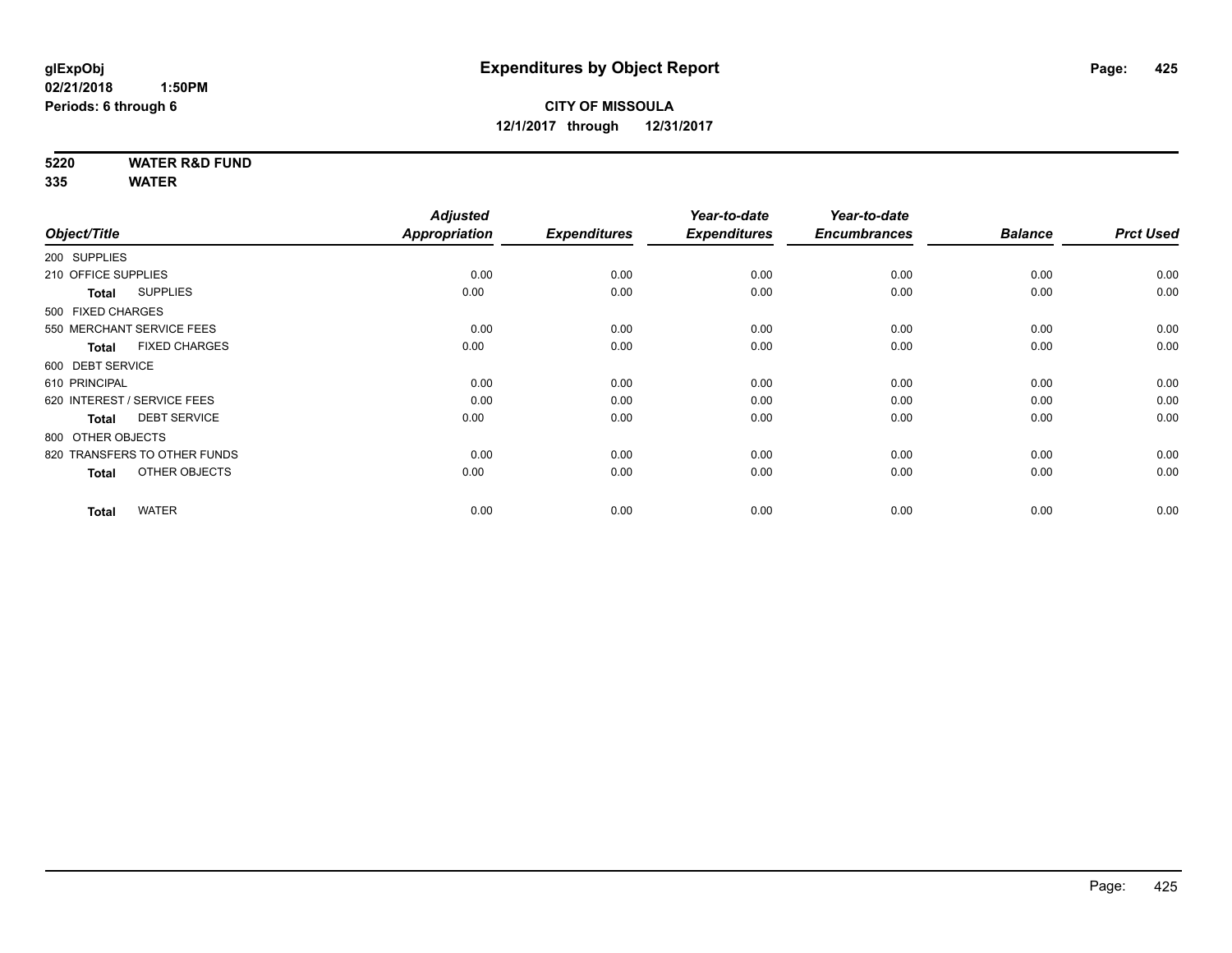## **5220 WATER R&D FUND**

| Object/Title                              | <b>Adjusted</b><br><b>Appropriation</b> | <b>Expenditures</b> | Year-to-date<br><b>Expenditures</b> | Year-to-date<br><b>Encumbrances</b> | <b>Balance</b> | <b>Prct Used</b> |
|-------------------------------------------|-----------------------------------------|---------------------|-------------------------------------|-------------------------------------|----------------|------------------|
|                                           |                                         |                     |                                     |                                     |                |                  |
| 200 SUPPLIES                              |                                         |                     |                                     |                                     |                |                  |
| 210 OFFICE SUPPLIES                       | 0.00                                    | 0.00                | 0.00                                | 0.00                                | 0.00           | 0.00             |
| <b>SUPPLIES</b><br>Total                  | 0.00                                    | 0.00                | 0.00                                | 0.00                                | 0.00           | 0.00             |
| 500 FIXED CHARGES                         |                                         |                     |                                     |                                     |                |                  |
| 550 MERCHANT SERVICE FEES                 | 0.00                                    | 0.00                | 0.00                                | 0.00                                | 0.00           | 0.00             |
| <b>FIXED CHARGES</b><br>Total             | 0.00                                    | 0.00                | 0.00                                | 0.00                                | 0.00           | 0.00             |
| 600 DEBT SERVICE                          |                                         |                     |                                     |                                     |                |                  |
| 610 PRINCIPAL                             | 0.00                                    | 0.00                | 0.00                                | 0.00                                | 0.00           | 0.00             |
| 620 INTEREST / SERVICE FEES               | 0.00                                    | 0.00                | 0.00                                | 0.00                                | 0.00           | 0.00             |
| <b>DEBT SERVICE</b><br><b>Total</b>       | 0.00                                    | 0.00                | 0.00                                | 0.00                                | 0.00           | 0.00             |
| 800 OTHER OBJECTS                         |                                         |                     |                                     |                                     |                |                  |
| 820 TRANSFERS TO OTHER FUNDS              | 0.00                                    | 0.00                | 0.00                                | 0.00                                | 0.00           | 0.00             |
| <b>OTHER OBJECTS</b><br>Total             | 0.00                                    | 0.00                | 0.00                                | 0.00                                | 0.00           | 0.00             |
|                                           |                                         |                     |                                     |                                     |                |                  |
| <b>WATER R&amp;D FUND</b><br><b>Total</b> | 0.00                                    | 0.00                | 0.00                                | 0.00                                | 0.00           | 0.00             |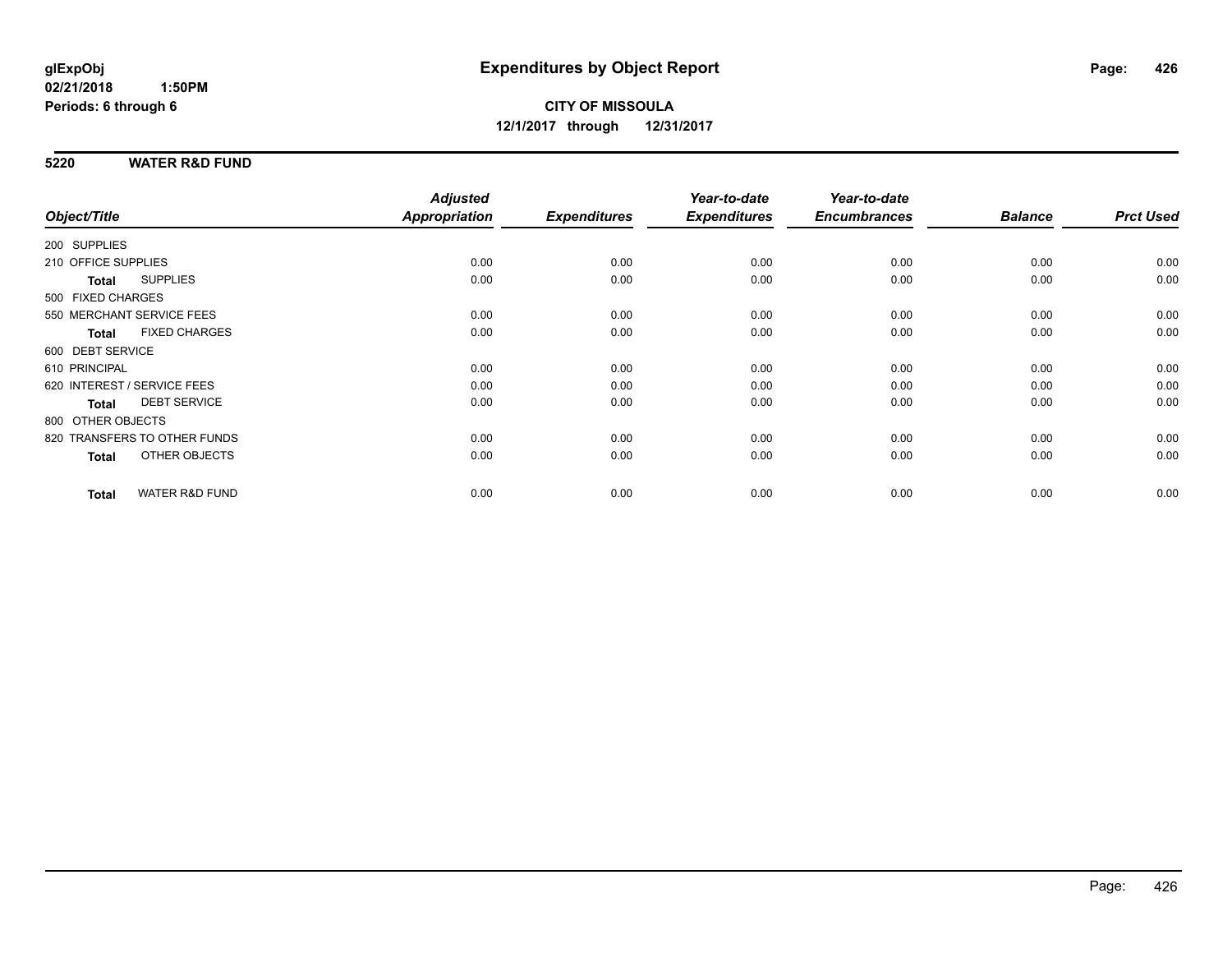# **glExpObj Expenditures by Object Report Page: 427**

### **02/21/2018 1:50PM Periods: 6 through 6**

# **CITY OF MISSOULA 12/1/2017 through 12/31/2017**

# **5240 WATER CONSTRUCTION FUND**

| Object/Title                  | <b>Adjusted</b><br>Appropriation | <b>Expenditures</b> | Year-to-date<br><b>Expenditures</b> | Year-to-date<br><b>Encumbrances</b> | <b>Balance</b> | <b>Prct Used</b> |
|-------------------------------|----------------------------------|---------------------|-------------------------------------|-------------------------------------|----------------|------------------|
| 500 FIXED CHARGES             |                                  |                     |                                     |                                     |                |                  |
| 550 MERCHANT SERVICE FEES     | 0.00                             | 0.00                | 0.00                                | 0.00                                | 0.00           | 0.00             |
| <b>FIXED CHARGES</b><br>Total | 0.00                             | 0.00                | 0.00                                | 0.00                                | 0.00           | 0.00             |
| <b>WATER</b><br><b>Total</b>  | 0.00                             | 0.00                | 0.00                                | 0.00                                | 0.00           | 0.00             |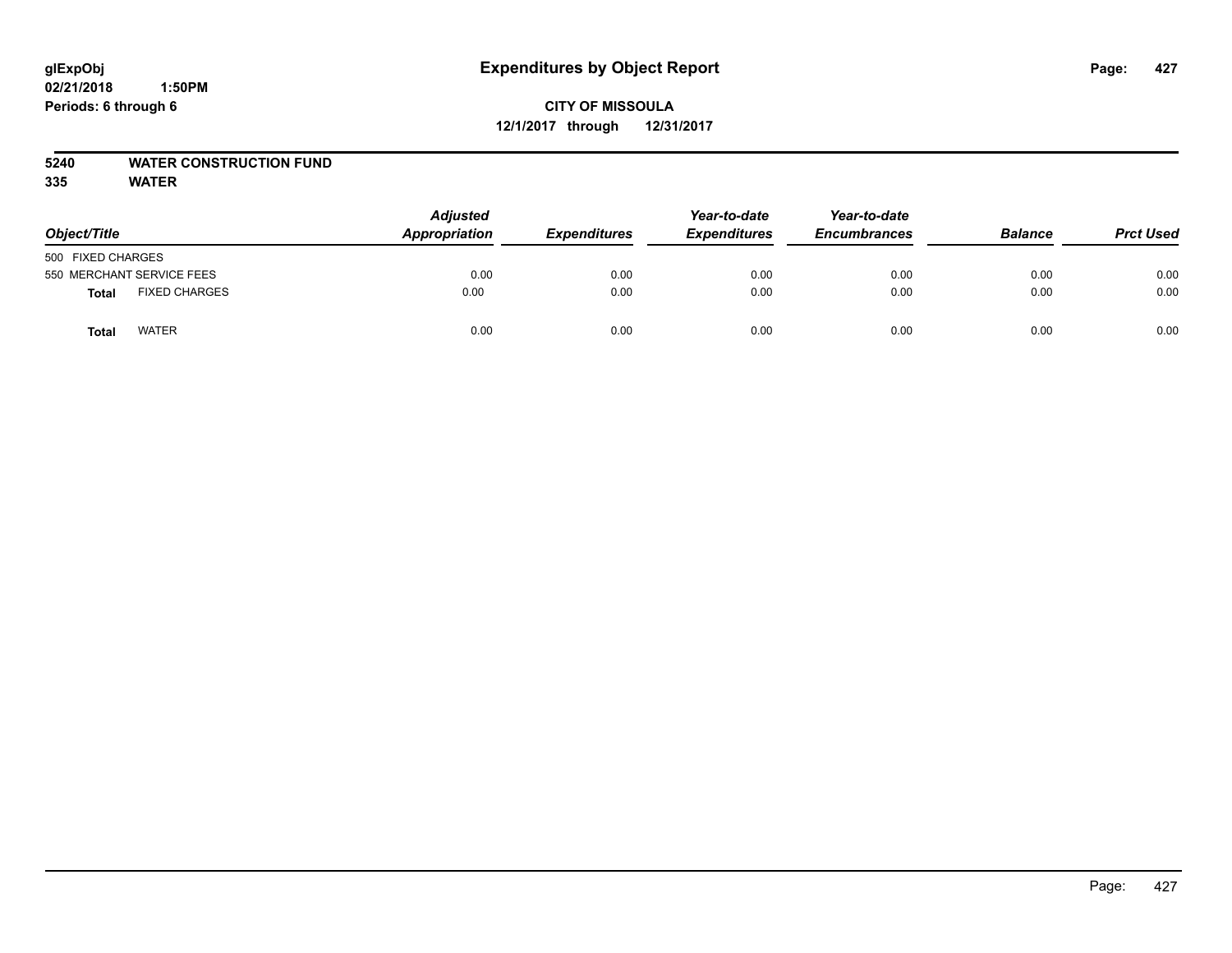## **5240 WATER CONSTRUCTION FUND**

| Object/Title                     | <b>Adjusted</b><br>Appropriation | <b>Expenditures</b> | Year-to-date<br><b>Expenditures</b> | Year-to-date<br><b>Encumbrances</b> | <b>Balance</b> | <b>Prct Used</b> |
|----------------------------------|----------------------------------|---------------------|-------------------------------------|-------------------------------------|----------------|------------------|
| 500 FIXED CHARGES                |                                  |                     |                                     |                                     |                |                  |
| 550 MERCHANT SERVICE FEES        | 0.00                             | 0.00                | 0.00                                | 0.00                                | 0.00           | 0.00             |
| <b>FIXED CHARGES</b><br>Total    | 0.00                             | 0.00                | 0.00                                | 0.00                                | 0.00           | 0.00             |
| WATER CONSTRUCTION FUND<br>Total | 0.00                             | 0.00                | 0.00                                | 0.00                                | 0.00           | 0.00             |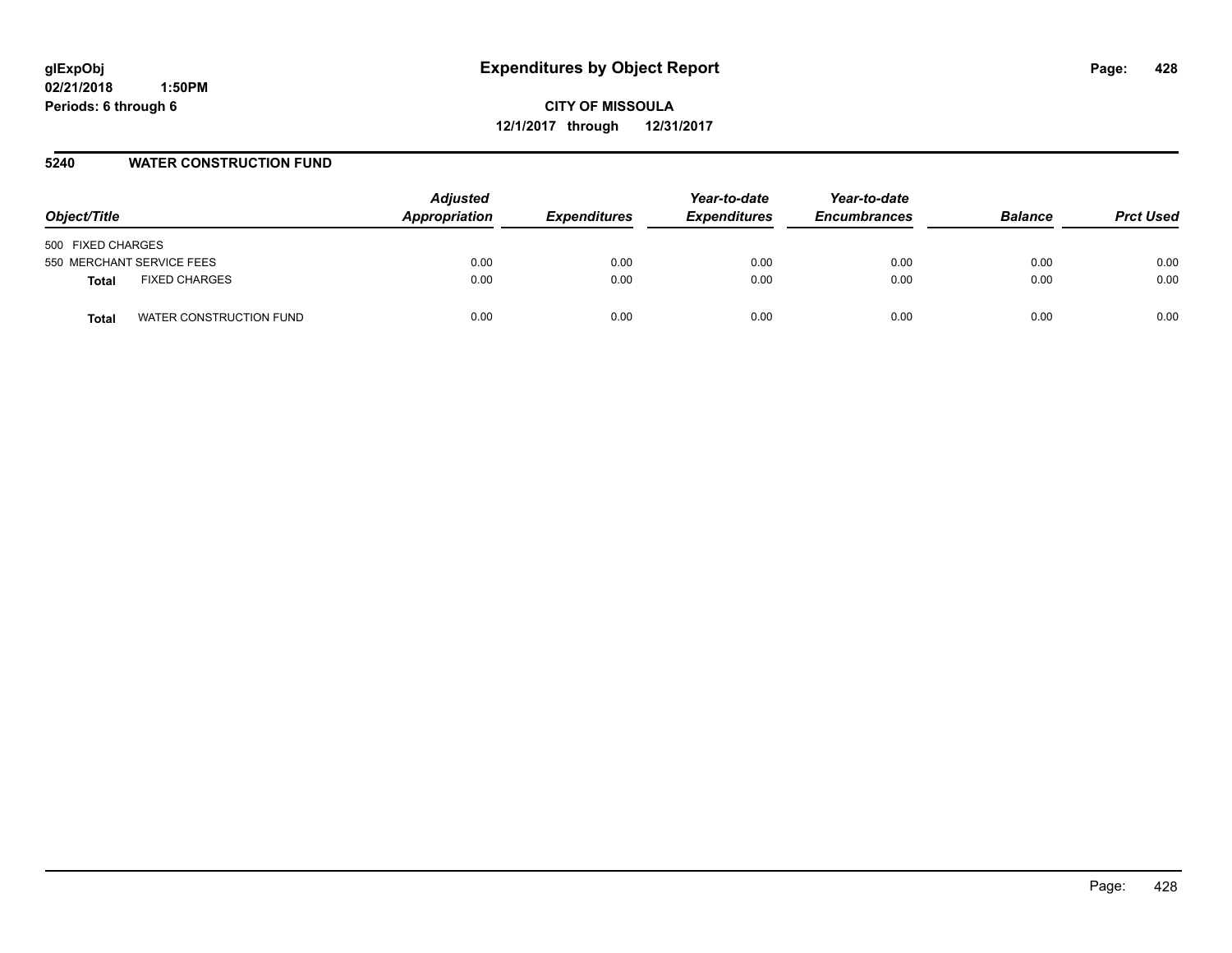### **02/21/2018 1:50PM Periods: 6 through 6**

# **CITY OF MISSOULA 12/1/2017 through 12/31/2017**

# **5250 WATER PURCHASE LOAN**

**330 WASTEWATER**

|                                      | <b>Adjusted</b>      |                     | Year-to-date        | Year-to-date        |                |                  |
|--------------------------------------|----------------------|---------------------|---------------------|---------------------|----------------|------------------|
| Object/Title                         | <b>Appropriation</b> | <b>Expenditures</b> | <b>Expenditures</b> | <b>Encumbrances</b> | <b>Balance</b> | <b>Prct Used</b> |
| 500 FIXED CHARGES                    |                      |                     |                     |                     |                |                  |
| 550 MERCHANT SERVICE FEES            | 0.00                 | 0.00                | 0.00                | 0.00                | 0.00           | 0.00             |
| <b>FIXED CHARGES</b><br><b>Total</b> | 0.00                 | 0.00                | 0.00                | 0.00                | 0.00           | 0.00             |
| 600 DEBT SERVICE                     |                      |                     |                     |                     |                |                  |
| 610 PRINCIPAL                        | 0.00                 | 0.00                | 0.00                | 0.00                | 0.00           | 0.00             |
| 620 INTEREST / SERVICE FEES          | 0.00                 | 0.00                | 0.00                | 0.00                | 0.00           | 0.00             |
| <b>DEBT SERVICE</b><br><b>Total</b>  | 0.00                 | 0.00                | 0.00                | 0.00                | 0.00           | 0.00             |
|                                      |                      |                     |                     |                     |                |                  |
| <b>WASTEWATER</b><br>Total           | 0.00                 | 0.00                | 0.00                | 0.00                | 0.00           | 0.00             |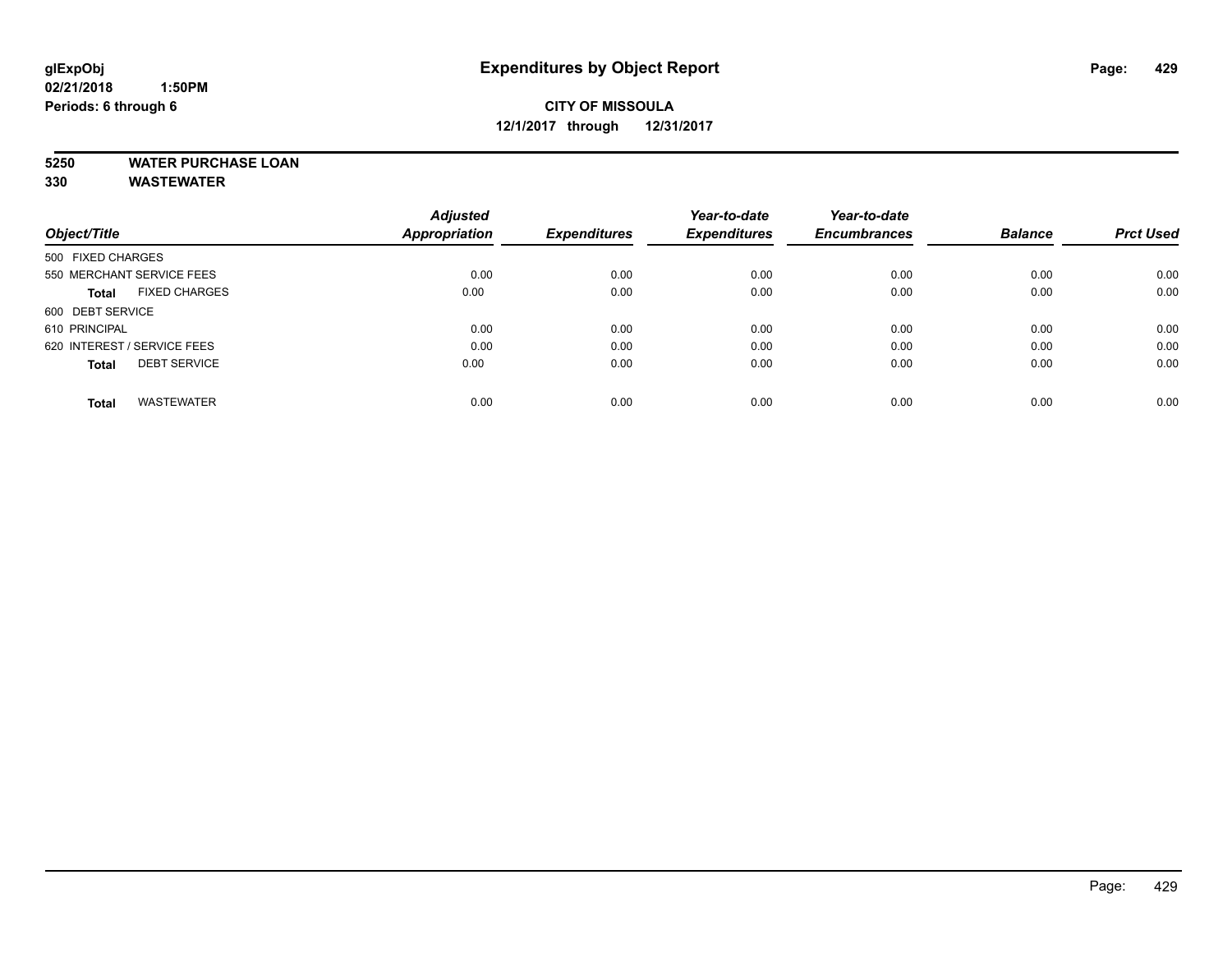## **5250 WATER PURCHASE LOAN**

| Object/Title                               | <b>Adjusted</b><br>Appropriation | <b>Expenditures</b> | Year-to-date<br><b>Expenditures</b> | Year-to-date<br><b>Encumbrances</b> | <b>Balance</b> | <b>Prct Used</b> |
|--------------------------------------------|----------------------------------|---------------------|-------------------------------------|-------------------------------------|----------------|------------------|
| 500 FIXED CHARGES                          |                                  |                     |                                     |                                     |                |                  |
| 550 MERCHANT SERVICE FEES                  | 0.00                             | 0.00                | 0.00                                | 0.00                                | 0.00           | 0.00             |
| <b>FIXED CHARGES</b><br><b>Total</b>       | 0.00                             | 0.00                | 0.00                                | 0.00                                | 0.00           | 0.00             |
| 600 DEBT SERVICE                           |                                  |                     |                                     |                                     |                |                  |
| 610 PRINCIPAL                              | 0.00                             | 0.00                | 0.00                                | 0.00                                | 0.00           | 0.00             |
| 620 INTEREST / SERVICE FEES                | 0.00                             | 0.00                | 0.00                                | 0.00                                | 0.00           | 0.00             |
| <b>DEBT SERVICE</b><br><b>Total</b>        | 0.00                             | 0.00                | 0.00                                | 0.00                                | 0.00           | 0.00             |
|                                            |                                  |                     |                                     |                                     |                |                  |
| <b>WATER PURCHASE LOAN</b><br><b>Total</b> | 0.00                             | 0.00                | 0.00                                | 0.00                                | 0.00           | 0.00             |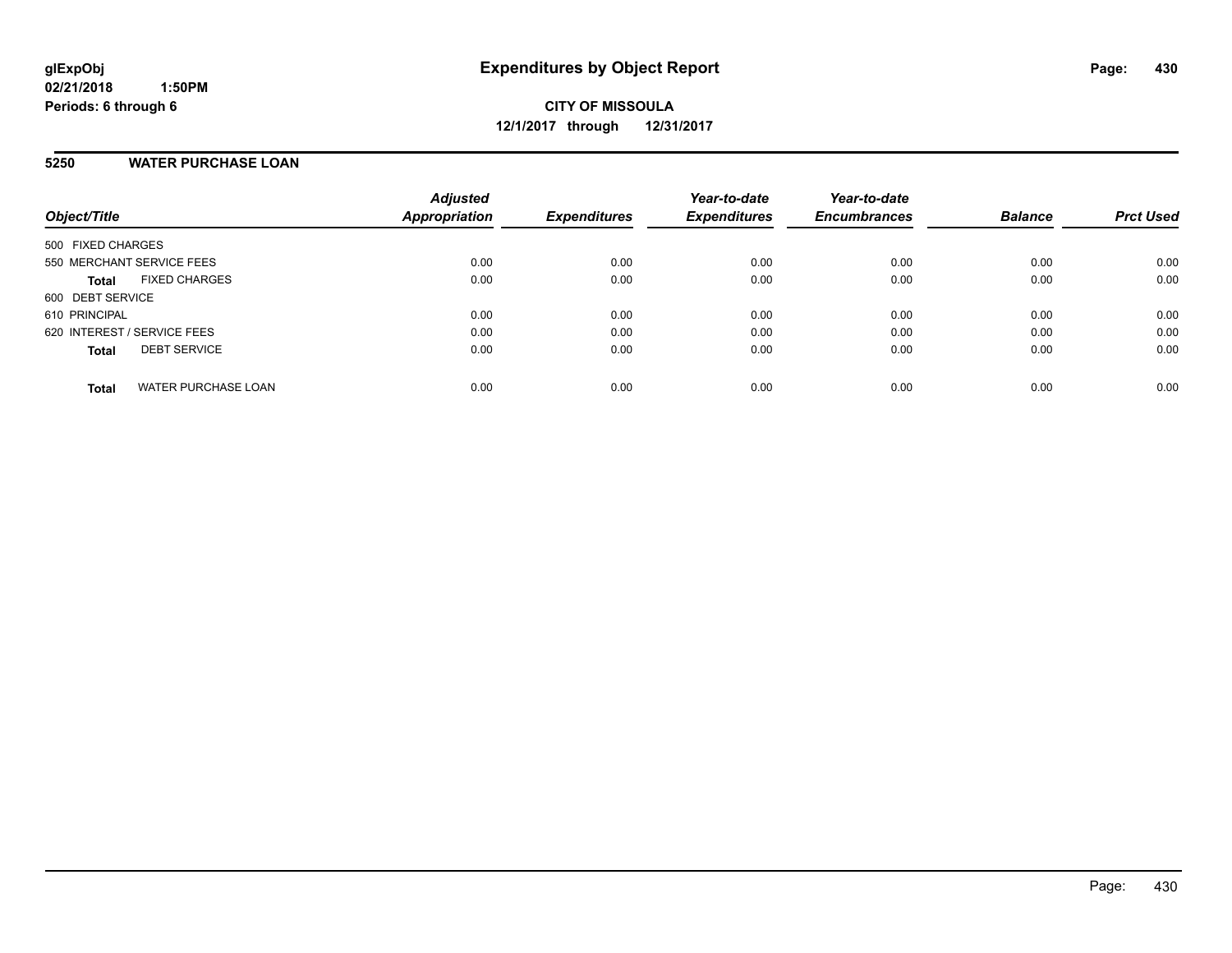#### **5310 SEWER OPERATING BUDGET FUND**

**330 WASTEWATER**

|                                           | <b>Adjusted</b>      |                     | Year-to-date        | Year-to-date        |                |                  |
|-------------------------------------------|----------------------|---------------------|---------------------|---------------------|----------------|------------------|
| Object/Title                              | <b>Appropriation</b> | <b>Expenditures</b> | <b>Expenditures</b> | <b>Encumbrances</b> | <b>Balance</b> | <b>Prct Used</b> |
| 100 PERSONAL SERVICES                     |                      |                     |                     |                     |                |                  |
| 110 SALARIES AND WAGES                    | 0.00                 | $-1,512.19$         | 0.00                | 0.00                | 0.00           | 0.00             |
| 115 SALARIES/HEALTH INSURANCE BENEFIT     | 0.00                 | 0.00                | 0.00                | 0.00                | 0.00           | 0.00             |
| 120 OVERTIME                              | 0.00                 | $-3,074.58$         | 0.00                | 0.00                | 0.00           | 0.00             |
| 130 OTHER                                 | 0.00                 | 0.00                | 0.00                | 0.00                | 0.00           | 0.00             |
| 135 OPEB EXPENSE                          | 0.00                 | 0.00                | 0.00                | 0.00                | 0.00           | 0.00             |
| 140 EMPLOYER CONTRIBUTIONS                | 0.00                 | $-23,862.33$        | 0.00                | 0.00                | 0.00           | 0.00             |
| <b>141 STATE RETIREMENT CONTRIBUTIONS</b> | 0.00                 | $-212.58$           | $-1.51$             | 0.00                | 1.51           | 0.00             |
| 145 OPEB CONTRIBUTION                     | 0.00                 | 0.00                | 0.00                | 0.00                | 0.00           | 0.00             |
| 190 PENSION EXPENSE                       | 0.00                 | 0.00                | 0.00                | 0.00                | 0.00           | 0.00             |
| PERSONAL SERVICES<br><b>Total</b>         | 0.00                 | $-28,661.68$        | $-1.51$             | 0.00                | 1.51           | 0.00             |
| 200 SUPPLIES                              |                      |                     |                     |                     |                |                  |
| 210 OFFICE SUPPLIES                       | 0.00                 | $-1,037.81$         | 0.00                | 0.00                | 0.00           | 0.00             |
| 220 OPERATING SUPPLIES                    | 0.00                 | $-101,899.47$       | 0.00                | 0.00                | 0.00           | 0.00             |
| 230 REPAIR/MAINTENANCE                    | 0.00                 | $-143,734.01$       | 0.00                | 0.00                | 0.00           | 0.00             |
| 231 GASOLINE                              | 0.00                 | $-13,348.27$        | 0.00                | 0.00                | 0.00           | 0.00             |
| 240 OTHER SUPPLIES                        | 0.00                 | $-1,777.69$         | 0.00                | 0.00                | 0.00           | 0.00             |
| 250 SUPPLIES FOR RESALE                   | 0.00                 | 0.00                | 0.00                | 0.00                | 0.00           | 0.00             |
| <b>SUPPLIES</b><br><b>Total</b>           | 0.00                 | $-261,797.25$       | 0.00                | 0.00                | 0.00           | 0.00             |
| 300 PURCHASED SERVICES                    |                      |                     |                     |                     |                |                  |
| 310 COMMUNICATIONS                        | 0.00                 | $-387.13$           | 0.00                | 0.00                | 0.00           | 0.00             |
| 320 PRINTING & DUPLICATING                | 0.00                 | $-777.65$           | 0.00                | 0.00                | 0.00           | 0.00             |
| 330 PUBLICITY, SUBSCRIPTIONS & DUES       | 0.00                 | $-15,935.61$        | 0.00                | 0.00                | 0.00           | 0.00             |
| 341 ELECTRICITY & NATURAL GAS             | 0.00                 | $-207,407.17$       | 0.00                | 0.00                | 0.00           | 0.00             |
| 343 WATER CHARGES                         | 0.00                 | $-2,687.29$         | 0.00                | 0.00                | 0.00           | 0.00             |
| 344 TELEPHONE SERVICE                     | 0.00                 | $-13,716.74$        | $-2,167.60$         | 0.00                | 2,167.60       | 0.00             |
| 345 GARBAGE                               | 0.00                 | $-13,005.71$        | 0.00                | 0.00                | 0.00           | 0.00             |
| 350 PROFESSIONAL SERVICES                 | 0.00                 | $-27,037.90$        | 0.00                | 0.00                | 0.00           | 0.00             |
| 360 REPAIR & MAINTENANCE                  | 0.00                 | $-230,351.66$       | 0.00                | 0.00                | 0.00           | 0.00             |
| 370 TRAVEL                                | 0.00                 | $-4,381.12$         | 0.00                | 0.00                | 0.00           | 0.00             |
| 380 TRAINING                              | 0.00                 | $-2,983.40$         | 0.00                | 0.00                | 0.00           | 0.00             |
| 390 OTHER PURCHASED SERVICES              | 0.00                 | 0.00                | 0.00                | 0.00                | 0.00           | 0.00             |
| PURCHASED SERVICES<br>Total               | 0.00                 | $-518,671.38$       | $-2,167.60$         | 0.00                | 2,167.60       | 0.00             |
| 500 FIXED CHARGES                         |                      |                     |                     |                     |                |                  |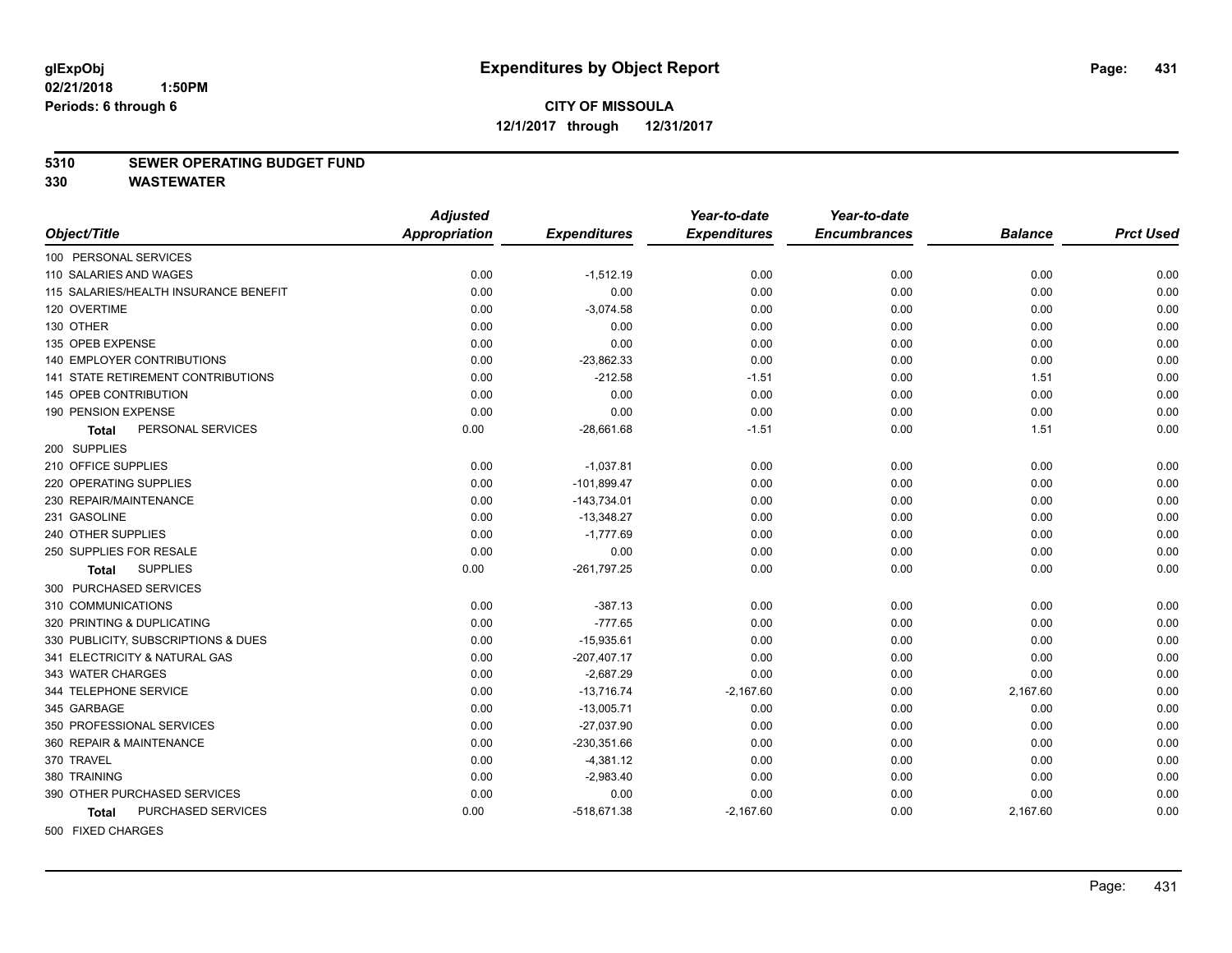## **5310 SEWER OPERATING BUDGET FUND**

**330 WASTEWATER**

| Object/Title<br>500 FIXED CHARGES |                                   | <b>Adjusted</b><br><b>Appropriation</b><br>0.00 | <b>Expenditures</b><br>$-2,914.01$ | Year-to-date<br><b>Expenditures</b><br>0.00 | Year-to-date<br><b>Encumbrances</b><br>0.00 | <b>Balance</b><br>0.00 | <b>Prct Used</b><br>0.00 |                  |                      |      |             |      |      |      |      |
|-----------------------------------|-----------------------------------|-------------------------------------------------|------------------------------------|---------------------------------------------|---------------------------------------------|------------------------|--------------------------|------------------|----------------------|------|-------------|------|------|------|------|
|                                   |                                   |                                                 |                                    |                                             |                                             |                        |                          | <b>Total</b>     | <b>FIXED CHARGES</b> | 0.00 | $-2,914.01$ | 0.00 | 0.00 | 0.00 | 0.00 |
|                                   |                                   |                                                 |                                    |                                             |                                             |                        |                          | 600 DEBT SERVICE |                      |      |             |      |      |      |      |
| 610 PRINCIPAL                     |                                   | 0.00                                            | 0.00                               | 0.00                                        | 0.00                                        | 0.00                   | 0.00                     |                  |                      |      |             |      |      |      |      |
| 620 INTEREST / SERVICE FEES       |                                   | 0.00                                            | 4.27                               | 0.00                                        | 0.00                                        | 0.00                   | 0.00                     |                  |                      |      |             |      |      |      |      |
| <b>Total</b>                      | <b>DEBT SERVICE</b>               | 0.00                                            | 4.27                               | 0.00                                        | 0.00                                        | 0.00                   | 0.00                     |                  |                      |      |             |      |      |      |      |
|                                   | 700 GRANTS & CONTRIBUTIONS        |                                                 |                                    |                                             |                                             |                        |                          |                  |                      |      |             |      |      |      |      |
|                                   | 700 GRANTS & CONTRIBUTIONS        | 0.00                                            | 0.00                               | 0.00                                        | 0.00                                        | 0.00                   | 0.00                     |                  |                      |      |             |      |      |      |      |
| <b>Total</b>                      | <b>GRANTS &amp; CONTRIBUTIONS</b> | 0.00                                            | 0.00                               | 0.00                                        | 0.00                                        | 0.00                   | 0.00                     |                  |                      |      |             |      |      |      |      |
| 800 OTHER OBJECTS                 |                                   |                                                 |                                    |                                             |                                             |                        |                          |                  |                      |      |             |      |      |      |      |
| 820 TRANSFERS TO OTHER FUNDS      |                                   | 0.00                                            | 0.00                               | 0.00                                        | 0.00                                        | 0.00                   | 0.00                     |                  |                      |      |             |      |      |      |      |
| 830 DEPRECIATION                  |                                   | 0.00                                            | 0.00                               | 0.00                                        | 0.00                                        | 0.00                   | 0.00                     |                  |                      |      |             |      |      |      |      |
| <b>Total</b>                      | OTHER OBJECTS                     | 0.00                                            | 0.00                               | 0.00                                        | 0.00                                        | 0.00                   | 0.00                     |                  |                      |      |             |      |      |      |      |
| 900 CAPITAL OUTLAY                |                                   |                                                 |                                    |                                             |                                             |                        |                          |                  |                      |      |             |      |      |      |      |
| 910 LAND                          |                                   | 0.00                                            | $-999.60$                          | 0.00                                        | 0.00                                        | 0.00                   | 0.00                     |                  |                      |      |             |      |      |      |      |
| 920 BUILDINGS                     |                                   | 0.00                                            | $-14,565.41$                       | 0.00                                        | 0.00                                        | 0.00                   | 0.00                     |                  |                      |      |             |      |      |      |      |
| 930 IMPROVEMENTS                  |                                   | 0.00                                            | $-27,665.28$                       | 0.00                                        | 0.00                                        | 0.00                   | 0.00                     |                  |                      |      |             |      |      |      |      |
| 940 MACHINERY & EQUIPMENT         |                                   | 0.00                                            | $-42,477.33$                       | 0.00                                        | 0.00                                        | 0.00                   | 0.00                     |                  |                      |      |             |      |      |      |      |
| <b>Total</b>                      | <b>CAPITAL OUTLAY</b>             | 0.00                                            | $-85,707.62$                       | 0.00                                        | 0.00                                        | 0.00                   | 0.00                     |                  |                      |      |             |      |      |      |      |
| <b>Total</b>                      | <b>WASTEWATER</b>                 | 0.00                                            | $-897,747.67$                      | $-2,169.11$                                 | 0.00                                        | 2,169.11               | 0.00                     |                  |                      |      |             |      |      |      |      |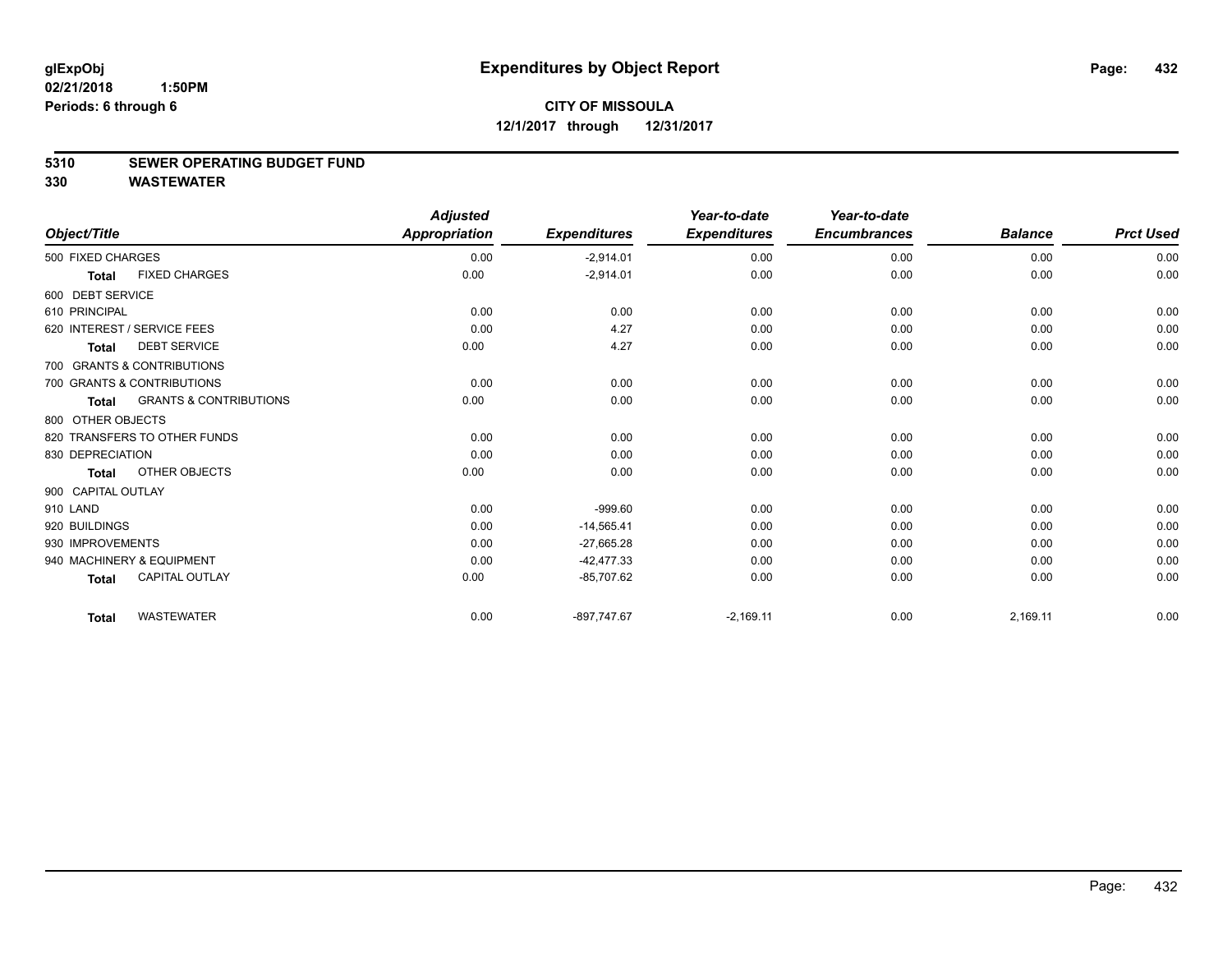# **CITY OF MISSOULA 12/1/2017 through 12/31/2017**

### **5310 SEWER OPERATING BUDGET FUND**

**335 WATER**

|                                     | <b>Adjusted</b> |                     | Year-to-date        | Year-to-date        |                |                  |
|-------------------------------------|-----------------|---------------------|---------------------|---------------------|----------------|------------------|
| Object/Title                        | Appropriation   | <b>Expenditures</b> | <b>Expenditures</b> | <b>Encumbrances</b> | <b>Balance</b> | <b>Prct Used</b> |
| 300 PURCHASED SERVICES              |                 |                     |                     |                     |                |                  |
| 310 COMMUNICATIONS                  | 0.00            | 0.00                | 0.00                | 0.00                | 0.00           | 0.00             |
| 330 PUBLICITY, SUBSCRIPTIONS & DUES | 0.00            | 0.00                | 0.00                | 0.00                | 0.00           | 0.00             |
| PURCHASED SERVICES<br><b>Total</b>  | 0.00            | 0.00                | 0.00                | 0.00                | 0.00           | 0.00             |
| <b>WATER</b><br><b>Total</b>        | 0.00            | 0.00                | 0.00                | 0.00                | 0.00           | 0.00             |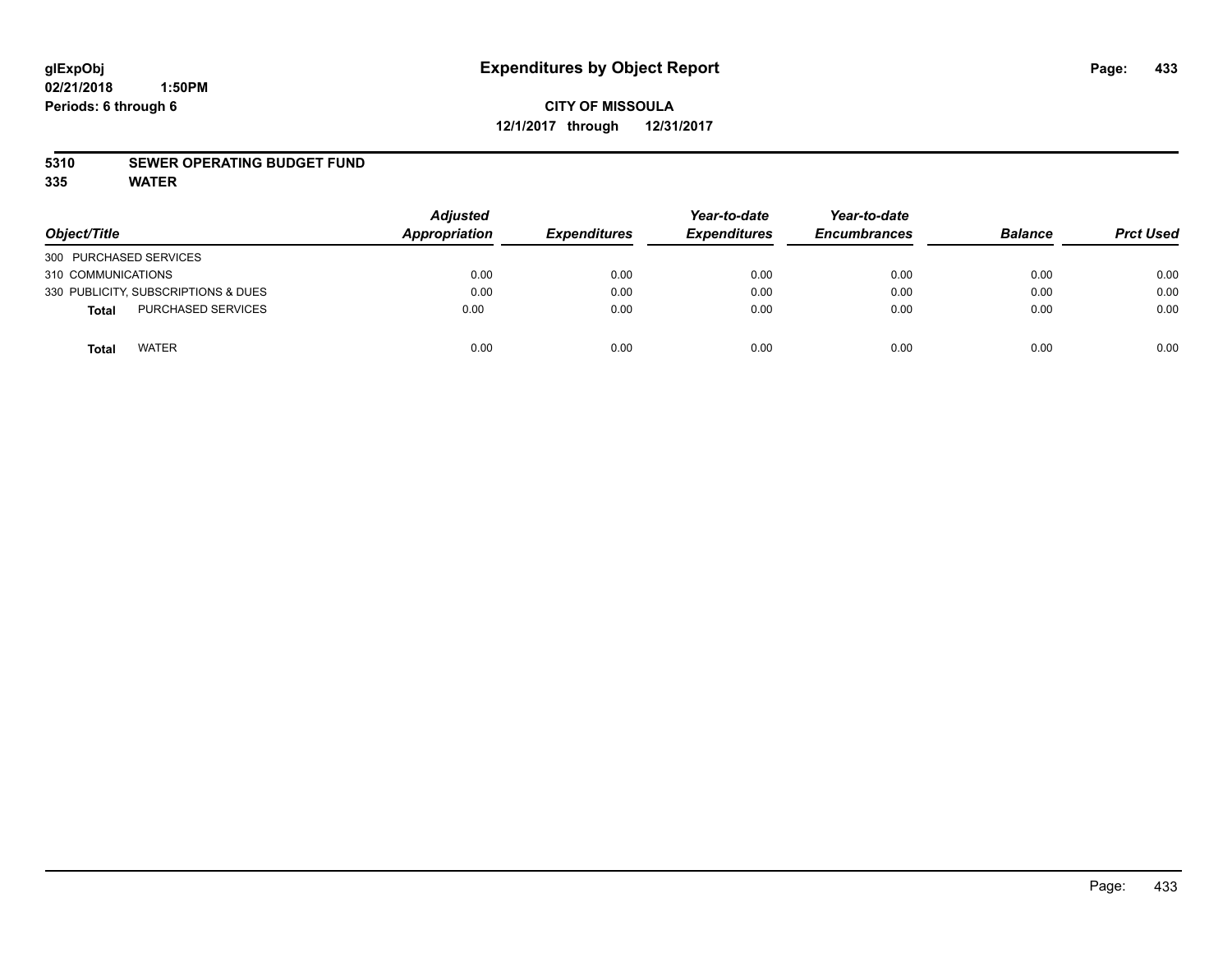**CITY OF MISSOULA 12/1/2017 through 12/31/2017**

### **5310 SEWER OPERATING BUDGET FUND**

|                                       | <b>Adjusted</b> |                     | Year-to-date        | Year-to-date        |                |                  |
|---------------------------------------|-----------------|---------------------|---------------------|---------------------|----------------|------------------|
| Object/Title                          | Appropriation   | <b>Expenditures</b> | <b>Expenditures</b> | <b>Encumbrances</b> | <b>Balance</b> | <b>Prct Used</b> |
| 100 PERSONAL SERVICES                 |                 |                     |                     |                     |                |                  |
| 110 SALARIES AND WAGES                | 0.00            | $-1,512.19$         | 0.00                | 0.00                | 0.00           | 0.00             |
| 115 SALARIES/HEALTH INSURANCE BENEFIT | 0.00            | 0.00                | 0.00                | 0.00                | 0.00           | 0.00             |
| 120 OVERTIME                          | 0.00            | $-3,074.58$         | 0.00                | 0.00                | 0.00           | 0.00             |
| 130 OTHER                             | 0.00            | 0.00                | 0.00                | 0.00                | 0.00           | 0.00             |
| 135 OPEB EXPENSE                      | 0.00            | 0.00                | 0.00                | 0.00                | 0.00           | 0.00             |
| 140 EMPLOYER CONTRIBUTIONS            | 0.00            | $-23,862.33$        | 0.00                | 0.00                | 0.00           | 0.00             |
| 141 STATE RETIREMENT CONTRIBUTIONS    | 0.00            | $-212.58$           | $-1.51$             | 0.00                | 1.51           | 0.00             |
| 145 OPEB CONTRIBUTION                 | 0.00            | 0.00                | 0.00                | 0.00                | 0.00           | 0.00             |
| 190 PENSION EXPENSE                   | 0.00            | 0.00                | 0.00                | 0.00                | 0.00           | 0.00             |
| PERSONAL SERVICES<br>Total            | 0.00            | $-28,661.68$        | $-1.51$             | 0.00                | 1.51           | 0.00             |
| 200 SUPPLIES                          |                 |                     |                     |                     |                |                  |
| 210 OFFICE SUPPLIES                   | 0.00            | $-1,037.81$         | 0.00                | 0.00                | 0.00           | 0.00             |
| 220 OPERATING SUPPLIES                | 0.00            | $-101,899.47$       | 0.00                | 0.00                | 0.00           | 0.00             |
| 230 REPAIR/MAINTENANCE                | 0.00            | $-143,734.01$       | 0.00                | 0.00                | 0.00           | 0.00             |
| 231 GASOLINE                          | 0.00            | $-13,348.27$        | 0.00                | 0.00                | 0.00           | 0.00             |
| 240 OTHER SUPPLIES                    | 0.00            | $-1,777.69$         | 0.00                | 0.00                | 0.00           | 0.00             |
| 250 SUPPLIES FOR RESALE               | 0.00            | 0.00                | 0.00                | 0.00                | 0.00           | 0.00             |
| <b>SUPPLIES</b><br>Total              | 0.00            | $-261,797.25$       | 0.00                | 0.00                | 0.00           | 0.00             |
| 300 PURCHASED SERVICES                |                 |                     |                     |                     |                |                  |
| 310 COMMUNICATIONS                    | 0.00            | $-387.13$           | 0.00                | 0.00                | 0.00           | 0.00             |
| 320 PRINTING & DUPLICATING            | 0.00            | $-777.65$           | 0.00                | 0.00                | 0.00           | 0.00             |
| 330 PUBLICITY, SUBSCRIPTIONS & DUES   | 0.00            | $-15,935.61$        | 0.00                | 0.00                | 0.00           | 0.00             |
| 341 ELECTRICITY & NATURAL GAS         | 0.00            | $-207,407.17$       | 0.00                | 0.00                | 0.00           | 0.00             |
| 343 WATER CHARGES                     | 0.00            | $-2,687.29$         | 0.00                | 0.00                | 0.00           | 0.00             |
| 344 TELEPHONE SERVICE                 | 0.00            | $-13,716.74$        | $-2,167.60$         | 0.00                | 2,167.60       | 0.00             |
| 345 GARBAGE                           | 0.00            | $-13,005.71$        | 0.00                | 0.00                | 0.00           | 0.00             |
| 350 PROFESSIONAL SERVICES             | 0.00            | $-27,037.90$        | 0.00                | 0.00                | 0.00           | 0.00             |
| 360 REPAIR & MAINTENANCE              | 0.00            | $-230,351.66$       | 0.00                | 0.00                | 0.00           | 0.00             |
| 370 TRAVEL                            | 0.00            | $-4,381.12$         | 0.00                | 0.00                | 0.00           | 0.00             |
| 380 TRAINING                          | 0.00            | $-2,983.40$         | 0.00                | 0.00                | 0.00           | 0.00             |
| 390 OTHER PURCHASED SERVICES          | 0.00            | 0.00                | 0.00                | 0.00                | 0.00           | 0.00             |
| PURCHASED SERVICES<br><b>Total</b>    | 0.00            | $-518,671.38$       | $-2,167.60$         | 0.00                | 2,167.60       | 0.00             |
| 500 FIXED CHARGES                     |                 |                     |                     |                     |                |                  |
| 500 FIXED CHARGES                     | 0.00            | $-2,914.01$         | 0.00                | 0.00                | 0.00           | 0.00             |
|                                       |                 |                     |                     |                     |                |                  |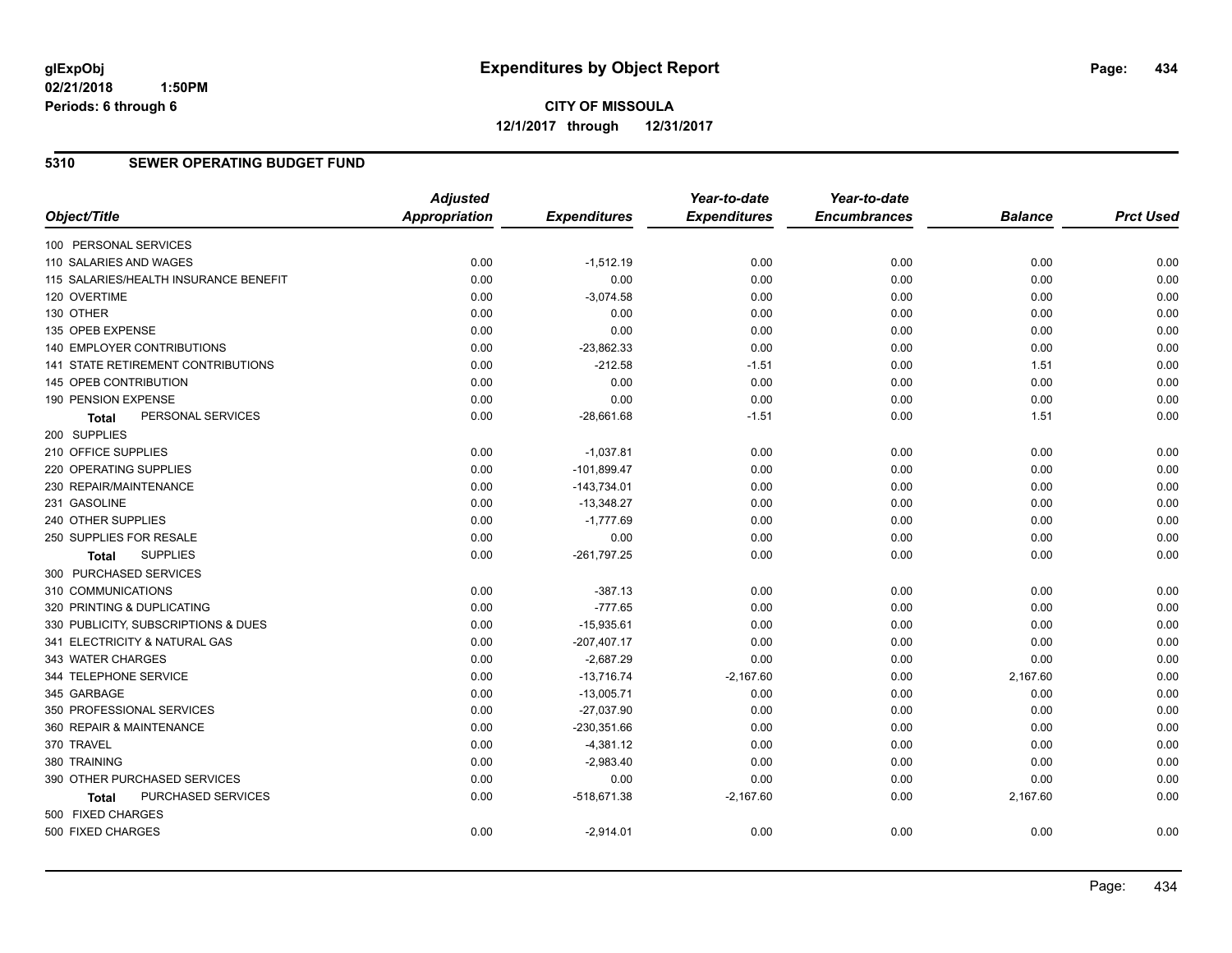**CITY OF MISSOULA 12/1/2017 through 12/31/2017**

# **5310 SEWER OPERATING BUDGET FUND**

|                    |                                   | <b>Adjusted</b>      |                     | Year-to-date        | Year-to-date        |                |                  |
|--------------------|-----------------------------------|----------------------|---------------------|---------------------|---------------------|----------------|------------------|
| Object/Title       |                                   | <b>Appropriation</b> | <b>Expenditures</b> | <b>Expenditures</b> | <b>Encumbrances</b> | <b>Balance</b> | <b>Prct Used</b> |
| <b>Total</b>       | <b>FIXED CHARGES</b>              | 0.00                 | $-2,914.01$         | 0.00                | 0.00                | 0.00           | 0.00             |
| 600 DEBT SERVICE   |                                   |                      |                     |                     |                     |                |                  |
| 610 PRINCIPAL      |                                   | 0.00                 | 0.00                | 0.00                | 0.00                | 0.00           | 0.00             |
|                    | 620 INTEREST / SERVICE FEES       | 0.00                 | 4.27                | 0.00                | 0.00                | 0.00           | 0.00             |
| <b>Total</b>       | <b>DEBT SERVICE</b>               | 0.00                 | 4.27                | 0.00                | 0.00                | 0.00           | 0.00             |
|                    | 700 GRANTS & CONTRIBUTIONS        |                      |                     |                     |                     |                |                  |
|                    | 700 GRANTS & CONTRIBUTIONS        | 0.00                 | 0.00                | 0.00                | 0.00                | 0.00           | 0.00             |
| <b>Total</b>       | <b>GRANTS &amp; CONTRIBUTIONS</b> | 0.00                 | 0.00                | 0.00                | 0.00                | 0.00           | 0.00             |
| 800 OTHER OBJECTS  |                                   |                      |                     |                     |                     |                |                  |
|                    | 820 TRANSFERS TO OTHER FUNDS      | 0.00                 | 0.00                | 0.00                | 0.00                | 0.00           | 0.00             |
| 830 DEPRECIATION   |                                   | 0.00                 | 0.00                | 0.00                | 0.00                | 0.00           | 0.00             |
| <b>Total</b>       | <b>OTHER OBJECTS</b>              | 0.00                 | 0.00                | 0.00                | 0.00                | 0.00           | 0.00             |
| 900 CAPITAL OUTLAY |                                   |                      |                     |                     |                     |                |                  |
| 910 LAND           |                                   | 0.00                 | $-999.60$           | 0.00                | 0.00                | 0.00           | 0.00             |
| 920 BUILDINGS      |                                   | 0.00                 | $-14,565.41$        | 0.00                | 0.00                | 0.00           | 0.00             |
| 930 IMPROVEMENTS   |                                   | 0.00                 | $-27,665.28$        | 0.00                | 0.00                | 0.00           | 0.00             |
|                    | 940 MACHINERY & EQUIPMENT         | 0.00                 | $-42,477.33$        | 0.00                | 0.00                | 0.00           | 0.00             |
| <b>Total</b>       | <b>CAPITAL OUTLAY</b>             | 0.00                 | $-85,707.62$        | 0.00                | 0.00                | 0.00           | 0.00             |
| <b>Total</b>       | SEWER OPERATING BUDGET FUND       | 0.00                 | $-897,747.67$       | $-2,169.11$         | 0.00                | 2,169.11       | 0.00             |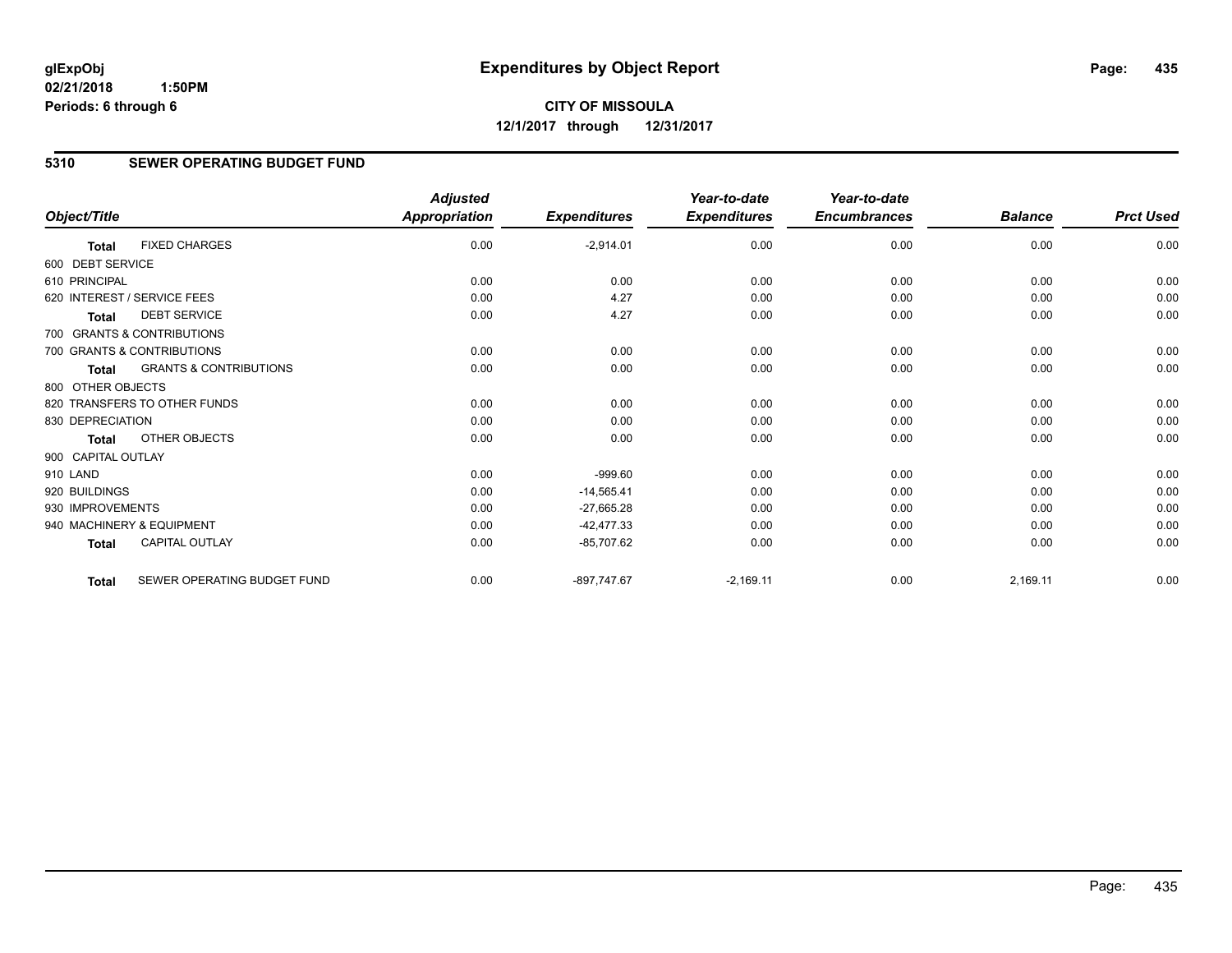#### **5311 WASTEWATER UTILITY FUND**

|                                      | <b>Adjusted</b>      |                     | Year-to-date        | Year-to-date        |                |                  |
|--------------------------------------|----------------------|---------------------|---------------------|---------------------|----------------|------------------|
| Object/Title                         | <b>Appropriation</b> | <b>Expenditures</b> | <b>Expenditures</b> | <b>Encumbrances</b> | <b>Balance</b> | <b>Prct Used</b> |
| 100 PERSONAL SERVICES                |                      |                     |                     |                     |                |                  |
| 110 SALARIES AND WAGES               | 1,505,620.00         | 183,834.16          | 775,711.93          | 0.00                | 729,908.07     | 51.52            |
| 120 OVERTIME                         | 19,000.00            | 6,505.44            | 17,422.79           | 0.00                | 1,577.21       | 91.70            |
| 130 OTHER                            | 51,957.00            | 0.00                | 0.00                | 0.00                | 51,957.00      | 0.00             |
| 140 EMPLOYER CONTRIBUTIONS           | 716,874.00           | 92,500.69           | 355,374.01          | 0.00                | 361,499.99     | 49.57            |
| 141 STATE RETIREMENT CONTRIBUTIONS   | 1,558.00             | 394.90              | 986.78              | 0.00                | 571.22         | 63.34            |
| 190 PENSION EXPENSE                  | 0.00                 | 0.00                | 0.00                | 0.00                | 0.00           | 0.00             |
| PERSONAL SERVICES<br><b>Total</b>    | 2,295,009.00         | 283,235.19          | 1,149,495.51        | 0.00                | 1,145,513.49   | 50.09            |
| 200 SUPPLIES                         |                      |                     |                     |                     |                |                  |
| 210 OFFICE SUPPLIES                  | 3,400.00             | 1,233.94            | 1,233.94            | 0.00                | 2,166.06       | 36.29            |
| 220 OPERATING SUPPLIES               | 343,220.00           | 135,921.86          | 135,921.86          | 0.00                | 207,298.14     | 39.60            |
| 230 REPAIR/MAINTENANCE               | 422,000.00           | 167,968.85          | 167,968.85          | 0.00                | 254,031.15     | 39.80            |
| 231 GASOLINE                         | 130,000.00           | 16,958.61           | 16,958.61           | 0.00                | 113,041.39     | 13.05            |
| 240 OTHER SUPPLIES                   | 4,000.00             | 2,595.09            | 2,595.09            | 0.00                | 1,404.91       | 64.88            |
| <b>SUPPLIES</b><br>Total             | 902,620.00           | 324,678.35          | 324,678.35          | 0.00                | 577,941.65     | 35.97            |
| 300 PURCHASED SERVICES               |                      |                     |                     |                     |                |                  |
| 310 COMMUNICATIONS                   | 3,684.00             | 431.58              | 431.58              | 0.00                | 3,252.42       | 11.71            |
| 320 PRINTING & DUPLICATING           | 8,000.00             | 777.65              | 777.65              | 0.00                | 7,222.35       | 9.72             |
| 330 PUBLICITY, SUBSCRIPTIONS & DUES  | 3,000.00             | 15,935.61           | 15,935.61           | 0.00                | $-12,935.61$   | 531.19           |
| 341 ELECTRICITY & NATURAL GAS        | 658,036.00           | 258,784.96          | 258,784.96          | 0.00                | 399,251.04     | 39.33            |
| 343 WATER CHARGES                    | 10,248.00            | 3,278.18            | 3,278.18            | 0.00                | 6,969.82       | 31.99            |
| 344 TELEPHONE SERVICE                | 19,604.00            | 13,696.21           | 13,696.21           | 0.00                | 5,907.79       | 69.86            |
| 345 GARBAGE                          | 22,285.00            | 15,529.21           | 15,529.21           | 0.00                | 6,755.79       | 69.68            |
| 350 PROFESSIONAL SERVICES            | 358,700.00           | 32,673.25           | 32,673.25           | 0.00                | 326,026.75     | 9.11             |
| 360 REPAIR & MAINTENANCE             | 827,212.00           | 261,217.77          | 273,781.87          | 0.00                | 553,430.13     | 33.10            |
| 370 TRAVEL                           | 14,500.00            | 4,381.12            | 4,381.12            | 0.00                | 10,118.88      | 30.21            |
| 380 TRAINING                         | 10,600.00            | 3,062.16            | 3,062.16            | 0.00                | 7,537.84       | 28.89            |
| 390 OTHER PURCHASED SERVICES         | 445,887.00           | 222,943.50          | 222,943.50          | 0.00                | 222,943.50     | 50.00            |
| PURCHASED SERVICES<br><b>Total</b>   | 2,381,756.00         | 832,711.20          | 845,275.30          | 0.00                | 1,536,480.70   | 35.49            |
| 500 FIXED CHARGES                    |                      |                     |                     |                     |                |                  |
| 500 FIXED CHARGES                    | 1,460,940.00         | 680,884.01          | 680,884.01          | 0.00                | 780,055.99     | 46.61            |
| <b>530 RENT</b>                      | 0.00                 | 0.00                | 0.00                | 0.00                | 0.00           | 0.00             |
| 550 MERCHANT SERVICE FEES            | 0.00                 | 0.00                | 0.00                | 0.00                | 0.00           | 0.00             |
| <b>FIXED CHARGES</b><br><b>Total</b> | 1,460,940.00         | 680,884.01          | 680,884.01          | 0.00                | 780,055.99     | 46.61            |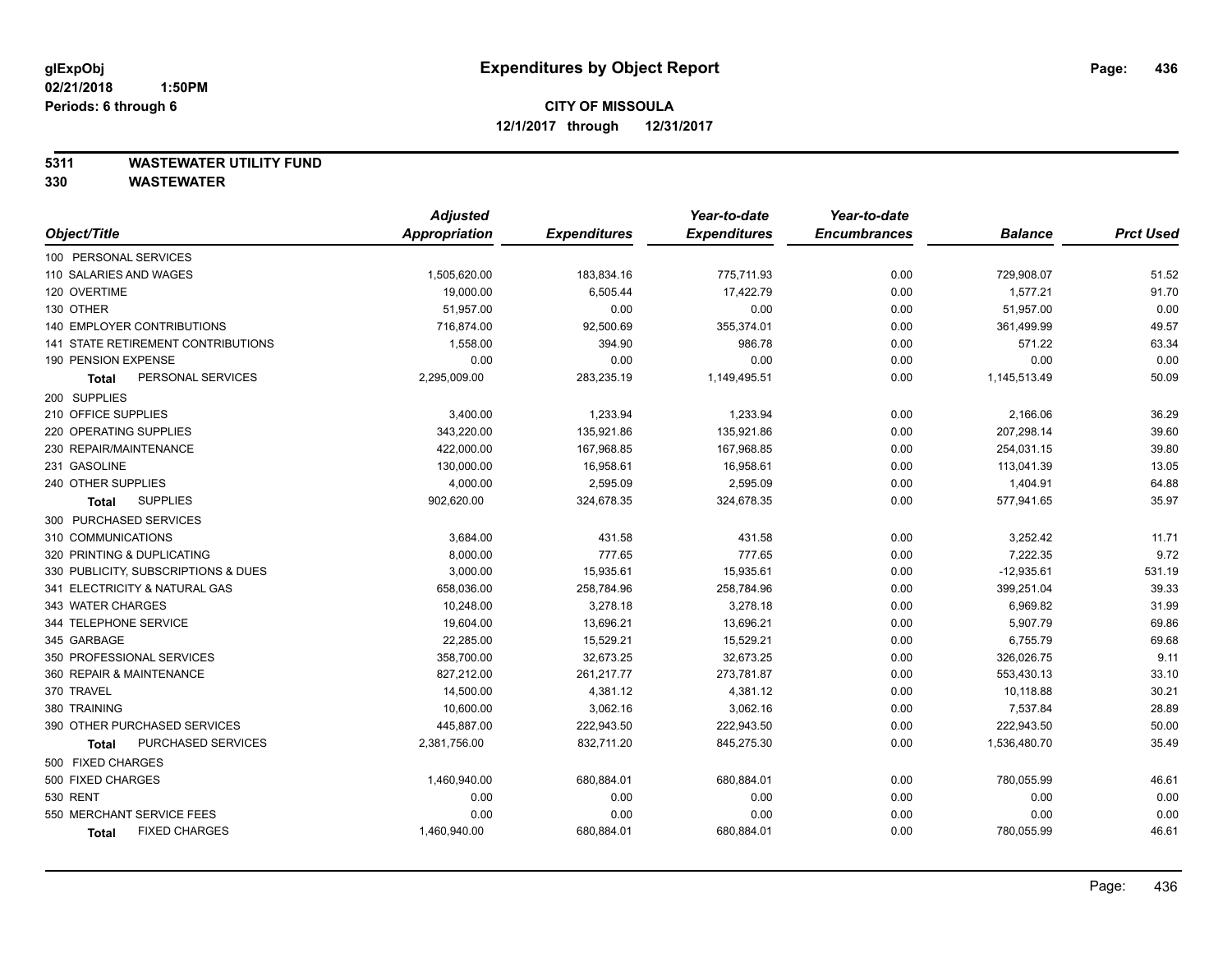**5311 WASTEWATER UTILITY FUND**

|                    |                                   | <b>Adjusted</b> |                     | Year-to-date        | Year-to-date        |                |                  |
|--------------------|-----------------------------------|-----------------|---------------------|---------------------|---------------------|----------------|------------------|
| Object/Title       |                                   | Appropriation   | <b>Expenditures</b> | <b>Expenditures</b> | <b>Encumbrances</b> | <b>Balance</b> | <b>Prct Used</b> |
| 600 DEBT SERVICE   |                                   |                 |                     |                     |                     |                |                  |
| 610 PRINCIPAL      |                                   | 1,868,107.00    | 663,983.88          | 663,983.88          | 0.00                | 1,204,123.12   | 35.54            |
|                    | 620 INTEREST / SERVICE FEES       | 876,202.00      | 414, 115.17         | 414,115.17          | 0.00                | 462,086.83     | 47.26            |
| <b>Total</b>       | <b>DEBT SERVICE</b>               | 2,744,309.00    | 1,078,099.05        | 1,078,099.05        | 0.00                | 1,666,209.95   | 39.28            |
|                    | 700 GRANTS & CONTRIBUTIONS        |                 |                     |                     |                     |                |                  |
|                    | 700 GRANTS & CONTRIBUTIONS        | 1,500.00        | 0.00                | 0.00                | 0.00                | 1,500.00       | 0.00             |
| <b>Total</b>       | <b>GRANTS &amp; CONTRIBUTIONS</b> | 1,500.00        | 0.00                | 0.00                | 0.00                | 1,500.00       | 0.00             |
| 800 OTHER OBJECTS  |                                   |                 |                     |                     |                     |                |                  |
| 800 OTHER OBJECTS  |                                   | 0.00            | 0.00                | 0.00                | 0.00                | 0.00           | 0.00             |
|                    | 820 TRANSFERS TO OTHER FUNDS      | 0.00            | 0.00                | 0.00                | 0.00                | 0.00           | 0.00             |
| <b>Total</b>       | OTHER OBJECTS                     | 0.00            | 0.00                | 0.00                | 0.00                | 0.00           | 0.00             |
| 900 CAPITAL OUTLAY |                                   |                 |                     |                     |                     |                |                  |
| 910 LAND           |                                   | 0.00            | 999.60              | 999.60              | 0.00                | $-999.60$      | 0.00             |
| 920 BUILDINGS      |                                   | 0.00            | 24,899.58           | 24,899.58           | 0.00                | $-24,899.58$   | 0.00             |
| 930 IMPROVEMENTS   |                                   | 1,694,223.00    | 200,556.31          | 773,772.29          | 0.00                | 920,450.71     | 45.67            |
|                    | 940 MACHINERY & EQUIPMENT         | 0.00            | 52,947.83           | 52,947.83           | 0.00                | $-52,947.83$   | 0.00             |
| <b>Total</b>       | <b>CAPITAL OUTLAY</b>             | 1,694,223.00    | 279,403.32          | 852,619.30          | 0.00                | 841,603.70     | 50.33            |
| <b>Total</b>       | <b>WASTEWATER</b>                 | 11,480,357.00   | 3,479,011.12        | 4,931,051.52        | 0.00                | 6,549,305.48   | 42.95            |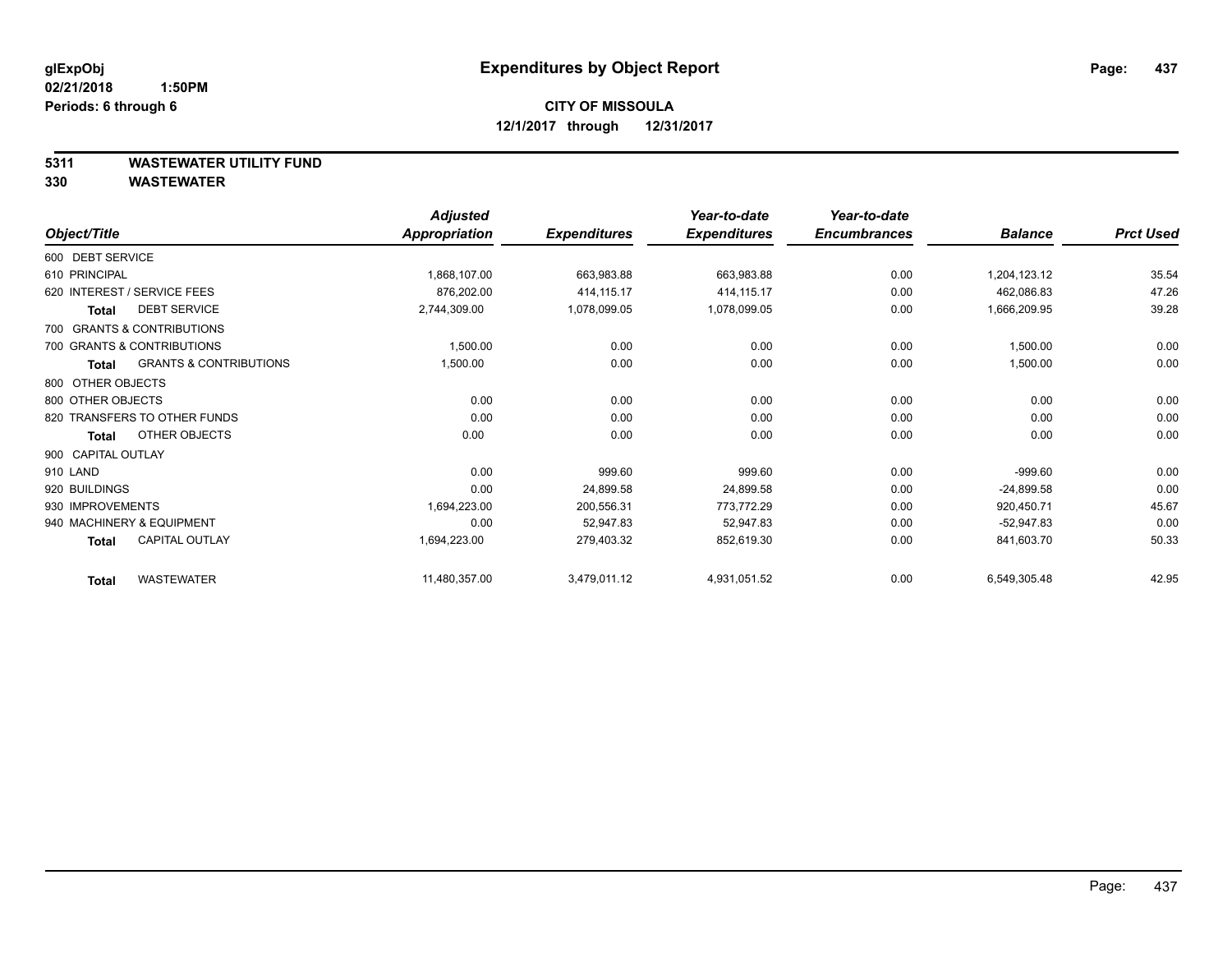### **5311 WASTEWATER UTILITY FUND**

|                                           | <b>Adjusted</b> |                     | Year-to-date        | Year-to-date        |                |                  |
|-------------------------------------------|-----------------|---------------------|---------------------|---------------------|----------------|------------------|
| Object/Title                              | Appropriation   | <b>Expenditures</b> | <b>Expenditures</b> | <b>Encumbrances</b> | <b>Balance</b> | <b>Prct Used</b> |
| 100 PERSONAL SERVICES                     |                 |                     |                     |                     |                |                  |
| 110 SALARIES AND WAGES                    | 1,505,620.00    | 183,834.16          | 775,711.93          | 0.00                | 729,908.07     | 51.52            |
| 120 OVERTIME                              | 19,000.00       | 6,505.44            | 17,422.79           | 0.00                | 1,577.21       | 91.70            |
| 130 OTHER                                 | 51,957.00       | 0.00                | 0.00                | 0.00                | 51,957.00      | 0.00             |
| <b>140 EMPLOYER CONTRIBUTIONS</b>         | 716,874.00      | 92,500.69           | 355,374.01          | 0.00                | 361,499.99     | 49.57            |
| <b>141 STATE RETIREMENT CONTRIBUTIONS</b> | 1,558.00        | 394.90              | 986.78              | 0.00                | 571.22         | 63.34            |
| 190 PENSION EXPENSE                       | 0.00            | 0.00                | 0.00                | 0.00                | 0.00           | 0.00             |
| PERSONAL SERVICES<br><b>Total</b>         | 2,295,009.00    | 283,235.19          | 1,149,495.51        | 0.00                | 1,145,513.49   | 50.09            |
| 200 SUPPLIES                              |                 |                     |                     |                     |                |                  |
| 210 OFFICE SUPPLIES                       | 3,400.00        | 1,233.94            | 1,233.94            | 0.00                | 2,166.06       | 36.29            |
| 220 OPERATING SUPPLIES                    | 343,220.00      | 135,921.86          | 135,921.86          | 0.00                | 207,298.14     | 39.60            |
| 230 REPAIR/MAINTENANCE                    | 422,000.00      | 167,968.85          | 167,968.85          | 0.00                | 254,031.15     | 39.80            |
| 231 GASOLINE                              | 130,000.00      | 16,958.61           | 16,958.61           | 0.00                | 113,041.39     | 13.05            |
| 240 OTHER SUPPLIES                        | 4,000.00        | 2,595.09            | 2,595.09            | 0.00                | 1,404.91       | 64.88            |
| <b>SUPPLIES</b><br>Total                  | 902,620.00      | 324,678.35          | 324,678.35          | 0.00                | 577,941.65     | 35.97            |
| 300 PURCHASED SERVICES                    |                 |                     |                     |                     |                |                  |
| 310 COMMUNICATIONS                        | 3,684.00        | 431.58              | 431.58              | 0.00                | 3,252.42       | 11.71            |
| 320 PRINTING & DUPLICATING                | 8,000.00        | 777.65              | 777.65              | 0.00                | 7,222.35       | 9.72             |
| 330 PUBLICITY, SUBSCRIPTIONS & DUES       | 3,000.00        | 15,935.61           | 15,935.61           | 0.00                | $-12,935.61$   | 531.19           |
| 341 ELECTRICITY & NATURAL GAS             | 658,036.00      | 258,784.96          | 258,784.96          | 0.00                | 399,251.04     | 39.33            |
| 343 WATER CHARGES                         | 10,248.00       | 3,278.18            | 3,278.18            | 0.00                | 6,969.82       | 31.99            |
| 344 TELEPHONE SERVICE                     | 19,604.00       | 13,696.21           | 13,696.21           | 0.00                | 5,907.79       | 69.86            |
| 345 GARBAGE                               | 22,285.00       | 15,529.21           | 15,529.21           | 0.00                | 6,755.79       | 69.68            |
| 350 PROFESSIONAL SERVICES                 | 358,700.00      | 32,673.25           | 32,673.25           | 0.00                | 326,026.75     | 9.11             |
| 360 REPAIR & MAINTENANCE                  | 827,212.00      | 261,217.77          | 273,781.87          | 0.00                | 553,430.13     | 33.10            |
| 370 TRAVEL                                | 14,500.00       | 4,381.12            | 4,381.12            | 0.00                | 10,118.88      | 30.21            |
| 380 TRAINING                              | 10,600.00       | 3,062.16            | 3,062.16            | 0.00                | 7,537.84       | 28.89            |
| 390 OTHER PURCHASED SERVICES              | 445,887.00      | 222,943.50          | 222,943.50          | 0.00                | 222,943.50     | 50.00            |
| PURCHASED SERVICES<br><b>Total</b>        | 2,381,756.00    | 832,711.20          | 845,275.30          | 0.00                | 1,536,480.70   | 35.49            |
| 500 FIXED CHARGES                         |                 |                     |                     |                     |                |                  |
| 500 FIXED CHARGES                         | 1,460,940.00    | 680,884.01          | 680,884.01          | 0.00                | 780,055.99     | 46.61            |
| <b>530 RENT</b>                           | 0.00            | 0.00                | 0.00                | 0.00                | 0.00           | 0.00             |
| 550 MERCHANT SERVICE FEES                 | 0.00            | 0.00                | 0.00                | 0.00                | 0.00           | 0.00             |
| <b>FIXED CHARGES</b><br>Total             | 1,460,940.00    | 680,884.01          | 680,884.01          | 0.00                | 780,055.99     | 46.61            |
| 600 DEBT SERVICE                          |                 |                     |                     |                     |                |                  |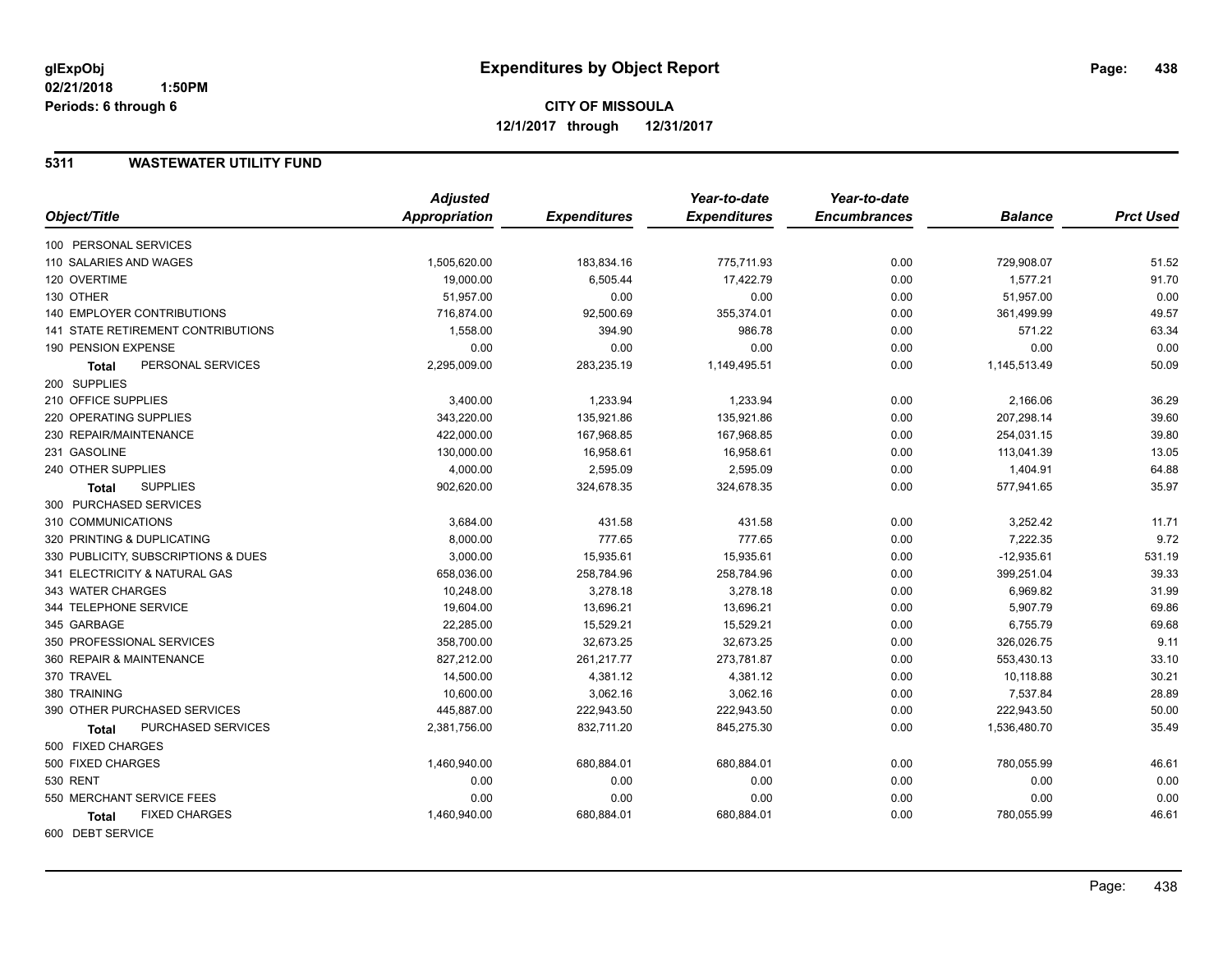# **5311 WASTEWATER UTILITY FUND**

|                    |                                   | <b>Adjusted</b> |                     | Year-to-date | Year-to-date        |                |                  |
|--------------------|-----------------------------------|-----------------|---------------------|--------------|---------------------|----------------|------------------|
| Object/Title       |                                   | Appropriation   | <b>Expenditures</b> | Expenditures | <b>Encumbrances</b> | <b>Balance</b> | <b>Prct Used</b> |
| 610 PRINCIPAL      |                                   | 1,868,107.00    | 663,983.88          | 663,983.88   | 0.00                | 1,204,123.12   | 35.54            |
|                    | 620 INTEREST / SERVICE FEES       | 876,202.00      | 414,115.17          | 414, 115.17  | 0.00                | 462,086.83     | 47.26            |
| <b>Total</b>       | <b>DEBT SERVICE</b>               | 2,744,309.00    | 1,078,099.05        | 1,078,099.05 | 0.00                | 1,666,209.95   | 39.28            |
|                    | 700 GRANTS & CONTRIBUTIONS        |                 |                     |              |                     |                |                  |
|                    | 700 GRANTS & CONTRIBUTIONS        | 1,500.00        | 0.00                | 0.00         | 0.00                | 1,500.00       | 0.00             |
| Total              | <b>GRANTS &amp; CONTRIBUTIONS</b> | 1,500.00        | 0.00                | 0.00         | 0.00                | 1,500.00       | 0.00             |
| 800 OTHER OBJECTS  |                                   |                 |                     |              |                     |                |                  |
| 800 OTHER OBJECTS  |                                   | 0.00            | 0.00                | 0.00         | 0.00                | 0.00           | 0.00             |
|                    | 820 TRANSFERS TO OTHER FUNDS      | 0.00            | 0.00                | 0.00         | 0.00                | 0.00           | 0.00             |
| <b>Total</b>       | OTHER OBJECTS                     | 0.00            | 0.00                | 0.00         | 0.00                | 0.00           | 0.00             |
| 900 CAPITAL OUTLAY |                                   |                 |                     |              |                     |                |                  |
| 910 LAND           |                                   | 0.00            | 999.60              | 999.60       | 0.00                | $-999.60$      | 0.00             |
| 920 BUILDINGS      |                                   | 0.00            | 24,899.58           | 24,899.58    | 0.00                | $-24,899.58$   | 0.00             |
| 930 IMPROVEMENTS   |                                   | 1,694,223.00    | 200,556.31          | 773,772.29   | 0.00                | 920,450.71     | 45.67            |
|                    | 940 MACHINERY & EQUIPMENT         | 0.00            | 52,947.83           | 52,947.83    | 0.00                | $-52,947.83$   | 0.00             |
| Total              | <b>CAPITAL OUTLAY</b>             | 1,694,223.00    | 279,403.32          | 852,619.30   | 0.00                | 841,603.70     | 50.33            |
| <b>Total</b>       | WASTEWATER UTILITY FUND           | 11,480,357.00   | 3,479,011.12        | 4,931,051.52 | 0.00                | 6,549,305.48   | 42.95            |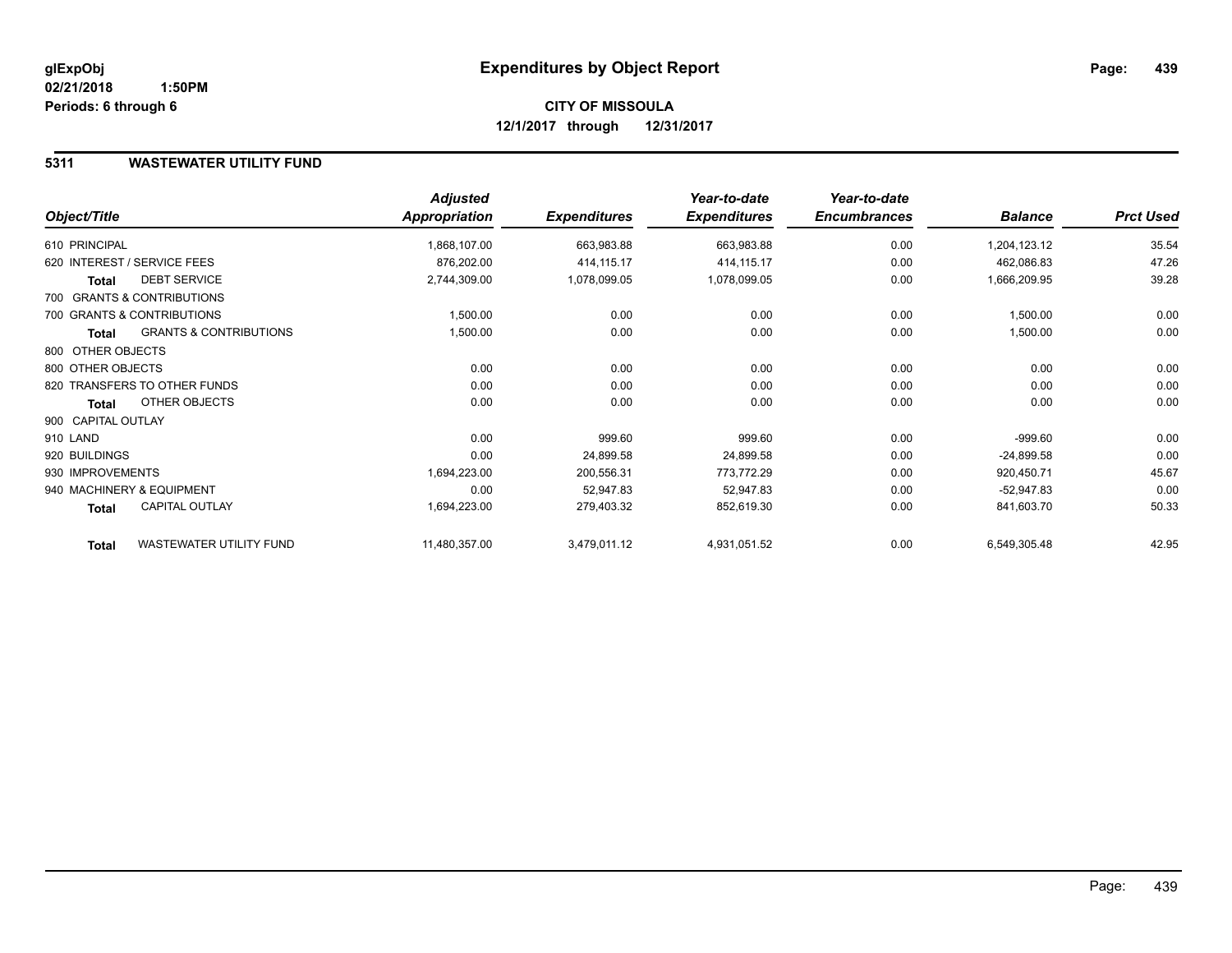# **5315 SEWER LOAN FUND**

|                        |                              | <b>Adjusted</b>      |                     | Year-to-date        | Year-to-date        |                |                  |
|------------------------|------------------------------|----------------------|---------------------|---------------------|---------------------|----------------|------------------|
| Object/Title           |                              | <b>Appropriation</b> | <b>Expenditures</b> | <b>Expenditures</b> | <b>Encumbrances</b> | <b>Balance</b> | <b>Prct Used</b> |
| 300 PURCHASED SERVICES |                              |                      |                     |                     |                     |                |                  |
|                        | 390 OTHER PURCHASED SERVICES | 0.00                 | 0.00                | 18.285.37           | 0.00                | $-18.285.37$   | 0.00             |
| <b>Total</b>           | <b>PURCHASED SERVICES</b>    | 0.00                 | 0.00                | 18,285.37           | 0.00                | $-18.285.37$   | 0.00             |
| 800 OTHER OBJECTS      |                              |                      |                     |                     |                     |                |                  |
|                        | 820 TRANSFERS TO OTHER FUNDS | 0.00                 | 0.00                | 0.00                | 0.00                | 0.00           | 0.00             |
| 845 CONTINGENCY        |                              | 0.00                 | 0.00                | 0.00                | 0.00                | 0.00           | 0.00             |
| <b>Total</b>           | OTHER OBJECTS                | 0.00                 | 0.00                | 0.00                | 0.00                | 0.00           | 0.00             |
| <b>Total</b>           | <b>WASTEWATER</b>            | 0.00                 | 0.00                | 18.285.37           | 0.00                | $-18.285.37$   | 0.00             |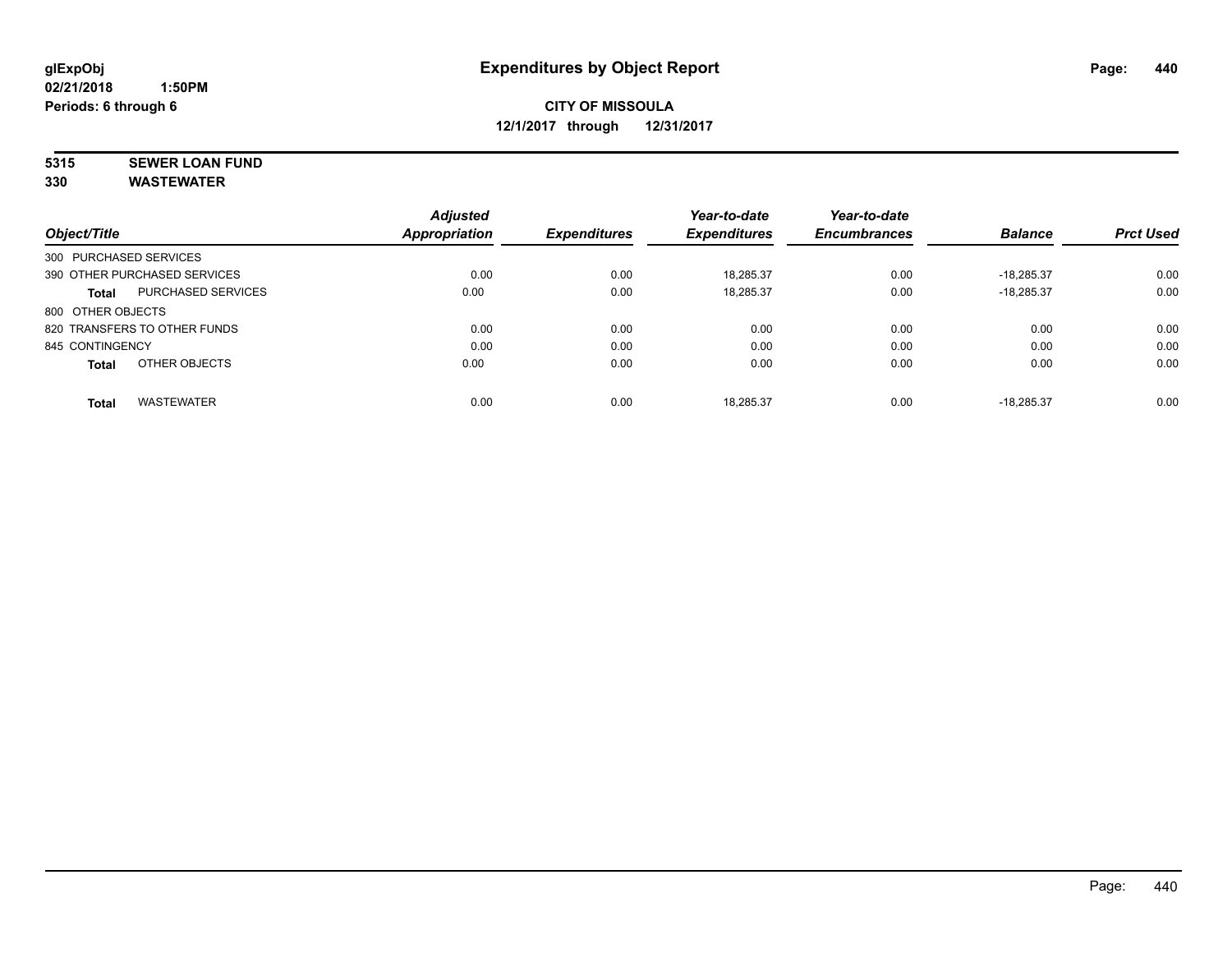### **5315 SEWER LOAN FUND**

| Object/Title                           | <b>Adjusted</b><br><b>Appropriation</b> | <b>Expenditures</b> | Year-to-date<br><b>Expenditures</b> | Year-to-date<br><b>Encumbrances</b> | <b>Balance</b> | <b>Prct Used</b> |
|----------------------------------------|-----------------------------------------|---------------------|-------------------------------------|-------------------------------------|----------------|------------------|
| 300 PURCHASED SERVICES                 |                                         |                     |                                     |                                     |                |                  |
| 390 OTHER PURCHASED SERVICES           | 0.00                                    | 0.00                | 18.285.37                           | 0.00                                | $-18.285.37$   | 0.00             |
| <b>PURCHASED SERVICES</b><br>Total     | 0.00                                    | 0.00                | 18.285.37                           | 0.00                                | $-18.285.37$   | 0.00             |
| 800 OTHER OBJECTS                      |                                         |                     |                                     |                                     |                |                  |
| 820 TRANSFERS TO OTHER FUNDS           | 0.00                                    | 0.00                | 0.00                                | 0.00                                | 0.00           | 0.00             |
| 845 CONTINGENCY                        | 0.00                                    | 0.00                | 0.00                                | 0.00                                | 0.00           | 0.00             |
| OTHER OBJECTS<br><b>Total</b>          | 0.00                                    | 0.00                | 0.00                                | 0.00                                | 0.00           | 0.00             |
| <b>SEWER LOAN FUND</b><br><b>Total</b> | 0.00                                    | 0.00                | 18.285.37                           | 0.00                                | $-18.285.37$   | 0.00             |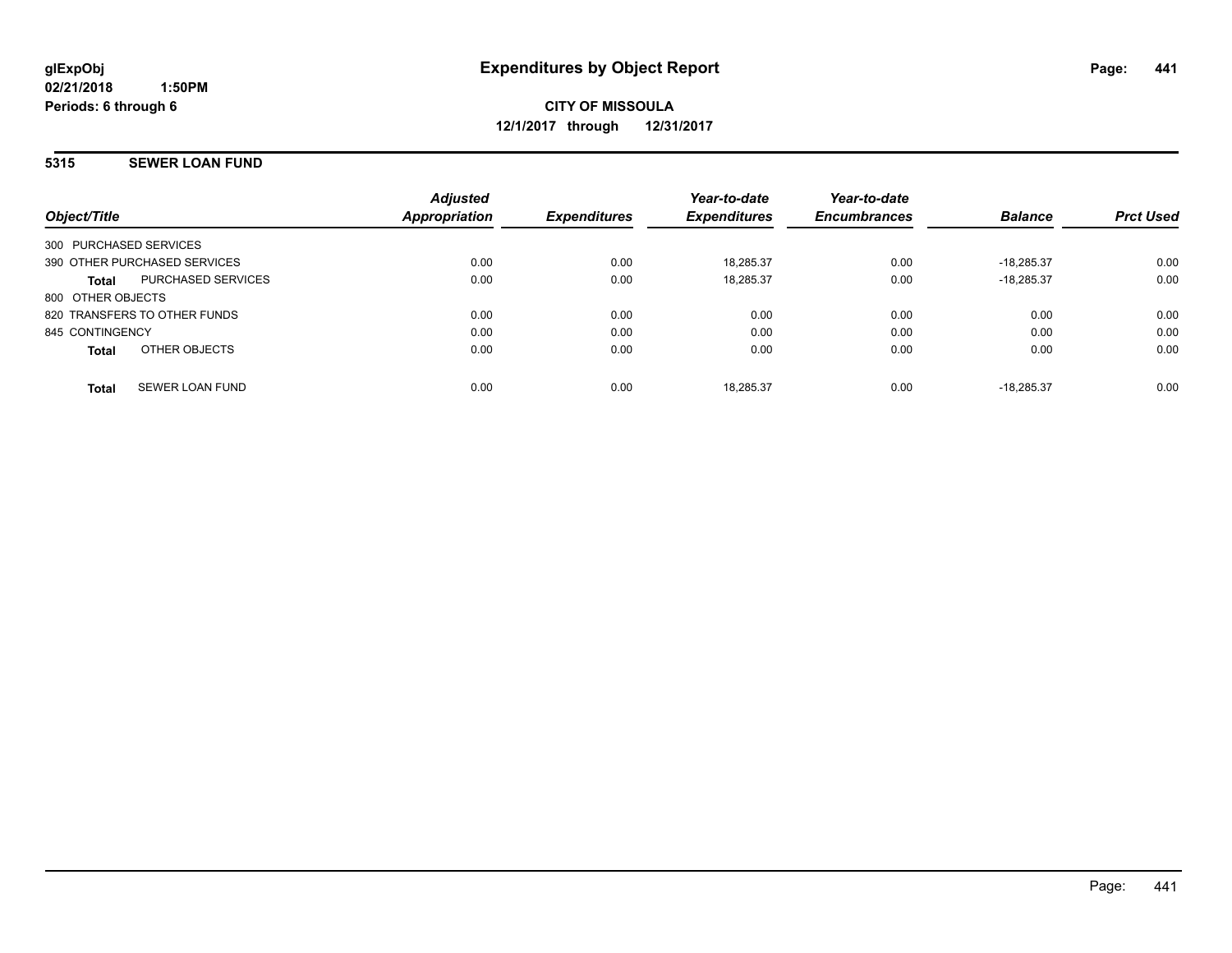### **5320 SEWER REPLACEMENT & DEPRECIATION FUND**

| Object/Title                |                              | <b>Adjusted</b><br><b>Appropriation</b> | <b>Expenditures</b> | Year-to-date<br><b>Expenditures</b> | Year-to-date<br><b>Encumbrances</b> | <b>Balance</b> | <b>Prct Used</b> |
|-----------------------------|------------------------------|-----------------------------------------|---------------------|-------------------------------------|-------------------------------------|----------------|------------------|
| 300 PURCHASED SERVICES      |                              |                                         |                     |                                     |                                     |                |                  |
| 350 PROFESSIONAL SERVICES   |                              | 0.00                                    | 0.00                | 0.00                                | 0.00                                | 0.00           | 0.00             |
| 360 REPAIR & MAINTENANCE    |                              | 0.00                                    | 0.00                | 0.00                                | 0.00                                | 0.00           | 0.00             |
| <b>Total</b>                | PURCHASED SERVICES           | 0.00                                    | 0.00                | 0.00                                | 0.00                                | 0.00           | 0.00             |
| 600 DEBT SERVICE            |                              |                                         |                     |                                     |                                     |                |                  |
| 610 PRINCIPAL               |                              | 0.00                                    | $-54,003.22$        | 0.00                                | 0.00                                | 0.00           | 0.00             |
| 620 INTEREST / SERVICE FEES |                              | 0.00                                    | $-3,496.28$         | 0.00                                | 0.00                                | 0.00           | 0.00             |
| <b>Total</b>                | <b>DEBT SERVICE</b>          | 0.00                                    | $-57,499.50$        | 0.00                                | 0.00                                | 0.00           | 0.00             |
| 800 OTHER OBJECTS           |                              |                                         |                     |                                     |                                     |                |                  |
|                             | 820 TRANSFERS TO OTHER FUNDS | 0.00                                    | 0.00                | 0.00                                | 0.00                                | 0.00           | 0.00             |
| 830 DEPRECIATION            |                              | 0.00                                    | 0.00                | 0.00                                | 0.00                                | 0.00           | 0.00             |
| <b>Total</b>                | OTHER OBJECTS                | 0.00                                    | 0.00                | 0.00                                | 0.00                                | 0.00           | 0.00             |
| 900 CAPITAL OUTLAY          |                              |                                         |                     |                                     |                                     |                |                  |
| 910 LAND                    |                              | 0.00                                    | 0.00                | 0.00                                | 0.00                                | 0.00           | 0.00             |
| 920 BUILDINGS               |                              | 0.00                                    | 0.00                | 0.00                                | 0.00                                | 0.00           | 0.00             |
| 930 IMPROVEMENTS            |                              | 0.00                                    | 0.00                | 0.00                                | 0.00                                | 0.00           | 0.00             |
| 940 MACHINERY & EQUIPMENT   |                              | 0.00                                    | 0.00                | 0.00                                | 0.00                                | 0.00           | 0.00             |
| <b>Total</b>                | CAPITAL OUTLAY               | 0.00                                    | 0.00                | 0.00                                | 0.00                                | 0.00           | 0.00             |
| <b>Total</b>                | <b>WASTEWATER</b>            | 0.00                                    | $-57,499.50$        | 0.00                                | 0.00                                | 0.00           | 0.00             |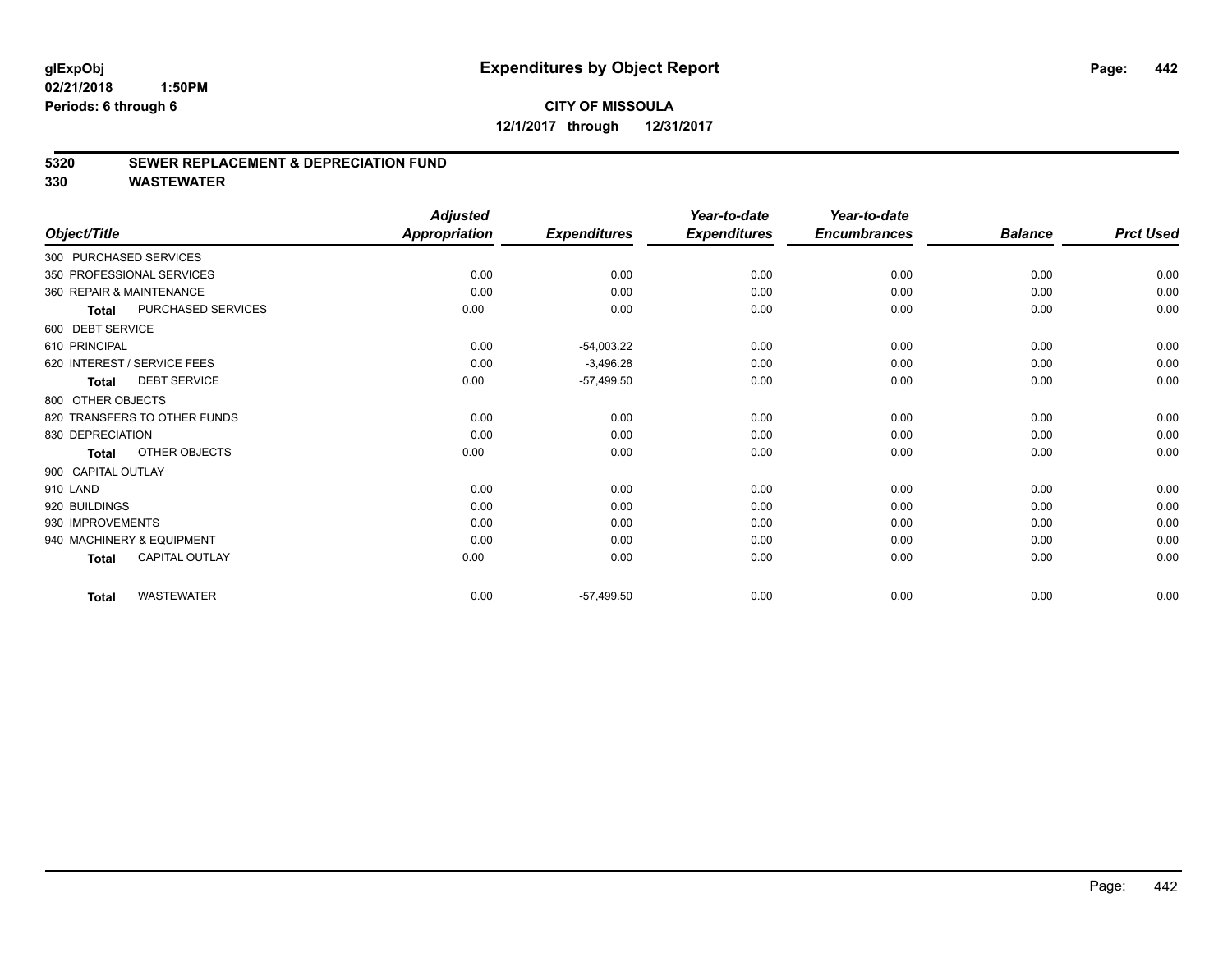# **5320 SEWER REPLACEMENT & DEPRECIATION FUND**

| Object/Title           |                                  | <b>Adjusted</b><br><b>Appropriation</b> | <b>Expenditures</b> | Year-to-date<br><b>Expenditures</b> | Year-to-date<br><b>Encumbrances</b> | <b>Balance</b> | <b>Prct Used</b> |
|------------------------|----------------------------------|-----------------------------------------|---------------------|-------------------------------------|-------------------------------------|----------------|------------------|
|                        |                                  |                                         |                     |                                     |                                     |                |                  |
| 300 PURCHASED SERVICES |                                  |                                         |                     |                                     |                                     |                |                  |
|                        | 350 PROFESSIONAL SERVICES        | 0.00                                    | 0.00                | 0.00                                | 0.00                                | 0.00           | 0.00             |
|                        | 360 REPAIR & MAINTENANCE         | 0.00                                    | 0.00                | 0.00                                | 0.00                                | 0.00           | 0.00             |
| <b>Total</b>           | PURCHASED SERVICES               | 0.00                                    | 0.00                | 0.00                                | 0.00                                | 0.00           | 0.00             |
| 600 DEBT SERVICE       |                                  |                                         |                     |                                     |                                     |                |                  |
| 610 PRINCIPAL          |                                  | 0.00                                    | $-54,003.22$        | 0.00                                | 0.00                                | 0.00           | 0.00             |
|                        | 620 INTEREST / SERVICE FEES      | 0.00                                    | $-3,496.28$         | 0.00                                | 0.00                                | 0.00           | 0.00             |
| <b>Total</b>           | <b>DEBT SERVICE</b>              | 0.00                                    | $-57,499.50$        | 0.00                                | 0.00                                | 0.00           | 0.00             |
| 800 OTHER OBJECTS      |                                  |                                         |                     |                                     |                                     |                |                  |
|                        | 820 TRANSFERS TO OTHER FUNDS     | 0.00                                    | 0.00                | 0.00                                | 0.00                                | 0.00           | 0.00             |
| 830 DEPRECIATION       |                                  | 0.00                                    | 0.00                | 0.00                                | 0.00                                | 0.00           | 0.00             |
| <b>Total</b>           | OTHER OBJECTS                    | 0.00                                    | 0.00                | 0.00                                | 0.00                                | 0.00           | 0.00             |
| 900 CAPITAL OUTLAY     |                                  |                                         |                     |                                     |                                     |                |                  |
| 910 LAND               |                                  | 0.00                                    | 0.00                | 0.00                                | 0.00                                | 0.00           | 0.00             |
| 920 BUILDINGS          |                                  | 0.00                                    | 0.00                | 0.00                                | 0.00                                | 0.00           | 0.00             |
| 930 IMPROVEMENTS       |                                  | 0.00                                    | 0.00                | 0.00                                | 0.00                                | 0.00           | 0.00             |
|                        | 940 MACHINERY & EQUIPMENT        | 0.00                                    | 0.00                | 0.00                                | 0.00                                | 0.00           | 0.00             |
| <b>Total</b>           | <b>CAPITAL OUTLAY</b>            | 0.00                                    | 0.00                | 0.00                                | 0.00                                | 0.00           | 0.00             |
| <b>Total</b>           | SEWER REPLACEMENT & DEPRECIATIOI | 0.00                                    | $-57,499.50$        | 0.00                                | 0.00                                | 0.00           | 0.00             |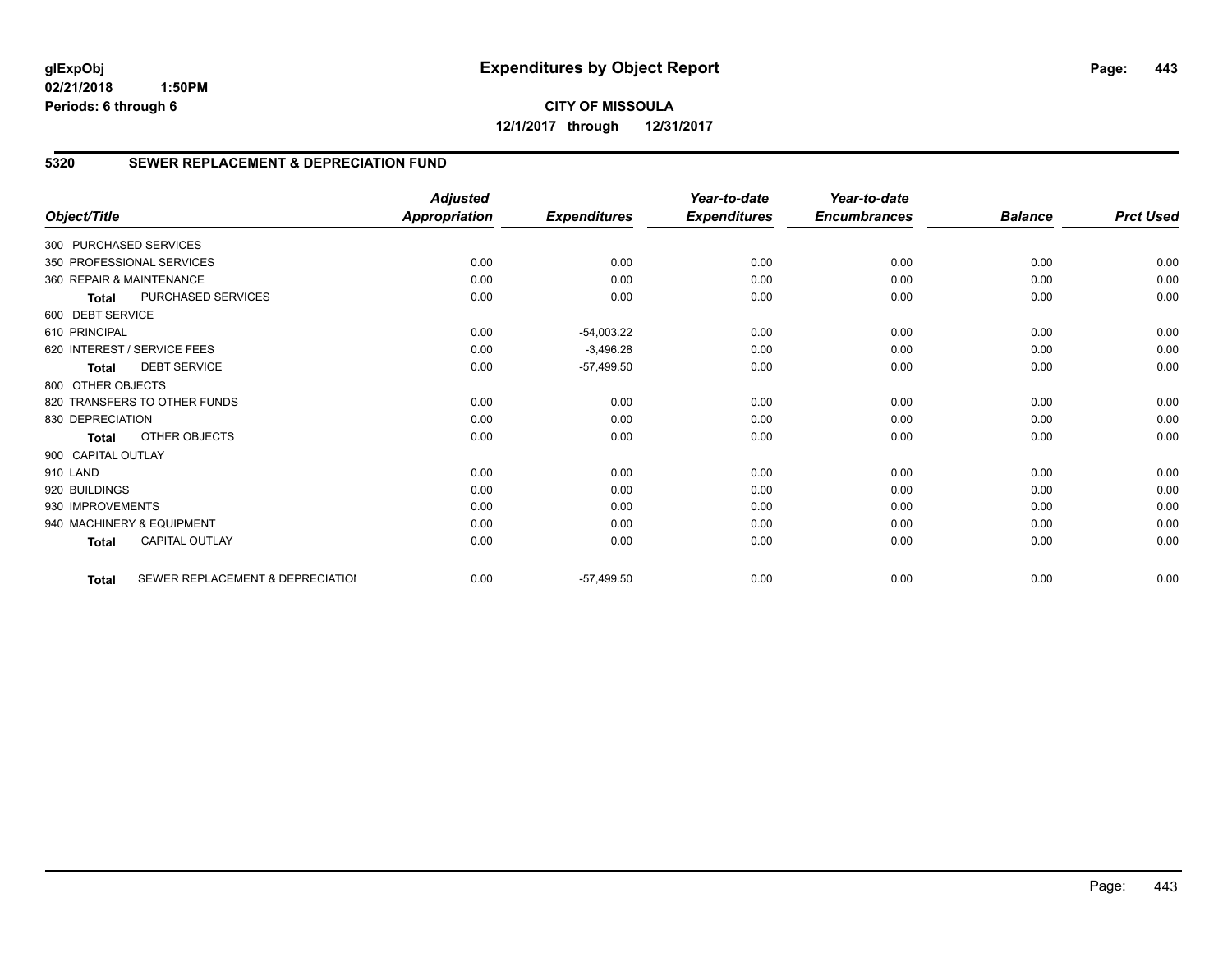#### **5325 SEWER DEVELOPMENT FEE FUND**

|                          |                              | <b>Adjusted</b>      |                     | Year-to-date        | Year-to-date        |                |                  |
|--------------------------|------------------------------|----------------------|---------------------|---------------------|---------------------|----------------|------------------|
| Object/Title             |                              | <b>Appropriation</b> | <b>Expenditures</b> | <b>Expenditures</b> | <b>Encumbrances</b> | <b>Balance</b> | <b>Prct Used</b> |
| 300 PURCHASED SERVICES   |                              |                      |                     |                     |                     |                |                  |
|                          | 350 PROFESSIONAL SERVICES    | 0.00                 | 0.00                | 0.00                | 0.00                | 0.00           | 0.00             |
| 360 REPAIR & MAINTENANCE |                              | 0.00                 | 0.00                | 0.00                | 0.00                | 0.00           | 0.00             |
| <b>Total</b>             | PURCHASED SERVICES           | 0.00                 | 0.00                | 0.00                | 0.00                | 0.00           | 0.00             |
| 500 FIXED CHARGES        |                              |                      |                     |                     |                     |                |                  |
|                          | 550 MERCHANT SERVICE FEES    | 0.00                 | 0.00                | 0.00                | 0.00                | 0.00           | 0.00             |
| <b>Total</b>             | <b>FIXED CHARGES</b>         | 0.00                 | 0.00                | 0.00                | 0.00                | 0.00           | 0.00             |
| 600 DEBT SERVICE         |                              |                      |                     |                     |                     |                |                  |
| 610 PRINCIPAL            |                              | 0.00                 | 0.00                | 0.00                | 0.00                | 0.00           | 0.00             |
|                          | 620 INTEREST / SERVICE FEES  | 0.00                 | 0.00                | 0.00                | 0.00                | 0.00           | 0.00             |
| <b>Total</b>             | <b>DEBT SERVICE</b>          | 0.00                 | 0.00                | 0.00                | 0.00                | 0.00           | 0.00             |
| 800 OTHER OBJECTS        |                              |                      |                     |                     |                     |                |                  |
|                          | 820 TRANSFERS TO OTHER FUNDS | 0.00                 | 0.00                | 0.00                | 0.00                | 0.00           | 0.00             |
| <b>Total</b>             | OTHER OBJECTS                | 0.00                 | 0.00                | 0.00                | 0.00                | 0.00           | 0.00             |
| 900 CAPITAL OUTLAY       |                              |                      |                     |                     |                     |                |                  |
| 900 CAPITAL OUTLAY       |                              | 0.00                 | 0.00                | 0.00                | 0.00                | 0.00           | 0.00             |
| 910 LAND                 |                              | 0.00                 | 0.00                | 0.00                | 0.00                | 0.00           | 0.00             |
| 920 BUILDINGS            |                              | 0.00                 | 0.00                | 0.00                | 0.00                | 0.00           | 0.00             |
| 930 IMPROVEMENTS         |                              | 0.00                 | 28,300.25           | 56,849.03           | 0.00                | $-56,849.03$   | 0.00             |
| <b>Total</b>             | <b>CAPITAL OUTLAY</b>        | 0.00                 | 28,300.25           | 56,849.03           | 0.00                | $-56,849.03$   | 0.00             |
| <b>Total</b>             | <b>WASTEWATER</b>            | 0.00                 | 28,300.25           | 56,849.03           | 0.00                | $-56,849.03$   | 0.00             |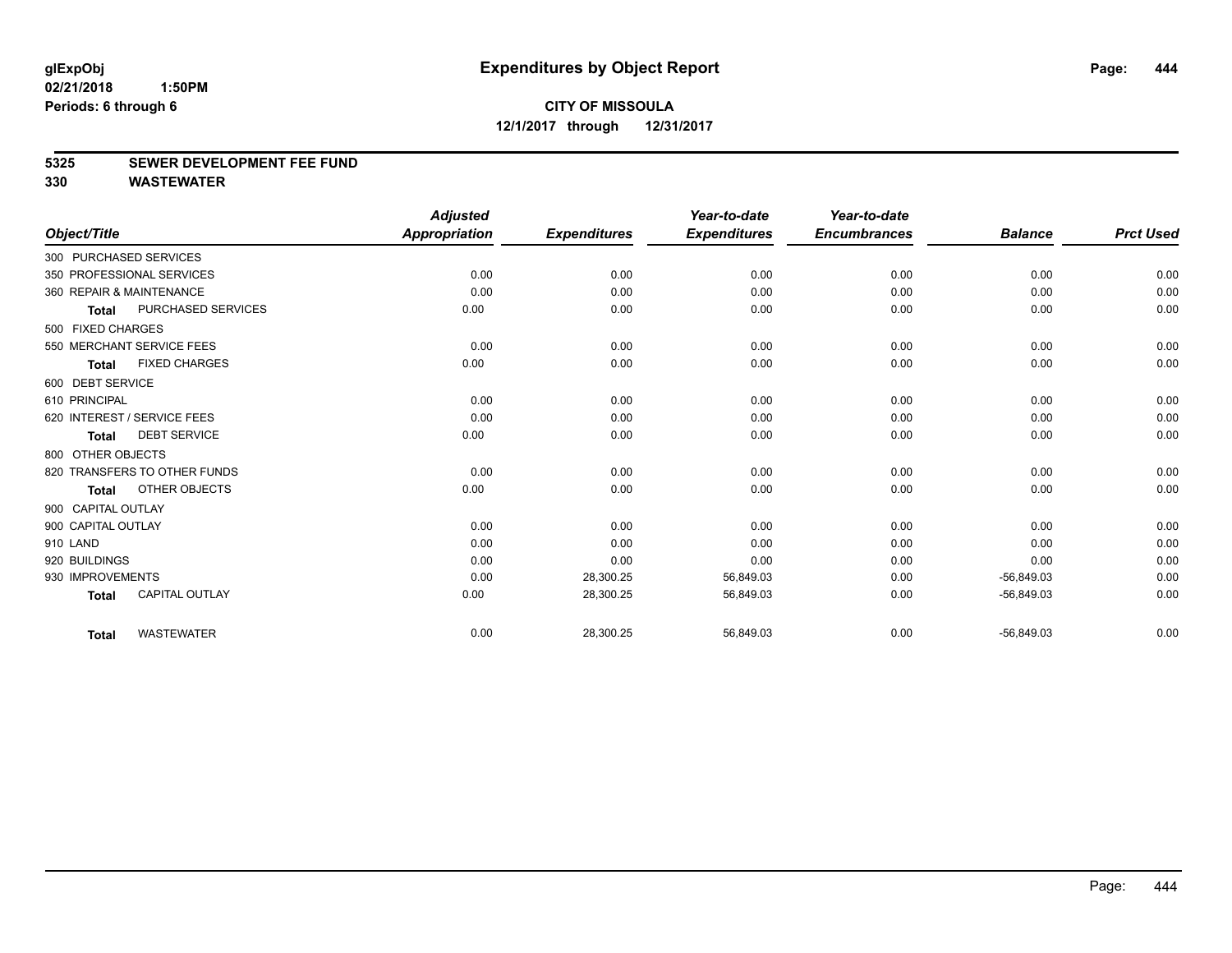# **CITY OF MISSOULA 12/1/2017 through 12/31/2017**

# **5325 SEWER DEVELOPMENT FEE FUND**

|                        |                              | <b>Adjusted</b>      |                     | Year-to-date        | Year-to-date        |                |                  |
|------------------------|------------------------------|----------------------|---------------------|---------------------|---------------------|----------------|------------------|
| Object/Title           |                              | <b>Appropriation</b> | <b>Expenditures</b> | <b>Expenditures</b> | <b>Encumbrances</b> | <b>Balance</b> | <b>Prct Used</b> |
| 300 PURCHASED SERVICES |                              |                      |                     |                     |                     |                |                  |
|                        | 350 PROFESSIONAL SERVICES    | 0.00                 | 0.00                | 0.00                | 0.00                | 0.00           | 0.00             |
|                        | 360 REPAIR & MAINTENANCE     | 0.00                 | 0.00                | 0.00                | 0.00                | 0.00           | 0.00             |
| <b>Total</b>           | PURCHASED SERVICES           | 0.00                 | 0.00                | 0.00                | 0.00                | 0.00           | 0.00             |
| 500 FIXED CHARGES      |                              |                      |                     |                     |                     |                |                  |
|                        | 550 MERCHANT SERVICE FEES    | 0.00                 | 0.00                | 0.00                | 0.00                | 0.00           | 0.00             |
| <b>Total</b>           | <b>FIXED CHARGES</b>         | 0.00                 | 0.00                | 0.00                | 0.00                | 0.00           | 0.00             |
| 600 DEBT SERVICE       |                              |                      |                     |                     |                     |                |                  |
| 610 PRINCIPAL          |                              | 0.00                 | 0.00                | 0.00                | 0.00                | 0.00           | 0.00             |
|                        | 620 INTEREST / SERVICE FEES  | 0.00                 | 0.00                | 0.00                | 0.00                | 0.00           | 0.00             |
| <b>Total</b>           | <b>DEBT SERVICE</b>          | 0.00                 | 0.00                | 0.00                | 0.00                | 0.00           | 0.00             |
| 800 OTHER OBJECTS      |                              |                      |                     |                     |                     |                |                  |
|                        | 820 TRANSFERS TO OTHER FUNDS | 0.00                 | 0.00                | 0.00                | 0.00                | 0.00           | 0.00             |
| <b>Total</b>           | <b>OTHER OBJECTS</b>         | 0.00                 | 0.00                | 0.00                | 0.00                | 0.00           | 0.00             |
| 900 CAPITAL OUTLAY     |                              |                      |                     |                     |                     |                |                  |
| 900 CAPITAL OUTLAY     |                              | 0.00                 | 0.00                | 0.00                | 0.00                | 0.00           | 0.00             |
| 910 LAND               |                              | 0.00                 | 0.00                | 0.00                | 0.00                | 0.00           | 0.00             |
| 920 BUILDINGS          |                              | 0.00                 | 0.00                | 0.00                | 0.00                | 0.00           | 0.00             |
| 930 IMPROVEMENTS       |                              | 0.00                 | 28,300.25           | 56,849.03           | 0.00                | $-56,849.03$   | 0.00             |
| <b>Total</b>           | <b>CAPITAL OUTLAY</b>        | 0.00                 | 28,300.25           | 56,849.03           | 0.00                | $-56,849.03$   | 0.00             |
| <b>Total</b>           | SEWER DEVELOPMENT FEE FUND   | 0.00                 | 28,300.25           | 56,849.03           | 0.00                | $-56,849.03$   | 0.00             |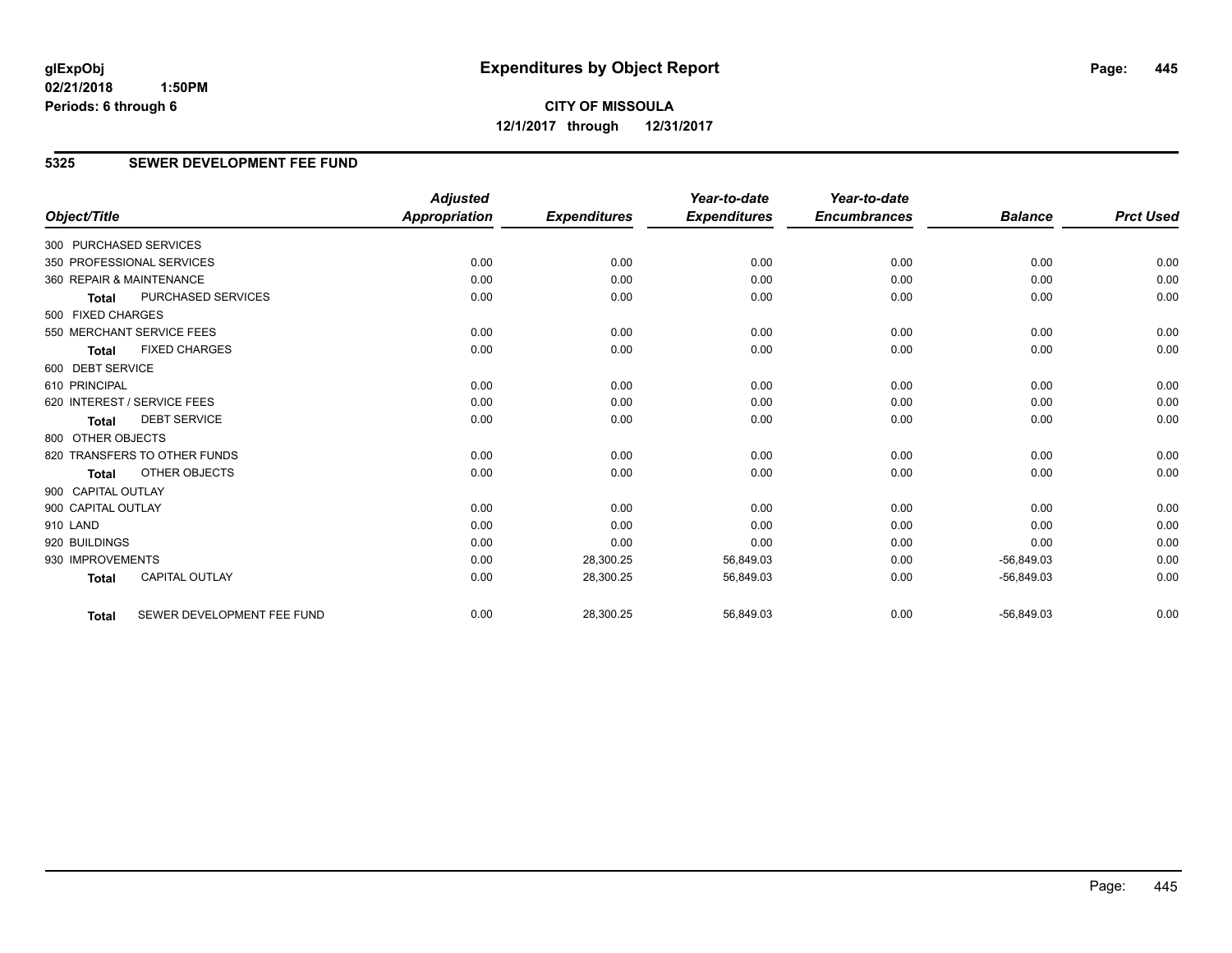### **5340 SEWER CONSTRUCTION FUND**

|                          |                              | <b>Adjusted</b> |                     | Year-to-date        | Year-to-date        |                |                  |
|--------------------------|------------------------------|-----------------|---------------------|---------------------|---------------------|----------------|------------------|
| Object/Title             |                              | Appropriation   | <b>Expenditures</b> | <b>Expenditures</b> | <b>Encumbrances</b> | <b>Balance</b> | <b>Prct Used</b> |
| 300 PURCHASED SERVICES   |                              |                 |                     |                     |                     |                |                  |
|                          | 350 PROFESSIONAL SERVICES    | 0.00            | 0.00                | 0.00                | 0.00                | 0.00           | 0.00             |
| 360 REPAIR & MAINTENANCE |                              | 0.00            | 0.00                | 0.00                | 0.00                | 0.00           | 0.00             |
| <b>Total</b>             | <b>PURCHASED SERVICES</b>    | 0.00            | 0.00                | 0.00                | 0.00                | 0.00           | 0.00             |
| 500 FIXED CHARGES        |                              |                 |                     |                     |                     |                |                  |
|                          | 550 MERCHANT SERVICE FEES    | 0.00            | 0.00                | 0.00                | 0.00                | 0.00           | 0.00             |
| <b>Total</b>             | <b>FIXED CHARGES</b>         | 0.00            | 0.00                | 0.00                | 0.00                | 0.00           | 0.00             |
| 800 OTHER OBJECTS        |                              |                 |                     |                     |                     |                |                  |
|                          | 820 TRANSFERS TO OTHER FUNDS | 0.00            | 0.00                | 0.00                | 0.00                | 0.00           | 0.00             |
| <b>Total</b>             | OTHER OBJECTS                | 0.00            | 0.00                | 0.00                | 0.00                | 0.00           | 0.00             |
| 900 CAPITAL OUTLAY       |                              |                 |                     |                     |                     |                |                  |
| 930 IMPROVEMENTS         |                              | 0.00            | 0.00                | 0.00                | 0.00                | 0.00           | 0.00             |
|                          | 940 MACHINERY & EQUIPMENT    | 0.00            | 0.00                | 0.00                | 0.00                | 0.00           | 0.00             |
| <b>Total</b>             | <b>CAPITAL OUTLAY</b>        | 0.00            | 0.00                | 0.00                | 0.00                | 0.00           | 0.00             |
| <b>Total</b>             | <b>WASTEWATER</b>            | 0.00            | 0.00                | 0.00                | 0.00                | 0.00           | 0.00             |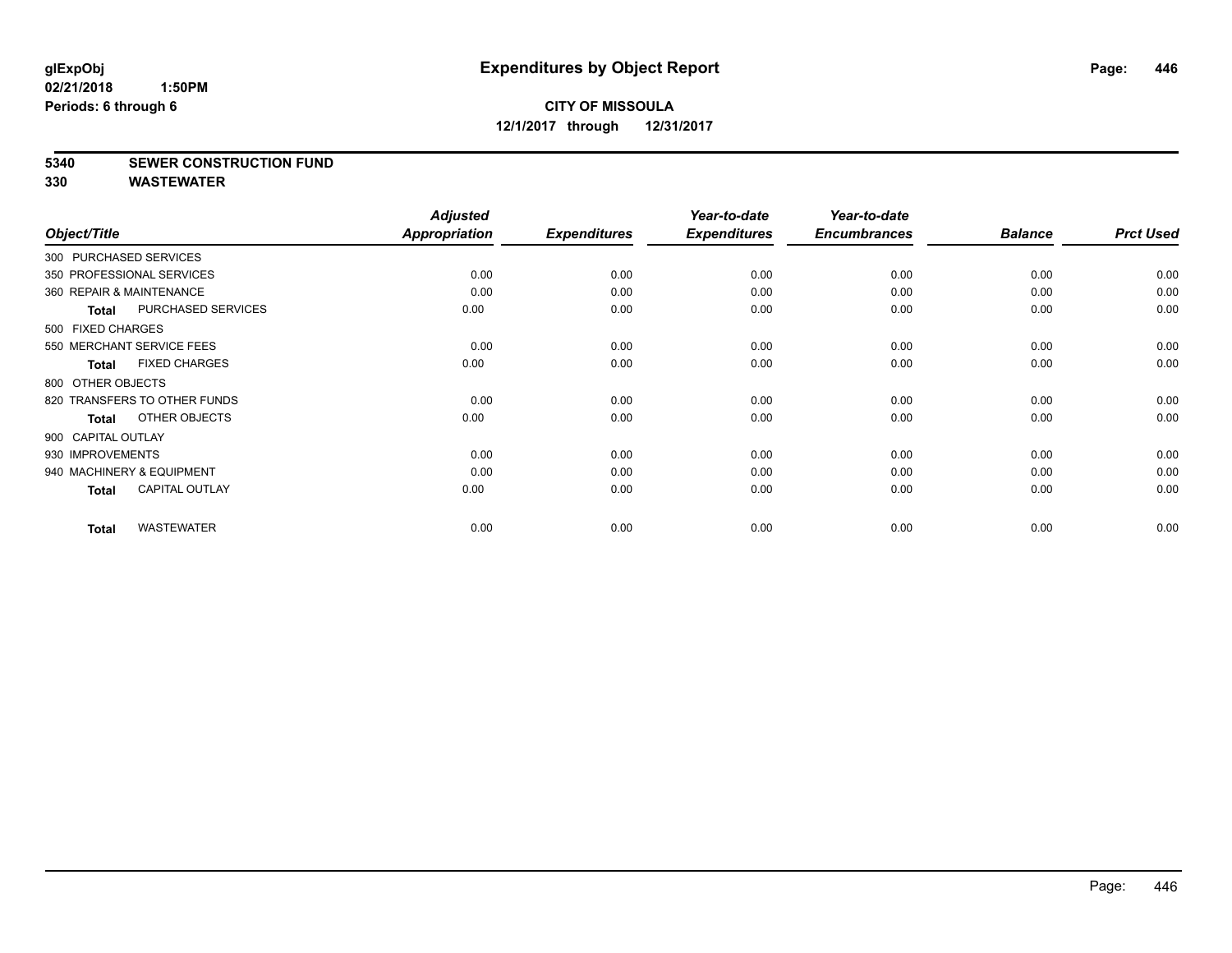#### **5340 SEWER CONSTRUCTION FUND**

**390 NON-DEPARTMENTAL**

| Object/Title       |                       | <b>Adjusted</b><br>Appropriation | <b>Expenditures</b> | Year-to-date<br><b>Expenditures</b> | Year-to-date<br><b>Encumbrances</b> | <b>Balance</b> | <b>Prct Used</b> |
|--------------------|-----------------------|----------------------------------|---------------------|-------------------------------------|-------------------------------------|----------------|------------------|
| 900 CAPITAL OUTLAY |                       |                                  |                     |                                     |                                     |                |                  |
| 930 IMPROVEMENTS   |                       | 0.00                             | 0.00                | 0.00                                | 0.00                                | 0.00           | 0.00             |
| <b>Total</b>       | <b>CAPITAL OUTLAY</b> | 0.00                             | 0.00                | 0.00                                | 0.00                                | 0.00           | 0.00             |
| <b>Total</b>       | NON-DEPARTMENTAL      | 0.00                             | 0.00                | 0.00                                | 0.00                                | 0.00           | 0.00             |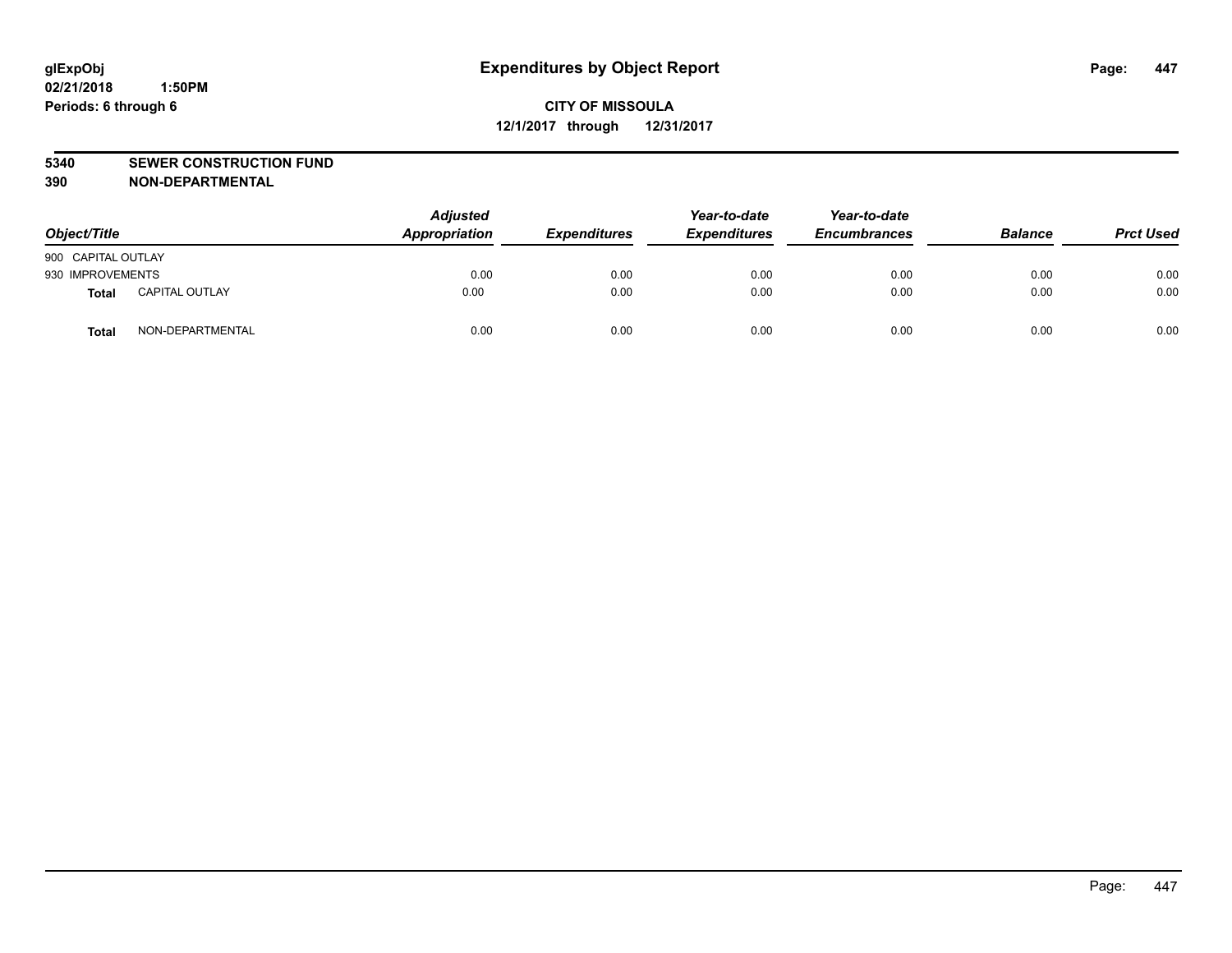# **CITY OF MISSOULA 12/1/2017 through 12/31/2017**

### **5340 SEWER CONSTRUCTION FUND**

| Object/Title             |                              | <b>Adjusted</b><br>Appropriation | <b>Expenditures</b> | Year-to-date<br><b>Expenditures</b> | Year-to-date<br><b>Encumbrances</b> | <b>Balance</b> | <b>Prct Used</b> |
|--------------------------|------------------------------|----------------------------------|---------------------|-------------------------------------|-------------------------------------|----------------|------------------|
| 300 PURCHASED SERVICES   |                              |                                  |                     |                                     |                                     |                |                  |
|                          | 350 PROFESSIONAL SERVICES    | 0.00                             | 0.00                | 0.00                                | 0.00                                | 0.00           | 0.00             |
| 360 REPAIR & MAINTENANCE |                              | 0.00                             | 0.00                | 0.00                                | 0.00                                | 0.00           | 0.00             |
| <b>Total</b>             | PURCHASED SERVICES           | 0.00                             | 0.00                | 0.00                                | 0.00                                | 0.00           | 0.00             |
| 500 FIXED CHARGES        |                              |                                  |                     |                                     |                                     |                |                  |
|                          | 550 MERCHANT SERVICE FEES    | 0.00                             | 0.00                | 0.00                                | 0.00                                | 0.00           | 0.00             |
| <b>Total</b>             | <b>FIXED CHARGES</b>         | 0.00                             | 0.00                | 0.00                                | 0.00                                | 0.00           | 0.00             |
| 800 OTHER OBJECTS        |                              |                                  |                     |                                     |                                     |                |                  |
|                          | 820 TRANSFERS TO OTHER FUNDS | 0.00                             | 0.00                | 0.00                                | 0.00                                | 0.00           | 0.00             |
| <b>Total</b>             | OTHER OBJECTS                | 0.00                             | 0.00                | 0.00                                | 0.00                                | 0.00           | 0.00             |
| 900 CAPITAL OUTLAY       |                              |                                  |                     |                                     |                                     |                |                  |
| 930 IMPROVEMENTS         |                              | 0.00                             | 0.00                | 0.00                                | 0.00                                | 0.00           | 0.00             |
|                          | 940 MACHINERY & EQUIPMENT    | 0.00                             | 0.00                | 0.00                                | 0.00                                | 0.00           | 0.00             |
| <b>Total</b>             | <b>CAPITAL OUTLAY</b>        | 0.00                             | 0.00                | 0.00                                | 0.00                                | 0.00           | 0.00             |
| <b>Total</b>             | SEWER CONSTRUCTION FUND      | 0.00                             | 0.00                | 0.00                                | 0.00                                | 0.00           | 0.00             |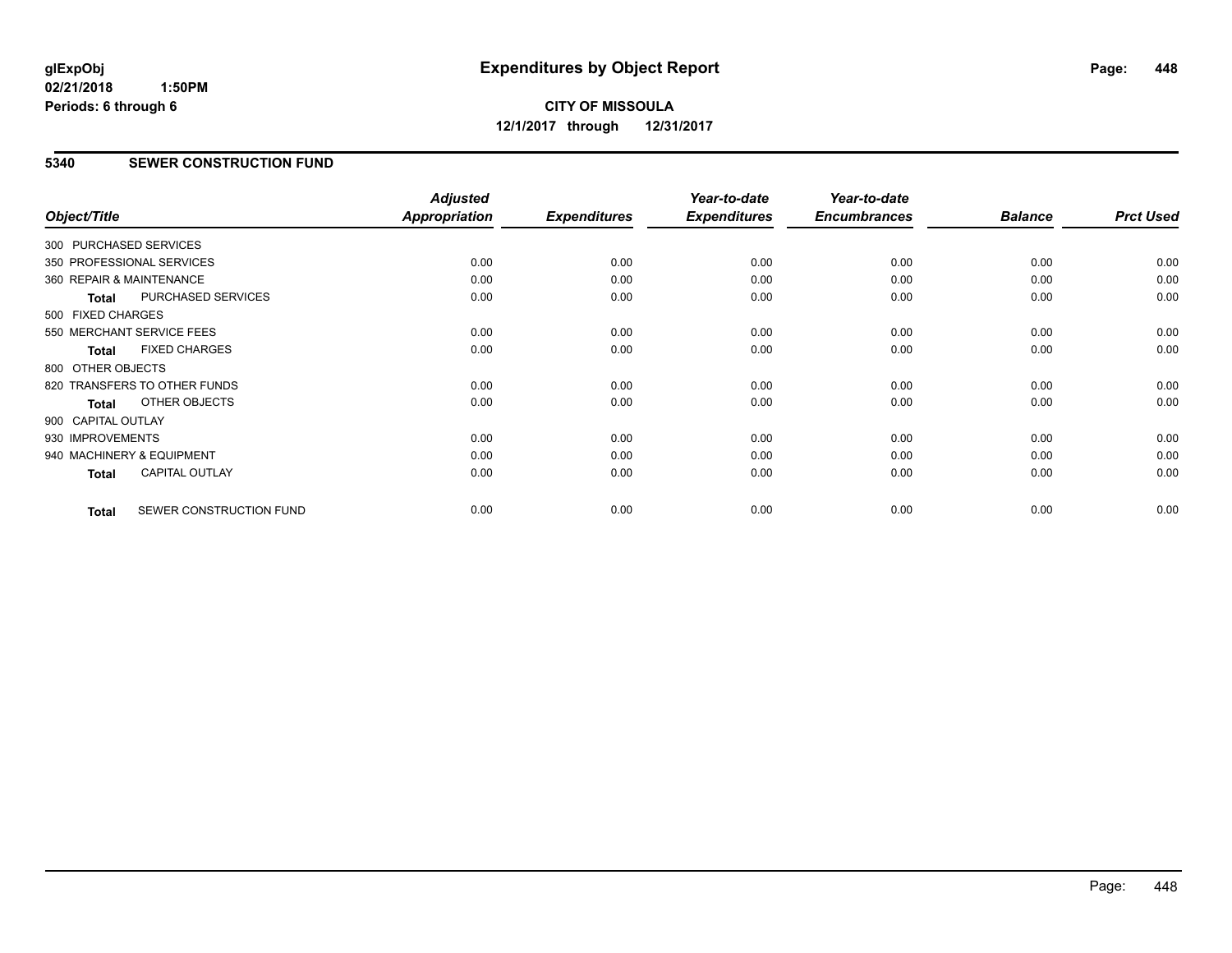# **CITY OF MISSOULA 12/1/2017 through 12/31/2017**

#### **5360 UNASSIGNED WASTEWATER DEBT SERVICE**

| Object/Title                        | <b>Adjusted</b><br><b>Appropriation</b> | <b>Expenditures</b> | Year-to-date<br><b>Expenditures</b> | Year-to-date<br><b>Encumbrances</b> | <b>Balance</b> | <b>Prct Used</b> |
|-------------------------------------|-----------------------------------------|---------------------|-------------------------------------|-------------------------------------|----------------|------------------|
| 600 DEBT SERVICE                    |                                         |                     |                                     |                                     |                |                  |
| 610 PRINCIPAL                       | 0.00                                    | 0.00                | 0.00                                | 0.00                                | 0.00           | 0.00             |
| 620 INTEREST / SERVICE FEES         | 0.00                                    | 0.00                | 0.00                                | 0.00                                | 0.00           | 0.00             |
| <b>DEBT SERVICE</b><br><b>Total</b> | 0.00                                    | 0.00                | 0.00                                | 0.00                                | 0.00           | 0.00             |
| <b>WASTEWATER</b><br><b>Total</b>   | 0.00                                    | 0.00                | 0.00                                | 0.00                                | 0.00           | 0.00             |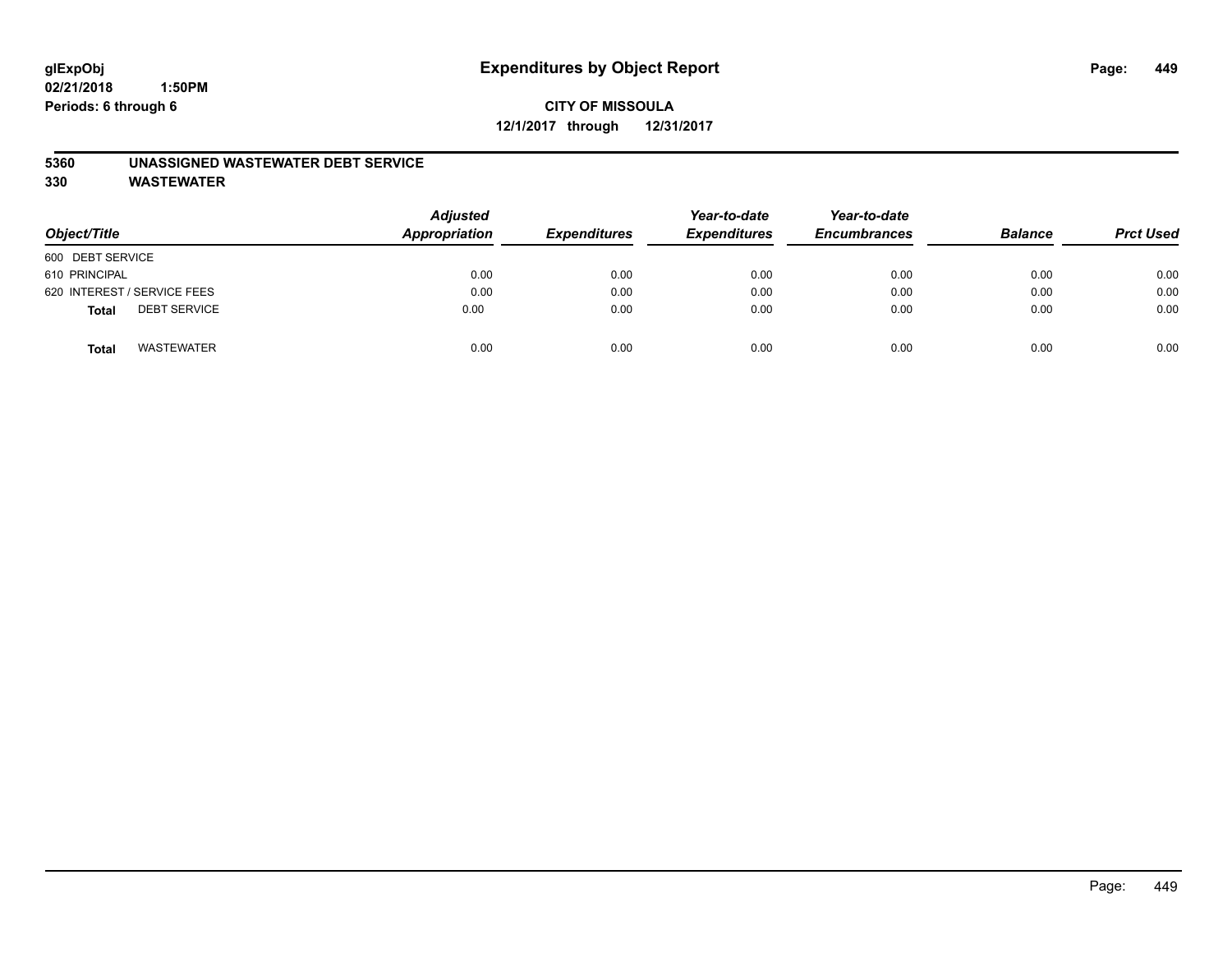# **glExpObj Expenditures by Object Report Page: 450**

**02/21/2018 1:50PM Periods: 6 through 6**

**12/1/2017 through 12/31/2017**

# **5360 UNASSIGNED WASTEWATER DEBT SERVICE**

| Object/Title     |                                 | <b>Adjusted</b><br>Appropriation | <b>Expenditures</b> | Year-to-date<br><b>Expenditures</b> | Year-to-date<br><b>Encumbrances</b> | <b>Balance</b> | <b>Prct Used</b> |
|------------------|---------------------------------|----------------------------------|---------------------|-------------------------------------|-------------------------------------|----------------|------------------|
| 600 DEBT SERVICE |                                 |                                  |                     |                                     |                                     |                |                  |
| 610 PRINCIPAL    |                                 | 0.00                             | 0.00                | 0.00                                | 0.00                                | 0.00           | 0.00             |
|                  | 620 INTEREST / SERVICE FEES     | 0.00                             | 0.00                | 0.00                                | 0.00                                | 0.00           | 0.00             |
| <b>Total</b>     | <b>DEBT SERVICE</b>             | 0.00                             | 0.00                | 0.00                                | 0.00                                | 0.00           | 0.00             |
| Total            | UNASSIGNED WASTEWATER DEBT SERV | 0.00                             | 0.00                | 0.00                                | 0.00                                | 0.00           | 0.00             |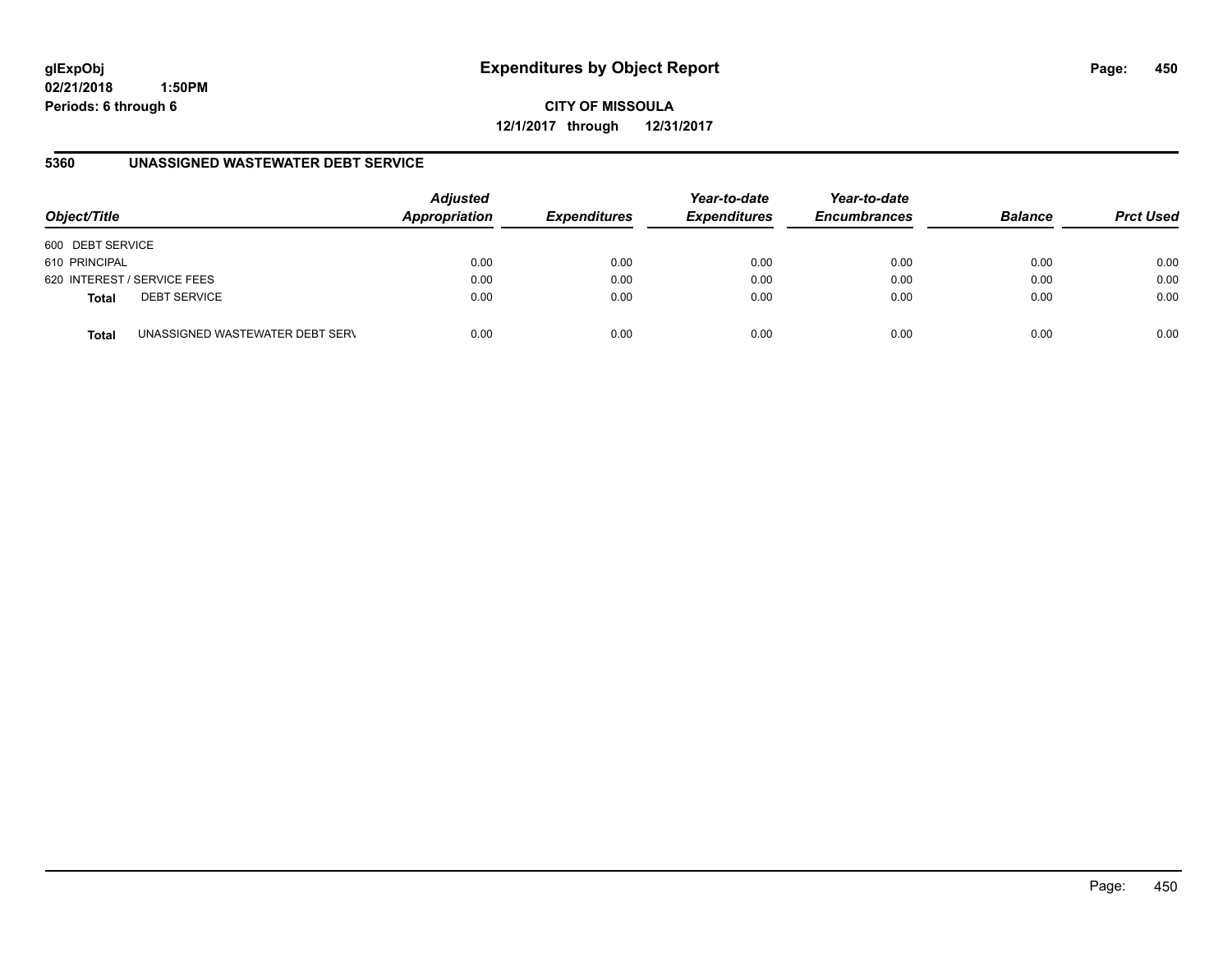#### **5361 2001 SEWER REVENUE BONDS-DEBT SERVICE**

|                             |                           | <b>Adjusted</b>      |                     | Year-to-date        | Year-to-date        |                |                  |
|-----------------------------|---------------------------|----------------------|---------------------|---------------------|---------------------|----------------|------------------|
| Object/Title                |                           | <b>Appropriation</b> | <b>Expenditures</b> | <b>Expenditures</b> | <b>Encumbrances</b> | <b>Balance</b> | <b>Prct Used</b> |
| 500 FIXED CHARGES           |                           |                      |                     |                     |                     |                |                  |
|                             | 550 MERCHANT SERVICE FEES | 0.00                 | 0.00                | 0.00                | 0.00                | 0.00           | 0.00             |
| Total                       | <b>FIXED CHARGES</b>      | 0.00                 | 0.00                | 0.00                | 0.00                | 0.00           | 0.00             |
| 600 DEBT SERVICE            |                           |                      |                     |                     |                     |                |                  |
| 610 PRINCIPAL               |                           | 0.00                 | 0.00                | 0.00                | 0.00                | 0.00           | 0.00             |
| 620 INTEREST / SERVICE FEES |                           | 0.00                 | 0.00                | 0.00                | 0.00                | 0.00           | 0.00             |
| <b>Total</b>                | <b>DEBT SERVICE</b>       | 0.00                 | 0.00                | 0.00                | 0.00                | 0.00           | 0.00             |
| <b>Total</b>                | <b>WASTEWATER</b>         | 0.00                 | 0.00                | 0.00                | 0.00                | 0.00           | 0.00             |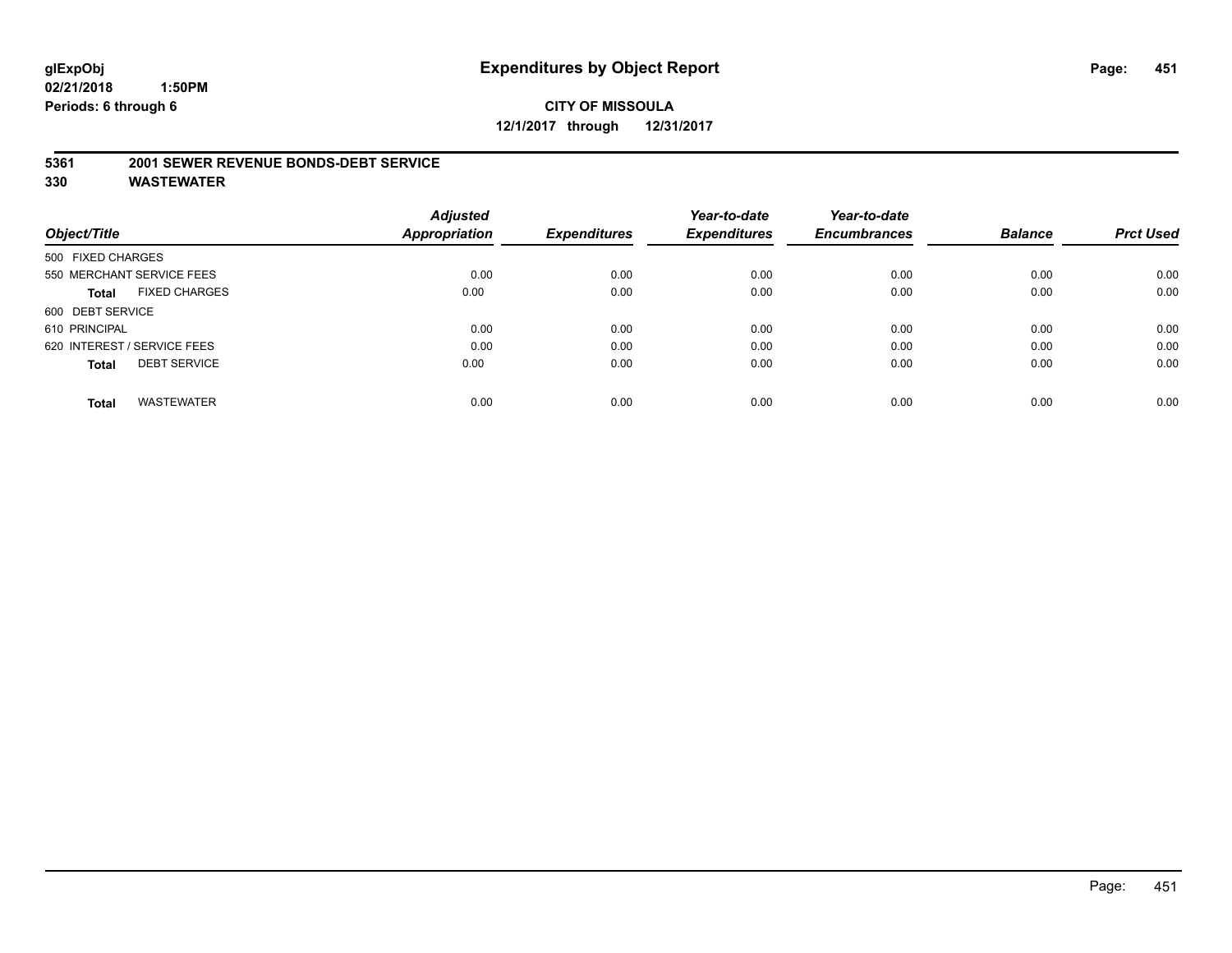**CITY OF MISSOULA 12/1/2017 through 12/31/2017**

#### **5361 2001 SEWER REVENUE BONDS-DEBT SERVICE**

| Object/Title      |                                  | <b>Adjusted</b><br><b>Appropriation</b> | <b>Expenditures</b> | Year-to-date<br><b>Expenditures</b> | Year-to-date<br><b>Encumbrances</b> | <b>Balance</b> | <b>Prct Used</b> |
|-------------------|----------------------------------|-----------------------------------------|---------------------|-------------------------------------|-------------------------------------|----------------|------------------|
| 500 FIXED CHARGES |                                  |                                         |                     |                                     |                                     |                |                  |
|                   | 550 MERCHANT SERVICE FEES        | 0.00                                    | 0.00                | 0.00                                | 0.00                                | 0.00           | 0.00             |
| <b>Total</b>      | <b>FIXED CHARGES</b>             | 0.00                                    | 0.00                | 0.00                                | 0.00                                | 0.00           | 0.00             |
| 600 DEBT SERVICE  |                                  |                                         |                     |                                     |                                     |                |                  |
| 610 PRINCIPAL     |                                  | 0.00                                    | 0.00                | 0.00                                | 0.00                                | 0.00           | 0.00             |
|                   | 620 INTEREST / SERVICE FEES      | 0.00                                    | 0.00                | 0.00                                | 0.00                                | 0.00           | 0.00             |
| <b>Total</b>      | <b>DEBT SERVICE</b>              | 0.00                                    | 0.00                | 0.00                                | 0.00                                | 0.00           | 0.00             |
| <b>Total</b>      | 2001 SEWER REVENUE BONDS-DEBT SE | 0.00                                    | 0.00                | 0.00                                | 0.00                                | 0.00           | 0.00             |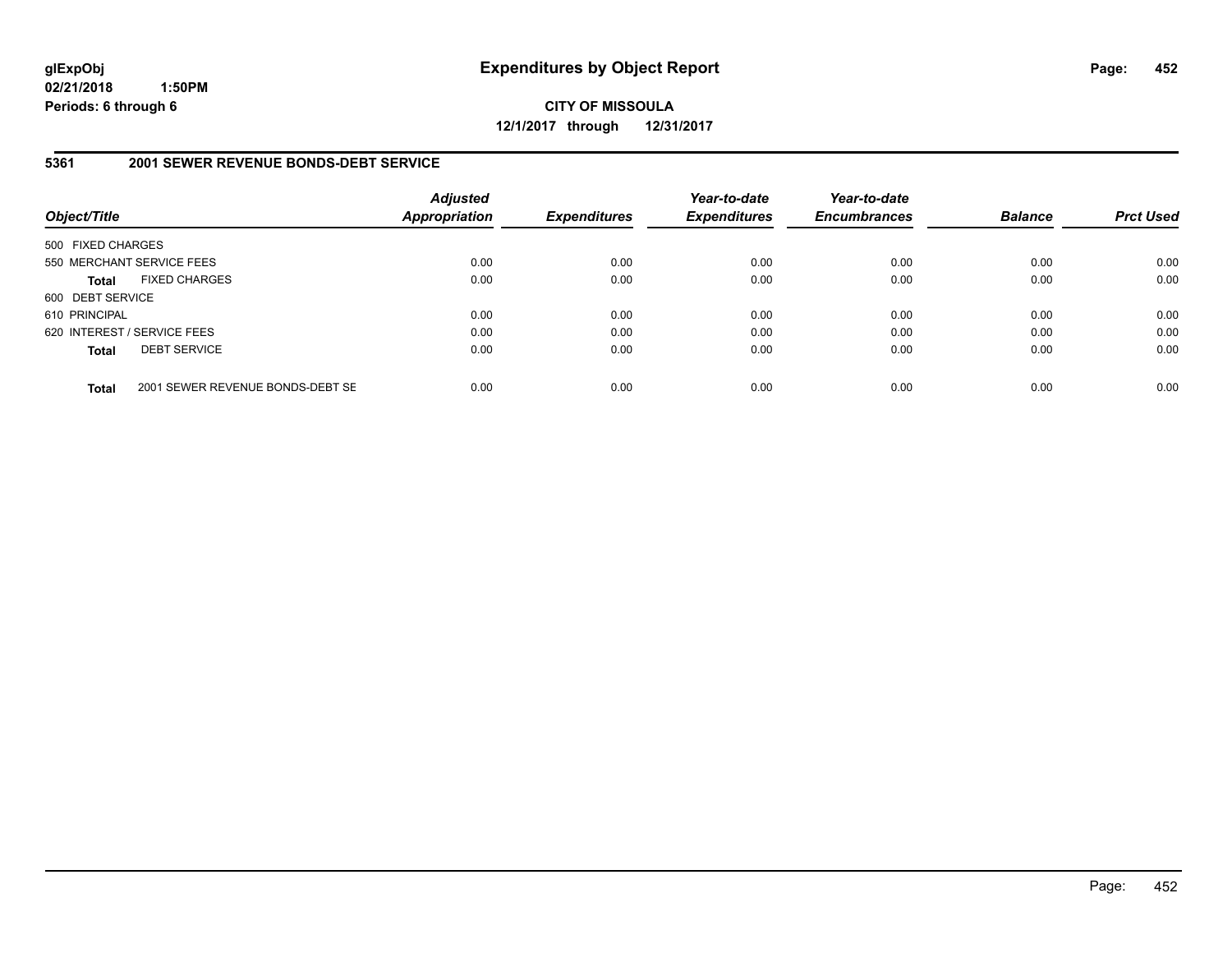#### **5362 00 SEWER REVENUE BOND - SERIES B DEBT SE**

| Object/Title                         | <b>Adjusted</b><br>Appropriation | <b>Expenditures</b> | Year-to-date<br><b>Expenditures</b> | Year-to-date<br><b>Encumbrances</b> | <b>Balance</b> | <b>Prct Used</b> |
|--------------------------------------|----------------------------------|---------------------|-------------------------------------|-------------------------------------|----------------|------------------|
| 500 FIXED CHARGES                    |                                  |                     |                                     |                                     |                |                  |
| 550 MERCHANT SERVICE FEES            | 0.00                             | 0.00                | 0.00                                | 0.00                                | 0.00           | 0.00             |
| <b>FIXED CHARGES</b><br><b>Total</b> | 0.00                             | 0.00                | 0.00                                | 0.00                                | 0.00           | 0.00             |
| 600 DEBT SERVICE                     |                                  |                     |                                     |                                     |                |                  |
| 610 PRINCIPAL                        | 0.00                             | 0.00                | 0.00                                | 0.00                                | 0.00           | 0.00             |
| 620 INTEREST / SERVICE FEES          | 0.00                             | 0.00                | 0.00                                | 0.00                                | 0.00           | 0.00             |
| <b>DEBT SERVICE</b><br><b>Total</b>  | 0.00                             | 0.00                | 0.00                                | 0.00                                | 0.00           | 0.00             |
| 800 OTHER OBJECTS                    |                                  |                     |                                     |                                     |                |                  |
| 820 TRANSFERS TO OTHER FUNDS         | 0.00                             | 0.00                | 0.00                                | 0.00                                | 0.00           | 0.00             |
| OTHER OBJECTS<br><b>Total</b>        | 0.00                             | 0.00                | 0.00                                | 0.00                                | 0.00           | 0.00             |
| <b>WASTEWATER</b><br><b>Total</b>    | 0.00                             | 0.00                | 0.00                                | 0.00                                | 0.00           | 0.00             |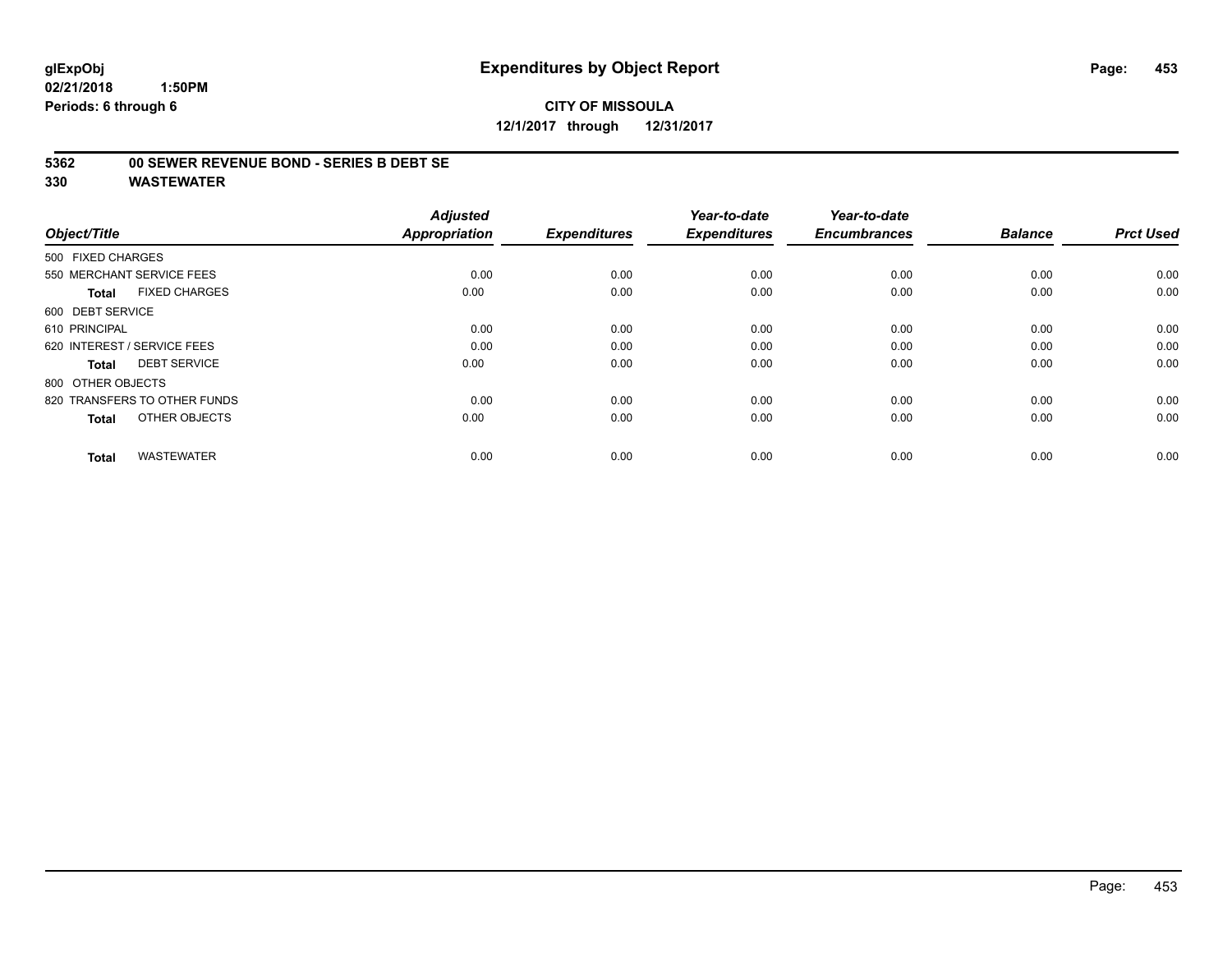# **CITY OF MISSOULA 12/1/2017 through 12/31/2017**

# **5362 00 SEWER REVENUE BOND - SERIES B DEBT SE**

| Object/Title      |                                    | <b>Adjusted</b><br><b>Appropriation</b> | <b>Expenditures</b> | Year-to-date<br><b>Expenditures</b> | Year-to-date<br><b>Encumbrances</b> | <b>Balance</b> | <b>Prct Used</b> |
|-------------------|------------------------------------|-----------------------------------------|---------------------|-------------------------------------|-------------------------------------|----------------|------------------|
|                   |                                    |                                         |                     |                                     |                                     |                |                  |
| 500 FIXED CHARGES |                                    |                                         |                     |                                     |                                     |                |                  |
|                   | 550 MERCHANT SERVICE FEES          | 0.00                                    | 0.00                | 0.00                                | 0.00                                | 0.00           | 0.00             |
| Total             | <b>FIXED CHARGES</b>               | 0.00                                    | 0.00                | 0.00                                | 0.00                                | 0.00           | 0.00             |
| 600 DEBT SERVICE  |                                    |                                         |                     |                                     |                                     |                |                  |
| 610 PRINCIPAL     |                                    | 0.00                                    | 0.00                | 0.00                                | 0.00                                | 0.00           | 0.00             |
|                   | 620 INTEREST / SERVICE FEES        | 0.00                                    | 0.00                | 0.00                                | 0.00                                | 0.00           | 0.00             |
| Total             | <b>DEBT SERVICE</b>                | 0.00                                    | 0.00                | 0.00                                | 0.00                                | 0.00           | 0.00             |
| 800 OTHER OBJECTS |                                    |                                         |                     |                                     |                                     |                |                  |
|                   | 820 TRANSFERS TO OTHER FUNDS       | 0.00                                    | 0.00                | 0.00                                | 0.00                                | 0.00           | 0.00             |
| <b>Total</b>      | OTHER OBJECTS                      | 0.00                                    | 0.00                | 0.00                                | 0.00                                | 0.00           | 0.00             |
| <b>Total</b>      | 00 SEWER REVENUE BOND - SERIES B D | 0.00                                    | 0.00                | 0.00                                | 0.00                                | 0.00           | 0.00             |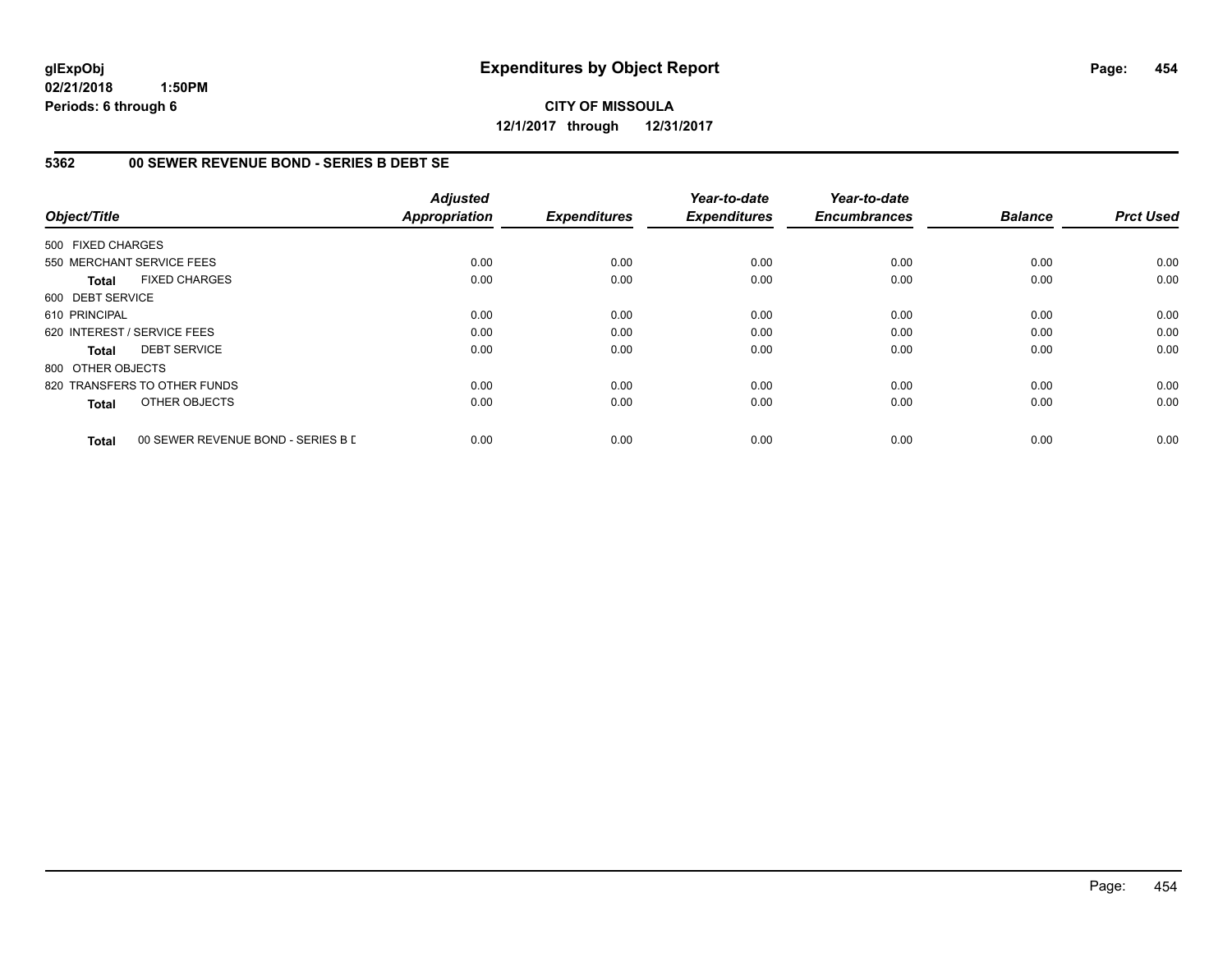# **CITY OF MISSOULA 12/1/2017 through 12/31/2017**

### **5363 92 SEWER REVENUE BOND SERIES A DEBT SERV**

| Object/Title                |                           | <b>Adjusted</b><br>Appropriation | <b>Expenditures</b> | Year-to-date<br><b>Expenditures</b> | Year-to-date<br><b>Encumbrances</b> | <b>Balance</b> | <b>Prct Used</b> |
|-----------------------------|---------------------------|----------------------------------|---------------------|-------------------------------------|-------------------------------------|----------------|------------------|
| 500 FIXED CHARGES           |                           |                                  |                     |                                     |                                     |                |                  |
|                             | 550 MERCHANT SERVICE FEES | 0.00                             | 0.00                | 0.00                                | 0.00                                | 0.00           | 0.00             |
| Total                       | <b>FIXED CHARGES</b>      | 0.00                             | 0.00                | 0.00                                | 0.00                                | 0.00           | 0.00             |
| 600 DEBT SERVICE            |                           |                                  |                     |                                     |                                     |                |                  |
| 610 PRINCIPAL               |                           | 0.00                             | 0.00                | 0.00                                | 0.00                                | 0.00           | 0.00             |
| 620 INTEREST / SERVICE FEES |                           | 0.00                             | 0.00                | 0.00                                | 0.00                                | 0.00           | 0.00             |
| <b>Total</b>                | <b>DEBT SERVICE</b>       | 0.00                             | 0.00                | 0.00                                | 0.00                                | 0.00           | 0.00             |
| <b>Total</b>                | <b>WASTEWATER</b>         | 0.00                             | 0.00                | 0.00                                | 0.00                                | 0.00           | 0.00             |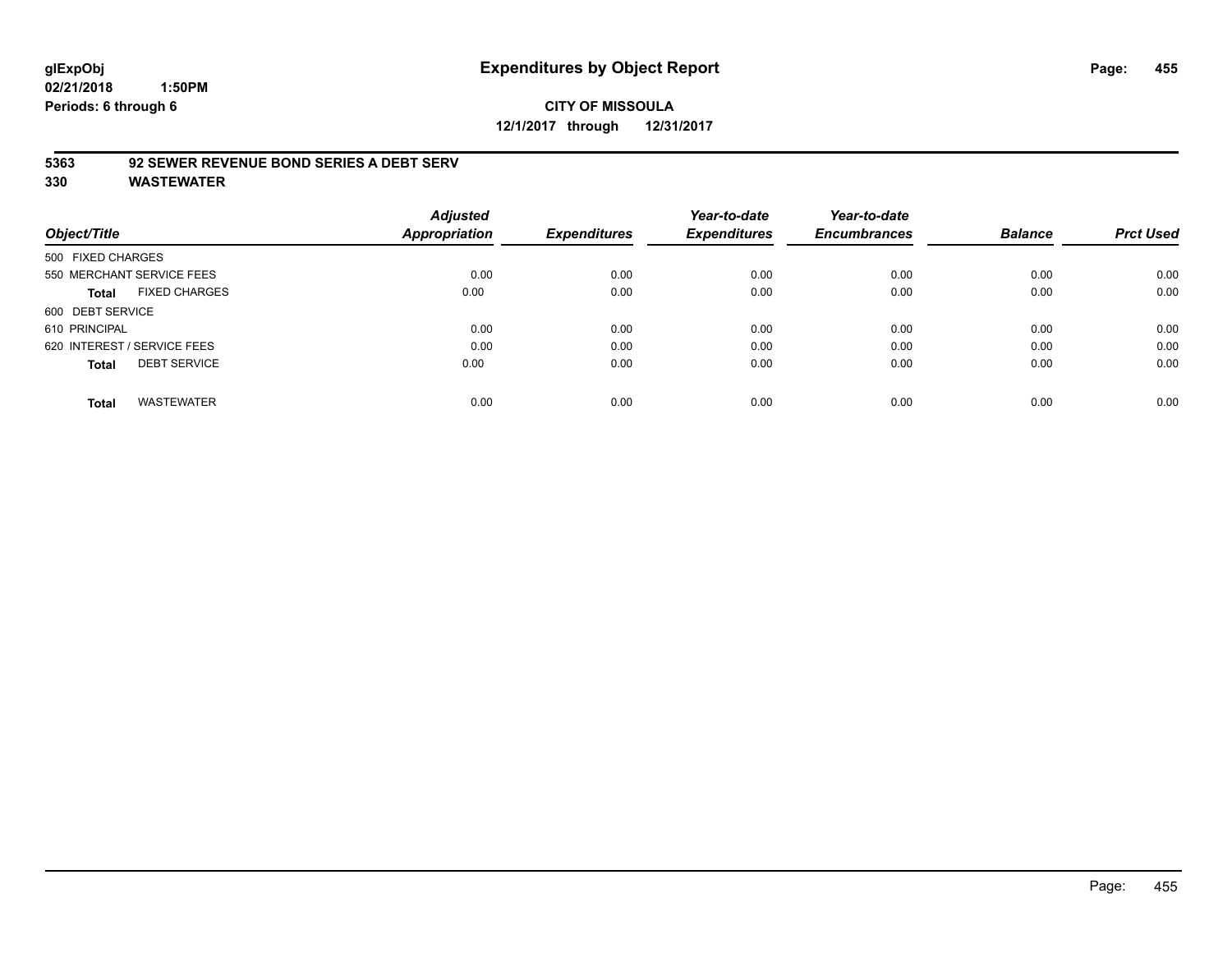**CITY OF MISSOULA 12/1/2017 through 12/31/2017**

### **5363 92 SEWER REVENUE BOND SERIES A DEBT SERV**

| Object/Title                |                                   | <b>Adjusted</b><br><b>Appropriation</b> | <b>Expenditures</b> | Year-to-date<br><b>Expenditures</b> | Year-to-date<br><b>Encumbrances</b> | <b>Balance</b> | <b>Prct Used</b> |
|-----------------------------|-----------------------------------|-----------------------------------------|---------------------|-------------------------------------|-------------------------------------|----------------|------------------|
| 500 FIXED CHARGES           |                                   |                                         |                     |                                     |                                     |                |                  |
| 550 MERCHANT SERVICE FEES   |                                   | 0.00                                    | 0.00                | 0.00                                | 0.00                                | 0.00           | 0.00             |
| <b>Total</b>                | <b>FIXED CHARGES</b>              | 0.00                                    | 0.00                | 0.00                                | 0.00                                | 0.00           | 0.00             |
| 600 DEBT SERVICE            |                                   |                                         |                     |                                     |                                     |                |                  |
| 610 PRINCIPAL               |                                   | 0.00                                    | 0.00                | 0.00                                | 0.00                                | 0.00           | 0.00             |
| 620 INTEREST / SERVICE FEES |                                   | 0.00                                    | 0.00                | 0.00                                | 0.00                                | 0.00           | 0.00             |
| <b>Total</b>                | <b>DEBT SERVICE</b>               | 0.00                                    | 0.00                | 0.00                                | 0.00                                | 0.00           | 0.00             |
| <b>Total</b>                | 92 SEWER REVENUE BOND SERIES A DE | 0.00                                    | 0.00                | 0.00                                | 0.00                                | 0.00           | 0.00             |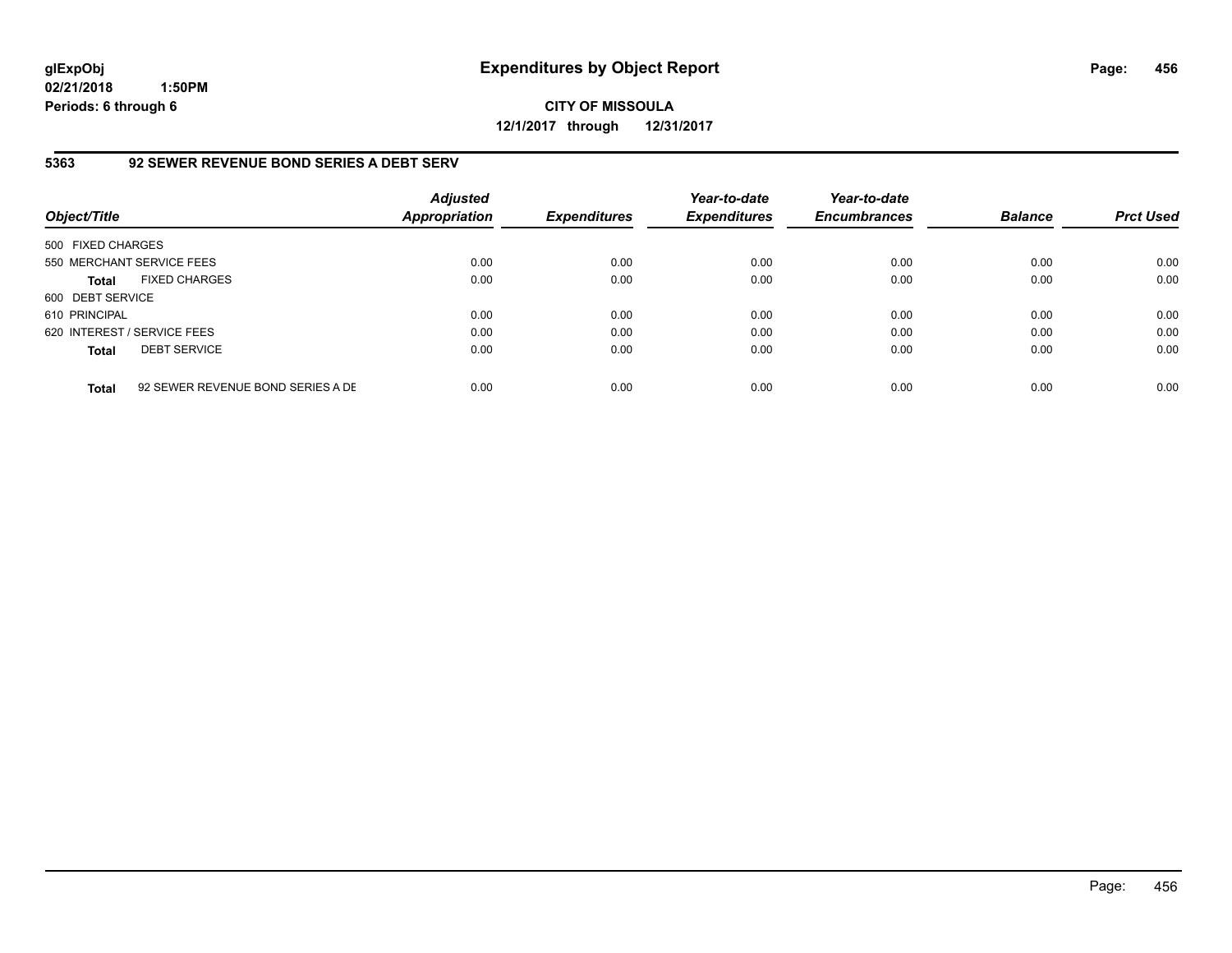# **glExpObj Expenditures by Object Report Page: 457**

**02/21/2018 1:50PM Periods: 6 through 6**

# **CITY OF MISSOULA 12/1/2017 through 12/31/2017**

#### **5364 92 SEWER REVENUE BOND - SERIES B DEBT S**

|                                     | <b>Adjusted</b>      |                     | Year-to-date        | Year-to-date        |                |                  |
|-------------------------------------|----------------------|---------------------|---------------------|---------------------|----------------|------------------|
| Object/Title                        | <b>Appropriation</b> | <b>Expenditures</b> | <b>Expenditures</b> | <b>Encumbrances</b> | <b>Balance</b> | <b>Prct Used</b> |
| 500 FIXED CHARGES                   |                      |                     |                     |                     |                |                  |
| 550 MERCHANT SERVICE FEES           | 0.00                 | 0.00                | 0.00                | 0.00                | 0.00           | 0.00             |
| <b>FIXED CHARGES</b><br>Total       | 0.00                 | 0.00                | 0.00                | 0.00                | 0.00           | 0.00             |
| 600 DEBT SERVICE                    |                      |                     |                     |                     |                |                  |
| 610 PRINCIPAL                       | 0.00                 | 0.00                | 0.00                | 0.00                | 0.00           | 0.00             |
| 620 INTEREST / SERVICE FEES         | 0.00                 | 0.00                | 0.00                | 0.00                | 0.00           | 0.00             |
| <b>DEBT SERVICE</b><br><b>Total</b> | 0.00                 | 0.00                | 0.00                | 0.00                | 0.00           | 0.00             |
| <b>WASTEWATER</b><br><b>Total</b>   | 0.00                 | 0.00                | 0.00                | 0.00                | 0.00           | 0.00             |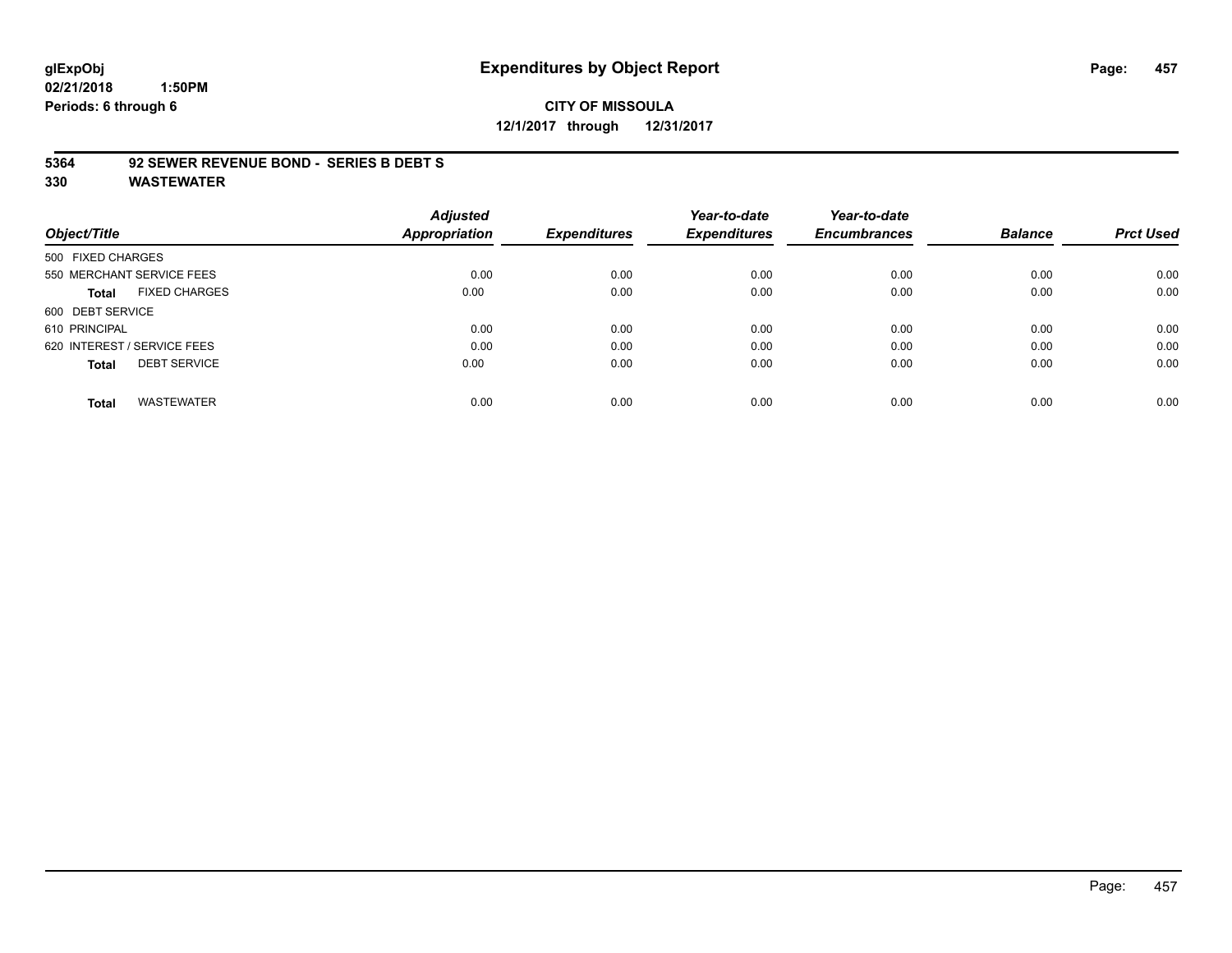# **CITY OF MISSOULA 12/1/2017 through 12/31/2017**

### **5364 92 SEWER REVENUE BOND - SERIES B DEBT S**

| Object/Title                |                                    | <b>Adjusted</b><br><b>Appropriation</b> | <b>Expenditures</b> | Year-to-date<br><b>Expenditures</b> | Year-to-date<br><b>Encumbrances</b> | <b>Balance</b> | <b>Prct Used</b> |
|-----------------------------|------------------------------------|-----------------------------------------|---------------------|-------------------------------------|-------------------------------------|----------------|------------------|
| 500 FIXED CHARGES           |                                    |                                         |                     |                                     |                                     |                |                  |
|                             | 550 MERCHANT SERVICE FEES          | 0.00                                    | 0.00                | 0.00                                | 0.00                                | 0.00           | 0.00             |
| <b>Total</b>                | <b>FIXED CHARGES</b>               | 0.00                                    | 0.00                | 0.00                                | 0.00                                | 0.00           | 0.00             |
| 600 DEBT SERVICE            |                                    |                                         |                     |                                     |                                     |                |                  |
| 610 PRINCIPAL               |                                    | 0.00                                    | 0.00                | 0.00                                | 0.00                                | 0.00           | 0.00             |
| 620 INTEREST / SERVICE FEES |                                    | 0.00                                    | 0.00                | 0.00                                | 0.00                                | 0.00           | 0.00             |
| <b>Total</b>                | <b>DEBT SERVICE</b>                | 0.00                                    | 0.00                | 0.00                                | 0.00                                | 0.00           | 0.00             |
| <b>Total</b>                | 92 SEWER REVENUE BOND - SERIES B I | 0.00                                    | 0.00                | 0.00                                | 0.00                                | 0.00           | 0.00             |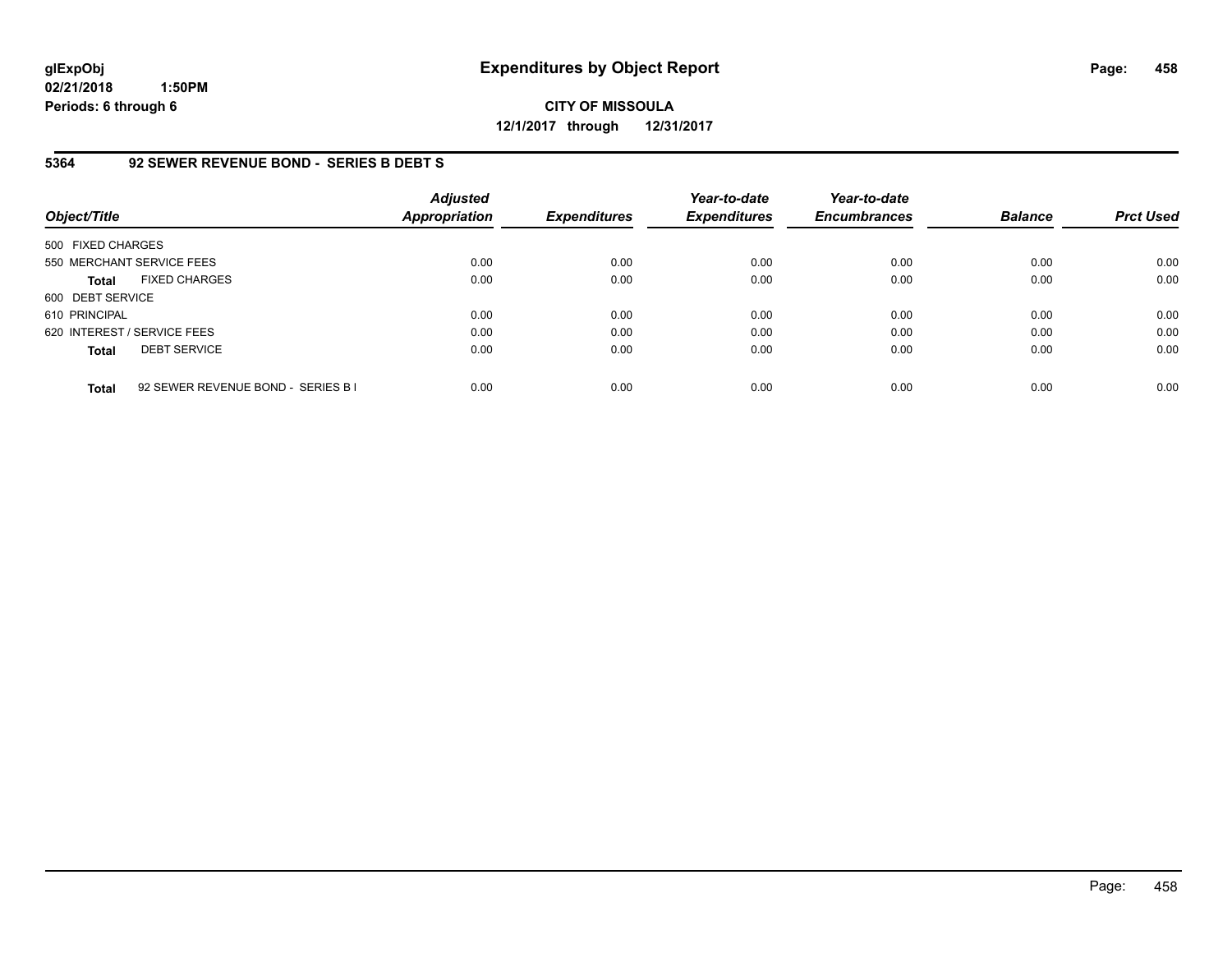# **CITY OF MISSOULA 12/1/2017 through 12/31/2017**

### **5365 99 SEWER REVENUE BONDS DEBT SERVICE FUND**

| Object/Title                        | <b>Adjusted</b><br><b>Appropriation</b> | <b>Expenditures</b> | Year-to-date<br><b>Expenditures</b> | Year-to-date<br><b>Encumbrances</b> | <b>Balance</b> | <b>Prct Used</b> |
|-------------------------------------|-----------------------------------------|---------------------|-------------------------------------|-------------------------------------|----------------|------------------|
| 500 FIXED CHARGES                   |                                         |                     |                                     |                                     |                |                  |
| 550 MERCHANT SERVICE FEES           | 0.00                                    | 0.00                | 0.00                                | 0.00                                | 0.00           | 0.00             |
| <b>FIXED CHARGES</b><br>Total       | 0.00                                    | 0.00                | 0.00                                | 0.00                                | 0.00           | 0.00             |
| 600 DEBT SERVICE                    |                                         |                     |                                     |                                     |                |                  |
| 610 PRINCIPAL                       | 0.00                                    | 0.00                | 0.00                                | 0.00                                | 0.00           | 0.00             |
| 620 INTEREST / SERVICE FEES         | 0.00                                    | 0.00                | 0.00                                | 0.00                                | 0.00           | 0.00             |
| <b>DEBT SERVICE</b><br><b>Total</b> | 0.00                                    | 0.00                | 0.00                                | 0.00                                | 0.00           | 0.00             |
| <b>WASTEWATER</b><br><b>Total</b>   | 0.00                                    | 0.00                | 0.00                                | 0.00                                | 0.00           | 0.00             |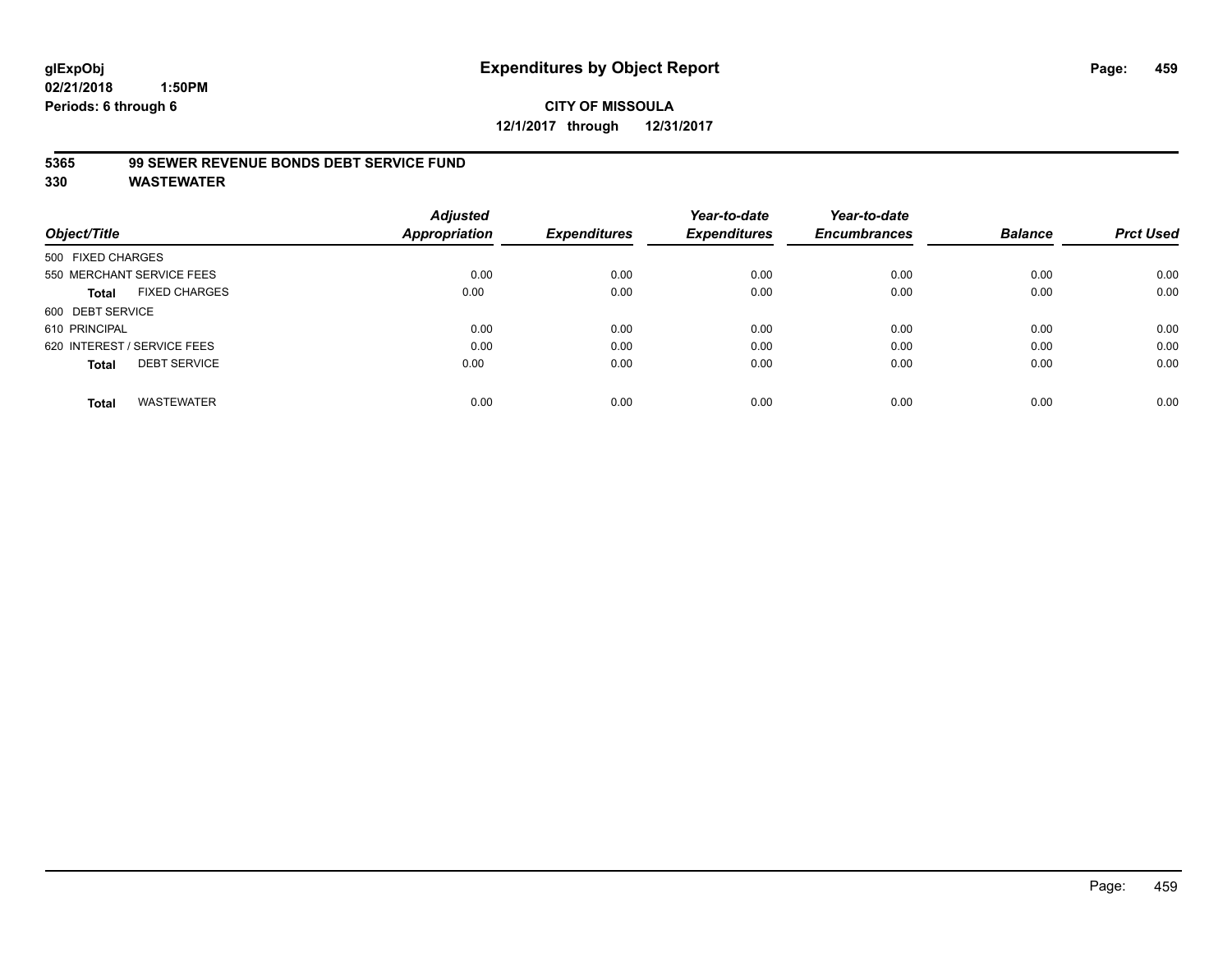**CITY OF MISSOULA 12/1/2017 through 12/31/2017**

### **5365 99 SEWER REVENUE BONDS DEBT SERVICE FUND**

| Object/Title                |                                  | <b>Adjusted</b><br><b>Appropriation</b> | <b>Expenditures</b> | Year-to-date<br><b>Expenditures</b> | Year-to-date<br><b>Encumbrances</b> | <b>Balance</b> | <b>Prct Used</b> |
|-----------------------------|----------------------------------|-----------------------------------------|---------------------|-------------------------------------|-------------------------------------|----------------|------------------|
| 500 FIXED CHARGES           |                                  |                                         |                     |                                     |                                     |                |                  |
|                             | 550 MERCHANT SERVICE FEES        | 0.00                                    | 0.00                | 0.00                                | 0.00                                | 0.00           | 0.00             |
| <b>Total</b>                | <b>FIXED CHARGES</b>             | 0.00                                    | 0.00                | 0.00                                | 0.00                                | 0.00           | 0.00             |
| 600 DEBT SERVICE            |                                  |                                         |                     |                                     |                                     |                |                  |
| 610 PRINCIPAL               |                                  | 0.00                                    | 0.00                | 0.00                                | 0.00                                | 0.00           | 0.00             |
| 620 INTEREST / SERVICE FEES |                                  | 0.00                                    | 0.00                | 0.00                                | 0.00                                | 0.00           | 0.00             |
| <b>Total</b>                | <b>DEBT SERVICE</b>              | 0.00                                    | 0.00                | 0.00                                | 0.00                                | 0.00           | 0.00             |
| <b>Total</b>                | 99 SEWER REVENUE BONDS DEBT SERV | 0.00                                    | 0.00                | 0.00                                | 0.00                                | 0.00           | 0.00             |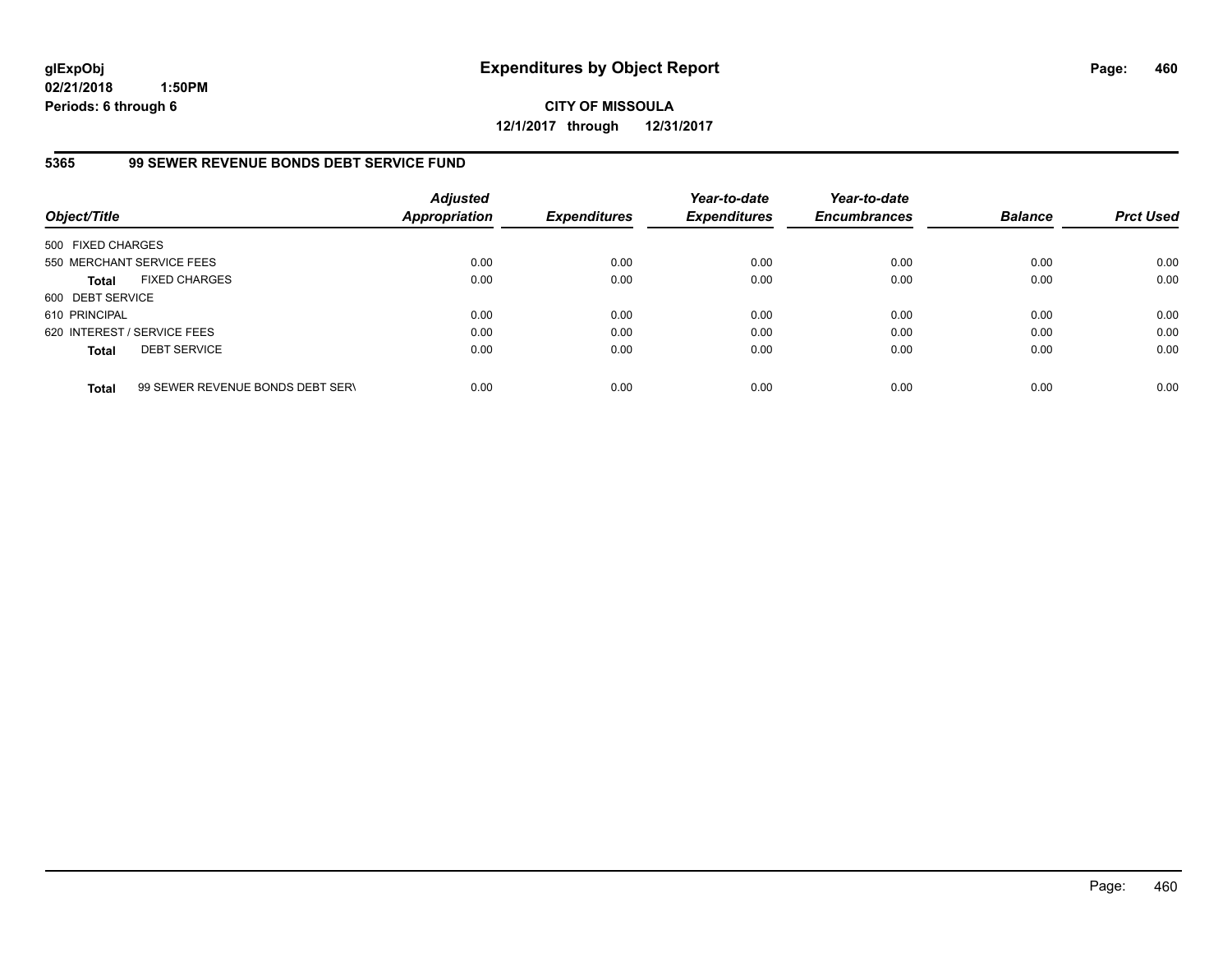# **CITY OF MISSOULA 12/1/2017 through 12/31/2017**

### **5366 92 SEWER REVENUE BOND - SERIES A BOND RE**

| Object/Title                         | <b>Adjusted</b><br>Appropriation | <b>Expenditures</b> | Year-to-date<br><b>Expenditures</b> | Year-to-date<br><b>Encumbrances</b> | <b>Balance</b> | <b>Prct Used</b> |
|--------------------------------------|----------------------------------|---------------------|-------------------------------------|-------------------------------------|----------------|------------------|
| 500 FIXED CHARGES                    |                                  |                     |                                     |                                     |                |                  |
| 550 MERCHANT SERVICE FEES            | 0.00                             | 0.00                | 0.00                                | 0.00                                | 0.00           | 0.00             |
| <b>FIXED CHARGES</b><br><b>Total</b> | 0.00                             | 0.00                | 0.00                                | 0.00                                | 0.00           | 0.00             |
| 800 OTHER OBJECTS                    |                                  |                     |                                     |                                     |                |                  |
| 820 TRANSFERS TO OTHER FUNDS         | 0.00                             | 0.00                | 0.00                                | 0.00                                | 0.00           | 0.00             |
| OTHER OBJECTS<br><b>Total</b>        | 0.00                             | 0.00                | 0.00                                | 0.00                                | 0.00           | 0.00             |
| <b>WASTEWATER</b><br><b>Total</b>    | 0.00                             | 0.00                | 0.00                                | 0.00                                | 0.00           | 0.00             |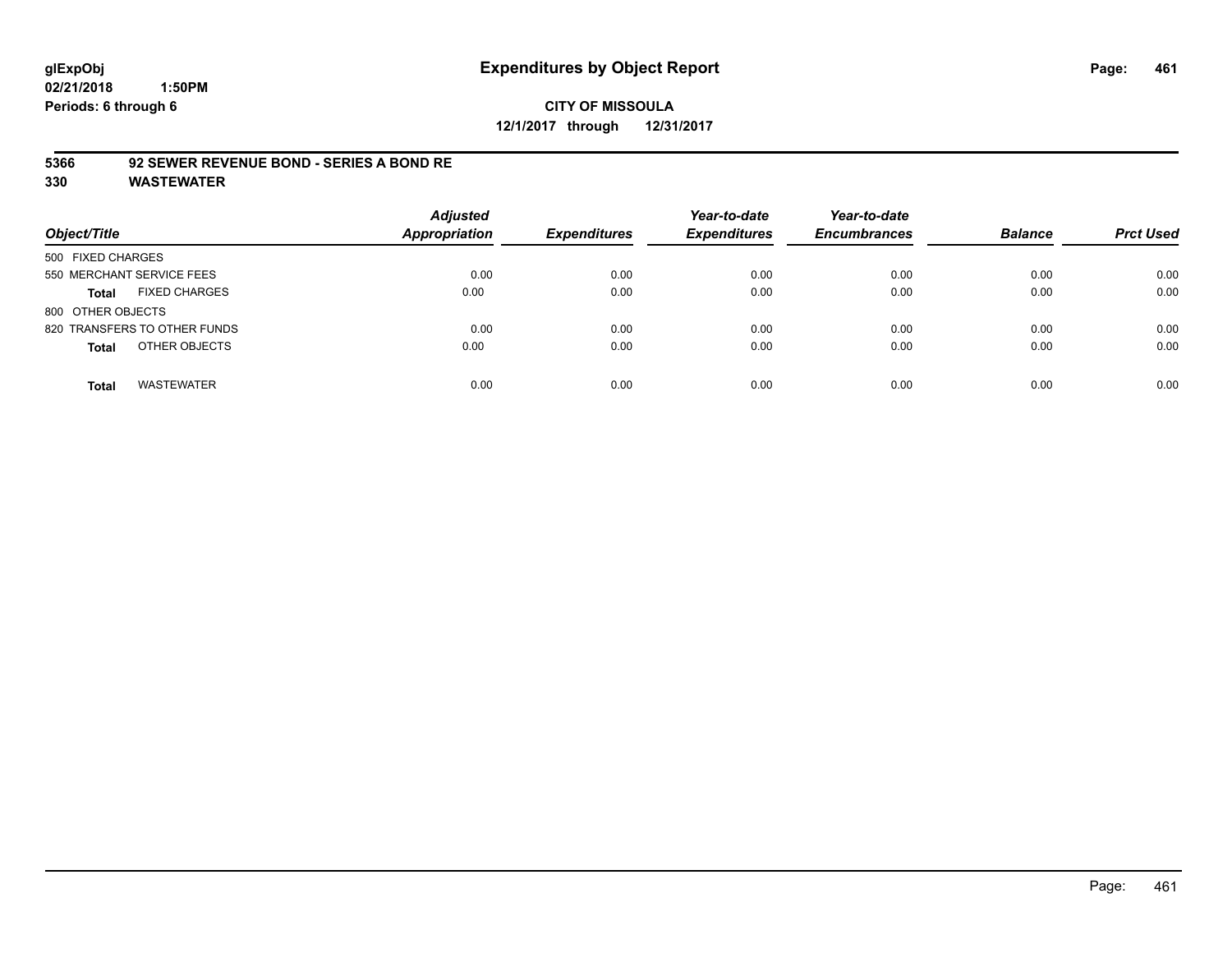**CITY OF MISSOULA 12/1/2017 through 12/31/2017**

### **5366 92 SEWER REVENUE BOND - SERIES A BOND RE**

| Object/Title              |                                    | <b>Adjusted</b><br><b>Appropriation</b> | <b>Expenditures</b> | Year-to-date<br><b>Expenditures</b> | Year-to-date<br><b>Encumbrances</b> | <b>Balance</b> | <b>Prct Used</b> |
|---------------------------|------------------------------------|-----------------------------------------|---------------------|-------------------------------------|-------------------------------------|----------------|------------------|
| 500 FIXED CHARGES         |                                    |                                         |                     |                                     |                                     |                |                  |
| 550 MERCHANT SERVICE FEES |                                    | 0.00                                    | 0.00                | 0.00                                | 0.00                                | 0.00           | 0.00             |
| <b>Total</b>              | <b>FIXED CHARGES</b>               | 0.00                                    | 0.00                | 0.00                                | 0.00                                | 0.00           | 0.00             |
| 800 OTHER OBJECTS         |                                    |                                         |                     |                                     |                                     |                |                  |
|                           | 820 TRANSFERS TO OTHER FUNDS       | 0.00                                    | 0.00                | 0.00                                | 0.00                                | 0.00           | 0.00             |
| <b>Total</b>              | OTHER OBJECTS                      | 0.00                                    | 0.00                | 0.00                                | 0.00                                | 0.00           | 0.00             |
| <b>Total</b>              | 92 SEWER REVENUE BOND - SERIES A B | 0.00                                    | 0.00                | 0.00                                | 0.00                                | 0.00           | 0.00             |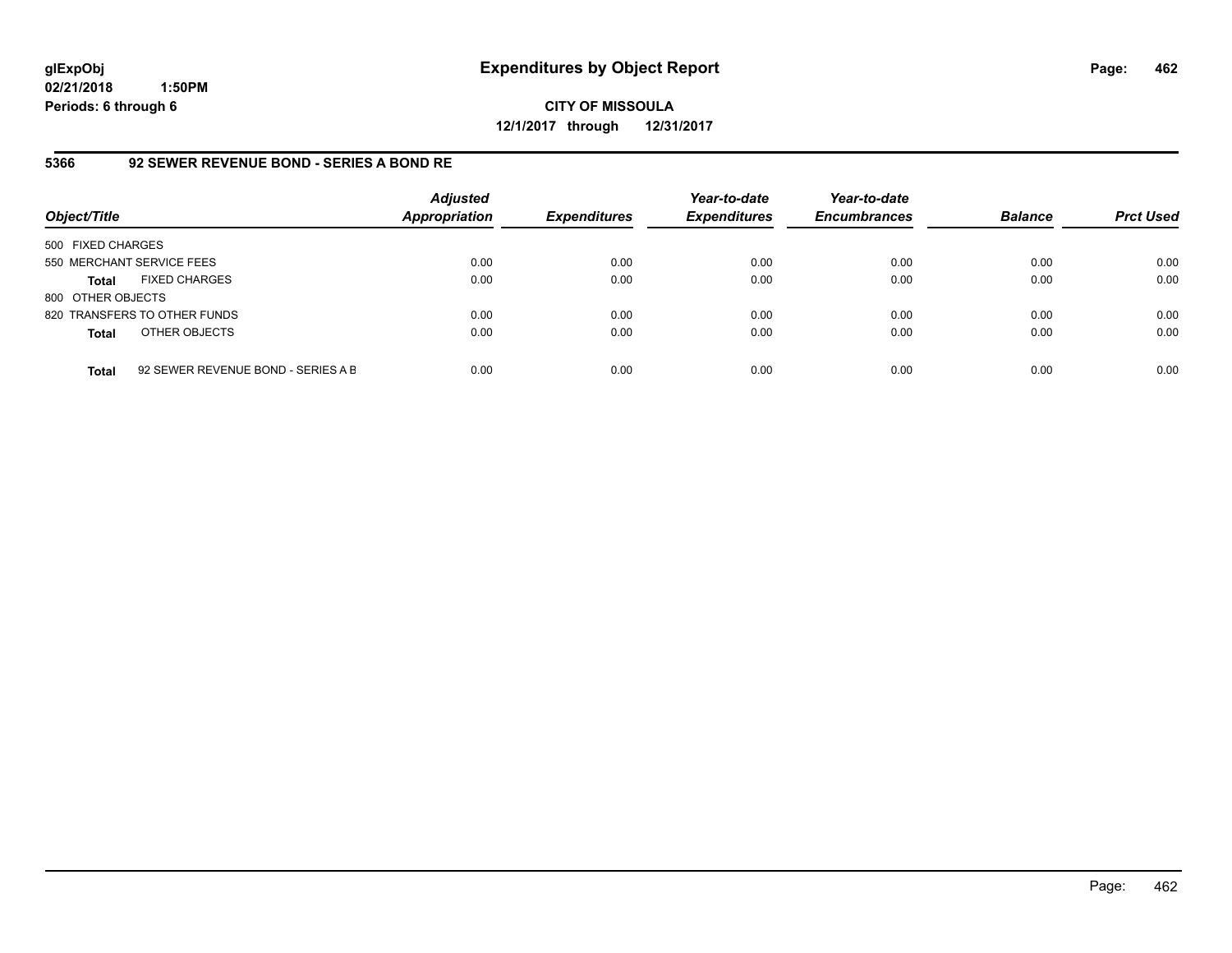# **CITY OF MISSOULA 12/1/2017 through 12/31/2017**

### **5367 92 SEWER REVENUE BOND - SERIES B BOND RE**

| Object/Title                         | <b>Adjusted</b><br><b>Appropriation</b> | <b>Expenditures</b> | Year-to-date<br><b>Expenditures</b> | Year-to-date<br><b>Encumbrances</b> | <b>Balance</b> | <b>Prct Used</b> |
|--------------------------------------|-----------------------------------------|---------------------|-------------------------------------|-------------------------------------|----------------|------------------|
| 500 FIXED CHARGES                    |                                         |                     |                                     |                                     |                |                  |
| 550 MERCHANT SERVICE FEES            | 0.00                                    | 0.00                | 0.00                                | 0.00                                | 0.00           | 0.00             |
| <b>FIXED CHARGES</b><br><b>Total</b> | 0.00                                    | 0.00                | 0.00                                | 0.00                                | 0.00           | 0.00             |
| 800 OTHER OBJECTS                    |                                         |                     |                                     |                                     |                |                  |
| 820 TRANSFERS TO OTHER FUNDS         | 0.00                                    | 0.00                | 0.00                                | 0.00                                | 0.00           | 0.00             |
| OTHER OBJECTS<br><b>Total</b>        | 0.00                                    | 0.00                | 0.00                                | 0.00                                | 0.00           | 0.00             |
| <b>WASTEWATER</b><br><b>Total</b>    | 0.00                                    | 0.00                | 0.00                                | 0.00                                | 0.00           | 0.00             |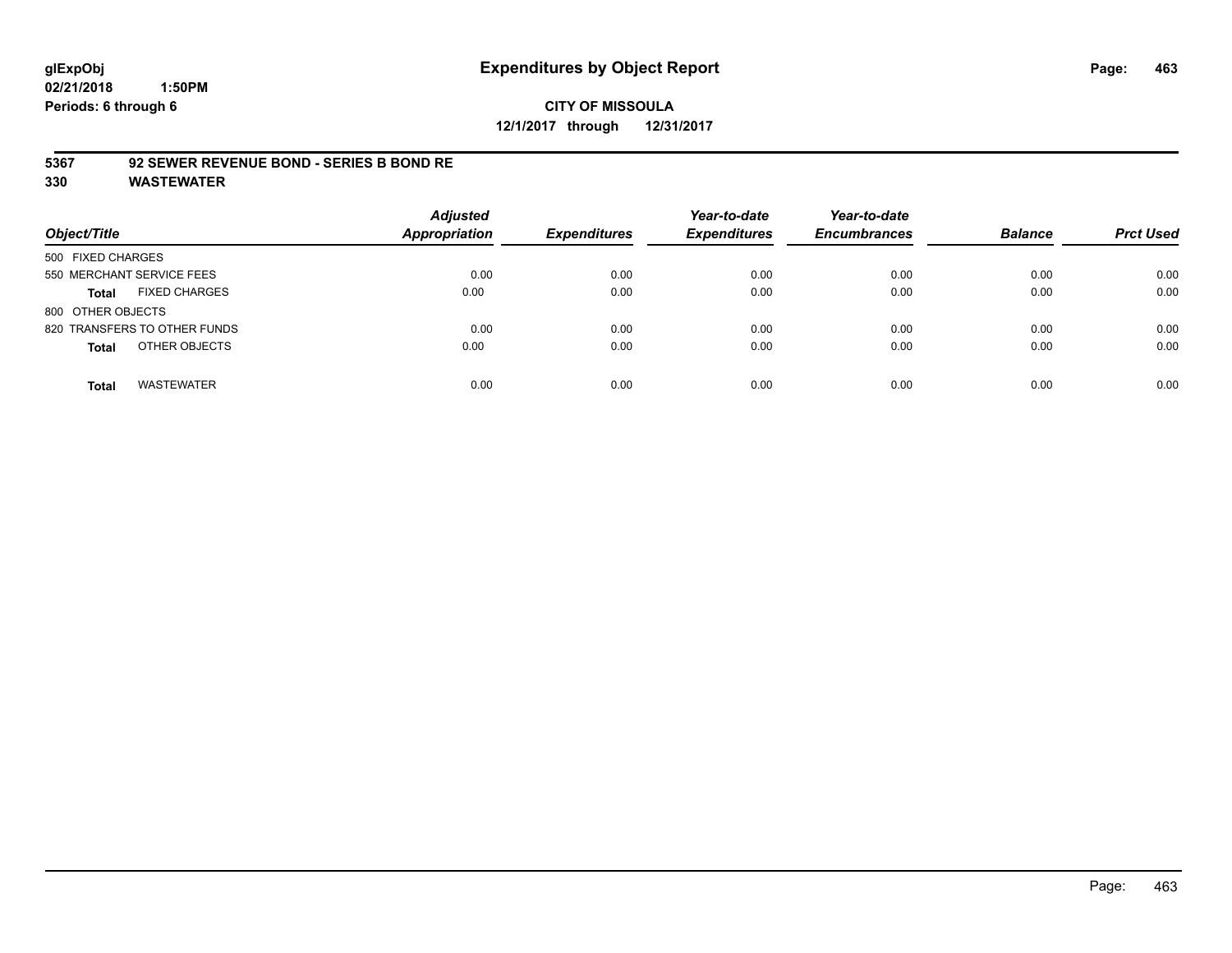**CITY OF MISSOULA 12/1/2017 through 12/31/2017**

### **5367 92 SEWER REVENUE BOND - SERIES B BOND RE**

| Object/Title              |                                    | <b>Adjusted</b><br><b>Appropriation</b> | <b>Expenditures</b> | Year-to-date<br><b>Expenditures</b> | Year-to-date<br><b>Encumbrances</b> | <b>Balance</b> | <b>Prct Used</b> |
|---------------------------|------------------------------------|-----------------------------------------|---------------------|-------------------------------------|-------------------------------------|----------------|------------------|
| 500 FIXED CHARGES         |                                    |                                         |                     |                                     |                                     |                |                  |
| 550 MERCHANT SERVICE FEES |                                    | 0.00                                    | 0.00                | 0.00                                | 0.00                                | 0.00           | 0.00             |
| Total                     | <b>FIXED CHARGES</b>               | 0.00                                    | 0.00                | 0.00                                | 0.00                                | 0.00           | 0.00             |
| 800 OTHER OBJECTS         |                                    |                                         |                     |                                     |                                     |                |                  |
|                           | 820 TRANSFERS TO OTHER FUNDS       | 0.00                                    | 0.00                | 0.00                                | 0.00                                | 0.00           | 0.00             |
| <b>Total</b>              | OTHER OBJECTS                      | 0.00                                    | 0.00                | 0.00                                | 0.00                                | 0.00           | 0.00             |
| <b>Total</b>              | 92 SEWER REVENUE BOND - SERIES B E | 0.00                                    | 0.00                | 0.00                                | 0.00                                | 0.00           | 0.00             |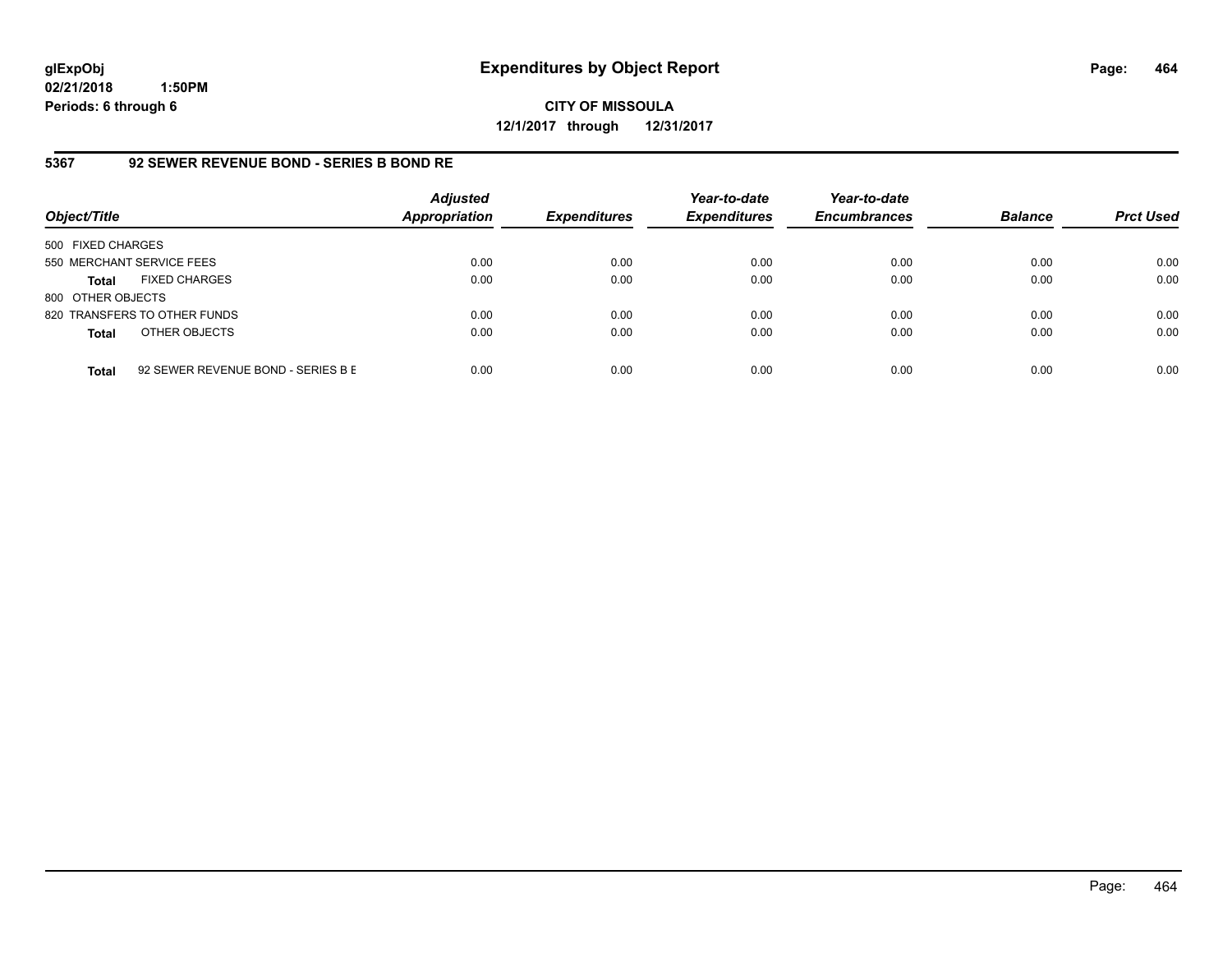#### **5368 00 SEWER REVENUE BOND RESERVE FUND**

| Object/Title                         | <b>Adjusted</b><br><b>Appropriation</b> | <b>Expenditures</b> | Year-to-date<br><b>Expenditures</b> | Year-to-date<br><b>Encumbrances</b> | <b>Balance</b> | <b>Prct Used</b> |
|--------------------------------------|-----------------------------------------|---------------------|-------------------------------------|-------------------------------------|----------------|------------------|
| 500 FIXED CHARGES                    |                                         |                     |                                     |                                     |                |                  |
| 550 MERCHANT SERVICE FEES            | 0.00                                    | 0.00                | 0.00                                | 0.00                                | 0.00           | 0.00             |
| <b>FIXED CHARGES</b><br><b>Total</b> | 0.00                                    | 0.00                | 0.00                                | 0.00                                | 0.00           | 0.00             |
| 800 OTHER OBJECTS                    |                                         |                     |                                     |                                     |                |                  |
| 820 TRANSFERS TO OTHER FUNDS         | 0.00                                    | 0.00                | 0.00                                | 0.00                                | 0.00           | 0.00             |
| OTHER OBJECTS<br><b>Total</b>        | 0.00                                    | 0.00                | 0.00                                | 0.00                                | 0.00           | 0.00             |
| <b>WASTEWATER</b><br><b>Total</b>    | 0.00                                    | 0.00                | 0.00                                | 0.00                                | 0.00           | 0.00             |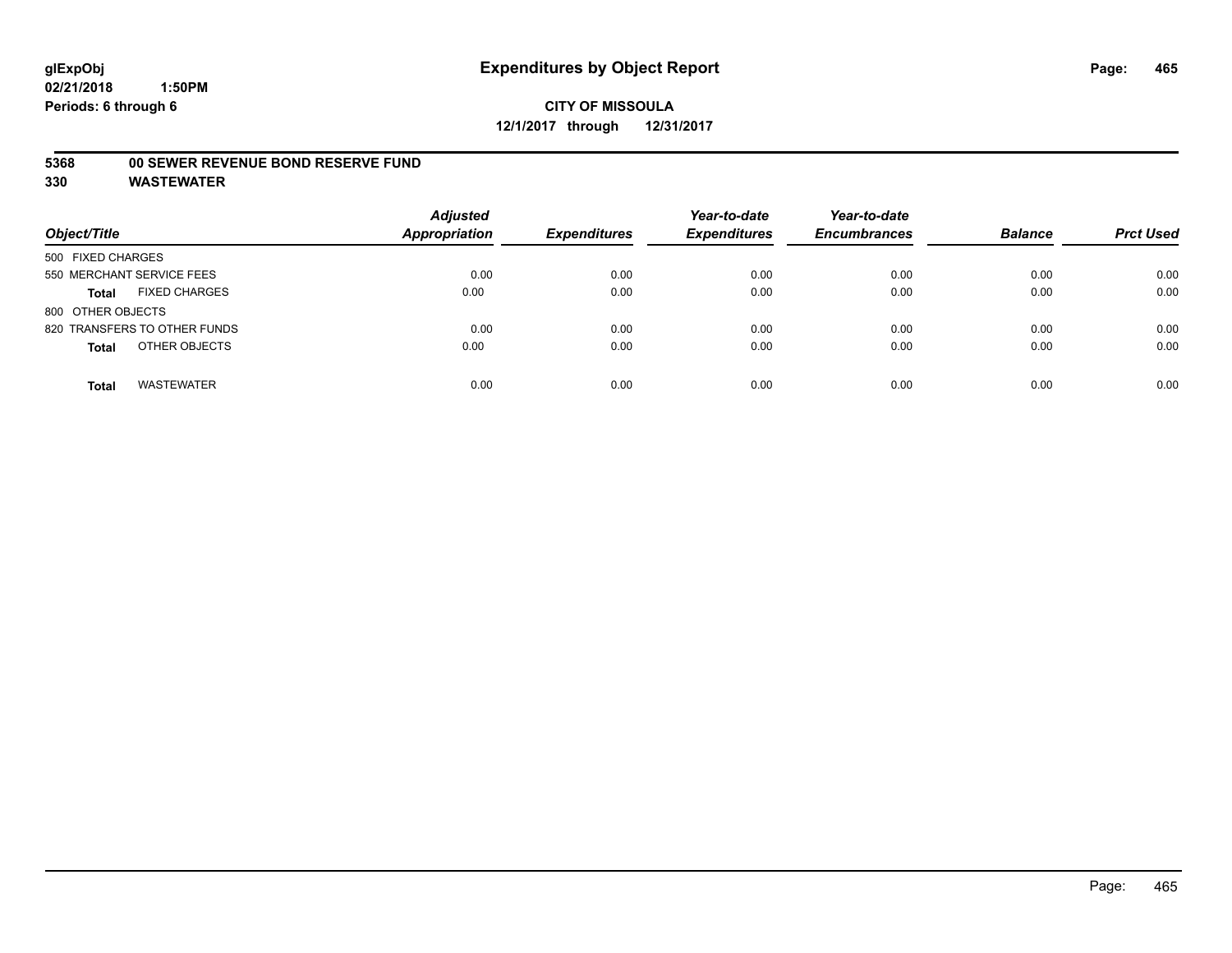**CITY OF MISSOULA 12/1/2017 through 12/31/2017**

### **5368 00 SEWER REVENUE BOND RESERVE FUND**

| Object/Title              |                                  | <b>Adjusted</b><br><b>Appropriation</b> | <b>Expenditures</b> | Year-to-date<br><b>Expenditures</b> | Year-to-date<br><b>Encumbrances</b> | <b>Balance</b> | <b>Prct Used</b> |
|---------------------------|----------------------------------|-----------------------------------------|---------------------|-------------------------------------|-------------------------------------|----------------|------------------|
| 500 FIXED CHARGES         |                                  |                                         |                     |                                     |                                     |                |                  |
| 550 MERCHANT SERVICE FEES |                                  | 0.00                                    | 0.00                | 0.00                                | 0.00                                | 0.00           | 0.00             |
| <b>Total</b>              | <b>FIXED CHARGES</b>             | 0.00                                    | 0.00                | 0.00                                | 0.00                                | 0.00           | 0.00             |
| 800 OTHER OBJECTS         |                                  |                                         |                     |                                     |                                     |                |                  |
|                           | 820 TRANSFERS TO OTHER FUNDS     | 0.00                                    | 0.00                | 0.00                                | 0.00                                | 0.00           | 0.00             |
| <b>Total</b>              | OTHER OBJECTS                    | 0.00                                    | 0.00                | 0.00                                | 0.00                                | 0.00           | 0.00             |
| <b>Total</b>              | 00 SEWER REVENUE BOND RESERVE FL | 0.00                                    | 0.00                | 0.00                                | 0.00                                | 0.00           | 0.00             |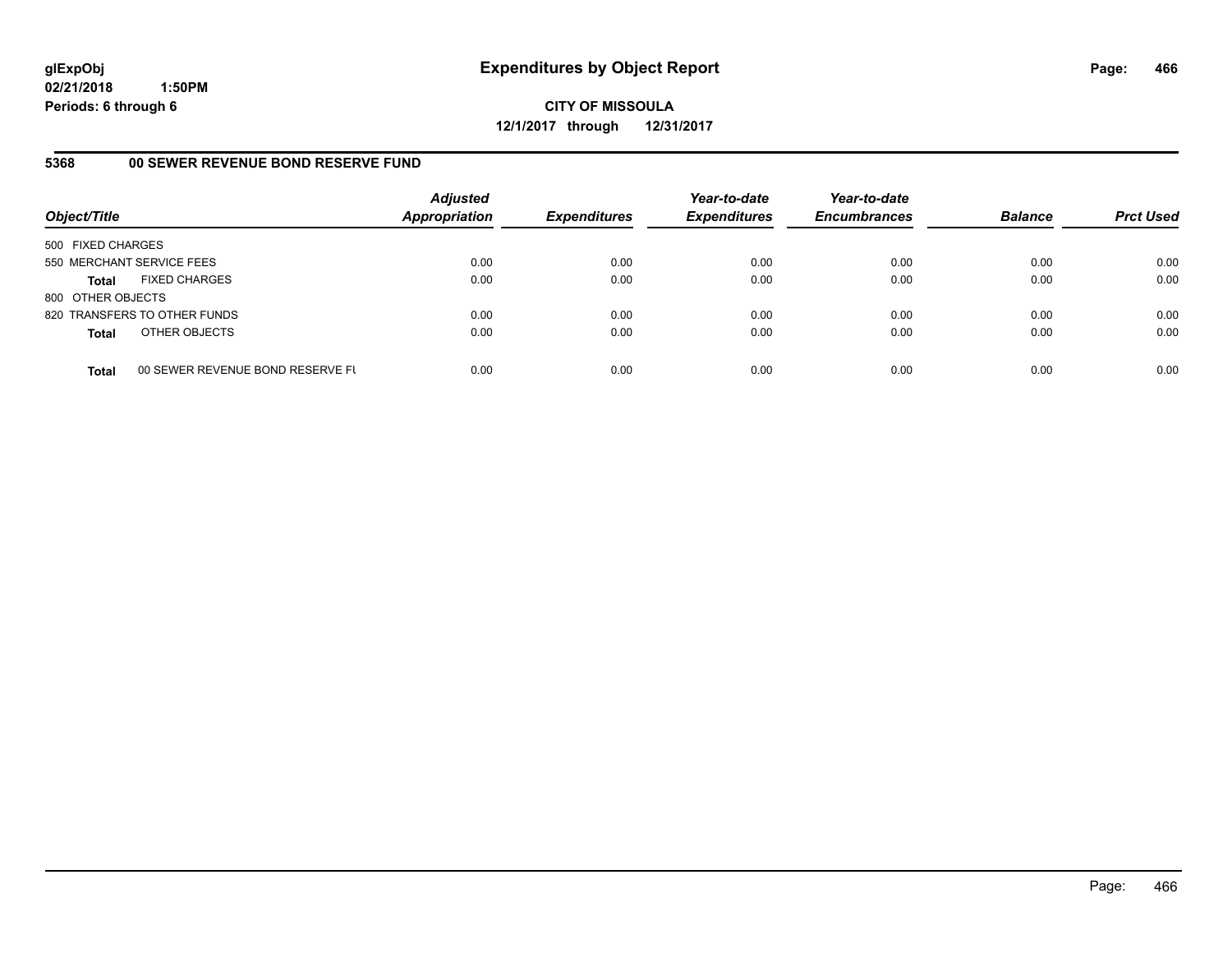#### **5369 2001 SEWER REVENUE BOND**

| Object/Title                         | <b>Adjusted</b><br><b>Appropriation</b> | <b>Expenditures</b> | Year-to-date<br><b>Expenditures</b> | Year-to-date<br><b>Encumbrances</b> | <b>Balance</b> | <b>Prct Used</b> |
|--------------------------------------|-----------------------------------------|---------------------|-------------------------------------|-------------------------------------|----------------|------------------|
| 500 FIXED CHARGES                    |                                         |                     |                                     |                                     |                |                  |
| 550 MERCHANT SERVICE FEES            | 0.00                                    | 0.00                | 0.00                                | 0.00                                | 0.00           | 0.00             |
| <b>FIXED CHARGES</b><br><b>Total</b> | 0.00                                    | 0.00                | 0.00                                | 0.00                                | 0.00           | 0.00             |
| 800 OTHER OBJECTS                    |                                         |                     |                                     |                                     |                |                  |
| 820 TRANSFERS TO OTHER FUNDS         | 0.00                                    | 0.00                | 0.00                                | 0.00                                | 0.00           | 0.00             |
| OTHER OBJECTS<br><b>Total</b>        | 0.00                                    | 0.00                | 0.00                                | 0.00                                | 0.00           | 0.00             |
| <b>WASTEWATER</b><br><b>Total</b>    | 0.00                                    | 0.00                | 0.00                                | 0.00                                | 0.00           | 0.00             |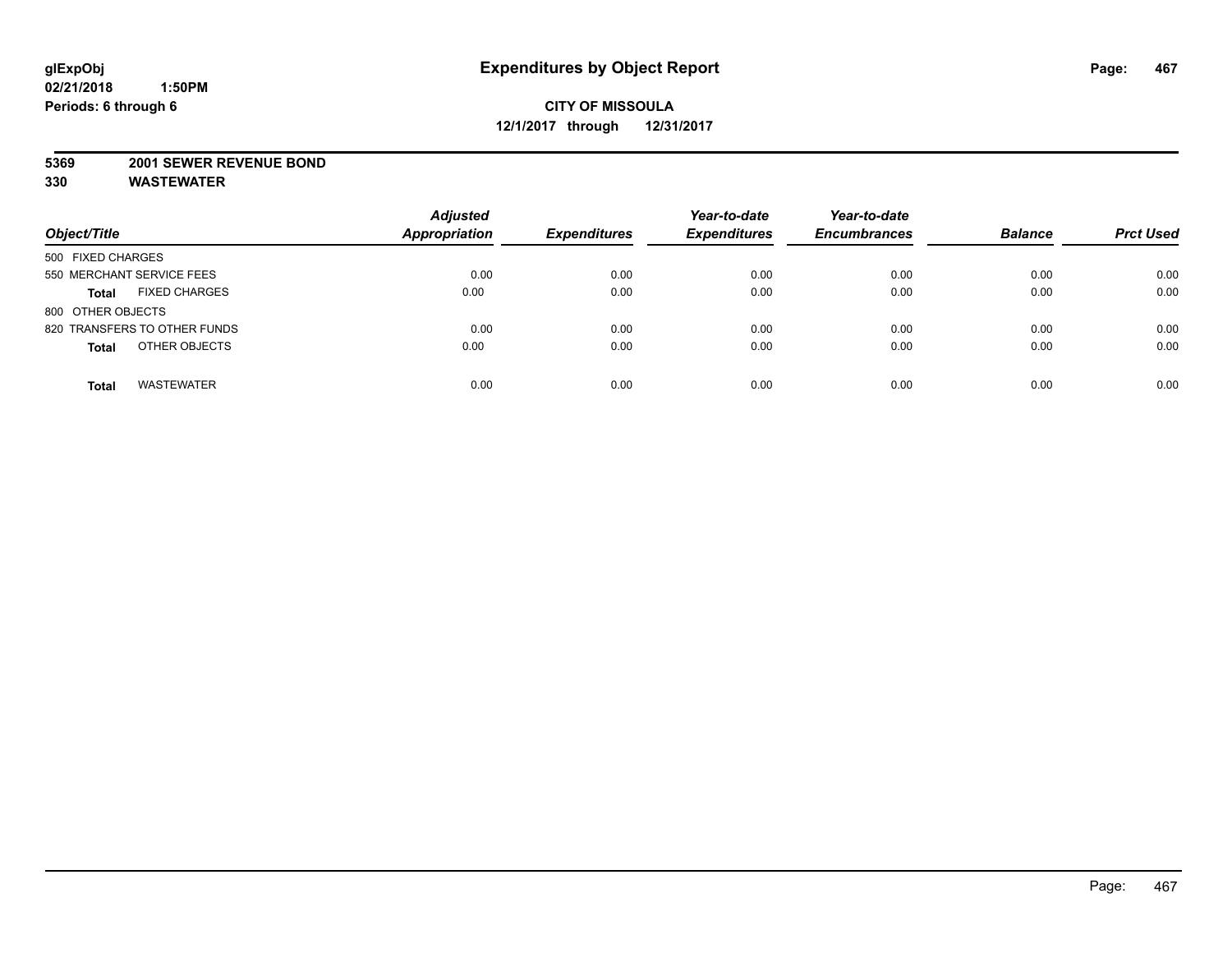#### **5369 2001 SEWER REVENUE BOND**

| Object/Title                            | <b>Adjusted</b><br>Appropriation | <b>Expenditures</b> | Year-to-date<br><b>Expenditures</b> | Year-to-date<br><b>Encumbrances</b> | <b>Balance</b> | <b>Prct Used</b> |
|-----------------------------------------|----------------------------------|---------------------|-------------------------------------|-------------------------------------|----------------|------------------|
| 500 FIXED CHARGES                       |                                  |                     |                                     |                                     |                |                  |
| 550 MERCHANT SERVICE FEES               | 0.00                             | 0.00                | 0.00                                | 0.00                                | 0.00           | 0.00             |
| <b>FIXED CHARGES</b><br><b>Total</b>    | 0.00                             | 0.00                | 0.00                                | 0.00                                | 0.00           | 0.00             |
| 800 OTHER OBJECTS                       |                                  |                     |                                     |                                     |                |                  |
| 820 TRANSFERS TO OTHER FUNDS            | 0.00                             | 0.00                | 0.00                                | 0.00                                | 0.00           | 0.00             |
| OTHER OBJECTS<br><b>Total</b>           | 0.00                             | 0.00                | 0.00                                | 0.00                                | 0.00           | 0.00             |
| 2001 SEWER REVENUE BOND<br><b>Total</b> | 0.00                             | 0.00                | 0.00                                | 0.00                                | 0.00           | 0.00             |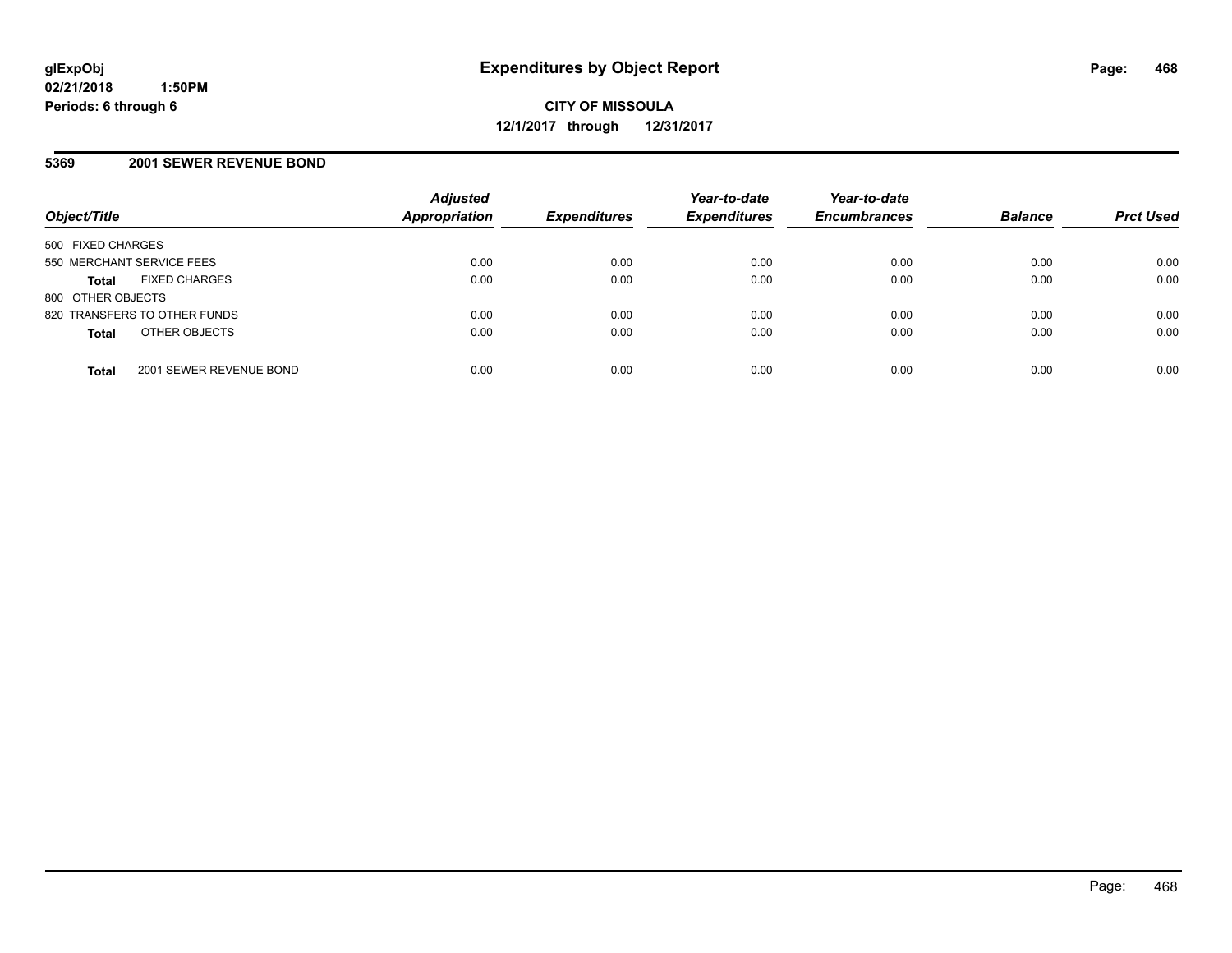#### **5370 99 SEWER REVENUE BOND RESERVE FUND**

| Object/Title                         | <b>Adjusted</b><br>Appropriation | <b>Expenditures</b> | Year-to-date<br><b>Expenditures</b> | Year-to-date<br><b>Encumbrances</b> | <b>Balance</b> | <b>Prct Used</b> |
|--------------------------------------|----------------------------------|---------------------|-------------------------------------|-------------------------------------|----------------|------------------|
| 500 FIXED CHARGES                    |                                  |                     |                                     |                                     |                |                  |
| 550 MERCHANT SERVICE FEES            | 0.00                             | 0.00                | 0.00                                | 0.00                                | 0.00           | 0.00             |
| <b>FIXED CHARGES</b><br><b>Total</b> | 0.00                             | 0.00                | 0.00                                | 0.00                                | 0.00           | 0.00             |
| 800 OTHER OBJECTS                    |                                  |                     |                                     |                                     |                |                  |
| 820 TRANSFERS TO OTHER FUNDS         | 0.00                             | 0.00                | 0.00                                | 0.00                                | 0.00           | 0.00             |
| OTHER OBJECTS<br><b>Total</b>        | 0.00                             | 0.00                | 0.00                                | 0.00                                | 0.00           | 0.00             |
| <b>WASTEWATER</b><br><b>Total</b>    | 0.00                             | 0.00                | 0.00                                | 0.00                                | 0.00           | 0.00             |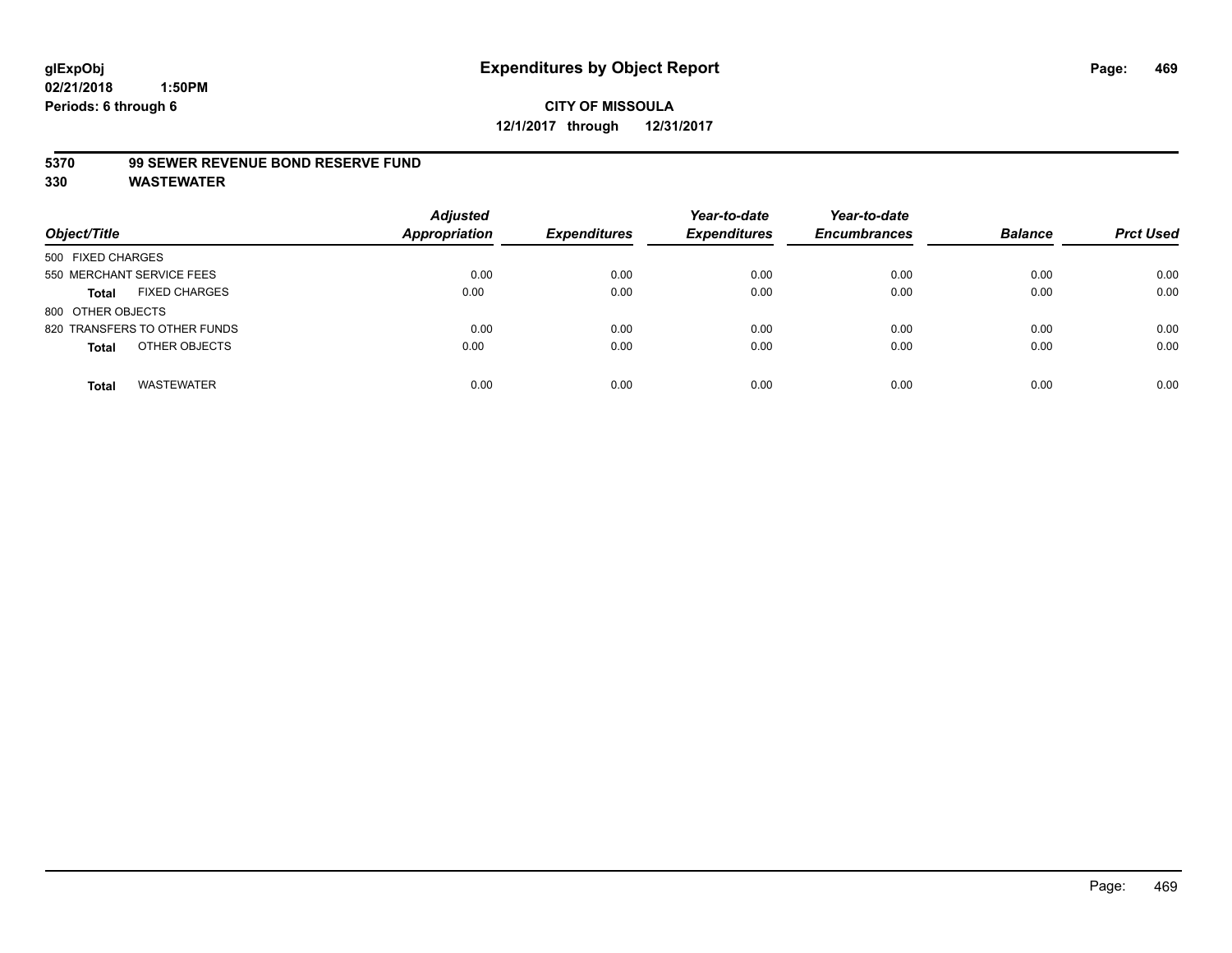**CITY OF MISSOULA 12/1/2017 through 12/31/2017**

## **5370 99 SEWER REVENUE BOND RESERVE FUND**

| Object/Title              |                                  | <b>Adjusted</b><br><b>Appropriation</b> | <b>Expenditures</b> | Year-to-date<br><b>Expenditures</b> | Year-to-date<br><b>Encumbrances</b> | <b>Balance</b> | <b>Prct Used</b> |
|---------------------------|----------------------------------|-----------------------------------------|---------------------|-------------------------------------|-------------------------------------|----------------|------------------|
| 500 FIXED CHARGES         |                                  |                                         |                     |                                     |                                     |                |                  |
| 550 MERCHANT SERVICE FEES |                                  | 0.00                                    | 0.00                | 0.00                                | 0.00                                | 0.00           | 0.00             |
| <b>Total</b>              | <b>FIXED CHARGES</b>             | 0.00                                    | 0.00                | 0.00                                | 0.00                                | 0.00           | 0.00             |
| 800 OTHER OBJECTS         |                                  |                                         |                     |                                     |                                     |                |                  |
|                           | 820 TRANSFERS TO OTHER FUNDS     | 0.00                                    | 0.00                | 0.00                                | 0.00                                | 0.00           | 0.00             |
| <b>Total</b>              | OTHER OBJECTS                    | 0.00                                    | 0.00                | 0.00                                | 0.00                                | 0.00           | 0.00             |
| <b>Total</b>              | 99 SEWER REVENUE BOND RESERVE FL | 0.00                                    | 0.00                | 0.00                                | 0.00                                | 0.00           | 0.00             |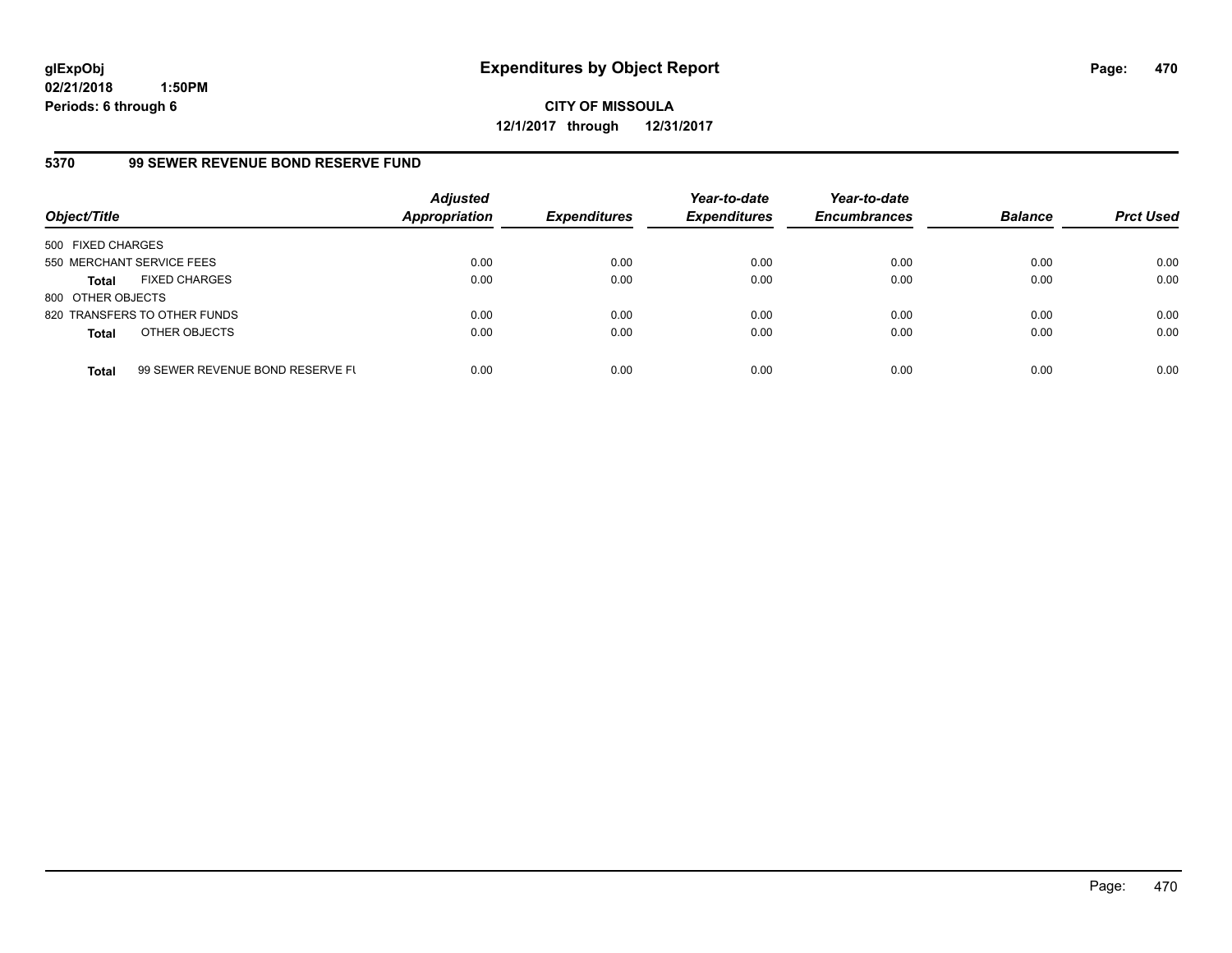# **5371 2002 SEWER BONDS**

|                                      | <b>Adjusted</b>      |                     | Year-to-date        | Year-to-date        |                |                  |
|--------------------------------------|----------------------|---------------------|---------------------|---------------------|----------------|------------------|
| Object/Title                         | <b>Appropriation</b> | <b>Expenditures</b> | <b>Expenditures</b> | <b>Encumbrances</b> | <b>Balance</b> | <b>Prct Used</b> |
| 500 FIXED CHARGES                    |                      |                     |                     |                     |                |                  |
| 550 MERCHANT SERVICE FEES            | 0.00                 | 0.00                | 0.00                | 0.00                | 0.00           | 0.00             |
| <b>FIXED CHARGES</b><br><b>Total</b> | 0.00                 | 0.00                | 0.00                | 0.00                | 0.00           | 0.00             |
| 600 DEBT SERVICE                     |                      |                     |                     |                     |                |                  |
| 610 PRINCIPAL                        | 0.00                 | 0.00                | 0.00                | 0.00                | 0.00           | 0.00             |
| 620 INTEREST / SERVICE FEES          | 0.00                 | 0.00                | 0.00                | 0.00                | 0.00           | 0.00             |
| <b>DEBT SERVICE</b><br><b>Total</b>  | 0.00                 | 0.00                | 0.00                | 0.00                | 0.00           | 0.00             |
| <b>WASTEWATER</b><br><b>Total</b>    | 0.00                 | 0.00                | 0.00                | 0.00                | 0.00           | 0.00             |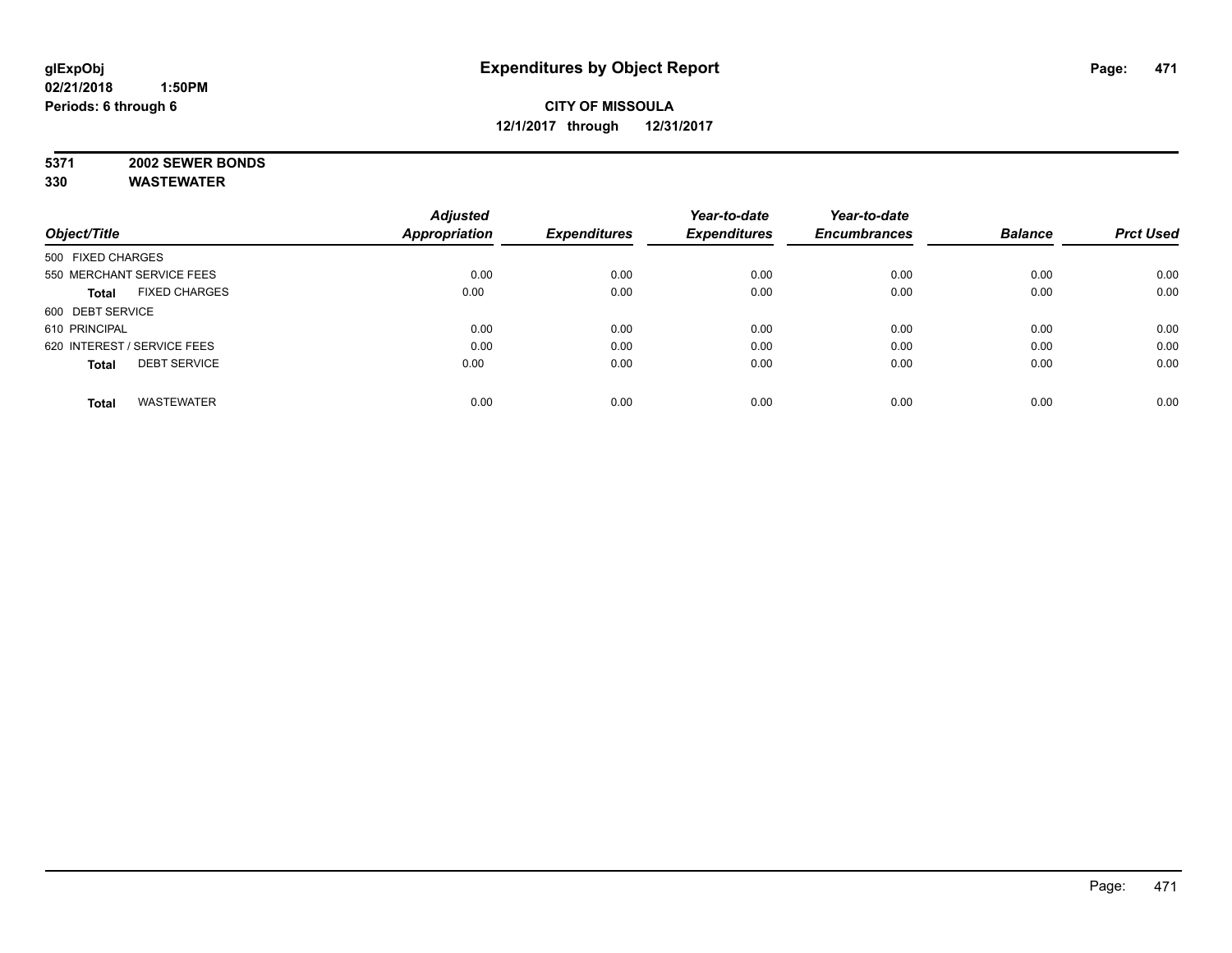**CITY OF MISSOULA 12/1/2017 through 12/31/2017**

### **5371 2002 SEWER BONDS**

| Object/Title                         | <b>Adjusted</b><br><b>Appropriation</b> | <b>Expenditures</b> | Year-to-date<br><b>Expenditures</b> | Year-to-date<br><b>Encumbrances</b> | <b>Balance</b> | <b>Prct Used</b> |
|--------------------------------------|-----------------------------------------|---------------------|-------------------------------------|-------------------------------------|----------------|------------------|
| 500 FIXED CHARGES                    |                                         |                     |                                     |                                     |                |                  |
| 550 MERCHANT SERVICE FEES            | 0.00                                    | 0.00                | 0.00                                | 0.00                                | 0.00           | 0.00             |
| <b>FIXED CHARGES</b><br><b>Total</b> | 0.00                                    | 0.00                | 0.00                                | 0.00                                | 0.00           | 0.00             |
| 600 DEBT SERVICE                     |                                         |                     |                                     |                                     |                |                  |
| 610 PRINCIPAL                        | 0.00                                    | 0.00                | 0.00                                | 0.00                                | 0.00           | 0.00             |
| 620 INTEREST / SERVICE FEES          | 0.00                                    | 0.00                | 0.00                                | 0.00                                | 0.00           | 0.00             |
| <b>DEBT SERVICE</b><br><b>Total</b>  | 0.00                                    | 0.00                | 0.00                                | 0.00                                | 0.00           | 0.00             |
| 2002 SEWER BONDS<br><b>Total</b>     | 0.00                                    | 0.00                | 0.00                                | 0.00                                | 0.00           | 0.00             |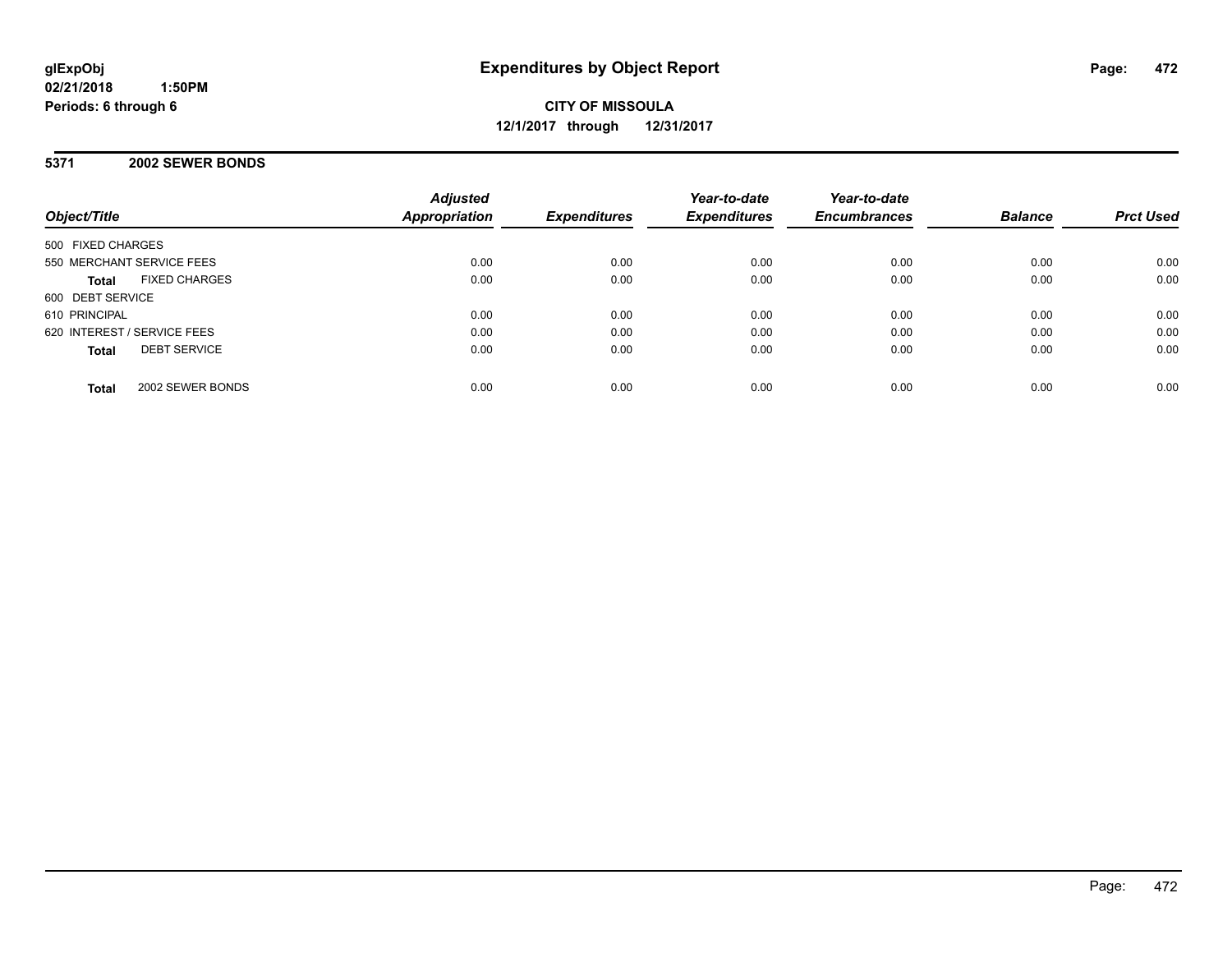#### **5372 2002 SEWER REVENUE BOND**

| Object/Title                         | <b>Adjusted</b><br><b>Appropriation</b> | <b>Expenditures</b> | Year-to-date<br><b>Expenditures</b> | Year-to-date<br><b>Encumbrances</b> | <b>Balance</b> | <b>Prct Used</b> |
|--------------------------------------|-----------------------------------------|---------------------|-------------------------------------|-------------------------------------|----------------|------------------|
| 500 FIXED CHARGES                    |                                         |                     |                                     |                                     |                |                  |
| 550 MERCHANT SERVICE FEES            | 0.00                                    | 0.00                | 0.00                                | 0.00                                | 0.00           | 0.00             |
| <b>FIXED CHARGES</b><br><b>Total</b> | 0.00                                    | 0.00                | 0.00                                | 0.00                                | 0.00           | 0.00             |
| 800 OTHER OBJECTS                    |                                         |                     |                                     |                                     |                |                  |
| 820 TRANSFERS TO OTHER FUNDS         | 0.00                                    | 0.00                | 0.00                                | 0.00                                | 0.00           | 0.00             |
| OTHER OBJECTS<br><b>Total</b>        | 0.00                                    | 0.00                | 0.00                                | 0.00                                | 0.00           | 0.00             |
| <b>WASTEWATER</b><br><b>Total</b>    | 0.00                                    | 0.00                | 0.00                                | 0.00                                | 0.00           | 0.00             |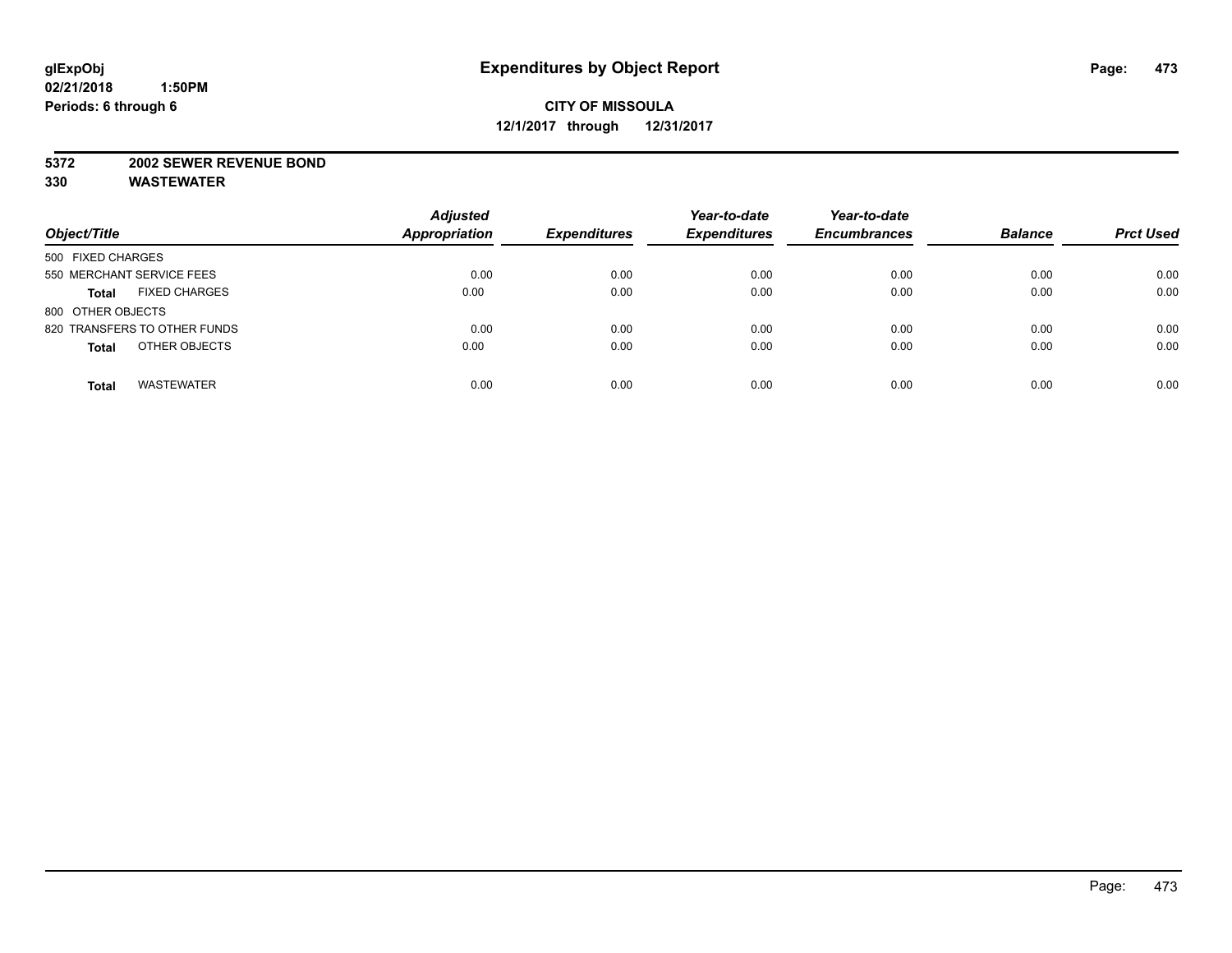#### **5372 2002 SEWER REVENUE BOND**

| Object/Title              |                              | <b>Adjusted</b><br><b>Appropriation</b> | <b>Expenditures</b> | Year-to-date<br><b>Expenditures</b> | Year-to-date<br><b>Encumbrances</b> | <b>Balance</b> | <b>Prct Used</b> |
|---------------------------|------------------------------|-----------------------------------------|---------------------|-------------------------------------|-------------------------------------|----------------|------------------|
| 500 FIXED CHARGES         |                              |                                         |                     |                                     |                                     |                |                  |
| 550 MERCHANT SERVICE FEES |                              | 0.00                                    | 0.00                | 0.00                                | 0.00                                | 0.00           | 0.00             |
| <b>Total</b>              | <b>FIXED CHARGES</b>         | 0.00                                    | 0.00                | 0.00                                | 0.00                                | 0.00           | 0.00             |
| 800 OTHER OBJECTS         |                              |                                         |                     |                                     |                                     |                |                  |
|                           | 820 TRANSFERS TO OTHER FUNDS | 0.00                                    | 0.00                | 0.00                                | 0.00                                | 0.00           | 0.00             |
| <b>Total</b>              | OTHER OBJECTS                | 0.00                                    | 0.00                | 0.00                                | 0.00                                | 0.00           | 0.00             |
| <b>Total</b>              | 2002 SEWER REVENUE BOND      | 0.00                                    | 0.00                | 0.00                                | 0.00                                | 0.00           | 0.00             |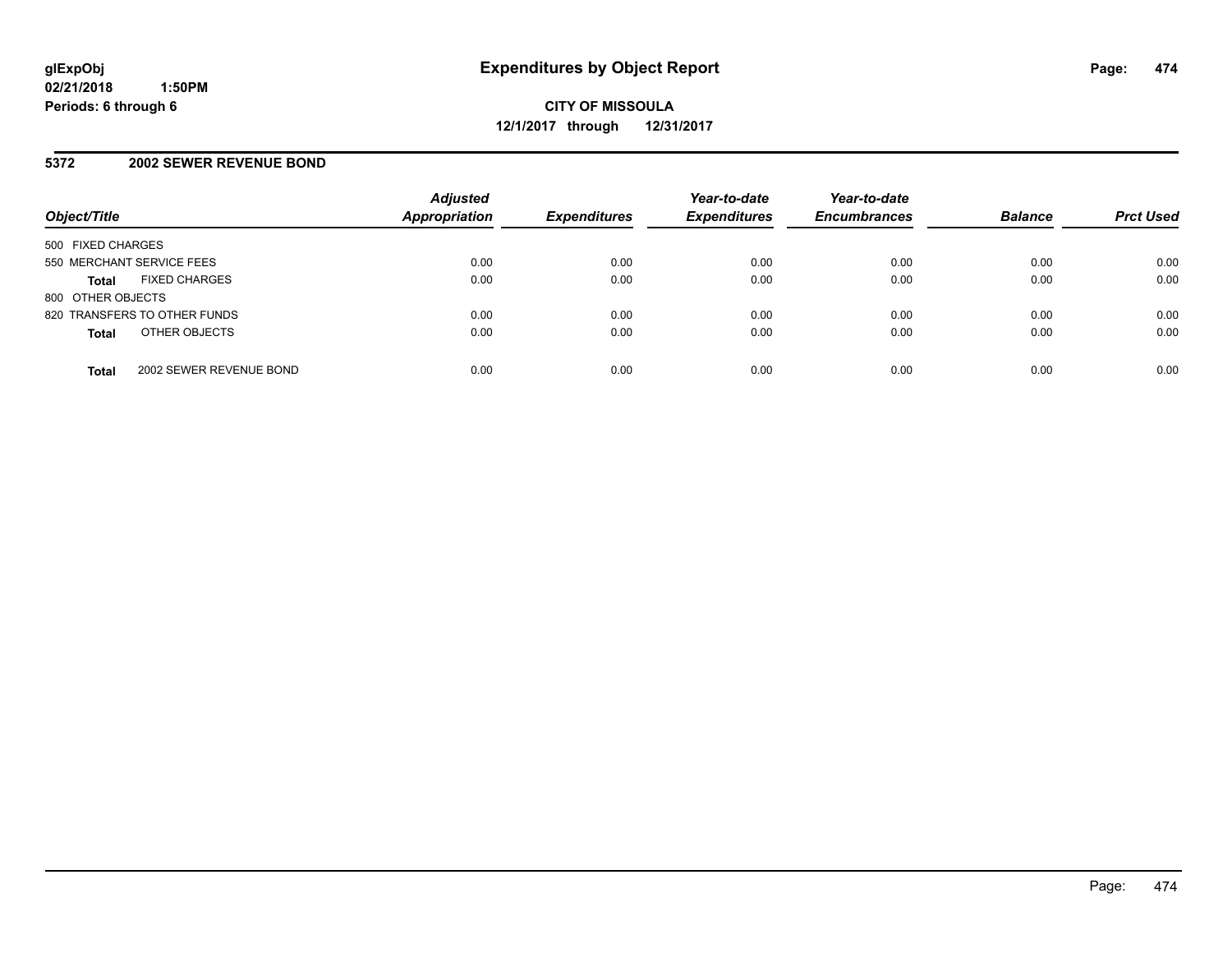#### **5373 2002 WWTP UPGRADE REVENUE BOND**

|                                      | <b>Adjusted</b>      |                     | Year-to-date        | Year-to-date        |                |                  |
|--------------------------------------|----------------------|---------------------|---------------------|---------------------|----------------|------------------|
| Object/Title                         | <b>Appropriation</b> | <b>Expenditures</b> | <b>Expenditures</b> | <b>Encumbrances</b> | <b>Balance</b> | <b>Prct Used</b> |
| 500 FIXED CHARGES                    |                      |                     |                     |                     |                |                  |
| 550 MERCHANT SERVICE FEES            | 0.00                 | 0.00                | 0.00                | 0.00                | 0.00           | 0.00             |
| <b>FIXED CHARGES</b><br><b>Total</b> | 0.00                 | 0.00                | 0.00                | 0.00                | 0.00           | 0.00             |
| 600 DEBT SERVICE                     |                      |                     |                     |                     |                |                  |
| 610 PRINCIPAL                        | 0.00                 | 0.00                | 0.00                | 0.00                | 0.00           | 0.00             |
| 620 INTEREST / SERVICE FEES          | 0.00                 | 0.00                | 0.00                | 0.00                | 0.00           | 0.00             |
| <b>DEBT SERVICE</b><br><b>Total</b>  | 0.00                 | 0.00                | 0.00                | 0.00                | 0.00           | 0.00             |
| <b>WASTEWATER</b><br><b>Total</b>    | 0.00                 | 0.00                | 0.00                | 0.00                | 0.00           | 0.00             |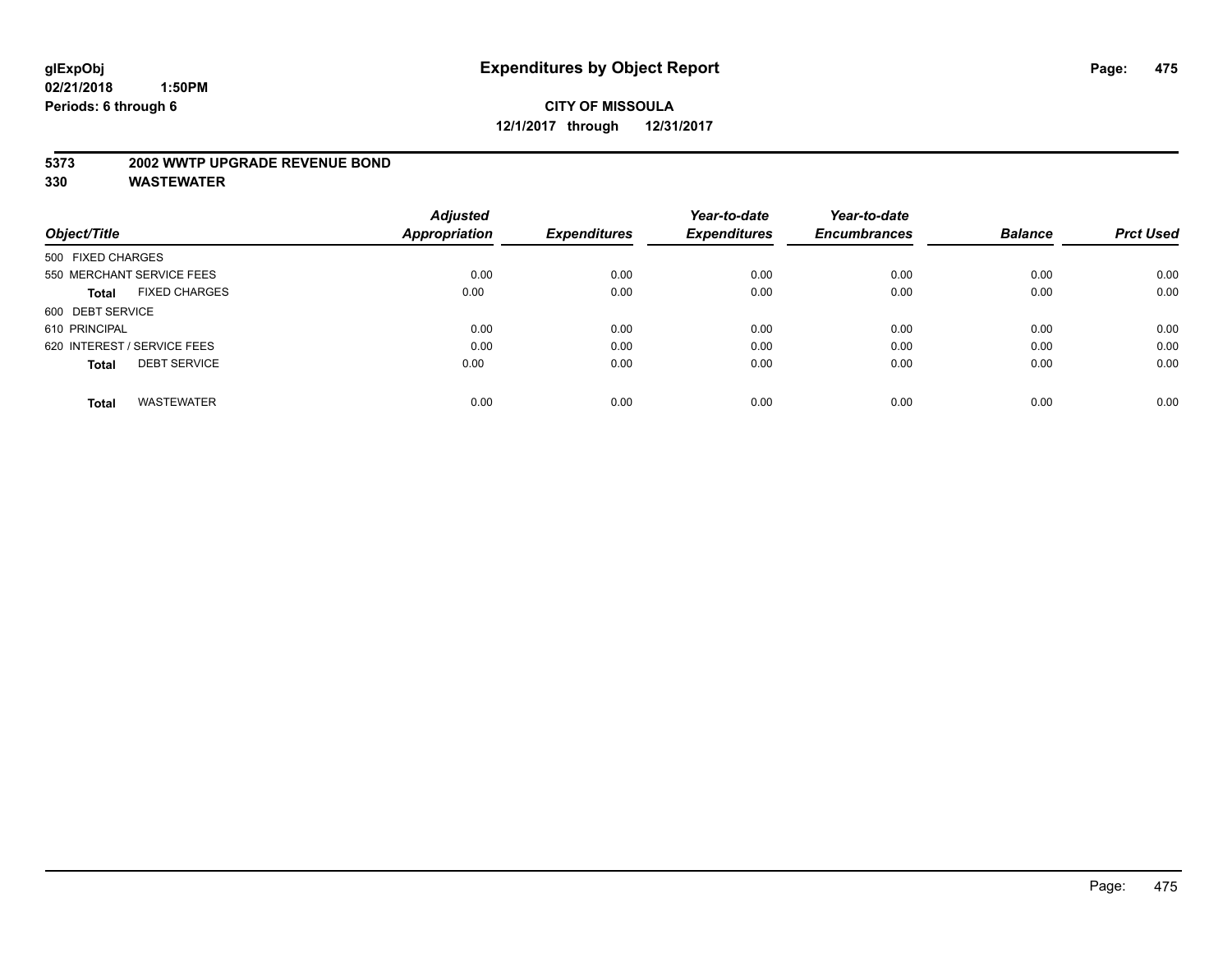**CITY OF MISSOULA 12/1/2017 through 12/31/2017**

## **5373 2002 WWTP UPGRADE REVENUE BOND**

| Object/Title                |                                | <b>Adjusted</b><br>Appropriation | <b>Expenditures</b> | Year-to-date<br><b>Expenditures</b> | Year-to-date<br><b>Encumbrances</b> | <b>Balance</b> | <b>Prct Used</b> |
|-----------------------------|--------------------------------|----------------------------------|---------------------|-------------------------------------|-------------------------------------|----------------|------------------|
| 500 FIXED CHARGES           |                                |                                  |                     |                                     |                                     |                |                  |
|                             | 550 MERCHANT SERVICE FEES      | 0.00                             | 0.00                | 0.00                                | 0.00                                | 0.00           | 0.00             |
| <b>Total</b>                | <b>FIXED CHARGES</b>           | 0.00                             | 0.00                | 0.00                                | 0.00                                | 0.00           | 0.00             |
| 600 DEBT SERVICE            |                                |                                  |                     |                                     |                                     |                |                  |
| 610 PRINCIPAL               |                                | 0.00                             | 0.00                | 0.00                                | 0.00                                | 0.00           | 0.00             |
| 620 INTEREST / SERVICE FEES |                                | 0.00                             | 0.00                | 0.00                                | 0.00                                | 0.00           | 0.00             |
| <b>Total</b>                | <b>DEBT SERVICE</b>            | 0.00                             | 0.00                | 0.00                                | 0.00                                | 0.00           | 0.00             |
| <b>Total</b>                | 2002 WWTP UPGRADE REVENUE BOND | 0.00                             | 0.00                | 0.00                                | 0.00                                | 0.00           | 0.00             |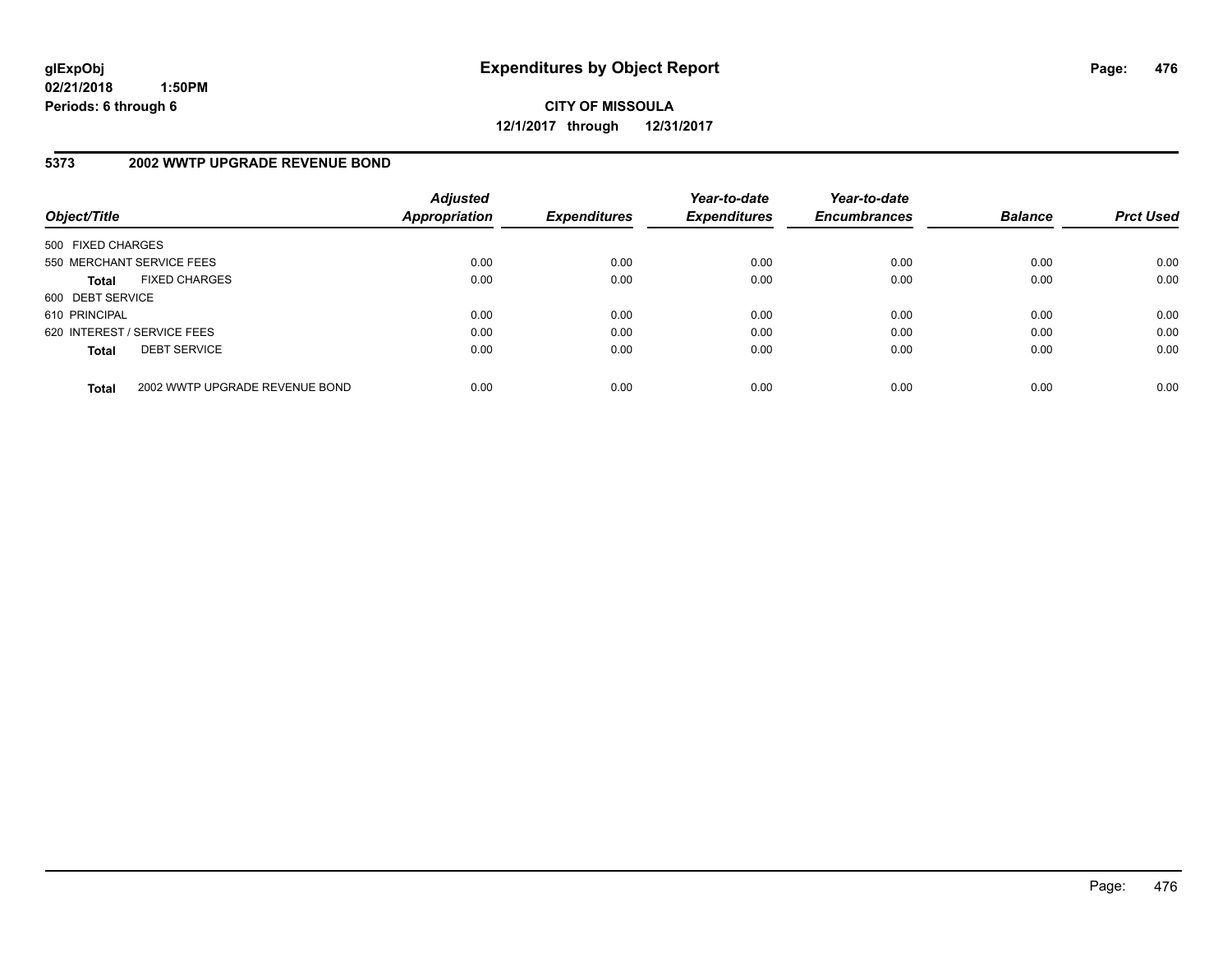#### **5374 2002 WWTP UPGRADE RESERVE**

| Object/Title                         | <b>Adjusted</b><br><b>Appropriation</b> | <b>Expenditures</b> | Year-to-date<br><b>Expenditures</b> | Year-to-date<br><b>Encumbrances</b> | <b>Balance</b> | <b>Prct Used</b> |
|--------------------------------------|-----------------------------------------|---------------------|-------------------------------------|-------------------------------------|----------------|------------------|
| 500 FIXED CHARGES                    |                                         |                     |                                     |                                     |                |                  |
| 550 MERCHANT SERVICE FEES            | 0.00                                    | 0.00                | 0.00                                | 0.00                                | 0.00           | 0.00             |
| <b>FIXED CHARGES</b><br><b>Total</b> | 0.00                                    | 0.00                | 0.00                                | 0.00                                | 0.00           | 0.00             |
| 600 DEBT SERVICE                     |                                         |                     |                                     |                                     |                |                  |
| 610 PRINCIPAL                        | 0.00                                    | 0.00                | 0.00                                | 0.00                                | 0.00           | 0.00             |
| 620 INTEREST / SERVICE FEES          | 0.00                                    | 0.00                | 0.00                                | 0.00                                | 0.00           | 0.00             |
| <b>DEBT SERVICE</b><br><b>Total</b>  | 0.00                                    | 0.00                | 0.00                                | 0.00                                | 0.00           | 0.00             |
| 800 OTHER OBJECTS                    |                                         |                     |                                     |                                     |                |                  |
| 820 TRANSFERS TO OTHER FUNDS         | 0.00                                    | 0.00                | 0.00                                | 0.00                                | 0.00           | 0.00             |
| OTHER OBJECTS<br><b>Total</b>        | 0.00                                    | 0.00                | 0.00                                | 0.00                                | 0.00           | 0.00             |
|                                      |                                         |                     |                                     |                                     |                |                  |
| <b>WASTEWATER</b><br><b>Total</b>    | 0.00                                    | 0.00                | 0.00                                | 0.00                                | 0.00           | 0.00             |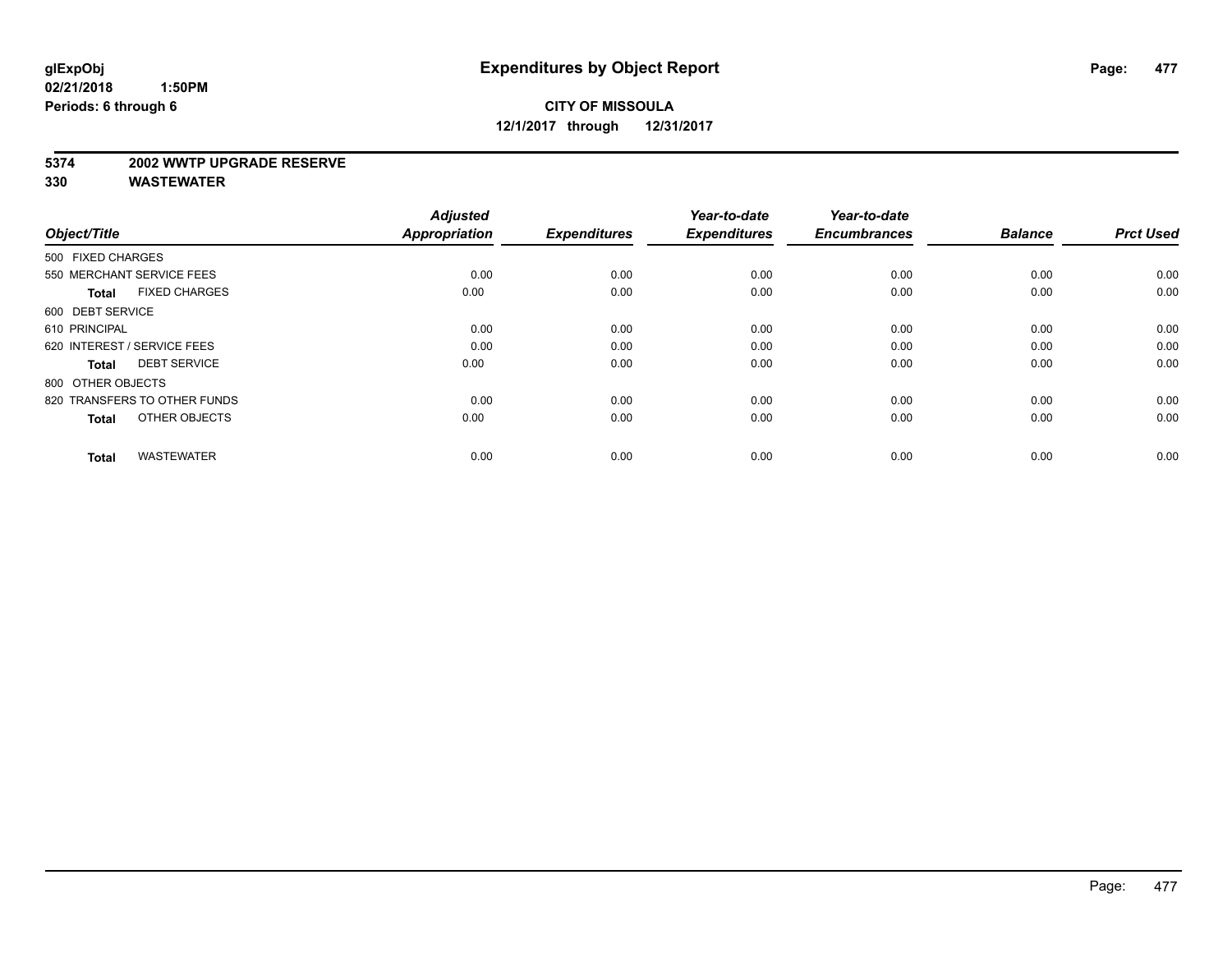### **5374 2002 WWTP UPGRADE RESERVE**

| Object/Title      |                              | <b>Adjusted</b><br>Appropriation | <b>Expenditures</b> | Year-to-date<br><b>Expenditures</b> | Year-to-date<br><b>Encumbrances</b> | <b>Balance</b> | <b>Prct Used</b> |
|-------------------|------------------------------|----------------------------------|---------------------|-------------------------------------|-------------------------------------|----------------|------------------|
| 500 FIXED CHARGES |                              |                                  |                     |                                     |                                     |                |                  |
|                   | 550 MERCHANT SERVICE FEES    | 0.00                             | 0.00                | 0.00                                | 0.00                                | 0.00           | 0.00             |
| <b>Total</b>      | <b>FIXED CHARGES</b>         | 0.00                             | 0.00                | 0.00                                | 0.00                                | 0.00           | 0.00             |
| 600 DEBT SERVICE  |                              |                                  |                     |                                     |                                     |                |                  |
| 610 PRINCIPAL     |                              | 0.00                             | 0.00                | 0.00                                | 0.00                                | 0.00           | 0.00             |
|                   | 620 INTEREST / SERVICE FEES  | 0.00                             | 0.00                | 0.00                                | 0.00                                | 0.00           | 0.00             |
| Total             | <b>DEBT SERVICE</b>          | 0.00                             | 0.00                | 0.00                                | 0.00                                | 0.00           | 0.00             |
| 800 OTHER OBJECTS |                              |                                  |                     |                                     |                                     |                |                  |
|                   | 820 TRANSFERS TO OTHER FUNDS | 0.00                             | 0.00                | 0.00                                | 0.00                                | 0.00           | 0.00             |
| <b>Total</b>      | OTHER OBJECTS                | 0.00                             | 0.00                | 0.00                                | 0.00                                | 0.00           | 0.00             |
| <b>Total</b>      | 2002 WWTP UPGRADE RESERVE    | 0.00                             | 0.00                | 0.00                                | 0.00                                | 0.00           | 0.00             |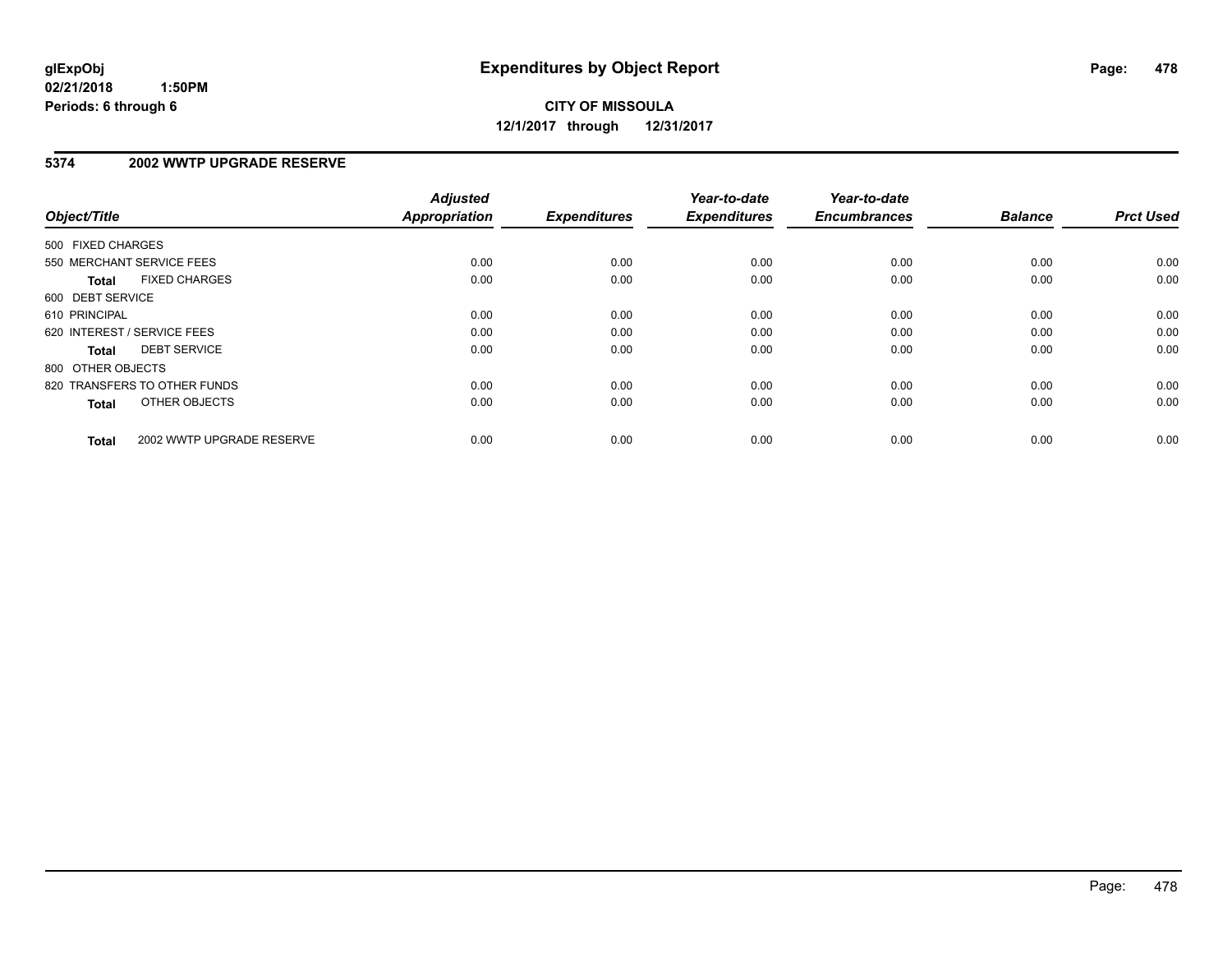### **5375 2003 WWTP SRF \$3.8M EPA DEBT**

|                                      | <b>Adjusted</b>      |                     | Year-to-date        | Year-to-date        |                |                  |
|--------------------------------------|----------------------|---------------------|---------------------|---------------------|----------------|------------------|
| Object/Title                         | <b>Appropriation</b> | <b>Expenditures</b> | <b>Expenditures</b> | <b>Encumbrances</b> | <b>Balance</b> | <b>Prct Used</b> |
| 500 FIXED CHARGES                    |                      |                     |                     |                     |                |                  |
| 550 MERCHANT SERVICE FEES            | 0.00                 | 0.00                | 0.00                | 0.00                | 0.00           | 0.00             |
| <b>FIXED CHARGES</b><br><b>Total</b> | 0.00                 | 0.00                | 0.00                | 0.00                | 0.00           | 0.00             |
| 600 DEBT SERVICE                     |                      |                     |                     |                     |                |                  |
| 610 PRINCIPAL                        | 0.00                 | 0.00                | 0.00                | 0.00                | 0.00           | 0.00             |
| 620 INTEREST / SERVICE FEES          | 0.00                 | 0.00                | 0.00                | 0.00                | 0.00           | 0.00             |
| <b>DEBT SERVICE</b><br><b>Total</b>  | 0.00                 | 0.00                | 0.00                | 0.00                | 0.00           | 0.00             |
| <b>WASTEWATER</b><br>Total           | 0.00                 | 0.00                | 0.00                | 0.00                | 0.00           | 0.00             |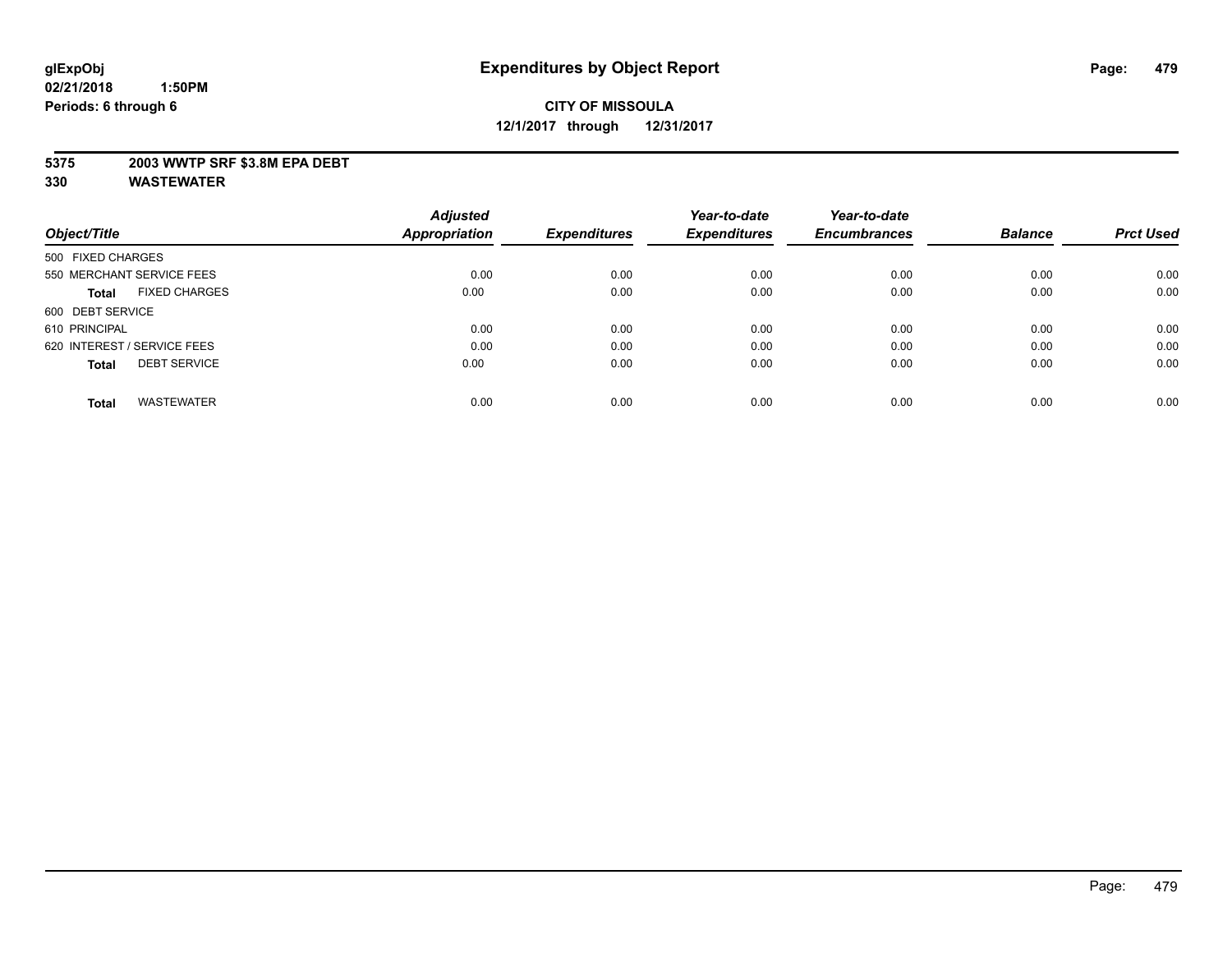### **5375 2003 WWTP SRF \$3.8M EPA DEBT**

| Object/Title                                  | <b>Adjusted</b><br>Appropriation | <b>Expenditures</b> | Year-to-date<br><b>Expenditures</b> | Year-to-date<br><b>Encumbrances</b> | <b>Balance</b> | <b>Prct Used</b> |
|-----------------------------------------------|----------------------------------|---------------------|-------------------------------------|-------------------------------------|----------------|------------------|
| 500 FIXED CHARGES                             |                                  |                     |                                     |                                     |                |                  |
| 550 MERCHANT SERVICE FEES                     | 0.00                             | 0.00                | 0.00                                | 0.00                                | 0.00           | 0.00             |
| <b>FIXED CHARGES</b><br><b>Total</b>          | 0.00                             | 0.00                | 0.00                                | 0.00                                | 0.00           | 0.00             |
| 600 DEBT SERVICE                              |                                  |                     |                                     |                                     |                |                  |
| 610 PRINCIPAL                                 | 0.00                             | 0.00                | 0.00                                | 0.00                                | 0.00           | 0.00             |
| 620 INTEREST / SERVICE FEES                   | 0.00                             | 0.00                | 0.00                                | 0.00                                | 0.00           | 0.00             |
| <b>DEBT SERVICE</b><br><b>Total</b>           | 0.00                             | 0.00                | 0.00                                | 0.00                                | 0.00           | 0.00             |
| 2003 WWTP SRF \$3.8M EPA DEBT<br><b>Total</b> | 0.00                             | 0.00                | 0.00                                | 0.00                                | 0.00           | 0.00             |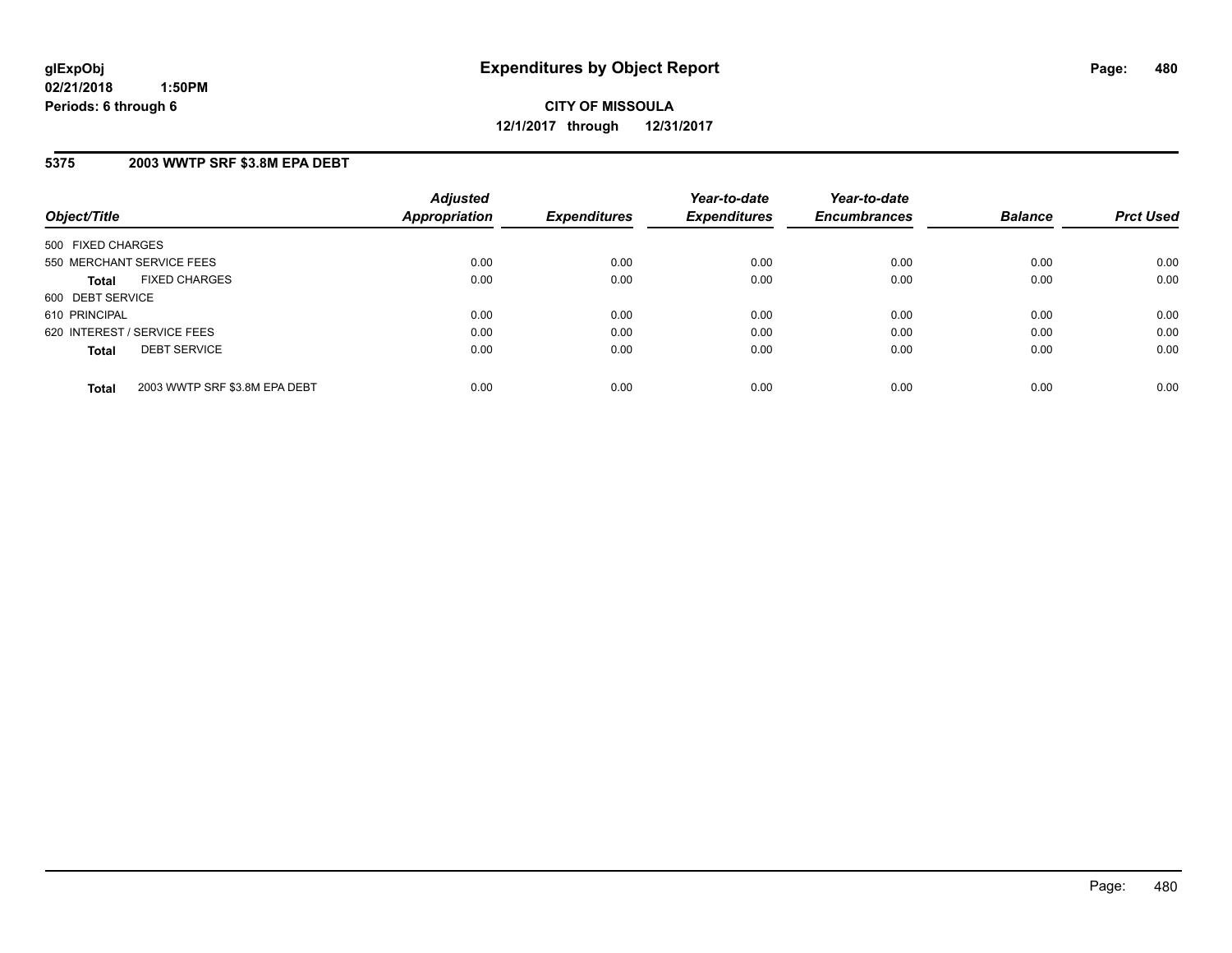### **5376 2003 WWTP SRF \$3.8M EPA RESERVE**

| Object/Title                         | <b>Adjusted</b><br><b>Appropriation</b> | <b>Expenditures</b> | Year-to-date<br><b>Expenditures</b> | Year-to-date<br><b>Encumbrances</b> | <b>Balance</b> | <b>Prct Used</b> |
|--------------------------------------|-----------------------------------------|---------------------|-------------------------------------|-------------------------------------|----------------|------------------|
| 500 FIXED CHARGES                    |                                         |                     |                                     |                                     |                |                  |
| 550 MERCHANT SERVICE FEES            | 0.00                                    | 0.00                | 0.00                                | 0.00                                | 0.00           | 0.00             |
| <b>FIXED CHARGES</b><br><b>Total</b> | 0.00                                    | 0.00                | 0.00                                | 0.00                                | 0.00           | 0.00             |
| 800 OTHER OBJECTS                    |                                         |                     |                                     |                                     |                |                  |
| 820 TRANSFERS TO OTHER FUNDS         | 0.00                                    | 0.00                | 0.00                                | 0.00                                | 0.00           | 0.00             |
| OTHER OBJECTS<br><b>Total</b>        | 0.00                                    | 0.00                | 0.00                                | 0.00                                | 0.00           | 0.00             |
| <b>WASTEWATER</b><br><b>Total</b>    | 0.00                                    | 0.00                | 0.00                                | 0.00                                | 0.00           | 0.00             |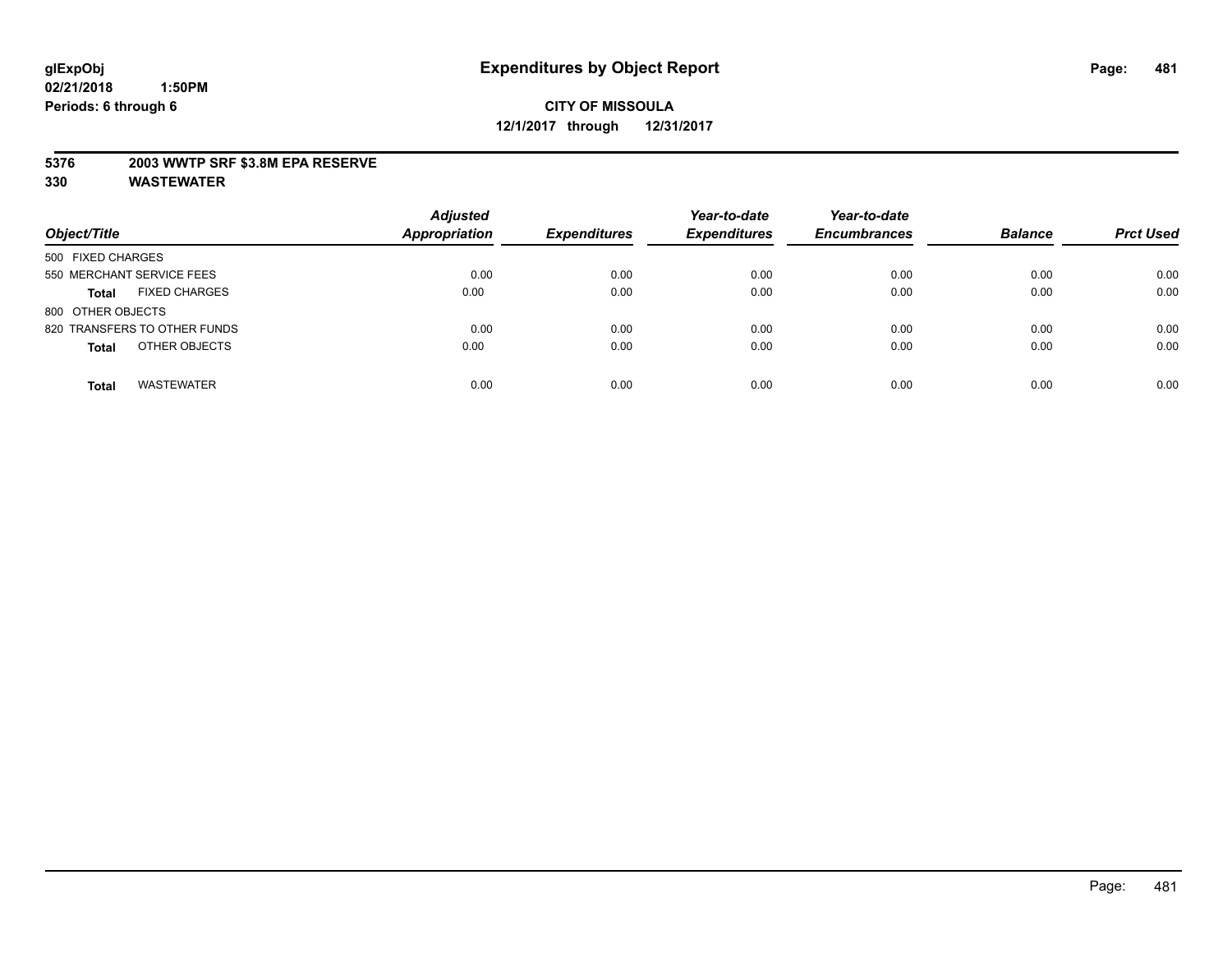**CITY OF MISSOULA 12/1/2017 through 12/31/2017**

### **5376 2003 WWTP SRF \$3.8M EPA RESERVE**

| Object/Title              |                                  | <b>Adjusted</b><br><b>Appropriation</b> | <b>Expenditures</b> | Year-to-date<br><b>Expenditures</b> | Year-to-date<br><b>Encumbrances</b> | <b>Balance</b> | <b>Prct Used</b> |
|---------------------------|----------------------------------|-----------------------------------------|---------------------|-------------------------------------|-------------------------------------|----------------|------------------|
| 500 FIXED CHARGES         |                                  |                                         |                     |                                     |                                     |                |                  |
| 550 MERCHANT SERVICE FEES |                                  | 0.00                                    | 0.00                | 0.00                                | 0.00                                | 0.00           | 0.00             |
| <b>Total</b>              | <b>FIXED CHARGES</b>             | 0.00                                    | 0.00                | 0.00                                | 0.00                                | 0.00           | 0.00             |
| 800 OTHER OBJECTS         |                                  |                                         |                     |                                     |                                     |                |                  |
|                           | 820 TRANSFERS TO OTHER FUNDS     | 0.00                                    | 0.00                | 0.00                                | 0.00                                | 0.00           | 0.00             |
| <b>Total</b>              | OTHER OBJECTS                    | 0.00                                    | 0.00                | 0.00                                | 0.00                                | 0.00           | 0.00             |
| <b>Total</b>              | 2003 WWTP SRF \$3.8M EPA RESERVE | 0.00                                    | 0.00                | 0.00                                | 0.00                                | 0.00           | 0.00             |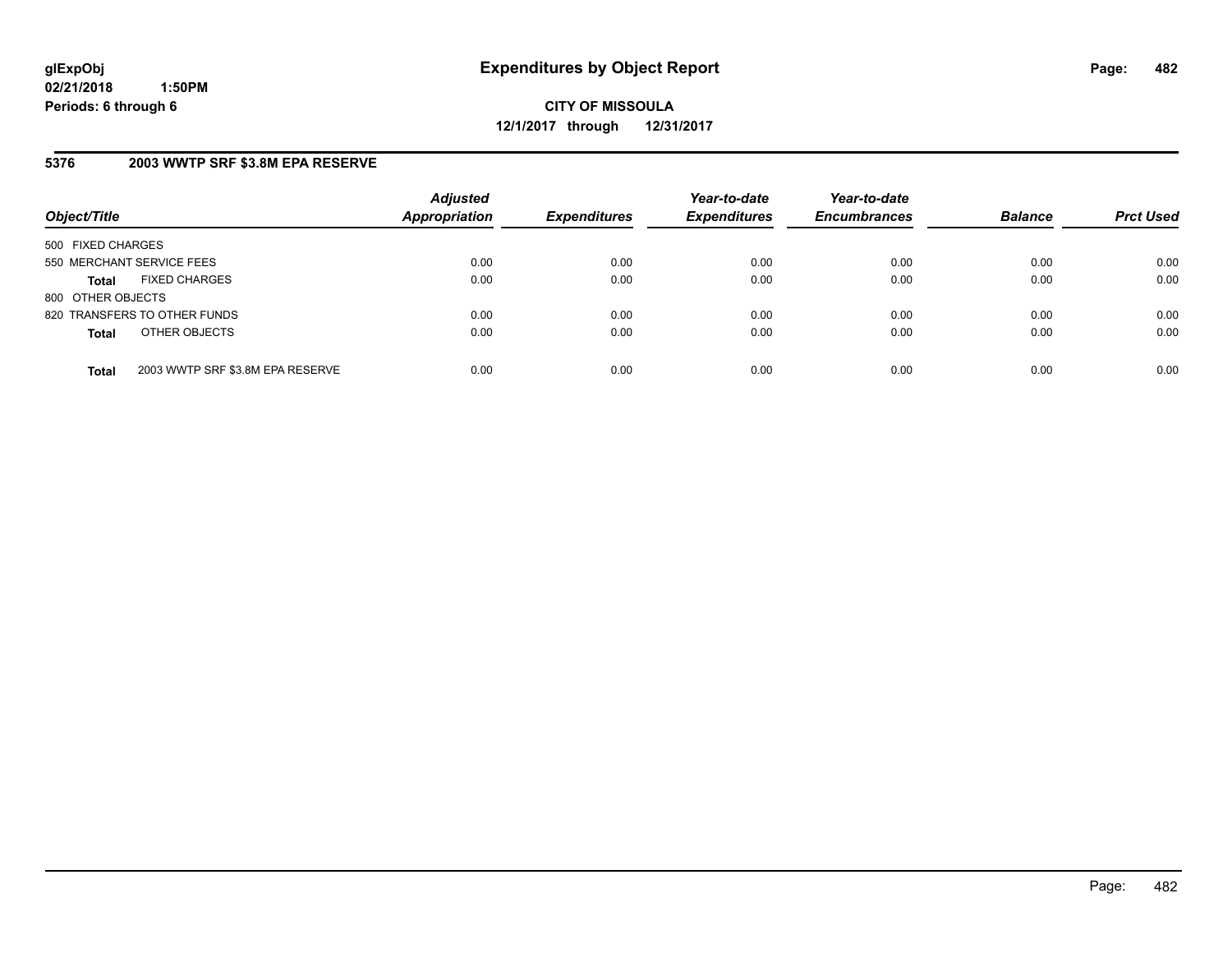# **CITY OF MISSOULA 12/1/2017 through 12/31/2017**

### **5377 2004 WWTP \$3.023 LOAN DEBT SERVICE**

|                                      | <b>Adjusted</b> |                     | Year-to-date        | Year-to-date        |                |                  |
|--------------------------------------|-----------------|---------------------|---------------------|---------------------|----------------|------------------|
| Object/Title                         | Appropriation   | <b>Expenditures</b> | <b>Expenditures</b> | <b>Encumbrances</b> | <b>Balance</b> | <b>Prct Used</b> |
| 500 FIXED CHARGES                    |                 |                     |                     |                     |                |                  |
| 550 MERCHANT SERVICE FEES            | 0.00            | 0.00                | 0.00                | 0.00                | 0.00           | 0.00             |
| <b>FIXED CHARGES</b><br><b>Total</b> | 0.00            | 0.00                | 0.00                | 0.00                | 0.00           | 0.00             |
| 600 DEBT SERVICE                     |                 |                     |                     |                     |                |                  |
| 610 PRINCIPAL                        | 0.00            | 0.00                | 0.00                | 0.00                | 0.00           | 0.00             |
| 620 INTEREST / SERVICE FEES          | 0.00            | 0.00                | 0.00                | 0.00                | 0.00           | 0.00             |
| <b>DEBT SERVICE</b><br><b>Total</b>  | 0.00            | 0.00                | 0.00                | 0.00                | 0.00           | 0.00             |
| <b>WASTEWATER</b><br><b>Total</b>    | 0.00            | 0.00                | 0.00                | 0.00                | 0.00           | 0.00             |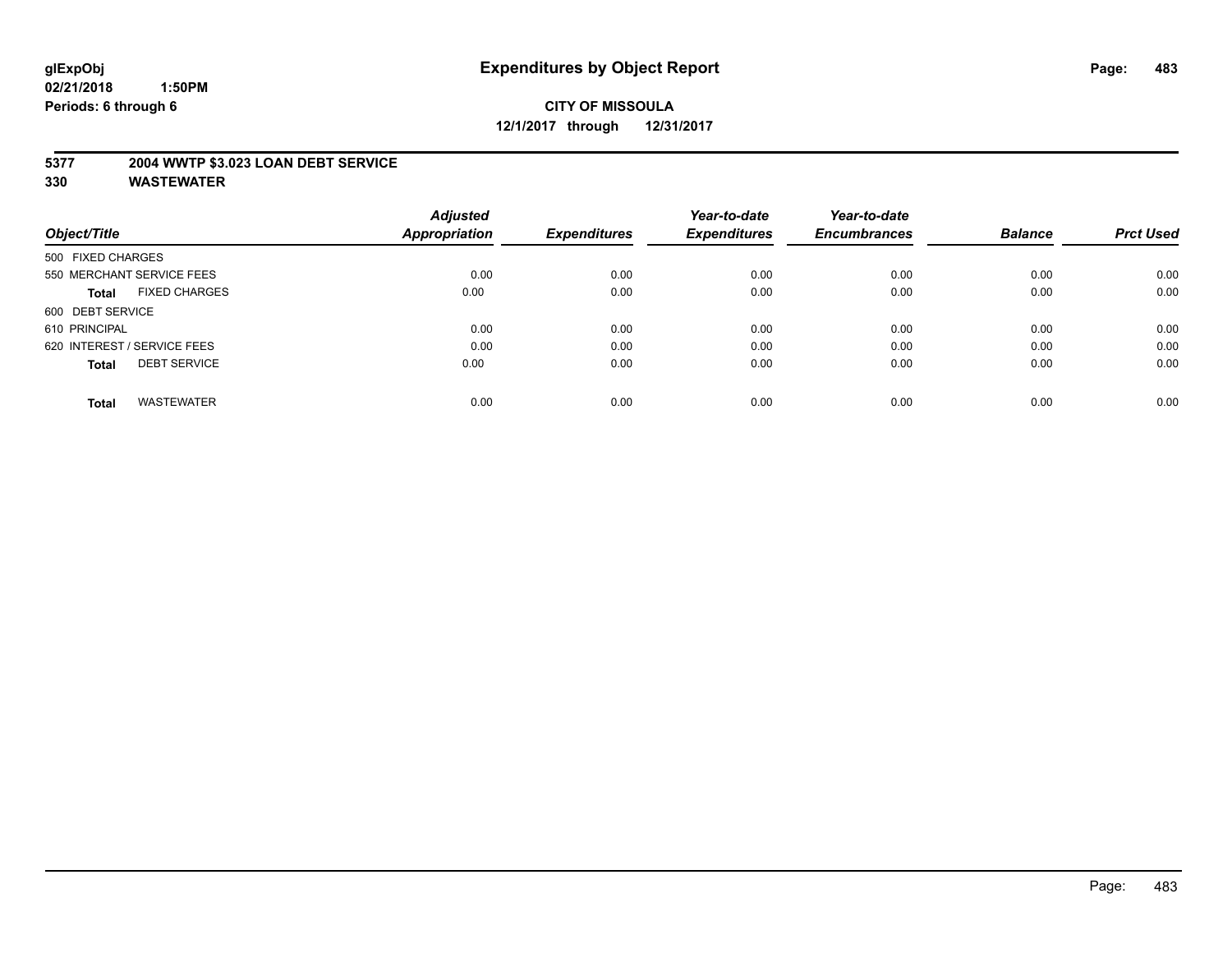**CITY OF MISSOULA 12/1/2017 through 12/31/2017**

### **5377 2004 WWTP \$3.023 LOAN DEBT SERVICE**

| Object/Title      |                                     | <b>Adjusted</b><br>Appropriation | <b>Expenditures</b> | Year-to-date<br><b>Expenditures</b> | Year-to-date<br><b>Encumbrances</b> | <b>Balance</b> | <b>Prct Used</b> |
|-------------------|-------------------------------------|----------------------------------|---------------------|-------------------------------------|-------------------------------------|----------------|------------------|
| 500 FIXED CHARGES |                                     |                                  |                     |                                     |                                     |                |                  |
|                   | 550 MERCHANT SERVICE FEES           | 0.00                             | 0.00                | 0.00                                | 0.00                                | 0.00           | 0.00             |
| <b>Total</b>      | <b>FIXED CHARGES</b>                | 0.00                             | 0.00                | 0.00                                | 0.00                                | 0.00           | 0.00             |
| 600 DEBT SERVICE  |                                     |                                  |                     |                                     |                                     |                |                  |
| 610 PRINCIPAL     |                                     | 0.00                             | 0.00                | 0.00                                | 0.00                                | 0.00           | 0.00             |
|                   | 620 INTEREST / SERVICE FEES         | 0.00                             | 0.00                | 0.00                                | 0.00                                | 0.00           | 0.00             |
| <b>Total</b>      | <b>DEBT SERVICE</b>                 | 0.00                             | 0.00                | 0.00                                | 0.00                                | 0.00           | 0.00             |
| <b>Total</b>      | 2004 WWTP \$3.023 LOAN DEBT SERVICE | 0.00                             | 0.00                | 0.00                                | 0.00                                | 0.00           | 0.00             |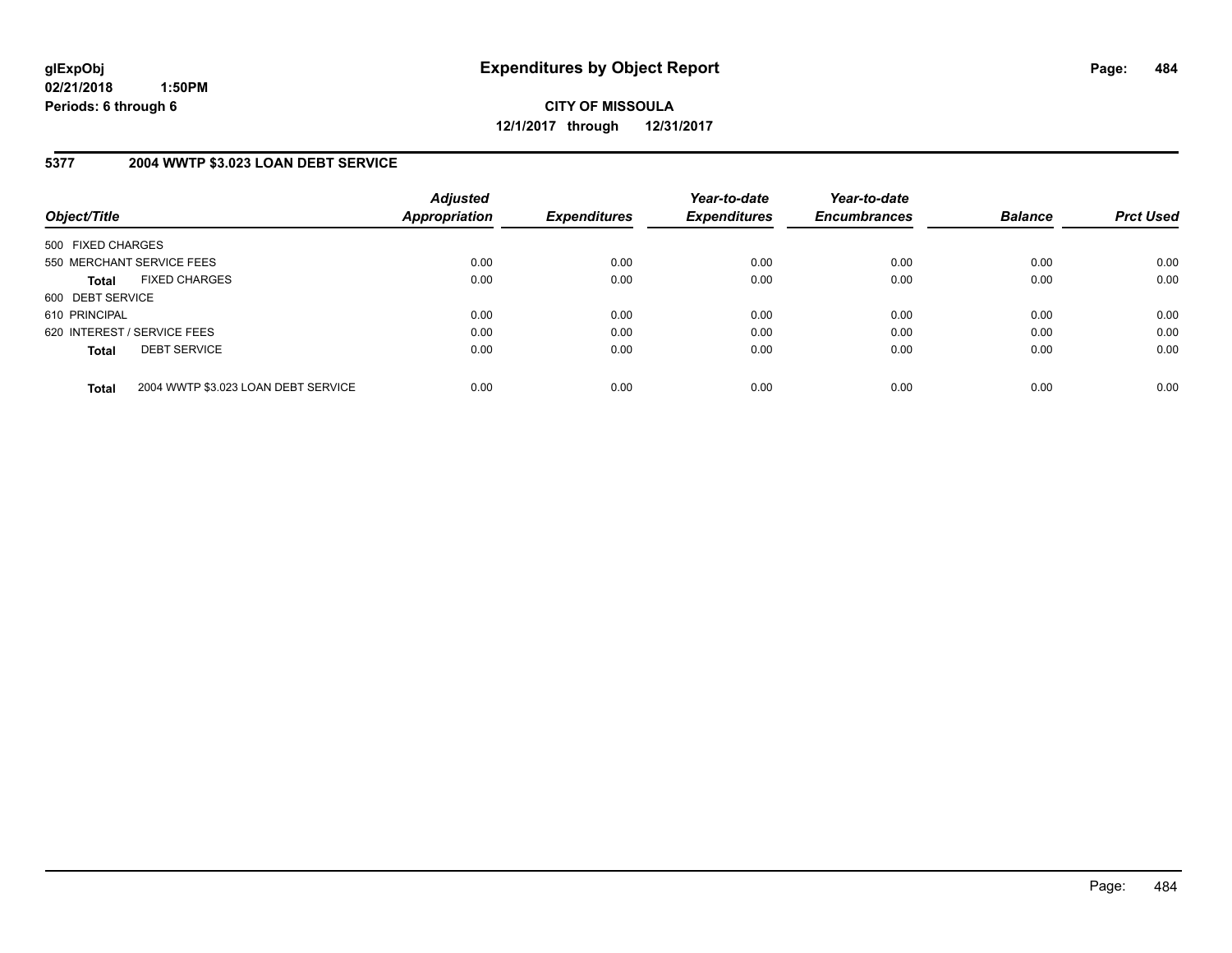### **5378 2004 WWTP \$3.023 LOAN RESERVE**

| Object/Title                         | <b>Adjusted</b><br><b>Appropriation</b> | <b>Expenditures</b> | Year-to-date<br><b>Expenditures</b> | Year-to-date<br><b>Encumbrances</b> | <b>Balance</b> | <b>Prct Used</b> |
|--------------------------------------|-----------------------------------------|---------------------|-------------------------------------|-------------------------------------|----------------|------------------|
| 500 FIXED CHARGES                    |                                         |                     |                                     |                                     |                |                  |
| 550 MERCHANT SERVICE FEES            | 0.00                                    | 0.00                | 0.00                                | 0.00                                | 0.00           | 0.00             |
| <b>FIXED CHARGES</b><br><b>Total</b> | 0.00                                    | 0.00                | 0.00                                | 0.00                                | 0.00           | 0.00             |
| 800 OTHER OBJECTS                    |                                         |                     |                                     |                                     |                |                  |
| 820 TRANSFERS TO OTHER FUNDS         | 0.00                                    | 0.00                | 0.00                                | 0.00                                | 0.00           | 0.00             |
| OTHER OBJECTS<br><b>Total</b>        | 0.00                                    | 0.00                | 0.00                                | 0.00                                | 0.00           | 0.00             |
| <b>WASTEWATER</b><br><b>Total</b>    | 0.00                                    | 0.00                | 0.00                                | 0.00                                | 0.00           | 0.00             |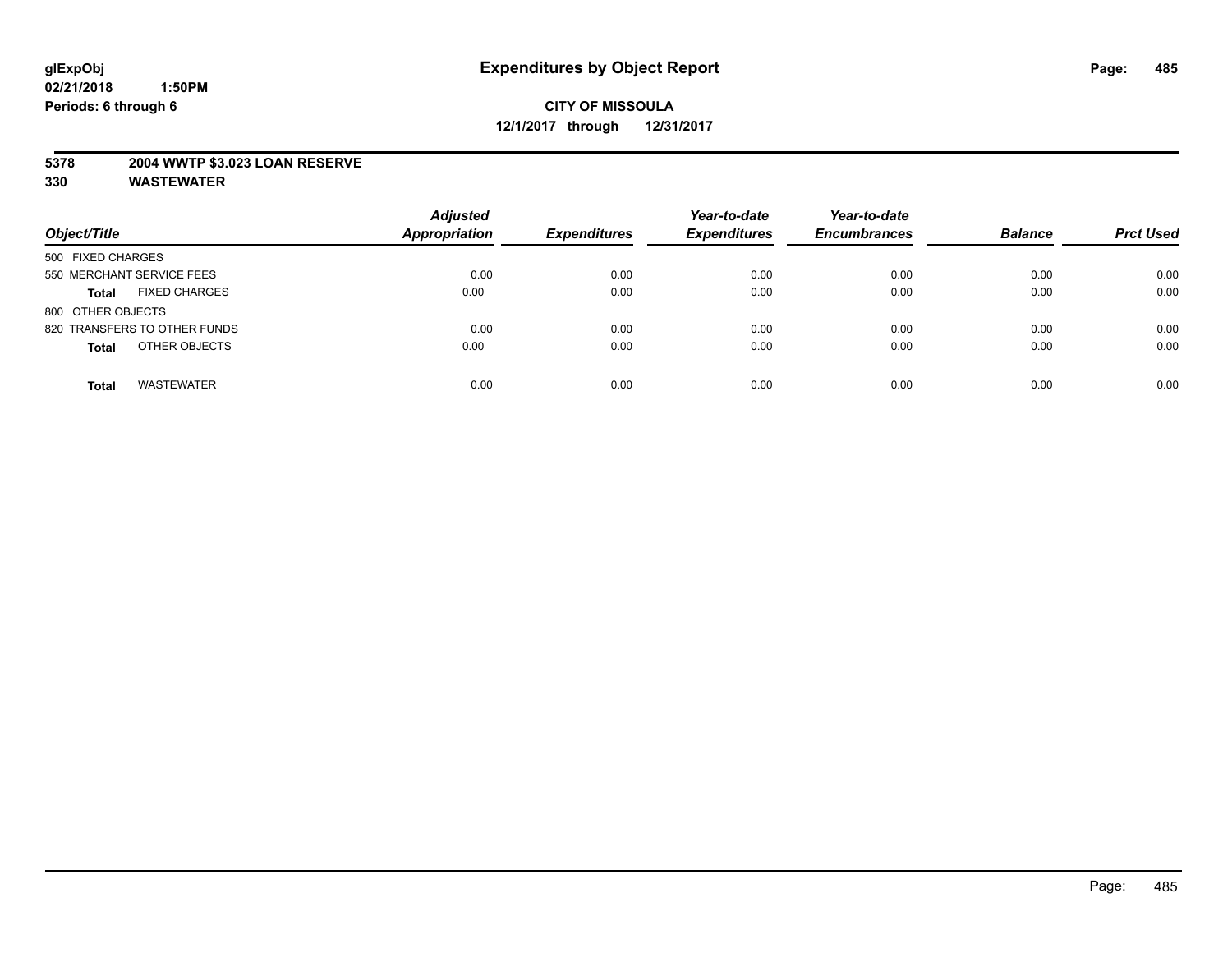### **5378 2004 WWTP \$3.023 LOAN RESERVE**

| Object/Title              |                                | <b>Adjusted</b><br>Appropriation | <b>Expenditures</b> | Year-to-date<br><b>Expenditures</b> | Year-to-date<br><b>Encumbrances</b> | <b>Balance</b> | <b>Prct Used</b> |
|---------------------------|--------------------------------|----------------------------------|---------------------|-------------------------------------|-------------------------------------|----------------|------------------|
| 500 FIXED CHARGES         |                                |                                  |                     |                                     |                                     |                |                  |
| 550 MERCHANT SERVICE FEES |                                | 0.00                             | 0.00                | 0.00                                | 0.00                                | 0.00           | 0.00             |
| <b>Total</b>              | <b>FIXED CHARGES</b>           | 0.00                             | 0.00                | 0.00                                | 0.00                                | 0.00           | 0.00             |
| 800 OTHER OBJECTS         |                                |                                  |                     |                                     |                                     |                |                  |
|                           | 820 TRANSFERS TO OTHER FUNDS   | 0.00                             | 0.00                | 0.00                                | 0.00                                | 0.00           | 0.00             |
| <b>Total</b>              | OTHER OBJECTS                  | 0.00                             | 0.00                | 0.00                                | 0.00                                | 0.00           | 0.00             |
| <b>Total</b>              | 2004 WWTP \$3.023 LOAN RESERVE | 0.00                             | 0.00                | 0.00                                | 0.00                                | 0.00           | 0.00             |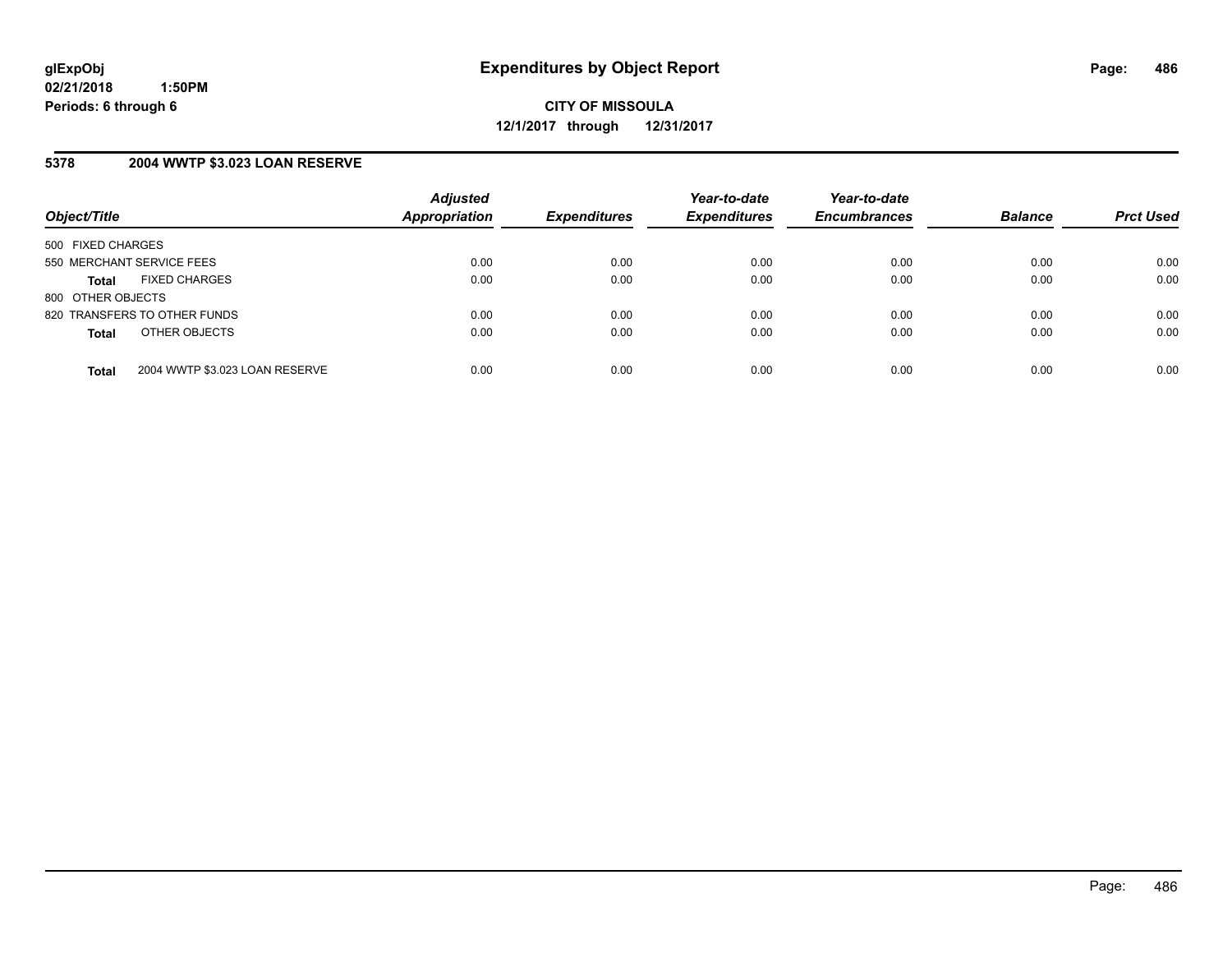# **CITY OF MISSOULA 12/1/2017 through 12/31/2017**

#### **5379 2005 BRICH/BRDY/LIN/GIL SRF DEBT**

| Object/Title                         | <b>Adjusted</b><br><b>Appropriation</b> | <b>Expenditures</b> | Year-to-date<br><b>Expenditures</b> | Year-to-date<br><b>Encumbrances</b> | <b>Balance</b> | <b>Prct Used</b> |
|--------------------------------------|-----------------------------------------|---------------------|-------------------------------------|-------------------------------------|----------------|------------------|
| 500 FIXED CHARGES                    |                                         |                     |                                     |                                     |                |                  |
| 550 MERCHANT SERVICE FEES            | 0.00                                    | 0.00                | 0.00                                | 0.00                                | 0.00           | 0.00             |
| <b>FIXED CHARGES</b><br><b>Total</b> | 0.00                                    | 0.00                | 0.00                                | 0.00                                | 0.00           | 0.00             |
| 600 DEBT SERVICE                     |                                         |                     |                                     |                                     |                |                  |
| 610 PRINCIPAL                        | 0.00                                    | 0.00                | 0.00                                | 0.00                                | 0.00           | 0.00             |
| 620 INTEREST / SERVICE FEES          | 0.00                                    | 0.00                | 0.00                                | 0.00                                | 0.00           | 0.00             |
| <b>DEBT SERVICE</b><br><b>Total</b>  | 0.00                                    | 0.00                | 0.00                                | 0.00                                | 0.00           | 0.00             |
| 800 OTHER OBJECTS                    |                                         |                     |                                     |                                     |                |                  |
| 820 TRANSFERS TO OTHER FUNDS         | 0.00                                    | 0.00                | 0.00                                | 0.00                                | 0.00           | 0.00             |
| OTHER OBJECTS<br><b>Total</b>        | 0.00                                    | 0.00                | 0.00                                | 0.00                                | 0.00           | 0.00             |
|                                      |                                         |                     |                                     |                                     |                |                  |
| <b>WASTEWATER</b><br><b>Total</b>    | 0.00                                    | 0.00                | 0.00                                | 0.00                                | 0.00           | 0.00             |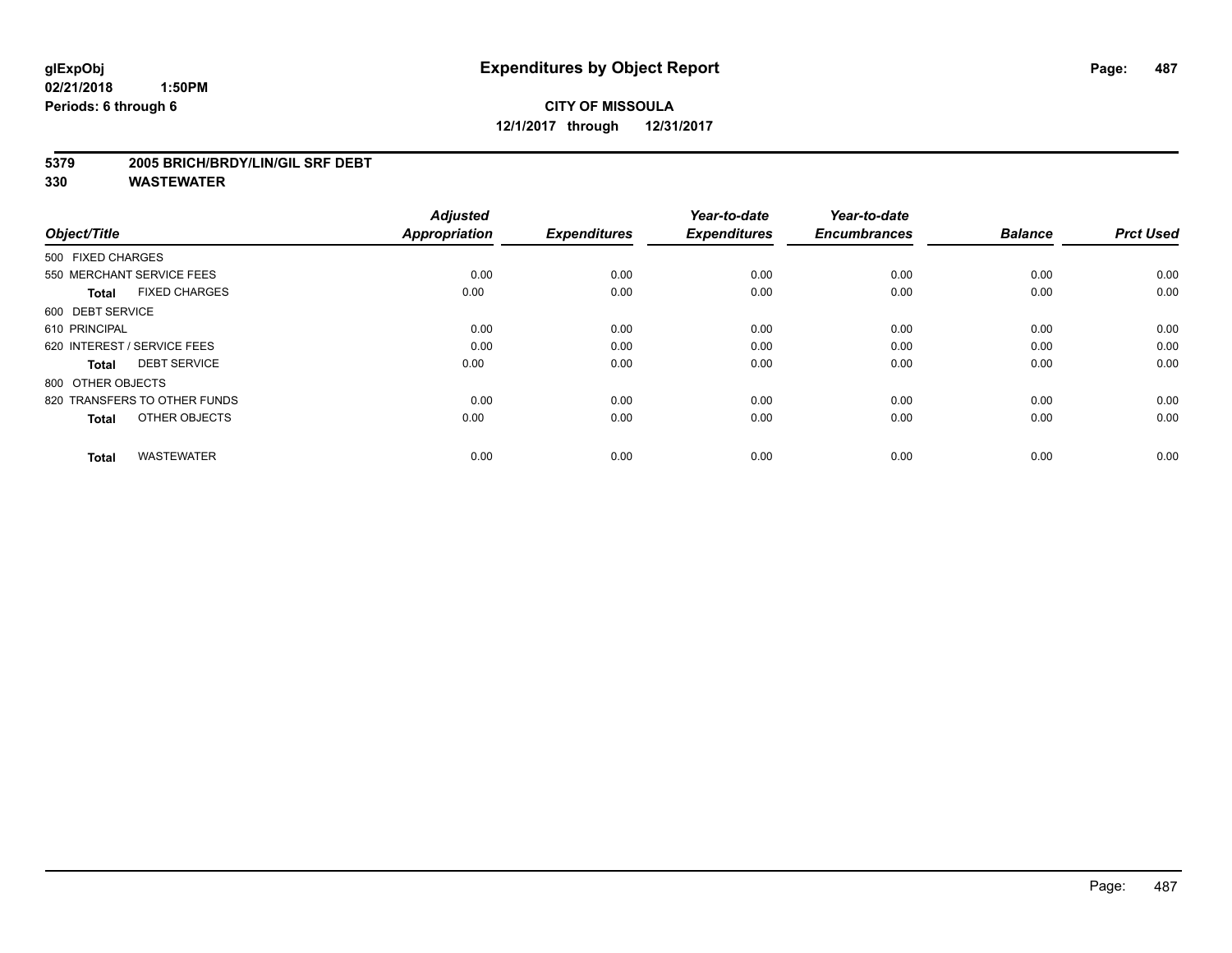### **5379 2005 BRICH/BRDY/LIN/GIL SRF DEBT**

| Object/Title      |                                  | <b>Adjusted</b><br>Appropriation | <b>Expenditures</b> | Year-to-date<br><b>Expenditures</b> | Year-to-date<br><b>Encumbrances</b> | <b>Balance</b> | <b>Prct Used</b> |
|-------------------|----------------------------------|----------------------------------|---------------------|-------------------------------------|-------------------------------------|----------------|------------------|
| 500 FIXED CHARGES |                                  |                                  |                     |                                     |                                     |                |                  |
|                   | 550 MERCHANT SERVICE FEES        | 0.00                             | 0.00                | 0.00                                | 0.00                                | 0.00           | 0.00             |
| <b>Total</b>      | <b>FIXED CHARGES</b>             | 0.00                             | 0.00                | 0.00                                | 0.00                                | 0.00           | 0.00             |
| 600 DEBT SERVICE  |                                  |                                  |                     |                                     |                                     |                |                  |
| 610 PRINCIPAL     |                                  | 0.00                             | 0.00                | 0.00                                | 0.00                                | 0.00           | 0.00             |
|                   | 620 INTEREST / SERVICE FEES      | 0.00                             | 0.00                | 0.00                                | 0.00                                | 0.00           | 0.00             |
| Total             | <b>DEBT SERVICE</b>              | 0.00                             | 0.00                | 0.00                                | 0.00                                | 0.00           | 0.00             |
| 800 OTHER OBJECTS |                                  |                                  |                     |                                     |                                     |                |                  |
|                   | 820 TRANSFERS TO OTHER FUNDS     | 0.00                             | 0.00                | 0.00                                | 0.00                                | 0.00           | 0.00             |
| <b>Total</b>      | OTHER OBJECTS                    | 0.00                             | 0.00                | 0.00                                | 0.00                                | 0.00           | 0.00             |
| <b>Total</b>      | 2005 BRICH/BRDY/LIN/GIL SRF DEBT | 0.00                             | 0.00                | 0.00                                | 0.00                                | 0.00           | 0.00             |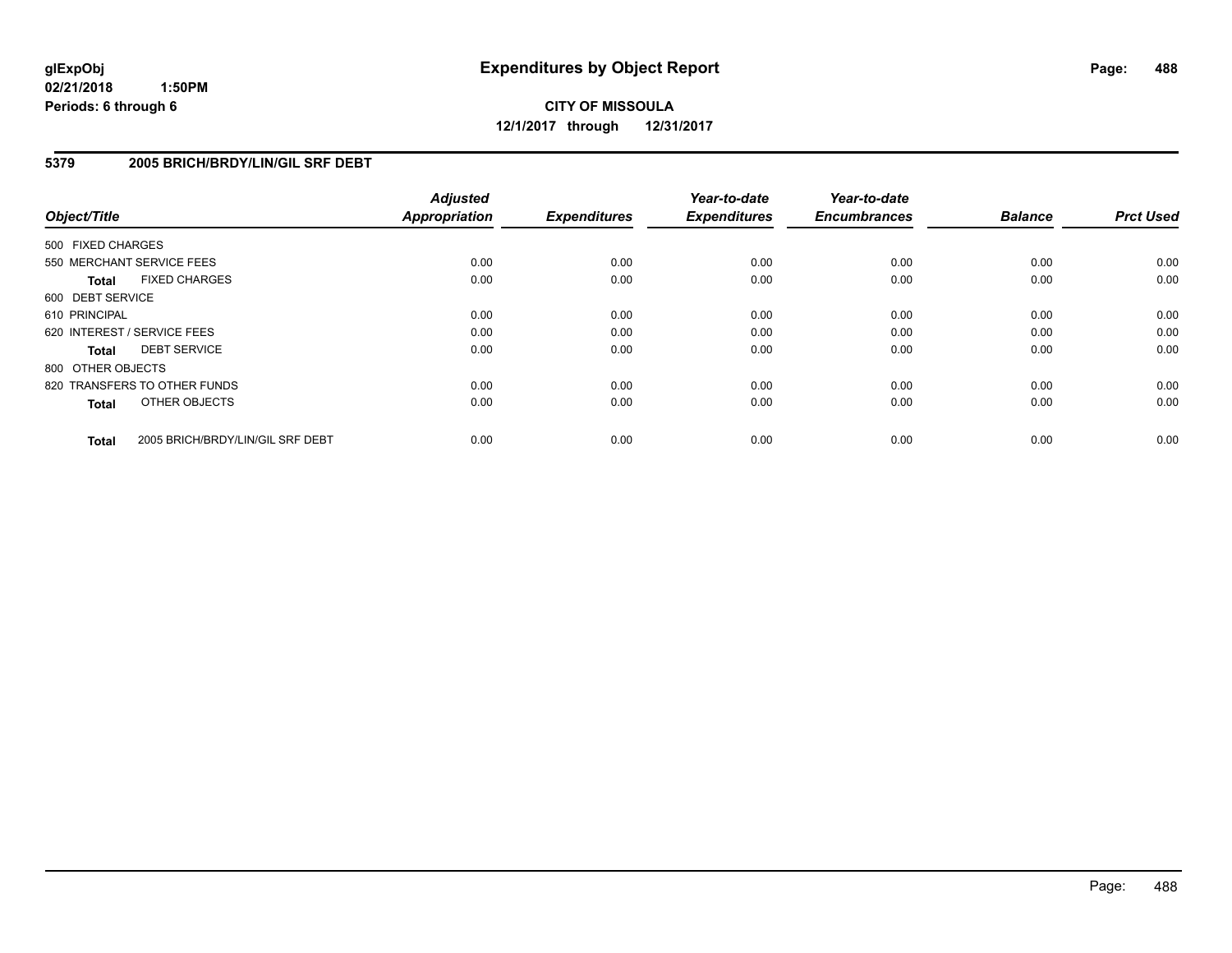### **CITY OF MISSOULA 12/1/2017 through 12/31/2017**

### **5380 BRDWY/BIRCH/GILBERT/LINCOLNWOOD**

| Object/Title                         | <b>Adjusted</b><br>Appropriation | <b>Expenditures</b> | Year-to-date<br><b>Expenditures</b> | Year-to-date<br><b>Encumbrances</b> | <b>Balance</b> | <b>Prct Used</b> |
|--------------------------------------|----------------------------------|---------------------|-------------------------------------|-------------------------------------|----------------|------------------|
| 500 FIXED CHARGES                    |                                  |                     |                                     |                                     |                |                  |
|                                      |                                  |                     |                                     |                                     |                |                  |
| 550 MERCHANT SERVICE FEES            | 0.00                             | 0.00                | 0.00                                | 0.00                                | 0.00           | 0.00             |
| <b>FIXED CHARGES</b><br><b>Total</b> | 0.00                             | 0.00                | 0.00                                | 0.00                                | 0.00           | 0.00             |
| 600 DEBT SERVICE                     |                                  |                     |                                     |                                     |                |                  |
| 610 PRINCIPAL                        | 0.00                             | 0.00                | 0.00                                | 0.00                                | 0.00           | 0.00             |
| 620 INTEREST / SERVICE FEES          | 0.00                             | 0.00                | 0.00                                | 0.00                                | 0.00           | 0.00             |
| <b>DEBT SERVICE</b><br><b>Total</b>  | 0.00                             | 0.00                | 0.00                                | 0.00                                | 0.00           | 0.00             |
| 800 OTHER OBJECTS                    |                                  |                     |                                     |                                     |                |                  |
| 820 TRANSFERS TO OTHER FUNDS         | 0.00                             | 0.00                | 0.00                                | 0.00                                | 0.00           | 0.00             |
| OTHER OBJECTS<br><b>Total</b>        | 0.00                             | 0.00                | 0.00                                | 0.00                                | 0.00           | 0.00             |
|                                      |                                  |                     |                                     |                                     |                |                  |
| <b>WASTEWATER</b><br><b>Total</b>    | 0.00                             | 0.00                | 0.00                                | 0.00                                | 0.00           | 0.00             |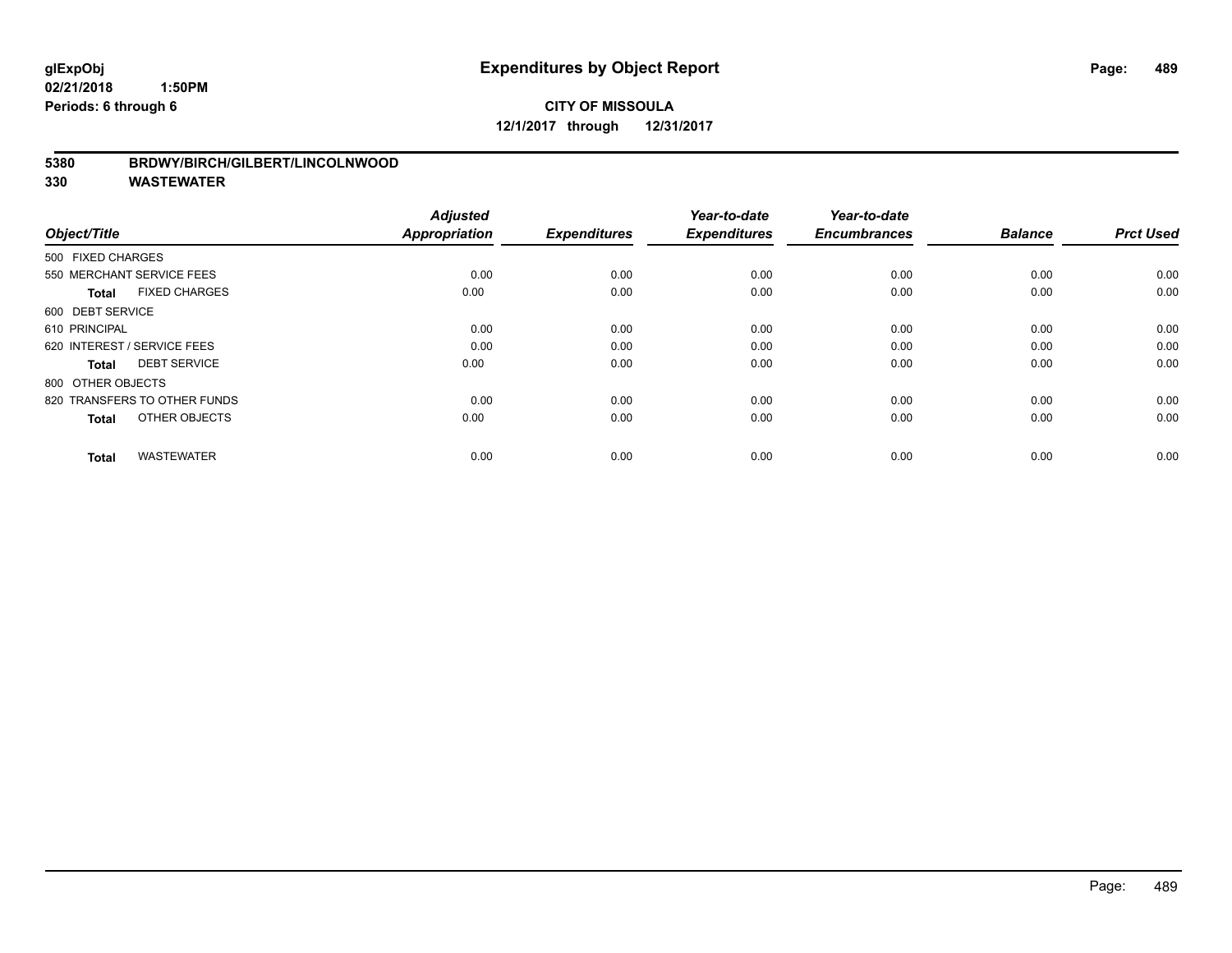**CITY OF MISSOULA 12/1/2017 through 12/31/2017**

### **5380 BRDWY/BIRCH/GILBERT/LINCOLNWOOD**

| Object/Title      |                                 | <b>Adjusted</b><br>Appropriation | <b>Expenditures</b> | Year-to-date<br><b>Expenditures</b> | Year-to-date<br><b>Encumbrances</b> | <b>Balance</b> | <b>Prct Used</b> |
|-------------------|---------------------------------|----------------------------------|---------------------|-------------------------------------|-------------------------------------|----------------|------------------|
| 500 FIXED CHARGES |                                 |                                  |                     |                                     |                                     |                |                  |
|                   | 550 MERCHANT SERVICE FEES       | 0.00                             | 0.00                | 0.00                                | 0.00                                | 0.00           | 0.00             |
| <b>Total</b>      | <b>FIXED CHARGES</b>            | 0.00                             | 0.00                | 0.00                                | 0.00                                | 0.00           | 0.00             |
| 600 DEBT SERVICE  |                                 |                                  |                     |                                     |                                     |                |                  |
| 610 PRINCIPAL     |                                 | 0.00                             | 0.00                | 0.00                                | 0.00                                | 0.00           | 0.00             |
|                   | 620 INTEREST / SERVICE FEES     | 0.00                             | 0.00                | 0.00                                | 0.00                                | 0.00           | 0.00             |
| Total             | <b>DEBT SERVICE</b>             | 0.00                             | 0.00                | 0.00                                | 0.00                                | 0.00           | 0.00             |
| 800 OTHER OBJECTS |                                 |                                  |                     |                                     |                                     |                |                  |
|                   | 820 TRANSFERS TO OTHER FUNDS    | 0.00                             | 0.00                | 0.00                                | 0.00                                | 0.00           | 0.00             |
| <b>Total</b>      | OTHER OBJECTS                   | 0.00                             | 0.00                | 0.00                                | 0.00                                | 0.00           | 0.00             |
| <b>Total</b>      | BRDWY/BIRCH/GILBERT/LINCOLNWOOD | 0.00                             | 0.00                | 0.00                                | 0.00                                | 0.00           | 0.00             |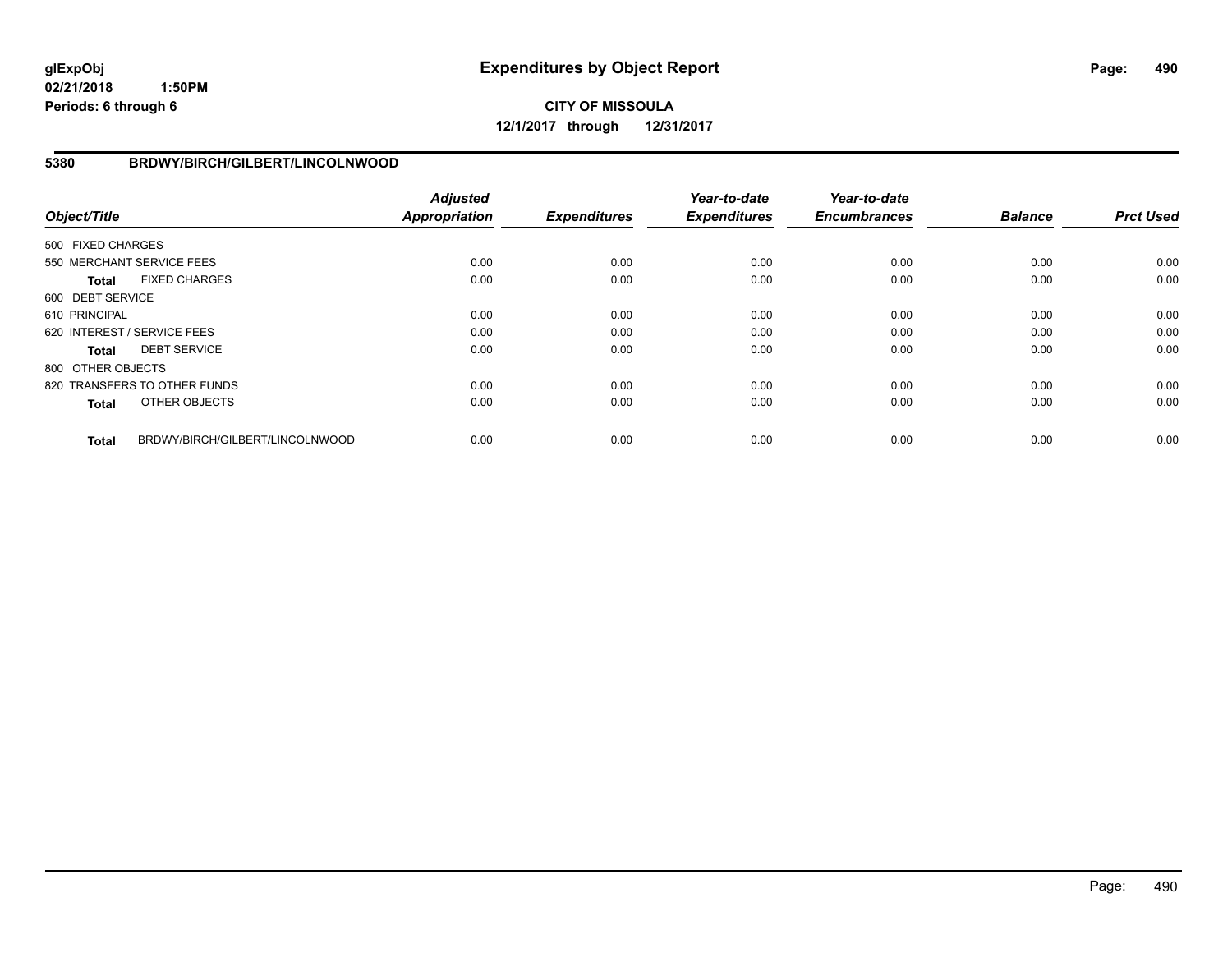# **CITY OF MISSOULA 12/1/2017 through 12/31/2017**

#### **5381 LINCOLNWOOD PH2 DEBT SERVICE**

| Object/Title                         | <b>Adjusted</b><br><b>Appropriation</b> | <b>Expenditures</b> | Year-to-date<br><b>Expenditures</b> | Year-to-date<br><b>Encumbrances</b> | <b>Balance</b> | <b>Prct Used</b> |
|--------------------------------------|-----------------------------------------|---------------------|-------------------------------------|-------------------------------------|----------------|------------------|
| 500 FIXED CHARGES                    |                                         |                     |                                     |                                     |                |                  |
| 550 MERCHANT SERVICE FEES            | 0.00                                    | 0.00                | 0.00                                | 0.00                                | 0.00           | 0.00             |
| <b>FIXED CHARGES</b><br><b>Total</b> | 0.00                                    | 0.00                | 0.00                                | 0.00                                | 0.00           | 0.00             |
| 600 DEBT SERVICE                     |                                         |                     |                                     |                                     |                |                  |
| 610 PRINCIPAL                        | 0.00                                    | 0.00                | 0.00                                | 0.00                                | 0.00           | 0.00             |
| 620 INTEREST / SERVICE FEES          | 0.00                                    | 0.00                | 0.00                                | 0.00                                | 0.00           | 0.00             |
| <b>DEBT SERVICE</b><br><b>Total</b>  | 0.00                                    | 0.00                | 0.00                                | 0.00                                | 0.00           | 0.00             |
| 800 OTHER OBJECTS                    |                                         |                     |                                     |                                     |                |                  |
| 820 TRANSFERS TO OTHER FUNDS         | 0.00                                    | 0.00                | 0.00                                | 0.00                                | 0.00           | 0.00             |
| OTHER OBJECTS<br><b>Total</b>        | 0.00                                    | 0.00                | 0.00                                | 0.00                                | 0.00           | 0.00             |
|                                      |                                         |                     |                                     |                                     |                |                  |
| <b>WASTEWATER</b><br><b>Total</b>    | 0.00                                    | 0.00                | 0.00                                | 0.00                                | 0.00           | 0.00             |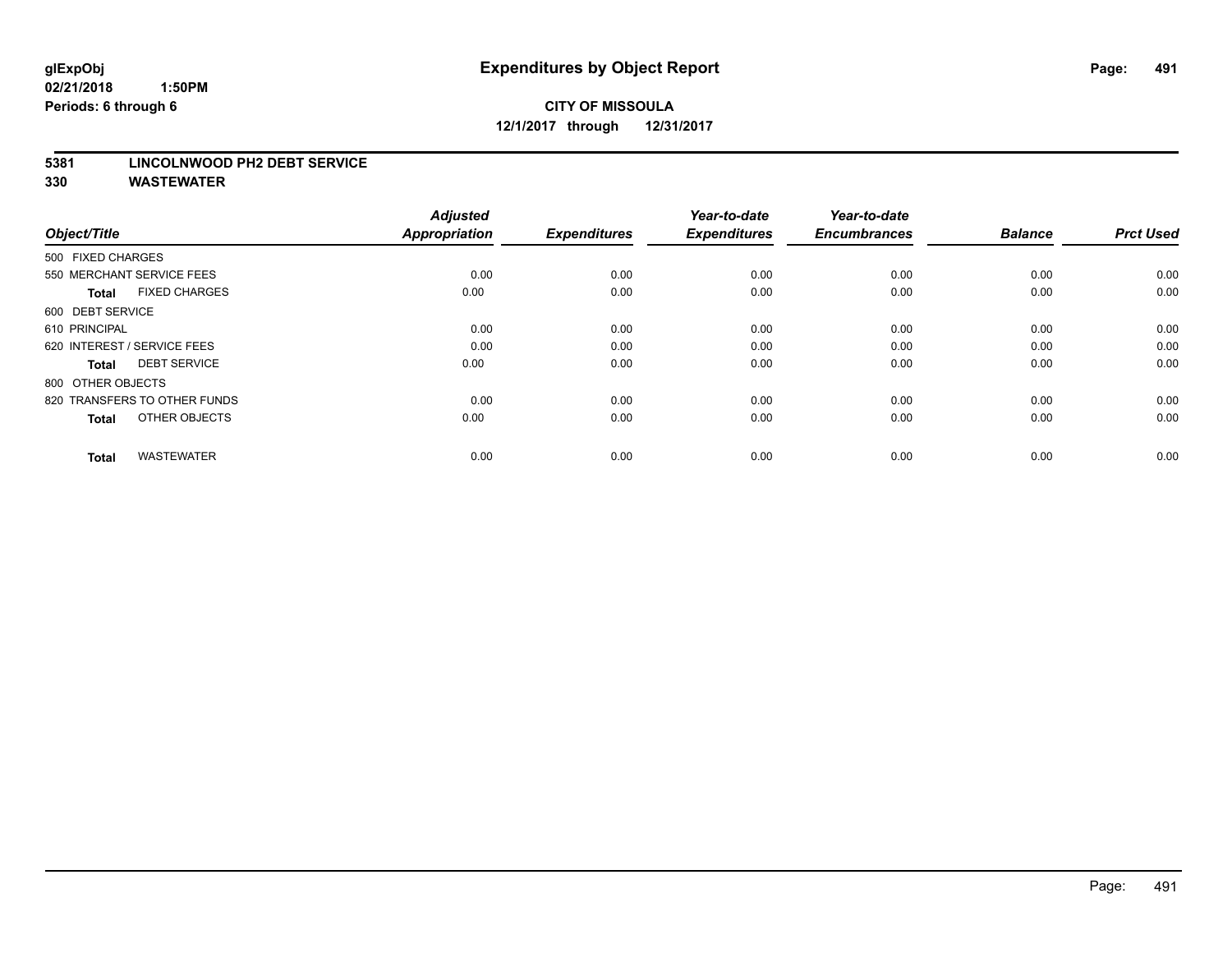# **5381 LINCOLNWOOD PH2 DEBT SERVICE**

| Object/Title                 |                              | <b>Adjusted</b><br><b>Appropriation</b> | <b>Expenditures</b> | Year-to-date<br><b>Expenditures</b> | Year-to-date<br><b>Encumbrances</b> | <b>Balance</b> | <b>Prct Used</b> |
|------------------------------|------------------------------|-----------------------------------------|---------------------|-------------------------------------|-------------------------------------|----------------|------------------|
| 500 FIXED CHARGES            |                              |                                         |                     |                                     |                                     |                |                  |
| 550 MERCHANT SERVICE FEES    |                              | 0.00                                    | 0.00                | 0.00                                | 0.00                                | 0.00           | 0.00             |
| <b>Total</b>                 | <b>FIXED CHARGES</b>         | 0.00                                    | 0.00                | 0.00                                | 0.00                                | 0.00           | 0.00             |
| 600 DEBT SERVICE             |                              |                                         |                     |                                     |                                     |                |                  |
| 610 PRINCIPAL                |                              | 0.00                                    | 0.00                | 0.00                                | 0.00                                | 0.00           | 0.00             |
| 620 INTEREST / SERVICE FEES  |                              | 0.00                                    | 0.00                | 0.00                                | 0.00                                | 0.00           | 0.00             |
| Total                        | <b>DEBT SERVICE</b>          | 0.00                                    | 0.00                | 0.00                                | 0.00                                | 0.00           | 0.00             |
| 800 OTHER OBJECTS            |                              |                                         |                     |                                     |                                     |                |                  |
| 820 TRANSFERS TO OTHER FUNDS |                              | 0.00                                    | 0.00                | 0.00                                | 0.00                                | 0.00           | 0.00             |
| <b>Total</b>                 | OTHER OBJECTS                | 0.00                                    | 0.00                | 0.00                                | 0.00                                | 0.00           | 0.00             |
| <b>Total</b>                 | LINCOLNWOOD PH2 DEBT SERVICE | 0.00                                    | 0.00                | 0.00                                | 0.00                                | 0.00           | 0.00             |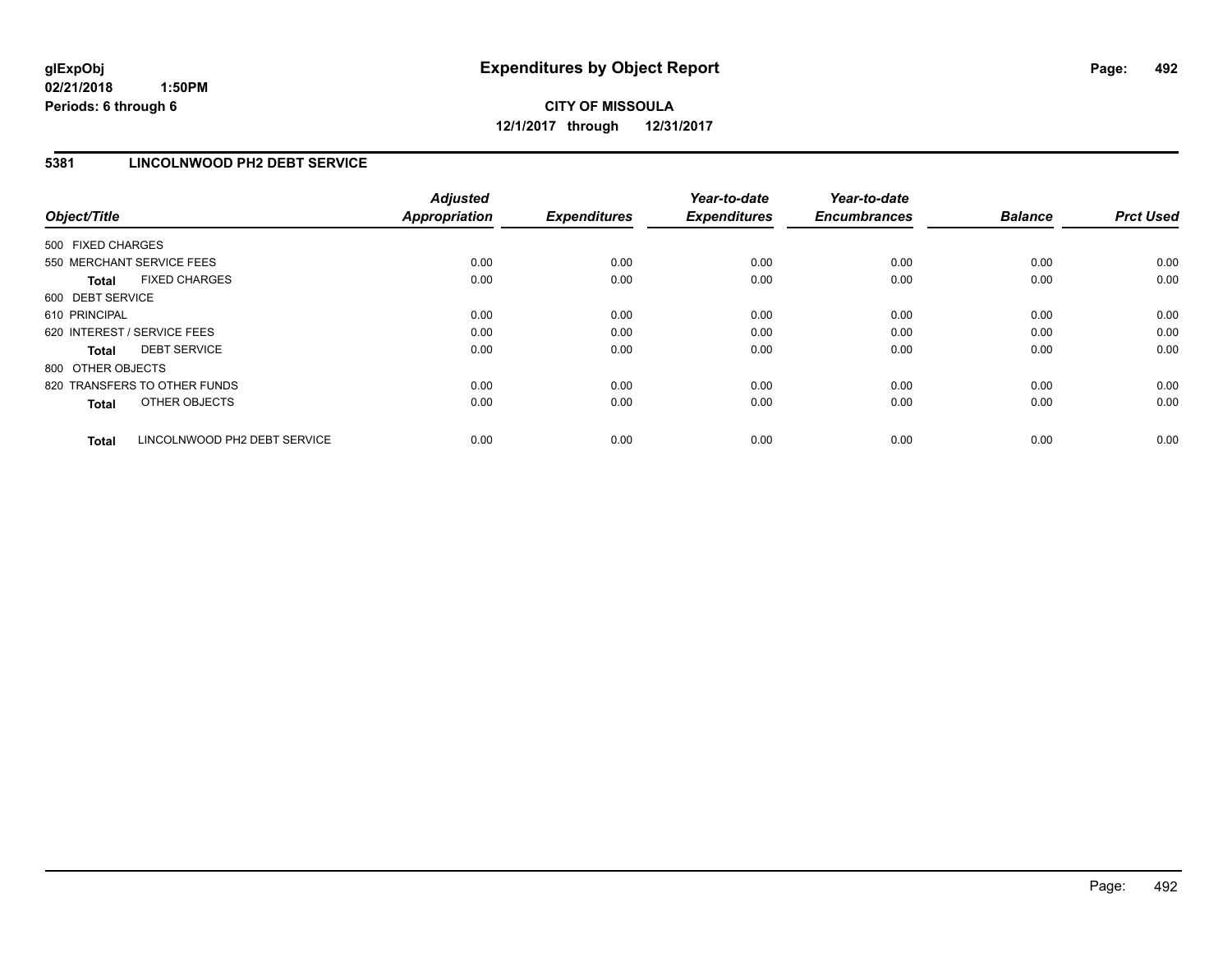#### **5382 LINCOLNWOOD PH2 RESERVE FUND**

| Object/Title                         | <b>Adjusted</b><br><b>Appropriation</b> | <b>Expenditures</b> | Year-to-date<br><b>Expenditures</b> | Year-to-date<br><b>Encumbrances</b> | <b>Balance</b> | <b>Prct Used</b> |
|--------------------------------------|-----------------------------------------|---------------------|-------------------------------------|-------------------------------------|----------------|------------------|
| 500 FIXED CHARGES                    |                                         |                     |                                     |                                     |                |                  |
| 550 MERCHANT SERVICE FEES            | 0.00                                    | 0.00                | 0.00                                | 0.00                                | 0.00           | 0.00             |
| <b>FIXED CHARGES</b><br><b>Total</b> | 0.00                                    | 0.00                | 0.00                                | 0.00                                | 0.00           | 0.00             |
| 600 DEBT SERVICE                     |                                         |                     |                                     |                                     |                |                  |
| 610 PRINCIPAL                        | 0.00                                    | 0.00                | 0.00                                | 0.00                                | 0.00           | 0.00             |
| 620 INTEREST / SERVICE FEES          | 0.00                                    | 0.00                | 0.00                                | 0.00                                | 0.00           | 0.00             |
| <b>DEBT SERVICE</b><br><b>Total</b>  | 0.00                                    | 0.00                | 0.00                                | 0.00                                | 0.00           | 0.00             |
| 800 OTHER OBJECTS                    |                                         |                     |                                     |                                     |                |                  |
| 820 TRANSFERS TO OTHER FUNDS         | 0.00                                    | 0.00                | 0.00                                | 0.00                                | 0.00           | 0.00             |
| OTHER OBJECTS<br><b>Total</b>        | 0.00                                    | 0.00                | 0.00                                | 0.00                                | 0.00           | 0.00             |
|                                      |                                         |                     |                                     |                                     |                |                  |
| <b>WASTEWATER</b><br><b>Total</b>    | 0.00                                    | 0.00                | 0.00                                | 0.00                                | 0.00           | 0.00             |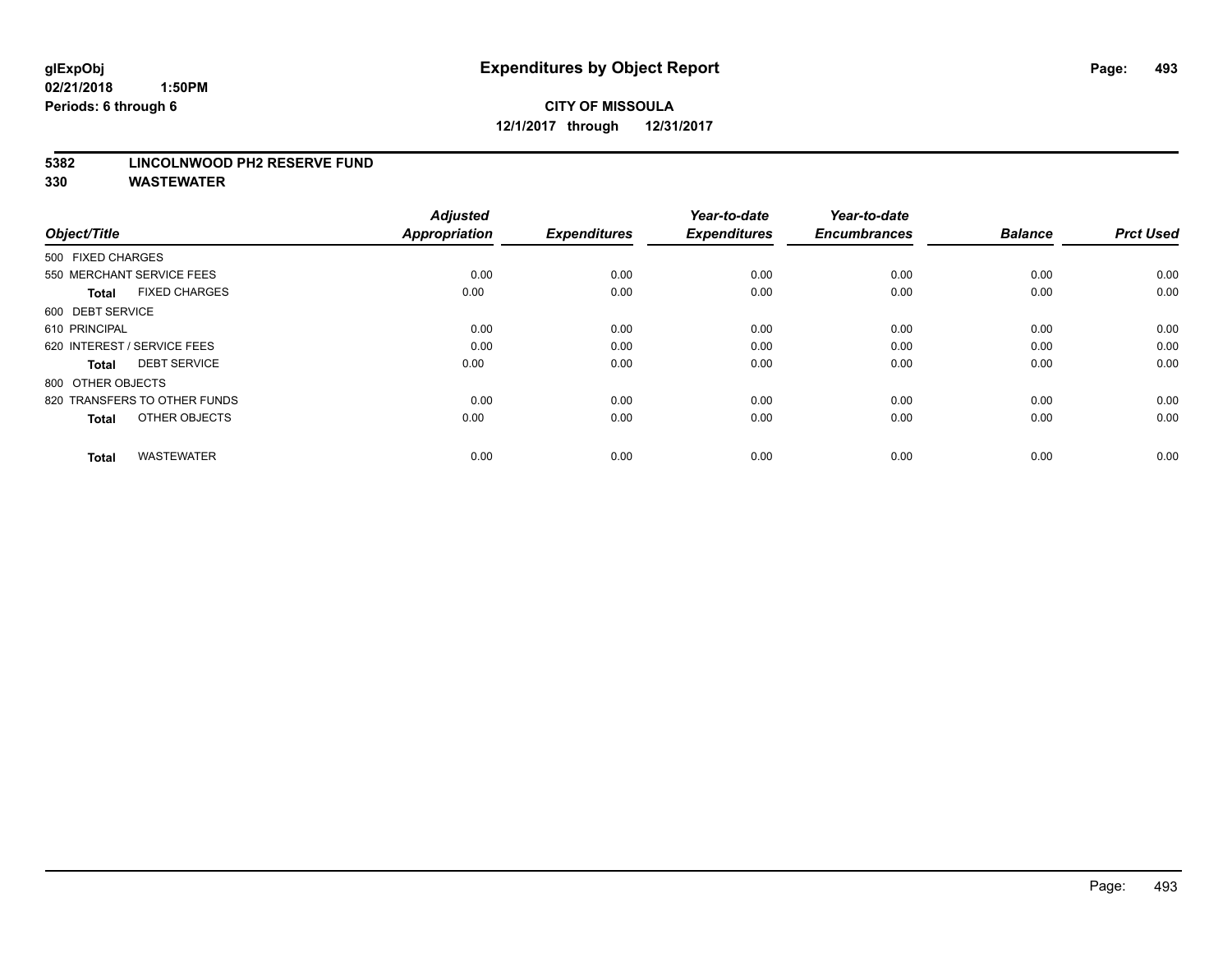# **CITY OF MISSOULA 12/1/2017 through 12/31/2017**

## **5382 LINCOLNWOOD PH2 RESERVE FUND**

| Object/Title      |                              | <b>Adjusted</b><br><b>Appropriation</b> | <b>Expenditures</b> | Year-to-date<br><b>Expenditures</b> | Year-to-date<br><b>Encumbrances</b> | <b>Balance</b> | <b>Prct Used</b> |
|-------------------|------------------------------|-----------------------------------------|---------------------|-------------------------------------|-------------------------------------|----------------|------------------|
| 500 FIXED CHARGES |                              |                                         |                     |                                     |                                     |                |                  |
|                   | 550 MERCHANT SERVICE FEES    | 0.00                                    | 0.00                | 0.00                                | 0.00                                | 0.00           | 0.00             |
| <b>Total</b>      | <b>FIXED CHARGES</b>         | 0.00                                    | 0.00                | 0.00                                | 0.00                                | 0.00           | 0.00             |
| 600 DEBT SERVICE  |                              |                                         |                     |                                     |                                     |                |                  |
| 610 PRINCIPAL     |                              | 0.00                                    | 0.00                | 0.00                                | 0.00                                | 0.00           | 0.00             |
|                   | 620 INTEREST / SERVICE FEES  | 0.00                                    | 0.00                | 0.00                                | 0.00                                | 0.00           | 0.00             |
| Total             | <b>DEBT SERVICE</b>          | 0.00                                    | 0.00                | 0.00                                | 0.00                                | 0.00           | 0.00             |
| 800 OTHER OBJECTS |                              |                                         |                     |                                     |                                     |                |                  |
|                   | 820 TRANSFERS TO OTHER FUNDS | 0.00                                    | 0.00                | 0.00                                | 0.00                                | 0.00           | 0.00             |
| <b>Total</b>      | OTHER OBJECTS                | 0.00                                    | 0.00                | 0.00                                | 0.00                                | 0.00           | 0.00             |
| <b>Total</b>      | LINCOLNWOOD PH2 RESERVE FUND | 0.00                                    | 0.00                | 0.00                                | 0.00                                | 0.00           | 0.00             |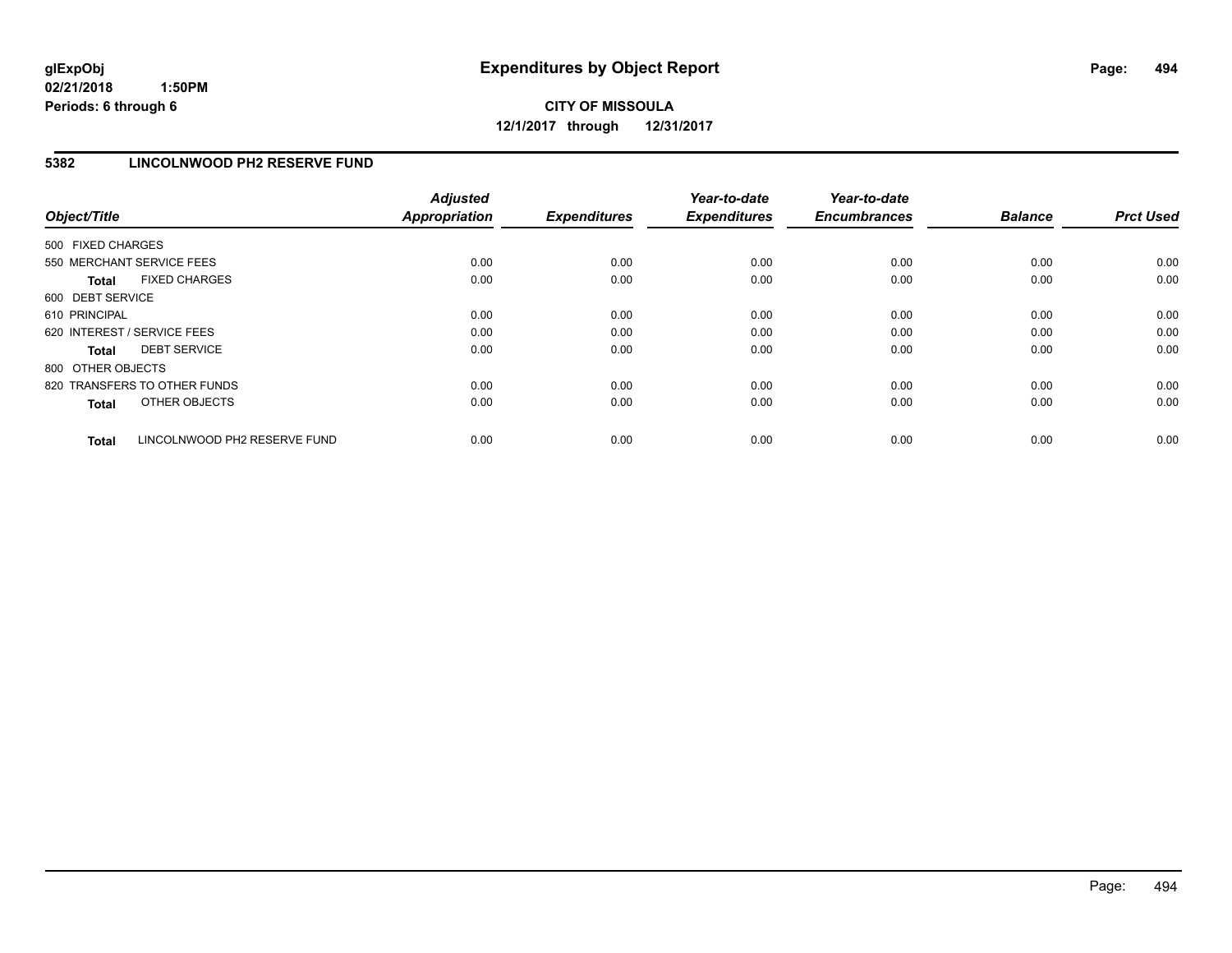# **CITY OF MISSOULA 12/1/2017 through 12/31/2017**

#### **5383 FY09 RATTLESNAKE SEWER DEBT SVS**

**550 SID 544 PROJECT**

|                                      | <b>Adjusted</b>      |                     | Year-to-date        | Year-to-date        |                |                  |
|--------------------------------------|----------------------|---------------------|---------------------|---------------------|----------------|------------------|
| Object/Title                         | <b>Appropriation</b> | <b>Expenditures</b> | <b>Expenditures</b> | <b>Encumbrances</b> | <b>Balance</b> | <b>Prct Used</b> |
| 500 FIXED CHARGES                    |                      |                     |                     |                     |                |                  |
| 550 MERCHANT SERVICE FEES            | 0.00                 | 0.00                | 0.00                | 0.00                | 0.00           | 0.00             |
| <b>FIXED CHARGES</b><br><b>Total</b> | 0.00                 | 0.00                | 0.00                | 0.00                | 0.00           | 0.00             |
| 600 DEBT SERVICE                     |                      |                     |                     |                     |                |                  |
| 610 PRINCIPAL                        | 0.00                 | 0.00                | 0.00                | 0.00                | 0.00           | 0.00             |
| 620 INTEREST / SERVICE FEES          | 0.00                 | 0.00                | 0.00                | 0.00                | 0.00           | 0.00             |
| <b>DEBT SERVICE</b><br><b>Total</b>  | 0.00                 | 0.00                | 0.00                | 0.00                | 0.00           | 0.00             |
| SID 544 PROJECT<br><b>Total</b>      | 0.00                 | 0.00                | 0.00                | 0.00                | 0.00           | 0.00             |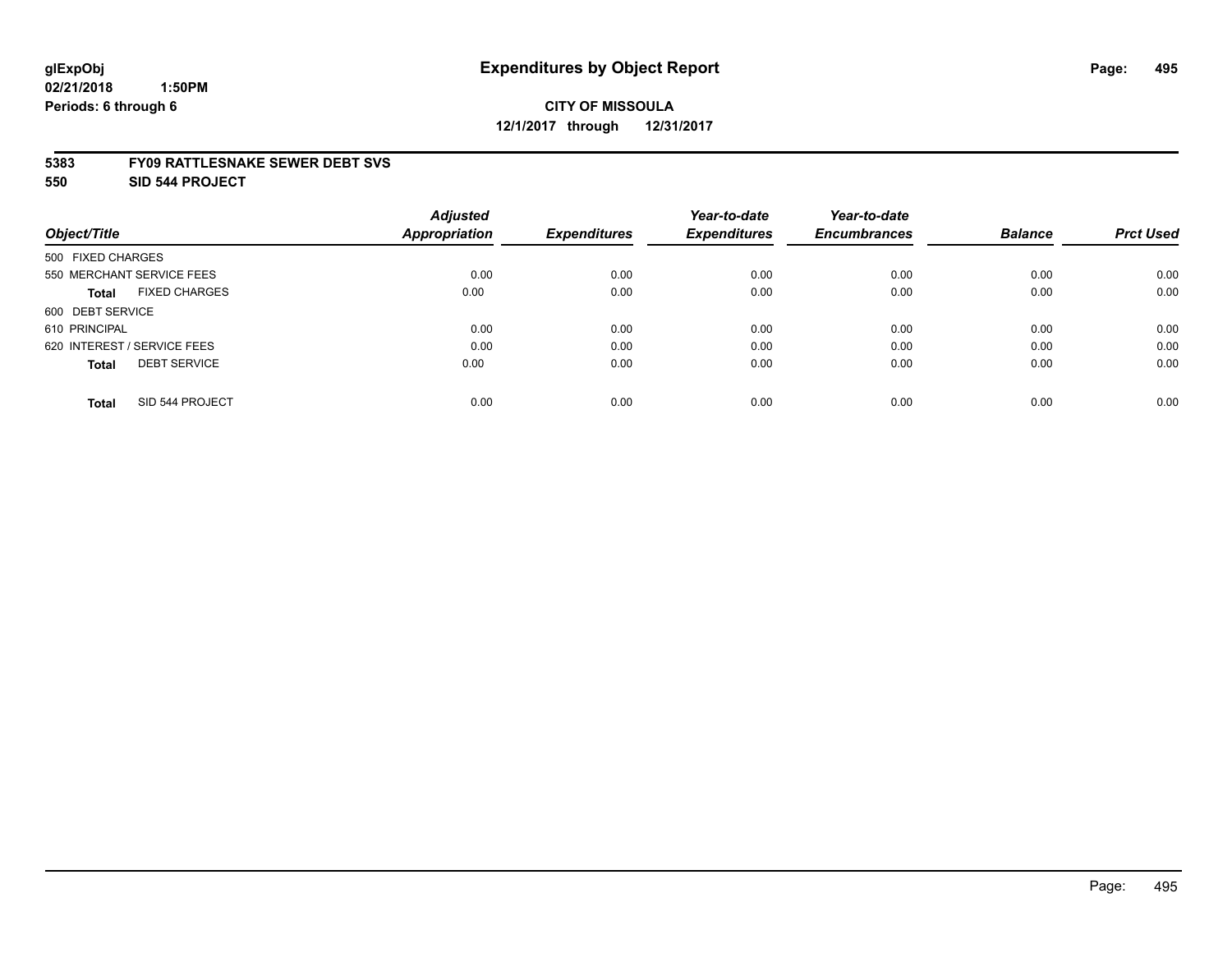**CITY OF MISSOULA 12/1/2017 through 12/31/2017**

# **5383 FY09 RATTLESNAKE SEWER DEBT SVS**

| Object/Title                |                                 | <b>Adjusted</b><br><b>Appropriation</b> | <b>Expenditures</b> | Year-to-date<br><b>Expenditures</b> | Year-to-date<br><b>Encumbrances</b> | <b>Balance</b> | <b>Prct Used</b> |
|-----------------------------|---------------------------------|-----------------------------------------|---------------------|-------------------------------------|-------------------------------------|----------------|------------------|
| 500 FIXED CHARGES           |                                 |                                         |                     |                                     |                                     |                |                  |
| 550 MERCHANT SERVICE FEES   |                                 | 0.00                                    | 0.00                | 0.00                                | 0.00                                | 0.00           | 0.00             |
| <b>Total</b>                | <b>FIXED CHARGES</b>            | 0.00                                    | 0.00                | 0.00                                | 0.00                                | 0.00           | 0.00             |
| 600 DEBT SERVICE            |                                 |                                         |                     |                                     |                                     |                |                  |
| 610 PRINCIPAL               |                                 | 0.00                                    | 0.00                | 0.00                                | 0.00                                | 0.00           | 0.00             |
| 620 INTEREST / SERVICE FEES |                                 | 0.00                                    | 0.00                | 0.00                                | 0.00                                | 0.00           | 0.00             |
| <b>Total</b>                | <b>DEBT SERVICE</b>             | 0.00                                    | 0.00                | 0.00                                | 0.00                                | 0.00           | 0.00             |
| <b>Total</b>                | FY09 RATTLESNAKE SEWER DEBT SVS | 0.00                                    | 0.00                | 0.00                                | 0.00                                | 0.00           | 0.00             |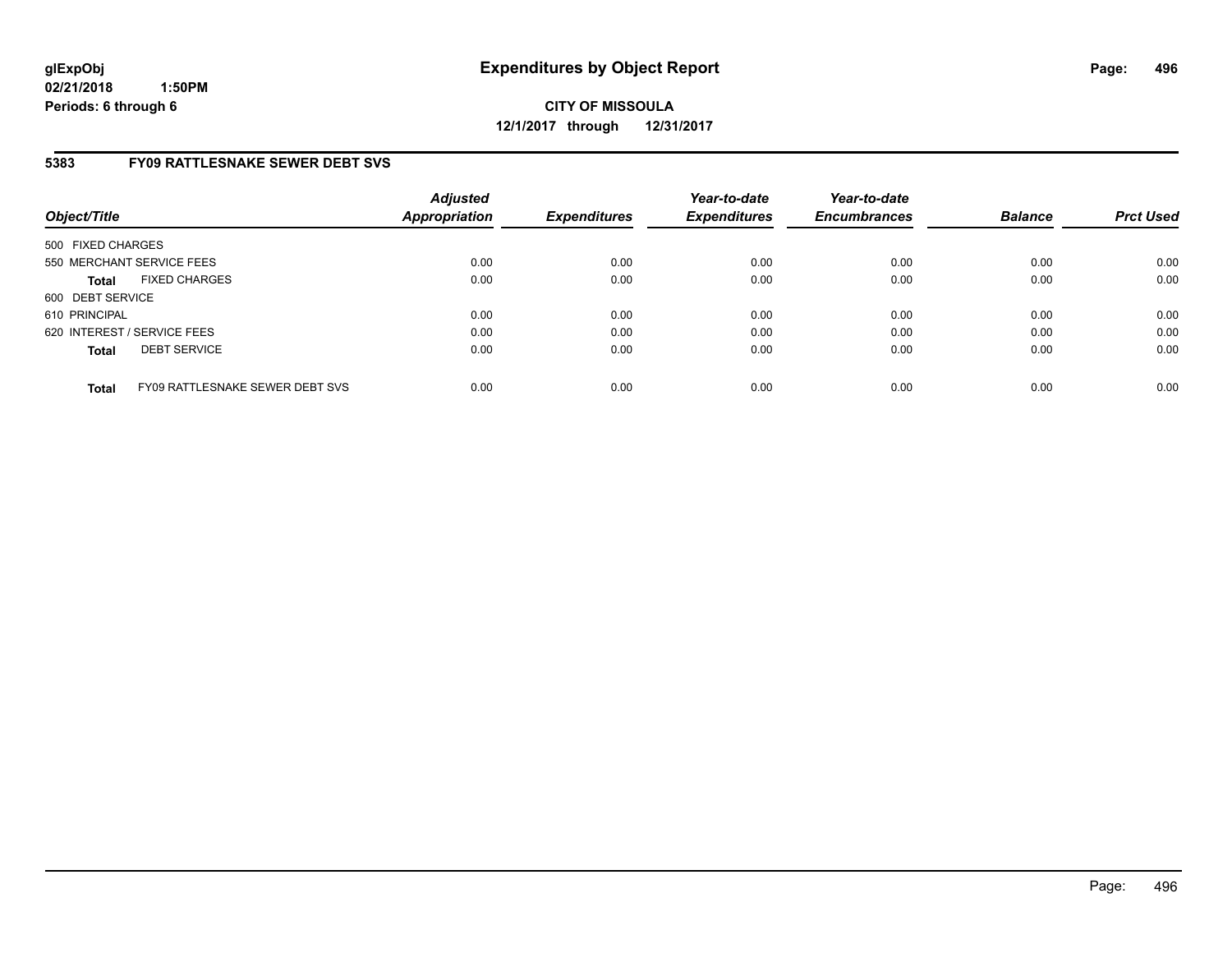# **CITY OF MISSOULA 12/1/2017 through 12/31/2017**

**5384 09 LOLO BOND RESERVE**

| Object/Title                         | <b>Adjusted</b><br><b>Appropriation</b> | <b>Expenditures</b> | Year-to-date<br><b>Expenditures</b> | Year-to-date<br><b>Encumbrances</b> | <b>Balance</b> | <b>Prct Used</b> |
|--------------------------------------|-----------------------------------------|---------------------|-------------------------------------|-------------------------------------|----------------|------------------|
|                                      |                                         |                     |                                     |                                     |                |                  |
| 500 FIXED CHARGES                    |                                         |                     |                                     |                                     |                |                  |
| 550 MERCHANT SERVICE FEES            | 0.00                                    | 0.00                | 0.00                                | 0.00                                | 0.00           | 0.00             |
| <b>FIXED CHARGES</b><br><b>Total</b> | 0.00                                    | 0.00                | 0.00                                | 0.00                                | 0.00           | 0.00             |
| 800 OTHER OBJECTS                    |                                         |                     |                                     |                                     |                |                  |
| 820 TRANSFERS TO OTHER FUNDS         | 0.00                                    | 0.00                | 0.00                                | 0.00                                | 0.00           | 0.00             |
| OTHER OBJECTS<br><b>Total</b>        | 0.00                                    | 0.00                | 0.00                                | 0.00                                | 0.00           | 0.00             |
| <b>WASTEWATER</b><br><b>Total</b>    | 0.00                                    | 0.00                | 0.00                                | 0.00                                | 0.00           | 0.00             |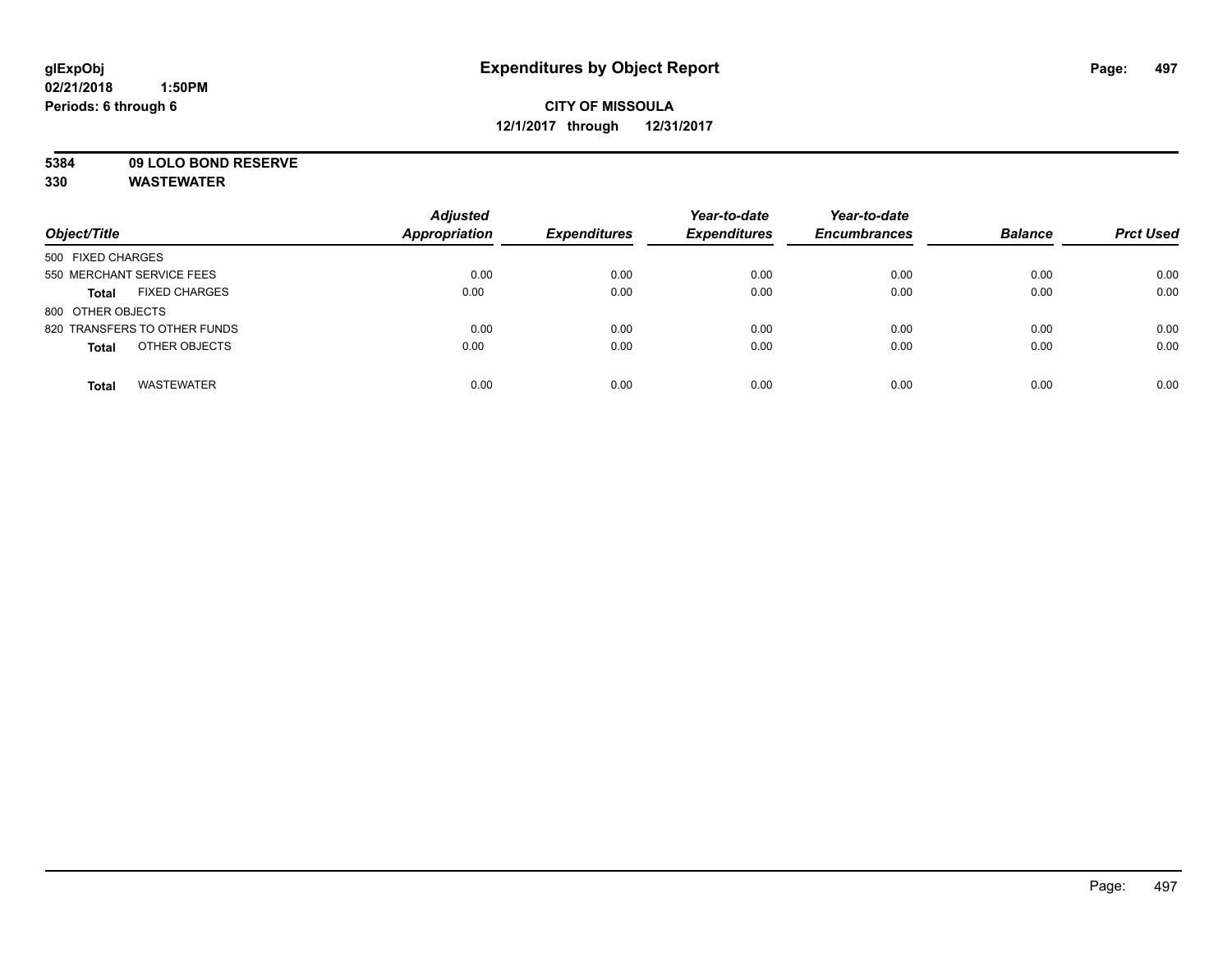### **5384 09 LOLO BOND RESERVE**

| Object/Title                         | <b>Adjusted</b><br><b>Appropriation</b> | <b>Expenditures</b> | Year-to-date<br><b>Expenditures</b> | Year-to-date<br><b>Encumbrances</b> | <b>Balance</b> | <b>Prct Used</b> |
|--------------------------------------|-----------------------------------------|---------------------|-------------------------------------|-------------------------------------|----------------|------------------|
| 500 FIXED CHARGES                    |                                         |                     |                                     |                                     |                |                  |
|                                      |                                         |                     |                                     |                                     |                |                  |
| 550 MERCHANT SERVICE FEES            | 0.00                                    | 0.00                | 0.00                                | 0.00                                | 0.00           | 0.00             |
| <b>FIXED CHARGES</b><br>Total        | 0.00                                    | 0.00                | 0.00                                | 0.00                                | 0.00           | 0.00             |
| 800 OTHER OBJECTS                    |                                         |                     |                                     |                                     |                |                  |
| 820 TRANSFERS TO OTHER FUNDS         | 0.00                                    | 0.00                | 0.00                                | 0.00                                | 0.00           | 0.00             |
| OTHER OBJECTS<br><b>Total</b>        | 0.00                                    | 0.00                | 0.00                                | 0.00                                | 0.00           | 0.00             |
|                                      |                                         |                     |                                     |                                     |                |                  |
| 09 LOLO BOND RESERVE<br><b>Total</b> | 0.00                                    | 0.00                | 0.00                                | 0.00                                | 0.00           | 0.00             |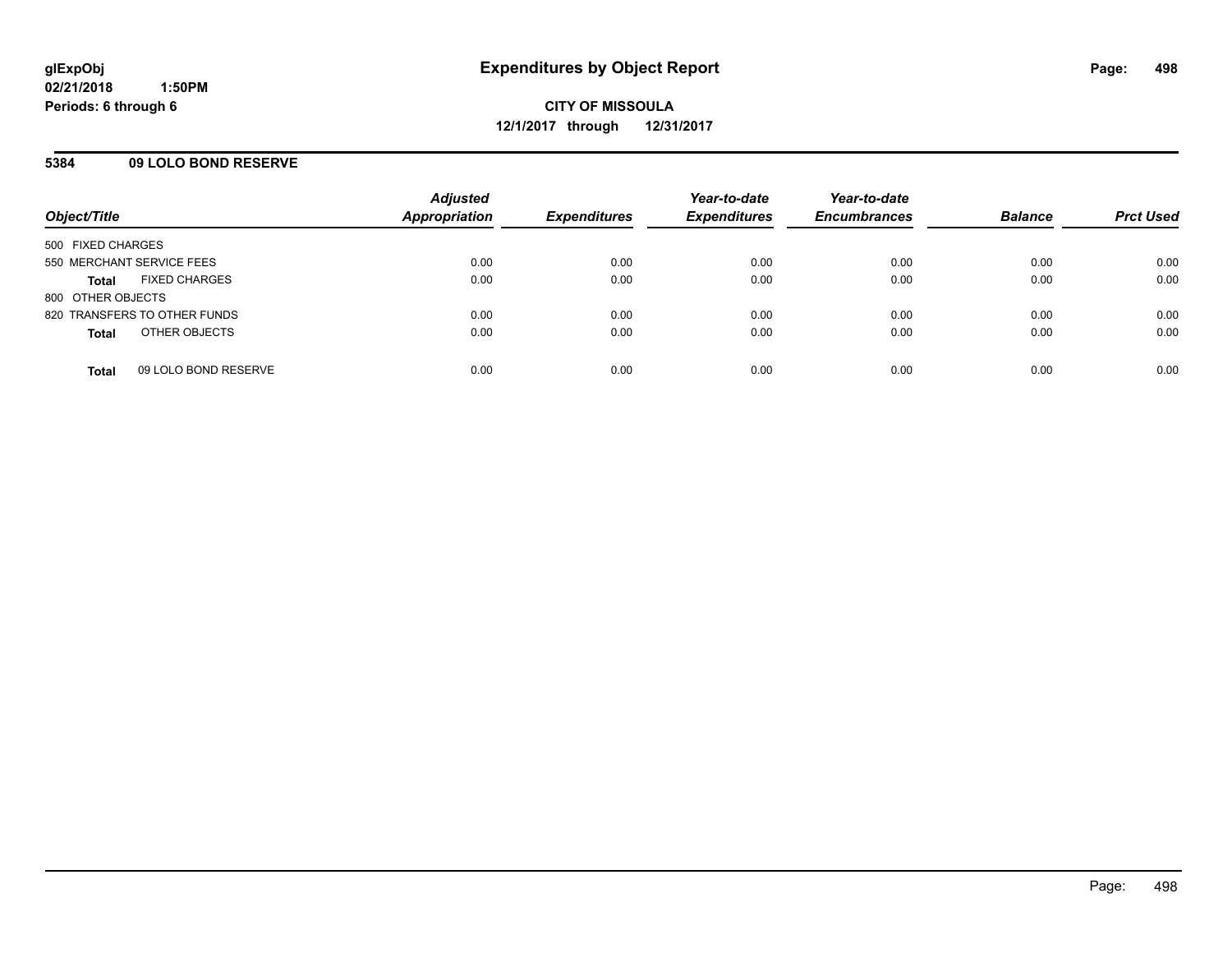# **CITY OF MISSOULA 12/1/2017 through 12/31/2017**

#### **5385 HEADWORKS 2010 BOND RESERVE**

| Object/Title                  | <b>Adjusted</b><br>Appropriation | <b>Expenditures</b> | Year-to-date<br><b>Expenditures</b> | Year-to-date<br><b>Encumbrances</b> | <b>Balance</b> | <b>Prct Used</b> |
|-------------------------------|----------------------------------|---------------------|-------------------------------------|-------------------------------------|----------------|------------------|
| 800 OTHER OBJECTS             |                                  |                     |                                     |                                     |                |                  |
| 820 TRANSFERS TO OTHER FUNDS  | 0.00                             | 0.00                | 0.00                                | 0.00                                | 0.00           | 0.00             |
| OTHER OBJECTS<br><b>Total</b> | 0.00                             | 0.00                | 0.00                                | 0.00                                | 0.00           | 0.00             |
| <b>WASTEWATER</b><br>Total    | 0.00                             | 0.00                | 0.00                                | 0.00                                | 0.00           | 0.00             |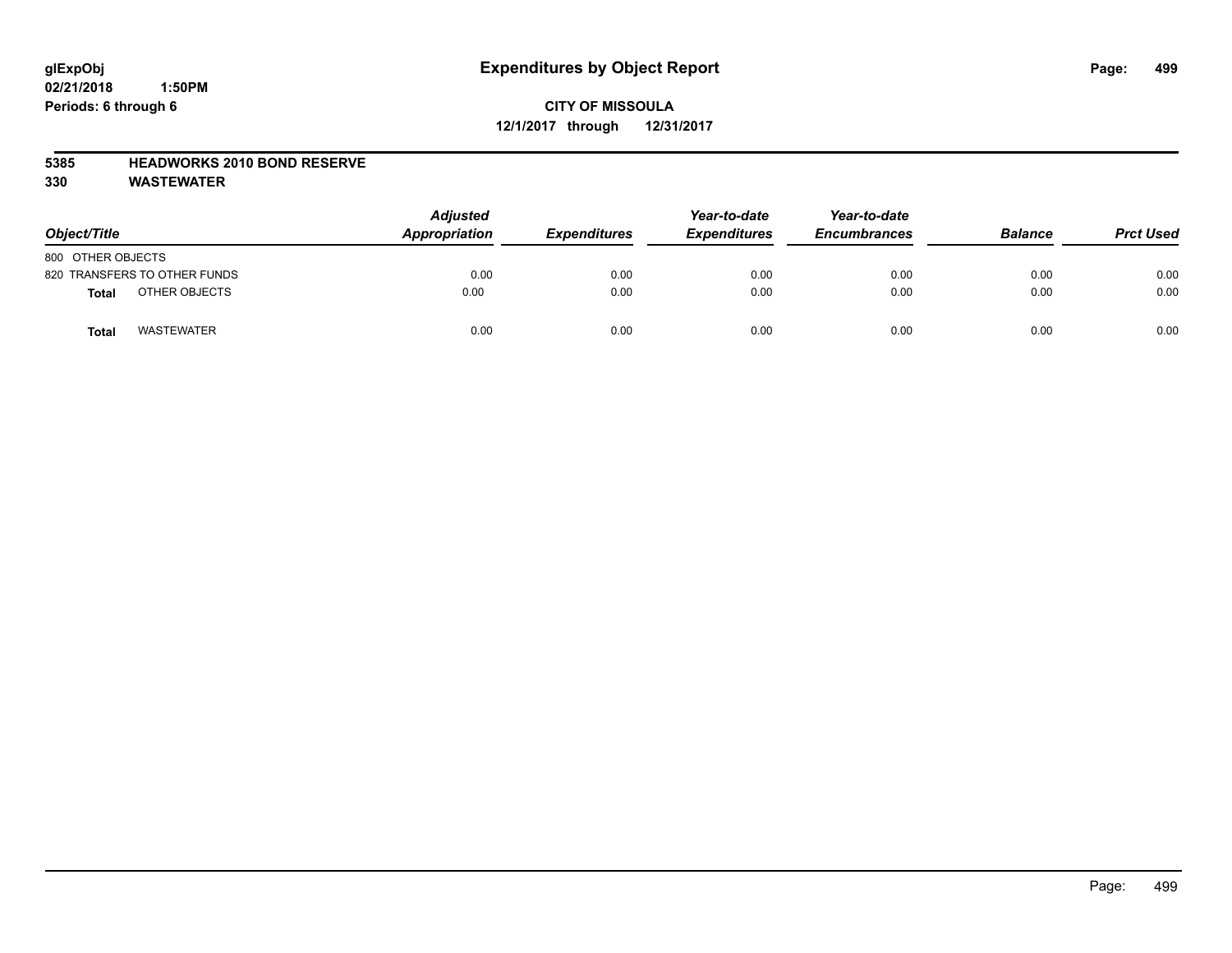**CITY OF MISSOULA 12/1/2017 through 12/31/2017**

### **5385 HEADWORKS 2010 BOND RESERVE**

| Object/Title                                | <b>Adjusted</b><br>Appropriation | <b>Expenditures</b> | Year-to-date<br><b>Expenditures</b> | Year-to-date<br><b>Encumbrances</b> | <b>Balance</b> | <b>Prct Used</b> |
|---------------------------------------------|----------------------------------|---------------------|-------------------------------------|-------------------------------------|----------------|------------------|
| 800 OTHER OBJECTS                           |                                  |                     |                                     |                                     |                |                  |
| 820 TRANSFERS TO OTHER FUNDS                | 0.00                             | 0.00                | 0.00                                | 0.00                                | 0.00           | 0.00             |
| OTHER OBJECTS<br>Total                      | 0.00                             | 0.00                | 0.00                                | 0.00                                | 0.00           | 0.00             |
| <b>HEADWORKS 2010 BOND RESERVE</b><br>Total | 0.00                             | 0.00                | 0.00                                | 0.00                                | 0.00           | 0.00             |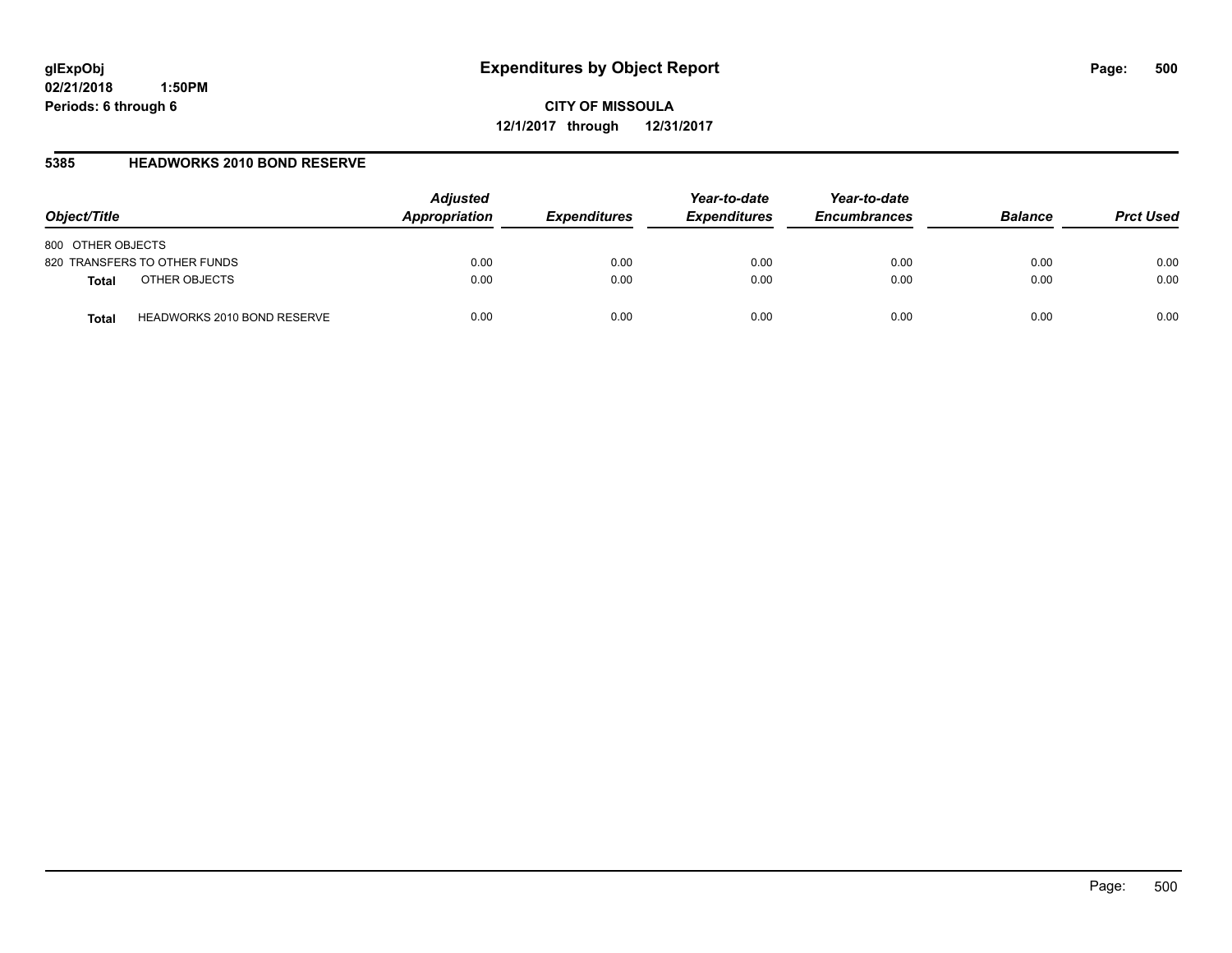# **CITY OF MISSOULA 12/1/2017 through 12/31/2017**

#### **5386 FY10 HEADWORKS DEBT SERVICE**

|                                      | <b>Adjusted</b>      |                     | Year-to-date        | Year-to-date        |                |                  |
|--------------------------------------|----------------------|---------------------|---------------------|---------------------|----------------|------------------|
| Object/Title                         | <b>Appropriation</b> | <b>Expenditures</b> | <b>Expenditures</b> | <b>Encumbrances</b> | <b>Balance</b> | <b>Prct Used</b> |
| 500 FIXED CHARGES                    |                      |                     |                     |                     |                |                  |
| 550 MERCHANT SERVICE FEES            | 0.00                 | 0.00                | 0.00                | 0.00                | 0.00           | 0.00             |
| <b>FIXED CHARGES</b><br><b>Total</b> | 0.00                 | 0.00                | 0.00                | 0.00                | 0.00           | 0.00             |
| 600 DEBT SERVICE                     |                      |                     |                     |                     |                |                  |
| 610 PRINCIPAL                        | 0.00                 | 0.00                | 0.00                | 0.00                | 0.00           | 0.00             |
| 620 INTEREST / SERVICE FEES          | 0.00                 | 0.00                | 0.00                | 0.00                | 0.00           | 0.00             |
| <b>DEBT SERVICE</b><br><b>Total</b>  | 0.00                 | 0.00                | 0.00                | 0.00                | 0.00           | 0.00             |
| <b>WASTEWATER</b><br><b>Total</b>    | 0.00                 | 0.00                | 0.00                | 0.00                | 0.00           | 0.00             |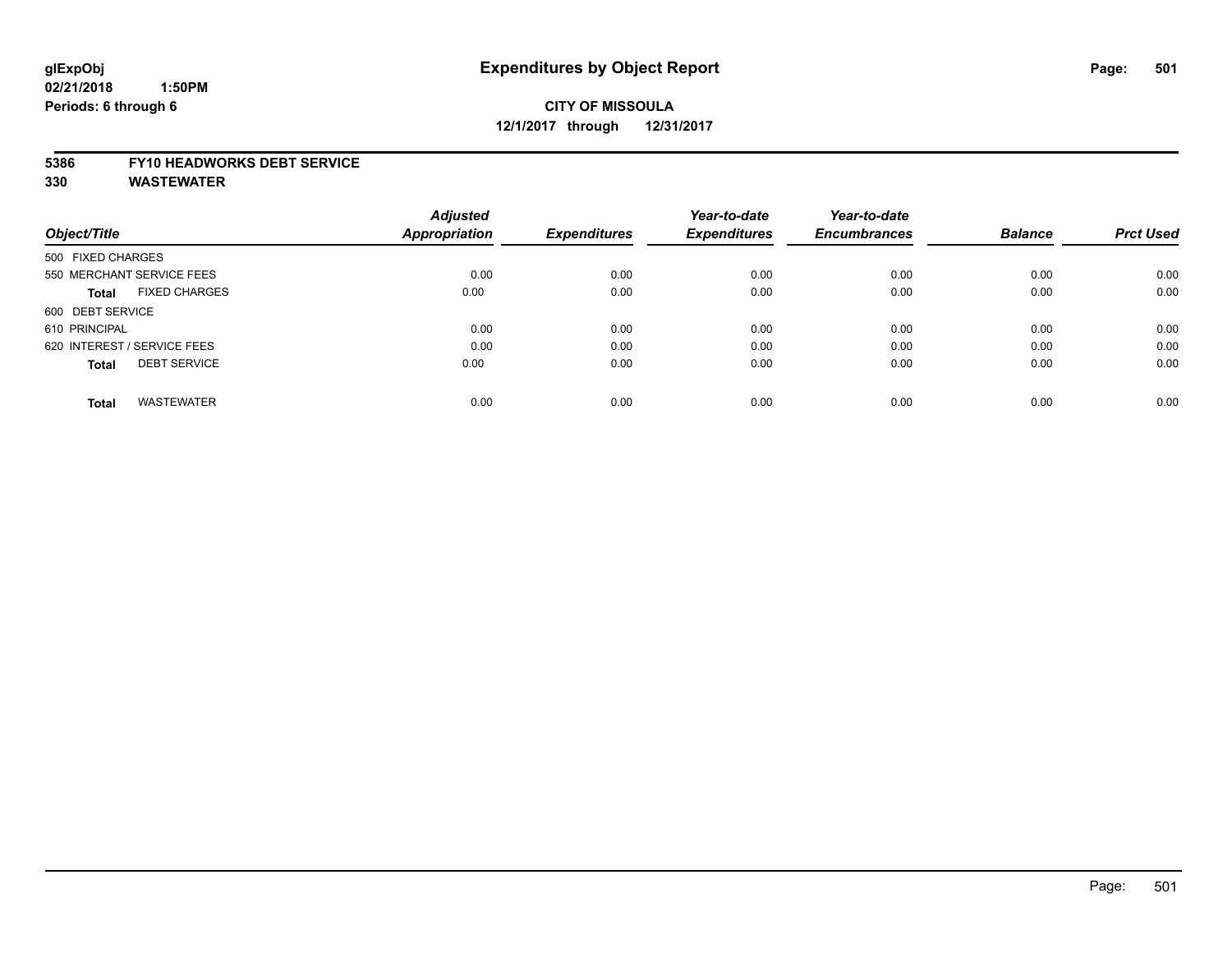### **5386 FY10 HEADWORKS DEBT SERVICE**

| Object/Title                |                             | <b>Adjusted</b><br>Appropriation | <b>Expenditures</b> | Year-to-date<br><b>Expenditures</b> | Year-to-date<br><b>Encumbrances</b> | <b>Balance</b> | <b>Prct Used</b> |
|-----------------------------|-----------------------------|----------------------------------|---------------------|-------------------------------------|-------------------------------------|----------------|------------------|
| 500 FIXED CHARGES           |                             |                                  |                     |                                     |                                     |                |                  |
| 550 MERCHANT SERVICE FEES   |                             | 0.00                             | 0.00                | 0.00                                | 0.00                                | 0.00           | 0.00             |
| <b>Total</b>                | <b>FIXED CHARGES</b>        | 0.00                             | 0.00                | 0.00                                | 0.00                                | 0.00           | 0.00             |
| 600 DEBT SERVICE            |                             |                                  |                     |                                     |                                     |                |                  |
| 610 PRINCIPAL               |                             | 0.00                             | 0.00                | 0.00                                | 0.00                                | 0.00           | 0.00             |
| 620 INTEREST / SERVICE FEES |                             | 0.00                             | 0.00                | 0.00                                | 0.00                                | 0.00           | 0.00             |
| <b>Total</b>                | <b>DEBT SERVICE</b>         | 0.00                             | 0.00                | 0.00                                | 0.00                                | 0.00           | 0.00             |
| <b>Total</b>                | FY10 HEADWORKS DEBT SERVICE | 0.00                             | 0.00                | 0.00                                | 0.00                                | 0.00           | 0.00             |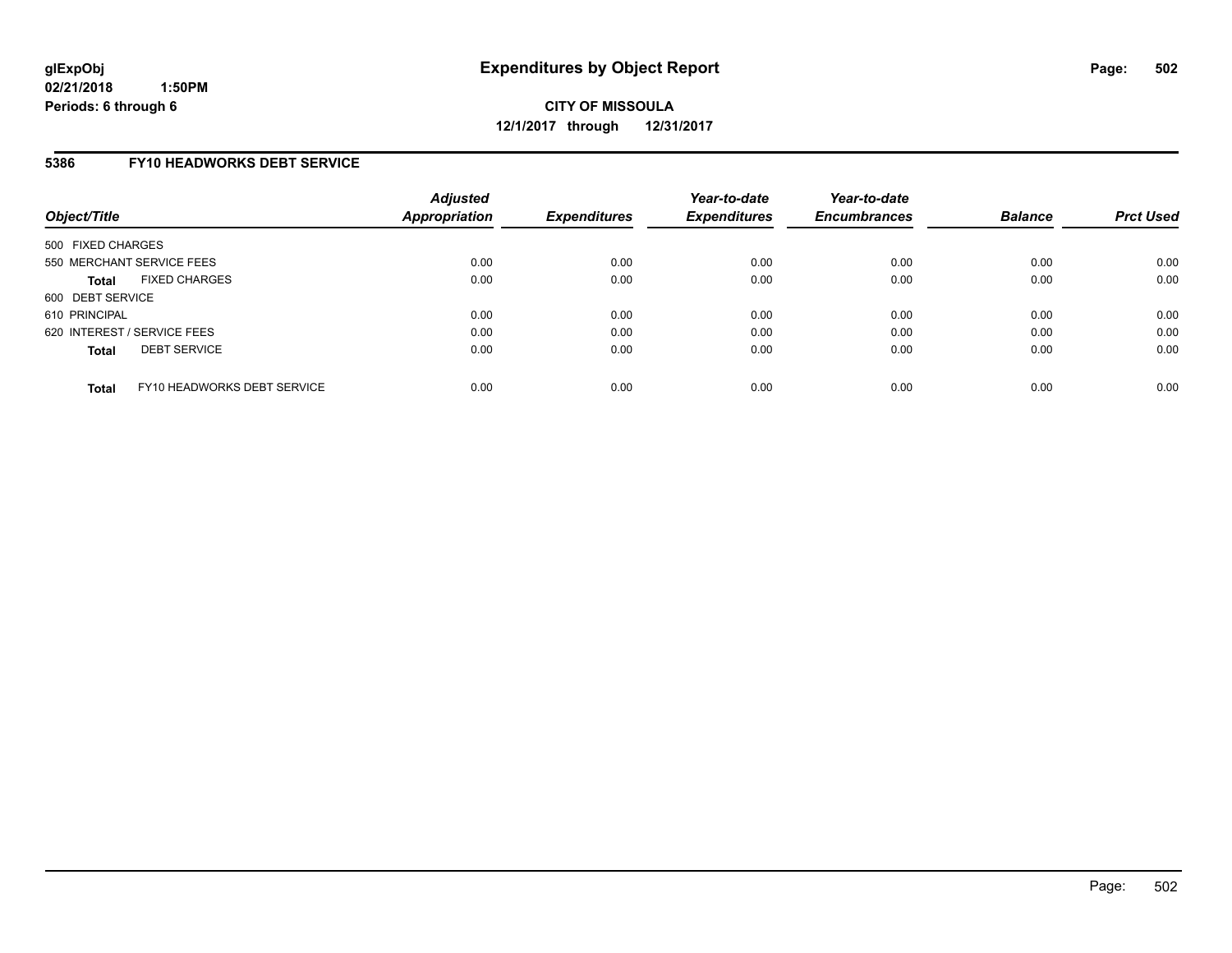# **glExpObj Expenditures by Object Report Page: 503**

#### **02/21/2018 1:50PM Periods: 6 through 6**

### **CITY OF MISSOULA 12/1/2017 through 12/31/2017**

#### **5387 FY11 SEWER \$1.29M BOND DEBT SERVICE**

|                   |                             | <b>Adjusted</b>      |                     | Year-to-date        | Year-to-date        |                |                  |
|-------------------|-----------------------------|----------------------|---------------------|---------------------|---------------------|----------------|------------------|
| Object/Title      |                             | <b>Appropriation</b> | <b>Expenditures</b> | <b>Expenditures</b> | <b>Encumbrances</b> | <b>Balance</b> | <b>Prct Used</b> |
| 500 FIXED CHARGES |                             |                      |                     |                     |                     |                |                  |
|                   | 550 MERCHANT SERVICE FEES   | 0.00                 | 0.00                | 0.00                | 0.00                | 0.00           | 0.00             |
| Total             | <b>FIXED CHARGES</b>        | 0.00                 | 0.00                | 0.00                | 0.00                | 0.00           | 0.00             |
| 600 DEBT SERVICE  |                             |                      |                     |                     |                     |                |                  |
| 610 PRINCIPAL     |                             | 0.00                 | 0.00                | 0.00                | 0.00                | 0.00           | 0.00             |
|                   | 620 INTEREST / SERVICE FEES | 0.00                 | 0.00                | 0.00                | 0.00                | 0.00           | 0.00             |
| <b>Total</b>      | <b>DEBT SERVICE</b>         | 0.00                 | 0.00                | 0.00                | 0.00                | 0.00           | 0.00             |
| <b>Total</b>      | <b>WASTEWATER</b>           | 0.00                 | 0.00                | 0.00                | 0.00                | 0.00           | 0.00             |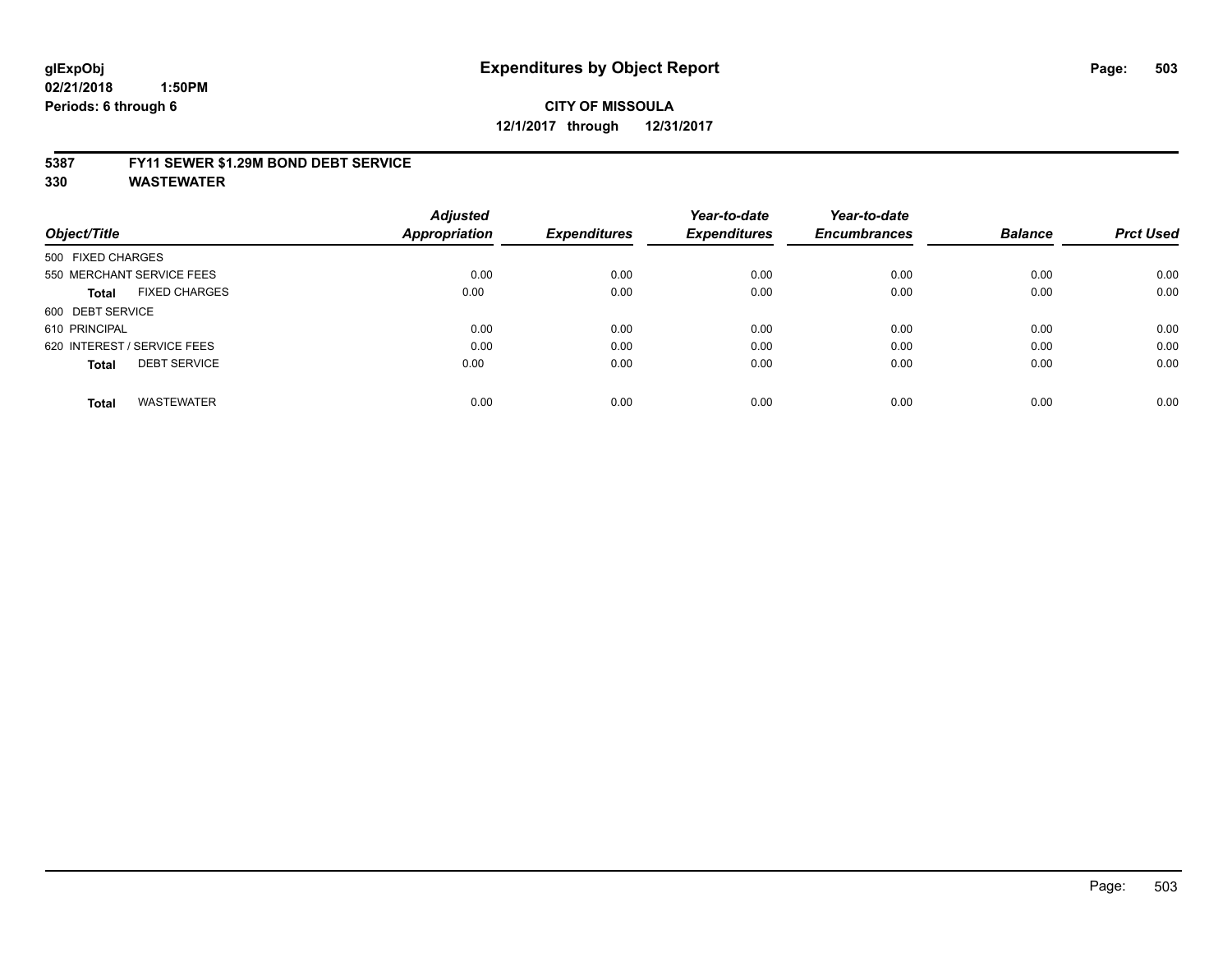**CITY OF MISSOULA 12/1/2017 through 12/31/2017**

### **5387 FY11 SEWER \$1.29M BOND DEBT SERVICE**

| Object/Title      |                                     | <b>Adjusted</b><br><b>Appropriation</b> | <b>Expenditures</b> | Year-to-date<br><b>Expenditures</b> | Year-to-date<br><b>Encumbrances</b> | <b>Balance</b> | <b>Prct Used</b> |
|-------------------|-------------------------------------|-----------------------------------------|---------------------|-------------------------------------|-------------------------------------|----------------|------------------|
| 500 FIXED CHARGES |                                     |                                         |                     |                                     |                                     |                |                  |
|                   | 550 MERCHANT SERVICE FEES           | 0.00                                    | 0.00                | 0.00                                | 0.00                                | 0.00           | 0.00             |
| <b>Total</b>      | <b>FIXED CHARGES</b>                | 0.00                                    | 0.00                | 0.00                                | 0.00                                | 0.00           | 0.00             |
| 600 DEBT SERVICE  |                                     |                                         |                     |                                     |                                     |                |                  |
| 610 PRINCIPAL     |                                     | 0.00                                    | 0.00                | 0.00                                | 0.00                                | 0.00           | 0.00             |
|                   | 620 INTEREST / SERVICE FEES         | 0.00                                    | 0.00                | 0.00                                | 0.00                                | 0.00           | 0.00             |
| <b>Total</b>      | <b>DEBT SERVICE</b>                 | 0.00                                    | 0.00                | 0.00                                | 0.00                                | 0.00           | 0.00             |
| <b>Total</b>      | FY11 SEWER \$1.29M BOND DEBT SERVIC | 0.00                                    | 0.00                | 0.00                                | 0.00                                | 0.00           | 0.00             |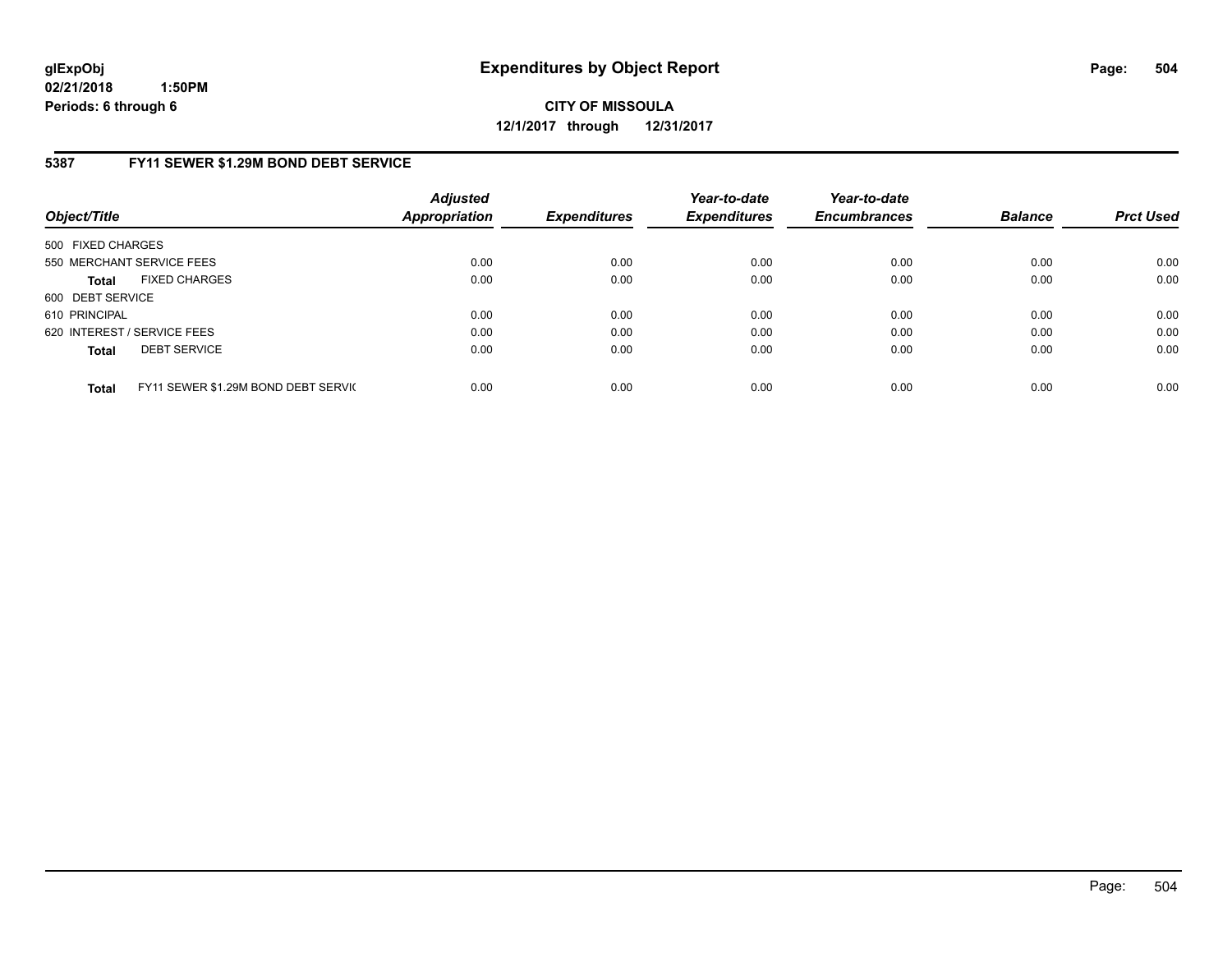### **5388 FY11 \$1.29M SEWER BOND RESERVE**

**330 WASTEWATER**

| Object/Title                         | <b>Adjusted</b><br><b>Appropriation</b> | <b>Expenditures</b> | Year-to-date<br><b>Expenditures</b> | Year-to-date<br><b>Encumbrances</b> | <b>Balance</b> | <b>Prct Used</b> |
|--------------------------------------|-----------------------------------------|---------------------|-------------------------------------|-------------------------------------|----------------|------------------|
| 500 FIXED CHARGES                    |                                         |                     |                                     |                                     |                |                  |
| 550 MERCHANT SERVICE FEES            | 0.00                                    | 0.00                | 0.00                                | 0.00                                | 0.00           | 0.00             |
| <b>FIXED CHARGES</b><br><b>Total</b> | 0.00                                    | 0.00                | 0.00                                | 0.00                                | 0.00           | 0.00             |
| 800 OTHER OBJECTS                    |                                         |                     |                                     |                                     |                |                  |
| 820 TRANSFERS TO OTHER FUNDS         | 0.00                                    | 0.00                | 0.00                                | 0.00                                | 0.00           | 0.00             |
| OTHER OBJECTS<br><b>Total</b>        | 0.00                                    | 0.00                | 0.00                                | 0.00                                | 0.00           | 0.00             |
| <b>WASTEWATER</b><br><b>Total</b>    | 0.00                                    | 0.00                | 0.00                                | 0.00                                | 0.00           | 0.00             |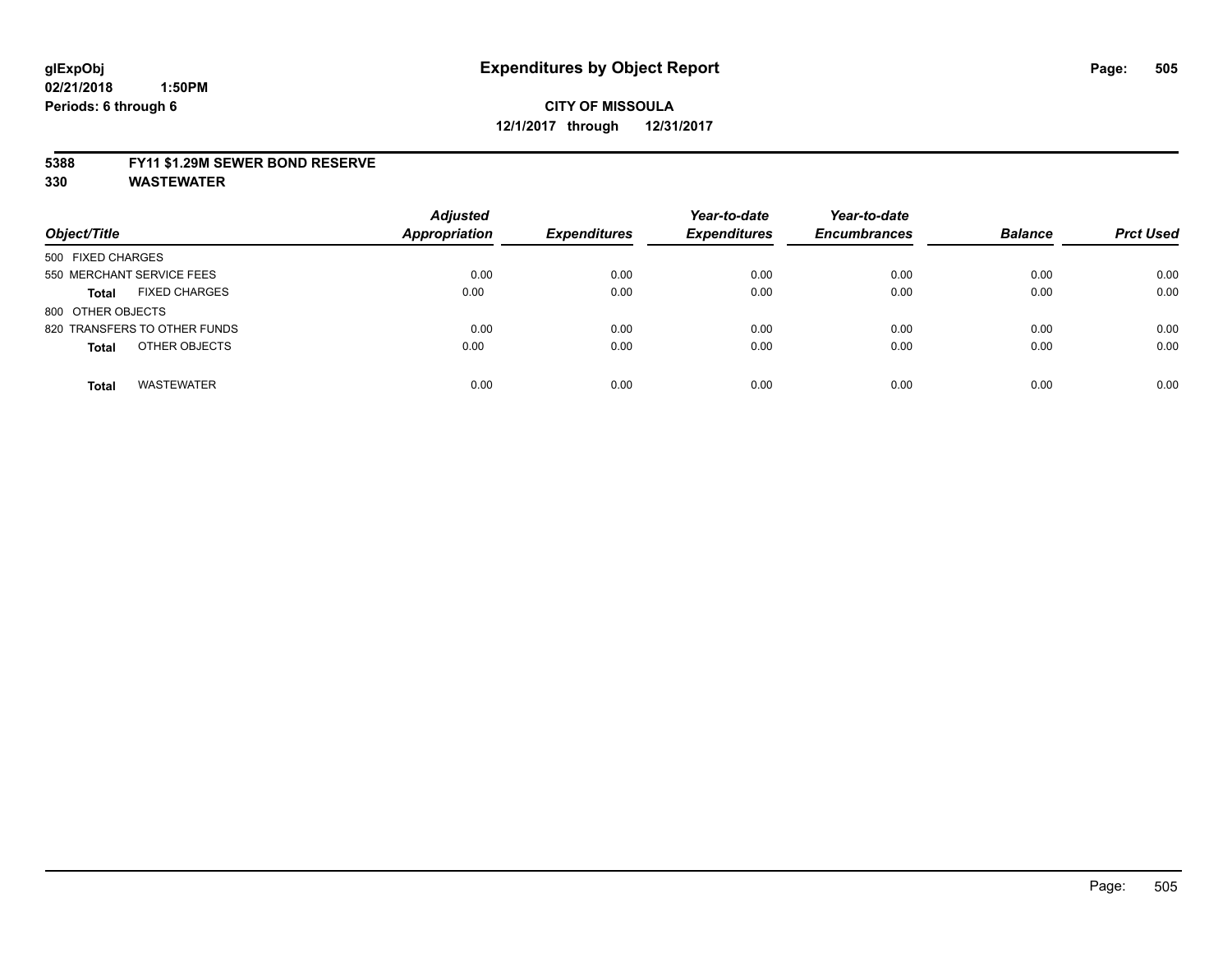# **5388 FY11 \$1.29M SEWER BOND RESERVE**

| Object/Title                         |                                 | <b>Adjusted</b><br><b>Appropriation</b> | <b>Expenditures</b> | Year-to-date<br><b>Expenditures</b> | Year-to-date<br><b>Encumbrances</b> | <b>Balance</b> | <b>Prct Used</b> |
|--------------------------------------|---------------------------------|-----------------------------------------|---------------------|-------------------------------------|-------------------------------------|----------------|------------------|
| 500 FIXED CHARGES                    |                                 |                                         |                     |                                     |                                     |                |                  |
| 550 MERCHANT SERVICE FEES            |                                 | 0.00                                    | 0.00                | 0.00                                | 0.00                                | 0.00           | 0.00             |
| <b>FIXED CHARGES</b><br><b>Total</b> |                                 | 0.00                                    | 0.00                | 0.00                                | 0.00                                | 0.00           | 0.00             |
| 800 OTHER OBJECTS                    |                                 |                                         |                     |                                     |                                     |                |                  |
| 820 TRANSFERS TO OTHER FUNDS         |                                 | 0.00                                    | 0.00                | 0.00                                | 0.00                                | 0.00           | 0.00             |
| OTHER OBJECTS<br><b>Total</b>        |                                 | 0.00                                    | 0.00                | 0.00                                | 0.00                                | 0.00           | 0.00             |
| <b>Total</b>                         | FY11 \$1.29M SEWER BOND RESERVE | 0.00                                    | 0.00                | 0.00                                | 0.00                                | 0.00           | 0.00             |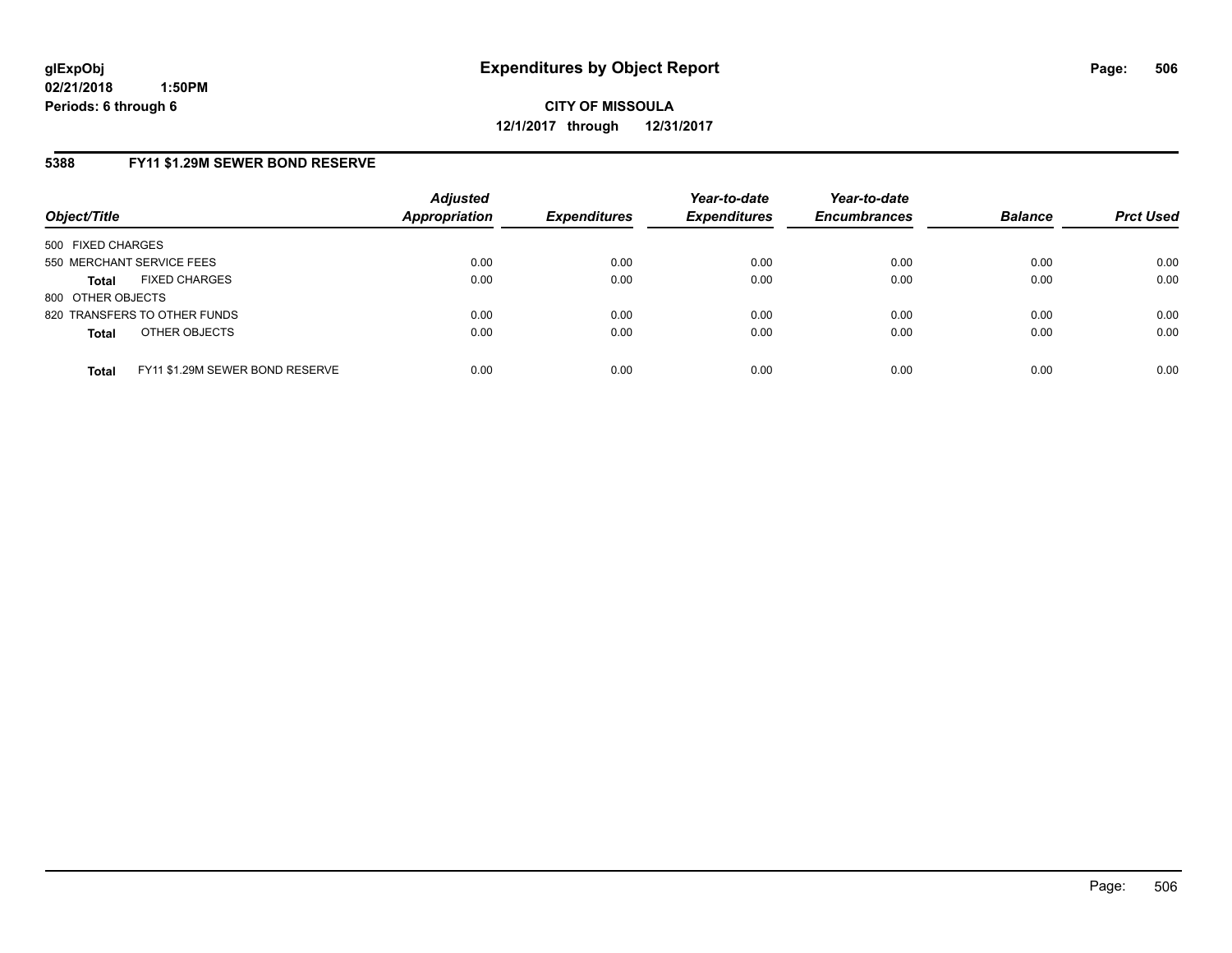# **glExpObj Expenditures by Object Report Page: 507**

### **02/21/2018 1:50PM Periods: 6 through 6**

## **CITY OF MISSOULA 12/1/2017 through 12/31/2017**

### **5389 FY15 SEWER REVENUE BOND DEBT SERVICE**

**330 WASTEWATER**

|                             |                      | <b>Adjusted</b> |                     | Year-to-date        | Year-to-date        |                |                  |
|-----------------------------|----------------------|-----------------|---------------------|---------------------|---------------------|----------------|------------------|
| Object/Title                |                      | Appropriation   | <b>Expenditures</b> | <b>Expenditures</b> | <b>Encumbrances</b> | <b>Balance</b> | <b>Prct Used</b> |
| 500 FIXED CHARGES           |                      |                 |                     |                     |                     |                |                  |
| 550 MERCHANT SERVICE FEES   |                      | 0.00            | 0.00                | 0.00                | 0.00                | 0.00           | 0.00             |
| <b>Total</b>                | <b>FIXED CHARGES</b> | 0.00            | 0.00                | 0.00                | 0.00                | 0.00           | 0.00             |
| 600 DEBT SERVICE            |                      |                 |                     |                     |                     |                |                  |
| 610 PRINCIPAL               |                      | 0.00            | 0.00                | 0.00                | 0.00                | 0.00           | 0.00             |
| 620 INTEREST / SERVICE FEES |                      | 0.00            | 0.00                | 0.00                | 0.00                | 0.00           | 0.00             |
| <b>Total</b>                | <b>DEBT SERVICE</b>  | 0.00            | 0.00                | 0.00                | 0.00                | 0.00           | 0.00             |
| <b>Total</b>                | <b>WASTEWATER</b>    | 0.00            | 0.00                | 0.00                | 0.00                | 0.00           | 0.00             |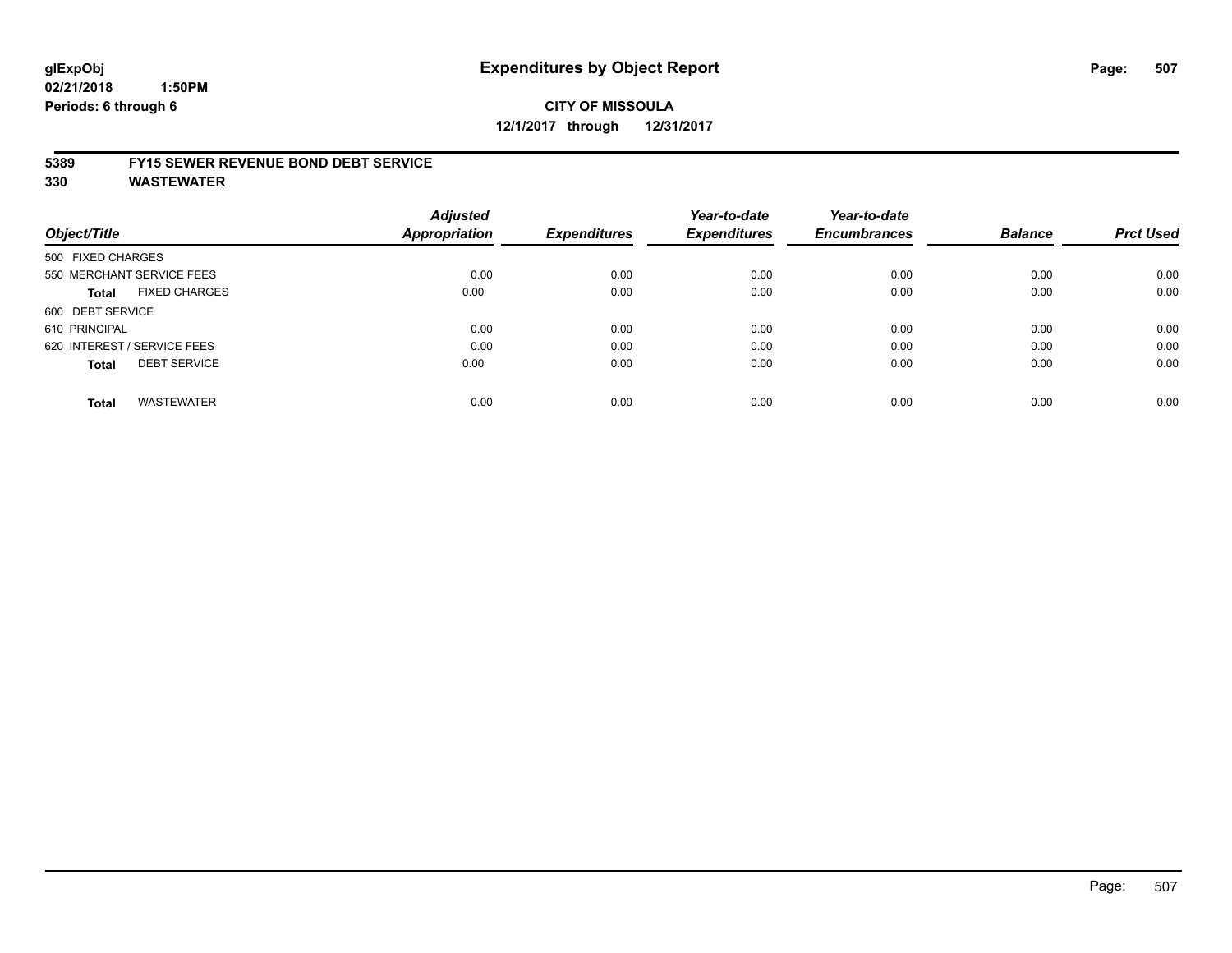**CITY OF MISSOULA 12/1/2017 through 12/31/2017**

## **5389 FY15 SEWER REVENUE BOND DEBT SERVICE**

| Object/Title      |                                  | <b>Adjusted</b><br><b>Appropriation</b> | <b>Expenditures</b> | Year-to-date<br><b>Expenditures</b> | Year-to-date<br><b>Encumbrances</b> | <b>Balance</b> | <b>Prct Used</b> |
|-------------------|----------------------------------|-----------------------------------------|---------------------|-------------------------------------|-------------------------------------|----------------|------------------|
| 500 FIXED CHARGES |                                  |                                         |                     |                                     |                                     |                |                  |
|                   | 550 MERCHANT SERVICE FEES        | 0.00                                    | 0.00                | 0.00                                | 0.00                                | 0.00           | 0.00             |
| <b>Total</b>      | <b>FIXED CHARGES</b>             | 0.00                                    | 0.00                | 0.00                                | 0.00                                | 0.00           | 0.00             |
| 600 DEBT SERVICE  |                                  |                                         |                     |                                     |                                     |                |                  |
| 610 PRINCIPAL     |                                  | 0.00                                    | 0.00                | 0.00                                | 0.00                                | 0.00           | 0.00             |
|                   | 620 INTEREST / SERVICE FEES      | 0.00                                    | 0.00                | 0.00                                | 0.00                                | 0.00           | 0.00             |
| <b>Total</b>      | <b>DEBT SERVICE</b>              | 0.00                                    | 0.00                | 0.00                                | 0.00                                | 0.00           | 0.00             |
| <b>Total</b>      | FY15 SEWER REVENUE BOND DEBT SEF | 0.00                                    | 0.00                | 0.00                                | 0.00                                | 0.00           | 0.00             |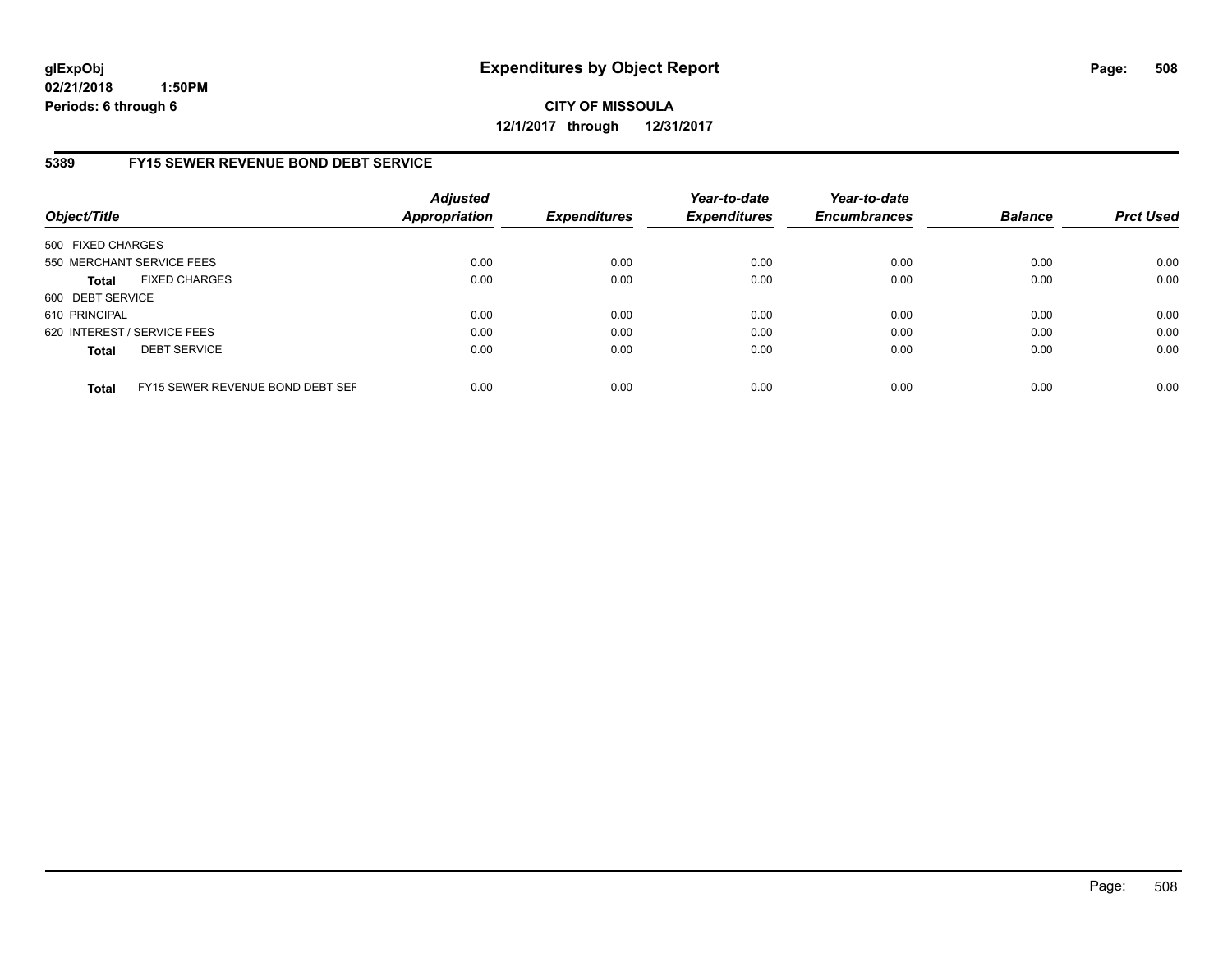# **CITY OF MISSOULA 12/1/2017 through 12/31/2017**

### **5390 FY15 SEWER BOND DEBT RESERVE**

**330 WASTEWATER**

| Object/Title                         | <b>Adjusted</b><br><b>Appropriation</b> | <b>Expenditures</b> | Year-to-date<br><b>Expenditures</b> | Year-to-date<br><b>Encumbrances</b> | <b>Balance</b> | <b>Prct Used</b> |
|--------------------------------------|-----------------------------------------|---------------------|-------------------------------------|-------------------------------------|----------------|------------------|
| 500 FIXED CHARGES                    |                                         |                     |                                     |                                     |                |                  |
| 550 MERCHANT SERVICE FEES            | 0.00                                    | 0.00                | 0.00                                | 0.00                                | 0.00           | 0.00             |
| <b>FIXED CHARGES</b><br><b>Total</b> | 0.00                                    | 0.00                | 0.00                                | 0.00                                | 0.00           | 0.00             |
| 800 OTHER OBJECTS                    |                                         |                     |                                     |                                     |                |                  |
| 820 TRANSFERS TO OTHER FUNDS         | 0.00                                    | 0.00                | 0.00                                | 0.00                                | 0.00           | 0.00             |
| OTHER OBJECTS<br><b>Total</b>        | 0.00                                    | 0.00                | 0.00                                | 0.00                                | 0.00           | 0.00             |
| <b>WASTEWATER</b><br><b>Total</b>    | 0.00                                    | 0.00                | 0.00                                | 0.00                                | 0.00           | 0.00             |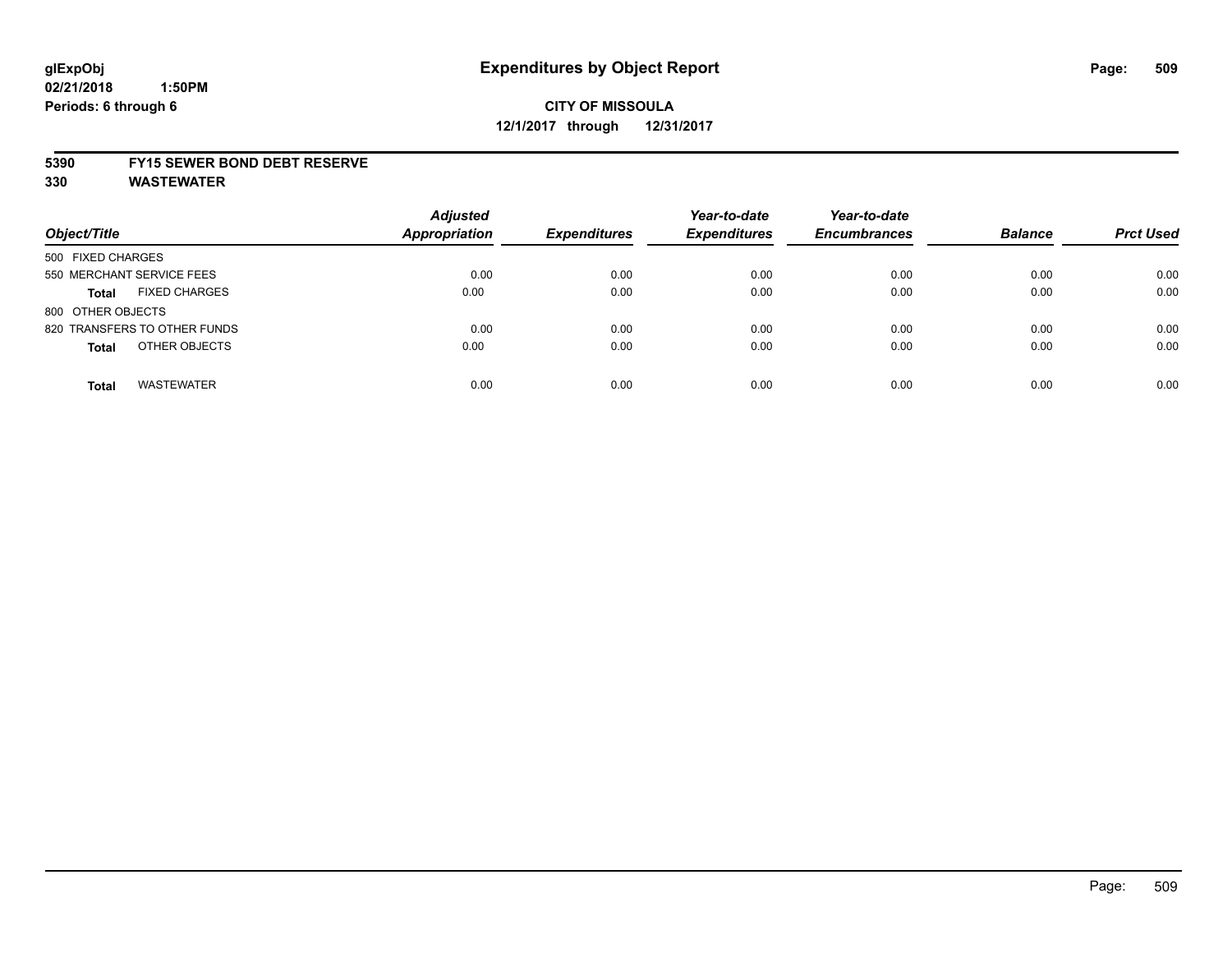## **5390 FY15 SEWER BOND DEBT RESERVE**

| Object/Title              |                              | <b>Adjusted</b><br><b>Appropriation</b> | <b>Expenditures</b> | Year-to-date<br><b>Expenditures</b> | Year-to-date<br><b>Encumbrances</b> | <b>Balance</b> | <b>Prct Used</b> |
|---------------------------|------------------------------|-----------------------------------------|---------------------|-------------------------------------|-------------------------------------|----------------|------------------|
| 500 FIXED CHARGES         |                              |                                         |                     |                                     |                                     |                |                  |
| 550 MERCHANT SERVICE FEES |                              | 0.00                                    | 0.00                | 0.00                                | 0.00                                | 0.00           | 0.00             |
| <b>Total</b>              | <b>FIXED CHARGES</b>         | 0.00                                    | 0.00                | 0.00                                | 0.00                                | 0.00           | 0.00             |
| 800 OTHER OBJECTS         |                              |                                         |                     |                                     |                                     |                |                  |
|                           | 820 TRANSFERS TO OTHER FUNDS | 0.00                                    | 0.00                | 0.00                                | 0.00                                | 0.00           | 0.00             |
| <b>Total</b>              | OTHER OBJECTS                | 0.00                                    | 0.00                | 0.00                                | 0.00                                | 0.00           | 0.00             |
| <b>Total</b>              | FY15 SEWER BOND DEBT RESERVE | 0.00                                    | 0.00                | 0.00                                | 0.00                                | 0.00           | 0.00             |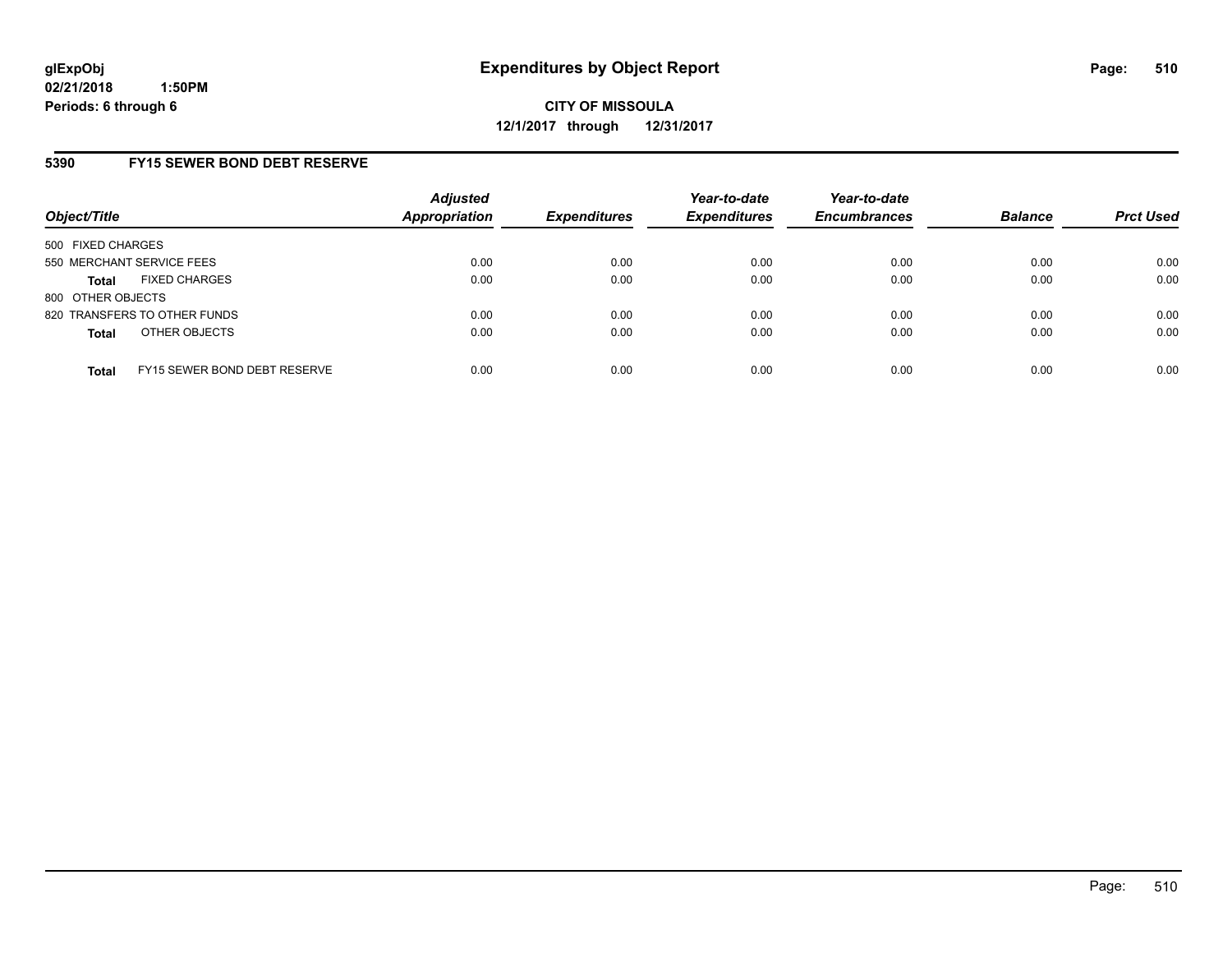**5450 STORMWATER UTILITIY**

**334 STORM WATER**

|                                      | <b>Adjusted</b>      |                     | Year-to-date        | Year-to-date        |                |                  |
|--------------------------------------|----------------------|---------------------|---------------------|---------------------|----------------|------------------|
| Object/Title                         | <b>Appropriation</b> | <b>Expenditures</b> | <b>Expenditures</b> | <b>Encumbrances</b> | <b>Balance</b> | <b>Prct Used</b> |
| 100 PERSONAL SERVICES                |                      |                     |                     |                     |                |                  |
| 110 SALARIES AND WAGES               | 155,543.00           | 9,228.15            | 42,094.22           | 0.00                | 113,448.78     | 27.06            |
| 120 OVERTIME                         | 0.00                 | 0.00                | 0.00                | 0.00                | 0.00           | 0.00             |
| 130 OTHER                            | 0.00                 | 0.00                | 0.00                | 0.00                | 0.00           | 0.00             |
| 140 EMPLOYER CONTRIBUTIONS           | 60,621.00            | 2,407.00            | 16,980.34           | 0.00                | 43,640.66      | 28.01            |
| 141 STATE RETIREMENT CONTRIBUTIONS   | 153.00               | 9.23                | 54.79               | 0.00                | 98.21          | 35.81            |
| 190 PENSION EXPENSE                  | 0.00                 | 0.00                | 0.00                | 0.00                | 0.00           | 0.00             |
| PERSONAL SERVICES<br>Total           | 216,317.00           | 11,644.38           | 59,129.35           | 0.00                | 157, 187. 65   | 27.33            |
| 200 SUPPLIES                         |                      |                     |                     |                     |                |                  |
| 210 OFFICE SUPPLIES                  | 728.00               | 38.24               | 2,748.32            | 0.00                | $-2,020.32$    | 377.52           |
| 220 OPERATING SUPPLIES               | 24,970.00            | 0.00                | 572.22              | 0.00                | 24,397.78      | 2.29             |
| 230 REPAIR/MAINTENANCE               | 1,020.00             | 0.00                | 270.00              | 0.00                | 750.00         | 26.47            |
| 231 GASOLINE                         | 7,308.00             | 0.00                | 198.12              | 0.00                | 7,109.88       | 2.71             |
| 240 OTHER SUPPLIES                   | 520.00               | 25.98               | 25.98               | 0.00                | 494.02         | 5.00             |
| <b>SUPPLIES</b><br><b>Total</b>      | 34,546.00            | 64.22               | 3,814.64            | 0.00                | 30,731.36      | 11.04            |
| 300 PURCHASED SERVICES               |                      |                     |                     |                     |                |                  |
| 310 COMMUNICATIONS                   | 0.00                 | 0.00                | 0.00                | 0.00                | 0.00           | 0.00             |
| 320 PRINTING & DUPLICATING           | 2,000.00             | 14.87               | 137.22              | 0.00                | 1,862.78       | 6.86             |
| 330 PUBLICITY, SUBSCRIPTIONS & DUES  | 10,803.00            | 0.00                | 243.92              | 0.00                | 10,559.08      | 2.26             |
| 344 TELEPHONE SERVICE                | 1,710.00             | 44.63               | 225.18              | 0.00                | 1,484.82       | 13.17            |
| 350 PROFESSIONAL SERVICES            | 0.00                 | 0.00                | 0.00                | 0.00                | 0.00           | 0.00             |
| 360 REPAIR & MAINTENANCE             | 4,950.00             | 311.80              | 657.36              | 0.00                | 4,292.64       | 13.28            |
| 370 TRAVEL                           | 2,700.00             | 0.00                | 2,334.60            | 0.00                | 365.40         | 86.47            |
| 380 TRAINING                         | 5,400.00             | 0.00                | 2,115.00            | 0.00                | 3,285.00       | 39.17            |
| PURCHASED SERVICES<br><b>Total</b>   | 27,563.00            | 371.30              | 5,713.28            | 0.00                | 21,849.72      | 20.73            |
| 500 FIXED CHARGES                    |                      |                     |                     |                     |                |                  |
| 500 FIXED CHARGES                    | 0.00                 | 13,494.00           | 13,494.00           | 0.00                | $-13,494.00$   | 0.00             |
| <b>FIXED CHARGES</b><br><b>Total</b> | 0.00                 | 13,494.00           | 13,494.00           | 0.00                | $-13,494.00$   | 0.00             |
| 600 DEBT SERVICE                     |                      |                     |                     |                     |                |                  |
| 620 INTEREST / SERVICE FEES          | 53,772.00            | 0.00                | 0.00                | 0.00                | 53,772.00      | 0.00             |
| <b>DEBT SERVICE</b><br><b>Total</b>  | 53,772.00            | 0.00                | 0.00                | 0.00                | 53,772.00      | 0.00             |
| 800 OTHER OBJECTS                    |                      |                     |                     |                     |                |                  |
| 820 TRANSFERS TO OTHER FUNDS         | 26,988.00            | 0.00                | 0.00                | 0.00                | 26,988.00      | 0.00             |
|                                      |                      |                     |                     |                     |                |                  |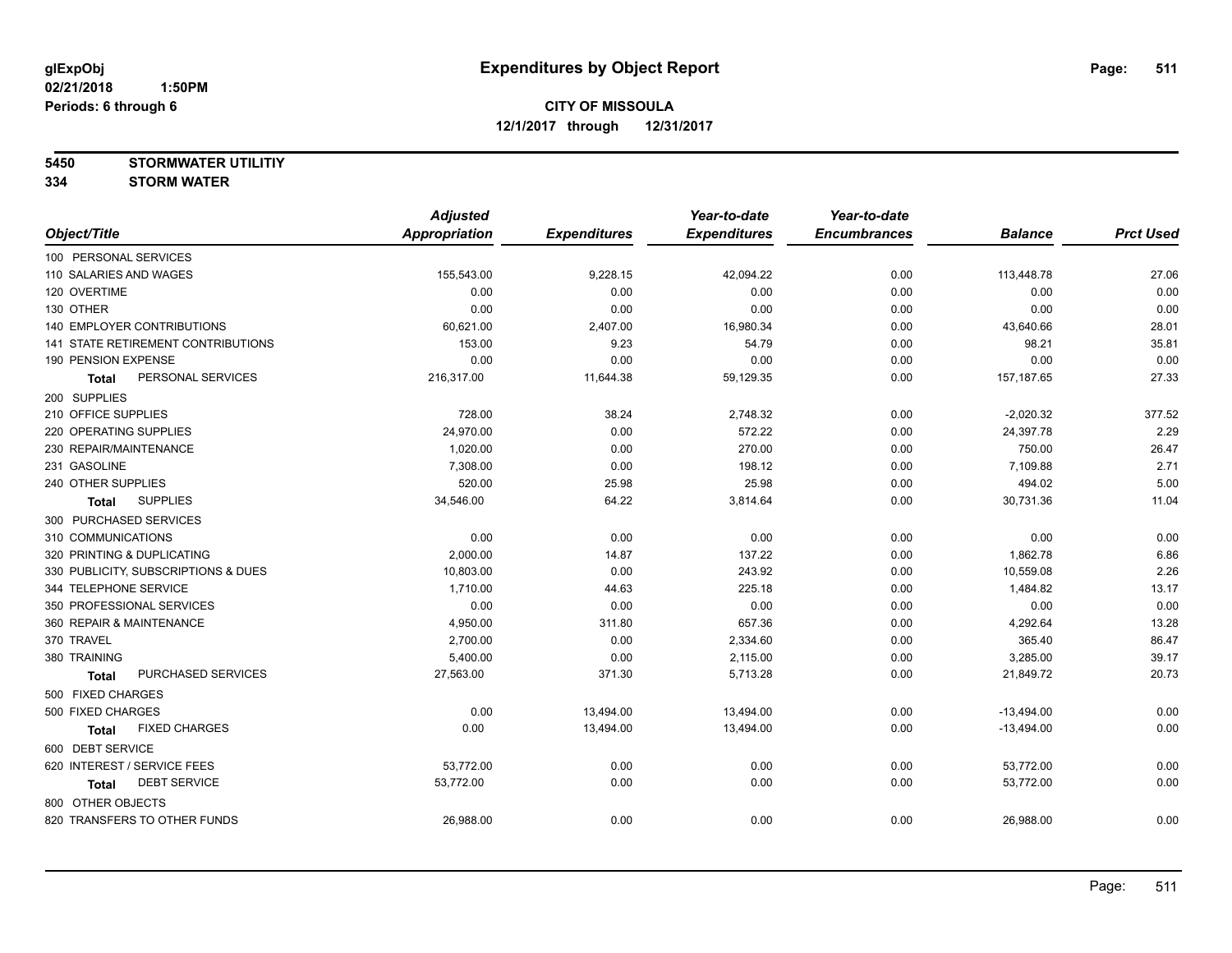**5450 STORMWATER UTILITIY 334 STORM WATER**

| Object/Title              |                       | <b>Adjusted</b><br>Appropriation | <b>Expenditures</b> | Year-to-date<br><b>Expenditures</b> | Year-to-date<br><b>Encumbrances</b> | <b>Balance</b> | <b>Prct Used</b> |
|---------------------------|-----------------------|----------------------------------|---------------------|-------------------------------------|-------------------------------------|----------------|------------------|
| 830 DEPRECIATION          |                       | 0.00                             | 0.00                | 0.00                                | 0.00                                | 0.00           | 0.00             |
| 845 CONTINGENCY           |                       | 0.00                             | 0.00                | 0.00                                | 0.00                                | 0.00           | 0.00             |
| Total                     | OTHER OBJECTS         | 26.988.00                        | 0.00                | 0.00                                | 0.00                                | 26.988.00      | 0.00             |
| 900 CAPITAL OUTLAY        |                       |                                  |                     |                                     |                                     |                |                  |
| 930 IMPROVEMENTS          |                       | 26.498.00                        | 66,230.58           | 79.851.65                           | 0.00                                | $-53.353.65$   | 301.35           |
| 940 MACHINERY & EQUIPMENT |                       | 0.00                             | 0.00                | 0.00                                | 0.00                                | 0.00           | 0.00             |
| <b>Total</b>              | <b>CAPITAL OUTLAY</b> | 26.498.00                        | 66,230.58           | 79.851.65                           | 0.00                                | $-53,353.65$   | 301.35           |
| <b>Total</b>              | <b>STORM WATER</b>    | 385.684.00                       | 91.804.48           | 162.002.92                          | 0.00                                | 223.681.08     | 42.00            |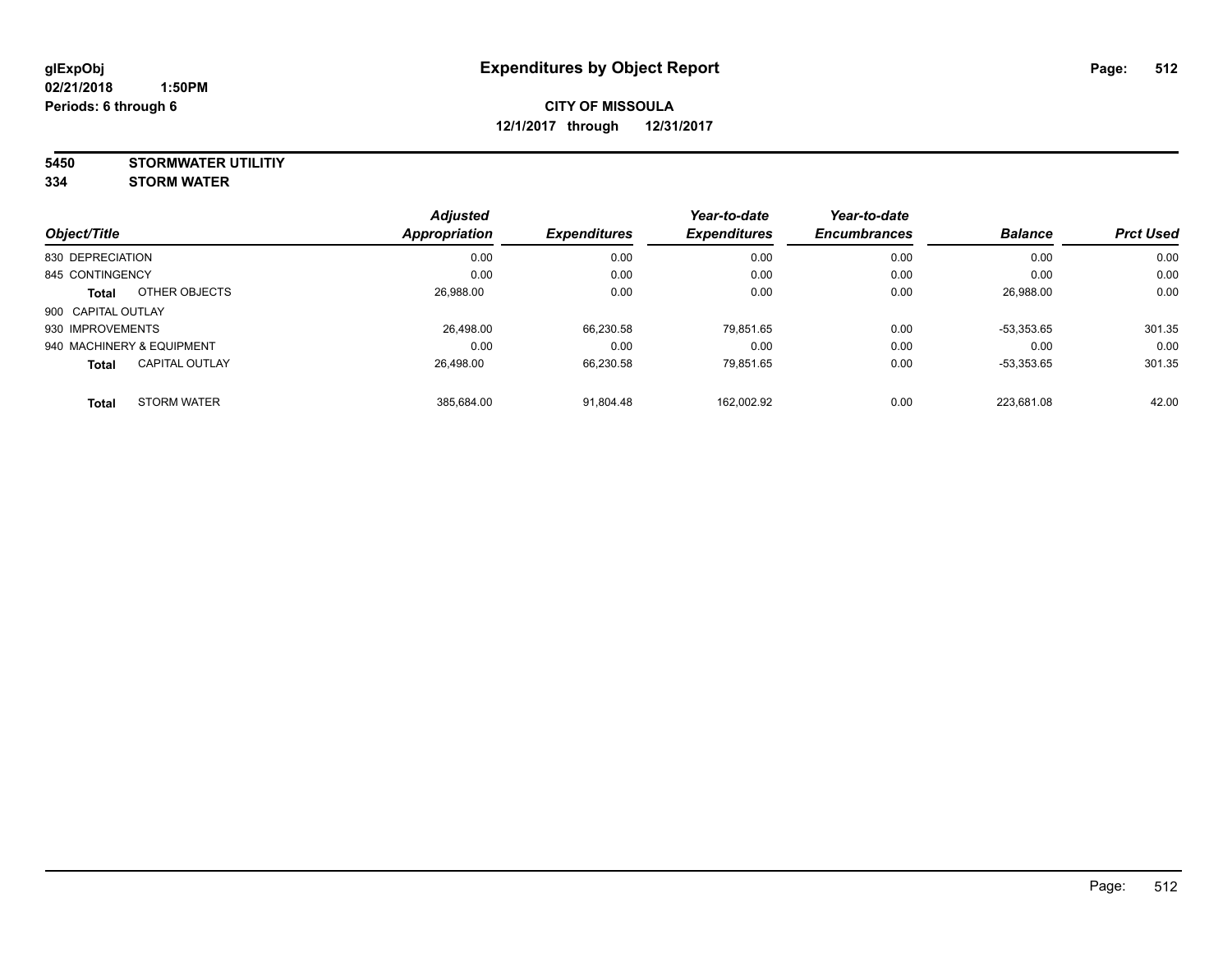## **5450 STORMWATER UTILITIY**

|                                      | <b>Adjusted</b> |                     | Year-to-date        | Year-to-date        |                |                  |
|--------------------------------------|-----------------|---------------------|---------------------|---------------------|----------------|------------------|
| Object/Title                         | Appropriation   | <b>Expenditures</b> | <b>Expenditures</b> | <b>Encumbrances</b> | <b>Balance</b> | <b>Prct Used</b> |
| 100 PERSONAL SERVICES                |                 |                     |                     |                     |                |                  |
| 110 SALARIES AND WAGES               | 155,543.00      | 9,228.15            | 42,094.22           | 0.00                | 113,448.78     | 27.06            |
| 120 OVERTIME                         | 0.00            | 0.00                | 0.00                | 0.00                | 0.00           | 0.00             |
| 130 OTHER                            | 0.00            | 0.00                | 0.00                | 0.00                | 0.00           | 0.00             |
| <b>140 EMPLOYER CONTRIBUTIONS</b>    | 60,621.00       | 2,407.00            | 16,980.34           | 0.00                | 43,640.66      | 28.01            |
| 141 STATE RETIREMENT CONTRIBUTIONS   | 153.00          | 9.23                | 54.79               | 0.00                | 98.21          | 35.81            |
| 190 PENSION EXPENSE                  | 0.00            | 0.00                | 0.00                | 0.00                | 0.00           | 0.00             |
| PERSONAL SERVICES<br><b>Total</b>    | 216,317.00      | 11,644.38           | 59,129.35           | 0.00                | 157, 187.65    | 27.33            |
| 200 SUPPLIES                         |                 |                     |                     |                     |                |                  |
| 210 OFFICE SUPPLIES                  | 728.00          | 38.24               | 2,748.32            | 0.00                | $-2,020.32$    | 377.52           |
| 220 OPERATING SUPPLIES               | 24,970.00       | 0.00                | 572.22              | 0.00                | 24,397.78      | 2.29             |
| 230 REPAIR/MAINTENANCE               | 1,020.00        | 0.00                | 270.00              | 0.00                | 750.00         | 26.47            |
| 231 GASOLINE                         | 7,308.00        | 0.00                | 198.12              | 0.00                | 7,109.88       | 2.71             |
| 240 OTHER SUPPLIES                   | 520.00          | 25.98               | 25.98               | 0.00                | 494.02         | 5.00             |
| <b>SUPPLIES</b><br>Total             | 34,546.00       | 64.22               | 3,814.64            | 0.00                | 30,731.36      | 11.04            |
| 300 PURCHASED SERVICES               |                 |                     |                     |                     |                |                  |
| 310 COMMUNICATIONS                   | 0.00            | 0.00                | 0.00                | 0.00                | 0.00           | 0.00             |
| 320 PRINTING & DUPLICATING           | 2,000.00        | 14.87               | 137.22              | 0.00                | 1,862.78       | 6.86             |
| 330 PUBLICITY, SUBSCRIPTIONS & DUES  | 10,803.00       | 0.00                | 243.92              | 0.00                | 10,559.08      | 2.26             |
| 344 TELEPHONE SERVICE                | 1,710.00        | 44.63               | 225.18              | 0.00                | 1,484.82       | 13.17            |
| 350 PROFESSIONAL SERVICES            | 0.00            | 0.00                | 0.00                | 0.00                | 0.00           | 0.00             |
| 360 REPAIR & MAINTENANCE             | 4,950.00        | 311.80              | 657.36              | 0.00                | 4,292.64       | 13.28            |
| 370 TRAVEL                           | 2,700.00        | 0.00                | 2,334.60            | 0.00                | 365.40         | 86.47            |
| 380 TRAINING                         | 5,400.00        | 0.00                | 2,115.00            | 0.00                | 3,285.00       | 39.17            |
| PURCHASED SERVICES<br><b>Total</b>   | 27,563.00       | 371.30              | 5,713.28            | 0.00                | 21,849.72      | 20.73            |
| 500 FIXED CHARGES                    |                 |                     |                     |                     |                |                  |
| 500 FIXED CHARGES                    | 0.00            | 13,494.00           | 13,494.00           | 0.00                | $-13,494.00$   | 0.00             |
| <b>FIXED CHARGES</b><br><b>Total</b> | 0.00            | 13,494.00           | 13,494.00           | 0.00                | $-13,494.00$   | 0.00             |
| 600 DEBT SERVICE                     |                 |                     |                     |                     |                |                  |
| 620 INTEREST / SERVICE FEES          | 53,772.00       | 0.00                | 0.00                | 0.00                | 53,772.00      | 0.00             |
| <b>DEBT SERVICE</b><br><b>Total</b>  | 53,772.00       | 0.00                | 0.00                | 0.00                | 53,772.00      | 0.00             |
| 800 OTHER OBJECTS                    |                 |                     |                     |                     |                |                  |
| 820 TRANSFERS TO OTHER FUNDS         | 26,988.00       | 0.00                | 0.00                | 0.00                | 26,988.00      | 0.00             |
| 830 DEPRECIATION                     | 0.00            | 0.00                | 0.00                | 0.00                | 0.00           | 0.00             |
| 845 CONTINGENCY                      | 0.00            | 0.00                | 0.00                | 0.00                | 0.00           | 0.00             |
|                                      |                 |                     |                     |                     |                |                  |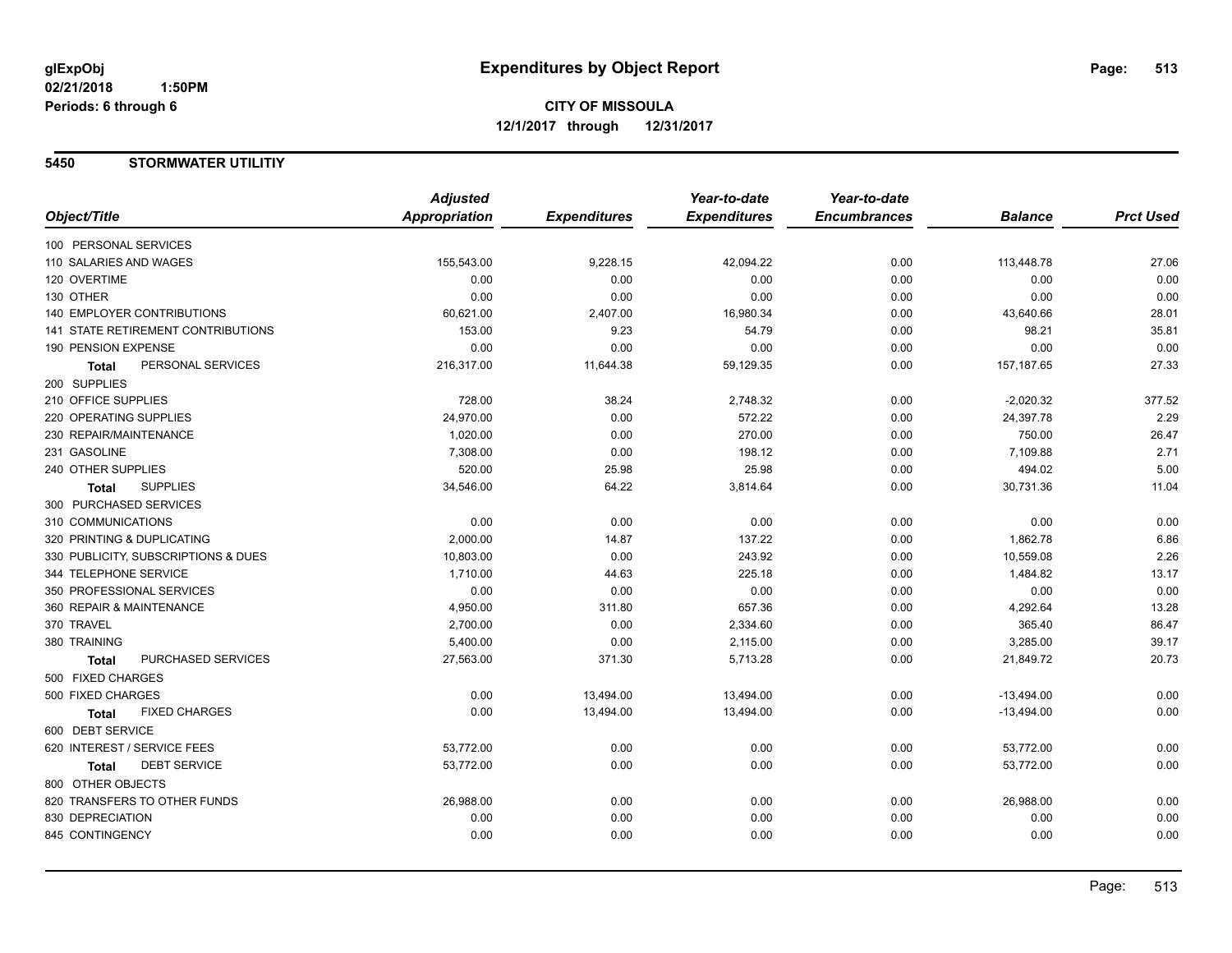**CITY OF MISSOULA 12/1/2017 through 12/31/2017**

## **5450 STORMWATER UTILITIY**

| Object/Title       |                           | <b>Adjusted</b><br>Appropriation | <b>Expenditures</b> | Year-to-date<br><b>Expenditures</b> | Year-to-date<br><b>Encumbrances</b> | <b>Balance</b> | <b>Prct Used</b> |
|--------------------|---------------------------|----------------------------------|---------------------|-------------------------------------|-------------------------------------|----------------|------------------|
|                    |                           |                                  |                     |                                     |                                     |                |                  |
| <b>Total</b>       | OTHER OBJECTS             | 26,988.00                        | 0.00                | 0.00                                | 0.00                                | 26,988.00      | 0.00             |
| 900 CAPITAL OUTLAY |                           |                                  |                     |                                     |                                     |                |                  |
| 930 IMPROVEMENTS   |                           | 26,498.00                        | 66,230.58           | 79,851.65                           | 0.00                                | $-53,353.65$   | 301.35           |
|                    | 940 MACHINERY & EQUIPMENT | 0.00                             | 0.00                | 0.00                                | 0.00                                | 0.00           | 0.00             |
| <b>Total</b>       | <b>CAPITAL OUTLAY</b>     | 26,498.00                        | 66,230.58           | 79,851.65                           | 0.00                                | $-53,353.65$   | 301.35           |
| <b>Total</b>       | STORMWATER UTILITIY       | 385.684.00                       | 91,804.48           | 162.002.92                          | 0.00                                | 223.681.08     | 42.00            |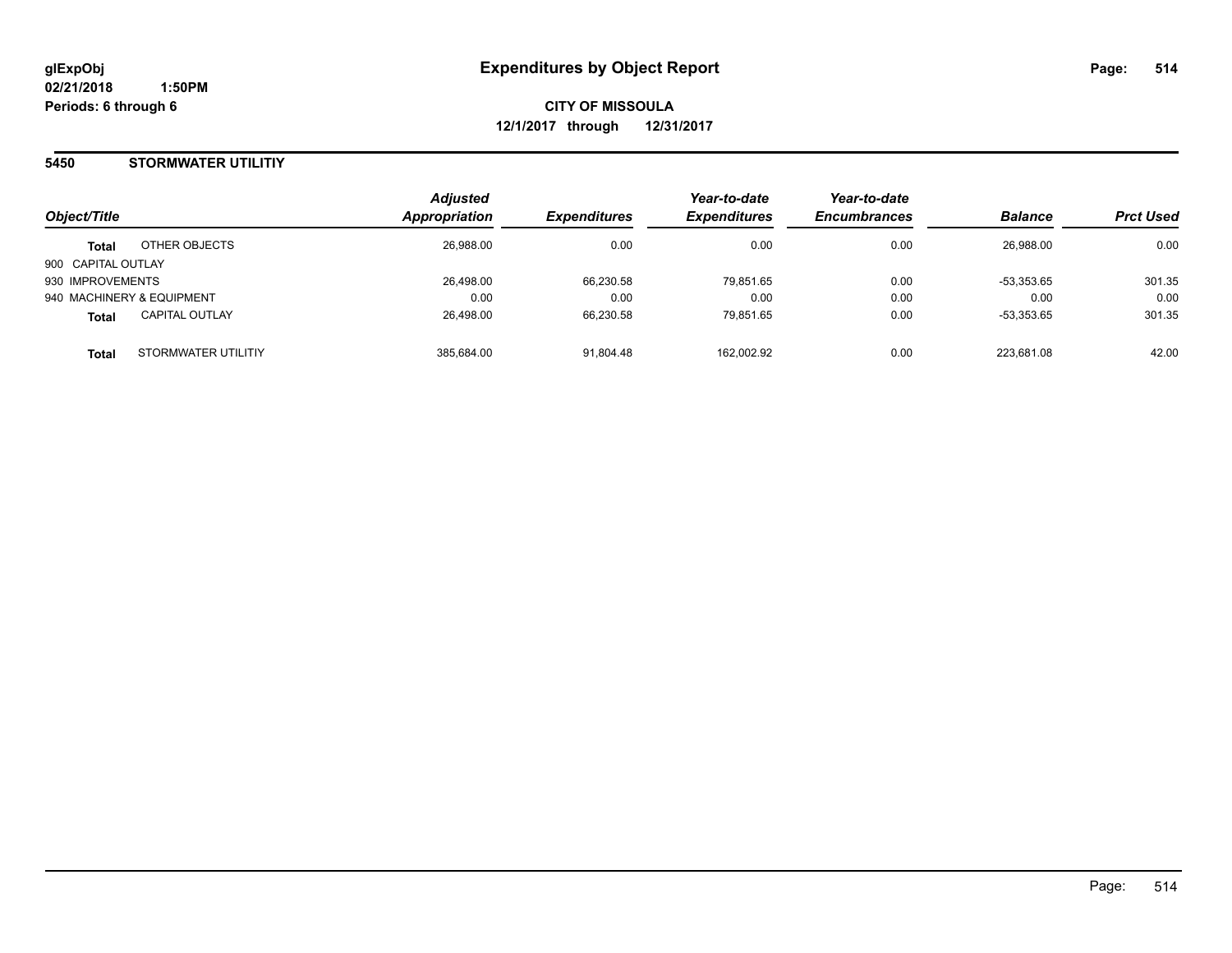## **5711 AQUATICS**

**370 PARKS & RECREATION**

|                                       | <b>Adjusted</b>      |                     | Year-to-date        | Year-to-date        |                |                  |
|---------------------------------------|----------------------|---------------------|---------------------|---------------------|----------------|------------------|
| Object/Title                          | <b>Appropriation</b> | <b>Expenditures</b> | <b>Expenditures</b> | <b>Encumbrances</b> | <b>Balance</b> | <b>Prct Used</b> |
| 100 PERSONAL SERVICES                 |                      |                     |                     |                     |                |                  |
| 110 SALARIES AND WAGES                | 616,930.00           | 56,902.61           | 385,136.69          | 0.00                | 231,793.31     | 62.43            |
| 115 SALARIES/HEALTH INSURANCE BENEFIT | 0.00                 | 0.00                | 0.00                | 0.00                | 0.00           | 0.00             |
| 120 OVERTIME                          | 1,000.00             | 0.00                | 907.08              | 0.00                | 92.92          | 90.71            |
| 135 OPEB EXPENSE                      | 0.00                 | 0.00                | 0.00                | 0.00                | 0.00           | 0.00             |
| <b>140 EMPLOYER CONTRIBUTIONS</b>     | 153,663.00           | 14,287.61           | 90,624.18           | 0.00                | 63,038.82      | 58.98            |
| 141 STATE RETIREMENT CONTRIBUTIONS    | 220.00               | 56.90               | 519.25              | 0.00                | $-299.25$      | 236.02           |
| 145 OPEB CONTRIBUTION                 | 0.00                 | 0.00                | 0.00                | 0.00                | 0.00           | 0.00             |
| 190 PENSION EXPENSE                   | 0.00                 | 0.00                | 0.00                | 0.00                | 0.00           | 0.00             |
| PERSONAL SERVICES<br>Total            | 771,813.00           | 71,247.12           | 477,187.20          | 0.00                | 294,625.80     | 61.83            |
| 200 SUPPLIES                          |                      |                     |                     |                     |                |                  |
| 210 OFFICE SUPPLIES                   | 2,000.00             | 16.43               | 447.61              | 0.00                | 1,552.39       | 22.38            |
| 220 OPERATING SUPPLIES                | 10,000.00            | 984.69              | $-40,577.31$        | 0.00                | 50,577.31      | $-405.77$        |
| 230 REPAIR/MAINTENANCE                | 80,500.00            | 796.08              | 47,803.06           | 0.00                | 32,696.94      | 59.38            |
| 231 GASOLINE                          | 0.00                 | 0.00                | 0.00                | 0.00                | 0.00           | 0.00             |
| 240 OTHER SUPPLIES                    | 121,000.00           | 357.88              | 57,921.38           | 0.00                | 63,078.62      | 47.87            |
| 250 SUPPLIES FOR RESALE               | 0.00                 | 0.00                | 0.00                | 0.00                | 0.00           | 0.00             |
| <b>SUPPLIES</b><br>Total              | 213,500.00           | 2,155.08            | 65,594.74           | 0.00                | 147,905.26     | 30.72            |
| 300 PURCHASED SERVICES                |                      |                     |                     |                     |                |                  |
| 310 COMMUNICATIONS                    | 500.00               | 0.00                | 0.00                | 0.00                | 500.00         | 0.00             |
| 320 PRINTING & DUPLICATING            | 10,500.00            | 12.00               | 195.33              | 0.00                | 10,304.67      | 1.86             |
| 330 PUBLICITY, SUBSCRIPTIONS & DUES   | 17,200.00            | 593.00              | 10,243.55           | 0.00                | 6,956.45       | 59.56            |
| 340 SEWER                             | 13,711.00            | 0.00                | 2,466.88            | 0.00                | 11,244.12      | 17.99            |
| 341 ELECTRICITY & NATURAL GAS         | 202,390.00           | 9,431.17            | 54,225.81           | 0.00                | 148,164.19     | 26.79            |
| 342 STORM WATER                       | 0.00                 | 0.00                | 0.00                | 0.00                | 0.00           | 0.00             |
| 343 WATER CHARGES                     | 19,644.00            | 768.68              | 11,909.95           | 0.00                | 7,734.05       | 60.63            |
| 344 TELEPHONE SERVICE                 | 8,160.00             | 700.10              | 3,822.94            | 0.00                | 4,337.06       | 46.85            |
| 345 GARBAGE                           | 4,152.00             | 312.01              | 2,137.23            | 0.00                | 2,014.77       | 51.47            |
| 350 PROFESSIONAL SERVICES             | 35,000.00            | 543.00              | 11,675.00           | 0.00                | 23,325.00      | 33.36            |
| 360 REPAIR & MAINTENANCE              | 21,594.00            | 348.40              | 29,013.32           | 0.00                | $-7,419.32$    | 134.36           |
| 370 TRAVEL                            | 2,000.00             | 0.00                | 0.00                | 0.00                | 2,000.00       | 0.00             |
| 380 TRAINING                          | 5,000.00             | $-70.00$            | 70.00               | 0.00                | 4,930.00       | 1.40             |
| 390 OTHER PURCHASED SERVICES          | 3,206.00             | 1,048.68            | 1,868.64            | 0.00                | 1,337.36       | 58.29            |
| PURCHASED SERVICES<br>Total           | 343,057.00           | 13,687.04           | 127,628.65          | 0.00                | 215,428.35     | 37.20            |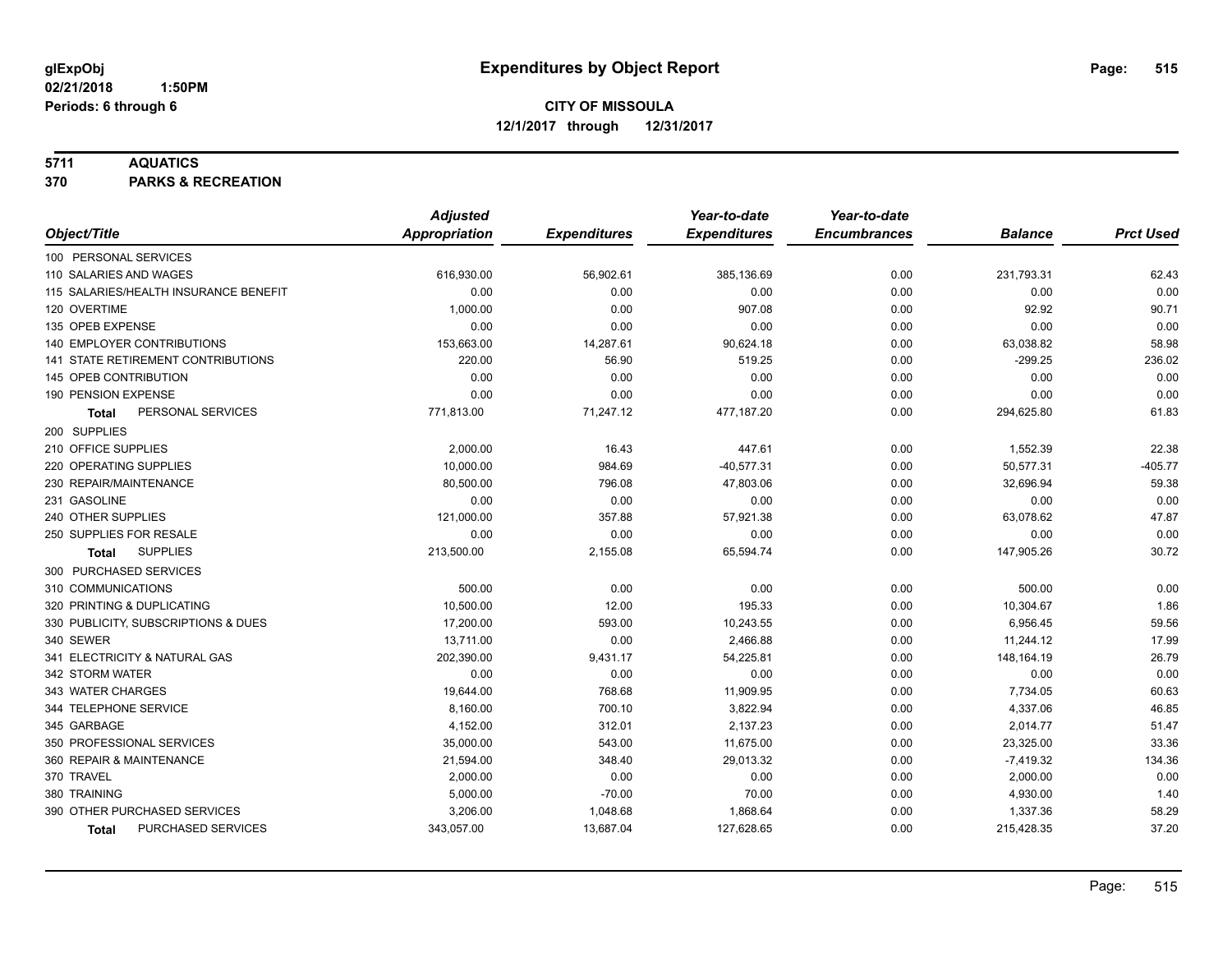## **5711 AQUATICS**

**370 PARKS & RECREATION**

|                    |                              | <b>Adjusted</b> |                     | Year-to-date        | Year-to-date        |                |                  |
|--------------------|------------------------------|-----------------|---------------------|---------------------|---------------------|----------------|------------------|
| Object/Title       |                              | Appropriation   | <b>Expenditures</b> | <b>Expenditures</b> | <b>Encumbrances</b> | <b>Balance</b> | <b>Prct Used</b> |
| 500 FIXED CHARGES  |                              |                 |                     |                     |                     |                |                  |
| 500 FIXED CHARGES  |                              | 4,647.00        | 2,323.50            | 2,323.50            | 0.00                | 2,323.50       | 50.00            |
|                    | 550 MERCHANT SERVICE FEES    | 12,000.00       | 0.00                | 0.00                | 0.00                | 12,000.00      | 0.00             |
| Total              | <b>FIXED CHARGES</b>         | 16,647.00       | 2,323.50            | 2,323.50            | 0.00                | 14,323.50      | 13.96            |
| 600 DEBT SERVICE   |                              |                 |                     |                     |                     |                |                  |
| 610 PRINCIPAL      |                              | 0.00            | 0.00                | 0.00                | 0.00                | 0.00           | 0.00             |
| <b>Total</b>       | <b>DEBT SERVICE</b>          | 0.00            | 0.00                | 0.00                | 0.00                | 0.00           | 0.00             |
| 800 OTHER OBJECTS  |                              |                 |                     |                     |                     |                |                  |
|                    | 820 TRANSFERS TO OTHER FUNDS | 0.00            | 0.00                | 0.00                | 0.00                | 0.00           | 0.00             |
| <b>Total</b>       | OTHER OBJECTS                | 0.00            | 0.00                | 0.00                | 0.00                | 0.00           | 0.00             |
| 900 CAPITAL OUTLAY |                              |                 |                     |                     |                     |                |                  |
| 920 BUILDINGS      |                              | 35,000.00       | 0.00                | 0.00                | 0.00                | 35,000.00      | 0.00             |
| 930 IMPROVEMENTS   |                              | 0.00            | 0.00                | 0.00                | 0.00                | 0.00           | 0.00             |
|                    | 940 MACHINERY & EQUIPMENT    | 0.00            | 0.00                | 0.00                | 0.00                | 0.00           | 0.00             |
| <b>Total</b>       | <b>CAPITAL OUTLAY</b>        | 35,000.00       | 0.00                | 0.00                | 0.00                | 35,000.00      | 0.00             |
| <b>Total</b>       | PARKS & RECREATION           | 1,380,017.00    | 89,412.74           | 672,734.09          | 0.00                | 707,282.91     | 48.75            |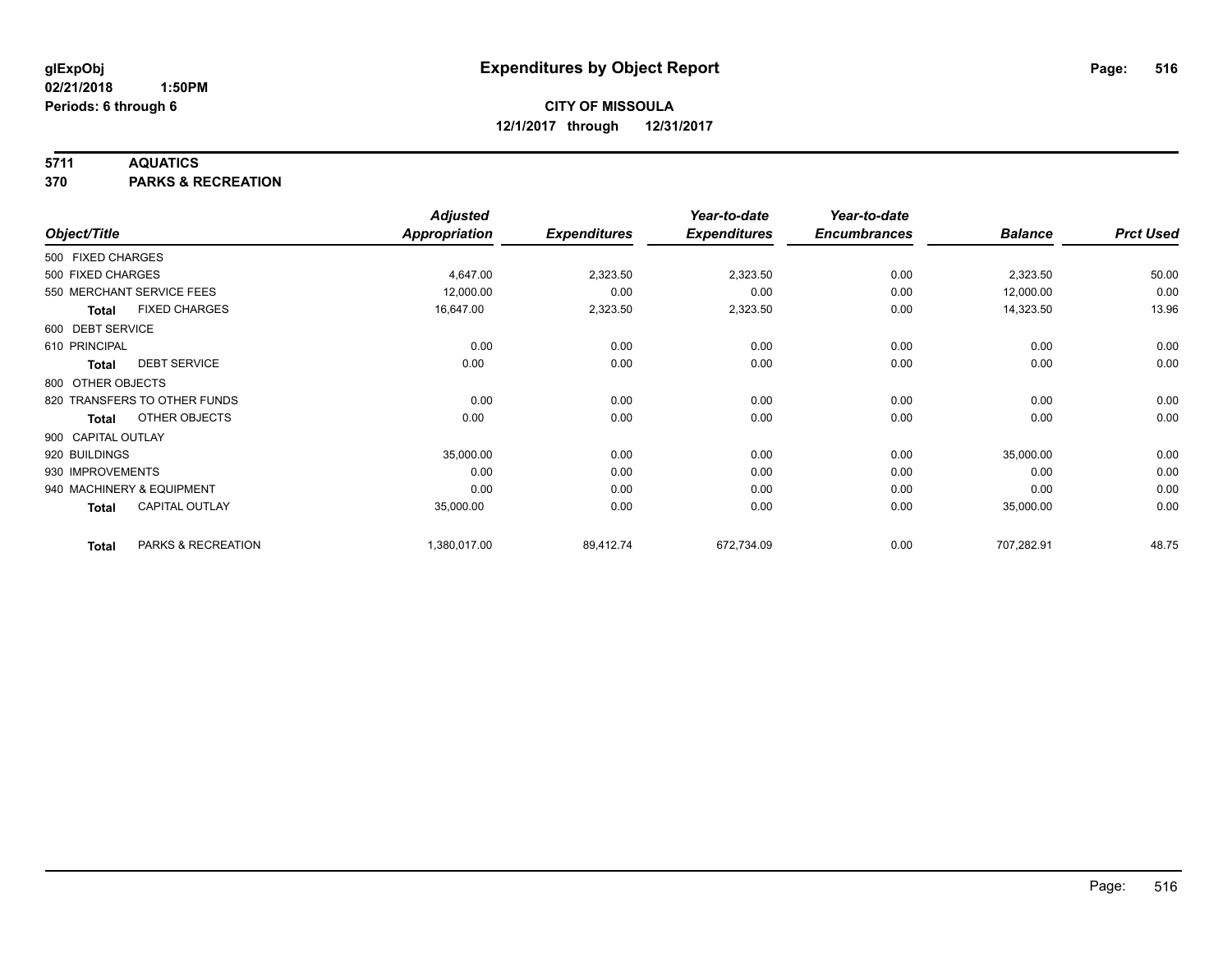## **5711 AQUATICS**

**390 NON-DEPARTMENTAL**

| Object/Title                          | <b>Adjusted</b><br><b>Appropriation</b> | <b>Expenditures</b> | Year-to-date<br><b>Expenditures</b> | Year-to-date<br><b>Encumbrances</b> | <b>Balance</b> | <b>Prct Used</b> |
|---------------------------------------|-----------------------------------------|---------------------|-------------------------------------|-------------------------------------|----------------|------------------|
| 800 OTHER OBJECTS                     |                                         |                     |                                     |                                     |                |                  |
| 830 DEPRECIATION                      | 0.00                                    | 0.00                | 0.00                                | 0.00                                | 0.00           | 0.00             |
| OTHER OBJECTS<br><b>Total</b>         | 0.00                                    | 0.00                | 0.00                                | 0.00                                | 0.00           | 0.00             |
| 900 CAPITAL OUTLAY                    |                                         |                     |                                     |                                     |                |                  |
| 900 CAPITAL OUTLAY                    | 0.00                                    | 0.00                | 0.00                                | 0.00                                | 0.00           | 0.00             |
| <b>CAPITAL OUTLAY</b><br><b>Total</b> | 0.00                                    | 0.00                | 0.00                                | 0.00                                | 0.00           | 0.00             |
| NON-DEPARTMENTAL<br><b>Total</b>      | 0.00                                    | 0.00                | 0.00                                | 0.00                                | 0.00           | 0.00             |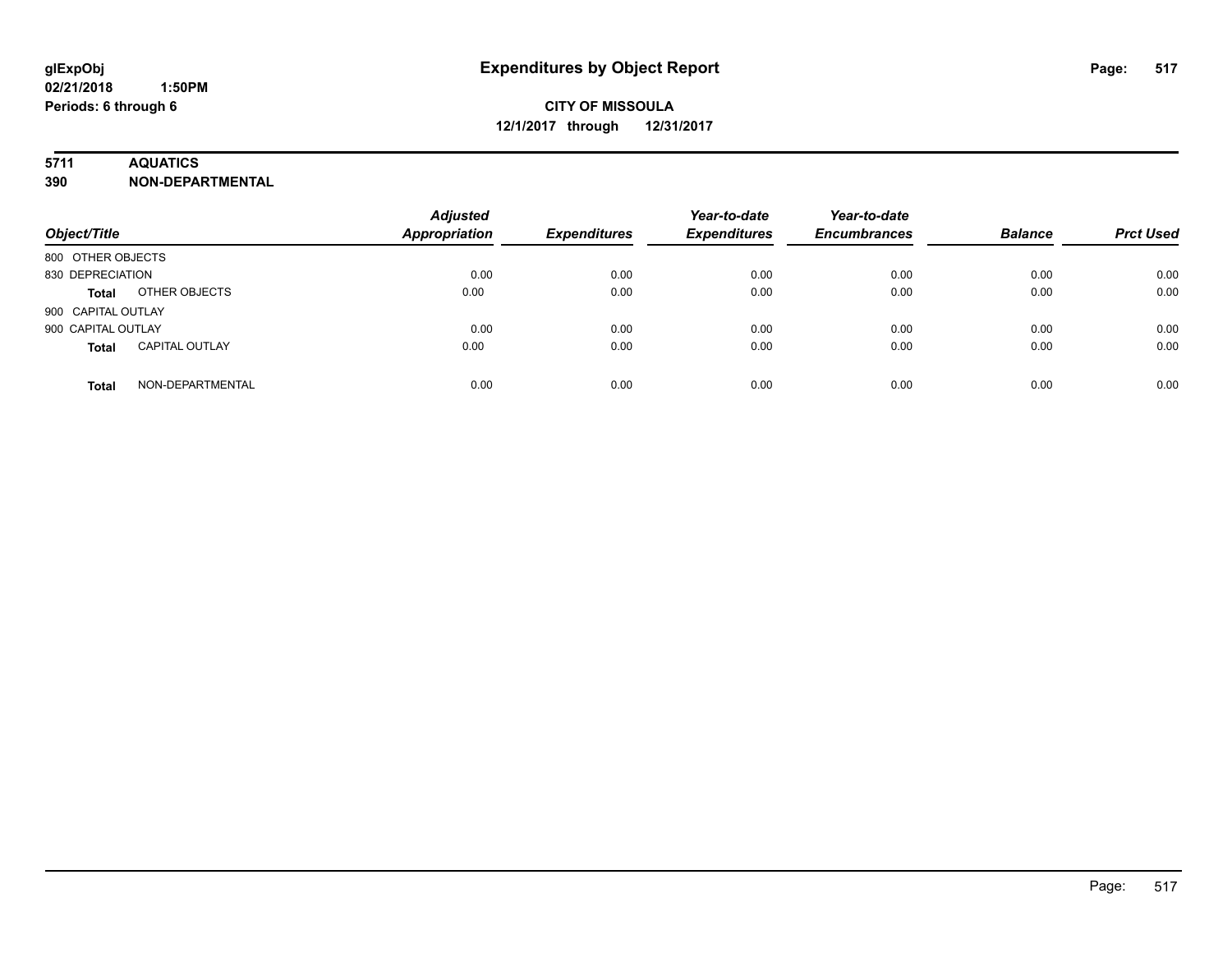**5711 AQUATICS**

|                                           | <b>Adjusted</b>      |                     | Year-to-date        | Year-to-date        |                |                  |
|-------------------------------------------|----------------------|---------------------|---------------------|---------------------|----------------|------------------|
| Object/Title                              | <b>Appropriation</b> | <b>Expenditures</b> | <b>Expenditures</b> | <b>Encumbrances</b> | <b>Balance</b> | <b>Prct Used</b> |
| 100 PERSONAL SERVICES                     |                      |                     |                     |                     |                |                  |
| 110 SALARIES AND WAGES                    | 616,930.00           | 56,902.61           | 385,136.69          | 0.00                | 231,793.31     | 62.43            |
| 115 SALARIES/HEALTH INSURANCE BENEFIT     | 0.00                 | 0.00                | 0.00                | 0.00                | 0.00           | 0.00             |
| 120 OVERTIME                              | 1,000.00             | 0.00                | 907.08              | 0.00                | 92.92          | 90.71            |
| 135 OPEB EXPENSE                          | 0.00                 | 0.00                | 0.00                | 0.00                | 0.00           | 0.00             |
| <b>140 EMPLOYER CONTRIBUTIONS</b>         | 153,663.00           | 14,287.61           | 90,624.18           | 0.00                | 63,038.82      | 58.98            |
| <b>141 STATE RETIREMENT CONTRIBUTIONS</b> | 220.00               | 56.90               | 519.25              | 0.00                | $-299.25$      | 236.02           |
| 145 OPEB CONTRIBUTION                     | 0.00                 | 0.00                | 0.00                | 0.00                | 0.00           | 0.00             |
| 190 PENSION EXPENSE                       | 0.00                 | 0.00                | 0.00                | 0.00                | 0.00           | 0.00             |
| PERSONAL SERVICES<br><b>Total</b>         | 771,813.00           | 71,247.12           | 477,187.20          | 0.00                | 294,625.80     | 61.83            |
| 200 SUPPLIES                              |                      |                     |                     |                     |                |                  |
| 210 OFFICE SUPPLIES                       | 2,000.00             | 16.43               | 447.61              | 0.00                | 1,552.39       | 22.38            |
| 220 OPERATING SUPPLIES                    | 10,000.00            | 984.69              | $-40,577.31$        | 0.00                | 50,577.31      | $-405.77$        |
| 230 REPAIR/MAINTENANCE                    | 80,500.00            | 796.08              | 47,803.06           | 0.00                | 32,696.94      | 59.38            |
| 231 GASOLINE                              | 0.00                 | 0.00                | 0.00                | 0.00                | 0.00           | 0.00             |
| 240 OTHER SUPPLIES                        | 121,000.00           | 357.88              | 57,921.38           | 0.00                | 63,078.62      | 47.87            |
| 250 SUPPLIES FOR RESALE                   | 0.00                 | 0.00                | 0.00                | 0.00                | 0.00           | 0.00             |
| <b>SUPPLIES</b><br><b>Total</b>           | 213,500.00           | 2,155.08            | 65,594.74           | 0.00                | 147,905.26     | 30.72            |
| 300 PURCHASED SERVICES                    |                      |                     |                     |                     |                |                  |
| 310 COMMUNICATIONS                        | 500.00               | 0.00                | 0.00                | 0.00                | 500.00         | 0.00             |
| 320 PRINTING & DUPLICATING                | 10,500.00            | 12.00               | 195.33              | 0.00                | 10,304.67      | 1.86             |
| 330 PUBLICITY, SUBSCRIPTIONS & DUES       | 17,200.00            | 593.00              | 10,243.55           | 0.00                | 6,956.45       | 59.56            |
| 340 SEWER                                 | 13,711.00            | 0.00                | 2,466.88            | 0.00                | 11,244.12      | 17.99            |
| 341 ELECTRICITY & NATURAL GAS             | 202,390.00           | 9,431.17            | 54,225.81           | 0.00                | 148,164.19     | 26.79            |
| 342 STORM WATER                           | 0.00                 | 0.00                | 0.00                | 0.00                | 0.00           | 0.00             |
| 343 WATER CHARGES                         | 19,644.00            | 768.68              | 11,909.95           | 0.00                | 7,734.05       | 60.63            |
| 344 TELEPHONE SERVICE                     | 8,160.00             | 700.10              | 3,822.94            | 0.00                | 4,337.06       | 46.85            |
| 345 GARBAGE                               | 4,152.00             | 312.01              | 2,137.23            | 0.00                | 2,014.77       | 51.47            |
| 350 PROFESSIONAL SERVICES                 | 35,000.00            | 543.00              | 11,675.00           | 0.00                | 23,325.00      | 33.36            |
| 360 REPAIR & MAINTENANCE                  | 21,594.00            | 348.40              | 29,013.32           | 0.00                | $-7,419.32$    | 134.36           |
| 370 TRAVEL                                | 2,000.00             | 0.00                | 0.00                | 0.00                | 2,000.00       | 0.00             |
| 380 TRAINING                              | 5,000.00             | $-70.00$            | 70.00               | 0.00                | 4,930.00       | 1.40             |
| 390 OTHER PURCHASED SERVICES              | 3,206.00             | 1,048.68            | 1,868.64            | 0.00                | 1,337.36       | 58.29            |
| <b>PURCHASED SERVICES</b><br><b>Total</b> | 343,057.00           | 13,687.04           | 127,628.65          | 0.00                | 215,428.35     | 37.20            |
|                                           |                      |                     |                     |                     |                |                  |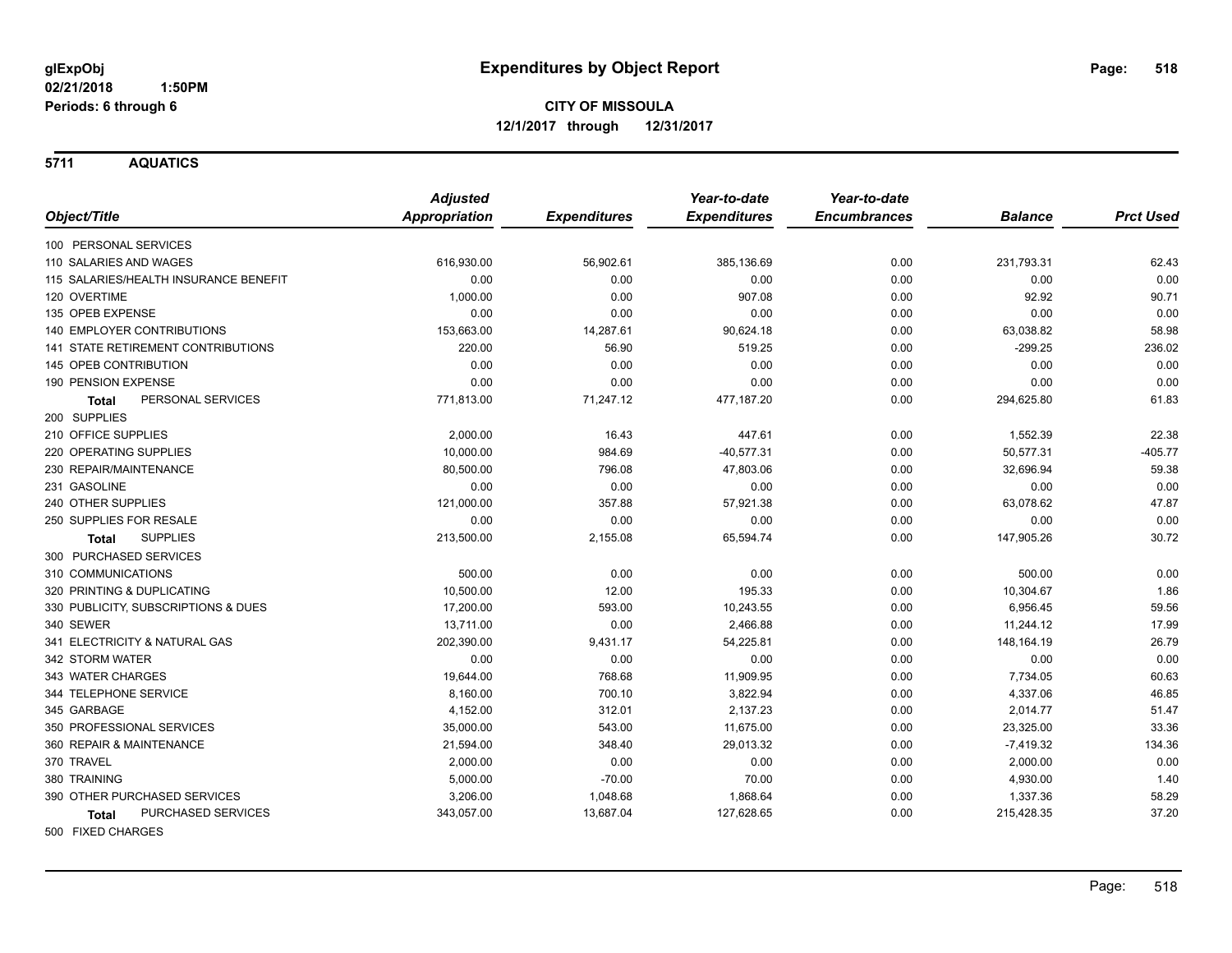**5711 AQUATICS**

|                    |                              | <b>Adjusted</b>      |                     | Year-to-date        | Year-to-date        |                |                  |
|--------------------|------------------------------|----------------------|---------------------|---------------------|---------------------|----------------|------------------|
| Object/Title       |                              | <b>Appropriation</b> | <b>Expenditures</b> | <b>Expenditures</b> | <b>Encumbrances</b> | <b>Balance</b> | <b>Prct Used</b> |
| 500 FIXED CHARGES  |                              | 4,647.00             | 2,323.50            | 2,323.50            | 0.00                | 2,323.50       | 50.00            |
|                    | 550 MERCHANT SERVICE FEES    | 12,000.00            | 0.00                | 0.00                | 0.00                | 12,000.00      | 0.00             |
| <b>Total</b>       | <b>FIXED CHARGES</b>         | 16,647.00            | 2,323.50            | 2,323.50            | 0.00                | 14,323.50      | 13.96            |
| 600 DEBT SERVICE   |                              |                      |                     |                     |                     |                |                  |
| 610 PRINCIPAL      |                              | 0.00                 | 0.00                | 0.00                | 0.00                | 0.00           | 0.00             |
| <b>Total</b>       | <b>DEBT SERVICE</b>          | 0.00                 | 0.00                | 0.00                | 0.00                | 0.00           | 0.00             |
| 800 OTHER OBJECTS  |                              |                      |                     |                     |                     |                |                  |
|                    | 820 TRANSFERS TO OTHER FUNDS | 0.00                 | 0.00                | 0.00                | 0.00                | 0.00           | 0.00             |
| 830 DEPRECIATION   |                              | 0.00                 | 0.00                | 0.00                | 0.00                | 0.00           | 0.00             |
| <b>Total</b>       | OTHER OBJECTS                | 0.00                 | 0.00                | 0.00                | 0.00                | 0.00           | 0.00             |
| 900 CAPITAL OUTLAY |                              |                      |                     |                     |                     |                |                  |
| 900 CAPITAL OUTLAY |                              | 0.00                 | 0.00                | 0.00                | 0.00                | 0.00           | 0.00             |
| 920 BUILDINGS      |                              | 35,000.00            | 0.00                | 0.00                | 0.00                | 35,000.00      | 0.00             |
| 930 IMPROVEMENTS   |                              | 0.00                 | 0.00                | 0.00                | 0.00                | 0.00           | 0.00             |
|                    | 940 MACHINERY & EQUIPMENT    | 0.00                 | 0.00                | 0.00                | 0.00                | 0.00           | 0.00             |
| <b>Total</b>       | <b>CAPITAL OUTLAY</b>        | 35,000.00            | 0.00                | 0.00                | 0.00                | 35,000.00      | 0.00             |
| <b>Total</b>       | <b>AQUATICS</b>              | 1,380,017.00         | 89,412.74           | 672,734.09          | 0.00                | 707,282.91     | 48.75            |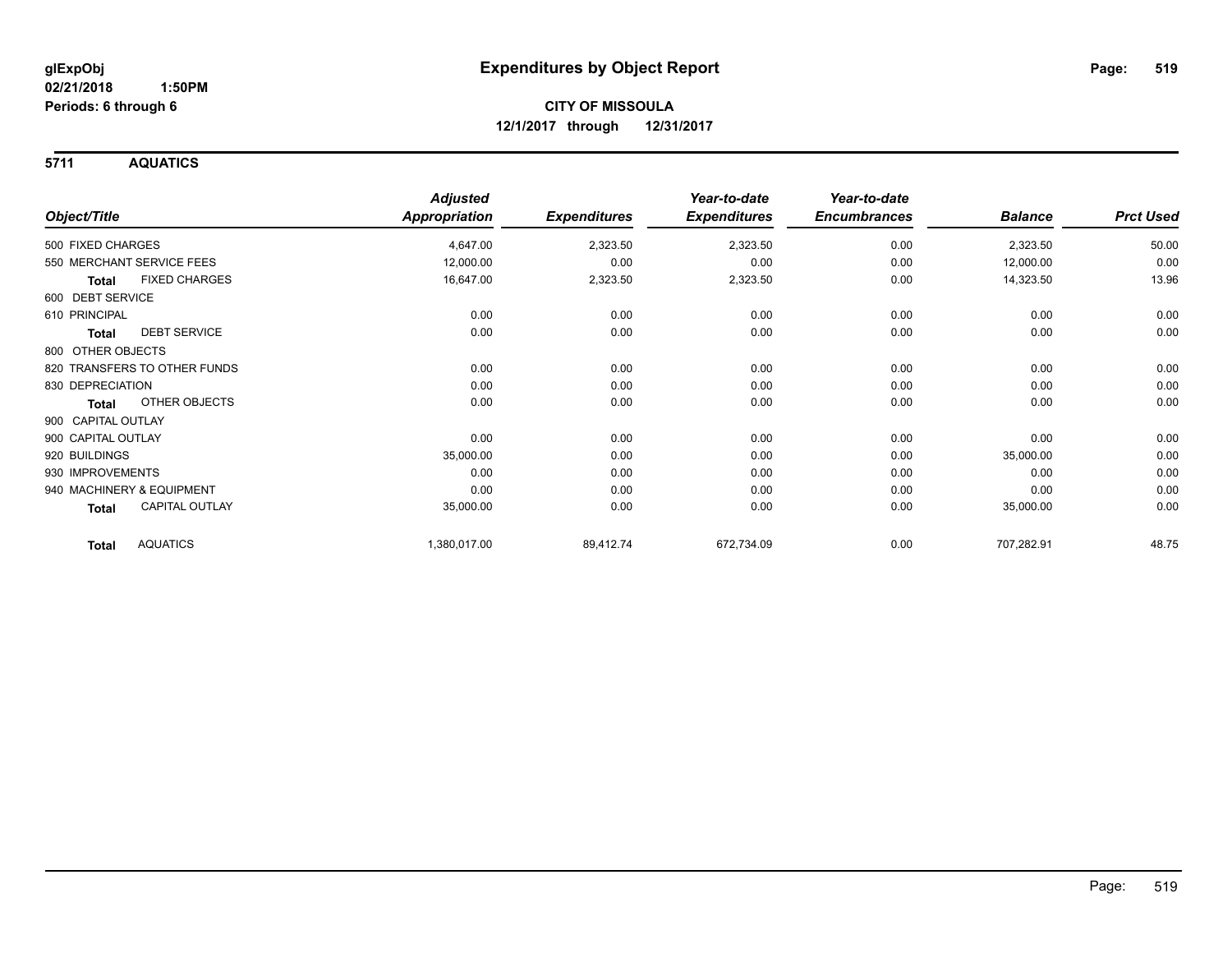### **6050 EMPLOYEE BENEFIT PLAN FUND**

**390 NON-DEPARTMENTAL**

|                      |                                      | <b>Adjusted</b> |                     | Year-to-date        | Year-to-date        |                |                  |
|----------------------|--------------------------------------|-----------------|---------------------|---------------------|---------------------|----------------|------------------|
| Object/Title         |                                      | Appropriation   | <b>Expenditures</b> | <b>Expenditures</b> | <b>Encumbrances</b> | <b>Balance</b> | <b>Prct Used</b> |
|                      | 300 PURCHASED SERVICES               |                 |                     |                     |                     |                |                  |
|                      | 350 PROFESSIONAL SERVICES            | 50,325.00       | 0.00                | 11,359.85           | 0.00                | 38,965.15      | 22.57            |
| 351 INSURANCE CLAIMS |                                      | 6,490,000.00    | 693,528.99          | 2,753,947.41        | 0.00                | 3,736,052.59   | 42.43            |
| 352 HEALTH PROGRAMS  |                                      | 100,000.00      | 18,189.76           | 26,754.18           | 0.00                | 73,245.82      | 26.75            |
|                      | 353 ADMINISTRATION EXPENDITURES      | 846,720.00      | 68,211.08           | 402,309.20          | 0.00                | 444.410.80     | 47.51            |
|                      | 354 TRANSITIONAL REINSURANCE PROGRAM | 16,432.00       | $-1,078.76$         | 2,947.88            | 0.00                | 13,484.12      | 17.94            |
| <b>Total</b>         | PURCHASED SERVICES                   | 7,503,477.00    | 778,851.07          | 3,197,318.52        | 0.00                | 4,306,158.48   | 42.61            |
| 500 FIXED CHARGES    |                                      |                 |                     |                     |                     |                |                  |
|                      | 550 MERCHANT SERVICE FEES            | 0.00            | 0.00                | 0.00                | 0.00                | 0.00           | 0.00             |
| <b>Total</b>         | <b>FIXED CHARGES</b>                 | 0.00            | 0.00                | 0.00                | 0.00                | 0.00           | 0.00             |
|                      | 700 GRANTS & CONTRIBUTIONS           |                 |                     |                     |                     |                |                  |
|                      | 700 GRANTS & CONTRIBUTIONS           | 0.00            | 0.00                | 0.00                | 0.00                | 0.00           | 0.00             |
| <b>Total</b>         | <b>GRANTS &amp; CONTRIBUTIONS</b>    | 0.00            | 0.00                | 0.00                | 0.00                | 0.00           | 0.00             |
| 800 OTHER OBJECTS    |                                      |                 |                     |                     |                     |                |                  |
|                      | 820 TRANSFERS TO OTHER FUNDS         | 0.00            | 0.00                | 0.00                | 0.00                | 0.00           | 0.00             |
| <b>Total</b>         | OTHER OBJECTS                        | 0.00            | 0.00                | 0.00                | 0.00                | 0.00           | 0.00             |
| <b>Total</b>         | NON-DEPARTMENTAL                     | 7,503,477.00    | 778,851.07          | 3,197,318.52        | 0.00                | 4,306,158.48   | 42.61            |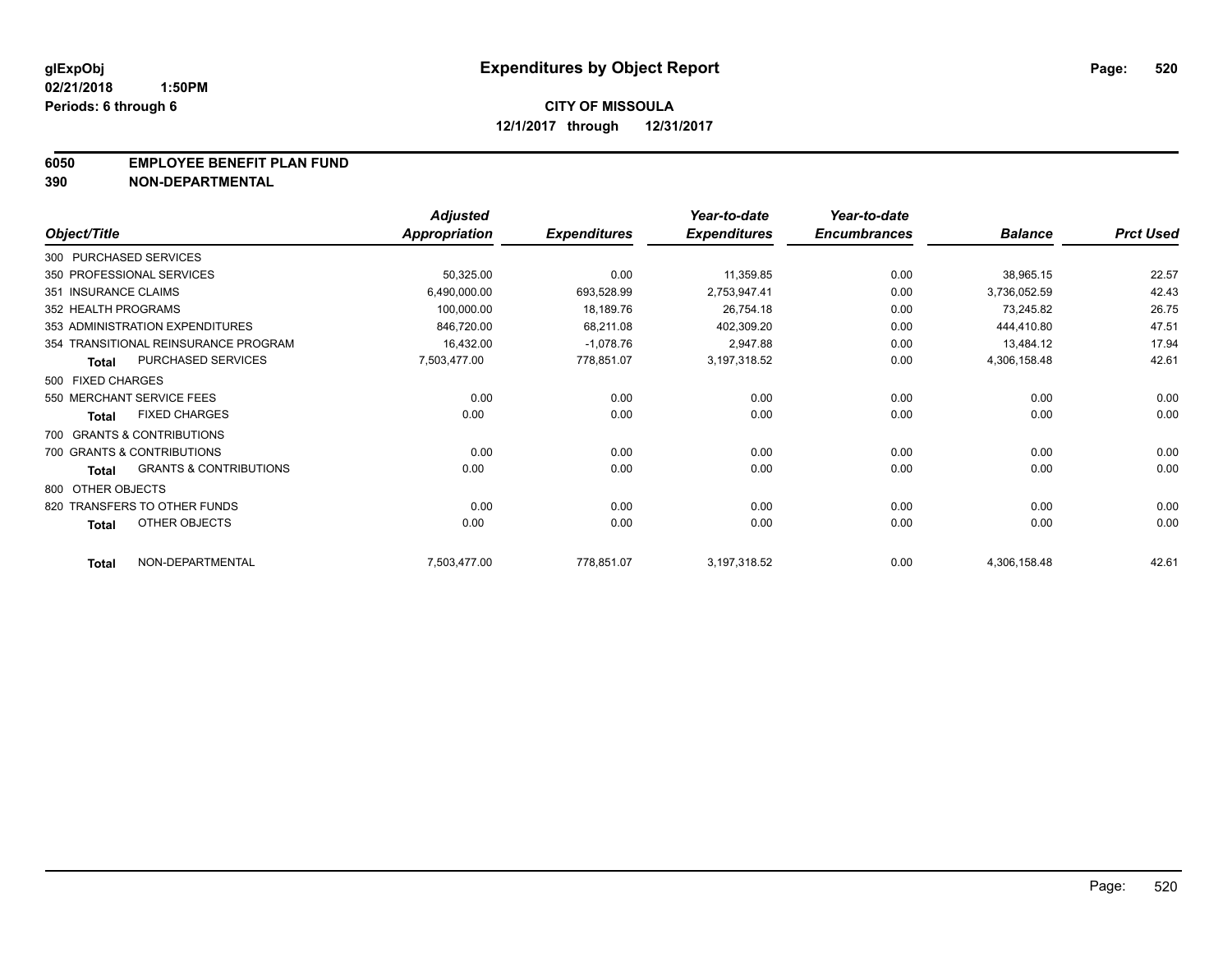## **6050 EMPLOYEE BENEFIT PLAN FUND**

|                      |                                      | <b>Adjusted</b>      |                     | Year-to-date        | Year-to-date        |                |                  |
|----------------------|--------------------------------------|----------------------|---------------------|---------------------|---------------------|----------------|------------------|
| Object/Title         |                                      | <b>Appropriation</b> | <b>Expenditures</b> | <b>Expenditures</b> | <b>Encumbrances</b> | <b>Balance</b> | <b>Prct Used</b> |
|                      | 300 PURCHASED SERVICES               |                      |                     |                     |                     |                |                  |
|                      | 350 PROFESSIONAL SERVICES            | 50,325.00            | 0.00                | 11,359.85           | 0.00                | 38,965.15      | 22.57            |
| 351 INSURANCE CLAIMS |                                      | 6,490,000.00         | 693,528.99          | 2,753,947.41        | 0.00                | 3,736,052.59   | 42.43            |
| 352 HEALTH PROGRAMS  |                                      | 100,000.00           | 18,189.76           | 26,754.18           | 0.00                | 73,245.82      | 26.75            |
|                      | 353 ADMINISTRATION EXPENDITURES      | 846,720.00           | 68,211.08           | 402,309.20          | 0.00                | 444,410.80     | 47.51            |
|                      | 354 TRANSITIONAL REINSURANCE PROGRAM | 16,432.00            | $-1,078.76$         | 2,947.88            | 0.00                | 13,484.12      | 17.94            |
| <b>Total</b>         | PURCHASED SERVICES                   | 7,503,477.00         | 778,851.07          | 3,197,318.52        | 0.00                | 4,306,158.48   | 42.61            |
| 500 FIXED CHARGES    |                                      |                      |                     |                     |                     |                |                  |
|                      | 550 MERCHANT SERVICE FEES            | 0.00                 | 0.00                | 0.00                | 0.00                | 0.00           | 0.00             |
| <b>Total</b>         | <b>FIXED CHARGES</b>                 | 0.00                 | 0.00                | 0.00                | 0.00                | 0.00           | 0.00             |
|                      | 700 GRANTS & CONTRIBUTIONS           |                      |                     |                     |                     |                |                  |
|                      | 700 GRANTS & CONTRIBUTIONS           | 0.00                 | 0.00                | 0.00                | 0.00                | 0.00           | 0.00             |
| Total                | <b>GRANTS &amp; CONTRIBUTIONS</b>    | 0.00                 | 0.00                | 0.00                | 0.00                | 0.00           | 0.00             |
| 800 OTHER OBJECTS    |                                      |                      |                     |                     |                     |                |                  |
|                      | 820 TRANSFERS TO OTHER FUNDS         | 0.00                 | 0.00                | 0.00                | 0.00                | 0.00           | 0.00             |
| <b>Total</b>         | OTHER OBJECTS                        | 0.00                 | 0.00                | 0.00                | 0.00                | 0.00           | 0.00             |
| <b>Total</b>         | <b>EMPLOYEE BENEFIT PLAN FUND</b>    | 7,503,477.00         | 778,851.07          | 3,197,318.52        | 0.00                | 4,306,158.48   | 42.61            |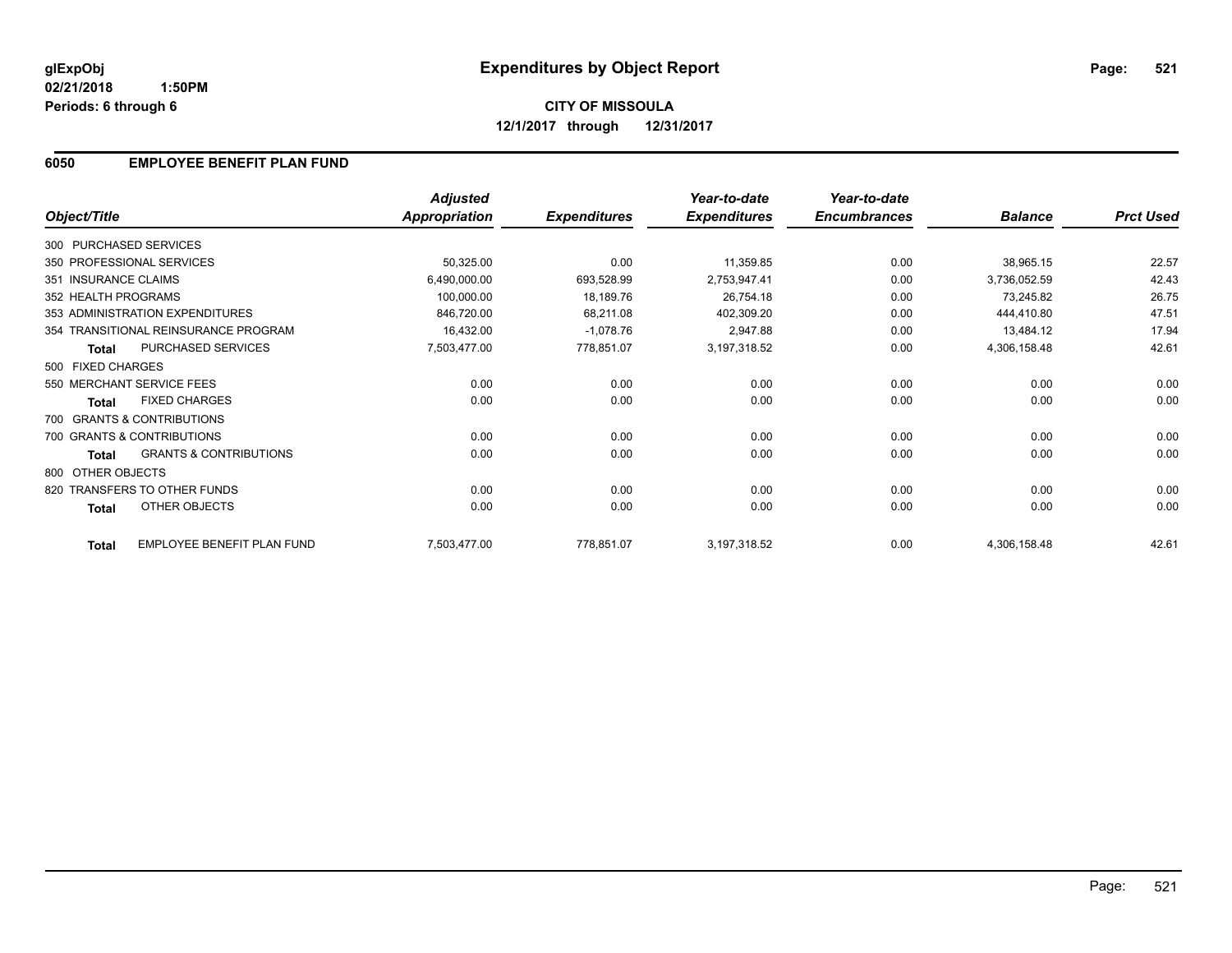**7370 PARKING COMMISSION FUND**

**395 PARKING COMMISSION**

|                                           | <b>Adjusted</b> |                     | Year-to-date        | Year-to-date        |                |                  |
|-------------------------------------------|-----------------|---------------------|---------------------|---------------------|----------------|------------------|
| Object/Title                              | Appropriation   | <b>Expenditures</b> | <b>Expenditures</b> | <b>Encumbrances</b> | <b>Balance</b> | <b>Prct Used</b> |
| 100 PERSONAL SERVICES                     |                 |                     |                     |                     |                |                  |
| 110 SALARIES AND WAGES                    | 504,505.00      | 58,133.76           | 234,861.19          | 0.00                | 269,643.81     | 46.55            |
| 115 SALARIES/HEALTH INSURANCE BENEFIT     | 0.00            | 0.00                | 0.00                | 0.00                | 0.00           | 0.00             |
| 120 OVERTIME                              | 7,234.00        | 107.28              | 217.72              | 0.00                | 7,016.28       | 3.01             |
| 130 OTHER                                 | 0.00            | 0.00                | 0.00                | 0.00                | 0.00           | 0.00             |
| 135 OPEB EXPENSE                          | 0.00            | 0.00                | 0.00                | 0.00                | 0.00           | 0.00             |
| <b>140 EMPLOYER CONTRIBUTIONS</b>         | 230,229.00      | 22,932.13           | 118,469.64          | 0.00                | 111,759.36     | 51.46            |
| <b>141 STATE RETIREMENT CONTRIBUTIONS</b> | 510.00          | 58.13               | 295.80              | 0.00                | 214.20         | 58.00            |
| 145 OPEB CONTRIBUTION                     | 0.00            | 0.00                | 0.00                | 0.00                | 0.00           | 0.00             |
| 190 PENSION EXPENSE                       | 0.00            | 0.00                | 0.00                | 0.00                | 0.00           | 0.00             |
| PERSONAL SERVICES<br><b>Total</b>         | 742,478.00      | 81,231.30           | 353,844.35          | 0.00                | 388,633.65     | 47.66            |
| 200 SUPPLIES                              |                 |                     |                     |                     |                |                  |
| 210 OFFICE SUPPLIES                       | 8,700.00        | 17.78               | 1,364.12            | 0.00                | 7,335.88       | 15.68            |
| 220 OPERATING SUPPLIES                    | 33,050.00       | 1,144.60            | 9,896.96            | 0.00                | 23,153.04      | 29.95            |
| 230 REPAIR/MAINTENANCE                    | 18,000.00       | 252.29              | 2,993.53            | 0.00                | 15,006.47      | 16.63            |
| 231 GASOLINE                              | 7,200.00        | 532.03              | 2,200.67            | 0.00                | 4,999.33       | 30.56            |
| <b>SUPPLIES</b><br><b>Total</b>           | 66,950.00       | 1,946.70            | 16,455.28           | 0.00                | 50,494.72      | 24.58            |
| 300 PURCHASED SERVICES                    |                 |                     |                     |                     |                |                  |
| 310 COMMUNICATIONS                        | 18,075.00       | 233.41              | 2,496.38            | 0.00                | 15,578.62      | 13.81            |
| 320 PRINTING & DUPLICATING                | 10,000.00       | 1,617.04            | 7,954.84            | 0.00                | 2,045.16       | 79.55            |
| 330 PUBLICITY, SUBSCRIPTIONS & DUES       | 5,000.00        | 1,589.00            | 2,427.92            | 0.00                | 2,572.08       | 48.56            |
| 340 SEWER                                 | 145.00          | 0.00                | 85.31               | 0.00                | 59.69          | 58.83            |
| 341 ELECTRICITY & NATURAL GAS             | 40,096.00       | 3,939.21            | 15,797.58           | 0.00                | 24,298.42      | 39.40            |
| 342 STORM WATER                           | 0.00            | 0.00                | 0.00                | 0.00                | 0.00           | 0.00             |
| 343 WATER CHARGES                         | 4,000.00        | 414.86              | 3,049.56            | 0.00                | 950.44         | 76.24            |
| 344 TELEPHONE SERVICE                     | 6,325.00        | 550.70              | 2,864.37            | 0.00                | 3,460.63       | 45.29            |
| 345 GARBAGE                               | 3,856.00        | 561.27              | 3,450.69            | 0.00                | 405.31         | 89.49            |
| 350 PROFESSIONAL SERVICES                 | 100,250.00      | 11,217.44           | 89,123.45           | 0.00                | 11,126.55      | 88.90            |
| 360 REPAIR & MAINTENANCE                  | 174,800.00      | 460.29              | 31,144.58           | 0.00                | 143,655.42     | 17.82            |
| 370 TRAVEL                                | 12,050.00       | 663.39              | 1,523.83            | 0.00                | 10,526.17      | 12.65            |
| 380 TRAINING                              | 8,950.00        | 199.00              | 1,233.00            | 0.00                | 7,717.00       | 13.78            |
| 390 OTHER PURCHASED SERVICES              | 199,699.00      | 100,540.29          | 103,702.91          | 0.00                | 95,996.09      | 51.93            |
| <b>PURCHASED SERVICES</b><br>Total        | 583,246.00      | 121,985.90          | 264,854.42          | 0.00                | 318,391.58     | 45.41            |
| $F(A) = F(A)F(A)$                         |                 |                     |                     |                     |                |                  |

500 FIXED CHARGES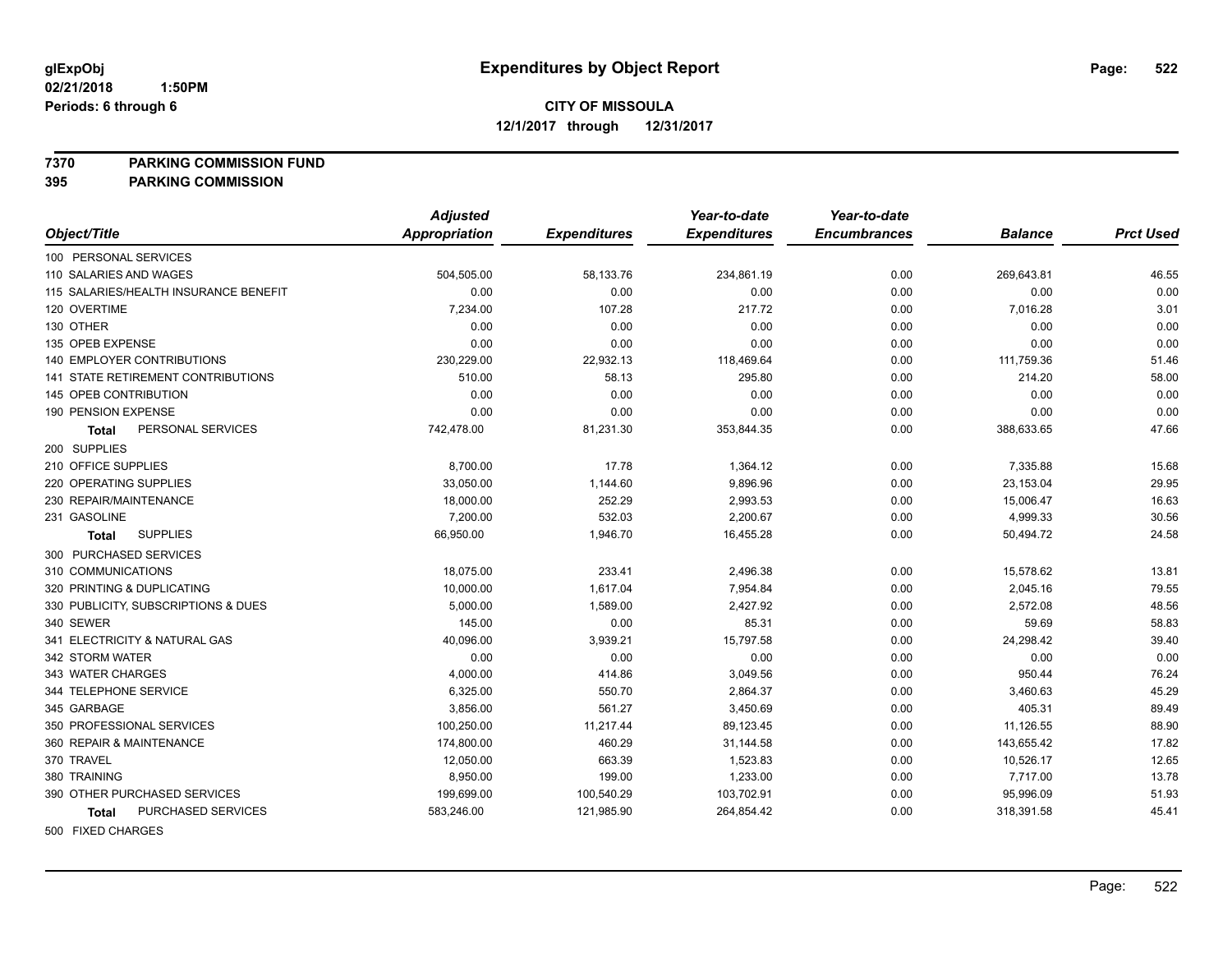**7370 PARKING COMMISSION FUND**

**395 PARKING COMMISSION**

|                    |                                   | <b>Adjusted</b> |                     | Year-to-date        | Year-to-date        |                |                  |
|--------------------|-----------------------------------|-----------------|---------------------|---------------------|---------------------|----------------|------------------|
| Object/Title       |                                   | Appropriation   | <b>Expenditures</b> | <b>Expenditures</b> | <b>Encumbrances</b> | <b>Balance</b> | <b>Prct Used</b> |
| 500 FIXED CHARGES  |                                   | 168,621.00      | 7,425.00            | 24,715.30           | 0.00                | 143,905.70     | 14.66            |
| 510 INSURANCE      |                                   | 0.00            | 0.00                | 11,999.61           | 0.00                | $-11,999.61$   | 0.00             |
|                    | 550 MERCHANT SERVICE FEES         | 21,500.00       | 0.00                | 0.00                | 0.00                | 21,500.00      | 0.00             |
| <b>Total</b>       | <b>FIXED CHARGES</b>              | 190,121.00      | 7,425.00            | 36,714.91           | 0.00                | 153,406.09     | 19.31            |
| 600 DEBT SERVICE   |                                   |                 |                     |                     |                     |                |                  |
| 610 PRINCIPAL      |                                   | 185,600.00      | 93,300.00           | 185,600.00          | 0.00                | 0.00           | 100.00           |
|                    | 620 INTEREST / SERVICE FEES       | 25.478.00       | 12.219.75           | 25.477.88           | 0.00                | 0.12           | 100.00           |
| <b>Total</b>       | <b>DEBT SERVICE</b>               | 211,078.00      | 105,519.75          | 211,077.88          | 0.00                | 0.12           | 100.00           |
|                    | 700 GRANTS & CONTRIBUTIONS        |                 |                     |                     |                     |                |                  |
|                    | 700 GRANTS & CONTRIBUTIONS        | 85,000.00       | 2,500.00            | 37,500.00           | 0.00                | 47,500.00      | 44.12            |
| <b>Total</b>       | <b>GRANTS &amp; CONTRIBUTIONS</b> | 85,000.00       | 2,500.00            | 37,500.00           | 0.00                | 47,500.00      | 44.12            |
| 800 OTHER OBJECTS  |                                   |                 |                     |                     |                     |                |                  |
|                    | 820 TRANSFERS TO OTHER FUNDS      | 307,290.00      | 26,416.25           | 156,645.00          | 0.00                | 150,645.00     | 50.98            |
| 845 CONTINGENCY    |                                   | 48,965.00       | 0.00                | 0.00                | 0.00                | 48,965.00      | 0.00             |
| <b>Total</b>       | OTHER OBJECTS                     | 356,255.00      | 26,416.25           | 156,645.00          | 0.00                | 199,610.00     | 43.97            |
| 900 CAPITAL OUTLAY |                                   |                 |                     |                     |                     |                |                  |
| 930 IMPROVEMENTS   |                                   | 0.00            | 0.00                | 0.00                | 0.00                | 0.00           | 0.00             |
|                    | 940 MACHINERY & EQUIPMENT         | 0.00            | 0.00                | 0.00                | 0.00                | 0.00           | 0.00             |
| <b>Total</b>       | <b>CAPITAL OUTLAY</b>             | 0.00            | 0.00                | 0.00                | 0.00                | 0.00           | 0.00             |
| <b>Total</b>       | PARKING COMMISSION                | 2,235,128.00    | 347,024.90          | 1,077,091.84        | 0.00                | 1,158,036.16   | 48.19            |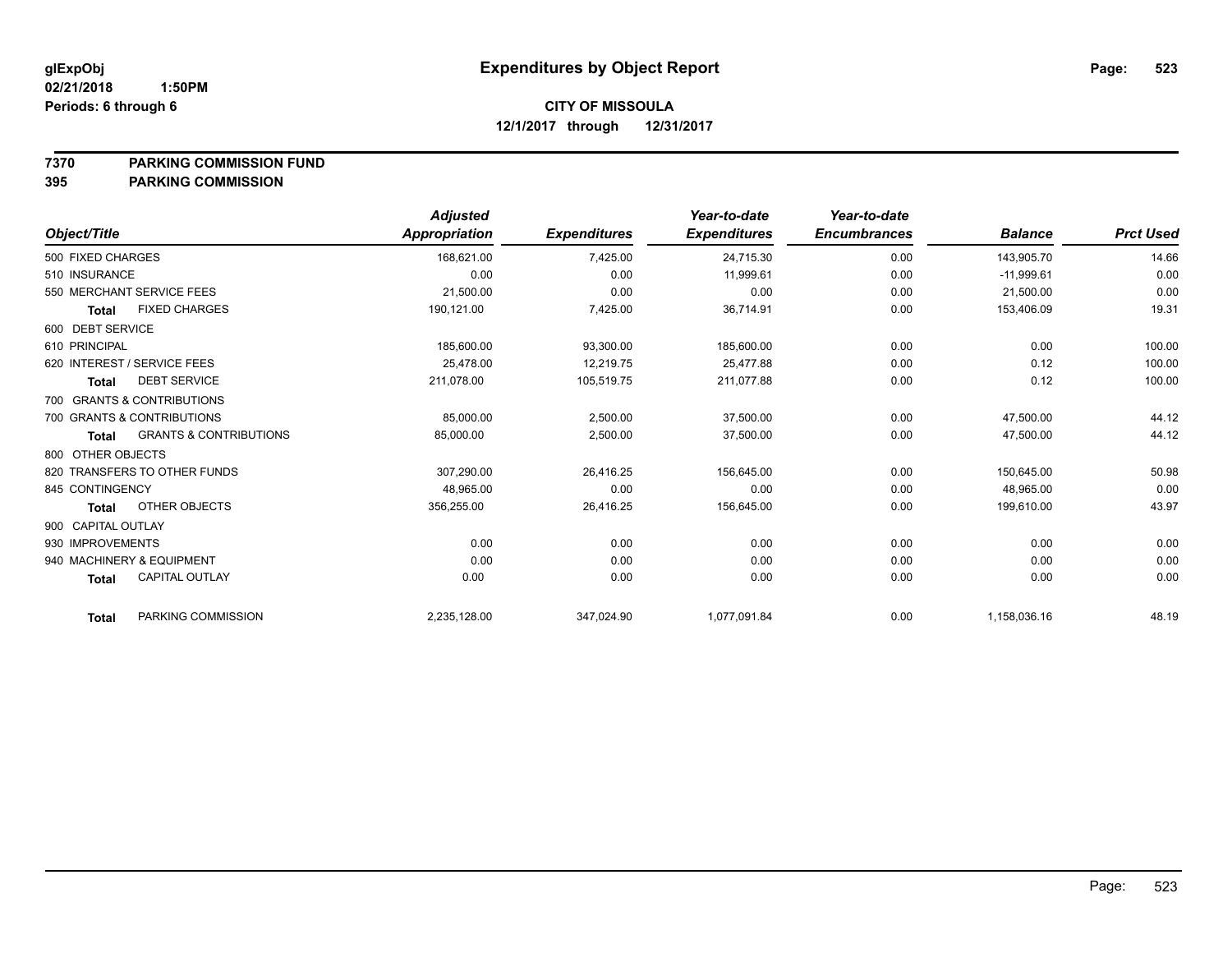### **7370 PARKING COMMISSION FUND**

**900 DEPRECIATION**

| Object/Title                          | <b>Adjusted</b><br><b>Appropriation</b> | <b>Expenditures</b> | Year-to-date<br><b>Expenditures</b> | Year-to-date<br><b>Encumbrances</b> | <b>Balance</b> | <b>Prct Used</b> |
|---------------------------------------|-----------------------------------------|---------------------|-------------------------------------|-------------------------------------|----------------|------------------|
| 800 OTHER OBJECTS                     |                                         |                     |                                     |                                     |                |                  |
| 830 DEPRECIATION                      | 0.00                                    | 0.00                | 0.00                                | 0.00                                | 0.00           | 0.00             |
| OTHER OBJECTS<br><b>Total</b>         | 0.00                                    | 0.00                | 0.00                                | 0.00                                | 0.00           | 0.00             |
| 900 CAPITAL OUTLAY                    |                                         |                     |                                     |                                     |                |                  |
| 940 MACHINERY & EQUIPMENT             | 0.00                                    | 0.00                | 0.00                                | 0.00                                | 0.00           | 0.00             |
| <b>CAPITAL OUTLAY</b><br><b>Total</b> | 0.00                                    | 0.00                | 0.00                                | 0.00                                | 0.00           | 0.00             |
| <b>DEPRECIATION</b><br><b>Total</b>   | 0.00                                    | 0.00                | 0.00                                | 0.00                                | 0.00           | 0.00             |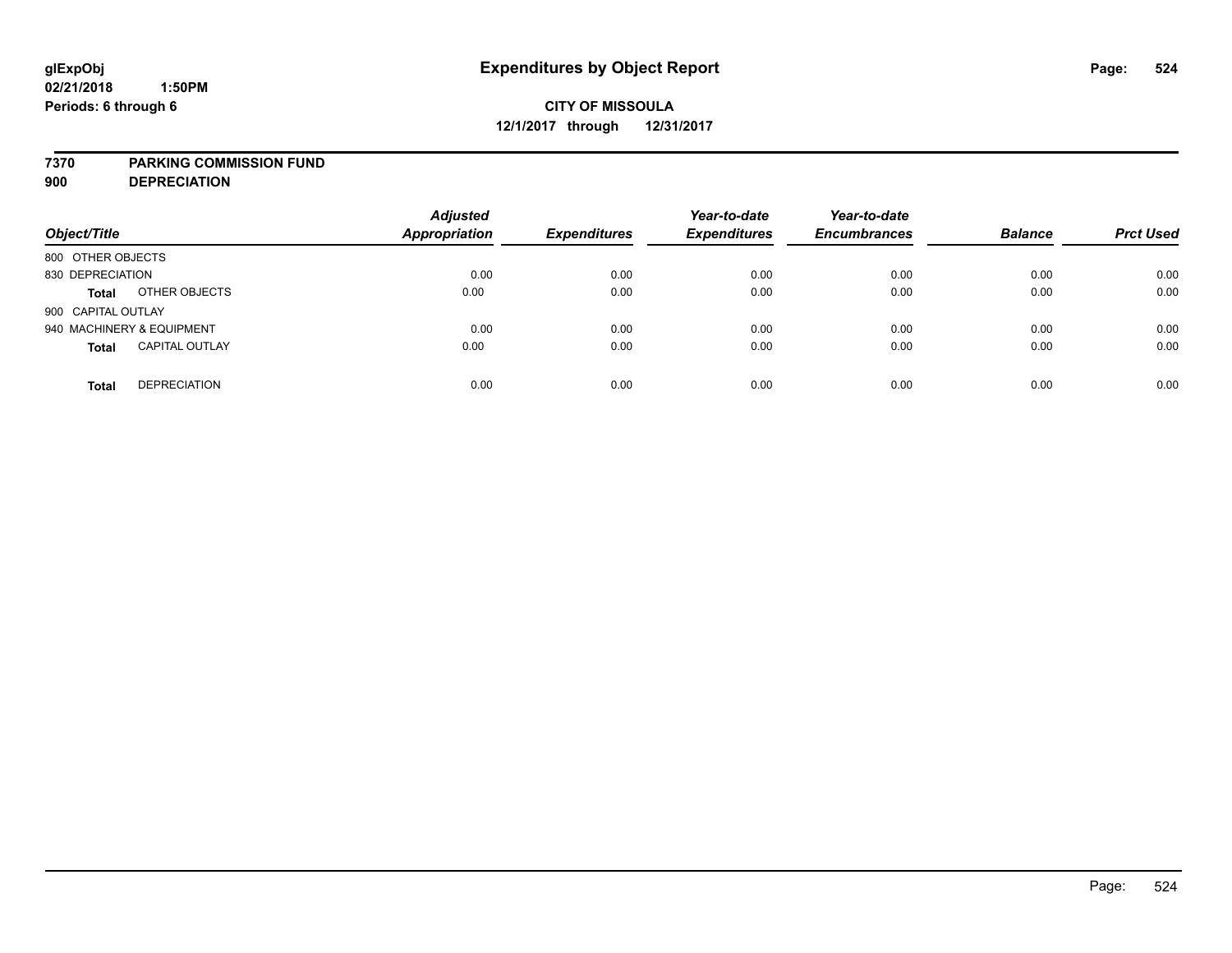# **CITY OF MISSOULA 12/1/2017 through 12/31/2017**

## **7370 PARKING COMMISSION FUND**

|                                       | <b>Adjusted</b>      |                     | Year-to-date        | Year-to-date        |                |                  |
|---------------------------------------|----------------------|---------------------|---------------------|---------------------|----------------|------------------|
| Object/Title                          | <b>Appropriation</b> | <b>Expenditures</b> | <b>Expenditures</b> | <b>Encumbrances</b> | <b>Balance</b> | <b>Prct Used</b> |
| 100 PERSONAL SERVICES                 |                      |                     |                     |                     |                |                  |
| 110 SALARIES AND WAGES                | 504,505.00           | 58,133.76           | 234,861.19          | 0.00                | 269,643.81     | 46.55            |
| 115 SALARIES/HEALTH INSURANCE BENEFIT | 0.00                 | 0.00                | 0.00                | 0.00                | 0.00           | 0.00             |
| 120 OVERTIME                          | 7,234.00             | 107.28              | 217.72              | 0.00                | 7,016.28       | 3.01             |
| 130 OTHER                             | 0.00                 | 0.00                | 0.00                | 0.00                | 0.00           | 0.00             |
| 135 OPEB EXPENSE                      | 0.00                 | 0.00                | 0.00                | 0.00                | 0.00           | 0.00             |
| 140 EMPLOYER CONTRIBUTIONS            | 230,229.00           | 22,932.13           | 118,469.64          | 0.00                | 111,759.36     | 51.46            |
| 141 STATE RETIREMENT CONTRIBUTIONS    | 510.00               | 58.13               | 295.80              | 0.00                | 214.20         | 58.00            |
| 145 OPEB CONTRIBUTION                 | 0.00                 | 0.00                | 0.00                | 0.00                | 0.00           | 0.00             |
| 190 PENSION EXPENSE                   | 0.00                 | 0.00                | 0.00                | 0.00                | 0.00           | 0.00             |
| PERSONAL SERVICES<br>Total            | 742,478.00           | 81,231.30           | 353,844.35          | 0.00                | 388,633.65     | 47.66            |
| 200 SUPPLIES                          |                      |                     |                     |                     |                |                  |
| 210 OFFICE SUPPLIES                   | 8,700.00             | 17.78               | 1,364.12            | 0.00                | 7,335.88       | 15.68            |
| 220 OPERATING SUPPLIES                | 33,050.00            | 1,144.60            | 9,896.96            | 0.00                | 23,153.04      | 29.95            |
| 230 REPAIR/MAINTENANCE                | 18,000.00            | 252.29              | 2,993.53            | 0.00                | 15,006.47      | 16.63            |
| 231 GASOLINE                          | 7,200.00             | 532.03              | 2,200.67            | 0.00                | 4,999.33       | 30.56            |
| <b>SUPPLIES</b><br>Total              | 66,950.00            | 1,946.70            | 16,455.28           | 0.00                | 50,494.72      | 24.58            |
| 300 PURCHASED SERVICES                |                      |                     |                     |                     |                |                  |
| 310 COMMUNICATIONS                    | 18,075.00            | 233.41              | 2,496.38            | 0.00                | 15,578.62      | 13.81            |
| 320 PRINTING & DUPLICATING            | 10,000.00            | 1,617.04            | 7,954.84            | 0.00                | 2,045.16       | 79.55            |
| 330 PUBLICITY, SUBSCRIPTIONS & DUES   | 5,000.00             | 1,589.00            | 2,427.92            | 0.00                | 2,572.08       | 48.56            |
| 340 SEWER                             | 145.00               | 0.00                | 85.31               | 0.00                | 59.69          | 58.83            |
| 341 ELECTRICITY & NATURAL GAS         | 40,096.00            | 3,939.21            | 15,797.58           | 0.00                | 24,298.42      | 39.40            |
| 342 STORM WATER                       | 0.00                 | 0.00                | 0.00                | 0.00                | 0.00           | 0.00             |
| 343 WATER CHARGES                     | 4,000.00             | 414.86              | 3,049.56            | 0.00                | 950.44         | 76.24            |
| 344 TELEPHONE SERVICE                 | 6,325.00             | 550.70              | 2,864.37            | 0.00                | 3,460.63       | 45.29            |
| 345 GARBAGE                           | 3,856.00             | 561.27              | 3,450.69            | 0.00                | 405.31         | 89.49            |
| 350 PROFESSIONAL SERVICES             | 100,250.00           | 11,217.44           | 89,123.45           | 0.00                | 11,126.55      | 88.90            |
| 360 REPAIR & MAINTENANCE              | 174,800.00           | 460.29              | 31,144.58           | 0.00                | 143,655.42     | 17.82            |
| 370 TRAVEL                            | 12,050.00            | 663.39              | 1,523.83            | 0.00                | 10,526.17      | 12.65            |
| 380 TRAINING                          | 8,950.00             | 199.00              | 1,233.00            | 0.00                | 7,717.00       | 13.78            |
| 390 OTHER PURCHASED SERVICES          | 199,699.00           | 100,540.29          | 103,702.91          | 0.00                | 95,996.09      | 51.93            |
| <b>PURCHASED SERVICES</b><br>Total    | 583,246.00           | 121,985.90          | 264,854.42          | 0.00                | 318,391.58     | 45.41            |
| 500 FIXED CHARGES                     |                      |                     |                     |                     |                |                  |
| 500 FIXED CHARGES                     | 168,621.00           | 7,425.00            | 24,715.30           | 0.00                | 143,905.70     | 14.66            |
|                                       |                      |                     |                     |                     |                |                  |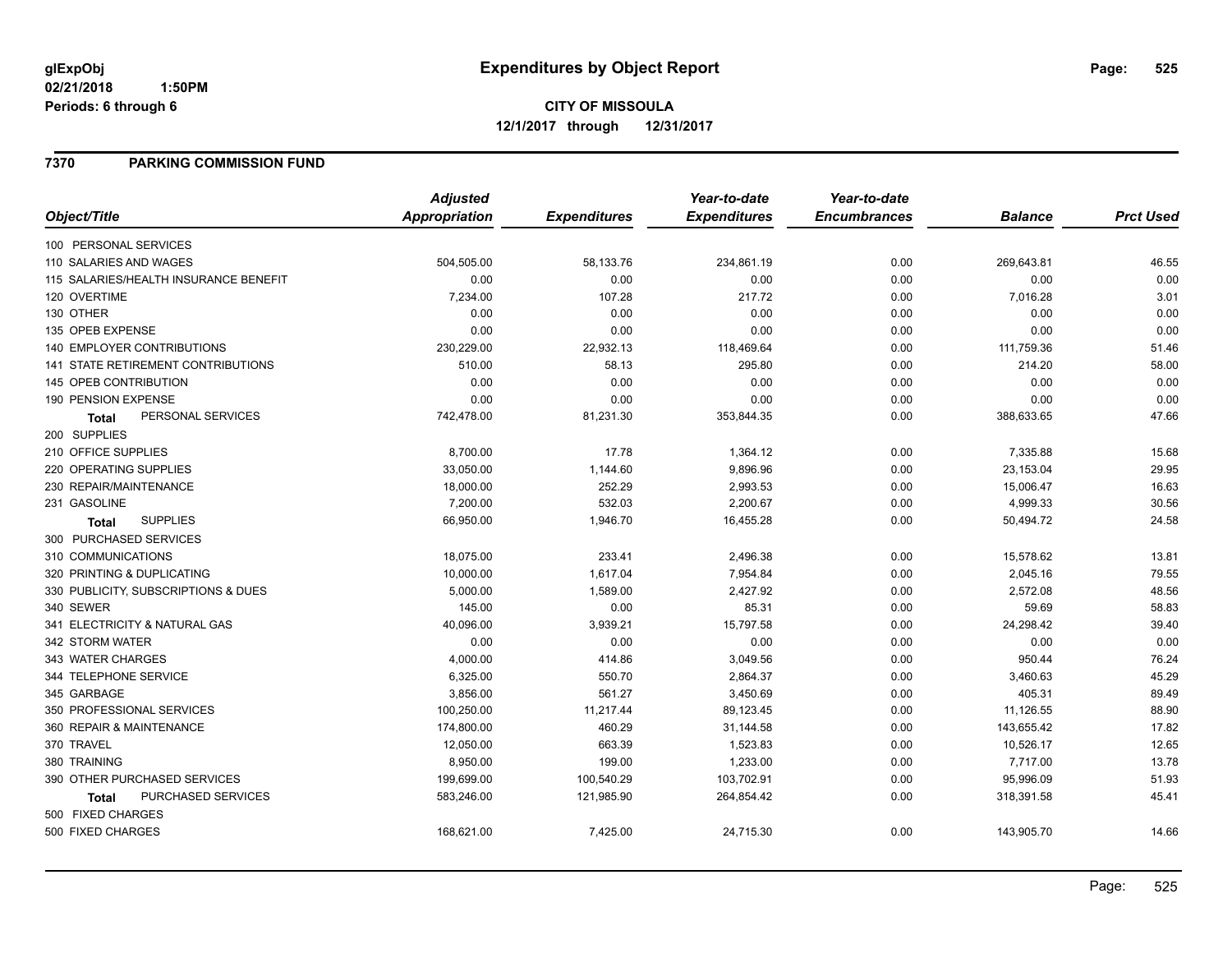## **7370 PARKING COMMISSION FUND**

|                    |                                   | <b>Adjusted</b> |                     | Year-to-date        | Year-to-date        |                |                  |
|--------------------|-----------------------------------|-----------------|---------------------|---------------------|---------------------|----------------|------------------|
| Object/Title       |                                   | Appropriation   | <b>Expenditures</b> | <b>Expenditures</b> | <b>Encumbrances</b> | <b>Balance</b> | <b>Prct Used</b> |
| 510 INSURANCE      |                                   | 0.00            | 0.00                | 11,999.61           | 0.00                | $-11,999.61$   | 0.00             |
|                    | 550 MERCHANT SERVICE FEES         | 21,500.00       | 0.00                | 0.00                | 0.00                | 21,500.00      | 0.00             |
| <b>Total</b>       | <b>FIXED CHARGES</b>              | 190,121.00      | 7,425.00            | 36,714.91           | 0.00                | 153,406.09     | 19.31            |
| 600 DEBT SERVICE   |                                   |                 |                     |                     |                     |                |                  |
| 610 PRINCIPAL      |                                   | 185,600.00      | 93,300.00           | 185,600.00          | 0.00                | 0.00           | 100.00           |
|                    | 620 INTEREST / SERVICE FEES       | 25,478.00       | 12,219.75           | 25,477.88           | 0.00                | 0.12           | 100.00           |
| <b>Total</b>       | <b>DEBT SERVICE</b>               | 211,078.00      | 105,519.75          | 211,077.88          | 0.00                | 0.12           | 100.00           |
|                    | 700 GRANTS & CONTRIBUTIONS        |                 |                     |                     |                     |                |                  |
|                    | 700 GRANTS & CONTRIBUTIONS        | 85,000.00       | 2,500.00            | 37,500.00           | 0.00                | 47,500.00      | 44.12            |
| <b>Total</b>       | <b>GRANTS &amp; CONTRIBUTIONS</b> | 85,000.00       | 2,500.00            | 37,500.00           | 0.00                | 47,500.00      | 44.12            |
| 800 OTHER OBJECTS  |                                   |                 |                     |                     |                     |                |                  |
|                    | 820 TRANSFERS TO OTHER FUNDS      | 307.290.00      | 26,416.25           | 156,645.00          | 0.00                | 150.645.00     | 50.98            |
| 830 DEPRECIATION   |                                   | 0.00            | 0.00                | 0.00                | 0.00                | 0.00           | 0.00             |
| 845 CONTINGENCY    |                                   | 48,965.00       | 0.00                | 0.00                | 0.00                | 48.965.00      | 0.00             |
| <b>Total</b>       | OTHER OBJECTS                     | 356,255.00      | 26,416.25           | 156,645.00          | 0.00                | 199,610.00     | 43.97            |
| 900 CAPITAL OUTLAY |                                   |                 |                     |                     |                     |                |                  |
| 930 IMPROVEMENTS   |                                   | 0.00            | 0.00                | 0.00                | 0.00                | 0.00           | 0.00             |
|                    | 940 MACHINERY & EQUIPMENT         | 0.00            | 0.00                | 0.00                | 0.00                | 0.00           | 0.00             |
| <b>Total</b>       | <b>CAPITAL OUTLAY</b>             | 0.00            | 0.00                | 0.00                | 0.00                | 0.00           | 0.00             |
| <b>Total</b>       | PARKING COMMISSION FUND           | 2,235,128.00    | 347,024.90          | 1,077,091.84        | 0.00                | 1,158,036.16   | 48.19            |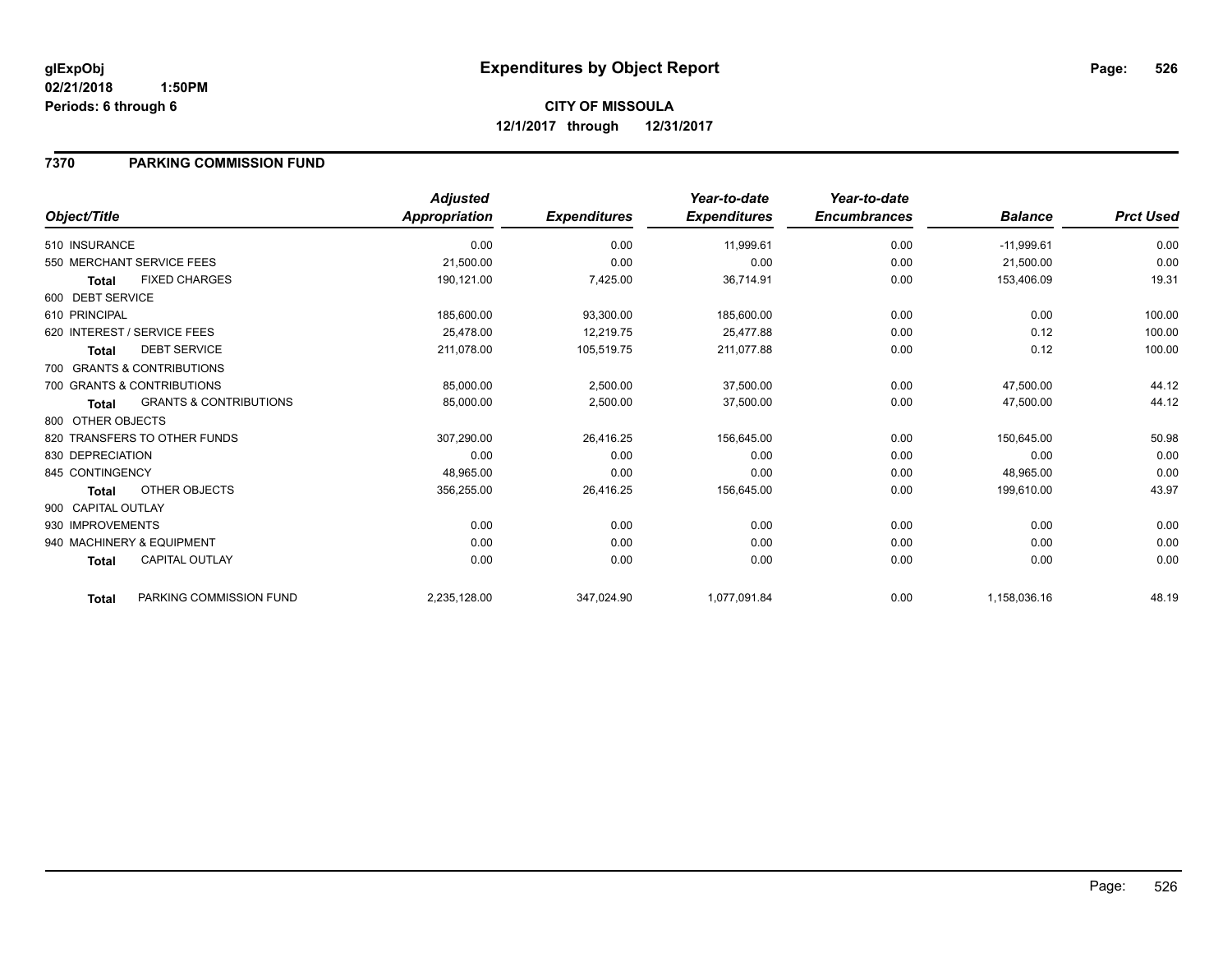### **7371 FRONT STREET PARKING BONDS**

**395 PARKING COMMISSION**

|                   |                             | <b>Adjusted</b>      |                     | Year-to-date        | Year-to-date        |                |                  |
|-------------------|-----------------------------|----------------------|---------------------|---------------------|---------------------|----------------|------------------|
| Object/Title      |                             | <b>Appropriation</b> | <b>Expenditures</b> | <b>Expenditures</b> | <b>Encumbrances</b> | <b>Balance</b> | <b>Prct Used</b> |
| 500 FIXED CHARGES |                             |                      |                     |                     |                     |                |                  |
|                   | 550 MERCHANT SERVICE FEES   | 350.00               | 0.00                | 0.00                | 0.00                | 350.00         | 0.00             |
| <b>Total</b>      | <b>FIXED CHARGES</b>        | 350.00               | 0.00                | 0.00                | 0.00                | 350.00         | 0.00             |
| 600 DEBT SERVICE  |                             |                      |                     |                     |                     |                |                  |
| 610 PRINCIPAL     |                             | 154.290.00           | 0.00                | 0.00                | 0.00                | 154.290.00     | 0.00             |
|                   | 620 INTEREST / SERVICE FEES | 102.860.00           | 0.00                | 65.960.72           | 0.00                | 36,899.28      | 64.13            |
| <b>Total</b>      | <b>DEBT SERVICE</b>         | 257.150.00           | 0.00                | 65.960.72           | 0.00                | 191.189.28     | 25.65            |
| <b>Total</b>      | PARKING COMMISSION          | 257.500.00           | 0.00                | 65.960.72           | 0.00                | 191.539.28     | 25.62            |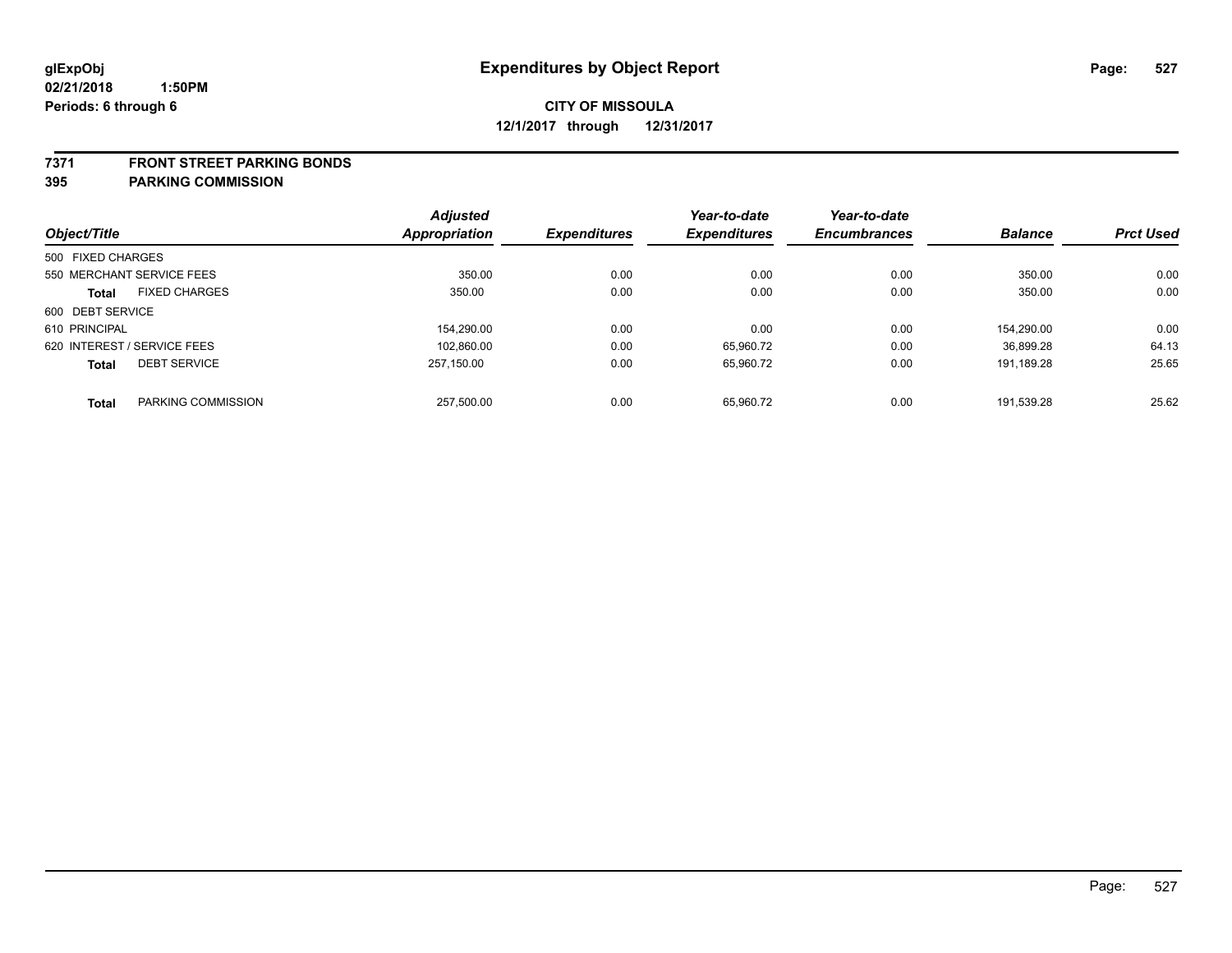## **7371 FRONT STREET PARKING BONDS**

| Object/Title                |                                   | <b>Adjusted</b><br>Appropriation | <b>Expenditures</b> | Year-to-date<br><b>Expenditures</b> | Year-to-date<br><b>Encumbrances</b> | <b>Balance</b> | <b>Prct Used</b> |
|-----------------------------|-----------------------------------|----------------------------------|---------------------|-------------------------------------|-------------------------------------|----------------|------------------|
| 500 FIXED CHARGES           |                                   |                                  |                     |                                     |                                     |                |                  |
| 550 MERCHANT SERVICE FEES   |                                   | 350.00                           | 0.00                | 0.00                                | 0.00                                | 350.00         | 0.00             |
| <b>Total</b>                | <b>FIXED CHARGES</b>              | 350.00                           | 0.00                | 0.00                                | 0.00                                | 350.00         | 0.00             |
| 600 DEBT SERVICE            |                                   |                                  |                     |                                     |                                     |                |                  |
| 610 PRINCIPAL               |                                   | 154.290.00                       | 0.00                | 0.00                                | 0.00                                | 154.290.00     | 0.00             |
| 620 INTEREST / SERVICE FEES |                                   | 102.860.00                       | 0.00                | 65.960.72                           | 0.00                                | 36.899.28      | 64.13            |
| <b>Total</b>                | <b>DEBT SERVICE</b>               | 257.150.00                       | 0.00                | 65,960.72                           | 0.00                                | 191.189.28     | 25.65            |
| <b>Total</b>                | <b>FRONT STREET PARKING BONDS</b> | 257.500.00                       | 0.00                | 65.960.72                           | 0.00                                | 191.539.28     | 25.62            |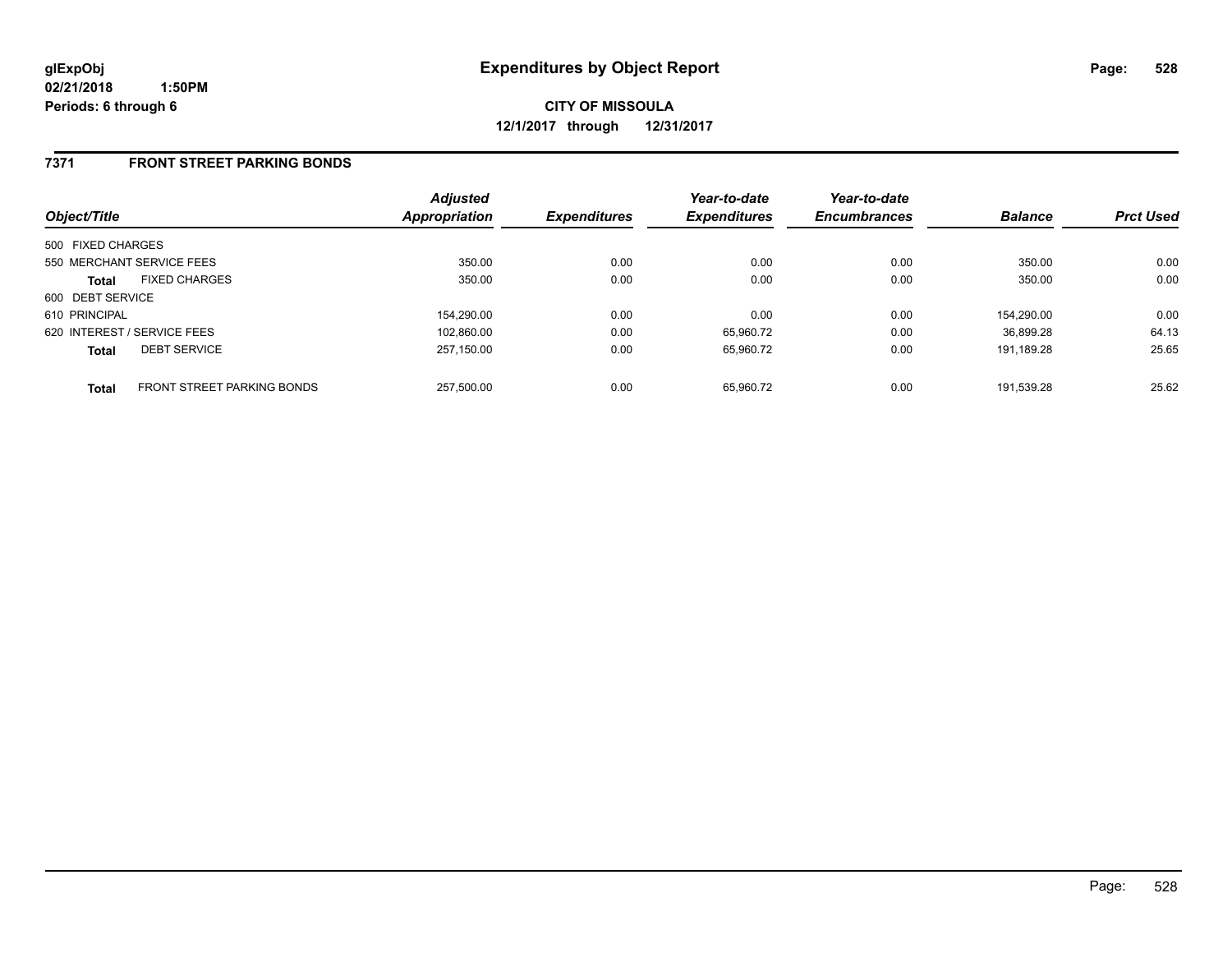### **7372 SINKING FUND/FRONT ST PARKING BONDS**

#### **395 PARKING COMMISSION**

| Object/Title     |                             | <b>Adjusted</b><br>Appropriation | <b>Expenditures</b> | Year-to-date<br><b>Expenditures</b> | Year-to-date<br><b>Encumbrances</b> | <b>Balance</b> | <b>Prct Used</b> |
|------------------|-----------------------------|----------------------------------|---------------------|-------------------------------------|-------------------------------------|----------------|------------------|
| 600 DEBT SERVICE |                             |                                  |                     |                                     |                                     |                |                  |
| 610 PRINCIPAL    |                             | 153,000.00                       | 0.00                | 255.000.00                          | 0.00                                | $-102.000.00$  | 166.67           |
|                  | 620 INTEREST / SERVICE FEES | 102,000.00                       | 0.00                | 0.00                                | 0.00                                | 102.000.00     | 0.00             |
| <b>Total</b>     | <b>DEBT SERVICE</b>         | 255.000.00                       | 0.00                | 255.000.00                          | 0.00                                | 0.00           | 100.00           |
| <b>Total</b>     | PARKING COMMISSION          | 255,000.00                       | 0.00                | 255,000.00                          | 0.00                                | 0.00           | 100.00           |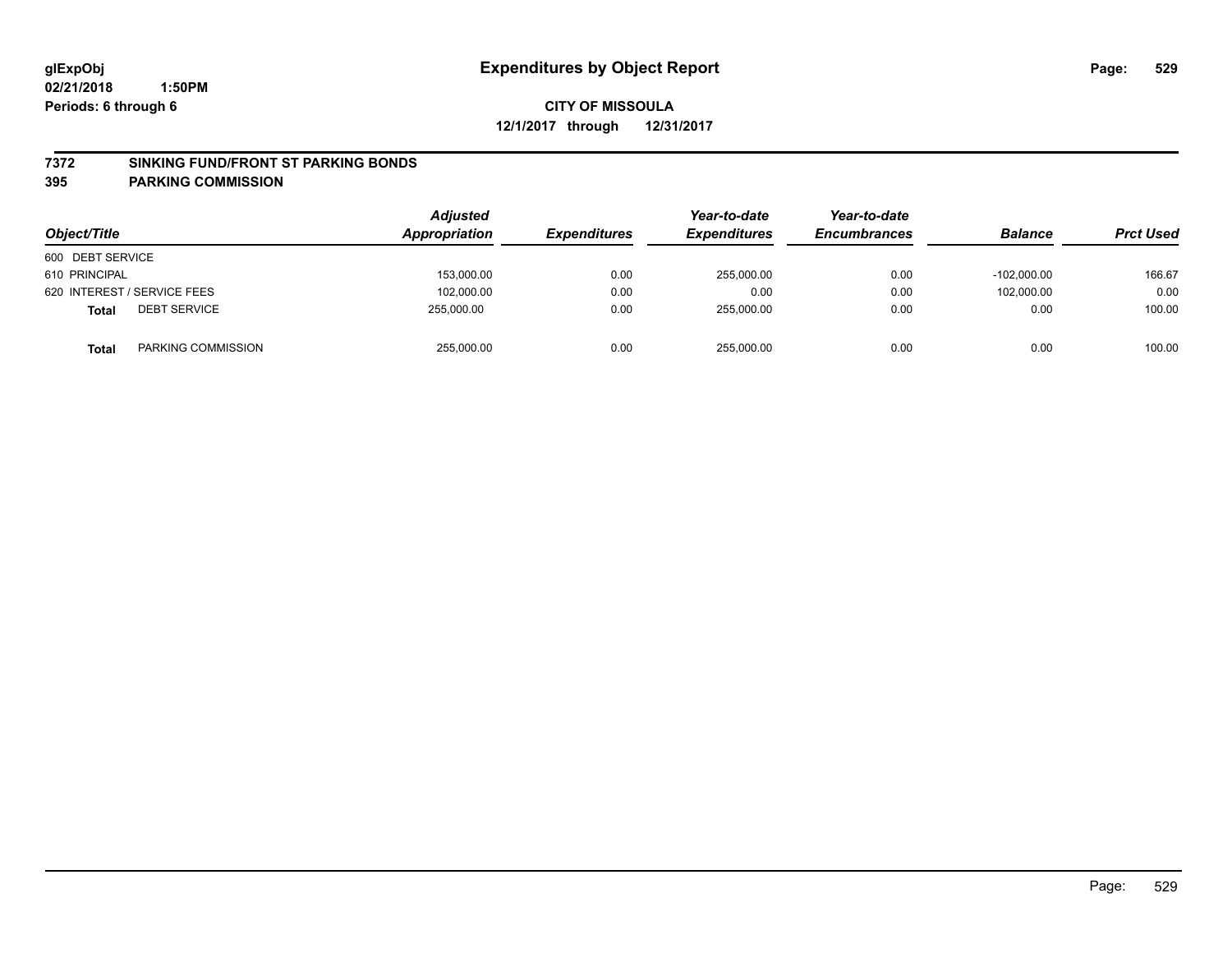**CITY OF MISSOULA 12/1/2017 through 12/31/2017**

## **7372 SINKING FUND/FRONT ST PARKING BONDS**

| Object/Title     |                                   | <b>Adjusted</b><br>Appropriation | <b>Expenditures</b> | Year-to-date<br><b>Expenditures</b> | Year-to-date<br><b>Encumbrances</b> | <b>Balance</b> | <b>Prct Used</b> |
|------------------|-----------------------------------|----------------------------------|---------------------|-------------------------------------|-------------------------------------|----------------|------------------|
| 600 DEBT SERVICE |                                   |                                  |                     |                                     |                                     |                |                  |
| 610 PRINCIPAL    |                                   | 153,000.00                       | 0.00                | 255,000.00                          | 0.00                                | $-102.000.00$  | 166.67           |
|                  | 620 INTEREST / SERVICE FEES       | 102,000.00                       | 0.00                | 0.00                                | 0.00                                | 102.000.00     | 0.00             |
| <b>Total</b>     | <b>DEBT SERVICE</b>               | 255,000.00                       | 0.00                | 255,000.00                          | 0.00                                | 0.00           | 100.00           |
| <b>Total</b>     | SINKING FUND/FRONT ST PARKING BON | 255,000.00                       | 0.00                | 255,000.00                          | 0.00                                | 0.00           | 100.00           |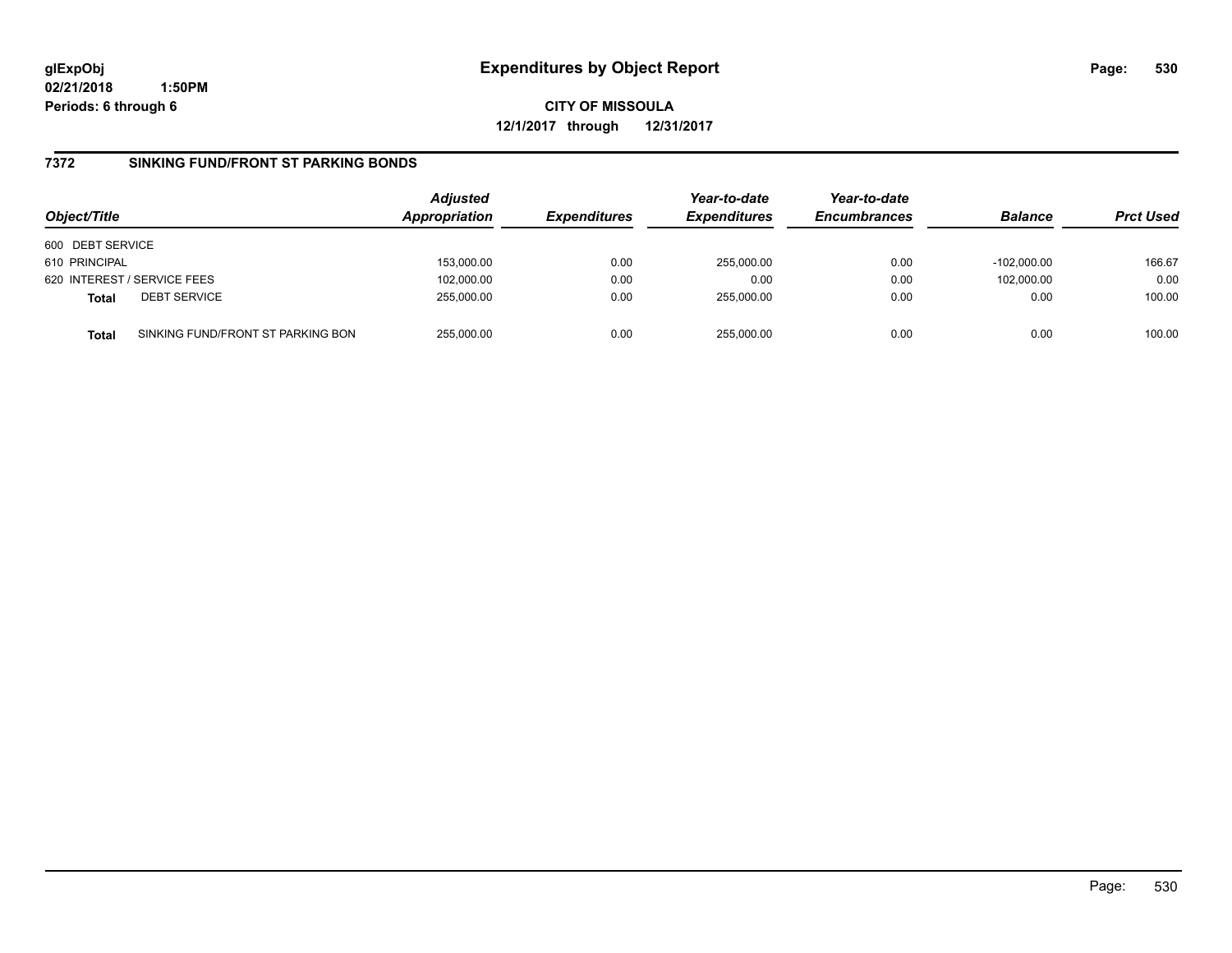### **7375 PLEDGED TAX INCREMENT-2010B BOND**

#### **395 PARKING COMMISSION**

| Object/Title                 | <b>Adjusted</b><br>Appropriation | <b>Expenditures</b> | Year-to-date<br><b>Expenditures</b> | Year-to-date<br><b>Encumbrances</b> | <b>Balance</b> | <b>Prct Used</b> |
|------------------------------|----------------------------------|---------------------|-------------------------------------|-------------------------------------|----------------|------------------|
| 800 OTHER OBJECTS            |                                  |                     |                                     |                                     |                |                  |
| 820 TRANSFERS TO OTHER FUNDS | 204,860.00                       | 0.00                | 0.00                                | 0.00                                | 204.860.00     | 0.00             |
| OTHER OBJECTS<br>Total       | 204,860.00                       | 0.00                | 0.00                                | 0.00                                | 204.860.00     | 0.00             |
| PARKING COMMISSION<br>Total  | 204,860.00                       | 0.00                | 0.00                                | 0.00                                | 204,860.00     | 0.00             |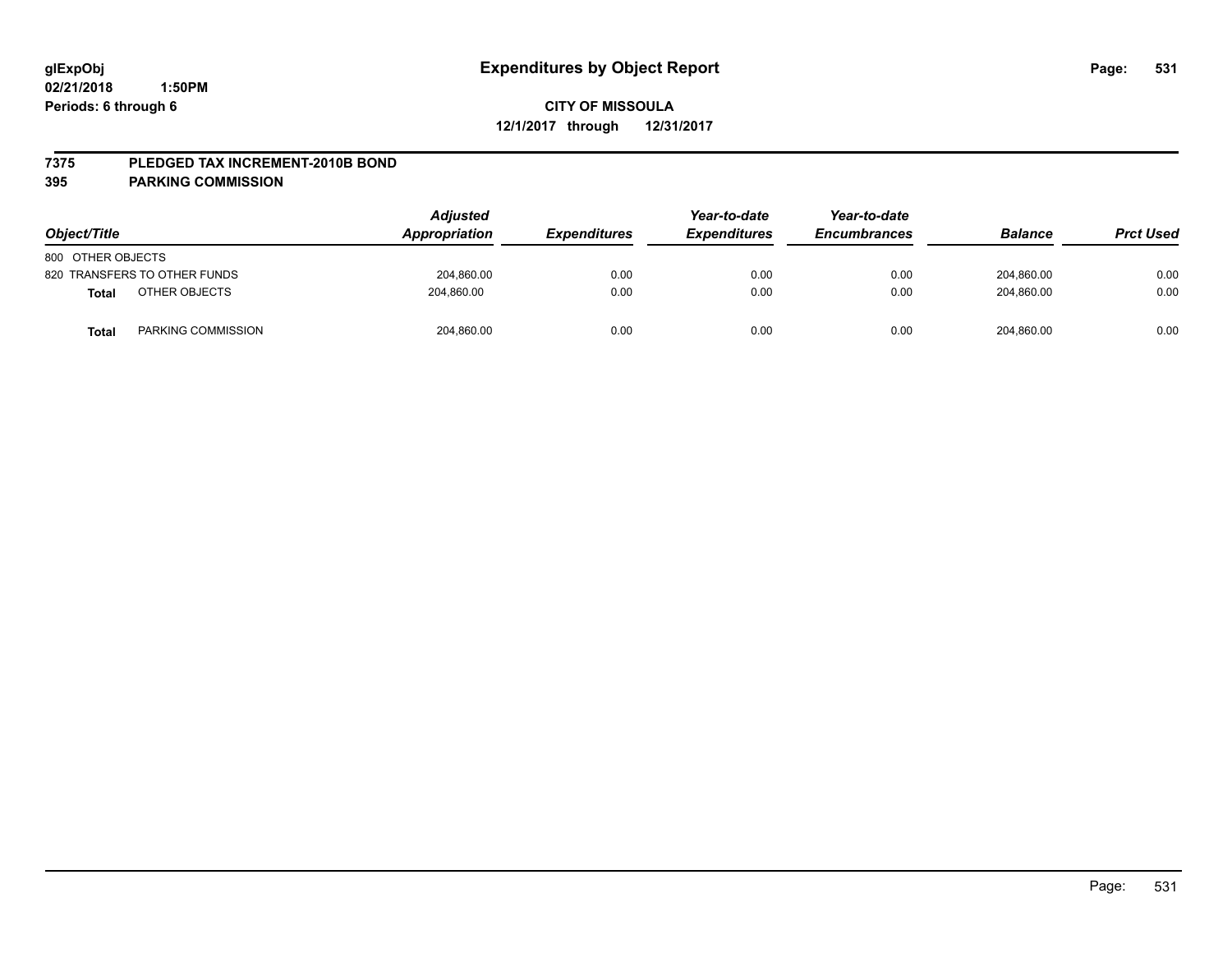**CITY OF MISSOULA 12/1/2017 through 12/31/2017**

## **7375 PLEDGED TAX INCREMENT-2010B BOND**

| Object/Title      |                                  | <b>Adjusted</b><br>Appropriation | <b>Expenditures</b> | Year-to-date<br><b>Expenditures</b> | Year-to-date<br><b>Encumbrances</b> | <b>Balance</b> | <b>Prct Used</b> |
|-------------------|----------------------------------|----------------------------------|---------------------|-------------------------------------|-------------------------------------|----------------|------------------|
| 800 OTHER OBJECTS |                                  |                                  |                     |                                     |                                     |                |                  |
|                   | 820 TRANSFERS TO OTHER FUNDS     | 204,860.00                       | 0.00                | 0.00                                | 0.00                                | 204.860.00     | 0.00             |
| <b>Total</b>      | OTHER OBJECTS                    | 204,860.00                       | 0.00                | 0.00                                | 0.00                                | 204.860.00     | 0.00             |
| <b>Total</b>      | PLEDGED TAX INCREMENT-2010B BOND | 204,860.00                       | 0.00                | 0.00                                | 0.00                                | 204.860.00     | 0.00             |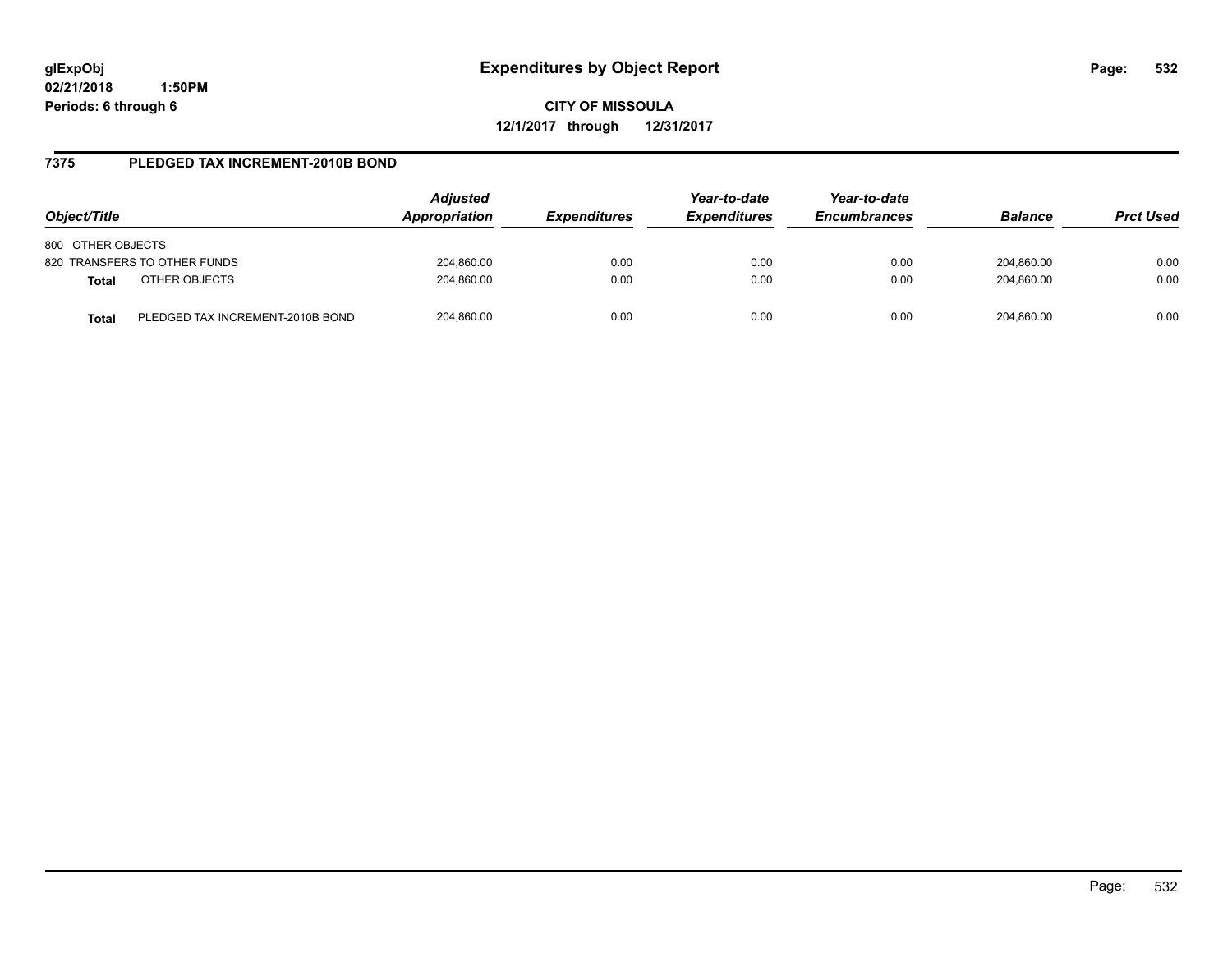### **7380 BUSINESS IMPROVEMENT DISTRICT**

**375 BUSINESS IMPROVEMENT DISTRICT**

| Object/Title                                         | <b>Adjusted</b><br>Appropriation | <b>Expenditures</b> | Year-to-date<br><b>Expenditures</b> | Year-to-date<br><b>Encumbrances</b> | <b>Balance</b> | <b>Prct Used</b> |
|------------------------------------------------------|----------------------------------|---------------------|-------------------------------------|-------------------------------------|----------------|------------------|
| 300 PURCHASED SERVICES                               |                                  |                     |                                     |                                     |                |                  |
| 345 GARBAGE                                          | 0.00                             | 0.00                | 0.00                                | 0.00                                | 0.00           | 0.00             |
| 350 PROFESSIONAL SERVICES                            | 457.737.00                       | 55,000.00           | 165,000.00                          | 0.00                                | 292.737.00     | 36.05            |
| <b>PURCHASED SERVICES</b><br>Total                   | 457.737.00                       | 55,000.00           | 165.000.00                          | 0.00                                | 292.737.00     | 36.05            |
| <b>BUSINESS IMPROVEMENT DISTRICT</b><br><b>Total</b> | 457,737.00                       | 55,000.00           | 165,000.00                          | 0.00                                | 292.737.00     | 36.05            |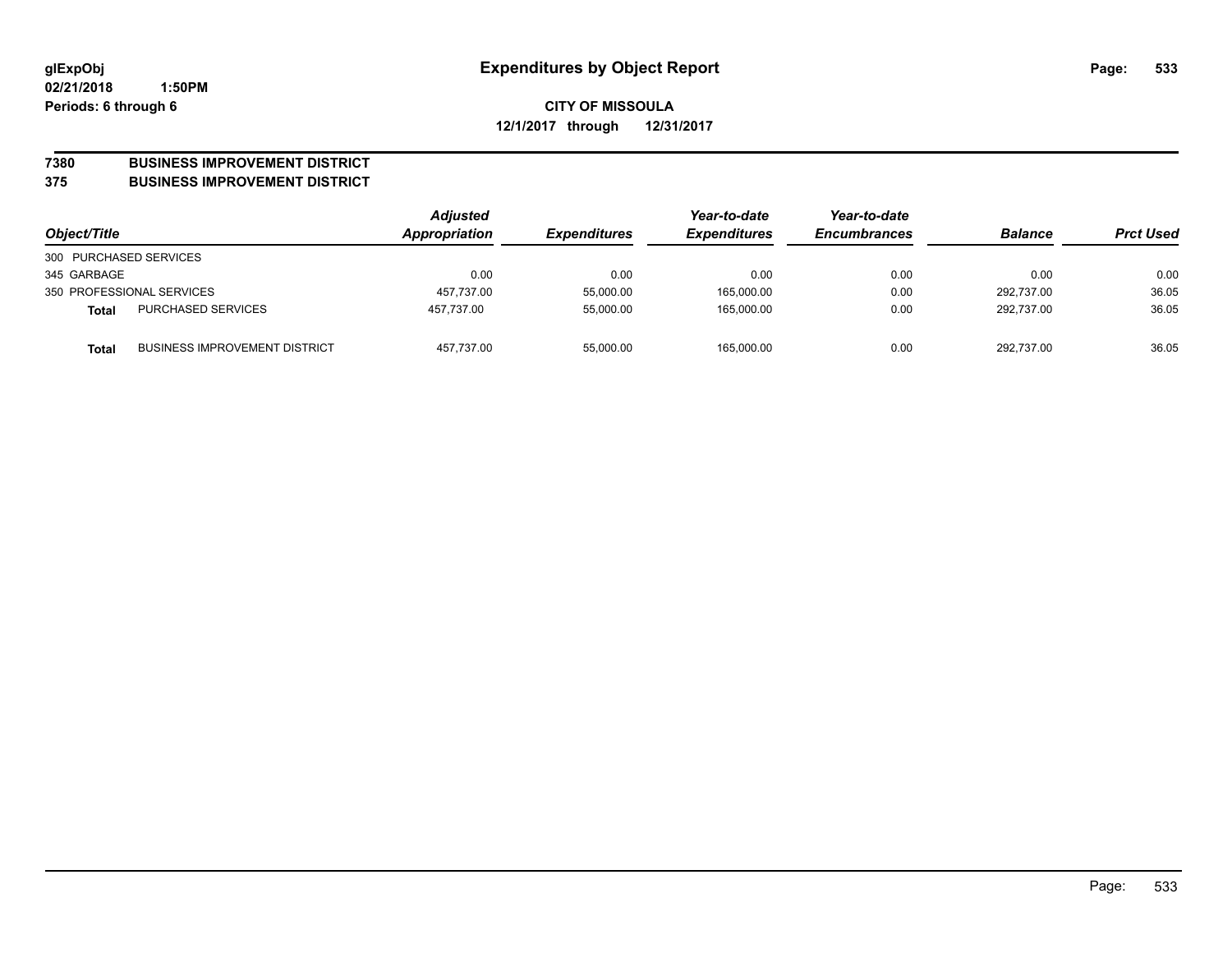**CITY OF MISSOULA 12/1/2017 through 12/31/2017**

### **7380 BUSINESS IMPROVEMENT DISTRICT**

| Object/Title           |                                      | <b>Adjusted</b><br>Appropriation | <b>Expenditures</b> | Year-to-date<br><b>Expenditures</b> | Year-to-date<br><b>Encumbrances</b> | <b>Balance</b> | <b>Prct Used</b> |
|------------------------|--------------------------------------|----------------------------------|---------------------|-------------------------------------|-------------------------------------|----------------|------------------|
| 300 PURCHASED SERVICES |                                      |                                  |                     |                                     |                                     |                |                  |
| 345 GARBAGE            |                                      | 0.00                             | 0.00                | 0.00                                | 0.00                                | 0.00           | 0.00             |
|                        | 350 PROFESSIONAL SERVICES            | 457,737.00                       | 55,000.00           | 165,000.00                          | 0.00                                | 292.737.00     | 36.05            |
| <b>Total</b>           | <b>PURCHASED SERVICES</b>            | 457,737.00                       | 55,000.00           | 165.000.00                          | 0.00                                | 292.737.00     | 36.05            |
| <b>Total</b>           | <b>BUSINESS IMPROVEMENT DISTRICT</b> | 457.737.00                       | 55,000.00           | 165.000.00                          | 0.00                                | 292.737.00     | 36.05            |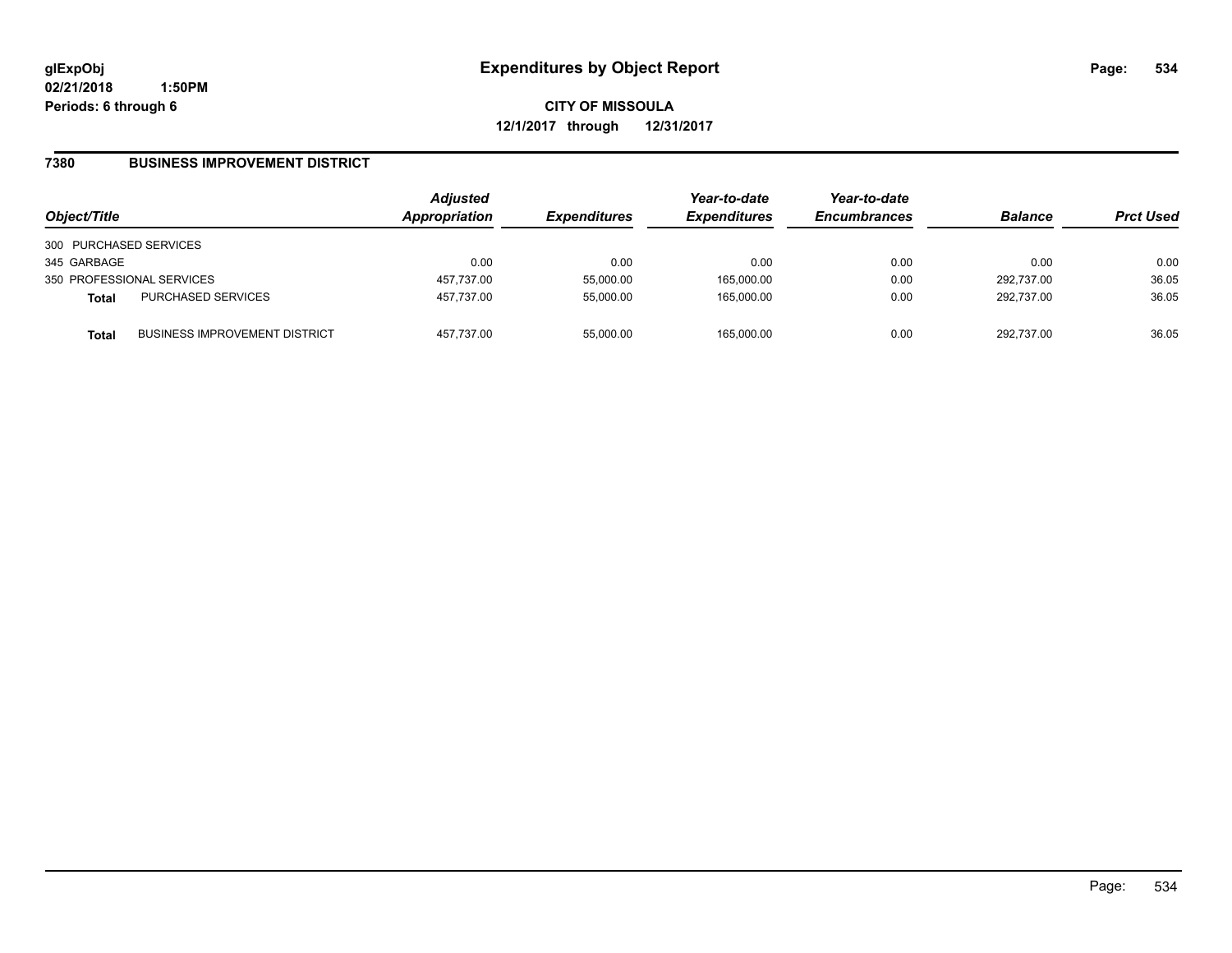### **7381 TOURISM BUSINESS IMPROVEMENT DISTRICT**

### **375 BUSINESS IMPROVEMENT DISTRICT**

| Object/Title                                         | <b>Adjusted</b><br>Appropriation | <i><b>Expenditures</b></i> | Year-to-date<br><b>Expenditures</b> | Year-to-date<br><b>Encumbrances</b> | <b>Balance</b> | <b>Prct Used</b> |
|------------------------------------------------------|----------------------------------|----------------------------|-------------------------------------|-------------------------------------|----------------|------------------|
| 300 PURCHASED SERVICES                               |                                  |                            |                                     |                                     |                |                  |
| 390 OTHER PURCHASED SERVICES                         | 837.644.00                       | 0.00                       | 0.00                                | 0.00                                | 837.644.00     | 0.00             |
| <b>PURCHASED SERVICES</b><br><b>Total</b>            | 837.644.00                       | 0.00                       | 0.00                                | 0.00                                | 837.644.00     | 0.00             |
| <b>BUSINESS IMPROVEMENT DISTRICT</b><br><b>Total</b> | 837,644.00                       | 0.00                       | 0.00                                | 0.00                                | 837,644.00     | 0.00             |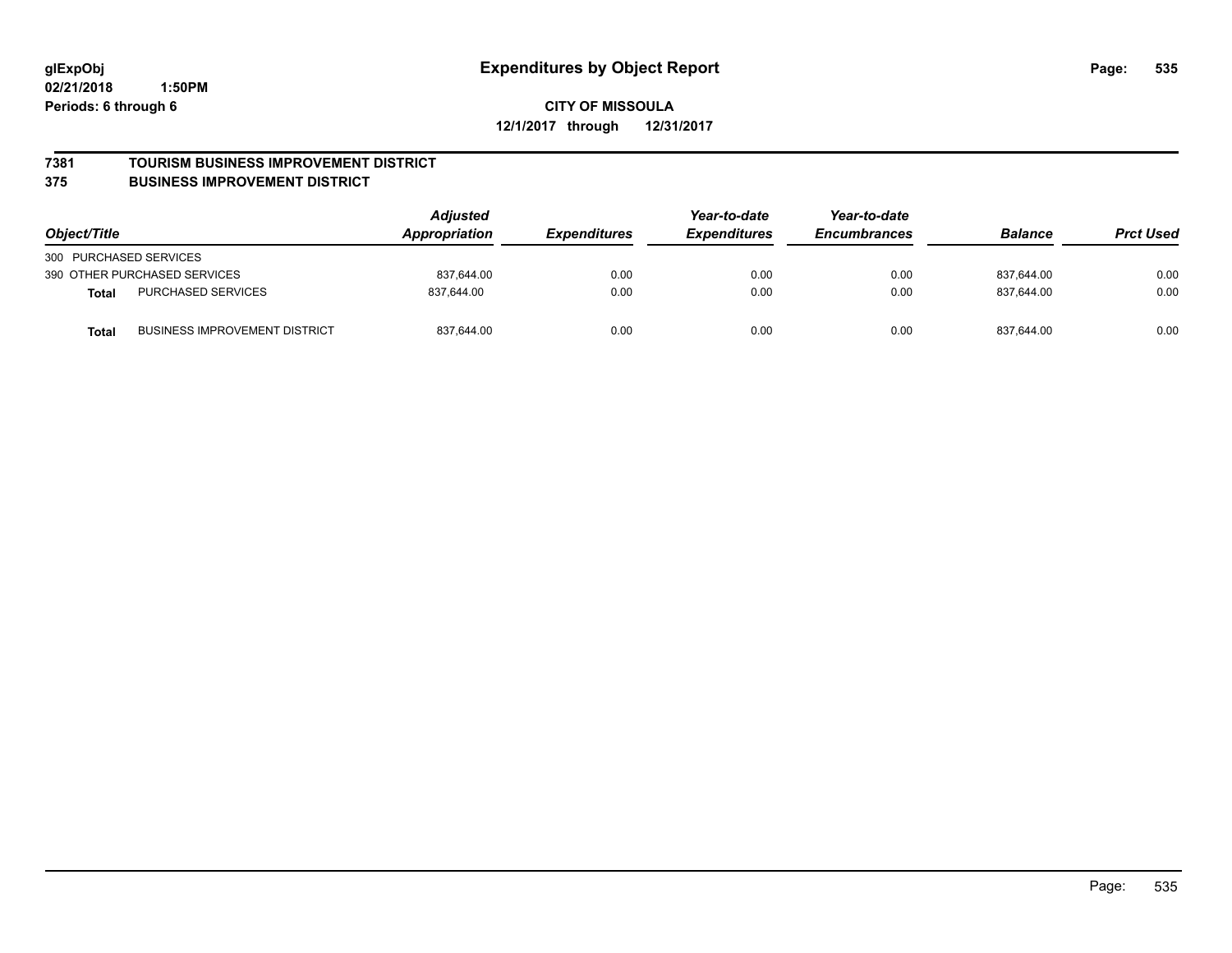**CITY OF MISSOULA 12/1/2017 through 12/31/2017**

## **7381 TOURISM BUSINESS IMPROVEMENT DISTRICT**

| Object/Title                              | <b>Adjusted</b><br>Appropriation | <i><b>Expenditures</b></i> | Year-to-date<br><b>Expenditures</b> | Year-to-date<br><b>Encumbrances</b> | <b>Balance</b> | <b>Prct Used</b> |
|-------------------------------------------|----------------------------------|----------------------------|-------------------------------------|-------------------------------------|----------------|------------------|
| 300 PURCHASED SERVICES                    |                                  |                            |                                     |                                     |                |                  |
| 390 OTHER PURCHASED SERVICES              | 837.644.00                       | 0.00                       | 0.00                                | 0.00                                | 837,644.00     | 0.00             |
| PURCHASED SERVICES<br><b>Total</b>        | 837.644.00                       | 0.00                       | 0.00                                | 0.00                                | 837.644.00     | 0.00             |
| TOURISM BUSINESS IMPROVEMENT DIS<br>Total | 837,644.00                       | 0.00                       | 0.00                                | 0.00                                | 837,644.00     | 0.00             |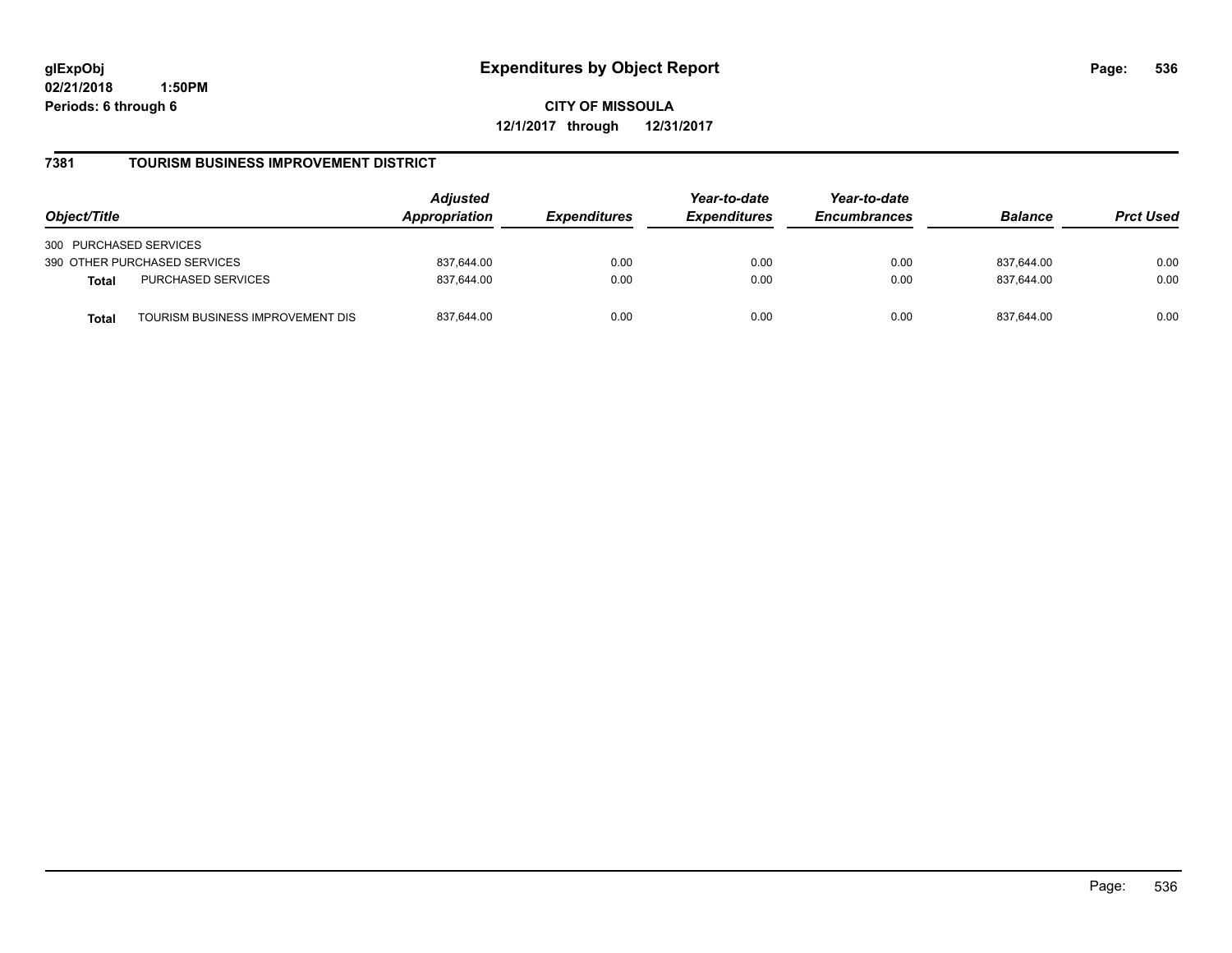### **7383 RIVERFRONT TRIANGLE URD**

**385 MRA**

| Object/Title           |                                   | <b>Adjusted</b><br><b>Appropriation</b> | <b>Expenditures</b> | Year-to-date<br><b>Expenditures</b> | Year-to-date<br><b>Encumbrances</b> | <b>Balance</b> | <b>Prct Used</b> |
|------------------------|-----------------------------------|-----------------------------------------|---------------------|-------------------------------------|-------------------------------------|----------------|------------------|
|                        |                                   |                                         |                     |                                     |                                     |                |                  |
| 300 PURCHASED SERVICES |                                   |                                         |                     |                                     |                                     |                |                  |
|                        | 350 PROFESSIONAL SERVICES         | 0.00                                    | 0.00                | 500.00                              | 0.00                                | $-500.00$      | 0.00             |
| <b>Total</b>           | PURCHASED SERVICES                | 0.00                                    | 0.00                | 500.00                              | 0.00                                | $-500.00$      | 0.00             |
|                        | 700 GRANTS & CONTRIBUTIONS        |                                         |                     |                                     |                                     |                |                  |
|                        | 700 GRANTS & CONTRIBUTIONS        | 1,512,105.00                            | 0.00                | 0.00                                | 0.00                                | 1,512,105.00   | 0.00             |
| Total                  | <b>GRANTS &amp; CONTRIBUTIONS</b> | 1,512,105.00                            | 0.00                | 0.00                                | 0.00                                | 1,512,105.00   | 0.00             |
| 800 OTHER OBJECTS      |                                   |                                         |                     |                                     |                                     |                |                  |
| 845 CONTINGENCY        |                                   | 46.277.00                               | 0.00                | 0.00                                | 0.00                                | 46.277.00      | 0.00             |
| <b>Total</b>           | OTHER OBJECTS                     | 46,277.00                               | 0.00                | 0.00                                | 0.00                                | 46,277.00      | 0.00             |
| 900 CAPITAL OUTLAY     |                                   |                                         |                     |                                     |                                     |                |                  |
|                        | 940 MACHINERY & EQUIPMENT         | 0.00                                    | 0.00                | 15,320.50                           | 0.00                                | $-15,320.50$   | 0.00             |
| <b>Total</b>           | <b>CAPITAL OUTLAY</b>             | 0.00                                    | 0.00                | 15,320.50                           | 0.00                                | $-15,320.50$   | 0.00             |
| <b>Total</b>           | <b>MRA</b>                        | 1,558,382.00                            | 0.00                | 15,820.50                           | 0.00                                | 1,542,561.50   | 1.02             |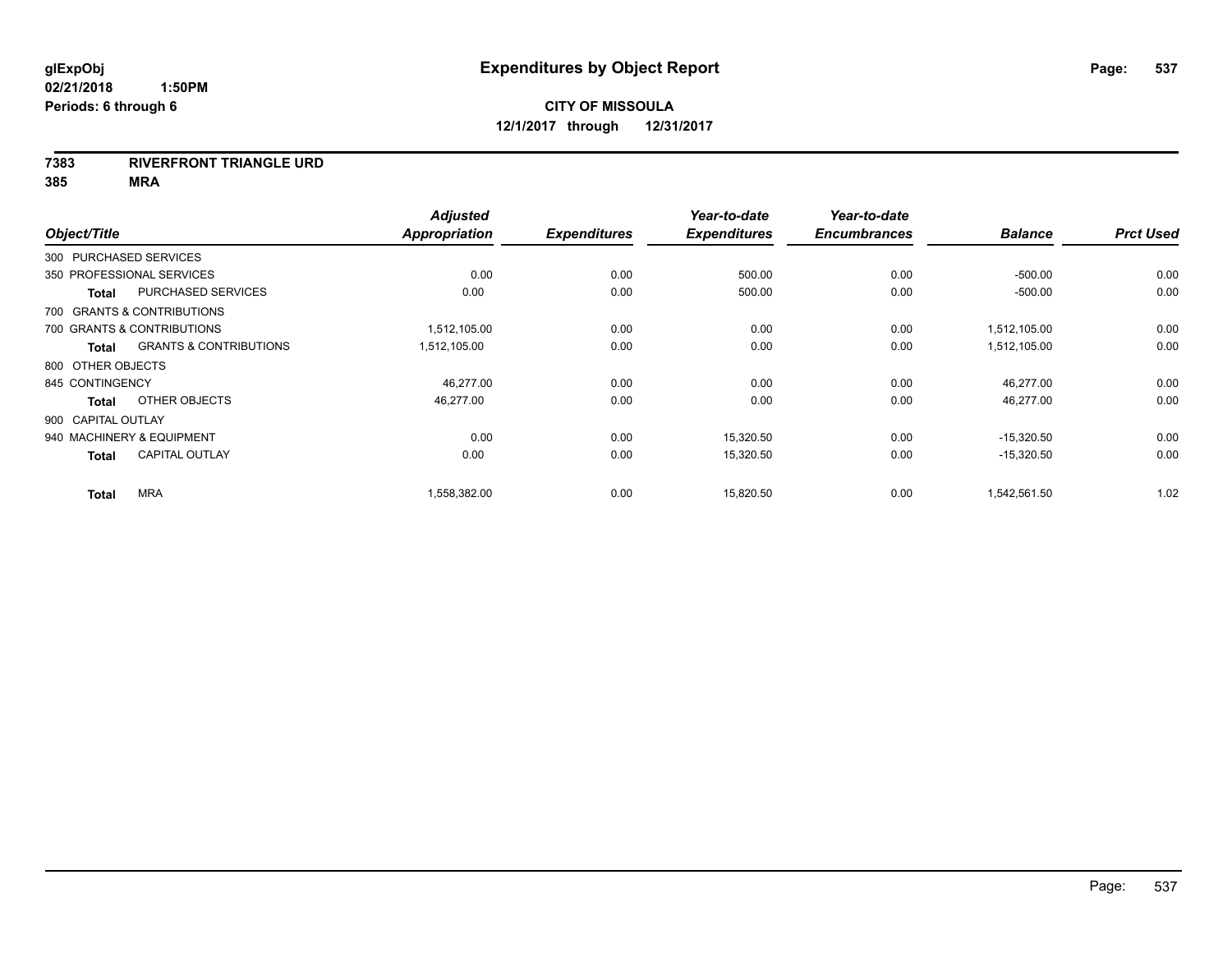## **7383 RIVERFRONT TRIANGLE URD**

|                    |                                   | <b>Adjusted</b> |                     | Year-to-date        | Year-to-date        |                |                  |
|--------------------|-----------------------------------|-----------------|---------------------|---------------------|---------------------|----------------|------------------|
| Object/Title       |                                   | Appropriation   | <b>Expenditures</b> | <b>Expenditures</b> | <b>Encumbrances</b> | <b>Balance</b> | <b>Prct Used</b> |
|                    | 300 PURCHASED SERVICES            |                 |                     |                     |                     |                |                  |
|                    | 350 PROFESSIONAL SERVICES         | 0.00            | 0.00                | 500.00              | 0.00                | $-500.00$      | 0.00             |
| Total              | <b>PURCHASED SERVICES</b>         | 0.00            | 0.00                | 500.00              | 0.00                | $-500.00$      | 0.00             |
|                    | 700 GRANTS & CONTRIBUTIONS        |                 |                     |                     |                     |                |                  |
|                    | 700 GRANTS & CONTRIBUTIONS        | 1,512,105.00    | 0.00                | 0.00                | 0.00                | 1,512,105.00   | 0.00             |
| <b>Total</b>       | <b>GRANTS &amp; CONTRIBUTIONS</b> | 1,512,105.00    | 0.00                | 0.00                | 0.00                | 1,512,105.00   | 0.00             |
| 800 OTHER OBJECTS  |                                   |                 |                     |                     |                     |                |                  |
| 845 CONTINGENCY    |                                   | 46,277.00       | 0.00                | 0.00                | 0.00                | 46,277.00      | 0.00             |
| <b>Total</b>       | OTHER OBJECTS                     | 46,277.00       | 0.00                | 0.00                | 0.00                | 46,277.00      | 0.00             |
| 900 CAPITAL OUTLAY |                                   |                 |                     |                     |                     |                |                  |
|                    | 940 MACHINERY & EQUIPMENT         | 0.00            | 0.00                | 15,320.50           | 0.00                | $-15,320.50$   | 0.00             |
| Total              | <b>CAPITAL OUTLAY</b>             | 0.00            | 0.00                | 15,320.50           | 0.00                | $-15,320.50$   | 0.00             |
| <b>Total</b>       | <b>RIVERFRONT TRIANGLE URD</b>    | 1,558,382.00    | 0.00                | 15,820.50           | 0.00                | 1,542,561.50   | 1.02             |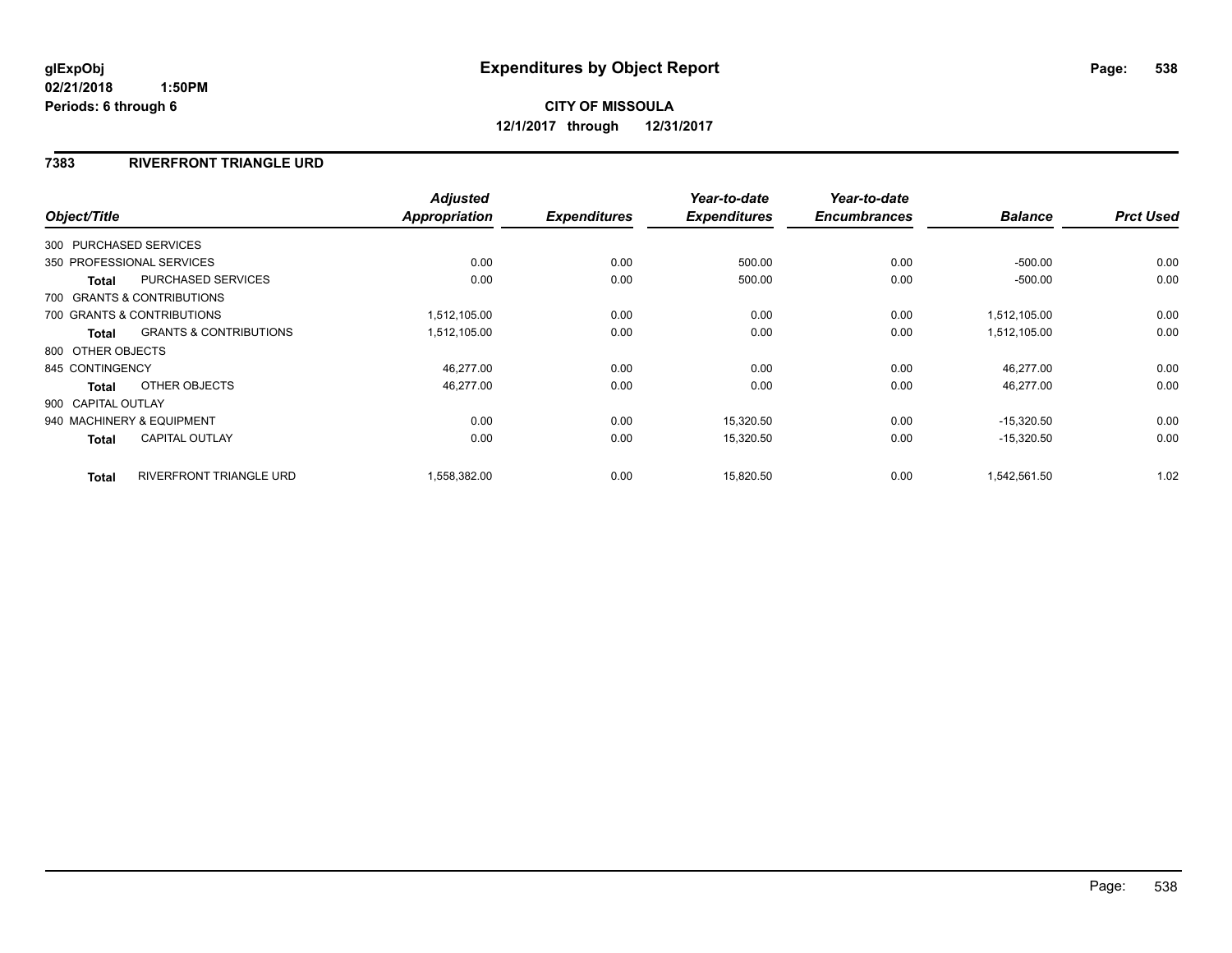## **7384 NRSS DEBT SERVICE CLEARING**

**385 MRA**

| Object/Title                 | <b>Adjusted</b><br>Appropriation | <i><b>Expenditures</b></i> | Year-to-date<br><b>Expenditures</b> | Year-to-date<br><b>Encumbrances</b> | <b>Balance</b> | <b>Prct Used</b> |
|------------------------------|----------------------------------|----------------------------|-------------------------------------|-------------------------------------|----------------|------------------|
| 800 OTHER OBJECTS            |                                  |                            |                                     |                                     |                |                  |
| 820 TRANSFERS TO OTHER FUNDS | 60,183.00                        | 0.00                       | $-2,487.39$                         | 0.00                                | 62,670.39      | $-4.13$          |
| OTHER OBJECTS<br>Total       | 60.183.00                        | 0.00                       | $-2,487.39$                         | 0.00                                | 62.670.39      | $-4.13$          |
| <b>MRA</b><br><b>Total</b>   | 60,183.00                        | 0.00                       | $-2,487.39$                         | 0.00                                | 62,670.39      | $-4.13$          |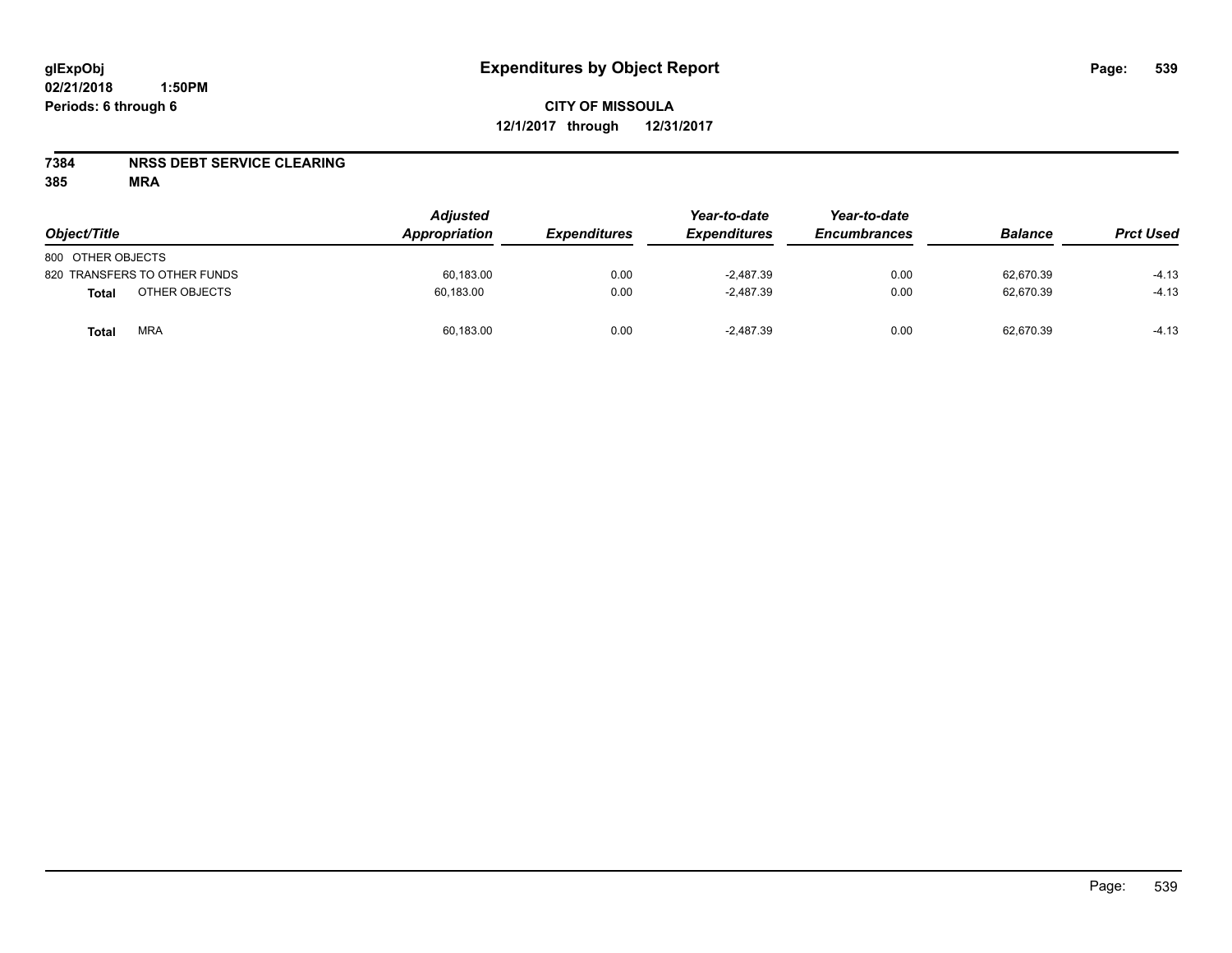## **7384 NRSS DEBT SERVICE CLEARING**

| Object/Title                               | <b>Adjusted</b><br>Appropriation | <b>Expenditures</b> | Year-to-date<br><b>Expenditures</b> | Year-to-date<br><b>Encumbrances</b> | <b>Balance</b> | <b>Prct Used</b> |
|--------------------------------------------|----------------------------------|---------------------|-------------------------------------|-------------------------------------|----------------|------------------|
| 800 OTHER OBJECTS                          |                                  |                     |                                     |                                     |                |                  |
| 820 TRANSFERS TO OTHER FUNDS               | 60,183.00                        | 0.00                | $-2,487.39$                         | 0.00                                | 62,670.39      | $-4.13$          |
| OTHER OBJECTS<br><b>Total</b>              | 60,183.00                        | 0.00                | $-2,487.39$                         | 0.00                                | 62,670.39      | $-4.13$          |
| NRSS DEBT SERVICE CLEARING<br><b>Total</b> | 60,183.00                        | 0.00                | $-2.487.39$                         | 0.00                                | 62.670.39      | $-4.13$          |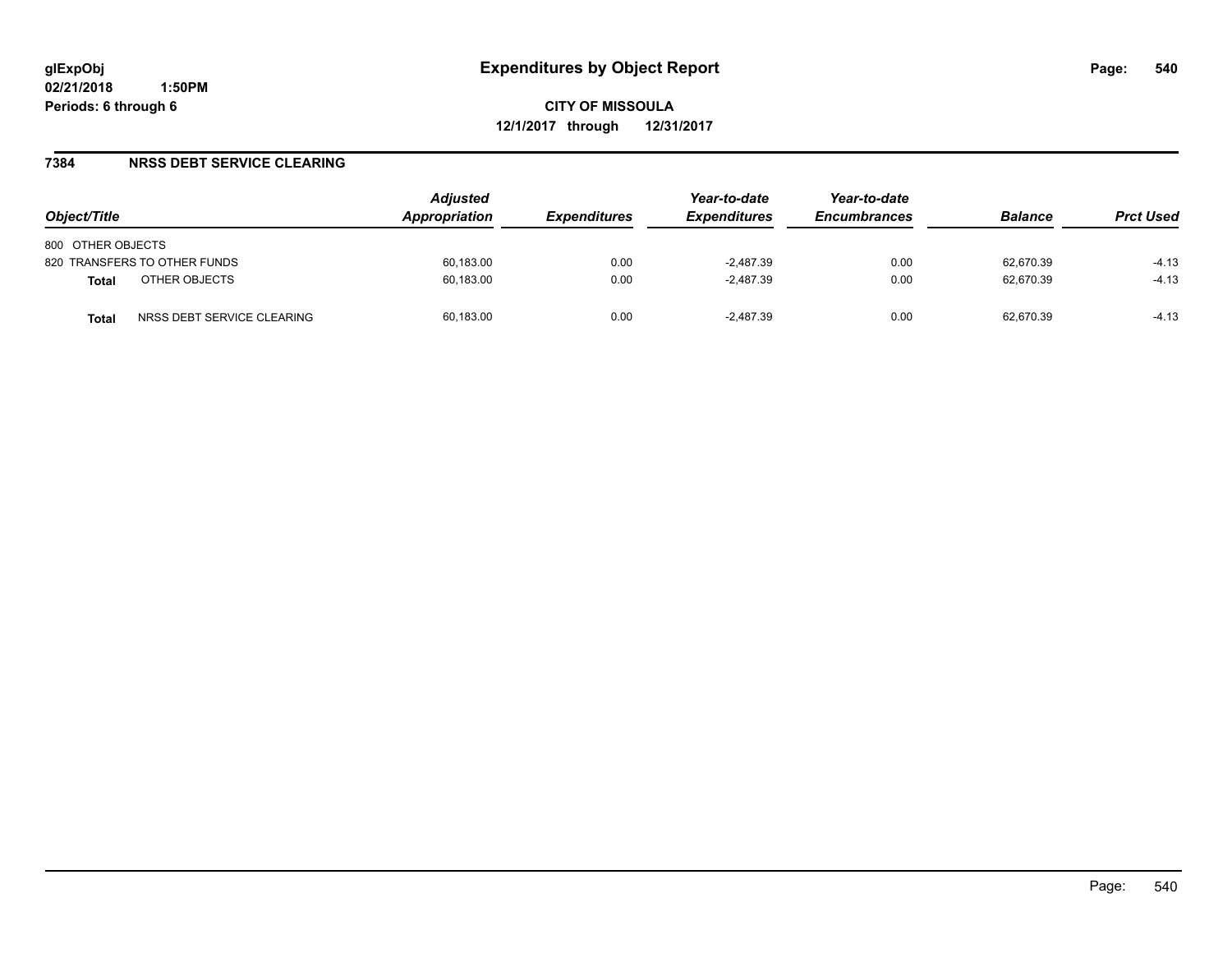# **7385 FRONT STREET URD**

|                        |                                   | <b>Adjusted</b> |                     | Year-to-date        | Year-to-date        |                |                  |
|------------------------|-----------------------------------|-----------------|---------------------|---------------------|---------------------|----------------|------------------|
| Object/Title           |                                   | Appropriation   | <b>Expenditures</b> | <b>Expenditures</b> | <b>Encumbrances</b> | <b>Balance</b> | <b>Prct Used</b> |
| 300 PURCHASED SERVICES |                                   |                 |                     |                     |                     |                |                  |
|                        | 350 PROFESSIONAL SERVICES         | 0.00            | 0.00                | 0.00                | 0.00                | 0.00           | 0.00             |
| <b>Total</b>           | PURCHASED SERVICES                | 0.00            | 0.00                | 0.00                | 0.00                | 0.00           | 0.00             |
|                        | 700 GRANTS & CONTRIBUTIONS        |                 |                     |                     |                     |                |                  |
|                        | 700 GRANTS & CONTRIBUTIONS        | 91,220.00       | 0.00                | 1,500.00            | 0.00                | 89,720.00      | 1.64             |
| Total                  | <b>GRANTS &amp; CONTRIBUTIONS</b> | 91,220.00       | 0.00                | 1,500.00            | 0.00                | 89,720.00      | 1.64             |
| 800 OTHER OBJECTS      |                                   |                 |                     |                     |                     |                |                  |
| 845 CONTINGENCY        |                                   | 717,447.00      | 0.00                | 0.00                | 0.00                | 717,447.00     | 0.00             |
| Total                  | OTHER OBJECTS                     | 717,447.00      | 0.00                | 0.00                | 0.00                | 717,447.00     | 0.00             |
| 900 CAPITAL OUTLAY     |                                   |                 |                     |                     |                     |                |                  |
| 920 BUILDINGS          |                                   | 3,200,012.00    | 0.00                | 0.00                | 0.00                | 3,200,012.00   | 0.00             |
| 930 IMPROVEMENTS       |                                   | 56,103.00       | 0.00                | 0.00                | 0.00                | 56,103.00      | 0.00             |
| Total                  | <b>CAPITAL OUTLAY</b>             | 3,256,115.00    | 0.00                | 0.00                | 0.00                | 3,256,115.00   | 0.00             |
| <b>Total</b>           | <b>MRA</b>                        | 4,064,782.00    | 0.00                | 1,500.00            | 0.00                | 4,063,282.00   | 0.04             |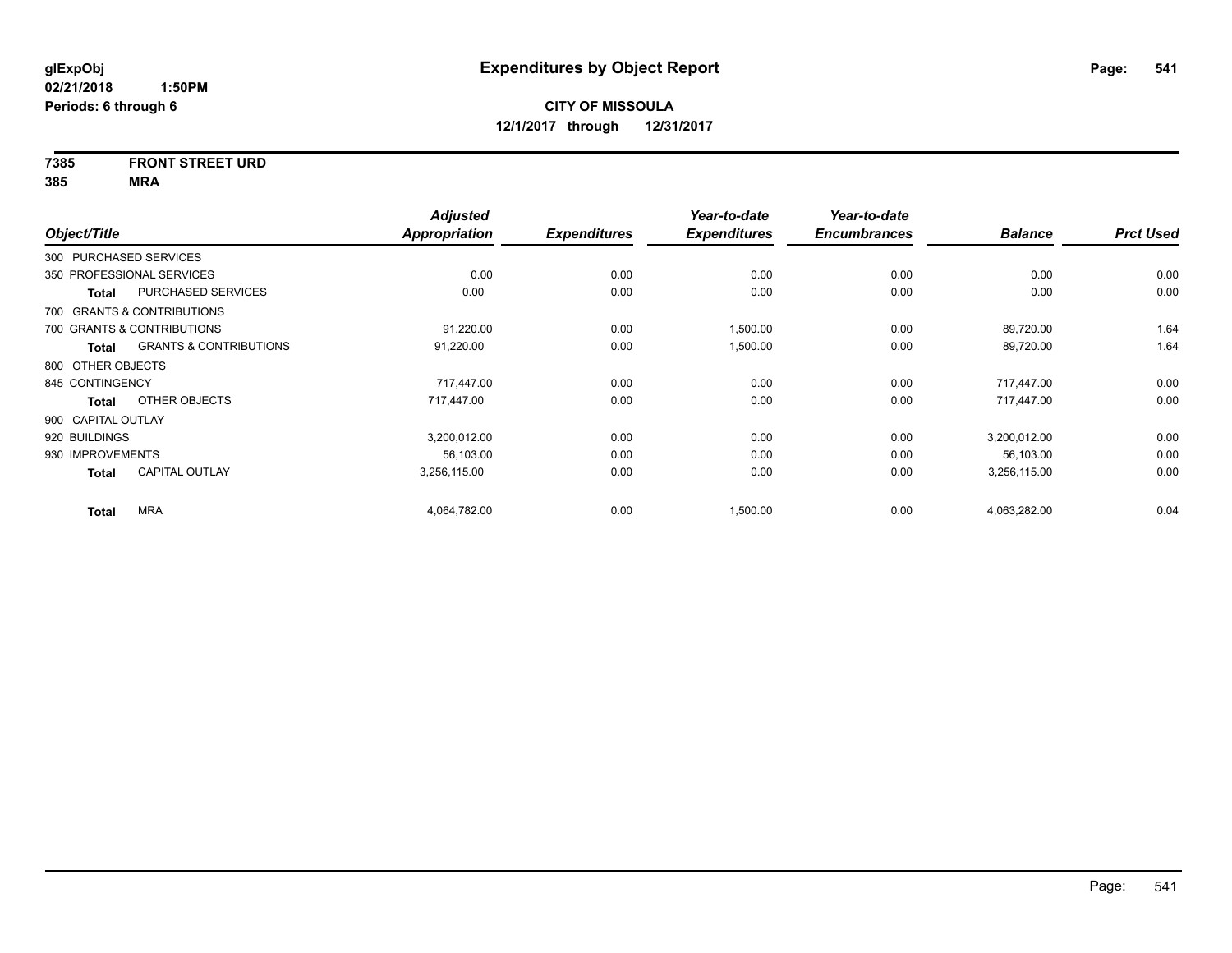#### **7385 FRONT STREET URD**

|                        |                                   | <b>Adjusted</b> |                     | Year-to-date        | Year-to-date        |                |                  |
|------------------------|-----------------------------------|-----------------|---------------------|---------------------|---------------------|----------------|------------------|
| Object/Title           |                                   | Appropriation   | <b>Expenditures</b> | <b>Expenditures</b> | <b>Encumbrances</b> | <b>Balance</b> | <b>Prct Used</b> |
| 300 PURCHASED SERVICES |                                   |                 |                     |                     |                     |                |                  |
|                        | 350 PROFESSIONAL SERVICES         | 0.00            | 0.00                | 0.00                | 0.00                | 0.00           | 0.00             |
| <b>Total</b>           | <b>PURCHASED SERVICES</b>         | 0.00            | 0.00                | 0.00                | 0.00                | 0.00           | 0.00             |
|                        | 700 GRANTS & CONTRIBUTIONS        |                 |                     |                     |                     |                |                  |
|                        | 700 GRANTS & CONTRIBUTIONS        | 91,220.00       | 0.00                | 1,500.00            | 0.00                | 89,720.00      | 1.64             |
| Total                  | <b>GRANTS &amp; CONTRIBUTIONS</b> | 91,220.00       | 0.00                | 1,500.00            | 0.00                | 89,720.00      | 1.64             |
| 800 OTHER OBJECTS      |                                   |                 |                     |                     |                     |                |                  |
| 845 CONTINGENCY        |                                   | 717,447.00      | 0.00                | 0.00                | 0.00                | 717,447.00     | 0.00             |
| Total                  | <b>OTHER OBJECTS</b>              | 717,447.00      | 0.00                | 0.00                | 0.00                | 717.447.00     | 0.00             |
| 900 CAPITAL OUTLAY     |                                   |                 |                     |                     |                     |                |                  |
| 920 BUILDINGS          |                                   | 3,200,012.00    | 0.00                | 0.00                | 0.00                | 3,200,012.00   | 0.00             |
| 930 IMPROVEMENTS       |                                   | 56,103.00       | 0.00                | 0.00                | 0.00                | 56,103.00      | 0.00             |
| Total                  | <b>CAPITAL OUTLAY</b>             | 3,256,115.00    | 0.00                | 0.00                | 0.00                | 3,256,115.00   | 0.00             |
| <b>Total</b>           | <b>FRONT STREET URD</b>           | 4,064,782.00    | 0.00                | 1,500.00            | 0.00                | 4,063,282.00   | 0.04             |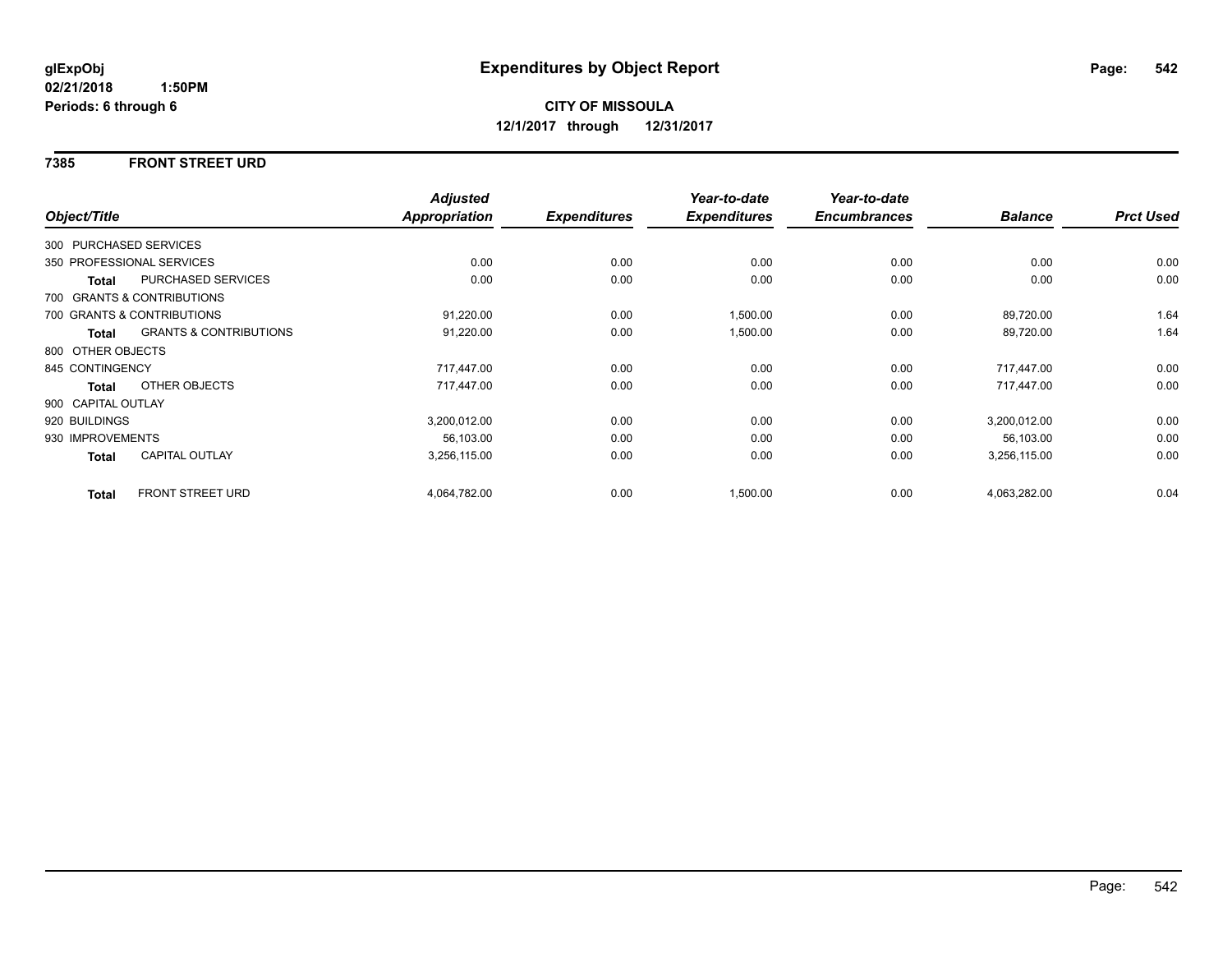#### **7386 DEBT SERVICE-SAFEWAY/ST PAT 1.5M**

**390 NON-DEPARTMENTAL**

| Object/Title                        | <b>Adjusted</b><br>Appropriation | <i><b>Expenditures</b></i> | Year-to-date<br><b>Expenditures</b> | Year-to-date<br><b>Encumbrances</b> | <b>Balance</b> | <b>Prct Used</b> |
|-------------------------------------|----------------------------------|----------------------------|-------------------------------------|-------------------------------------|----------------|------------------|
| 600 DEBT SERVICE                    |                                  |                            |                                     |                                     |                |                  |
| 610 PRINCIPAL                       | 30,279.00                        | 0.00                       | 14,080.75                           | 0.00                                | 16,198.25      | 46.50            |
| 620 INTEREST / SERVICE FEES         | 84,824.00                        | 0.00                       | 43.471.25                           | 0.00                                | 41,352.75      | 51.25            |
| <b>DEBT SERVICE</b><br><b>Total</b> | 115,103.00                       | 0.00                       | 57,552.00                           | 0.00                                | 57,551.00      | 50.00            |
| NON-DEPARTMENTAL<br><b>Total</b>    | 115,103.00                       | 0.00                       | 57,552.00                           | 0.00                                | 57,551.00      | 50.00            |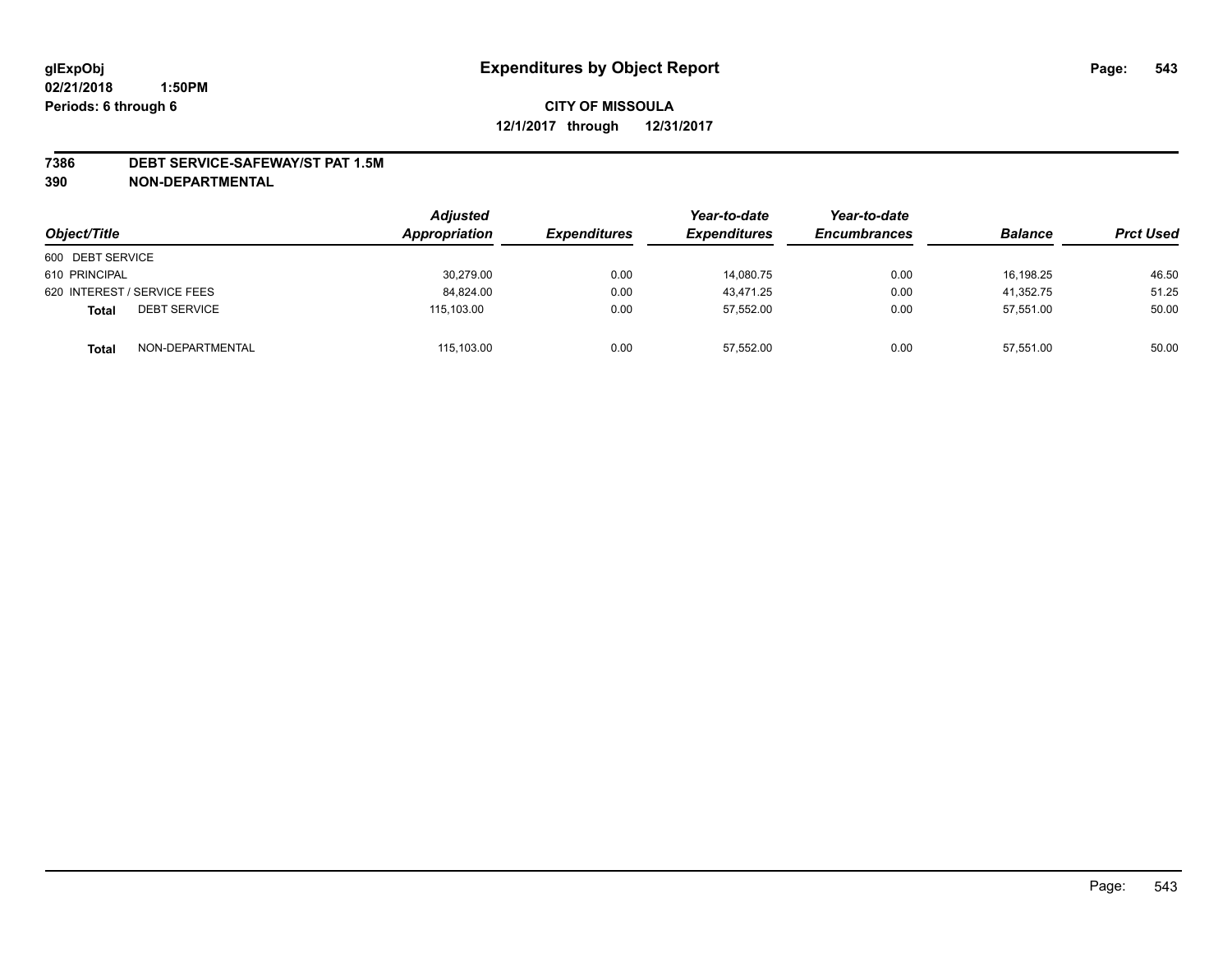**CITY OF MISSOULA 12/1/2017 through 12/31/2017**

### **7386 DEBT SERVICE-SAFEWAY/ST PAT 1.5M**

| Object/Title     |                                  | <b>Adjusted</b><br>Appropriation | <b>Expenditures</b> | Year-to-date<br><b>Expenditures</b> | Year-to-date<br><b>Encumbrances</b> | <b>Balance</b> | <b>Prct Used</b> |
|------------------|----------------------------------|----------------------------------|---------------------|-------------------------------------|-------------------------------------|----------------|------------------|
| 600 DEBT SERVICE |                                  |                                  |                     |                                     |                                     |                |                  |
| 610 PRINCIPAL    |                                  | 30,279.00                        | 0.00                | 14.080.75                           | 0.00                                | 16,198.25      | 46.50            |
|                  | 620 INTEREST / SERVICE FEES      | 84,824.00                        | 0.00                | 43.471.25                           | 0.00                                | 41.352.75      | 51.25            |
| <b>Total</b>     | <b>DEBT SERVICE</b>              | 115.103.00                       | 0.00                | 57.552.00                           | 0.00                                | 57.551.00      | 50.00            |
| <b>Total</b>     | DEBT SERVICE-SAFEWAY/ST PAT 1.5M | 115.103.00                       | 0.00                | 57.552.00                           | 0.00                                | 57.551.00      | 50.00            |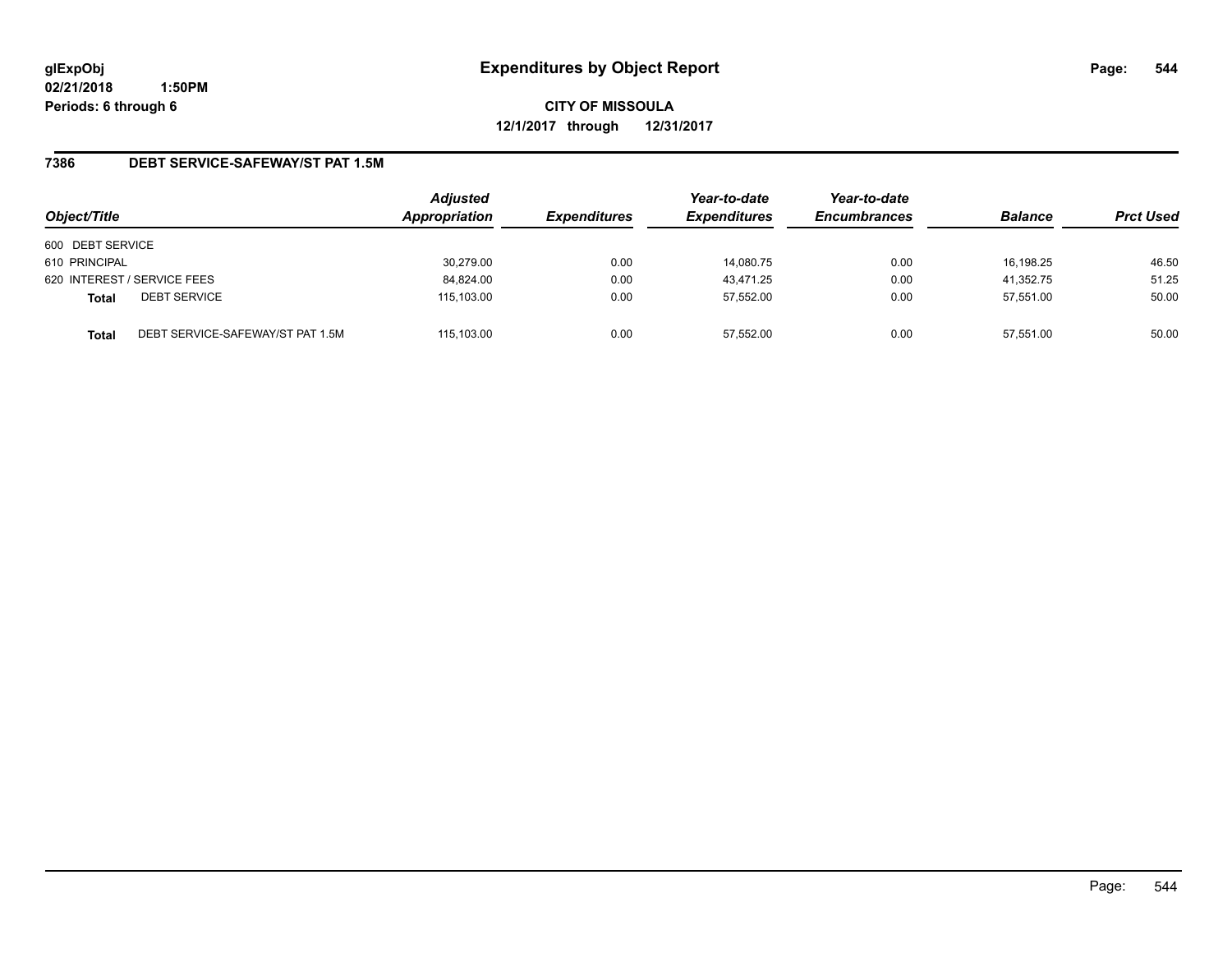#### **7387 DEBT SERVICE-BROWNFIELD RLF 1.125M**

**390 NON-DEPARTMENTAL**

| Object/Title                        | Adjusted<br>Appropriation | <b>Expenditures</b> | Year-to-date<br><b>Expenditures</b> | Year-to-date<br><b>Encumbrances</b> | <b>Balance</b> | <b>Prct Used</b> |
|-------------------------------------|---------------------------|---------------------|-------------------------------------|-------------------------------------|----------------|------------------|
| 600 DEBT SERVICE                    |                           |                     |                                     |                                     |                |                  |
| 610 PRINCIPAL                       | 33,623.00                 | 0.00                | 0.00                                | 0.00                                | 33,623.00      | 0.00             |
| 620 INTEREST / SERVICE FEES         | 24,469.00                 | 11,955.52           | 11,955.52                           | 0.00                                | 12,513.48      | 48.86            |
| <b>DEBT SERVICE</b><br><b>Total</b> | 58.092.00                 | 11,955.52           | 11.955.52                           | 0.00                                | 46,136.48      | 20.58            |
| NON-DEPARTMENTAL<br><b>Total</b>    | 58,092.00                 | 11,955.52           | 11,955.52                           | 0.00                                | 46,136.48      | 20.58            |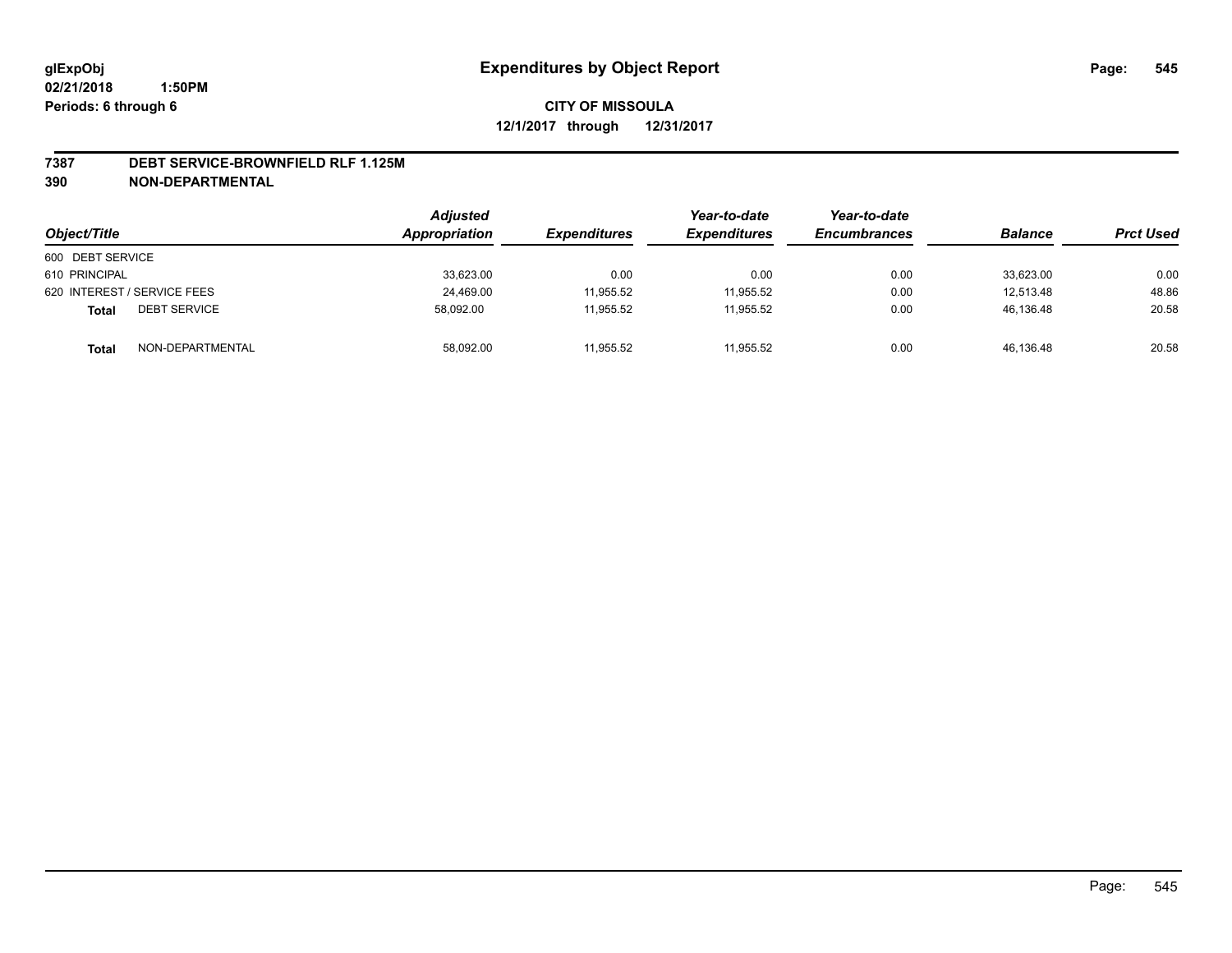**CITY OF MISSOULA 12/1/2017 through 12/31/2017**

### **7387 DEBT SERVICE-BROWNFIELD RLF 1.125M**

| Object/Title     |                                    | <b>Adjusted</b><br>Appropriation | <b>Expenditures</b> | Year-to-date<br><b>Expenditures</b> | Year-to-date<br><b>Encumbrances</b> | <b>Balance</b> | <b>Prct Used</b> |
|------------------|------------------------------------|----------------------------------|---------------------|-------------------------------------|-------------------------------------|----------------|------------------|
| 600 DEBT SERVICE |                                    |                                  |                     |                                     |                                     |                |                  |
| 610 PRINCIPAL    |                                    | 33,623.00                        | 0.00                | 0.00                                | 0.00                                | 33.623.00      | 0.00             |
|                  | 620 INTEREST / SERVICE FEES        | 24,469.00                        | 11.955.52           | 11,955.52                           | 0.00                                | 12,513.48      | 48.86            |
| <b>Total</b>     | <b>DEBT SERVICE</b>                | 58,092.00                        | 11,955.52           | 11.955.52                           | 0.00                                | 46.136.48      | 20.58            |
| <b>Total</b>     | DEBT SERVICE-BROWNFIELD RLF 1.125M | 58.092.00                        | 11.955.52           | 11.955.52                           | 0.00                                | 46.136.48      | 20.58            |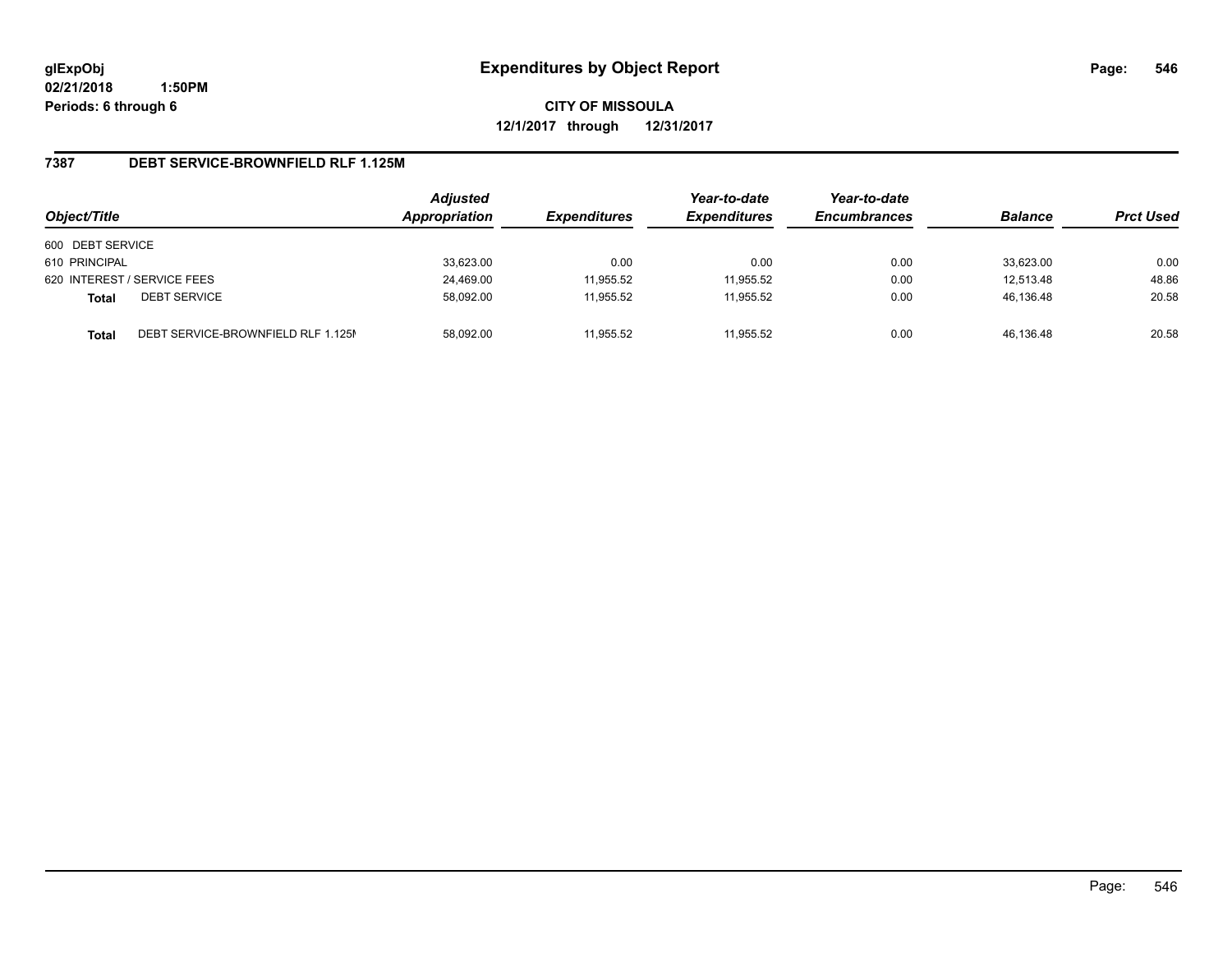**7389 DEBT SERVICE - 3.6M/5.75M**

**390 NON-DEPARTMENTAL**

| Object/Title                        | <b>Adjusted</b><br>Appropriation | <i><b>Expenditures</b></i> | Year-to-date<br><b>Expenditures</b> | Year-to-date<br><b>Encumbrances</b> | <b>Balance</b> | <b>Prct Used</b> |
|-------------------------------------|----------------------------------|----------------------------|-------------------------------------|-------------------------------------|----------------|------------------|
| 600 DEBT SERVICE                    |                                  |                            |                                     |                                     |                |                  |
| 610 PRINCIPAL                       | 406,000.00                       | 137.000.00                 | 137.000.00                          | 0.00                                | 269.000.00     | 33.74            |
| 620 INTEREST / SERVICE FEES         | 269,282.00                       | 135.019.75                 | 135.369.75                          | 0.00                                | 133.912.25     | 50.27            |
| <b>DEBT SERVICE</b><br><b>Total</b> | 675.282.00                       | 272.019.75                 | 272.369.75                          | 0.00                                | 402.912.25     | 40.33            |
| NON-DEPARTMENTAL<br><b>Total</b>    | 675,282.00                       | 272.019.75                 | 272,369.75                          | 0.00                                | 402.912.25     | 40.33            |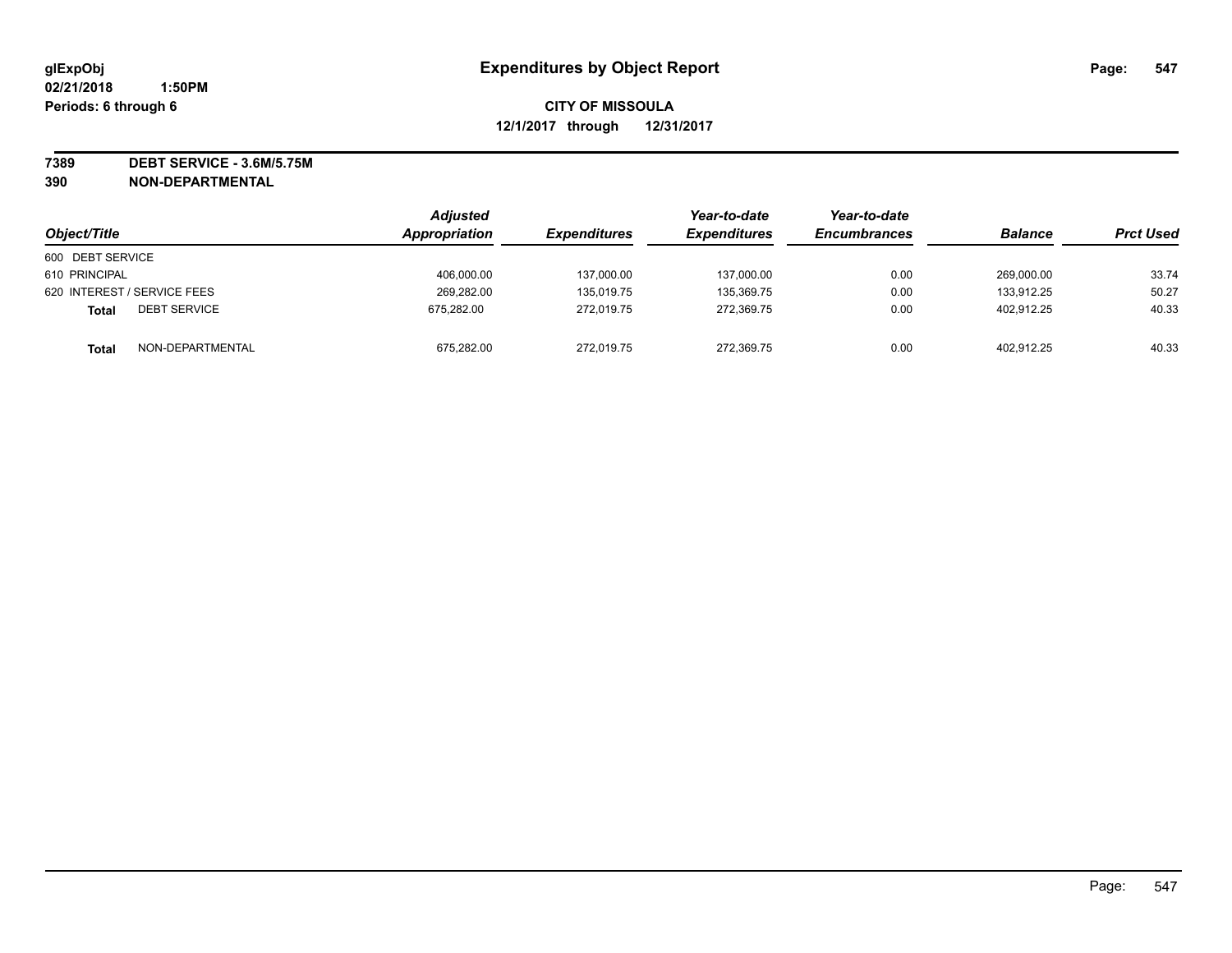#### **7389 DEBT SERVICE - 3.6M/5.75M**

| Object/Title                              | <b>Adjusted</b><br>Appropriation | <b>Expenditures</b> | Year-to-date<br><b>Expenditures</b> | Year-to-date<br><b>Encumbrances</b> | <b>Balance</b> | <b>Prct Used</b> |
|-------------------------------------------|----------------------------------|---------------------|-------------------------------------|-------------------------------------|----------------|------------------|
| 600 DEBT SERVICE                          |                                  |                     |                                     |                                     |                |                  |
| 610 PRINCIPAL                             | 406.000.00                       | 137.000.00          | 137.000.00                          | 0.00                                | 269.000.00     | 33.74            |
| 620 INTEREST / SERVICE FEES               | 269,282.00                       | 135.019.75          | 135,369.75                          | 0.00                                | 133.912.25     | 50.27            |
| <b>DEBT SERVICE</b><br><b>Total</b>       | 675,282.00                       | 272.019.75          | 272,369.75                          | 0.00                                | 402.912.25     | 40.33            |
| DEBT SERVICE - 3.6M/5.75M<br><b>Total</b> | 675,282.00                       | 272.019.75          | 272,369.75                          | 0.00                                | 402.912.25     | 40.33            |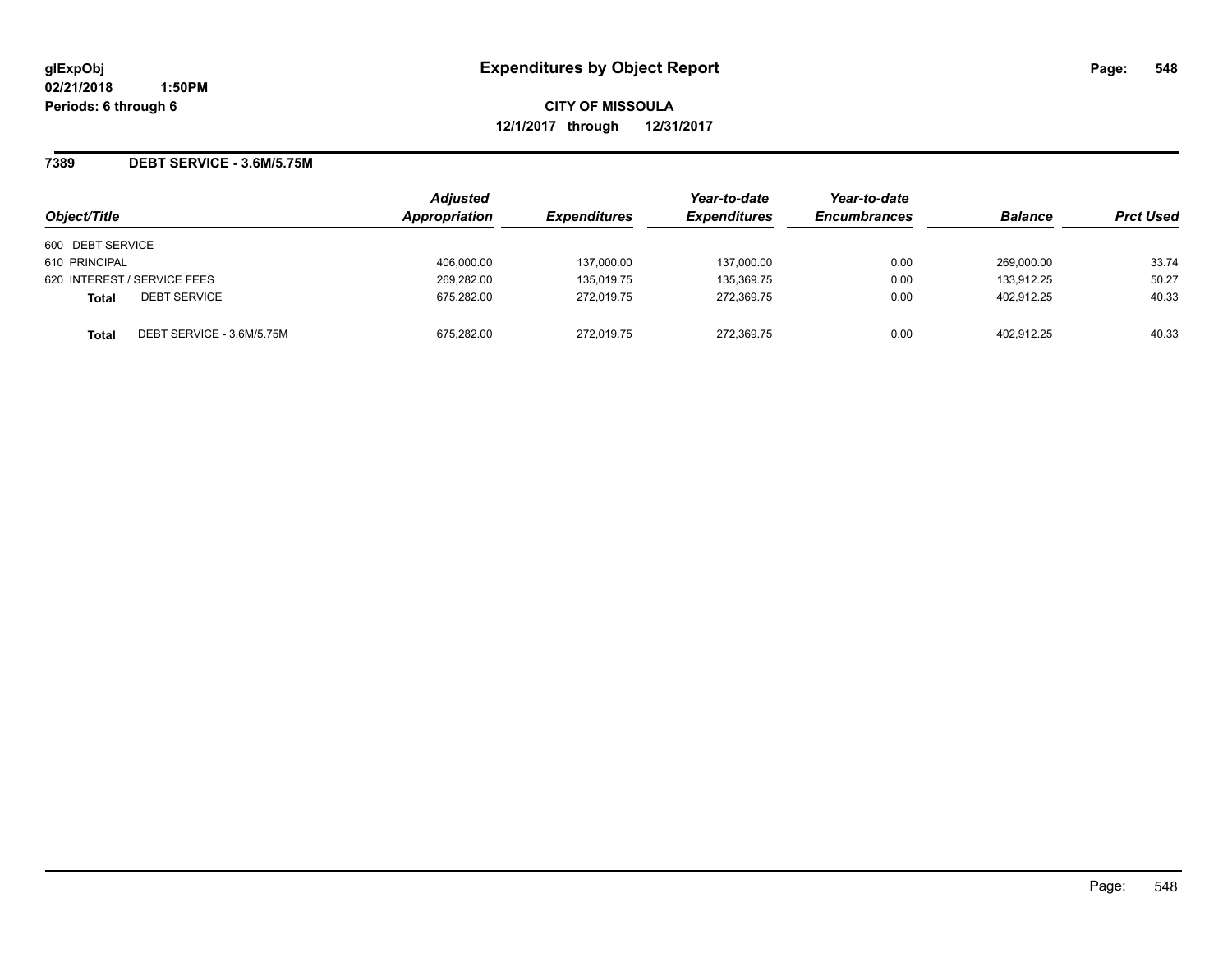## **CITY OF MISSOULA 12/1/2017 through 12/31/2017**

# **7390 URDII CLEARING - 3.6M TIF**

| Object/Title                  | <b>Adjusted</b><br><b>Appropriation</b> | <b>Expenditures</b> | Year-to-date<br><b>Expenditures</b> | Year-to-date<br><b>Encumbrances</b> | <b>Balance</b> | <b>Prct Used</b> |
|-------------------------------|-----------------------------------------|---------------------|-------------------------------------|-------------------------------------|----------------|------------------|
| 800 OTHER OBJECTS             |                                         |                     |                                     |                                     |                |                  |
| 820 TRANSFERS TO OTHER FUNDS  | 0.00                                    | 0.00                | 0.00                                | 0.00                                | 0.00           | 0.00             |
| OTHER OBJECTS<br><b>Total</b> | 0.00                                    | 0.00                | 0.00                                | 0.00                                | 0.00           | 0.00             |
| <b>MRA</b><br><b>Total</b>    | 0.00                                    | 0.00                | 0.00                                | 0.00                                | 0.00           | 0.00             |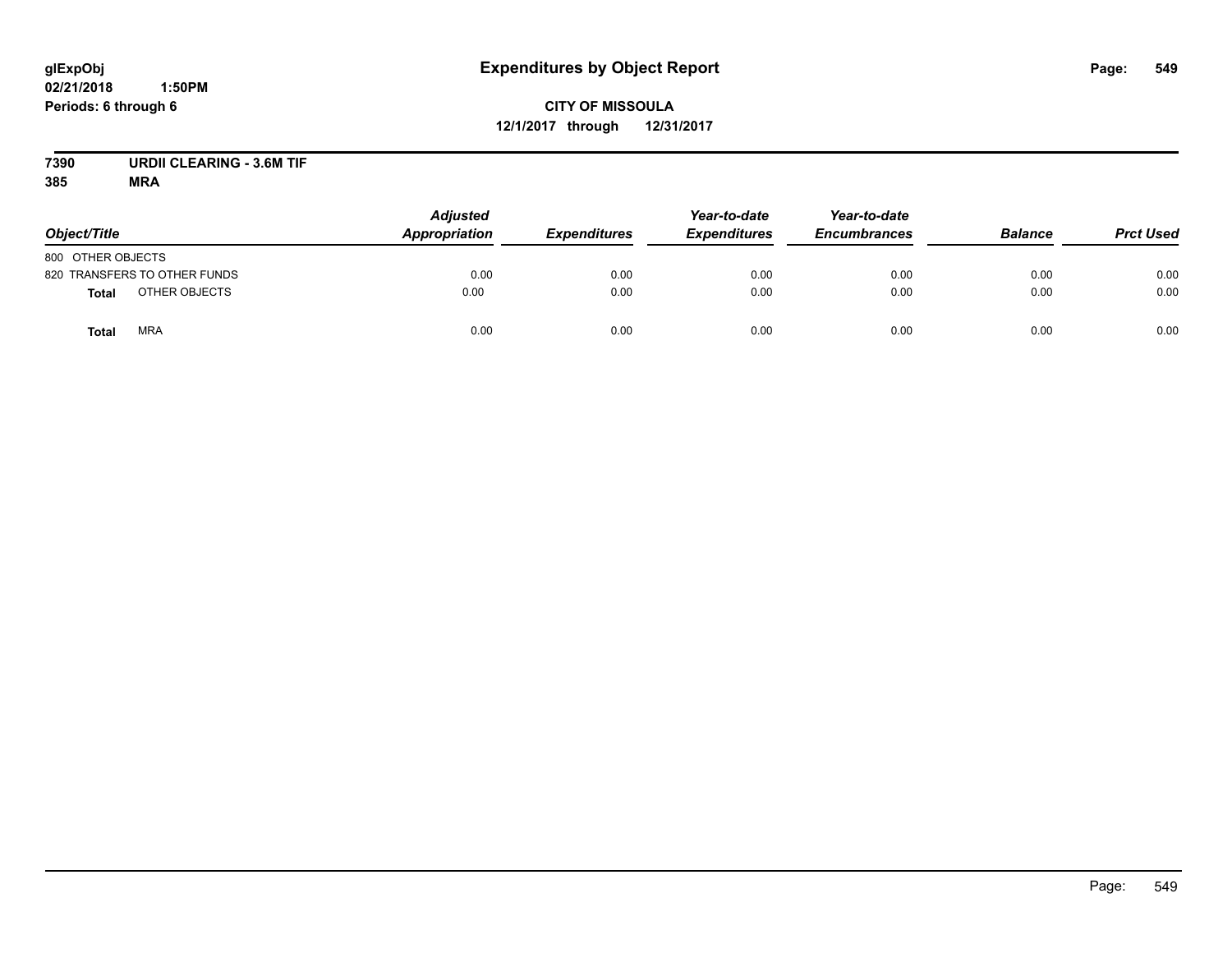**7390 URDII CLEARING - 3.6M TIF**

**390 NON-DEPARTMENTAL**

| Object/Title                 | <b>Adjusted</b><br>Appropriation | <b>Expenditures</b> | Year-to-date<br><b>Expenditures</b> | Year-to-date<br><b>Encumbrances</b> | <b>Balance</b> | <b>Prct Used</b> |
|------------------------------|----------------------------------|---------------------|-------------------------------------|-------------------------------------|----------------|------------------|
| 800 OTHER OBJECTS            |                                  |                     |                                     |                                     |                |                  |
| 820 TRANSFERS TO OTHER FUNDS | 2,274,167.00                     | 0.00                | $-115.308.59$                       | 0.00                                | 2,389,475.59   | $-5.07$          |
| OTHER OBJECTS<br>Total       | 2.274.167.00                     | 0.00                | $-115.308.59$                       | 0.00                                | 2.389.475.59   | $-5.07$          |
| NON-DEPARTMENTAL<br>Total    | 2,274,167.00                     | 0.00                | $-115,308.59$                       | 0.00                                | 2,389,475.59   | $-5.07$          |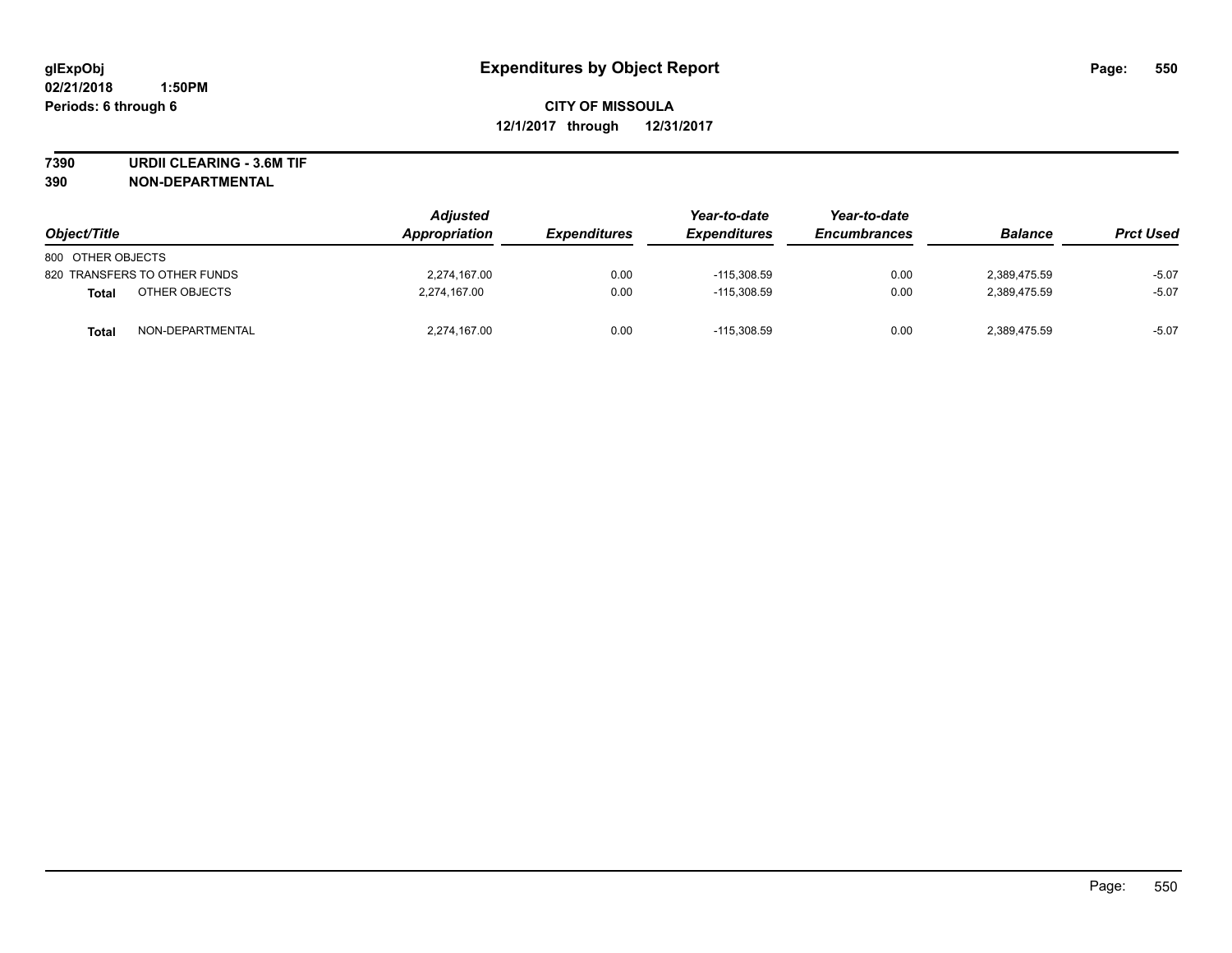**CITY OF MISSOULA 12/1/2017 through 12/31/2017**

**7390 URDII CLEARING - 3.6M TIF**

| Object/Title                              | <b>Adjusted</b><br>Appropriation | <b>Expenditures</b> | Year-to-date<br><b>Expenditures</b> | Year-to-date<br><b>Encumbrances</b> | <b>Balance</b> | <b>Prct Used</b> |
|-------------------------------------------|----------------------------------|---------------------|-------------------------------------|-------------------------------------|----------------|------------------|
| 800 OTHER OBJECTS                         |                                  |                     |                                     |                                     |                |                  |
| 820 TRANSFERS TO OTHER FUNDS              | 2,274,167.00                     | 0.00                | $-115,308.59$                       | 0.00                                | 2,389,475.59   | $-5.07$          |
| OTHER OBJECTS<br><b>Total</b>             | 2.274.167.00                     | 0.00                | $-115.308.59$                       | 0.00                                | 2.389.475.59   | $-5.07$          |
| URDII CLEARING - 3.6M TIF<br><b>Total</b> | 2.274.167.00                     | 0.00                | $-115.308.59$                       | 0.00                                | 2.389.475.59   | $-5.07$          |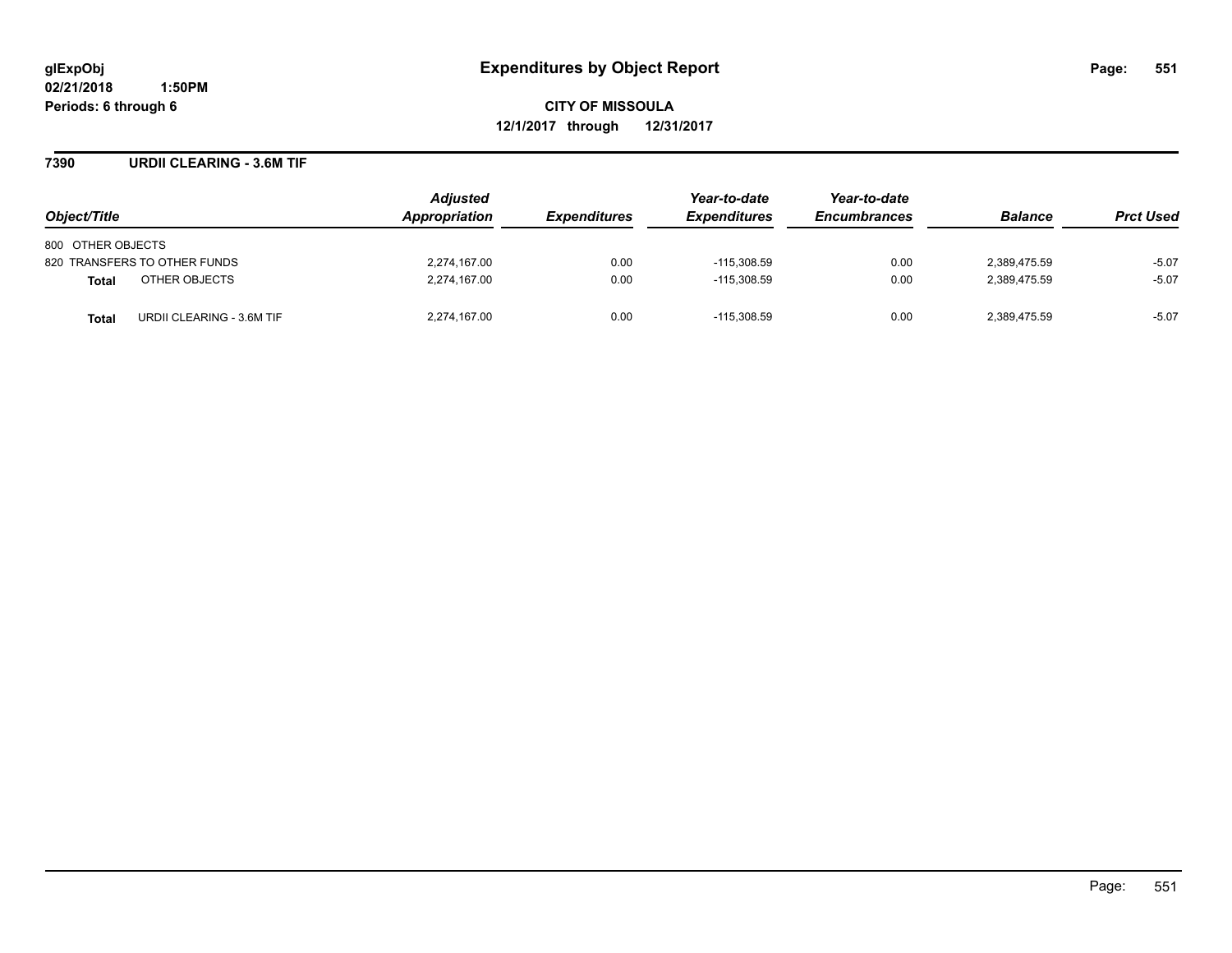# **7392 MRA - URD II FUND**

|                    |                                   | <b>Adjusted</b>      |                     | Year-to-date        | Year-to-date        |                |                  |
|--------------------|-----------------------------------|----------------------|---------------------|---------------------|---------------------|----------------|------------------|
| Object/Title       |                                   | <b>Appropriation</b> | <b>Expenditures</b> | <b>Expenditures</b> | <b>Encumbrances</b> | <b>Balance</b> | <b>Prct Used</b> |
|                    | 300 PURCHASED SERVICES            |                      |                     |                     |                     |                |                  |
|                    | 350 PROFESSIONAL SERVICES         | 32,551.00            | 17,223.18           | 44,335.67           | 0.00                | $-11,784.67$   | 136.20           |
| <b>Total</b>       | <b>PURCHASED SERVICES</b>         | 32,551.00            | 17,223.18           | 44,335.67           | 0.00                | $-11,784.67$   | 136.20           |
|                    | 700 GRANTS & CONTRIBUTIONS        |                      |                     |                     |                     |                |                  |
|                    | 700 GRANTS & CONTRIBUTIONS        | 261,500.00           | 0.00                | 311,054.01          | 0.00                | $-49,554.01$   | 118.95           |
| Total              | <b>GRANTS &amp; CONTRIBUTIONS</b> | 261,500.00           | 0.00                | 311,054.01          | 0.00                | $-49,554.01$   | 118.95           |
| 800 OTHER OBJECTS  |                                   |                      |                     |                     |                     |                |                  |
|                    | 820 TRANSFERS TO OTHER FUNDS      | 250,000.00           | 0.00                | 0.00                | 0.00                | 250,000.00     | 0.00             |
| 845 CONTINGENCY    |                                   | 2,432,132.00         | 0.00                | 0.00                | 0.00                | 2,432,132.00   | 0.00             |
| <b>Total</b>       | OTHER OBJECTS                     | 2,682,132.00         | 0.00                | 0.00                | 0.00                | 2,682,132.00   | 0.00             |
| 900 CAPITAL OUTLAY |                                   |                      |                     |                     |                     |                |                  |
| 930 IMPROVEMENTS   |                                   | 77,750.00            | 0.00                | 0.00                | 0.00                | 77,750.00      | 0.00             |
| Total              | <b>CAPITAL OUTLAY</b>             | 77,750.00            | 0.00                | 0.00                | 0.00                | 77,750.00      | 0.00             |
| <b>Total</b>       | <b>MRA</b>                        | 3,053,933.00         | 17,223.18           | 355,389.68          | 0.00                | 2,698,543.32   | 11.64            |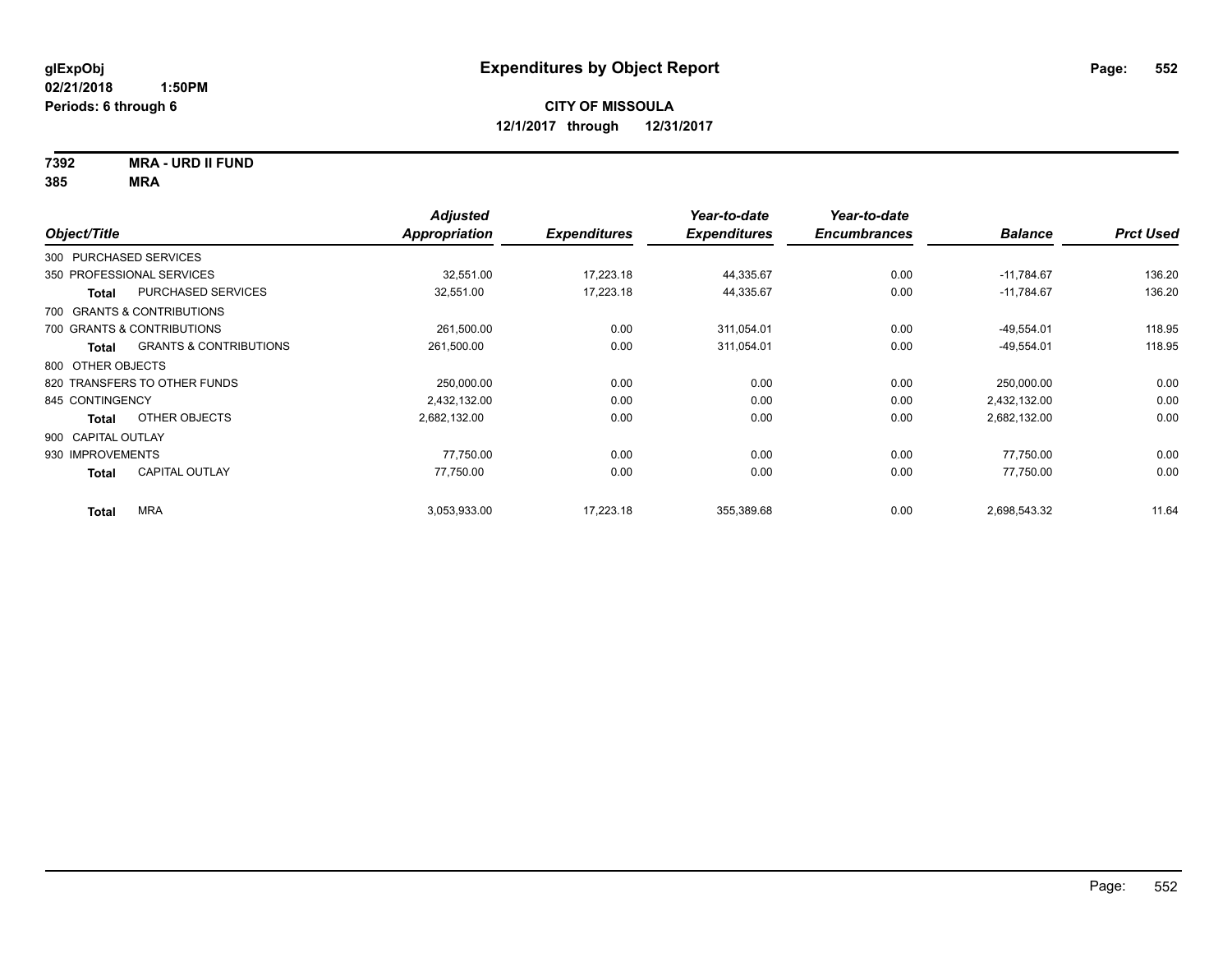#### **7392 MRA - URD II FUND**

|                    |                                   | <b>Adjusted</b> |                     | Year-to-date        | Year-to-date        |                |                  |
|--------------------|-----------------------------------|-----------------|---------------------|---------------------|---------------------|----------------|------------------|
| Object/Title       |                                   | Appropriation   | <b>Expenditures</b> | <b>Expenditures</b> | <b>Encumbrances</b> | <b>Balance</b> | <b>Prct Used</b> |
|                    | 300 PURCHASED SERVICES            |                 |                     |                     |                     |                |                  |
|                    | 350 PROFESSIONAL SERVICES         | 32,551.00       | 17,223.18           | 44,335.67           | 0.00                | $-11,784.67$   | 136.20           |
| <b>Total</b>       | PURCHASED SERVICES                | 32,551.00       | 17,223.18           | 44,335.67           | 0.00                | $-11,784.67$   | 136.20           |
|                    | 700 GRANTS & CONTRIBUTIONS        |                 |                     |                     |                     |                |                  |
|                    | 700 GRANTS & CONTRIBUTIONS        | 261,500.00      | 0.00                | 311,054.01          | 0.00                | $-49,554.01$   | 118.95           |
| Total              | <b>GRANTS &amp; CONTRIBUTIONS</b> | 261,500.00      | 0.00                | 311,054.01          | 0.00                | $-49,554.01$   | 118.95           |
| 800 OTHER OBJECTS  |                                   |                 |                     |                     |                     |                |                  |
|                    | 820 TRANSFERS TO OTHER FUNDS      | 250,000.00      | 0.00                | 0.00                | 0.00                | 250,000.00     | 0.00             |
| 845 CONTINGENCY    |                                   | 2,432,132.00    | 0.00                | 0.00                | 0.00                | 2,432,132.00   | 0.00             |
| <b>Total</b>       | OTHER OBJECTS                     | 2,682,132.00    | 0.00                | 0.00                | 0.00                | 2,682,132.00   | 0.00             |
| 900 CAPITAL OUTLAY |                                   |                 |                     |                     |                     |                |                  |
| 930 IMPROVEMENTS   |                                   | 77,750.00       | 0.00                | 0.00                | 0.00                | 77,750.00      | 0.00             |
| Total              | <b>CAPITAL OUTLAY</b>             | 77,750.00       | 0.00                | 0.00                | 0.00                | 77,750.00      | 0.00             |
| <b>Total</b>       | <b>MRA - URD II FUND</b>          | 3,053,933.00    | 17,223.18           | 355,389.68          | 0.00                | 2,698,543.32   | 11.64            |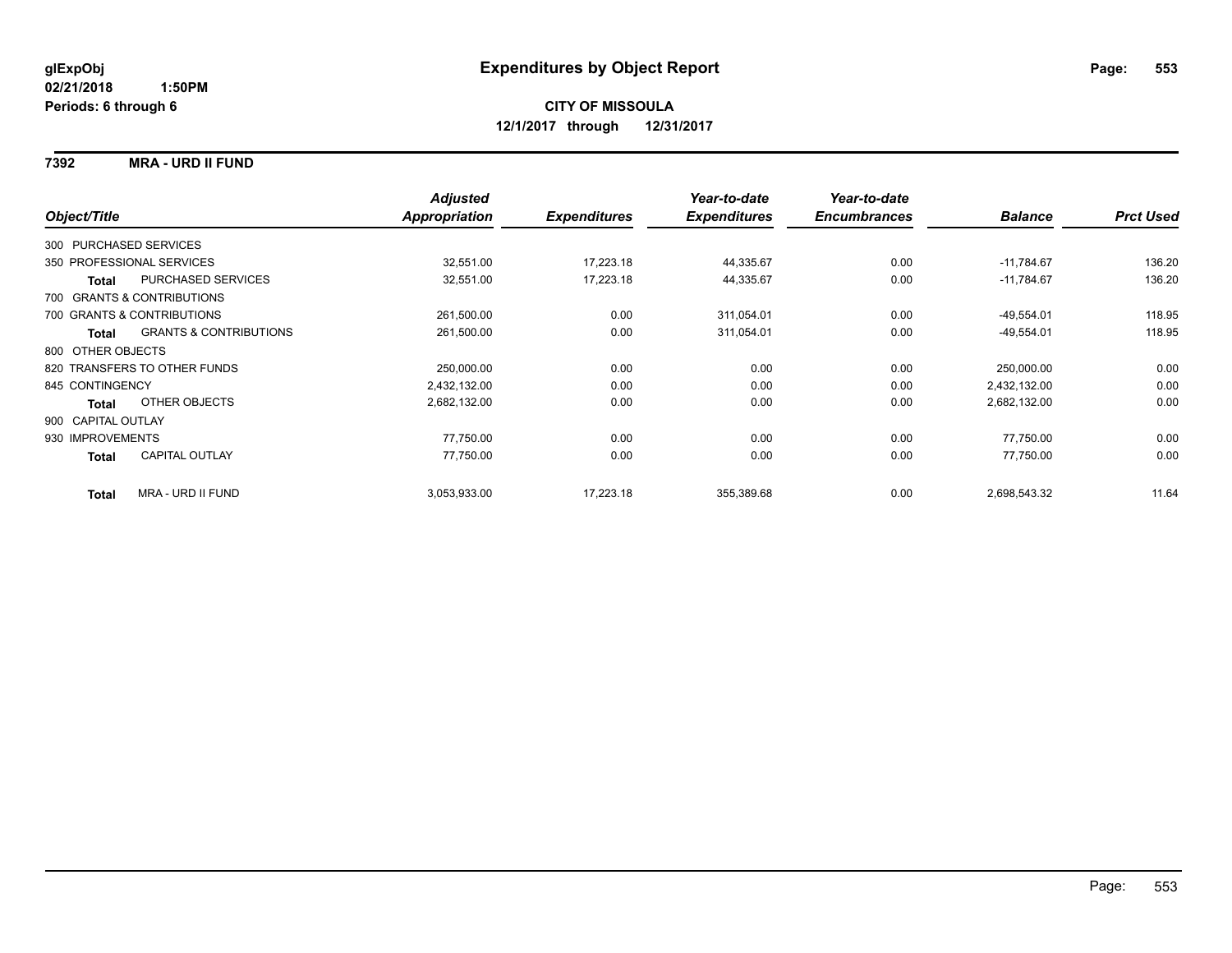**7393 MRA - URD III FUND**

**385 MRA**

|                                            | <b>Adjusted</b>      |                     | Year-to-date        | Year-to-date        |                |                  |
|--------------------------------------------|----------------------|---------------------|---------------------|---------------------|----------------|------------------|
| Object/Title                               | <b>Appropriation</b> | <b>Expenditures</b> | <b>Expenditures</b> | <b>Encumbrances</b> | <b>Balance</b> | <b>Prct Used</b> |
| 100 PERSONAL SERVICES                      |                      |                     |                     |                     |                |                  |
| 110 SALARIES AND WAGES                     | 420,876.00           | 46,772.13           | 199,916.97          | 0.00                | 220,959.03     | 47.50            |
| 120 OVERTIME                               | 5.000.00             | 0.00                | 0.00                | 0.00                | 5,000.00       | 0.00             |
| <b>140 EMPLOYER CONTRIBUTIONS</b>          | 135,737.00           | 13,240.43           | 70,607.39           | 0.00                | 65,129.61      | 52.02            |
| <b>141 STATE RETIREMENT CONTRIBUTIONS</b>  | 426.00               | 49.75               | 262.73              | 0.00                | 163.27         | 61.67            |
| 190 PENSION EXPENSE                        | 0.00                 | 0.00                | 0.00                | 0.00                | 0.00           | 0.00             |
| PERSONAL SERVICES<br><b>Total</b>          | 562,039.00           | 60,062.31           | 270,787.09          | 0.00                | 291,251.91     | 48.18            |
| 200 SUPPLIES                               |                      |                     |                     |                     |                |                  |
| 210 OFFICE SUPPLIES                        | 4,000.00             | 55.19               | 861.84              | 0.00                | 3,138.16       | 21.55            |
| 220 OPERATING SUPPLIES                     | 500.00               | 0.00                | 0.00                | 0.00                | 500.00         | 0.00             |
| 230 REPAIR/MAINTENANCE                     | 828.00               | 0.00                | 0.00                | 0.00                | 828.00         | 0.00             |
| 231 GASOLINE                               | 400.00               | 38.12               | 120.37              | 0.00                | 279.63         | 30.09            |
| 240 OTHER SUPPLIES                         | 3,398.00             | 0.00                | 922.08              | 0.00                | 2,475.92       | 27.14            |
| <b>SUPPLIES</b><br>Total                   | 9,126.00             | 93.31               | 1,904.29            | 0.00                | 7,221.71       | 20.87            |
| 300 PURCHASED SERVICES                     |                      |                     |                     |                     |                |                  |
| 310 COMMUNICATIONS                         | 800.00               | 4.70                | 54.27               | 0.00                | 745.73         | 6.78             |
| 320 PRINTING & DUPLICATING                 | 3,000.00             | 0.00                | 487.21              | 0.00                | 2,512.79       | 16.24            |
| 330 PUBLICITY, SUBSCRIPTIONS & DUES        | 3,000.00             | 88.00               | 1,355.82            | 0.00                | 1,644.18       | 45.19            |
| 344 TELEPHONE SERVICE                      | 1,300.00             | 0.00                | 25.05               | 0.00                | 1,274.95       | 1.93             |
| 345 GARBAGE                                | 565.00               | 0.00                | 0.00                | 0.00                | 565.00         | 0.00             |
| 350 PROFESSIONAL SERVICES                  | 1,076,507.00         | 95,641.66           | 301,935.01          | 0.00                | 774,571.99     | 28.05            |
| 360 REPAIR & MAINTENANCE                   | 6,990.00             | 347.30              | 1,736.50            | 0.00                | 5,253.50       | 24.84            |
| 370 TRAVEL                                 | 3,500.00             | 190.42              | 3,200.32            | 0.00                | 299.68         | 91.44            |
| 380 TRAINING                               | 4,500.00             | $-1,105.00$         | 1,735.54            | 0.00                | 2,764.46       | 38.57            |
| 390 OTHER PURCHASED SERVICES               | 500.00               | 0.00                | 0.00                | 0.00                | 500.00         | 0.00             |
| PURCHASED SERVICES<br>Total                | 1,100,662.00         | 95,167.08           | 310,529.72          | 0.00                | 790,132.28     | 28.21            |
| 600 DEBT SERVICE                           |                      |                     |                     |                     |                |                  |
| 610 PRINCIPAL                              | 0.00                 | 0.00                | 0.00                | 0.00                | 0.00           | 0.00             |
| <b>DEBT SERVICE</b><br>Total               | 0.00                 | 0.00                | 0.00                | 0.00                | 0.00           | 0.00             |
| 700 GRANTS & CONTRIBUTIONS                 |                      |                     |                     |                     |                |                  |
| 700 GRANTS & CONTRIBUTIONS                 | 6,514,995.00         | 114,408.00          | 1,469,776.86        | 0.00                | 5,045,218.14   | 22.56            |
| <b>GRANTS &amp; CONTRIBUTIONS</b><br>Total | 6,514,995.00         | 114,408.00          | 1,469,776.86        | 0.00                | 5,045,218.14   | 22.56            |
| 000 OTHER OR IECTO                         |                      |                     |                     |                     |                |                  |

800 OTHER OBJECTS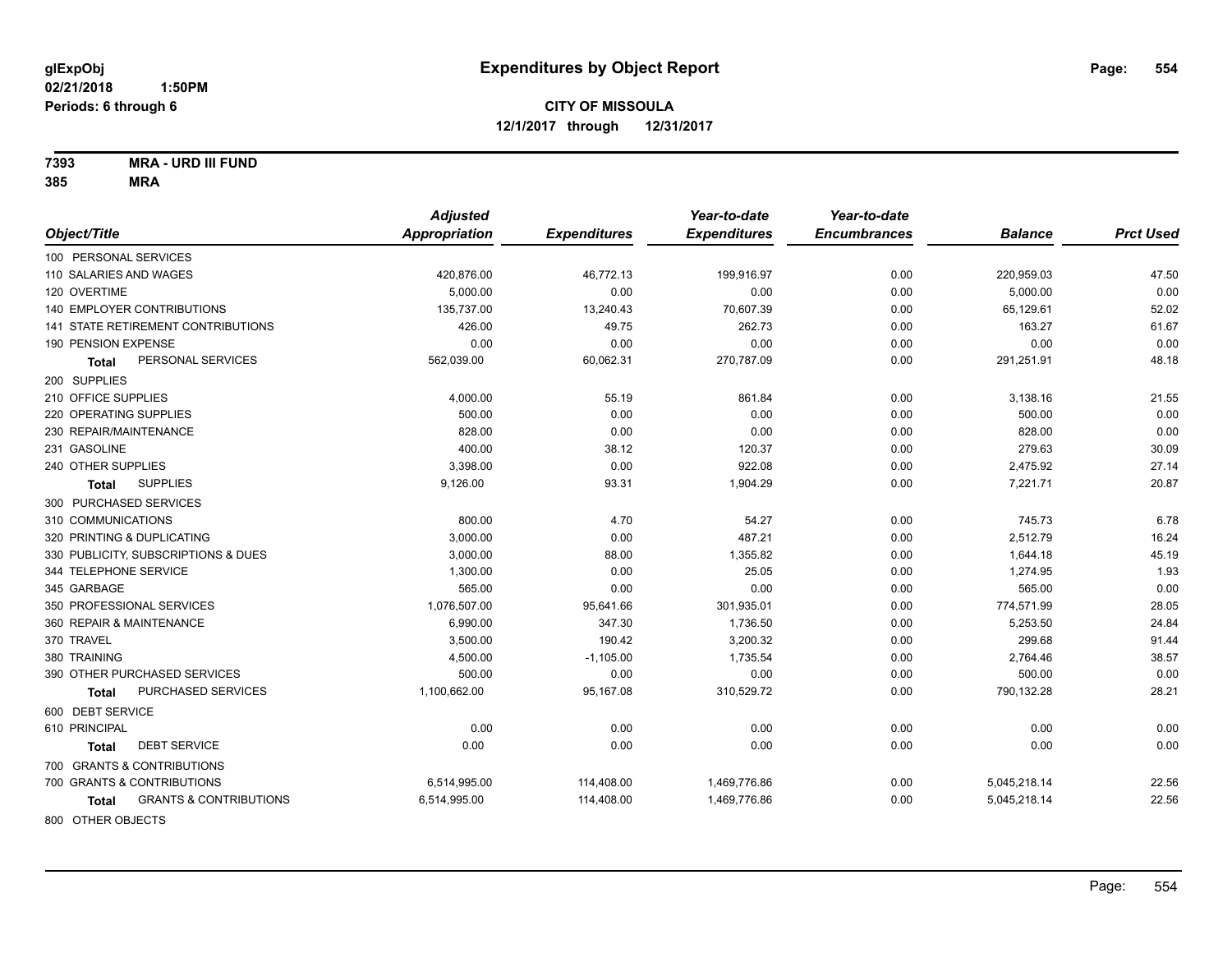| 7393 | <b>MRA - URD III FUND</b> |
|------|---------------------------|
| 385  | MRA                       |

| Object/Title                   | <b>Adjusted</b><br>Appropriation | <b>Expenditures</b> | Year-to-date<br><b>Expenditures</b> | Year-to-date<br><b>Encumbrances</b> | <b>Balance</b> | <b>Prct Used</b> |
|--------------------------------|----------------------------------|---------------------|-------------------------------------|-------------------------------------|----------------|------------------|
| 820 TRANSFERS TO OTHER FUNDS   | 0.00                             | 0.00                | 0.00                                | 0.00                                | 0.00           | 0.00             |
| 845 CONTINGENCY                | 166.188.00                       | 0.00                | 0.00                                | 0.00                                | 166.188.00     | 0.00             |
| OTHER OBJECTS<br>Total         | 166.188.00                       | 0.00                | 0.00                                | 0.00                                | 166.188.00     | 0.00             |
| 900 CAPITAL OUTLAY             |                                  |                     |                                     |                                     |                |                  |
| 910 LAND                       | 1.611.000.00                     | $-4.980.00$         | $-6.564.55$                         | 0.00                                | 1.617.564.55   | $-0.41$          |
| 930 IMPROVEMENTS               | 4.546.517.00                     | 123.952.04          | 1.302.908.27                        | 0.00                                | 3.243.608.73   | 28.66            |
| <b>CAPITAL OUTLAY</b><br>Total | 6.157.517.00                     | 118.972.04          | 1.296.343.72                        | 0.00                                | 4.861.173.28   | 21.05            |
| <b>MRA</b><br>Total            | 14.510.527.00                    | 388.702.74          | 3.349.341.68                        | 0.00                                | 11.161.185.32  | 23.08            |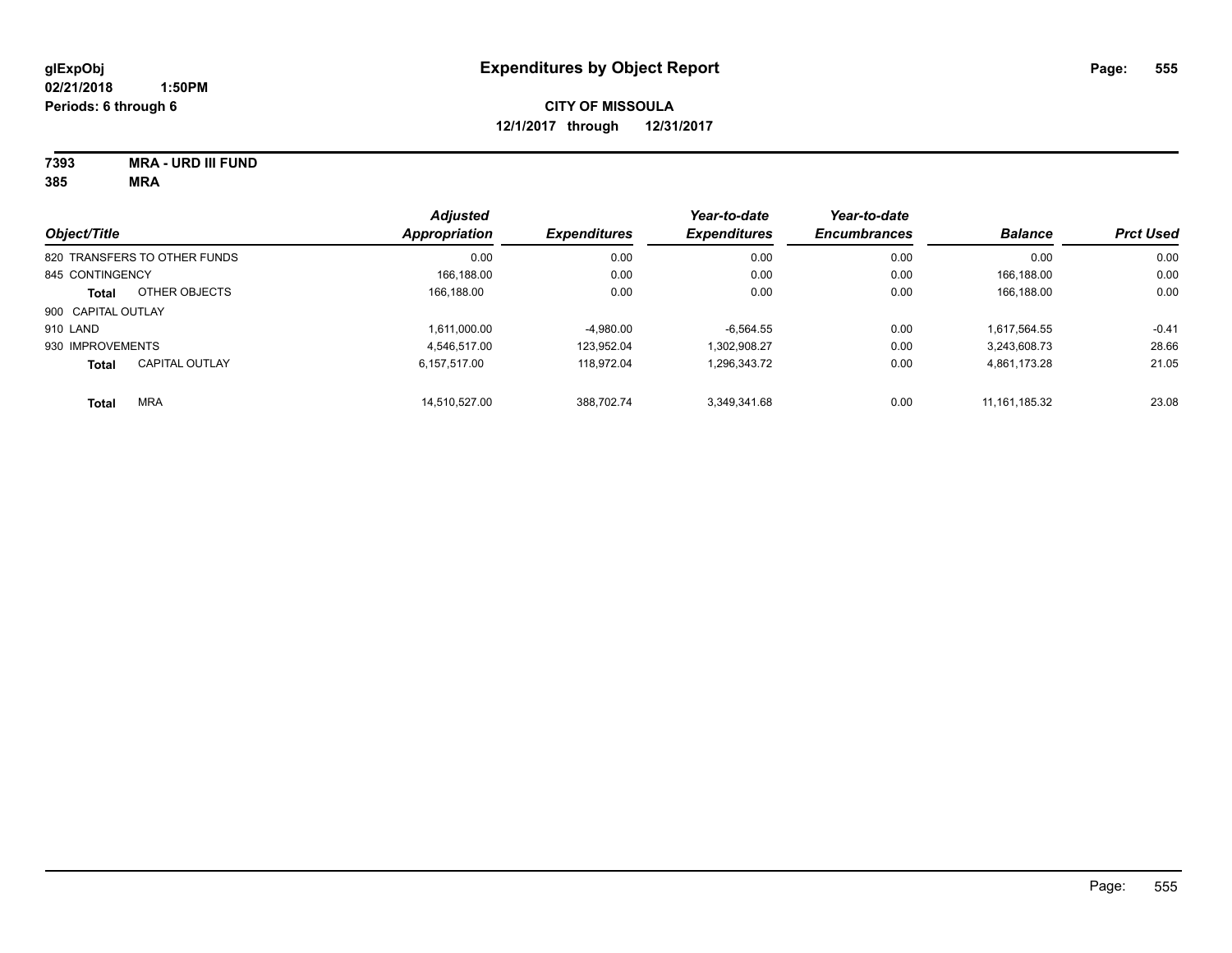**7393 MRA - URD III FUND**

|                                                   | <b>Adjusted</b>      |                     | Year-to-date        | Year-to-date        |                |                  |
|---------------------------------------------------|----------------------|---------------------|---------------------|---------------------|----------------|------------------|
| Object/Title                                      | <b>Appropriation</b> | <b>Expenditures</b> | <b>Expenditures</b> | <b>Encumbrances</b> | <b>Balance</b> | <b>Prct Used</b> |
| 100 PERSONAL SERVICES                             |                      |                     |                     |                     |                |                  |
| 110 SALARIES AND WAGES                            | 420,876.00           | 46,772.13           | 199,916.97          | 0.00                | 220,959.03     | 47.50            |
| 120 OVERTIME                                      | 5,000.00             | 0.00                | 0.00                | 0.00                | 5,000.00       | 0.00             |
| 140 EMPLOYER CONTRIBUTIONS                        | 135,737.00           | 13,240.43           | 70,607.39           | 0.00                | 65,129.61      | 52.02            |
| 141 STATE RETIREMENT CONTRIBUTIONS                | 426.00               | 49.75               | 262.73              | 0.00                | 163.27         | 61.67            |
| 190 PENSION EXPENSE                               | 0.00                 | 0.00                | 0.00                | 0.00                | 0.00           | 0.00             |
| PERSONAL SERVICES<br><b>Total</b>                 | 562,039.00           | 60,062.31           | 270,787.09          | 0.00                | 291,251.91     | 48.18            |
| 200 SUPPLIES                                      |                      |                     |                     |                     |                |                  |
| 210 OFFICE SUPPLIES                               | 4,000.00             | 55.19               | 861.84              | 0.00                | 3,138.16       | 21.55            |
| 220 OPERATING SUPPLIES                            | 500.00               | 0.00                | 0.00                | 0.00                | 500.00         | 0.00             |
| 230 REPAIR/MAINTENANCE                            | 828.00               | 0.00                | 0.00                | 0.00                | 828.00         | 0.00             |
| 231 GASOLINE                                      | 400.00               | 38.12               | 120.37              | 0.00                | 279.63         | 30.09            |
| 240 OTHER SUPPLIES                                | 3,398.00             | 0.00                | 922.08              | 0.00                | 2,475.92       | 27.14            |
| <b>SUPPLIES</b><br>Total                          | 9,126.00             | 93.31               | 1,904.29            | 0.00                | 7,221.71       | 20.87            |
| 300 PURCHASED SERVICES                            |                      |                     |                     |                     |                |                  |
| 310 COMMUNICATIONS                                | 800.00               | 4.70                | 54.27               | 0.00                | 745.73         | 6.78             |
| 320 PRINTING & DUPLICATING                        | 3,000.00             | 0.00                | 487.21              | 0.00                | 2,512.79       | 16.24            |
| 330 PUBLICITY, SUBSCRIPTIONS & DUES               | 3,000.00             | 88.00               | 1,355.82            | 0.00                | 1,644.18       | 45.19            |
| 344 TELEPHONE SERVICE                             | 1,300.00             | 0.00                | 25.05               | 0.00                | 1,274.95       | 1.93             |
| 345 GARBAGE                                       | 565.00               | 0.00                | 0.00                | 0.00                | 565.00         | 0.00             |
| 350 PROFESSIONAL SERVICES                         | 1,076,507.00         | 95,641.66           | 301,935.01          | 0.00                | 774,571.99     | 28.05            |
| 360 REPAIR & MAINTENANCE                          | 6,990.00             | 347.30              | 1,736.50            | 0.00                | 5,253.50       | 24.84            |
| 370 TRAVEL                                        | 3,500.00             | 190.42              | 3,200.32            | 0.00                | 299.68         | 91.44            |
| 380 TRAINING                                      | 4,500.00             | $-1,105.00$         | 1,735.54            | 0.00                | 2,764.46       | 38.57            |
| 390 OTHER PURCHASED SERVICES                      | 500.00               | 0.00                | 0.00                | 0.00                | 500.00         | 0.00             |
| PURCHASED SERVICES<br><b>Total</b>                | 1,100,662.00         | 95,167.08           | 310,529.72          | 0.00                | 790,132.28     | 28.21            |
| 600 DEBT SERVICE                                  |                      |                     |                     |                     |                |                  |
| 610 PRINCIPAL                                     | 0.00                 | 0.00                | 0.00                | 0.00                | 0.00           | 0.00             |
| <b>DEBT SERVICE</b><br><b>Total</b>               | 0.00                 | 0.00                | 0.00                | 0.00                | 0.00           | 0.00             |
| 700 GRANTS & CONTRIBUTIONS                        |                      |                     |                     |                     |                |                  |
| 700 GRANTS & CONTRIBUTIONS                        | 6,514,995.00         | 114,408.00          | 1,469,776.86        | 0.00                | 5,045,218.14   | 22.56            |
| <b>GRANTS &amp; CONTRIBUTIONS</b><br><b>Total</b> | 6,514,995.00         | 114,408.00          | 1,469,776.86        | 0.00                | 5,045,218.14   | 22.56            |
| 800 OTHER OBJECTS                                 |                      |                     |                     |                     |                |                  |
| 820 TRANSFERS TO OTHER FUNDS                      | 0.00                 | 0.00                | 0.00                | 0.00                | 0.00           | 0.00             |
| 845 CONTINGENCY                                   | 166,188.00           | 0.00                | 0.00                | 0.00                | 166,188.00     | 0.00             |
|                                                   |                      |                     |                     |                     |                |                  |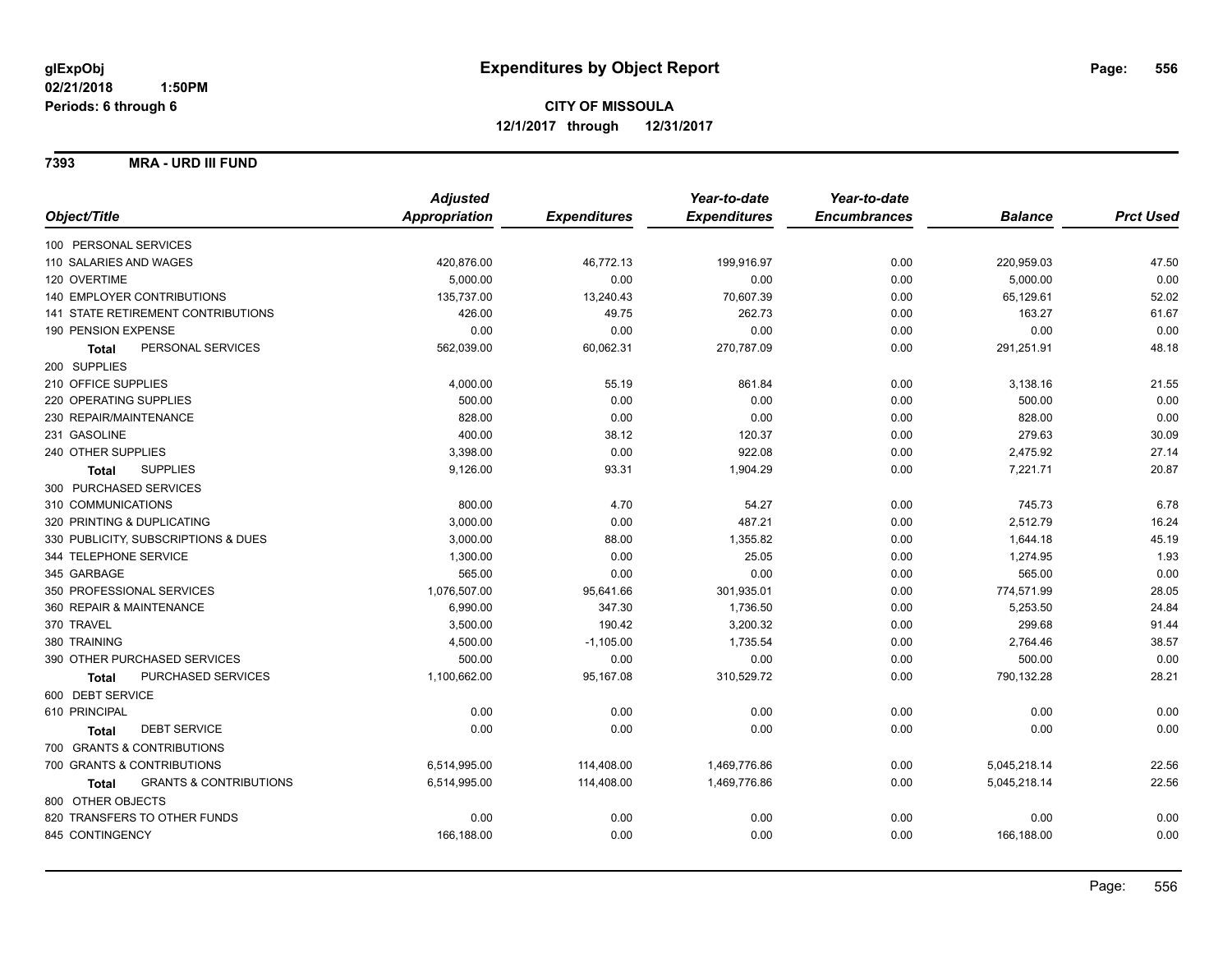**7393 MRA - URD III FUND**

| Object/Title       |                       | <b>Adjusted</b><br>Appropriation | <b>Expenditures</b> | Year-to-date<br><b>Expenditures</b> | Year-to-date<br><b>Encumbrances</b> | <b>Balance</b> | <b>Prct Used</b> |
|--------------------|-----------------------|----------------------------------|---------------------|-------------------------------------|-------------------------------------|----------------|------------------|
|                    |                       |                                  |                     |                                     |                                     |                |                  |
| 900 CAPITAL OUTLAY |                       |                                  |                     |                                     |                                     |                |                  |
| 910 LAND           |                       | 1,611,000.00                     | $-4,980.00$         | $-6,564.55$                         | 0.00                                | 1,617,564.55   | $-0.41$          |
| 930 IMPROVEMENTS   |                       | 4,546,517.00                     | 123.952.04          | 1,302,908.27                        | 0.00                                | 3,243,608.73   | 28.66            |
| <b>Total</b>       | <b>CAPITAL OUTLAY</b> | 6.157.517.00                     | 118.972.04          | 1.296.343.72                        | 0.00                                | 4,861,173.28   | 21.05            |
| <b>Total</b>       | MRA - URD III FUND    | 14.510.527.00                    | 388.702.74          | 3,349,341.68                        | 0.00                                | 11.161.185.32  | 23.08            |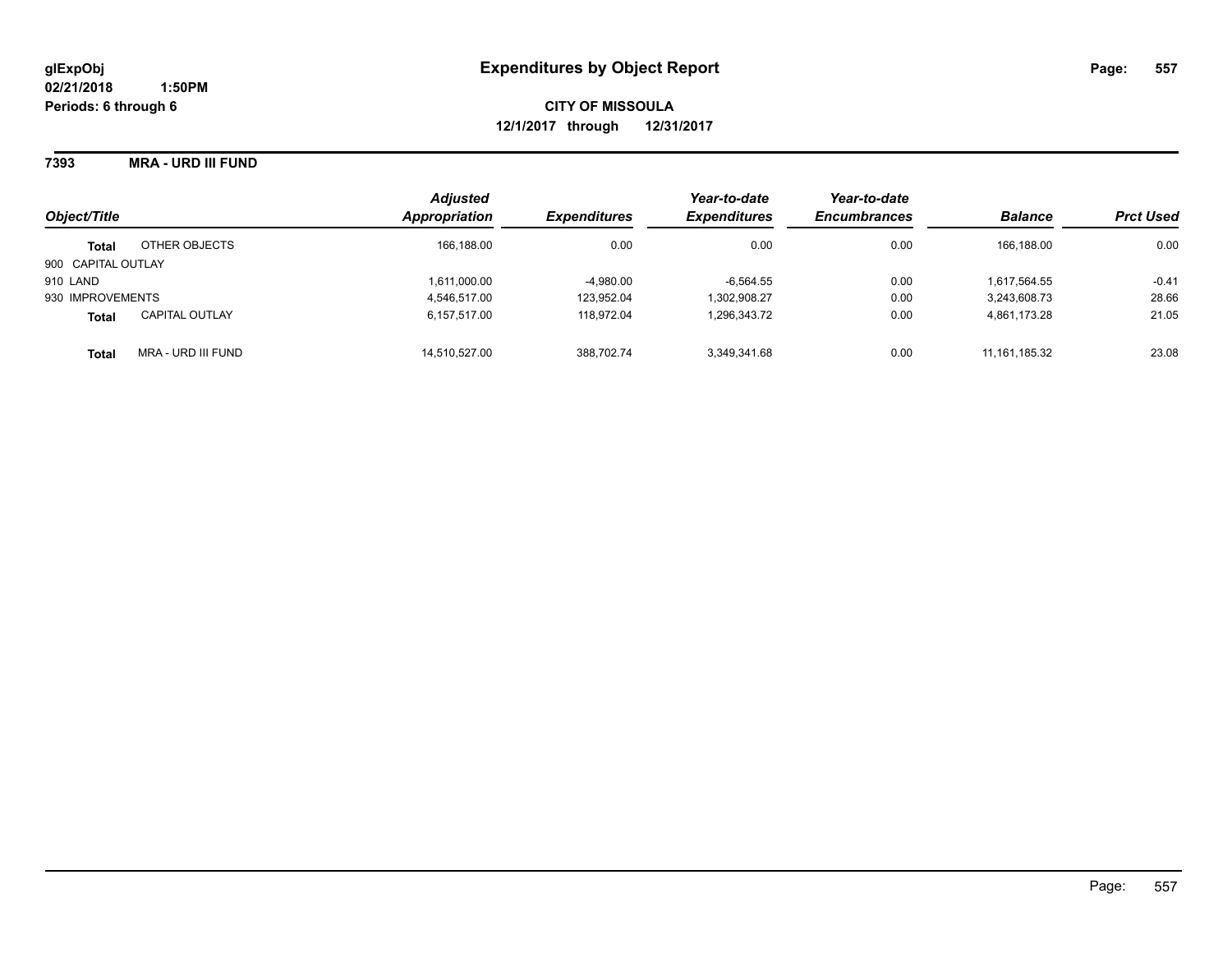### **7394 MRA URD III TI DEBT CLEARING FUND**

| Object/Title                  | <b>Adjusted</b><br>Appropriation | <b>Expenditures</b> | Year-to-date<br><b>Expenditures</b> | Year-to-date<br><b>Encumbrances</b> | <b>Balance</b> | <b>Prct Used</b> |
|-------------------------------|----------------------------------|---------------------|-------------------------------------|-------------------------------------|----------------|------------------|
| 800 OTHER OBJECTS             |                                  |                     |                                     |                                     |                |                  |
| 820 TRANSFERS TO OTHER FUNDS  | 1.975.456.00                     | 0.00                | $-79.037.12$                        | 0.00                                | 2.054.493.12   | $-4.00$          |
| OTHER OBJECTS<br><b>Total</b> | 1.975.456.00                     | 0.00                | $-79.037.12$                        | 0.00                                | 2,054,493.12   | $-4.00$          |
| <b>MRA</b><br><b>Total</b>    | 975,456.00                       | 0.00                | $-79,037.12$                        | 0.00                                | 2,054,493.12   | $-4.00$          |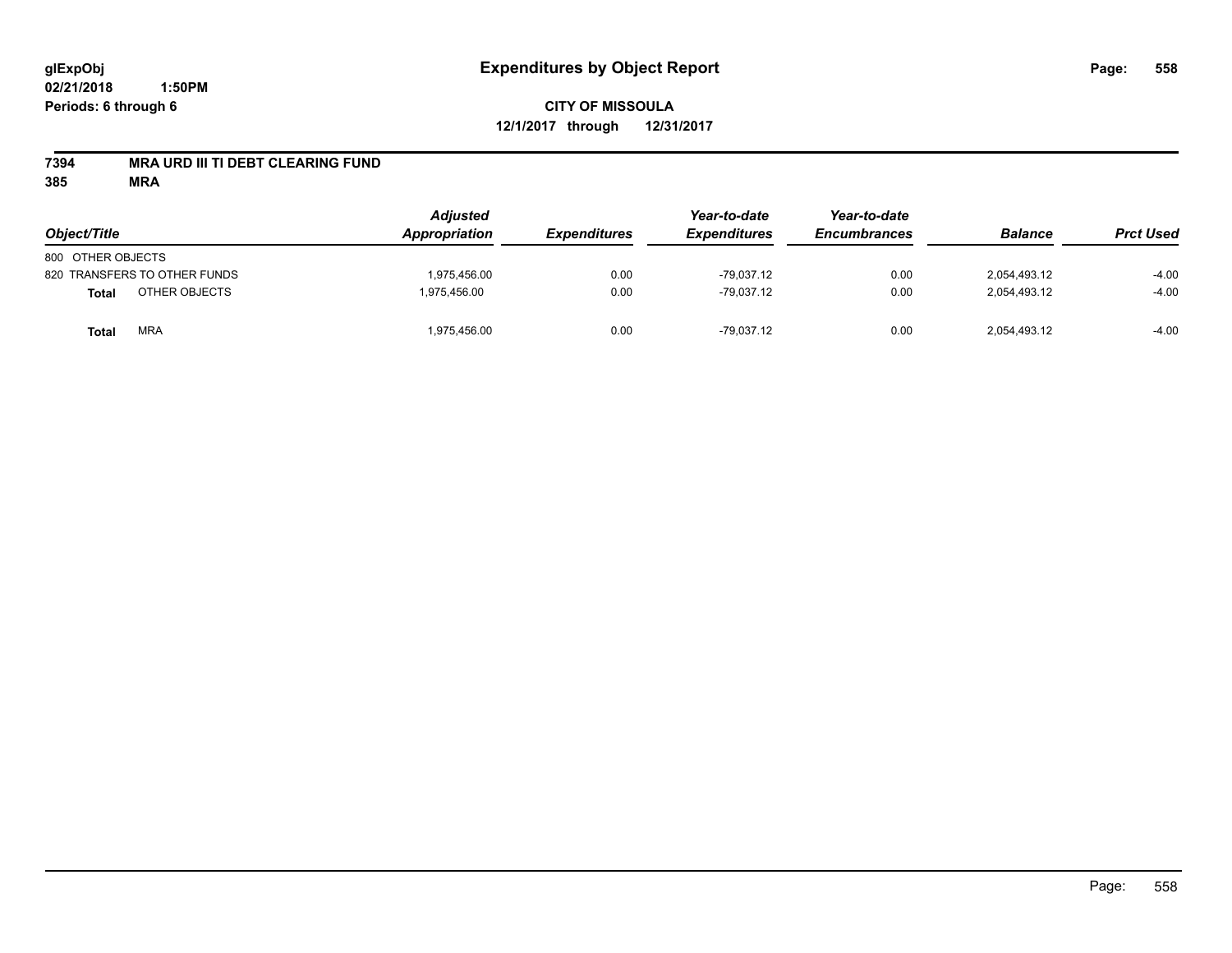**CITY OF MISSOULA 12/1/2017 through 12/31/2017**

### **7394 MRA URD III TI DEBT CLEARING FUND**

| Object/Title                                      | <b>Adjusted</b><br>Appropriation | <b>Expenditures</b> | Year-to-date<br><b>Expenditures</b> | Year-to-date<br><b>Encumbrances</b> | <b>Balance</b> | <b>Prct Used</b> |
|---------------------------------------------------|----------------------------------|---------------------|-------------------------------------|-------------------------------------|----------------|------------------|
| 800 OTHER OBJECTS                                 |                                  |                     |                                     |                                     |                |                  |
| 820 TRANSFERS TO OTHER FUNDS                      | 1,975,456.00                     | 0.00                | -79,037.12                          | 0.00                                | 2,054,493.12   | $-4.00$          |
| OTHER OBJECTS<br><b>Total</b>                     | 1.975.456.00                     | 0.00                | -79.037.12                          | 0.00                                | 2.054.493.12   | $-4.00$          |
| MRA URD III TI DEBT CLEARING FUND<br><b>Total</b> | 1,975,456.00                     | 0.00                | $-79.037.12$                        | 0.00                                | 2.054.493.12   | $-4.00$          |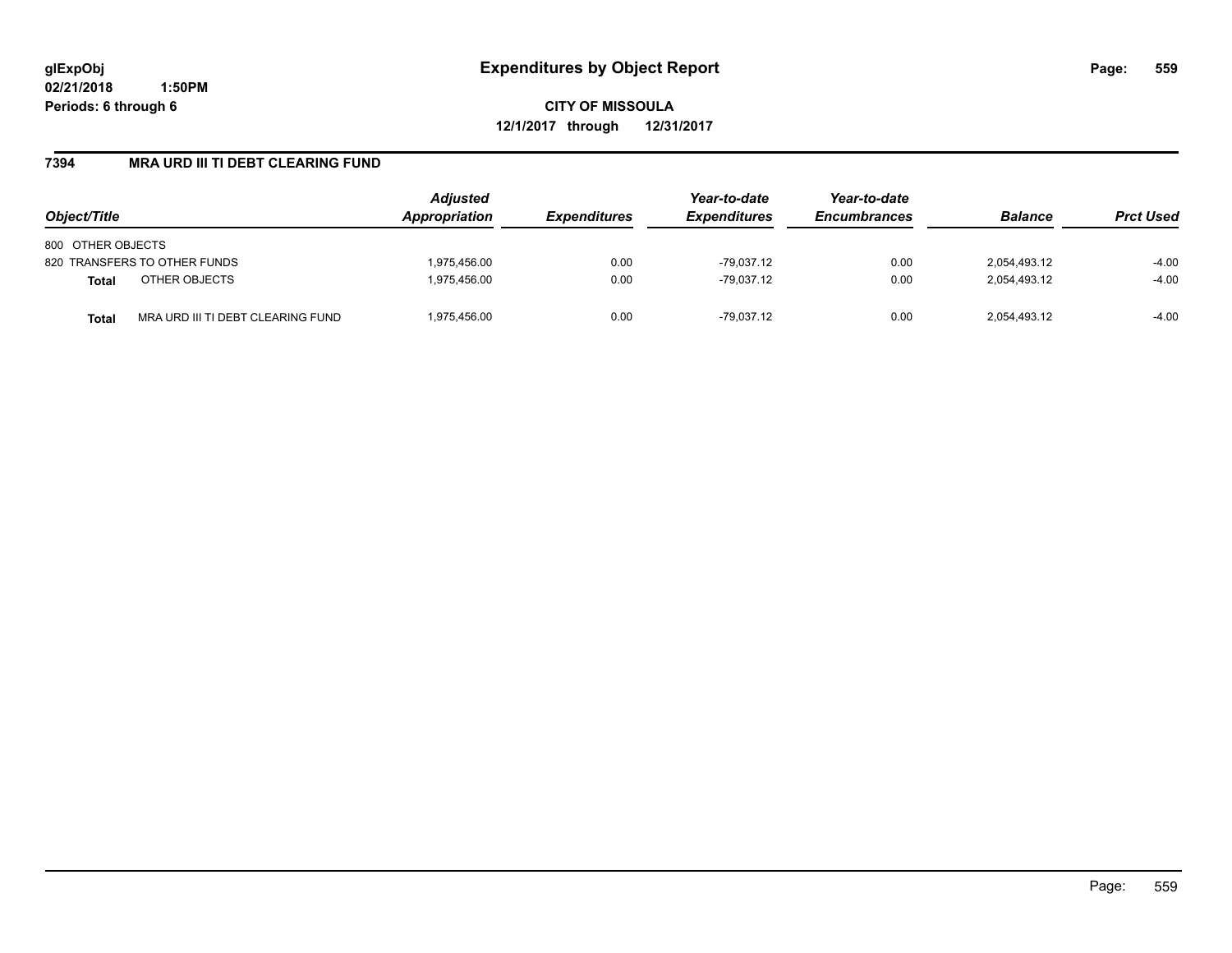### **7395 MRA TAX INCREMENT DEBT SERVICE**

| Object/Title                        | <b>Adjusted</b><br>Appropriation | <b>Expenditures</b> | Year-to-date<br><b>Expenditures</b> | Year-to-date<br><b>Encumbrances</b> | <b>Balance</b> | <b>Prct Used</b> |
|-------------------------------------|----------------------------------|---------------------|-------------------------------------|-------------------------------------|----------------|------------------|
| 600 DEBT SERVICE                    |                                  |                     |                                     |                                     |                |                  |
| 610 PRINCIPAL                       | 440,000.00                       | 0.00                | 0.00                                | 0.00                                | 440.000.00     | 0.00             |
| 620 INTEREST / SERVICE FEES         | 744,513.00                       | 293,698.13          | 294,048.13                          | 0.00                                | 450,464.87     | 39.50            |
| <b>DEBT SERVICE</b><br><b>Total</b> | 1,184,513.00                     | 293,698.13          | 294.048.13                          | 0.00                                | 890.464.87     | 24.82            |
| <b>MRA</b><br><b>Total</b>          | 184,513.00                       | 293,698.13          | 294.048.13                          | 0.00                                | 890.464.87     | 24.82            |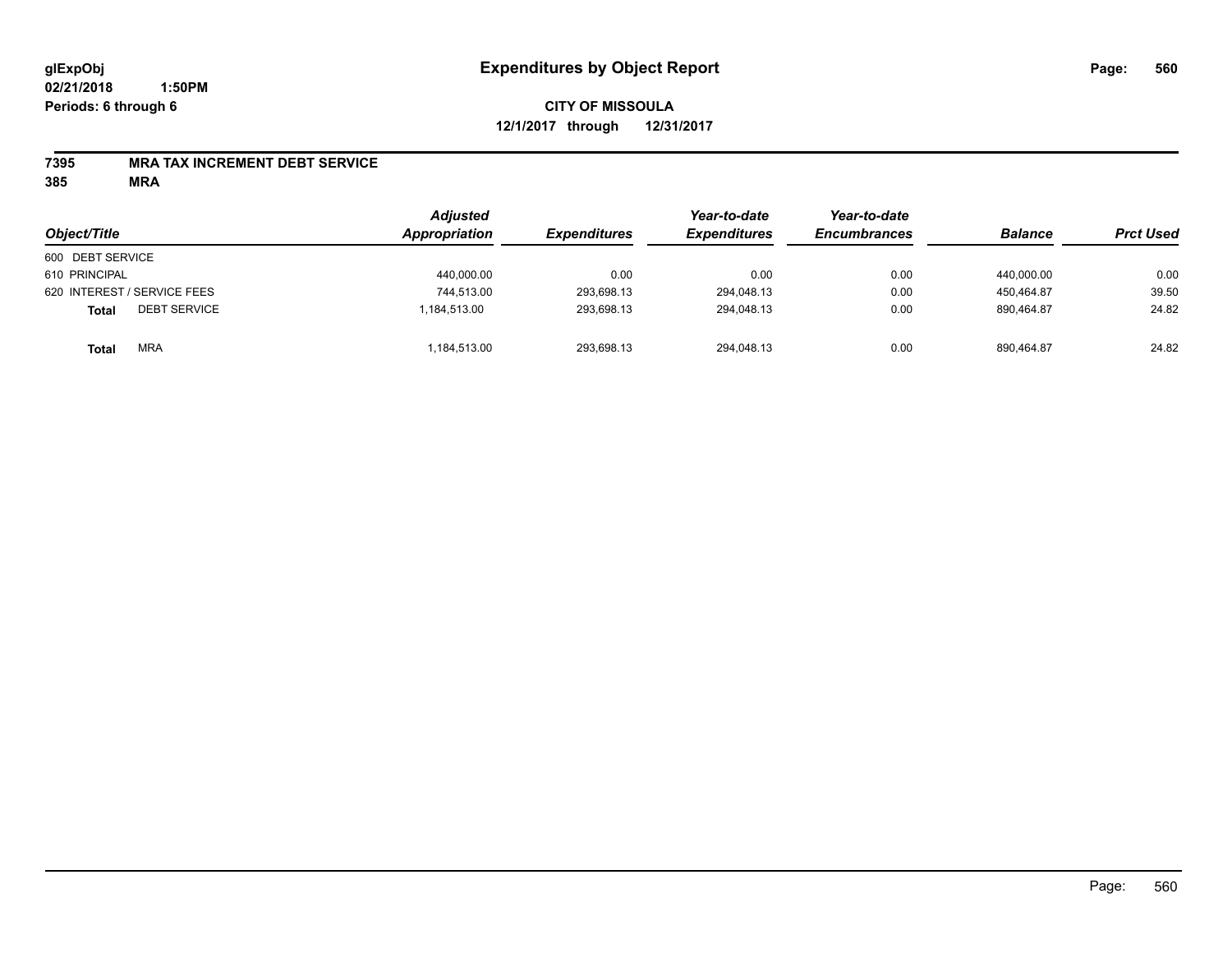**CITY OF MISSOULA 12/1/2017 through 12/31/2017**

### **7395 MRA TAX INCREMENT DEBT SERVICE**

| Object/Title     |                                | <b>Adjusted</b><br>Appropriation | <b>Expenditures</b> | Year-to-date<br><b>Expenditures</b> | Year-to-date<br><b>Encumbrances</b> | <b>Balance</b> | <b>Prct Used</b> |
|------------------|--------------------------------|----------------------------------|---------------------|-------------------------------------|-------------------------------------|----------------|------------------|
| 600 DEBT SERVICE |                                |                                  |                     |                                     |                                     |                |                  |
| 610 PRINCIPAL    |                                | 440,000.00                       | 0.00                | 0.00                                | 0.00                                | 440.000.00     | 0.00             |
|                  | 620 INTEREST / SERVICE FEES    | 744.513.00                       | 293.698.13          | 294,048.13                          | 0.00                                | 450.464.87     | 39.50            |
| <b>Total</b>     | <b>DEBT SERVICE</b>            | 1.184.513.00                     | 293.698.13          | 294.048.13                          | 0.00                                | 890.464.87     | 24.82            |
| <b>Total</b>     | MRA TAX INCREMENT DEBT SERVICE | 1,184,513.00                     | 293.698.13          | 294,048.13                          | 0.00                                | 890.464.87     | 24.82            |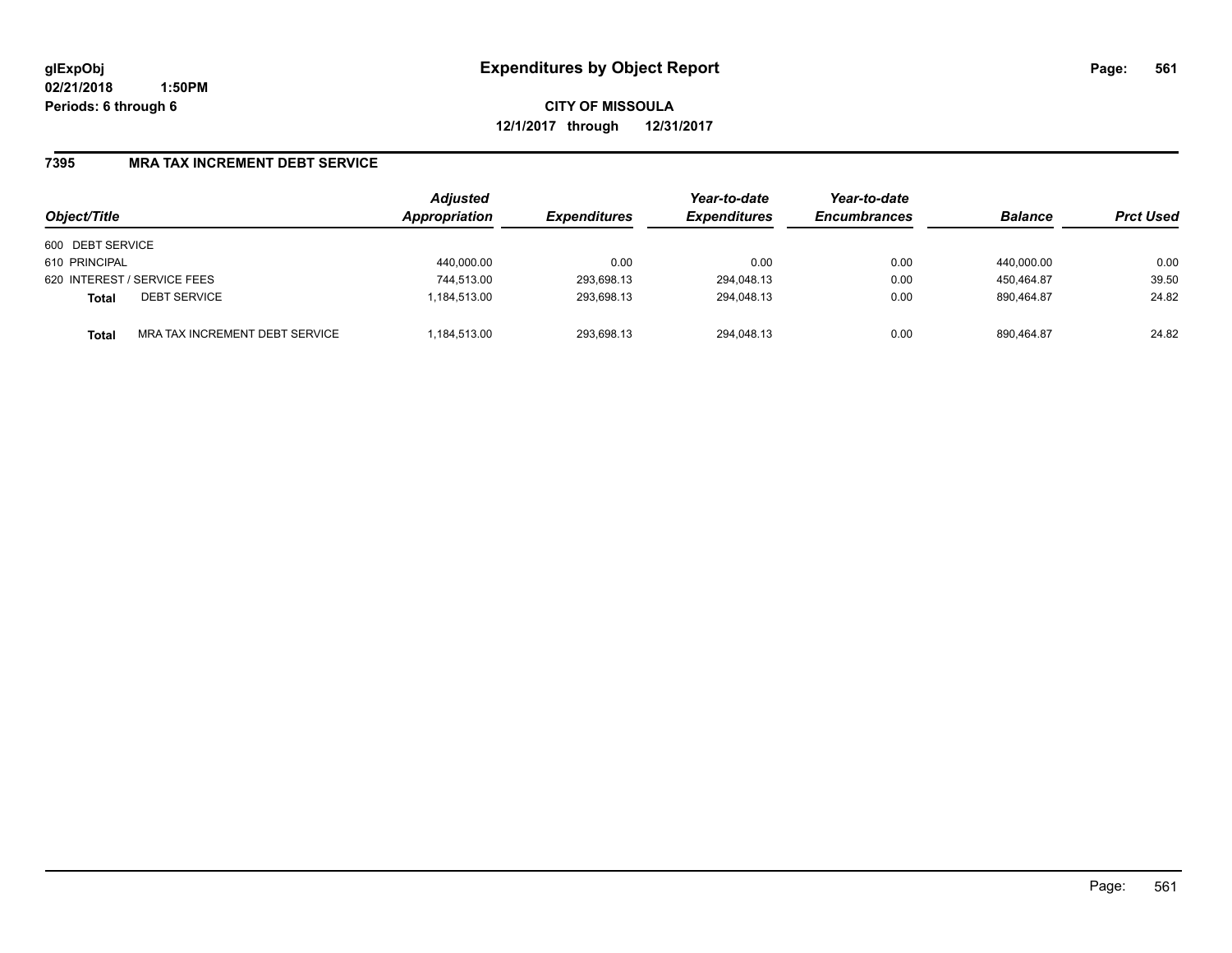#### **7396 NRSS DEBT SERVICE SINKING FUND**

|                                     | <b>Adjusted</b> |                     | Year-to-date        | Year-to-date        |                |                  |
|-------------------------------------|-----------------|---------------------|---------------------|---------------------|----------------|------------------|
| Object/Title                        | Appropriation   | <b>Expenditures</b> | <b>Expenditures</b> | <b>Encumbrances</b> | <b>Balance</b> | <b>Prct Used</b> |
| 600 DEBT SERVICE                    |                 |                     |                     |                     |                |                  |
| 610 PRINCIPAL                       | 30.300.00       | 15,000.00           | 15.000.00           | 0.00                | 15.300.00      | 49.50            |
| 620 INTEREST / SERVICE FEES         | 57.524.00       | 26.812.10           | 26.812.10           | 0.00                | 30.711.90      | 46.61            |
| <b>DEBT SERVICE</b><br><b>Total</b> | 87,824.00       | 41,812.10           | 41.812.10           | 0.00                | 46,011.90      | 47.61            |
| 800 OTHER OBJECTS                   |                 |                     |                     |                     |                |                  |
| 820 TRANSFERS TO OTHER FUNDS        | 0.00            | 0.00                | 0.00                | 0.00                | 0.00           | 0.00             |
| OTHER OBJECTS<br><b>Total</b>       | 0.00            | 0.00                | 0.00                | 0.00                | 0.00           | 0.00             |
| <b>MRA</b><br><b>Total</b>          | 87,824.00       | 41.812.10           | 41.812.10           | 0.00                | 46.011.90      | 47.61            |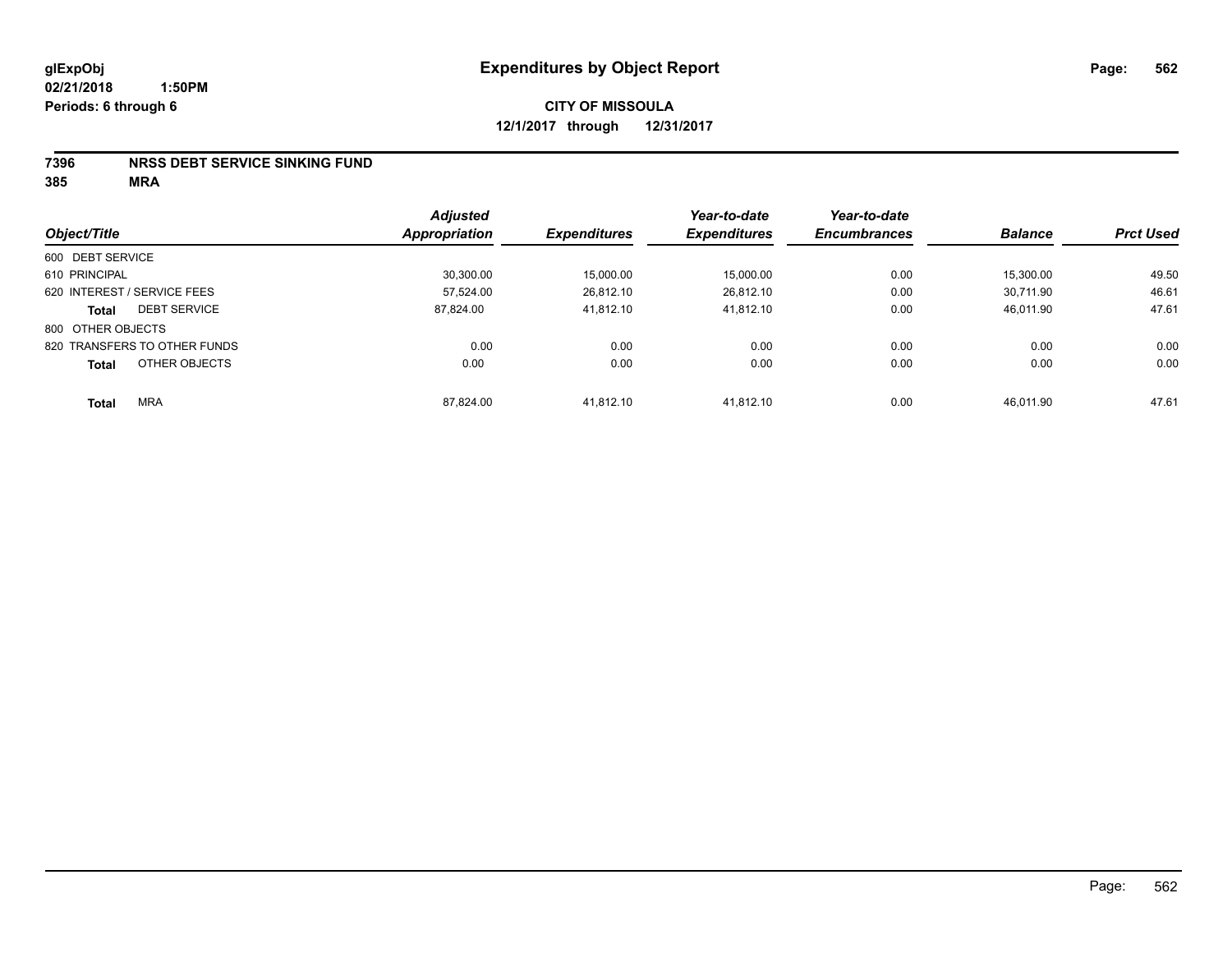### **7396 NRSS DEBT SERVICE SINKING FUND**

| Object/Title      |                                | <b>Adjusted</b><br><b>Appropriation</b> | <b>Expenditures</b> | Year-to-date<br><b>Expenditures</b> | Year-to-date<br><b>Encumbrances</b> | <b>Balance</b> | <b>Prct Used</b> |
|-------------------|--------------------------------|-----------------------------------------|---------------------|-------------------------------------|-------------------------------------|----------------|------------------|
| 600 DEBT SERVICE  |                                |                                         |                     |                                     |                                     |                |                  |
| 610 PRINCIPAL     |                                | 30.300.00                               | 15,000.00           | 15,000.00                           | 0.00                                | 15,300.00      | 49.50            |
|                   | 620 INTEREST / SERVICE FEES    | 57.524.00                               | 26.812.10           | 26.812.10                           | 0.00                                | 30.711.90      | 46.61            |
| <b>Total</b>      | <b>DEBT SERVICE</b>            | 87.824.00                               | 41.812.10           | 41.812.10                           | 0.00                                | 46.011.90      | 47.61            |
| 800 OTHER OBJECTS |                                |                                         |                     |                                     |                                     |                |                  |
|                   | 820 TRANSFERS TO OTHER FUNDS   | 0.00                                    | 0.00                | 0.00                                | 0.00                                | 0.00           | 0.00             |
| <b>Total</b>      | OTHER OBJECTS                  | 0.00                                    | 0.00                | 0.00                                | 0.00                                | 0.00           | 0.00             |
| <b>Total</b>      | NRSS DEBT SERVICE SINKING FUND | 87.824.00                               | 41.812.10           | 41.812.10                           | 0.00                                | 46.011.90      | 47.61            |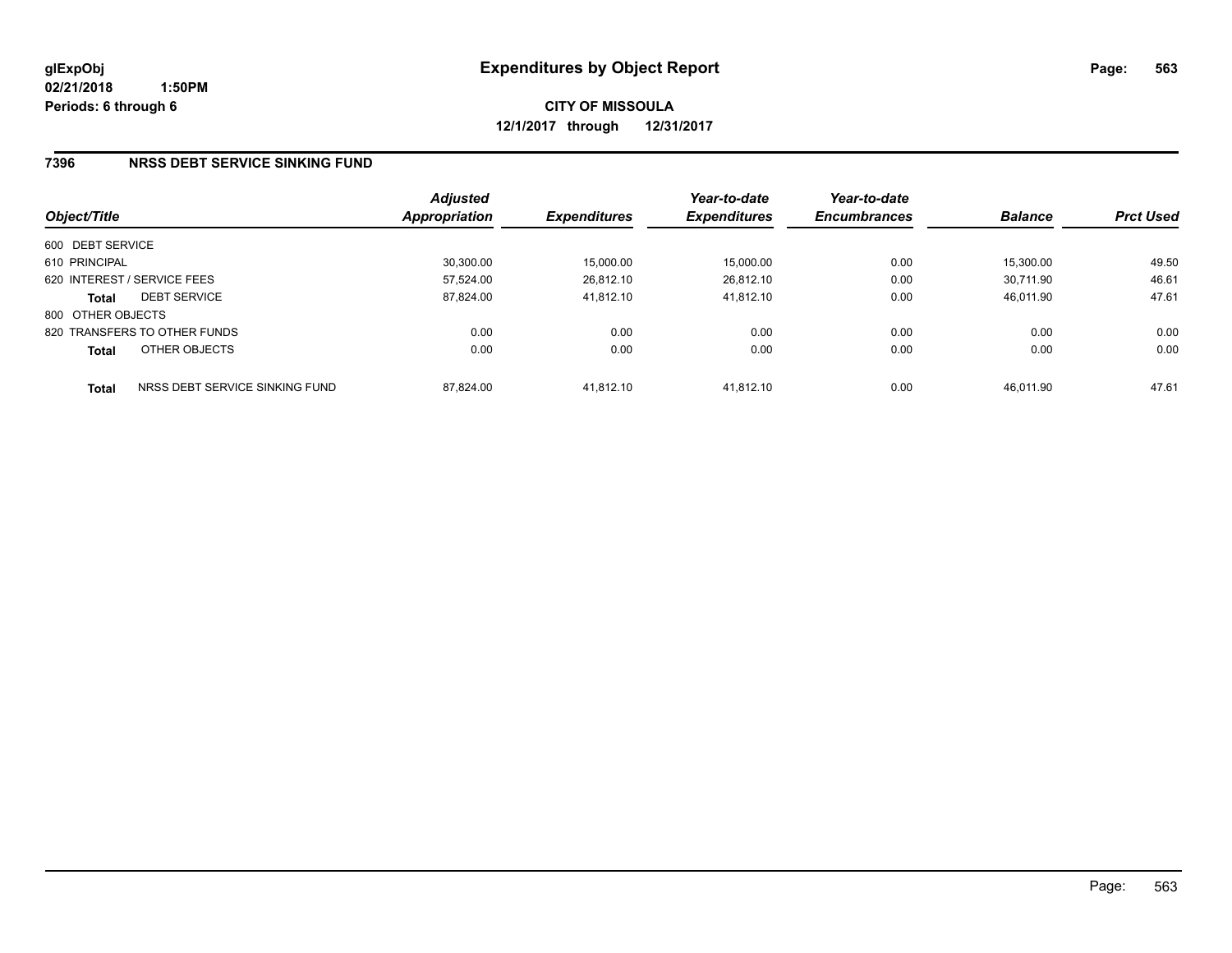#### **7397 NORTH RESERVE/SCOTT ST URD**

| Object/Title           |                                   | <b>Adjusted</b><br>Appropriation | <b>Expenditures</b> | Year-to-date<br><b>Expenditures</b> | Year-to-date<br><b>Encumbrances</b> | <b>Balance</b> | <b>Prct Used</b> |
|------------------------|-----------------------------------|----------------------------------|---------------------|-------------------------------------|-------------------------------------|----------------|------------------|
|                        |                                   |                                  |                     |                                     |                                     |                |                  |
| 300 PURCHASED SERVICES |                                   |                                  |                     |                                     |                                     |                |                  |
|                        | 350 PROFESSIONAL SERVICES         | 47.000.00                        | 5.617.57            | 5.617.57                            | 0.00                                | 41.382.43      | 11.95            |
| <b>Total</b>           | <b>PURCHASED SERVICES</b>         | 47.000.00                        | 5,617.57            | 5.617.57                            | 0.00                                | 41,382.43      | 11.95            |
|                        | 700 GRANTS & CONTRIBUTIONS        |                                  |                     |                                     |                                     |                |                  |
|                        | 700 GRANTS & CONTRIBUTIONS        | 865.730.00                       | 518,230.00          | 518,230.00                          | 0.00                                | 347,500.00     | 59.86            |
| <b>Total</b>           | <b>GRANTS &amp; CONTRIBUTIONS</b> | 865,730.00                       | 518,230.00          | 518,230.00                          | 0.00                                | 347,500.00     | 59.86            |
| 800 OTHER OBJECTS      |                                   |                                  |                     |                                     |                                     |                |                  |
|                        | 820 TRANSFERS TO OTHER FUNDS      | 49.431.00                        | 0.00                | 15.881.03                           | 0.00                                | 33.549.97      | 32.13            |
| 845 CONTINGENCY        |                                   | 99.624.00                        | 0.00                | 0.00                                | 0.00                                | 99.624.00      | 0.00             |
| <b>Total</b>           | OTHER OBJECTS                     | 149.055.00                       | 0.00                | 15.881.03                           | 0.00                                | 133.173.97     | 10.65            |
| <b>Total</b>           | <b>MRA</b>                        | 1,061,785.00                     | 523,847.57          | 539,728.60                          | 0.00                                | 522,056.40     | 50.83            |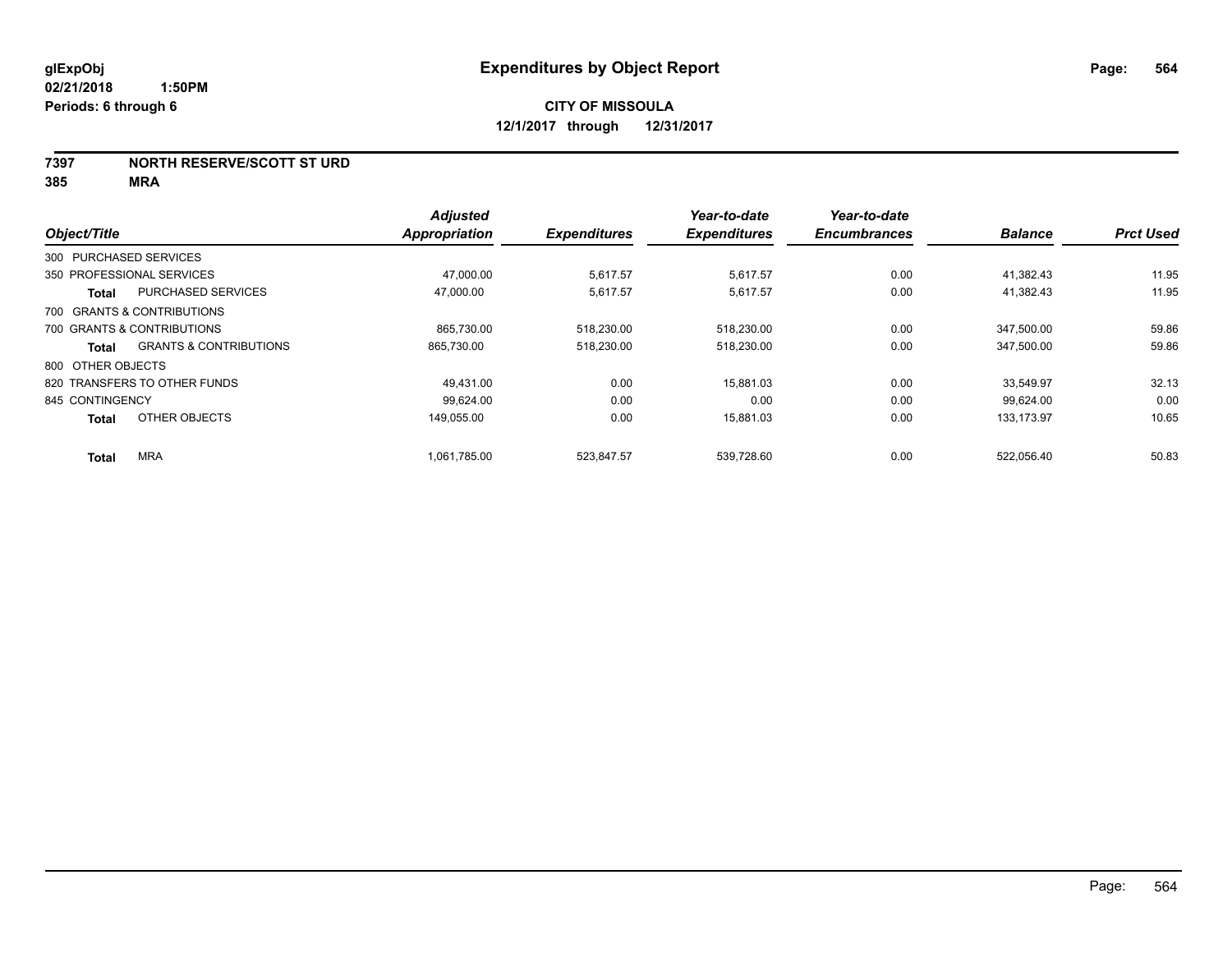### **7397 NORTH RESERVE/SCOTT ST URD**

| Object/Title      |                                   | <b>Adjusted</b><br>Appropriation | <b>Expenditures</b> | Year-to-date<br><b>Expenditures</b> | Year-to-date<br><b>Encumbrances</b> | <b>Balance</b> | <b>Prct Used</b> |
|-------------------|-----------------------------------|----------------------------------|---------------------|-------------------------------------|-------------------------------------|----------------|------------------|
|                   | 300 PURCHASED SERVICES            |                                  |                     |                                     |                                     |                |                  |
|                   | 350 PROFESSIONAL SERVICES         | 47.000.00                        | 5,617.57            | 5,617.57                            | 0.00                                | 41.382.43      | 11.95            |
|                   |                                   |                                  |                     |                                     |                                     |                |                  |
| Total             | <b>PURCHASED SERVICES</b>         | 47,000.00                        | 5,617.57            | 5.617.57                            | 0.00                                | 41.382.43      | 11.95            |
|                   | 700 GRANTS & CONTRIBUTIONS        |                                  |                     |                                     |                                     |                |                  |
|                   | 700 GRANTS & CONTRIBUTIONS        | 865.730.00                       | 518.230.00          | 518,230.00                          | 0.00                                | 347.500.00     | 59.86            |
| Total             | <b>GRANTS &amp; CONTRIBUTIONS</b> | 865.730.00                       | 518.230.00          | 518,230.00                          | 0.00                                | 347,500.00     | 59.86            |
| 800 OTHER OBJECTS |                                   |                                  |                     |                                     |                                     |                |                  |
|                   | 820 TRANSFERS TO OTHER FUNDS      | 49,431.00                        | 0.00                | 15,881.03                           | 0.00                                | 33,549.97      | 32.13            |
| 845 CONTINGENCY   |                                   | 99.624.00                        | 0.00                | 0.00                                | 0.00                                | 99.624.00      | 0.00             |
| <b>Total</b>      | OTHER OBJECTS                     | 149,055.00                       | 0.00                | 15,881.03                           | 0.00                                | 133.173.97     | 10.65            |
| <b>Total</b>      | NORTH RESERVE/SCOTT ST URD        | 1,061,785.00                     | 523.847.57          | 539.728.60                          | 0.00                                | 522.056.40     | 50.83            |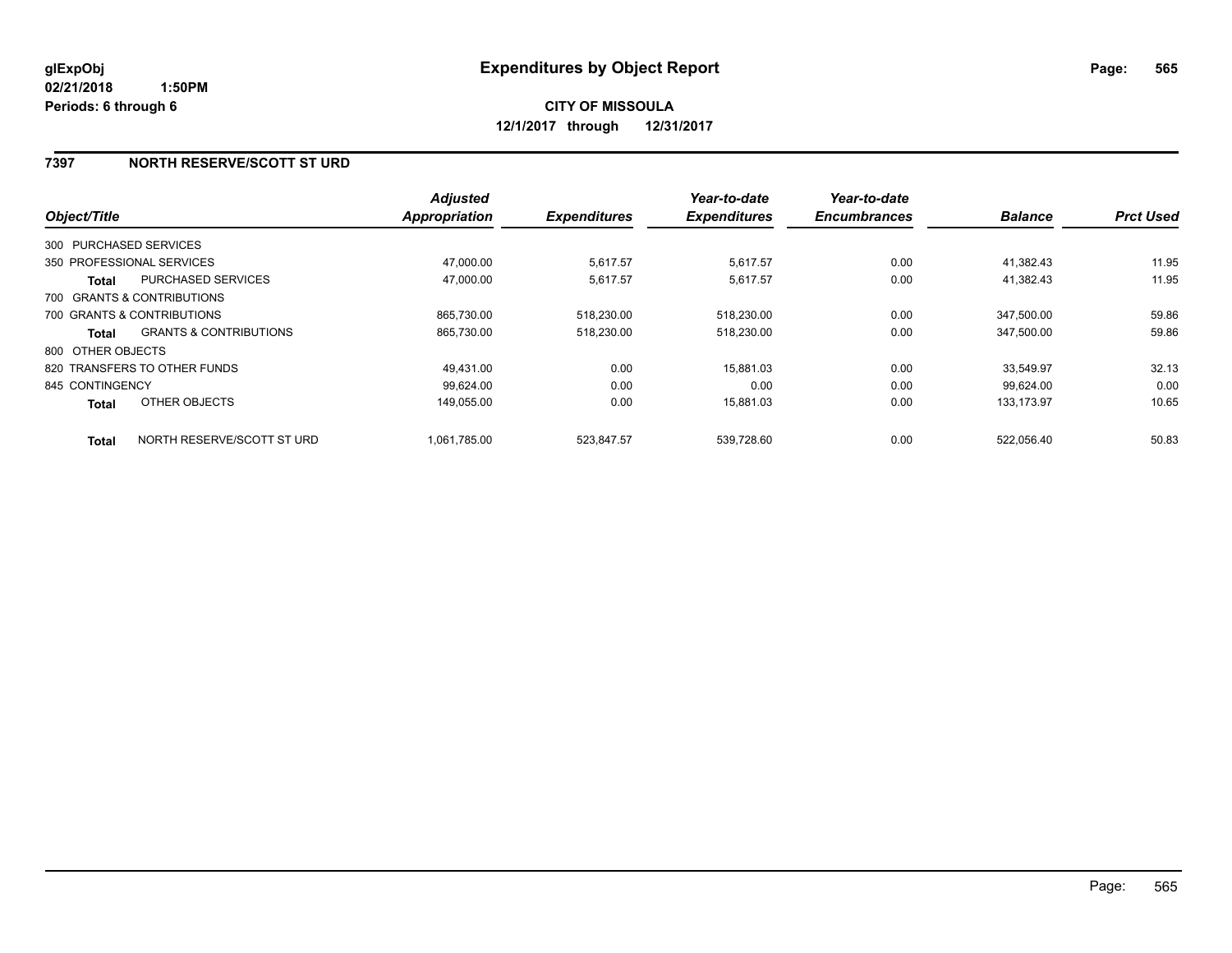#### **7399 INTERMOUNTAIN BOND DEBT SERVICE**

| Object/Title                        | <b>Adjusted</b><br>Appropriation | <b>Expenditures</b> | Year-to-date<br><b>Expenditures</b> | Year-to-date<br><b>Encumbrances</b> | <b>Balance</b> | <b>Prct Used</b> |
|-------------------------------------|----------------------------------|---------------------|-------------------------------------|-------------------------------------|----------------|------------------|
| 600 DEBT SERVICE                    |                                  |                     |                                     |                                     |                |                  |
| 610 PRINCIPAL                       | 81,500.00                        | 40,500.00           | 40,500.00                           | 0.00                                | 41,000.00      | 49.69            |
| 620 INTEREST / SERVICE FEES         | 64,658.00                        | 32,459.38           | 32.459.38                           | 0.00                                | 32.198.62      | 50.20            |
| <b>DEBT SERVICE</b><br><b>Total</b> | 146.158.00                       | 72,959.38           | 72,959.38                           | 0.00                                | 73,198.62      | 49.92            |
| <b>MRA</b><br>Total                 | 146,158.00                       | 72,959.38           | 72,959.38                           | 0.00                                | 73,198.62      | 49.92            |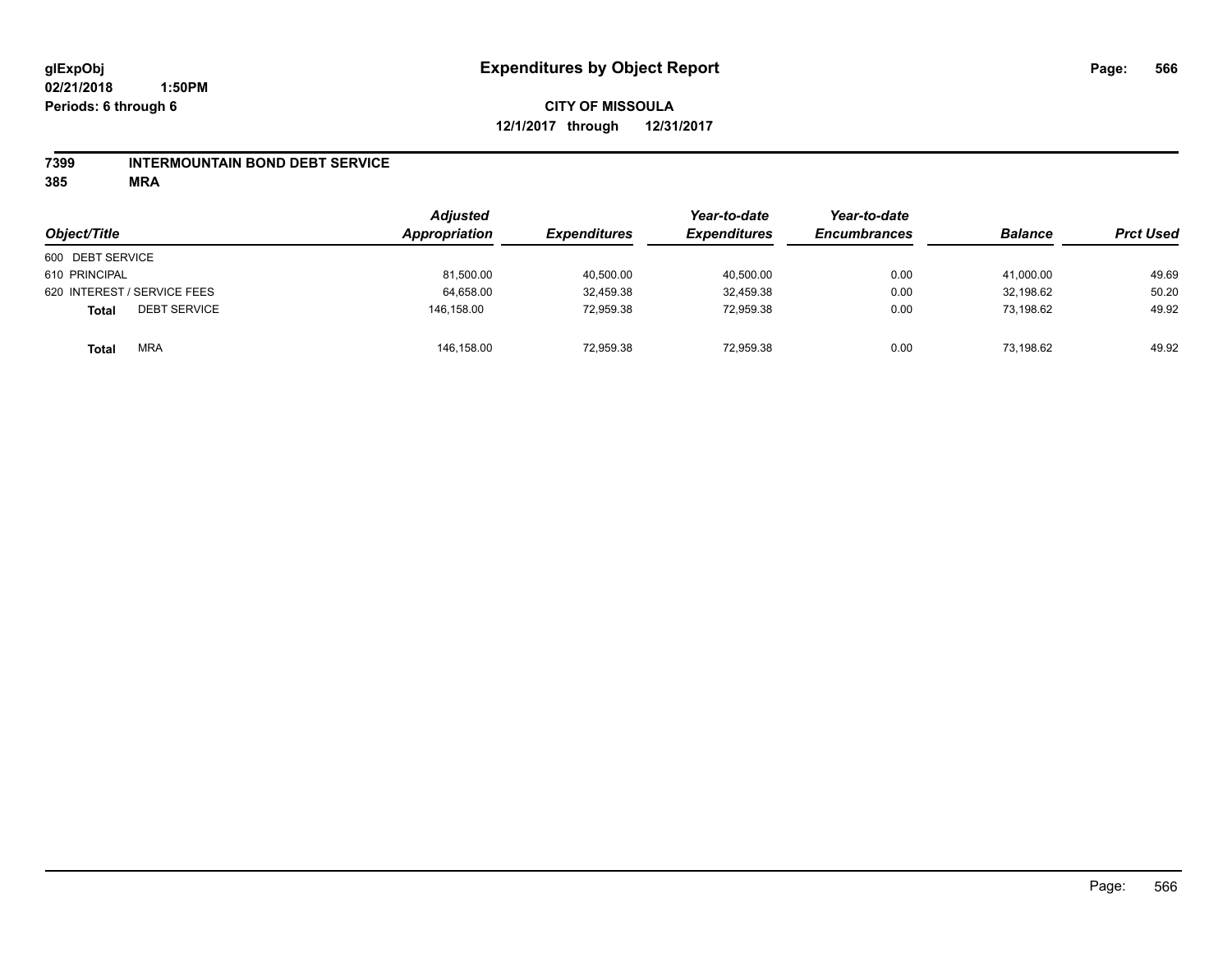**CITY OF MISSOULA 12/1/2017 through 12/31/2017**

### **7399 INTERMOUNTAIN BOND DEBT SERVICE**

| Object/Title     |                                 | <b>Adjusted</b><br>Appropriation | <b>Expenditures</b> | Year-to-date<br><b>Expenditures</b> | Year-to-date<br><b>Encumbrances</b> | <b>Balance</b> | <b>Prct Used</b> |
|------------------|---------------------------------|----------------------------------|---------------------|-------------------------------------|-------------------------------------|----------------|------------------|
| 600 DEBT SERVICE |                                 |                                  |                     |                                     |                                     |                |                  |
| 610 PRINCIPAL    |                                 | 81,500.00                        | 40.500.00           | 40.500.00                           | 0.00                                | 41.000.00      | 49.69            |
|                  | 620 INTEREST / SERVICE FEES     | 64,658.00                        | 32,459.38           | 32,459.38                           | 0.00                                | 32.198.62      | 50.20            |
| <b>Total</b>     | <b>DEBT SERVICE</b>             | 146,158.00                       | 72,959.38           | 72.959.38                           | 0.00                                | 73.198.62      | 49.92            |
| <b>Total</b>     | INTERMOUNTAIN BOND DEBT SERVICE | 146.158.00                       | 72,959.38           | 72,959.38                           | 0.00                                | 73.198.62      | 49.92            |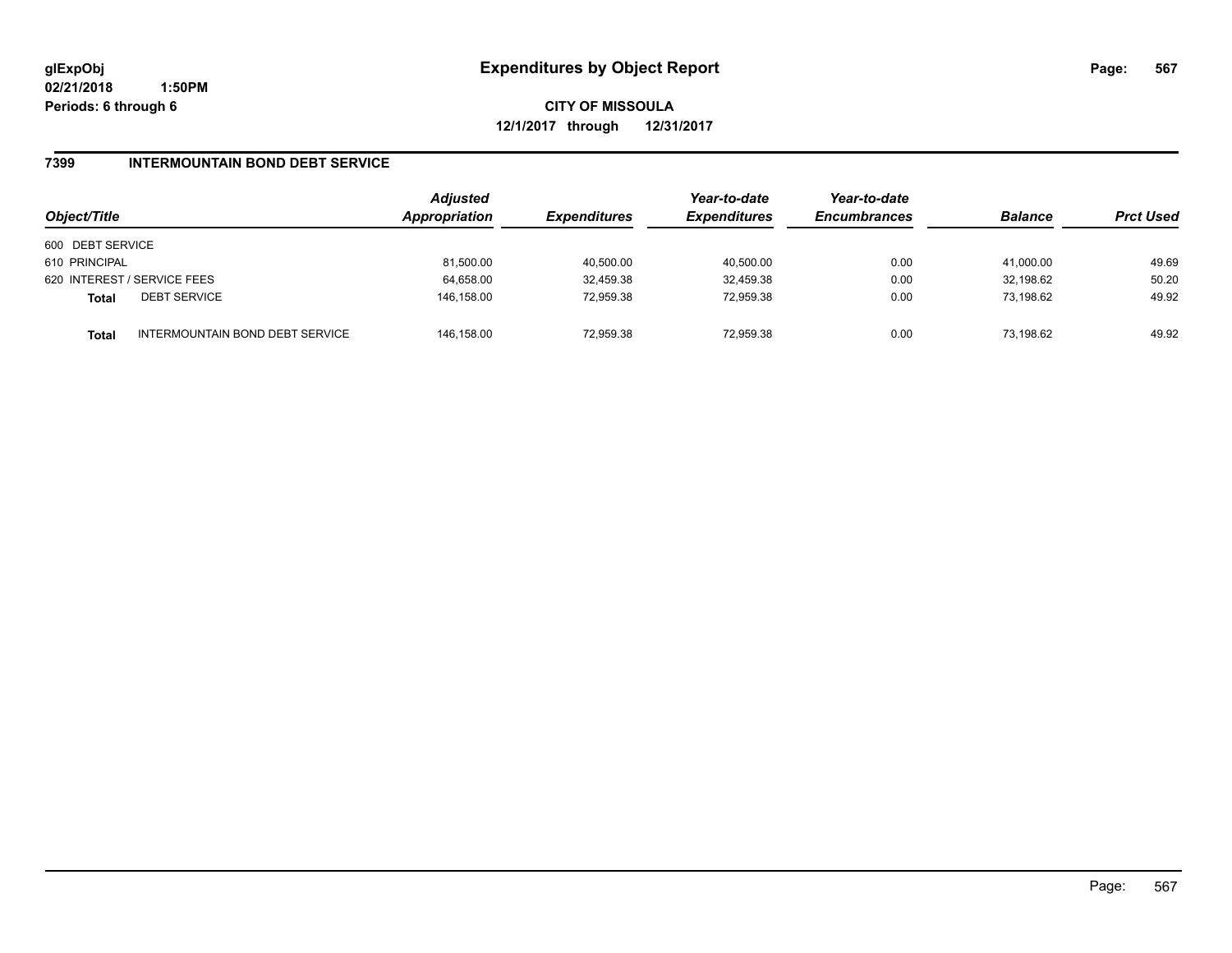### **CITY OF MISSOULA 12/1/2017 through 12/31/2017**

### **7400 FRONT ST BOND CLEARING**

| Object/Title                  | <b>Adjusted</b><br><b>Appropriation</b> | <i><b>Expenditures</b></i> | Year-to-date<br><b>Expenditures</b> | Year-to-date<br><b>Encumbrances</b> | <b>Balance</b> | <b>Prct Used</b> |
|-------------------------------|-----------------------------------------|----------------------------|-------------------------------------|-------------------------------------|----------------|------------------|
| 800 OTHER OBJECTS             |                                         |                            |                                     |                                     |                |                  |
| 820 TRANSFERS TO OTHER FUNDS  | 411,730.00                              | 0.00                       | $-25,123.21$                        | 0.00                                | 436,853.21     | $-6.10$          |
| OTHER OBJECTS<br><b>Total</b> | 411.730.00                              | 0.00                       | $-25.123.21$                        | 0.00                                | 436.853.21     | $-6.10$          |
| <b>MRA</b><br><b>Total</b>    | 411,730.00                              | 0.00                       | $-25,123.21$                        | 0.00                                | 436,853.21     | $-6.10$          |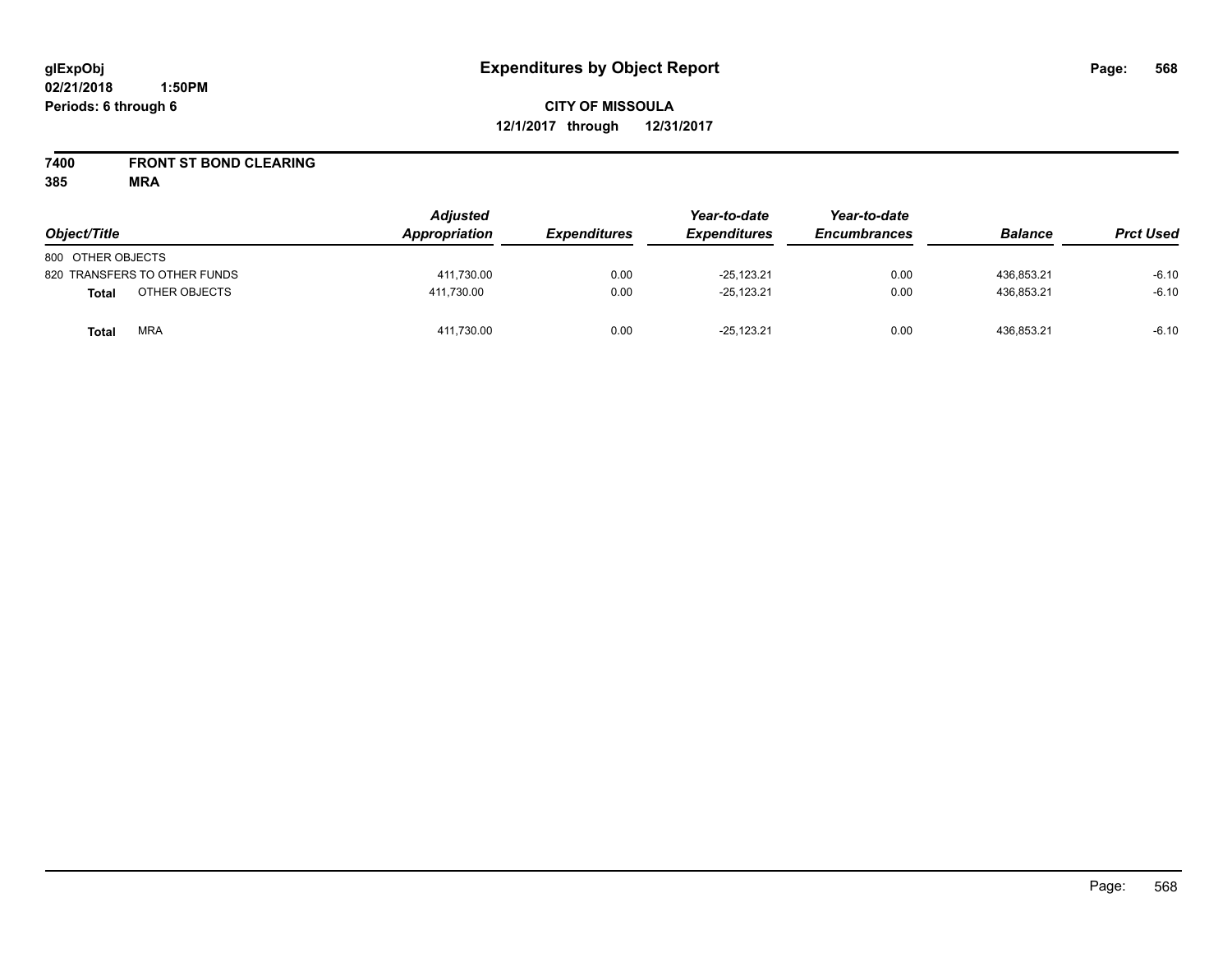**CITY OF MISSOULA 12/1/2017 through 12/31/2017**

#### **7400 FRONT ST BOND CLEARING**

| Object/Title                                  | <b>Adjusted</b><br><b>Appropriation</b> | <i><b>Expenditures</b></i> | Year-to-date<br><b>Expenditures</b> | Year-to-date<br><b>Encumbrances</b> | <b>Balance</b> | <b>Prct Used</b> |
|-----------------------------------------------|-----------------------------------------|----------------------------|-------------------------------------|-------------------------------------|----------------|------------------|
| 800 OTHER OBJECTS                             |                                         |                            |                                     |                                     |                |                  |
| 820 TRANSFERS TO OTHER FUNDS                  | 411.730.00                              | 0.00                       | $-25.123.21$                        | 0.00                                | 436.853.21     | $-6.10$          |
| OTHER OBJECTS<br><b>Total</b>                 | 411.730.00                              | 0.00                       | $-25.123.21$                        | 0.00                                | 436.853.21     | $-6.10$          |
| <b>FRONT ST BOND CLEARING</b><br><b>Total</b> | 411.730.00                              | 0.00                       | $-25.123.21$                        | 0.00                                | 436.853.21     | $-6.10$          |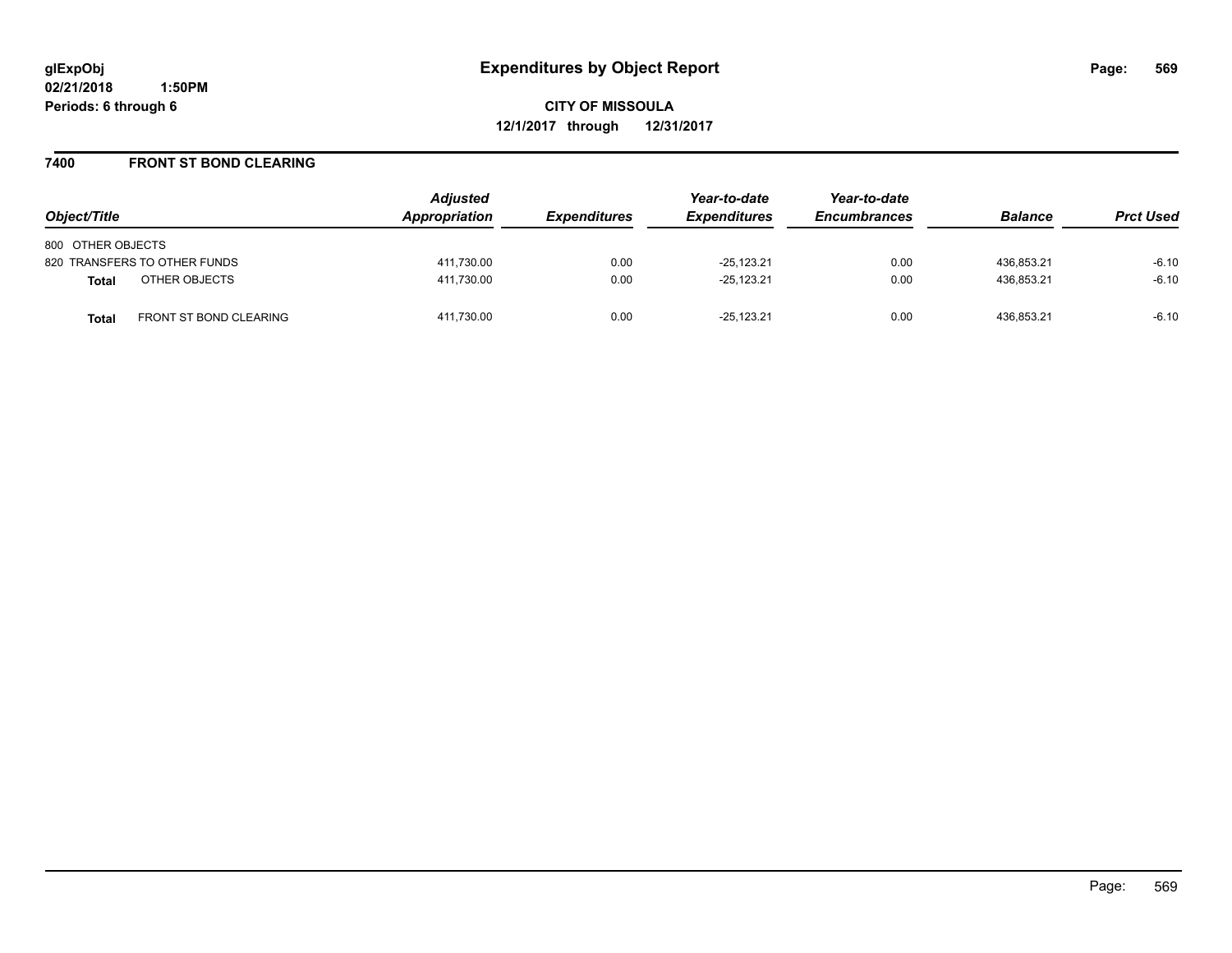#### **7401 FRONT ST PARKING STRUCTURE**

|                               | <b>Adjusted</b>      |                     | Year-to-date        | Year-to-date        |                |                  |
|-------------------------------|----------------------|---------------------|---------------------|---------------------|----------------|------------------|
| Object/Title                  | <b>Appropriation</b> | <b>Expenditures</b> | <b>Expenditures</b> | <b>Encumbrances</b> | <b>Balance</b> | <b>Prct Used</b> |
| 600 DEBT SERVICE              |                      |                     |                     |                     |                |                  |
| 610 PRINCIPAL                 | 102,000.00           | 0.00                | 102,000.00          | 0.00                | 0.00           | 100.00           |
| 620 INTEREST / SERVICE FEES   | 102.860.00           | 0.00                | 52.195.00           | 0.00                | 50.665.00      | 50.74            |
| <b>DEBT SERVICE</b><br>Total  | 204.860.00           | 0.00                | 154.195.00          | 0.00                | 50,665.00      | 75.27            |
| 800 OTHER OBJECTS             |                      |                     |                     |                     |                |                  |
| 820 TRANSFERS TO OTHER FUNDS  | 0.00                 | 0.00                | 0.00                | 0.00                | 0.00           | 0.00             |
| OTHER OBJECTS<br><b>Total</b> | 0.00                 | 0.00                | 0.00                | 0.00                | 0.00           | 0.00             |
| <b>MRA</b><br><b>Total</b>    | 204.860.00           | 0.00                | 154.195.00          | 0.00                | 50.665.00      | 75.27            |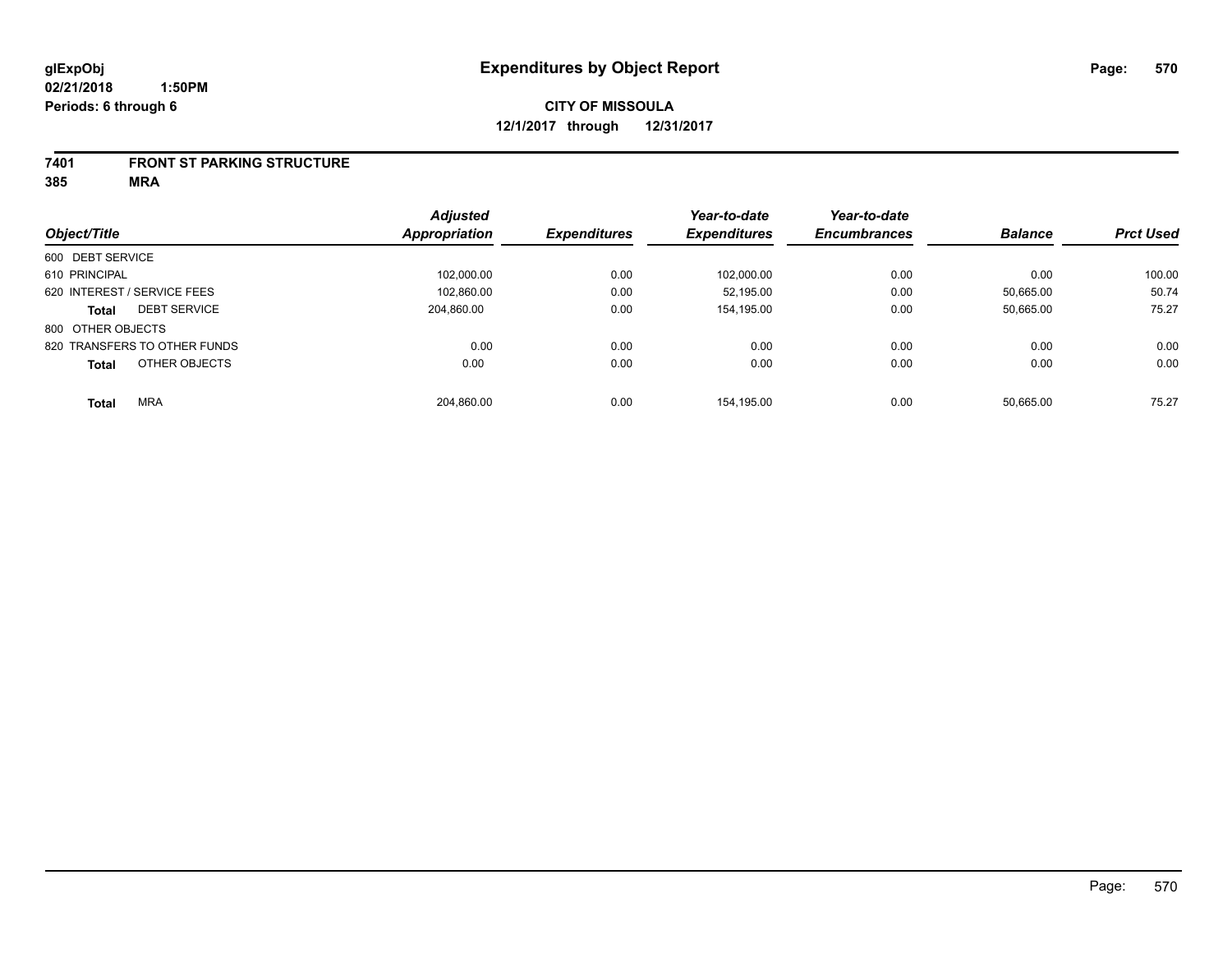### **7401 FRONT ST PARKING STRUCTURE**

| Object/Title      |                                   | <b>Adjusted</b><br>Appropriation | <b>Expenditures</b> | Year-to-date<br><b>Expenditures</b> | Year-to-date<br><b>Encumbrances</b> | <b>Balance</b> | <b>Prct Used</b> |
|-------------------|-----------------------------------|----------------------------------|---------------------|-------------------------------------|-------------------------------------|----------------|------------------|
| 600 DEBT SERVICE  |                                   |                                  |                     |                                     |                                     |                |                  |
| 610 PRINCIPAL     |                                   | 102.000.00                       | 0.00                | 102.000.00                          | 0.00                                | 0.00           | 100.00           |
|                   | 620 INTEREST / SERVICE FEES       | 102.860.00                       | 0.00                | 52.195.00                           | 0.00                                | 50.665.00      | 50.74            |
| <b>Total</b>      | <b>DEBT SERVICE</b>               | 204.860.00                       | 0.00                | 154,195.00                          | 0.00                                | 50.665.00      | 75.27            |
| 800 OTHER OBJECTS |                                   |                                  |                     |                                     |                                     |                |                  |
|                   | 820 TRANSFERS TO OTHER FUNDS      | 0.00                             | 0.00                | 0.00                                | 0.00                                | 0.00           | 0.00             |
| <b>Total</b>      | OTHER OBJECTS                     | 0.00                             | 0.00                | 0.00                                | 0.00                                | 0.00           | 0.00             |
| <b>Total</b>      | <b>FRONT ST PARKING STRUCTURE</b> | 204.860.00                       | 0.00                | 154.195.00                          | 0.00                                | 50.665.00      | 75.27            |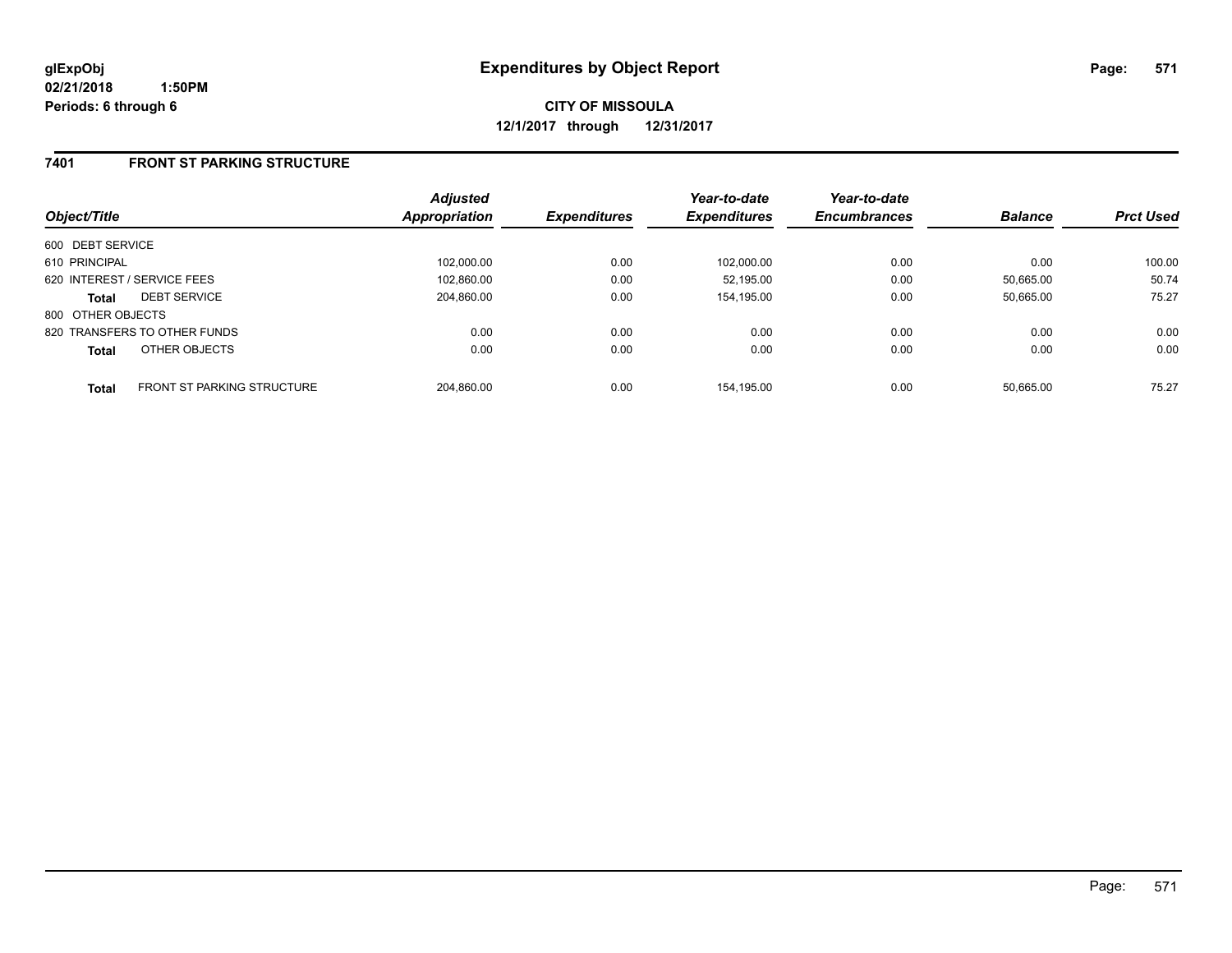#### **7402 FRONT ST SUBORDINATE LIEN NOTE**

|                   |                             | <b>Adjusted</b>      |                     | Year-to-date        | Year-to-date        |                |                  |
|-------------------|-----------------------------|----------------------|---------------------|---------------------|---------------------|----------------|------------------|
| Object/Title      |                             | <b>Appropriation</b> | <b>Expenditures</b> | <b>Expenditures</b> | <b>Encumbrances</b> | <b>Balance</b> | <b>Prct Used</b> |
| 500 FIXED CHARGES |                             |                      |                     |                     |                     |                |                  |
|                   | 550 MERCHANT SERVICE FEES   | 0.00                 | 0.00                | 0.00                | 0.00                | 0.00           | 0.00             |
| <b>Total</b>      | <b>FIXED CHARGES</b>        | 0.00                 | 0.00                | 0.00                | 0.00                | 0.00           | 0.00             |
| 600 DEBT SERVICE  |                             |                      |                     |                     |                     |                |                  |
| 610 PRINCIPAL     |                             | 30,000.00            | 0.00                | 0.00                | 0.00                | 30.000.00      | 0.00             |
|                   | 620 INTEREST / SERVICE FEES | 95.717.00            | 41,026.62           | 41,026.62           | 0.00                | 54,690.38      | 42.86            |
| <b>Total</b>      | <b>DEBT SERVICE</b>         | 125.717.00           | 41,026.62           | 41.026.62           | 0.00                | 84,690.38      | 32.63            |
| <b>Total</b>      | <b>MRA</b>                  | 125.717.00           | 41,026.62           | 41.026.62           | 0.00                | 84,690.38      | 32.63            |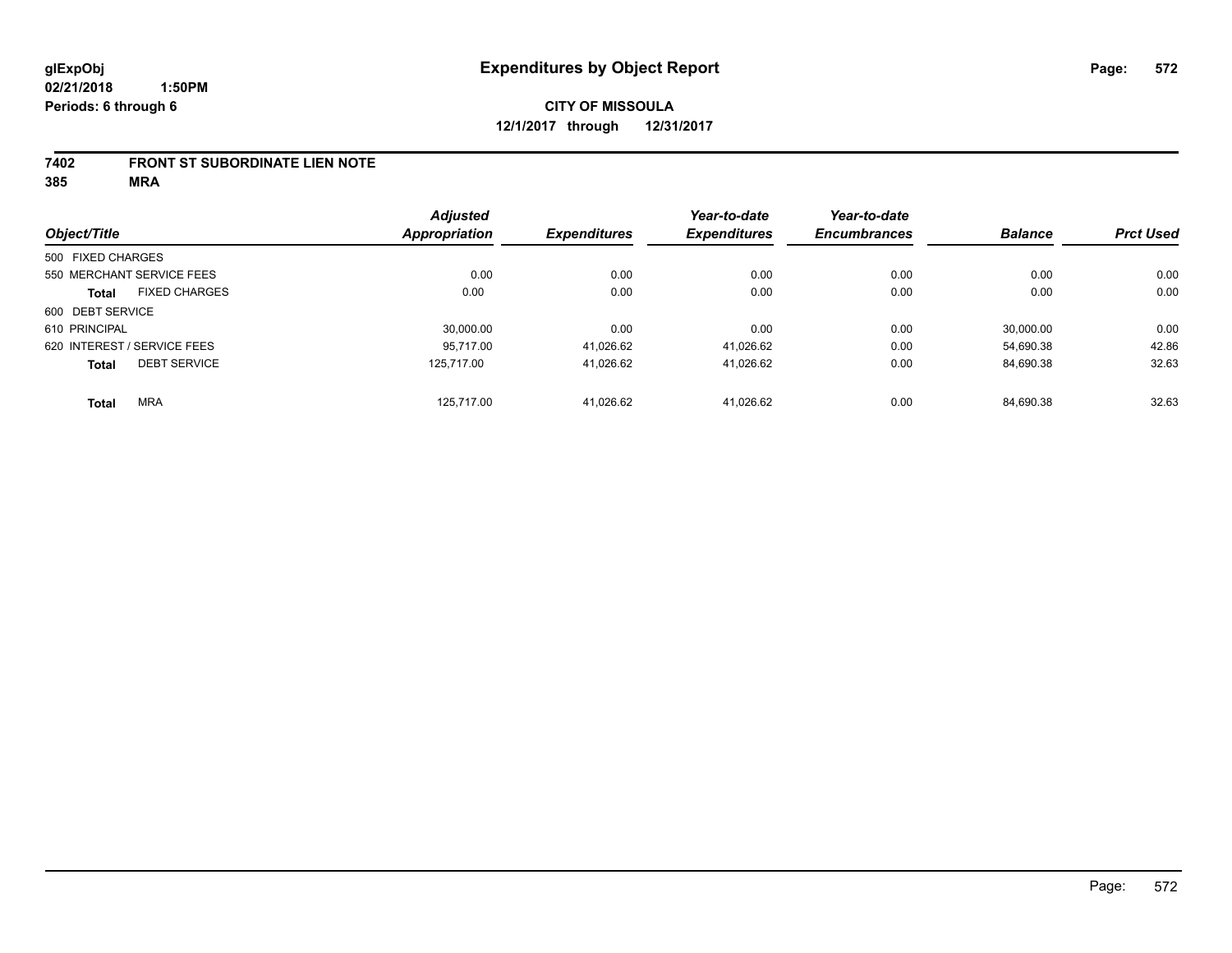**CITY OF MISSOULA 12/1/2017 through 12/31/2017**

### **7402 FRONT ST SUBORDINATE LIEN NOTE**

| Object/Title                         | <b>Adjusted</b><br>Appropriation                    | <b>Expenditures</b> | Year-to-date<br><b>Expenditures</b> | Year-to-date<br><b>Encumbrances</b> | <b>Balance</b> | <b>Prct Used</b> |
|--------------------------------------|-----------------------------------------------------|---------------------|-------------------------------------|-------------------------------------|----------------|------------------|
| 500 FIXED CHARGES                    |                                                     |                     |                                     |                                     |                |                  |
| 550 MERCHANT SERVICE FEES            |                                                     | 0.00<br>0.00        | 0.00                                | 0.00                                | 0.00           | 0.00             |
| <b>FIXED CHARGES</b><br><b>Total</b> |                                                     | 0.00<br>0.00        | 0.00                                | 0.00                                | 0.00           | 0.00             |
| 600 DEBT SERVICE                     |                                                     |                     |                                     |                                     |                |                  |
| 610 PRINCIPAL                        | 30,000.00                                           | 0.00                | 0.00                                | 0.00                                | 30.000.00      | 0.00             |
| 620 INTEREST / SERVICE FEES          | 95.717.00                                           | 41.026.62           | 41,026.62                           | 0.00                                | 54.690.38      | 42.86            |
| <b>DEBT SERVICE</b><br><b>Total</b>  | 125.717.00                                          | 41.026.62           | 41.026.62                           | 0.00                                | 84.690.38      | 32.63            |
| <b>Total</b>                         | 125.717.00<br><b>FRONT ST SUBORDINATE LIEN NOTE</b> | 41.026.62           | 41.026.62                           | 0.00                                | 84.690.38      | 32.63            |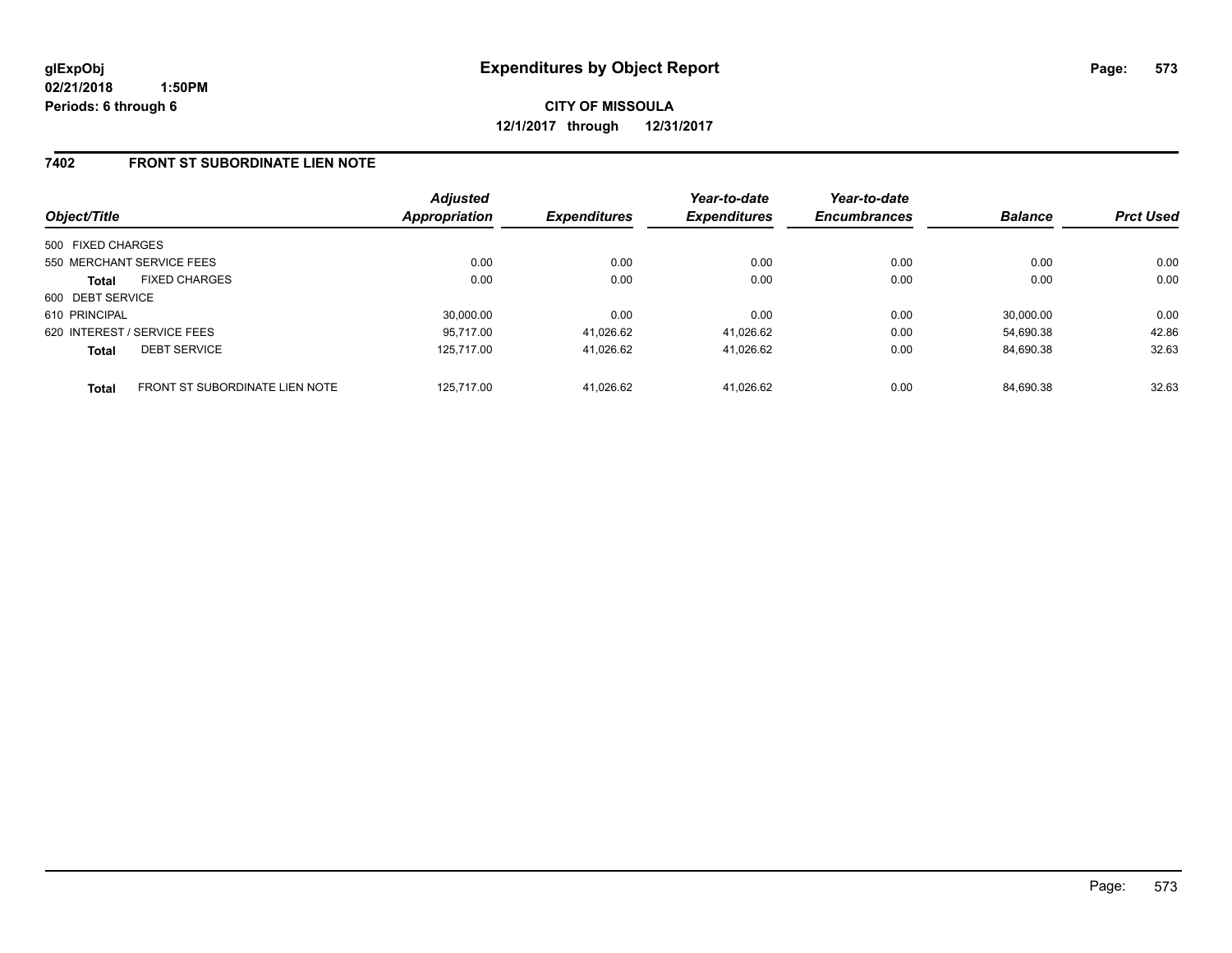#### **7447 COURT COLLECTED PARKING FINES**

**230 MUNICIPAL COURT**

| Object/Title      |                        | <b>Adjusted</b><br>Appropriation | <b>Expenditures</b> | Year-to-date<br><b>Expenditures</b> | Year-to-date<br><b>Encumbrances</b> | <b>Balance</b> | <b>Prct Used</b> |
|-------------------|------------------------|----------------------------------|---------------------|-------------------------------------|-------------------------------------|----------------|------------------|
| 500 FIXED CHARGES |                        |                                  |                     |                                     |                                     |                |                  |
| 500 FIXED CHARGES |                        | 0.00                             | 0.00                | 0.00                                | 0.00                                | 0.00           | 0.00             |
| Total             | <b>FIXED CHARGES</b>   | 0.00                             | 0.00                | 0.00                                | 0.00                                | 0.00           | 0.00             |
| <b>Total</b>      | <b>MUNICIPAL COURT</b> | 0.00                             | 0.00                | 0.00                                | 0.00                                | 0.00           | 0.00             |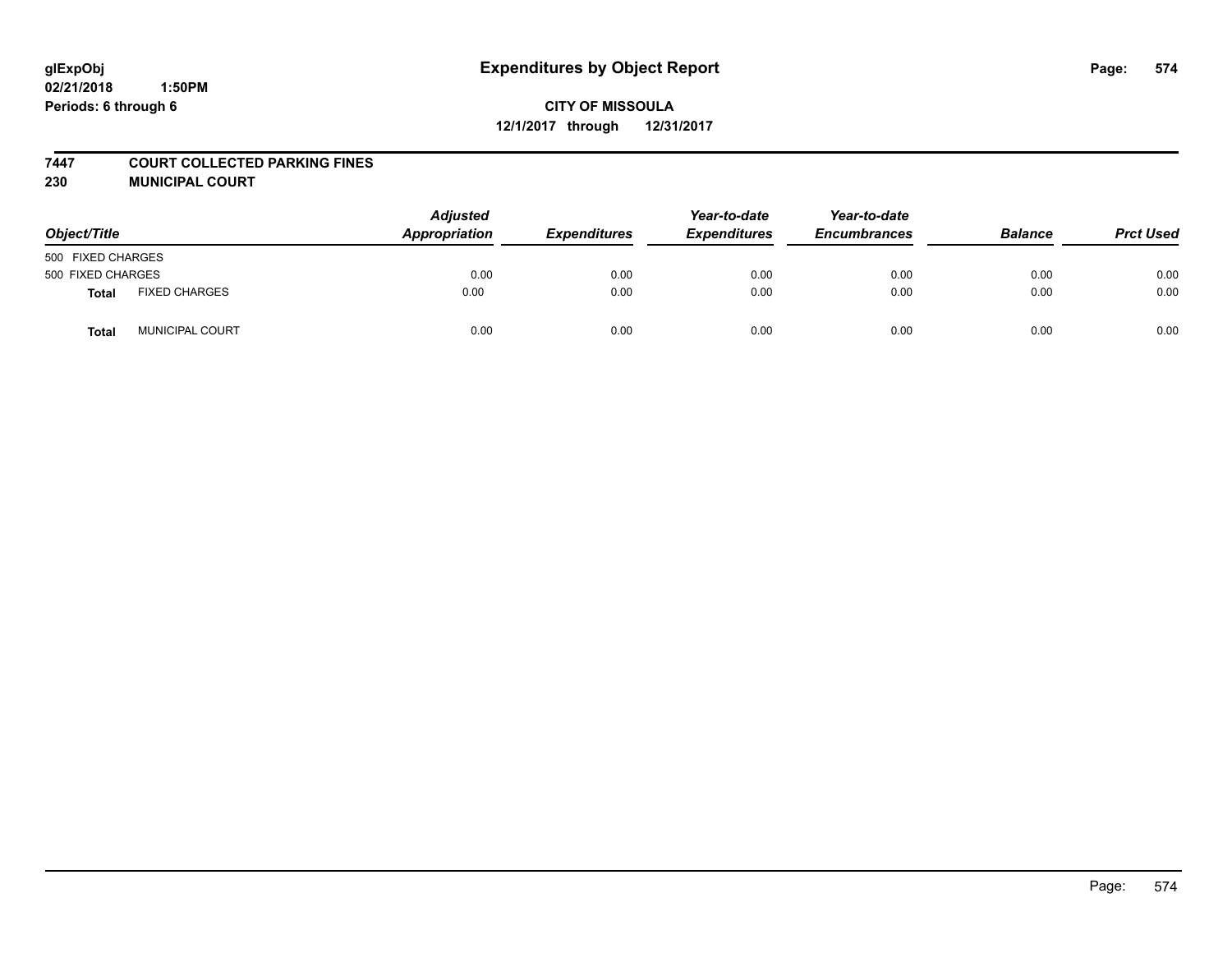# **glExpObj Expenditures by Object Report Page: 575**

**02/21/2018 1:50PM Periods: 6 through 6**

**CITY OF MISSOULA 12/1/2017 through 12/31/2017**

### **7447 COURT COLLECTED PARKING FINES**

| Object/Title                                  | <b>Adjusted</b><br>Appropriation | <b>Expenditures</b> | Year-to-date<br><b>Expenditures</b> | Year-to-date<br><b>Encumbrances</b> | <b>Balance</b> | <b>Prct Used</b> |
|-----------------------------------------------|----------------------------------|---------------------|-------------------------------------|-------------------------------------|----------------|------------------|
| 500 FIXED CHARGES                             |                                  |                     |                                     |                                     |                |                  |
| 500 FIXED CHARGES                             | 0.00                             | 0.00                | 0.00                                | 0.00                                | 0.00           | 0.00             |
| <b>FIXED CHARGES</b><br><b>Total</b>          | 0.00                             | 0.00                | 0.00                                | 0.00                                | 0.00           | 0.00             |
| <b>COURT COLLECTED PARKING FINES</b><br>Total | 0.00                             | 0.00                | 0.00                                | 0.00                                | 0.00           | 0.00             |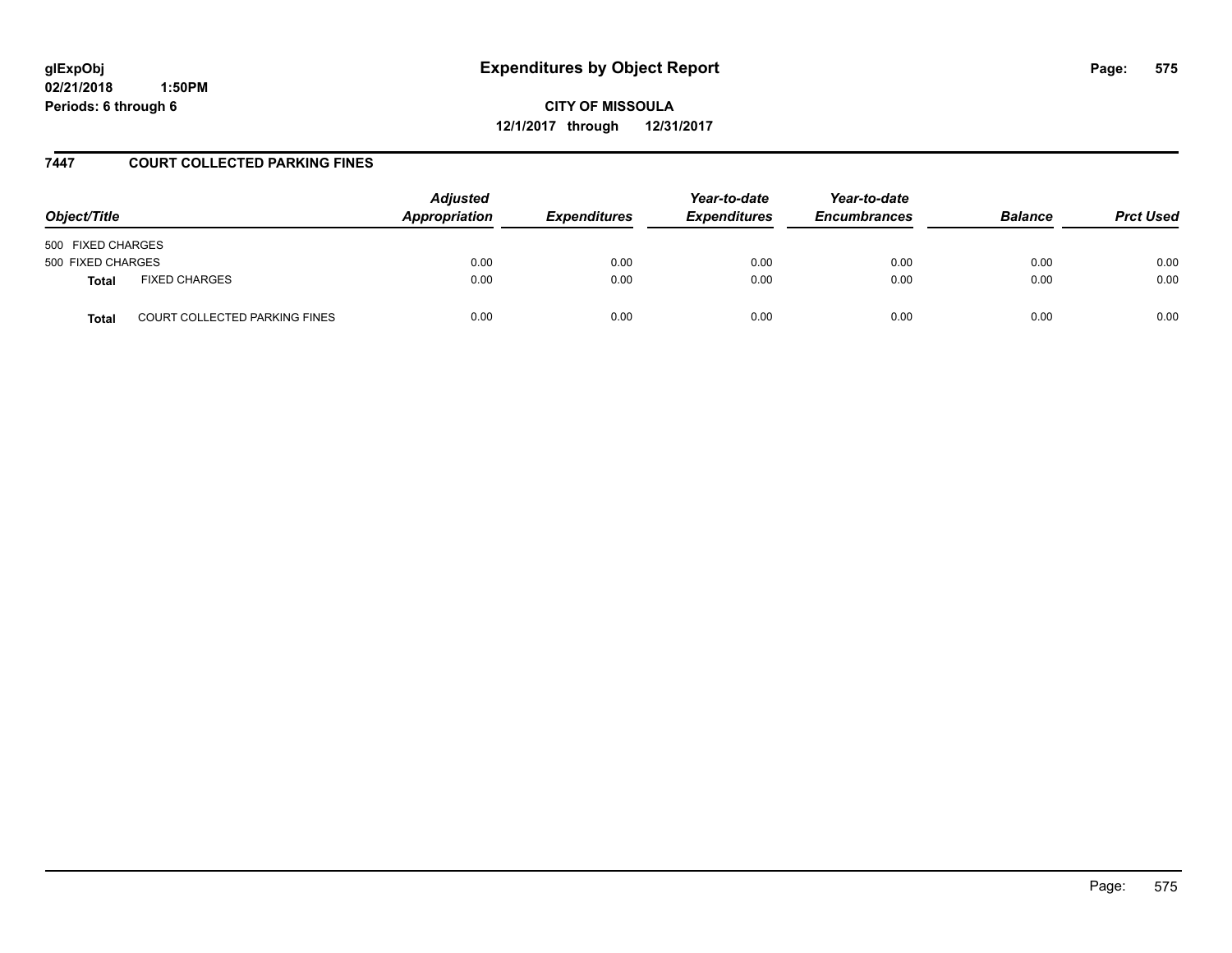## **7458 COURT SURCHARGE**

**230 MUNICIPAL COURT**

| Object/Title      |                      | Adjusted<br>Appropriation | <b>Expenditures</b> | Year-to-date<br><b>Expenditures</b> | Year-to-date<br><b>Encumbrances</b> | <b>Balance</b> | <b>Prct Used</b> |
|-------------------|----------------------|---------------------------|---------------------|-------------------------------------|-------------------------------------|----------------|------------------|
| 500 FIXED CHARGES |                      |                           |                     |                                     |                                     |                |                  |
| 500 FIXED CHARGES |                      | 0.00                      | 0.00                | 0.00                                | 0.00                                | 0.00           | 0.00             |
| <b>Total</b>      | <b>FIXED CHARGES</b> | 0.00                      | 0.00                | 0.00                                | 0.00                                | 0.00           | 0.00             |
| Total             | MUNICIPAL COURT      | 0.00                      | 0.00                | 0.00                                | 0.00                                | 0.00           | 0.00             |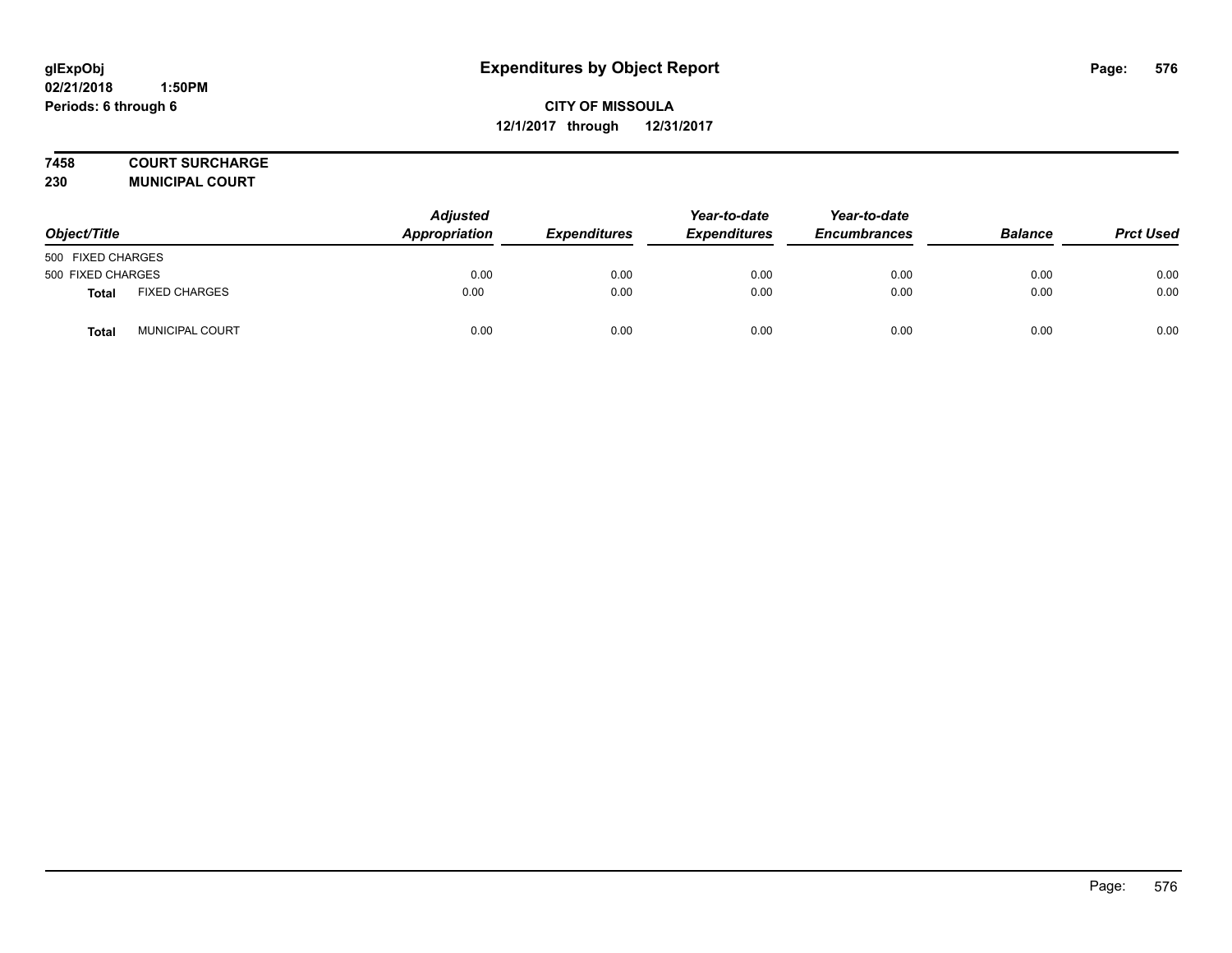**CITY OF MISSOULA 12/1/2017 through 12/31/2017**

**7458 COURT SURCHARGE**

| Object/Title      |                        | <b>Adjusted</b><br>Appropriation | <b>Expenditures</b> | Year-to-date<br><b>Expenditures</b> | Year-to-date<br><b>Encumbrances</b> | <b>Balance</b> | <b>Prct Used</b> |
|-------------------|------------------------|----------------------------------|---------------------|-------------------------------------|-------------------------------------|----------------|------------------|
| 500 FIXED CHARGES |                        |                                  |                     |                                     |                                     |                |                  |
| 500 FIXED CHARGES |                        | 0.00                             | 0.00                | 0.00                                | 0.00                                | 0.00           | 0.00             |
| Total             | <b>FIXED CHARGES</b>   | 0.00                             | 0.00                | 0.00                                | 0.00                                | 0.00           | 0.00             |
| <b>Total</b>      | <b>COURT SURCHARGE</b> | 0.00                             | 0.00                | 0.00                                | 0.00                                | 0.00           | 0.00             |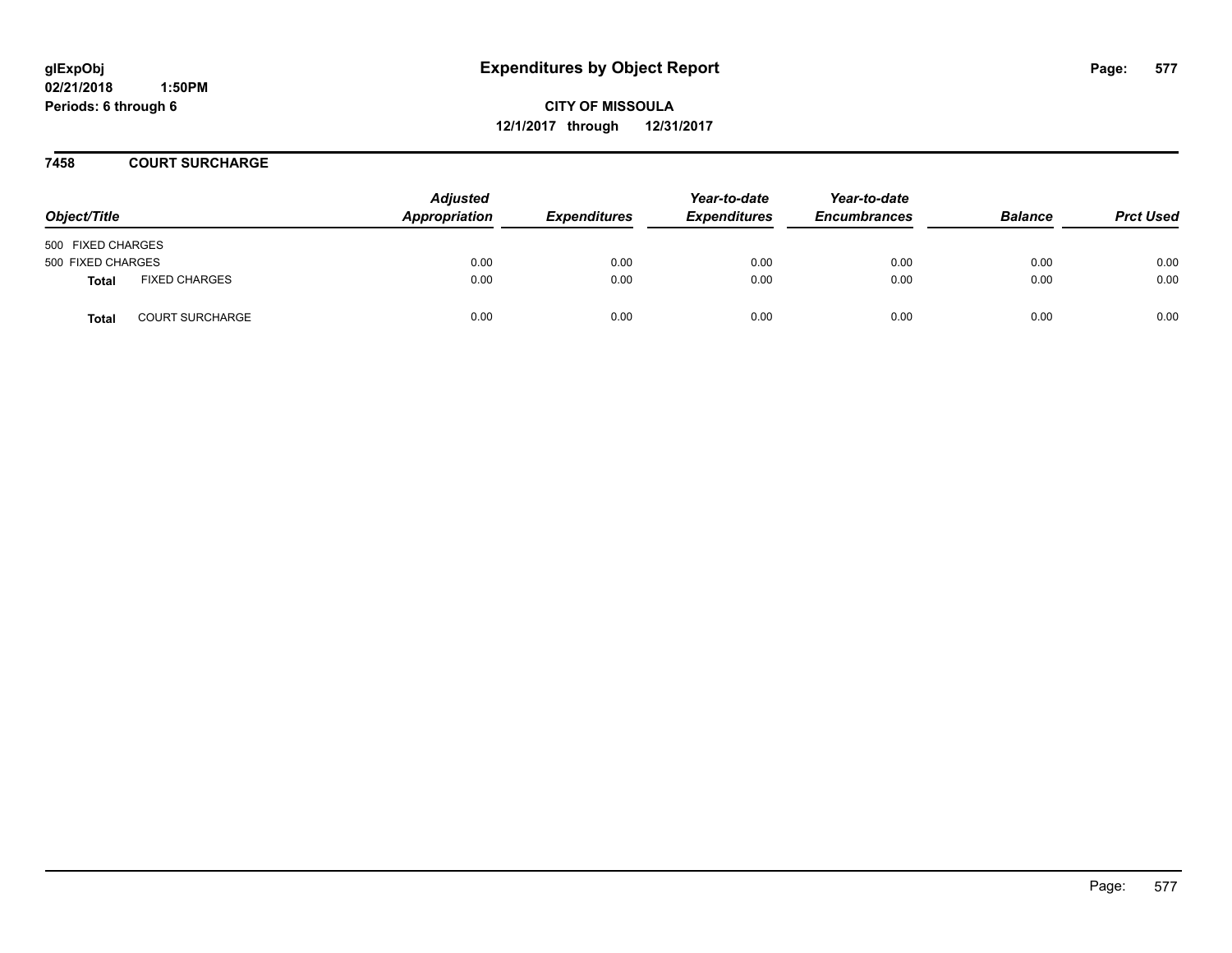**7469 PUBLIC DEFENDER FEES 230 MUNICIPAL COURT**

| Object/Title      |                      | <b>Adjusted</b><br>Appropriation | <b>Expenditures</b> | Year-to-date<br><b>Expenditures</b> | Year-to-date<br><b>Encumbrances</b> | <b>Balance</b> | <b>Prct Used</b> |
|-------------------|----------------------|----------------------------------|---------------------|-------------------------------------|-------------------------------------|----------------|------------------|
| 500 FIXED CHARGES |                      |                                  |                     |                                     |                                     |                |                  |
| 500 FIXED CHARGES |                      | 0.00                             | 0.00                | 0.00                                | 0.00                                | 0.00           | 0.00             |
| <b>Total</b>      | <b>FIXED CHARGES</b> | 0.00                             | 0.00                | 0.00                                | 0.00                                | 0.00           | 0.00             |
| Total             | MUNICIPAL COURT      | 0.00                             | 0.00                | 0.00                                | 0.00                                | 0.00           | 0.00             |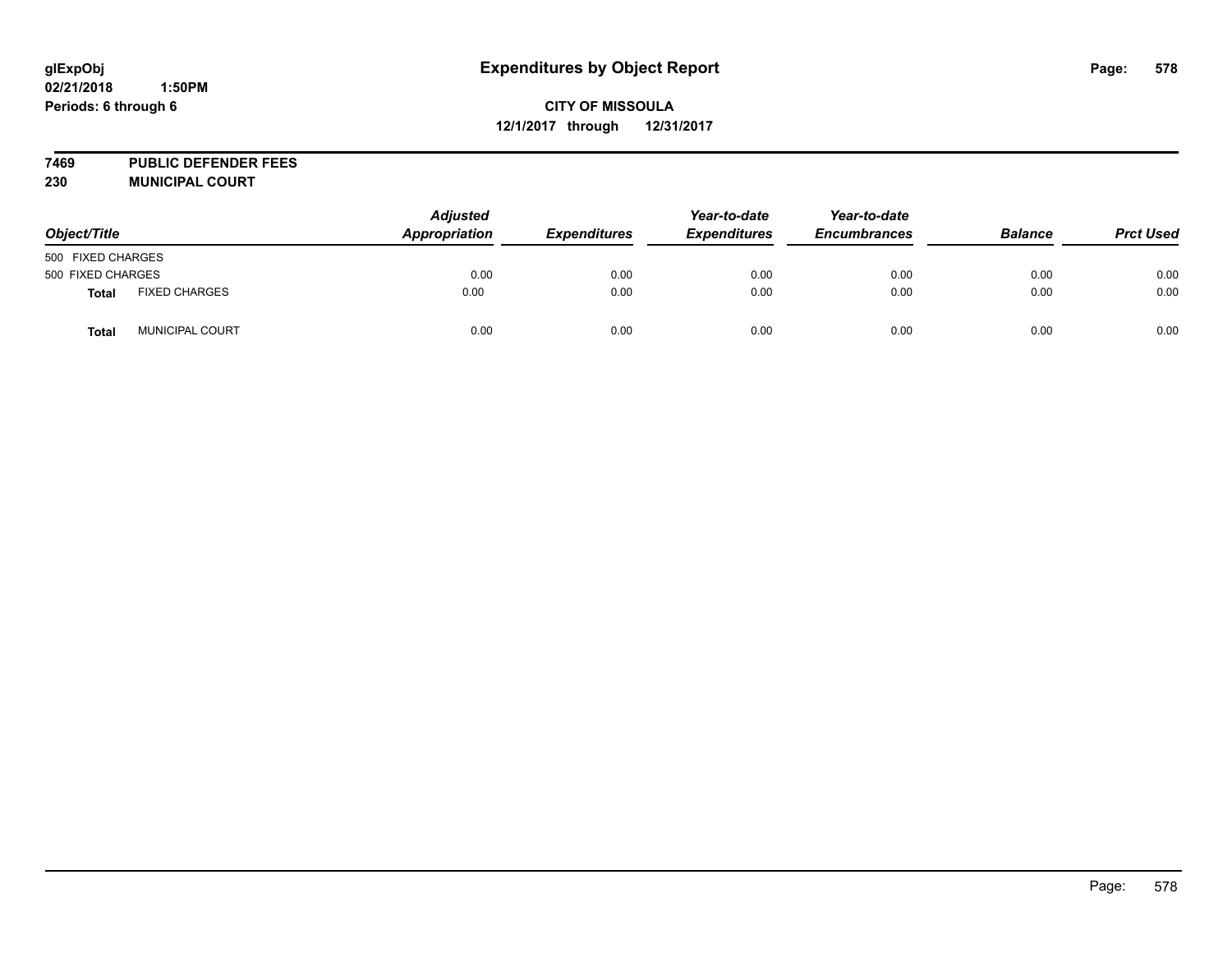**CITY OF MISSOULA 12/1/2017 through 12/31/2017**

### **7469 PUBLIC DEFENDER FEES**

| Object/Title                  | <b>Adjusted</b><br>Appropriation | <b>Expenditures</b> | Year-to-date<br><b>Expenditures</b> | Year-to-date<br><b>Encumbrances</b> | <b>Balance</b> | <b>Prct Used</b> |
|-------------------------------|----------------------------------|---------------------|-------------------------------------|-------------------------------------|----------------|------------------|
| 500 FIXED CHARGES             |                                  |                     |                                     |                                     |                |                  |
| 500 FIXED CHARGES             | 0.00                             | 0.00                | 0.00                                | 0.00                                | 0.00           | 0.00             |
| <b>FIXED CHARGES</b><br>Total | 0.00                             | 0.00                | 0.00                                | 0.00                                | 0.00           | 0.00             |
| PUBLIC DEFENDER FEES<br>Total | 0.00                             | 0.00                | 0.00                                | 0.00                                | 0.00           | 0.00             |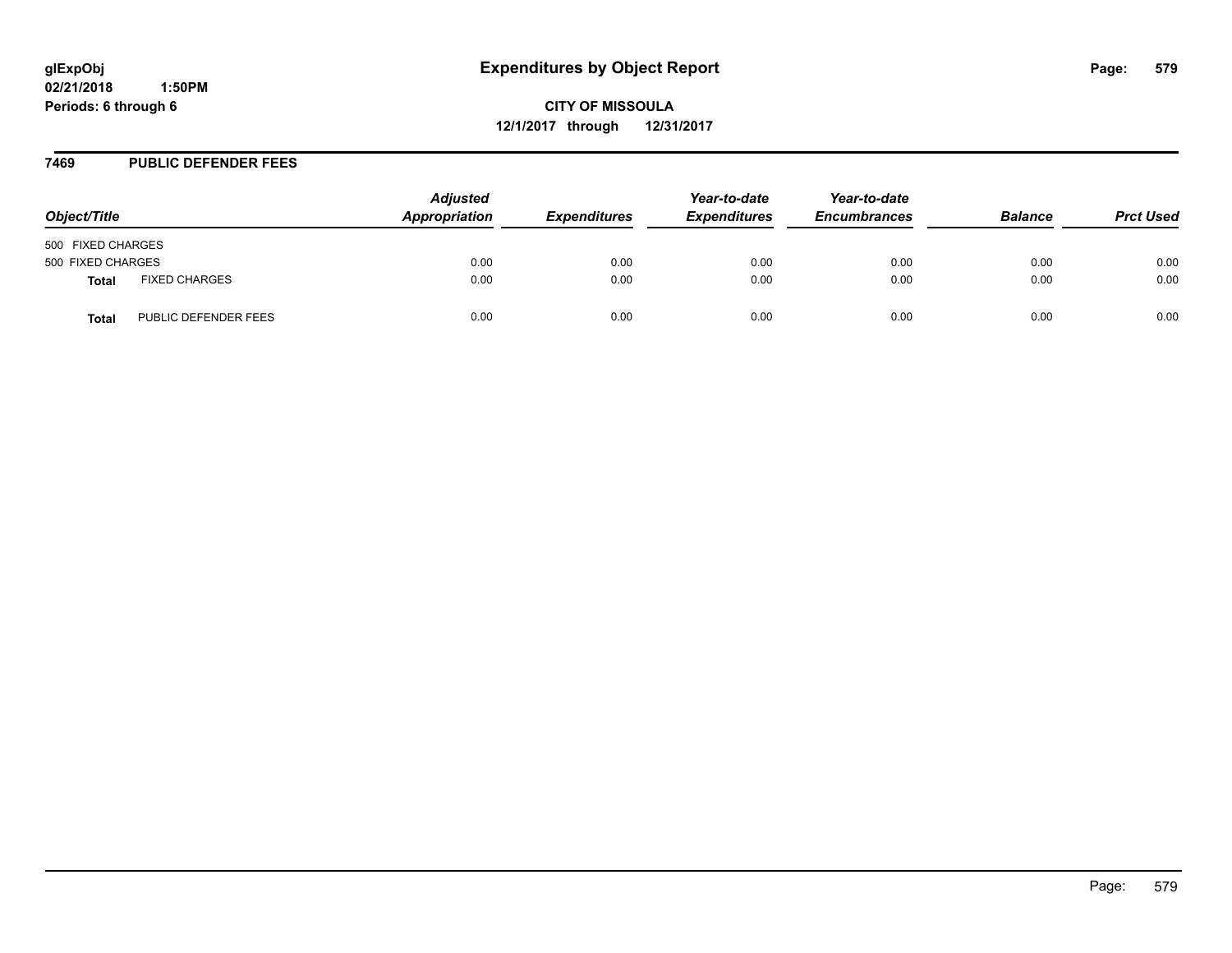# **7903 COUNTY CLEARING**

**390 NON-DEPARTMENTAL**

| Object/Title      |                  | <b>Adjusted</b><br>Appropriation | <b>Expenditures</b> | Year-to-date<br><b>Expenditures</b> | Year-to-date<br><b>Encumbrances</b> | <b>Balance</b> | <b>Prct Used</b> |
|-------------------|------------------|----------------------------------|---------------------|-------------------------------------|-------------------------------------|----------------|------------------|
| 800 OTHER OBJECTS |                  |                                  |                     |                                     |                                     |                |                  |
| 845 CONTINGENCY   |                  | 0.00                             | 0.00                | 2,959.17                            | 0.00                                | $-2.959.17$    | 0.00             |
| Total             | OTHER OBJECTS    | 0.00                             | 0.00                | 2.959.17                            | 0.00                                | $-2.959.17$    | 0.00             |
| Total             | NON-DEPARTMENTAL | 0.00                             | 0.00                | 2.959.17                            | 0.00                                | $-2.959.17$    | 0.00             |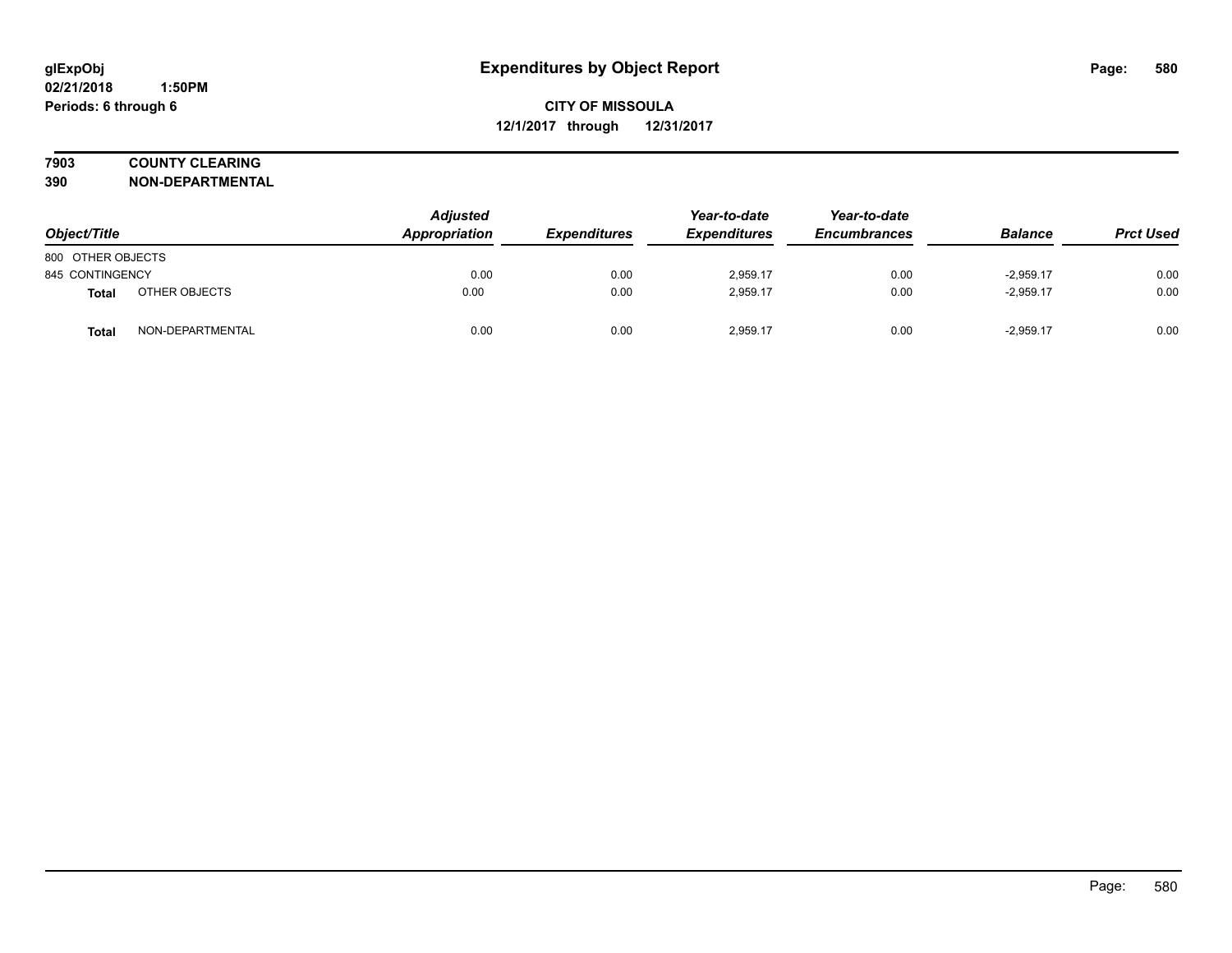**CITY OF MISSOULA 12/1/2017 through 12/31/2017**

**7903 COUNTY CLEARING**

| Object/Title      |                        | <b>Adjusted</b><br>Appropriation | <b>Expenditures</b> | Year-to-date<br><b>Expenditures</b> | Year-to-date<br><b>Encumbrances</b> | <b>Balance</b> | <b>Prct Used</b> |
|-------------------|------------------------|----------------------------------|---------------------|-------------------------------------|-------------------------------------|----------------|------------------|
| 800 OTHER OBJECTS |                        |                                  |                     |                                     |                                     |                |                  |
| 845 CONTINGENCY   |                        | 0.00                             | 0.00                | 2,959.17                            | 0.00                                | $-2,959.17$    | 0.00             |
| <b>Total</b>      | OTHER OBJECTS          | 0.00                             | 0.00                | 2.959.17                            | 0.00                                | $-2.959.17$    | 0.00             |
| <b>Total</b>      | <b>COUNTY CLEARING</b> | 0.00                             | 0.00                | 2.959.17                            | 0.00                                | $-2.959.17$    | 0.00             |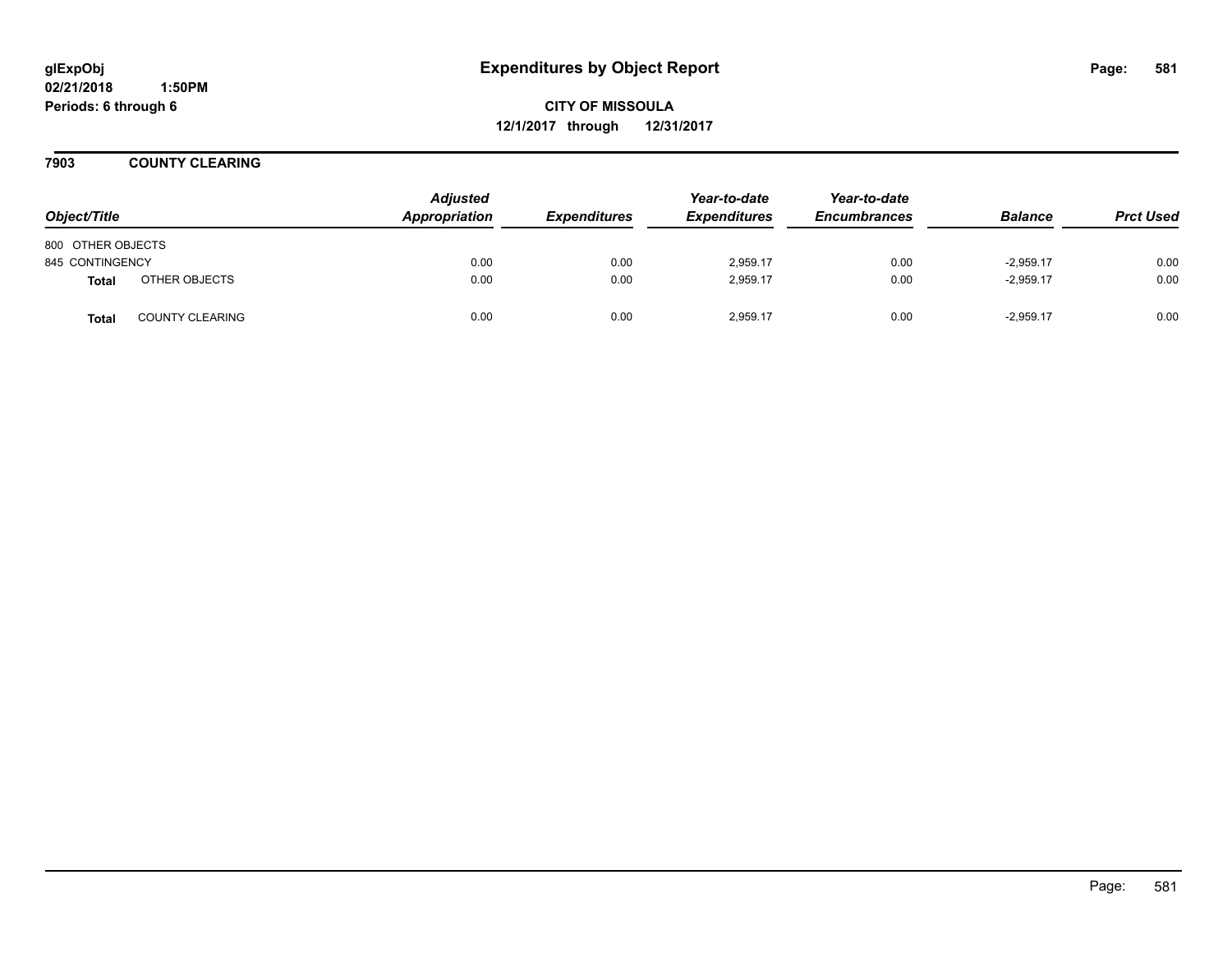#### **7904 SEWER REBATE**

**280 PUBLIC WORKS OPERATIONS**

|                                         | <b>Adjusted</b>      |                     | Year-to-date        | Year-to-date        |                |                  |
|-----------------------------------------|----------------------|---------------------|---------------------|---------------------|----------------|------------------|
| Object/Title                            | <b>Appropriation</b> | <b>Expenditures</b> | <b>Expenditures</b> | <b>Encumbrances</b> | <b>Balance</b> | <b>Prct Used</b> |
| 500 FIXED CHARGES                       |                      |                     |                     |                     |                |                  |
| 500 FIXED CHARGES                       | 0.00                 | 0.00                | 0.00                | 0.00                | 0.00           | 0.00             |
| 550 MERCHANT SERVICE FEES               | 0.00                 | 0.00                | 0.00                | 0.00                | 0.00           | 0.00             |
| <b>FIXED CHARGES</b><br><b>Total</b>    | 0.00                 | 0.00                | 0.00                | 0.00                | 0.00           | 0.00             |
| 800 OTHER OBJECTS                       |                      |                     |                     |                     |                |                  |
| 820 TRANSFERS TO OTHER FUNDS            | 0.00                 | 0.00                | 0.00                | 0.00                | 0.00           | 0.00             |
| OTHER OBJECTS<br><b>Total</b>           | 0.00                 | 0.00                | 0.00                | 0.00                | 0.00           | 0.00             |
| PUBLIC WORKS OPERATIONS<br><b>Total</b> | 0.00                 | 0.00                | 0.00                | 0.00                | 0.00           | 0.00             |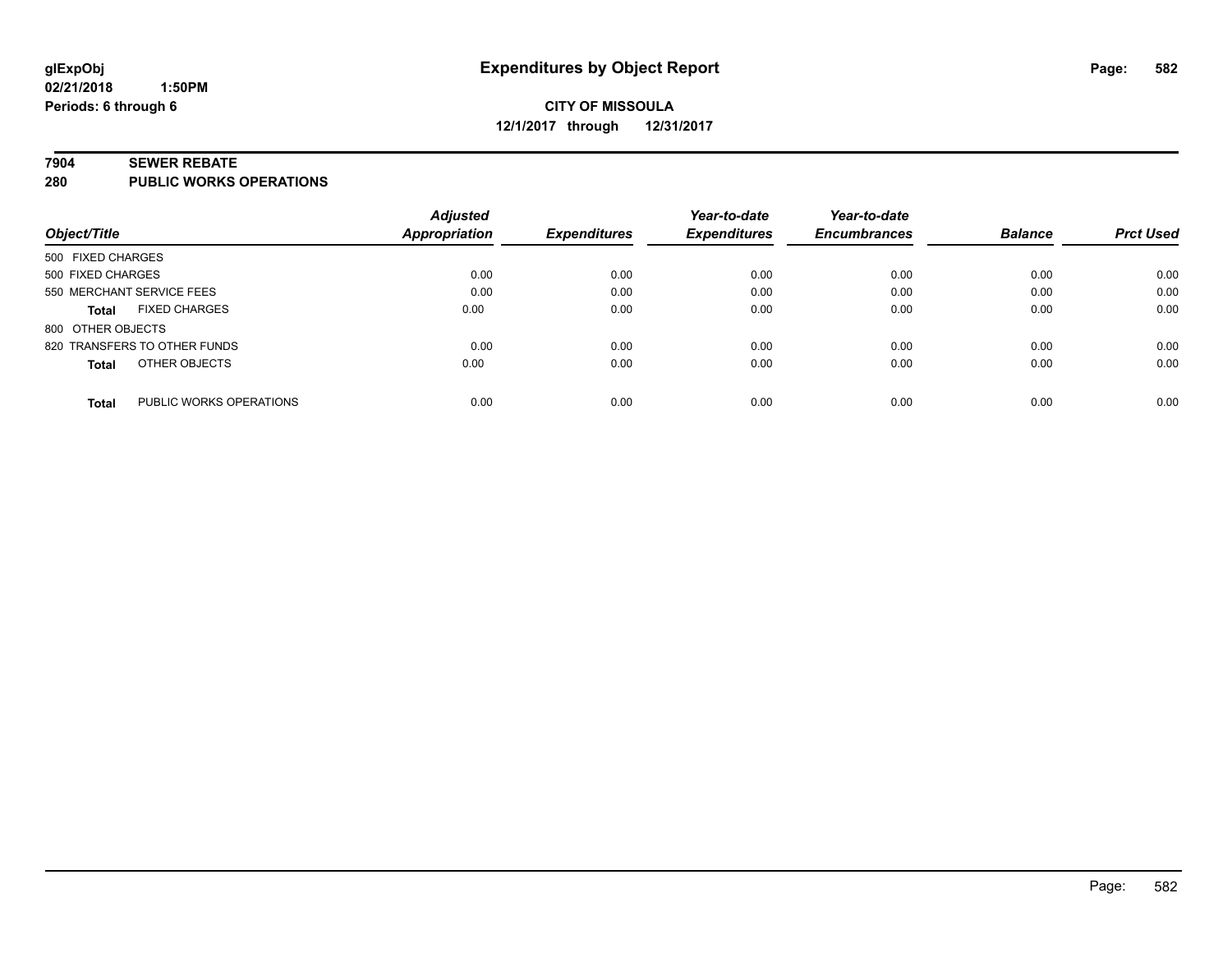## **7904 SEWER REBATE**

| Object/Title                         | <b>Adjusted</b><br>Appropriation | <b>Expenditures</b> | Year-to-date<br><b>Expenditures</b> | Year-to-date<br><b>Encumbrances</b> | <b>Balance</b> | <b>Prct Used</b> |
|--------------------------------------|----------------------------------|---------------------|-------------------------------------|-------------------------------------|----------------|------------------|
| 500 FIXED CHARGES                    |                                  |                     |                                     |                                     |                |                  |
| 500 FIXED CHARGES                    | 0.00                             | 0.00                | 0.00                                | 0.00                                | 0.00           | 0.00             |
| 550 MERCHANT SERVICE FEES            | 0.00                             | 0.00                | 0.00                                | 0.00                                | 0.00           | 0.00             |
| <b>FIXED CHARGES</b><br><b>Total</b> | 0.00                             | 0.00                | 0.00                                | 0.00                                | 0.00           | 0.00             |
| 800 OTHER OBJECTS                    |                                  |                     |                                     |                                     |                |                  |
| 820 TRANSFERS TO OTHER FUNDS         | 0.00                             | 0.00                | 0.00                                | 0.00                                | 0.00           | 0.00             |
| OTHER OBJECTS<br><b>Total</b>        | 0.00                             | 0.00                | 0.00                                | 0.00                                | 0.00           | 0.00             |
| <b>SEWER REBATE</b><br><b>Total</b>  | 0.00                             | 0.00                | 0.00                                | 0.00                                | 0.00           | 0.00             |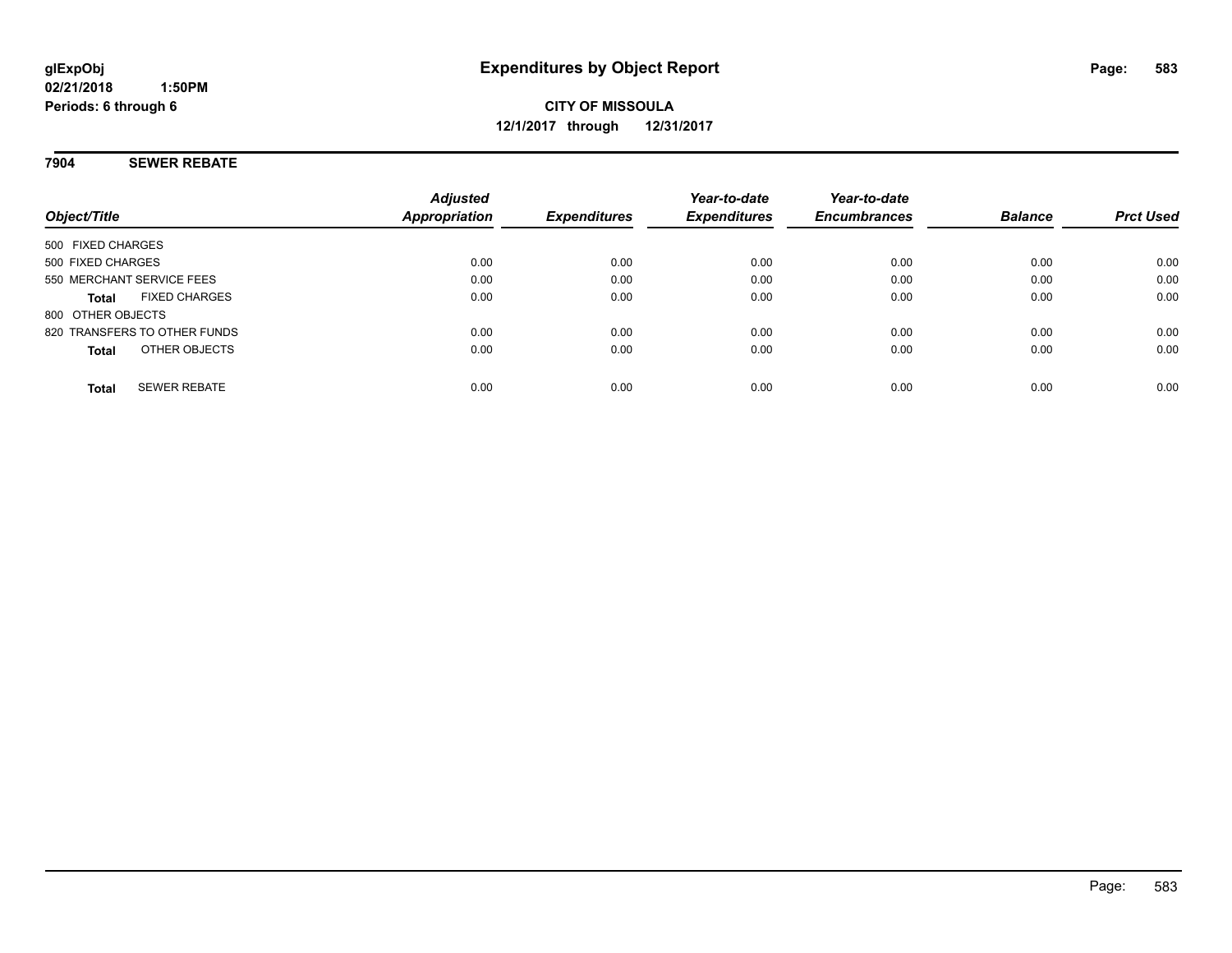#### **7905 WYE SEWER RSID 8489**

**280 PUBLIC WORKS OPERATIONS**

|                                         | <b>Adjusted</b> |                     | Year-to-date<br><b>Expenditures</b> | Year-to-date<br><b>Encumbrances</b> | <b>Balance</b> |                  |
|-----------------------------------------|-----------------|---------------------|-------------------------------------|-------------------------------------|----------------|------------------|
| Object/Title                            | Appropriation   | <b>Expenditures</b> |                                     |                                     |                | <b>Prct Used</b> |
| 500 FIXED CHARGES                       |                 |                     |                                     |                                     |                |                  |
| 500 FIXED CHARGES                       | 0.00            | 0.00                | 0.00                                | 0.00                                | 0.00           | 0.00             |
| 550 MERCHANT SERVICE FEES               | 0.00            | 0.00                | 0.00                                | 0.00                                | 0.00           | 0.00             |
| <b>FIXED CHARGES</b><br><b>Total</b>    | 0.00            | 0.00                | 0.00                                | 0.00                                | 0.00           | 0.00             |
| PUBLIC WORKS OPERATIONS<br><b>Total</b> | 0.00            | 0.00                | 0.00                                | 0.00                                | 0.00           | 0.00             |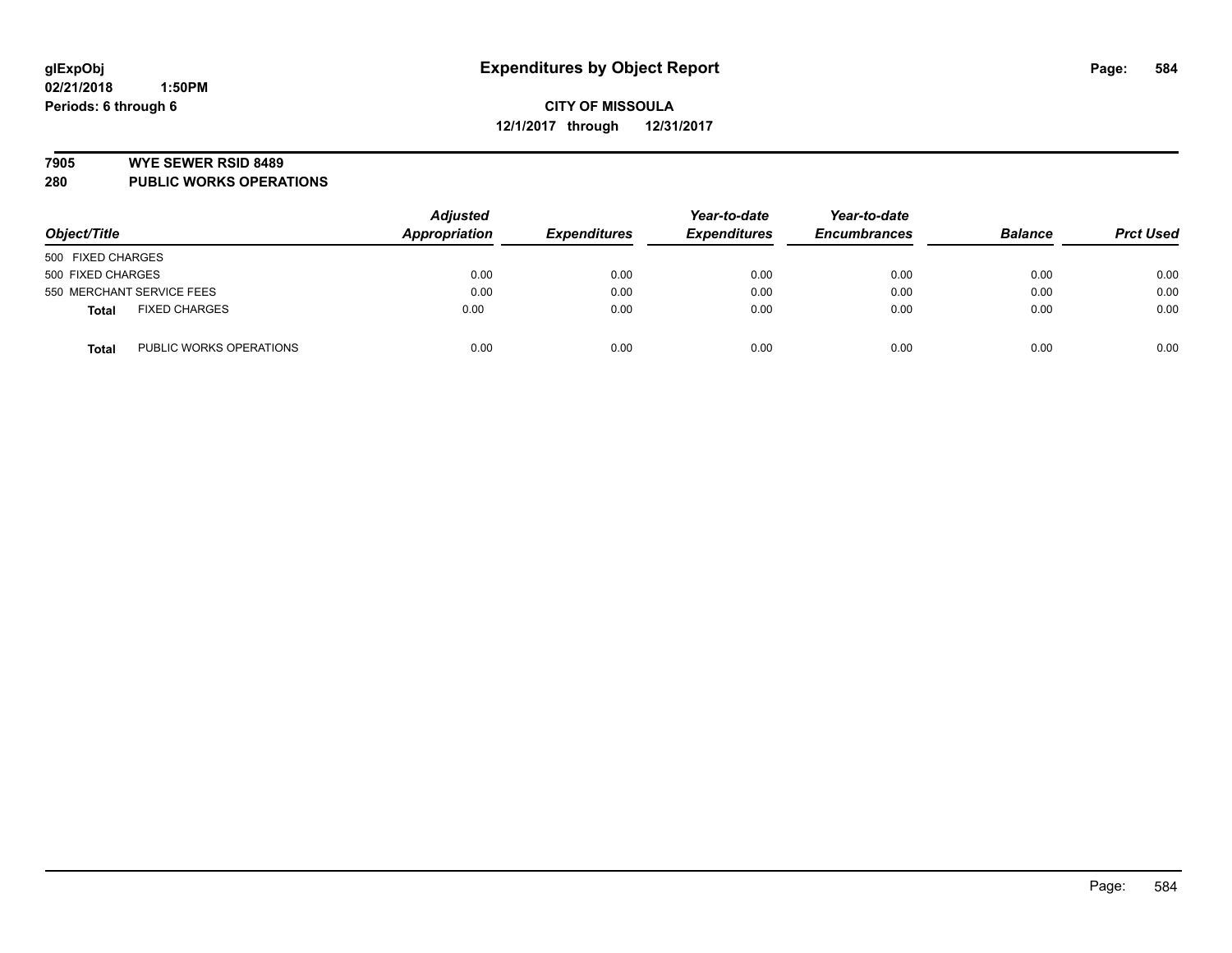## **7905 WYE SEWER RSID 8489**

| Object/Title                         | <b>Adjusted</b><br>Appropriation | <b>Expenditures</b> | Year-to-date<br><b>Expenditures</b> | Year-to-date<br><b>Encumbrances</b> | <b>Balance</b> | <b>Prct Used</b> |
|--------------------------------------|----------------------------------|---------------------|-------------------------------------|-------------------------------------|----------------|------------------|
| 500 FIXED CHARGES                    |                                  |                     |                                     |                                     |                |                  |
| 500 FIXED CHARGES                    | 0.00                             | 0.00                | 0.00                                | 0.00                                | 0.00           | 0.00             |
| 550 MERCHANT SERVICE FEES            | 0.00                             | 0.00                | 0.00                                | 0.00                                | 0.00           | 0.00             |
| <b>FIXED CHARGES</b><br><b>Total</b> | 0.00                             | 0.00                | 0.00                                | 0.00                                | 0.00           | 0.00             |
| WYE SEWER RSID 8489<br>Total         | 0.00                             | 0.00                | 0.00                                | 0.00                                | 0.00           | 0.00             |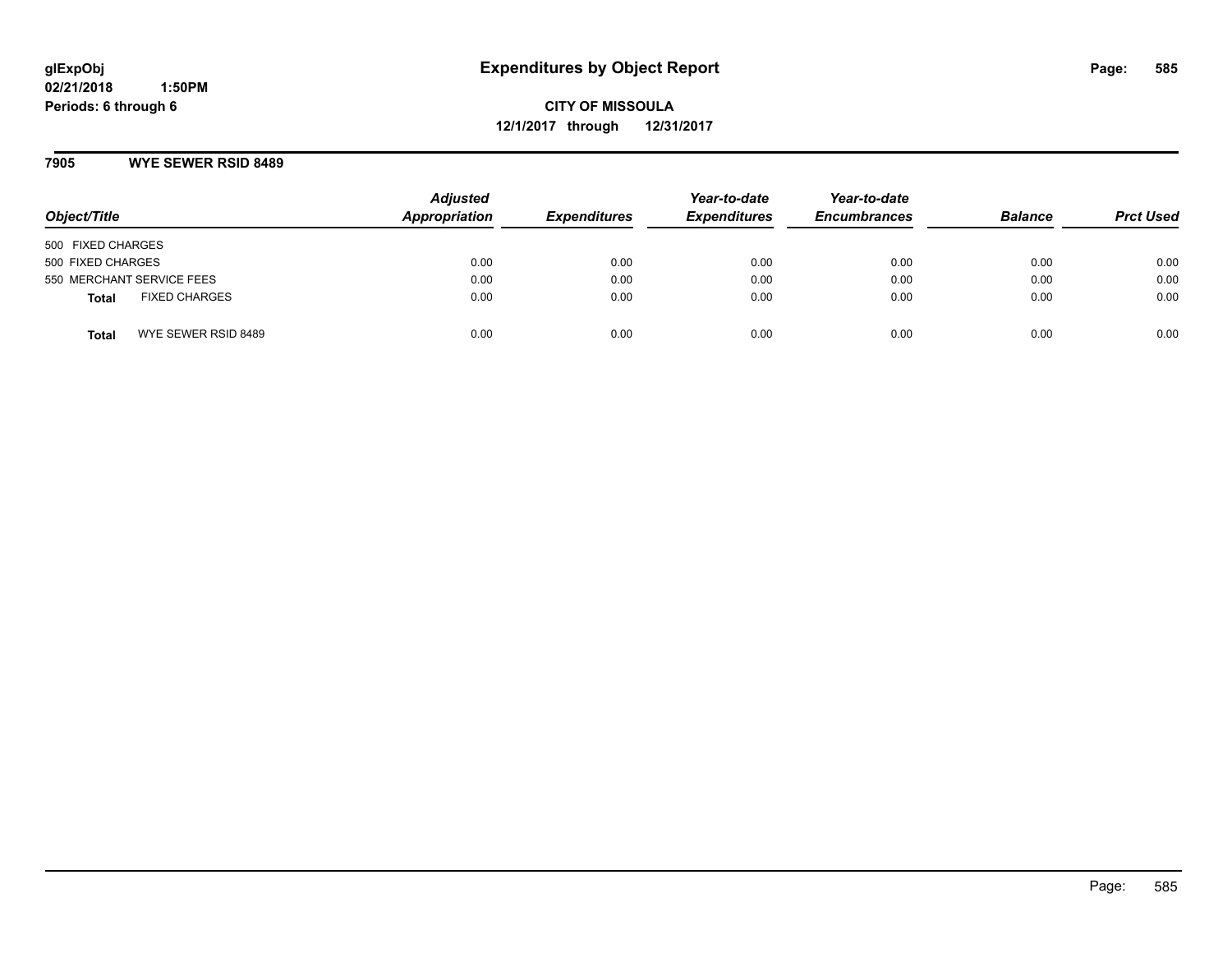#### **7911 RESIDENTIAL INSPECTION FUND**

**310 BUILDING INSPECTION**

|                                     |                            | <b>Adjusted</b>      |                     | Year-to-date        | Year-to-date        |                |                  |
|-------------------------------------|----------------------------|----------------------|---------------------|---------------------|---------------------|----------------|------------------|
| Object/Title                        |                            | <b>Appropriation</b> | <b>Expenditures</b> | <b>Expenditures</b> | <b>Encumbrances</b> | <b>Balance</b> | <b>Prct Used</b> |
| 200 SUPPLIES                        |                            |                      |                     |                     |                     |                |                  |
| 220 OPERATING SUPPLIES              |                            | 0.00                 | 0.00                | 0.00                | 0.00                | 0.00           | 0.00             |
| 240 OTHER SUPPLIES                  |                            | 0.00                 | 0.00                | 0.00                | 0.00                | 0.00           | 0.00             |
| <b>Total</b>                        | <b>SUPPLIES</b>            | 0.00                 | 0.00                | 0.00                | 0.00                | 0.00           | 0.00             |
| 300 PURCHASED SERVICES              |                            |                      |                     |                     |                     |                |                  |
| 310 COMMUNICATIONS                  |                            | 0.00                 | 0.00                | 0.00                | 0.00                | 0.00           | 0.00             |
| 320 PRINTING & DUPLICATING          |                            | 0.00                 | 0.00                | 0.00                | 0.00                | 0.00           | 0.00             |
| 330 PUBLICITY, SUBSCRIPTIONS & DUES |                            | 0.00                 | 0.00                | 0.00                | 0.00                | 0.00           | 0.00             |
| <b>Total</b>                        | <b>PURCHASED SERVICES</b>  | 0.00                 | 0.00                | 0.00                | 0.00                | 0.00           | 0.00             |
| 500 FIXED CHARGES                   |                            |                      |                     |                     |                     |                |                  |
| 550 MERCHANT SERVICE FEES           |                            | 0.00                 | 0.00                | 0.00                | 0.00                | 0.00           | 0.00             |
| <b>Total</b>                        | <b>FIXED CHARGES</b>       | 0.00                 | 0.00                | 0.00                | 0.00                | 0.00           | 0.00             |
| <b>Total</b>                        | <b>BUILDING INSPECTION</b> | 0.00                 | 0.00                | 0.00                | 0.00                | 0.00           | 0.00             |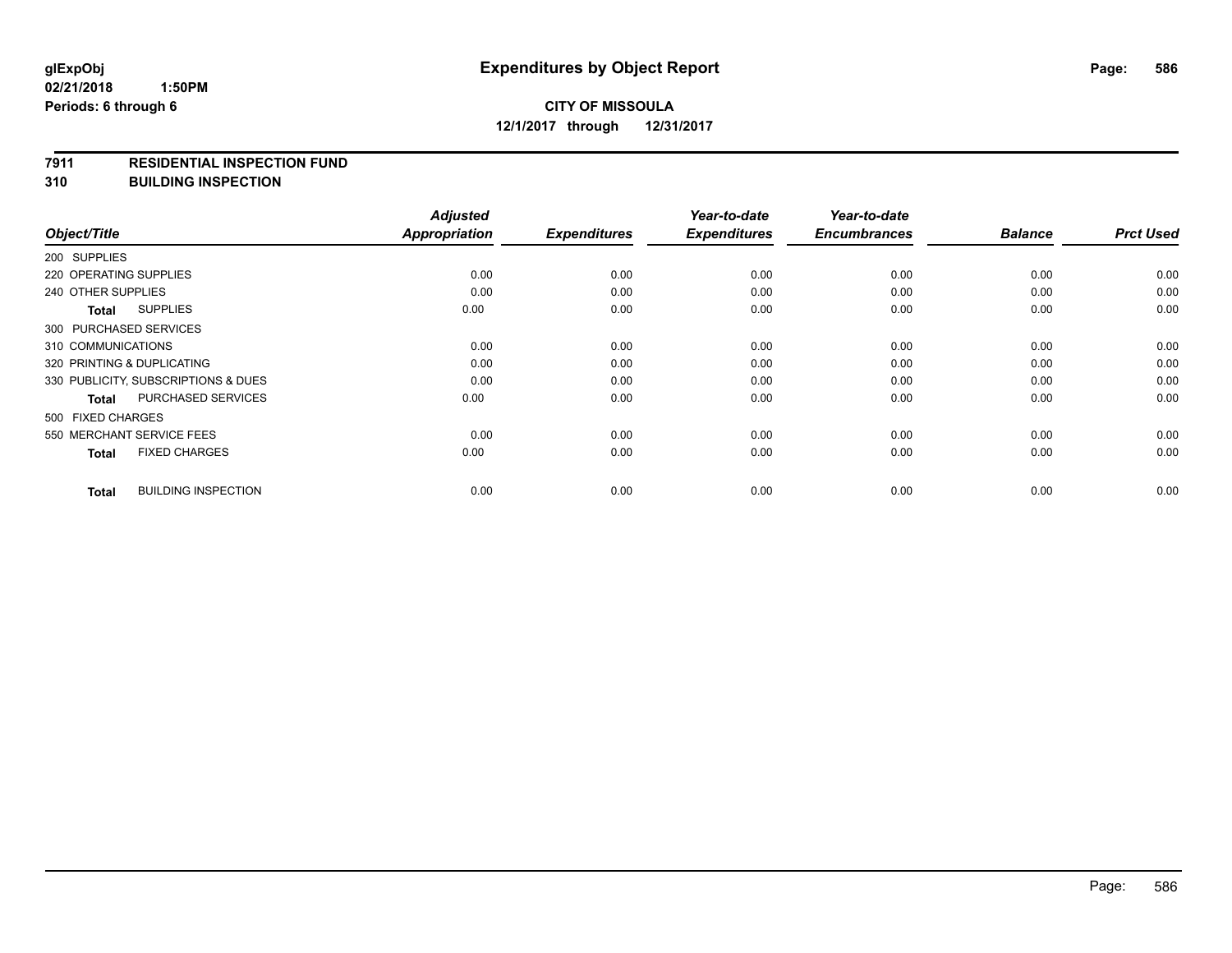# **CITY OF MISSOULA 12/1/2017 through 12/31/2017**

## **7911 RESIDENTIAL INSPECTION FUND**

| Object/Title                                       | <b>Adjusted</b><br>Appropriation | <b>Expenditures</b> | Year-to-date<br><b>Expenditures</b> | Year-to-date<br><b>Encumbrances</b> | <b>Balance</b> | <b>Prct Used</b> |
|----------------------------------------------------|----------------------------------|---------------------|-------------------------------------|-------------------------------------|----------------|------------------|
|                                                    |                                  |                     |                                     |                                     |                |                  |
| 200 SUPPLIES                                       |                                  |                     |                                     |                                     |                |                  |
| 220 OPERATING SUPPLIES                             | 0.00                             | 0.00                | 0.00                                | 0.00                                | 0.00           | 0.00             |
| 240 OTHER SUPPLIES                                 | 0.00                             | 0.00                | 0.00                                | 0.00                                | 0.00           | 0.00             |
| <b>SUPPLIES</b><br>Total                           | 0.00                             | 0.00                | 0.00                                | 0.00                                | 0.00           | 0.00             |
| 300 PURCHASED SERVICES                             |                                  |                     |                                     |                                     |                |                  |
| 310 COMMUNICATIONS                                 | 0.00                             | 0.00                | 0.00                                | 0.00                                | 0.00           | 0.00             |
| 320 PRINTING & DUPLICATING                         | 0.00                             | 0.00                | 0.00                                | 0.00                                | 0.00           | 0.00             |
| 330 PUBLICITY, SUBSCRIPTIONS & DUES                | 0.00                             | 0.00                | 0.00                                | 0.00                                | 0.00           | 0.00             |
| <b>PURCHASED SERVICES</b><br><b>Total</b>          | 0.00                             | 0.00                | 0.00                                | 0.00                                | 0.00           | 0.00             |
| 500 FIXED CHARGES                                  |                                  |                     |                                     |                                     |                |                  |
| 550 MERCHANT SERVICE FEES                          | 0.00                             | 0.00                | 0.00                                | 0.00                                | 0.00           | 0.00             |
| <b>FIXED CHARGES</b><br><b>Total</b>               | 0.00                             | 0.00                | 0.00                                | 0.00                                | 0.00           | 0.00             |
| <b>RESIDENTIAL INSPECTION FUND</b><br><b>Total</b> | 0.00                             | 0.00                | 0.00                                | 0.00                                | 0.00           | 0.00             |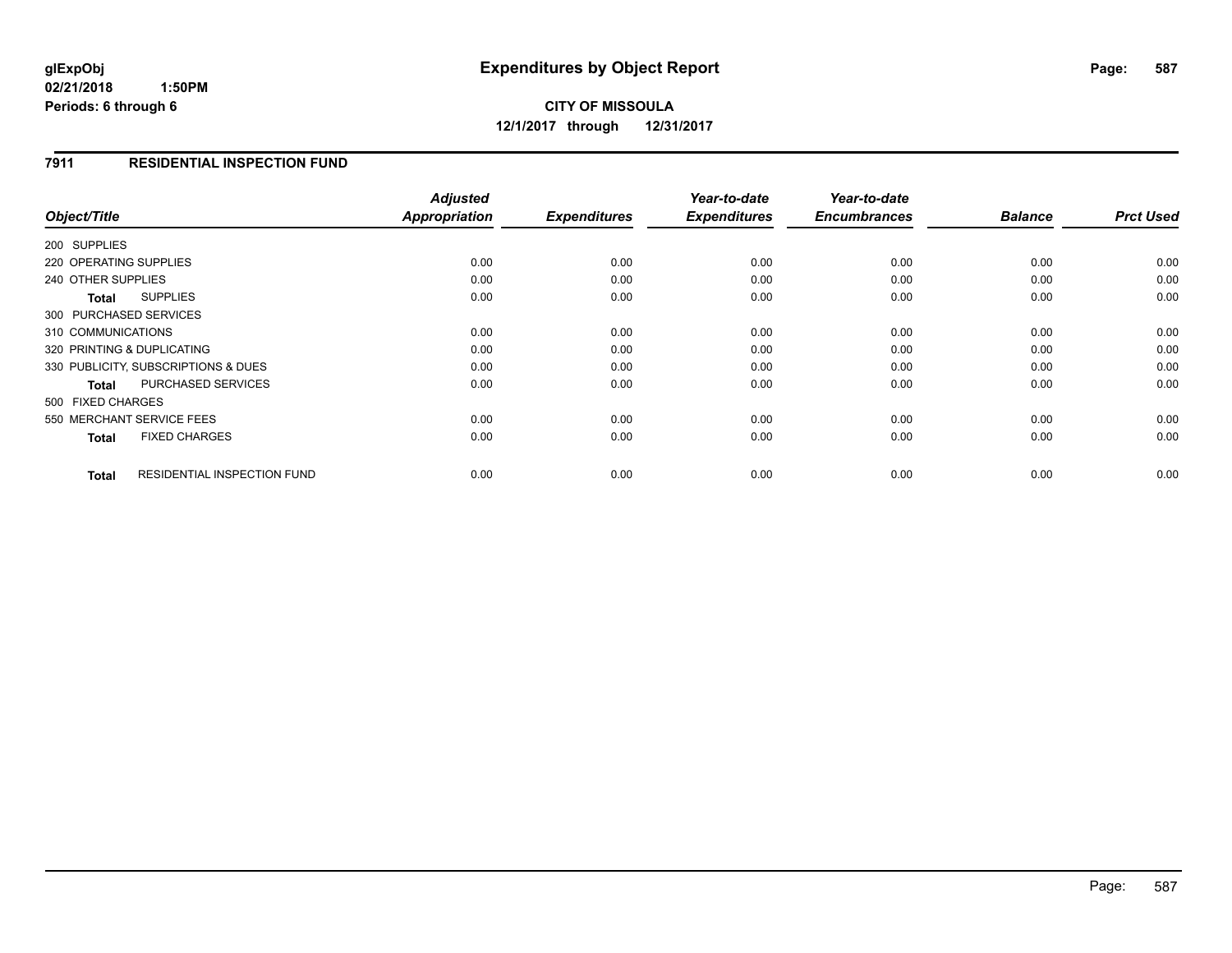# **glExpObj Expenditures by Object Report Page: 588**

#### **02/21/2018 1:50PM Periods: 6 through 6**

## **CITY OF MISSOULA 12/1/2017 through 12/31/2017**

## **9000 GENERAL FIXED ASSETS ACCOUNT GROUP**

**900 DEPRECIATION**

| Object/Title                          | <b>Adjusted</b><br><b>Appropriation</b> | <b>Expenditures</b> | Year-to-date<br><b>Expenditures</b> | Year-to-date<br><b>Encumbrances</b> | <b>Balance</b> | <b>Prct Used</b> |
|---------------------------------------|-----------------------------------------|---------------------|-------------------------------------|-------------------------------------|----------------|------------------|
| 800 OTHER OBJECTS                     |                                         |                     |                                     |                                     |                |                  |
| 830 DEPRECIATION                      | 0.00                                    | 0.00                | 0.00                                | 0.00                                | 0.00           | 0.00             |
| OTHER OBJECTS<br>Total                | 0.00                                    | 0.00                | 0.00                                | 0.00                                | 0.00           | 0.00             |
| 900 CAPITAL OUTLAY                    |                                         |                     |                                     |                                     |                |                  |
| 900 CAPITAL OUTLAY                    | 0.00                                    | 0.00                | 0.00                                | 0.00                                | 0.00           | 0.00             |
| <b>CAPITAL OUTLAY</b><br><b>Total</b> | 0.00                                    | 0.00                | 0.00                                | 0.00                                | 0.00           | 0.00             |
| <b>DEPRECIATION</b><br><b>Total</b>   | 0.00                                    | 0.00                | 0.00                                | 0.00                                | 0.00           | 0.00             |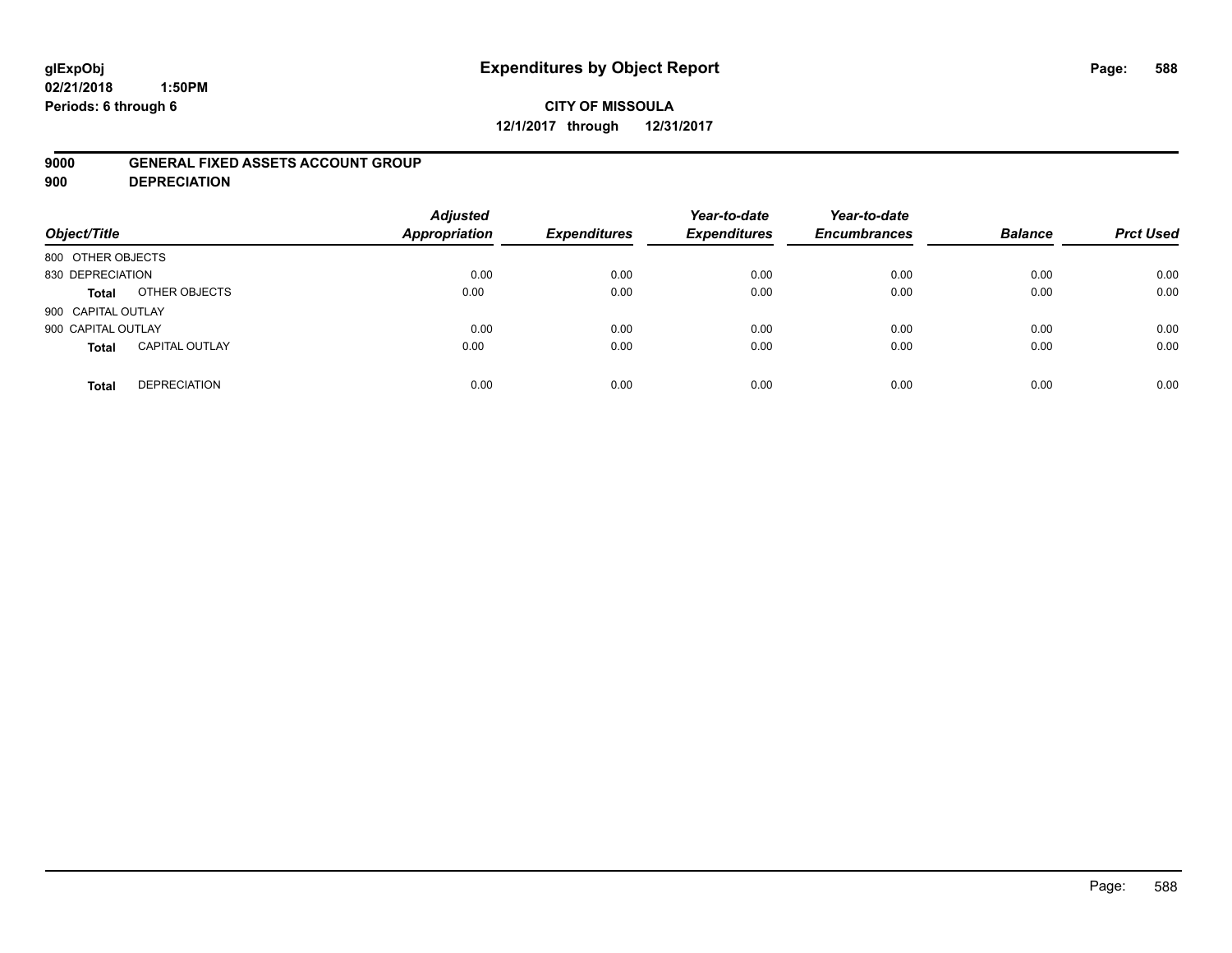**CITY OF MISSOULA 12/1/2017 through 12/31/2017**

## **9000 GENERAL FIXED ASSETS ACCOUNT GROUP**

| Object/Title       |                                         | <b>Adjusted</b><br><b>Appropriation</b> | <b>Expenditures</b> | Year-to-date<br><b>Expenditures</b> | Year-to-date<br><b>Encumbrances</b> | <b>Balance</b> | <b>Prct Used</b> |
|--------------------|-----------------------------------------|-----------------------------------------|---------------------|-------------------------------------|-------------------------------------|----------------|------------------|
| 800 OTHER OBJECTS  |                                         |                                         |                     |                                     |                                     |                |                  |
| 830 DEPRECIATION   |                                         | 0.00                                    | 0.00                | 0.00                                | 0.00                                | 0.00           | 0.00             |
| <b>Total</b>       | OTHER OBJECTS                           | 0.00                                    | 0.00                | 0.00                                | 0.00                                | 0.00           | 0.00             |
| 900 CAPITAL OUTLAY |                                         |                                         |                     |                                     |                                     |                |                  |
| 900 CAPITAL OUTLAY |                                         | 0.00                                    | 0.00                | 0.00                                | 0.00                                | 0.00           | 0.00             |
| <b>Total</b>       | <b>CAPITAL OUTLAY</b>                   | 0.00                                    | 0.00                | 0.00                                | 0.00                                | 0.00           | 0.00             |
| <b>Total</b>       | <b>GENERAL FIXED ASSETS ACCOUNT GRC</b> | 0.00                                    | 0.00                | 0.00                                | 0.00                                | 0.00           | 0.00             |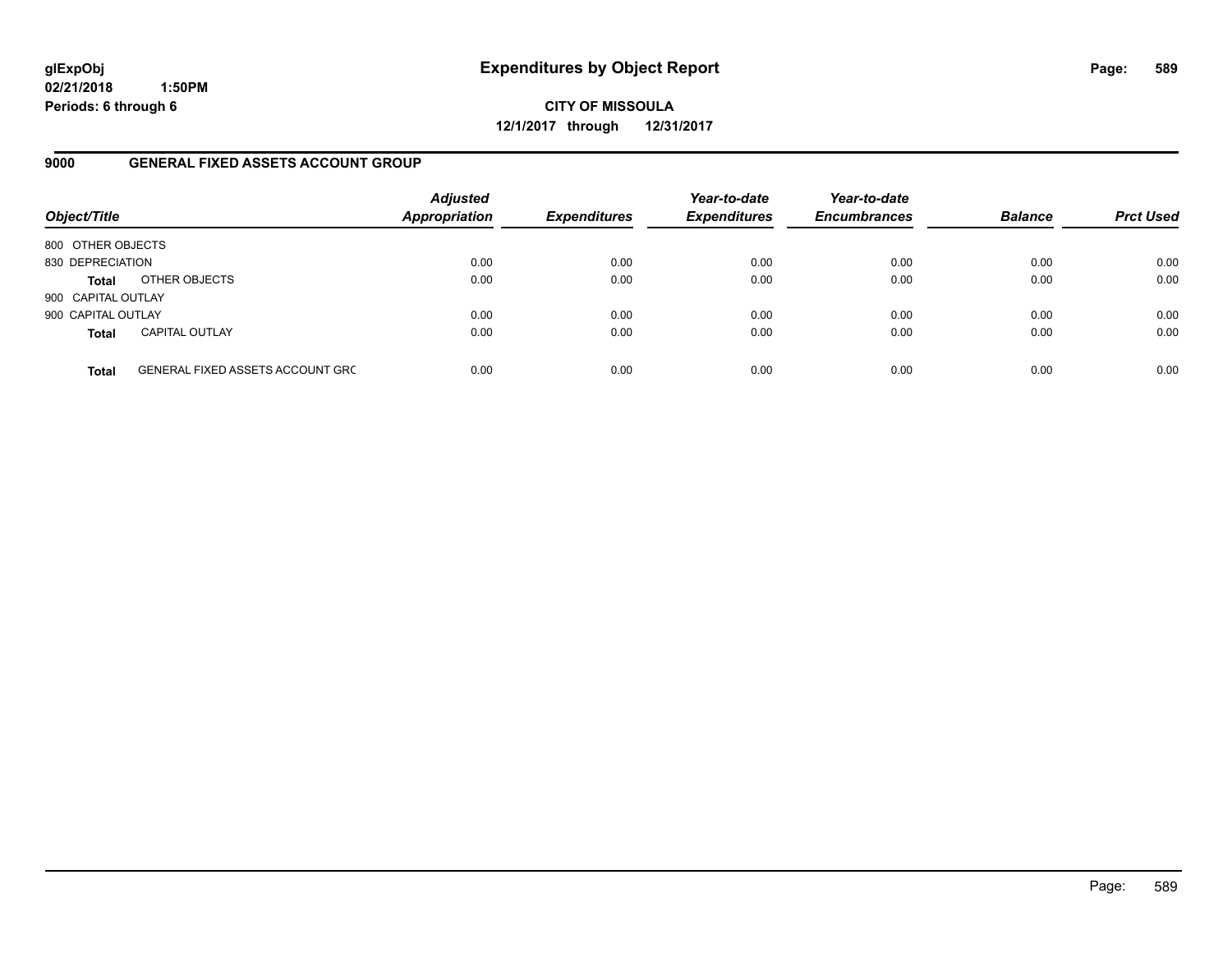### *Grand Totals*

|                                           | <b>Adjusted</b>      |                     | Year-to-date        | Year-to-date        |                |                  |
|-------------------------------------------|----------------------|---------------------|---------------------|---------------------|----------------|------------------|
| Object/Title                              | <b>Appropriation</b> | <b>Expenditures</b> | <b>Expenditures</b> | <b>Encumbrances</b> | <b>Balance</b> | <b>Prct User</b> |
| 100 PERSONAL SERVICES                     |                      |                     |                     |                     |                |                  |
| 110 SALARIES AND WAGES                    | 35,574,149.00        | 3,891,794.58        | 16,845,767.02       | 0.00                | 18,728,381.98  | 47.3             |
| 115 SALARIES/HEALTH INSURANCE BENEFIT     | 1,828,434.00         | 148,992.00          | 865,218.00          | 0.00                | 963,216.00     | 47.3             |
| 120 OVERTIME                              | 1,337,281.00         | 96,949.84           | 967,211.13          | 0.00                | 370,069.87     | 72.3             |
| 121 OUTSIDE HIRE OVERTIME                 | 75,000.00            | 6,855.54            | 94,697.86           | 0.00                | $-19,697.86$   | 126.2            |
| 122 COURT OVERTIME                        | 23,364.00            | 8,126.01            | 25,946.95           | 0.00                | $-2,582.95$    | 111.0            |
| 123 CELL PHONE OVERTIME                   | 60,690.00            | 3,611.07            | 4,542.39            | 0.00                | 56,147.61      | 7.4              |
| 130 OTHER                                 | 404,947.00           | 740.00              | 134,675.24          | 0.00                | 270,271.76     | 33.2             |
| 133 EDUCATION COMPENSATION                | 0.00                 | 2,160.00            | 8,862.50            | 0.00                | $-8,862.50$    | 0.0              |
| 135 OPEB EXPENSE                          | 0.00                 | 0.00                | 0.00                | 0.00                | 0.00           | 0.0              |
| <b>140 EMPLOYER CONTRIBUTIONS</b>         | 12,421,832.00        | 1,162,290.08        | 5,971,464.55        | 0.00                | 6,450,367.45   | 48.0             |
| <b>141 STATE RETIREMENT CONTRIBUTIONS</b> | 5,127,474.00         | 558,927.17          | 2,506,518.32        | 0.00                | 2,620,955.68   | 48.8             |
| 145 OPEB CONTRIBUTION                     | 0.00                 | 0.00                | 0.00                | 0.00                | 0.00           | 0.0              |
| <b>150 STATE RETIREMENT</b>               | 119.00               | 0.00                | 0.00                | 0.00                | 119.00         | 0.0              |
| 190 PENSION EXPENSE                       | 0.00                 | 0.00                | 0.00                | 0.00                | 0.00           | 0.0              |
| PERSONAL SERVICES<br><b>Total</b>         | 56,853,290.00        | 5,880,446.29        | 27,424,903.96       | 0.00                | 29,428,386.04  | 48.2             |
| 200 SUPPLIES                              |                      |                     |                     |                     |                |                  |
| 210 OFFICE SUPPLIES                       | 189,906.00           | 22,838.76           | 85,466.70           | 0.00                | 104,439.30     | 45.0             |
| 220 OPERATING SUPPLIES                    | 2,043,852.00         | 136,521.15          | 771,663.51          | 0.00                | 1,272,188.49   | 37.7             |
| 230 REPAIR/MAINTENANCE                    | 1,289,814.00         | 73,539.23           | 540,062.45          | 0.00                | 749,751.55     | 41.8             |
| 231 GASOLINE                              | 804,803.00           | 63,298.36           | 260,722.01          | 0.00                | 544,080.99     | 32.4             |
| 240 OTHER SUPPLIES                        | 208,140.00           | 2,174.10            | 78,432.60           | 0.00                | 129,707.40     | 37.6             |
| 250 SUPPLIES FOR RESALE                   | 1,500.00             | 0.00                | 0.00                | 0.00                | 1,500.00       | 0.0              |
| <b>SUPPLIES</b><br><b>Total</b>           | 4,538,015.00         | 298,371.60          | 1,736,347.27        | 0.00                | 2,801,667.73   | 38.2             |
| 300 PURCHASED SERVICES                    |                      |                     |                     |                     |                |                  |
| 300 PURCHASED SERVICES                    | 0.00                 | 0.00                | 21,460.00           | 0.00                | $-21,460.00$   | 0.0              |
| 310 COMMUNICATIONS                        | 321,424.00           | 42,623.08           | 148,280.09          | 0.00                | 173,143.91     | 46.1             |
| 320 PRINTING & DUPLICATING                | 120,401.00           | 6,450.42            | 26,329.16           | 0.00                | 94,071.84      | 21.8             |
| 330 PUBLICITY, SUBSCRIPTIONS & DUES       | 239,378.00           | $-13,645.94$        | 146,799.76          | 0.00                | 92,578.24      | 61.3             |
| 340 SEWER                                 | 21,957.00            | 0.00                | 5,487.66            | 0.00                | 16,469.34      | 24.9             |
|                                           |                      |                     |                     |                     |                |                  |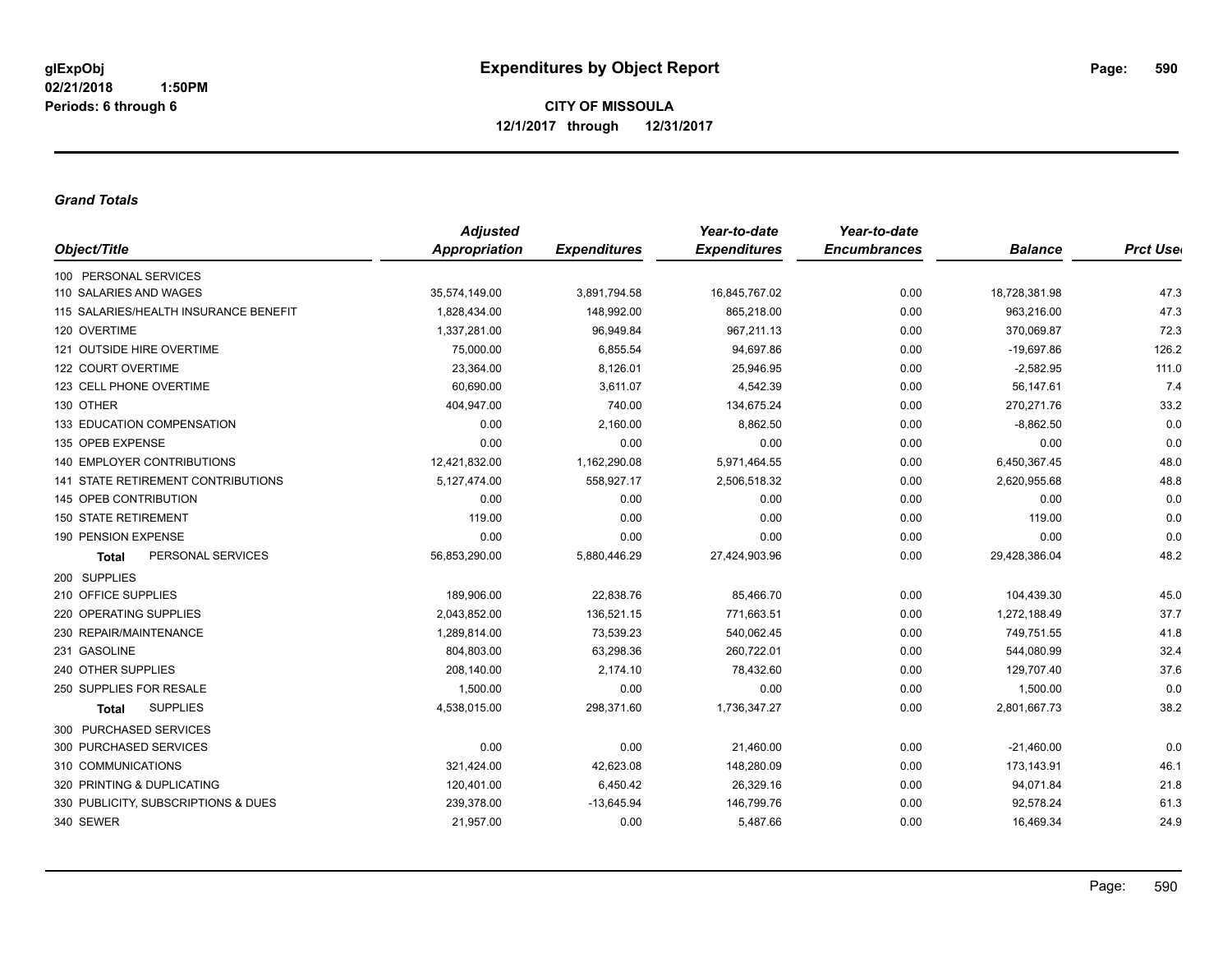*Grand Totals [Continued]*

|                                      | <b>Adjusted</b> |                     | Year-to-date        | Year-to-date        |                |                 |
|--------------------------------------|-----------------|---------------------|---------------------|---------------------|----------------|-----------------|
| Object/Title                         | Appropriation   | <b>Expenditures</b> | <b>Expenditures</b> | <b>Encumbrances</b> | <b>Balance</b> | <b>Prct Use</b> |
| 341 ELECTRICITY & NATURAL GAS        | 3,589,048.00    | 243,593.70          | 1,498,858.18        | 0.00                | 2,090,189.82   | 41.7            |
| 342 STORM WATER                      | 22,163.00       | 0.00                | 0.00                | 0.00                | 22,163.00      | 0.0             |
| 343 WATER CHARGES                    | 246,092.00      | 3,711.25            | 185,452.71          | 0.00                | 60,639.29      | 75.3            |
| 344 TELEPHONE SERVICE                | 407,778.00      | 28,903.27           | 144,311.10          | 0.00                | 263,466.90     | 35.3            |
| 345 GARBAGE                          | 166,691.00      | 12,151.69           | 88,801.64           | 0.00                | 77,889.36      | 53.2            |
| 350 PROFESSIONAL SERVICES            | 3,900,452.00    | 421,247.84          | 2,918,140.73        | 0.00                | 982,311.27     | 74.8            |
| 351 INSURANCE CLAIMS                 | 6,490,000.00    | 693,528.99          | 2,753,947.41        | 0.00                | 3,736,052.59   | 42.4            |
| 352 HEALTH PROGRAMS                  | 100,000.00      | 18,189.76           | 26,754.18           | 0.00                | 73,245.82      | 26.7            |
| 353 ADMINISTRATION EXPENDITURES      | 846,720.00      | 68,211.08           | 402,309.20          | 0.00                | 444,410.80     | 47.5            |
| 354 TRANSITIONAL REINSURANCE PROGRAM | 16,432.00       | $-1,078.76$         | 2,947.88            | 0.00                | 13,484.12      | 17.9            |
| 360 REPAIR & MAINTENANCE             | 2,758,359.00    | 133,198.25          | 1,237,629.12        | 0.00                | 1,520,729.88   | 44.8            |
| 370 TRAVEL                           | 234,683.00      | 10,556.12           | 76,837.26           | 0.00                | 157,845.74     | 32.7            |
| 380 TRAINING                         | 217,106.00      | 1,112.09            | 64,389.73           | 0.00                | 152,716.27     | 29.6            |
| 390 OTHER PURCHASED SERVICES         | 1,756,287.00    | 326,285.33          | 439,162.76          | 0.00                | 1,317,124.24   | 25.0            |
| 392 DONATIONS AND SALES              | 0.00            | 0.00                | 3,880.30            | 0.00                | $-3,880.30$    | 0.0             |
| PURCHASED SERVICES<br>Total          | 21,454,971.00   | 1,995,038.17        | 10,191,778.87       | 0.00                | 11,263,192.13  | 47.5            |
| 400 BUILDING MATERIALS               |                 |                     |                     |                     |                |                 |
| <b>400 BUILDING MATERIALS</b>        | 337,464.00      | 267.00              | 266,157.99          | 0.00                | 71,306.01      | 78.8            |
| <b>BUILDING MATERIALS</b><br>Total   | 337,464.00      | 267.00              | 266,157.99          | 0.00                | 71,306.01      | 78.8            |
| 500 FIXED CHARGES                    |                 |                     |                     |                     |                |                 |
| 500 FIXED CHARGES                    | 3,508,060.00    | 882,647.45          | 1,754,300.56        | 0.00                | 1,753,759.44   | 50.0            |
| 510 INSURANCE                        | 0.00            | 58,257.00           | 70,256.61           | 0.00                | $-70,256.61$   | 0.0             |
| <b>530 RENT</b>                      | 117.714.00      | 2,710.55            | 3,138.83            | 0.00                | 114,575.17     | 2.6             |
| 550 MERCHANT SERVICE FEES            | 51,300.00       | 834.85              | 6,852.85            | 0.00                | 44,447.15      | 13.3            |
| 590 *** Title Not Found ***          | 1,342,474.00    | 0.00                | 0.00                | 0.00                | 1,342,474.00   | 0.0             |
| <b>FIXED CHARGES</b><br>Total        | 5,019,548.00    | 944,449.85          | 1,834,548.85        | 0.00                | 3,184,999.15   | 36.5            |
| 600 DEBT SERVICE                     |                 |                     |                     |                     |                |                 |
| 610 PRINCIPAL                        | 8,183,365.00    | 1,555,831.41        | 2,815,473.72        | 0.00                | 5,367,891.28   | 34.4            |
| 615 JUDGMENT LEVY DEBT PAYMENT       | 0.00            | 0.00                | 0.00                | 0.00                | 0.00           | 0.0             |
| 620 INTEREST / SERVICE FEES          | 8,058,350.00    | 1,401,604.47        | 3,296,081.44        | 0.00                | 4,762,268.56   | 40.9            |
| <b>DEBT SERVICE</b><br><b>Total</b>  | 16,241,715.00   | 2,957,435.88        | 6,111,555.16        | 0.00                | 10,130,159.84  | 37.6            |